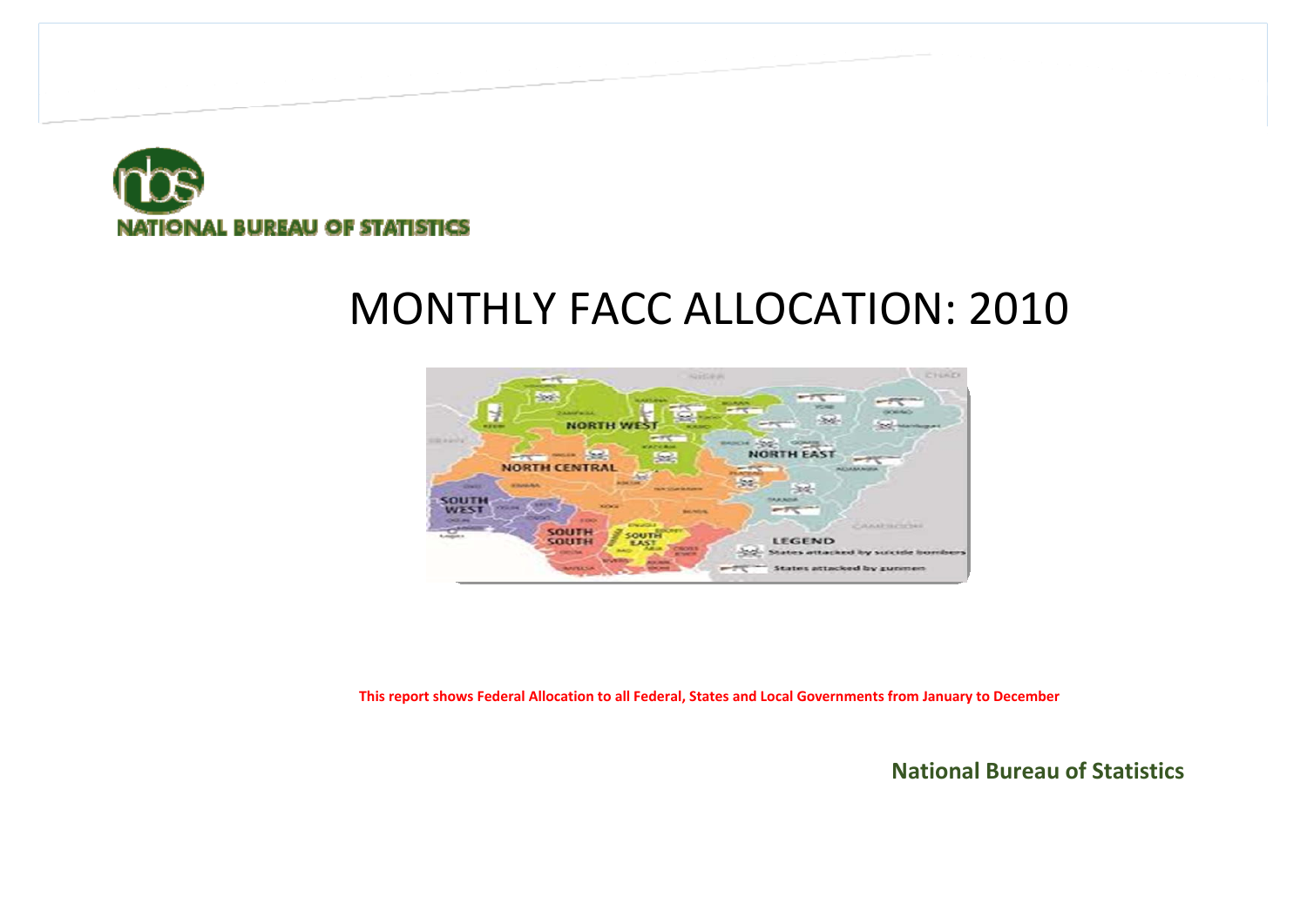| <b>IS/n Beneficiaries FEBRUARY</b>               | <b>Statutory</b>   |       | Distribution of \$2 Billion from Foreign Excess Crude<br><b>Savings Account</b> | <b>Exchange Gain Difference</b> | <b>VAT</b>            | Total                 |
|--------------------------------------------------|--------------------|-------|---------------------------------------------------------------------------------|---------------------------------|-----------------------|-----------------------|
|                                                  | $=N=$              | $=N=$ | $=N=$                                                                           | $=N=$                           | $=N=$                 | $=N=$                 |
| 1 FGN (see Table II)                             | 134,649,155,948.27 |       | - 72,301,381,357.49                                                             |                                 | -17,364,816,195.30    | 214,315,353,501.06    |
| 2 State (see Table III)                          | 68.295.851.308.61  |       | -65.817.249.673.22                                                              |                                 | $-24.549.387.317.67$  | 158.662.488.299.50    |
| 3 LGCs (see Table IV)                            | 52.653.238.658.59  |       | -1118.896.768.969.30                                                            |                                 | -17,184,571,122.37    | 188.734.578.750.25    |
| 4 13% Derivation Fund                            | 27,934,212,020.54  |       | $-138,404,600,000.00$                                                           |                                 |                       | $-166,338,812,020.54$ |
| - Deductions: Cost of Collections (FIRS &<br>NCS | 3,563,535,718.45   |       |                                                                                 |                                 | 2,045,782,276.47      | 5,609,317,994.92      |
| Total                                            | 287.095.993.654.47 |       | $-1295.420.000.000.00$                                                          |                                 | $-151.144.556.911.81$ | 633.660.550.566.28    |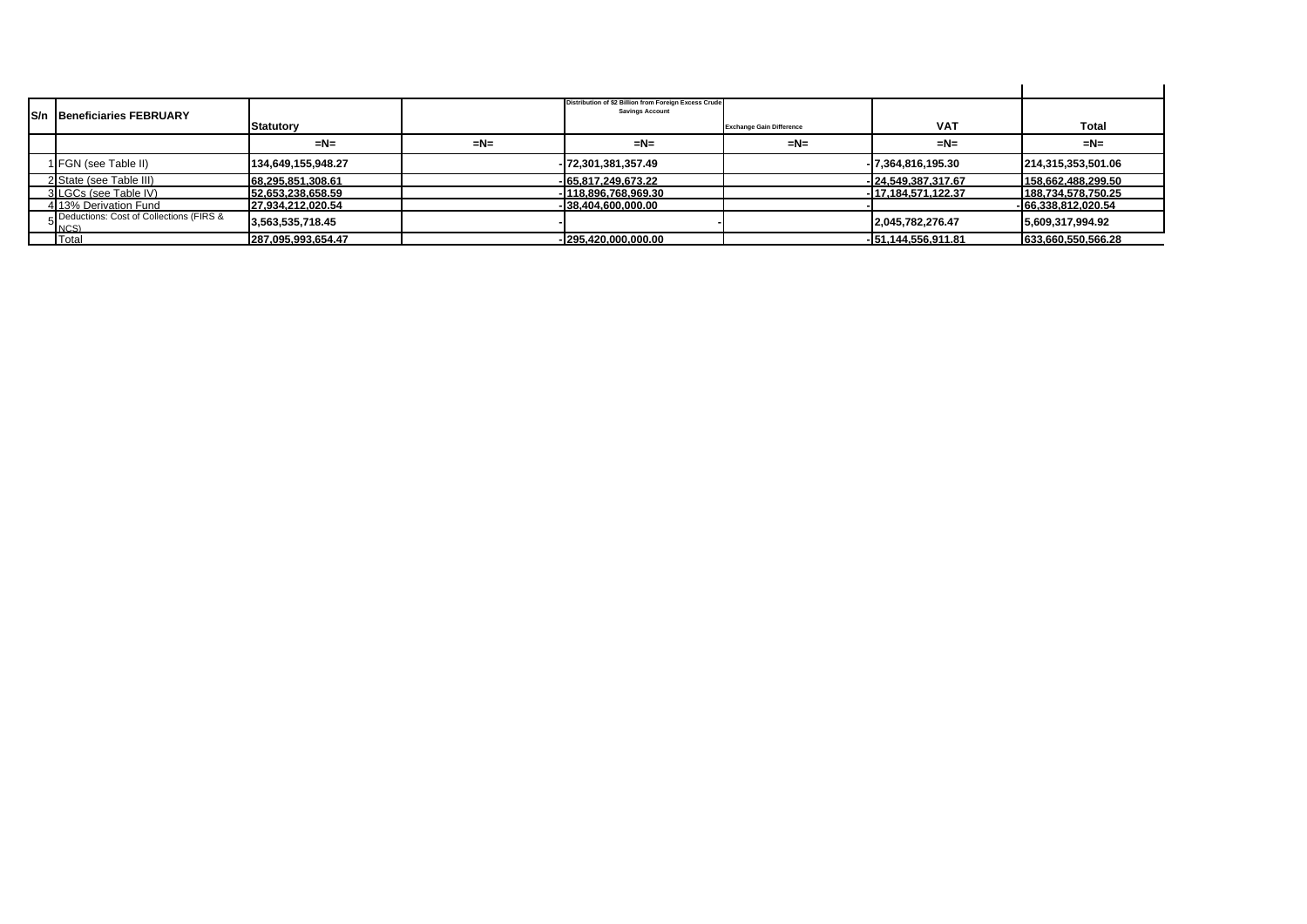|     |                                    |                                   |                                     | $5 = 3 - 4$                     |                                                                                 |                                 |                      | $10=5+6+7+8+9$          |
|-----|------------------------------------|-----------------------------------|-------------------------------------|---------------------------------|---------------------------------------------------------------------------------|---------------------------------|----------------------|-------------------------|
|     |                                    |                                   |                                     |                                 | Distribution of \$2 Billion from Foreign Excess<br><b>Crude Savings Account</b> |                                 |                      |                         |
| S/n | <b>Beneficiaries</b>               | <b>Gross Statutory Allocation</b> | <b>Less External Debt Deduction</b> | <b>Net Statutory Allocation</b> |                                                                                 | <b>Exchange Gain Difference</b> | <b>VAT</b>           | <b>Total Net Amount</b> |
|     |                                    | $=N=$                             | $=N=$                               |                                 | $=N=$                                                                           | $=N=$                           | $=N=$                | –N·                     |
|     | FGN (CRF Account)                  | 123,965,149,269.00                | 3,049,825,364.37                    | 120,915,323,904.64              | $-66,564,483,596.02$                                                            |                                 | $-6,873,828,448.95$  | 194,353,635,949.60      |
|     | 2 Share of Derivation & Ecology    | 2,555,982,459.15                  | 62,882,997.20                       | 2,493,099,461.95                | 1,372,463,579.30                                                                |                                 |                      | $-3,865,563,041.25$     |
|     | 3 Stabilization                    | 1 277 991 229 58                  | 31 441 498 60                       | 1 246 549 730 98                | 686 231 789 65                                                                  |                                 |                      | 1 932 781 520 63        |
|     | 4 Development of Natural Resources | 4 294 050 531 38                  | 105 643 435 30                      | 4 188 407 096 08                | $-230573881322$                                                                 |                                 |                      | $-649414590930$         |
|     | <b>FCT-Abuja</b>                   | 2,555,982,459.15                  | 62,882,997.20                       | 2,318,685,743.20                | 1,372,463,579.30                                                                |                                 | $-490,987,746.35$    | 4,182,137,068.85        |
|     | Sub-total                          | 134.649.155.948.27                | 3.312.676.292.68                    | 131.162.065.936.84              | -72.301.381.357.49                                                              |                                 | $-17.364.816.195.30$ | 210.828.263.489.63      |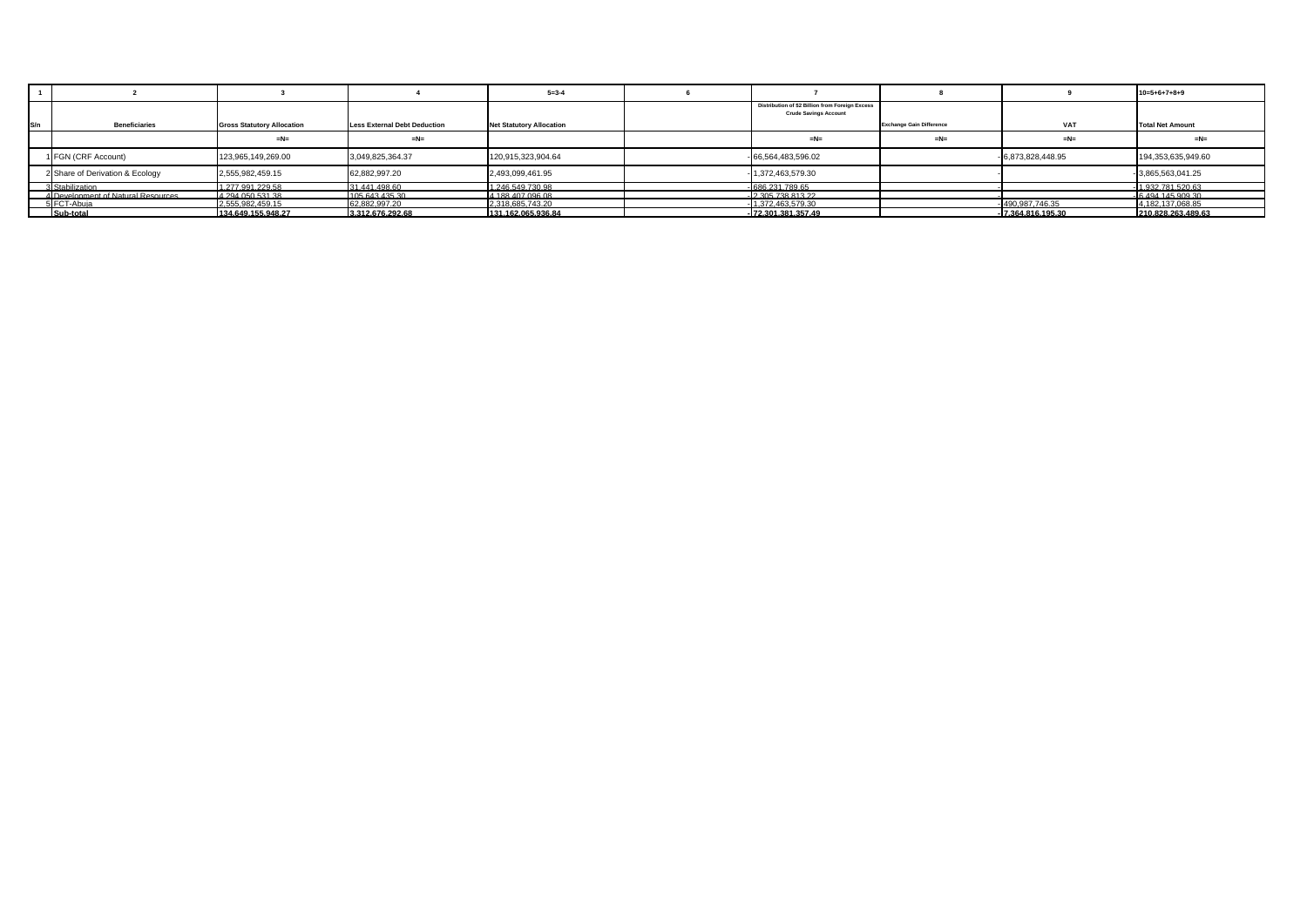|                              |             |                                   |                               | $6 - 4 - 5$       |                      |                                      |                                    | $10 - 6 - (7 + 8 + 9)$          |                                      |                                          | $\overline{11}$                         | $\overline{14}$   | 15-6+11+12+13+14          | 16-10-11-12-13-14       |  |
|------------------------------|-------------|-----------------------------------|-------------------------------|-------------------|----------------------|--------------------------------------|------------------------------------|---------------------------------|--------------------------------------|------------------------------------------|-----------------------------------------|-------------------|---------------------------|-------------------------|--|
|                              |             |                                   |                               |                   |                      |                                      |                                    |                                 | stribution from Foreign Excess Crude | Distribution of \$2 Billion from Foreign |                                         |                   |                           |                         |  |
|                              |             |                                   |                               |                   |                      |                                      |                                    |                                 | Savings Account for August, 2009     | Excess Crude Savings Account             |                                         |                   |                           |                         |  |
| In Beneficiaries             | No. of LGCs | <b>Gross Statutory Allocation</b> | 13% Share of Derivation (Net) | Gross Total       | <b>External Debt</b> | <b>Contractual Obligation (ISPO)</b> | <b>Other Deductions (see Note)</b> | <b>Net Statutory Allocation</b> | Augmentation                         |                                          | Exchange Gain Allocation VAT Allocation |                   | <b>Total Gross Amount</b> | <b>Total Net Amount</b> |  |
|                              |             |                                   |                               |                   |                      |                                      |                                    |                                 |                                      |                                          |                                         |                   |                           |                         |  |
| <b>ARIA</b>                  | 17          | A46 116 789 16                    | 438 544 837 66                | CR 205 128 1290   | 7 ORR R45 80         |                                      | 13 245 637 07                      | 2.054.349.343.94                |                                      | 1129.082.595.26                          |                                         | 477 490 171 79    | 3 691 234 393 86          | 3 660 922 110 99        |  |
| <b>ADAMAWA</b>               |             | 837 675 489 99                    |                               | 1.837.675.489.99  | 9.611.794.23         |                                      |                                    | 1.828.063.695.76                |                                      | 1.847.864.407.04                         |                                         | 499 938 268 54    | 4.185.478.165.57          | 4.175.866.371.34        |  |
| <b>AKWA IBOM</b>             |             | 859 098 640 04                    | 836.738.097.22                | 695 836 737 26    | 139.993.669.02       |                                      |                                    | 9.555.843.068.24                |                                      | 12.643.534.911.08                        |                                         | 520.946.331.47    | 22.860.317.979.81         | 22.720.324.310.79       |  |
| ANAMBRA                      |             | R56 194 147 18                    |                               | R56 194 147 18    | 9.611.630.08         | 10.000.000.00                        |                                    | 1.836.582.517.10                |                                      | 1 886 485 740 17                         |                                         | 550 305 149 14    | 4.272.985.036.49          | 4.253.373.406.41        |  |
| RAUCHL                       |             | 152 854 792 50                    |                               | 152 854 792 50    | 11 173 098 63        | 56 879 023 19                        |                                    | 2.004.802.670.68                |                                      | 2 164 791 208 39                         |                                         | 570 956 212 34    | 4 888 602 213 23          | 4 740 550 091 41        |  |
| 6 BAYELSA                    |             | 474 276 887 90                    | 235 614 418 21                | 709 891 306 10    | 16 171 449 61        |                                      | 509 813 020 90                     | 4 183 906 835 59                |                                      | 5 930 848 404 94                         |                                         | 431.024.676.13    | 11.071.764.387.17         | 10 545 779 916 66       |  |
| <b>BENUE</b>                 |             | 984 419 252 18                    |                               | 1984 419 252 18   | 7 998 644 01         |                                      |                                    | 1.966.420.608.17                |                                      | 1995 421 784 05                          |                                         | 533 323 426 13    | 4.513.164.462.35          | 4 495 165 818 34        |  |
| RORNO                        |             | 189 533 848 19                    |                               | 2189 533 848 19   | 19 878 154 78        |                                      |                                    | 2.169.655.693.41                |                                      | 2 201 673 629 61                         |                                         | 550.501.602.91    | 4941.709.080.71           | 4 921 830 925 93        |  |
| <b>CROSS RIVER</b>           |             | 725.112.366.24                    |                               | 1.725.112.366.24  | 76.184.976.11        | 127 585 069 44                       |                                    | $-1.221.342.320.69$             |                                      | 1.734.677.181.63                         |                                         | 483.863.355.83    | 1,943,652,903,70          | 3.439.882.858.15        |  |
| 10 DELTA                     |             | 857.996.293.61                    | 822.705.165.39                | 3.680.701.459.00  | 7,456,885,33         |                                      | 279.876.486.12                     | 8.323.368.087.56                |                                      | 11.248.310.552.68                        |                                         | 685.314.847.28    | 20.614.326.858.96         | 20.256.993.487.51       |  |
| 11 FRONYL                    |             | .523.504.246.15                   |                               | 1.523.504.246.15  | 11.222.717.77        |                                      |                                    | $-1.512.281.528.38$             |                                      | 1.531.951.253.51                         |                                         | 456.713.404.76    | 3.512.168.904.43          | 3 500 946 186 66        |  |
| 12 EDO                       |             | .734.118.287.42                   | 03.505.959.52                 | 237.624.246.93    | 89.334.205.33        |                                      | 17.198.720.28                      | 2.101.091.321.33                |                                      | 2 435 984 880 51                         |                                         | 511.426.170.69    | 185.015.078.14            | 048.482.152.53          |  |
| 13 EKITI                     |             | 1.536.771.046.96                  |                               | 1.536.771.046.96  | 26.407.279.26        |                                      |                                    | 1.510.363.767.70                |                                      | 1.545.291.611.56                         |                                         | 448.899.107.41    | 3.530.961.765.93          | 3.504.554.486.67        |  |
| 14 ENUGU                     |             | 733.846.701.49                    |                               | 1.733.846.701.49  | 19,417,200.49        |                                      |                                    | 1.714.429.501.00                |                                      | 871.729.972.02                           |                                         | 506.628.156.16    | 3.112.204.829.67          | 3.092.787.629.18        |  |
| 5 GOMBE                      |             | .629.884.058.92                   |                               | 1.629.884.058.92  | 19.163.105.63        |                                      | 00.003.893.84                      | 1.562.227.353.29                |                                      | 1.638.920.884.83                         |                                         | 464.276.787.34    | 3.733.081.731.09          | 3.665.425.025.46        |  |
| 16 IMO                       |             | .851.078.478.53                   | 429 452 586 85                | 2.280.531.065.37  | 28.768.379.29        | 358 424 768 53                       |                                    | 1.893.337.917.55                |                                      | 2.451.763.045.18                         |                                         | 533, 181, 718, 63 | 5.265.475.829.18          | 4.878.282.681.36        |  |
| 17 JIGAWA                    |             | 033 243 295 17                    |                               | 003324329517      | 40 386 881 25        |                                      |                                    | 1.992.856.413.92                |                                      | 2.044.516.529.97                         |                                         | 544 957 184 29    | 4.622.717.009.43          | 4 582 330 128 18        |  |
| 18 KADUNA                    |             | 317 310 398 67                    |                               | 2317310396.67     | 9 470 137 44         | 33 187 500 00                        |                                    | 2.214.652.759.23                |                                      | 2.330.158.629.97                         |                                         | 657 181 737 24    | 304 650 763 88            | 620199312644            |  |
| 19 KANO                      |             | 904 309 887 02                    |                               | 2 904 309 887 02  | 88 694 860 74        |                                      |                                    | $-2.815.615.026.28$             |                                      | 2 920 412 715 13                         |                                         | 884 153 562 69    | <b>6.708.876.164.83</b>   | 8 620 181 304 09        |  |
| 20 KATSINA                   |             | 208 718 982 11                    |                               | 2.208.718.982.11  | 59.715.413.02        |                                      |                                    | $-2.149.003.569.09$             |                                      | 2.220.965.134.72                         |                                         | 629.068.339.77    | 5.058.752.456.61          | 4 999 037 043 59        |  |
| 21 KEBBI                     |             | 847 464 231 79                    |                               | 847 484 231 79    | 42 246 825 11        |                                      |                                    | 1.805.217.406.68                |                                      | 1.857.707.422.13                         |                                         | 512 560 329 69    | 4 217 731 983 61          | 4 175 485 158 50        |  |
| 22 KOGI                      |             | 842 853 119 39                    |                               | 184285311939      | 30 866 478 87        |                                      |                                    | 1.811.986.640.52                |                                      | 1.853.070.743.60                         |                                         | 584.915.964.82    | 4.280.839.827.81          | 4 249 973 348 94        |  |
| 23 KWARA                     |             | 679 334 111 53                    |                               | 1 679 334 111 53  | 25 213 274 13        |                                      |                                    | $-1.654.120.837.40$             |                                      | 1 688 645 111 25                         |                                         | 266 158 118 88    | 3 634 137 341 65          | 3 608 924 067 52        |  |
| 24 LAGOS                     |             | 623 526 950 23                    |                               | R23 526 950 23    | 142 064 730 13       | 500.000.000.00                       |                                    | 1.981.462.220.10                |                                      | 2 638 072 988 76                         |                                         | 4.002.296.389.86  | 9 263 896 328 85          | 8 621 831 598 72        |  |
| 25 NASSARAWA                 |             | 573 451 601 38                    |                               | 1.573.451.601.38  | 81 205 413 71        |                                      |                                    | 1.512.246.187.67                |                                      | 1 582 175 539 83                         |                                         | 426 635 027 91    | 3.582.262.169.12          | 3.521.056.755.41        |  |
| 26 NIGER                     |             | 149,000.204.10                    |                               | 149,000 204 10    | 38 813 893 31        | 142 377 502 73                       |                                    | 1.990.928.182.71                |                                      | 2 160 915 248 38                         |                                         | 545.022.872.04    | 4.854.938.324.51          | 4 696 866 303 12        |  |
| 27 OGUN                      |             | 796 051 681 97                    |                               | 1796 051 681 97   | 21,495,311.49        | 33.750.000.00                        |                                    | 1.740.806.370.48                |                                      | 1.806.009.817.51                         |                                         | 525.250.574.88    | 4.127.312.074.36          | 4.072.066.762.87        |  |
| 28 ONDO                      |             | 722.435.807.16                    | 568.929.824.39                | 3.291.365.631.54  | 40.240.513.82        |                                      |                                    | $-3.251.125.117.72$             |                                      | 3.888.986.749.22                         |                                         | 501.855,488.16    | 7.682.207.868.93          | 7.641.967.355.11        |  |
| 29 OSUN                      |             | 703.460.511.45                    |                               | 1.703.460.511.45  | 55.145.388.42        |                                      | 4.400.000.00                       | 1.643.915.123.03                |                                      | 856.452.639.50                           |                                         | 523.396.239.23    | 3.083.309.390.18          | 3.023.764.001.76        |  |
| 30 OYO                       |             | 146.154.526.86                    |                               | 2.146.154.526.86  | 223.507.660.22       |                                      |                                    | 1.922.646.866.64                |                                      | 2.158.053.793.40                         |                                         | 653.092.559.76    | 4.957.300.880.01          | 4.733.793.219.79        |  |
| 31 PLATEAU                   |             | .802.340.376.21                   |                               | 1.802.340.376.21  | 16.502.759.79        |                                      |                                    | 1.685.837.616.42                |                                      | 1.812.333.379.16                         |                                         | 505.207.562.56    | 4.119.881.317.93          | 4.003.378.558.14        |  |
| 32 RIVERS                    |             | 014 968 451 23                    | 098.721.131.32                | 9113 689 582 54   | 41.572.035.95        |                                      |                                    | 9.072.117.546.59                |                                      | 11.785.626.162.29                        |                                         | 952.805.411.21    | 21.852.121.156.05         | 21.810.549.120.10       |  |
| 33 SOKOTO                    |             | .916.033.652.29                   |                               | 1.916.033.652.29  | 7,444,699.28         |                                      |                                    | 1.888.588.953.01                |                                      | 192665702299                             |                                         | 533 863 153 01    | 4,376,553,828,29          | 4349 109 129 01         |  |
| 34 TARABA                    |             | 814 858 398 51                    |                               | 1.814.858.396.51  | 11.398.757.98        |                                      |                                    | 1.803.459.638.53                |                                      | 1.824.920.805.11                         |                                         | 454.357.306.17    | 4.094.136.507.78          | 4.082.737.749.80        |  |
| 35 YOBE                      |             | 801 188 798 49                    |                               | 1801 188 796 49   | 16.765.104.72        |                                      | 15.470.000.00                      | 1.768.953.691.77                |                                      | 1.811.175.414.56                         |                                         | 457.666.910.72    | 4.070.031.121.76          | 4.037.796.017.04        |  |
| 36 ZAMFARA                   |             | 806.665.002.63                    |                               | 1.806.665.002.63  | 16.047.251.44        |                                      |                                    | $-1.790.617.751.19$             |                                      | 1.816.681.983.29                         |                                         | 501.754.085.61    | 4.125.101.071.53          | 4 109 053 820 09        |  |
| 17 Soku Disputed Funds       |             |                                   |                               |                   |                      |                                      |                                    |                                 |                                      |                                          |                                         |                   |                           |                         |  |
| 38 Ona/Asaboro Disputed Fund |             |                                   |                               |                   |                      |                                      |                                    |                                 |                                      |                                          |                                         |                   |                           |                         |  |
| Total (States/LGCs)          |             | 38.295.851.308.61                 | 27.934.212.020.54             | 96 230 063 329 16 | 1.915.137.851.54     | 1462.203.863.89                      | 918 497 464 37                     | 91.934.224.149.36               |                                      | 104 221 849 673 22                       |                                         | 22 886 988 205 07 | 23 338 901 207 45         | 219.043.062.027.65      |  |
|                              |             |                                   |                               |                   |                      |                                      |                                    |                                 |                                      |                                          |                                         |                   |                           |                         |  |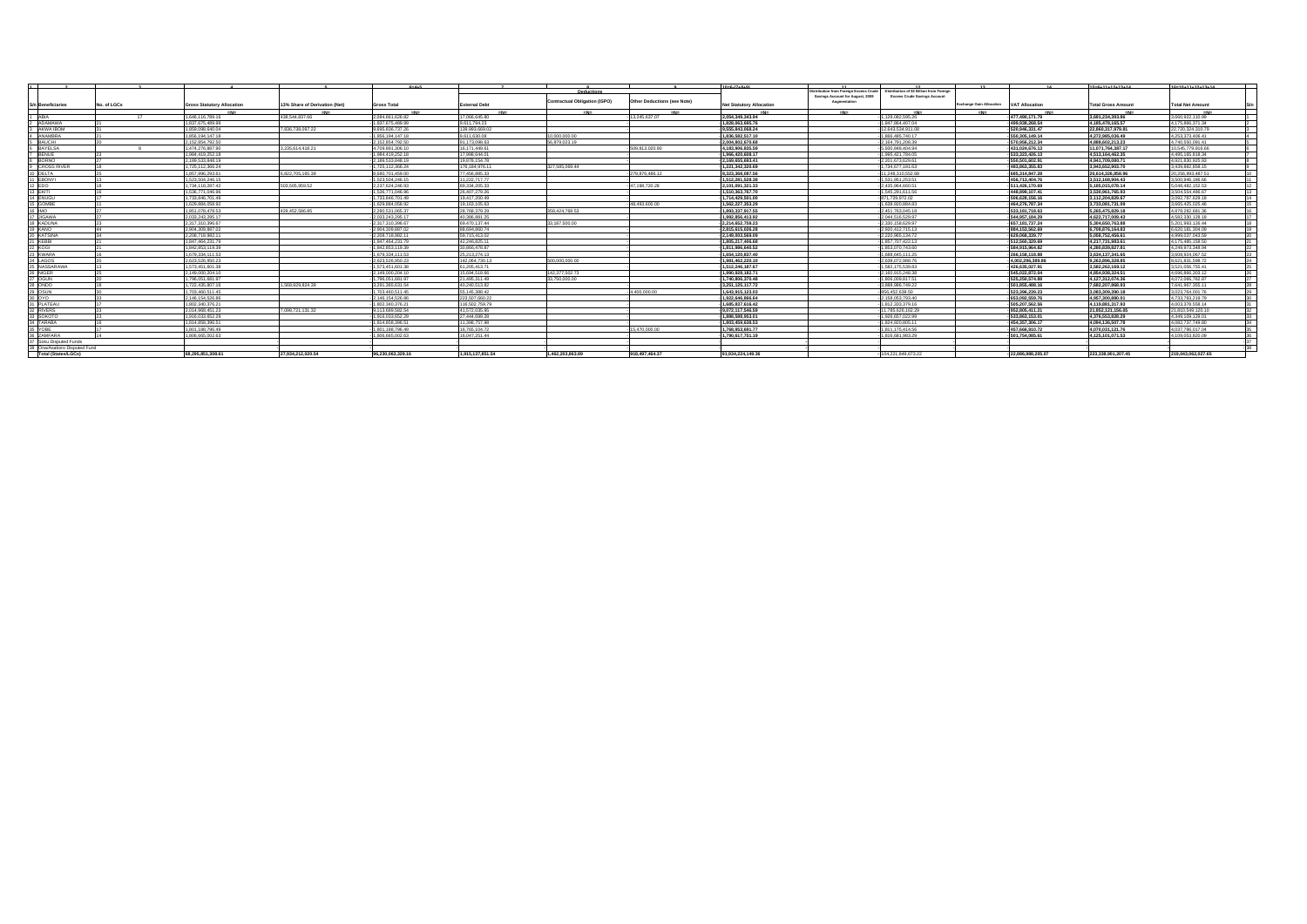|       |                    |                                  |                           | Distribution from                        | stribution of \$2 Billion from Foreign Exces |                         |                |                  |         |             |                                  |                                   | Distribution from                    |                                                |             |                 |                         |
|-------|--------------------|----------------------------------|---------------------------|------------------------------------------|----------------------------------------------|-------------------------|----------------|------------------|---------|-------------|----------------------------------|-----------------------------------|--------------------------------------|------------------------------------------------|-------------|-----------------|-------------------------|
|       |                    |                                  |                           | Foreign Excess Crude Savings Account for | Crude Savings Account                        |                         |                |                  |         |             |                                  |                                   | Foreign Excess Crude Savings Account | stribution of \$2 Billion from                 | change Gain |                 |                         |
|       |                    | <b>Local Government Councils</b> | ross Statutory Allocation | August, 2009 Augmentation                |                                              | schange Gain Allocation | slue Added Tax |                  |         |             | <b>Local Government Councils</b> | <b>Gross Statutory Allocation</b> | for August, 2009 Augmentation        | Foreign Excess Crude<br><b>Savings Account</b> | cation      |                 |                         |
|       |                    |                                  |                           |                                          |                                              |                         |                | otal Allocation  |         |             |                                  |                                   |                                      |                                                |             | Value Added Tax | <b>Total Allocation</b> |
|       |                    |                                  |                           |                                          |                                              |                         |                |                  | - 1991  | <b>Time</b> |                                  |                                   |                                      | <b>START</b>                                   |             |                 | $-100$                  |
|       |                    | <b>BANORTH</b>                   | 54,878,198.99             |                                          | 23,920,968.10                                |                         | 4,688,324.42   | 13,487,489.5     |         |             |                                  | 326,149.03                        |                                      | 15,287,358.38                                  |             | 5,548,140.40    | 197,761,647.80          |
|       |                    | <b>BA SOUTH</b>                  | 90,621,000.80             |                                          | 04,632,126.55                                |                         | 546,233.22     | 20,099,360.57    |         |             |                                  | 002,766.08                        |                                      | 5,492,805.34                                   |             | 6,711,355.72    | 12,206,927.13           |
|       |                    | ROCHURWU                         | 68,580,164.47             |                                          | 154,861,508.60                               |                         | 16,000,000.50  | 240,302,362.63   |         |             |                                  | ,703,050.38                       |                                      | 30,299,795.88                                  |             | 16,435,021.50   | 204,437,867.77          |
|       |                    |                                  |                           |                                          |                                              |                         |                |                  |         |             |                                  |                                   |                                      |                                                |             |                 |                         |
|       |                    | ENDE                             | 69,163,893.14             |                                          | 156.179.631.73                               |                         | 20.019.413.00  | 142,962,938.53   |         |             |                                  | 1544.097.88                       |                                      | 7,263,986.53                                   |             | 19.405.047.24   | 246.314.131.64          |
|       |                    |                                  | 61,027,845.17             |                                          | 137,807,545.99                               |                         | 5,744,926.97   | 14,580,318.13    |         |             |                                  | 000,778.62                        |                                      | 59,424,276.24                                  |             | 19,107,995.61   | 249,133,050.47          |
|       |                    | SALA NGWA NORTH                  | 63,391,207.38             |                                          | 43,144,276.23                                |                         | 16,290,148.43  | 22,825,632.04    |         |             |                                  | 1,731,054.97                      |                                      | 4,882,029.82                                   |             | 12,309,647.78   | 428,982,732.57          |
|       |                    |                                  |                           |                                          |                                              |                         |                |                  |         |             |                                  |                                   |                                      |                                                |             |                 |                         |
|       |                    | SIALA NGWA SOUTH                 | 61,311,409.35             |                                          | 138,447,854.90                               |                         | 5,633,014.73   | 215,392,288.97   |         |             |                                  | 257,116.65                        |                                      | 36,067,156.72                                  |             | 16,740,381.54   | 213,064,654.91          |
|       |                    | OTAUNIVIL                        | 3,550,686.56              |                                          | 43,504,397.65                                |                         | 14,929,190.32  | 21,984,274.53    |         |             | <b>IN GADO</b>                   | 1,323,771.96                      |                                      | 1,959,552.40                                   |             | 5.332.420.99    | 208,615,755.35          |
|       |                    | <b>MU-NNEOCHE</b>                | 63,657,105.01             |                                          | 143,744,702.14                               |                         | 6,643,238.29   | 24,045,045.45    |         |             |                                  | 2,760,380.19                      |                                      | 64,300,892.67                                  |             | 19.591.112.88   | 256.652.385.74          |
|       |                    | <b>CEI NGWA</b>                  | 03.000,3ET,31             |                                          | 50,697,320.67                                |                         | 7,249,767.30   | 34,683,148.66    |         |             |                                  | 262,110.76                        |                                      | 36,078,433.97                                  |             |                 | 12,913,560.15           |
|       |                    |                                  |                           |                                          |                                              |                         |                |                  |         |             |                                  |                                   |                                      |                                                |             | 6,573,015.42    |                         |
|       |                    |                                  | 74,312,972.82             |                                          | 167,806,816.57                               |                         | 9,456,319.18   | 61,576,108.57    |         |             |                                  | 414,266.07                        |                                      | 1293,657.10                                    |             | 0.488.870.0     | 266,196,793.18          |
|       |                    | AWGN AMORE                       | 7,724,844.09              |                                          | 152,930,103.03                               |                         | 18,572,659.31  | 139,227,607.04   |         |             |                                  | 7,391,253.56                      |                                      | 52,176,817.78                                  |             | 8,725,221.81    | 238,293,293.15          |
|       |                    | WUNAGBO                          | 53,981,984.70             |                                          | 121,897,222.78                               |                         | 3,826,901.53   | 89.706.109.01    |         |             |                                  | 704 647.72                        |                                      | 52.884.496.07                                  |             | 19,370,301.82   | 239.959.445.61          |
|       |                    | WA EAST                          | 10,144,153.99             |                                          | 13,231,004.07                                |                         | 004,155.20     | 0,379,336.26     |         |             |                                  | 13.105,331.                       |                                      | 6,830,913.71                                   |             | 5,088,022.11    | 198,085,797.44          |
|       |                    |                                  |                           |                                          |                                              |                         |                |                  |         |             |                                  |                                   |                                      |                                                |             |                 |                         |
|       |                    | KWA WEST                         | 52,131,053.97             |                                          | 117,717,618.85                               |                         | 14,032,541.57  | 183,881,214.38   |         |             |                                  | 0,039,368.32                      |                                      | 139,188,432.12                                 |             | 17,164,373.41   | 217,992,173.85          |
|       |                    | <b><i>ILIANIA NORTH</i></b>      | 14,938,638.85             |                                          | 0,219,638.84                                 |                         | 8,008,206.18   | 62,706,543.87    |         |             |                                  | 046,014.45                        |                                      | 62,687,776.73                                  |             | 1,723,660.99    | 254,463,452.16          |
|       |                    | UAHIA SOUTH                      | 61,818,419.45             |                                          | 139,592,749.13                               |                         | 5,764,912.53   | 17,176,081.11    |         |             |                                  | 5,260,074.32                      |                                      | 194,784,677.80                                 |             | 14.506.626.74   | 105,551,378.85          |
|       |                    |                                  |                           |                                          |                                              |                         |                |                  |         |             |                                  |                                   |                                      |                                                |             |                 |                         |
|       |                    | <b>ABIA Total</b>                | 1.097.909.648.03          |                                          | 2.479.335.495.83                             |                         | 284,570,715.39 | 3.061.075.059.25 |         |             |                                  | 6.983.775.62                      |                                      | 28,675,594.84                                  |             | 16.163.605.75   | 201.822.976.21          |
|       |                    | XIMSA                            | 69,467,201.80             |                                          | 156,864,535.85                               |                         | 7,209,557.42   | 43,601,295.06    |         |             |                                  | 1,811,177.60                      |                                      | 48,008,833.53                                  |             | 18,117,203.42   | 132,537,214.55          |
|       |                    | URORE                            | 85,994,023.08             |                                          | 194,183,905.03                               |                         | 18,206,004.11  | 198,383,932.22   |         | KAND Total  |                                  | 034,481,228.23                    |                                      | 1852,190,344.33                                |             | 123,946,357.31  | 10,726,617,929.86       |
|       |                    | <b>ANYE</b>                      | 71,815,003.62             |                                          | 162,166,129.01                               |                         | 16,709,654.49  | 50,090,817.12    |         |             |                                  | 4,461,092.94                      |                                      | 45,560,194.78                                  |             | 15,940,312.86   | 225,961,600.37          |
|       |                    |                                  | 66,055,181.59             |                                          | 149,159,821.21                               |                         | 5,528,838.93   | 30,743,841.73    |         |             |                                  | 6,375,343.75                      |                                      | 49,882,782.38                                  |             | 159,674.60      | 233.417.800.73          |
|       |                    |                                  |                           |                                          |                                              |                         |                |                  |         |             |                                  |                                   |                                      |                                                |             |                 |                         |
|       |                    |                                  | 63,917,000.03             |                                          | 144,331,573.50                               |                         | 6,098,063.85   | 24,346,637.38    |         |             |                                  | 101.124.47                        |                                      | 62,812,221.19                                  |             | 8.004.922.00    | 152,918,267.06          |
|       |                    | annak                            | 06,488,052.43             |                                          | 150,138,668.34                               |                         | 184,142.50     | 33,811,473.28    |         |             |                                  | 1,899,721.24                      |                                      | 5,583,102.72                                   |             | 7,604,760.41    | 242,087,584.37          |
|       |                    |                                  | 73,596,000.33             |                                          | 105,187,814.30                               |                         | 6,884,220.48   | 56,008,035.11    |         |             |                                  | 1,612,005.76                      |                                      | 6,868,715.79                                   |             | 16,043,704.19   | 13,524,505.74           |
|       |                    | AD <sub>5</sub>                  | 73,878,210.61             |                                          | 105,825,075.97                               |                         | 16,061,002.50  | 157,564,889.08   |         |             | RANCH                            | 1,156,449.64                      |                                      | 35,839,839.62                                  |             | 533,050.48      | 11,529,339.74           |
|       |                    |                                  |                           |                                          |                                              |                         |                |                  |         |             | 100107-012                       |                                   |                                      |                                                |             |                 |                         |
|       |                    | YOLA NORTH                       | 07,312,400.08             |                                          | 151,998,907.05                               |                         | 17,092,005.30  | 137,204,258.50   |         |             |                                  | 249,436.50                        |                                      | 23,275,486.16                                  |             | 14.704.463.49   | 201.229.386.15          |
|       |                    | <b>AMURDE</b>                    | 00,053,022.48             |                                          | 136,962,510.25                               |                         | 4,933,359.14   | 2,549,491.87     |         |             |                                  | 032,262.86                        |                                      | 44,591,849.59                                  |             | 5,814,510.97    | 24,438,623.42           |
|       |                    |                                  | 60,480,720.20             |                                          | 136,572,077.99                               |                         | 5,096,205.05   | 12,749,003.23    |         |             |                                  | 8,786,523.01                      |                                      | 32,746,395.54                                  |             | 5,120,523.47    | 206, 653, 442.03        |
|       |                    |                                  | 10,141,993.18             |                                          | 35,807,195.34                                |                         | 4,878,355.54   | 10,827,544.06    |         |             |                                  | 170,979.00                        |                                      | 6,195,632.39                                   |             | 18,377,027.59   | 243,743,638.99          |
|       |                    | <b>AYO-BELWA</b>                 | 67,994,049.25             |                                          | 53,537,996.36                                |                         | 16,330,131.94  | 137,862,177.55   |         |             |                                  | 513,082.54                        |                                      | 134,387,046.37                                 |             | 14,923,785.15   | 108,823,914.06          |
|       |                    |                                  |                           |                                          |                                              |                         |                |                  |         |             |                                  |                                   |                                      |                                                |             |                 |                         |
|       |                    | <b>ICHIKA</b>                    | 05,107,161.39             |                                          | 147,019,087.95                               |                         | 10,405,398.20  | 228,531,647.54   |         |             | <b>DESTRONAL</b>                 | 00.003.00                         |                                      | 148,907,494.23                                 |             | EC MA EN3.31    | 231.494.377.56          |
|       |                    | <b>JUBINORTH</b>                 | 63,452,573.24             |                                          | 143,282,847.03                               |                         | 16,258,881.57  | 22,994,303.84    |         |             |                                  | 503,623.63                        |                                      | 161,462,998.97                                 |             | 7,556,614.94    | 50,523,237.54           |
|       |                    | <b>JUBI SOUTH</b>                | 59,770,288.63             |                                          | 134,967,845.85                               |                         | 15,492,192.95  | 10,230,327.44    |         |             |                                  | 220.197.36                        |                                      | 60,041,056.34                                  |             | 18.579.654.21   | 250,648,907.90          |
|       |                    |                                  | 56,528,353.30             |                                          | 127,647,201.46                               |                         | 14,168,573.55  | 198,344,128.31   |         |             |                                  | 324,855.60                        |                                      | 45,252,555.96                                  |             | 16,646,284.57   | 226,223,696.12          |
|       |                    | HELLENG                          | 63.655.293.90             |                                          | 43.740.612.44                                |                         | 16,189,505.60  | 23.585.411.94    |         |             |                                  | 109.010.02                        |                                      | 56,055,029.00                                  |             | 6.646.111.38    | 241.810.821.05          |
|       |                    |                                  |                           |                                          |                                              |                         |                |                  |         |             |                                  |                                   |                                      |                                                |             |                 |                         |
|       |                    |                                  | 10,755,199.79             |                                          | 182,354,069.32                               |                         | 700,649.87     | 0,009,918.98     |         |             |                                  | 31,006,007                        |                                      | 2,005,375.04                                   |             | 793,843.95      | 52,495,313.74           |
|       |                    |                                  | 68,430,408.32             |                                          | 154,523,342.83                               |                         | 12,828,709.39  | 35,782,460.54    |         |             |                                  | 419, 554.74                       |                                      | 52,240,973.33                                  |             | 153,647.75      | 236,814,285.82          |
| $2-1$ | <b>ADAMAWA</b>     | <b>OLA SOUTH</b>                 | 7,486,632.88              |                                          | 52,392,194.71                                |                         | 02.208,201,    | 17,645,634.18    |         |             |                                  | 577,205.56                        |                                      | 0,887,540.97                                   |             | 19,278,213.79   | 105,843,021.32          |
|       | <b>AMAWA Total</b> |                                  | 412,980,046.12            |                                          | 100,003,411.83                               |                         | 341,283,771.02 | 4,944,927,228,97 |         |             |                                  | 4,355,067.67                      |                                      | 45,320,778.14                                  |             | 6,011,768.85    | 25,687,614.66           |
|       |                    |                                  |                           |                                          |                                              |                         |                |                  |         |             |                                  |                                   |                                      |                                                |             |                 |                         |
|       |                    | <b>ABAK</b>                      | 63,655,599.98             |                                          | 143,741,303.62                               |                         | 15,340,035.55  | 122,736,939.14   |         |             |                                  | 2.513.071.30                      |                                      | 186,323,535.36                                 |             | 21.797.018.48   | 290.633.625.13          |
|       |                    | <b>STERN COOLD</b>               | 49,987,318.84             |                                          | 12,876,830.57                                |                         | 2,619,400.89   | 5,483,550.30     |         |             |                                  | 301,526.78                        |                                      | 29,393,111.69                                  |             | 4,839,201.53    | 1,533,840.00            |
|       |                    |                                  | 06,953,452.66             |                                          | 151,188,215.50                               |                         | 6,499,232.97   | 34,640,901.13    |         |             |                                  | 557,702.26                        |                                      | 25,455,365.31                                  |             | 14,204,858.99   | 195,217,926.57          |
|       |                    | <b>ISIT ATAI</b>                 | 12.349.864.91             |                                          | 118,211,717.88                               |                         | 13,106,120.41  | 03,067,703.20    |         |             | MATADUK                          | 1,875,055.15                      |                                      | 55,527,403.98                                  |             | 17,734,753.18   | 242,137,212.31          |
|       |                    | CORNERAS                         |                           |                                          |                                              |                         | 195,818.24     |                  |         |             | <b>ALLMEAD</b>                   |                                   |                                      |                                                |             |                 |                         |
|       |                    |                                  | 67,852,818.94             |                                          | 153,219,082.88                               |                         |                | 138,267,720.06   |         |             |                                  | 1,472,690.15                      |                                      | 0,102,601.19                                   |             | 7,102,350.32    | 133.677.641.65          |
|       |                    | TIM EKPO                         | 7.706.113.90              |                                          | 130.306.713.64                               |                         | 4.173.737.53   | 102,186,565.07   |         |             |                                  | 158.114.31                        |                                      | 49.392.254.56                                  |             | 16.896.121.45   | 232,446,490.32          |
|       |                    |                                  | 6,069,874.38              |                                          | 10,152,999.1                                 |                         | 1,385,005.91   | 648,739.50       |         |             |                                  | 887,264,29                        |                                      | 8,780,645.59                                   |             | 763,392.3       | 131,431,302.23          |
|       |                    |                                  | 51,479,546.14             |                                          | 116,246,442.95                               |                         | 3,133,310.48   | 80,859,299.57    |         |             |                                  | 5,918,137.77                      |                                      | 28,527,377.40                                  |             | 14.761.000.39   | 200,206,575.56          |
|       |                    | ESKPO ASUTAN                     | 13,014,723.27             |                                          | 42,294,133.95                                |                         | 5,271,142.50   | 10,579,999.71    |         |             |                                  | 005,351.32                        |                                      | 46,789,189.71                                  |             | 16,714,207.78   | 228,508,748.81          |
|       |                    |                                  |                           |                                          |                                              |                         |                |                  |         |             |                                  |                                   |                                      |                                                |             |                 |                         |
|       |                    | <b>ICNO ISOM</b>                 | 68,240,813.64             |                                          | 154.095.217.33                               |                         | 7,090,937.32   | 139,426,968.29   | KATSINA |             |                                  | 00.003.180.00                     |                                      | 136,306,659.37                                 |             | 16.091.780.38   | 212,761,619.75          |
|       |                    |                                  |                           |                                          |                                              |                         |                |                  |         |             |                                  |                                   |                                      |                                                |             |                 |                         |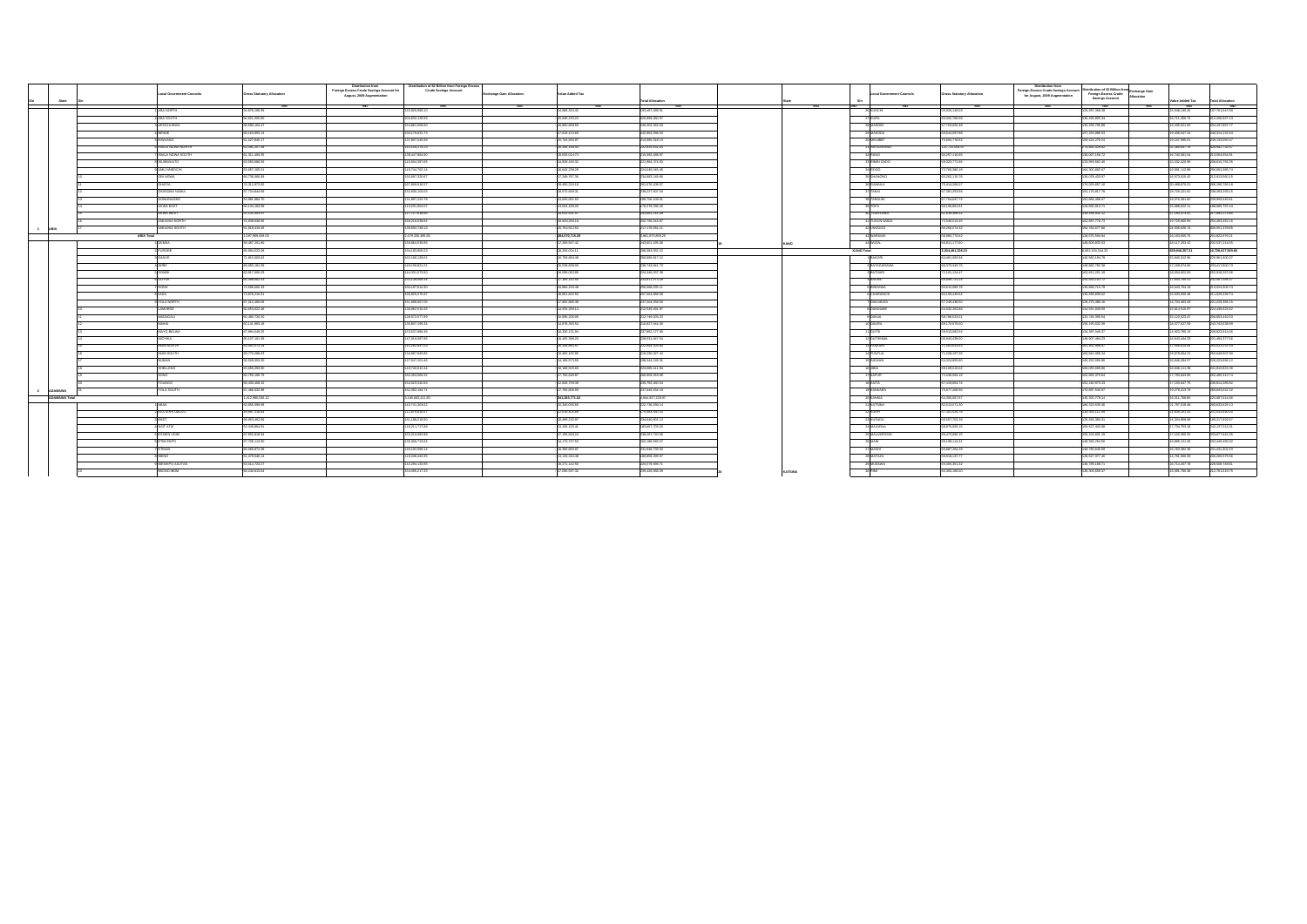|                 |                      |                                  |                           | Distribution from                        | <b>Distribution of \$2 Billion from Foreign Exces</b> |                        |                |                 |                      |                          |                            | Distribution from                   | <b>Statribution of \$2 Billion from</b>        |                   |                |                  |
|-----------------|----------------------|----------------------------------|---------------------------|------------------------------------------|-------------------------------------------------------|------------------------|----------------|-----------------|----------------------|--------------------------|----------------------------|-------------------------------------|------------------------------------------------|-------------------|----------------|------------------|
|                 |                      |                                  |                           | Foreign Excess Crude Savings Account for | Crude Savings Account                                 |                        |                |                 |                      |                          |                            | Foreign Excess Crude Savings Accoun |                                                | Exchange Gain     |                |                  |
|                 |                      | <b>Local Government Councils</b> | ross Statutory Allocation | August, 2009 Augmentation                |                                                       | change Gain Allocation | slue Added Tax |                 |                      | ocal Government Councils | Gross Statutory Allocation | for August, 2009 Augmentation       | Foreign Excess Crude<br><b>Savings Account</b> | <b>Allowation</b> |                |                  |
| State           |                      |                                  |                           |                                          |                                                       |                        |                | tal Allocation  |                      |                          |                            |                                     |                                                |                   | alue Added Tax | otal Allocation  |
|                 |                      |                                  |                           |                                          |                                                       |                        |                |                 | <b>START</b>         |                          |                            |                                     |                                                | <b>CONTRACTOR</b> | $ -$           | a No.            |
|                 |                      |                                  | 51,951,904.92             |                                          | 7,313,080.72                                          |                        | 041,761.49     | 2,313,747.14    |                      |                          | 77,196.18                  |                                     | 1203,443.84                                    |                   | 478,912.80     | 239,552.81       |
|                 |                      |                                  | 53,933,592.97             |                                          | 4,359,042.18                                          |                        | 38.021,133.00  | 13,393,769.01   |                      |                          | 326,076.52                 |                                     | 5,255,312.95                                   |                   | 132,103.52     | 26,713,492.99    |
|                 |                      | <b>ICOT ABASI</b>                | 52,782,444.79             |                                          | 11,769,623.75                                         |                        | 1,095,255.67   | 0,647,324.21    |                      |                          | 371,424.30                 |                                     | 3,099,603.87                                   |                   | 1,521,758.81   | 121,992,786.97   |
|                 |                      | <b>IKOT EXPENE</b>               | 12,788,542.76             |                                          | 141.783.393.63                                        |                        | 15.478.133.38  | 0.050.009.77    |                      |                          | 3.048.020.12               |                                     | 142.369.321.88                                 |                   | 6.126.382.77   | 21.543.724.78    |
|                 |                      |                                  | 55,564,886.30             |                                          | 125,471,587.05                                        |                        | 1,958,225.94   | 14,994,699.89   | <b>KATSINA Total</b> |                          | 2,218,530,130.92           |                                     | 009,683,566.44                                 |                   | 566,700,221.52 | 08.013,910.00    |
|                 |                      |                                  |                           |                                          |                                                       |                        |                |                 |                      |                          |                            |                                     |                                                |                   |                |                  |
|                 |                      |                                  | 59,744,751.28             |                                          | 134,910,179.72                                        |                        | 14,922,416.90  | 09,577,347.90   |                      |                          | 108,282.86                 |                                     | 110,891,871.23                                 |                   | 3,566,108.48   | 73,566,262.57    |
|                 |                      |                                  | 57,005,166.53             |                                          | 128,723,897.86                                        |                        | 14,125,037.87  | 199,854,102.26  |                      |                          | 711,752.28                 |                                     | 77,739,741.46                                  |                   | 7,055,252.12   | 74,106,745.87    |
|                 |                      | <b>INPAT ENIN</b>                | 17,087,785.21             |                                          | 51.491.553.07                                         |                        | 5503,009.25    | 35,268,347.53   |                      |                          | 1.443.994.73               |                                     | 156.812.131.74                                 |                   | 8.051.984.64   | 144,308,111.11   |
|                 |                      | <b>SIT IDOM</b>                  | 7,168,646.10              |                                          | 9,093,052.60                                          |                        | 4,284,333.55   | 0,546,032.26    |                      |                          | 524,028.92                 |                                     | 32.153.055.19                                  |                   | 343,472.95     | 06,021,157.05    |
|                 |                      | sit usiuw                        | 00,109,579.25             |                                          | 135,734,001.15                                        |                        | 063,912.06     | 0,007,492.45    |                      |                          | 3,661,352.19               |                                     | 06.335,401.75                                  |                   | 518,273.96     | 10,515,034.89    |
|                 |                      |                                  |                           |                                          |                                                       |                        |                |                 |                      |                          |                            |                                     |                                                |                   |                |                  |
|                 |                      | <b>BOT AKARA</b>                 | 53,628,929.27             |                                          | 3,681,078.25                                          |                        | 5,058,384.47   | 22,968,392.00   |                      |                          | 3,870,081.55               |                                     | 05,194,578.11                                  |                   | 578.270.93     | 5,642,930.59     |
|                 |                      | KODO                             | 56,646,836.75             |                                          | 27,914,750.04                                         |                        | 4,126,596.54   | 28,688,183.33   |                      | UNZA                     | 20.000.100.00              |                                     | 30,713,160.11                                  |                   | 1,488,047.90   | 104,087,316.05   |
|                 |                      |                                  | 12,454,854.38             |                                          | 30.190.851.13                                         |                        | 195.645.37     | 2.641.300.88    |                      |                          | 5,631,640.49               |                                     | 48,203,419.12                                  |                   | 6,278,187.79   | 130,113,247.40   |
|                 |                      |                                  | 13,839,200.09             |                                          | 21,574,950.37                                         |                        | 551,760.42     | 88,905,977.67   |                      |                          | 0.085.015.72               |                                     | 80,840,720.42                                  |                   | 405,843.01     | 81,392,579.75    |
|                 |                      | <b>CRUIK ANAM</b>                | 09,023,842.71             |                                          | 157,218,248.15                                        |                        | 16,502,592.76  | 3344.683.62     |                      |                          | 8,887,893.23               |                                     | 132,975,300.57                                 |                   | 5.479.423.28   | 107,342,617.08   |
|                 |                      |                                  |                           |                                          |                                                       |                        |                |                 |                      |                          |                            |                                     |                                                |                   |                |                  |
|                 |                      | DUNG UKO                         | 50,334,057.77             |                                          | 3,659,805.00                                          |                        | 12,367,762.88  | 76,301,625.65   |                      |                          | 120,420.37                 |                                     | 38,016,590.91                                  |                   | 6,511,849.18   | 15,648,860.47    |
|                 |                      | <b>JKANAFUN</b>                  | 1,909,433.85              |                                          | 139,758,269.60                                        |                        | 4,922,416.90   | 6,630,120.35    |                      |                          | 1,794,478.28               |                                     | 55,345,452.60                                  |                   | 7.978.138.50   | 142,118,009.37   |
|                 |                      | <b>DSIT DKET</b>                 | 0.362.549.43              |                                          | 3.724.142.28                                          |                        | 12.728.784.63  | 76.815.476.34   |                      | 13 KALGO                 | 2,910,363.24               |                                     | 130,767,930.99                                 |                   | 4,239,105.94   | 102,917,400.17   |
|                 |                      | 111430                           | 51,274,174.27             |                                          | 138,363,784.02                                        |                        | 4,619,931.73   | 4,257,890.01    |                      | XD BESSE                 | 3,056,000.92               |                                     | 44,194,011.50                                  |                   | 1,636,057.56   | 24,686,149.99    |
|                 |                      | URUE OFFONG/ORUK                 | 49,837,503.05             |                                          | 112,538,530.14                                        |                        | 12,987,107.58  | 175,363,140.77  |                      |                          | 2,108,797.96               |                                     | 162,829,548.76                                 |                   | 17.366.240.76  | 152,304,587.48   |
|                 |                      |                                  |                           |                                          | 87,146,717.50                                         |                        | 21,245,060.03  | 91,209,393.68   |                      |                          | 1,386,826.81               |                                     | 136,360,056.45                                 |                   | 002,523.28     | 12,349,406.53    |
| 3 AKWA IBOM     |                      |                                  | 12,877,616.15             |                                          |                                                       |                        |                |                 |                      |                          |                            |                                     |                                                |                   |                |                  |
| AKWA IBOM Total |                      |                                  | 1014304131                |                                          | 4,207,643,196.27                                      |                        | 461,977,065.12 | 33257502.70     |                      | AKAB                     | 510.521.83                 |                                     | 32.123.154.68                                  |                   | 396.150.22     | 105,029,826.73   |
|                 |                      | <b><i>IGUATA</i></b>             | 6.632.684.51              |                                          | 95,626,072.36                                         |                        | 1,839,098.11   | 02.324.22       |                      |                          | 3,130,080.68               |                                     | 35,780,295.62                                  |                   | 034.959.41     | 1.595.335.71     |
|                 |                      | <b>IAMBRA EAST</b>               | 59,324,454.50             |                                          | 33,961,103.63                                         |                        | 201,370.28     | 0,613,928.41    |                      |                          | 254,170.65                 |                                     | 05.415,925.52                                  |                   | 484,520.51     | 15,154,616.74    |
|                 |                      | <b>NAMBRA WEST</b>               | 5,658,201.75              |                                          | 48,263,397.33                                         |                        | 6,816,232.82   | 0,737,831.90    |                      |                          | 342,945.25                 |                                     | 28,583,397.66                                  |                   | 1,736,978.58   | 00,263,322.50    |
|                 |                      | NADCHA                           | 5,962,619.72              |                                          | 3,790,008.91                                          |                        | 0,889,062.42   | 1,641,691.05    | KEBBI                |                          | 268,192.86                 |                                     | 40,000,386.07                                  |                   | 015,055.93     | 19,891,635.46    |
|                 |                      |                                  |                           |                                          |                                                       |                        |                |                 |                      |                          |                            |                                     |                                                |                   |                |                  |
|                 |                      | VAKA NORTH                       | 56,454,735.97             |                                          | 127,480,965.47                                        |                        | 14,917,846.58  | 198,853,548.02  |                      | <b>KEBBI Total</b>       | 1,378,093,036.87           |                                     | 111,884,731.07                                 |                   | 149.077.445.57 | 4,839,055,213.51 |
|                 |                      | WKA SOUTH                        | 55,376,862.22             |                                          | 47,628,101.93                                         |                        | 565,535.65     | 0,570,499.80    |                      |                          | 0.007.016.09               |                                     | 58,060,914.44                                  |                   | 255,256.67     | 48,313,187.20    |
|                 |                      | YAMELUM                          | 51,305,161.54             |                                          | 138,433,756.67                                        |                        | 16,504,291.75  | 6,243,209.96    |                      | <b>UADKUT</b>            | 1,402,382.27               |                                     | 152,201,947.62                                 |                   | 405,0331       | 137,093,023.20   |
|                 |                      | <b>UNUKOFIA</b>                  | 15,677,584.52             |                                          | 5,726,072.56                                          |                        | 355,826.16     | 6,759,483.24    |                      |                          | 300,520.26                 |                                     | 1003,243.91                                    |                   | 512.170.79     | 80,881,934.95    |
|                 |                      | KWUSIGO                          | 00,711,727.74             |                                          | 17,093,876.35                                         |                        | 16,498,091.72  | 14,303,765.81   |                      |                          | 7,530,810.72               |                                     | 52,491,953.11                                  |                   | 1,100,798.87   | 138, 123, 562.71 |
|                 |                      | <b>JEMILI NORTH</b>              | 05.005.846.17             |                                          | 16.791.096.06                                         |                        | 25.938.483.03  | 38.736.025.26   |                      |                          | 8390307.03                 |                                     | 00.504.976.15                                  |                   | 268.291.47     | 10.253.574.65    |
|                 |                      | DEMILI SOUTH                     | 54,422,697.59             |                                          | 145,473,493.87                                        |                        | 8,210,962.04   | 28, 107, 153.49 |                      |                          | 03231,000.0                |                                     | 146,989,064.69                                 |                   | 022805.17      | 29,772,795.49    |
|                 |                      |                                  |                           |                                          |                                                       |                        |                |                 |                      |                          |                            |                                     |                                                |                   |                |                  |
|                 |                      |                                  | 1207.551.40               |                                          | 83.556.177.46                                         |                        | 21.483.295.28  | 286,327,024.14  |                      |                          | 1,199,315.20               |                                     | 13,355,541.53                                  |                   | 016.411.79     | 79,571,268.52    |
|                 |                      | <b>CIRCOKA</b>                   | 02.093.277.13             |                                          | 138,000,829.35                                        |                        | 16,159,826.50  | 15,274,096.24   |                      | GALAMELA-COOL            | 03.02.130.00               |                                     | 49,092,036.59                                  |                   | 00.000.070.01  | 134,352,604.90   |
|                 |                      | <b>INTIME WORTH</b>              | 10,538,594.72             |                                          | 136.702.764.98                                        |                        | 16,475,162.01  | 3.716.521.70    |                      |                          | 1,548,763.40               |                                     | 57,274,521.80                                  |                   | 405.841.54     | 144,329,126.75   |
|                 |                      | WEW SOUTH                        | 71,395,083.43             |                                          | 161,217,903.32                                        |                        | 110,058.84     | 1,723,645.59    |                      | DDA/DUNL                 | 588,126.30                 |                                     | 01.053.015.23                                  |                   | 209.674.59     | 1,531,616.12     |
|                 |                      |                                  | 58,076,813.37             |                                          | 53,724,886.79                                         |                        | 8,702,669.29   | 0,504,302.45    |                      |                          | 3,548,367.66               |                                     | 37,402,266.15                                  |                   | 205,208.95     | 15,516,922.76    |
|                 |                      | <b>NITSHA NORTH</b>              | 58,411,836.42             |                                          | 31,900,312.25                                         |                        | 345,059.09     | 15,657,208.36   |                      | <b>TON KART</b>          | 162,252.62                 |                                     | 78,757,020.47                                  |                   | 015.118.15     | 7,934,391.24     |
|                 |                      |                                  |                           |                                          |                                                       |                        |                |                 |                      |                          |                            |                                     |                                                |                   |                |                  |
|                 |                      | NITSNA SOUTH                     | 00,792,511.74             |                                          | 137,276,137.39                                        |                        | 5,751,005.66   | 13,819,654.79   |                      | 3 MOPA-MURO              | 3,100,136.60               |                                     | 19,905,913.38                                  |                   | 777,168.20     | 87,783,218.18    |
|                 |                      | <b>HTROW ABMUNIC</b>             | 54,755,639.12             |                                          | 146,225,312.26                                        |                        | 30.300.030.35  | 27.909.988.34   |                      |                          | 1,432,173.85               |                                     | 156,785,438.92                                 |                   | 2.908.020.46   | 146, 125, 633.24 |
|                 |                      | RUMBA SOUTH                      | 54,796,089.78             |                                          | 146,316,654.27                                        |                        | 501,422.51     | 33.331,105.56   |                      |                          | 03.481.00                  |                                     | 16.643.724.46                                  |                   | 524,245.72     | 82,923,451.78    |
| <b>ANAMBRA</b>  |                      |                                  | 0,989,533.47              |                                          | 137,721,033.97                                        |                        | 16,837,465.32  | 5,548,032.76    |                      |                          | 1,253,492.08               |                                     | 54,123,846.63                                  |                   | 179,228.39     | 42,556,567.11    |
|                 | <b>ANAMBRA Total</b> |                                  | 400,689,740.08            |                                          | 3,162,910,557.20                                      |                        | 176.219.402.61 | 232 812 522 52  |                      | KENE                     | 84,284,389.11              |                                     | 190.323.354.61                                 |                   | 4,344,712.04   | 198,952,465.76   |
|                 |                      |                                  |                           |                                          |                                                       |                        |                |                 |                      |                          |                            |                                     |                                                |                   |                |                  |
|                 |                      | <b>N.KALERI</b>                  | 106,889,243.18            |                                          | 241,367,596.29                                        |                        | 2,381,215.14   | 13.820.054.01   |                      | <b>HAMAROOC</b>          | 630,237.85                 |                                     | 50,458,361.12                                  |                   | 799.046.73     | 135,887,645.09   |
|                 |                      | <b>AUCH</b>                      | 27.390.134.45             |                                          | 287,660,649.94                                        |                        | 28.075.057.05  | 3.126.042.05    |                      | 19 CMALA                 | 00072453                   |                                     | 146.959.390.64                                 |                   | 00658052       | 29,046,035.09    |
|                 |                      |                                  | (022,052.38)              |                                          | 6,536,355.9                                           |                        | 887,904.00     | 446,312.3       |                      |                          | 680,728.48                 |                                     | 5,088,593.13                                   |                   |                | 12,182,892.85    |
|                 |                      | <b>AMBAN</b>                     | 05,429,345.88             |                                          | 50,004,725.08                                         |                        | 05,198,436.33  | 12,632,507.28   |                      | AGBA WES                 | 3,778,046.06               |                                     | 88.010,953.091                                 |                   | 8,106,236.89   | 132,418,301.82   |
|                 |                      | ARAZI                            | 14,270,958.47             |                                          | 90,293,036.77                                         |                        | 9,685,519.14   | 94,249,514.39   |                      | <b>KOGI Total</b>        | 428,348,275.35             |                                     | 1,225,366,553.48                               |                   | 201,846,051.77 | 5,045,560,880.60 |
|                 |                      | AS5                              | 54,936,572.20             |                                          | 124,052,785.72                                        |                        | 4,086,304.98   | 3,075,062.90    |                      |                          | 1579.802.60                |                                     | 141.312.035.53                                 |                   | 15,011,439.97  | 119,703,278.11   |
|                 |                      |                                  |                           |                                          |                                                       |                        |                |                 |                      | 1 ASA                    |                            |                                     |                                                |                   |                |                  |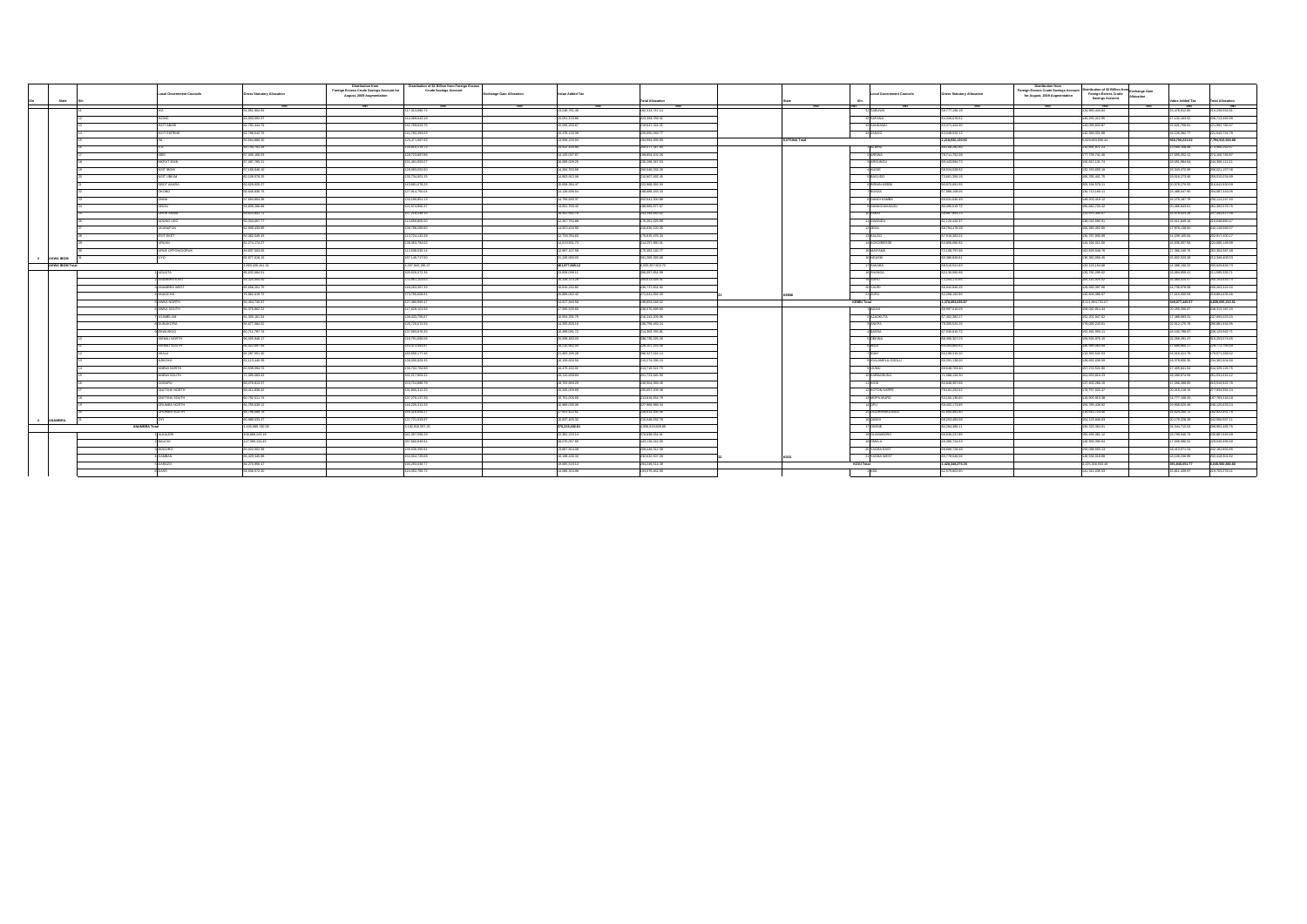|           |                      |                          |                           | Distribution from                        | Xatribution of \$2 Billion from Foreign Exces |                         |                |                  |       |                    |                          |                           | <b>Clatribution from</b>             |                                                         |              |                  |                  |
|-----------|----------------------|--------------------------|---------------------------|------------------------------------------|-----------------------------------------------|-------------------------|----------------|------------------|-------|--------------------|--------------------------|---------------------------|--------------------------------------|---------------------------------------------------------|--------------|------------------|------------------|
|           |                      | ocal Government Councils | ross Statutory Allocation | Foreign Excess Crude Savings Account for | Crude Savings Account                         | schange Gain Allocation | alus Added Tax |                  |       |                    | ocal Government Councils | toss Statutory Allocation | Foreign Excess Crude Savings Account | Istribution of \$2 Billion from<br>Foreign Excess Crude | achange Gain |                  |                  |
|           |                      |                          |                           | August, 2009 Augmentation                |                                               |                         |                |                  |       |                    |                          |                           | for August, 2009 Augmentation        | <b>Savings Account</b>                                  | noites       |                  |                  |
| State     |                      |                          |                           |                                          |                                               |                         |                | tal Allocation   |       |                    |                          |                           |                                      |                                                         |              | due Added Tax    | notabilities     |
|           |                      |                          |                           |                                          |                                               |                         |                |                  |       |                    |                          |                           |                                      |                                                         |              |                  | <b>STATE</b>     |
|           |                      |                          | 19,431,345.65             |                                          | 1,945,755.16                                  |                         | 890,575.99     | 2,267,676.80     |       |                    |                          | 1779,004.03               |                                      | 12,006,226.94                                           |              | 687,144.60       | ,552,375.58      |
|           |                      | <b>ANJUWA</b>            | 0,180,764.47              |                                          | 03,638,024.79                                 |                         | 10.014.393     | 3,465,203.20     |       |                    |                          | 469,088.44                |                                      | 7,191,779.98                                            |              | 8,410,394.75     | 74,071,263.18    |
|           |                      | <b>GIADE</b>             | 13,051,217.56             |                                          | 42,376,542.05                                 |                         | 15,407,885.43  | 21,835,646.05    |       |                    |                          | 212,553.12                |                                      | 5,643,543.54                                            |              | 12,331,948.31    | 80,188,044.97    |
|           |                      | <b>TAS/GADAU</b>         | 72.875.442.68             |                                          | 64.560.716.35                                 |                         | 18,937,324.69  | 256.373.483.72   |       |                    | <b>THOMAS</b>            | 503 934.85                |                                      | 184.044.794.93                                          |              | 18.568.709.88    | 84.117.519.00    |
|           |                      | <b>AMA'AR</b>            | 18, 156, 340.28           |                                          | 31,323,374.02                                 |                         | 054,063.55     | 1,533,777.05     |       |                    |                          | 278,866.61                |                                      | 56,439,254.41                                           |              | 8,508,798.55     | 14,226,919.56    |
|           |                      |                          |                           |                                          |                                               |                         |                | 00.136.023.08    |       |                    |                          |                           |                                      |                                                         |              |                  |                  |
|           |                      | <b>ATAGUM</b>            | 15,006,159.36             |                                          | 02.300,000.33                                 |                         | 21,222,467.99  |                  |       |                    | ORIN SOUTH               | 6,716,727.77              |                                      | 50.053.024.01                                           |              | 18,000,543.37    | 136,030,935.94   |
|           |                      |                          | 68.400.996.89             |                                          | 154.455.928.61                                |                         | 16.083.995.58  | 238,941,921.08   |       |                    | LORIN WEST               | 02/03/209.20              |                                      | 195,227,242.88                                          |              | 24.063.053.84    | 05,746,300.25    |
|           |                      | <b>ISAU</b>              | 9,603,322.47              |                                          | 19,753,004.42                                 |                         | 02735341       | 00.000.023       |       |                    |                          | 406 EGB.47                |                                      | 43382418.89                                             |              | 6,579,516.07     | 23,458,003.43    |
|           |                      | anga                     | 107,381,147.59            |                                          | 242,478,370.22                                |                         | 24,382,126.98  | 74,241,644.79    |       |                    | <b>ORKAI AMA</b>         | 200.068.80                |                                      | 187,874,850.83                                          |              | 5.732.779.28     | 105.007.030.92   |
|           |                      |                          | 6,348,280.55              |                                          | 72,402,763.92                                 |                         | 9,076,496.27   | 67,827,540.75    |       |                    |                          | 671,931.77                |                                      | 52,810,619.86                                           |              | 03/02/238        | 35,682,890.51    |
|           |                      |                          |                           |                                          |                                               |                         |                |                  |       |                    |                          |                           |                                      |                                                         |              |                  |                  |
|           |                      | AFAWA BALEWA             | 13,031,463.82             |                                          | 187,494,122.35                                |                         | 8,590,677.32   | 289,116,263.49   |       |                    |                          | 234,900.38                |                                      | 126,984,552.68                                          |              | 14,538,148.18    | 197,757,601.24   |
|           |                      |                          | 15,398,223.92             |                                          | 00.581,005.00                                 |                         | 3,107,899.99   | 99,087,928.91    |       |                    | <b>KE-ER</b>             | 584,471.26                |                                      | 11,967,156.70                                           |              | 3,427,858.24     | 74,979,486.20    |
|           |                      | w                        | 0.414.453.51              |                                          | 36,422,440.57                                 |                         | -944-506.63    | 1.781.400.71     |       |                    |                          | 990.495.85                |                                      | 7:400.223.25                                            |              | 3,501,254.10     | 82,891,973.20    |
| UCHI      |                      |                          | 0,170,410.18              |                                          | 58,452,457.26                                 |                         | 022,441.26     | 46,225,315.71    |       |                    |                          | 923,951.45                |                                      | 130,798,614.64                                          |              | 026,751.13       | 03,419,317.22    |
|           | BAUCHI Total         |                          | 619,987,875.51            |                                          | 1,058,109,720.77                              |                         | 380,358,674.36 | 058,456,270.64   | KWAPA |                    | <b>PATE GI</b>           | 336,700.22                |                                      | 153,182,685.04                                          |              | 322,434.41       | 136,341,819.67   |
|           |                      |                          | 10,848,257.50             |                                          | 17,725,001.28                                 |                         | 1704,646.14    | 46,277,904.93    |       | <b>KWARA Total</b> |                          | 006,935,229.15            |                                      | 2,476,999,664.92                                        |              | 265,041,193.58   | 3,838,976,087.64 |
|           |                      |                          |                           |                                          |                                               |                         |                |                  |       |                    |                          |                           |                                      |                                                         |              |                  |                  |
|           |                      | <b>SOMERS</b>            | 12,209,374.95             |                                          | 185,637,755.82                                |                         | 655,998.04     | 89,503,128.82    |       |                    |                          | 632,286.84                |                                      | 206,915,720.96                                          |              | 21,398,607.85    | 0,946,615.65     |
|           |                      | KOLOKUMA/OPKUMA          | 52,205,169.18             |                                          | 17,884,979.10                                 |                         | 14,972,261.90  | 185,062,412.17   |       |                    | A IRROADIERI ODI N       | 19,563,518.20             |                                      | 203, 207, 404. 83                                       |              | 129,163,051.91   | 18,714,054.94    |
|           |                      |                          | 2,396,249.20              |                                          | 40,897,551.89                                 |                         | 6,830,159.45   | 0,123,960.54     |       |                    | LIMOSHO                  | 05.453,308.09             |                                      | 21,031,952.84                                           |              | 1,723,903.59     | 17,209,164.52    |
|           |                      | YONIA                    | 10,219,432.51             |                                          | 58,563,155.03                                 |                         | 8,527,200.65   | 47,309,788.19    |       |                    | UWO-ODOFIN               | 770,860.32                |                                      | 173,356,995.24                                          |              | 6,458,012.45     | 10.835,053,053   |
|           |                      | <b>SACRAMA</b>           |                           |                                          |                                               |                         |                | 249.743.995.33   |       |                    |                          |                           |                                      |                                                         |              |                  |                  |
|           |                      |                          | 70,889,799.15             |                                          | 60,076,916.19                                 |                         | 18,777,279.99  |                  |       |                    | DADA.                    | 151,215.64                |                                      | 44.860.457.97                                           |              | 12,996,461.46    | 22,008,135.07    |
|           |                      | <b>DUTHERN LIAW</b>      | 00,008,787.16             |                                          | 27,185,640.01                                 |                         | 1,358,615.80   | 1,153,042.97     |       |                    |                          | 1,825,150.25              |                                      | 57,672,822.59                                           |              | 1,818,432.77     | 141,316,405.62   |
| 6 BAYELSA |                      | <b>ENAGOA</b>            | 7.640.639.79              |                                          | 197,902,145.57                                |                         | 533.884.81     | 0,076,670.16     |       |                    |                          | 916,115.31                |                                      | 53,362,012.98                                           |              | 1,751,156.38     | 3,029,284.67     |
|           | <b>BAYELSA Total</b> |                          | 596.017.709.44            |                                          | 1,345,873,144.87                              |                         | 157,360,048.79 | 099 250 903 10   |       |                    | $17 - 05$                | 73,966,278.26             |                                      | 167.023.942.33                                          |              | 5.435.704.89     | 56.425.925.48    |
|           |                      |                          | 72,977,518.70             |                                          | 164,791,215.15                                |                         | 6,681,296.67   | 4,450,030.52     |       |                    | SEJU-LEKK                | 170,374.80                |                                      | 122,322,628.24                                          |              | 09,536,880.44    | 86,029,883.49    |
|           |                      |                          | 2.889.409.47              |                                          | 42,011,161.68                                 |                         | 14.486.729.20  | 219,387,300.35   |       |                    |                          | 8,415,462.92              |                                      | 199 551,780.90                                          |              |                  | 08,355,353.91    |
|           |                      |                          |                           |                                          |                                               |                         |                |                  |       |                    | <b>AKO/LIAY</b>          |                           |                                      |                                                         |              | 10,288,110.09    |                  |
|           |                      |                          | 2,536,479.45              |                                          | 41,214,207.13                                 |                         | 13,837,007.83  | 17,587,094.41    |       |                    |                          | 056,768.57                |                                      | 103,486,388.67                                          |              | 16,315,006.42    | 80,859,023.66    |
|           |                      | <b>BURUKU</b>            | 2.888.872.37              |                                          | 164,591,042.05                                |                         | 7.541.645.82   | 55.021.560.24    |       |                    | KOROC                    | 1,049,990.02              |                                      | 232 698 142 94                                          |              | 4.012.938.14     | 59.768.071.10    |
|           |                      | 00000                    | 05,221,423.80             |                                          | 17,278,493.91                                 |                         | 2,917,832.15   | 15,417,749.85    |       |                    | osor                     | 4,341,140.76              |                                      | 23.194.795.00                                           |              | 1,514,923.84     | 1,050,860.26     |
|           |                      |                          | 6.259.476.64              |                                          | 2,202,235.42                                  |                         | 121,775.76     | 5.583.488.01     |       |                    | GOS 15LA                 | 806,802.65                |                                      | 44,082,735.78                                           |              | 2.721.963.0      | 0,611,501.44     |
|           |                      | WER EAST                 | 1,793,229.96              |                                          | (52,116,961.72)                               |                         | 153,601.55     | 0,063,793.23     |       |                    | AGOS MAINLANI            | 377,300.05                |                                      | 1,565,049.38                                            |              | 6,472,564.33     | 64,014,913.76    |
|           |                      |                          |                           |                                          |                                               |                         |                |                  |       |                    |                          |                           |                                      |                                                         |              |                  |                  |
|           |                      | <b>SWER WEST</b>         | 64,278,392.59             |                                          | 145,147,637.42                                |                         | 14,716,095.60  | 224, 142, 125.62 |       |                    |                          | 2,744,635.37              |                                      | 254,589,711.97                                          |              | 27,393,238.32    | 04,727,585.06    |
|           |                      | <b>CATSINA ALA</b>       | 0,740,319.54              |                                          | 82,320,468.76                                 |                         | 8,268,919.50   | 81.329.708.10    |       |                    |                          | 09.272.562.99             |                                      | 246,749,392.97                                          |              | 26,183,009.83    | 182,205,045.79   |
|           |                      | WSHISHA                  | 5,322,703.03              |                                          | 70,006,097.77                                 |                         | 1,301,961.22   | 3,711,564.02     |       |                    |                          | 1,066,927.45              |                                      | 250,801,264.08                                          |              | 15,994,912.50    | 00.003,004.03    |
|           |                      | VANDE                    | 14,899,890.25             |                                          | 91,713,233.49                                 |                         | 9,099,480.80   | 95,712,604.54    |       |                    |                          | 523,673.19                |                                      | 027,638,022.20                                          |              | 19,415,083.79    | 04,576,779.18    |
|           |                      |                          | 0.336,266.00              |                                          | 54,310,759.19                                 |                         | 6,341,195.69   | 38,988,220.89    |       |                    |                          | 530,679.94                |                                      | 20,234,937.40                                           |              | 22.923.884.02    | 36.102,030,04    |
|           |                      |                          |                           |                                          |                                               |                         |                |                  | LAGOS |                    |                          |                           |                                      |                                                         |              |                  |                  |
|           |                      | AKURDI                   | 0,006,754.62              |                                          | 78,405,889.00                                 |                         | 0,786,338.71   | 78,198,982.33    |       | LAGOS Total        |                          | 843,235,051.62            |                                      | 162,226,249.94                                          |              | 2,421,555,786.03 | 1,427,017,087.59 |
|           |                      |                          | 55,098,702.61             |                                          | 124,418,893.92                                |                         | 13,909,399.22  | 93,426,995.74    |       |                    | WAMGA                    | 1121,252.96               |                                      | 133,502,252.35                                          |              | 14,950,141.76    | 07,573,647.08    |
|           |                      | <b>GEADIDO</b>           | 1,750,548.45              |                                          | 43,955,707.64                                 |                         | 4,943,383.78   | 2,649,639.87     |       |                    |                          | 013,469.01                |                                      | 51,323,738.96                                           |              | 14,920,492.47    | 13,257,700.44    |
|           |                      | <b>MINE</b>              | 15,722,256.91             |                                          | 125,826,947.68                                |                         | 12,961,279.84  | 4,510,484.43     |       |                    |                          | 58,571,849.39             |                                      | 54,842,732.22                                           |              | 15,856,835.25    | 139,271,416.86   |
|           |                      |                          | 2.328.832.70              |                                          | 03/326-411.27                                 |                         | 02341.024.93   | 2.037.068.90     |       |                    |                          | 398,634.19                |                                      | 72.516.467.95                                           |              | 0.138.376.30     | 07.053.478.44    |
|           |                      |                          |                           |                                          |                                               |                         |                |                  |       |                    |                          |                           |                                      |                                                         |              |                  |                  |
|           |                      | <b><i>CKPCKWU</i></b>    | 10,225,973.65             |                                          | 156,319,816.33                                |                         | 6,603,882.91   | 42,149,672.90    |       |                    | <b>TANA</b>              | 09.746.49                 |                                      | 23314.777.53                                            |              | 3,766,352.05     | 91,090,876.07    |
|           |                      | TUKPO                    | 14,618,389.29             |                                          | 91.077.573.54                                 |                         | 541.651.42     | 6.244.651.24     |       |                    |                          | 490 990 20                |                                      | 25 304 722 17                                           |              | 4,230,869.24     | 05,026,581.61    |
|           |                      | AJRIKA                   | 54,931,670.08             |                                          | 124,041,716.19                                |                         | 13,238,791.71  | 192,212,177.98   |       |                    | <b>DKDN</b>              | 0,467,326.45              |                                      | 136,541,833.45                                          |              | 4,822,642.86     | 11,831,802.76    |
|           |                      | KUM                      | 7,311,989.94              |                                          | 74,578,925.07                                 |                         | 7,999,166.32   | 141.180,000,000  |       |                    |                          | 5,057,371.88              |                                      | 216.027,384.11                                          |              | 2,476,144.53     | 134, 170, 900.52 |
|           |                      | <b>HONGO</b>             | 0,901,106.73              |                                          | 00.102,449.94                                 |                         | 7,008,928.32   | 48,012,484.99    |       |                    |                          | 359,120.60                |                                      | 39.366,444.46                                           |              | 596,583.90       | 02,222,148.96    |
|           |                      |                          |                           |                                          |                                               |                         |                |                  |       |                    |                          |                           |                                      |                                                         |              |                  |                  |
|           |                      | NDEIKY                   | 158,608.61                |                                          | 69,716,354.62                                 |                         | 456,028.72     | 2,330,931.92     |       |                    |                          | 677,496.78                |                                      | 52,823,186.2                                            |              | 186,649.03       | 36,687,332.09    |
|           | <b>BENUE Total</b>   |                          | 547.198.015.09            |                                          | 719.554.998.88                                |                         | 87,305,256.68  | 54.059.071.45    |       |                    |                          | 209 959.4                 |                                      | 145.128.594.38                                          |              | 177,816.59       | 5.576.370.38     |
|           |                      |                          | 10,254,893.3              |                                          | 55,452,863.34                                 |                         | 4,396,885.26   | 0,134,641.91     |       |                    |                          | 824,347.54                |                                      | 80.000,463.38                                           |              | 145,737.06       | 26,350,547.98    |
|           |                      | SKIRA UBA                | 7,898,520.36              |                                          | 53,322,281.67                                 |                         | 710,009.64     | 35,930,811.66    |       |                    |                          | 311,910.32                |                                      | 27,158,449.55                                           |              | 546,095.19       | 27,015,455.06    |
|           |                      |                          |                           |                                          |                                               |                         |                |                  |       |                    |                          |                           |                                      |                                                         |              |                  |                  |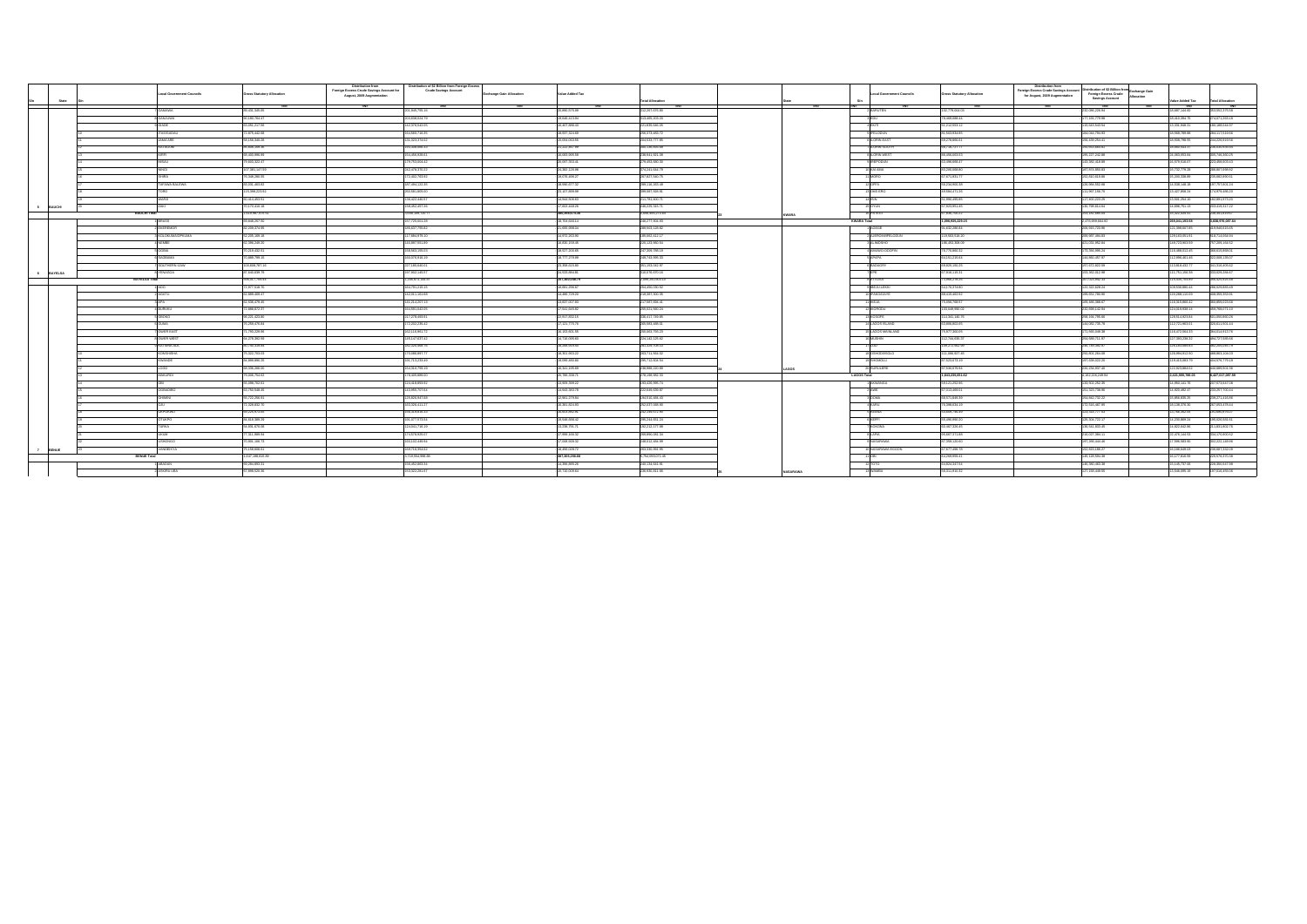|                          |                    |                                  |                                   | Distribution from                        | stribution of \$2 Billion from Foreign Exces |                         |                |                  |                   |                    |                           |                           | <b>Clatribution from</b>            | stribution of \$2 Billion from |                  |                          |                                  |
|--------------------------|--------------------|----------------------------------|-----------------------------------|------------------------------------------|----------------------------------------------|-------------------------|----------------|------------------|-------------------|--------------------|---------------------------|---------------------------|-------------------------------------|--------------------------------|------------------|--------------------------|----------------------------------|
|                          |                    | <b>Local Government Councils</b> | <b>Iross Statutory Allocation</b> | Foreign Excess Crude Savings Account for | Crude Savings Account                        | schange Gain Allocation | alue Added Tax |                  |                   |                    | Local Government Councils | ross Statutory Allocation | Foreign Excess Crude Savings Accoun | Foreign Excess Crude           | Exchange Gain    |                          |                                  |
|                          |                    |                                  |                                   | August, 2009 Augmentation                |                                              |                         |                |                  |                   |                    |                           |                           | for August, 2009 Augmentation       | <b>Savings Account</b>         | <b>Including</b> |                          |                                  |
| State                    |                    |                                  |                                   |                                          |                                              |                         |                | notas allA lato? |                   |                    |                           |                           |                                     |                                |                  | alue Added Tax           | notal Allocation                 |
|                          |                    |                                  | 1,053,910.52                      |                                          | 206,987,130.70                               |                         | 20,278,460.47  | 18.929.501.65    | <b>RAWA Total</b> | <u>ы г</u>         |                           | 7.783.475.22              |                                     | <b>START</b><br>02,131,046.78  |                  | $   -$<br>207,014,736.25 | <b>STATE</b><br>1,067,729,258.25 |
|                          |                    |                                  |                                   |                                          |                                              |                         |                |                  |                   |                    |                           |                           |                                     |                                |                  |                          |                                  |
|                          |                    |                                  | 1,772,319.72                      |                                          | 23,681,885.00                                |                         | 3,662,510.99   | 22,116,716.36    |                   |                    |                           | 773,108.87                |                                     | 8,522,870.18                   |                  | 5,676,827.40             | 29,972,806.45                    |
|                          |                    |                                  | 73,806,728.49                     |                                          | (2.133,053,33)                               |                         | 17,025,558.60  | 257,495,948.62   |                   |                    |                           | 514,153.94                |                                     | 27,615,137.75                  |                  | 13,061,939.60            | 197,191,231.28                   |
|                          |                    | <b>HIBOK</b>                     | 5,108,401.57                      |                                          | 124,440,795.23                               |                         | 13,216,628.52  | 192.765.825.33   |                   |                    |                           | 1091.117.75               |                                     | 46.531.237.80                  |                  | 17.591.354.50            | 29.013.710.05                    |
|                          |                    | smost                            | 00,095,963.01                     |                                          | 203,446,533.80                               |                         | 18,947,948.31  | 312,490,445.12   |                   |                    | <b>IORGI</b>              | 12,639,979.33             |                                     | 31,772,293.97                  |                  | 17.029.680.45            | 151,441,953.75                   |
|                          |                    |                                  | 59,625,626.56                     |                                          | 34.641.183.07                                |                         | 14,595,320.79  | 208,862,130.42   |                   |                    |                           | 1,857,273.73              |                                     | 46.454.814.31                  |                  | 16.177.401.74            | 27,489,489.77                    |
|                          |                    |                                  |                                   |                                          |                                              |                         |                |                  |                   |                    |                           |                           |                                     |                                |                  |                          |                                  |
|                          |                    |                                  | 0,112,541.20                      |                                          | 56,063,673.45                                |                         | 16,218,723.67  | 241,394,938.32   |                   |                    |                           | 295,590.97                |                                     | 51,960,801.19                  |                  | 16,626,366.90            | 235,882,759.05                   |
|                          |                    | <b>AMALA</b>                     | 1,966,329.11                      |                                          | 139,926,745.31                               |                         | 14,239,910.25  | 16.132.984.66    |                   |                    |                           | 28.070.02                 |                                     | 42.483.019.26                  |                  | 15,488,367.33            | 21,069,757.41                    |
|                          |                    |                                  | 6,137,522.35                      |                                          | 194,507,942.06                               |                         | 20,497,574.31  | 101,143,038.73   |                   |                    |                           | 228,862.19                |                                     | 130,967,787.10                 |                  | 14,224,392.90            | 103,191,049.19                   |
|                          |                    |                                  | 2,022,645.79                      |                                          | 40,053,914.55                                |                         | 15,094,267.19  | 7,170,827.53     |                   |                    |                           | 304,045.35                |                                     | 138,431,236.20                 |                  | 15,305,137.46            | 5,040,419.01                     |
|                          |                    |                                  | 0,837,125.56                      |                                          | 27,000,004.15                                |                         | 18,242,426.68  | 45,779,416.39    |                   |                    |                           | 982,242.59                |                                     | 5,769,444.95                   |                  | 5,336,212.51             | 41,087,900.05                    |
|                          |                    | 16.04                            |                                   |                                          |                                              |                         | 14,044,799.87  |                  |                   |                    |                           |                           |                                     |                                |                  |                          |                                  |
|                          |                    |                                  | 53,114,318.19                     |                                          | 142,519,030.17                               |                         |                | 219,678,148.23   |                   |                    |                           | 663,577.77                |                                     | 148,275,536.98                 |                  | 14,887,795.90            | 128,826,910.65                   |
|                          |                    | ALA BALGE                        | 100.000.46                        |                                          | 26.879.997.88                                |                         | 3.032.775.10   | 96.901.371.51    |                   |                    |                           | 138040.54                 |                                     | 6.444.237.64                   |                  | 18.344.224.95            | 72.926.503.13                    |
|                          |                    |                                  | 12,486,527.92                     |                                          | 186,263,597.50                               |                         | 16,349,859.46  | 285,099,984.88   |                   |                    |                           | D46,555.43                |                                     | 78,495,763.58                  |                  | 17,365,243.98            | 174,907,562.99                   |
|                          |                    | KAMA                             | 82,983,209.42                     |                                          | 187,385,158.64                               |                         | 17,988,190.89  | 288,356,558.95   |                   |                    |                           | 134,431.51                |                                     | 134,500,952.61                 |                  | 17,980,986.43            | 32.086,010,022                   |
|                          |                    | <b>TAYA KUSAR</b>                | 49,285,123.15                     |                                          | 11,291,195.96                                |                         | 12,883,939.87  | 173,460,258.98   |                   |                    | WASHEG                    | 0,149,455.35              |                                     | 226,148,418.57                 |                  | 18,521,046.98            | 44,818,920.90                    |
|                          |                    |                                  | 57,090,427.72                     |                                          | 151,497,520.15                               |                         | 14,512,503.66  | 233,100,451.53   |                   |                    | <b>HANCHAGA</b>           | 793,778.10                |                                     | 46311.434.24                   |                  | 18.050.225.85            | 129, 155, 438.19                 |
|                          |                    |                                  |                                   |                                          |                                              |                         |                |                  |                   |                    |                           |                           |                                     |                                |                  |                          |                                  |
|                          |                    | AGUMERI                          | 78,521,306.02                     |                                          | 177,309,692.97                               |                         | 15,784,132.88  | 271,615,131.87   |                   |                    | иоку                      | 13.017.365.64             |                                     | 200,107,699.32                 |                  | 19.557.213.68            | 00.282.278.64                    |
|                          |                    | DUGURI METRO                     | 109,901,491.95                    |                                          | 248,169,583.33                               |                         | 28,989,880.89  | 387,000,956.18   |                   |                    |                           | 1,875,433.16              |                                     | 137,463,383.01                 |                  | 14,053,405.51            | 3,002,302.68                     |
|                          |                    | <b>LOTE</b>                      | 1,063,758.94                      |                                          | 60,469,736.40                                |                         | 15,407,940.11  | 246,941,435.45   |                   |                    | NIKORY                    | 000,254.53                |                                     | 55,785,278.67                  |                  | 6,548,953.14             | 141,323,486.34                   |
|                          |                    | OBBAR                            | 4,711,163.40                      |                                          | 146,124,881.21                               |                         | 14,957,495.00  | 25,003,540.28    |                   |                    |                           | 005,813.92                |                                     | 73,119,788.99                  |                  | 17,374,803.80            | 157,160,406.71                   |
|                          |                    | OWGUNO                           | 2,969,976.63                      |                                          | 42,193,091.15                                |                         | 14,731,859.96  | 19.894.927.74    |                   |                    |                           | 100,879.24                |                                     | 67,327,886.07                  |                  | 7.171.276.52             | 58.600.041.94                    |
|                          |                    |                                  | 681,787.53                        |                                          | 61,865,312.54                                |                         | 19,138,382.69  | 152,685,482.76   |                   |                    |                           | 206,960.23                |                                     | 96,922,849.71                  |                  | 9,227,018.89             | 0,356,828.83                     |
|                          |                    |                                  |                                   |                                          |                                              |                         |                |                  |                   |                    |                           |                           |                                     |                                |                  |                          |                                  |
|                          |                    |                                  | 63,761,457.22                     |                                          | 143,980,340.83                               |                         | 14,383,688.55  | 222,125,486.60   |                   |                    | <b>SULE JA</b>            | 523,252.31                |                                     | 145,700,557.42                 |                  | 18,574,942.19            | 228,798,751.92                   |
| <b>BORNO</b>             |                    |                                  | ,992,034.09                       |                                          | 30,952,331.47                                |                         | 14,470,904.59  | 13,415,260.75    |                   |                    |                           | 050,747.33                |                                     | 19,794,387.02                  |                  | 13,957,039.78            | 86,812,174.13                    |
|                          | <b>BORNO Total</b> |                                  | ,023,033,028.72                   |                                          | 1,274,789,944.72                             |                         | 438,812,578.93 | 006,006,222.44   | <b>NIGER</b>      |                    |                           | 482,014.44                |                                     | 9,800,672.56                   |                  | 13,906,043.97            | 01,188,730.98                    |
|                          |                    |                                  | 62,214,096.86                     |                                          | 140.486.231.99                               |                         | 16,070,063.63  | 218.770.392.49   |                   | <b>NIGER Total</b> |                           | 1,778,792,312.06          |                                     | 1,015,707,499.10               |                  | 413.657.983.46           | 5,209,157,794.63                 |
|                          |                    | <b>KAMODA</b>                    | 77,969,276.17                     |                                          | 76,063,149.24                                |                         | 16,289,073.56  | 270,321,498.97   |                   |                    | <b>BEOKUTA NORTH</b>      | 1,842,731.17              |                                     | 57,712,522.23                  |                  | 17,950,188.50            | 45,505,442.01                    |
|                          |                    | KPABUYO.                         | 75, 138, 702.70                   |                                          | 02.671,404.90                                |                         | 20.454.058.95  | 265 264 976 54   |                   |                    | <b>BEOKUTA SCUTP</b>      | 0.874.412.65              |                                     | 00.042.171.78                  |                  | 19.645.636.50            | 150,562,220.92                   |
|                          |                    |                                  |                                   |                                          |                                              |                         | 2,176,272.83   |                  |                   |                    |                           |                           |                                     |                                |                  |                          |                                  |
|                          |                    |                                  | 8,069,528.77                      |                                          | 0,546,250.94                                 |                         |                | 68,792,052.54    |                   |                    |                           | 5560,922.96               |                                     | 8,368,104.01                   |                  | 9.215.397.               | 73, 544, 424.07                  |
|                          |                    | <b>KWAIPA</b>                    | 4.543.846.64                      |                                          | 123.165.958.48                               |                         | 14,719,912.27  | 192.429.727.39   |                   |                    | <b>BADO NORTH</b>         | 535 432 22                |                                     | 57,018,607.60                  |                  | 17.274.662.64            | 143.828.702.47                   |
|                          |                    |                                  | 111,101.68                        |                                          | 1,544,204.21                                 |                         | 16,914,549.02  | 15,509,854.91    |                   |                    | <b>BADO SOUT</b>          | 366,976.77                |                                     | 47,605,779.50                  |                  | 16,825,212.56            | 129,797,968.83                   |
|                          |                    |                                  | 78,487,653.15                     |                                          | 7,233,701.12                                 |                         | 7,501,923.74   | 73,223,278.02    |                   |                    | versoner                  | 116.928.11                |                                     | 10,911,393.17                  |                  | 12,887,190.28            | 72,915,511.56                    |
|                          |                    | ALABAR MUNICIPAL                 | 1,742,746.88                      |                                          | 39,421,872.21                                |                         | 17,268,158.44  | 18,432,777.53    |                   |                    | EMO NORTH                 | 504,036.12                |                                     | 1,785,525.36                   |                  | 13,051,889.35            | 74,341,450.83                    |
|                          |                    |                                  |                                   |                                          |                                              |                         |                | 225,354,455.34   |                   |                    |                           |                           |                                     |                                |                  | 29,155,544.33            |                                  |
|                          |                    | ALABAR SOUTH                     | 63,737,090.00                     |                                          | 143,925,318.35                               |                         | 17,032,046.39  |                  |                   |                    |                           | 03,119,164.94             |                                     | 232,854,347.48                 |                  |                          | 05, 129, 056.74                  |
|                          |                    | LING                             | 52,319,141.15                     |                                          | 18,142,340.26                                |                         | 13,832,303.79  | 184,293,785.20   |                   |                    | JEBU EAST                 | 33, T00, BBC              |                                     | 40,878,941.55                  |                  | 14,793,612.31            | 18,060,561.52                    |
|                          |                    |                                  | 58,359,468.93                     |                                          | 154,363,153.95                               |                         | 16,679,017.23  | 239,401,640.11   |                   |                    | <b>JEBU NORTH</b>         | 771,241.59                |                                     | 75,615,965.51                  |                  | 20,825,304.40            | 4,212,511.51                     |
|                          |                    | <b>GANLIKU</b>                   | 0,254,964.65                      |                                          | 136,062,297.28                               |                         | 14,875,848.17  | 11,193,110.11    |                   |                    | <b>JEBU COE</b>           | 7,147,256.46              |                                     | 29.044.752.46                  |                  | 16,311,951.08            | 102,503,970.01                   |
|                          |                    | <b>WAS STRUCK</b>                | 17,485,364.85                     |                                          | 152,389,331.35                               |                         | 17,027,500.37  | 236,902,196.57   |                   |                    | CENNE                     | 498,808.30                |                                     | 125,322,376.31                 |                  | 15,009,377.89            | 125,910,562.51                   |
|                          |                    | a ime                            | 54,443,951.09                     |                                          | 145,521,486.61                               |                         | 16,000,148.71  | 226,565,586.42   |                   |                    | JEBU NORTH EAST           | 173,595.76                |                                     | 1.039.354.90                   |                  | 13.319.391.12            | 73,532,341.78                    |
|                          |                    |                                  |                                   |                                          |                                              |                         |                |                  |                   |                    |                           |                           |                                     |                                |                  |                          |                                  |
|                          |                    | <b>CUICPANI</b>                  | 14.003.023.44                     |                                          | 155,500,393.13                               |                         | 17,720,240.93  | 242.083.727.50   |                   |                    | MEKO-AFON                 | 6.735.884.04              |                                     | 128,115,828.56                 |                  | 13.824.502.90            | 198,676,215.50                   |
|                          |                    | nıa                              | 55,208,884.80                     |                                          | 147,248,790.55                               |                         | 17,008,692.46  | 229,466,367.82   |                   |                    |                           | 207,692.65                |                                     | 136,158,781.78                 |                  | 16,187,059.96            | 12,643,534.38                    |
|                          |                    | <b>LICE EDG</b>                  | 80.0325.035                       |                                          | 54,581,210.86                                |                         | 17,858,996.87  | 240,896,242.80   |                   |                    | <b>BAFEMIOWODE</b>        | 12.4354.51                |                                     | 03.190,017.13                  |                  | 18,903,468.89            | 52,230,854.80                    |
| 2 CROSS RIVER            |                    | <b>YALA</b>                      | 2,015,162.83                      |                                          | 162,618,110.39                               |                         | 18,357,527.61  | 252,990,800.83   |                   |                    |                           | 636,447.18                |                                     | 34,005,017.23                  |                  | 14,767,738.45            | 09,009,002.05                    |
| <b>CROSS RIVER Total</b> |                    |                                  | 176,420,110.27                    |                                          | 056.485.215.83                               |                         | 200,047,144.98 | 4,131,952,471.08 |                   |                    | ODOGBOLU                  | 314,000.48                |                                     | 27.163.169.37                  |                  | 15.379.913.29            | 98,857,083.14                    |
|                          |                    | <b>CHANGRT</b>                   | 04.472,090                        |                                          | 21,238,509.04                                |                         | 7,826,796.99   | 122,755,580.44   |                   |                    | <b>GUN WATERSDE</b>       | 292,944.18                |                                     | 18,083,184.65                  |                  | 3,503,002.00             | 83,879,130.84                    |
|                          |                    |                                  | 8,443,919.95                      |                                          | 31.972.760.37                                |                         | 19,070,023.85  | 209,486,704.16   |                   |                    |                           | 480,402.04                |                                     | 68,184,890.04                  |                  | 19.754.188.94            |                                  |
|                          |                    | XXHA SOUTH                       |                                   |                                          |                                              |                         |                |                  |                   |                    |                           |                           |                                     |                                |                  |                          | 262,419,481.02                   |
|                          |                    |                                  | 0,186,447.57                      |                                          | 13,326,485.01                                |                         | 17,201,009.80  | 00,713,942.38    |                   | OGUN Total         |                           | 316,271,239.80            |                                     | 072,284,354.90                 |                  | 348,005,242.00           | 1,637,220,837.30                 |
|                          |                    | <b>URUTU</b>                     | 1,728,059.56                      |                                          | 101,909,799.84                               |                         | 21,462,126.29  | 255,159,985.09   |                   |                    | AIGOKO NORTH EAS          | 1,302,712.74              |                                     | 149,718,773.61                 |                  | 16,816,440.58            | 232,837,926.92                   |
|                          |                    | <b>HIOPE EAST</b>                | 1893.717.17                       |                                          | 46,537,107.58                                |                         | 1,154,757.30   | 232,585,582.04   |                   |                    | VOKO NORTH WE             | 492,084.74                |                                     | 01,436,942.89                  |                  | 18,145,913.63            | 51,074,941.26                    |
|                          |                    |                                  |                                   |                                          |                                              |                         |                |                  |                   |                    |                           |                           |                                     |                                |                  |                          |                                  |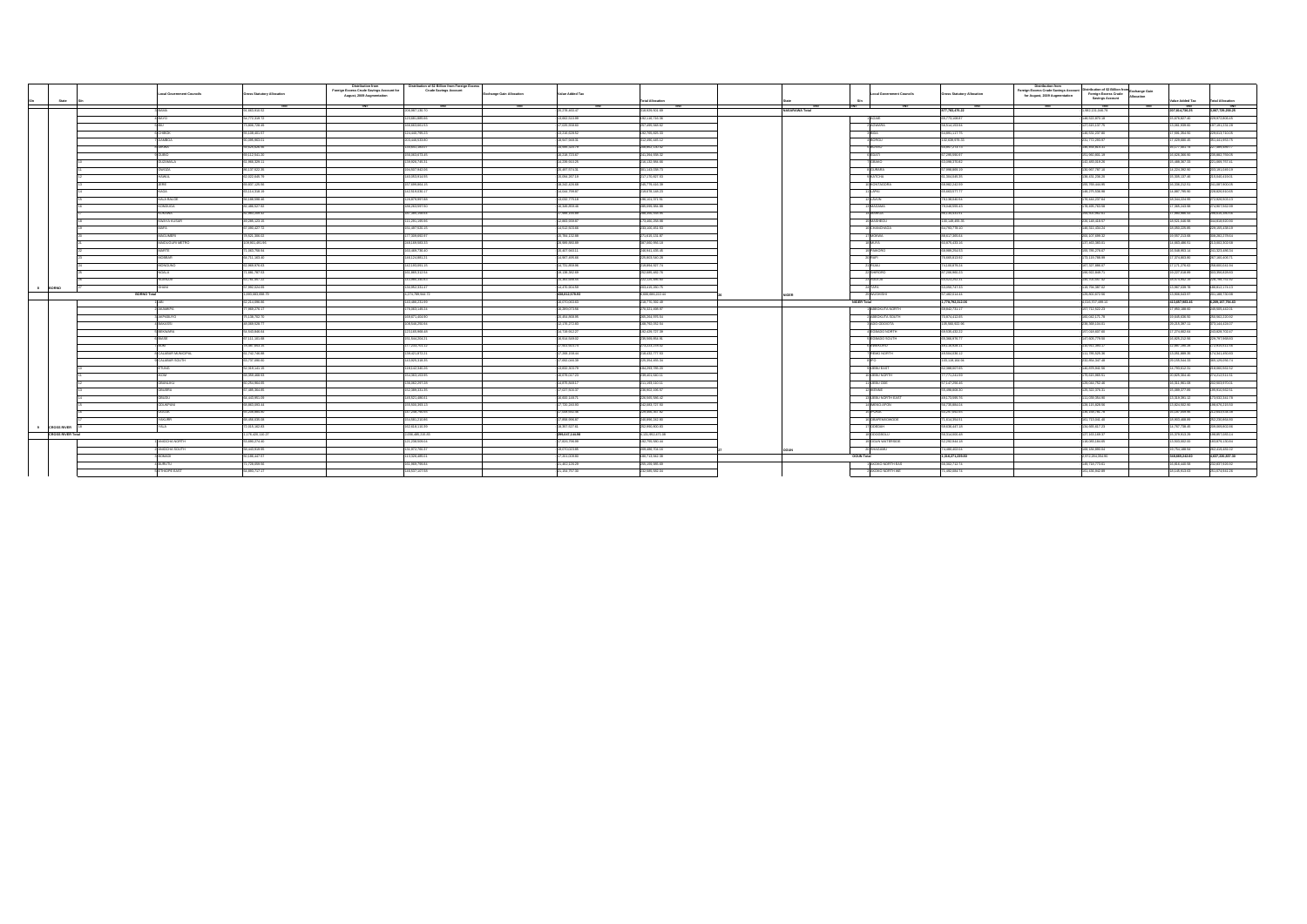|               |              |                                  |                           | Distribution from                        | istribution of \$2 Billion from Foreign Exces |                         |                |                  |  |            |                          |                           | Distribution from                    |                                                |                   |                |                  |
|---------------|--------------|----------------------------------|---------------------------|------------------------------------------|-----------------------------------------------|-------------------------|----------------|------------------|--|------------|--------------------------|---------------------------|--------------------------------------|------------------------------------------------|-------------------|----------------|------------------|
|               |              |                                  |                           | Foreign Excess Crude Savings Account for | Crude Savings Account                         |                         |                |                  |  |            |                          |                           | Foreign Excess Crude Savings Account | tstribution of \$2 Billion from                | change Gain       |                |                  |
|               |              | <b>Local Government Councils</b> | ross Statutory Allocation | August, 2009 Augmentation                |                                               | schange Gain Allocation | alue Added Tax |                  |  |            | ocal Government Councils | ross Statutory Allocation | for August, 2009 Augmentation        | Foreign Excess Crude<br><b>Savings Account</b> | ration.           |                |                  |
|               |              |                                  |                           |                                          |                                               |                         |                | notas allA lato? |  |            |                          |                           |                                      |                                                |                   | alue Added Tax | tal Allocation   |
|               |              |                                  |                           |                                          |                                               |                         |                |                  |  | $\sim$     |                          |                           |                                      | <b>START</b>                                   | <b>CONTRACTOR</b> |                | $   -$           |
|               |              | THIOPE WEST                      | 06,448,332.40             |                                          | 0,047,598.73                                  |                         | 21,251,740.98  | 17,747,672.11    |  |            | MOKO SOUTH WE            | 745,359.13                |                                      | 62.008.864.15                                  |                   | 689,507.15     | 2,443,730.43     |
|               |              | A NORTH EAST                     | 64,804,918.50             |                                          | 46,336,590.48                                 |                         | 0,561,251.82   | 11,702,760.81    |  |            | AKOKO SOUTH EAS          | 357,892.68                |                                      | 7,326,601.73                                   |                   | 595,785.79     | 82,880,280.20    |
|               |              | KA SOUTH                         | 1,774,033.13              |                                          | 39,492,519.98                                 |                         | 19,831,692.10  | 21,098,245.20    |  |            | AKURE NORTH              | 093,100.22                |                                      | 126,664,352.42                                 |                   | 5,298,576.73   | 98,056,029.37    |
|               |              |                                  |                           |                                          |                                               |                         |                |                  |  |            |                          |                           |                                      |                                                |                   |                |                  |
|               |              | SOKO NORTH                       | 62,646,867.40             |                                          | 141,463,475.18                                |                         | 19.193.019.93  | 223.303.362.51   |  |            | AKURE SOUTH              | 17.230.587.55             |                                      | 196.976.202.78                                 |                   | 22 974 973 47  | 107.181.763.81   |
|               |              | SOKO SOUTH                       | 70,101,758.05             |                                          | 158,297,433.26                                |                         | 22,087,186.10  | 250,486,377.42   |  |            | <b>IANR</b>              | 1,258,324.46              |                                      | 138,327,993.42                                 |                   | 5,209,802.03   | 14,796,119.91    |
|               |              | OXWA EAST                        | 59,334,302.18             |                                          | 133,983,340.78                                |                         | 17,773,455.97  | 02.021.028.93    |  |            | <b>FEDORS</b>            | 2,107,503.10              |                                      | 140,245,531.63                                 |                   | 6,848,237.37   | 19,201,272.11    |
|               |              | DOKWA WEST                       | 59,621,891.34             |                                          | 134,632,748.53                                |                         | 19,372,093.37  | 213,626,733.24   |  |            |                          | 3,339,104.39              |                                      |                                                |                   | 18,830,791.59  | 57,777,611.18    |
|               |              |                                  |                           |                                          |                                               |                         |                |                  |  |            | CIGTIPUPA                |                           |                                      | 165,607,715.19                                 |                   |                |                  |
|               |              |                                  | 56,655,381.29             |                                          | 127.934.044.55                                |                         | 18,703,737.27  | 203.293.163.12   |  |            | <b>LAR</b>               | 1059127.40                |                                      | 182.590.329.91                                 |                   | 0.805.836.0    | 284.256.991.37   |
|               |              | HIMLI NORTH                      | 56,268,105.62             |                                          | 27,059,533.74                                 |                         | 18,194,122.68  | 01,521,762.04    |  |            | ESE-EDO                  | 106216.97                 |                                      | 138,120,004.65                                 |                   | 108.771.46     | 5,394,993.08     |
|               |              | SHIMLI SOUTH                     | 58,232,453.72             |                                          | 131,495,246.51                                |                         | 19,381,722.46  | 209,109,422.69   |  |            | <b>FE-OFFIT-OKEICEO</b>  | 54,257,200.71             |                                      | 145,099,783.83                                 |                   | 1,728,497.17   | 26,085,481.71    |
|               |              | <b>ANI</b>                       | 49,676,848.53             |                                          | 2,175,754.09                                  |                         | 10,545,088.40  | 78,397,691.62    |  |            |                          | 1,780,617.12              |                                      | 137,249,278.04                                 |                   | 1,768,912.94   | 3,798,808.10     |
|               |              |                                  |                           |                                          |                                               |                         |                |                  |  |            |                          |                           |                                      |                                                |                   |                |                  |
|               |              | APELE                            | 61,571,436.36             |                                          | 139,035,034.33                                |                         | 20,153,608.64  | 220,760,079.33   |  |            | ODIGEK                   | 5,190,967.58              |                                      | 109,789,424.72                                 |                   | 8,719,468.18   | 3,039,860.49     |
|               |              |                                  | 58.422.589.94             |                                          | 131.924.594.87                                |                         | 19,165,518.13  | 39,512,702.94    |  |            | INDO EA                  | 944 920 35                |                                      | 112.781.090.14                                 |                   | 1,330,189.05   | 16,056,199.54    |
|               |              | GHELLI NORTH                     | 82,995,876.35             |                                          | 187,413,761.96                                |                         | 25,319,375.03  | 105,729,013.34   |  |            | MDO WES                  | 090,546.61                |                                      | 185,369,428.43                                 |                   | 566,349.17     | 18,026,324.21    |
|               |              | GHELLI SOUTH                     | 67,414,812.87             |                                          | 152,230,017.28                                |                         | 21,597,557.07  | 241,242,387.22   |  |            |                          | 3,956,492.34              |                                      | 144,420,751.46                                 |                   | 5,759,734.12   | 224,136,977.93   |
|               |              | KWUANI                           | 53,772,662.12             |                                          | 21,424,549.51                                 |                         | 18,309,870.96  | 193,567,082.59   |  |            |                          | 213,673.85                |                                      | 103.840.037.94                                 |                   | 1,322,354.00   | 63,376,726.44    |
|               |              |                                  |                           |                                          |                                               |                         |                |                  |  |            |                          |                           |                                      |                                                |                   |                |                  |
|               |              |                                  | 62,279,920.23             |                                          | 140,634,868.35                                |                         | 20,831,940.20  | 223,746,728.79   |  | ONDO Total |                          | 1,214,987,131.96          |                                      | 743,573,766.96                                 |                   | 312,521,139.14 | (,271,082,038.06 |
|               |              | VARRI SOUTH                      | 78,574,159.59             |                                          | 177,429,042.13                                |                         | 24,709,382.32  | 280.712.584.04   |  |            | ATAKUMOSA EAST           | 0,871,369.32              |                                      | 112.615.003.88                                 |                   | 3,622,132.78   | 76,185,512.97    |
|               |              | HTRICKI NARN                     | 65,587,055.65             |                                          | 148,102,741.67                                |                         | 18,955,583.11  | 232,645,380.43   |  |            | TAKUMOSA WES             | 1,413,418.43              |                                      | 13,839,010.04                                  |                   | 3,437,491.00   | 7,689,920.14     |
|               |              | ARRI SOUTH-WEST                  | 59,793,894.29             |                                          | 135,021,150.01                                |                         | 18,241,402.22  | 213,056,446.53   |  |            | AIYEDADE                 | 1,701,011.30              |                                      | 139,327,628.90                                 |                   | 03/03/03/20    | 17,297,674.37    |
|               |              |                                  |                           |                                          |                                               |                         |                |                  |  |            |                          |                           |                                      |                                                |                   |                |                  |
|               |              | <b>DELTA Total</b>               | 554,919,718.24            |                                          | 511,178,708.37                                |                         | 496,954,053.00 | 563,052,489.61   |  |            |                          | 1,575,454.20              |                                      | 18,721,123.17                                  |                   | 3,686,982.18   | 184,983,559.55   |
|               |              | <b>DAKALIKI</b>                  | 63,206,993.24             |                                          | 142.728.300.55                                |                         | 10,935,841.29  | 222,871,135.08   |  |            | <b><i>CLUWADURO</i></b>  | 023 866.43                |                                      | 12,959,359.03                                  |                   | 13,511,337.81  | 15.494.553.27    |
|               |              | <b><i>FIKPO NORTH</i></b>        | 10,051,019.85             |                                          | 136,956,633.23                                |                         | 7,105,147.09   | 14.712.000.17    |  |            | <b>ICRIP</b>             | 02.010.020                |                                      | 130,633,454.39                                 |                   | 886.849.11     | 04.371.114.00    |
|               |              | FIKPO SOUTH                      | 1,632,536.52              |                                          | 139,173,005.16                                |                         | 7,121,114.76   | 117,926,656.44   |  |            | EDE NORTH                | 515,962.06                |                                      | 11,812,455.45                                  |                   | 1,961,558.85   | 15,291,976.36    |
|               |              |                                  | 1,464,994.87              |                                          | 138,794,677.79                                |                         | 16,073,864.21  | 16,333,536.87    |  |            | EDE SOUTH                | 703,158.89                |                                      | 16,751,384.99                                  |                   | 023,528.58     | 82,148,072.45    |
|               |              |                                  |                           |                                          |                                               |                         |                |                  |  |            |                          |                           |                                      |                                                |                   |                |                  |
|               |              | <b>ZZA NORTH</b>                 | 60,208,894.53             |                                          | 35,958,265.92                                 |                         | 16,724,416.87  | 112,091,577.33   |  |            |                          | 221,925.96                |                                      | 108,890,380.46                                 |                   | 3,638,109.33   | 10,750,415.75    |
|               |              | <b>IZZA SOUTH</b>                | 00,562,846.37             |                                          | 136,757,527.86                                |                         | 16,294,432.80  | 213,614,807.03   |  |            | <b>DESCRIPT</b>          | 7,028,245.33              |                                      | 128,776,012.32                                 |                   | 15,654,192.20  | 201,458,449.85   |
|               |              |                                  | 1,020,358.27              |                                          | 00,371,732.96                                 |                         | 19,113,052.26  | 0,505,943.50     |  |            | FE CENTRAL               | 512,663.71                |                                      | 134,386,100.61                                 |                   | 23,003.05      | 0,751,847.98     |
|               |              | MELL                             | 62,128,770.49             |                                          | 140,293,555.71                                |                         | 16,912,461.30  | 219,334,787.50   |  |            | FE EAST                  | 1,910,743.47              |                                      | 144,317,445.50                                 |                   | 7,574,676.86   | 25,002,005.03    |
|               |              |                                  | 1,916,272.85              |                                          | 30,781,275.53                                 |                         | 5,068,002.20   | 34,566,430.65    |  |            |                          | 414,048.28                |                                      | 6,421,525.51                                   |                   | 383,405.55     | 12,218,979.33    |
|               |              |                                  |                           |                                          |                                               |                         |                |                  |  |            | FE NOR                   |                           |                                      |                                                |                   |                |                  |
|               |              |                                  | 76,234,498.05             |                                          | 72,145,830.58                                 |                         | 19,788,165.93  | 268,168,494.55   |  |            | <b>AFE SOUTH</b>         | 1,803,262.64              |                                      | 130,526,086.12                                 |                   | 5,747,608.26   | 10.529, 2010     |
|               |              | <b>ICIZARA</b>                   | 62.210.025.00             |                                          | 140.478.550.22                                |                         | 16.828.570.42  | 19.517.815.63    |  |            |                          | 5.979.336.37              |                                      | 103.826.368.02                                 |                   | 2343.401.13    | 62.149.185.52    |
|               |              | HALIKWU                          | 69,655,788.21             |                                          | 157,290,384.59                                |                         | 18,481,137.67  | 245,427,310.46   |  |            | <b>FELOCAIN</b>          | 6,251,868.21              |                                      | 127,022,867.90                                 |                   | 14,410,955.34  | 97,685,701.45    |
|               | <b>BONYI</b> | MCHA                             | 71,225,724.05             |                                          | 100,835,471.33                                |                         | 19,883,625.58  | 251,944,820.95   |  |            |                          | 1884 355.17               |                                      | 4,902,436.67                                   |                   | 1,209,095.10   | 78,995,886.94    |
|               |              | <b>EBONYI Total</b>              | 838,119,392.29            |                                          | 1,022,565,211.42                              |                         | 227,131,512.45 | 2,957,816,116.16 |  |            |                          | 1,144,165.30              |                                      | 120,005,334.99                                 |                   | 14,751,724.43  | 187,901,224.71   |
|               |              |                                  |                           |                                          |                                               |                         |                |                  |  |            | <b>LESHAEAS</b>          |                           |                                      |                                                |                   |                |                  |
|               |              | DOS ONOXI                        | 80,461,329.14             |                                          | 181,690,477.27                                |                         | 20,495,990.97  | 282,647,797.38   |  |            | LESIA WES                | 5.004.533.19              |                                      | 124.206.249.07                                 |                   | 646.739.59     | 93,857,521.85    |
|               |              |                                  | 77,460,699.89             |                                          | 74,914,728.39                                 |                         | 23,190,370.76  | 75,565,799.04    |  |            | REPODUN                  | 5,689,091.39              |                                      | 125,752,056.32                                 |                   | 198,923.10     | 16.640.070.01    |
|               |              | SAN CENTRAL                      | 52,559,330.15             |                                          | 18,684,713.30                                 |                         | 15,054,904.95  | 186,308,948.41   |  |            | REWOLE                   | 2,700,378.72              |                                      | 134,809,981.62                                 |                   | 1033,744.75    | 0,544,105.09     |
|               |              | <b>JAN NORTH EAS</b>             | 54,833,272.25             |                                          | 23,819,523.14                                 |                         | 5,551,070.28   | 194,203,865.67   |  |            |                          | 749,555.11                |                                      | 21,372,371.36                                  |                   | 633,646.80     | 19,755,573.26    |
|               |              |                                  |                           |                                          |                                               |                         |                |                  |  |            |                          |                           |                                      |                                                |                   |                |                  |
|               |              | SAN SOUTH EAST                   | 54,333,830.05             |                                          | 145,272,821.27                                |                         | 7,226,636.52   | 226,833,287.85   |  |            |                          | 4,291,405.53              |                                      | 145,177,022.06                                 |                   | 655,632.65     | 27,157,000.28    |
|               |              | SAN WEST                         | 56,017,000.89             |                                          | 126,492,511.83                                |                         | 15,776,072.41  | 198.285.585.13   |  |            | 24 OBDIO.IN              | 4.786.593.65              |                                      | 123.714.117.76                                 |                   | 5,095,496.93   | 93,596,208.34    |
|               |              | AKO CENTRAL                      | 54,044,582.72             |                                          | 22,038,575.96                                 |                         | 14,033,076.45  | 190,776,235.13   |  |            |                          | 926,504.00                |                                      | 130,804,378.59                                 |                   | 705,073.99     | 4,435,956.59     |
|               |              | SAKO EAS                         | 61,157,409.62             |                                          | 138,100,252.16                                |                         | 16,474,147.00  | 215,731,868.86   |  |            | OLA-OLUW                 | 1,244,638.08              |                                      | 108,941,666.91                                 |                   | 1712,856.04    | 170,899,161.03   |
|               |              | TSAKO WEST                       | 68,909,113.40             |                                          | 155,604,311.23                                |                         | 18,261,868.02  | 242,775,292.64   |  |            | 27 OLORUNDA              | 7.541.485.88              |                                      | 129 934 955 58                                 |                   | 5.623.711.61   | 03, 100, 163.05  |
|               |              |                                  |                           |                                          |                                               |                         |                |                  |  |            |                          |                           |                                      |                                                |                   |                |                  |
|               |              | UDGBEN                           | 49,918,578.19             |                                          | 12,721,006.67                                 |                         | 13,829,367.52  | 176,409,552.37   |  |            | ORIADE                   | 462.032.53                |                                      | 134,271,785,68                                 |                   | 16,207,553.36  | 09,941,378.56    |
|               |              | <b>SPOBA OKHA</b>                | 85.305.043.10             |                                          | 192,628,112.91                                |                         | 24,271,288.50  | 302.204.444.51   |  |            | 29 OROLU                 | 4213.041.27               |                                      | 122,418,973.79                                 |                   | 4.630.183.09   | 191,262,198.15   |
|               |              |                                  | 5,964,057                 |                                          | (116, 239.9)                                  |                         | 394,769.50     | 4,475,067.1      |  |            |                          |                           |                                      | 1,660,202.00                                   |                   |                |                  |
|               |              | PERMINON                         | 70,079,569.95             |                                          | 158,247,330.07                                |                         | 7,746,053.39   | 246,072,953.41   |  | OSUN Total |                          | 1,655,809,005.70          |                                      | 3,738,997,748.73                               |                   | 450,378,142.47 | 5,845,184,896.89 |
|               |              | VIA NORTH EAST                   | 06,258,412.38             |                                          | 32.515,738.56                                 |                         | 16,746,151.00  | 132,623,302.60   |  |            |                          | 1,057,737.34              |                                      | 31,100,717.82                                  |                   | 6,031,080.41   | 05,189,535.58    |
|               |              |                                  |                           |                                          |                                               |                         |                |                  |  |            |                          |                           |                                      |                                                |                   |                |                  |
| $\frac{1}{2}$ | EDO          | VIA SOUTH WEST                   | 71,264,646.53             |                                          | 100,923,362.56                                |                         | 16,105,609.10  | 248,293,618.19   |  |            | 2 AIGNYELE               | 57,941,030.72             |                                      | 153.418.274.71                                 |                   | 8,704,574.07   | 40,063,879.51    |
|               |              |                                  |                           |                                          |                                               |                         |                |                  |  |            |                          |                           |                                      |                                                |                   |                |                  |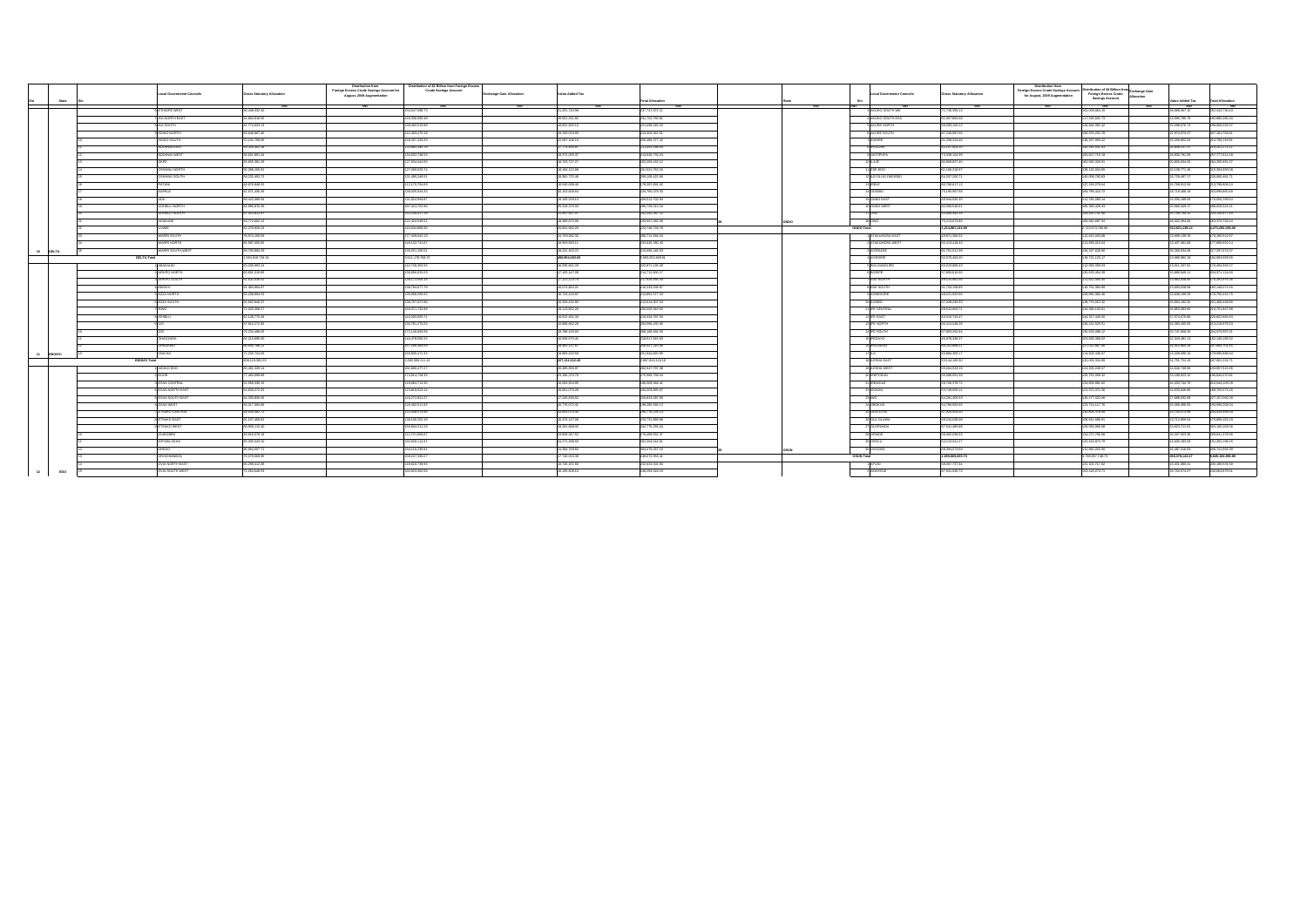|          |       |                    |                                  |                          | Distribution from                        | <b>Distribution of \$2 Billion from Foreign Exces</b> |                         |                 |                |                      |              |                          |                                   | Distribution from                  |                              |               |                |                  |
|----------|-------|--------------------|----------------------------------|--------------------------|------------------------------------------|-------------------------------------------------------|-------------------------|-----------------|----------------|----------------------|--------------|--------------------------|-----------------------------------|------------------------------------|------------------------------|---------------|----------------|------------------|
|          |       |                    |                                  |                          | Foreign Excess Crude Savings Account for | Crude Savings Account                                 |                         |                 |                |                      |              |                          |                                   | Foreign Excess Crude Savings Accou | shibution of \$2 Billion fro | Exchange Gain |                |                  |
|          |       |                    | <b>Local Government Councils</b> | oss Statutory Allocation | August, 2009 Augmentation                |                                                       | schange Gain Allocation | staT babbA sula |                |                      |              | ocal Government Councils | <b>Iross Statutory Allocation</b> | for August, 2009 Augmentation      | Foreign Excess Crude         | Alloration.   |                |                  |
|          | State |                    |                                  |                          |                                          |                                                       |                         |                 | tal Allocation |                      | <b>Still</b> |                          |                                   |                                    | <b>Savings Account</b>       |               | alue Added Tax | notal Allocation |
|          |       |                    |                                  |                          |                                          |                                                       |                         |                 |                |                      |              |                          |                                   |                                    |                              |               |                |                  |
|          |       |                    | <b>NAN EAS</b>                   | 1,040,054.10             |                                          | 4,609,465.62                                          |                         | 764.717.        | 5,414,246.82   |                      |              |                          | 807,595.02                        |                                    | 1,116,962.31                 |               | 7.261.020.39   | 38,186,256.71    |
|          |       |                    | <b>MAN WEST</b>                  | 1,549,958.35             |                                          | 20,921,682.67                                         |                         | 4,790,510.41    | 89,262,161.44  |                      |              |                          | 305,633.16                        |                                    | 52,121,222.23                |               | 15,221,232.06  | 134,709,087.45   |
|          |       |                    |                                  |                          |                                          |                                                       |                         |                 |                |                      |              |                          |                                   |                                    |                              |               |                |                  |
|          |       |                    | <b>HUNMINONDE</b>                | 1,309,709.25             |                                          | 38,444,025.90                                         |                         | 15,001,002.00   | 5,355,617.95   |                      |              |                          | 2,327,897.09                      |                                    | 1,324,298.55                 |               | 1,136,578.37   | 156,788,774.02   |
|          |       | EDO Total          |                                  | 177,466,677,69           |                                          | 2.058.848.479.46                                      |                         | 16.984.487.42   | 153,200,644.57 |                      |              | MOAN NORTH               | 4,787,927.94                      |                                    | 168,879,317.13               |               | 22.010.193.50  | 105.077.438.57   |
|          |       |                    | DO EXITI                         | 03.025,025,0             |                                          | 72,738,325.84                                         |                         | 463,219.02      | 0,098,428.45   |                      |              | <b>AN NORTH EA</b>       | 717,294.55                        |                                    | 0,977,928.54                 |               | 2,827,765.91   | 0,522,989.00     |
|          |       |                    |                                  |                          |                                          |                                                       |                         |                 |                |                      |              |                          |                                   |                                    |                              |               |                |                  |
|          |       |                    | ITEKRE                           | 0.086.682.10             |                                          | 135,682,296.89                                        |                         | 15,906,469.86   | 1,675,448.05   |                      |              | <b>DAN NORTH WE</b>      | 1,511,581.98                      |                                    | 36,641,767.26                |               | 16,677,442.00  | 13,830,791.23    |
|          |       |                    | <b>TON</b>                       | 55,328,210.92            |                                          | 124,937,148.76                                        |                         | 13,784,882.60   | 194,050,242.28 |                      |              | A3 HTUD2 WAG             | 73,167,200.78                     |                                    | 105,219,538.03               |               | 20,598,769.24  | 258,985,508.05   |
|          |       |                    | <b>SOTI PART</b>                 | 1,091,722.39             |                                          | 32,983,947.23                                         |                         | 5,551,855.96    | 07,427,525.58  |                      |              | DAN SOUTH WE             | 03.000,000                        |                                    | 1,730,039.60                 |               | 1,171,631.05   | 88,952,035.34    |
|          |       |                    | EKITI SOUTH WEST                 |                          |                                          | 136,322,997.75                                        |                         | 16,498,208.85   |                |                      |              |                          | 1,178,695.15                      |                                    | 20.083,307.17                |               |                |                  |
|          |       |                    |                                  | 0,370,415.42             |                                          |                                                       |                         |                 | 13,191,622.02  |                      |              | RAPA CENTRAL             |                                   |                                    |                              |               | 14,950,612.96  | 88,212,615.28    |
|          |       |                    | <b>KITI WEST</b>                 | 530.103.25               |                                          | 138,941,099.63                                        |                         | 034-423.01      | 7,476,231.89   |                      |              | <b>URAPA NORTH</b>       | 344,210.95                        |                                    | 126,328,144.16               |               | 14.885.252.88  | 97.157.007.99    |
|          |       |                    | <b>SALMA</b>                     | ,769,718.55              |                                          | 115,901,683.97                                        |                         | 14,025,367.49   | 82,696,770.00  |                      |              |                          | 343,927.65                        |                                    | 24,972,638.86                |               | 14,960,380.60  | 105,276,947.11   |
|          |       |                    | anti                             | 2,055,182.35             |                                          | 40.129.643.78                                         |                         | 6.284.740.84    | 18.470.566.99  |                      |              | AKI WES                  | 334, 930.82                       |                                    | 1405020418                   |               | 21.012.889.55  | 102.752.076.40   |
|          |       |                    |                                  |                          |                                          |                                                       |                         |                 |                |                      |              |                          |                                   |                                    | 123,200.94                   |               | 5.478.723.73   |                  |
|          |       |                    |                                  | ,357,943.19              |                                          | 12,101,599.34                                         |                         | 442,315.97      | 17,901,858.50  |                      |              |                          | 206,300.53                        |                                    |                              |               |                | 08,898,225.20    |
|          |       |                    | ERE                              | 539,667.00               |                                          | 136,705,188,13                                        |                         | 5.877.444.03    | 3.122.299.96   |                      |              |                          | 09154320                          |                                    | 39.305.248.69                |               | 5.628.598.15   | 16,626,390.04    |
|          |       |                    | $\overline{\text{out}}$          | 5,564,093.53             |                                          | 8,050,890.69                                          |                         | 6,607,627.22    | 0,222,611.43   |                      |              |                          | 5,887,589.17                      |                                    | 3,620,581.74                 |               | 10,202,879.54  | 70,791,050.45    |
|          |       |                    | <b>EJEMEJI</b>                   | 0.008.591.95             |                                          | 04,027,916.89                                         |                         | 228125457       | 62.377.763.43  |                      |              |                          | 007,275.28                        |                                    | 44.535.424.88                |               | 5,839,849.38   | 24,382,549.54    |
|          |       |                    |                                  |                          |                                          |                                                       |                         |                 |                |                      |              |                          |                                   |                                    |                              |               |                |                  |
|          |       |                    | EPODUNIFELODUN                   | 7,610,429.26             |                                          | 30,090,647.26                                         |                         | 5,246,842.20    | 202,947,918.81 |                      |              |                          | 550,797.85                        |                                    | 36,730,320.98                |               | 14,950,647.59  | 12,231,766.42    |
|          |       |                    | <b>ZUORUN</b>                    | 6,110,291.41             |                                          | 126,703,172.01                                        |                         | 4,713,605.24    | 197,527,058.66 |                      |              | 20 OLORUNSOG             | 5,212,923.32                      |                                    | 26,934,926.07                |               | 4,215,615.22   | 197,363,464.61   |
|          |       |                    | <b>COLA</b>                      | 58,813,556.58            |                                          | 132,807,440.28                                        |                         | 5,847,690.82    | 17,458,687.68  |                      |              | a seni di                | 1,286,516.07                      |                                    | 54,198,418.39                |               | 18.345.005.19  | 40.830.599.65    |
|          |       |                    |                                  |                          |                                          |                                                       |                         |                 |                |                      |              |                          |                                   |                                    |                              |               |                |                  |
|          |       |                    |                                  | 1,218,395.34             |                                          | 13,721,610.47                                         |                         | 422,140.29      | 08,352,146.10  |                      |              | KGE LU                   | 563,415.93                        |                                    | 22.016.923.31                |               | 6,508,517.21   | 1,088,856.45     |
|          |       | <b>EXITI Total</b> |                                  | 57,812,887.66            |                                          | 162,546,208.91                                        |                         | 254.958.094.07  | 75,617,190.63  |                      |              | <b>GROMADSHO NOR</b>     | 674,113.71                        |                                    | 46,041,218.97                |               | 18,206,796.67  | 28,982,129.35    |
|          |       |                    |                                  | 038,811.77               |                                          | 146,864,747.05                                        |                         | 33.391,101,1    | 10,007,705.47  |                      |              | BOMOSHO SOU              | 079,860.72                        |                                    | 24,376,346.85                |               | 14,875,658.43  | 00.331,855.00    |
|          |       |                    |                                  | 051,754.54               |                                          | 15,603,426.65                                         |                         | 15,873,141.02   | 1,528,322.22   |                      |              | 1011590                  |                                   |                                    | 15,756,945.51                |               | 13,641,506.48  |                  |
|          |       |                    |                                  |                          |                                          |                                                       |                         |                 |                |                      |              |                          | 262,773.00                        |                                    |                              |               |                | 80,051,224.99    |
|          |       |                    | ENUGU EAST                       | 8,335,572.02             |                                          | 176,890,285.31                                        |                         | 30,908,187.27   | 276.134.044.59 |                      |              | 26 OLUYOLE               | 5,705,125.90                      |                                    | 148,369,357.20               |               | 18,405,517.97  | 132,480,001.08   |
|          |       |                    | NUGU NORTH                       | 0,902,749.56             |                                          | 160,106,159.62                                        |                         | 1,722,319.33    | 0,731,228.51   |                      |              |                          | 343,426.20                        |                                    | 67,875,583.61                |               | 20,564,582.49  | 02,783,592.30    |
|          |       |                    | NUGU SOUTH                       | 5,511,779.90             |                                          | 150,190,870.13                                        |                         | 18,124,547.86   | 34,827,197.89  |                      |              | <b>IDEI OD</b>           | 5,142,720.85                      |                                    | 126,776,400.77               |               | 15,001,252.29  | 197,920,373.71   |
|          |       |                    |                                  |                          |                                          |                                                       |                         |                 |                |                      |              |                          |                                   |                                    |                              |               |                |                  |
|          |       |                    | ZEAGU                            | 14,378,736.73            |                                          | 145.374.225.44                                        |                         | 7,119,900.85    | 226.872.863.02 |                      |              | פסו וסר                  | 1,471,168.18                      |                                    | 33.015,383.05                |               | 16.601.032.7   | 139.687.583.94   |
|          |       |                    | <b>GBO ETITI</b>                 | 0,772,338.84             |                                          | 1,553,568.64                                          |                         | 15,409,102.58   | 45,815,010.06  |                      |              | 30 OYO EAST              | 1,451,872.31                      |                                    | 29,732,624.15                |               | 15,673,383.82  | 102,857,887.29   |
|          |       |                    | GBO EZE NORTH                    | 6,798,362.74             |                                          | 73,419,098.69                                         |                         | 0,227,292.57    | 0.444.754.00   |                      |              | <b>IYO WES</b>           | 104,335.13                        |                                    | 28,947,831.39                |               | 16.102.536.60  | 02,154,703.13    |
|          |       |                    | 200 EZE SOUT                     | 053,356.52               |                                          | 3,348,934                                             |                         | 344,377.79      | 1,746,669.09   |                      |              |                          | 783,582.23                        |                                    | 3,481,645.60                 |               | 5,201,523.59   | 1,406,751.42     |
|          |       |                    |                                  |                          |                                          |                                                       |                         |                 |                |                      |              |                          |                                   |                                    |                              |               |                |                  |
|          |       |                    | <b>HERD</b>                      | 14,400,537.81            |                                          | 145,579,264.22                                        |                         | 16,382,028.24   | 26,430,830.27  |                      |              | 2102111-0103             | 5,291,317.43                      |                                    | 47,434,932.44                |               | 00 003 006.31  | 29,030,858.90    |
|          |       |                    | <b>IKANU EAST</b>                | 1,648,954.45             |                                          | 139,210,078.64                                        |                         | 16,394,462.94   | 217,253,496.03 |                      | OYO Total    |                          | (117,343,692.62                   |                                    | (781,193,527.00              |               | 503,338,998.08 | 7,467,876,217.70 |
|          |       |                    | KANU WEST                        | 2223.882.44              |                                          | 13.747.549.60                                         |                         | 6,322,452.55    | 0.220.554.59   |                      |              | PKW1AD                   | 478,532.82                        |                                    | 54,632,013.21                |               | 7,398,858.03   | 40.509.404.05    |
|          |       |                    | SUKKA                            | 1,524,519.77             |                                          | 184,091,277.94                                        |                         | 33.041,330.1    | 287,581,938.37 |                      |              |                          | 1,293,878.33                      |                                    | 67,763,699.10                |               | 17.800.370.46  | 150.057.947.09   |
|          |       |                    |                                  |                          |                                          |                                                       |                         |                 |                |                      |              |                          |                                   |                                    |                              |               |                |                  |
|          |       |                    | UI RIVER                         | 0,705,683.39             |                                          | 134,821,950.14                                        |                         | 5,625,971.19    | 0,153,614.72   |                      |              | <b>OKXO!</b>             | 1,007,324.88                      |                                    | 52,033,000.28                |               | 7,509,246.24   | 148,207,251.40   |
|          |       |                    | <b>DENU</b>                      | 5,932,332.72             |                                          | 148,882,415.04                                        |                         | 17,422,905.58   | 32 237 653 34  |                      |              |                          | 6,867,678.53                      |                                    | 28,413,434.93                |               | 14,293,128.89  | 199,574,242.36   |
|          |       |                    |                                  | 177,747.90               |                                          | 62,985,245.26                                         |                         | 9,346,507.58    | 54,509,500.73  |                      |              | JOS NORTH                | 332,825.49                        |                                    | 15,271,941.78                |               | 26,197,806.21  | 136,002,573.49   |
|          |       |                    |                                  |                          |                                          |                                                       |                         |                 |                |                      |              |                          |                                   |                                    |                              |               |                |                  |
| 14 ENUGU |       |                    |                                  | 0,294,102.43             |                                          | 133,892,565.36                                        |                         | 5,552,990.97    | 208,739,658.76 |                      |              | <b>CLIDS SOUTH</b>       | 435,058.82                        |                                    | 103,009,205.33               |               | 21,951,860.75  | 187,276,184.09   |
|          |       | <b>ENUGU Total</b> |                                  | 34,826,223.53            |                                          | 562,561,672.50                                        |                         | 03,926,475.63   | 33.112,371.00  |                      |              |                          | 857,617.83                        |                                    | 62,262,356.58                |               | 17,074,343.71  | 1,194,318.12     |
|          |       |                    |                                  | 052,378.01               |                                          | 20,509,744.95                                         |                         | 530,753.66      | 1,092,876.62   |                      |              | ANKE                     | 108,807.78                        |                                    | 7,990,358.40                 |               | 533,896.52     | 1,633,072.70     |
|          |       |                    | <b>BALANGA</b>                   | 1,044,506.51             |                                          | 167,200,590.27                                        |                         | 19,190,595.48   | 00,435,092.26  |                      |              | ANGTANG NORTH            | 549,037.09                        |                                    | 33, 204, 455, 55             |               | 16,199,585.56  | 16,733,078.94    |
|          |       |                    |                                  |                          |                                          |                                                       |                         |                 |                |                      |              |                          |                                   |                                    |                              |               |                |                  |
|          |       |                    | <b>LLRI</b>                      | 052,056.59               |                                          | 58,186,556.77                                         |                         | 8,830,197.20    | 32.019,400.56  |                      |              | <b>IGTANG SOUTH</b>      | 287,051.95                        |                                    | 31,618,535.26                |               | 010,219.29     | 04,915,806.50    |
|          |       |                    | <b>DOKKU</b>                     | 79,767,556.12            |                                          | 80,123,861.94                                         |                         | 004,975.65      | 5,896,393.71   |                      |              |                          | 1,667,529.16                      |                                    | 91,188,536.73                |               | 1,543,663.37   | 97,399,729.26    |
|          |       |                    | INAKAYE                          | 4,113,235.28             |                                          | 167,355,787.37                                        |                         | 0,005,881.85    | 261,474,904.50 |                      |              | <b>DCANI</b>             | 07.003.100.7                      |                                    | 28,729,588.68                |               | 14.702.157.56  | 00,439,432.94    |
|          |       |                    | 30MOG                            | 195,620.08               |                                          | 187,864,805.12                                        |                         | ,111,251.33     | 2,171,678.53   |                      |              |                          | 262,112.94                        |                                    | 174,466,297.35               |               | 17,967,528.76  | 0,035,939.04     |
|          |       |                    |                                  |                          |                                          |                                                       |                         |                 |                |                      |              |                          |                                   |                                    |                              |               |                |                  |
|          |       |                    | <b>ALTUNGO</b>                   | 14.207.945.41            |                                          | 144.988.559.97                                        |                         | 7,017,329.78    | 26,213,835.16  |                      |              | <b><i>ESCANDAN</i></b>   | 5,477,787.54                      |                                    | 2003/12/2015                 |               | 18,149,165.33  | 154,054,048.42   |
|          |       |                    |                                  | 4,901,451.26             |                                          | 10,135,665.21                                         |                         | 593,072.11      | 62,630,188.57  |                      |              |                          | 200,952.83                        |                                    | 33,905,776.20                |               | 5.884.873.52   | 0,090,002.56     |
|          |       |                    | <b>AFADA</b>                     | 6.377.108.71             |                                          | 49.886.767.85                                         |                         | 6.614.847.52    | 32.878.724.07  |                      |              | SHENDAM                  | 053.125.76                        |                                    | 1113.718.83                  |               | 1533220.70     | 68,310,065.29    |
|          |       |                    |                                  |                          |                                          |                                                       |                         |                 |                |                      |              |                          |                                   |                                    |                              |               |                |                  |
|          |       |                    | <b>HOMGOM</b>                    | 1,906,264.08             |                                          | 139,791,111.93                                        |                         | 7.076.732.29    | 18.774.108.30  | <b>PLATEAU</b>       |              |                          | 509.432.29                        |                                    | 184,260,438,61               |               | 16.929.422.38  | 282.789.293.28   |
| 15 GOMBE |       |                    | AMALTULDEBA                      | 11,053,109.55            |                                          | 184,855,986.16                                        |                         | 003.561.95      | 87,388,717.66  | <b>PLATEAU Total</b> |              |                          | 1,211,995,441.35                  |                                    | 2,736,818,202.50             |               | 302,673,347.28 | 4,251,492,991.13 |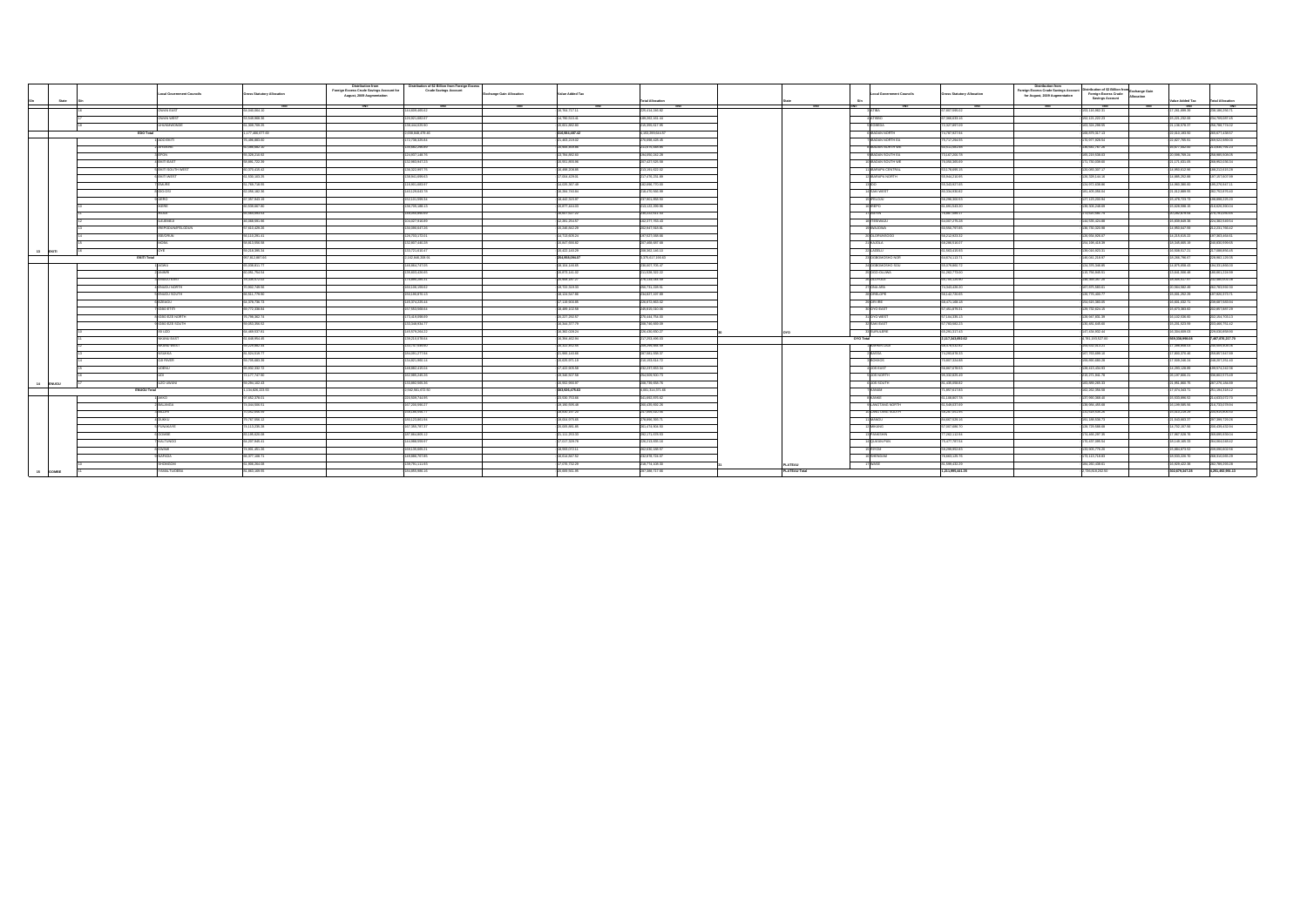|              |           |                    |                           |                                   | Distribution from                        | latribution of \$2 Billion from Foreign Exces |                         |                |                  |              |                     |                           |                          | <b>Clatribution from</b>             | stribution of \$2 Billion from                 |                             |                  |                  |
|--------------|-----------|--------------------|---------------------------|-----------------------------------|------------------------------------------|-----------------------------------------------|-------------------------|----------------|------------------|--------------|---------------------|---------------------------|--------------------------|--------------------------------------|------------------------------------------------|-----------------------------|------------------|------------------|
|              |           |                    |                           |                                   | Foreign Excess Crude Savings Account for | Crude Savings Account                         |                         |                |                  |              |                     |                           |                          | Foreign Excess Crude Savings Account |                                                | Ischange Gain               |                  |                  |
|              |           |                    | ocal Government Councils  | <b>Jross Statutory Allocation</b> | August, 2009 Augmentation                |                                               | schange Gain Allocation | alue Added Tax |                  |              |                     | ocal Government Councils  | oss Statutory Allocation | for August, 2009 Augmentation        | Foreign Excess Crude<br><b>Savings Account</b> | <b><i><u>Patinn</u></i></b> |                  |                  |
|              | State     |                    |                           |                                   |                                          |                                               |                         |                | otal Allocation  |              |                     |                           |                          |                                      |                                                |                             | alue Added Tax   | notal Allocation |
|              |           |                    |                           |                                   |                                          |                                               |                         |                |                  | <b>SINCE</b> | $\sim$              |                           |                          |                                      |                                                |                             | $-2000$          | <b>STATE</b>     |
|              |           | <b>GOMBE Total</b> |                           | 828,081,091.59                    |                                          | 103,020,437.5                                 |                         | 211,645,200.82 | 19.626.529.95    |              |                     |                           | 148,012.46               |                                      | 562,678.23                                     |                             | 15,753,831.80    | 1,464,522.49     |
|              |           |                    | <b>BOH MBAISE</b>         | 0,272,973.40                      |                                          | 0,425,946.09                                  |                         | 561,955.09     | 3,260,875.37     |              |                     | HOADA WES                 | 761,774.95               |                                      | 2,045,932.86                                   |                             | 1,617,552.02     | 02,425,259.83    |
|              |           |                    | <b>INZU MBAISE</b>        | 52,684,817.79                     |                                          | 41,549,171.31                                 |                         | 16,704,631.64  | 20,938,677.74    |              |                     | ACUICU-TORU               | 1,532,540.42             |                                      | 46,415,447.98                                  |                             | 25,381,795.48    | 136,637,083.87   |
|              |           |                    | OWADVI 3MH2               | 58.333.843.60                     |                                          | 31.724.195.93                                 |                         | 15,320,211.98  | 205,378,251.52   |              |                     | ANDONE                    | 23.196.865.16            |                                      | 156,254,086.18                                 |                             | 27.206.935.94    | 152.737.887.28   |
|              |           |                    |                           |                                   |                                          |                                               |                         |                |                  |              |                     |                           |                          |                                      |                                                |                             |                  |                  |
|              |           |                    |                           | 02,083,834.05                     |                                          | 140,192,085.67                                |                         | 530,000.05     | 18,796,720.97    |              |                     | <b>SARI-TORI</b>          | 015,786.50               |                                      | 46,812,753.47                                  |                             | 27,601,821.16    | 139,430,361.14   |
|              |           |                    | EATO NORTH                | 63,798,180.50                     |                                          | 4,063,266.02                                  |                         | 16,271,864.33  | 24,133,310.85    |              |                     |                           | 071,782.60               |                                      | 149,197,308.12                                 |                             | 7.437.572.38     | 42,706,663.10    |
|              |           |                    | <b>EATO SOUTH</b>         | 61,934,751.59                     |                                          | 39,855,439.83                                 |                         | 16,322,884.68  | 18,113,076.10    |              |                     | <b>DEGEMA</b>             | 2,456,042.60             |                                      | 163,613,665.12                                 |                             | 28,629,605.70    | 154,039,313.42   |
|              |           |                    | <b>HITTE UBOMA</b>        | 57.079.914.87                     |                                          | 28,892,687.79                                 |                         | 14,957,364.58  | 00.939.957.24    |              |                     |                           | 792 558 58               |                                      | 10.024.023.00                                  |                             | 26.589.805.75    | 144,207,323.39   |
|              |           |                    | EDURU                     | 1,088,034.28                      |                                          | 10,299,680.04                                 |                         | 5,957,013.75   | 6,945,328.07     |              |                     |                           | 090 558 77               |                                      | 46,981,597.44                                  |                             | 26,971,461.89    |                  |
|              |           |                    |                           |                                   |                                          |                                               |                         |                |                  |              |                     |                           |                          |                                      |                                                |                             |                  | 39,043,618.10    |
|              |           |                    | <b>CIALA MEANO</b>        | 69,021,297.81                     |                                          | 55,857,635.90                                 |                         | 7,008,775.08   | 42,547,709.40    |              |                     |                           | 284,278.95               |                                      | 67,742,022.66                                  |                             | 28,618,556.49    | 0,644,858.09     |
|              |           |                    |                           | 1,772,635.40                      |                                          | 10,480,363.75                                 |                         | 00.028.189.31  | 7,743,833.15     |              |                     |                           | 271,088.26               |                                      | 56,421,690.05                                  |                             | 7,904,133.15     | 3.595.911.45     |
|              |           |                    | LOTIAS                    | 72,753,321.70                     |                                          | 04,284,953.82                                 |                         | 19,013,350.48  | 256,051,625.99   |              |                     |                           | 210,020.11               |                                      | 4,993,244.87                                   |                             | 26,549,756.07    | 135, 753, 021.04 |
|              |           |                    | <b>IGOROKPALA</b>         | 1.003.608.65                      |                                          | 4,527,145.23                                  |                         | 6,324,720.44   | 24,855,474.31    |              |                     |                           | A22.007.37               |                                      | 19.343.575.09                                  |                             | 3169.013.78      | 88,934,596.24    |
|              |           |                    |                           | 59,597,765.78                     |                                          | 14,578,270.39                                 |                         | 15,811,330.41  | 03.007.308.50    |              |                     |                           | 706,571.85               |                                      | 1,735,169.86                                   |                             | 5,077,120.96     | 41,578,862.67    |
|              |           |                    |                           |                                   |                                          |                                               |                         |                |                  |              |                     | <b>JELAVAICPOR</b>        |                          |                                      |                                                |                             |                  |                  |
|              |           |                    | KWANGELE                  | 57,403,064.26                     |                                          | 19,622,394.44                                 |                         | 15,235,039.53  | 02,200,498.24    |              |                     | <b>BUACCUAL</b>           | 566 950.01               |                                      | 172,896,543.45                                 |                             | 29.780.074.59    | 179,243,568.05   |
|              |           |                    | <b><i>OKWERRE</i></b>     | 0,234,220.79                      |                                          | 3,434,352.17                                  |                         | 13,561,378.33  | 7,229,961.28     |              |                     | <b>BA/DGBEMA/N</b>        | 749,841.19               |                                      | 7,825,750.39                                   |                             | 29,815,473.64    | 186,391,065.22   |
|              |           |                    | nman                      | 55,099,403.88                     |                                          | 26,226,964.91                                 |                         | 14,876,269.19  | 197,002,637.99   |              |                     | CURRICO                   | 375,393.94               |                                      | 13.753.146.57                                  |                             | 22.565.008.43    | 86,093,548.94    |
|              |           |                    | <b>CGUTA</b>              | 63.365.851.17                     |                                          | 43,087,019.13                                 |                         | 15,738,523.37  | 122,191,393.67   |              |                     | <b>CIKRIKA</b>            | 0.487.886.01             |                                      | 156,911,243.07                                 |                             | 27.668.532.08    | 254,067,661.16   |
|              |           |                    | NAJEGOEMA                 | 66,472,980.02                     |                                          | 10,103,255.76                                 |                         | 107,725.10     | 23,683,900.88    |              |                     | <b>150 BALL</b>           | 928,525.50               |                                      | 21,776,506.07                                  |                             | 23,454,591.23    | 199,159,622.80   |
|              |           |                    |                           |                                   |                                          |                                               |                         |                |                  |              |                     |                           |                          |                                      |                                                |                             |                  |                  |
|              |           |                    | ociwi                     | 60,042,310.11                     |                                          | 35,582,100.09                                 |                         | 15,305,447.94  | 10,989,858.14    |              |                     | 10 OPOBO/NKORO            | 8,108,021.08             |                                      | 131,214,264.00                                 |                             | 25 226 102 04    | 14,548,387.12    |
|              |           |                    | NUMC                      | 54,407,473.15                     |                                          | 2,858,022.23                                  |                         | 14,222,772.38  | 121,488,267.76   |              |                     | mca                       | 426,357.41               |                                      | 22,900,004.94                                  |                             | 4,227,724.33     | 101,554,746.68   |
|              |           |                    |                           | 58.413.863.25                     |                                          | 31.904.889.04                                 |                         | 15,728,444.00  | 206,047,196.29   |              |                     | 22 PORT HARCOURT          | 436014.64                |                                      | 235 847 289 31                                 |                             | 38.720.826.77    | 178,724,130.73   |
|              |           |                    |                           | 6.629.856.47                      |                                          | 27,876,406.71                                 |                         | 4,941,698.54   | 0,447,961.72     | RIVERS       |                     |                           | 1,724,765.50             |                                      | 24,865,042.83                                  |                             | 105834927        | 18.648.164.39    |
|              |           |                    | RU EAS                    | 58,355,398.71                     |                                          | 1,772,869.73                                  |                         | 4,658,333.01   | 04.786,001.46    |              | <b>RIVERS Total</b> |                           | 1,587,050,943.85         |                                      | 583,734,528.41                                 |                             | 639,105,704.92   | 5,009,091,177.19 |
|              |           |                    |                           | 8,039,660.75                      |                                          | 11,059,098.09                                 |                         | 14,854,724.96  | 03,954,284.00    |              |                     |                           | 348,242.64               |                                      | 28,595,373.30                                  |                             | 14,804,555.31    |                  |
|              |           |                    | RU WEST                   |                                   |                                          |                                               |                         |                |                  |              |                     |                           |                          |                                      |                                                |                             |                  | 100,348,178.25   |
|              |           |                    | VERRI MUNICIPAL           | 17,001,772.54                     |                                          | 10,206,586.01                                 |                         | 5,191,431.51   | 03,059,790.06    |              |                     |                           | 022,005.37               |                                      | 03.245.70                                      |                             | 7,242,274.72     | 34,554,925.79    |
|              |           |                    | <b>VERRINORTH</b>         | 62,537,491.22                     |                                          | 141,215,491.80                                |                         | 16,000,312.00  | 120,614,235.83   |              |                     | DANGE-SHUNI               | 7,536,379.80             |                                      | 152,504,528.71                                 |                             | 17,905,227.44    | 137,946,135.95   |
|              | <b>MO</b> |                    | ERRI WEST                 | 19,656,276.19                     |                                          | 14,710,393.28                                 |                         | 4,223,395.85   | 10.590,055.31    |              |                     |                           | 38.144.341.00            |                                      | 73,387,438.02                                  |                             | 19,705,903.24    | 09,937,743.12    |
|              |           | <b>IMO Total</b>   |                           | 1,643,145,202.53                  |                                          | 710,401,406.76                                |                         | 427,492,291.20 | 5,781,038,990.49 |              |                     | GORDNYO                   | 615,056.97               |                                      | 159,456,518.30                                 |                             | 17,480,923.85    | 147,552,499.12   |
|              |           |                    |                           | 17,362,153.37                     |                                          | 9,530,013.16                                  |                         | 163,272.90     | 2,055,439.43     |              |                     |                           | 187,748.13               |                                      | 4,942,952.31                                   |                             | 1.476.092.38     | 23,606,792.82    |
|              |           |                    |                           |                                   |                                          |                                               |                         |                |                  |              |                     |                           |                          |                                      |                                                |                             |                  |                  |
|              |           |                    | <b>BABURA</b>             | 70,319,814.38                     |                                          | 158,789,828.27                                |                         | 7,799,150.75   | 246,908,793.40   |              |                     | <b><i>CANADAMA WA</i></b> | 803,490.79               |                                      | 62,140,131.81                                  |                             | 19,180,285.73    | 53,123,908.33    |
|              |           |                    | RNIN KUDU                 | 83,847,917.53                     |                                          | 19,337,764.08                                 |                         | 1,445,459.98   | 94.631.141.59    |              |                     |                           | 4.618.378.17             |                                      | 45.915.362.02                                  |                             | 16.379.223.89    | 25.912.954.08    |
|              |           |                    |                           | 62,001,394.45                     |                                          | 40,005,926.70                                 |                         | 15,521,004.13  | 17,528,325.28    |              |                     |                           | 6,445,252.18             |                                      | 2010/04/124                                    |                             | 16,227,305.89    | 132,713,201.30   |
|              |           |                    | AGARAWA                   | 52.137.111.74                     |                                          | 17,731,297.97                                 |                         | 13,375,759.78  | 83,244,109.50    |              |                     |                           | \$07,320.09              |                                      | 48.825.933.78                                  |                             | 15.484.514.82    | 130,217,768.69   |
|              |           |                    |                           | 55,388,339.62                     |                                          | 5,072,925.94                                  |                         | 13,953,792.61  | 194,425,058.17   |              |                     | <b>KWARI</b>              | 453,575.76               |                                      | 131,994,584.25                                 |                             | 15,804,525.52    | 206,252,735.61   |
|              |           |                    |                           |                                   |                                          |                                               |                         |                |                  |              |                     |                           |                          |                                      |                                                |                             |                  |                  |
|              |           |                    | <b>NUTSE</b>              | 4.411.519.28                      |                                          | 38,029,345.25                                 |                         | 9,116,812.57   | 61.557.677.10    |              |                     |                           | 1,191,075.24             |                                      | 13 982 902 58                                  |                             | 16.333.364.47    | 138.507.342.28   |
|              |           |                    | <b>DKRAL</b>              | 64,286,700.33                     |                                          | 45,166,397.21                                 |                         | 5,064,049.25   | 25,317,146.80    |              |                     | SABON BIRN                | 23.300.02                |                                      | 73,171,933.46                                  |                             | 18.357.344.57    | 158,218,184.05   |
|              |           |                    |                           | 55,716,028.76                     |                                          | 25,812,883.84                                 |                         | 14,302,889.12  | 195,831,801.72   |              |                     |                           | 073,147.82               |                                      | 42,426,062.95                                  |                             | 6,584,413.65     | 22,083,624.42    |
|              |           |                    |                           | 57,618,762.46                     |                                          | 10,109,464.54                                 |                         | 4,575,032.25   | 02,303,259.24    |              |                     | ELAM                      | 016.133.22               |                                      | 33,032,002.56                                  |                             | 14,782,075.88    | 106,737,278.67   |
|              |           |                    | <b>MARAM</b>              | 84,858,674.46                     |                                          | 91,620,163.73                                 |                         | 20,032,580.96  | 296,511,419.15   |              |                     | WOTO NORTH                | 1,138,057.15             |                                      | 58,379,400.56                                  |                             | 19,231,825.62    | 47,749,283.33    |
|              |           |                    |                           |                                   |                                          |                                               |                         |                |                  |              |                     |                           |                          |                                      |                                                |                             |                  |                  |
|              |           |                    | <b>MINE</b>               | 59,782,524.69                     |                                          | 34,995,476.21                                 |                         | 14,904,049.38  | 109,682,050.28   |              |                     | <b>CKOTO SOUTH</b>        | 1,771,259.66             |                                      | 148.518.694.46                                 |                             | 17,917,973.87    | 232,207,927.99   |
|              |           |                    | ADEJ                      | 13,024,110.49                     |                                          | 19,734,238.10                                 |                         | 4,249,790.55   | 87,008,139.15    |              |                     | AMBUWAL                   | 325,457.99               |                                      | 70,251,186.40                                  |                             | 18,957,673.55    | 4,004,317.93     |
|              |           |                    | HI <sub>IN</sub>          | 70,993,387.19                     |                                          | 00,310,829.31                                 |                         | 18,526,285.88  | 49,830,502.38    |              |                     | <b>ANGAZA</b>             | 025,214.98               |                                      | 143,740,434,24                                 |                             | 15.110.261.73    | 22,505,910.94    |
|              |           |                    | <b>AFIN HAUSA</b>         | 78,074,095.94                     |                                          | 76,299,846.00                                 |                         | 19,979,794.13  | 274,353,737.07   |              |                     | TURETA                    | 7.672.727.53             |                                      | 130.231.323.57                                 |                             | 13.534.805.77    | 101,438,916.87   |
|              |           |                    | CAMA                      | 59,696,902.25                     |                                          | 34,802,131.38                                 |                         | 5,023,166.12   | 109,522,199.75   |              |                     |                           | 205.083.04               |                                      | 47,379,312.07                                  |                             | 7.388.200.52     | 30,034,198.64    |
|              |           |                    |                           |                                   |                                          |                                               |                         |                |                  |              |                     |                           |                          |                                      |                                                |                             |                  |                  |
|              |           |                    | CAZALIRE                  | 62.856.755.14                     |                                          | 41.937.424.05                                 |                         | 16,184,822.77  | 20.979.002.56    |              |                     | 22 M/URNO                 | 4.217.296.37             |                                      | 45.009.675.47                                  |                             | 16.788.564.29    | 126,015,536.13   |
|              |           |                    |                           | 4,619,304.                        |                                          | 6,917,453.3                                   |                         | 224,938.05     | 7,761,695.76     | SOKOTO       |                     |                           | 302,714.                 |                                      | 0,821,827.58                                   |                             |                  | 1,334,914.3      |
|              |           |                    | <b>WWW</b>                | 65,788,876.88                     |                                          | 48,558,476.08                                 |                         | 16,580,343.00  | 130,927,695.96   |              | SOKOTO Total        |                           | 521,347,475.77           |                                      | 1,435,368,914.74                               |                             | 384.887.898.17   | 5,341,004,208.08 |
|              |           |                    | <b>UGATARI</b>            | 17,134,740.54                     |                                          | 1,597,583.34                                  |                         | 16,815,944.06  | 35,548,267.95    |              |                     | ARDO-KOLA                 | 028.021.33               |                                      | 39,322,389.96                                  |                             | 14, 138, 237, 26 | 15, 159, 318.55  |
|              |           |                    | <b><i>IALAM MADUR</i></b> | 53,695,358.69                     |                                          | 43,831,083.13                                 |                         | 16,182,017.17  | 223,708,458.99   |              |                     |                           | 03,505,283.70            |                                      | 233,726,245.85                                 |                             | 18,364,439.62    | 55.595.969.18    |
| $17 - 364WA$ |           |                    |                           |                                   |                                          |                                               |                         |                |                  |              |                     |                           |                          |                                      |                                                |                             |                  |                  |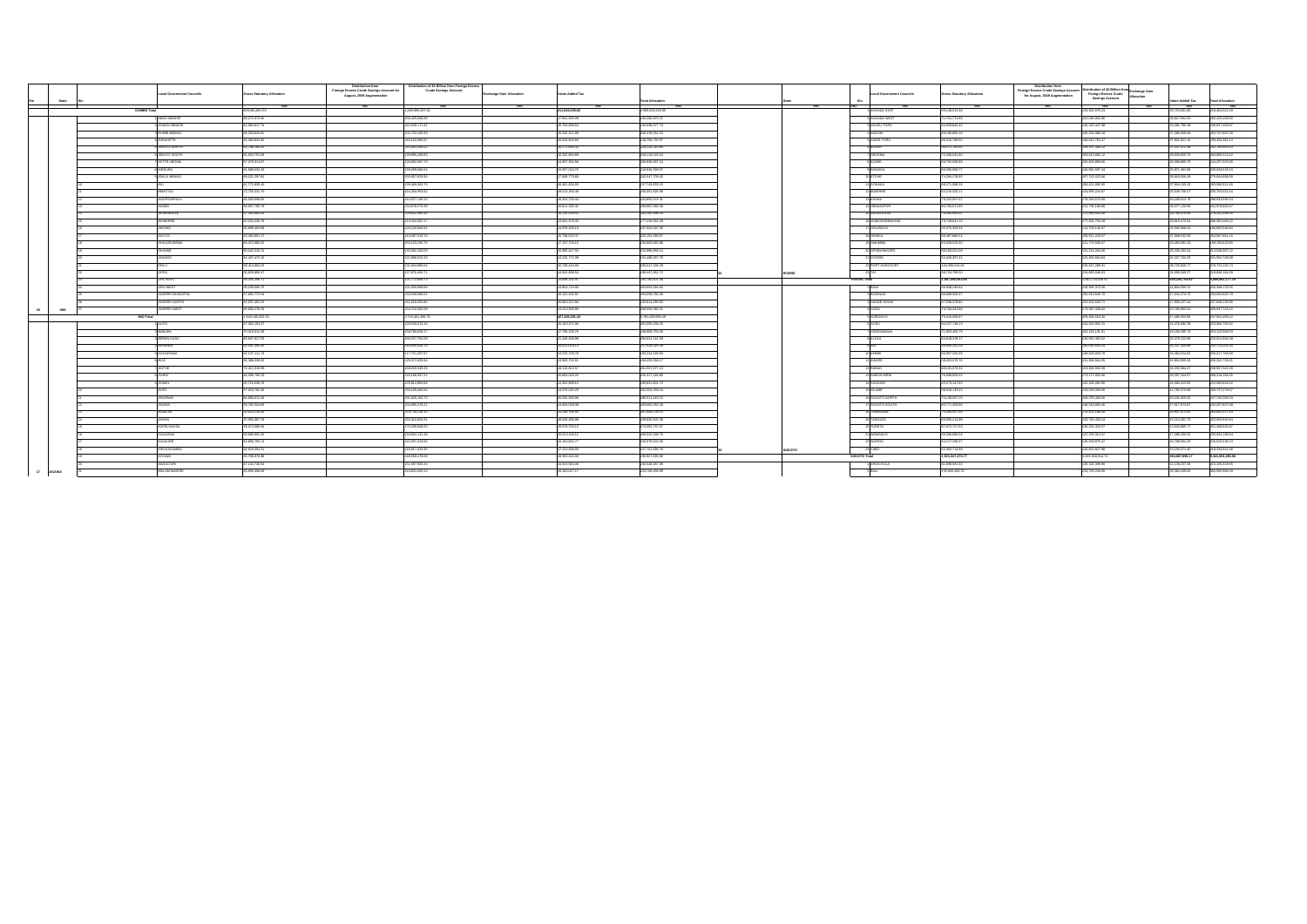|         |             |                     |                                  |                           | <b>Clatribution from</b>                 | <b>Xatribution of \$2 Billion from Foreign Excess</b> |                         |                |                |                      |                     |                          |                            | Distribution from                   |                               |                   |                    |                   |
|---------|-------------|---------------------|----------------------------------|---------------------------|------------------------------------------|-------------------------------------------------------|-------------------------|----------------|----------------|----------------------|---------------------|--------------------------|----------------------------|-------------------------------------|-------------------------------|-------------------|--------------------|-------------------|
|         |             |                     |                                  |                           | Foreign Excess Crude Savings Account for | Crude Savings Account                                 |                         |                |                |                      |                     |                          |                            | Foreign Excess Crude Savings Accour | atribution of \$2 Billion fro | Exchange Gain     |                    |                   |
|         |             |                     | <b>Local Government Councils</b> | ross Statutory Allocation | August, 2009 Augmentation                |                                                       | schange Gain Allocation | slue Added Tax |                |                      |                     | ocal Government Councils | Gross Statutory Allocation | for August, 2009 Augmentation       | Foreign Excess Crude          | <b>Allowation</b> |                    |                   |
|         |             |                     |                                  |                           |                                          |                                                       |                         |                | noite of Allen |                      | Sh.                 |                          |                            |                                     | <b>Savings Account</b>        |                   | alue Added Tax     | otal Allocation   |
|         |             |                     |                                  |                           |                                          |                                                       |                         |                |                | <b>START</b>         | $\sim$              |                          |                            |                                     |                               |                   |                    | <b>CONTRACTOR</b> |
|         |             |                     |                                  | 58,886,833.50             |                                          | 32,972,907.59                                         |                         | 039,376.25     | 1899.117.3     |                      |                     |                          | 953,435.21                 |                                     | 2,501,306.03                  |                   | $ -$<br>772,758.62 | 237,500.86        |
|         |             |                     |                                  | 7,309,485.34              |                                          | 51,992,176.20                                         |                         | 242,291.24     | 6,543,952.78   |                      |                     |                          | 517,466.80                 |                                     | 0,842,673.53                  |                   | 4.168.025.1        | 0,535,171.44      |
|         |             |                     |                                  |                           |                                          |                                                       |                         |                |                |                      |                     |                          |                            |                                     |                               |                   |                    |                   |
|         |             |                     |                                  | 13,035,738.68             |                                          | 121,250,847.98                                        |                         | 1,286,509.44   | 8,233,156.09   |                      |                     |                          | 1,077,693.67               |                                     | 2,437,716.92                  |                   | 2,604,230.15       | 26,120,340.74     |
|         |             |                     | <b>GHE TAKADKAR</b>              | 00,944,949.31             |                                          | 137.620.358.08                                        |                         | 123371.04      | 3.688.678.44   |                      |                     |                          | 1.035.521.29               |                                     | 42.341.323.95                 |                   | 4.038.932.90       | 12415.878.14      |
|         |             |                     | <b>ALIRA</b>                     | 62,189,563.82             |                                          | 40,430,833.71                                         |                         | 154,821.46     | ,775,219.00    |                      |                     |                          | 3,561,515.46               |                                     | 43,528,850.49                 |                   | 5,971,367.34       | 3,061,733.29      |
|         |             |                     | <b><i>EMICWARH</i></b>           |                           |                                          |                                                       |                         |                |                |                      |                     | ADIBAT AM                |                            |                                     |                               |                   |                    |                   |
|         |             |                     |                                  | 17,270,042.35             |                                          | 29,322,016.42                                         |                         | 3,907,957.72   | 0,500,016.49   |                      |                     |                          | 1,521,461.52               |                                     | 1,181,683.92                  |                   | 17,911,006.29      | 22,614,151.72     |
|         |             | <b>JIGAWA Total</b> |                                  | 1,723,911,086.53          |                                          | 1,092,779,692.21                                      |                         | 06,585,342.63  | 053,276,121.37 |                      |                     |                          | 13,838.61                  |                                     | 157,421,468.74                |                   | 14,297,913.96      | 41,433,221.32     |
|         |             |                     | PMN CWAR                         | 98.176.057.12             |                                          | 21,692,269.63                                         |                         | 032 641 05     | 39.900.967.80  |                      |                     |                          | 209.916.27                 |                                     | 42,734,901.07                 |                   | 4.473.142.69       | 20,417,960.02     |
|         |             |                     | HIKUN                            | 101,787,304.48            |                                          | 29,846,860.95                                         |                         | 4,046,622.34   | 5,680,787.76   |                      |                     | JPDAI IN                 | 1263538.17                 |                                     | 04.050,747.78                 |                   | 18,901,382.83      | 3,315,668.79      |
|         |             |                     |                                  |                           |                                          |                                                       |                         |                |                |                      |                     |                          |                            |                                     |                               |                   |                    |                   |
|         |             |                     |                                  | 14,174,547.13             |                                          | 190,075,329.42                                        |                         | 1,212,516.78   | 15,462,393.33  |                      |                     | TAKUM                    | 135,092.23                 |                                     | 05.147.033.42                 |                   | 15,015,639.26      | 54,097,764.92     |
|         |             |                     | KAJURU                           | 5,929,607.96              |                                          | 48,876,262.22                                         |                         | 131,674.74     | 19,937,544.92  |                      |                     |                          | 2,069,256.78               |                                     | 40,159,167.26                 |                   | 101625129          | 7,244,675.34      |
|         |             |                     |                                  | 07,741,357.85             |                                          | 243,291,786.96                                        |                         | 6,193,390.71   | 7,226,545.52   |                      |                     | VUKAR                    | 1502,358.84                |                                     | 04,364,220.03                 |                   | 19,493,987.75      | 14,300,500.63     |
|         |             |                     | ЧA                               | 66.760.492.54             |                                          | 150,752,491.12                                        |                         | 8,008,557.03   | 5,521,541.00   |                      |                     |                          | 192.062.07                 |                                     | 35,920,256,39                 |                   | 1224.448.83        | 10,336,767.29     |
|         |             |                     |                                  |                           |                                          |                                                       |                         |                |                |                      |                     |                          |                            |                                     |                               |                   |                    |                   |
|         |             |                     |                                  | 3,842,885.57              |                                          | 44,164,214.95                                         |                         | 673,334.23     | 27.323,000,0   | TARABA               |                     |                          | 052,611.45                 |                                     | 48,928,206.62                 |                   | 539,027.96         | 30,419,846.03     |
|         |             |                     | <b>EMA'A</b>                     | 11,098,279.38             |                                          | 183,128,780.54                                        |                         | 0,946,088.76   | 5,173,148.68   |                      | <b>TARABA Total</b> |                          | 211,019,844.41             |                                     | 1734,615,197.96               |                   | 257,731,491.87     | (203,366,534.25   |
|         |             |                     |                                  | 89,472,161.47             |                                          | 102,037,921.75                                        |                         | 1,752,462.13   | 1,262,545.35   |                      |                     |                          | 198,052.17                 |                                     | 42,708,110.65                 |                   | 5,007,178.09       | 21,913,340.91     |
|         |             |                     |                                  |                           |                                          |                                                       |                         |                |                |                      |                     |                          |                            |                                     |                               |                   |                    |                   |
|         |             |                     | DUNA NORTH                       | 83,471,398.66             |                                          | 188,487,543.31                                        |                         | 1,680,993.87   | 5,639,935.84   |                      |                     |                          | 1,827,561.92               |                                     | 66,710,705.69                 |                   | 1,945,276.07       | 5,483,543.68      |
|         |             |                     | ADUNA SOUTH                      | 86.749.419.37             |                                          | 195,889,672.42                                        |                         | 25,229,130.48  | 07,868,222.28  |                      |                     | <b>DAMATURU</b>          | 2,636,560.06               |                                     | 141,440,200.07                |                   | 14.214.008.41      | 18,290,848.53     |
|         |             |                     |                                  | 6,057,227.82              |                                          | 71,745,535.04                                         |                         | 0,637,086.19   | 7,439,549.05   |                      |                     |                          | 192,990.09                 |                                     | 49,471,007.88                 |                   | 5,907,180.99       | 31,571,178.96     |
|         |             |                     | 41104                            | 10,717,616.93             |                                          | 157,430,000.58                                        |                         | 9,001,011.80   | 46,148,629.31  |                      |                     | 1 IMF                    | 6,236,942.43               |                                     | 17,313,536.68                 |                   | 1,582,977.61       | 35, 133, 456.72   |
|         |             |                     |                                  |                           |                                          |                                                       |                         |                |                |                      |                     |                          |                            |                                     |                               |                   |                    |                   |
|         |             |                     | URU                              | 1,519,745.93              |                                          | 61:499.404.88                                         |                         | (180,108.59    | 0.120.250.39   |                      |                     |                          | 005 462.99                 |                                     | 78.402.972.35                 |                   | 6,613,776.36       | 4,022,211.70      |
|         |             |                     | <b>UBAU</b>                      | 84,140,451.01             |                                          | 189,998,336.67                                        |                         | 21,060,737.32  | 95,199,525.00  |                      |                     | <b>GILBA</b>             | 016,010.30                 |                                     | 58.103.805.45                 |                   | 5.671.406.73       | 43,791,222.49     |
|         |             |                     | <b>IDAN</b>                      | 18,544,525.80             |                                          | 32,199,939.38                                         |                         | 1,105,806.53   | 6.850.271.71   |                      |                     |                          | 945 842 24                 |                                     | 44,396,250.75                 |                   | 4.750.823.80       | 3.092.716.79      |
|         |             |                     |                                  | 89,776,571.22             |                                          | 102,725,312.24                                        |                         | 2,761,969.60   | 5,263,853.07   |                      |                     | DIAKUSKO                 | 2,795,492.63               |                                     | 186,961,273.60                |                   | 19,100,299.34      | 88,857,065.57     |
|         |             |                     | <b>AKADTI</b>                    | 1,360,625.14              |                                          | 138,558,999.54                                        |                         | 1,357,513.81   | 16,277,138.49  |                      |                     |                          | 2,426,005.83               |                                     | 34,190,417.65                 |                   | 14,871,429.93      | 08,487,853.41     |
|         |             |                     |                                  |                           |                                          |                                                       |                         |                |                |                      |                     |                          |                            |                                     |                               |                   |                    |                   |
|         |             |                     | ABON GARI                        | 5,713,148.75              |                                          | 70,968,566.88                                         |                         | 1,227,895.62   | 17,909,611.25  |                      |                     |                          | 2,497,716.99               |                                     | 18,545,584.05                 |                   | 1,299,393.77       | 4,342,034.81      |
|         |             |                     | <b>NGA</b>                       | 62,884,020.70             |                                          | 141,998,993.26                                        |                         | 00.009.039.03  | 21,347,001.99  |                      |                     |                          | 8,062,951.51               |                                     | 31,112,491.97                 |                   | 14,207,472.74      | 03,382,916.22     |
|         |             |                     | xиА                              | 84.524.534.91             |                                          | 00.003.040.09                                         |                         | 1,449,537.96   | 6.839.712.96   |                      |                     |                          | 1,012,217.81               |                                     | 53.579.022.94                 |                   | 6.382.989.84       | 37.974.230.58     |
|         |             |                     | <b>NGON KATA</b>                 | 1,986,521.41              |                                          | 07,715,621.35                                         |                         | 249,053.32     | 1,951,796.08   |                      |                     |                          | 1,401,181.37               |                                     | 1,231,673.14                  |                   | 1,296,477.83       | 0,929,332.33      |
|         |             |                     |                                  | 3,580,022.56              |                                          | 211,313,921.15                                        |                         | 5,430,302.34   | 0,324,246.05   |                      |                     |                          | 129,490.79                 |                                     | 53,843,838.15                 |                   | 3,839,662.13       | 235,812,991.07    |
|         | <b>ANUX</b> |                     |                                  |                           |                                          |                                                       |                         |                |                |                      |                     |                          |                            |                                     |                               |                   |                    |                   |
|         |             | <b>KADUNA Total</b> |                                  | 1,549,008,534.01          |                                          | (175,263,404.33                                       |                         | 469,833,023.24 | 494,104,961.59 |                      |                     | <b>UNUSA</b>             | 054,262.07                 |                                     | 58,190,182.13                 |                   | 523,610.53         | 43,768,054.74     |
|         |             |                     | <b>JING!</b>                     | 63,961,939.31             |                                          | 144,433,051.31                                        |                         | 7,734,394.98   | 26,129,385.59  | <b>YORE</b>          |                     | 17 YUSUFARI              | 1,955,484.84               |                                     | 55,709,023.02                 |                   | 5,013,233.92       | 39,677,741.78     |
|         |             |                     | LBASU                            | 64,425,008.96             |                                          | 45,480,068.08                                         |                         | 209,141.62     | 8,194,818.67   |                      | <b>YOBE Total</b>   |                          | 174,394,026.04             |                                     | 27.390,006.15                 |                   | 70,227,278.10      | 4,096,531,400.29  |
|         |             |                     |                                  | 60,994,249.02             |                                          | 137,731,682.21                                        |                         | 243,342.93     | 6,009,274.17   |                      |                     |                          | 33,537,600.40              |                                     | 154,878,299.73                |                   | 5,131,151.74       | 39,597,051.87     |
|         |             |                     | LOCUI                            | 4.539.306.71              |                                          | 45,736,810.02                                         |                         | 8,244,321.31   | 28,520,438.04  |                      |                     |                          | 6,165,093.80               |                                     | 149,408,015.01                |                   | 17.676.829.13      |                   |
|         |             |                     |                                  |                           |                                          |                                                       |                         |                |                |                      |                     | BAKUR.                   |                            |                                     |                               |                   |                    | 33,249,937.93     |
|         |             |                     | <b>DETA</b>                      | 7,354,466.17              |                                          | 74,674,841.04                                         |                         | 1,300,692.68   | 1,329,999.89   |                      |                     |                          | 545,251.98                 |                                     | 75,105,656.26                 |                   | 1,533,333,56       | 1,184,241.80      |
|         |             |                     | <b>BUNKURE</b>                   | 63,329,782.07             |                                          | 43,005,571.16                                         |                         | 17,621,963.19  | 23.957.316.41  |                      |                     | <b>IN INCA IN</b>        | 4 598 592 53               |                                     | 191.937.018.17                |                   | 00.136.473.77      | 97,072,484.87     |
|         |             |                     |                                  | 6,008,917.14              |                                          | 16,798,630.65                                         |                         | 1,207,997.56   | 015,545.35     |                      |                     |                          | 875,224.11                 |                                     | 06.010.332.12                 |                   | 18,287,618.48      | 58,981,174.71     |
|         |             |                     | MMMATTA                          | 36,702,748.36             |                                          | 155,138,316.41                                        |                         | 8,906,200.28   | 2.747.205.04   |                      |                     |                          | 2,698,171.51               |                                     | 00.003.000.10                 |                   | 24,474,588.37      | 0,076,458.18      |
|         |             |                     |                                  |                           |                                          |                                                       |                         |                |                |                      |                     |                          |                            |                                     |                               |                   |                    |                   |
|         |             |                     | <b>UCLOI VIOLANI</b>             | 1,802,792.53              |                                          | (02.138,555.04                                        |                         | 509,611.95     | 3,450,959.52   |                      |                     | LIRA NAMODI              | 1332,233,23                |                                     | 4,524,636.63                  |                   | 0,948,712.08       | 72,905,581.94     |
|         |             |                     | <b>WAKN TOFA</b>                 | 71,229,005.23             |                                          | 80.310,016.03                                         |                         | 0,288,460.17   | 2,350,541.47   |                      |                     | NIN MAGAJI               | 1,450,923.31               |                                     | 52,005,006.56                 |                   | 7,389,826.71       | 46,926,636.58     |
|         |             |                     | <b>GUWA</b>                      | 3,734,643.77              |                                          | 43,919,793.14                                         |                         | 6,939,267.36   | 4,593,704.27   |                      |                     |                          | 260,735.78                 |                                     | 76,721,296.90                 |                   | 8,506,282.04       | 3,488,314.73      |
|         |             |                     | GGE                              | 3,710,998.71              |                                          | 43,866,399.99                                         |                         | 509,617.84     | 6,167,016.54   |                      |                     |                          | 2,200,749.88               |                                     | 30,961,114.60                 |                   | 1,313,543.90       | 1,555,408.38      |
|         |             |                     |                                  | 19,859,127.85             |                                          | 57,749,547.71                                         |                         | 013,124.79     | 46,621,800.35  |                      |                     |                          | 2,436,130.92               |                                     | 40,987,609.17                 |                   | 5.901.473.61       |                   |
|         |             |                     |                                  |                           |                                          |                                                       |                         |                |                |                      |                     |                          |                            |                                     |                               |                   |                    | 9,325,213.70      |
|         |             |                     |                                  | 11,731,488.49             |                                          | 139,396,449.52                                        |                         | 331,323.88     | 8,459,261.89   |                      |                     | TALATA MAFARA            | 1,638,736.57               |                                     | 4,026,208.07                  |                   | 8,656,121.82       | 55,321,066.47     |
|         |             |                     | <b>GARUN MALLAM</b>              | 58,544,087.87             |                                          | 132,198,950.47                                        |                         | 5,737,812.76   | 05,480,851.11  |                      |                     | <b>TSAFE</b>             | 260,504.00                 |                                     | 76,720,773.52                 |                   | 10,416,721.97      | 75,397,999.49     |
|         |             |                     | KYA.                             | 66,278,440.84             |                                          | 49,663,965.00                                         |                         | 665.403.66     | 4.607.809.50   | ZAMFARA              | 14 ZURM             |                          | ,016,387.35                |                                     | 96.492.515.31                 |                   | 1,380,635.83       | 4.889.538.48      |
|         |             |                     |                                  | 5,241,318.40              |                                          | (69,903,122.36                                        |                         | 472,838.71     | 6,617,279.47   | <b>ZAMFARA Total</b> |                     |                          | 102,546,735.78             |                                     | AE0.071,000.34                |                   | 203,753,313.01     | 3,861,971,109.13  |
|         |             |                     | <b>WALE</b>                      |                           |                                          |                                                       |                         |                |                |                      |                     |                          |                            |                                     | 29.995.330.34                 |                   | 35.498.572.71      |                   |
|         |             |                     |                                  | 89,565,322.73             |                                          | 202,248,290.05                                        |                         | 4,243,454.60   | 16,057,067.37  |                      |                     | 1 ABAJ                   | 7,568,218.31               |                                     |                               |                   |                    | 86,062,121.36     |
| 19 KAND |             |                     |                                  | 4,928,532.86              |                                          | 46,615,725.21                                         |                         | 075,569.71     | 0,619,827.78   |                      |                     | <b>BUJA MUNICIPAL</b>    | 18,605,211.38              |                                     | 2,985,719.68                  |                   | 23,441,493.38      | 1,032,424.43      |
|         |             |                     |                                  |                           |                                          |                                                       |                         |                |                |                      |                     |                          |                            |                                     |                               |                   |                    |                   |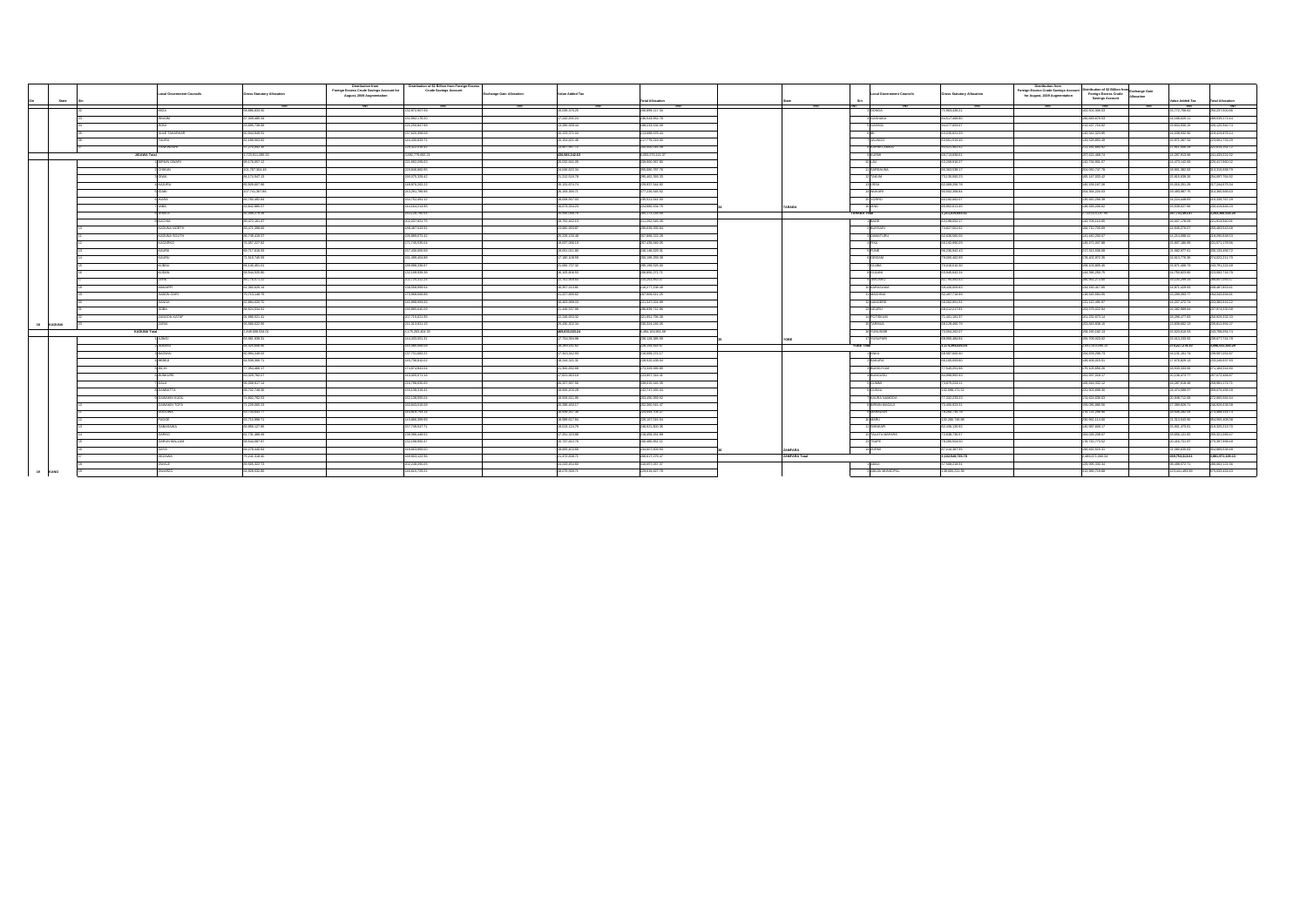| State | <b>Local Government Councils</b> | <b>Gross Statutory Allocation</b> | Distribution from<br>Foreign Excess Crude Savings Account for<br>August, 2003 Augmentation | Distribution of \$2 Billion from Foreign Escess<br>Crude Savings Account | Eschange Gain Allocation | Value Added Tax   | <b>Total Allocation</b> |                    | <b>Local Government Councils</b> | Gross Statutory Allocation | Distribution from<br>Foreign Excess Crude Savings Account<br>for August, 2009 Augmentation | Distribution of \$2 Billion from<br>Foreign Excess Crude<br><b>Savings Account</b> | Exchange 0<br>llocatio | Value Added Tax         | <b>Total Allocation</b> |
|-------|----------------------------------|-----------------------------------|--------------------------------------------------------------------------------------------|--------------------------------------------------------------------------|--------------------------|-------------------|-------------------------|--------------------|----------------------------------|----------------------------|--------------------------------------------------------------------------------------------|------------------------------------------------------------------------------------|------------------------|-------------------------|-------------------------|
|       |                                  |                                   |                                                                                            |                                                                          |                          |                   |                         |                    |                                  |                            |                                                                                            |                                                                                    |                        |                         |                         |
|       |                                  | AT 046,021 TJ                     |                                                                                            | 144399.139.11                                                            |                          | 17.030.951.57     | 225.377.012.0           |                    |                                  | 76.705.444.45              |                                                                                            | 171347.023.75                                                                      |                        | 104 344 333 24          | 154,457,805             |
|       | KANO MUNICIPAL                   | 1205217.6                         |                                                                                            | -109.015.577.30                                                          |                          | THE THEY FIDE FUL | 207.084.321.48          |                    | <b>WAGWALADA</b>                 | 70.256.813.13              |                                                                                            | LINE BAT SEA SE                                                                    |                        | 101.938.930.18          | 330 543 33              |
|       |                                  | 0.004 781 5                       |                                                                                            | -134.594.112.0                                                           |                          | 5.600.725         | 210.799.619.21          |                    |                                  | 571 270 05                 |                                                                                            | - 1130 034 550 BC                                                                  |                        | <b>23 IMA 740 7</b>     |                         |
|       |                                  | 50 054 959 01                     |                                                                                            | $-135.610.662.83$                                                        |                          | 15.438.935.4      | 212.504.557.40          | FCT, ABUJ          |                                  | 64.430.724.15              |                                                                                            | $-145.491.618.72$                                                                  |                        | OD AAT TAL AT           | 309.369.727.69          |
|       |                                  |                                   |                                                                                            |                                                                          |                          |                   | 273.809.578.34          | FCT, ABUJA Tot-    |                                  | 469.198.682.38             |                                                                                            | <b>MG 101 017 851</b>                                                              |                        | 627.517.464.09          | 156,218,064.32          |
|       |                                  | 75.965.161.48                     |                                                                                            | $-171.537.639.18$                                                        |                          | 21.954.639.77     | 209,457,440.43          | <b>Grand Total</b> |                                  | 52.053.238.058.59          |                                                                                            | 118,596,768,969,30                                                                 |                        | $-16, 160, 021, 743.55$ | 187,710,899,371,43      |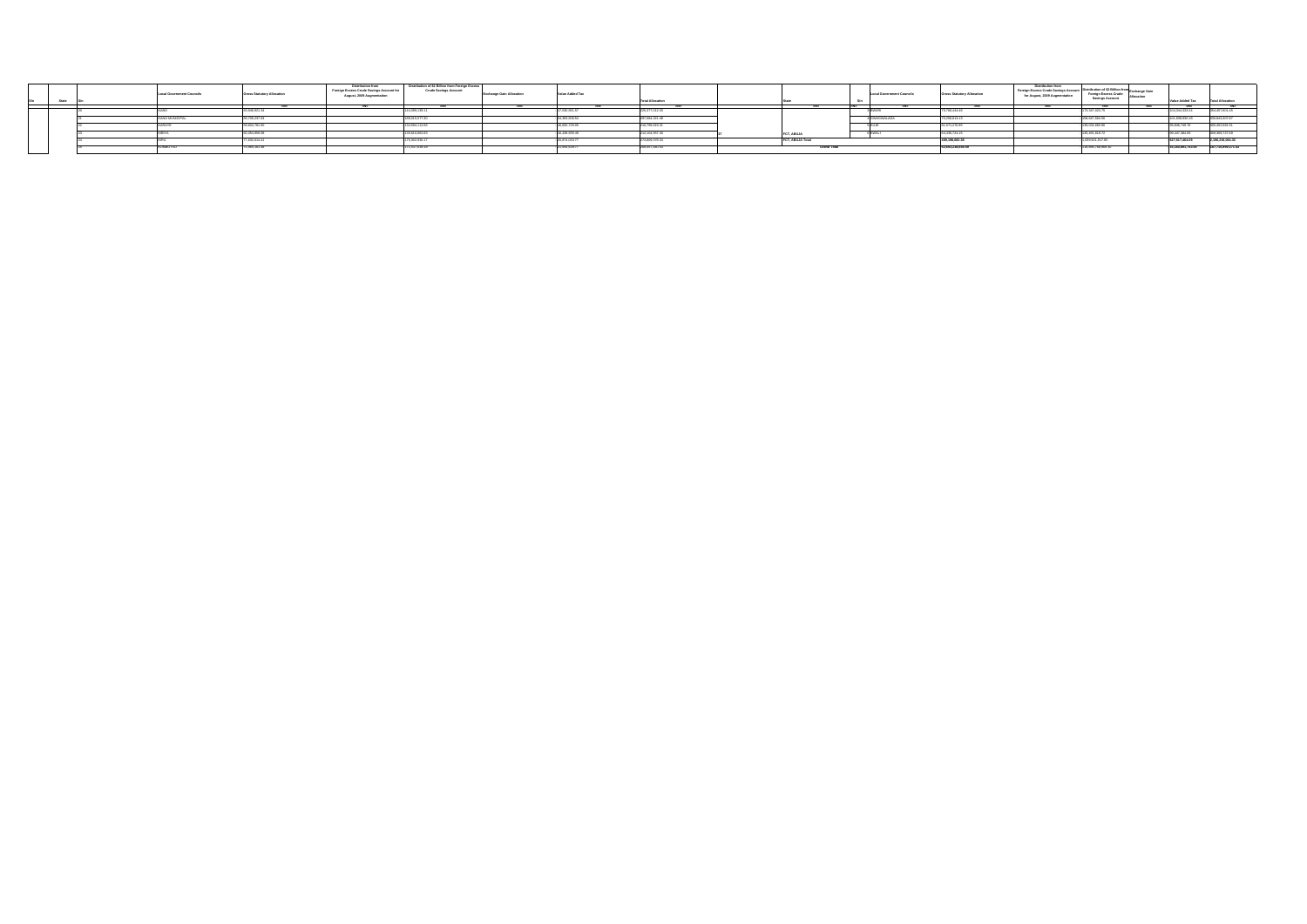|                                                 |                    |       | Distribution of \$1 Billion from Foreign Excess Crude<br><b>Savings Account</b> |                                 |                       |                       |
|-------------------------------------------------|--------------------|-------|---------------------------------------------------------------------------------|---------------------------------|-----------------------|-----------------------|
| <b>S/n Beneficiaries MARCH</b>                  |                    |       |                                                                                 |                                 |                       |                       |
|                                                 | <b>Statutory</b>   |       |                                                                                 | <b>Exchange Gain Difference</b> | <b>VAT</b>            | <b>Total</b>          |
|                                                 | $=N=$              | $=N=$ | $=N=$                                                                           | $=N=$                           | $=N=$                 | $=N=$                 |
| 1 FGN (see Table II)                            | 108,756,864,220.20 |       | - 33,777,889,200.00                                                             |                                 | - 6,686,985,576.89    | 149,221,738,997.09    |
| 2 State (see Table III)                         | 55.162.934.927.18  |       | $-132.839.559.278.06$                                                           |                                 | - 22.289.951.922.97   | 110.292.446.128.21    |
| 3 LGCs (see Table IV)                           | 42.528.310.610.03  |       | - 26.417.028.000.00                                                             |                                 | $-115.602.966.346.08$ | 84.548.304.956.11     |
| 413% Derivation Fund                            | 22.211.794.574.47  |       | $-119.162.000.000.00$                                                           |                                 |                       | $-141,373,794,574.47$ |
| Deductions: Cost of Collections (FIRS &<br>NCS) | 3,220,528,266.78   |       |                                                                                 |                                 | 1.857.495.993.58      | 5,078,024,260.36      |
| 6 LGCs Refund Escrow                            |                    |       | 135.203.523.521.94                                                              |                                 |                       | 35.203.523.521.94     |
| Total                                           | 231.880.432.598.66 |       | -147,400,000,000.00                                                             |                                 | $-146,437,399,839.52$ | 425,717,832,438.18    |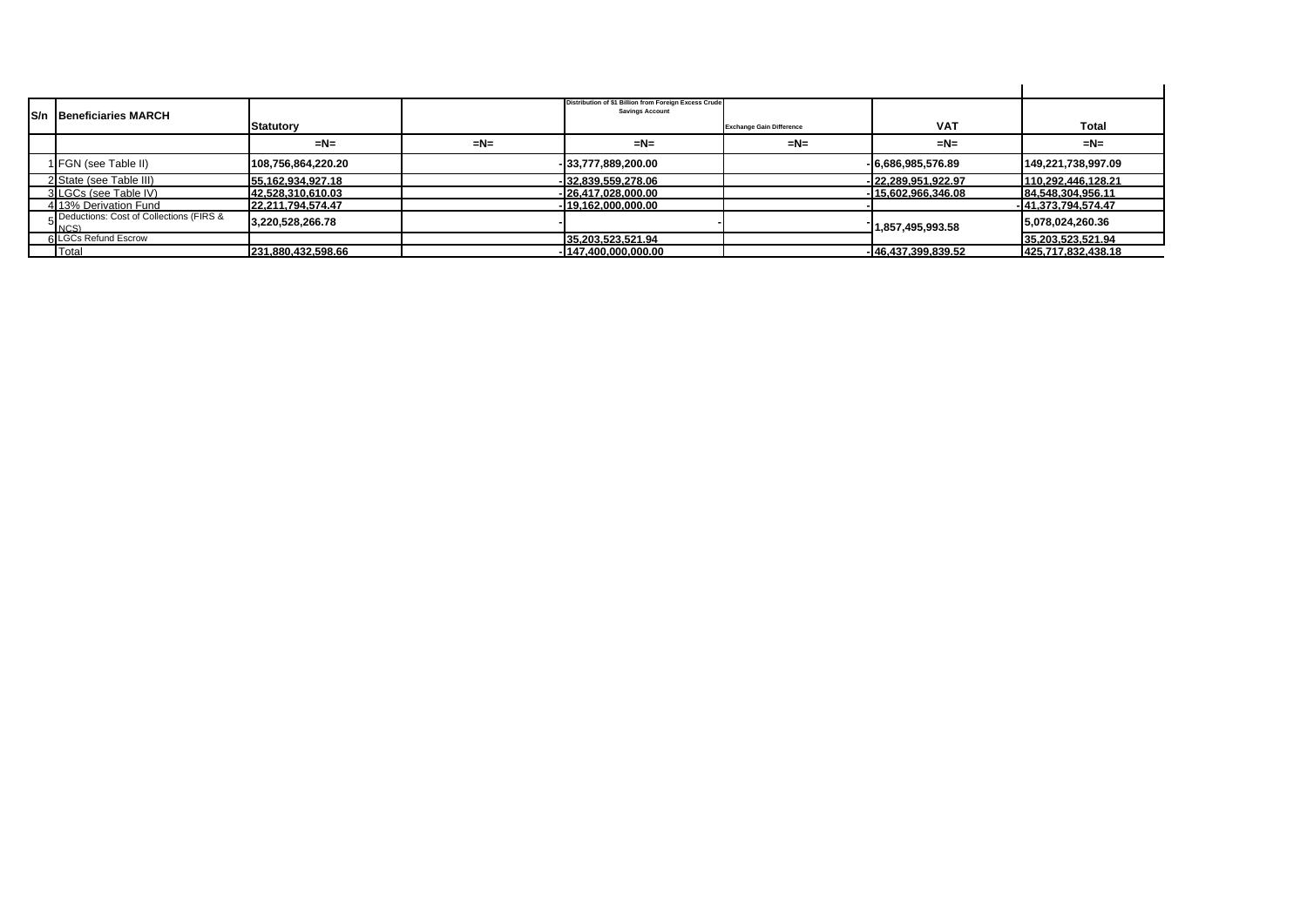|     |                                    |                                   |                                     | $5 = 3 - 4$                     |                                                                                 |                                 |                     | $10=5+6+7+8+9$          |
|-----|------------------------------------|-----------------------------------|-------------------------------------|---------------------------------|---------------------------------------------------------------------------------|---------------------------------|---------------------|-------------------------|
|     |                                    |                                   |                                     |                                 | Distribution of \$1 Billion from Foreign Excess<br><b>Crude Savings Account</b> |                                 |                     |                         |
| S/n | <b>Beneficiaries</b>               | <b>Gross Statutory Allocation</b> | <b>Less External Debt Deduction</b> | <b>Net Statutory Allocation</b> |                                                                                 | <b>Exchange Gain Difference</b> | <b>VAT</b>          | <b>Total Net Amount</b> |
|     |                                    | $=N=$                             | $=N=$                               |                                 | $=N=$                                                                           | $=N=$                           | $=N=$               |                         |
|     | FGN (CRF Account)                  | 100,127,333,232.34                | 3,049,825,364.37                    | 97,077,507,867.97               | $-31,097,715,000.00$                                                            |                                 | $-6,241,186,538.43$ | 134,416,409,406.41      |
|     | 2 Share of Derivation & Ecology    | 2,064,481,097.57                  | 62,882,997.20                       | 2,001,598,100.37                | 641,190,000.00                                                                  |                                 |                     | $-2,642,788,100.37$     |
|     | 3 Stabilization                    | 1 032 240 548 79                  | 31 441 498 60                       | 1 000 799 050 19                | $-320.595.000.00$                                                               |                                 |                     | 1 321 394 050 19        |
|     | 4 Development of Natural Resources | 3 468 328 243 92                  | 105 643 435 30                      | 3 362 684 808 62                | $-1.077$ 199.200.00                                                             |                                 |                     | - 4 439 884 008 62      |
|     | 5 FCT-Abuja                        | 2,064,481,097.57                  | 62,882,997.20                       | 2,001,598,100.37                | 641,190,000.00                                                                  |                                 | -445,799,038.46     | 3,088,587,138.83        |
|     | Sub-total                          | 108.756.864.220.20                | 3.312.676.292.68                    | 105.444.187.927.52              | -33.777.889.200.00                                                              |                                 | $-6.686.985.576.89$ | 145,909,062,704.41      |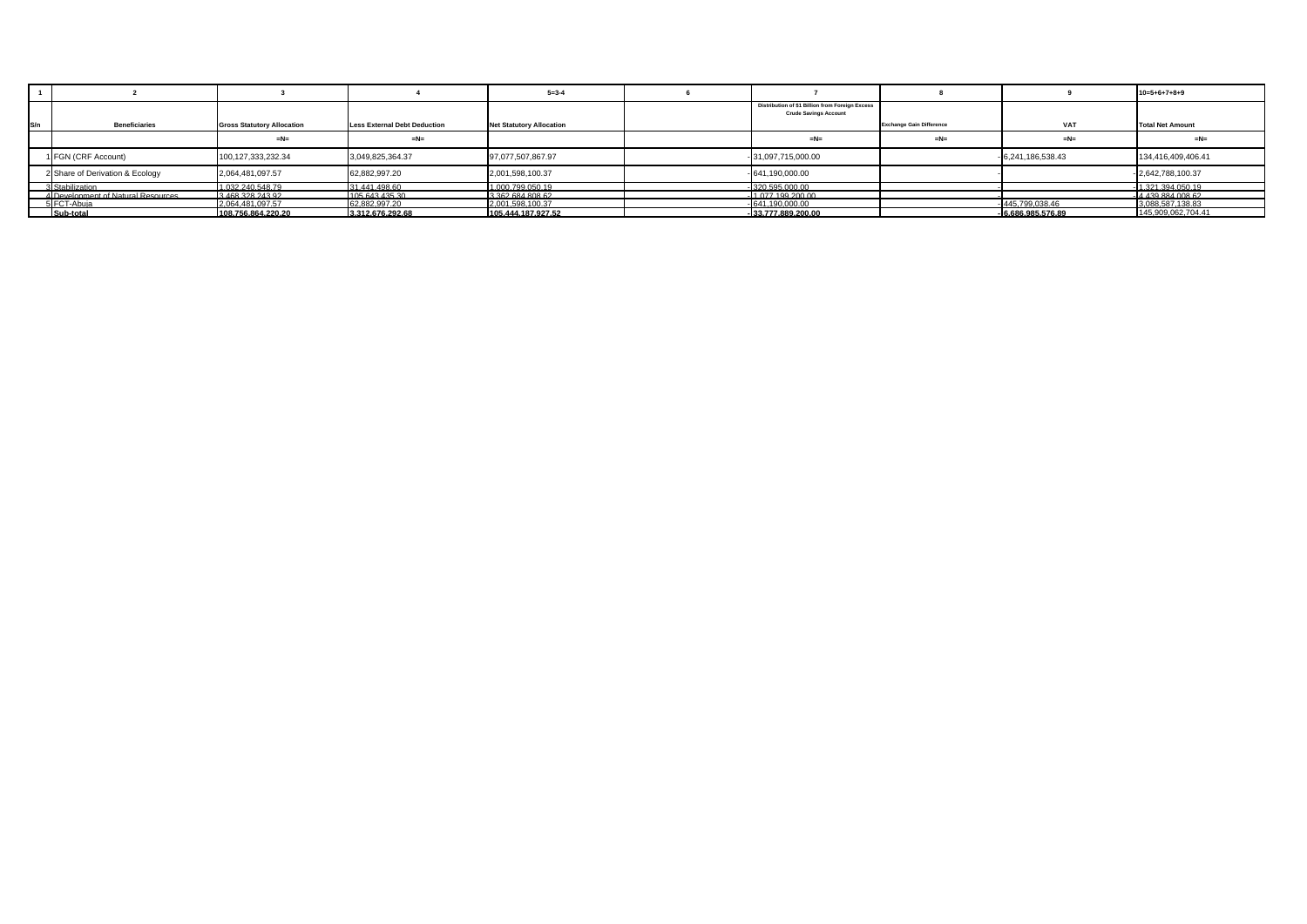| stribution from Foreign Excess Crude Distribution of \$1 Billion from Foreign<br>Excess Crude Savings Account<br>Savings Account for August, 2009<br><b>Contractual Obligation (ISPO)</b><br><b>Other Deductions (see Note)</b><br>Augmentation<br><b>Net Statutory Allocation</b><br><b>Total Gross Amount</b><br><b>Total Net Amount</b><br>No. of LGCs<br><b>Gross Statutory Allocation</b><br>13% Share of Derivation (Net)<br>Exchange Gain Allocation VAT Allocation<br>In Beneficiaries<br>Gross Total<br><b>External Debt</b><br>1.647.972.756.30<br><b>ARIA</b><br>329 577 589 02<br>348 707 450 16<br>7 ORR R45 80<br>13 245 637 07<br>467,569,733,52<br>1 678 285 039 17<br>ER 095 356 290 F1<br>2.709.211.263.20<br>2 678 898 980 33<br>17<br><b>ADAMAWA</b><br>484 300 605 81<br>1484 300 605 81<br>9.611.794.23<br>1.474.688.811.58<br>921.993.140.61<br>476.620.141.36<br>2,882.913,887.77<br>2.873.302.093.54<br>732 980 097 10<br>139.993.669.02<br>7.592.966.428.08<br>14.583.521.762.75<br><b>AKWA IBOM</b><br>501 604 201 99<br>231 355 895 10<br>6.308.499.918.40<br>542.061.747.26<br>14 443 528 093 73<br>9.611.630.08<br>1.479.646.597.05<br>ANAMBRA<br>.499.258.227.13<br>1.499.258.227.13<br>10.000.000.00<br>931.284.266.81<br>535.472.290.09<br>1966.014.784.03<br>946 403 153 95<br>RAUCHL<br>738 872 662 85<br>738 872 662 85<br>11 173 098 63<br>56 879 023 19<br>1.590.820.541.03<br>1 080 123 973 04<br>543 559 580 64<br>3.362.556.216.53<br>3 214 504 094 71<br>16 171 449 61<br>3.237.584.988.11<br>2 959 200 646 16<br>190 781 555 15<br>572 787 903 47<br>763 569 458 62<br>509 813 020 90<br>402 744 814 30<br>125.514.919.08<br>599 530 448 57<br><b>BENUE</b><br>1 602 826 350 04<br>7 998 644 01<br>1.584.827.706.03<br>995 616 989 27<br>3.139.877.949.56<br>3.121.879.305.55<br>602 826 350 04<br>541 434 610 25<br><b>BORNO</b><br>768 498 537 97<br>1.748.620.383.19<br>768 498 537 97<br>19 878 154 78<br>1.098.526.480.96<br>536.014.911.99<br>\$6,029,930.92<br>3.383.161.776.14<br>890.781.455.78<br><b>CROSS RIVER</b><br>1.393.382.751.33<br>457.116.766.93<br>1716.017.819.57<br>393.382.751.33<br>76.184.976.11<br>865.518.301.31<br>2.213.416.524.02<br>326 416 319 44<br>7,456,885,33<br>6.568.431.485.03<br>636.019.550.35<br>13.174.136.229.53<br>500.713.830.72<br>425.051.025.76<br>3.925.764.856.48<br>279.876.486.12<br>5.612.351.822.71<br>12.816.802.858.09<br>11.222.717.77<br>1.230.542.763.31<br>1.230.542.763.31<br>$-1.219.320.045.54$<br>764 368 068 40<br>2.410.512.321.19<br>2.399.289.603.42<br>415.601.489.48<br>12 EDO<br>89.334.205.33<br>1.664.485.025.16<br>400 656 883 43<br>00.381.067.34<br>1.801.017.950.76<br>17.198.720.28<br>1.215.426.142.30<br>562.662.362.61<br>1,579.106.455.68<br>3.442.573.530.07<br>26.407.279.26<br>1.214.851.152.07<br>771.024.248.68<br>445.199.177.90<br>2,457,481,857,90<br>1.241.258.431.33<br>1.241.258.431.33<br>2.431.074.578.64<br>1,400,437.521.98<br>19,417,200.49<br>2.318.812.868.55<br>14 ENUGU<br>.400.437.521.98<br>$-1.381.020.321.49$<br>434.950.233.59<br>483.425.112.98<br>2.299.395.668.06<br>5 GOMBE<br>1.316.466.323.48<br>19.163.105.63<br>1.297.303.217.85<br>817.740.635.11<br>2.581.766.583.53<br>2.562.603.477.90<br>316.466.323.48<br>447.559.624.94<br>341 477 777 56<br>28.768.379.29<br>1.449.410.903.14<br>.495.126.273.40<br>1.836.604.050.96<br>358 424 768 53<br>1.223.308.756.55<br>503.489.677.24<br>3.563.402.484.75<br>3.176.209.336.93<br>17 JIGAWA<br>40 386 881 25<br>3.213.300.732.89<br>642 261 798 24<br>1 642 261 798 24<br>1.601.874.916.99<br>102011284448<br>550 926 090 16<br>3 172 913 851 64<br>18 KADUNA<br>$-1.802.234.221.88$<br>871 704 359 32<br>187170435932<br>9 470 137 44<br>1 162 634 154 96<br>640.721.410.56<br>675 059 924 84<br>3 605 589 787 40<br>19 KANO<br>345 827 077 87<br>88 694 860 74<br>$-2.257.132.217.13$<br>904 911 419 57<br>4 707 880 309 81<br>345 827 077 87<br>1 457 141 812 37<br>4 619 185 449 07<br>20 KATSINA<br>59.715.413.02<br>783 994 476 21<br>78399447621<br>1.724.279.063.19<br>1.108.151.989.91<br>599 669 986 72<br>3.491.816.452.84<br>3.432.101.039.82<br>21 KEBBI<br>42 246 825 11<br>1.449.960.201.32<br>478 901 848 06<br>898 013 193 83<br>492 207 026 43<br>1 492 207 026 43<br>926 904 319 35<br>2 855 766 368 72<br>507 855 517 30<br>22 KOGI<br>488 482 605 57<br>1 488 482 605 57<br>30 866 478 87<br>1.457.616.126.70<br>924 590 845 60<br>1920.928.968.46<br>2 890 062 489 59<br>356 407 403 09<br>25 213 274 13<br>$-1.331.194.128.96$<br>842 550 570 03<br>251.520.704.12<br>1.356.407.403.09<br>2.450.478.677.24<br>2 425 265 403 11<br>24 LAGOS<br>142 064 730 13<br>119 037 154 70<br>119 037 154 70<br>500.000.000.00<br>1.476.972.424.57<br>1.316.268.223.35<br>3.904.213.848.7<br>339.519.226.76<br>6 697 454 496 63<br>25 NASSARAWA<br>270 885 516 98<br>1270 885 516 98<br>81 205 413 71<br>1.209.680.103.27<br>789 427 508 53<br>407 807 544 69<br>468 120 570 20<br>2 406 915 156 49<br>26 NIGER<br>1.577.687.269.19<br>735 759 290 58<br>1 735 759 290 58<br>38 813 893 31<br>142 377 502 73<br>1.078.190.060.29<br>514 876 676 04<br>1228 826 026 91<br>3 170 754 005 52<br>27 OGUN<br>450 680 827 02<br>21,495,311.49<br>1.429.185.515.53<br>901.109.766.10<br>506.846.246.44<br>1,450,680,827.02<br>1,858,636,839.56<br>2.837.141.528.07<br>5.097.060.220.85<br>28 ONDO<br>.391.220.879.83<br>247.529.263.95<br>2.638.750.143.78<br>2.598.509.629.96<br>517.897.624.16<br>40.240.513.82<br>1.940.412.452.90<br>5.056.819.707.03<br>29 OSUN<br>.375.894.429.07<br>1.375.894.429.07<br>55.145.388.42<br>4.400.000.00<br>1.316.349.040.65<br>427.327.598.47<br>484.988.108.50<br>2,288.210.136.03<br>2.228.664.747.61<br>30 OYO<br>223.507.660.22<br>$-1.509.953.161.20$<br>.733.460.821.42<br>1.733.460.821.42<br>1.076.762.335.48<br>631.225.436.66<br>3.441.448.593.56<br>3.217.940.933.34<br>31 PLATEAU<br>16.502.759.79<br>2.848.760.962.49<br>1.455.760.239.96<br>1.455.760.239.96<br>1.339.257.480.17<br>904.264.911.27<br>488.735.811.25<br>2.732.258.202.70<br>41.572.035.95<br>32 RIVERS<br>627 501 106 22<br>7.272.025.297.36<br>7.230.453.261.41<br>5 880 445 793 52<br>871 860 445 26<br>14.024.331.536.14<br>13 982 759 500 19<br>644 524 191 13<br>33 SOKOTO<br>7,444,699.28<br>$-1.520.146.225.41$<br>502.533.027.43<br>2 983 986 020 12<br>547 590 924 69<br>1.547.590.924.69<br>961 306 767 28<br>3.011.430.719.40<br>34 TARABA<br>11.398.757.98<br>.465.871.113.84<br>1,465,871,113,84<br>$-1.454.472.355.86$<br>910.545.415.59<br>423.513.525.79<br>2.799.930.055.23<br>2.788.531.297.25<br>35 YOBE<br>16.765.104.72<br>1.422.594.997.97<br>432.786.271.81<br>2.791.303.518.59<br>454 830 102 69<br>454 830 102 89<br>15.470.000.00<br>903 687 144 08<br>2759.068.413.87<br>36 ZAMFARA<br>16.047.251.44<br>471.608.787.89<br>459.253.264.52<br>1.459.253.264.52<br>1.443.206.013.08<br>906.434.650.12<br>2.837.296.702.53<br>2.821.249.451.09<br>17 Soku Disputed Funds<br>38 Ona/Asaboro Disputed Fund |                     |                  |                   | $6 - 4 - 5$       |                  |                  |                | $10 - 6 - (7 + 8 + 9)$ |                   | $\overline{11}$ | $\overline{14}$   | 15-6+11+12+13+14  | 16-10-11-12-13-14  |  |
|----------------------------------------------------------------------------------------------------------------------------------------------------------------------------------------------------------------------------------------------------------------------------------------------------------------------------------------------------------------------------------------------------------------------------------------------------------------------------------------------------------------------------------------------------------------------------------------------------------------------------------------------------------------------------------------------------------------------------------------------------------------------------------------------------------------------------------------------------------------------------------------------------------------------------------------------------------------------------------------------------------------------------------------------------------------------------------------------------------------------------------------------------------------------------------------------------------------------------------------------------------------------------------------------------------------------------------------------------------------------------------------------------------------------------------------------------------------------------------------------------------------------------------------------------------------------------------------------------------------------------------------------------------------------------------------------------------------------------------------------------------------------------------------------------------------------------------------------------------------------------------------------------------------------------------------------------------------------------------------------------------------------------------------------------------------------------------------------------------------------------------------------------------------------------------------------------------------------------------------------------------------------------------------------------------------------------------------------------------------------------------------------------------------------------------------------------------------------------------------------------------------------------------------------------------------------------------------------------------------------------------------------------------------------------------------------------------------------------------------------------------------------------------------------------------------------------------------------------------------------------------------------------------------------------------------------------------------------------------------------------------------------------------------------------------------------------------------------------------------------------------------------------------------------------------------------------------------------------------------------------------------------------------------------------------------------------------------------------------------------------------------------------------------------------------------------------------------------------------------------------------------------------------------------------------------------------------------------------------------------------------------------------------------------------------------------------------------------------------------------------------------------------------------------------------------------------------------------------------------------------------------------------------------------------------------------------------------------------------------------------------------------------------------------------------------------------------------------------------------------------------------------------------------------------------------------------------------------------------------------------------------------------------------------------------------------------------------------------------------------------------------------------------------------------------------------------------------------------------------------------------------------------------------------------------------------------------------------------------------------------------------------------------------------------------------------------------------------------------------------------------------------------------------------------------------------------------------------------------------------------------------------------------------------------------------------------------------------------------------------------------------------------------------------------------------------------------------------------------------------------------------------------------------------------------------------------------------------------------------------------------------------------------------------------------------------------------------------------------------------------------------------------------------------------------------------------------------------------------------------------------------------------------------------------------------------------------------------------------------------------------------------------------------------------------------------------------------------------------------------------------------------------------------------------------------------------------------------------------------------------------------------------------------------------------------------------------------------------------------------------------------------------------------------------------------------------------------------------------------------------------------------------------------------------------------------------------------------------------------------------------------------------------------------------------------------------------------------------------------------------------------------------------------------------------------------------------------------------------------------------------------------------------------------------------------------------------------------------------------------------------------------------------------------------------------------------------------------------------------------------------------------------------------------------------------------------------------------------------------------------------------------------------------------------------------------------------------------------------------------------------------------------------------------------------------------|---------------------|------------------|-------------------|-------------------|------------------|------------------|----------------|------------------------|-------------------|-----------------|-------------------|-------------------|--------------------|--|
|                                                                                                                                                                                                                                                                                                                                                                                                                                                                                                                                                                                                                                                                                                                                                                                                                                                                                                                                                                                                                                                                                                                                                                                                                                                                                                                                                                                                                                                                                                                                                                                                                                                                                                                                                                                                                                                                                                                                                                                                                                                                                                                                                                                                                                                                                                                                                                                                                                                                                                                                                                                                                                                                                                                                                                                                                                                                                                                                                                                                                                                                                                                                                                                                                                                                                                                                                                                                                                                                                                                                                                                                                                                                                                                                                                                                                                                                                                                                                                                                                                                                                                                                                                                                                                                                                                                                                                                                                                                                                                                                                                                                                                                                                                                                                                                                                                                                                                                                                                                                                                                                                                                                                                                                                                                                                                                                                                                                                                                                                                                                                                                                                                                                                                                                                                                                                                                                                                                                                                                                                                                                                                                                                                                                                                                                                                                                                                                                                                                                                                                                                                                                                                                                                                                                                                                                                                                                                                                                                                                                                                                                      |                     |                  |                   |                   |                  |                  |                |                        |                   |                 |                   |                   |                    |  |
|                                                                                                                                                                                                                                                                                                                                                                                                                                                                                                                                                                                                                                                                                                                                                                                                                                                                                                                                                                                                                                                                                                                                                                                                                                                                                                                                                                                                                                                                                                                                                                                                                                                                                                                                                                                                                                                                                                                                                                                                                                                                                                                                                                                                                                                                                                                                                                                                                                                                                                                                                                                                                                                                                                                                                                                                                                                                                                                                                                                                                                                                                                                                                                                                                                                                                                                                                                                                                                                                                                                                                                                                                                                                                                                                                                                                                                                                                                                                                                                                                                                                                                                                                                                                                                                                                                                                                                                                                                                                                                                                                                                                                                                                                                                                                                                                                                                                                                                                                                                                                                                                                                                                                                                                                                                                                                                                                                                                                                                                                                                                                                                                                                                                                                                                                                                                                                                                                                                                                                                                                                                                                                                                                                                                                                                                                                                                                                                                                                                                                                                                                                                                                                                                                                                                                                                                                                                                                                                                                                                                                                                                      |                     |                  |                   |                   |                  |                  |                |                        |                   |                 |                   |                   |                    |  |
|                                                                                                                                                                                                                                                                                                                                                                                                                                                                                                                                                                                                                                                                                                                                                                                                                                                                                                                                                                                                                                                                                                                                                                                                                                                                                                                                                                                                                                                                                                                                                                                                                                                                                                                                                                                                                                                                                                                                                                                                                                                                                                                                                                                                                                                                                                                                                                                                                                                                                                                                                                                                                                                                                                                                                                                                                                                                                                                                                                                                                                                                                                                                                                                                                                                                                                                                                                                                                                                                                                                                                                                                                                                                                                                                                                                                                                                                                                                                                                                                                                                                                                                                                                                                                                                                                                                                                                                                                                                                                                                                                                                                                                                                                                                                                                                                                                                                                                                                                                                                                                                                                                                                                                                                                                                                                                                                                                                                                                                                                                                                                                                                                                                                                                                                                                                                                                                                                                                                                                                                                                                                                                                                                                                                                                                                                                                                                                                                                                                                                                                                                                                                                                                                                                                                                                                                                                                                                                                                                                                                                                                                      |                     |                  |                   |                   |                  |                  |                |                        |                   |                 |                   |                   |                    |  |
|                                                                                                                                                                                                                                                                                                                                                                                                                                                                                                                                                                                                                                                                                                                                                                                                                                                                                                                                                                                                                                                                                                                                                                                                                                                                                                                                                                                                                                                                                                                                                                                                                                                                                                                                                                                                                                                                                                                                                                                                                                                                                                                                                                                                                                                                                                                                                                                                                                                                                                                                                                                                                                                                                                                                                                                                                                                                                                                                                                                                                                                                                                                                                                                                                                                                                                                                                                                                                                                                                                                                                                                                                                                                                                                                                                                                                                                                                                                                                                                                                                                                                                                                                                                                                                                                                                                                                                                                                                                                                                                                                                                                                                                                                                                                                                                                                                                                                                                                                                                                                                                                                                                                                                                                                                                                                                                                                                                                                                                                                                                                                                                                                                                                                                                                                                                                                                                                                                                                                                                                                                                                                                                                                                                                                                                                                                                                                                                                                                                                                                                                                                                                                                                                                                                                                                                                                                                                                                                                                                                                                                                                      |                     |                  |                   |                   |                  |                  |                |                        |                   |                 |                   |                   |                    |  |
|                                                                                                                                                                                                                                                                                                                                                                                                                                                                                                                                                                                                                                                                                                                                                                                                                                                                                                                                                                                                                                                                                                                                                                                                                                                                                                                                                                                                                                                                                                                                                                                                                                                                                                                                                                                                                                                                                                                                                                                                                                                                                                                                                                                                                                                                                                                                                                                                                                                                                                                                                                                                                                                                                                                                                                                                                                                                                                                                                                                                                                                                                                                                                                                                                                                                                                                                                                                                                                                                                                                                                                                                                                                                                                                                                                                                                                                                                                                                                                                                                                                                                                                                                                                                                                                                                                                                                                                                                                                                                                                                                                                                                                                                                                                                                                                                                                                                                                                                                                                                                                                                                                                                                                                                                                                                                                                                                                                                                                                                                                                                                                                                                                                                                                                                                                                                                                                                                                                                                                                                                                                                                                                                                                                                                                                                                                                                                                                                                                                                                                                                                                                                                                                                                                                                                                                                                                                                                                                                                                                                                                                                      |                     |                  |                   |                   |                  |                  |                |                        |                   |                 |                   |                   |                    |  |
|                                                                                                                                                                                                                                                                                                                                                                                                                                                                                                                                                                                                                                                                                                                                                                                                                                                                                                                                                                                                                                                                                                                                                                                                                                                                                                                                                                                                                                                                                                                                                                                                                                                                                                                                                                                                                                                                                                                                                                                                                                                                                                                                                                                                                                                                                                                                                                                                                                                                                                                                                                                                                                                                                                                                                                                                                                                                                                                                                                                                                                                                                                                                                                                                                                                                                                                                                                                                                                                                                                                                                                                                                                                                                                                                                                                                                                                                                                                                                                                                                                                                                                                                                                                                                                                                                                                                                                                                                                                                                                                                                                                                                                                                                                                                                                                                                                                                                                                                                                                                                                                                                                                                                                                                                                                                                                                                                                                                                                                                                                                                                                                                                                                                                                                                                                                                                                                                                                                                                                                                                                                                                                                                                                                                                                                                                                                                                                                                                                                                                                                                                                                                                                                                                                                                                                                                                                                                                                                                                                                                                                                                      |                     |                  |                   |                   |                  |                  |                |                        |                   |                 |                   |                   |                    |  |
|                                                                                                                                                                                                                                                                                                                                                                                                                                                                                                                                                                                                                                                                                                                                                                                                                                                                                                                                                                                                                                                                                                                                                                                                                                                                                                                                                                                                                                                                                                                                                                                                                                                                                                                                                                                                                                                                                                                                                                                                                                                                                                                                                                                                                                                                                                                                                                                                                                                                                                                                                                                                                                                                                                                                                                                                                                                                                                                                                                                                                                                                                                                                                                                                                                                                                                                                                                                                                                                                                                                                                                                                                                                                                                                                                                                                                                                                                                                                                                                                                                                                                                                                                                                                                                                                                                                                                                                                                                                                                                                                                                                                                                                                                                                                                                                                                                                                                                                                                                                                                                                                                                                                                                                                                                                                                                                                                                                                                                                                                                                                                                                                                                                                                                                                                                                                                                                                                                                                                                                                                                                                                                                                                                                                                                                                                                                                                                                                                                                                                                                                                                                                                                                                                                                                                                                                                                                                                                                                                                                                                                                                      |                     |                  |                   |                   |                  |                  |                |                        |                   |                 |                   |                   |                    |  |
|                                                                                                                                                                                                                                                                                                                                                                                                                                                                                                                                                                                                                                                                                                                                                                                                                                                                                                                                                                                                                                                                                                                                                                                                                                                                                                                                                                                                                                                                                                                                                                                                                                                                                                                                                                                                                                                                                                                                                                                                                                                                                                                                                                                                                                                                                                                                                                                                                                                                                                                                                                                                                                                                                                                                                                                                                                                                                                                                                                                                                                                                                                                                                                                                                                                                                                                                                                                                                                                                                                                                                                                                                                                                                                                                                                                                                                                                                                                                                                                                                                                                                                                                                                                                                                                                                                                                                                                                                                                                                                                                                                                                                                                                                                                                                                                                                                                                                                                                                                                                                                                                                                                                                                                                                                                                                                                                                                                                                                                                                                                                                                                                                                                                                                                                                                                                                                                                                                                                                                                                                                                                                                                                                                                                                                                                                                                                                                                                                                                                                                                                                                                                                                                                                                                                                                                                                                                                                                                                                                                                                                                                      |                     |                  |                   |                   |                  |                  |                |                        |                   |                 |                   |                   |                    |  |
|                                                                                                                                                                                                                                                                                                                                                                                                                                                                                                                                                                                                                                                                                                                                                                                                                                                                                                                                                                                                                                                                                                                                                                                                                                                                                                                                                                                                                                                                                                                                                                                                                                                                                                                                                                                                                                                                                                                                                                                                                                                                                                                                                                                                                                                                                                                                                                                                                                                                                                                                                                                                                                                                                                                                                                                                                                                                                                                                                                                                                                                                                                                                                                                                                                                                                                                                                                                                                                                                                                                                                                                                                                                                                                                                                                                                                                                                                                                                                                                                                                                                                                                                                                                                                                                                                                                                                                                                                                                                                                                                                                                                                                                                                                                                                                                                                                                                                                                                                                                                                                                                                                                                                                                                                                                                                                                                                                                                                                                                                                                                                                                                                                                                                                                                                                                                                                                                                                                                                                                                                                                                                                                                                                                                                                                                                                                                                                                                                                                                                                                                                                                                                                                                                                                                                                                                                                                                                                                                                                                                                                                                      |                     |                  |                   |                   |                  |                  |                |                        |                   |                 |                   |                   |                    |  |
|                                                                                                                                                                                                                                                                                                                                                                                                                                                                                                                                                                                                                                                                                                                                                                                                                                                                                                                                                                                                                                                                                                                                                                                                                                                                                                                                                                                                                                                                                                                                                                                                                                                                                                                                                                                                                                                                                                                                                                                                                                                                                                                                                                                                                                                                                                                                                                                                                                                                                                                                                                                                                                                                                                                                                                                                                                                                                                                                                                                                                                                                                                                                                                                                                                                                                                                                                                                                                                                                                                                                                                                                                                                                                                                                                                                                                                                                                                                                                                                                                                                                                                                                                                                                                                                                                                                                                                                                                                                                                                                                                                                                                                                                                                                                                                                                                                                                                                                                                                                                                                                                                                                                                                                                                                                                                                                                                                                                                                                                                                                                                                                                                                                                                                                                                                                                                                                                                                                                                                                                                                                                                                                                                                                                                                                                                                                                                                                                                                                                                                                                                                                                                                                                                                                                                                                                                                                                                                                                                                                                                                                                      | 6 BAYELSA           |                  |                   |                   |                  |                  |                |                        |                   |                 |                   |                   |                    |  |
|                                                                                                                                                                                                                                                                                                                                                                                                                                                                                                                                                                                                                                                                                                                                                                                                                                                                                                                                                                                                                                                                                                                                                                                                                                                                                                                                                                                                                                                                                                                                                                                                                                                                                                                                                                                                                                                                                                                                                                                                                                                                                                                                                                                                                                                                                                                                                                                                                                                                                                                                                                                                                                                                                                                                                                                                                                                                                                                                                                                                                                                                                                                                                                                                                                                                                                                                                                                                                                                                                                                                                                                                                                                                                                                                                                                                                                                                                                                                                                                                                                                                                                                                                                                                                                                                                                                                                                                                                                                                                                                                                                                                                                                                                                                                                                                                                                                                                                                                                                                                                                                                                                                                                                                                                                                                                                                                                                                                                                                                                                                                                                                                                                                                                                                                                                                                                                                                                                                                                                                                                                                                                                                                                                                                                                                                                                                                                                                                                                                                                                                                                                                                                                                                                                                                                                                                                                                                                                                                                                                                                                                                      |                     |                  |                   |                   |                  |                  |                |                        |                   |                 |                   |                   |                    |  |
|                                                                                                                                                                                                                                                                                                                                                                                                                                                                                                                                                                                                                                                                                                                                                                                                                                                                                                                                                                                                                                                                                                                                                                                                                                                                                                                                                                                                                                                                                                                                                                                                                                                                                                                                                                                                                                                                                                                                                                                                                                                                                                                                                                                                                                                                                                                                                                                                                                                                                                                                                                                                                                                                                                                                                                                                                                                                                                                                                                                                                                                                                                                                                                                                                                                                                                                                                                                                                                                                                                                                                                                                                                                                                                                                                                                                                                                                                                                                                                                                                                                                                                                                                                                                                                                                                                                                                                                                                                                                                                                                                                                                                                                                                                                                                                                                                                                                                                                                                                                                                                                                                                                                                                                                                                                                                                                                                                                                                                                                                                                                                                                                                                                                                                                                                                                                                                                                                                                                                                                                                                                                                                                                                                                                                                                                                                                                                                                                                                                                                                                                                                                                                                                                                                                                                                                                                                                                                                                                                                                                                                                                      |                     |                  |                   |                   |                  |                  |                |                        |                   |                 |                   |                   |                    |  |
|                                                                                                                                                                                                                                                                                                                                                                                                                                                                                                                                                                                                                                                                                                                                                                                                                                                                                                                                                                                                                                                                                                                                                                                                                                                                                                                                                                                                                                                                                                                                                                                                                                                                                                                                                                                                                                                                                                                                                                                                                                                                                                                                                                                                                                                                                                                                                                                                                                                                                                                                                                                                                                                                                                                                                                                                                                                                                                                                                                                                                                                                                                                                                                                                                                                                                                                                                                                                                                                                                                                                                                                                                                                                                                                                                                                                                                                                                                                                                                                                                                                                                                                                                                                                                                                                                                                                                                                                                                                                                                                                                                                                                                                                                                                                                                                                                                                                                                                                                                                                                                                                                                                                                                                                                                                                                                                                                                                                                                                                                                                                                                                                                                                                                                                                                                                                                                                                                                                                                                                                                                                                                                                                                                                                                                                                                                                                                                                                                                                                                                                                                                                                                                                                                                                                                                                                                                                                                                                                                                                                                                                                      |                     |                  |                   |                   |                  |                  |                |                        |                   |                 |                   |                   |                    |  |
|                                                                                                                                                                                                                                                                                                                                                                                                                                                                                                                                                                                                                                                                                                                                                                                                                                                                                                                                                                                                                                                                                                                                                                                                                                                                                                                                                                                                                                                                                                                                                                                                                                                                                                                                                                                                                                                                                                                                                                                                                                                                                                                                                                                                                                                                                                                                                                                                                                                                                                                                                                                                                                                                                                                                                                                                                                                                                                                                                                                                                                                                                                                                                                                                                                                                                                                                                                                                                                                                                                                                                                                                                                                                                                                                                                                                                                                                                                                                                                                                                                                                                                                                                                                                                                                                                                                                                                                                                                                                                                                                                                                                                                                                                                                                                                                                                                                                                                                                                                                                                                                                                                                                                                                                                                                                                                                                                                                                                                                                                                                                                                                                                                                                                                                                                                                                                                                                                                                                                                                                                                                                                                                                                                                                                                                                                                                                                                                                                                                                                                                                                                                                                                                                                                                                                                                                                                                                                                                                                                                                                                                                      | 10 DELTA            |                  |                   |                   |                  |                  |                |                        |                   |                 |                   |                   |                    |  |
|                                                                                                                                                                                                                                                                                                                                                                                                                                                                                                                                                                                                                                                                                                                                                                                                                                                                                                                                                                                                                                                                                                                                                                                                                                                                                                                                                                                                                                                                                                                                                                                                                                                                                                                                                                                                                                                                                                                                                                                                                                                                                                                                                                                                                                                                                                                                                                                                                                                                                                                                                                                                                                                                                                                                                                                                                                                                                                                                                                                                                                                                                                                                                                                                                                                                                                                                                                                                                                                                                                                                                                                                                                                                                                                                                                                                                                                                                                                                                                                                                                                                                                                                                                                                                                                                                                                                                                                                                                                                                                                                                                                                                                                                                                                                                                                                                                                                                                                                                                                                                                                                                                                                                                                                                                                                                                                                                                                                                                                                                                                                                                                                                                                                                                                                                                                                                                                                                                                                                                                                                                                                                                                                                                                                                                                                                                                                                                                                                                                                                                                                                                                                                                                                                                                                                                                                                                                                                                                                                                                                                                                                      | 11 FRONYL           |                  |                   |                   |                  |                  |                |                        |                   |                 |                   |                   |                    |  |
|                                                                                                                                                                                                                                                                                                                                                                                                                                                                                                                                                                                                                                                                                                                                                                                                                                                                                                                                                                                                                                                                                                                                                                                                                                                                                                                                                                                                                                                                                                                                                                                                                                                                                                                                                                                                                                                                                                                                                                                                                                                                                                                                                                                                                                                                                                                                                                                                                                                                                                                                                                                                                                                                                                                                                                                                                                                                                                                                                                                                                                                                                                                                                                                                                                                                                                                                                                                                                                                                                                                                                                                                                                                                                                                                                                                                                                                                                                                                                                                                                                                                                                                                                                                                                                                                                                                                                                                                                                                                                                                                                                                                                                                                                                                                                                                                                                                                                                                                                                                                                                                                                                                                                                                                                                                                                                                                                                                                                                                                                                                                                                                                                                                                                                                                                                                                                                                                                                                                                                                                                                                                                                                                                                                                                                                                                                                                                                                                                                                                                                                                                                                                                                                                                                                                                                                                                                                                                                                                                                                                                                                                      |                     |                  |                   |                   |                  |                  |                |                        |                   |                 |                   |                   |                    |  |
|                                                                                                                                                                                                                                                                                                                                                                                                                                                                                                                                                                                                                                                                                                                                                                                                                                                                                                                                                                                                                                                                                                                                                                                                                                                                                                                                                                                                                                                                                                                                                                                                                                                                                                                                                                                                                                                                                                                                                                                                                                                                                                                                                                                                                                                                                                                                                                                                                                                                                                                                                                                                                                                                                                                                                                                                                                                                                                                                                                                                                                                                                                                                                                                                                                                                                                                                                                                                                                                                                                                                                                                                                                                                                                                                                                                                                                                                                                                                                                                                                                                                                                                                                                                                                                                                                                                                                                                                                                                                                                                                                                                                                                                                                                                                                                                                                                                                                                                                                                                                                                                                                                                                                                                                                                                                                                                                                                                                                                                                                                                                                                                                                                                                                                                                                                                                                                                                                                                                                                                                                                                                                                                                                                                                                                                                                                                                                                                                                                                                                                                                                                                                                                                                                                                                                                                                                                                                                                                                                                                                                                                                      | 13 EKITI            |                  |                   |                   |                  |                  |                |                        |                   |                 |                   |                   |                    |  |
|                                                                                                                                                                                                                                                                                                                                                                                                                                                                                                                                                                                                                                                                                                                                                                                                                                                                                                                                                                                                                                                                                                                                                                                                                                                                                                                                                                                                                                                                                                                                                                                                                                                                                                                                                                                                                                                                                                                                                                                                                                                                                                                                                                                                                                                                                                                                                                                                                                                                                                                                                                                                                                                                                                                                                                                                                                                                                                                                                                                                                                                                                                                                                                                                                                                                                                                                                                                                                                                                                                                                                                                                                                                                                                                                                                                                                                                                                                                                                                                                                                                                                                                                                                                                                                                                                                                                                                                                                                                                                                                                                                                                                                                                                                                                                                                                                                                                                                                                                                                                                                                                                                                                                                                                                                                                                                                                                                                                                                                                                                                                                                                                                                                                                                                                                                                                                                                                                                                                                                                                                                                                                                                                                                                                                                                                                                                                                                                                                                                                                                                                                                                                                                                                                                                                                                                                                                                                                                                                                                                                                                                                      |                     |                  |                   |                   |                  |                  |                |                        |                   |                 |                   |                   |                    |  |
|                                                                                                                                                                                                                                                                                                                                                                                                                                                                                                                                                                                                                                                                                                                                                                                                                                                                                                                                                                                                                                                                                                                                                                                                                                                                                                                                                                                                                                                                                                                                                                                                                                                                                                                                                                                                                                                                                                                                                                                                                                                                                                                                                                                                                                                                                                                                                                                                                                                                                                                                                                                                                                                                                                                                                                                                                                                                                                                                                                                                                                                                                                                                                                                                                                                                                                                                                                                                                                                                                                                                                                                                                                                                                                                                                                                                                                                                                                                                                                                                                                                                                                                                                                                                                                                                                                                                                                                                                                                                                                                                                                                                                                                                                                                                                                                                                                                                                                                                                                                                                                                                                                                                                                                                                                                                                                                                                                                                                                                                                                                                                                                                                                                                                                                                                                                                                                                                                                                                                                                                                                                                                                                                                                                                                                                                                                                                                                                                                                                                                                                                                                                                                                                                                                                                                                                                                                                                                                                                                                                                                                                                      |                     |                  |                   |                   |                  |                  |                |                        |                   |                 |                   |                   |                    |  |
|                                                                                                                                                                                                                                                                                                                                                                                                                                                                                                                                                                                                                                                                                                                                                                                                                                                                                                                                                                                                                                                                                                                                                                                                                                                                                                                                                                                                                                                                                                                                                                                                                                                                                                                                                                                                                                                                                                                                                                                                                                                                                                                                                                                                                                                                                                                                                                                                                                                                                                                                                                                                                                                                                                                                                                                                                                                                                                                                                                                                                                                                                                                                                                                                                                                                                                                                                                                                                                                                                                                                                                                                                                                                                                                                                                                                                                                                                                                                                                                                                                                                                                                                                                                                                                                                                                                                                                                                                                                                                                                                                                                                                                                                                                                                                                                                                                                                                                                                                                                                                                                                                                                                                                                                                                                                                                                                                                                                                                                                                                                                                                                                                                                                                                                                                                                                                                                                                                                                                                                                                                                                                                                                                                                                                                                                                                                                                                                                                                                                                                                                                                                                                                                                                                                                                                                                                                                                                                                                                                                                                                                                      | 16 IMO              |                  |                   |                   |                  |                  |                |                        |                   |                 |                   |                   |                    |  |
|                                                                                                                                                                                                                                                                                                                                                                                                                                                                                                                                                                                                                                                                                                                                                                                                                                                                                                                                                                                                                                                                                                                                                                                                                                                                                                                                                                                                                                                                                                                                                                                                                                                                                                                                                                                                                                                                                                                                                                                                                                                                                                                                                                                                                                                                                                                                                                                                                                                                                                                                                                                                                                                                                                                                                                                                                                                                                                                                                                                                                                                                                                                                                                                                                                                                                                                                                                                                                                                                                                                                                                                                                                                                                                                                                                                                                                                                                                                                                                                                                                                                                                                                                                                                                                                                                                                                                                                                                                                                                                                                                                                                                                                                                                                                                                                                                                                                                                                                                                                                                                                                                                                                                                                                                                                                                                                                                                                                                                                                                                                                                                                                                                                                                                                                                                                                                                                                                                                                                                                                                                                                                                                                                                                                                                                                                                                                                                                                                                                                                                                                                                                                                                                                                                                                                                                                                                                                                                                                                                                                                                                                      |                     |                  |                   |                   |                  |                  |                |                        |                   |                 |                   |                   |                    |  |
|                                                                                                                                                                                                                                                                                                                                                                                                                                                                                                                                                                                                                                                                                                                                                                                                                                                                                                                                                                                                                                                                                                                                                                                                                                                                                                                                                                                                                                                                                                                                                                                                                                                                                                                                                                                                                                                                                                                                                                                                                                                                                                                                                                                                                                                                                                                                                                                                                                                                                                                                                                                                                                                                                                                                                                                                                                                                                                                                                                                                                                                                                                                                                                                                                                                                                                                                                                                                                                                                                                                                                                                                                                                                                                                                                                                                                                                                                                                                                                                                                                                                                                                                                                                                                                                                                                                                                                                                                                                                                                                                                                                                                                                                                                                                                                                                                                                                                                                                                                                                                                                                                                                                                                                                                                                                                                                                                                                                                                                                                                                                                                                                                                                                                                                                                                                                                                                                                                                                                                                                                                                                                                                                                                                                                                                                                                                                                                                                                                                                                                                                                                                                                                                                                                                                                                                                                                                                                                                                                                                                                                                                      |                     |                  |                   |                   |                  |                  |                |                        |                   |                 |                   |                   |                    |  |
|                                                                                                                                                                                                                                                                                                                                                                                                                                                                                                                                                                                                                                                                                                                                                                                                                                                                                                                                                                                                                                                                                                                                                                                                                                                                                                                                                                                                                                                                                                                                                                                                                                                                                                                                                                                                                                                                                                                                                                                                                                                                                                                                                                                                                                                                                                                                                                                                                                                                                                                                                                                                                                                                                                                                                                                                                                                                                                                                                                                                                                                                                                                                                                                                                                                                                                                                                                                                                                                                                                                                                                                                                                                                                                                                                                                                                                                                                                                                                                                                                                                                                                                                                                                                                                                                                                                                                                                                                                                                                                                                                                                                                                                                                                                                                                                                                                                                                                                                                                                                                                                                                                                                                                                                                                                                                                                                                                                                                                                                                                                                                                                                                                                                                                                                                                                                                                                                                                                                                                                                                                                                                                                                                                                                                                                                                                                                                                                                                                                                                                                                                                                                                                                                                                                                                                                                                                                                                                                                                                                                                                                                      |                     |                  |                   |                   |                  |                  |                |                        |                   |                 |                   |                   |                    |  |
|                                                                                                                                                                                                                                                                                                                                                                                                                                                                                                                                                                                                                                                                                                                                                                                                                                                                                                                                                                                                                                                                                                                                                                                                                                                                                                                                                                                                                                                                                                                                                                                                                                                                                                                                                                                                                                                                                                                                                                                                                                                                                                                                                                                                                                                                                                                                                                                                                                                                                                                                                                                                                                                                                                                                                                                                                                                                                                                                                                                                                                                                                                                                                                                                                                                                                                                                                                                                                                                                                                                                                                                                                                                                                                                                                                                                                                                                                                                                                                                                                                                                                                                                                                                                                                                                                                                                                                                                                                                                                                                                                                                                                                                                                                                                                                                                                                                                                                                                                                                                                                                                                                                                                                                                                                                                                                                                                                                                                                                                                                                                                                                                                                                                                                                                                                                                                                                                                                                                                                                                                                                                                                                                                                                                                                                                                                                                                                                                                                                                                                                                                                                                                                                                                                                                                                                                                                                                                                                                                                                                                                                                      |                     |                  |                   |                   |                  |                  |                |                        |                   |                 |                   |                   |                    |  |
|                                                                                                                                                                                                                                                                                                                                                                                                                                                                                                                                                                                                                                                                                                                                                                                                                                                                                                                                                                                                                                                                                                                                                                                                                                                                                                                                                                                                                                                                                                                                                                                                                                                                                                                                                                                                                                                                                                                                                                                                                                                                                                                                                                                                                                                                                                                                                                                                                                                                                                                                                                                                                                                                                                                                                                                                                                                                                                                                                                                                                                                                                                                                                                                                                                                                                                                                                                                                                                                                                                                                                                                                                                                                                                                                                                                                                                                                                                                                                                                                                                                                                                                                                                                                                                                                                                                                                                                                                                                                                                                                                                                                                                                                                                                                                                                                                                                                                                                                                                                                                                                                                                                                                                                                                                                                                                                                                                                                                                                                                                                                                                                                                                                                                                                                                                                                                                                                                                                                                                                                                                                                                                                                                                                                                                                                                                                                                                                                                                                                                                                                                                                                                                                                                                                                                                                                                                                                                                                                                                                                                                                                      |                     |                  |                   |                   |                  |                  |                |                        |                   |                 |                   |                   |                    |  |
|                                                                                                                                                                                                                                                                                                                                                                                                                                                                                                                                                                                                                                                                                                                                                                                                                                                                                                                                                                                                                                                                                                                                                                                                                                                                                                                                                                                                                                                                                                                                                                                                                                                                                                                                                                                                                                                                                                                                                                                                                                                                                                                                                                                                                                                                                                                                                                                                                                                                                                                                                                                                                                                                                                                                                                                                                                                                                                                                                                                                                                                                                                                                                                                                                                                                                                                                                                                                                                                                                                                                                                                                                                                                                                                                                                                                                                                                                                                                                                                                                                                                                                                                                                                                                                                                                                                                                                                                                                                                                                                                                                                                                                                                                                                                                                                                                                                                                                                                                                                                                                                                                                                                                                                                                                                                                                                                                                                                                                                                                                                                                                                                                                                                                                                                                                                                                                                                                                                                                                                                                                                                                                                                                                                                                                                                                                                                                                                                                                                                                                                                                                                                                                                                                                                                                                                                                                                                                                                                                                                                                                                                      |                     |                  |                   |                   |                  |                  |                |                        |                   |                 |                   |                   |                    |  |
|                                                                                                                                                                                                                                                                                                                                                                                                                                                                                                                                                                                                                                                                                                                                                                                                                                                                                                                                                                                                                                                                                                                                                                                                                                                                                                                                                                                                                                                                                                                                                                                                                                                                                                                                                                                                                                                                                                                                                                                                                                                                                                                                                                                                                                                                                                                                                                                                                                                                                                                                                                                                                                                                                                                                                                                                                                                                                                                                                                                                                                                                                                                                                                                                                                                                                                                                                                                                                                                                                                                                                                                                                                                                                                                                                                                                                                                                                                                                                                                                                                                                                                                                                                                                                                                                                                                                                                                                                                                                                                                                                                                                                                                                                                                                                                                                                                                                                                                                                                                                                                                                                                                                                                                                                                                                                                                                                                                                                                                                                                                                                                                                                                                                                                                                                                                                                                                                                                                                                                                                                                                                                                                                                                                                                                                                                                                                                                                                                                                                                                                                                                                                                                                                                                                                                                                                                                                                                                                                                                                                                                                                      | 23 KWARA            |                  |                   |                   |                  |                  |                |                        |                   |                 |                   |                   |                    |  |
|                                                                                                                                                                                                                                                                                                                                                                                                                                                                                                                                                                                                                                                                                                                                                                                                                                                                                                                                                                                                                                                                                                                                                                                                                                                                                                                                                                                                                                                                                                                                                                                                                                                                                                                                                                                                                                                                                                                                                                                                                                                                                                                                                                                                                                                                                                                                                                                                                                                                                                                                                                                                                                                                                                                                                                                                                                                                                                                                                                                                                                                                                                                                                                                                                                                                                                                                                                                                                                                                                                                                                                                                                                                                                                                                                                                                                                                                                                                                                                                                                                                                                                                                                                                                                                                                                                                                                                                                                                                                                                                                                                                                                                                                                                                                                                                                                                                                                                                                                                                                                                                                                                                                                                                                                                                                                                                                                                                                                                                                                                                                                                                                                                                                                                                                                                                                                                                                                                                                                                                                                                                                                                                                                                                                                                                                                                                                                                                                                                                                                                                                                                                                                                                                                                                                                                                                                                                                                                                                                                                                                                                                      |                     |                  |                   |                   |                  |                  |                |                        |                   |                 |                   |                   |                    |  |
|                                                                                                                                                                                                                                                                                                                                                                                                                                                                                                                                                                                                                                                                                                                                                                                                                                                                                                                                                                                                                                                                                                                                                                                                                                                                                                                                                                                                                                                                                                                                                                                                                                                                                                                                                                                                                                                                                                                                                                                                                                                                                                                                                                                                                                                                                                                                                                                                                                                                                                                                                                                                                                                                                                                                                                                                                                                                                                                                                                                                                                                                                                                                                                                                                                                                                                                                                                                                                                                                                                                                                                                                                                                                                                                                                                                                                                                                                                                                                                                                                                                                                                                                                                                                                                                                                                                                                                                                                                                                                                                                                                                                                                                                                                                                                                                                                                                                                                                                                                                                                                                                                                                                                                                                                                                                                                                                                                                                                                                                                                                                                                                                                                                                                                                                                                                                                                                                                                                                                                                                                                                                                                                                                                                                                                                                                                                                                                                                                                                                                                                                                                                                                                                                                                                                                                                                                                                                                                                                                                                                                                                                      |                     |                  |                   |                   |                  |                  |                |                        |                   |                 |                   |                   |                    |  |
|                                                                                                                                                                                                                                                                                                                                                                                                                                                                                                                                                                                                                                                                                                                                                                                                                                                                                                                                                                                                                                                                                                                                                                                                                                                                                                                                                                                                                                                                                                                                                                                                                                                                                                                                                                                                                                                                                                                                                                                                                                                                                                                                                                                                                                                                                                                                                                                                                                                                                                                                                                                                                                                                                                                                                                                                                                                                                                                                                                                                                                                                                                                                                                                                                                                                                                                                                                                                                                                                                                                                                                                                                                                                                                                                                                                                                                                                                                                                                                                                                                                                                                                                                                                                                                                                                                                                                                                                                                                                                                                                                                                                                                                                                                                                                                                                                                                                                                                                                                                                                                                                                                                                                                                                                                                                                                                                                                                                                                                                                                                                                                                                                                                                                                                                                                                                                                                                                                                                                                                                                                                                                                                                                                                                                                                                                                                                                                                                                                                                                                                                                                                                                                                                                                                                                                                                                                                                                                                                                                                                                                                                      |                     |                  |                   |                   |                  |                  |                |                        |                   |                 |                   |                   |                    |  |
|                                                                                                                                                                                                                                                                                                                                                                                                                                                                                                                                                                                                                                                                                                                                                                                                                                                                                                                                                                                                                                                                                                                                                                                                                                                                                                                                                                                                                                                                                                                                                                                                                                                                                                                                                                                                                                                                                                                                                                                                                                                                                                                                                                                                                                                                                                                                                                                                                                                                                                                                                                                                                                                                                                                                                                                                                                                                                                                                                                                                                                                                                                                                                                                                                                                                                                                                                                                                                                                                                                                                                                                                                                                                                                                                                                                                                                                                                                                                                                                                                                                                                                                                                                                                                                                                                                                                                                                                                                                                                                                                                                                                                                                                                                                                                                                                                                                                                                                                                                                                                                                                                                                                                                                                                                                                                                                                                                                                                                                                                                                                                                                                                                                                                                                                                                                                                                                                                                                                                                                                                                                                                                                                                                                                                                                                                                                                                                                                                                                                                                                                                                                                                                                                                                                                                                                                                                                                                                                                                                                                                                                                      |                     |                  |                   |                   |                  |                  |                |                        |                   |                 |                   |                   |                    |  |
|                                                                                                                                                                                                                                                                                                                                                                                                                                                                                                                                                                                                                                                                                                                                                                                                                                                                                                                                                                                                                                                                                                                                                                                                                                                                                                                                                                                                                                                                                                                                                                                                                                                                                                                                                                                                                                                                                                                                                                                                                                                                                                                                                                                                                                                                                                                                                                                                                                                                                                                                                                                                                                                                                                                                                                                                                                                                                                                                                                                                                                                                                                                                                                                                                                                                                                                                                                                                                                                                                                                                                                                                                                                                                                                                                                                                                                                                                                                                                                                                                                                                                                                                                                                                                                                                                                                                                                                                                                                                                                                                                                                                                                                                                                                                                                                                                                                                                                                                                                                                                                                                                                                                                                                                                                                                                                                                                                                                                                                                                                                                                                                                                                                                                                                                                                                                                                                                                                                                                                                                                                                                                                                                                                                                                                                                                                                                                                                                                                                                                                                                                                                                                                                                                                                                                                                                                                                                                                                                                                                                                                                                      |                     |                  |                   |                   |                  |                  |                |                        |                   |                 |                   |                   |                    |  |
|                                                                                                                                                                                                                                                                                                                                                                                                                                                                                                                                                                                                                                                                                                                                                                                                                                                                                                                                                                                                                                                                                                                                                                                                                                                                                                                                                                                                                                                                                                                                                                                                                                                                                                                                                                                                                                                                                                                                                                                                                                                                                                                                                                                                                                                                                                                                                                                                                                                                                                                                                                                                                                                                                                                                                                                                                                                                                                                                                                                                                                                                                                                                                                                                                                                                                                                                                                                                                                                                                                                                                                                                                                                                                                                                                                                                                                                                                                                                                                                                                                                                                                                                                                                                                                                                                                                                                                                                                                                                                                                                                                                                                                                                                                                                                                                                                                                                                                                                                                                                                                                                                                                                                                                                                                                                                                                                                                                                                                                                                                                                                                                                                                                                                                                                                                                                                                                                                                                                                                                                                                                                                                                                                                                                                                                                                                                                                                                                                                                                                                                                                                                                                                                                                                                                                                                                                                                                                                                                                                                                                                                                      |                     |                  |                   |                   |                  |                  |                |                        |                   |                 |                   |                   |                    |  |
|                                                                                                                                                                                                                                                                                                                                                                                                                                                                                                                                                                                                                                                                                                                                                                                                                                                                                                                                                                                                                                                                                                                                                                                                                                                                                                                                                                                                                                                                                                                                                                                                                                                                                                                                                                                                                                                                                                                                                                                                                                                                                                                                                                                                                                                                                                                                                                                                                                                                                                                                                                                                                                                                                                                                                                                                                                                                                                                                                                                                                                                                                                                                                                                                                                                                                                                                                                                                                                                                                                                                                                                                                                                                                                                                                                                                                                                                                                                                                                                                                                                                                                                                                                                                                                                                                                                                                                                                                                                                                                                                                                                                                                                                                                                                                                                                                                                                                                                                                                                                                                                                                                                                                                                                                                                                                                                                                                                                                                                                                                                                                                                                                                                                                                                                                                                                                                                                                                                                                                                                                                                                                                                                                                                                                                                                                                                                                                                                                                                                                                                                                                                                                                                                                                                                                                                                                                                                                                                                                                                                                                                                      |                     |                  |                   |                   |                  |                  |                |                        |                   |                 |                   |                   |                    |  |
|                                                                                                                                                                                                                                                                                                                                                                                                                                                                                                                                                                                                                                                                                                                                                                                                                                                                                                                                                                                                                                                                                                                                                                                                                                                                                                                                                                                                                                                                                                                                                                                                                                                                                                                                                                                                                                                                                                                                                                                                                                                                                                                                                                                                                                                                                                                                                                                                                                                                                                                                                                                                                                                                                                                                                                                                                                                                                                                                                                                                                                                                                                                                                                                                                                                                                                                                                                                                                                                                                                                                                                                                                                                                                                                                                                                                                                                                                                                                                                                                                                                                                                                                                                                                                                                                                                                                                                                                                                                                                                                                                                                                                                                                                                                                                                                                                                                                                                                                                                                                                                                                                                                                                                                                                                                                                                                                                                                                                                                                                                                                                                                                                                                                                                                                                                                                                                                                                                                                                                                                                                                                                                                                                                                                                                                                                                                                                                                                                                                                                                                                                                                                                                                                                                                                                                                                                                                                                                                                                                                                                                                                      |                     |                  |                   |                   |                  |                  |                |                        |                   |                 |                   |                   |                    |  |
|                                                                                                                                                                                                                                                                                                                                                                                                                                                                                                                                                                                                                                                                                                                                                                                                                                                                                                                                                                                                                                                                                                                                                                                                                                                                                                                                                                                                                                                                                                                                                                                                                                                                                                                                                                                                                                                                                                                                                                                                                                                                                                                                                                                                                                                                                                                                                                                                                                                                                                                                                                                                                                                                                                                                                                                                                                                                                                                                                                                                                                                                                                                                                                                                                                                                                                                                                                                                                                                                                                                                                                                                                                                                                                                                                                                                                                                                                                                                                                                                                                                                                                                                                                                                                                                                                                                                                                                                                                                                                                                                                                                                                                                                                                                                                                                                                                                                                                                                                                                                                                                                                                                                                                                                                                                                                                                                                                                                                                                                                                                                                                                                                                                                                                                                                                                                                                                                                                                                                                                                                                                                                                                                                                                                                                                                                                                                                                                                                                                                                                                                                                                                                                                                                                                                                                                                                                                                                                                                                                                                                                                                      |                     |                  |                   |                   |                  |                  |                |                        |                   |                 |                   |                   |                    |  |
|                                                                                                                                                                                                                                                                                                                                                                                                                                                                                                                                                                                                                                                                                                                                                                                                                                                                                                                                                                                                                                                                                                                                                                                                                                                                                                                                                                                                                                                                                                                                                                                                                                                                                                                                                                                                                                                                                                                                                                                                                                                                                                                                                                                                                                                                                                                                                                                                                                                                                                                                                                                                                                                                                                                                                                                                                                                                                                                                                                                                                                                                                                                                                                                                                                                                                                                                                                                                                                                                                                                                                                                                                                                                                                                                                                                                                                                                                                                                                                                                                                                                                                                                                                                                                                                                                                                                                                                                                                                                                                                                                                                                                                                                                                                                                                                                                                                                                                                                                                                                                                                                                                                                                                                                                                                                                                                                                                                                                                                                                                                                                                                                                                                                                                                                                                                                                                                                                                                                                                                                                                                                                                                                                                                                                                                                                                                                                                                                                                                                                                                                                                                                                                                                                                                                                                                                                                                                                                                                                                                                                                                                      |                     |                  |                   |                   |                  |                  |                |                        |                   |                 |                   |                   |                    |  |
|                                                                                                                                                                                                                                                                                                                                                                                                                                                                                                                                                                                                                                                                                                                                                                                                                                                                                                                                                                                                                                                                                                                                                                                                                                                                                                                                                                                                                                                                                                                                                                                                                                                                                                                                                                                                                                                                                                                                                                                                                                                                                                                                                                                                                                                                                                                                                                                                                                                                                                                                                                                                                                                                                                                                                                                                                                                                                                                                                                                                                                                                                                                                                                                                                                                                                                                                                                                                                                                                                                                                                                                                                                                                                                                                                                                                                                                                                                                                                                                                                                                                                                                                                                                                                                                                                                                                                                                                                                                                                                                                                                                                                                                                                                                                                                                                                                                                                                                                                                                                                                                                                                                                                                                                                                                                                                                                                                                                                                                                                                                                                                                                                                                                                                                                                                                                                                                                                                                                                                                                                                                                                                                                                                                                                                                                                                                                                                                                                                                                                                                                                                                                                                                                                                                                                                                                                                                                                                                                                                                                                                                                      |                     |                  |                   |                   |                  |                  |                |                        |                   |                 |                   |                   |                    |  |
|                                                                                                                                                                                                                                                                                                                                                                                                                                                                                                                                                                                                                                                                                                                                                                                                                                                                                                                                                                                                                                                                                                                                                                                                                                                                                                                                                                                                                                                                                                                                                                                                                                                                                                                                                                                                                                                                                                                                                                                                                                                                                                                                                                                                                                                                                                                                                                                                                                                                                                                                                                                                                                                                                                                                                                                                                                                                                                                                                                                                                                                                                                                                                                                                                                                                                                                                                                                                                                                                                                                                                                                                                                                                                                                                                                                                                                                                                                                                                                                                                                                                                                                                                                                                                                                                                                                                                                                                                                                                                                                                                                                                                                                                                                                                                                                                                                                                                                                                                                                                                                                                                                                                                                                                                                                                                                                                                                                                                                                                                                                                                                                                                                                                                                                                                                                                                                                                                                                                                                                                                                                                                                                                                                                                                                                                                                                                                                                                                                                                                                                                                                                                                                                                                                                                                                                                                                                                                                                                                                                                                                                                      |                     |                  |                   |                   |                  |                  |                |                        |                   |                 |                   |                   |                    |  |
|                                                                                                                                                                                                                                                                                                                                                                                                                                                                                                                                                                                                                                                                                                                                                                                                                                                                                                                                                                                                                                                                                                                                                                                                                                                                                                                                                                                                                                                                                                                                                                                                                                                                                                                                                                                                                                                                                                                                                                                                                                                                                                                                                                                                                                                                                                                                                                                                                                                                                                                                                                                                                                                                                                                                                                                                                                                                                                                                                                                                                                                                                                                                                                                                                                                                                                                                                                                                                                                                                                                                                                                                                                                                                                                                                                                                                                                                                                                                                                                                                                                                                                                                                                                                                                                                                                                                                                                                                                                                                                                                                                                                                                                                                                                                                                                                                                                                                                                                                                                                                                                                                                                                                                                                                                                                                                                                                                                                                                                                                                                                                                                                                                                                                                                                                                                                                                                                                                                                                                                                                                                                                                                                                                                                                                                                                                                                                                                                                                                                                                                                                                                                                                                                                                                                                                                                                                                                                                                                                                                                                                                                      |                     |                  |                   |                   |                  |                  |                |                        |                   |                 |                   |                   |                    |  |
|                                                                                                                                                                                                                                                                                                                                                                                                                                                                                                                                                                                                                                                                                                                                                                                                                                                                                                                                                                                                                                                                                                                                                                                                                                                                                                                                                                                                                                                                                                                                                                                                                                                                                                                                                                                                                                                                                                                                                                                                                                                                                                                                                                                                                                                                                                                                                                                                                                                                                                                                                                                                                                                                                                                                                                                                                                                                                                                                                                                                                                                                                                                                                                                                                                                                                                                                                                                                                                                                                                                                                                                                                                                                                                                                                                                                                                                                                                                                                                                                                                                                                                                                                                                                                                                                                                                                                                                                                                                                                                                                                                                                                                                                                                                                                                                                                                                                                                                                                                                                                                                                                                                                                                                                                                                                                                                                                                                                                                                                                                                                                                                                                                                                                                                                                                                                                                                                                                                                                                                                                                                                                                                                                                                                                                                                                                                                                                                                                                                                                                                                                                                                                                                                                                                                                                                                                                                                                                                                                                                                                                                                      |                     |                  |                   |                   |                  |                  |                |                        |                   |                 |                   |                   |                    |  |
|                                                                                                                                                                                                                                                                                                                                                                                                                                                                                                                                                                                                                                                                                                                                                                                                                                                                                                                                                                                                                                                                                                                                                                                                                                                                                                                                                                                                                                                                                                                                                                                                                                                                                                                                                                                                                                                                                                                                                                                                                                                                                                                                                                                                                                                                                                                                                                                                                                                                                                                                                                                                                                                                                                                                                                                                                                                                                                                                                                                                                                                                                                                                                                                                                                                                                                                                                                                                                                                                                                                                                                                                                                                                                                                                                                                                                                                                                                                                                                                                                                                                                                                                                                                                                                                                                                                                                                                                                                                                                                                                                                                                                                                                                                                                                                                                                                                                                                                                                                                                                                                                                                                                                                                                                                                                                                                                                                                                                                                                                                                                                                                                                                                                                                                                                                                                                                                                                                                                                                                                                                                                                                                                                                                                                                                                                                                                                                                                                                                                                                                                                                                                                                                                                                                                                                                                                                                                                                                                                                                                                                                                      |                     |                  |                   |                   |                  |                  |                |                        |                   |                 |                   |                   |                    |  |
|                                                                                                                                                                                                                                                                                                                                                                                                                                                                                                                                                                                                                                                                                                                                                                                                                                                                                                                                                                                                                                                                                                                                                                                                                                                                                                                                                                                                                                                                                                                                                                                                                                                                                                                                                                                                                                                                                                                                                                                                                                                                                                                                                                                                                                                                                                                                                                                                                                                                                                                                                                                                                                                                                                                                                                                                                                                                                                                                                                                                                                                                                                                                                                                                                                                                                                                                                                                                                                                                                                                                                                                                                                                                                                                                                                                                                                                                                                                                                                                                                                                                                                                                                                                                                                                                                                                                                                                                                                                                                                                                                                                                                                                                                                                                                                                                                                                                                                                                                                                                                                                                                                                                                                                                                                                                                                                                                                                                                                                                                                                                                                                                                                                                                                                                                                                                                                                                                                                                                                                                                                                                                                                                                                                                                                                                                                                                                                                                                                                                                                                                                                                                                                                                                                                                                                                                                                                                                                                                                                                                                                                                      | Total (States/LGCs) | 5 162 934 927 18 | 22.211.794.574.47 | 77.374.729.501.65 | 1.915.137.851.54 | 1.394.097.613.89 | 870 003 864 37 | 73 195 490 171 85      | 52.001.559.278.06 |                 | 22.089.951.922.97 | 51 466 240 702 68 | 147 287 001 372 89 |  |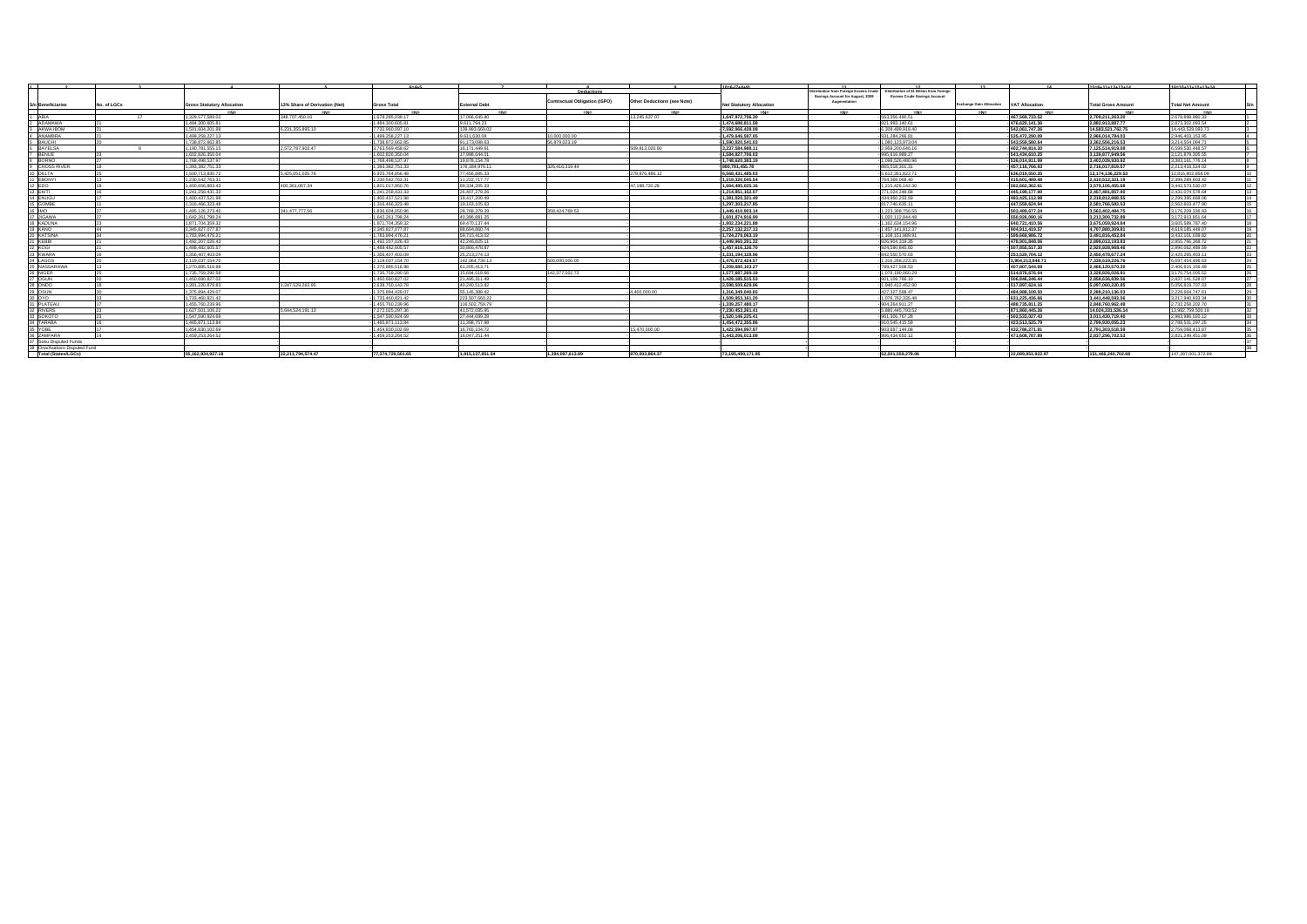|          |                |                                  |                                   | Distribution of \$1 Billion from Foreign Exces |                         |                |                  |                |            |                          |                            | <b>Distribution of \$1 Billion from</b> |                               |                |                  |
|----------|----------------|----------------------------------|-----------------------------------|------------------------------------------------|-------------------------|----------------|------------------|----------------|------------|--------------------------|----------------------------|-----------------------------------------|-------------------------------|----------------|------------------|
|          |                | <b>Local Government Councils</b> | <b>Jross Statutory Allocation</b> | Crude Savings Account                          | schange Gain Allocation | alue Added Tax |                  |                |            | ocal Government Councils | Gross Statutory Allocation | Foreign Excess Crude                    | change Gain<br><b>Hillman</b> |                |                  |
|          | State          |                                  |                                   |                                                |                         |                | notas allA lato? |                |            |                          |                            | <b>Savings Account</b>                  |                               | alue Added Tax | stal Allocation  |
|          |                |                                  |                                   |                                                |                         |                |                  | <b>SINCE</b>   | $\sim$     |                          |                            | and the same                            |                               |                | $  -$            |
|          |                | <b>BANORTH</b>                   | 44,325,421.09                     | 7,533,327.55                                   |                         | 14,405,025.23  | 6.263.774.4      |                |            |                          | 171,858.33                 | 28,059,102.96                           |                               | 1,688,201.53   | 19,242.82        |
|          |                | <b>BA SOUTH</b>                  | 73,195,081.03                     | 15,466,101.93                                  |                         | 24,984,632.15  | 43,645,815.10    |                |            |                          | 464,564.35                 | 104,411.28                              |                               | 02.000.110.0   | 1,380,314.58     |
|          |                | <b><i>UROCHLIKINU</i></b>        | 55,392,576.23                     | 34,407,838.36                                  |                         | 16,502,393.41  | 106,302,808.01   |                |            | <b>MADO</b>              | 007.071.33                 | 23,950,030,032                          |                               | 6,544,544.68   | 102,220.69       |
|          |                | <b>BENDE</b>                     | \$5,064,057.09                    | 34,700,704.99                                  |                         | 17,234,923.94  | 107,799,686.02   |                |            | <b>ADOXAM</b>            | 55251.921.10               | 34.941.631.90                           |                               | 19:413.001.15  | 0.006.554.15     |
|          |                |                                  | 49,292,526.37                     | 30,618,710.94                                  |                         | 15,425,150.49  | 95,336,387.01    |                |            | NINJER                   | 024,637.40                 | 35,421,614.95                           |                               | 9,125,239.21   | 1,571,491.57     |
|          |                |                                  |                                   |                                                |                         |                |                  |                |            |                          |                            |                                         |                               |                |                  |
|          |                | SALA NGWA NORTH                  | 51,201,427.04                     | 31,004,450.08                                  |                         | 15,951,549.17  | 98,957,426.29    |                |            |                          | 1,322,842.97               | 01,074,546.78                           |                               | 11,929,055.97  | 191,326,446.72   |
|          |                | SIALA NGWA SOUTH                 | 49,521,562.72                     | 30,760,979.93                                  |                         | 15,317,101.82  | 25,529,644.47    |                |            |                          | 07.300,070.00              | 0,232,023.29                            |                               | 16,839,362.72  | 25,741,390.72    |
|          |                | <b>SURVATO</b>                   | 51,330,239.25                     | 31,884,463.50                                  |                         | 14,637,575.67  | 97,852,278.42    |                |            | RIMIN GAD                | 7.916.137.07               | 20.763.748.35                           |                               | 480.009.44     | 28.109.024       |
|          |                | <b>MU-NNEOCHE</b>                | 51,416,194.02                     | 31,937,855.46                                  |                         | 16,232,449.25  | 20,545,438.73    |                |            |                          | 1,768,959.47               | 36.505.123.90                           |                               | 9,591,677.74   | 4,865,761.11     |
|          |                | <b>COI NGWA</b>                  | 53,903,083.47                     | 33,482,620.04                                  |                         | 16,878,038.95  | 04,263,742.45    |                |            | 35 SHANON                | 8,674,038.47               | 30,234,528.92                           |                               | 1,677,774.61   | 5,586,342.01     |
|          |                |                                  | 60,022,997.09                     | 37,284,086.11                                  |                         | 19,008,413.64  | 16,315,496.83    |                |            |                          | 912,517.70                 | 7,836,623.71                            |                               | 0,458,441.44   | 19,207,582.85    |
|          |                | <b>SISIOMA NGWA</b>              | 54,701,729.74                     | 33,978,709.84                                  |                         | 18,155,260.52  | 106,835,700.10   |                |            | TAKAI                    | 4,432,286.35               | 33,811,341.48                           |                               | 18,755,679.98  | 106,999,307.81   |
|          |                | <b>GWUNAGBO</b>                  | 43,601,546.10                     | 27.083.682.55                                  |                         | 13,573,341.40  | 258,570.05       |                |            |                          | 685.416.54                 | 33.000,000                              |                               |                |                  |
|          |                |                                  |                                   |                                                |                         |                |                  |                |            | <b>ETARALIN</b>          |                            |                                         |                               | 9,378,489.78   | 08,032,483.00    |
|          |                | KWA EAST                         | 40,501,717.19                     | 25,158,182.44                                  |                         | 12,779,011.44  | 78,438,911.07    |                |            |                          | 5,306,283.20               | 179,872.57                              |                               | 244,047.99     | 1,790,203.77     |
|          |                | KWA WEST                         | 42,106,539.16                     | 26,155,039.03                                  |                         | 13,771,882.08  | 82,033,460.28    |                |            | TSANYAWA                 | 0,786,456.99               | 30,925,522.54                           |                               | 7,248,717.04   | 37,960,696.56    |
|          |                | <b>MUAHIA NORTH</b>              | 60,528,350.98                     | 37,597,993.42                                  |                         | 18,109,638.13  | 16,315,982.52    |                |            | TUDUN WADA               | 8,191,962.33               | 36,146,714.42                           |                               | 1725, 442.73   | 14,054,119.48    |
|          |                | MUAHIA SOUTH                     | 49,931,077.57                     | 31,015,355.54                                  |                         | 15,444,446.00  | 96,390,879.20    |                |            | <b>UNGOCO</b>            | 9,672,736.71               | 43,278,150.72                           |                               | 24,337,492.42  | 37,288,379.85    |
|          |                | <b>ABIA Total</b>                | 886.836.126.73                    | 550.870.101.71                                 |                         | 278,550,833.38 | 1.716.257.061.81 |                |            | 43 WARAWA                | 05.026.109.14              | 28,589,732.26                           |                               | 16,282,499.06  | 0.030.340.47     |
|          |                | <b>XEMSA</b>                     | 56,109,041.16                     | 34,852,880.12                                  |                         | 16,501,858.93  | 107,463,780.22   |                |            |                          | 3,156,050.30               | 33,018,590.42                           |                               | 8,168,652.32   | 04,343,293.04    |
|          |                | <b>TURORE</b>                    | 03.0457,845.00                    | 43,144,008.28                                  |                         | 17,405,976.51  | 130,008,490.45   |                | KAND Total |                          | 2,450,967,186.48           | 1,522,450,994.73                        |                               | 640,732,882.65 | 4,814,151,063.87 |
|          |                | <b>SANYE</b>                     | 58,005,373.61                     | 36,030,812.34                                  |                         | 15,961,314.00  | 109,997,500.56   |                |            |                          | 2,065,579.49               | 32,341,229.91                           |                               | 5,256,204.24   | 83,003,103.64    |
|          |                | ardi                             | 33,353,133.00                     | 33.141.011.38                                  |                         | 14,821,235.58  | 101,315,380.63   |                |            |                          | 3.611.730.41               | 33,301,642.20                           |                               | 0.433.559.93   | 03,346,932.53    |
|          |                |                                  |                                   |                                                |                         |                |                  |                |            |                          |                            |                                         |                               |                |                  |
|          |                |                                  | 1,626,112.65                      | 32,068,249.22                                  |                         | 15,370,809.05  | 10,005,170.92    |                |            | <b>BATSAR</b>            | 8,236,475.00               | 36,174,364.06                           |                               | 249,626.70     | 1,000,405.76     |
|          |                | amuk                             | 53,703,258.53                     | 33,358,496.11                                  |                         | 16,419,392.82  | 103,481,147.45   |                |            |                          | E50,E84.00                 | 34,568,165.45                           |                               | 6,063,279.96   | 07,082,129.40    |
|          |                |                                  | 59,443,894.46                     | 36,924,368.78                                  |                         | 16,129,825.05  | 12,498,088.29    |                |            |                          | 056,715.21                 | 1,410,117.35                            |                               | 5,356,116.36   | 1,722,948.93     |
|          |                |                                  | 59,671,837.26                     | 17,065,958.49                                  |                         | 16,107,987.92  | 12,845,783.00    |                |            |                          | 588,625.41                 | 30,181,516.94                           |                               | 14,863,092.05  | 033,304.40       |
|          |                | <b>YOLA NORTH</b>                | 54,368,649.27                     | 33,771,812.46                                  |                         | 17,103,667.63  | 105, 244, 129.35 |                |            | DAN-MUSA                 | 6,240,684.90               | 28,723,018.86                           |                               | 14,063,110.52  | 9,026,814.28     |
|          |                | <b>AMURDE</b>                    | 48,990,264.65                     | 30,430,957.04                                  |                         | 14,246,313.65  | 13,667,535.34    |                |            | DANDUME                  | 1,719,211.08               | 2,126,078.55                            |                               | 134,835.63     | 1,980,125.26     |
|          |                | <b>IDAGALI</b>                   | 48,850,610.52                     | 30,344,209.01                                  |                         | 14,982,823.69  | 94,177,643.23    |                |            |                          | 7,482,198.14               | 20,494,201.38                           |                               | 14,464,806.79  | 1,441,206.31     |
|          |                |                                  | 18,577,018.84                     | 0,174,263.09                                   |                         | 4,193,208.95   | 2,944,491.68     |                |            |                          | 869,780.38                 | 704,260.09                              |                               | 003,006.02     | 08,182,926.50    |
|          |                | <b>AWJISOYAL</b>                 | 54,919,167.75                     | 34,113,774.36                                  |                         | 15.594.005.41  | 104,627,807.52   |                |            | <b>CUTS!</b>             | 003.044.26                 | 29,858,728.69                           |                               | 14,274,860.50  | 2,202,633.45     |
|          |                | CHIKA                            | 52,587,412.53                     | 32.005.373.47                                  |                         | 15,067,533.24  | 100,920,319.25   |                |            |                          | 1262.878.56                | 1108494822                              |                               | 5.935.151.57   | 02,282,978.35    |
|          |                | <b>MUBINORTH</b>                 | 51,250,992.58                     | 31,835,238.37                                  |                         | 15,526,076.76  | 98,612,307.71    |                |            | FASKAR                   | 753,870.28                 | 35,874,587.69                           |                               | 16,816,796.63  | 0,445,254.00     |
|          |                | <b>JUBI SOUTH</b>                | 48,276,791.04                     | 29,987,773.38                                  |                         | 14,785,854.74  | 13,050,419.16    |                |            | <b>UMTLE</b>             | 531,406.97                 | 35,736,401.63                           |                               | 7,804,517.32   | 1,072,325.92     |
|          |                |                                  |                                   |                                                |                         |                |                  |                |            |                          |                            |                                         |                               |                |                  |
|          |                | UMAN                             | 45,658,262.03                     | 28,361,239.12                                  |                         | 13,507,930.90  | 87,527,432.05    |                |            |                          | 1,955,539.84               | 12,272,877.31                           |                               | 15,937,893.75  | 00.010,330,001   |
|          |                | HELLENG                          | 51,414,731.17                     | 31,936,946.79                                  |                         | 15,459,093.94  | 98,810,771.90    |                |            |                          | 5,819,727.69               | 34,673,169.20                           |                               | 1,937,726.55   | 06,430,623.44    |
|          |                |                                  | 65,226,419.26                     | 40,516,261.27                                  |                         | 16,918,058.70  | 22,000,749.23    |                |            | KAFUR                    | 33,942.00                  | 36,141,737.24                           |                               | 045,835.73     | 11,371,522.63    |
|          |                |                                  | 55,271,617.37                     | 34,332,703.15                                  |                         | 12,214,323.11  | 101,818,643.62   |                |            |                          | 1,455,234.21               | 33,825,555.85                           |                               | 6,427,741.15   | 04,708,571.21    |
| $\sim$ 2 | <b>ADAMAWA</b> | <b>CLA SOUTH</b>                 | 54,509,324.75                     | 33,859,194.91                                  |                         | 10,981,941.49  | 05,350,461.14    |                |            | KANKAR                   | 124,944.64                 | ,968,575.54                             |                               | 18,478,950.41  | 7,572,480.60     |
|          | MAMAWA Total   |                                  | 1,141,271,758.74                  | 708,916,191.92                                 |                         | 325,900,102.70 | 176,088,053.36   |                |            | 10 DOMESTA               | 1,979,942.30               | 12,288,035.23                           |                               | 15,325,283,53  | 9,593,261.06     |
|          |                | <b>ABAK</b>                      | \$1,414,978.39                    | 31,937,100.35                                  |                         | 15,548,623.36  | 98,900,702.11    |                |            | 21 KATSINA               | 26.646.261.75              | 41,398,215.39                           |                               | 20,910,807.95  | 128,955,285.08   |
|          |                | STERN COOLO                      | 40,375,032.50                     | 25,079,490.55                                  |                         | 12,921,913.67  | 78,376,436.71    |                |            |                          | 6,282,758.50               | 28,749,153.44                           |                               | 1,193,196.97   | 1,225,108.91     |
|          |                |                                  | 54,078,672.15                     | 33,591,689.30                                  |                         | 16,057,001.00  | 104,338,163.05   |                |            |                          | 4,874,261.85               | 27,874,246.94                           |                               | 1,580,753.96   | 16,329,262.74    |
|          |                | <b>ISIT ATAI</b>                 | 42,283,273.96                     | 26,264,820.22                                  |                         | 13,391,830.08  |                  |                |            | 24 MATADUA               | 55 830 761.00              | 34,555,790.05                           |                               | 16,988,784.96  | 07,175,336.07    |
|          |                |                                  | \$4,805,095.25                    |                                                |                         | 17,340,338.53  | 81,939,924.26    |                |            |                          |                            |                                         |                               |                |                  |
|          |                | SSIEN UDIM                       |                                   | 34,042,916.70                                  |                         |                | 106,188,350.48   |                |            | MALLIMFASI               | 1,690,357.63               | 33,350,482.55                           |                               | 6,378,214.66   | 03,419,054.84    |
|          |                | TIM EKPO                         | 46.609.545.75                     | 28.952.141.70                                  |                         | 14,422,589.66  | 89.984.277.11    |                |            |                          | 1436272.99                 | 11.192.054.48                           |                               | 6.179.105.47   | 02.808.032.95    |
|          |                |                                  | 13,365,001.1                      | 3,148,383.0                                    |                         | 558,348.39     | 3,071,732.5      |                |            |                          | 217,505.9                  | 1056,764.40                             |                               |                | 2,325,228.95     |
|          |                |                                  | 41,580,312.70                     | 25,828,105.44                                  |                         | 13,418,081.46  | 80,826,560.60    |                |            | MATAZI                   | 5,973,093.09               | 28,000,000.03                           |                               | 117.753.52     | 8,647,647.24     |
|          |                | <b>BESKPO ASUTAN</b>             | 50,097,338.75                     | 31,615,561.58                                  |                         | 15,482,108.71  | 17,995,009.04    |                |            |                          | 2,505,179.98               | 32,614,293.63                           |                               | 6,003,472.04   | 1,122,945.65     |
|          |                | <b>MONO IBOM</b>                 | 55,118,480.70                     | 34,237,580.27                                  |                         | 17,239,078.43  | 106,595,139.40   | <b>KATSINA</b> |            |                          | 8,755,672.66               | 30.285.237.09                           |                               | 5,402,532.82   | 4,443,442.55     |
|          |                |                                  |                                   |                                                |                         |                |                  |                |            |                          |                            |                                         |                               |                |                  |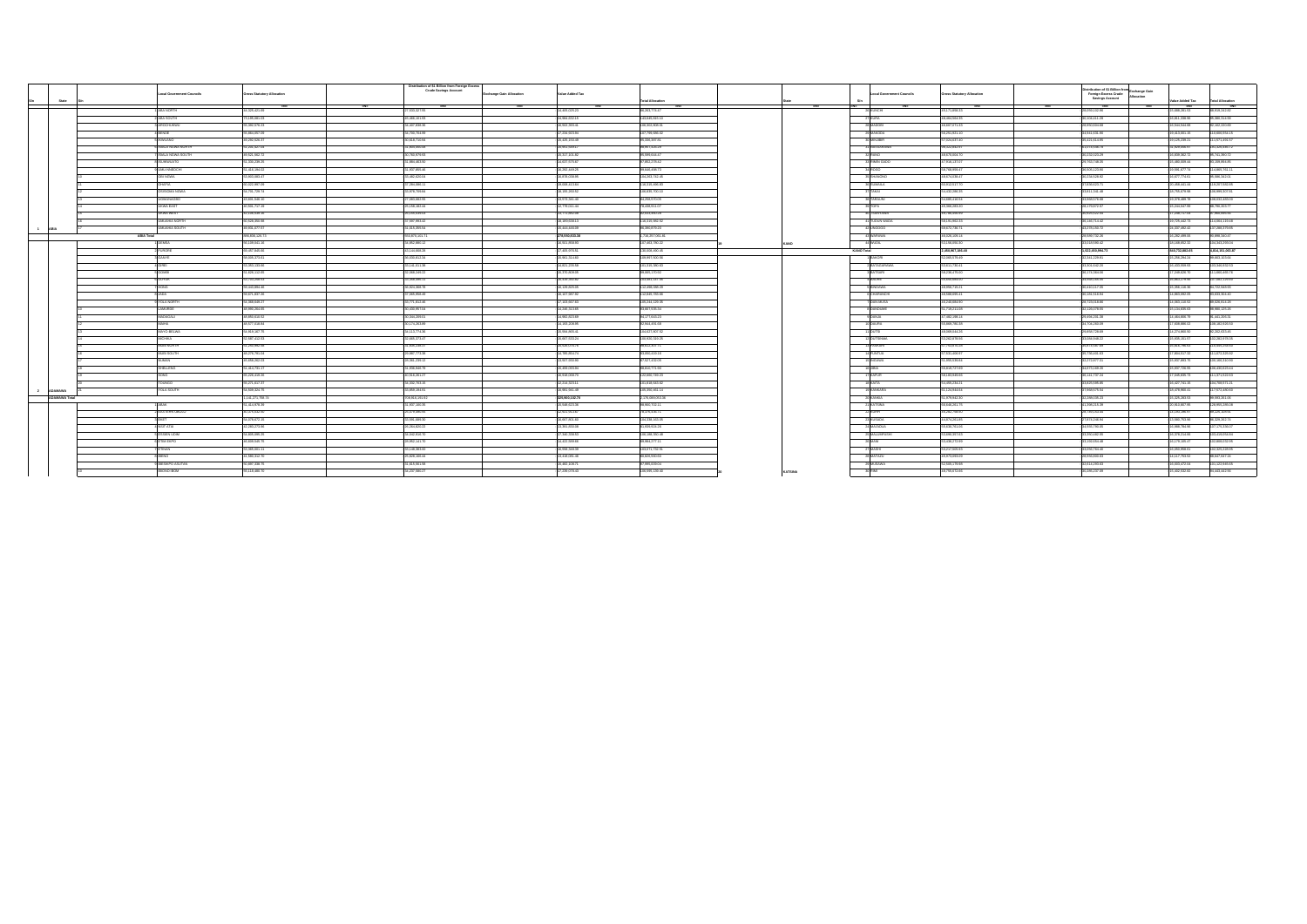|     |                       |               |                                  |                          | <b>Distribution of \$1 Billion from Foreign Exces</b> |                         |                    |                |                      |                    |                          |                            | atribution of \$1 Billion fre |               |                       |                  |
|-----|-----------------------|---------------|----------------------------------|--------------------------|-------------------------------------------------------|-------------------------|--------------------|----------------|----------------------|--------------------|--------------------------|----------------------------|-------------------------------|---------------|-----------------------|------------------|
|     |                       |               | <b>Local Government Councils</b> | oss Statutory Allocation | Crude Savings Account                                 | schange Gain Allocation | alue Added Tax     |                |                      |                    | ocal Government Councils | Gross Statutory Allocation | Foreign Excess Crude          | Exchange Gain |                       |                  |
|     | State                 |               |                                  |                          |                                                       |                         |                    | tal Allocation |                      | Sh.                |                          |                            | <b>Savings Account</b>        | Alloyation    | alue Added Tax        | notal Allocation |
|     |                       |               |                                  |                          |                                                       |                         |                    |                | - 444                | --                 |                          |                            |                               |               | <b>STATE OF BRIDE</b> | $-10$            |
|     |                       |               |                                  | 1,961,839.49             | 00.321,230,2                                          |                         | 1,336,451.37       | 151447         |                      |                    |                          | 282,370.30                 | (991,239.01                   |               | 14,810,823.38         | 084,432.68       |
|     |                       |               | OWO                              | 639,514.06               | 076,574.18                                            |                         | 338,314.55         | 024,403.59     |                      |                    |                          | 956,525.99                 | 2,273,489.87                  |               | 6,406,940.69          | 00,636,956.55    |
|     |                       |               | IKOT ABASI                       | 0,709,726.15             | 499,023.50                                            |                         | 15,312,294.06      | 521,043.71     |                      |                    | 33 SANDAMI               | 105,440.13                 | 794,524.57                    |               | 14,852,190.20         | 17,832,162.90    |
|     |                       |               | <b>IKOT EKPENE</b>               | 0,714,651.51             | 31,502,082.95                                         |                         | 15.681.953.61      | 17.030.003.00  |                      |                    |                          | 1,924,232.80               | 1,632,267.18                  |               | 15.435.940.62         | 17.992.440.00    |
|     |                       |               |                                  | 4,880,054.43             | 27,877,851.29                                         |                         | 4,214,518.22       | 1,972,433.94   | <b>KATSINA Total</b> |                    |                          | 1,791,918,995.10           | (113,074,410.63               |               | 542,503,051.19        | 1,447,583,256.91 |
|     |                       |               |                                  |                          |                                                       |                         |                    | 3376.547.46    |                      |                    |                          |                            |                               |               |                       |                  |
|     |                       |               |                                  | 48,256,164.38            | 29,974,960.85                                         |                         | 15,145,422.23      |                |                      |                    |                          | 00.000.000.0               | 04.638,463.20                 |               | 12,648,982.20         | 6,952,475.71     |
|     |                       |               |                                  | 65,043,386.70            | 28,000,464.45                                         |                         | 14,375,571.27      | 0,010,422.42   |                      |                    |                          | 1,575,915.46               | 39,491,028.79                 |               | 16,596,955.59         | 19,053,099.85    |
|     |                       |               | MOPAT ENIN                       | 4,187,173.29             | 0,659,086.23                                          |                         | 6.851.026.19       | 04,037,285.72  |                      |                    |                          | 5,090,296.68               | 14,841,236.74                 |               | 16.979.991.65         | 07,911,525.07    |
|     |                       |               | MONT 15                          | 175,430.05               | 8,682,484.94                                          |                         | 14,529,367.57      | 9,387,282.55   |                      |                    |                          | 270,180.21                 | 9,362,503.62                  |               | 14,364,986.39         | 10,997,670.23    |
|     |                       |               | isit ubium                       | 1,550,837.94             | 0,158,001.26                                          |                         | 15,185,484.85      | 1,094,324.05   |                      |                    |                          | 1,496,685.17               | 05, 057, 160.43               |               | 18,395,659.99         | 14,849,505.59    |
|     |                       |               | <b>BOT AKARA</b>                 | 1,393,436.32             | ,923,719.21                                           |                         | 15,855,981.87      | 9,173,137.39   |                      |                    |                          | 1,396,264.92               | 5,591,009.99                  |               | 19,419,052.50         | 38,406,327.40    |
|     |                       |               | CODOX                            | 45,753,961.77            | 28,420,684.29                                         |                         | 14,377,076.12      | 8,551,722.17   |                      |                    | <b>SUNZA</b>             | 1754,928.01                | 042,447.83                    |               | 14,504,570.16         | 10,301,946.01    |
|     |                       |               | NNA                              | 6,568,102.76             | 8,926,398.84                                          |                         | 023,027.27         | 517.528.87     |                      |                    | DANDI KAME               | 011,037.19                 | 2.928.513.59                  |               | 15.267.431.91         | 01,206,982.68    |
|     |                       |               | XON                              | 1,486,272.14             | 012,078.59                                            |                         | 3,822,085.17       | 320,435.91     |                      |                    | <b>OWASAGU</b>           | (685,107.89                | 150,015.45                    |               | 19,311,482.00         | 24,176,008.38    |
|     |                       |               | MAIN ANAM                        |                          |                                                       |                         |                    |                |                      |                    |                          |                            |                               |               |                       |                  |
|     |                       |               |                                  | 56,235,560.89            | 34,931,469.54                                         |                         | 16,671,045.40      | 107,838,075.83 |                      |                    |                          | 564,075.42                 | 23,545,060.55                 |               | 14,495,243,29         | 1,005,379.25     |
|     |                       |               | DUNG UKO                         | 1,055,095.45             | 5,253,455.39                                          |                         | 12,678,963.00      | 8,587,513.84   |                      |                    |                          | 0,367,299.87               | 0,005,157.50                  |               | 15,493,026.56         | 5,525,483.94     |
|     |                       |               | <b>KANAFUN</b>                   | 0,004,590.40             | 31,061,019.02                                         |                         | 15,145,422.23      | 6,211,031.66   |                      |                    |                          | 5,565,678.67               | 4,515,363.26                  |               | 16,908,694.91         | 06,989,736.84    |
|     |                       |               | ESIT EKET                        | 40,678,108.32            | 25.267.750.14                                         |                         | 13,027,521.13      | 78,973,379.58  |                      |                    | 13 KALGO                 | 5,774,519.07               | 23,054,617.06                 |               | 13,298,745.85         | 09,127,681.79    |
|     |                       |               | <b>UAN</b>                       | 0,491,487.74             | 30,742,298.45                                         |                         | 14,853,379.81      | 5,037,165.01   |                      |                    | CKOBESSE                 | 576,907.95                 | 12,037,685.06                 |               | 15,012,946.88         | 10,227,539.89    |
|     |                       |               | URUE OFFONG/ORUX                 | 0,254,025.46             | 25,004,325.41                                         |                         | 13,276,925.95      | 78,535,276.83  |                      |                    |                          | 8,242,672.92               | 36,178,213.98                 |               | 16,317,921.82         | 10,738,808.72    |
| - 3 | AKWA IBOM             |               |                                  | 6,940,706.64             | 581,113.76                                            |                         | 21,249,787.61      | 29,771,608.00  |                      |                    | 345K                     | 1,774,772.31               | 0,297,101.09                  |               | 14,615,093.48         | 08.000,000.00    |
|     | <b>KWA IBOM Total</b> |               |                                  | 505,107,867.95           | 034,917,849.32                                        |                         | 468,912,333.36     | 308,938,050.63 |                      |                    | AKABA                    | 259,270.46                 | 23,355,726.88                 |               | 13.450.368.26         | 03.230,230,00    |
|     |                       |               | <b>GUATA</b>                     | 10.393, 026              | 3,465,095.61                                          |                         | 1,129,712.36       | 0,568,503.98   |                      |                    |                          | 1,567,397.05               | 0,168,287.18                  |               | 4,694,683.65          | 3.430.367.09     |
|     |                       |               | AMBRA EAST                       | 20.000,010,1             | 9,764,090.78                                          |                         | 15,878,278.74      | 559,057.88     |                      |                    |                          | 1,167,796.75               | 6,752,867.00                  |               | 15,406,641.42         | 11,387,305.16    |
|     |                       |               | <b>IAMBRA WEST</b>               | 3,032,490.86             | 2,941,839.82                                          |                         | 6,349,298.72       | 02,323,629.40  |                      |                    |                          | 333,131.04                 | 569,247.47                    |               | 13,779,430.14         | 23.800, 192, 81  |
|     |                       |               | NADCHA                           | 263,131.46               | 8,613,459.15                                          |                         | 20,281,521.28      | 1,058,111.90   | KEBBI                |                    |                          | 294,362.03                 | 1,241,014.54                  |               | 15,978,861.01         | 7,514,237.58     |
|     |                       |               | AWKA NORTH                       | 5,598,800.91             | 28,324,304.05                                         |                         | 14,516,450.81      | 18,439,555.76  |                      | <b>KEBBI Total</b> |                          | 113,093,329.39             | 091,412,784.27                |               | 327.601.779.47        | 2,132,107,893.13 |
|     |                       |               |                                  | 1,005,251.38             | 32,800,686.98                                         |                         | 072,733.23         | 12,678,671.59  |                      |                    |                          |                            |                               |               |                       |                  |
|     |                       |               | WKA SOUTH                        |                          |                                                       |                         |                    |                |                      |                    |                          | 536,975.08                 | 5,118,696.99                  |               | 7,958,057.83          | 09,613,729.90    |
|     |                       |               | <b><i>CYAMELLIM</i></b>          | 0,516,516.33             | 30,757,845.30                                         |                         | 16,048,126.84      | 6,322,488.47   |                      |                    | <b>AJAOKUTA</b>          | 4,441,275.06               | 33,816,924.94                 |               | 15,287,005.04         | 03,545,205.05    |
|     |                       |               | unukofia.                        | 1,971,091.41             | 234,323.91                                            |                         | 3,973,833.12       | 6,872,318.44   |                      |                    |                          | S1,466.59                  | 786,423.73                    |               | 0.137.056.09          | 23,974,946.42    |
|     |                       |               | <b>DOISONNE</b>                  | 9,037,253.13             | 30,460,144.56                                         |                         | 16,042,140.86      | 5.539.538.54   |                      |                    | 4 BASSA                  | 545,007.44                 | 03.051,359.69                 |               | 15.877.978.77         | 04,304,345.90    |
|     |                       |               | <b>CANLINGRTH</b>                | 544,450.26               | 48, 167,770.70                                        |                         | 25,156,619.83      | 0.058.840.00   |                      |                    |                          | 393337.39                  | 4.346.924.81                  |               | 19,901,596.27         | 35.641.858.47    |
|     |                       |               | DEMILI SOUTH                     | 2,034,567.35             | 32,321,955.31                                         |                         | 17,695,877.45      | 12,052,411.11  |                      |                    |                          | 2,576,673.48               | 12,658,702.77                 |               | 15,481,231.81         | 00,716,608.05    |
|     |                       |               | <b>SALA</b>                      | 55,656,402.58            | 40,783,351.15                                         |                         | 20,855,239.33      | 27,294,993.07  |                      |                    |                          | 546,263.13                 | 5.185.852.74                  |               | 13,865,551.36         | 9,597,667.23     |
|     |                       |               | <b>NJIKOKA</b>                   | 49,351,662.10            | 30,051,055.52                                         |                         | 15,715,553.63      | 15,738,871.26  |                      |                    | GALAMELA-COOLU           | 323716.96                  | 33,259,394.74                 |               | 16,146,411.67         | 02,949,523.37    |
|     |                       |               | NEW NORTH                        | 8,897,356.09             | 30,373,245.64                                         |                         | 6,020,002.75       | 200,004.49     |                      |                    |                          | 255 689.47                 | 4943972.68                    |               | 15.207.013.58         | 06,406,675.72    |
|     |                       |               | NNEW SOUTH                       | 31.105,335,7             | 35,820,131.22                                         |                         | 1,564,513.86       | 2,050,546.84   |                      |                    | ADDA/DUNG                | 1,822,123.55               | 25, 216, 284.12               |               | 16,000,333.90         | 09.799.441.57    |
|     |                       |               | <b>DOBARU</b>                    | 4,986,016.78             | 34,155,298.53                                         |                         | 18,170,609.40      | 07,311,924.71  |                      |                    |                          | 1,147,561.40               | 528,664.01                    |               | 15,072,278.79         | 14,748,504.20    |
|     |                       |               | <b>NITSHA NORTH</b>              | 179,561.71               | 0,306,214.73                                          |                         | 4,928,915.16       | 414,021.00     |                      |                    | <b>DTON KARFE</b>        | 1,939,787.06               | 1717,052.50                   |               | 7,726,209.66          | 21,383,049.22    |
|     |                       |               |                                  |                          |                                                       |                         |                    |                |                      |                    |                          |                            |                               |               |                       |                  |
|     |                       |               | NITSHA SOUTH                     | 0,102,446.27             | 0,500,640.15                                          |                         | 15,320,846.58      | 4,923,933.00   |                      |                    | DRUM-AROMET              | 2,559,272.54               | 26,641,244.32                 |               | 12,669,090.40         | 12,199,697.26    |
|     |                       |               | RUMBA NORTH                      | 52,303,486.07            | 12.489.008.76                                         |                         | 16.516.137.11      | 01:308.631.93  |                      |                    |                          | 0.000748.90                | 10.305.208.01                 |               | 17,622,809.32         | 08,538,864.22    |
|     |                       |               | RUMBA SOUTH                      | 2,336,158.28             | 32,509,303.54                                         |                         | <b>BA EER DIO,</b> | 1,856,295.31   |                      |                    |                          | 722,416.75                 | 25,916,436.27                 |               | 12,521,447.29         | 0,100,300.30     |
|     | 4 ANAMBRA             |               |                                  | 49,261,581.80            | 30,599,489.31                                         |                         | 16,309,798.20      | 10.000.002.31  |                      |                    |                          | 5,128,721.15               | 34,243,941.25                 |               | 17,884,654.29         | 07,257,316.09    |
|     |                       | ANAMBRA Total |                                  | 1.131.344.810.92         | 702,749,935.72                                        |                         | 365.617.042.76     | 199,711,789.40 |                      |                    | KENE                     | 05, AD2 370.00             | 228691575                     |               | 21,906,332.19         | 32,270,212.83    |
|     |                       |               | <b>ALKALERI</b>                  | 335,029.92               | 1,628,156.63                                          |                         | 21,381,215.29      | 01,344,401.85  |                      |                    | <b>CLAMADORI</b>         | 1,817,609.77               | (429,526.92                   |               | 16.552.120.89         | 03,799,257.57    |
|     |                       |               | BAUCHI                           | 02,893,712.61            | 03.913.803.49                                         |                         | 26,878,488.26      | 305.004.36     |                      |                    | 19 CMALA                 | 506 059 34                 | 12,652,109.65                 |               | 14.821.536.31         | 00,039,705.30    |
|     |                       |               |                                  | 480, 542.0               | 114,087.5                                             |                         | 181,120.36         |                |                      |                    |                          | 473,802.3                  | 458,293.0                     |               |                       | 112,048.62       |
|     |                       |               | MADAN                            | 3,655,348.22             | 33,328,735.99                                         |                         | 15,411,885.68      | 102.335.909.88 |                      |                    | <b>AGBA WES</b>          | 1,129,289.77               | 33,001,967.76                 |               | 15.883.229.05         | 02,014,486.57    |
|     |                       |               | ARAZO                            | 8,000,116.09             | 200,177.37                                            |                         | 18,778,583.30      | 29,124,877.56  |                      | <b>KOGI Total</b>  |                          | 153,684,762.00             | 16,626,694.67                 |               | 344,761,897.74        | 2,215,073,354.47 |
|     |                       |               | MSS                              | 4,372,571.68             | 27,562,615.39                                         |                         | 3,372,671.83       | 5,307,858.89   |                      |                    |                          | 546,050.93                 | 31,397,354.46                 |               | 15,314,514.56         | 07,257,919.95    |
|     |                       |               |                                  |                          |                                                       |                         |                    |                |                      |                    |                          |                            |                               |               |                       |                  |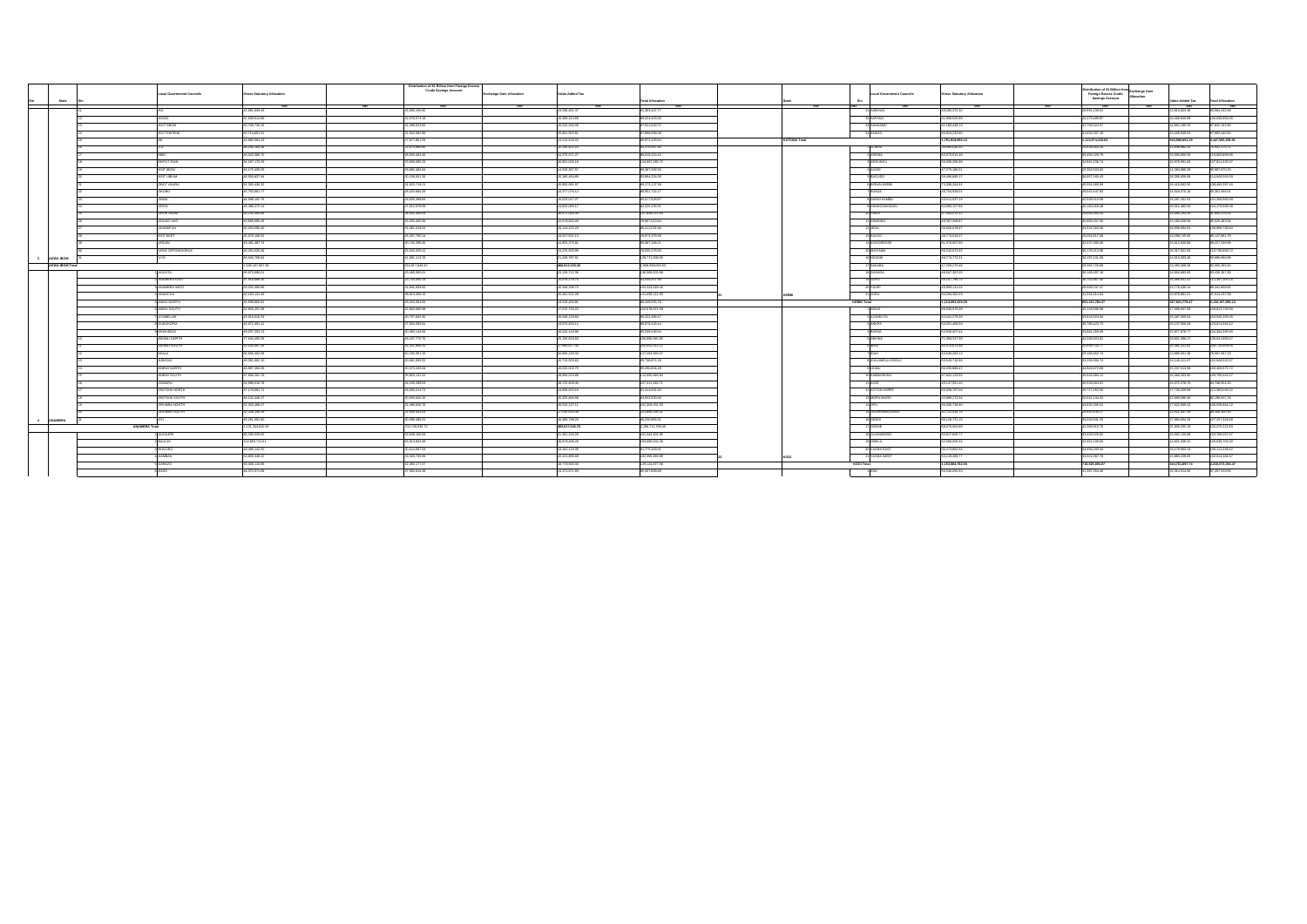|              |                      |                                  |                           | <b>Distribution of \$1 Billion from Foreign Exces</b> |                         |                 |                                  |                 |                    |                         |                                   | <b>Statebution of \$1 Billion fro</b> |               |                        |                   |
|--------------|----------------------|----------------------------------|---------------------------|-------------------------------------------------------|-------------------------|-----------------|----------------------------------|-----------------|--------------------|-------------------------|-----------------------------------|---------------------------------------|---------------|------------------------|-------------------|
|              |                      | <b>Local Government Councils</b> | ross Statutory Allocation | Crude Savings Account                                 | schange Gain Allocation | Value Added Tax |                                  |                 |                    | cal Government Councils | <b>Gross Statutory Allocation</b> | Foreign Excess Crude                  | Exchange Gain |                        |                   |
| <b>State</b> |                      |                                  |                           |                                                       |                         |                 | <b>Total Allocation</b>          |                 | <b>Sta</b>         |                         |                                   | <b>Savings Account</b>                | Allocation    | <b>Falue Added Tax</b> | otal Allocation   |
|              |                      |                                  |                           |                                                       |                         |                 |                                  | <b>SINCE</b>    | $\sim$             |                         |                                   | $ -$                                  |               | $   -$                 | <b>CONTRACTOR</b> |
|              |                      |                                  | 234,190.01                | ,869,231.64                                           |                         | 3,942,037.7     | 1,045,459.4                      |                 |                    |                         | 015,167.13                        | 565,979.54                            |               | 8,090,940.72           | 2,672,087.39      |
|              |                      | <b>AWJUWA</b>                    | (839,499.72)              | 5,245,227.85                                          |                         | 1,740,828.13    | 36,825,555.70                    |                 |                    |                         | 1,379,914.54                      | 0,369,280.21                          |               | 7,823,745.15           | 20,572,939.90     |
|              |                      | <b>JOAN</b>                      | 0,926,815.39              | 1,633,871.39                                          |                         | 15,614,104.90   | 18,174,791.68                    |                 |                    |                         | 364,000.98                        | 5,694,211.49                          |               | 2,920,622.84           | 9,979,495.30      |
|              |                      | <b>TAS/GADAU</b>                 | 58.861.896.08             | 6.562.852.71                                          |                         | 18.056.218.91   | 13,480,957.69                    |                 |                    | <b>TELOCHIN</b>         | 6331.176.68                       | 0.891.914.42                          |               | 17.976.671.97          | 24,099,763.07     |
|              |                      | <b>MA'ARI</b>                    | 6,973,196.07              | 9,178,027.95                                          |                         | 4,307,020.29    | 1,458,244.32                     |                 |                    | <b>LORIN EAS</b>        | 3,956,921.80                      | A.758,389.15                          |               | 7,918,751.73           | 08,634,062.67     |
|              |                      | <b><i>STAGUM</i></b>             | 144,555.99                | 2,950,070.43                                          |                         | 0,262,471.79    | 132,357,108.21                   |                 |                    | LORIN SOUTH             | 33,887,468.15                     | 33,472,920.38                         |               | 18,065,257.84          | 05,425,646.38     |
|              |                      |                                  | 5,247,861.59              | 34,317,946.93                                         |                         | 15.301.395.80   | 104,867,204.32                   |                 |                    | <b>BILORIN WEST</b>     | 09.831.038.27                     | 43,376,481.85                         |               | 23201256.47            | 136,488,776.59    |
|              |                      |                                  | 4,296,041.61              | 0,938,344.77                                          |                         | 19,176,199.74   | 23,410,586.12                    |                 |                    | REPODUN                 | 1,286,608.54                      | 1,857,361.70                          |               | 056.074.23             | 0,200,044.47      |
|              |                      | NGI                              | 6,732,343.82              | 3,874,953.47                                          |                         | 23,313,049.30   | 163,920,346.58                   |                 |                    | 10 KAI AMA              | 7,201,153.42                      | 1,742,893.76                          |               | 5.238.569.49           | 24,182,616.05     |
|              |                      |                                  | FC 202,333,               | 8,305,234.71                                          |                         | 8,190,585.84    |                                  |                 |                    |                         |                                   | 0,952,162.52                          |               | 14.724.510.63          |                   |
|              |                      | AFAWA BALEWA                     |                           |                                                       |                         |                 | 15, 162, 746.09                  |                 |                    |                         | 4,558,991.68                      |                                       |               |                        | 0,335,664.83      |
|              |                      |                                  | 7,064,970.24              | 1,058,301.76                                          |                         | 7,721,538.90    | 26,444,810.90                    |                 |                    |                         | 5,421,238.49                      | 28,214,008.78                         |               | 14,085,180.85          | 7,720,428.12      |
|              |                      |                                  | 3,207,780.48              | 57,897,257.42                                         |                         | 2,082,812.67    | 73,187,850.57                    |                 |                    | <b>CIKE-ERG</b>         | D49,650.29                        | 4,877,375.05                          |               | 13,013,221.65          | 7,940,246.99      |
|              |                      | æл                               | 8,797,086.56              | 0,310,961.88                                          |                         | 4,201,245.63    | 130929406                        |                 |                    |                         | 993,009.59                        | 6,084,518.63                          |               | 3.084.083.66           | 1,161,611.88      |
| BAUCHI       |                      |                                  | 1,677,026.45              | 205,691.76                                            |                         | 6,767,426.66    | 08,650,144.87                    |                 |                    |                         | 1785,494.33                       | 0,061,434.51                          |               | 14,238,308.32          | 0,085,237.17      |
|              | BAUCHI Total         |                                  | 308,473,121.68            | 12,775,551.08                                         |                         | 262,680,901.03  | 1,483,929,573.79                 | <b>KWARA</b>    |                    | 16 PATEGI               | 4,792,076.07                      | 4,034,829.67                          |               | 14,842,391.02          | 3,009,296.76      |
|              |                      | RASS                             | 416,821.95                | 044,062.27                                            |                         | 1,070,042.37    | 08,530,926.59                    |                 | <b>KWARA Total</b> |                         | 10.000.020.91                     | 50,351,116.11                         |               | 256,674,101.12         | 693,025,838.14    |
|              |                      | <b>SOMBRE</b>                    | 1400,954.54               | 1,245,845.75                                          |                         | 13,913,504.21   | 27,566,314.51                    |                 |                    | AGEGE                   | 011,902.32                        | 5,973,481.38                          |               | 17,905,354.00          | 37,950,738.30     |
|              |                      | AMJORADPANCIO                    | 2,166,402.42              | 6,192,223.90                                          |                         | 13,406,513.83   | 81,825,140.15                    |                 |                    | 2 AJEROMHPELODUN        | 5,572,111.59                      | 52, 587, 055.61                       |               | 125,461,745.36         | 82,020,913.56     |
|              |                      | EMBE                             | 0,397,793.84              | 1,305,262.59                                          |                         | 5,260,268.92    | 0,963,325.35                     |                 |                    | DISCINIU                | 0.599.362.98                      | 546,805.21                            |               | 145,312,771.03         | 0,458,939.22      |
|              |                      | Chile                            | 716,622.05                | 5,230,287.10                                          |                         | 6,898,722.86    | 08,845,632.01                    |                 |                    | UWD-ODOFIN              | 2,008,246.35                      | 0,517,250.19                          |               | 13,224,288.58          | 13,749,785.12     |
|              |                      | ACRAMA                           | 7,258,080.87              | 5,566,621.48                                          |                         | 7,140,168.67    | 109,954,871.02                   |                 |                    | <b>APAPA</b>            | 51,815,289.89                     | 32,185,759.19                         |               | 109,853,277.04         | 93,854,326.12     |
|              |                      | WALI KRIHITUC                    | 1,262,271.03              | 0,477,144.71                                          |                         | 1,563,342.19    | 53,302,757.93                    |                 |                    |                         | 5,398,158.10                      | 032,468.97                            |               | 10,646,871.29          | 02,077,498.35     |
|              |                      | <b>INAGOA</b>                    |                           |                                                       |                         | 2.698.037.17    |                                  |                 |                    |                         |                                   |                                       |               | 08.650.963.85          |                   |
| 6 BAYELSA    | <b>BAYELSA Total</b> |                                  | 0,787,827.04              | 3,970,803.97                                          |                         | 144.016.600.22  | 137,456,668.17<br>224.455.635.73 |                 |                    |                         | 1,856,220.07                      | 074,673.57                            |               |                        | 97,581,857.49     |
|              |                      |                                  | 481,406,783.74            | 99,032,251.77                                         |                         |                 |                                  |                 |                    | $T1 - C155$             | 13,742,963.96                     | 7.110.143.53                          |               | 00.010.022310          | 09.061.423.53     |
|              |                      |                                  | 8,944,343.44              | 36,614,065.99                                         |                         | 6,780,438.22    | 12,338,647.64                    |                 |                    | <b>BEJULENK</b>         | 3,753,709.82                      | 7,178,201.08                          |               | 106,513,131.76         | 7,445,042.67      |
|              |                      | GATU                             | 1,796,122.10              | 1,552,689.51                                          |                         | 14.001.034.20   | 17.010.445.00                    |                 |                    | FAKOILIAYE              | <b>1413,655.94</b>                | 435254535                             |               | 15.823.194.76          | 22,000,300.05     |
|              |                      |                                  | 0,511,058.59              | 1,375,618.50                                          |                         | 14,034,343.27   | 95,921,020.35                    |                 |                    | 11 IKEJ/                | 0,623,765.00                      | 7,657,261.12                          |               | 13,058,085.58          | 11,339,111.70     |
|              |                      | <b>BURUKU</b>                    | 8,872,743.31              | 5,569,590.61                                          |                         | 17,611,085.37   | 13.053.419.29                    |                 |                    | 12 IKORDOL              | 1234.044.01                       | 1,701,937.83                          |               | 20.496.188.24          | 55.432.170.08     |
|              |                      | 8000                             | 718,573.50                | 0,275,929.67                                          |                         | 2,801,008.05    | 48,796,171.82                    |                 |                    | KOSOFI                  | 353,968.60                        | 7,366,900.76                          |               | 124,835,992.73         | 4,556,862.09      |
|              |                      |                                  | 1,595,199.09              | 8,260,680.37                                          |                         | 205,710.56      | 7,061,590.02                     |                 |                    | 4GOS 15LAN              | 537,105.62                        | 2,012,961.31                          |               | 09.588.255.15          | 93,138,322.08     |
|              |                      | WER EAST                         | 7,987,786.91              | 6,019,888.13                                          |                         | 6,270,960.81    | 10,278,635.84                    |                 |                    | AGOS MAINLAND           | 4.002.34                          | 8,119,107.46                          |               | 13,209,373.78          | 2,035,764.59      |
|              |                      | WER WEST                         | 51,918,011.42             | 32,249,555.03                                         |                         | 14,883,082.14   | 050,050.59                       |                 |                    | MUSHIP                  | 064,462.41                        | 6,565,906.78                          |               | 23,753,031.36          | 71,383,400.55     |
|              |                      | ATSINA ALA                       | 1214,400.64               | 0,508,795.74                                          |                         | 18,313,251.25   | 24.036.447.63                    |                 |                    |                         | 8,260,050.45                      | A.023,908.84                          |               | 22.584.001.05          | 5,058,620.33      |
|              |                      | <b>NSHISH</b>                    | 0,838,561.73              | 7,790,684.98                                          |                         | 8,345,154.20    | 16,974,400.91                    |                 |                    |                         | 709,368.49                        | 724,172.10                            |               | 23,368,457.01          | 03.001,007.00     |
|              |                      | <b>ANDE</b>                      | 8,574,108.55              | 2,595,723.17                                          |                         | 9,115,138.93    | 30,284,970.66                    |                 |                    | SHOMOL                  | 023,352.47                        | 0,912,119.83                          |               | 11.802,050,001         | 30,655,780.41     |
|              |                      |                                  | 195,578.10                | 4,285,470.34                                          |                         | 6,452,078.60    | 05,933,127.05                    | LAGOS           |                    | 20 SURULERS             | 776,006.89                        | 1932,805.81                           |               | 19,437,973.39          | 47,146,846.09     |
|              |                      | <b>AKUROI</b>                    | 3,814,190.48              | 0,639,036.50                                          |                         | 0,743,761.14    | 24,196,988.12                    |                 | LAGOS Total        |                         | 488,791,094.33                    | 24,782,467.51                         |               | 2,353,112,234.68       | ,706,085,796.53   |
|              |                      |                                  |                           |                                                       |                         |                 |                                  |                 |                    |                         |                                   |                                       |               |                        |                   |
|              |                      |                                  | 4,503,525.30              | 7,643,958.98                                          |                         | 14,104,235.48   | 16,251,719.76                    |                 |                    | 1 AKWANGA               | 1,752,561.36                      | 29,662,141.11                         |               | 14,246,860.44          | 01,001,562.91     |
|              |                      | CONTRO                           | 08.833,169.1              | 1,984,737.62                                          |                         | 102,523.61      | 1,578,930.02                     |                 |                    |                         | 4,127,147.68                      | 3,621,800.52                          |               | 14,218,234.74          | 01,967,182.94     |
|              |                      | <b>SMAR</b>                      | 5,007,173.54              | 27,956,806.81                                         |                         | 13,188,848.20   | 152,828.55                       |                 |                    |                         | 00.003.200.09                     | 34,403,666.54                         |               | 15, 122, 251.99        | 04,911,778.62     |
|              |                      |                                  | 8.420.396.19              | 6.288.609.16                                          |                         | 6.491.305.19    | 11.200.310.54                    |                 |                    |                         | 1,707,597.25                      | 0.330.497.99                          |               | 7.325.026.98           | 17,363,122.22     |
|              |                      | <b><i>CKPCKWU</i></b>            | 5,914,199.86              | 34,731,851.85                                         |                         | 16,705,697.03   | 07,351,748.74                    |                 |                    | <b>KEANA</b>            | 4.108.592.75                      | 7,398,641.35                          |               | 13,103,938.92          | 4,611,173.02      |
|              |                      | <b>FUKPO</b>                     | 1,346,738.67              | 2,454,489.34                                          |                         | 9.548.838.47    | 30.350.005.48                    |                 |                    |                         | 1,820,378.14                      | 7,840,776.35                          |               | 3,552,419.49           | 6,213,573.99      |
|              |                      | <b>URKA</b>                      | 4,368,612.20              | 7,560,155.91                                          |                         | 13,456,779.48   | 15,385,547.59                    |                 |                    | <b>LOKON</b>            | 8,839,792.32                      | 0,337,489.14                          |               | 14,123,763.21          | 33,301,044.67     |
|              |                      | CI IM                            | 445,319.72                | 8,788,744.15                                          |                         | 18,052,810.81   | 19,286,874.68                    |                 |                    | AFW                     | 271,052.72                        | 7,997,952.38                          |               | 21,513,041.65          | 46,782,056.74     |
|              |                      | SHONGO                           | 7,267,214.07              | 5,572,294.68                                          |                         | 7,096,758.98    | 09,936,267.73                    |                 |                    |                         | 500,442.44                        | 3,829,560.99                          |               | 52.501,938.98          | 31,191,942.41     |
| <b>NUE</b>   |                      | NDEIKY/                          | 1,706,021.77              | ,708,356.00                                           |                         | 1,493,900.87    | 16,908,278.64                    |                 |                    |                         | 003,400.57                        | <b>SSA SSA 55</b>                     |               | 440.679.55             | 04,059,120.71     |
|              | <b>BENUE Total</b>   |                                  | 130.451.547.97            | 25.427.744.04                                         |                         | 189,460,005.44  | 1546.339.297.45                  |                 |                    |                         | 1.911.199.89                      | 2.245.334.96                          |               | 5,432,152.03           | 588,686.88        |
|              |                      | BADAN                            | 5,961,789.59              | 4,761,412.84                                          |                         | 1,995,715.38    | 14,718,917.81                    |                 |                    |                         | 358,982.23                        | 523,480.94                            |               | 14,435,703.17          | 9,318,100.34      |
|              |                      | <b>ABU AROG</b>                  | (842,008.53)              | 4,065,845.88                                          |                         | 5,263,506.53    | 04,171,303.94                    |                 |                    | 123,121,0               | 483,439.84                        | 8,252,645.98                          |               | 2,891,286.02           | 6,627,371.85      |
|              |                      |                                  |                           |                                                       |                         |                 |                                  | <b>NASARAWA</b> |                    |                         |                                   |                                       |               |                        |                   |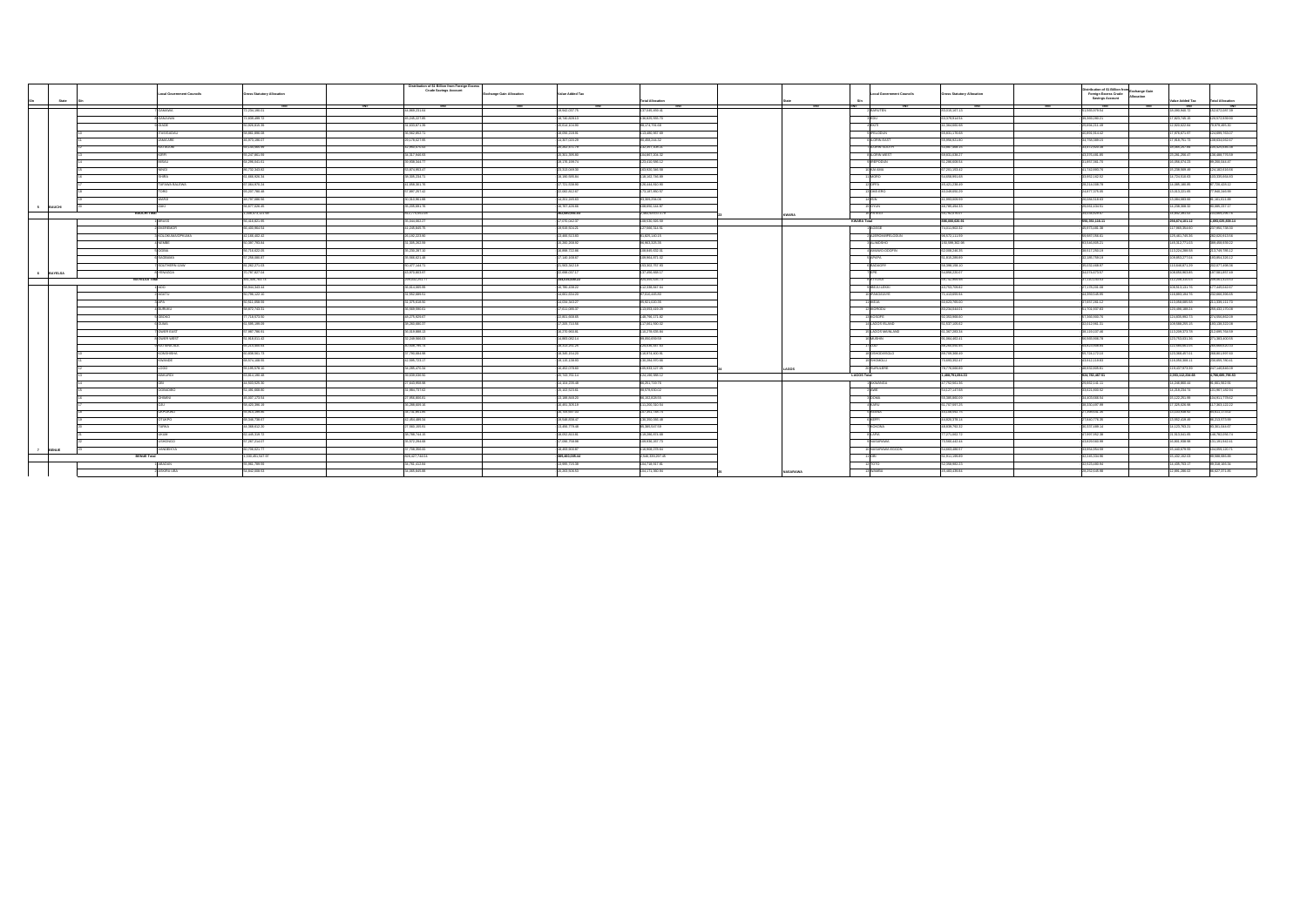|        |                                           |                    |                                  |                                   | istribution of \$1 Billion from Foreign Exces |                         |                                 |                  |                   |             |                               |                            | atribution of \$1 Billion fre |                             |                |                   |
|--------|-------------------------------------------|--------------------|----------------------------------|-----------------------------------|-----------------------------------------------|-------------------------|---------------------------------|------------------|-------------------|-------------|-------------------------------|----------------------------|-------------------------------|-----------------------------|----------------|-------------------|
|        |                                           |                    | <b>Local Government Councils</b> | <b>Gross Statutory Allocation</b> | Crude Savings Account                         | schange Gain Allocation | alue Added Tax                  |                  |                   |             | Local Government Councils     | Gross Statutory Allocation | Foreign Excess Crude          | Exchange Gain               |                |                   |
|        | State                                     |                    |                                  |                                   |                                               |                         |                                 | notas allA lato? |                   |             |                               |                            | <b>Savings Account</b>        | <b><i><u>Patinn</u></i></b> | alue Added Tax | notal Allocation  |
|        |                                           |                    |                                  |                                   |                                               |                         |                                 |                  |                   | n T         |                               |                            | $ -$                          |                             |                | <b>CONTRACTOR</b> |
|        |                                           |                    |                                  | 1,037,444.95                      | 15,989,347.52                                 |                         | 19,674,239.91                   | 139,701,032.37   | <b>RAWA Total</b> |             |                               | 1990.543.29                | 0.398.942.05                  |                             | 198,207,297.17 | 1,347,596,783.31  |
|        |                                           |                    |                                  | 44,239,904.04                     | 7,480,207.11                                  |                         | 3,286,694.05                    | 15,006,005.20    |                   |             |                               | 125,301.98                 | 200,400.69                    |                             | 14,057,409.01  | 00,992,261.67     |
|        |                                           |                    |                                  | 59,614,100.76                     | 030,004.02                                    |                         | 16,533,638.56                   | 13,177,834.00    |                   |             |                               | 646,793.13                 | 1354,115.06                   |                             | 12,342,855.45  | (5,343,763.63)    |
|        |                                           |                    |                                  | 44,511,359.21                     | 27.648.825.11                                 |                         | 12,856,204.86                   | 85,016,389.18    |                   |             |                               | 2,412,912.89               | 03.082.355.02                 |                             | 16.715.900.54  | 01.685.794.13     |
|        |                                           |                    | HIBOK                            |                                   |                                               |                         |                                 |                  |                   |             |                               |                            |                               |                             |                |                   |
|        |                                           |                    | MMOA                             | 22,771,005.11                     | 45,202,681.51                                 |                         | 18,389,001.25                   | 136,353,347.87   |                   |             |                               | 502,876.12                 | 1,496,228.47                  |                             | 6,173,617.2    | 50,572,721.86     |
|        |                                           |                    |                                  | 48,159,946.68                     | 29,915,193.94                                 |                         | 14,187,300.29                   | 22,262,440.92    |                   |             |                               | 385,576.89                 | 2540.000.57                   |                             | 15,350,761.92  | 00,276,339.39     |
|        |                                           |                    | CHECK                            | 55,822,579.85                     | 34,674,940.85                                 |                         | 15,754,058.13                   | 106,252,178.83   |                   |             |                               | 355,019.14                 | 13,763,345.92                 |                             | 15,784,227.38  | 03,902,592.45     |
|        |                                           |                    | <b>JZAMALA</b>                   | 0,050,545.01                      | 31,089,554.34                                 |                         | 13,844,159.65                   | 94,984,269.00    |                   |             |                               | \$64,901.34                | 1.657.528.98                  |                             | 14.605.515.18  | 17:307.945.50     |
|        |                                           |                    | <b>IOZA</b>                      | 0,573,750.81                      | 43,216,664.31                                 |                         | 19,885,789.24                   | 32,676,204.35    |                   |             |                               | 846,005.81                 | 099.022.02                    |                             | 13,465,177.17  | 0,410,205.00      |
|        |                                           |                    | <b>WUL</b>                       | 50,096,032.31                     | 11,117,819.38                                 |                         | 14,669,021.46                   | 95,882,873.16    |                   |             |                               | 515,614.78                 | 0,757,285.29                  |                             | 14,508,610.98  | 14,781,511.05     |
|        |                                           |                    |                                  | 56,407,830.62                     | 5,038,477.18                                  |                         | 7,708,496.48                    | 109, 154, 804.28 |                   |             | <b>IDNTAGOR</b>               | 717,336.94                 | 4,000,007.82                  |                             | 5,504,090.04   | 05,830,994.80     |
|        |                                           |                    | <b>AGA</b>                       | 50,977,782.12                     | 31,005,530.05                                 |                         | 13,655,785.10                   | 06,209,097.26    |                   |             |                               | 1036,833.11                | 30.023.992                    |                             | 14,105,677.39  | 00,087,047.56     |
|        |                                           |                    |                                  |                                   |                                               |                         |                                 |                  |                   |             |                               |                            |                               |                             |                |                   |
|        |                                           |                    | ALA BALGE                        | 5,383,640.17                      | 28,190,778.32                                 |                         | 12,678,698.72                   | 6,253,317.21     |                   |             |                               | 112,525.33                 | 9.203.187.83                  |                             | 7,442,779.50   | 19,758,492.66     |
|        |                                           |                    | <b>ADUGA</b>                     | 6,624,822.51                      | 1,384,898.12                                  |                         | 15,881,266.70                   | 123,090,987.33   |                   |             |                               | 18-TEC.098.1               | E59,005.25                    |                             | 16,497,596.08  | 20,002,939.13     |
|        |                                           |                    | KAMA                             | 57,025,994.90                     | 41,634,091.70                                 |                         | 17,463,037.72                   | 126, 123, 124.32 |                   |             |                               | 571,254.32                 | (215,113.58)                  |                             | 17.092.081.14  | 29,878,449.04     |
|        |                                           |                    | <b>TAYA KUSAR</b>                | 39,807,865.18                     | 24,727,187.00                                 |                         | 12,535,001.68                   | 7,070,053.86     |                   |             | <b>MASHEGL</b>                | 02.002.103.1               | 0,246,690.11                  |                             | 17,613,497.07  | 48,751,453.38     |
|        |                                           |                    |                                  | 54,189,307.66                     | 33,660,412.02                                 |                         | 14,107,342.27                   | 101,957,061.95   |                   |             | <b>HANCHAGA</b>               | 334,291.13                 | 2,508,143.73                  |                             | 17.158.930.19  | 20.235.05(100,00  |
|        |                                           |                    | AGUMERI                          | 53,422,090.96                     | 39.395.478.65                                 |                         | 15,335,070.80                   | 118.152.640.41   |                   |             | <b>MOROVA</b>                 | 576,733.88                 | 44.450.843.99                 |                             | 18,613,892.00  | 134,051,409.87    |
|        |                                           |                    | <b>AIDUGURI METRO</b>            | 0,768,039.83                      | 139,453.23                                    |                         | 28,054,914.38                   | 171,992,407.44   |                   |             |                               | 109,422.36                 | 0,542,243.24                  |                             | 13,889,111.86  | 3,600,777.46      |
|        |                                           |                    | <b>MRTE</b>                      | 57,398,589.15                     | 35,653,900.07                                 |                         | 14,971,865.40                   | 108,024,354.62   |                   |             | PAIKORC                       | 723,000.53                 | 34,613,085.82                 |                             | 15,709,486.19  | 06,045,572.54     |
|        |                                           |                    |                                  |                                   |                                               |                         |                                 |                  |                   |             |                               |                            |                               |                             |                |                   |
|        |                                           |                    | DBBA                             | 52,267,562.78                     | 32,466,694.53                                 |                         | 14,546,626.50                   | 99,280,883.80    |                   |             |                               | 323,333.79                 | 33,464,546.62                 |                             | 16,506,825.86  | 16,094,772.27     |
|        |                                           |                    | ONGUNO                           | 50,051,195.54                     | 31,593,111.43                                 |                         | 14,319,125.09                   | 96,773,433.76    |                   |             |                               | 22.051.037.93              | 177,675.14                    |                             | 03/25/25 09:   | 3,339,688.16      |
|        |                                           |                    | ۹LA                              | ,897,774.25                       | 35,963,975.56                                 |                         | 18,573,521.23                   | 12,435,271.04    |                   |             | SHIROF                        | 1,437,541.67               | 1753,219.54                   |                             | 18,295,096.59  | 132.485.857.79    |
|        |                                           |                    |                                  | 500,479.87                        | 1,990,210.74                                  |                         | 13,982,974.27                   | 27,473,664.87    |                   |             |                               | 115,785.95                 | 2,372,416.33                  |                             | 17,665,531.65  | 02,153,733.94     |
| $\sim$ | <b>DIRROS</b>                             |                    |                                  | 46,840,477.47                     | 19,095,588.02                                 |                         | 14,067,179.33                   | 0,003,244.82     |                   |             |                               | 32.000,000                 | 6.616,464.88                  |                             | 13,216,708.69  | 2,682,554.13      |
|        |                                           | <b>BORNO Total</b> |                                  | 529,054,120.96                    | 040,702,384.12                                |                         | 426,251,495.54                  | 2005.098.000.63  | NAGER             |             |                               | 428,532.38                 | 20,839,707.18                 |                             | 13,157,818.66  | 8,426,065.22      |
|        |                                           |                    |                                  | 50,250,008.39                     | 31,213,873.65                                 |                         | 15,185,915.89                   | 06,650,457.94    |                   | NIGER Total |                               | 1,436,740,338.97           | 092,450,445.81                |                             | 222,673,582.90 | 2,721,064,367.68  |
|        |                                           |                    | КАМЮРА                           | 2,976,213.42                      | 39,118,515.86                                 |                         | 15,397,364.90                   | 7,422,034.19     |                   |             | IEOKUTA NORTH                 | 1412,358.31                | 5,041,289.62                  |                             | 7,320,207.04   | 08,773,854.95     |
|        |                                           |                    | <b>CPABLIYO</b>                  | 50,689,943.65                     | 37,098,368.87                                 |                         | 19,419,343.78                   | 117,807,656.30   |                   |             | <b>BEOKUTA SOUTH</b>          | 245,653.11                 | 15,558,901.81                 |                             | 18,957,122.67  | 11,761,677.59     |
|        |                                           |                    |                                  | 8,826,022.91                      | 117,302.56                                    |                         | 1,426,551.14                    | 4,369,876.60     |                   |             | 10-000/0T/                    | 262,138.36                 | 561,715.72                    |                             | 196.504        | 66,420,358.79     |
|        |                                           |                    | <b>EKWARA</b>                    | 44,055,365.08                     | 27,365,578.28                                 |                         | 13,882,376.05                   | 85,303,319.41    |                   |             | GBADO NORTH                   | 164,151.25                 | 4,887,112.49                  |                             | 16,668,002.38  | 07,719,266.12     |
|        |                                           |                    |                                  | 54,206,006.13                     |                                               |                         | 16,001,246.95                   | 103.878.037.59   |                   |             |                               | 2.797.205.84               | 12.795.727.28                 |                             | 16.234.068.75  |                   |
|        |                                           |                    |                                  |                                   | 33,670,784.50                                 |                         |                                 |                  |                   |             | GEADO SOUTH                   |                            |                               |                             |                | 01,827,062.88     |
|        |                                           |                    |                                  | 53,394,909.36                     | 30,378,594.44                                 |                         | 10,568,343.64                   | 119,341,847.43   |                   |             | IWEKORO                       | 1,672,013.12               | 642,800.68                    |                             | 12,431,999.52  | 5,746,813.32      |
|        |                                           |                    | ALABAR MUNICIPAL                 | 49,869,955.42                     | 30,977,389.33                                 |                         | 10,342,648.00                   | 7.189.994.40     |                   |             | <b>EMO NORTH</b>              | 984 682 39                 | 4.837.019.37                  |                             | 12,591,012.65  | 7,412,714.41      |
|        |                                           |                    | ALABAR SOUTH                     | 51,480,798.82                     | 31,977,985.59                                 |                         | 16,751,902.65                   | 100,210,687.05   |                   |             |                               | 3,209,916.98               | 1,736,644.07                  |                             | 28,138,718.23  | 163, 165, 279.28  |
|        |                                           |                    |                                  | 42,258,458.21                     | 26,249,405.58                                 |                         | 13,025,410.64                   | 1533274.43       |                   |             | JEBU EAST                     | 391,137.09                 | 1,301,127.66                  |                             | 14,272,605.80  | 15.954.870.55     |
|        |                                           |                    |                                  | 55,214,319.23                     | 34,297,111.65                                 |                         | 15,773,846.47                   | 105,285,277.35   |                   |             | <b>JEBU NORTH</b>             | 2,816,259.80               | 12,012,158.54                 |                             | 0,095,064.59   | 21,931,483.03     |
|        |                                           |                    | LOUJIANI                         | 48,008,200.53                     | 0,230,943.60                                  |                         | 14,032,928.55                   | 22,932,138.68    |                   |             | <b>DEBRICOE</b>               | 6,158,153.52               | 20,671,753.39                 |                             | 5,738,536.34   | 0,568,443.25      |
|        |                                           |                    | <b>SUBRA</b>                     | 54,508,300.55                     | 3,858,558.72                                  |                         | 16,110,298.87                   | 104,477,158.13   |                   |             | <b>ENN</b>                    | 126,692.87                 | 28.003.034                    |                             | 14,558,160.52  | 229,552.32        |
|        |                                           |                    | <b>GUDU</b>                      | 52,051,733.93                     | 32,332,629.56                                 |                         | 15,097,700.75                   | 100,082,054.23   |                   |             | <b>JUEBU NORTH EAST</b>       | 1717,783.89                | 84,671,231.80                 |                             | 12,849,279.41  | 7,238,295.10      |
|        |                                           |                    | <b>CUICPANI</b>                  | 55,621,099.52                     | 34,549,788.65                                 |                         | 16,779,123.82                   | 106,950,011.99   |                   |             | <b>HMEKO-AFON</b>             | 5.825.885.75               | 28.465.360.83                 |                             | 13,336,953.13  | 17,628,199.71     |
|        |                                           |                    |                                  | 2,009,575.09                      | 12,716,409.85                                 |                         | 16,092,140.27                   | 01,478,125.21    |                   |             |                               | 1,702,778.17               | 0,252,380.97                  |                             | 15,617,947.20  | 4,573,106.33      |
|        |                                           |                    | AND IDD                          | 5,292,316.24                      | 34,345,560.53                                 |                         | 16,913,009.46                   | 106,550,966.23   |                   |             | <b>BAFEMIOWODE</b>            | 7,843,308.22               | 35, 200, 143, 26              |                             | 18,240,577.06  | 12,014,028.55     |
|        |                                           |                    |                                  |                                   |                                               |                         |                                 |                  |                   |             |                               |                            |                               |                             |                |                   |
|        | 9 CROSS RIVER<br><b>CROSS RIVER Total</b> |                    | <b>YALA</b>                      | 10.097,043<br>50,200,995.79       | 36,131,235.63                                 |                         | 17.394.409.34<br>282,734,641.84 | 111,022,655.25   |                   |             | <b>DOFDAH</b>                 | 3.169.696.56               | 20.020.022.84                 |                             | 14,247,625.19  | 2,336,934.59      |
|        |                                           |                    |                                  |                                   | 100,230,036.83                                |                         |                                 | 123,225,675.46   |                   |             | <b>DOGBOLU</b>                | 405,120.00                 | 253,694.65                    |                             | 14.838.605.80  | 18,577,488.54     |
|        |                                           |                    | NIOCHA NORTH                     | 43,365,930.09                     | 26,937,326.52                                 |                         | 10,594,468.63                   | 86,097,725.24    |                   |             | <b>DGUN WATERSDE</b>          | 2.237.298.78               | 26.236.262.12                 |                             | 13.026.551.47  | 11,500,112.36     |
|        |                                           |                    | :HA SOU                          | 205,475.75                        | 0,322,311.58                                  |                         | ,794,775.3                      | 1,322,562.68     |                   |             |                               | 158,230.5                  | 368,088.20                    |                             | 1,061,927.55   | 1,588,246.33      |
|        |                                           |                    | OMADI                            | 40,535,869.87                     | 25,179,396.83                                 |                         | 15,990,285.61                   | 15,705,552.31    |                   | OGUN Total  |                               | 063,159,523.70             | 000395734.11                  |                             | 336,422,530.20 | 2,059,977,788.01  |
|        |                                           |                    | <b>URUTL</b>                     | 7,935,148.42                      | 35,987,191.03                                 |                         | 20,104,294.80                   | 14,026,634.24    |                   |             | <b><i>UICKO NORTH EAS</i></b> | 553,055.94                 | 3,265,201.98                  |                             | 7,320,016.39   | 06,138,284.30     |
|        |                                           |                    | THIOPE EAST                      | 52,415,012.46                     | 32,558,284.87                                 |                         | 19,807,537.16                   | 104,780,834.49   |                   |             | AKOKO NORTH WE                | 744,550.26                 | 15,000,750.43                 |                             | 18,603,591.80  | 12:216.940.49     |
|        |                                           |                    |                                  |                                   |                                               |                         |                                 |                  |                   |             |                               |                            |                               |                             |                |                   |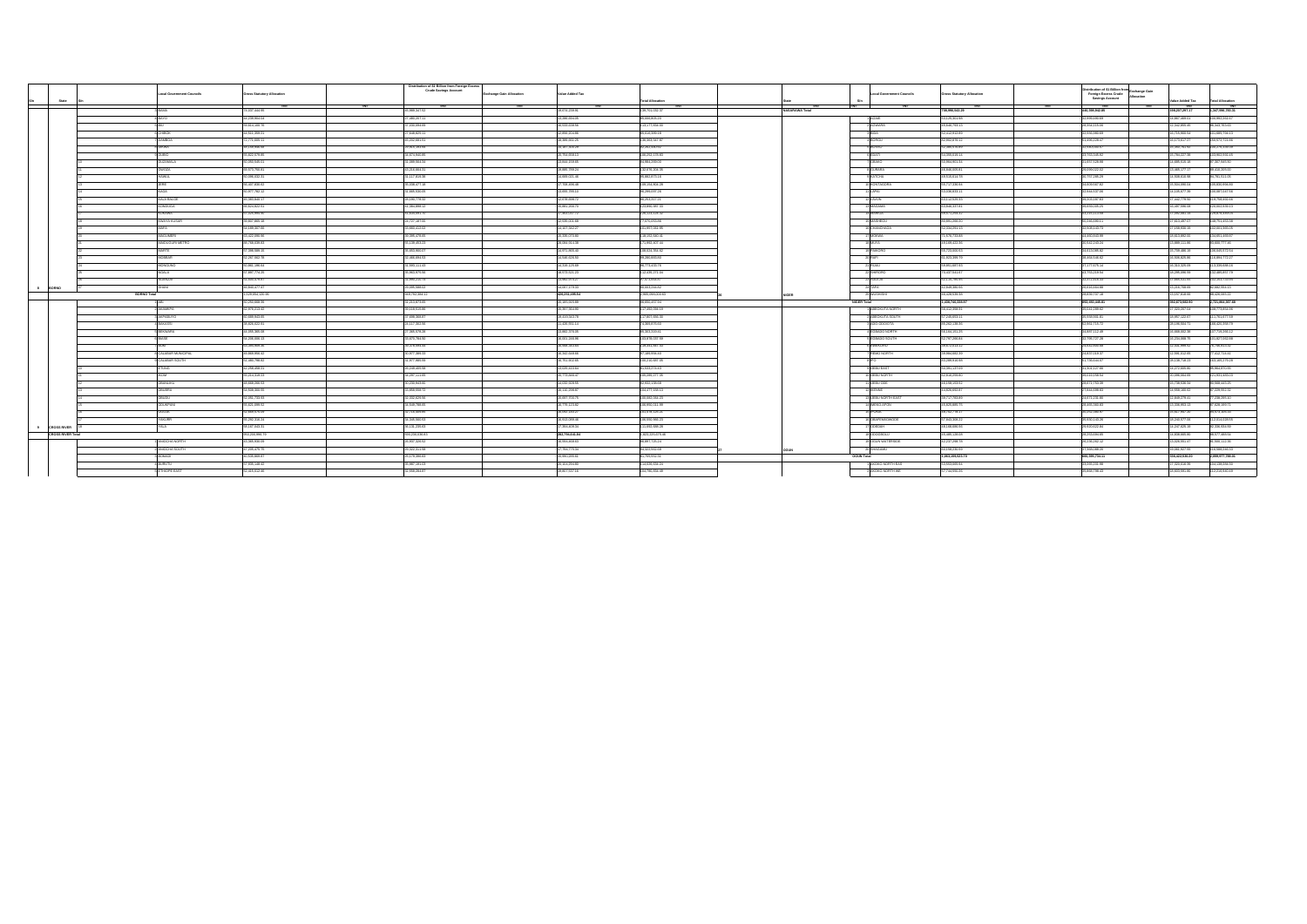|          |           |                    |                                  |                          | <b>Distribution of \$1 Billion from Foreign Exces</b> |                         |                               |                                |  |            |                           |                            | Distribution of \$1 Billion fro   |                   |                |                  |
|----------|-----------|--------------------|----------------------------------|--------------------------|-------------------------------------------------------|-------------------------|-------------------------------|--------------------------------|--|------------|---------------------------|----------------------------|-----------------------------------|-------------------|----------------|------------------|
|          |           |                    | <b>Local Government Councils</b> | oss Statutory Allocation | Crude Savings Account                                 | schange Gain Allocation | alue Added Tax                |                                |  |            | Local Government Councils | Gross Statutory Allocation | Foreign Excess Crude              | hange Gain        |                |                  |
|          | State     |                    |                                  |                          |                                                       |                         |                               | notazofiA lato                 |  |            |                           |                            | <b>Savings Account</b>            | ration.           | alue Added Tax | notabilities     |
|          |           |                    |                                  |                          |                                                       |                         |                               |                                |  | $\sim$     |                           |                            | <b>Contract Contract Contract</b> | <b>CONTRACTOR</b> |                | $  -$            |
|          |           |                    | THOPE WEST                       | (670.683.74              | 138,261.85                                            |                         | 901,172.66                    | 6,910,118.24                   |  |            | MOKO SOUTH WE             | 949,121.3                  | 5,995,870.5                       |                   | 128,418.75     | 173,410.64       |
|          |           |                    | <b>CA NORTH EAST</b>             | 2,343,289.29             | 2,513,733.06                                          |                         | 9,234,521.38                  | 04,091,543.73                  |  |            | AKOKO SOUTH EAS           | 905,575.84                 | 5,058,151.05                      |                   | 210,548.84     | 245,385.74       |
|          |           |                    | IKA SOUTH                        | 0,095,226.50             | 0,993,086.17                                          |                         | 18,530,148.38                 | 20,418,461.04                  |  |            | VOIRE NORTH               | 306,705.72                 | 20,142,005.22                     |                   | 5,854,554.03   | 0,304,124.97     |
|          |           |                    | <b>ISOKO NORTH</b>               | 000,219.54               | 1,431,002.01                                          |                         | 17,913,525.21                 | 0,944,746.76                   |  |            | AKURE SOUTH               | 0.456 625.59               | 43,765,073.76                     |                   | 23,265,937.13  | 37.487.636.48    |
|          |           |                    | SOKO SOUTH                       | 1,621,575.75             | 35,171,247.82                                         |                         | 20,707,775.55                 | 12,500,599.12                  |  |            | <b>IANR</b>               | 9,478,685.76               | 30,734,346.33                     |                   | 5.768.844.1    | 5,981,876.21     |
|          |           |                    |                                  |                          |                                                       |                         |                               |                                |  |            |                           |                            |                                   |                   |                |                  |
|          |           |                    | DOKWA EAST                       | 7,924,642.38             | 9,769,031.54                                          |                         | 16,542,969.11                 | 4,236,643.03                   |  |            | EDORE                     | 164,572.03                 | 1,150,393.74                      |                   | 7,350,715.45   | 18,675,681.23    |
|          |           |                    | DOKWA WEST                       | 48,156,929.73            | 29,913,319.92                                         |                         | 18,005,416.46                 | 11.000,000                     |  |            | CIGTIPUPA                 | 59,236,398.20              | 36,725,479.70                     |                   | 19,264,825.60  | 15,296,703.50    |
|          |           |                    | <b>KDE</b>                       | 1,760,863.24             | 8,424,971.23                                          |                         | 7,441,134.14                  | 13.836,958.61                  |  |            | LAE                       | 310.927.56                 | 40.568.754.72                     |                   | 172,648.78     | 27,052,331.07    |
|          |           |                    | SHIMLI NORTH                     | 448,058.55               | 28,230,668.42                                         |                         | 16,949,113.07                 | 00,627,840.03                  |  |            | ESE-EDO                   | 9,404,290.04               | 10,688,134.44                     |                   | 6,636,778.26   | 5,729,202.73     |
|          |           |                    | SHMLI SOUTH                      | 034,673.32               | 9,216,215.37                                          |                         | 8,095,713.13                  | 4,346,601.82                   |  |            | <b>E-OLUJI-OKEIGB</b>     | 300,094.61                 | 32,238,933.70                     |                   | 235,109.06     | 01,374,937.38    |
|          |           |                    | <b>TANI</b>                      | 124,253.93               | 4,923,722.30                                          |                         | 15,357,008.70                 | 0,404,934.93                   |  |            |                           | 092,838.92                 | 1494,672.41                       |                   | 6,308,652.73   | 1,036,164.07     |
|          |           |                    | <b>APELE</b>                     | 9,731,587.97             | 30,091,439.92                                         |                         | 18,840,951.34                 | 20,463,979.22                  |  |            | 30168                     | 0,732,158.29               | 37,724,591.05                     |                   | 9,157,345.43   | 17,614,094.77    |
|          |           |                    | DU.                              | 100.247.32               | 9.311.609.95                                          |                         | 7.886.972.86                  | 1,386,830.20                   |  |            | DNDO EAS                  | 340.787.01                 | 25.058.218.50                     |                   | 3,954,121.36   | 2.353.126.67     |
|          |           |                    | GHELLI NORTH                     | 036,226.05               | (640,446.92                                           |                         | 3,828,379.03                  | 32,505,052.00                  |  |            | INDO WES                  | 304,986.24                 | 1,186,227.55                      |                   | 0,940,405.20   | 28,431,679.98    |
|          |           |                    |                                  |                          |                                                       |                         |                               |                                |  |            |                           |                            |                                   |                   |                |                  |
|          |           |                    | UGMELLI SOUTH                    | 54,451,315.33            | 33,823,161.59                                         |                         | 20,235,050.07                 | 108,509,526.99                 |  |            |                           | 1,058,010.81               | 32,088,063.18                     |                   | 16,299,790.80  | 00,045,864.80    |
|          |           |                    | KWUANI                           | 432,475.10               | 1,978,001.84                                          |                         | 17,118,793.96                 | 7,529,930.90                   |  |            |                           | 750,498.26                 | 7,735,983.17                      |                   | 8,773,941.52   | 7,260,422.95     |
|          |           |                    | wwe                              | 0,303,834.29             | 1,246,898.36                                          |                         | 19,495,064.73                 | 01,046,597.38                  |  | ONDO Total |                           | 81,351,792.43              | 009,579,769.49                    |                   | 121,246,306.24 | 012,177,008.17   |
|          |           |                    | VARRI SOUTH                      | 53,464,781.09            | 39.421.996.19                                         |                         | 23 23 24 44 5 22              | 126.126.222.50                 |  |            | <b>TAKUMOSA EAS</b>       | 0.201.379.43               | 25.021.316.70                     |                   | 2826.516.57    | 8.129.212.70     |
|          |           |                    | HTRICKI NARM                     | 975,025.77               | 2,906,144.61                                          |                         | 17,684,285.46                 | 3,555,455.84                   |  |            | <b>AKUMOSA WES</b>        | (719,195.49)               | 25,293,271.99                     |                   | 12,573,901.38  | 8,586,368.85     |
| 10 DELTA |           |                    | ARRI SOUTH-WEST                  | 48,295,857.46            | 9,999,616.74                                          |                         | 10,004,700.37                 | 5,290,234.57                   |  |            | VYEDADE                   | 0.836,246.43               | 30,956,449.92                     |                   | 15,307,689.95  | 00.380,007,39    |
|          |           | <b>DELTA Total</b> |                                  | 255,917,212.99           | 780,129,746.64                                        |                         | 464,375,362.36                | 2,500,422,321.98               |  |            | ANTIDIRE                  | 2,405,483.68               | 26,378,002.21                     |                   | 12,814,778.69  | 1,058,264.58     |
|          |           |                    | <b>BAKALIKI</b>                  | 052,636.26               | 1,712,026.70                                          |                         | 5.204.171.47                  | 7,958,834.43                   |  |            | <b><i>CLUWADURO</i></b>   | 404,552.19                 | 25,097,827.10                     |                   | 2,645,198.12   | 8.147.577.41     |
|          |           |                    | <b>FIKPO NORTH</b>               | 8,988,162.49             | 0,429,651.25                                          |                         | 15,367,632.29                 | 4,785,446.03                   |  |            | <b>ICRIP</b>              | 1726,417.99                | 29,024,738.45                     |                   | 1938.699.22    | 609.055.00       |
|          |           |                    | <b>JERO SOUTH</b>                | 9,780,938.90             | 0,922,094.91                                          |                         | 15,383,048.70                 | 06,086,082.51                  |  |            | EDE NORTH                 | 204,315.04                 | 24,843,002.82                     |                   | 13,081,807.05  | 1,919,124.91     |
|          |           |                    |                                  | 645,614.59               | 0,838,035.40                                          |                         | 14,371,952.58                 | 4,855,603.57                   |  |            | EDE SOUTH                 | 760,925.95                 | 25,940,356.77                     |                   | 2,821,099.08   | 1,522,381.81     |
|          |           |                    | EZZA NORTH                       | 8,631,055.44             | 0,207,829.44                                          |                         | 15,000,046.09                 | 23,838,930.97                  |  |            | <b>GBEDORE</b>            | 1,949,114.96               | 24,193,762.83                     |                   | 2,767,593.09   | 1,910,470.87     |
|          |           |                    |                                  |                          |                                                       |                         |                               |                                |  |            |                           |                            |                                   |                   |                |                  |
|          |           |                    | EZZA SOUTH                       | 48,916,944.28            | 30.385.413.11                                         |                         | 14,584,905.44<br>7,306,990.57 | 23,887,263.84<br>10,302,643.99 |  |            | CODOLS                    | 062,027.58                 | 28,612,043.48                     |                   | 14,714,074.36  | 19,388,145.41    |
|          |           |                    |                                  | (363,534.19)             | 5,632,125.22                                          |                         |                               |                                |  |            | FE CENTRA                 | 068,705.97                 | 29,858,518.56                     |                   | 5,871,576.27   | 1,738,800.80     |
|          |           |                    | <b>210LU</b>                     | 0,181,749.81             | 1,171,063.95                                          |                         | 15,181,598.63                 | 6,534,412.39                   |  |            | FE EAST                   | 1,621,059.19               | 32,065,110.19                     |                   | 6,568,257.78   | 00,254,427.17    |
|          |           |                    |                                  | 6,779,292.29             | 9,057,582.03                                          |                         | 4,174,047.27                  | 0,010,921.59                   |  |            | IFE NORTI                 | 196,759.25                 | 0,310,758.57                      |                   | 5,418,112.95   | 1,525,630.76     |
|          |           |                    |                                  | 575,023.58               | 8,248,148.09                                          |                         | 17,958,024.78                 | 17.781.196.45                  |  |            | <b><i>ATE SOUTH</i></b>   | EGG.013.32                 | 29,000,882.88                     |                   | 14,004,205.40  | 1,423,161.60     |
|          |           |                    | <b>CHAOZARA</b>                  | 50.247.920.69            | 31,212,100.88                                         |                         | 15.100.603.92                 | 06,560,691.50                  |  |            | FEDAYO                    | 17.137.763.01              | 23,008,617.38                     |                   | 11.517.659.57  | ,724,032.95      |
|          |           |                    | DMALIKWU                         | 56,261,363.45            | 34,947,497.14                                         |                         | 16,096,119.30                 | 07,004,979.89                  |  |            | FELODUN                   | 5,434,943,50               | 28,222,521.83                     |                   | 13,513,767.65  | 171,232.98       |
|          | 11 EBONYI |                    | NICHA                            | 57,529,409.26            | 35,735,160.73                                         |                         | 18,050,188.86                 | 11.314.758.85                  |  |            |                           | 099.573.68                 | 25,529,548.98                     |                   | 12,353,389.79  | 8,982,512.45     |
|          |           | EBONYI Total       |                                  | 76,953,645.24            | 420,498,795.85                                        |                         | 204,379,330.91                | 1,301,831,772.00               |  |            | LESHA EAST                | 324,834.76                 | 26,663,334.27                     |                   | 13,842,762.65  | 1,430,931.61     |
|          |           |                    | <b>OCE CINCINA</b>               | 4,989,058.32             | 40,368,821.35                                         |                         | 22,025,182.90                 | 27.383.062.57                  |  |            | <b>LESHA WES</b>          | 44.427.464.14              | 27.596.712.58                     |                   | 1741.402.22    | 1705.578.94      |
|          |           |                    | GOR                              | 565,433.56               | 8,863,354.47                                          |                         | 24,626,544.13                 | 26,055,332.16                  |  |            |                           | 380,385.57                 | 7,940,167.10                      |                   | 274,522.80     | 195,075.27       |
|          |           |                    | <b>SAN CENTRAL</b>               | 42,452,460.19            | 26,369,912.50                                         |                         | 16,781,595.25                 | 5,003,967.94                   |  |            | REWOLE                    | 220,324.42                 | 20,052,008.38                     |                   | 5,080,523.55   | 1,253,546.35     |
|          |           |                    | SAN NORTH EAST                   | 4,289,135.74             | 510,788.04                                            |                         | 7,250,976.60                  | 0,050,900.38                   |  |            |                           | 413,811.44                 | 33.530,7,002.00                   |                   | 1,728,761.43   | 109,641.53       |
|          |           |                    |                                  |                          |                                                       |                         |                               |                                |  |            |                           |                            |                                   |                   |                |                  |
|          |           |                    | SAN SOUTH EAST                   | 1,962,788.56             | 2,277,379.95                                          |                         | 18,003,000.90                 | 03,108,865.48                  |  |            |                           | 928,522.04                 | 32,256,094.85                     |                   | 16,678,279.49  | 00,862,896.37    |
|          |           |                    | <b>ESAN WEST</b>                 | 5,245,239.88             | 28.104.684.89                                         |                         | 17,468,210.95                 | 00.818.135.72                  |  |            | 24 OBDIO.IN               | 4251.433.18                | 27,487,368.59                     |                   | 14,174,667.03  | 5.913.468.00     |
|          |           |                    | <b>TSAKO CENTRAL</b>             | 052,106.06               | 115,000.05                                            |                         | 6,422,603.45                  | ,189,799.36                    |  |            | ODO-OTIN                  | 33.355.05                  | 29,062,715.18                     |                   | 4,763,199.55   | 613,470.77       |
|          |           |                    | TSAKO EAST                       | 49,397,224.75            | 30,683,745.74                                         |                         | 18,142,185.85                 | 03,223,156.35                  |  |            | <b>DLA-OLUW</b>           | 33,957,459.66              | 24,205,157.89                     |                   | 2,839,759.30   | 6,012,376.85     |
|          |           |                    | TSAKO WEST                       | 55.658.270.09            | 34,572,877.65                                         |                         | 19,868,188.98                 | 10.099.336.72                  |  |            | 27 OLORUNDA               | 6.476.574.79               | 28.869.545.01                     |                   | 4.684.646.06   | 0,030,765.86     |
|          |           |                    | <b>GUEGBEN</b>                   | 0,319,510.30             | 5,045,002.19                                          |                         | 15,588,712.50                 | 0,953,224.99                   |  |            | ORIADE                    | 1,027,816.54               | 29,833,119.54                     |                   | 5,248,331.73   | 1,109,267.82     |
|          |           |                    | <b>SPODA OKHA</b>                | 8.901.352.74             | 1708.995.27                                           |                         | 25.670.145.15                 | 37.370.493.15                  |  |            | 29 OROLD                  | 1,788,171.76               | 7.199.607.58                      |                   | 1725.417.31    | 4,713,196.65     |
|          |           |                    |                                  | 433,642.46               | 129,634.                                              |                         | 5,789,361.20                  | 8,352,639.00                   |  |            |                           | 165,214.1                  | 1,297,302.86                      |                   | 518,436.69     |                  |
|          |           |                    | REFERANTING                      | 6,003,654.29             | 5,160,115.67                                          |                         | 19,370,181.92                 | 11,133,951.87                  |  | OSUN Total |                           | 1,337,406,045.65           | 830,747,623.14                    |                   | 422.839.096.53 | 2,590,992,765.32 |
|          |           |                    | VIA NORTHEAST                    | 3,517,284.29             | 1,242,975.74                                          |                         | 18,404,799.97                 | 05,165,060.00                  |  |            |                           | 893,553.94                 | 29,128,557.18                     |                   | 5,485,566.21   | ,507,677.32      |
|          | cpo       |                    | <b>TESM HTUDE ANY</b>            | 550.847.17               | 35,754,688.81                                         |                         | 7,786,370.98                  | 11,101,906.95                  |  |            | <b>AKINYELI</b>           | 80 MC 3TB, N               | 34.087.174.06                     |                   | 18,006,762.36  | 07,030,280.80    |
| 12       |           |                    |                                  |                          |                                                       |                         |                               |                                |  |            |                           |                            |                                   |                   |                |                  |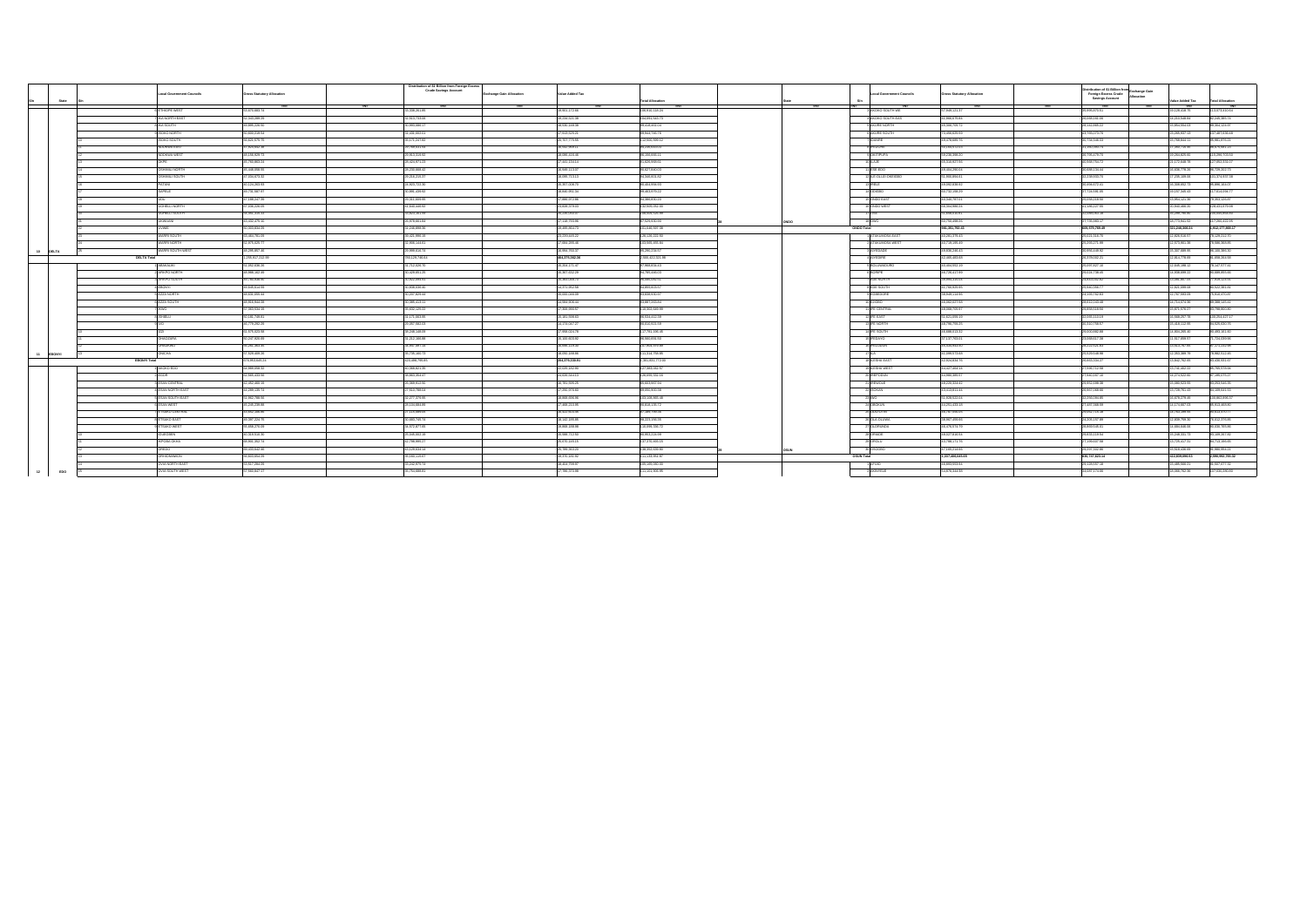|        |          |                    |                                  |                           | Clatribution of \$1 Billion from Foreign Exce |                         |                        |                  |                      |              |                           |                            | stribution of \$1 Billion fro |                             |                 |                         |
|--------|----------|--------------------|----------------------------------|---------------------------|-----------------------------------------------|-------------------------|------------------------|------------------|----------------------|--------------|---------------------------|----------------------------|-------------------------------|-----------------------------|-----------------|-------------------------|
|        |          |                    | <b>Local Government Councils</b> | ross Statutory Allocation | Crude Savings Account                         | achange Gain Allocation | <b>Value Added Tax</b> |                  |                      |              | Local Government Councils | Gross Statutory Allocation | Foreign Excess Crude          | Exchange Gain<br>Alloyation |                 |                         |
|        | State    |                    |                                  |                           |                                               |                         |                        | notation late    |                      | <b>Still</b> |                           |                            | <b>Savings Account</b>        |                             | Value Added Tax | <b>Total Allocation</b> |
| $\sim$ |          |                    |                                  |                           |                                               |                         |                        |                  |                      | $\sim$       |                           |                            |                               |                             | $ -$            | a Na<br>105,462,495.02  |
|        |          |                    | <b>NAN EAST</b>                  | 725.512.18                | 129.992.56                                    |                         | 8.422.724.48           | 2.278.229.2      |                      |              |                           | 768,567.63                 | 020.227.09                    |                             | 16,673,700.30   |                         |
|        |          |                    | WAN WEST                         | 3,252,604.13              | 26,066,932.59                                 |                         | 16,516,673.68          | 06,036,210.40    |                      |              | ATISBO                    | 1,412,400.32               | 13,798,989.01                 |                             | 14,703,676.39   | 02,915,065.71           |
|        |          |                    | <b>HUNMAVONDE</b>                | 0,520,189.54              | 0,760,126.96                                  |                         | 1200.034.91            | 580.351.41       |                      |              |                           | 419 540 49                 | 05,288,139.75                 |                             | 20.414.806.13   | 15, 122, 586.37         |
|        |          | EDO Total          |                                  | 51,046,315.05             | 590,755,117.56                                |                         | 346,303,191.05         | 888,104,624.46   |                      |              | <b>IDAN NORTH</b>         | A05,520.94                 | 7,522,379.19                  |                             | 21,258,261.28   | 119,187,261.41          |
|        |          |                    | <b>DO EKITI</b>                  | 1.786.953.84              | 38,379,791.39                                 |                         | 1,152,522.68           | 121,319,267.90   |                      |              | <b>DAN NORTHEA</b>        | 1,157,275.47               | 17.988.658.27                 |                             | 22,047,608.50   | 21,193,542.24           |
|        |          |                    | <b>INDICATE</b>                  | 8,532,343.78              | 0,146,513.38                                  |                         | 15.787.610.17          | 14,405,467.33    |                      |              | <b>DAN NORTH WE</b>       | 8,875,537.75               | 10.359.692.89                 |                             | 16,109,613.33   | 5,344,843.97            |
|        |          |                    |                                  |                           |                                               |                         |                        |                  |                      |              |                           |                            |                               |                             |                 |                         |
|        |          |                    | EFON .                           | 4,688,900.42              | 7,759,107.21                                  |                         | 13,739,206.00          | 05,187,274.50    |                      |              | A3 HTUDE WAG              | 0,097,550.70               | 05,709,232.73                 |                             | 19,895,563.88   | 15,702,347.30           |
|        |          |                    | EKITI EAST                       | 7.567.168.25              | 9,546,981.70                                  |                         | 5,445,238.68           | 1,559,388.63     |                      |              | <b>DAN SOUTH WE</b>       | 426,298.87                 | 33,155,765.74                 |                             | 10.448.648.67   | 20,030,713.29           |
|        |          |                    | KITI SOUTH WEST                  | 8,761,516.75              | 0,288,867.22                                  |                         | 6,358,920.45           | \$3,306,009      |                      |              | <b>RAPA CENTRAL</b>       | 1,952,724.71               | 04.533,053,0                  |                             | 14,442,322.92   | 14,075,783.12           |
|        |          |                    | <b>XITI WEST</b>                 | 0,008,202.99              | 30,870,702.39                                 |                         | 16,847,664.29          | 23.032,074.7     |                      |              | ARAPA NORTH               | 106,447.04                 | 28,068,164.93                 |                             | 14,379,296.29   | 7,633,908.26            |
|        |          |                    | MURE                             | 11,814,686.55             | 5,973,750.89                                  |                         | 13,971,449.45          | 03.000.027.1     |                      |              |                           | 701,594.92                 | 706,992.57                    |                             | 14,451,830.35   | 320,417.84              |
|        |          |                    | 120-00                           | 0,123,119.98              | 134,645.25                                    |                         | 16,152,822.04          | 7,410,587.27     |                      |              | 14 SAKI WES               | 386,965.70                 | 0,305,405.15                  |                             | 20,295,387.44   | 25,487,758.28           |
|        |          |                    | ERO-                             | 54,405,381.38             | 0.794.629.10                                  |                         | 18,235,910.81          | 06.435.921.29    |                      |              | relox                     | A70.831.73                 | 26.244.014.29                 |                             | 14.952.278.63   | 8.667.924.65            |
|        |          |                    | CERE                             | 1,098,222.83              | 30,373,784.03                                 |                         | 5,759,586.41           | 031,593.26       |                      |              |                           | 828,598.92                 | 32.003,132.0                  |                             | 5,096,978.91    | 15,877,277.39           |
|        |          |                    |                                  |                           |                                               |                         | 00.02.009.00           |                  |                      |              |                           |                            |                               |                             |                 |                         |
|        |          |                    | <b>IKOLE</b>                     | 2,956,479.14              | 32,894,624.12                                 |                         |                        | 02,315,664.61    |                      |              |                           | 2,102,528.88               | 38,575,815.05                 |                             | 19,590,579.70   | 20,268,923.62           |
|        |          |                    | <b>LIMES</b>                     | 209,855.24                | 113,398.43                                    |                         | 12,287,548.85          | 1,610,802.52     |                      |              |                           | 022.028.47                 | 113,541.85                    |                             | 15,300,937.08   | 113,507.39              |
|        |          |                    | EPCOUNVELODUN                    | 6,532,260.74              | 28,904,135.08                                 |                         | 15,150,755.05          | 0,587,150.87     |                      |              | <b>AWOLAWIE</b>           | 8,907,212.62               | 30,379,368.16                 |                             | 14,442,433.36   | 3,729,014.15            |
|        |          |                    | SE/ORUN                          | 45,320,591.14             | 28, 151, 490.34                               |                         | 14,635,927.04          | 55,108,008.52    |                      |              | 20 OLORUNSOGO             | 5,403,487.50               | 28, 202, 982.51               |                             | 13.732.776.64   | 17,339,246.66           |
|        |          |                    | <b>ADO</b>                       | 504,033.29                | 9,507,764.58                                  |                         | 5,730,860.38           | 1742,058.25      |                      |              | <b>AJOLA</b>              | 155,394.80                 | 4,200,509.95                  |                             | 7,720,244.15    | 7,136,148.90            |
|        |          |                    |                                  | 7,831,023.79              | 29,710,879.10                                 |                         | 15,320,001.20          | 22,861,904.09    |                      |              |                           | 0.725,109.82               | 0,887,415.93                  |                             | 15,946,520.37   | 6,559,046.12            |
|        |          | <b>EXITI Total</b> |                                  | 73,630,740.11             | 480,551,064.22                                |                         | 253,040,645.70         | 1,507,222,450.03 |                      |              | <b>ROW OH SOMOGEO</b>     | 2,237,637.54               | 32,448,106.07                 |                             | 17,644,098.43   | 02,329,842.04           |
|        |          |                    |                                  | 1532,206.17               | 2,631,081.30                                  |                         | 17.278.063.01          | 02,442,151.29    |                      |              | GBOMOSHO SOU              | 03.000,000.0               | 53.003,403                    |                             | 14,370,033.06   | 6,422,545.34            |
|        |          |                    | <b>UNIVER</b>                    | 1,504,132.60              | 0.128.989.62                                  |                         | 15,124,879.60          | 3.758.001.83     |                      |              | 25 OGO-OLUMA              | 405,223.85                 | 5,719,407.66                  |                             | 13,178,487.96   | 10,333,119.47           |
|        |          |                    | ENUGU EAST                       | 53,272,072.59             | 39.302.292.74                                 |                         | 19,986,100.03          | 122.560.465.36   |                      |              | 26 OLUYOLE                | 3,070,391.76               | 12 965 382 47                 |                             | 17.778.030.63   | 03.813.804.86           |
|        |          |                    | <b>INUGU NORTH</b>               | 7,268,540.99              | 35,573,118.92                                 |                         | 18,841,172.03          | 1,682,831.93     |                      |              | <b>ONA-ARA</b>            | 0.047,594.44               | 37,259,365.00                 |                             | 19,862,557.37   | 7,209,516.89            |
|        |          |                    | NUGU SOUTH                       | 53,721,930.64             | 33,370,094.54                                 |                         | 17.298.560.71          | 04.390.585.09    |                      |              | RELOR                     | 346,784.41                 | 28,167,760.64                 |                             | 14,491,291.03   | 80.005,836.08           |
|        |          |                    | <b>ZEAGU</b>                     | 1,999,059.92              | 2,299,910.40                                  |                         | 16,328,597.32          | 00,627,567.63    |                      |              | <b>29 ORI IRE</b>         | 5,304,532,33               | 30.023.153.00                 |                             | 16,035,841.94   | 05,093,534.33           |
|        |          |                    | <b>GRO FTITI</b>                 | 56,355,502.03             | 5,005,972.58                                  |                         | 7,650,529.84           | 0.012.004.45     |                      |              | 30 OYO EAST               | 6.404.199.07               | 20,024,587.07                 |                             | 5.140.218.44    | 0.300.005.38            |
|        |          |                    | <b>GO EZE NORTH</b>              | 030,460.20                | 8,531,048.62                                  |                         | 9,328,711.98           | 0,090,220.00     |                      |              | YO WES                    | 123,485.72                 | (550,219.03                   |                             | 5,554,555.50    | 0,328,260.25            |
|        |          |                    |                                  |                           |                                               |                         | 579,847.78             | 905.645.1        |                      |              |                           |                            | 28, 291, 008.88               |                             |                 |                         |
|        |          |                    | <b>GBO EZE SOUTH</b>             | 697,721.03                | 428,076.31                                    |                         |                        |                  |                      |              |                           | 672,117.34                 |                               |                             | 14,684,648.32   | 0,347,774.55            |
|        |          |                    | <b>ELUZO</b>                     | 2,072,400.46              | 32,345,466.85                                 |                         | 15.616.198.41          | 0.034.005.72     |                      |              | RULERI                    | 2,736,156.38               | 12.757.767.70                 |                             | 5.749.651.74    | 01,243,575.82           |
|        |          |                    | NKANU EAST                       | 49,794,199.76             | 30,930,332.06                                 |                         | 15,628,203.82          | 05,352,735.64    |                      | OYO Total    |                           | 1,710,190,152.06           | 1,062,307,448.45              |                             | 549,945,284.29  | 1,122,442,884.82        |
|        |          |                    | KANU WEST                        | ,540,301.99               | 2716.642.37                                   |                         | 558,679.47             | 1,115,623.82     |                      |              | RKIN LADI                 | 310,487.79                 | 20.848.03                     |                             | 16,827,703.66   | 06,495,039.48           |
|        |          |                    | <b>SUKKA</b>                     | 5,847,803.24              | 40,902,242.22                                 |                         | 1,007,529.50           | 27,757,574.96    |                      |              |                           | 0,007,574.36               | 17,274,506.07                 |                             | 17,215,354.61   | 14.497.435.03           |
|        |          |                    | DJI RIVER                        | 1,224,609.02              | 29,955,359.82                                 |                         | 14,886,242.86          | 1,055,211.70     |                      |              |                           | 191,465.96                 | 15,525,242.73                 |                             | 16,934,280.92   | 09,650,989.61           |
|        |          |                    | <b>DENU</b>                      | 3,253,907.96              | 1,079,376.01                                  |                         | 16,621,141.35          | 02,954,425.32    |                      |              |                           | 332,336.89                 | 80431,484.38                  |                             | 13,829,194.18   | 223,015.44              |
|        |          |                    |                                  | 8,298,354.16              | 36,212,807.34                                 |                         | 18,478,334.49          | 12,989,505.99    |                      |              | JOS NORTH                 | 000,847.75                 | 7,830,104.75                  |                             | 25,322,884.16   | 33,325,636.00           |
|        | 14 ENUGU |                    | <b>UZO UWANI</b>                 | 7,892,172.83              | 29,748,862.64                                 |                         | 14,815,782.15          | 22,456,817.61    |                      |              | <b>GUOS SOUTH</b>         | 1775,545.14                | 40,857,358.14                 |                             | 21,223,522.24   | 27,856,425.52           |
|        |          | <b>ENUGU Total</b> |                                  | 6,605,385.58              | 80,361,674.34                                 |                         | 290,029,375.14         | 75,996,435.06    |                      |              |                           | 039,793.35                 | 052,192.62                    |                             | 16,514,392.61   | 10,006,378.58           |
|        |          |                    | acios                            | 8,874,353.09              | 48,993,863.81                                 |                         | 2,675,651.74           | 0,543,878.65     |                      |              | CANDCE                    | 1,357,920.32               | 0,059,331.26                  |                             | 5,027,126.56    | 15,044,378.13           |
|        |          |                    | BALANGA                          | 59,806,155.36             | 37,149,391.97                                 |                         | 15,405,329.63          | 15,440,876.97    |                      |              | ANGTANG NORTH             | 1,713,496.44               | 00,880,202.12                 |                             | 15,009,833.90   | 05,263,532.46           |
|        |          |                    | ELRI                             | 6,581,916.22              | 5,146,612.78                                  |                         | 18,137,373.45          | 19,865,902.44    |                      |              | WGTANG SOUTH              | 078,772.61                 | 243,608.23                    |                             | 14,521,528.33   | 0,843,909.16            |
|        |          |                    | <b>DUKKU</b>                     | 4,428,694.03              | 0,020,743.59                                  |                         | 18,306,117.98          | 22.755.555.60    |                      |              | MANGU                     | 1,386,429.22               | 12,479,143.65                 |                             | 20.829.417.14   | 31,094,990.00           |
|        |          |                    | UNAKAYE                          | 59,861,057.98             | 7,183,874.37                                  |                         | 19,272,469.72          | 16,318,012.07    |                      |              | KANG                      | 045,422.26                 | 38,601,728.86                 |                             | 14,224,101.87   | 18,871,252.99           |
|        |          |                    | <b>SOMOC</b>                     | 7,197,560.15              | 41,740,661.75                                 |                         | 20,339,680.26          | 29,277,902.17    |                      |              | ANKSHI                    | 2,405,033.79               | 38,763,720.01                 |                             | 17,376,742.07   | 18,545,495.86           |
|        |          |                    | KALTUNGO                         | 1,051,110.84              | 32,214,221.48                                 |                         | 16,387,091.98          | 100,462,424.29   |                      |              | <b>DISPARADO</b>          | 3,963,824.35               | 37,868,493.52                 |                             | 17,552,107.97   | 110,384,425.84          |
|        |          |                    |                                  | 3498,314.36               | 579,335.77                                    |                         | 338,434.00             | 5,986,084.79     |                      |              |                           | 896,898.23                 | 9,751,797.88                  |                             | 15,365,986.72   | (014,682.83)            |
|        |          |                    |                                  |                           |                                               |                         |                        |                  |                      |              |                           |                            |                               |                             |                 |                         |
|        |          |                    | <b>IAFADA</b>                    | 3.613.155.97              | 1,302,527.71                                  |                         | 5,998,504.68           | 02,914,188.36    |                      |              | 16 SHENDAM                | 321,228.55                 | 33,463,197.92                 |                             | 17.922.904.53   | 18,307,331.00           |
|        |          |                    | SHOMGOM                          | 0,002,030.17              | 31,059,428.70                                 |                         | 16,444,443.72          | 7,505,902.58     | <b>PLATEAU</b>       |              | 17 MASE                   | 5,908,310.50               | 0,939,827.11                  |                             | 16,374,474.43   | 23:222.612.04           |
|        | 15 GOMBE |                    | <b>AMALTULDEBA</b>               | 6,121,332.53              | 41,072,148.59                                 |                         | 9,913,237.47           | 7,106,718.59     | <b>PLATEAU Total</b> |              |                           | 278, 235, 387.46           | 608,078,787.28                |                             | 202,731,555.90  | 1,573,745,730.65        |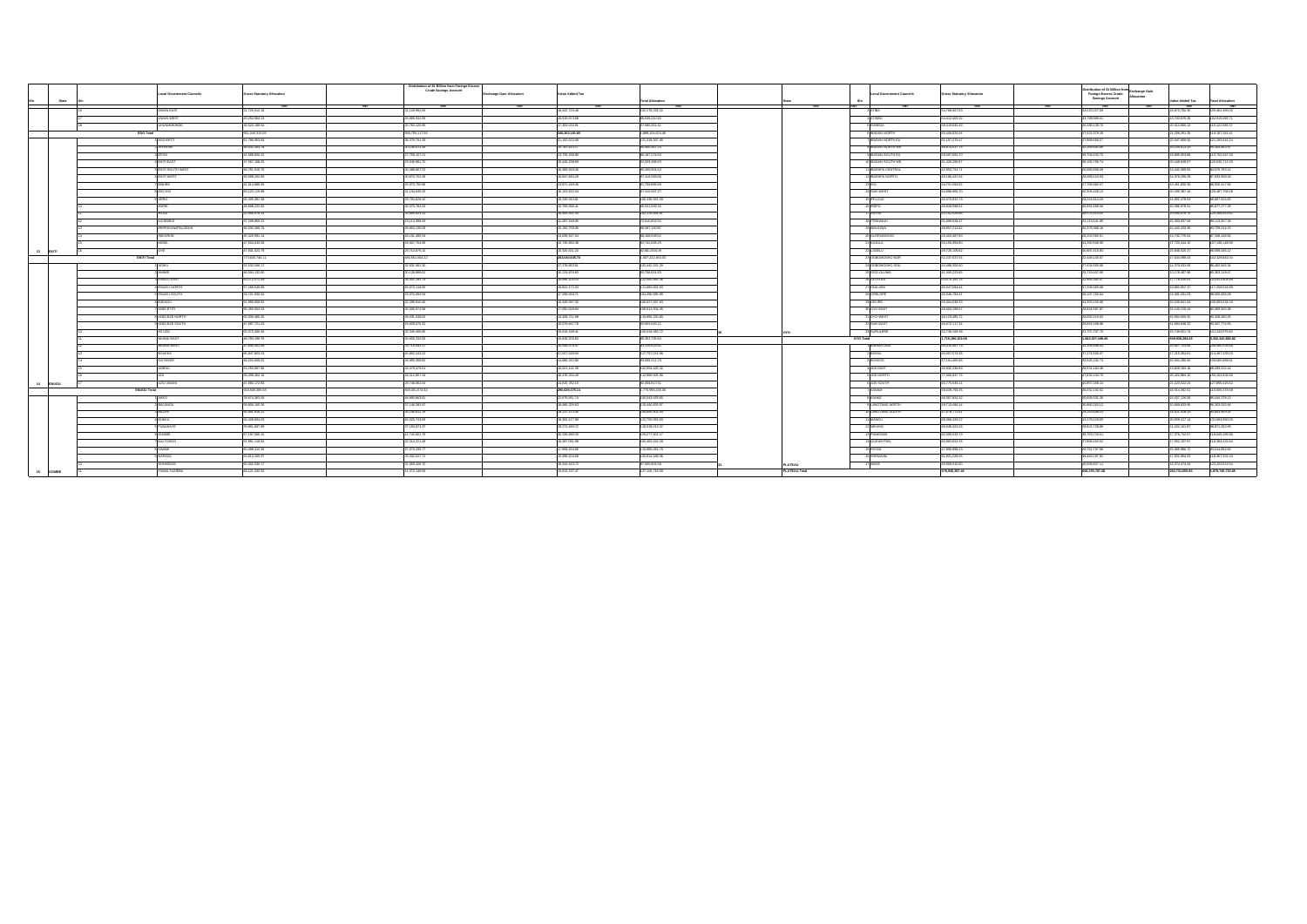|           |       |                    |                                  |                                   | istribution of \$1 Billion from Foreign Exces |                         |                |                  |        |                     |                           |                            | stribution of \$1 Billion fr |                             |                |                  |
|-----------|-------|--------------------|----------------------------------|-----------------------------------|-----------------------------------------------|-------------------------|----------------|------------------|--------|---------------------|---------------------------|----------------------------|------------------------------|-----------------------------|----------------|------------------|
|           |       |                    | <b>Local Government Councils</b> | <b>Gross Statutory Allocation</b> | Crude Savings Account                         | schange Gain Allocation | alue Added Tax |                  |        |                     | Local Government Councils | Gross Statutory Allocation | Foreign Excess Crude         | Ischange Gain               |                |                  |
|           | State |                    |                                  |                                   |                                               |                         |                | notas alla lato? |        |                     |                           |                            | <b>Savings Account</b>       | <b><i><u>Patinn</u></i></b> | alue Added Tax | otal Allocation  |
|           |       |                    |                                  |                                   |                                               |                         |                |                  |        | and a series        |                           |                            |                              |                             | <b>STATE</b>   | $   -$           |
|           |       | <b>GONDE Total</b> |                                  | 68,846,300.69                     | 15,462,810.53                                 |                         | 203,068,335.28 | 208.177.446.50   |        |                     |                           | 774.175.15                 | 075.588.81                   |                             | 13.599.691.14  | 049,433.10       |
|           |       |                    | <b>ABOH MBAISE</b>               | 5,952,161.82                      | 4,755,432.42                                  |                         | 6,709,418.15   | 07,417,012.39    |        |                     | HOADA WES                 | 962,380.52                 | 004,105.61                   |                             | 26,364,546.62  | 20,331,033.76    |
|           |       |                    | <b>IAZU MBAISE</b>               | 0,630,872.28                      | 31,450,042.37                                 |                         | 15,881,747.27  | 97,962,661.92    |        |                     | AKUKU-TORU                | 1371,495.91                | 2,531,253.98                 |                             | 23,240,498.70  | 08, 143, 248.59  |
|           |       |                    | OWAIN 3MH:                       | 17,116,555.48                     | 29.267.084.40                                 |                         | 14,545,057.15  | 90,928,718.04    |        |                     | WDON                      | 5,890,688,78               | M.717.247.62                 |                             | 25.079.867.85  | 15.687.804.05    |
|           |       |                    | ZINHETTE                         | 0,145,454.89                      | 11,148,518.88                                 |                         | 15,704,207.69  | 96,998,181.45    |        |                     | <b>SARI-TORL</b>          | 513,008.53                 | 2,619,529.13                 |                             | 25,383,882.03  |                  |
|           |       |                    |                                  |                                   |                                               |                         |                |                  |        |                     |                           |                            |                              |                             |                | 0,517,019.70     |
|           |       |                    | <b>DEATO NORTH</b>               | 1,530,141.47                      | 32,008,635.43                                 |                         | 15.463.005.44  | 99,002,642.34    |        |                     |                           | 366.542.40                 | 13,149,340.39                |                             | 25,225,303.63  | 11,741,186.42    |
|           |       |                    | <b>DEATO SOUTH</b>               | 50,025,039.68                     | 31,073,721.36                                 |                         | 15,513,124.40  | 96,611,885.44    |        |                     | CEGEMA                    | 523,144.32                 | 16,352,432.53                |                             | 26,376,184.18  | 121,251,761.04   |
|           |       |                    | <b>HITTE UBOMA</b>               | 46, 103, 761.35                   | 28.637.966.97                                 |                         | 14,204,401.16  | 88,946,129.48    |        |                     |                           | 048,717.12                 | 1510.965.99                  |                             | 24,406,862.54  | 11.056.545.05    |
|           |       |                    | CEDURU                           | 49,826,249.38                     | 30,950,240.11                                 |                         | 15,159,884.50  | 05,036,373.98    |        |                     |                           | 574,002.51                 | 33.043.05                    |                             | 24,775,284.76  | 0.006.330.93     |
|           |       |                    | <b><i>DIALA MEANO</i></b>        | 5,748,882.05                      | 34,629,162.49                                 |                         | 16,812,550.96  | 107,190,595.51   |        |                     | ETCHE                     | 022,820.88                 | 17,269,689.90                |                             | 26,365,516.42  | 23,635,027.20    |
|           |       |                    |                                  | 49,894,097.54                     | 0,992,384.91                                  |                         | 15,000,586.28  | 6,553,068.73     |        |                     |                           | 350,532.18                 | 4,754,486.62                 |                             | 25,675,757.24  | 16,380,883.04    |
|           |       |                    | <b>ISAITOLI</b>                  | 58,763,258.29                     | 36,501,582.53                                 |                         | 18,110,705.76  | 113,375,547.58   |        |                     |                           | 1,862,786.58               | 2,215,262.39                 |                             | 24,368,137.57  | 08,446,186.54    |
|           |       |                    | <b>GOROKPALA</b>                 | 1,096,006.91                      | 32,111,702.24                                 |                         | 15,514,895.78  | 0,322,005.03     |        |                     |                           | 149,592.40                 | 647.375.89                   |                             | 27,862,447.00  | 131,859,415.28   |
|           |       |                    |                                  | 48,137,443.38                     | 29,901,215.72                                 |                         | 15,019,230.61  | 93,057,889.71    |        |                     |                           | 735,776.07                 | 044,288.58                   |                             | 1,566,587.52   | 55,346,652.17    |
|           |       |                    |                                  |                                   |                                               |                         |                |                  |        |                     | <b>JELA VAKPOR</b>        |                            |                              |                             |                |                  |
|           |       |                    | KWANGELE                         | 46,364,770.89                     | 28,800,096.53                                 |                         | 14,462,835.13  | 89,627,702.55    |        |                     | <b>PETA FOTETAS</b>       | 35.042,048.1               | 33,414,944.91                |                             | 27,486,935.22  | 27,745,426.99    |
|           |       |                    | XWERRE                           | 40,574,456.56                     | 25,203,305.47                                 |                         | 12,846,954.03  | 78,624,776.07    |        |                     | BA/DGBEMA/N               | 80,083,000                 | 510,138.65                   |                             | 7,521,112.18   | 10,637,930.91    |
|           |       |                    | CWOO                             | 45,150,256.12                     | 28,045,684.47                                 |                         | 14,116,450.68  | 87,312,391.27    |        |                     | CJOSUDCO                  | 68.482.09                  | 5,274,194.45                 |                             | 0.520.956.10   | 16,453,633.44    |
|           |       |                    | <b>SGUTA</b>                     | 1,180,946.09                      | 31,791,728.43                                 |                         | 14,948,937.10  | 97,921,612.22    |        |                     | <b>I &amp; CIKRIKA</b>    | 6.125.747.92               | 34.863.257.75                |                             | 25.448.200.88  | 116,437,295.54   |
|           |       |                    | MARGEEMA                         | 53,090,591.76                     | 33,350,627.98                                 |                         | 16,270,009.63  | 103,312,009.37   |        |                     |                           | 15.000,000.01              | 27,056,861.16                |                             | 21,379,827.67  | 1,995,055.64     |
|           |       |                    | <b>KIGWE</b>                     | 48,496,504.28                     | 30,124,251.19                                 |                         | 14,588,741.42  | 93,209,496.90    |        |                     | 20 OPOBO/MKDRO            | 00.034,168.39              | 23,153,785.39                |                             | 23,090,180.29  | 19,178,134.07    |
|           |       |                    | NUMC                             | 43,945,215.46                     | 27,297,157.37                                 |                         | 13,485,514.00  | 84,727,887.49    |        |                     |                           | 300,468.38                 | 7,306,631.92                 |                             | 22,126,209.76  | 3,393,370.06     |
|           |       |                    |                                  | 47,181,198.79                     | 29,307,231.62                                 |                         | 14,939,205.70  | 91,427,636.11    |        |                     | 22 PORT HARCOURT          | 208 927.29                 | 2357.192.66                  |                             | 36.119.024.20  | 72,765,144.14    |
|           |       |                    |                                  | 1740,246.70                       | 28,412,164.99                                 |                         | 14,179,621.20  | 18,332,032.89    |        |                     |                           | 240,021.75                 | 0,064,033.64                 |                             | 1,962,742.06   | 00.167.027.45    |
|           |       |                    | RU EAST                          | 33,976.00                         | 19,277,898.97                                 |                         | 13,906,038.35  | 90,317,913.98    | RIVERS | <b>RIVERS Total</b> |                           | 201,000,700.73             | 796,250,530.63               |                             | 587,945,904.34 | 2,006,006,215.70 |
|           |       |                    | RU WEST                          | 46,878,953.37                     | 29,119,487.54                                 |                         | 14,095,050.23  | 0,004,091.44     |        |                     |                           | 337,414.61                 | 571,908.27                   |                             | 13,961,876.98  | 8,531,199.87     |
|           |       |                    |                                  |                                   |                                               |                         |                |                  |        |                     |                           |                            |                              |                             |                |                  |
|           |       |                    | <b>IERRI MUNICIPAL</b>           | 46,573,730.99                     | 15, 229, 894.55                               |                         | 14,420,732.60  | 89,924,358.47    |        |                     |                           | 1,873,153.68               | 3,464,028.75                 |                             | 16,315,438.56  | 0,052,020.99     |
|           |       |                    | <b>ERRINORTH</b>                 | 50,511,875.79                     | 31,376,126.12                                 |                         | 16,031,998.80  | 97,920,000.71    |        |                     | DANGE-SHUNI               | 549,505.61                 | 33,884,153.79                |                             | 16,955,504.05  | 05,389,163.45    |
|           | IMO   |                    | <b>IRRI WEST</b>                 | 8,184,702.56                      | 29,930,571.39                                 |                         | 13,486,116.60  | 22.000,100,11    |        |                     |                           | 1,019,135.46               | 524,014.11                   |                             | 18,752,001.32  | 19,295,150.88    |
|           |       | <b>IMO Total</b>   |                                  | 1,327,177,422.15                  | 824,393,977.07                                |                         | 406,085,353.28 | 2,557,656,752.50 |        |                     | SORONYO                   | 036,170.10                 | 15,420,778.64                |                             | 16,545,848.76  | 09,010,797.50    |
|           |       |                    |                                  | 6,331,726.93                      | 1,779,570.83                                  |                         | 5,176,575.44   | 0,287,873.21     |        |                     |                           | 844,797.38                 | 204,088.16                   |                             | 1644.753.63    | (493,639.1)      |
|           |       |                    | <b>ABURA</b>                     | 56,797,701.04                     | 35,280,650.40                                 |                         | 17,721,454.40  | 109,729,805.84   |        |                     | WARANG                    | 336,074.64                 | 31.303,025,1                 |                             | 18,106,543,26  | 12,207,654.07    |
|           |       |                    | IRNIN KUDU                       | (724,424.40                       | 42,067,930.51                                 |                         | 21,241,881.44  | 131,034,236.35   |        |                     |                           | 192.619.64                 | 2420.142.60                  |                             | 15,482,182.99  | 00.004.045.22    |
|           |       |                    |                                  | 50,078,867.49                     | 31,107,157.22                                 |                         | 15,521,956.05  | 36,707,981.36    |        |                     |                           | 3,668,195.82               | 11,336,716.45                |                             | 15,335,509.68  | 02,340,421.95    |
|           |       |                    | AGARAWA                          | 42,111,432.05                     | 25, 158, 078.32                               |                         | 13,450,772.97  | 11,720,283.35    |        |                     |                           | 233,705.12                 | 11.066.826.74                |                             | 14,618,362.12  | 00,918,893.98    |
|           |       |                    |                                  | 44,737,466.71                     | 27,789,274.81                                 |                         | 14,018,505.03  | 86,545,246.54    |        |                     | <b>KWARD</b>              | 7,213,274.81               | 29,327,156.07                |                             | 14,927,392.69  | 11,467,823.57    |
|           |       |                    | UTSE                             | 0,102,593.60                      | 17,333,528.54                                 |                         | 18,993,626.35  | 15,429,748.50    |        |                     |                           | 07830672                   | 34,212,625.66                |                             | 15.437.906.78  | 04.728.839.16    |
|           |       |                    |                                  | 51,924,721.62                     | 32,253,734.17                                 |                         | 15,053,158.77  | 00,031,614.56    |        |                     | SABON BIRN                | 942,051.40                 | 30,476,132.32                |                             | 2322.012.65    | 17,810,196.37    |
|           |       |                    |                                  |                                   |                                               |                         |                |                  |        |                     |                           |                            |                              |                             |                |                  |
|           |       |                    | <b>SUMEL</b>                     | 45,002,143.03                     | 27,953,682.04                                 |                         | 14,345,894.85  | 17,301,719.92    |        |                     |                           | 044,528.58                 | 644,874.17                   |                             | 15,680,288.94  | 16,209,091.09    |
|           |       |                    |                                  | 46,538,991.51                     | 25,908,315.99                                 |                         | 14,008,042.73  | 10,055,950.23    |        |                     |                           | 586,885.01                 | 1220,229.04                  |                             | 3,940,173.61   | 1,086,287.67     |
|           |       |                    | <b>MARAM</b>                     | 68,540,818.33                     | 42,575,044.51                                 |                         | 19,877,779.50  | 130,993,642.34   |        |                     | SOKOTO NORTH              | 050,094.72                 | 5,189,459.69                 |                             | 18,236,303.84  | 10,076,658.25    |
|           |       |                    |                                  | 48,286,674.17                     | 29,993,912.42                                 |                         | 14,926,301.14  | 23.206.037.73    |        |                     | SOKOTO SOUTH              | 1,123,808.36               | 12,008,552.00                |                             | 16,957,810.42  | 03,090,181.09    |
|           |       |                    | ADEJA                            | 42,827,865.83                     | 26,603,100.72                                 |                         | 14,294,629.41  | 13,725,595.96    |        |                     | <b>AMBUWAL</b>            | 1,897,326.31               | 17,827,187.38                |                             | 17,971,616.36  | 16,696,130.05    |
|           |       |                    | AH IN                            | 57,341,749.50                     | 35,618,593.37                                 |                         | 18,423,486.51  | 111,383,829.38   |        |                     | <b>ANGAZA</b>             | 1,414,667.43               | 11,936,907.19                |                             | 14,257,029.44  | 20.003,000,71    |
|           |       |                    | <b>AFIN HAUSA</b>                | 63,060,877.74                     | 39,171,106.23                                 |                         | 19.826.815.04  | 122.058.799.01   |        |                     | 20 TURETA                 | 558257939                  | 28 935 391.19                |                             | 12,736,021.16  | 8.253.991.74     |
|           |       |                    | CAMA                             | 48,217,516.45                     | 29,950,954.18                                 |                         | 15,041,305.59  | 93,209,776.22    |        |                     |                           | 1716,261.47                | 1745.409.71                  |                             | 16.456.326.54  | 01,917,997.73    |
|           |       |                    | AZAURE                           | 50,769,747.02                     | 31,536,306.27                                 |                         | 16,162,858.16  | 28,468,911.46    |        |                     | 22 MURNO                  | 33,033,038                 | 12.218.913.01                |                             | 15.877.391.00  | 00:004.958.33    |
|           |       |                    | KASAM                            | 193,367.69                        | 2,420,607.26                                  |                         | 167,005.39     | 31,781,040.34    | SOKOTO |                     |                           | 370,708.0                  | 288,437.9                    |                             | 1295.754.46    | 84,900.3         |
|           |       |                    | CAVINA                           | 08.528,037.09                     | 33,007,401.77                                 |                         | 16,544,723.77  | 102,090,163.43   |        | SOKOTO Total        |                           | 228,800,728.00             | 763,285,979.91               |                             | 363,974,049.85 | 2,356,000,757.76 |
|           |       |                    |                                  | 54,225,099.37                     | 33,682,644.52                                 |                         | 16,772,191.14  | 04,679,935.03    |        |                     | <b>JRDO-KCL</b>           | 834,372.51                 | 0,955,285.90                 |                             | 13,092,409.73  | 3,882,058.14     |
|           |       |                    | NGATARI<br><b>IALAM MADURI</b>   | 51,447,091.72                     |                                               |                         |                | 20,564,209.12    |        |                     |                           | 3,601,787.23               | 1,930,355.44                 |                             |                |                  |
| 17 JIGAWA |       |                    |                                  |                                   | 31,957,047.98                                 |                         | 16,100,149.42  |                  |        |                     |                           |                            |                              |                             | 17,172,710.14  | 52,704,863.80    |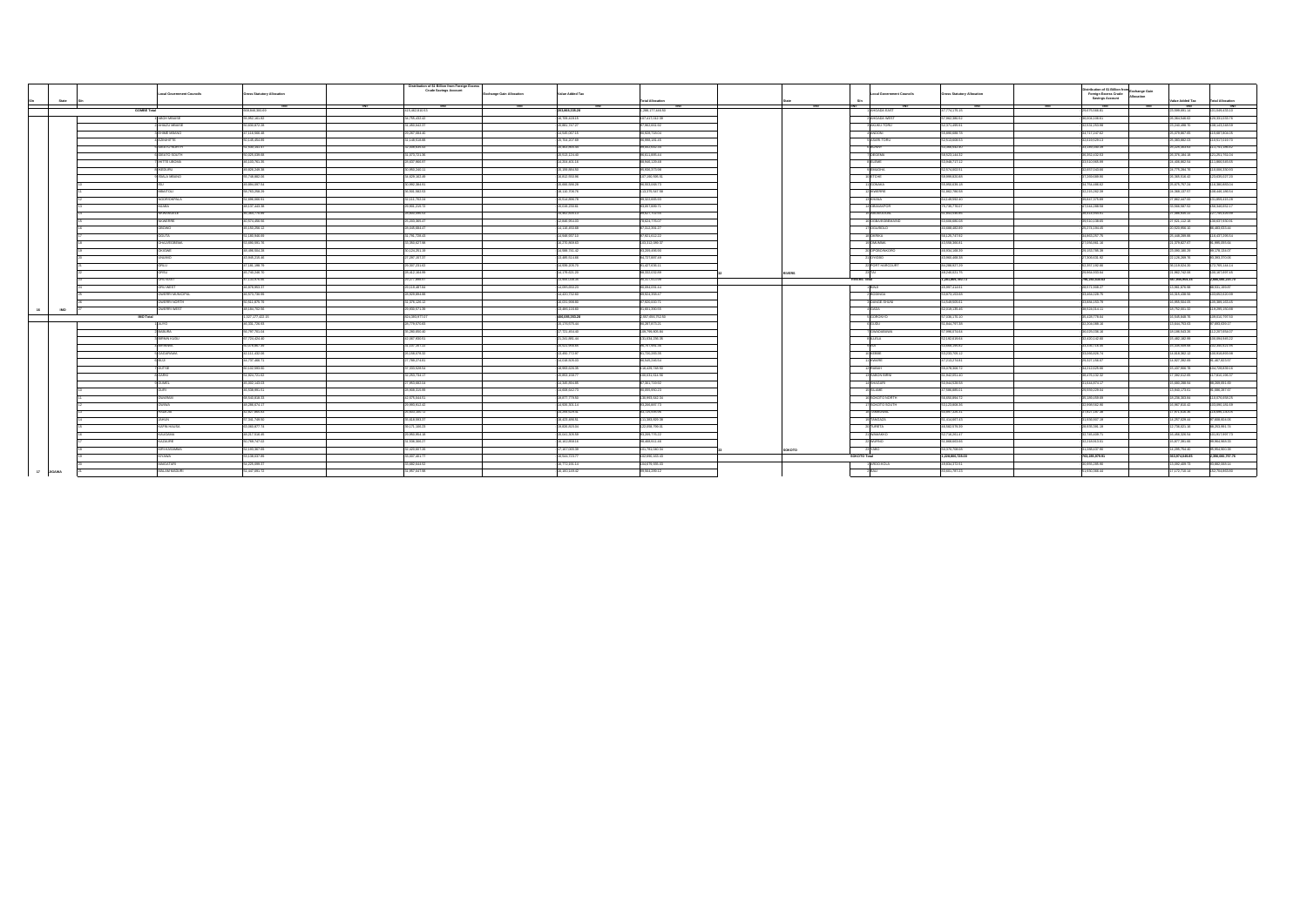|         |           |                     |                                  |                                   | Distribution of \$1 Billion from Foreign Exces |                         |                |                  |                      |                     |                                  |                            | Distribution of \$1 Billion fr |                                    |                    |                  |
|---------|-----------|---------------------|----------------------------------|-----------------------------------|------------------------------------------------|-------------------------|----------------|------------------|----------------------|---------------------|----------------------------------|----------------------------|--------------------------------|------------------------------------|--------------------|------------------|
|         |           |                     | <b>Local Government Councils</b> | <b>Iross Statutory Allocation</b> | Crude Savings Account                          | schange Gain Allocation | alue Added Tax |                  |                      |                     | <b>Local Government Councils</b> | Gross Statutory Allocation | Foreign Excess Crude           | Exchange Gain<br><b>Allowation</b> |                    |                  |
|         |           |                     |                                  |                                   |                                                |                         |                | otal Allocation  |                      | <b>Sh</b>           |                                  |                            | <b>Savings Account</b>         |                                    | alue Added Tax     | otal Allocation  |
|         |           |                     |                                  |                                   |                                                |                         |                |                  | - 89                 | $\sim$              |                                  |                            | <b>No. 1999</b>                |                                    | <b>START START</b> | $-10$            |
|         |           |                     |                                  | 1563.219.47                       | 29,544,528.87                                  |                         | 01.335,956     | 64.704.44        |                      |                     |                                  | 125,263.43                 | 105,283.50                     |                                    | 70,502.2           | 8,901,049.15     |
|         |           |                     | <b>CHM</b>                       | 4,366,241.70                      | 13,770,316.97                                  |                         | 7,183,819.46   | 5,320,378.13     |                      |                     |                                  | 265,223.03                 | 403,854.80                     |                                    | 3,121,169.20       | 3,790,247.03     |
|         |           |                     | CINI                             | 3,370,343.61                      | 26,940,068.04                                  |                         | 13,364,661.75  | 3,675,073.41     |                      |                     |                                  | 5,987,070.88               | 7,200,383.70                   |                                    | 8,370,374.98       | 41,557,829.56    |
|         |           |                     | ULE TAKARKAR                     | 225,570.93                        | 10.577.120.68                                  |                         | 5,138,051.12   | 4,940,742.73     |                      |                     |                                  | 0,914,218.19               | 1.626.046.47                   |                                    | 200653367          | 5.536.798.33     |
|         |           |                     | 11074                            | 0,230,852.92                      | 31,201,565.01                                  |                         | 5,168,415.78   | 6,000,833.71     |                      |                     | <b>MAIL BAR</b>                  | 1,338,985.81               | 1,889,896.55                   |                                    | 14,052,254.33      | 83.36.136.63     |
|         |           |                     | NKWASH                           | 6,257,328.36                      | 28,733,357.17                                  |                         | 3,954,597.74   | 8,955,283.26     |                      |                     | ARIM-LAMI                        | 537,799.11                 | 6,921,312.54                   |                                    | 6,734,930.76       | 39,194,042.41    |
|         |           |                     |                                  |                                   |                                                |                         |                |                  |                      |                     |                                  |                            |                                |                                    |                    |                  |
|         |           | <b>JIGAWA Total</b> |                                  | 1,392,412,471.10                  | 054,915,598.79                                 |                         | 436,006,275.66 | 03334345.55      |                      |                     |                                  | 6,308,251.08               | 34,976,622.02                  |                                    | 13,246,573.88      | 04,531,446.97    |
|         |           |                     | <b>INN GWARI</b>                 | 9.297.341.59                      | 49,256,002.56                                  |                         | 3,425,003.40   | 48,049,812.60    |                      |                     |                                  | 054,997.21                 | 713.493.23                     |                                    | 3.415.753.15       | 6,184,243.59     |
|         |           |                     | <b>SKUN</b>                      | 12,214,105.95                     | 51,058,426.95                                  |                         | 23,371,274.34  | 16,653,867.25    |                      |                     |                                  | 387,127.04                 | 5,336,928,53                   |                                    | 7,691,116.36       | 36,015,171.94    |
|         |           |                     |                                  | 7,988,244.92                      | 42,231,806.15                                  |                         | 10,635,011.13  | 30,855,062.20    |                      |                     |                                  | 2071,516.45                | 5,093,123.32                   |                                    | 4,711,902.48       | 0,476,642.25     |
|         |           |                     | KAJURU                           | 3,251,707.15                      | 33,078,008.95                                  |                         | 4,764,099.10   | 1,093,815.20     |                      |                     |                                  | 133,680.27                 | 1,141,204.91                   |                                    | 940.111.92         | 214.997.10       |
|         |           |                     | CAN:                             | 7,023,295.71                      | 54,055,682.12                                  |                         | 5,443,929.44   | 66,522,907.27    |                      |                     |                                  | 099,253.26                 | 5,406,577.23                   |                                    | 18,261,262.67      | 36,769,093.16    |
|         |           |                     | <b>GRA</b>                       | 1922-017-44                       | 33,494,878.07                                  |                         | 17,541,662.26  | 04.959.357.77    |                      |                     |                                  | 8,617,459.77               | 0,159,384.31                   |                                    | 1175.644.99        | 1,992,489.07     |
|         |           |                     |                                  | 566,250.00                        | 32,031,064.73                                  |                         | 6,252,535.60   | 0,543,850.33     |                      |                     |                                  | 270,287.20                 | 1089,550.19                    |                                    | 1,444,540.67       | 0,804,678.06     |
|         |           |                     |                                  |                                   |                                                |                         |                |                  | <b>ARABA</b>         | <b>TARABA Total</b> |                                  |                            |                                |                                    |                    |                  |
|         |           |                     | <b>AWAY</b>                      | 5,503,526.53                      | 40,688,390.15                                  |                         | 20,377,781.05  | 126,509,697.73   |                      |                     |                                  | 278,147,392.45             | 007,589,313.05                 |                                    | 239,910,091.13     | 1,025,646,797.23 |
|         |           |                     |                                  | 2,267,157.18                      | 44,889,709.64                                  |                         | 0,225,362.21   | 36,382,229.02    |                      |                     |                                  | 045,414.51                 | 707,540.81                     |                                    | 138,619.43         | 7,891,574.76     |
|         |           |                     | <b>LOUNA NORTH</b>               | 7,420,308.03                      | 41,879,024.57                                  |                         | 13,018,268.53  | 132,317,601.14   |                      |                     |                                  | 1,530,928.03               | 7,040,547.18                   |                                    | 113,377.66         | 0,784,852.86     |
|         |           |                     | <b>IDUNA SOUTH</b>               | 0.067.983.40                      | 43.523.663.48                                  |                         | 24.512.958.54  | 38.104.605.42    |                      |                     | <b>DAMATUR</b>                   | 591,894.24                 | 1.425.830.64                   |                                    | 13.407.432.91      | 6.425.157.00     |
|         |           |                     | ARKO                             | 1,431,841.45                      | 38,159,208.59                                  |                         | 9,113,969.41   | 18,705,019.45    |                      |                     |                                  | 3,464,442.35               | 0,210,152.26                   |                                    | 042,074.55         | 1,716,669.16     |
|         |           |                     | <b>NURA</b>                      | 6,311,302.84                      | 34,978,517.00                                  |                         | 8.499.054.34   | 09.789.674.84    |                      |                     | UNI                              | 731,107.98                 | 0,203,715.64                   |                                    | 20,521,924.62      | 46,536,748.24    |
|         |           |                     | <b>AURU</b>                      | 7,766,892.35                      | 35,882,676.52                                  |                         | 16,741,814.50  | 10,391,383.37    |                      |                     |                                  | 3,813,147.22               | 32,638,388.47                  |                                    | 5,724,276.00       | 19,175,811.09    |
|         |           |                     | BAU                              | 7.960.705.30                      | 42,214,099.55                                  |                         | 0.455.471.58   | EA-358, E30.0E   |                      |                     |                                  | 552316.81                  | 128,226.7                      |                                    | 4.014.439.97       | 06,494,983.50    |
|         |           |                     | DAN                              | 286,735.66                        | 29,372,787.25                                  |                         | 5,704,600.76   | 1,364,123.66     |                      |                     |                                  | 649,247.13                 | 2.082.619.51                   |                                    | 1925 638 49        | 7,057,505.12     |
|         |           |                     |                                  | 2,513,030.61                      | 45,042,437.20                                  |                         | 12,130,971.90  | 0,686,439.72     |                      |                     | JAKUSKO                          | 6,874,375.01               | 539,910.99                     |                                    | 8,124,956.30       | 26,539,242.30    |
|         |           |                     | CARF                             | 49,561,314.59                     | 30,785,672.33                                  |                         | 5,947,618.30   | 294,005.22       |                      |                     |                                  | 398,711.93                 | 9,815,040.82                   |                                    | 4,042,080.92       | ,855,833.66      |
|         |           |                     | ABON GARI                        | 1,153,926.09                      | 37,986,578.25                                  |                         | 20,649,859.04  | 19,790,364.18    |                      |                     |                                  | 2,402,694.91               | 5,339,000.13                   |                                    | 2,524,316.44       | 1,266,011.48     |
|         |           |                     |                                  |                                   |                                                |                         |                |                  |                      |                     |                                  |                            |                                |                                    |                    |                  |
|         |           |                     | NGA.                             | 50.791.709.57                     | 31.549.985.87                                  |                         | 16,050,416.70  | 08,392,172.13    |                      |                     | <b><i>UANGERE</i></b>            | 6,897,765.45               | 2,131,173.22                   |                                    | 13.401.045.64      | 0,429,984.30     |
|         |           |                     |                                  | 8,270,931.98                      | 42,407,400.99                                  |                         | 0,053,049.58   | 1,542,182.55     |                      |                     |                                  | 933,842.59                 | 1,122,889.83                   |                                    | 5,501,456.97       | 04,558,189.39    |
|         |           |                     | NGON KATAF                       | 4,298,019.53                      | 46,151,206.91                                  |                         | 1536,342.41    | 42,085,568.85    |                      |                     | OTISKUM                          | 7,671,127.10               | 35,823,190.66                  |                                    | 7,348,885.26       | 10,843,203.03    |
|         | 18 KADUNA |                     |                                  | 5,585,099.18                      | 46,950,693.62                                  |                         | 4,707,185.31   | 47,242,978.11    |                      |                     |                                  | 028.564.62                 | 181,727.69                     |                                    | 3,045,933.03       | 02,256,225.33    |
|         |           | <b>KADUNA Total</b> |                                  | 493,454,367.83                    | 027,679,122.11                                 |                         | 457,173,704.49 | 2,878,307,194.43 |                      |                     |                                  | 583,212.98                 | 5,147,418.28                   |                                    | 14,671,746.17      | 06,402,377.42    |
|         |           |                     | <b>UNGI</b>                      | 51,002,410.35                     | 12.090.796.02                                  |                         | 7,799,059.05   | 101,552,266.02   | <b>YORE</b>          |                     | 17 YUSUFARI                      | 5,625,724.56               | 34,596,142.99                  |                                    | 14.178.989.38      | 04.470.855.94    |
|         |           |                     | <b>ALBASU</b>                    | 2,036,918.89                      | 32,323,427.00                                  |                         | 18,334,054.08  | 02,035,000.56    |                      | YOBE Total          |                                  | 048,564,517.41             | 589,213,515.81                 |                                    | 255,527,193.75     | 1,793,305,226.97 |
|         |           |                     | GWAI                             | 49,265,390.58                     | 30,001,055.18                                  |                         | 7,421,507.96   | 7,288,753.72     |                      |                     | AMM/                             | 5,398,582.27               | 34,411,569.10                  |                                    | 5,034,596.16       | 04,844,747.53    |
|         |           |                     | <b>Laste</b>                     | 2,128,753.18                      | 32,380,471.10                                  |                         | 18,291,381.70  | 102,800,005.98   |                      |                     | BAKUR.                           | 3,441,910.36               | 0,196,156.21                   |                                    | 6,526,911.85       | 03,164,978.42    |
|         |           |                     |                                  | 2.479.628.00                      | 38.810.055.20                                  |                         | 1242,237.41    | 22.531.920.60    |                      |                     | <b>MIDOKY EYEL</b>               | 2,633,726.75               | 10,905,775.69                  |                                    | 17.353.847.02      | 18.893.349.47    |
|         |           |                     | <b>UNKURE</b>                    | 151,813.48                        | 11,773,631.95                                  |                         | 7,090,509.36   | 0,615,954.79     |                      |                     |                                  | 054,154.33                 | 1545,444.67                    |                                    | 8,901,641.74       | 30,201,240.74    |
|         |           |                     |                                  | 7,546,930.70                      | 48,109,311.40                                  |                         | 15,980,126.51  | 51,036,358.68    |                      |                     |                                  | 0.009.425.04               | 17,064,460.11                  |                                    | 116,614.81         | 3,850,499.96     |
|         |           |                     | <b>NBATTA</b>                    | 1491,587.91                       | 34,459,340.79                                  |                         | 8,930,410.50   | 16,091,339.21    |                      |                     |                                  | 242,878.27                 | 525,424.49                     |                                    | 3,089,990.82       | 7,565,293.57     |
|         |           |                     |                                  |                                   |                                                |                         |                |                  |                      |                     |                                  |                            |                                |                                    |                    |                  |
|         |           |                     | TUCK VOURN                       | 7,995,510.65                      | 36,024,685.83                                  |                         | 19,512,990.48  | 13,533,186.96    |                      |                     | AURA NAMODA                      | 2,461,670.33               | 1,798,900.55                   |                                    | 685,839.00         | 0,946,409.88     |
|         |           |                     | WAKIN TOFA                       | 7,532,107.95                      | 35,736,837.06                                  |                         | 20,264,950.38  | 13,533,895.39    |                      |                     | RNIN MAGAJI                      | 6.903.598.44               | 5,346,429.98                   |                                    | 6.249.817.67       | 08,499,846.09    |
|         |           |                     | <b>AWUC</b>                      | 478,822.50                        | 31,976,757.97                                  |                         | 7,031,382.37   | 00,486,962.84    |                      |                     | ADUS                             | 3,211,626.95               | 0,264,746.12                   |                                    | 327,729.41         | 9,804,102.49     |
|         |           |                     | icce                             | 1,459,724.25                      | 31,954,894.84                                  |                         | 8,624,757.50   | 12,049,376.59    |                      |                     |                                  | 2,612,724.52               | 1,315,996.93                   |                                    | 1038.075.66        | 53,966,797.11    |
|         |           |                     | <b>ANASANA</b>                   | 6.425.601.99                      | 35.049.516.11                                  |                         | 10/13/04 164   | 10.508.761.73    |                      |                     | SHINKAFI                         | 0,430,006.52               | 31,325,271.93                  |                                    | 14,012,047.25      | 6,568,125.70     |
|         |           |                     | RKD                              | 0,000,002.95                      | 30,971,740.00                                  |                         | 7,409,903.85   | 18,242,507.60    |                      |                     | <b>FALATA MAFARA</b>             | 570,707.25                 | 444,093.22                     |                                    | 17.472.396.25      | 12,587,196.71    |
|         |           |                     | ARUN MALLAM                      | 7,286,381.93                      | 29.372.567.54                                  |                         | 15,871,405.80  | 2.530.355.27     |                      |                     | <b>TSAFE</b>                     | 211,432.74                 | 0,264,629.84                   |                                    | 172214.87          | 21,648,284.45    |
|         |           |                     |                                  | 533,461.39                        | 13,253,024.3                                   |                         | 1,097,926.95   | 5,484,412.69     | <b>TAME ADA</b>      |                     |                                  | 283,614.90                 | 157, ECS.B                     |                                    | 102,851.34         | 344,072.1        |
|         |           |                     | ZAWA                             | 0,772,826.92                      | 37,749,852.92                                  |                         | 1.408.440.41   | 19,931,120.24    | <b>ZAMFARA Total</b> |                     |                                  | 0.533.005.09               | 553,166,504.71                 |                                    | 252,885,373.86     | 35.384,944.26    |
|         |           |                     | <b>NALE</b>                      | 2,342,404.04                      | 44,935,450.23                                  |                         | 14,083,405.82  | 41,362,260.08    |                      |                     |                                  | 498,166.72                 | 0,002,057.13                   |                                    | 17,079,128.17      | 72,460,252.02    |
|         |           |                     | <b>IARZD</b>                     | 2,443,133.29                      | 32,575,752.49                                  |                         | 18,128,455.94  | 03, 147, 341.72  |                      |                     | ABUJA MUNICIPAL                  | 1,952,191.96               | 2,540,558.89                   |                                    | 121,160,939.86     | 02.653.730.71    |
| 19 KAND |           |                     |                                  |                                   |                                                |                         |                |                  |                      |                     |                                  |                            |                                |                                    |                    |                  |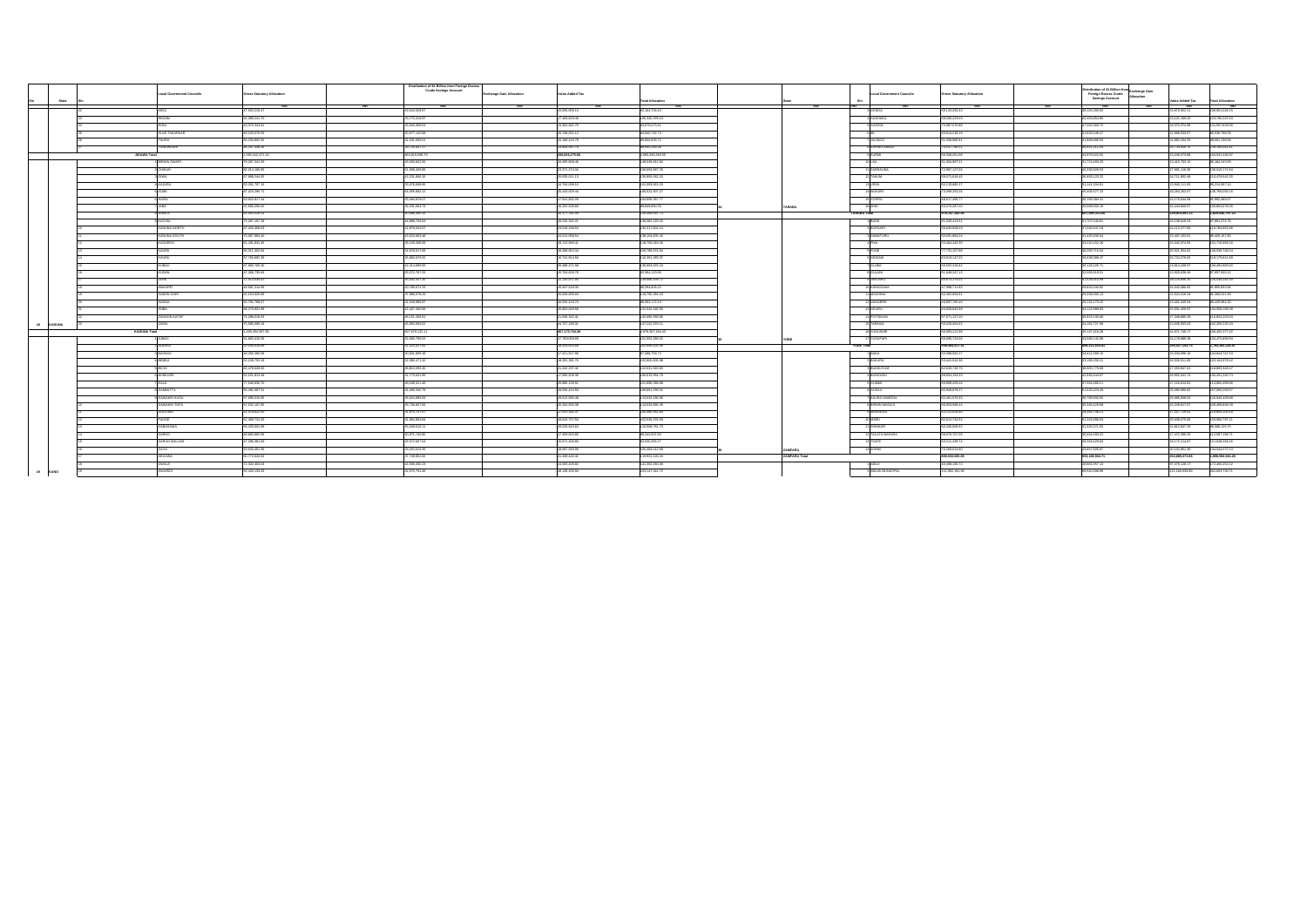| State | <b>Local Government Councils</b> | Gross Statutory Allocation | Distribution of \$1 Billion from Foreign Excess<br>Crude Savings Account | schange Gain Allocation | Value Added Ta            | Total Allocation |                         | <b>Local Government Councils</b> | Gross Statutory Allocation | Distribution of \$1 Billion from<br>Foreign Excess Crus<br>Savings Account | Value Added Tax      | Total Allocation  |
|-------|----------------------------------|----------------------------|--------------------------------------------------------------------------|-------------------------|---------------------------|------------------|-------------------------|----------------------------------|----------------------------|----------------------------------------------------------------------------|----------------------|-------------------|
|       |                                  |                            |                                                                          |                         |                           |                  |                         |                                  |                            |                                                                            |                      |                   |
|       |                                  | 3 650 280 2                |                                                                          |                         | 119,901.35                | (853.442.87      |                         |                                  | 62.004.679.67              |                                                                            | 102.723.074.44       |                   |
|       | KANO MUNICIPAL                   | 67,609,181.07              | 41 005 345 58                                                            |                         | 14 100 111                | EB 928, H08.CI   |                         |                                  | 55 746 814 58              | 15.240.041                                                                 | -100.400.713.54      | 1192-296-569.7    |
|       |                                  |                            |                                                                          |                         | 15.704.527.               | 94.752.373.26    |                         |                                  | MO 731 454 3               | - 100 801 356 90                                                           | $-08.300.761.85$     |                   |
|       |                                  | 48,506,730.9               | J 30 530 537 33                                                          |                         | <b>J-100 PLAIR 1217 P</b> | 35.185.641.86    | FCT, ABUJA              |                                  | 52.041.050.4               | - 32.325.993.37                                                            | $-27,225,184.27$     | 1182.352.235.00   |
|       |                                  | 12 204 280 M               |                                                                          |                         | 20 830 308 12             | DR 850 954 51    | <b>FCT. ABUJA Total</b> |                                  | 378.974.357                | 235.404.982.60                                                             | 17,739,802.13        | 1,232.119.142.43  |
|       |                                  | 61.357.478.96              | 4 18 113 017 34                                                          |                         | 21.873.608.16             | 21.344.104.46    | <b>Grand Total</b>      |                                  | 42,528,310,610.03          | $-26.417.028.000.00$                                                       | $-15,002,905,346.06$ | 84.548.304.956.11 |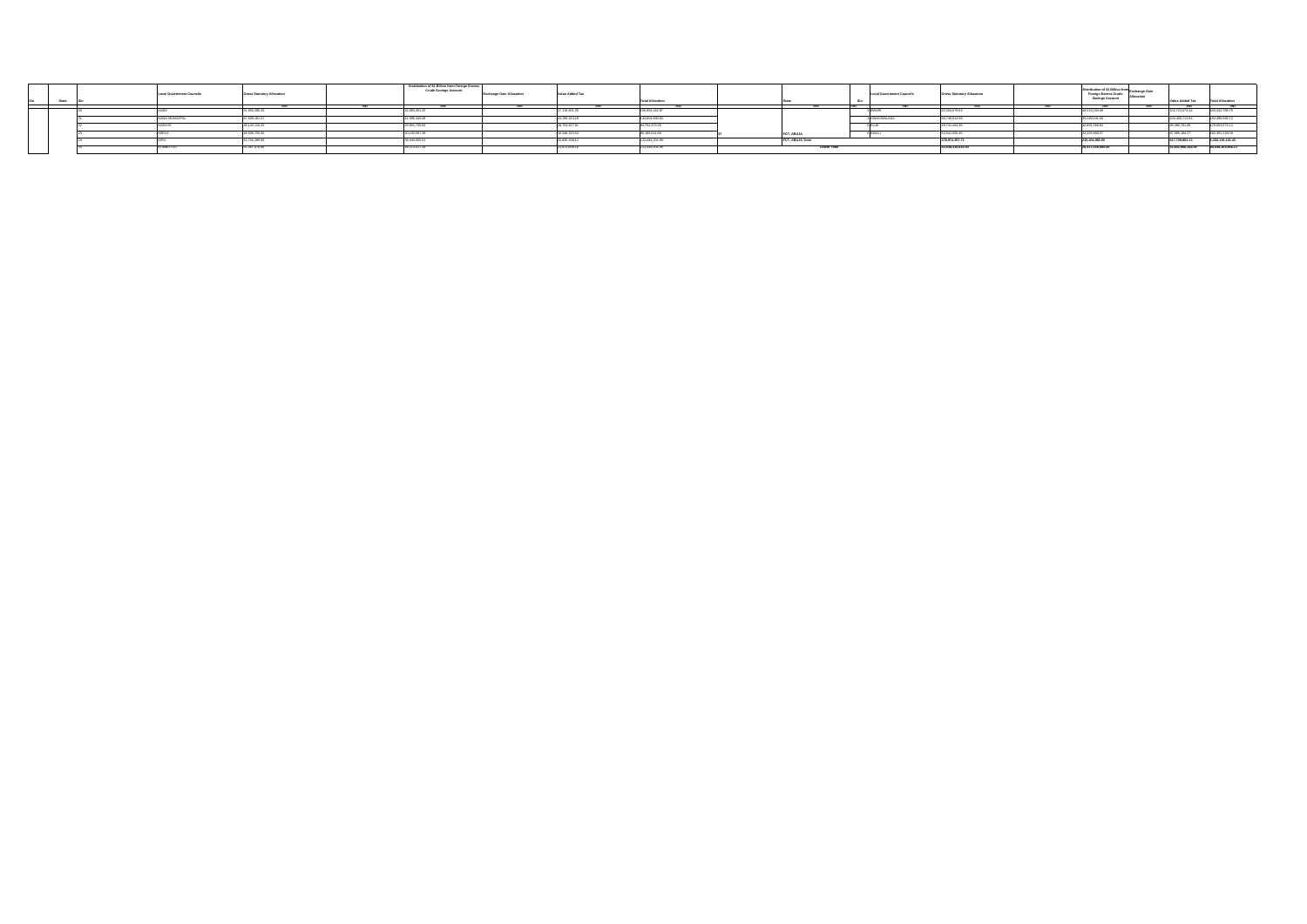| <b>IS/n Beneficiaries APRIL</b>                   |                    | Distribution from Foreign Excess Crude Savings<br>Account for August, 2009 Augmentation | Distribution of \$2 Billion from Foreign Excess Crude<br><b>Savings Account</b> |                                 |                       |                      |
|---------------------------------------------------|--------------------|-----------------------------------------------------------------------------------------|---------------------------------------------------------------------------------|---------------------------------|-----------------------|----------------------|
|                                                   | <b>Statutory</b>   |                                                                                         |                                                                                 | <b>Exchange Gain Difference</b> | <b>VAT</b>            | <b>Total</b>         |
|                                                   | $=N=$              | $=N=$                                                                                   | $=N=$                                                                           | $=N=$                           | $=N=$                 | $=N=$                |
| 1 FGN (see Table II)                              | 112,427,179,524.43 |                                                                                         |                                                                                 |                                 | $-17,364,816,195.30$  | 119,791,995,719.73   |
| 2 State (see Table III)                           | 57.024.567.898.49  |                                                                                         |                                                                                 |                                 | $-24.549.387.317.67$  | 81.573.955.216.16    |
| 3 LGCs (see Table IV)                             | 43.963.551.598.39  |                                                                                         |                                                                                 |                                 | -17.184.571.122.37    | 61.148.122.720.76    |
| 4 13% Derivation Fund                             | 22,077,446,839.58  |                                                                                         |                                                                                 |                                 |                       | $-22,077,446,839.58$ |
| E Deductions: Cost of Collections (FIRS &<br>NCS) | 3,567,479,242.53   |                                                                                         |                                                                                 |                                 | $-2,045,782,276.47$   | 5,613,261,519.01     |
| Total                                             | 239.060.225.103.42 |                                                                                         |                                                                                 |                                 | $-151.144.556.911.81$ | 290.204.782.015.23   |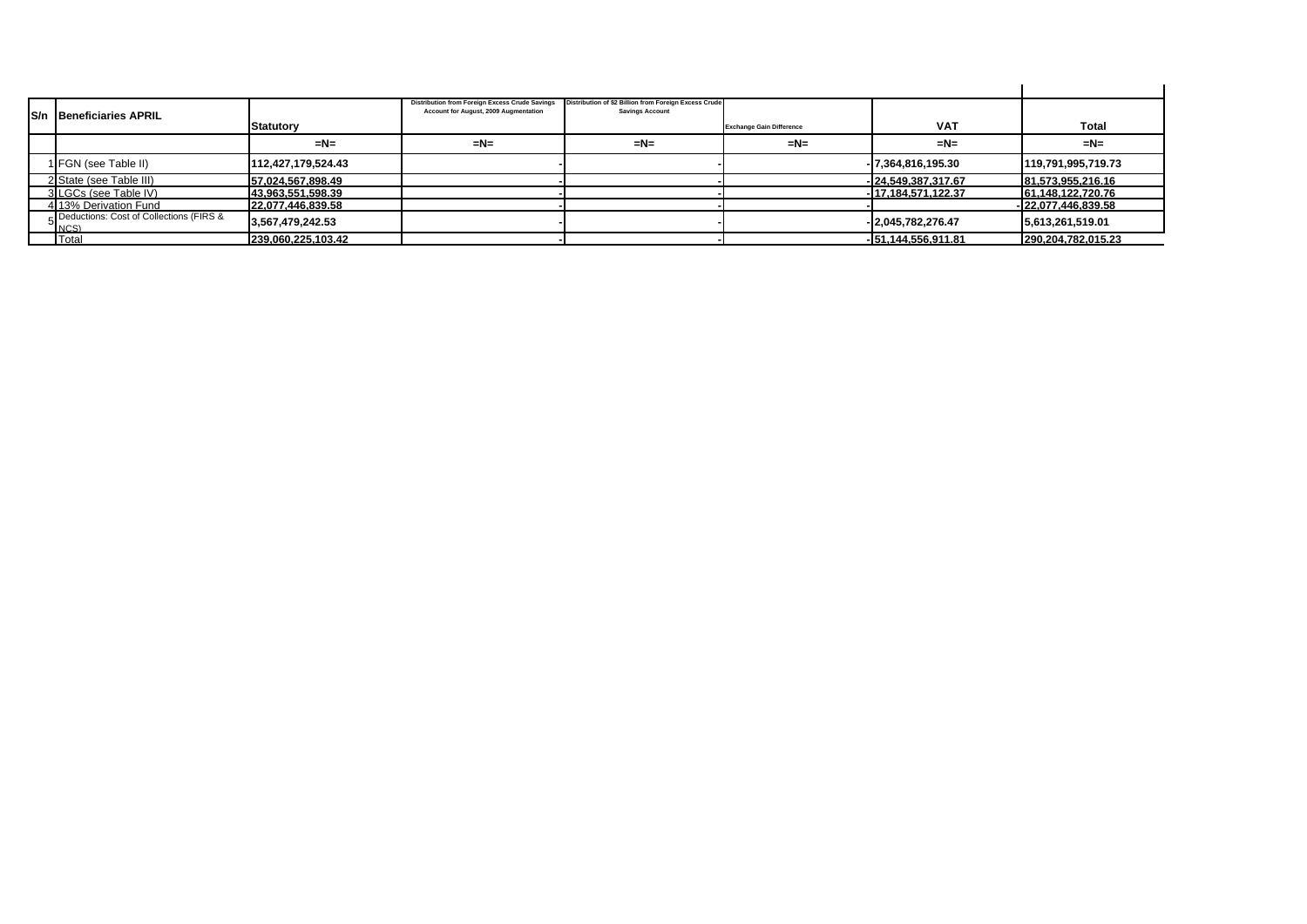|     |                                    |                                   |                                     | $5 = 3 - 4$                     |                                                                                                |                                                                                 |                                 |                     | $10=5+6+7+8+9$          |
|-----|------------------------------------|-----------------------------------|-------------------------------------|---------------------------------|------------------------------------------------------------------------------------------------|---------------------------------------------------------------------------------|---------------------------------|---------------------|-------------------------|
|     |                                    |                                   |                                     |                                 | <b>Distribution from Foreign Excess Crude Savings</b><br>Account for August, 2009 Augmentation | Distribution of \$2 Billion from Foreign Excess<br><b>Crude Savings Account</b> |                                 |                     |                         |
| S/n | <b>Beneficiaries</b>               | <b>Gross Statutory Allocation</b> | <b>Less External Debt Deduction</b> | <b>Net Statutory Allocation</b> |                                                                                                |                                                                                 | <b>Exchange Gain Difference</b> | <b>VAT</b>          | <b>Total Net Amount</b> |
|     |                                    | $=N=$                             | $=N=$                               |                                 |                                                                                                | $=N=$                                                                           | $=N=$                           | $=N=$               | $-N-$                   |
|     | FGN (CRF Account)                  | 103,506,420,025.34                | 3,049,825,364.37                    | 100,456,594,660.97              |                                                                                                |                                                                                 |                                 | $-6,873,828,448.95$ | 107,330,423,109.91      |
|     | 2 Share of Derivation & Ecology    | 2,134,152,990.21                  | 62,882,997.20                       | 2,071,269,993.01                |                                                                                                |                                                                                 |                                 |                     | $-2,071,269,993.01$     |
|     | 3 Stabilization                    | 1 067 076 495 11                  | 31 441 498 60                       | 1 035 634 996 50                |                                                                                                |                                                                                 |                                 |                     | $-1.03563499650$        |
|     | 4 Development of Natural Resources | 3 585 377 023 56                  | 105 643 435 30                      | 3 479 733 588 26                |                                                                                                |                                                                                 |                                 |                     | $-347973358826$         |
|     | 5 FCT-Abuja                        | 2,134,152,990.21                  | 62,882,997.20                       | 2,071,269,993.01                |                                                                                                |                                                                                 |                                 | $-490,987,746.35$   | 2,562,257,739.36        |
|     | Sub-total                          | 112.427.179.524.43                | 3.312.676.292.68                    | 109.114.503.231.75              |                                                                                                |                                                                                 |                                 | $-7.364.816.195.30$ | 116,479,319,427.05      |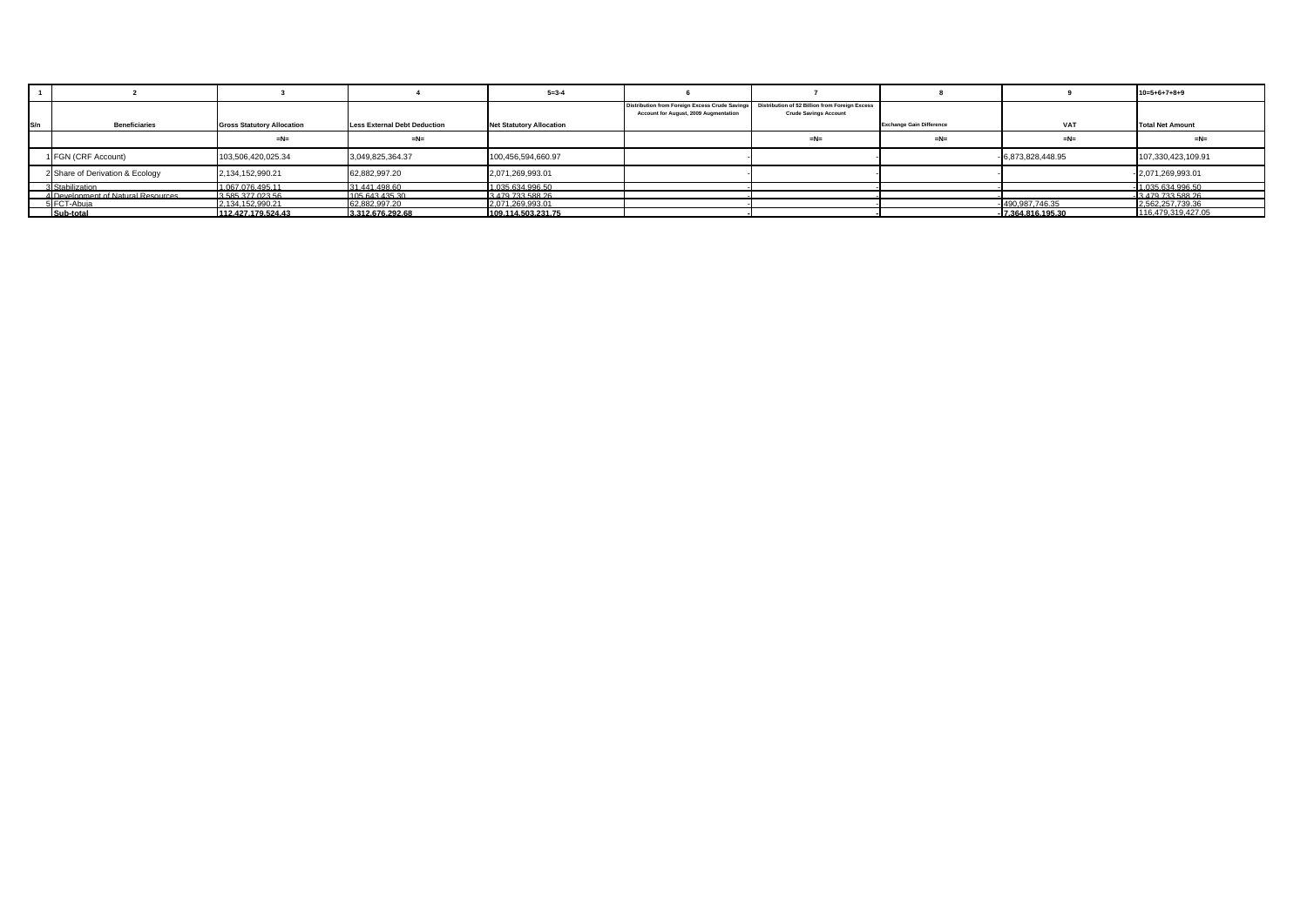|                              |             | $\overline{1}$                    | $\overline{\phantom{a}}$      | $6 - 4 - 5$       |                      |                                      |                             | $10m6-(7n.8n.9)$                |                                  |                                                                               | $\overline{11}$                         | $\overline{14}$   | 15x6+11+12+13+14          | 16=10+11+12+13+14       |  |
|------------------------------|-------------|-----------------------------------|-------------------------------|-------------------|----------------------|--------------------------------------|-----------------------------|---------------------------------|----------------------------------|-------------------------------------------------------------------------------|-----------------------------------------|-------------------|---------------------------|-------------------------|--|
|                              |             |                                   |                               |                   |                      |                                      |                             |                                 |                                  | stribution from Foreign Excess Crude Distribution of \$2 Billion from Foreign |                                         |                   |                           |                         |  |
|                              |             |                                   |                               |                   |                      |                                      |                             |                                 | Savings Account for August, 2009 | Excess Crude Savings Account                                                  |                                         |                   |                           |                         |  |
| In Beneficiaries             | No. of LGCs | <b>Gross Statutory Allocation</b> | 13% Share of Derivation (Net) | Gross Total       | <b>External Debt</b> | <b>Contractual Obligation (ISPO)</b> | Other Deductions (see Note) | <b>Net Statutory Allocation</b> | Augmentation                     |                                                                               | Exchange Gain Allocation VAT Allocation |                   | <b>Total Gross Amount</b> | <b>Total Net Amount</b> |  |
|                              |             |                                   |                               |                   |                      |                                      |                             |                                 |                                  |                                                                               |                                         |                   |                           |                         |  |
| ARIA                         | 17          | 374 448 034 74                    | PP TPC RPR RBR                | 1721 046 332 67   | 7 ORR R45 80         |                                      | 13 245 637 07               | 1.690.734.049.79                |                                  |                                                                               |                                         | 499.321.258.98    | 2.220.367.591.64          | 2 190 055 308 77        |  |
| <b>ADAMAWA</b>               |             | 534 392 627 75                    |                               | 534 392 627 75    | 961179423            |                                      |                             | 1.524.780.833.52                |                                  |                                                                               |                                         | 520 618 246 07    | 055 010 873 82            | 045 399 079 59          |  |
| <b>LAKWA IROM</b>            |             | 552 280 183 90                    | 193 RRS 624 42                | 745 945 808 32    | 39 993 669 02        |                                      |                             | 7.605.952.139.30                |                                  |                                                                               |                                         | 781 980 141 64    | 8.527.925.949.96          | 1387 932 280 94         |  |
| LANAMRRA                     |             | 549 855 037 32                    |                               | 1 549 855 037 32  | 961163008            | 10.000.000.00                        |                             | 1.530.243.407.24                |                                  |                                                                               |                                         | 597.922.240.84    | 2.147.777.278.15          | 2 128 165 648 07        |  |
| RAUCHL                       |             | 797 555 956 01                    |                               | 1797 555 956 01   | 11 173 098 63        | 56.879.023.19                        |                             | 1.649.503.834.19                |                                  |                                                                               |                                         | 602.379.694.00    | 1399.935.650.01           | 2.251.883.528.19        |  |
| 6 BAYELSA                    |             | 230 967 926 81                    | 557.226.431.12                | 3.788.194.357.92  | 16 171 449 61        |                                      | 509.813.020.90              | 3.262.209.887.42                |                                  |                                                                               |                                         | 459.113.219.83    | 4.247.307.577.75          | 3.721.323.107.24        |  |
| 7 RENUE                      |             | 656 918 366 44                    |                               | 1 656 918 366 44  | 7 998 644 01         |                                      |                             | 1.638.919.722.43                |                                  |                                                                               |                                         | 583.980.101.60    | 2.240.898.468.04          | 2 222 899 824 03        |  |
| BORNO                        |             | 828 181 642 08                    |                               | 1828 181 642 08   | 19 878 154 78        |                                      |                             | $-1.808.303.487.30$             |                                  |                                                                               |                                         | 584.087.494.48    | 2.412.269.136.56          | 392.390.981.78          |  |
| <b>CROSS RIVER</b>           |             | .440.406.487.01                   |                               | 1,440,406,487.01  | 76.184.976.11        | 325.247.569.44                       |                             | 938.973.941.46                  |                                  |                                                                               |                                         | 498.589.783.21    | 1.938.996.270.23          | 1.437.563.724.68        |  |
| 10 DELTA                     |             | 551.359.764.47                    | 392.237.679.03                | 6.943.597.443.49  | 7,456,885,33         |                                      | 279.876.486.12              | 6.586.264.072.04                |                                  |                                                                               |                                         | 695.426.088.71    | 7.639.023.532.20          | 7.281.690.160.75        |  |
| 11 EBONYI                    |             | 272.070.992.07                    |                               | 1,272,070.992.07  | 11.222.717.77        |                                      |                             | $-1.260.848.274.30$             |                                  |                                                                               |                                         | 491.448.320.27    | 1.763.519.312.33          | 1.752.296.594.56        |  |
| 12 EDO                       |             | 447 926 105 76                    | 97 939 488 91                 | 1 845 885 594 67  | 9.334.205.33         |                                      | 17 198 720 28               | 1.709.332.669.06                |                                  |                                                                               |                                         | 641.732.889.60    | 2 487 598 484 27          | 2.351.065.558.66        |  |
| 13 EKITI                     |             | 283 148 291 33                    |                               | 1.283.148.291.33  | 26.407.279.26        |                                      |                             | 1.256.741.012.07                |                                  |                                                                               |                                         | 481.762.970.22    | 1.764.911.261.55          | 1.738.503.982.29        |  |
| 14 ENUGU                     |             | 447 699 341 33                    |                               | 1.447.699.341.33  | 19.417.200.49        |                                      |                             | $-1.428.282.140.84$             |                                  |                                                                               |                                         | 530.249.416.16    | 1.977.948.757.49          | 1.958.531.557.00        |  |
| 5 GOMBE                      |             | 380 894 291 58                    |                               | 1.360.894.291.58  | F3 201 F31 91        |                                      |                             | 1.341.731.185.95                |                                  |                                                                               |                                         | 484.097.402.23    | 1.844.991.693.81          | 1825 828 588 18         |  |
| 16 IMO                       |             | <b>645 583 638 85</b>             | 339 412 353 90                | 1884 995 992 75   | 28 768 379 29        | 358 424 768 53                       |                             | $-1.497.802.844.93$             |                                  |                                                                               |                                         | $-557.582.234.21$ | 2.442.578.226.96          | 2 055 385 079 14        |  |
| 17 JIGAWA                    |             | 697 684 678 03                    |                               | 1 697 684 678 03  | 40 386 881 25        |                                      |                             | 1.657.297.796.78                |                                  |                                                                               |                                         | 586 830 974 09    | 2.284.515.652.12          | 244 128 770 87          |  |
| 18 KADUNA                    |             | 934 870 442 71                    |                               | 1934 870 442 71   | 89 470 137 44        |                                      |                             | 1.865.400.305.27                |                                  |                                                                               |                                         | 710 404 281 86    | 645 274 724 57            | 2.575.804.587.13        |  |
| 19 KANO                      |             | 424 993 805 29                    |                               | 02 209 299 204 5  | BR 694 BRO 74        |                                      |                             | 2.336.298.944.55                |                                  |                                                                               |                                         | 939.768.371.45    | 3.364.762.176.74          | 3.276.067.316.00        |  |
| 20 KATSINA                   |             | 844 200 535 62                    |                               | 1844 200 535 62   | 69 715 413 02        |                                      |                             | 1.784.485.122.60                |                                  |                                                                               |                                         | 724 632 150 63    | 2 568 832 686 25          | 609 117 273 23          |  |
| 21 KEBBI                     |             | .542.565.873.44                   |                               | 1.542.565.873.44  | 42.246.825.11        |                                      |                             | 1,500,319,048.33                |                                  |                                                                               |                                         | 529.304.177.73    | 2.071.870.051.17          | 1029.623.226.06         |  |
| 22 KOGI                      |             | 638 715 761 21                    |                               | 1.538.715.761.21  | 30 866 478 87        |                                      |                             | $-1.507.849.282.34$             |                                  |                                                                               |                                         | 525 414 435 34    | 2.064.130.196.55          | 033 263 717 68          |  |
| 23 KWARA                     |             | .402.183.298.58                   |                               | 1.402.183.298.58  | 25.213.274.13        |                                      |                             | $-1.376.970.024.45$             |                                  |                                                                               |                                         | 301.070.973.53    | 1.703.254.272.11          | 1.678.040.997.98        |  |
| 24 LAGOS                     |             | 190.550.199.47                    |                               | 2.190.550.199.47  | 142.064.730.13       | 500.000.000.00                       |                             | 1.548.485.469.34                |                                  |                                                                               |                                         | 4.172.609.080.45  | 6.363.159.279.92          | 5.721.094.549.79        |  |
| 25 NASSARAWA                 |             | .313.775.228.78                   |                               | 1.313.775.228.78  | 61.205.413.71        |                                      |                             | $-1.252.569.815.07$             |                                  |                                                                               |                                         | 444.189.908.02    | 1.757.965.136.80          | 1.696.759.723.09        |  |
| 26 NIGER                     |             | .794.337.513.99                   |                               | 1.794.337.513.99  | 15.694.518.66        | 142.377.502.73                       |                             | 1.636.265.492.60                |                                  |                                                                               |                                         | 564.290.960.38    | 1358.628.474.37           | 2.200.556.452.98        |  |
| 27 OGUN                      |             | .499.638.252.18                   |                               | 1.499.638.252.18  | 21.495.311.49        |                                      |                             | 1.478.142.940.69                |                                  |                                                                               |                                         | 554,888,027.12    | 2.054.526.279.30          | 2.033.030.967.81        |  |
| 28 ONDO                      |             | 438 171 656 90                    | 239 983 600 31                | 2.678.155.257.21  | 40.240.513.82        |                                      |                             | 2.637.914.743.39                |                                  |                                                                               |                                         | 595 329 141 77    | 3.273.484.398.97          | 3.233.243.885.15        |  |
| 29 OSUN                      |             | .422.327.970.68                   |                               | 1,422,327,970.68  | 55.145.388.42        |                                      | 4 400 000 00                | 1.362.782.582.26                |                                  |                                                                               |                                         | 542.405.285.16    | 1.964.733.255.84          | 1.905.187.867.42        |  |
| 30 OYO                       |             | 791 961 476 32                    |                               | 179198147632      | 23 507 660 22        |                                      |                             | $-1.568.453.816.10$             |                                  |                                                                               |                                         | 700 548 086 73    | 2.492.509.563.05          | 2.269.001.902.83        |  |
| 31 PLATEAU                   |             | <b>FINA RR9 0R4 R2</b>            |                               | 1 504 889 084 62  | 116 502 759 79       |                                      |                             | 1.388.386.324.83                |                                  |                                                                               |                                         | 528 901 677 91    | 2.033.790.762.53          | 1917 288 002 74         |  |
| 32 RIVERS                    |             | 682 425 843 72                    | 610.383.363.97                | 292 809 207 69    | 41 572 035 95        |                                      |                             | 7.251.237.171.74                |                                  |                                                                               |                                         | 898.821.268.23    | 8.191.630.475.92          | 3.150.058.439.97        |  |
| 33 SOKOTO                    |             | <b>599 818 861 72</b>             |                               | 1 599 818 861 72  | 7 444 699 28         |                                      |                             | 1.572.374.162.44                |                                  |                                                                               |                                         | 541 923 909 34    | 141 742 771 06            | 2 114 298 071 78        |  |
| 34 TARARA                    |             | 515 341 179 22                    |                               | 51534117922       | 11 398 757 98        |                                      |                             | 1.503.942.421.24                |                                  |                                                                               |                                         | 470 719 474 69    | 1986 080 853 91           | 974 661 895 93          |  |
| 35 YOBE                      |             | 503 927 557 17                    |                               | 503 927 557 17    | 16.765.104.72        |                                      | 15.470.000.00               | 1.471.692.452.45                |                                  |                                                                               |                                         | 481.313.547.67    | 1.985.241.104.84          | 953,006,000.12          |  |
| 36 ZAMEARA                   |             | 508 499 991 41                    |                               | 508 499 991 41    | 16 047 251 44        |                                      |                             | 1.492.452.739.97                |                                  |                                                                               |                                         | 525.730.083.55    | 2.034.230.074.96          | 2018 18282352           |  |
| 37 Soku Disputed Funds       |             |                                   |                               |                   |                      |                                      |                             |                                 |                                  |                                                                               |                                         |                   |                           |                         |  |
| 38 Ona/Asaboro Disputed Fund |             |                                   |                               |                   |                      |                                      |                             |                                 |                                  |                                                                               |                                         |                   |                           |                         |  |
| Total (States/LGCs)          |             | 57.024.567.898.49                 | 22.077.446.839.58             | 79.102.014.738.07 | 1.915.137.851.54     | 1.392.928.863.89                     | 870.003.864.37              | 74.923.944.158.27               |                                  |                                                                               |                                         | 24.349.387.317.67 | 103.451.402.055.74        | 99.273.331.475.94       |  |
|                              |             |                                   |                               |                   |                      |                                      |                             |                                 |                                  |                                                                               |                                         |                   |                           |                         |  |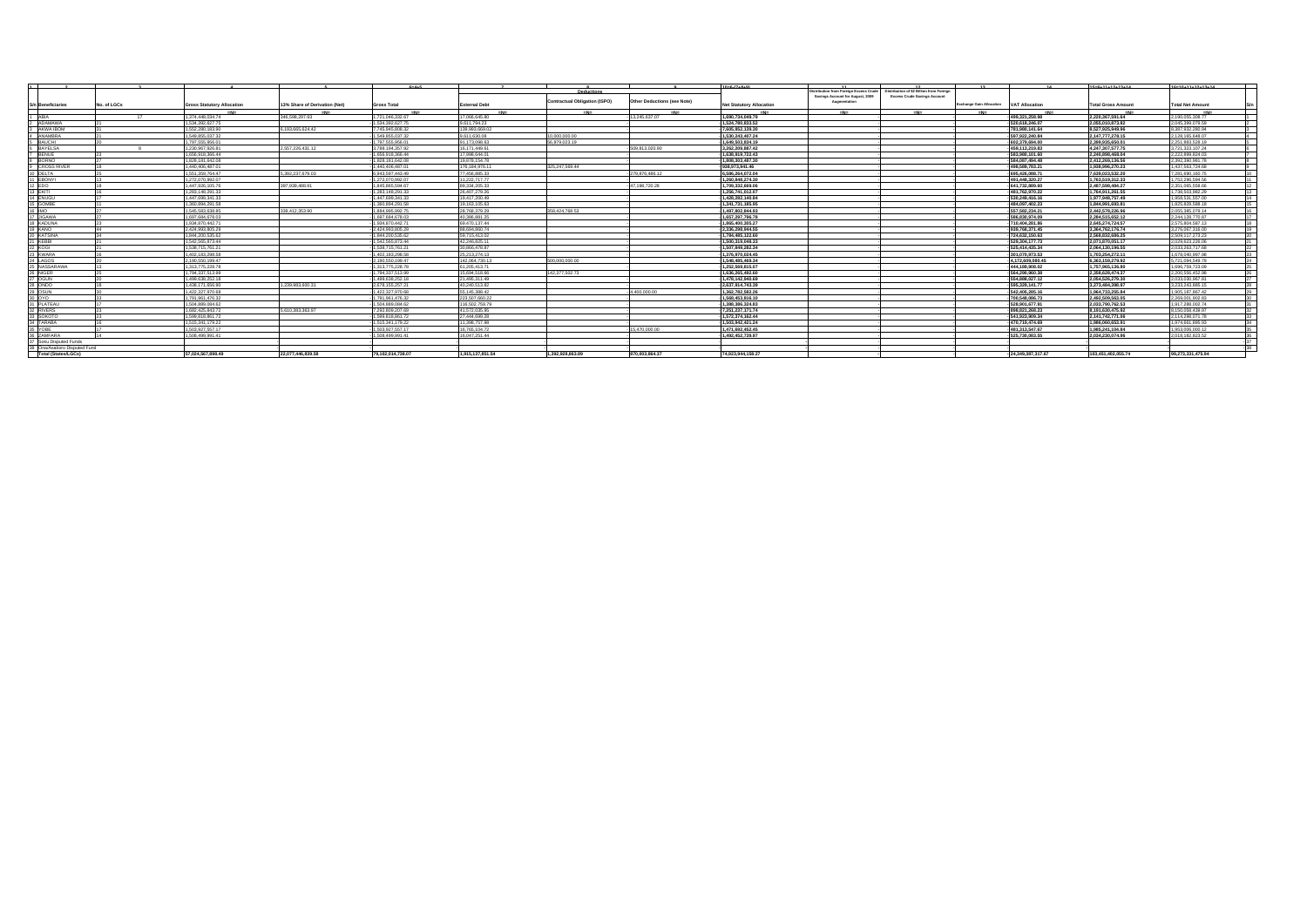|              |                   |                                  |                                   | <b>Distribution from</b>                 | <b>Distribution of \$2 Billion from Foreign Excess</b> |                         |                 |                  |               |            |                           |                           | Distribution from                   |                                |               |                |                         |
|--------------|-------------------|----------------------------------|-----------------------------------|------------------------------------------|--------------------------------------------------------|-------------------------|-----------------|------------------|---------------|------------|---------------------------|---------------------------|-------------------------------------|--------------------------------|---------------|----------------|-------------------------|
|              |                   |                                  |                                   | Foreign Excess Crude Savings Account for | Crude Savings Account                                  |                         |                 |                  |               |            |                           |                           | Foreign Excess Crude Savings Accoun | stribution of \$2 Billion from | Exchange Gain |                |                         |
|              |                   | <b>Local Government Councils</b> | <b>Jross Statutory Allocation</b> | August, 2009 Augmentation                |                                                        | schange Gain Allocation | Value Added Tax |                  |               |            | Local Government Councils | ross Statutory Allocation | for August, 2009 Augmentation       | Foreign Excess Crude           | discation     |                |                         |
| State        |                   |                                  |                                   |                                          |                                                        |                         |                 | notazofiA lato   |               |            |                           |                           |                                     | Savings Account                |               | alue Added Tax | <b>Total Allocation</b> |
|              |                   |                                  |                                   | - Ma                                     |                                                        |                         |                 |                  |               | $\sim$     |                           |                           |                                     | - 1991                         |               | $-$            | $-$                     |
|              |                   | ABA NORTH                        | 45,821,311.40                     |                                          |                                                        |                         | 15,302,227.95   | 123,539.35       |               |            |                           | 096,313.49                |                                     |                                |               | 16,401,024.12  | (097,337.61             |
|              |                   | BA SOUTH                         | 75,005,200.98                     |                                          |                                                        |                         | 26,954,243.57   | 02,619,504.55    |               |            |                           | 100,141.41                |                                     |                                |               | 7,637,920.99   | 7,738,062.40            |
|              |                   |                                  |                                   |                                          |                                                        |                         |                 |                  |               |            |                           |                           |                                     |                                |               |                |                         |
|              |                   | <b><i>REGENERANCE</i></b>        | 57,261,959.12                     |                                          |                                                        |                         | 17,612,197.21   | 74,874,156.33    |               |            | 28 MADOE                  | 1,179,961.90              |                                     |                                |               | 17,344,082.94  | 524,044.84              |
|              |                   | <b>BENDE</b>                     | 57,749,351.46                     |                                          |                                                        |                         | 18,418,981.18   | 15,158,332.53    |               |            | MAXOTITLE                 | 30.205.05                 |                                     |                                |               | 20.503.302.36  | 5.653.607.42            |
|              |                   |                                  | 50,956,045.41                     |                                          |                                                        |                         | 16,425,758.87   | 7,381,804.28     |               |            |                           | 1,949,098.91              |                                     |                                |               | 0,186,371.24   | 9,135,470.16            |
|              |                   |                                  |                                   |                                          |                                                        |                         |                 |                  |               |            |                           |                           |                                     |                                |               |                |                         |
|              |                   | SIALA NGWA NORTH                 | 52,929,367.46                     |                                          |                                                        |                         | 17,005,516.30   | 09,934,883.75    |               |            |                           | 1,641,032.02              |                                     |                                |               | 34,288,056.27  | 135,929,088.28          |
|              |                   | SIALA NGWA SOUTH                 | 51,192,811.25                     |                                          |                                                        |                         | 16,306,757.78   | 00.032,009.03    |               |            |                           | 0,312,514.94              |                                     |                                |               | 17,068,785.40  | AC 000, 180, 12         |
|              |                   | <b>DEMANDED</b>                  | 53,062,526.81                     |                                          |                                                        |                         | 15.558.351.01   | 58.620.877.82    |               |            | <b>HMNGAD</b>             | 533,205.86                |                                     |                                |               | 16.171.640.40  | 15,704,846.26           |
|              |                   | <b>IND-NNEOCHE</b>               | 53,151,382.37                     |                                          |                                                        |                         | 17,380,971.93   | 0,532,354.30     |               |            |                           | 0,752,288.19              |                                     |                                |               | 13.700.090.61  | 11,452,378.80           |
|              |                   |                                  |                                   |                                          |                                                        |                         |                 |                  |               |            |                           |                           |                                     |                                |               |                |                         |
|              |                   | <b>CEI NGWA</b>                  | 55,722,199.10                     |                                          |                                                        |                         | 18,025,920.30   | 73,748,119.40    |               |            | SHANONO                   | 316,584.84                |                                     |                                |               | 7,490,817.81   | 17,807,502.65           |
|              |                   |                                  | 62,048,646.93                     |                                          |                                                        |                         | 20,372,241.80   | 12,420,888.73    |               |            |                           | 2,968,186.99              |                                     |                                |               | 21,654,714.38  | 4,622,901.37            |
|              |                   | SISIOMA NGWA                     | 56,547,798.01                     |                                          |                                                        |                         | 19,432,608.27   | 5,980,406.28     |               |            |                           | 202,261.47                |                                     |                                |               | 19,779,351.40  | 5,048,612.87            |
|              |                   | GWUNAGBO                         | 45,073,006.52                     |                                          |                                                        |                         | 14,386,239.95   | 9,459,246.47     |               |            | <b>TARALIN</b>            | 530.934.27                |                                     |                                |               | 20.465.292.72  |                         |
|              |                   |                                  |                                   |                                          |                                                        |                         |                 |                  |               |            |                           |                           |                                     |                                |               |                | 6,996,226.99            |
|              |                   | KWA EAST                         | 41,058,554.92                     |                                          |                                                        |                         | 13,511,392.22   | 5,379,957.14     |               |            |                           | 1027,299.80               |                                     |                                |               | 5,911,760.57   | 2,809,050.35            |
|              |                   | KWA WEST                         | 43,527,546.25                     |                                          |                                                        |                         | 14,004,905.84   | 58,132,452.09    |               |            |                           | 405,045.14                |                                     |                                |               | 18,119,634.18  | 10,586,279.32           |
|              |                   | <b>HUAHIA NORTH</b>              | 62,571,055.45                     |                                          |                                                        |                         | 19,470,470.58   | 2,041,526.03     |               |            | <b>DUN WAD</b>            | 155,818.60                |                                     |                                |               | 20,847,414.78  | 1,003,233.38            |
|              |                   |                                  |                                   |                                          |                                                        |                         |                 |                  |               |            |                           |                           |                                     |                                |               |                |                         |
|              |                   | <b><i>IUANIA SOUTH</i></b>       | 51,616,146.36                     |                                          |                                                        |                         | 16,447,010.38   | 58,053,156.75    |               |            |                           | 024, D44, 95              |                                     |                                |               | 15,926,957.87  | 17,951,012.82           |
|              | <b>ABIA Total</b> |                                  | 916,764,979.79                    |                                          |                                                        |                         | 297,215,795.16  | 1,213,980,774.95 |               |            | 43 WARAWA                 | 579,393.47                |                                     |                                |               | 17,055,474.90  | 14,634,868.37           |
|              |                   | <b>CMSA</b>                      | 58,002,603.23                     |                                          |                                                        |                         | 18,025,784.17   | 6,028,387.40     |               |            | AJDIL.                    | 949,955.14                |                                     |                                |               | 12,132,819.30  | 4,082,774.44            |
|              |                   | <b>TURORE</b>                    | 71,001,901.79                     |                                          |                                                        |                         | 19,021,548.21   | 00,023,450.00    |               | KAND Total |                           | 533,682,171.32            |                                     |                                |               | 887,343,865.73 | 1,421,026,037.05        |
|              |                   |                                  |                                   |                                          |                                                        |                         |                 |                  |               |            |                           |                           |                                     |                                |               |                |                         |
|              |                   | ANYE                             | 59,962,932.91                     |                                          |                                                        |                         | 17,430,447.22   | 7,393,380.12     |               |            |                           | 822,683,23                |                                     |                                |               | 7.709.005.33   | 1,612,348.56            |
|              |                   | <b>GREE</b>                      | 55,153,689.65                     |                                          |                                                        |                         | 16,174,803.35   | 1,328,493.00     |               |            |                           | 5,421,013.49              |                                     |                                |               | 12.006.205.31  | 4,507,278.80            |
|              |                   |                                  | 10.000.305                        |                                          |                                                        |                         | 6,780,054.69    | 0,148,470.00     |               |            | ATRAD                     | 33.EE8.102.1              |                                     |                                |               | 19.985.053.22  | 0,186,886.70            |
|              |                   |                                  |                                   |                                          |                                                        |                         |                 |                  |               |            |                           |                           |                                     |                                |               |                |                         |
|              |                   | GUYUK                            | 55,515,630.49                     |                                          |                                                        |                         | 17,934,958.82   | 73,450,589.31    |               |            | BAURE                     | 528,777.47                |                                     |                                |               | 19,559,544.19  | 7,088,321.67            |
|              |                   |                                  | 61,450,000.81                     |                                          |                                                        |                         | 17,616,038.84   | 3,000,032.64     |               |            |                           | EG.100,000                |                                     |                                |               | 17,099,005.98  | 10,508,507.31           |
|              |                   |                                  | 61,685,636.19                     |                                          |                                                        |                         | 17,591,988.17   | 79,277,624.36    |               |            | <b><i>URANCH</i></b>      | 228,461.63                |                                     |                                |               | 7,356,605.94   | 585,067.57              |
|              |                   | YOLA NORTH                       | 56,203,476.77                     |                                          |                                                        |                         | 18,688,595.60   | 74,892,072.37    |               |            | DAN-MUSA                  | 7,801,210.71              |                                     |                                |               | 16,475,533.76  | 54,276,744.47           |
|              |                   |                                  |                                   |                                          |                                                        |                         |                 |                  |               |            |                           |                           |                                     |                                |               |                |                         |
|              |                   | <b>AMURDE</b>                    | 50,643,582.99                     |                                          |                                                        |                         | 15,541,604.08   | 55,185,187.08    |               |            | ANDUM                     | 464.625.62                |                                     |                                |               | 7.055.094.98   | .120.520.60             |
|              |                   | кан                              | 50,499,215.83                     |                                          |                                                        |                         | 6,352,770.94    | 17.200.120.33    |               |            |                           | 084,622.40                |                                     |                                |               | 16,917,948.23  | 002,570.64              |
|              |                   |                                  | 50,216,391.01                     |                                          |                                                        |                         | 15,483,116.39   | 15,029,507.40    |               |            |                           | JS5,267.90                |                                     |                                |               | 20.380.729.10  | 18,135,997.00           |
|              |                   | <b>AYO-BELWA</b>                 | 56,772,574.09                     |                                          |                                                        |                         | 17,026,852.66   | 73,799,426.75    |               |            |                           | 1,691,273.35              |                                     |                                |               | 16,708,747.92  | 15,400,021.27           |
|              |                   |                                  |                                   |                                          |                                                        |                         |                 |                  |               |            |                           |                           |                                     |                                |               |                |                         |
|              |                   | <b>ICHIKA</b>                    | 54,362,127.04                     |                                          |                                                        |                         | 17,106,886.52   | 71,409,013.56    |               |            | 12 DUTSINMA               | 000,000.03                |                                     |                                |               | 18,537,335.47  | 73,597,724.10           |
|              |                   | UBINORTH                         | 52,980,005.72                     |                                          |                                                        |                         | 16,951,091.21   | 9,931,696.94     |               |            |                           | 1,702,941.87              |                                     |                                |               | 19,508,349.05  | 9,211,290.92            |
|              |                   | MUBI SOUTH                       | 49,906,031.15                     |                                          |                                                        |                         | 16,135,836.11   | 05,041,057.25    |               |            |                           | 9,472,970.89              |                                     |                                |               | 20,596,190.69  | 10,009,161.57           |
|              |                   | <b>UMAN</b>                      | 47,199,132.29                     |                                          |                                                        |                         | 14,728,374.69   | 1,927,506.98     |               |            |                           | 3,708,929.98              |                                     |                                |               | 18,540,355.61  | 2,249,285.59            |
|              |                   |                                  |                                   |                                          |                                                        |                         |                 |                  |               |            |                           |                           |                                     |                                |               |                |                         |
|              |                   | HELLENG                          | 53,149,870.15                     |                                          |                                                        |                         | 16,877,318.64   | 0,027,188.79     |               |            |                           | 703,526.04                |                                     |                                |               | 18,540,171.46  | 5,243,697.50            |
|              |                   | ONG                              | 67,427,673.65                     |                                          |                                                        |                         | 18,454,183.32   | 15,911,856.96    |               |            | <b>KATUR</b>              | 0,147,535.52              |                                     |                                |               | 19.760.604.85  | 9,908,140.37            |
|              |                   | วบพร                             | 17,136,918.14                     |                                          |                                                        |                         | 13,303,639.51   | 1,440,557.65     |               |            |                           | 292,983.77                |                                     |                                |               | 19,079,856.71  | 5,372,540.48            |
|              |                   | <b>CLA SOUTH</b>                 | 56,348,899.75                     |                                          |                                                        |                         | 18,554,530.60   | 74,903,430.36    |               |            | AMK AIR                   | 3,187,782.90              |                                     |                                |               | 21.338.999.13  | 4,526,782.03            |
| 2 ADAMAWA    |                   |                                  |                                   |                                          |                                                        |                         |                 |                  |               |            |                           |                           |                                     |                                |               |                |                         |
| DAMAWA Total |                   |                                  | 1,179,787,278.96                  |                                          |                                                        |                         | 355,810,453.74  | 535,597,732.69   |               |            |                           | 3,734,155.97              |                                     |                                |               | 17,005,047.76  | 1,599,803.73            |
|              |                   | <b>ABAK</b>                      | 53,150,125.72                     |                                          |                                                        |                         | 20,220,205.94   | 23,370,331.66    |               |            | 21 KATSIN                 | 1,025,432.83              |                                     |                                |               | 24,017,352.47  | 2,912,785.31            |
|              |                   | ASTERN COOLO                     | 41,737,004.88                     |                                          |                                                        |                         | 17,327,238.12   | 00.043.00        |               |            |                           | 844,704.21                |                                     |                                |               | 16,618,806.52  | 4,453,510.72            |
|              |                   |                                  | 55,903,713.54                     |                                          |                                                        |                         | 21,452,830.40   | 356,543.94       |               |            |                           | 388,673.75                |                                     |                                |               | 15,944,282.82  |                         |
|              |                   |                                  |                                   |                                          |                                                        |                         |                 |                  |               |            |                           |                           |                                     |                                |               |                | 2,332,956.57            |
|              |                   | <b>SIT ATAI</b>                  | 43,710,245.48                     |                                          |                                                        |                         | 17,544,787.91   | 1,555,033.40     |               |            |                           | 7,508,182.18              |                                     |                                |               | 19,697,771.09  | 7,205,953.27            |
|              |                   | <b>SSEN UDM</b>                  | 56,654,651.88                     |                                          |                                                        |                         | 22,193,539.48   | 78,548,191.35    |               |            | <b>MLUMFASH</b>           | 502,294.21                |                                     |                                |               | 19,025,309.94  | 4,527,004.15            |
|              |                   | DRIZ TIM                         | 48,182,519.83                     |                                          |                                                        |                         | 18.980.031.11   | 7,162,550.94     |               |            |                           | 239,634.76                |                                     |                                |               | 18,806,017.92  | 14,045,652.67           |
|              |                   |                                  |                                   |                                          |                                                        |                         |                 | 6,498,240.00     |               |            |                           | 013.484.77                |                                     |                                |               |                |                         |
|              |                   | TINAN -                          | 55,165,957.60                     |                                          |                                                        |                         | 21,332,282.40   |                  |               |            |                           |                           |                                     |                                |               | 18.004.001.37  | 3,678,366.14            |
|              |                   |                                  | 42,983,560.76                     |                                          |                                                        |                         | 17,873,700.28   | 00,057,261.04    |               |            |                           | 524,588.24                |                                     |                                |               | 6,535,715.69   | 14,060,303.92           |
|              |                   | <b>BESKPO ASUTAN</b>             | 52,615,016.83                     |                                          |                                                        |                         | 20,146,948.99   | 72,761,965.82    |               |            |                           | 277,119.32                |                                     |                                |               | 18,612,581.29  | 2,889,700.60            |
|              |                   | MORE CAOS                        | 6,978,613.44                      |                                          |                                                        |                         | 2,082,015.08    | 060,628.52       | <b>ATSINA</b> |            |                           | 401,074.01                |                                     |                                |               | 7,950,727.47   | 18,351,801.48           |
|              |                   |                                  |                                   |                                          |                                                        |                         |                 |                  |               |            |                           |                           |                                     |                                |               |                |                         |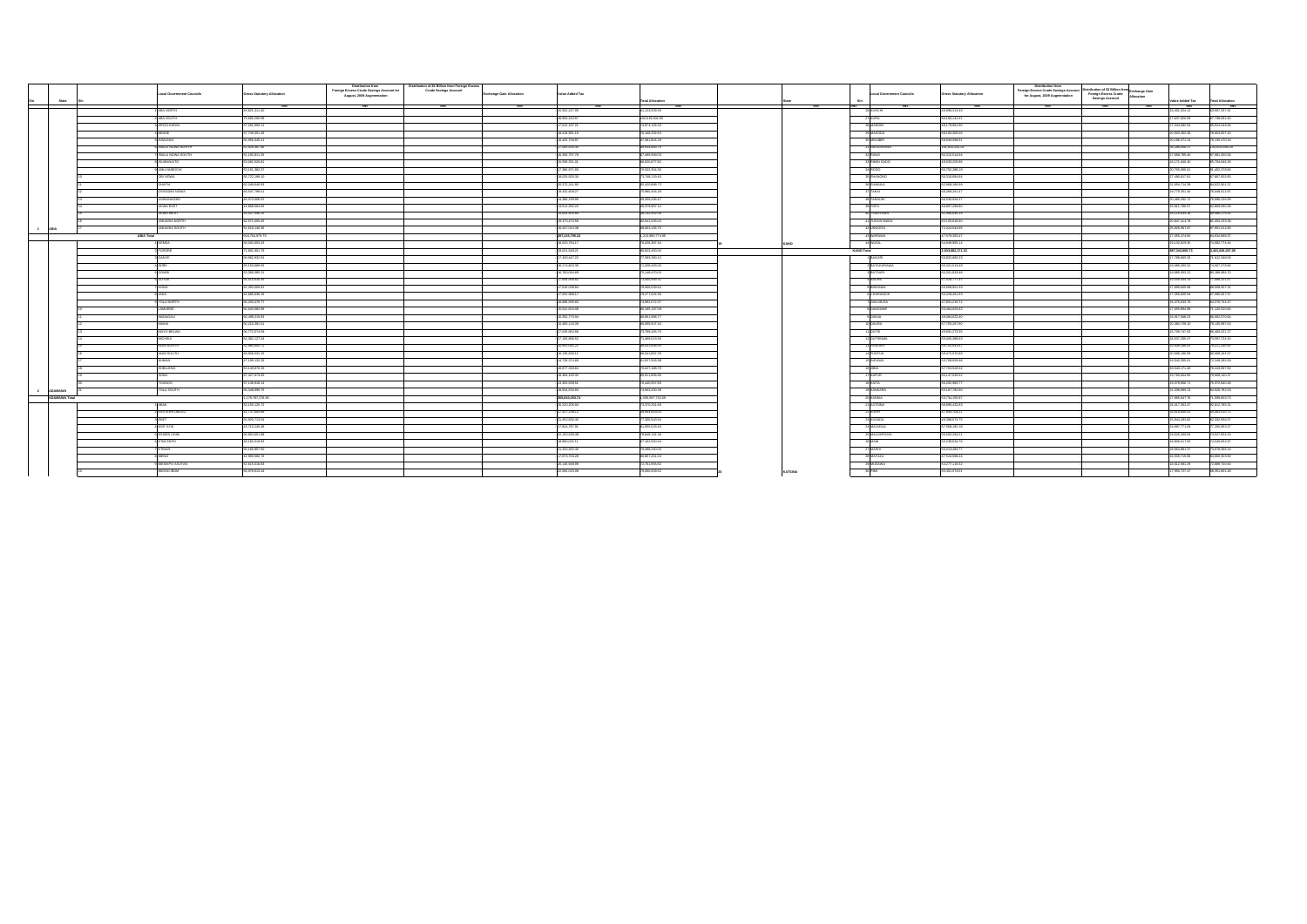|                       |               |                                  |                          | Distribution from                        | <b>Distribution of \$2 Billion from Foreign Exces</b> |                         |                |                  |                      |                    |                          |                                   | Distribution from                   |                                |                   |                 |                  |
|-----------------------|---------------|----------------------------------|--------------------------|------------------------------------------|-------------------------------------------------------|-------------------------|----------------|------------------|----------------------|--------------------|--------------------------|-----------------------------------|-------------------------------------|--------------------------------|-------------------|-----------------|------------------|
|                       |               |                                  |                          | Foreign Excess Crude Savings Account for | Crude Savings Account                                 |                         |                |                  |                      |                    |                          |                                   | Foreign Excess Crude Savings Accoun | stribution of \$2 Billion from | Exchange Gain     |                 |                  |
|                       |               | <b>Local Government Councils</b> | oss Statutory Allocation | August, 2009 Augmentation                |                                                       | schange Gain Allocation | alue Added Tax |                  |                      |                    | ocal Government Councils | <b>Gross Statutory Allocation</b> | for August, 2009 Augmentation       | Foreign Excess Crude           | <b>Allocation</b> |                 |                  |
| State                 |               |                                  |                          |                                          |                                                       |                         |                | tal Allocation   |                      | Sh.                |                          |                                   |                                     | <b>Savings Account</b>         |                   | alue Added Tax  | notal Allocation |
|                       |               |                                  |                          |                                          |                                                       |                         |                |                  | <b>START</b>         | $\sim$             |                          |                                   |                                     | - 1991                         |                   | $   -$          | $-10$            |
|                       |               |                                  | 3,377,963.27             |                                          |                                                       |                         | 783,795.71     | 161,758.98       |                      |                    |                          | 11,798.69                         |                                     |                                |                   | 7,299,039.02    | 210,837.7        |
|                       |               | GMC                              | 3,382,239.82             |                                          |                                                       |                         | 0,955,538.07   | 337,777.89       |                      |                    |                          | 709,949.40                        |                                     |                                |                   | 3,055,947.80    | 2,766,897.21     |
|                       |               | IKOT ABASI                       | 2,421,072.69             |                                          |                                                       |                         | 9,959,920.97   | 200,993.66       |                      |                    | 33 SANDAMI               | 1,912,849.30                      |                                     |                                |                   | 17,344,599.02   | 0,257,448.32     |
|                       |               |                                  |                          |                                          |                                                       |                         |                |                  |                      |                    |                          |                                   |                                     |                                |                   |                 |                  |
|                       |               | KOT EXPENE                       | 52,426,164.27            |                                          |                                                       |                         | 20,367,051.30  | 2.793.215.57     |                      |                    |                          | 02.818.50                         |                                     |                                |                   | 17.987.521.68   | 0.630.340.18     |
|                       |               |                                  | 5,394,672.17             |                                          |                                                       |                         | 18,750,058.37  | 5,145,540.53     | <b>KATSINA Total</b> |                    |                          | 1,852,392,490.34                  |                                     |                                |                   | 631,144,658.79  | 2,483,537,149.14 |
|                       |               |                                  | 49,884,708.38            |                                          |                                                       |                         | 19,776,134.07  | 0,000,042.45     |                      |                    |                          | 003,641.60                        |                                     |                                |                   | 13,941,998.18   | 4,945,639.78     |
|                       |               |                                  | 47,597,254.11            |                                          |                                                       |                         | 18,928,246.00  | 6,525,500.77     |                      |                    |                          | 1,721,468.82                      |                                     |                                |                   | 18,290,160.45   | 4,011,629.27     |
|                       |               | <b>IKPAT ENIN</b>                | 8,015,876.36             |                                          |                                                       |                         | 1,654,627.68   | 7,670,504.04     |                      |                    |                          | 383,226.16                        |                                     |                                |                   | 18.712.023.20   | 5,025,242.35     |
|                       |               |                                  |                          |                                          |                                                       |                         |                |                  |                      |                    |                          |                                   |                                     |                                |                   |                 |                  |
|                       |               | MONT 15                          | 1,733,753.64             |                                          |                                                       |                         | 9,097,632.62   | 0,200,100,20     |                      |                    |                          | 005,449.32                        |                                     |                                |                   | 5,831,946.24    | 14,037,335.57    |
|                       |               | SIT UBIUM                        | 0,189,326.55             |                                          |                                                       |                         | 9,820,257.66   | 000358420        |                      |                    |                          | 504,573.09                        |                                     |                                |                   | 20,271,191.68   | 1,775,764.77     |
|                       |               | <b>BOT AKARA</b>                 | 3,127,856.64             |                                          |                                                       |                         | 558,720.04     | 636,576.68       |                      |                    |                          | 873,234.41                        |                                     |                                |                   | 1,398,332.04    | 7,271,566.45     |
|                       |               | CECX                             | 7,298,061.69             |                                          |                                                       |                         | 8,929,904.06   | 05,227,965.75    |                      |                    | UNZA                     | 332,808.44                        |                                     |                                |                   | 15,985,679.01   | 14,318,487.45    |
|                       |               | NNA.                             | 139,678.24               |                                          |                                                       |                         | 641,332.46     | 7,781,010.69     |                      |                    | ANDI KAMI                | 800,048.14                        |                                     |                                |                   | 682586873       | 1,625,916.87     |
|                       |               |                                  |                          |                                          |                                                       |                         |                |                  |                      |                    |                          |                                   |                                     |                                |                   |                 |                  |
|                       |               | RON                              | 1,953,842.31             |                                          |                                                       |                         | 00.033.01CL    | 3,272,498.41     |                      |                    | WIASAGU                  | 003,094.17                        |                                     |                                |                   | 21,279,846.58   | 18,147,940.75    |
|                       |               | MANA XILIR                       | 58,133,392.73            |                                          |                                                       |                         | 21,456,403.01  | 9.589.795.74     |                      |                    |                          | 1,109,262.87                      |                                     |                                |                   | 15,976,508.08   | 15,145,770.95    |
|                       |               | DUNG UKO                         | 2,027,119.37             |                                          |                                                       |                         | 030,000.00     | 0,086,779.97     |                      |                    |                          | 033,342.36                        |                                     |                                |                   | 17,074,330.94   | 18,107,673.29    |
|                       |               | KANAFUN .                        | 1,092,140.10             |                                          |                                                       |                         | 19,776,134.07  | 1,468,274.17     |                      |                    |                          | 440,003.40                        |                                     |                                |                   | 8.633.499.42    | 074,402.82       |
|                       |               | ESIT EKET                        | 1050.908.87              |                                          |                                                       |                         | 17.443.550.55  | 0,494,459.42     |                      |                    | 13 KALGO                 | 33,000.05                         |                                     |                                |                   | 14,657,625.32   | 3,010,685.97     |
|                       |               |                                  |                          |                                          |                                                       |                         | 9,454,488.58   | 03 023 373       |                      |                    | <b>DKO/BESSP</b>         | 1317,520.06                       |                                     |                                |                   | 17,205,407.05   |                  |
|                       |               | <b>UAN</b>                       | ,161,721.30              |                                          |                                                       |                         |                |                  |                      |                    |                          |                                   |                                     |                                |                   |                 | (523,927.11      |
|                       |               | URUE OFFONG/ORUX                 | 1,612,514.11             |                                          |                                                       |                         | 7,718,236.45   | 19,330,750.57    |                      |                    |                          | 1,208,240.57                      |                                     |                                |                   | 17,982,842.24   | 78,191,082.80    |
| 3 AKWA IBOM           |               |                                  | 0,199,814.62             |                                          |                                                       |                         | 26,499,272.39  | 5,020,057.00     |                      |                    | <b>ASK</b>               | 420,818.24                        |                                     |                                |                   | 16, 107, 405.60 | 6,528,223.84     |
| <b>KWA IBOM Total</b> |               |                                  | 555,902,091.21           |                                          |                                                       |                         | 12,404,011.12  | 168,306,102.33   |                      |                    | <b>UCAIS</b>             | 1054.171.30                       |                                     |                                |                   | 14.824.617.26   | 13,678,788.64    |
|                       |               | <b>GUATA</b>                     | 335,161.00               |                                          |                                                       |                         | 5,614,450.94   | 943,611.94       |                      |                    |                          | 206,444.50                        |                                     |                                |                   | 6,195,063.48    | 15,401,507.98    |
|                       |               | AMBRA EAS                        | 533,775.75               |                                          |                                                       |                         | ,627,971.07    | 161,746.82       |                      |                    |                          | 164,585.38                        |                                     |                                |                   | 7,045,271.24    | 209,856.62       |
|                       |               |                                  |                          |                                          |                                                       |                         |                |                  |                      |                    |                          |                                   |                                     |                                |                   |                 |                  |
|                       |               | <b>IAMBRA WEST</b>               | 1,822,225.83             |                                          |                                                       |                         | 8,146,736.29   | 058,952.12       |                      |                    |                          | 545,302.42                        |                                     |                                |                   | 15,187,034.71   | 12,732,337.13    |
|                       |               | NADCHA                           | 4,261,006.34             |                                          |                                                       |                         | 22,477,551.13  | 06,738,557.47    | <b>KEBBI</b>         |                    |                          | 391,690.91                        |                                     |                                |                   | 7,609,412.31    | 9,601,103.22     |
|                       |               | AWKA NORTH                       | 47,137,064.48            |                                          |                                                       |                         | 16,128,100.56  | 53,265,765.04    |                      | <b>KEBBI Total</b> |                          | 1,150,657,886.91                  |                                     |                                |                   | 361,037,063.76  | 1,511,694,950.67 |
|                       |               | WKA SOUTH                        | 1,587,317.49             |                                          |                                                       |                         | 1,943,502.21   | 530,819.70       |                      |                    |                          | 444,979.02                        |                                     |                                |                   | 8,806,818.26    | 7,251,797.27     |
|                       |               | <b>YAMELUM</b>                   | 1,187,594.56             |                                          |                                                       |                         | 17,815,035.93  | 002,630.49       |                      |                    | <b>AJAOKUTA</b>          | 1,278,553.53                      |                                     |                                |                   | 15,865,012.48   | 2,143,566.01     |
|                       |               |                                  |                          |                                          |                                                       |                         |                |                  |                      |                    |                          |                                   |                                     |                                |                   |                 |                  |
|                       |               | unukofia.                        | 408,771.11               |                                          |                                                       |                         | 530,480.08     | 2,019,251.19     |                      |                    |                          | 213,068.80                        |                                     |                                |                   | 206 692 69      | 7,419,760.89     |
|                       |               | <b>DOISONNE</b>                  | 0,092,157.23             |                                          |                                                       |                         | 17.008.443.17  | 1,500,600.40     |                      |                    | <b>BASSA</b>             | 5,385,786.65                      |                                     |                                |                   | 6,515,890.64    | 72,901,677.30    |
|                       |               | <b>JEMILI NORTH</b>              | 0,161,412.28             |                                          |                                                       |                         | 27,546,817.20  | 08.008.229.48    |                      |                    |                          | 180271229                         |                                     |                                |                   | 20.947.364.73   | 4.750.077.02     |
|                       |               | HTUOS LIMID                      | 3,790,624.50             |                                          |                                                       |                         | 9,629,811.84   | AC 20,436.34     |                      |                    |                          | 4,351,025.56                      |                                     |                                |                   | 16.078.927.17   | (429,952.73      |
|                       |               | <b>SALA</b>                      | 1,872,168.01             |                                          |                                                       |                         | 3,109,424.48   | 03 981 592 49    |                      |                    |                          | 914,614.18                        |                                     |                                |                   | 14,299,472.23   | 6,214,086.41     |
|                       |               | <b>NJIKOKA</b>                   | 51,027,514.33            |                                          |                                                       |                         | 17,448,751.22  | 88,476,265.54    |                      |                    | GALAMELA-COOLU           | 5,350,704.73                      |                                     |                                |                   | 16,811,533.41   | 72,162,238.15    |
|                       |               |                                  |                          |                                          |                                                       |                         |                |                  |                      |                    |                          |                                   |                                     |                                |                   |                 |                  |
|                       |               | NEW NORTH                        | 1,547,538.96             |                                          |                                                       |                         | ,784,061.02    | 8,331,599.98     |                      |                    |                          | 154,200.61                        |                                     |                                |                   | 1776.912.63     | 3.931.113.24     |
|                       |               | MNEWI SOUTH                      | 0,612,314.72             |                                          |                                                       |                         | 586,498.14     | 198,812.86       |                      |                    | DDA/DUNL                 | 1,773,498.55                      |                                     |                                |                   | 16,716,730.31   | 5,490,228.86     |
|                       |               | <b>DOBARU</b>                    | 56,841,679.14            |                                          |                                                       |                         | 0,152,665.30   | 14.142,102.5     |                      |                    |                          | 1,006,188.17                      |                                     |                                |                   | 5,628,520.36    | 0.434,708.53     |
|                       |               | <b>NITSHA NORTH</b>              | 771,772.64               |                                          |                                                       |                         | 6,582,374.63   | 1,354,147.27     |                      |                    | <b>TON KARFE</b>         | 5,097,620.32                      |                                     |                                |                   | 18,551,468.65   | 649,088.97       |
|                       |               | NITSHA SOUTH                     | 0,759,550.50             |                                          |                                                       |                         | 014,034.44     | 7,773,584.94     |                      |                    | 3 MOPA-MURO              | 1336,695.23                       |                                     |                                |                   | 12,981,731.22   | 7,318,426.46     |
|                       |               |                                  |                          |                                          |                                                       |                         |                |                  |                      |                    |                          |                                   |                                     |                                |                   |                 |                  |
|                       |               | <b>IRLIMBA NORTH</b>             | 4,058,618.65             |                                          |                                                       |                         | 18,330,486.35  | 1399.105.01      |                      |                    |                          | 373,356.16                        |                                     |                                |                   | 18,437,587.07   | 5,410,943.23     |
|                       |               | RUMBA SOUTH                      | 1,102,393.49             |                                          |                                                       |                         | 18,875,327.95  | 1,977,721.44     |                      |                    |                          | 130,460.51                        |                                     |                                |                   | 12,819,122.17   | ,949,582.69      |
| 4 ANAMBRA             |               |                                  | 0,924,056.52             |                                          |                                                       |                         | 8,109,313.71   | 0,023,370.24     |                      |                    |                          | 0,989,199.48                      |                                     |                                |                   | 18,725,974.12   | 5,715,173.60     |
|                       | ANAMBRA Total |                                  | 1,109,525,317.53         |                                          |                                                       |                         | 405.621.837.65 | 1,575,147,155.18 |                      |                    | KENE                     | 1,374,419.20                      |                                     |                                |                   | 23,155,312.00   | 13,529,731.20    |
|                       |               | <b>LKALERI</b>                   | 0,248,655.50             |                                          |                                                       |                         | 3,619,129.72   | 12,067,785.22    |                      |                    | <b>EMARCH</b>            | 53,040.05                         |                                     |                                |                   | 17.258.367.61   | 2,892,208.46     |
|                       |               |                                  |                          |                                          |                                                       |                         | 29.673.637.31  |                  |                      |                    |                          | 340.053.22                        |                                     |                                |                   |                 | 0.022.414.43     |
|                       |               | BAUCHI                           | 08.827,0356.001          |                                          |                                                       |                         |                | 36,039,796.19    |                      |                    | <b>CIMALA</b>            |                                   |                                     |                                |                   | 15,352,361.21   |                  |
|                       |               |                                  | 116,244.78               |                                          |                                                       |                         | 587,826.8      |                  |                      |                    |                          | HS.926.43                         |                                     |                                |                   |                 | 194,401.38       |
|                       |               | MADAN                            | 10.000,003.31            |                                          |                                                       |                         | 044,715.14     | 2,510,818.45     |                      |                    | AGBA WEST                | 1,922,291.50                      |                                     |                                |                   | 16.521.673.12   | 13,443,954.61    |
|                       |               | ARAZO                            | 70,363,205.10            |                                          |                                                       |                         | 20,752,680.25  | 1,115,005.35     |                      | <b>KOGI Total</b>  |                          | 192,619,195.01                    |                                     |                                |                   | 359,305,946.42  | 1,551,925,141.43 |
|                       |               | MSS                              | 5,870,052.59             |                                          |                                                       |                         | 14,798,795.06  | 03.047.00        |                      |                    |                          | 2,251,873.79                      |                                     |                                |                   | 16,892,207.60   | 10,144,081.39    |
|                       |               |                                  |                          |                                          |                                                       |                         |                |                  |                      |                    |                          |                                   |                                     |                                |                   |                 |                  |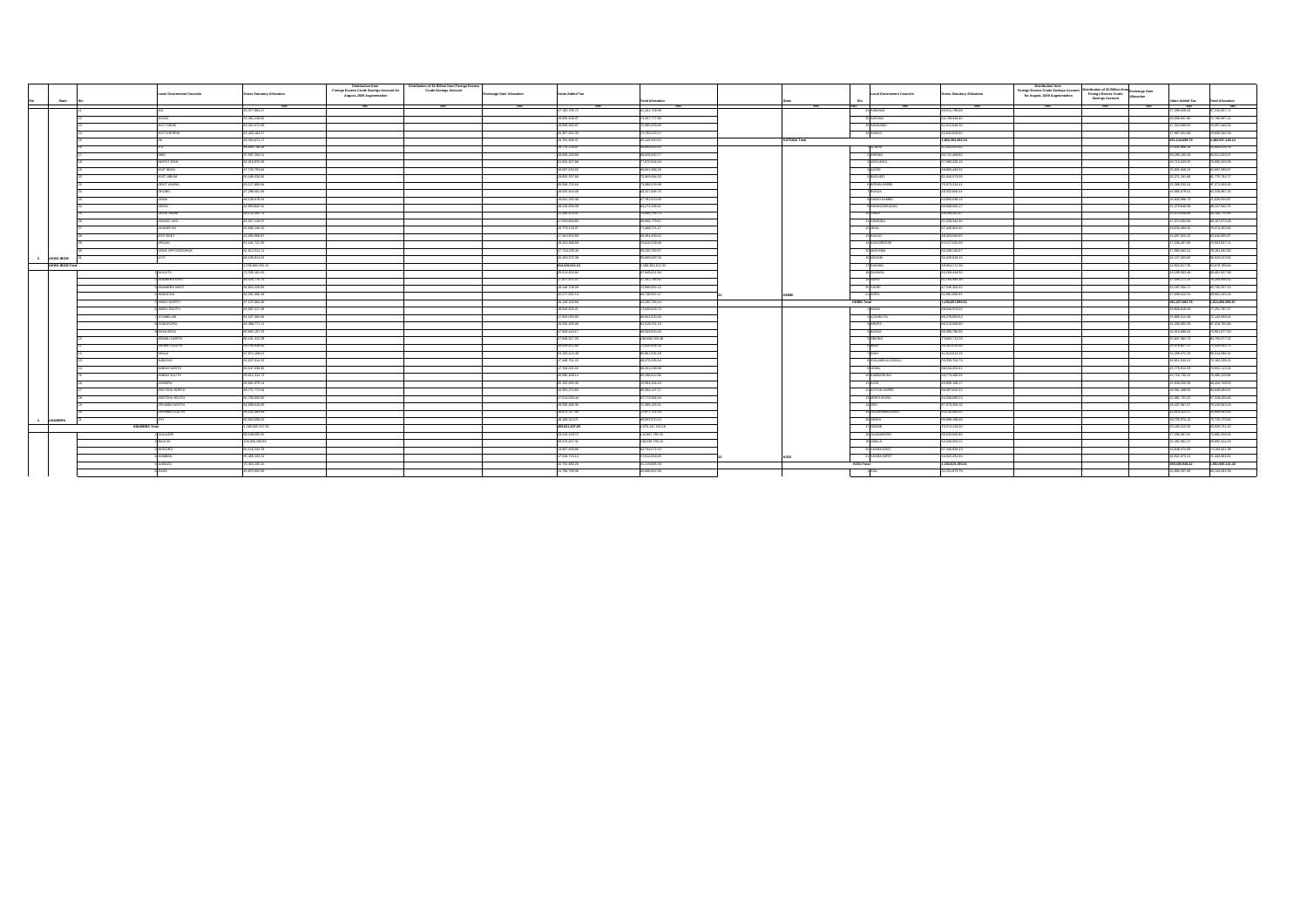|              |                  |                      |                                  |                           | <b>Clatribution from</b>                 | <b>Distribution of \$2 Billion from Foreign Excess</b> |                         |                 |                         |                 |                    |                         |                                   | Distribution from                   |                                 |               |                        |                   |
|--------------|------------------|----------------------|----------------------------------|---------------------------|------------------------------------------|--------------------------------------------------------|-------------------------|-----------------|-------------------------|-----------------|--------------------|-------------------------|-----------------------------------|-------------------------------------|---------------------------------|---------------|------------------------|-------------------|
|              |                  |                      |                                  |                           | Foreign Excess Crude Savings Account for | Crude Savings Account                                  |                         |                 |                         |                 |                    |                         |                                   | Foreign Excess Crude Savings Accoun | latribution of \$2 Billion from | Exchange Gain |                        |                   |
|              |                  |                      | <b>Local Government Councils</b> | ross Statutory Allocation | August, 2009 Augmentation                |                                                        | schange Gain Allocation | Value Added Tax |                         |                 |                    | cal Government Councils | <b>Gross Statutory Allocation</b> | for August, 2009 Augmentation       | Foreign Excess Crude            | Allowation.   |                        |                   |
|              | State            |                      |                                  |                           |                                          |                                                        |                         |                 | <b>Total Allocation</b> |                 | <b>Sta</b>         |                         |                                   |                                     | <b>Savings Account</b>          |               | <b>Falue Added Tax</b> | otal Allocation   |
|              |                  |                      |                                  |                           |                                          |                                                        |                         |                 |                         |                 | --                 |                         |                                   |                                     | <b>AND</b>                      |               | <b>STATE</b>           | <b>CONTRACTOR</b> |
|              |                  |                      |                                  | (671,941.92               |                                          |                                                        |                         | 034,009.0       | 706,010.93              |                 |                    |                         | 816,754.33                        |                                     |                                 |               | 3,950,057.99           | 1,766,822.32      |
|              |                  |                      | <b>MAJAWA</b>                    | 1,297,679.56              |                                          |                                                        |                         | 711,098.00      | 6,008,777.56            |                 |                    |                         | 518,853.28                        |                                     |                                 |               | 9,655,787.97           | 174,641.25        |
|              |                  |                      |                                  |                           |                                          |                                                        |                         |                 |                         |                 |                    |                         |                                   |                                     |                                 |               |                        |                   |
|              |                  |                      | ADE                              | 2,645,488.24              |                                          |                                                        |                         | 7,267,432.45    | 3,912,920.69            |                 |                    |                         | 2,760,631.24                      |                                     |                                 |               | 14,255,657.49          | 7,016,288.73      |
|              |                  |                      | <b>ASGADAU</b>                   | 0,848,361.20              |                                          |                                                        |                         | 19,957,092.92   | 80,005,454.12           |                 |                    | FELODUN                 | 1,052,840.36                      |                                     |                                 |               | 19,824,216.32          | 17,877,056.69     |
|              |                  |                      | MA'ARE                           | 1,558,442.59              |                                          |                                                        |                         | 5,827,854.36    | 20.000.000.00           |                 |                    | <b>ORIN EAS</b>         | 1,845,350.15                      |                                     |                                 |               | 3,760,424.96           | 7,605,775.11      |
|              |                  |                      |                                  |                           |                                          |                                                        |                         |                 |                         |                 |                    |                         |                                   |                                     |                                 |               |                        |                   |
|              |                  |                      | TAGIN                            | 478,049.59                |                                          |                                                        |                         | 22,386,984.05   | 13.005.033.64           |                 |                    | <b>ORIN SOUTH</b>       | 5,706,056.81                      |                                     |                                 |               | 19,921,781.75          | 5,627,838.56      |
|              |                  |                      |                                  | 7,112,350.55              |                                          |                                                        |                         | 16,923,025.38   | 74,035,386.04           |                 |                    | <b>ILORIN WEST</b>      | 2,187,588.87                      |                                     |                                 |               | 25,006,503.45          | 07,054,192.32     |
|              |                  |                      |                                  | 6,465,897.71              |                                          |                                                        |                         | 02.190,001.33   | 10.099,323,57           |                 |                    | <b>EDODI IN</b>         | 017,423.65                        |                                     |                                 |               | 7,708,935.95           | 0,726,359.60      |
|              |                  |                      | arza                             | 9,659,377.90              |                                          |                                                        |                         |                 |                         |                 |                    | 10 KAI AMA              | 469,050.93                        |                                     |                                 |               |                        |                   |
|              |                  |                      |                                  |                           |                                          |                                                        |                         | 25,746,785.32   | 15,406,163.23           |                 |                    |                         |                                   |                                     |                                 |               | 10.003.554.31          | 6,277,615.23      |
|              |                  |                      |                                  | 1748.055.33               |                                          |                                                        |                         | 10,105,080.04   | 83,853,135.38           |                 |                    |                         | 503,617.63                        |                                     |                                 |               | 6.242.397.53           | 2,746,015.16      |
|              |                  |                      | AFAWA BALEWA                     | 0,328,271.86              |                                          |                                                        |                         | 19,588,487.86   | 88,916,759.71           |                 |                    |                         | 6,954,109.71                      |                                     |                                 |               | 5,538,261.68           | 2,492,371.39      |
|              |                  |                      |                                  | 6353346.93                |                                          |                                                        |                         | 12341.844.97    | 120,745,191.90          |                 |                    | <b>OKE-ERO</b>          | 1,401,241.71                      |                                     |                                 |               | 4357,642.85            | 30,004.35         |
|              |                  |                      |                                  | 1413,885.54               |                                          |                                                        |                         |                 |                         |                 |                    |                         |                                   |                                     |                                 |               | 1.435.687.62           |                   |
|              |                  |                      |                                  |                           |                                          |                                                        |                         | 5,711,357.78    | 155,243.32              |                 |                    |                         | 410,185.30                        |                                     |                                 |               |                        | 7,845,872.92      |
| - 51         | BAUCHI           |                      |                                  | 8,589,756.82              |                                          |                                                        |                         | 8.537.661.41    | 7,127,418.23            |                 |                    |                         | 1204,405.31                       |                                     |                                 |               | 5.706.911.02           | 4.071.317.34      |
|              |                  | BAUCHI Total         |                                  | 352,631,336.04            |                                          |                                                        |                         | 400,856,159.21  | 753,487,495.25          | <b>KWARA</b>    |                    |                         | 001,193.33                        |                                     |                                 |               | 6,372,226.96           | (013,420.29       |
|              |                  |                      |                                  | 1,320,770.97              |                                          |                                                        |                         | 0,754,836.02    | 18,075,000.99           |                 | <b>KWARA Total</b> |                         | 15,901,277.40                     |                                     |                                 |               | 283,097,275.26         | 198,998,552.66    |
|              |                  |                      |                                  |                           |                                          |                                                        |                         |                 |                         |                 |                    |                         |                                   |                                     |                                 |               |                        |                   |
|              |                  |                      | <b>SOMBRE</b>                    | 30.1357.36                |                                          |                                                        |                         | 2,893,135.40    | 1,534,992.76            |                 |                    | <b>GEGE</b>             | 509,648.28                        |                                     |                                 |               | 17,297,745.26          | 03,007,393.54     |
|              |                  |                      | <b>DLOKUMA/OPKUMA</b>            | 3,589,429.77              |                                          |                                                        |                         | 5,786,033.48    | 59,375,463.25           |                 |                    | 2 AJEROMINTELODUR       | 0,831,217.14                      |                                     |                                 |               | 25,554,012.52          | 25,385,229.66     |
|              |                  |                      | EMBE                             | 098,613.33                |                                          |                                                        |                         | 7,761,613.71    | 10,000,227.04           |                 |                    | LIMOSHO                 | 55,681,774.56                     |                                     |                                 |               | 147,417,250.24         | 1,099,024.81      |
|              |                  |                      |                                  |                           |                                          |                                                        |                         |                 |                         |                 |                    |                         |                                   |                                     |                                 |               |                        |                   |
|              |                  |                      | 28W                              | 630,688.69                |                                          |                                                        |                         | 3,566,150.59    | 18,196,839.28           |                 |                    | <b>ID-ODDFIN</b>        | 100,894.17                        |                                     |                                 |               | 12,076,098.02          | 76,176,992.19     |
|              |                  |                      |                                  | 130,420.61                |                                          |                                                        |                         | 19,832,070.71   | 9,022,491.32            |                 |                    | 0404                    | 03.046.00                         |                                     |                                 |               | 108,363,381.71         | 61,927,328.60     |
|              |                  |                      | WALI KRIHITUC                    | 4,004,701.67              |                                          |                                                        |                         | 4,703,602.08    | 08,708,303.75           |                 |                    |                         | 301,477.25                        |                                     |                                 |               | 09,237,419.15          | 07,538,896.41     |
|              |                  |                      |                                  |                           |                                          |                                                        |                         |                 |                         |                 |                    |                         |                                   |                                     |                                 |               |                        |                   |
|              | <b>6 BAYELSA</b> |                      |                                  | 176,767.24                |                                          |                                                        |                         | 15,953,316.15   | 19,130,083.38           |                 |                    |                         | 707,502.06                        |                                     |                                 |               | 07,039,195.27          | 03,746,097.33     |
|              |                  | <b>BAYELSA Total</b> |                                  | 497,653,249.64            |                                          |                                                        |                         | 166,250,758.13  | 053,904,007.77          |                 |                    | <b>SETI-OSA</b>         | 11,759,169.49                     |                                     |                                 |               | 10,957,134.14          | 72,716,303.64     |
|              |                  |                      |                                  | (933,590.99               |                                          |                                                        |                         | 1,124,007.34    | 0,057,598.33            |                 |                    | <b>BEJU-LEKK</b>        | 230,305.46                        |                                     |                                 |               | 34,684,660.45          | 49,914,955.91     |
|              |                  |                      | GATH                             | 2,510,384.33              |                                          |                                                        |                         | 5,790,429.38    | 18,300,813.71           |                 |                    | <b><i>AKOILIAYE</i></b> | 3,823,716.55                      |                                     |                                 |               | 116,116,905.24         | 89,940,621.79     |
|              |                  |                      |                                  |                           |                                          |                                                        |                         |                 |                         |                 |                    |                         |                                   |                                     |                                 |               |                        |                   |
|              |                  |                      |                                  | 2,215,700.52              |                                          |                                                        |                         | 5.099.552.71    | 731525123               |                 |                    | œu                      | 2,000,080.50                      |                                     |                                 |               | 111.023.047.74         | 74,552,737.24     |
|              |                  |                      | <b>BURUKU</b>                    | 0,859,574.51              |                                          |                                                        |                         | 19,038,853.58   | 13,038,428.09           |                 |                    | 12 IKORDO               | D43,017.84                        |                                     |                                 |               | 20,085,118.49          | 06,128,136.33     |
|              |                  |                      | 00005                            | 0,341,411.81              |                                          |                                                        |                         | 14,755,583.69   | 05,096,995.50           |                 |                    | <b>LOSOF</b>            | 5,470,720.69                      |                                     |                                 |               | 124.054.030.07         | 20,335,550.76     |
|              |                  |                      |                                  |                           |                                          |                                                        |                         |                 |                         |                 |                    |                         |                                   |                                     |                                 |               |                        |                   |
|              |                  |                      |                                  | (673,907.44               |                                          |                                                        |                         | 592,387.70      | 266,295.1               |                 |                    |                         | 276,374.49                        |                                     |                                 |               | 1,071,495.70           | 347,870.19        |
|              |                  |                      | WER EAST                         | 0,944,752.69              |                                          |                                                        |                         | 7,562,886.43    | 7,507,639.12            |                 |                    | AGOS MAINI AND          | 33438,300.02                      |                                     |                                 |               | 12,059,671.37          | 75,497,971.39     |
|              |                  |                      | GWER WEST                        | 53,670,135.05             |                                          |                                                        |                         | 16,034,324.54   | 03,704,459.59           |                 |                    |                         | 4,137,696.39                      |                                     |                                 |               | 123,672,093.62         | 17,809,790.01     |
|              |                  |                      | ATSINA ALA                       | 7,415,249.42              |                                          |                                                        |                         | 19,812,194.96   | 7.227.444.39            |                 |                    |                         | 238,641.42                        |                                     |                                 |               | 22.385.290.69          | 3,623,932.11      |
|              |                  |                      |                                  |                           |                                          |                                                        |                         |                 |                         |                 |                    |                         |                                   |                                     |                                 |               |                        |                   |
|              |                  |                      | <b>ANSNISK</b>                   | 52,091,735.17             |                                          |                                                        |                         | 19,847,331.78   | 82,739,000.94           |                 |                    | 51001150LO              | 2,736,870.90                      |                                     |                                 |               | 23:248.536.64          | 15,985,407.54     |
|              |                  |                      | <b>IANDE</b>                     | 0,888,340.41              |                                          |                                                        |                         | 12.000,000,01   | 1,583,705.92            |                 |                    | SHOMOL U                | 3,079,104.35                      |                                     |                                 |               | 15,188,578.84          | 88,267,683.19     |
|              |                  |                      |                                  | 058.312.71                |                                          |                                                        |                         | 7,762,363.35    | 4,820,676.06            | LAGOS           |                    | 20 SURULERE             | 1,434,593,37                      |                                     |                                 |               | 118.919.637.01         | 00,354,230.38     |
|              |                  |                      | <b>MACURER</b>                   | 5,967,785.12              |                                          |                                                        |                         | 2,489,075.06    | 81.000,324,88           |                 | LAGOS Total        |                         | 539,034,000.82                    |                                     |                                 |               | 2,339,132,102.17       | 1,578,166,762.99  |
|              |                  |                      |                                  |                           |                                          |                                                        |                         |                 |                         |                 |                    |                         |                                   |                                     |                                 |               |                        |                   |
|              |                  |                      |                                  | 6,005,425.63              |                                          |                                                        |                         | 5,176,529.58    | 61,181,955.21           |                 |                    |                         | 0,364,109.81                      |                                     |                                 |               | 5,450,684.98           | 4,814,794.79      |
|              |                  |                      | CONTRO                           | 229,404.26                |                                          |                                                        |                         | 6,276,009.84    | 3,505,414.10            |                 |                    |                         | 953,825.02                        |                                     |                                 |               | 5,419,157.61           | ,372,982.62       |
|              |                  |                      | <b>IMN</b>                       | 526,070.93                |                                          |                                                        |                         | 14,168,353.48   | 094,424.42              |                 |                    |                         | 255,016.32                        |                                     |                                 |               | 6,414,811.15           | 009,827.47        |
|              |                  |                      |                                  |                           |                                          |                                                        |                         |                 |                         |                 |                    |                         |                                   |                                     |                                 |               |                        |                   |
|              |                  |                      |                                  | 50,391,951.63             |                                          |                                                        |                         | 7,005,566.16    | 18,197,527.78           |                 |                    |                         | 53,790,098.81                     |                                     |                                 |               | 18,840,871.86          | 2,630,970.66      |
|              |                  |                      | <b>GACIATI</b>                   | 7,801,186.45              |                                          |                                                        |                         | 1,041,682.97    | 5,842,876.41            |                 |                    |                         | 597,164.93                        |                                     |                                 |               | 4,191,910.47           | 789,075.41        |
|              |                  |                      | <b>LIKPO</b>                     | 0,053,297.28              |                                          |                                                        |                         | 1,173,028.28    | 25.25.325.56            |                 |                    |                         | 5,332,971.59                      |                                     |                                 |               | 14,685,851.57          | 1,018,823.16      |
|              |                  |                      | <b>IBKA</b>                      | 5,065,959.50              |                                          |                                                        |                         | 14,463,443.79   | 0,329,403.29            |                 |                    |                         | 0,488,032.53                      |                                     |                                 |               | 15.315.109.91          | 5,803,142.45      |
|              |                  |                      | $\overline{a}$                   |                           |                                          |                                                        |                         |                 |                         |                 |                    |                         |                                   |                                     |                                 |               |                        |                   |
|              |                  |                      |                                  | 1,552,717.85              |                                          |                                                        |                         | 9,525,354.01    | 14,078,072.66           |                 |                    |                         | 3,575,795.45                      |                                     |                                 |               | 23,453,407.34          | 1,332,205.82      |
|              |                  |                      | temagn                           | 0,199,862.03              |                                          |                                                        |                         | 18,472,392.17   | 7,672,254.20            |                 |                    |                         | 2,941,703.88                      |                                     |                                 |               | 18.264.700.71          | 1,206,409.59      |
| $\mathbf{r}$ | <b>SENUE</b>     |                      |                                  | 1,754,722.25              |                                          |                                                        |                         | 011,156.25      | 12,765,878.50           |                 |                    |                         | 508,264.21                        |                                     |                                 |               | 6.765.516.33           | 3,273,780.54      |
|              |                  | <b>BENUE Total</b>   |                                  | 375,351,487.97            |                                          |                                                        |                         | 120,717,881.36  | 1,796,009,369.32        |                 |                    |                         | 851,091.64                        |                                     |                                 |               | 6.756.124.41           |                   |
|              |                  |                      |                                  |                           |                                          |                                                        |                         |                 |                         |                 |                    |                         |                                   |                                     |                                 |               |                        | 0,419,218.06      |
|              |                  |                      | <b>WACARIA</b>                   | 57,850,382.23             |                                          |                                                        |                         | 5.234.413.11    | 73,084,795.34           |                 |                    | 12/7070                 | 4.125.987.70                      |                                     |                                 |               | 15.058.009.87          | 09,784,657.57     |
|              |                  |                      | <b>SIORAUGA</b>                  | 1,092,810.91              |                                          |                                                        |                         | 16,630,714.73   | 1,121,525.64            | <b>NASARAWA</b> |                    | 13 WAMBA                | 018,410.23                        |                                     |                                 |               | 13,957,701.88          | 50,976,112.11     |
|              |                  |                      |                                  |                           |                                          |                                                        |                         |                 |                         |                 |                    |                         |                                   |                                     |                                 |               |                        |                   |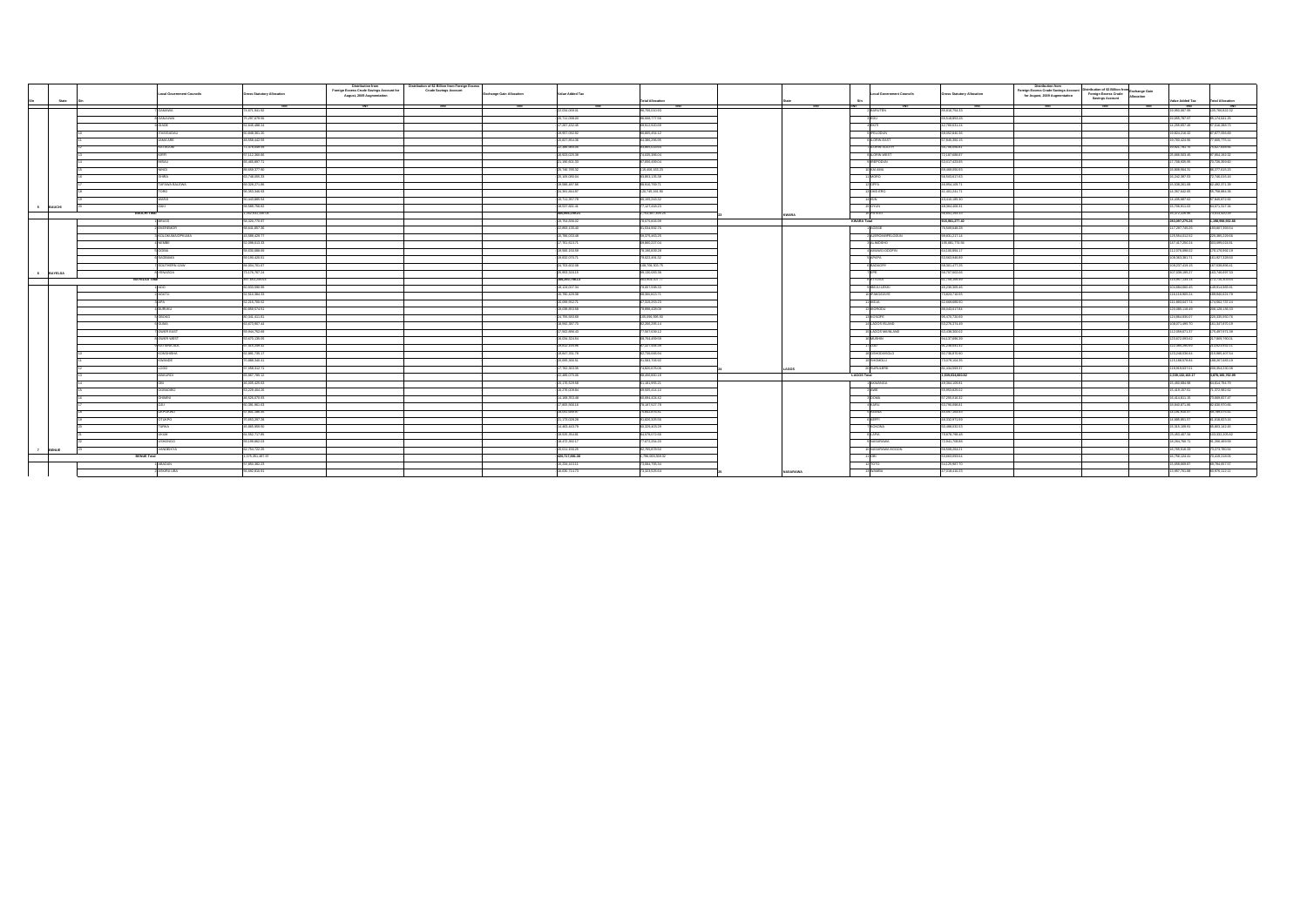|        |                          |                    |                                  |                                   | Distribution from                        | istribution of \$2 Billion from Foreign Exces |                         |                |                         |                   |             |                               |                           | <b>Clatribution from</b>            |                                |               |                |                         |
|--------|--------------------------|--------------------|----------------------------------|-----------------------------------|------------------------------------------|-----------------------------------------------|-------------------------|----------------|-------------------------|-------------------|-------------|-------------------------------|---------------------------|-------------------------------------|--------------------------------|---------------|----------------|-------------------------|
|        |                          |                    |                                  |                                   | Foreign Excess Crude Savings Account for | Crude Savings Account                         |                         |                |                         |                   |             |                               |                           | Foreign Excess Crude Savings Accour | stribution of \$2 Billion from | Exchange Gain |                |                         |
|        |                          |                    | <b>Local Government Councils</b> | <b>Gross Statutory Allocation</b> | August, 2009 Augmentation                |                                               | schange Gain Allocation | alus Added Tax |                         |                   |             | Local Government Councils     | ross Statutory Allocation | for August, 2009 Augmentation       | Foreign Excess Crude           | discation     |                |                         |
|        | State                    |                    |                                  |                                   |                                          |                                               |                         |                | <b>Total Allocation</b> |                   |             |                               |                           |                                     | <b>Savings Account</b>         |               | alue Added Tax | <b>Total Allocation</b> |
|        |                          |                    |                                  |                                   | $-Mn$                                    | <b>STATE</b>                                  |                         |                |                         |                   | n T         | <b>STATE</b>                  |                           |                                     | - 1991                         | . .           | $   -$         | $-$                     |
|        |                          |                    |                                  | 6,536,052.91                      |                                          |                                               |                         | 21,488,544.95  | 98,024,597.86           | <b>RAWA Total</b> |             |                               | 2,917,482.16              |                                     |                                |               | 15,174,578.09  | 48,092,000.24           |
|        |                          |                    |                                  | 5,732,907.71                      |                                          |                                               |                         | 4,453,521.37   | 0,186,429.08            |                   |             |                               | 918,169.12                |                                     |                                |               | 16,281,097.03  | 1,199,266.15            |
|        |                          |                    |                                  |                                   |                                          |                                               |                         |                |                         |                   |             |                               |                           |                                     |                                |               |                |                         |
|        |                          |                    |                                  | 61,625,951.21                     |                                          |                                               |                         | 18,029,594.52  | 9,655,545.72            |                   |             |                               | 187,276.34                |                                     |                                |               | 3,500,574.38   | 10,687,850.72           |
|        |                          |                    | HIDOK                            | 46,013,523.91                     |                                          |                                               |                         | 13,979,395.37  | 59,992,919.29           |                   |             |                               | 4,181,738.41              |                                     |                                |               | 18.316.896.01  | 2.498.634.42            |
|        |                          |                    | <b>MBOA</b>                      | 5,226,873.40                      |                                          |                                               |                         | 20,073,754.15  | 95,300,627.55           |                   |             | sorce:                        | 700,673.73                |                                     |                                |               | 7,719,643.85   | 0,420,317.58            |
|        |                          |                    |                                  |                                   |                                          |                                               |                         |                |                         |                   |             |                               |                           |                                     |                                |               |                |                         |
|        |                          |                    |                                  | 49,785,243.54                     |                                          |                                               |                         | 15,445,418.15  | 05,230,061.09           |                   |             |                               | 153,479.87                |                                     |                                |               | 16,813,379.24  | 10,966,859.11           |
|        |                          |                    | CIBIC                            | 57,706,474.45                     |                                          |                                               |                         | 7,171,652.24   | 74,578,126.68           |                   |             |                               | 33,350,031,5              |                                     |                                |               | 17,290,783.20  | 23,480,169.86           |
|        |                          |                    | <b>CAMALA</b>                    | 1,739,645.58                      |                                          |                                               |                         | 15,057,494.83  | 06,007,140.42           |                   |             |                               | 584.859.51                |                                     |                                |               | 16.000.022.33  | 10.052.035.04           |
|        |                          |                    | <b>IOZA</b>                      | 1,921,718.49                      |                                          |                                               |                         | 1,721,538.12   | 1,543,256.61            |                   |             |                               | 426,959.92                |                                     |                                |               | 14,736,660.96  | 3,163,620.89            |
|        |                          |                    |                                  |                                   |                                          |                                               |                         |                |                         |                   |             |                               |                           |                                     |                                |               |                |                         |
|        |                          |                    |                                  | 1,786,667.98                      |                                          |                                               |                         | 15,975,969.30  | 17,762,637.29           |                   |             |                               | 106,052.58                |                                     |                                |               | 15,005,003.12  | 17,072,525.70           |
|        |                          |                    |                                  | 58,311,476.20                     |                                          |                                               |                         | 19,323,542.67  | 77,635,018.87           |                   |             | <b>IDNTAGOR</b>               | 597,679.82                |                                     |                                |               | 16,982,249.56  | 4,579,929.38            |
|        |                          |                    | <b>AGA</b>                       | 52,098,174.99                     |                                          |                                               |                         | 14,860,025.58  | 67,558,200.56           |                   |             |                               | 1,826,714.61              |                                     |                                |               | 15,442,005.90  | 10,268,800.51           |
|        |                          |                    |                                  |                                   |                                          |                                               |                         |                |                         |                   |             |                               |                           |                                     |                                |               |                |                         |
|        |                          |                    | ALA BALGE                        | 46,915,449.28                     |                                          |                                               |                         | 13,783,896.21  | 0,022,345.48            |                   |             |                               | 242,440.25                |                                     |                                |               | 9.117.455.53   | 4,359,835.79            |
|        |                          |                    | <b>DUGA</b>                      | 58,873,270.07                     |                                          |                                               |                         | 17,311,094.55  | 86,184,364.63           |                   |             |                               | 001,017.35                |                                     |                                |               | 18,076,462.98  | 4,077,480.33            |
|        |                          |                    |                                  | 69,287,981.18                     |                                          |                                               |                         | 19,053,202.82  | 88,341,184.00           |                   |             |                               | 1,919,137.75              |                                     |                                |               | 18,731,208.40  | 0,050,346.15            |
|        |                          |                    |                                  |                                   |                                          |                                               |                         |                |                         |                   |             |                               |                           |                                     |                                |               |                |                         |
|        |                          |                    | <b>TAYA KUSAR</b>                | 1,151,296.86                      |                                          |                                               |                         | 13,625,633.22  | 54,776,930.08           |                   |             | <b>VASHEGL</b>                | 621,176.21                |                                     |                                |               | 19,305,478.00  | 02,926,654.21           |
|        |                          |                    |                                  | 56,018,082.76                     |                                          |                                               |                         | 15,357,355.13  | 71,375,437.89           |                   |             | <b>HANCHAGA</b>               | 100,463.32                |                                     |                                |               | 18.804.833.55  | 72,905,296.97           |
|        |                          |                    | <b>AGUMERI</b>                   | 55,562,453.07                     |                                          |                                               |                         | 16,709,533.16  | 82,271,986.23           |                   |             | <b>MOROVA</b>                 | 1992299803                |                                     |                                |               | 20.407.278.61  | 24,320,576.64           |
|        |                          |                    | <b>DUGURI METRO</b>              | 1,763,774.38                      |                                          |                                               |                         | 30,751,772.88  | 22,515,547.25           |                   |             |                               | 1,828,786.89              |                                     |                                |               | 15,203,568.08  | 6,032,354.97            |
|        |                          |                    |                                  |                                   |                                          |                                               |                         |                |                         |                   |             |                               |                           |                                     |                                |               |                |                         |
|        |                          |                    | <b>MRTE</b>                      | 59,335,670.75                     |                                          |                                               |                         | 16,309,511.22  | 75,645,181.96           |                   |             | PAIKORC                       | 003,534.53                |                                     |                                |               | 17,208,465.82  | 4,812,000.35            |
|        |                          |                    | DBBA                             | 54,031,483.03                     |                                          |                                               |                         | 15,841,167.69  | 09,872,650.72           |                   |             |                               | 013,184.22                |                                     |                                |               | 18,006,628.34  | 12,099,812.57           |
|        |                          |                    | ONGUNO                           | 52,577,655.00                     |                                          |                                               |                         | 15,590,606.12  | 08.108.201.12           |                   |             |                               | 1.871.556.45              |                                     |                                |               | 17.870.209.14  | 9,741,765.60            |
|        |                          |                    |                                  |                                   |                                          |                                               |                         |                |                         |                   |             |                               |                           |                                     |                                |               |                |                         |
|        |                          |                    |                                  | 0,051,702.29                      |                                          |                                               |                         | 20,276,251.22  | 10,127,953.51           |                   |             | annor                         | 1014,000.48               |                                     |                                |               | 0,056,168.29   | 2.870.828.7             |
|        |                          |                    |                                  | 1,238,512.69                      |                                          |                                               |                         | 15,220,380.40  | 68,458,893.17           |                   |             | <b>ULES</b>                   | 874,584.06                |                                     |                                |               | 19,362,787.10  | 3,237,371.16            |
|        | <b>DIRROS</b>            |                    |                                  | 48,421,245.01                     |                                          |                                               |                         | 15,313,121.05  | 3,734,355.05            |                   |             |                               | 225,455.98                |                                     |                                |               | 14,463,006.32  | 00.039,653.30           |
| $\sim$ |                          |                    |                                  |                                   |                                          |                                               |                         |                |                         |                   |             |                               |                           |                                     |                                |               |                |                         |
|        |                          | <b>BORNO Total</b> |                                  | 580,656,479.87                    |                                          |                                               |                         | 464,599,104.83 | 045,255,584.70          | NAGER             |             |                               | 325,404.88                |                                     |                                |               | 14,398,146.86  | 12,393,551.74           |
|        |                          |                    |                                  | 51,946,522.71                     |                                          |                                               |                         | 16,555,027.66  | 08,501,550.37           |                   | NIGER Total |                               | 1,485,227,302.00          |                                     |                                |               | 430,141,629.70 | 1,915,368,931.70        |
|        |                          |                    |                                  | 101,528.10                        |                                          |                                               |                         | 16,787,910.34  | 11,003,435.44           |                   |             | <b>BEOKUTA NORTH</b>          | (316,156.69               |                                     |                                |               | 8,936,371.77   | 7,252,528.46            |
|        |                          |                    |                                  |                                   |                                          |                                               |                         |                |                         |                   |             |                               |                           |                                     |                                |               |                |                         |
|        |                          |                    | <b>CPABLIYO</b>                  | 52,738,101.54                     |                                          |                                               |                         | 21,217,579.70  | 83,955,681.24           |                   |             | <b>BEOKUTA SOUTH</b>          | 1,177,573.44              |                                     |                                |               | 10,739,214.42  | 9,916,787.00            |
|        |                          |                    |                                  | 136,319.48                        |                                          |                                               |                         | 2,414,592.47   | 2,550,911.94            |                   |             | 10-000/0T/                    | 139,556.11                |                                     |                                |               | 0,915,152.39   | 19,054,708.50           |
|        |                          |                    | <b>EKWARA</b>                    | 45,542,140.94                     |                                          |                                               |                         | 15,119,353.00  | 00,001,494.61           |                   |             | <b>JEADO NORTH</b>            | 059,573.17                |                                     |                                |               | 18,218,055.97  | 5,277,629.14            |
|        |                          |                    |                                  | 6,035,344.77                      |                                          |                                               |                         | 17,453,005.28  | 73.488.350.05           |                   |             | GEADO SOUTH                   | 579.063.50                |                                     |                                |               | 7.740.136.37   | 2.319.199.87            |
|        |                          |                    |                                  |                                   |                                          |                                               |                         |                |                         |                   |             |                               |                           |                                     |                                |               |                |                         |
|        |                          |                    |                                  | 55,534,354.15                     |                                          |                                               |                         | 18,077,586.09  | 83,611,940.23           |                   |             | IWEKORO                       | 010,000.08                |                                     |                                |               | 13,552,667.94  | 14,563,528.02           |
|        |                          |                    | ALABAR MUNICIPAL                 | 1,552,962.51                      |                                          |                                               |                         | 17,829,013.39  | 03,381,975.03           |                   |             | <b>EMO NORTH</b>              | 334,081.28                |                                     |                                |               | 13,727,799.54  | 55,061,880.82           |
|        |                          |                    | HTUOS RABAIA                     | 53,218,167.44                     |                                          |                                               |                         | 18,279,751.67  | 71,497,919.12           |                   |             |                               | 6,100,776.40              |                                     |                                |               | 30,851,508.35  | 116,952,284.75          |
|        |                          |                    |                                  | 3,684,592.25                      |                                          |                                               |                         | 14,175,521.39  |                         |                   |             |                               | 091,731.93                |                                     |                                |               | 15.579.848.46  |                         |
|        |                          |                    |                                  |                                   |                                          |                                               |                         |                | 17,000,113.64           |                   |             | JEBU EAST                     |                           |                                     |                                |               |                | 17,671,580.39           |
|        |                          |                    |                                  | 57,077,686.32                     |                                          |                                               |                         | 17,202,554.20  | 74,280,240.52           |                   |             | <b>JEBU NORTH</b>             | 4,936,176.38              |                                     |                                |               | 03 303 593 1   | 16,929,782.42           |
|        |                          |                    | LOUJIANI                         | 0,310,718.10                      |                                          |                                               |                         | 15,285,167.01  | 05,595,885.12           |                   |             | <b>DEBRICOE</b>               | 715,894.07                |                                     |                                |               | 7,194,374.00   | 14,910,268.07           |
|        |                          |                    | <b>SUBRA</b>                     | 56,347,840.99                     |                                          |                                               |                         | 7,573,111.31   | 73,920,952.30           |                   |             | <b>ENN</b>                    | 339,499.42                |                                     |                                |               | 5,094,348.73   | 233, 848.15             |
|        |                          |                    |                                  |                                   |                                          |                                               |                         |                |                         |                   |             |                               |                           |                                     |                                |               |                |                         |
|        |                          |                    | <b>GUDU</b>                      | 53,008,370.41                     |                                          |                                               |                         | 17,118,689.92  | 70,927,060.33           |                   |             | <b>JUEBU NORTH EAST</b>       | 1,058,175.52              |                                     |                                |               | 14,012,245.67  | 15,070,421.19           |
|        |                          |                    | <b>CUICPANI</b>                  | 57,498,194.58                     |                                          |                                               |                         | 18,309,732.14  | 75,807,926.72           |                   |             | <b>HMEKO-AFON</b>             | 7,372,412.96              |                                     |                                |               | 14.549.352.75  | 51,921,705.71           |
|        |                          |                    |                                  | 4,447,062.42                      |                                          |                                               |                         | 7,553,112.05   | 2,000,174.47            |                   |             |                               | 346,394.44                |                                     |                                |               | 17,061,561.26  | 17,407,955.71           |
|        |                          |                    |                                  |                                   |                                          |                                               |                         |                |                         |                   |             |                               |                           |                                     |                                |               |                |                         |
|        |                          |                    | AND IDD                          | 158,315.56                        |                                          |                                               |                         | 18,457,277.29  | 75,615,592.85           |                   |             | <b>BAFEMIOWODE</b>            | 22,725,328.15             |                                     |                                |               | 19,950,035.70  | 3,745,433.85            |
|        | 9 CROSS RIVER            |                    | <b>YALA</b>                      | 13.530,058.61                     |                                          |                                               |                         | 18,987,386.47  | 79.117.445.09           |                   |             | <b>DOFDAH</b>                 | 0,794,278.37              |                                     |                                |               | 15,552,335.68  | 15,346,614.05           |
|        | <b>CROSS RIVER Total</b> |                    |                                  | 02,268,280.87                     |                                          |                                               |                         | 308,396,372.05 | 1,290,004,052.92        |                   |             | <b>DOGBOLU</b>                | 020,155.44                |                                     |                                |               | 16.203.287.50  | 223,442.94              |
|        |                          |                    |                                  |                                   |                                          |                                               |                         |                |                         |                   |             |                               |                           |                                     |                                |               |                |                         |
|        |                          |                    | <b>UOCHA NORTH</b>               | 44,829,438.97                     |                                          |                                               |                         | 17.057.904.17  | 62.037.343.14           |                   |             | <b>DGUN WATERSDE</b>          | 062,718.73                |                                     |                                |               | 14,207,487.03  | 17,870,205.76           |
|        |                          |                    | HA SOU                           | 798,561.22                        |                                          |                                               |                         | 3,189,880.74   | 388,441.97              |                   |             |                               | 100,444.2                 |                                     |                                |               |                | 043,087.1               |
|        |                          |                    | OMADI                            | 41,903,870.18                     |                                          |                                               |                         | 17,202,477.74  | 59,106,347.92           |                   | OGUN Total  |                               | ,099,038,920.35           |                                     |                                |               | 367.734.032.47 | 1,466,772,952.83        |
|        |                          |                    | <b>URUTL</b>                     | 59,890,337.76                     |                                          |                                               |                         | 11,733,506.13  | 1523,843.90             |                   |             | <b><i>UIDIO NORTH EAS</i></b> | 300,300.22                |                                     |                                |               | 19,676,035.71  | 036,404.93              |
|        |                          |                    |                                  |                                   |                                          |                                               |                         |                |                         |                   |             |                               |                           |                                     |                                |               |                |                         |
|        |                          |                    | THIOPE EAST                      | 54,183,908.83                     |                                          |                                               |                         | 21,406,667.47  | 75,590,576.30           |                   |             | AIGNO NORTH WE                | 0.023.307.31              |                                     |                                |               | 21,009,721.58  | 10,783,028.89           |
|        |                          |                    |                                  |                                   |                                          |                                               |                         |                |                         |                   |             |                               |                           |                                     |                                |               |                |                         |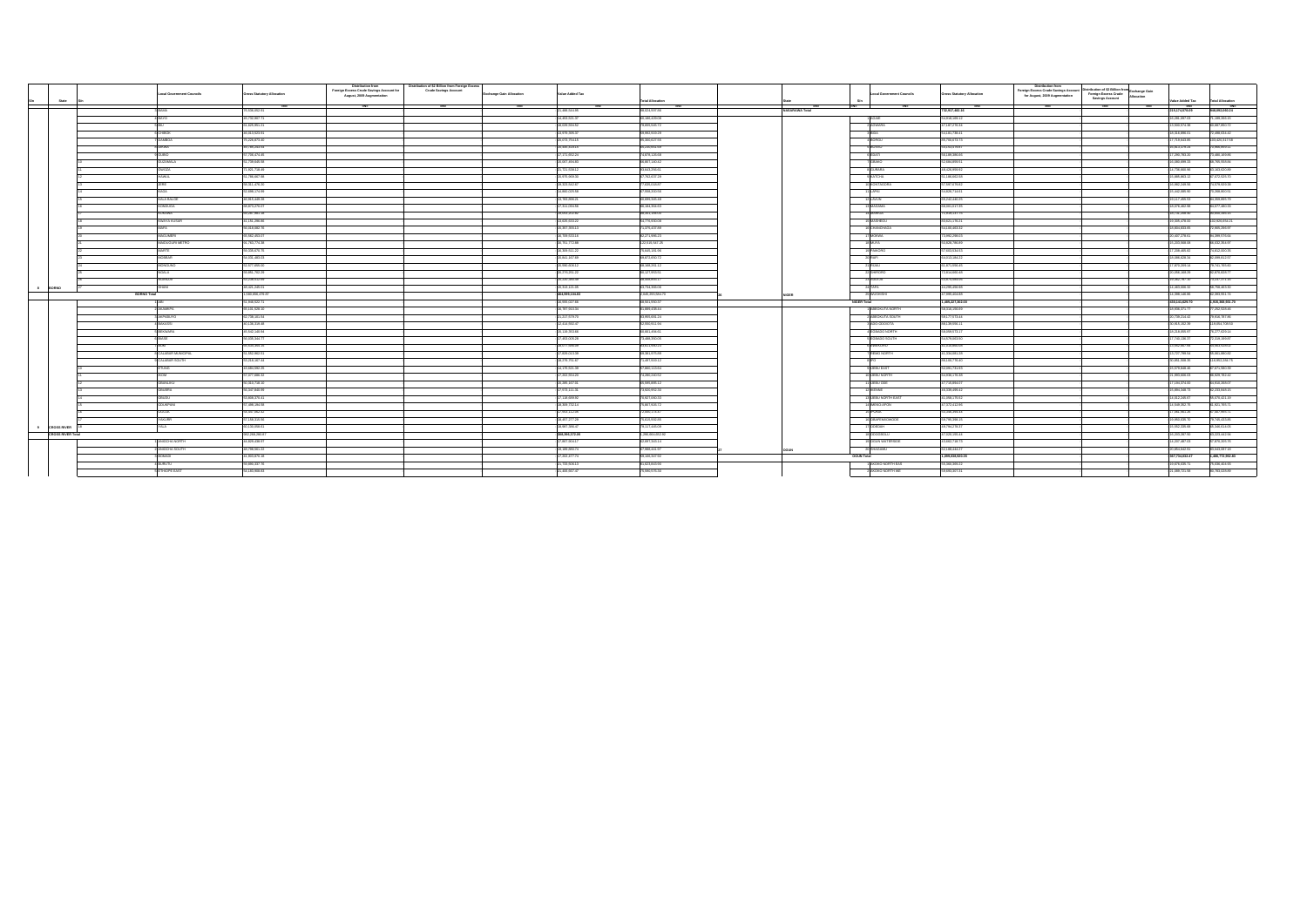|          |           |                     |                                  |                          | Distribution from                        | .<br>Distribution of \$2 Billion from Foreign Exces |                         |                 |                |         |            |                           |                           | Distribution from                    |                                                |               |                 |                  |
|----------|-----------|---------------------|----------------------------------|--------------------------|------------------------------------------|-----------------------------------------------------|-------------------------|-----------------|----------------|---------|------------|---------------------------|---------------------------|--------------------------------------|------------------------------------------------|---------------|-----------------|------------------|
|          |           |                     |                                  |                          | Foreign Excess Crude Savings Account for | Crude Savings Account                               |                         |                 |                |         |            |                           |                           | Foreign Excess Crude Savings Account | tetribution of \$2 Billion from                | Exchange Gain |                 |                  |
|          |           |                     | <b>Local Government Councils</b> | oss Statutory Allocation | August, 2009 Augmentation                |                                                     | schange Gain Allocation | Value Added Tax |                |         |            | Local Government Councils | ross Statutory Allocation | for August, 2009 Augmentation        | Foreign Excess Crude<br><b>Savings Account</b> | location      |                 |                  |
|          | State     |                     |                                  |                          |                                          |                                                     |                         |                 | notazofiA lato |         |            |                           |                           |                                      |                                                |               | due Added Tax   | stal Allocation  |
|          |           |                     |                                  |                          | - No                                     | <b>AND</b>                                          |                         |                 |                |         | $\sim$     |                           |                           |                                      | $-180$                                         | - -           | $-2000$         | $  -$            |
|          |           |                     | THOPE WEST                       | 5,481,956.37             |                                          |                                                     |                         | 509,794.38      | 991.750.76     |         |            | MOKO SOUTH WE             | 304,782.28                |                                      |                                                |               | 067,747.95      | 172,530.22       |
|          |           |                     | <b>CA NORTH EAST</b>             | 4,109,765.15             |                                          |                                                     |                         | 0,775,567.57    | 4,885,332.73   |         |            | VICKO SOUTH EAS           | 382,962.83                |                                      |                                                |               | 6,251,374.98    | 18.524,337.81    |
|          |           |                     | IKA SOUTH                        | 1,579,085.39             |                                          |                                                     |                         | 10,000,705.34   | 71,578,880.74  |         |            | <b>VIURE NORTH</b>        | 1,835,711.70              |                                      |                                                |               | 18,062,025.81   | 4,897,737.51     |
|          |           |                     | HTROW DXDS                       | 52,307,870.47            |                                          |                                                     |                         | 19.320.067.77   | 71,628,538.24  |         |            | AKURE SOUTH               | 2,834,388.44              |                                      |                                                |               | 1,224,003.56    | 0030,056.99      |
|          |           |                     |                                  |                          |                                          |                                                     |                         |                 |                |         |            |                           |                           |                                      |                                                |               |                 |                  |
|          |           |                     | SOKO SOUTH                       | 8,532,434.78             |                                          |                                                     |                         | 22,398,159.11   | 0,930,593.88   |         |            | <b>IANRE</b>              | 1,148,487.29              |                                      |                                                |               | 17,967,627.85   | 0,116,115.14     |
|          |           |                     | <b>JOKWA EAST</b>                | 49,541,998.21            |                                          |                                                     |                         | 17,811,184.36   | 17,353,182.58  |         |            | EDORE                     | 1,857,520.77              |                                      |                                                |               | 2,702,546.61    | 1,567,367.38     |
|          |           |                     | DOKWA WEST                       | 49,782,124.76            |                                          |                                                     |                         | 19,511,084.25   | 03,233,209.02  |         |            | CIGTIPUPA                 | 1,235,501.98              |                                      |                                                |               | 21,817,981.76   | 3,053,483.75     |
|          |           |                     |                                  | 7,305,196.07             |                                          |                                                     |                         | 18,000,392.48   | 05,105,588.55  |         |            | LA.E                      | 515.033.92                |                                      |                                                |               | 1,919,192.58    | 1,434,226.61     |
|          |           |                     | SHIMLI NORTH                     | 6,981,834.88             |                                          |                                                     |                         | 18,258,497.36   | 15,240,332.25  |         |            | ESE-EDO                   | 1,071,580.87              |                                      |                                                |               | 1923 540 70     | 0,995,121.57     |
|          |           |                     |                                  |                          |                                          |                                                     |                         |                 |                |         |            |                           |                           |                                      |                                                |               |                 |                  |
|          |           |                     | SHMLI SOUTH                      | 1,621,994.57             |                                          |                                                     |                         | 9,521,323.28    | 8,143,317.85   |         |            | <b>E-OLUJI-OKEIGB</b>     | 052,440.59                |                                      |                                                |               | 582,521.70      | 1,234,982.29     |
|          |           |                     | <b>TANI</b>                      | 1,478,373.40             |                                          |                                                     |                         | 6,505,008.31    | 7,983,381.71   |         |            |                           | 749,618.93                |                                      |                                                |               | 8,562,154.52    | 311,773.45       |
|          |           |                     | <b>APELE</b>                     | (409,924.41              |                                          |                                                     |                         | 20,342,103.04   | 71,752,027.46  |         |            | ODIGE                     | 2,781,740.83              |                                      |                                                |               | 1,699,606.80    | 14,481,347.62    |
|          |           |                     | DU .                             | 1780.751.44              |                                          |                                                     |                         | 9,291,423.92    | 8,072,175.36   |         |            | DNDO EAS                  | 702.203.68                |                                      |                                                |               | 5,968,954.55    | 7,671,158.23     |
|          |           |                     | GHELLI NORTH                     | 0,298,557.61             |                                          |                                                     |                         | 25,835,084.58   | 5,133,642.19   |         |            | MDO WES                   | 542,639.99                |                                      |                                                |               | 053,474.76      | 2005, 114.75     |
|          |           |                     |                                  |                          |                                          |                                                     |                         |                 |                |         |            |                           |                           |                                      |                                                |               |                 |                  |
|          |           |                     | UGMELLI SOUTH                    | 56,288,932.64            |                                          |                                                     |                         | 21,877,515.50   | 78,166,448.14  |         |            |                           | 53,401,359.97             |                                      |                                                |               | 18,552,394.30   | 1,953,754.27     |
|          |           |                     | KWUANI.                          | 1,030,229.73             |                                          |                                                     |                         | 18,445,378.07   | 3,343,607.80   | CONTACT |            |                           | 1,000,099.73              |                                      |                                                |               | 277,338.90      | 1078,038.64      |
|          |           |                     | wwe                              | 2,001,482.84             |                                          |                                                     |                         | 21,063,402.16   | 13,054,885.00  |         | ONDO Total |                           | 1,014,470,350.31          |                                      |                                                |               | 364,616,203.73  | 279,006,560.05   |
|          |           |                     | WARRI SOUTH                      | 5,006,583.90             |                                          |                                                     |                         | 25.186.453.10   | 00.723.037.00  |         |            | <b>TAKUMOSA EAS</b>       | 1.640.791.22              |                                      |                                                |               | 1425335821      | 0.091.142.43     |
|          |           |                     | <b>ARRINGRTH</b>                 | 1,762,821.41             |                                          |                                                     |                         | 19,058,190.98   | 3,831,012.39   |         |            | <b>AKUMOSA WES</b>        | 33,582,093                |                                      |                                                |               | 13,975,136.52   | 5,068,519.17     |
|          |           |                     |                                  |                          |                                          |                                                     |                         |                 |                |         |            |                           |                           |                                      |                                                |               |                 |                  |
| 10 DELTA |           |                     | ARRI SOUTH-WEST                  | 49,925,741.02            |                                          |                                                     |                         | 18.308.771.74   | 58,234,512.75  |         |            | VYEDADE                   | 1,518,114.88              |                                      |                                                |               | EC TEO, 309, 31 | 18,504,152.21    |
|          |           | <b>DELTA Total</b>  |                                  | 298,301,776.03           |                                          |                                                     |                         | 501,230,233.57  | 799,532,009.60 |         |            | ANTIDIRE                  | 00.003.000.1              |                                      |                                                |               | 14,240,430.51   | 0,139,034.90     |
|          |           |                     | <b>BAKALIKI</b>                  | 2,775,555.30             |                                          |                                                     |                         | 18,121,363.19   | 0,006,918.49   |         |            | <b><i>CLUWADURO</i></b>   | 768,120.80                |                                      |                                                |               | 4,053,660.30    | 5,821,781.10     |
|          |           |                     | <b>FIKPO NORTH</b>               | (641,409.89              |                                          |                                                     |                         | 18,301,323.32   | 8,942,803.21   |         |            | SORIPE                    | 1,303,336.27              |                                      |                                                |               | 579,643,62      | 1,882,979.89     |
|          |           |                     | FIKPO SOUTH                      | 460,940.54               |                                          |                                                     |                         | 18,318,372.43   | 09,779,313.26  |         |            | EDE NORTH                 | 344,032.01                |                                      |                                                |               | 1,534,526.38    | 5,878,565.39     |
|          |           |                     |                                  |                          |                                          |                                                     |                         |                 |                |         |            |                           |                           |                                      |                                                |               |                 |                  |
|          |           |                     |                                  | 1,321,049.61             |                                          |                                                     |                         | 17,204,785.89   | 18,525,835.50  |         |            | EDE SOUTH                 | 1170,269.32               |                                      |                                                |               | 4,247,391.58    | 02.003.37        |
|          |           |                     | EZZA NORTH                       | 50,272,251.22            |                                          |                                                     |                         | 17,036,546.51   | 58,168,797.73  |         |            | <b>GBEDORE</b>            | 263,565.62                |                                      |                                                |               | 14,188,461.91   | 4,452,027.54     |
|          |           |                     | EZZA SOUTH                       | 50,567,788.21            |                                          |                                                     |                         | 17,439,325.96   | 58,007,114.18  |         |            | EJIGBO                    | 7,616,524.08              |                                      |                                                |               | 6,332,249.52    | 3,948,773.59     |
|          |           |                     |                                  | 1,299,432.76             |                                          |                                                     |                         | 0,437,335.91    | 9,736,768.67   |         |            | <b>TE CENTRAL</b>         | 030,923.04                |                                      |                                                |               | 007,082.36      | 00.300,002       |
|          |           |                     | <b>210LU</b>                     | 1,875,278.27             |                                          |                                                     |                         | 18,096,502.24   | 03,971,780.50  |         |            | FE EAST                   | 10.101.023.02             |                                      |                                                |               | 8374,383.44     | 1,737,544.75     |
|          |           |                     |                                  |                          |                                          |                                                     |                         |                 | 5,344,814.75   |         |            |                           |                           |                                      |                                                |               |                 |                  |
|          |           |                     |                                  | 48,357,994.96            |                                          |                                                     |                         | 6,986,819.79    |                |         |            | IFE NORTI                 | 443,547.19                |                                      |                                                |               | 107,653.43      | 7,551,200.62     |
|          |           |                     |                                  | 1,053,051.05             |                                          |                                                     |                         | 21,154,362.63   | 4,007,413.68   |         |            | <b><i>ATE SOUTH</i></b>   | 263,635.52                |                                      |                                                |               | 16,431,582.83   | 4,035,218.35     |
|          |           |                     | DNAOZARA                         | 51,943,682.28            |                                          |                                                     |                         | 18,007,297.45   | 03.950.979.73  |         |            | FEDAYO                    | 30,391,084.36             |                                      |                                                |               | 12.811.828.07   | 1,202,912.43     |
|          |           |                     | DMALIKWU                         | 8,160,066.07             |                                          |                                                     |                         | 19,764,543.27   | 7,924,609.34   |         |            | <b>FELODUN</b>            | 6,968,277.23              |                                      |                                                |               | 1,010,272.94    | 1,978,550.18     |
|          | 11 EBONYI |                     | ONICHA                           | 59,470,905.76            |                                          |                                                     |                         | 21,255,868.98   | 00,726,774.74  |         |            |                           | 2,486,597.81              |                                      |                                                |               | 1,732,272.63    | 6,218,870.44     |
|          |           | <b>EBONYI Total</b> |                                  | 100,700,406.22           |                                          |                                                     |                         | 242.984.517.56  | 942,783,923.77 |         |            | LESHA EAST                | 4,373,457.60              |                                      |                                                |               | 5,372,616.73    | 0,746,074.33     |
|          |           |                     |                                  |                          |                                          |                                                     |                         |                 |                |         |            |                           |                           |                                      |                                                |               |                 |                  |
|          |           |                     | <b>OCE CINCINA</b>               | 110230227                |                                          |                                                     |                         | 24.592.133.36   | 1.774.435.64   |         |            | <b>LESHA WES</b>          | 5,926,797.57              |                                      |                                                |               | 5.260.981.84    | 10277941         |
|          |           |                     | GOR                              | 4,676,885.28             |                                          |                                                     |                         | 7,457,183.25    | 2,134,058.53   |         |            |                           | 498,378.93                |                                      |                                                |               | 1,848,142.31    | 346,521.23       |
|          |           |                     | <b>SAN CENTRAL</b>               | 3,885,141.39             |                                          |                                                     |                         | 18,817,026.05   | 12,702,167.44  |         |            | REWOLE                    | 9,847,058.09              |                                      |                                                |               | 6,735,844.07    | 6,583,502.96     |
|          |           |                     | SAN NORTH EAST                   | 5,783,800.87             |                                          |                                                     |                         | 19,333,986.55   | 5,117,787.42   |         |            |                           | 4,878,936.21              |                                      |                                                |               | 1,247,059.71    | 125,995.92       |
|          |           |                     | SAN SOUTH EAST                   | 3,716,423.32             |                                          |                                                     |                         | 1,115,688.18    | 74,832,111.51  |         |            |                           | 801,000.38                |                                      |                                                |               | 18,495,557.57   | 176,557.95       |
|          |           |                     |                                  |                          |                                          |                                                     |                         |                 |                |         |            |                           |                           |                                      |                                                |               |                 |                  |
|          |           |                     | <b>ESAN WEST</b>                 | 6,772,171.51             |                                          |                                                     |                         | 19,573,241.00   | 05,345,412.51  |         |            | 24 OBDIO.IN               | 5,744,825.92              |                                      |                                                |               | 5,738,164.82    | 1.482.990.74     |
|          |           |                     | SAKO CENTRAL                     | 125,273.61               |                                          |                                                     |                         | 8,421,644.82    | 3,546,918.43   |         |            | ODO-OTIN                  | 366,537.61                |                                      |                                                |               | 0,386,354.32    | 1,752,891.92     |
|          |           |                     | TSAKO EAST                       | 1,064,277.14             |                                          |                                                     |                         | 0,315,533.81    | 1,379,810.95   |         |            | <b>DLA-OLUWA</b>          | 0,282,529.43              |                                      |                                                |               | 14,267,943,30   | 4,550,472.73     |
|          |           |                     | TSAKO WEST                       | 7,536,619.58             |                                          |                                                     |                         | 22,216,494.35   | 79,753,113.93  |         |            | 27 OLORUNDA               | 8,045,061.38              |                                      |                                                |               | 0.299,838.20    | 4,344,820.58     |
|          |           |                     | <b>GUEGBEN</b>                   | ,680,208.92              |                                          |                                                     |                         | 1,503,225.97    | 03.183,434.00  |         |            | ORIADE                    | 648.654.28                |                                      |                                                |               | 6,920,662.24    | 6,509,316.52     |
|          |           |                     |                                  |                          |                                          |                                                     |                         |                 |                |         |            |                           |                           |                                      |                                                |               |                 |                  |
|          |           |                     | <b>SPOBA OKHA</b>                | 226.628.40               |                                          |                                                     |                         | 25,000,000.00   | 20,833,197.96  |         |            | 29 OROLL                  | 205 930 42                |                                      |                                                |               | 243,376.60      | ,509,307.02      |
|          |           |                     |                                  | 776,881.78               |                                          |                                                     |                         | 1,737,672.23    |                |         |            |                           | ,756,941.4                |                                      |                                                |               | 218,146.56      | 975,087.S        |
|          |           |                     | REFERANTING                      | 58,513,908.50            |                                          |                                                     |                         | 21,668,006.48   | 00,181,914.99  |         | OSUN Total |                           | 1,382,540,685.31          |                                      |                                                |               | 403,500,059.00  | 1,852,041,345.17 |
|          |           |                     | VIA NORTHEAST                    | 5,323,380.02             |                                          |                                                     |                         | 20,004,767.98   | 75,928,148.00  |         |            |                           | 476,112.70                |                                      |                                                |               | 049,638.58      | 525,751.29       |
|          | cpo       |                     | <b>TESM HTUDE ANY</b>            | 0,503,404.53             |                                          |                                                     |                         | 19,923,651.53   | 29,427,056.16  |         |            | AKINYELE                  | 55,728,305.53             |                                      |                                                |               | 19,892,479.35   | 6,620,784.88     |
| 12       |           |                     |                                  |                          |                                          |                                                     |                         |                 |                |         |            |                           |                           |                                      |                                                |               |                 |                  |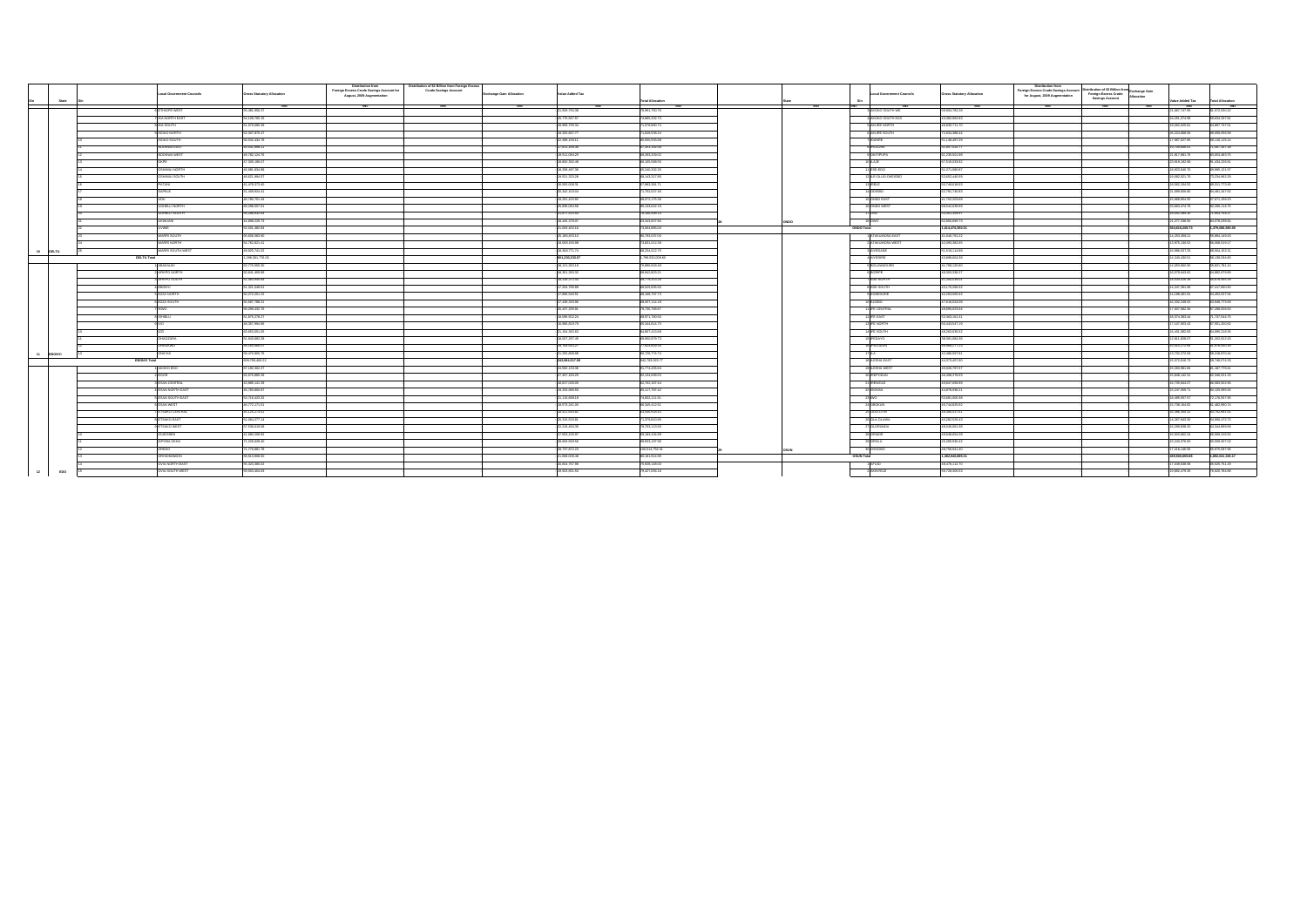|          |       |                    |                                  |                          | Distribution from                        | .<br>Distribution of \$2 Billion from Foreign Exces |                         |                |                  |                |                  |                           |                           | Distribution from                    |                                 |                      |                |                  |
|----------|-------|--------------------|----------------------------------|--------------------------|------------------------------------------|-----------------------------------------------------|-------------------------|----------------|------------------|----------------|------------------|---------------------------|---------------------------|--------------------------------------|---------------------------------|----------------------|----------------|------------------|
|          |       |                    |                                  |                          | Foreign Excess Crude Savings Account for | Crude Savings Account                               |                         |                |                  |                |                  |                           |                           | Foreign Excess Crude Savings Account | tetribution of \$2 Billion from | <b>Exchange Gain</b> |                |                  |
|          |       |                    | <b>Local Government Councils</b> | oss Statutory Allocation | August, 2009 Augmentation                |                                                     | schange Gain Allocation | alus Added Tax |                  |                |                  | Local Government Councils | toss Statutory Allocation | for August, 2009 Augmentation        | Foreign Excess Crude            | <b>Allowation</b>    |                |                  |
|          | State |                    |                                  |                          |                                          |                                                     |                         |                | notal Allocation |                | <b>State</b>     |                           |                           |                                      | <b>Savings Account</b>          |                      | alue Added Tax | notably late     |
|          |       |                    |                                  |                          |                                          |                                                     |                         |                |                  |                |                  |                           |                           |                                      |                                 |                      |                |                  |
|          |       |                    |                                  |                          |                                          |                                                     |                         |                |                  |                |                  |                           |                           |                                      |                                 |                      |                | aNo.             |
|          |       |                    | NAN EAS                          | 3,471,139.36             |                                          |                                                     |                         | 0,624,509.41   | 025,648.78       |                |                  |                           | 010,891.54                |                                      |                                 |                      | 338208.66      | 1,975,100.20     |
|          |       |                    | <b>MAN WEST</b>                  | 4,712,288.50             |                                          |                                                     |                         | 1,525,250.54   | 53,237,539.04    |                |                  | 1580                      | 248,704.32                |                                      |                                 |                      | 6,188,492.00   | 2,437,196.33     |
|          |       |                    |                                  |                          |                                          |                                                     |                         |                |                  |                |                  |                           |                           |                                      |                                 |                      |                |                  |
|          |       |                    | <b>HUNMINONDE</b>                | 1,191,391.73             |                                          |                                                     |                         | 9,388,017.69   | 0,579,409.42     |                |                  |                           | (391,180.43)              |                                      |                                 |                      | 2,478,534.10   | 2,009,714.53     |
|          |       | EDO Total          |                                  | 083,142,126.84           |                                          |                                                     |                         | 387.424.002.76 | 1,370,566,929.61 |                |                  | <b>JADAN NORTH</b>        | 2,445,217.28              |                                      |                                 |                      | 23.407.406.63  | 15,852,703.92    |
|          |       |                    |                                  |                          |                                          |                                                     |                         |                |                  |                |                  |                           |                           |                                      |                                 |                      |                |                  |
|          |       |                    | DO EKITI                         | 1,872,133.51             |                                          |                                                     |                         | 2,930,544.48   | 6,008,677.99     |                |                  | <b>DAN NORTHEA</b>        | 221,204.82                |                                      |                                 |                      | 276,846.54     | 498,051.36       |
|          |       |                    | ITEKRE                           | 170,208.26               |                                          |                                                     |                         | 7,027,814.15   | 7,198,022.41     |                |                  | <b>DAN NORTH WE</b>       | 0,524,984.30              |                                      |                                 |                      | 736,942.85     | 18,261,926.95    |
|          |       |                    |                                  |                          |                                          |                                                     |                         |                |                  |                |                  |                           |                           |                                      |                                 |                      |                |                  |
|          |       |                    | EFON                             | 46,197,056.77            |                                          |                                                     |                         | 14,771,839.20  | 00,968,895.97    |                |                  | <b>BADAN SOUTH EA</b>     | 1,091,958.67              |                                      |                                 |                      | 21,906,658.52  | 12,998,627.20    |
|          |       |                    | EKITIEAS <sup>:</sup>            | 9,172,460.08             |                                          |                                                     |                         | 16,650,737.95  | 05,023,198.03    |                |                  | DAN SOUTH WE              | 3,499,307.19              |                                      |                                 |                      | 2,515,807.12   | 1,015,114.31     |
|          |       |                    |                                  |                          |                                          |                                                     |                         |                |                  |                |                  |                           |                           |                                      |                                 |                      |                |                  |
|          |       |                    | EKITI SOUTH WEST                 | 0,407,115.33             |                                          |                                                     |                         | 17,657,035.67  | 58,054,150.99    |                |                  | <b>RAPA CENTRAL</b>       | 402,288.78                |                                      |                                 |                      | 15,900,731.07  | 38.919.05        |
|          |       |                    | <b>EXITIWEST</b>                 | 1.375.412.75             |                                          |                                                     |                         | 18.195.321.34  | 03/570734.09     |                |                  | <b>BARAPA NORTH</b>       | 45,992,711,294            |                                      |                                 |                      | 5.831.230.90   | 2542.625.43      |
|          |       |                    | <b>IMURE</b>                     |                          |                                          |                                                     |                         |                |                  |                |                  |                           |                           |                                      |                                 |                      |                |                  |
|          |       |                    |                                  | 1,225,844.23             |                                          |                                                     |                         | 5,027,557.12   | 58,253,401.35    |                |                  |                           | 210,172.68                |                                      |                                 |                      | 5,911,117.43   | 2,121,297.10     |
|          |       |                    | XD-DSI                           | 51,814,009.80            |                                          |                                                     |                         | 17,430,045.96  | 03,244,715.76    |                |                  | SAKI WES                  | 7,076,764.24              |                                      |                                 |                      | 22,347,010.45  | 19,423,774.70    |
|          |       |                    |                                  | 1241,448.52              |                                          |                                                     |                         | 9,724,288.36   | 5,965,736.88     |                |                  |                           | 005,376.62                |                                      |                                 |                      | 1462,293.96    | 1,467,670.58     |
|          |       |                    |                                  |                          |                                          |                                                     |                         |                |                  |                |                  |                           |                           |                                      |                                 |                      |                |                  |
|          |       |                    | <b>CERE</b>                      | 0,548,434.95             |                                          |                                                     |                         | 16.936.943.74  | 17,545,384.03    |                |                  | <b>DENT</b>               | 510.209.28                |                                      |                                 |                      | 16.621.661.88  | 18,131,871.16    |
|          |       |                    |                                  | 1,743,648.87             |                                          |                                                     |                         | 7,773,384.93   | 2,517,033.79     |                |                  |                           | 198,358.54                |                                      |                                 |                      | 570.759.42     | 1709.117.97      |
|          |       |                    | œu                               |                          |                                          |                                                     |                         |                |                  |                |                  |                           |                           |                                      |                                 |                      |                |                  |
|          |       |                    | <b>LEJEMEJI</b>                  | 18.465.009.55            |                                          |                                                     |                         | 13,172,956.85  | 1,638,576.40     |                |                  |                           | 443,761.88                |                                      |                                 |                      | 6,846,294.40   | 0,290,056.29     |
|          |       |                    | EPCOUNTELCOUN                    | 8,102,626.61             |                                          |                                                     |                         | 08.026,403.00  | 54,429,030.41    |                |                  | WAJOWA                    | 0,557,728.13              |                                      |                                 |                      | 5,900,767.91   | 80.324,625,031   |
|          |       |                    |                                  |                          |                                          |                                                     |                         |                |                  |                |                  |                           |                           |                                      |                                 |                      |                |                  |
|          |       |                    | SE/ORUN                          | 46,850,065.72            |                                          |                                                     |                         | 15,759,389.91  | 12,009,455.63    |                |                  | 20 OLORUNSOG              | 335,759.66                |                                      |                                 |                      | 5,119,176.37   | 00309,935.03     |
|          |       |                    | <b>ADDI</b>                      | 0,107,194.45             |                                          |                                                     |                         | 16,965,311.87  | 6,072,506.33     |                |                  | <b>LAJOLA</b>             | 01627331                  |                                      |                                 |                      | 510,836.10     | 1527.009.41      |
|          |       |                    |                                  |                          |                                          |                                                     |                         |                |                  |                |                  |                           |                           |                                      |                                 |                      |                |                  |
|          |       |                    |                                  | 2,445,220.19             |                                          |                                                     |                         | 16,512,805.70  | 5,958,025.89     |                |                  | LAGELL                    | 403227.64                 |                                      |                                 |                      | 557,317.66     | 1,960,545.30     |
|          |       | <b>EXITI Total</b> |                                  | 759,739,149.59           |                                          |                                                     |                         | 272,928,397.02 | 072,057,546.61   |                |                  |                           |                           |                                      |                                 |                      |                |                  |
|          |       |                    |                                  |                          |                                          |                                                     |                         |                |                  |                |                  | <b>CBOMOSHO NOR</b>       | 000,547.88                |                                      |                                 |                      | 9,426,971.82   | 3,427,519.70     |
|          |       |                    |                                  | 54,305,057.58            |                                          |                                                     |                         | 18,904,857.30  | 3,209,914.88     |                |                  | <b>COOMOSHO SOU</b>       | 000,023.33                |                                      |                                 |                      | 5,821,028.70   | 1,810,722.03     |
|          |       |                    |                                  | 0,141,045.01             |                                          |                                                     |                         | 16,532,533.08  | 06,673,578.09    |                |                  | 20-OLUW                   | 002,563.02                |                                      |                                 |                      | 4,508,701.86   | 7,311,264.88     |
|          |       |                    |                                  |                          |                                          |                                                     |                         |                |                  |                |                  |                           |                           |                                      |                                 |                      |                |                  |
|          |       |                    | <b>NUGU EAST</b>                 | 55,407,371.90            |                                          |                                                     |                         | 21,886,514.26  | 87,293,886.16    |                |                  | 20 OLUYOLE                | 4,861,405.80              |                                      |                                 |                      | 19,574,480.14  | 4,435,885.94     |
|          |       |                    | NUGU NORTH                       | 0,201,233.73             |                                          |                                                     |                         | 0,625,529.90   | 2,826,763.63     |                |                  | <b>DNA-ARA</b>            | 074,074.40                |                                      |                                 |                      | 870,306.28     | 83.000,000       |
|          |       |                    |                                  |                          |                                          |                                                     |                         |                |                  |                |                  |                           |                           |                                      |                                 |                      |                |                  |
|          |       |                    | NUGU SOUTH                       | 534,932.75               |                                          |                                                     |                         | 18,926,550.78  | 4,461,483.53     |                |                  | ORELOPE                   | 1,877,142.96              |                                      |                                 |                      | 5,954,578.06   | 831,721.02       |
|          |       |                    |                                  | 3,753,918.77             |                                          |                                                     |                         |                |                  |                |                  |                           |                           |                                      |                                 |                      |                |                  |
|          |       |                    | EZEAGU                           |                          |                                          |                                                     |                         | 17,858,266.42  | 71,612,185.19    |                |                  | <b>DIGRI IRE</b>          | 170,951.15                |                                      |                                 |                      | 17,655,693.37  | 4,826,644.52     |
|          |       |                    | <b>GBO ETITI</b>                 | 8,257,381.63             |                                          |                                                     |                         | 19,314,197.49  | 7,571,579.13     |                |                  | DYO EAS                   | 970,243.14                |                                      |                                 |                      | 6,009,284.42   | 639,527.56       |
|          |       |                    | <b>IGBO EZE NORTH</b>            | 14,123,857.69            |                                          |                                                     |                         | 21,162,489.05  | 15,286,347.34    |                |                  | <b>IT OYO WES</b>         | 000,056.31                |                                      |                                 |                      | 7,125,621.02   | 14,805,677.33    |
|          |       |                    |                                  |                          |                                          |                                                     |                         |                |                  |                |                  |                           |                           |                                      |                                 |                      |                |                  |
|          |       |                    | 200 EZE SOUTH                    | 0,307,418.74             |                                          |                                                     |                         | 033,619.40     | 6,341,038.14     |                |                  | 12 SAKI EAS               | 247,203.09                |                                      |                                 |                      | 167,535.14     | 414,738.23       |
|          |       |                    | <b>LUZO</b>                      | 3,829,734.40             |                                          |                                                     |                         | 7,073,654.75   | 0,903,389.14     |                |                  | <b>GIBIER</b>             | 515,890.68                |                                      |                                 |                      | 7,340,493.32   | 1,856,384.00     |
|          |       |                    |                                  |                          |                                          |                                                     |                         |                |                  |                |                  |                           |                           |                                      |                                 |                      |                |                  |
|          |       |                    | <b>IKANU EAST</b>                | 1,474,649.21             |                                          |                                                     |                         | 17.005.877.09  | 08,561,526.30    |                | <b>OYO Total</b> |                           | 1.767.905.470.84          |                                      |                                 |                      | 005.504.905.00 | 2,373,410,456.71 |
|          |       |                    | <b>IKANU WEST</b>                | 0,454,811.50             |                                          |                                                     |                         | 17,010,305.35  | 55,465,116.56    |                |                  | RICIN LAD                 | 177,100.36                |                                      |                                 |                      | 18,151,252.01  | 5,328,352.36     |
|          |       |                    |                                  |                          |                                          |                                                     |                         |                |                  |                |                  |                           |                           |                                      |                                 |                      |                |                  |
|          |       |                    | <b>SUKKA</b>                     | 1,070,028.03             |                                          |                                                     |                         | 23,011,481.60  | 21,081,509.63    |                |                  |                           | 032,703.71                |                                      |                                 |                      | 18,578,197.44  | 0,650,905.15     |
|          |       |                    | <b>OJI RIVER</b>                 | 49,852,088.10            |                                          |                                                     |                         | 16,209,706.77  | 56,121,794.87    |                |                  | SCKKOOS                   | 121,557.58                |                                      |                                 |                      | 18.268.632.54  | 7,390,190.12     |
|          |       |                    |                                  |                          |                                          |                                                     |                         |                |                  |                |                  |                           |                           |                                      |                                 |                      |                |                  |
|          |       |                    | <b>DENU</b>                      | (051,115.29              |                                          |                                                     |                         | 18,180,464.37  | 3,231,579.66     |                |                  |                           | 7,482,456.60              |                                      |                                 |                      | 14,848,796.67  | 2,331,253.27     |
|          |       |                    |                                  | 0,265,811.27             |                                          |                                                     |                         | 20,225,913.10  | 00,491,724.37    |                |                  | JOS NORTH                 | 2,522,464.33              |                                      |                                 |                      | 27,507,551.98  | 07,107,016.30    |
|          |       |                    |                                  |                          |                                          |                                                     |                         |                |                  |                |                  |                           |                           |                                      |                                 |                      |                |                  |
| 14 ENUGU |       |                    | CO UWANI                         | 0,508,432.55             |                                          |                                                     |                         | 16,192,103.77  | 5,700,536.64     |                |                  | JOS SOUTH                 | 395,331.37                |                                      |                                 |                      | 22.992.655.58  | 0,987,986.95     |
|          |       | <b>ENUGU Total</b> |                                  | 147,538,888.48           |                                          |                                                     |                         | 17,235,065.08  | 354,833,953,56   |                |                  | CANAM                     | 020,514.24                |                                      |                                 |                      | 17,006,181.98  | ,804,696.22      |
|          |       |                    |                                  |                          |                                          |                                                     |                         |                |                  |                |                  |                           |                           |                                      |                                 |                      |                |                  |
|          |       |                    |                                  | 536,206.06               |                                          |                                                     |                         | 4,417,213.87   | 05.953.420.74    |                |                  |                           | 023,646.26                |                                      |                                 |                      | 168.158.24     | 7,191,804.50     |
|          |       |                    | <b>IALANGA</b>                   | 1,824,487.25             |                                          |                                                     |                         | 19,802,137.05  | 11,626,624.30    |                |                  | ANGTANG NORTH             | 1,391,222.33              |                                      |                                 |                      | 6,876,014.03   | 18,267,236.36    |
|          |       |                    | шв                               | 58,491,436.82            |                                          |                                                     |                         | 19,418,910.05  | 77,910,346.88    |                |                  | ANGTANG SOUTH             | 8,667,582.11              |                                      |                                 |                      | 1,611,309.72   | 4,278,891.83     |
|          |       |                    |                                  |                          |                                          |                                                     |                         |                |                  |                |                  |                           |                           |                                      |                                 |                      |                |                  |
|          |       |                    | <b>CIKIGT</b>                    | 6,003,026.87             |                                          |                                                     |                         | 19,004,759.49  | 10,207,786.37    |                |                  |                           | 024,327.29                |                                      |                                 |                      | 2,558,601.76   | 252,929.05       |
|          |       |                    |                                  |                          |                                          |                                                     |                         |                |                  |                |                  |                           |                           |                                      |                                 |                      |                |                  |
|          |       |                    | UNAKAYE                          | 51,881,873.30            |                                          |                                                     |                         | 01.330,003,00  | 12,550,939.40    |                |                  | 2 IMBCANO                 | 522,358.36                |                                      |                                 |                      | 15,283,734.44  | 2,883,092.80     |
|          |       |                    | SOME                             | 0,455,335.40             |                                          |                                                     |                         | 1,544,455.13   | 1,309,791.53     |                |                  | PANKSHIP                  | 511,072.35                |                                      |                                 |                      | 1755.944.05    | 3,267,016.40     |
|          |       |                    |                                  | (611,314.19)             |                                          |                                                     |                         | 491,210.18     | 102,524.37       |                |                  |                           | 021,225.13                |                                      |                                 |                      | 03/080,090.1   |                  |
|          |       |                    | <b>ALTUNGO</b>                   |                          |                                          |                                                     |                         |                |                  |                |                  | <b>UA'AN-PAN</b>          |                           |                                      |                                 |                      |                | 370,311.16       |
|          |       |                    |                                  | 2.540.005.16             |                                          |                                                     |                         | 9.166.764.75   | 11,706,769.90    |                |                  |                           | 513517.75                 |                                      |                                 |                      | 6.541.367.18   | 6.054.654.93     |
|          |       |                    | <b>ATADA</b>                     | 1422,487.17              |                                          |                                                     |                         | 1,053,233.47   | 2,485,720.64     |                |                  | SHENDAM                   | 010,939.71                |                                      |                                 |                      | 9,357,468.62   | 1,358,408.32     |
|          |       |                    |                                  |                          |                                          |                                                     |                         |                |                  |                |                  |                           |                           |                                      |                                 |                      |                |                  |
|          |       |                    | HOMGOM                           | 38.029.003               |                                          |                                                     |                         | 7,554,375.41   | 03,243,868.87    | <b>PLATEAU</b> |                  |                           | 1,132,577.28              |                                      |                                 |                      | 7,652,080.90   | 15,784,658.18    |
|          |       |                    | AMALTULDEBA                      | 8,352,788.36             |                                          |                                                     |                         | 1,374,785.09   | 9,727,574.05     | PLATEAU Total  |                  |                           | 011,972,396.76            |                                      |                                 |                      | 15,907,033.14  | 1,327,879,429.91 |
| 15 GOMBE |       |                    |                                  |                          |                                          |                                                     |                         |                |                  |                |                  |                           |                           |                                      |                                 |                      |                |                  |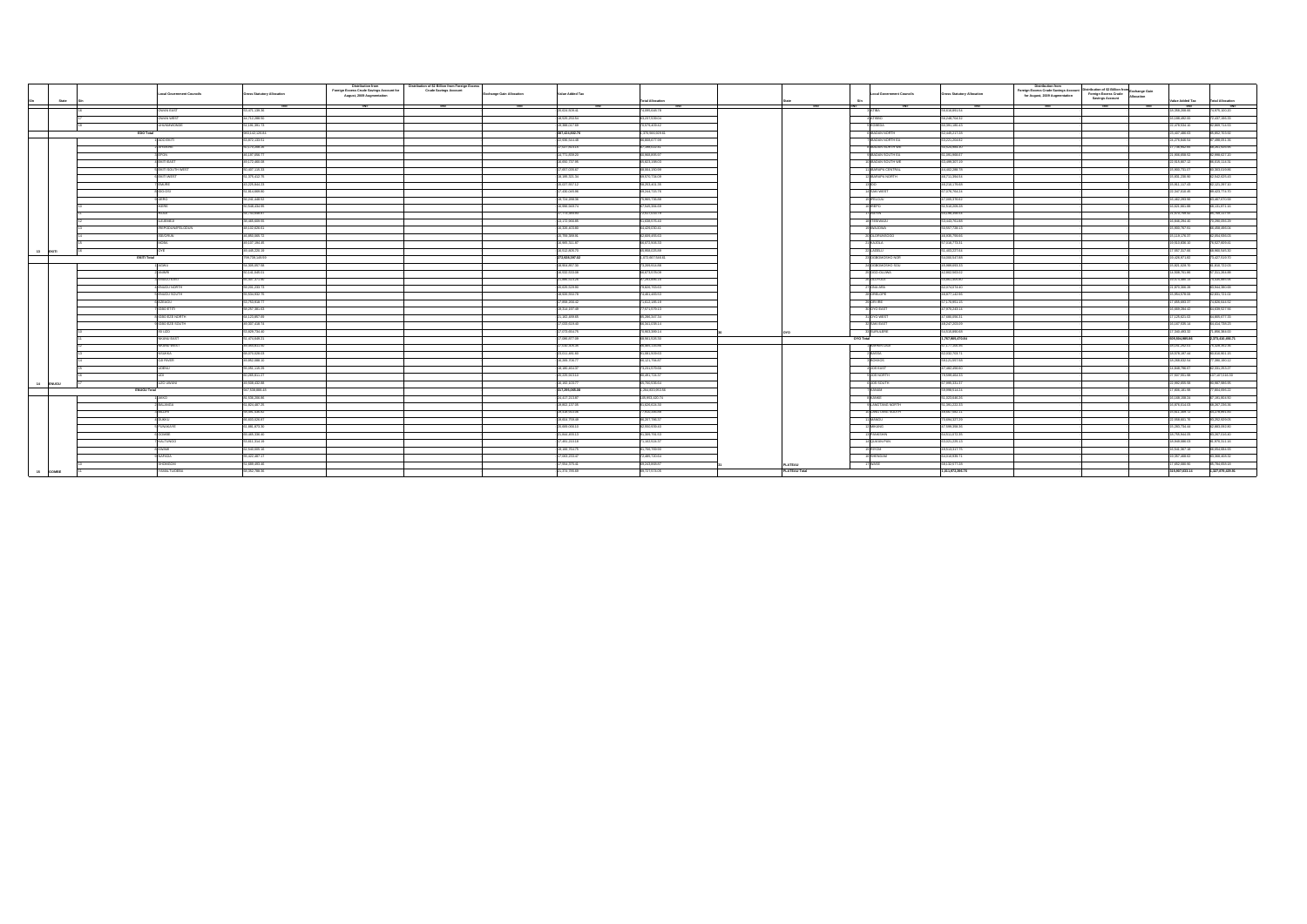|              |            |                    |                          |                                   | <b>Distribution from</b>                 | latribution of \$2 Billion from Foreign Exces |                         |                |                         |              |                     |                           |                                   | Distribution from                   |                                         |               |                   |                 |
|--------------|------------|--------------------|--------------------------|-----------------------------------|------------------------------------------|-----------------------------------------------|-------------------------|----------------|-------------------------|--------------|---------------------|---------------------------|-----------------------------------|-------------------------------------|-----------------------------------------|---------------|-------------------|-----------------|
|              |            |                    |                          |                                   | Foreign Excess Crude Savings Account for | Crude Savings Account                         |                         |                |                         |              |                     |                           |                                   | Foreign Excess Crude Savings Accoun | <b>Natribution of \$2 Billion from</b>  | Exchange Gain |                   |                 |
|              |            |                    | ocal Government Councils | <b>Iross Statutory Allocation</b> | August, 2009 Augmentation                |                                               | schange Gain Allocation | alue Added Tax |                         |              |                     | Local Government Councils | <b>Gross Statutory Allocation</b> | for August, 2009 Augmentation       | Foreign Excess Crude<br>Savings Account | Allocation    |                   |                 |
|              | State      |                    |                          |                                   |                                          |                                               |                         |                | <b>Total Allocation</b> |              |                     |                           |                                   |                                     |                                         |               | alue Added Tax    | otal Allocation |
|              |            |                    |                          |                                   | <b>STATE</b>                             | <b>AND I</b>                                  |                         |                |                         | <b>START</b> | $\sim$              |                           |                                   | - 25                                | - 1991                                  | <u>т м</u>    | $ -$              | $-$ 100 $-$     |
|              |            | <b>GOMBE Total</b> |                          | 091,418,455.85                    |                                          |                                               |                         | 218,406,911.20 | 09,825,367.05           |              |                     |                           | 386,453.0                         |                                     |                                         |               | 77,038.10         | 163,491.13      |
|              |            |                    | <b>ABON MEAISE</b>       | 7,840,429.53                      |                                          |                                               |                         | 8,454,747.70   | 6,295,177.24            |              |                     | MDA WES                   | 918,488.89                        |                                     |                                         |               | 1,822,154.95      | 140,643.84      |
|              |            |                    | <b>IAZU MBAISE</b>       | 52,339,557.67                     |                                          |                                               |                         | 7,543,179.43   | 09,882,737.10           |              |                     | MOURCU-TORO               | 138,923.69                        |                                     |                                         |               | 1,301,435.88      | 7,520,359.57    |
|              |            |                    |                          |                                   |                                          |                                               |                         |                |                         |              |                     |                           |                                   |                                     |                                         |               |                   |                 |
|              |            |                    | OWADVI 3MH2              | 48,706,651.45                     |                                          |                                               |                         | 16,071,005.87  | 64,777,657.32           |              |                     | NDON                      | 7.776.881.91                      |                                     |                                         |               | 5.407,253.66      | 3.184.135.57    |
|              |            |                    | ZININTTE                 | 51,837,758.46                     |                                          |                                               |                         | 17,347,643.43  | 09,185,401.89           |              |                     | <b>SARI-TORI</b>          | A,285,832.31                      |                                     |                                         |               | 1742,084.00       | 0,027,916.97    |
|              |            |                    | HTRON OTABE              | 53,269,175.30                     |                                          |                                               |                         | 7,082,938.73   | 70,352,114.03           |              |                     |                           | 167,550.90                        |                                     |                                         |               | 5.567.431.86      | 0,734,982.76    |
|              |            |                    | HTUO2 OTA30              | \$1,713,279.50                    |                                          |                                               |                         | 7,137,190.86   | 00.050,470.36           |              |                     |                           | 1,498,177.29                      |                                     |                                         |               |                   | 7,333,149.44    |
|              |            |                    |                          |                                   |                                          |                                               |                         |                |                         |              |                     | ecem                      |                                   |                                     |                                         |               | 6,834,972.15      |                 |
|              |            |                    | <b>HITTE UBOMA</b>       | 17,059,006.27                     |                                          |                                               |                         | 5,025,008.05   | 63,355,474.32           |              |                     | 1 PART                    | 769,372.79                        |                                     |                                         |               | 02.023.023        | 0,435,401.74    |
|              |            |                    | CEDURU                   | 51,507,780.44                     |                                          |                                               |                         | 16,748,144.55  | 68,255,925.00           |              |                     |                           | 348,264.46                        |                                     |                                         |               | 071,795.53        | 0,420,000.99    |
|              |            |                    | DALA MEANO               | 57,630,289.51                     |                                          |                                               |                         | 18,568,334.64  | 76,198,624.15           |              |                     | ETCHE                     | 024,688.58                        |                                     |                                         |               | 6,823,223.05      | 8,847,911.63    |
|              |            |                    |                          | \$1,577,918.34                    |                                          |                                               |                         | 7,306,208.51   | 18,854,126.84           |              |                     |                           | 1208,055.51                       |                                     |                                         |               | 063,545.99        | 02.109.502      |
|              |            |                    |                          |                                   |                                          |                                               |                         |                |                         |              |                     |                           |                                   |                                     |                                         |               |                   |                 |
|              |            |                    | LOTIAS                   | 60,746,394.60                     |                                          |                                               |                         | 19,998,078.84  | 80,744,473.43           |              |                     |                           | 613,046.49                        |                                     |                                         |               | 623,378.60        | 8,236,425.09    |
|              |            |                    | <b>IGOROKPALA</b>        | 53,440,700.38                     |                                          |                                               |                         | 7,139,142.90   | 70,579,843.28           |              |                     |                           | 5,314,506.15                      |                                     |                                         |               | 471,890.96        | 4,786,397.11    |
|              |            |                    |                          | 08.000,137.93                     |                                          |                                               |                         | 6,593,233.20   | 06,355,214.00           |              |                     | <b>AVAKPOR</b>            | 291,699.14                        |                                     |                                         |               | 754,235.37        | 3,045,934.52    |
|              |            |                    | KWANGELE                 | 47,929,484.34                     |                                          |                                               |                         | 15,980,438.34  | 63,909,922.67           |              |                     | 18/00/18                  | 1,930,636.42                      |                                     |                                         |               |                   |                 |
|              |            |                    |                          |                                   |                                          |                                               |                         |                |                         |              |                     |                           |                                   |                                     |                                         |               | 8,058,315.19      | 1,988,951.62    |
|              |            |                    | <b><i>OKWERRE</i></b>    | 41,943,759.09                     |                                          |                                               |                         | 14,200,762.41  | 56,144,521.50           |              |                     | BA/DGBEMA/N               | 753,271.69                        |                                     |                                         |               | 095,956.52        | 13,849,228.21   |
|              |            |                    | mmmmm                    | 46,673,982.26                     |                                          |                                               |                         | 15,598,942.41  | 02,272,924.66           |              |                     | GUIDOLO                   | 1,001,633.57                      |                                     |                                         |               | 386.225.09        | 2,447,858.00    |
|              |            |                    | <b>OGUTA</b>             | 52,908,195.93                     |                                          |                                               |                         | 16,515,014.35  | 03/424.010.29           |              |                     | 18 CHRISA                 | 1,019,873.80                      |                                     |                                         |               | 25,813,021.24     | 13.832.895.04   |
|              |            |                    | MARGEEMA                 | 55,502,536.25                     |                                          |                                               |                         | 17,971,745.43  | 73,474,281.67           |              |                     |                           | 028,370.03                        |                                     |                                         |               | 332,156.73        | 0,300,526.76    |
|              |            |                    |                          |                                   |                                          |                                               |                         |                |                         |              |                     |                           |                                   |                                     |                                         |               |                   |                 |
|              |            |                    | <b>KIGWE</b>             | 50,133,159.25                     |                                          |                                               |                         | 16,119,107.21  | 05,252,205.46           |              |                     | POBONKORO                 | 1,518,097.81                      |                                     |                                         |               | 23.215.880.35     | 1,733,978.16    |
|              |            |                    | NUMC                     | 45,428,274.01                     |                                          |                                               |                         | 14,904,051.15  | 00,332,325.16           |              |                     |                           | 444,041.68                        |                                     |                                         |               | 154,262.41        | 7,598,304.09    |
|              |            |                    |                          | 48,773,464.96                     |                                          |                                               |                         | 16,505,096.52  | 05,278,561.48           |              |                     | 22 PORT HARCOURT          | 133,501.21                        |                                     |                                         |               | 565.401.45        | 24,038,902.66   |
|              |            |                    |                          | 7,283,883.77                      |                                          |                                               |                         | 5,008,516.24   | 12,952,400.01           | RIVERS       |                     |                           | 1,058,020.97                      |                                     |                                         |               | 974.158.62        | 1,842,179.59    |
|              |            |                    | <b>ORU EAST</b>          | 8,724,649.19                      |                                          |                                               |                         | 15,367,201.49  | 64,021,850.68           |              | <b>RIVERS Total</b> |                           | 1,325,130,188.32                  |                                     |                                         |               | 02.888,100,000    | ,921,732,036.62 |
|              |            |                    |                          |                                   |                                          |                                               |                         |                |                         |              |                     |                           |                                   |                                     |                                         |               |                   |                 |
|              |            |                    | RU WEST                  | 48,461,019.40                     |                                          |                                               |                         | 5,576,033.50   | 4,037,052.90            |              |                     |                           | 549,730.56                        |                                     |                                         |               | 072,814.86        | 2,622,545.43    |
|              |            |                    | VERRI MUNICIPAL          | 48, 145, 496.40                   |                                          |                                               |                         | 15,934,068.05  | 64,070,564.45           |              |                     |                           | 021,252.24                        |                                     |                                         |               | 054,945.73        | 3,356,205.98    |
|              |            |                    | VERRI NORTH              | 52,216,545.31                     |                                          |                                               |                         | 17,708,661.30  | 03,925,206.00           |              |                     | <b>JOANGE-SHUNI</b>       | A3.00.436.64                      |                                     |                                         |               | 18,369,892.87     | 14,700,329.50   |
|              | <b>IMO</b> |                    | <b>ERRIVEST</b>          | 0,810,834.87                      |                                          |                                               |                         | 14,904,714.11  | 4,715,548.98            |              |                     |                           | 112,150.77                        |                                     |                                         |               | 348,493.25        | 4,450,544.02    |
|              |            | <b>MOTotal</b>     |                          | 1,371,966,867.29                  |                                          |                                               |                         | 448,640,009.21 | 1,820,607,676.49        |              |                     | GORDNY                    | 8,961,020.82                      |                                     |                                         |               | 918,712.61        |                 |
|              |            |                    |                          |                                   |                                          |                                               |                         |                |                         |              |                     |                           |                                   |                                     |                                         |               |                   | 76,679,733.42   |
|              |            |                    |                          | 7,895,325.22                      |                                          |                                               |                         | 6,253,553.40   | 148,878.62              |              |                     |                           | 594,450.19                        |                                     |                                         |               | 723.546.10        | 1,317,996.29    |
|              |            |                    | <b>BABURA</b>            | 58,714,503.93                     |                                          |                                               |                         | 19,056,395.00  | 7,770,899.59            |              |                     |                           | 3,953,320.12                      |                                     |                                         |               | 725.717.17        | 9,679,037.29    |
|              |            |                    | RNIN KUDU                | 70,009,981.20                     |                                          |                                               |                         | 22,933,673.06  | 22.943.054.26           |              |                     | <b>LELA</b>               | \$54,010.72                       |                                     |                                         |               | 6.747.227.67      | 0,701,238.39    |
|              |            |                    |                          | 51,768,923.88                     |                                          |                                               |                         | 16,633,944.40  | 03,402,868.28           |              |                     |                           | 5,479,384.50                      |                                     |                                         |               | 6.585.686.72      | 2,065,071.22    |
|              |            |                    |                          |                                   |                                          |                                               |                         |                |                         |              |                     |                           |                                   |                                     |                                         |               |                   |                 |
|              |            |                    | <b>AGARAWA</b>           | 43,532,604.28                     |                                          |                                               |                         | 14,352,813.84  | 7,885,418.12            |              |                     |                           | 030,230.64                        |                                     |                                         |               | 5.795.845.04      | 0,826,075.68    |
|              |            |                    |                          | 46,247,262.06                     |                                          |                                               |                         | 14,978,094.43  | 01,225,356.50           |              |                     |                           | 1005123.48                        |                                     |                                         |               | 63.000,361.31     | 4,942,824.17    |
|              |            |                    | NUTSE                    | 2,130,929.66                      |                                          |                                               |                         | 10,457,522.14  | 02.508.451.00           |              |                     |                           | 237,083.67                        |                                     |                                         |               | 035-653.37        | 3,635,547.04    |
|              |            |                    | <b>DARAZ</b>             | 53,677,071.71                     |                                          |                                               |                         | 16,938,719.03  | 70,675,790.74           |              |                     | ABON BIRN                 | 032,465.29                        |                                     |                                         |               | 050.648.45        | 2.883.113.74    |
|              |            |                    |                          |                                   |                                          |                                               |                         |                | 61,050,540.99           |              |                     |                           |                                   |                                     |                                         |               |                   |                 |
|              |            |                    |                          | 46,520,870.66                     |                                          |                                               |                         | 15,338,670.33  |                         |              |                     |                           | 563,799.21                        |                                     |                                         |               | 1965,414.76       | 0,629,213.97    |
|              |            |                    |                          | 48, 109, 584.53                   |                                          |                                               |                         | 5,628,051.82   | 13,737,636.36           |              |                     |                           | 1192,842.24                       |                                     |                                         |               | 048.911.52        | 1,241,753.76    |
|              |            |                    | <b>MARAM</b>             | 70,053,926.72                     |                                          |                                               |                         | 21,431,298.05  | 22,285,224.76           |              |                     | SOKOTO NORTH              | 1,562,743.20                      |                                     |                                         |               | 1,780,521.76      | 8,343,264.96    |
|              |            |                    | <b>MINE</b>              | 49,916,247.81                     |                                          |                                               |                         | 15,977,909.89  | 05.894.157.70           |              |                     | SOKOTO SOUTH              | 016,625.10                        |                                     |                                         |               | 03/244-021        | 3,300,071.79    |
|              |            |                    | ADEJ                     | 44,273,216.17                     |                                          |                                               |                         | 5,282,208.34   | 10,555,424.52           |              |                     |                           | 052,482.92                        |                                     |                                         |               | 403,004.06        | 2,441,486.99    |
|              |            |                    |                          |                                   |                                          |                                               |                         |                |                         |              |                     |                           |                                   |                                     |                                         |               |                   |                 |
|              |            |                    | <b>SHEIN</b>             | 59,276,912.88                     |                                          |                                               |                         | 19,829,589.71  | 79,106,502.60           |              |                     |                           | 3,149,804.26                      |                                     |                                         |               | 15,397,885.63     | 18,547,689.89   |
|              |            |                    | <b>AFIN HAUSA</b>        | 55,189,049.00                     |                                          |                                               |                         | 21,375,167.54  | 86.564.217.20           |              |                     | <b>TURETA</b>             | 1,154,643.42                      |                                     |                                         |               | 1722 699 37       | 11,877,342.79   |
|              |            |                    | 1444                     | 49,844,756.17                     |                                          |                                               |                         | 16,104,571.84  | 05,949,328.01           |              |                     |                           | 1,425,324.36                      |                                     |                                         |               | 820.115.91        | 2,315,440.28    |
|              |            |                    | CAZAURE                  | 52.483.119.15                     |                                          |                                               |                         | 17.339.811.31  | 03.822.930.46           |              |                     | 22 MURNO                  | 3.619.121.91                      |                                     |                                         |               | 182,496.92        | 0,801,618.83    |
|              |            |                    |                          |                                   |                                          |                                               |                         | 8,445,810.65   | 2,400,594.6             |              |                     |                           |                                   |                                     |                                         |               |                   |                 |
|              |            |                    |                          | 3,954,784.                        |                                          |                                               |                         |                |                         | SOKOTO       |                     |                           | 070,613.4                         |                                     |                                         |               |                   | 11,149.40       |
|              |            |                    | <b>AWV</b>               | 54,931,334.85                     |                                          |                                               |                         | 7,760,384.97   | 72,691,719.82           |              | SOKOTO Total        |                           | 1,270,270,166.73                  |                                     |                                         |               | 393, 809, 228, 15 | 654,132,394.88  |
|              |            |                    | <b>VGATAR</b>            | 56,055,082.36                     |                                          |                                               |                         | 18,010,909.72  | 74,065,992.08           |              |                     | DO-KOLA                   | 516,177.71                        |                                     |                                         |               | 4,551,234.58      | 6,067,412.29    |
| $17 - 364WA$ |            |                    | <b>MALAM MADUR</b>       | 53,183,322.81                     |                                          |                                               |                         | 17,336,827.99  | 70,520,150.80           |              |                     |                           | 6,423,171.62                      |                                     |                                         |               | 12.045.137.28     | 00.000,030.00   |
|              |            |                    |                          |                                   |                                          |                                               |                         |                |                         |              |                     |                           |                                   |                                     |                                         |               |                   |                 |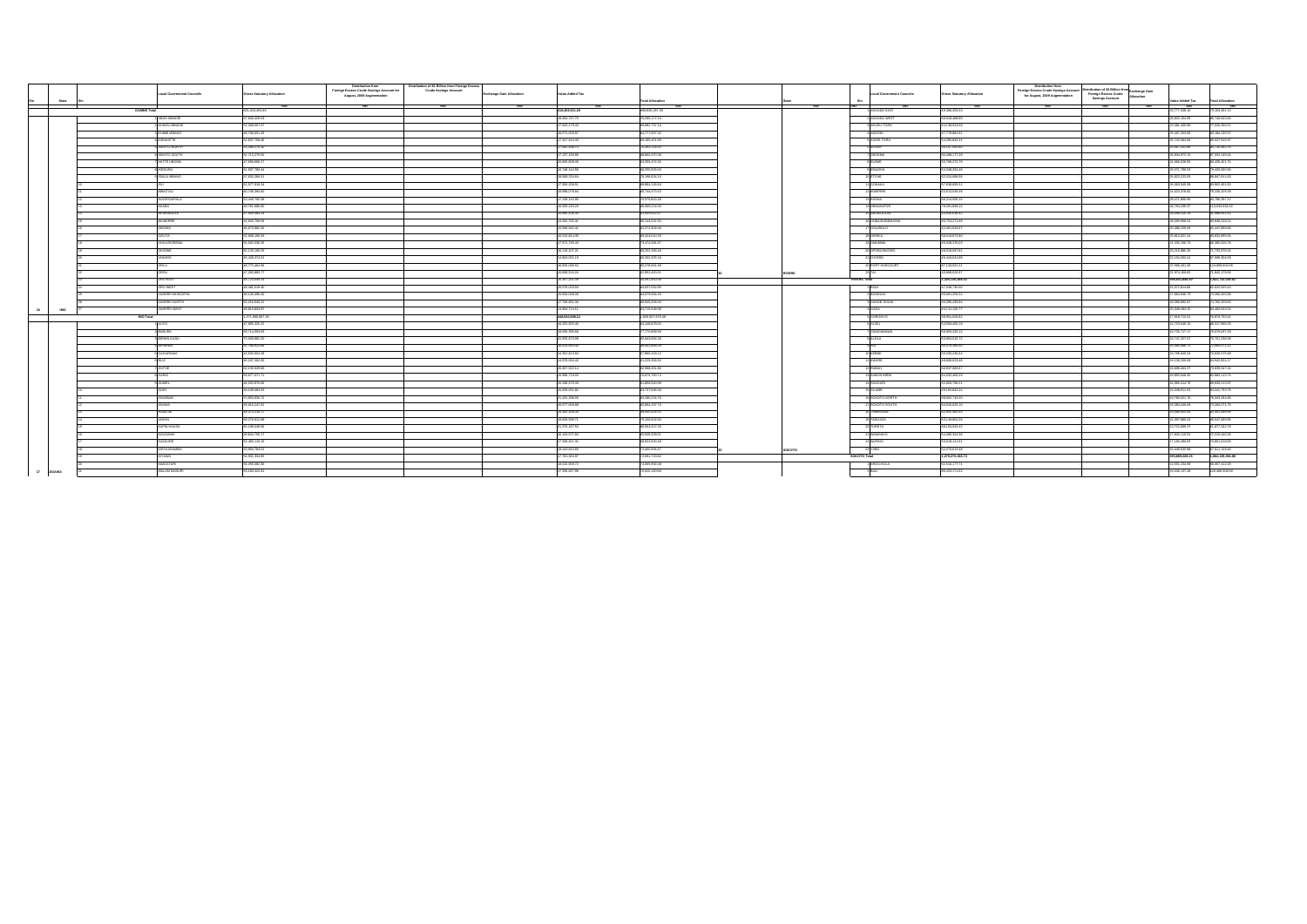|         |             |                     |                                  |                                   | <b>Clatribution from</b>                 | Xatribution of \$2 Billion from Foreign Excess |                         |                |                      |                      |                     |                          |                            | Distribution from                    |                                        |               |                                    |                  |
|---------|-------------|---------------------|----------------------------------|-----------------------------------|------------------------------------------|------------------------------------------------|-------------------------|----------------|----------------------|----------------------|---------------------|--------------------------|----------------------------|--------------------------------------|----------------------------------------|---------------|------------------------------------|------------------|
|         |             |                     |                                  |                                   | Foreign Excess Crude Savings Account for | Crude Savings Account                          |                         |                |                      |                      |                     |                          |                            | Foreign Excess Crude Savings Account | <b>Natribution of \$2 Billion from</b> | Exchange Gain |                                    |                  |
|         |             |                     | <b>Local Government Councils</b> | <b>Gross Statutory Allocation</b> | August, 2009 Augmentation                |                                                | schange Gain Allocation | alus Added Tax |                      |                      |                     | ocal Government Councils | Gross Statutory Allocation | for August, 2009 Augmentation        | Foreign Excess Crude                   | Allowation.   |                                    |                  |
|         | State       |                     |                                  |                                   |                                          |                                                |                         |                | noite of Allen       |                      | Sh.                 |                          |                            |                                      | <b>Savings Account</b>                 |               | alue Added Tax                     | otal Allocation  |
|         |             |                     |                                  |                                   |                                          |                                                |                         |                |                      | - 65                 | $\sim$              |                          |                            | <b>SANTA</b>                         | - 1991                                 |               |                                    |                  |
|         |             |                     |                                  | 0,168,378.04                      |                                          |                                                |                         | 121,008.76     | 290,186.80           |                      |                     |                          | 086,568.75                 |                                      |                                        |               | <b>START START</b><br>1,203,291.43 | (376,160.18      |
|         |             |                     | GIM                              | 16,200,987.96                     |                                          |                                                |                         | 464,263.01     | 005,250.96           |                      |                     |                          | 53 030 032                 |                                      |                                        |               | 4,582,909.27                       | 151,939.92       |
|         |             |                     |                                  |                                   |                                          |                                                |                         |                |                      |                      |                     |                          |                            |                                      |                                        |               |                                    |                  |
|         |             |                     |                                  | 44,834,001.44                     |                                          |                                                |                         | 14,257,973.91  | 0,091,975.35         |                      |                     |                          | 1,551,474.61               |                                      |                                        |               | 20,364,204.20                      | 6,915,678.81     |
|         |             |                     | <b>GHE TAKADKAR</b>              | \$0,886,830.37                    |                                          |                                                |                         | 6.211.124.04   | 7.097.954.41         |                      |                     |                          | 2.632.465.91               |                                      |                                        |               | 4.445.639.98                       | 57,078,105.89    |
|         |             |                     | <b>TALIRA</b>                    | 51,926,038.51                     |                                          |                                                |                         | 6,244,556.63   | 1,170,605.13         |                      |                     | <b>JALING</b>            | 1,071,568.55               |                                      |                                        |               | 5,500,480.62                       | 572,049.16       |
|         |             |                     | ANKWASHI                         | 47,818,415.85                     |                                          |                                                |                         | 4,918,722.79   | 2,737,138.64         |                      |                     | ARIBAT AMB               | 1,037,040.87               |                                      |                                        |               | 18,552,982.11                      | 5,650,022.98     |
|         |             |                     |                                  |                                   |                                          |                                                |                         |                |                      |                      |                     |                          |                            |                                      |                                        |               |                                    |                  |
|         |             | <b>JIGAWA Total</b> |                                  | 1,439,403,461.87                  |                                          |                                                |                         | 057,744,387.27 | 1,907,147,849.14     |                      |                     |                          | 303,536.06                 |                                      |                                        |               | 14,721,025.68                      | 2,929,561.74     |
|         |             |                     | PMN CWAR                         | 81,973,460.00                     |                                          |                                                |                         | 1,484,173.36   | 03,457,633.35        |                      |                     |                          | <b>JTT 505.92</b>          |                                      |                                        |               | 14.907.353.92                      | 7,685,349.84     |
|         |             |                     | <b>CHEKLIN</b>                   | 84,988,721.04                     |                                          |                                                |                         | 5,752,412.26   | 10,741,133.31        |                      |                     | JPDAI IN                 | 5,450,288.99               |                                      |                                        |               | 19,616,092.08                      | 10.186,380,0     |
|         |             |                     | IWA.                             | 70,282,705.12                     |                                          |                                                |                         | 2,738,785.95   | 1,021,491.07         |                      |                     | TAKUM                    | 065,159.20                 |                                      |                                        |               | 02.000.002.20                      | 7,400,047.45     |
|         |             |                     |                                  |                                   |                                          |                                                |                         |                |                      |                      |                     |                          |                            |                                      |                                        |               |                                    |                  |
|         |             |                     | KAJURU                           | 5,048,840.21                      |                                          |                                                |                         | 6,272,765.14   | 321,605.34           |                      |                     |                          | 1,525,586.48               |                                      |                                        |               | 5.484.864.85                       | 100,451.12       |
|         |             |                     |                                  | 89,960,148.81                     |                                          |                                                |                         | 8,035,163.39   | 7,995,312.20         |                      |                     | VUKAR                    | 5,566,199.23               |                                      |                                        |               | 0,246,234.37                       | 10/22/433-01     |
|         |             |                     | ARA.                             | 55,742,599.06                     |                                          |                                                |                         | 9,331,877.76   | 074,476.84           |                      |                     |                          | 0,258,196.73               |                                      |                                        |               | 4.642.907.04                       | 4,901,103.77     |
|         |             |                     |                                  | 3,306,502.42                      |                                          |                                                |                         | ,912,077.96    | 218,580.38           | TARABA               |                     |                          | 058, D47.29                |                                      |                                        |               | 040,755.56                         | 108,802.85       |
|         |             |                     | <b>EMA'A</b>                     |                                   |                                          |                                                |                         | 455,481.58     | 1,109,614.29         |                      | <b>TARABA Total</b> |                          | 1,011,157,808.57           |                                      |                                        |               | 10.100,001,002                     | 1,277,493,809.59 |
|         |             |                     |                                  | 67,714,132.71                     |                                          |                                                |                         |                |                      |                      |                     |                          |                            |                                      |                                        |               |                                    |                  |
|         |             |                     |                                  | 74,706,021.66                     |                                          |                                                |                         | 186,247.06     | 1,022,268.72         |                      |                     |                          | 768,089.83                 |                                      |                                        |               | 6,780,634.99                       | 0,548,724.82     |
|         |             |                     | DUNA NORTH                       | 69,695,601.55                     |                                          |                                                |                         | 5,363,623.79   | 059,225.34           |                      |                     |                          | IC 2NC 27                  |                                      |                                        |               | 5,051,468.92                       | 7,294,815.28     |
|         |             |                     | ADUNA SOUTH                      | 72,432,630.39                     |                                          |                                                |                         | 27,009,824.02  | 0.442.454.41         |                      |                     | <b>DAMATURU</b>          | 2,299,264.21               |                                      |                                        |               | 14,873,955.63                      | 173,229.84       |
|         |             |                     | ARKO                             | 13,505,036.82                     |                                          |                                                |                         | 063,562.86     | 568,599.68           |                      |                     |                          | 1,268,754.77               |                                      |                                        |               | 6,674,303.77                       | 343,058.54       |
|         |             |                     | <b>AURA</b>                      |                                   |                                          |                                                |                         |                | 1,598,881.43         |                      |                     |                          |                            |                                      |                                        |               |                                    |                  |
|         |             |                     |                                  | 58,211,090.81                     |                                          |                                                |                         | 0,387,197.62   |                      |                      |                     | FUNE                     | 0,354,369.30               |                                      |                                        |               | 2,709,622.39                       | 03,063,991.09    |
|         |             |                     | AURU                             | 0.716.403.41                      |                                          |                                                |                         | 8.450.952.93   | AC 200, 101, 8       |                      |                     |                          | 33,301,336                 |                                      |                                        |               | 7.425.657.02                       | 3,392,363.67     |
|         |             |                     | <b>UBAU</b>                      | 70,254,236.09                     |                                          |                                                |                         | 22,577,392.33  | 22,831,628.42        |                      |                     | <b>GUJBA</b>             | 8,460,838.50               |                                      |                                        |               | 6.423.594.87                       | 4,884,433.37     |
|         |             |                     | <b>IDAN</b>                      | 48,882,553.48                     |                                          |                                                |                         | 201.001.25     | 1,191,164.82         |                      |                     |                          | 392,300.53                 |                                      |                                        |               | 5,444,622.45                       | 8,836,999.98     |
|         |             |                     |                                  | 74,950,192.80                     |                                          |                                                |                         | 24,386,385.77  | 9,346,578.56         |                      |                     | DIAKUSKO                 | 9,131,244.44               |                                      |                                        |               | 20,009,003.83                      | 0.200.928.27     |
|         |             |                     | <b>AKADTI</b>                    | 1,233,904.66                      |                                          |                                                |                         | 576,252.53     | 1,810,157.19         |                      |                     |                          | 1,518,557.45               |                                      |                                        |               |                                    |                  |
|         |             |                     |                                  |                                   |                                          |                                                |                         |                |                      |                      |                     |                          |                            |                                      |                                        |               | 5,572,945.14                       | 5,191,512.58     |
|         |             |                     | ABON GARI                        | 13,217,743.23                     |                                          |                                                |                         | 1,755,138.94   | 1,972,882.17         |                      |                     |                          | 63,003,000                 |                                      |                                        |               | 13,901,331.49                      | 735,028.11       |
|         |             |                     | ANGA -                           | \$2,505,884.90                    |                                          |                                                |                         | 17,689,471.15  | 0,195,356.05         |                      |                     |                          | AC 233-034.                |                                      |                                        |               | 14,006,930.90                      | 53,347,397.24    |
|         |             |                     | xиА                              | 70,574,932.26                     |                                          |                                                |                         | 1990.820.77    | 565,753.04           |                      |                     |                          | 5,787,744.17               |                                      |                                        |               | 180,251.79                         | 3,967,995.96     |
|         |             |                     | <b>NGON KATA</b>                 | 76,005,421.34                     |                                          |                                                |                         | 3,541,617.83   | 0,647,039.17         |                      |                     |                          | 1,617,406.28               |                                      |                                        |               | 9,214,945.85                       | 8,832,352.13     |
|         |             |                     |                                  | 78,135,937.22                     |                                          |                                                |                         | 7,223,738.71   | 5,359,675.93         |                      |                     |                          | 6,005,062.07               |                                      |                                        |               | 4.475.822.07                       | 71,361,484.95    |
| 18      | <b>ANUX</b> |                     |                                  |                                   |                                          |                                                |                         |                |                      |                      |                     |                          |                            |                                      |                                        |               |                                    |                  |
|         |             | <b>KADUNA Total</b> |                                  | 543,855,309.98                    |                                          |                                                |                         | 503,733,565.08 | 047,648,875.06       |                      |                     | <b>UNUSAR</b>            | 1,492,777.34               |                                      |                                        |               | 6,266,436.82                       | 4,759,214.16     |
|         |             |                     | uwa                              | 53,405,907.99                     |                                          |                                                |                         | 18,725,762.63  | 2,131,670.62         | YOBE                 |                     | 17 YUSUFARI              | 7,575,338.06               |                                      |                                        |               | 15,723,731.42                      | 3,299,009.48     |
|         |             |                     | LBASU                            | 13,793,055.40                     |                                          |                                                |                         | 315,648.59     | 108,703.99           |                      | YOBE Total          |                          | 88,576,573.75              |                                      |                                        |               | 283,256,026.32                     | 1,263,832,600.07 |
|         |             |                     |                                  | 50,927,993.84                     |                                          |                                                |                         | 8,309,940.17   | 237,934.01           |                      |                     | 1 ANKA                   | 7,268,167.85               |                                      |                                        |               | 5,779,139.24                       | 4,047,307.09     |
|         |             |                     | LOCUI                            | 53,887,988.91                     |                                          |                                                |                         | 9,267,989.22   | 3,155,978.13         |                      |                     |                          | 5,245,462.38               |                                      |                                        |               | 18.422.724.47                      | 3,003,100.05     |
|         |             |                     |                                  |                                   |                                          |                                                |                         |                |                      |                      |                     | 2 BAKURA                 |                            |                                      |                                        |               |                                    |                  |
|         |             |                     | <b>SCORE</b>                     | 04,588,183.95                     |                                          |                                                |                         | 2,517,960.33   | 106,144.29           |                      |                     |                          | 4,747,483.22               |                                      |                                        |               | 9,333,482.47                       | 4,080,965.69     |
|         |             |                     | <b>BUNKURE</b>                   | 52,878,079.54                     |                                          |                                                |                         | 18,006,209.07  | 1,454,255.61         |                      |                     | BUNGUOU                  | 0.971.087.57               |                                      |                                        |               | 1.038.170.39                       | 2,009,257.96     |
|         |             |                     |                                  | 63,976.43                         |                                          |                                                |                         | (736,108.63    | 7,900,085.06         |                      |                     |                          | 683,142.57                 |                                      |                                        |               | 9,072,203.06                       | 0,755,345.63     |
|         |             |                     | MMMATTA                          | 17,364,312.23                     |                                          |                                                |                         | 9,971,793.60   | 2,336,105.83         |                      |                     |                          | 1749,262.11                |                                      |                                        |               | 5.651.074.19                       | 11,400,336.29    |
|         |             |                     |                                  |                                   |                                          |                                                |                         |                |                      |                      |                     |                          |                            |                                      |                                        |               |                                    |                  |
|         |             |                     | DIGIUNI VIOLANI                  | 59,952,737.09                     |                                          |                                                |                         | 613,427.17     | 566,164.26           |                      |                     | AURA NAMODI              | 569,620.26                 |                                      |                                        |               | 1,901,858.31                       | 6,471,478.58     |
|         |             |                     | <b>WAXN TOFA</b>                 | \$9,473,695.53                    |                                          |                                                |                         | 21,441,609.97  | 0,915,305.50         |                      |                     | NNMAGAJI                 | 8,823,975.14               |                                      |                                        |               | 18,117,542.46                      | 6,941,517.60     |
|         |             |                     | <b>COWA</b>                      | 3,216,124.43                      |                                          |                                                |                         | 7,550,269.24   | 1006,393.67          |                      |                     | o n                      | 34,355,34                  |                                      |                                        |               | 12:304.717.42                      | 649,603.77       |
|         |             |                     | <b>LGGE</b>                      | 13, 196, 381.65                   |                                          |                                                |                         | 535,157.00     | 1,831,539.53         |                      |                     |                          | 5,400,730.12               |                                      |                                        |               | 2,209,799.68                       | ,090,529.50      |
|         |             |                     |                                  | 58,329,847.32                     |                                          |                                                |                         | 0.085,491.02   | <b>NC BEE, 219,1</b> |                      |                     |                          | 2,131,913.12               |                                      |                                        |               | 5534.912.6                         | 8,000,825.73     |
|         |             |                     | <b>URKC</b>                      | 1,543,562.15                      |                                          |                                                |                         | 1,297,159.80   | 1,540,721.95         |                      |                     |                          | 1,650,720.16               |                                      |                                        |               | 3,464,048.51                       | 33.537,971)      |
|         |             |                     |                                  |                                   |                                          |                                                |                         |                |                      |                      |                     | TALATA MAFARA            |                            |                                      |                                        |               |                                    |                  |
|         |             |                     | <b>GARUN MALLAM</b>              | 48,882,197.82                     |                                          |                                                |                         | 6,602,710.91   | 1,484,908.72         |                      |                     | TSAFE                    | 344,032.82                 |                                      |                                        |               | 1,336,170.35                       | 5,680,863.16     |
|         |             |                     | KYA.                             | 55,340,103.06                     |                                          |                                                |                         | 715.744.20     | 055.847.25           | ZAMFARA              | 14 ZURM             |                          | 655,539.00                 |                                      |                                        |               | 2.361.141.40                       | 016.680.41       |
|         |             |                     | <b>TAME</b>                      | 62,823,781.94                     |                                          |                                                |                         | ,701,010.60    | 524,792.54           | <b>ZAMFARA Total</b> |                     |                          | 20,586,682.66              |                                      |                                        |               | 22302,000,105                      | 1,202,193,667.21 |
|         |             |                     | <b>WALE</b>                      | 74,783,807.94                     |                                          |                                                |                         | 5,647,125.62   | 0,430,933.55         |                      |                     | 1 ABAJI                  | 8,057,382.00               |                                      |                                        |               | 50.350.039.17                      | 198,417,421.17   |
|         |             |                     |                                  | 4,212,978.67                      |                                          |                                                |                         | 088,548.39     | 301,527.06           |                      |                     | ABUJA MUNICIPAL          | 5,730,342.85               |                                      |                                        |               |                                    |                  |
| 19 KAND |             |                     |                                  |                                   |                                          |                                                |                         |                |                      |                      |                     |                          |                            |                                      |                                        |               | 176,872,919.28                     | 92,603,262.13    |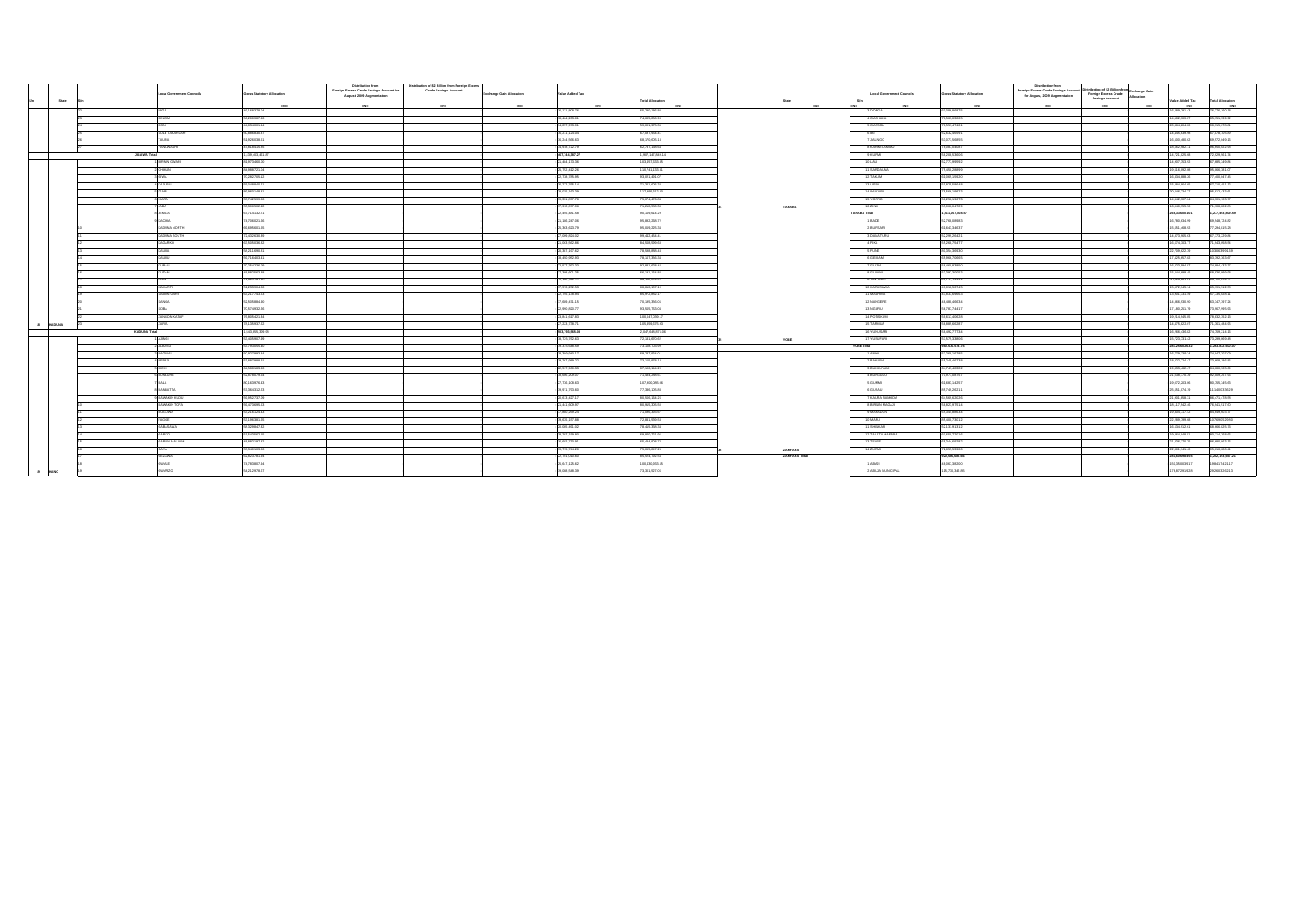| State | <b>Local Government Councils</b> | <b>Gross Statutory Allocation</b> | Distribution from<br>Foreign Excess Crude Savings Account for<br>August, 2003 Augmentation | Distribution of \$2 Billion from Foreign Escess<br>Crude Savings Account | Eschange Gain Allocation | Value Added Tax | Total Allocation    |                         | <b>Local Government Councils</b> | Gross Statutory Allocation | Distribution fro<br>Foreign Excess Crude Savings Account<br>for August, 2009 Augmentation | Distribution of \$2 Billion from<br>Foreign Excess Crud<br>Sayings Account | Value Added Tax      | Total Allocation  |
|-------|----------------------------------|-----------------------------------|--------------------------------------------------------------------------------------------|--------------------------------------------------------------------------|--------------------------|-----------------|---------------------|-------------------------|----------------------------------|----------------------------|-------------------------------------------------------------------------------------------|----------------------------------------------------------------------------|----------------------|-------------------|
|       |                                  |                                   |                                                                                            |                                                                          |                          |                 |                     |                         |                                  |                            |                                                                                           |                                                                            |                      |                   |
|       |                                  | 53 203 358 53                     |                                                                                            |                                                                          |                          | 1977 761 01     | 71.371.129.54       |                         |                                  | M4 097 207 00              |                                                                                           |                                                                            | $-156.566.087.71$    | 220 653 204 80    |
|       | KANO MUNICIPAL                   | 150 800 545 65                    |                                                                                            |                                                                          |                          | .               | <b>K BBS 630 BB</b> |                         | <b>LIPSALSI AP</b>               | <b>Range con to</b>        |                                                                                           |                                                                            | $-154,008,319,20$    | 212 520 203 35    |
|       |                                  | 49.767.838.67                     |                                                                                            |                                                                          |                          | 17.520.282.64   | 07.288.121.32       |                         |                                  | 51,409,786.30              |                                                                                           |                                                                            | 151,783,613,80       |                   |
|       |                                  | 50.143.720.68                     |                                                                                            |                                                                          |                          | 17.348.244.85   | 67.491.965.53       | FCT, ABUJ               |                                  | <b>BET 707 126 1</b>       |                                                                                           |                                                                            | 151,358,951.89       |                   |
|       |                                  | 1820.42                           |                                                                                            |                                                                          |                          |                 |                     | <b>FCT, ABUJA Total</b> |                                  | 291.763.944.7              |                                                                                           |                                                                            | $-240,232,231.06$    | 1.332.703.875.    |
|       |                                  | 63.428.164.75                     |                                                                                            |                                                                          |                          | -מרמוד דולול    | 86.641.495.15       | <b>Grand Total</b>      |                                  | 43,963,551,598.39          |                                                                                           |                                                                            | $-17,184,571,122.37$ | 61.148.122.720.70 |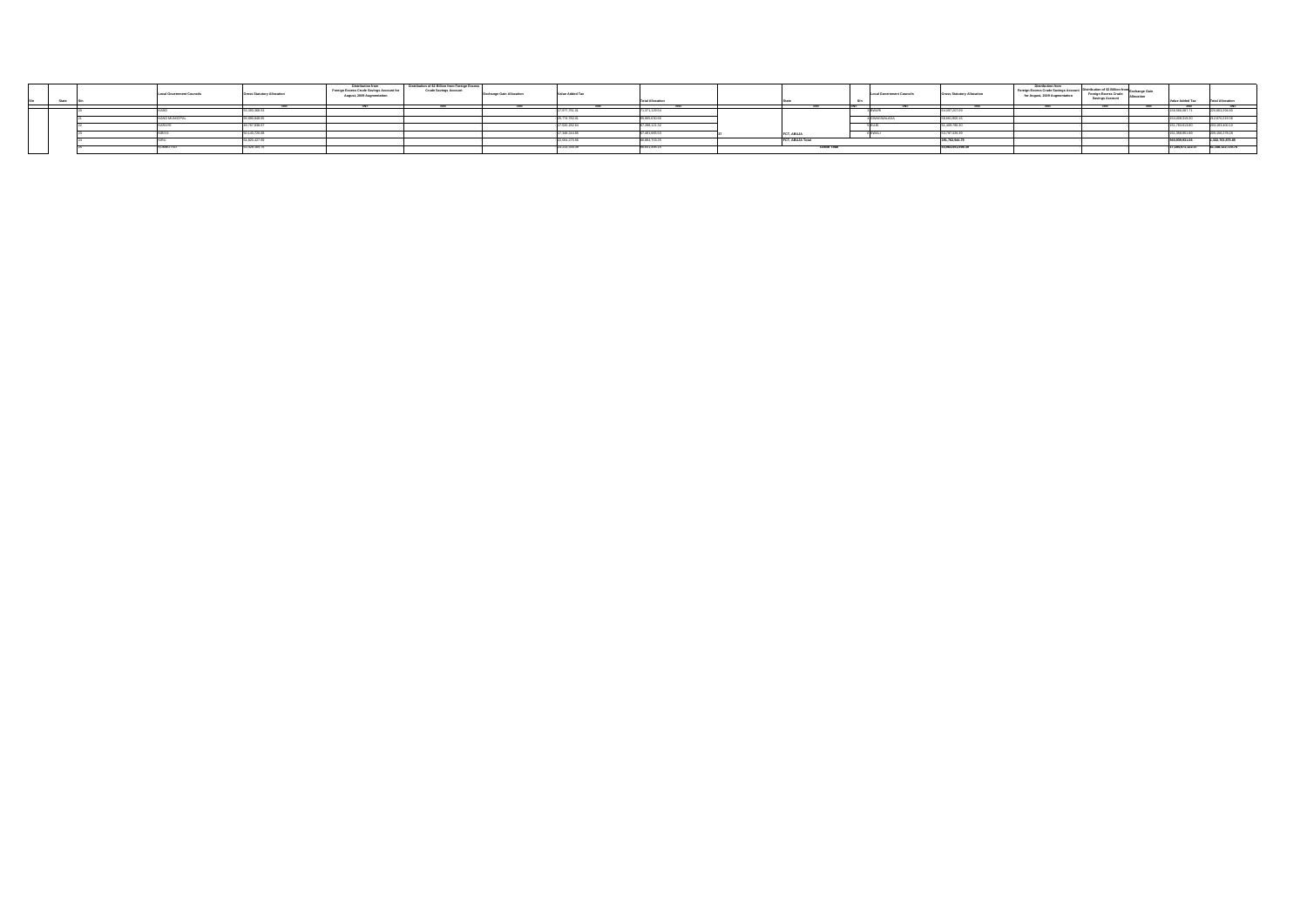| <b>IS/n Beneficiaries MAY</b>                   |                    | Distribution from Foreign Excess Crude Savings<br>Account for August, 2009 Augmentation | Distribution of \$2 Billion from Foreign Excess Crude<br><b>Savings Account</b> |                                 |                       |                       |
|-------------------------------------------------|--------------------|-----------------------------------------------------------------------------------------|---------------------------------------------------------------------------------|---------------------------------|-----------------------|-----------------------|
|                                                 | <b>Statutory</b>   |                                                                                         |                                                                                 | <b>Exchange Gain Difference</b> | <b>VAT</b>            | <b>Total</b>          |
|                                                 | $=N=$              | $=N=$                                                                                   | $=N=$                                                                           | $=N=$                           | $=N=$                 | $=N=$                 |
| 1 FGN (see Table II)                            | 167,726,936,108.41 | 155,656,647,920.87                                                                      |                                                                                 |                                 | $-17,164,667,838.41$  | 330,548,251,867.69    |
| 2 State (see Table III)                         | 85.073.343.447.54  | 78.951.131.975.05                                                                       |                                                                                 |                                 | $-123.882.226.128.03$ | 187.906.701.550.62    |
| 3 LGCs (see Table IV)                           | 65.587.981.849.53  | 60.868.013.423.88                                                                       |                                                                                 |                                 | -16.717.558.289.62    | 143.173.553.563.03    |
| 4 13% Derivation Fund                           | 44.102.934.669.08  | 44.151.555.323.65                                                                       |                                                                                 |                                 |                       | $-188,254,489,992.73$ |
| Deductions: Cost of Collections (FIRS &<br>NCS) | 3,396,803,925.44   |                                                                                         |                                                                                 |                                 | $-1,990,550,412.35$   | 5,387,354,337.79      |
| Total                                           | 365.888.000.000.00 | 339.627.348.643.45                                                                      |                                                                                 |                                 | $-149.755.002.668.40$ | 755.270.351.311.85    |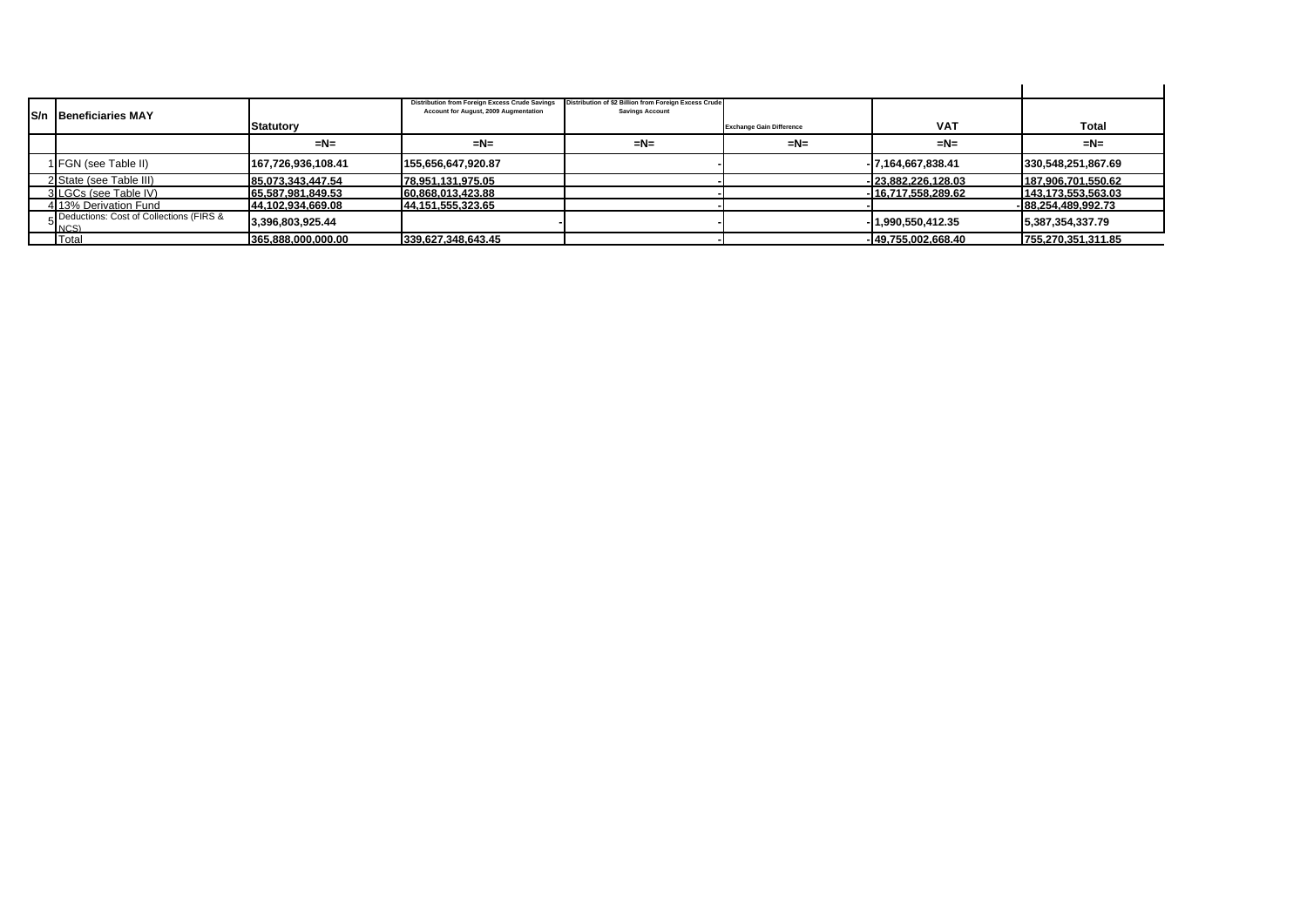|                                           |                                   |                                     | $5 = 3 - 4$                     |                                                                                                                                               |                              |                                 |                      | $10=5+6+7+8+9$           |
|-------------------------------------------|-----------------------------------|-------------------------------------|---------------------------------|-----------------------------------------------------------------------------------------------------------------------------------------------|------------------------------|---------------------------------|----------------------|--------------------------|
|                                           |                                   |                                     |                                 | Distribution from Foreign Excess Crude Savings  Distribution of \$2 Billion from Foreign Excess<br>Account for Jan - March, 2010 Augmentation | <b>Crude Savings Account</b> |                                 |                      |                          |
| <b>Beneficiaries</b>                      | <b>Gross Statutory Allocation</b> | <b>Less External Debt Deduction</b> | <b>Net Statutory Allocation</b> |                                                                                                                                               |                              | <b>Exchange Gain Difference</b> | <b>VAT</b>           | <b>Total Net Amount</b>  |
|                                           | $=N=$                             | $=N=$                               |                                 |                                                                                                                                               | $=N=$                        | $=N=$                           | $=N=$                | –N-                      |
| I FGN (CRF Account)                       | 154,418,306,781.66                | 3,109,017,752.74                    | 151,309,289,028.92              | 143,305,759,760.10                                                                                                                            |                              |                                 | $-6,687,023,315.85$  | 301,302,072,104.87       |
| 2 Share of Derivation & Ecology           | 3,183,882,614.05                  | 64,103,458.82                       | 3,119,779,155.24                | 2,954,757,933.20                                                                                                                              |                              |                                 |                      | $-6,074,537,088.43$      |
| Stabilization                             | 1.591.941.307.03                  | 32 051 729 41                       | 155988957762                    | 147737896660                                                                                                                                  |                              |                                 |                      | $-303726854422$          |
| <b>4 Development of Natural Resources</b> | 5 348 922 791 61                  | 107 693 810 82                      | 5 241 228 980 80                | 4 963 993 327 77                                                                                                                              |                              |                                 |                      | $-10, 205, 222, 308, 57$ |
| 5 FCT-Abuja                               | 3,183,882,614.05                  | 64,103,458.82                       | 3,119,779,155.24                | 2,954,757,933.20                                                                                                                              |                              |                                 | $-477,644,522.56$    | 6,552,181,610.99         |
| Sub-total                                 | 167.726.936.108.41                | 3.376.970.210.60                    | 164.349.965.897.81              | 155.656.647.920.87                                                                                                                            |                              |                                 | $-17.164.667.838.41$ | 327, 171, 281, 657.09    |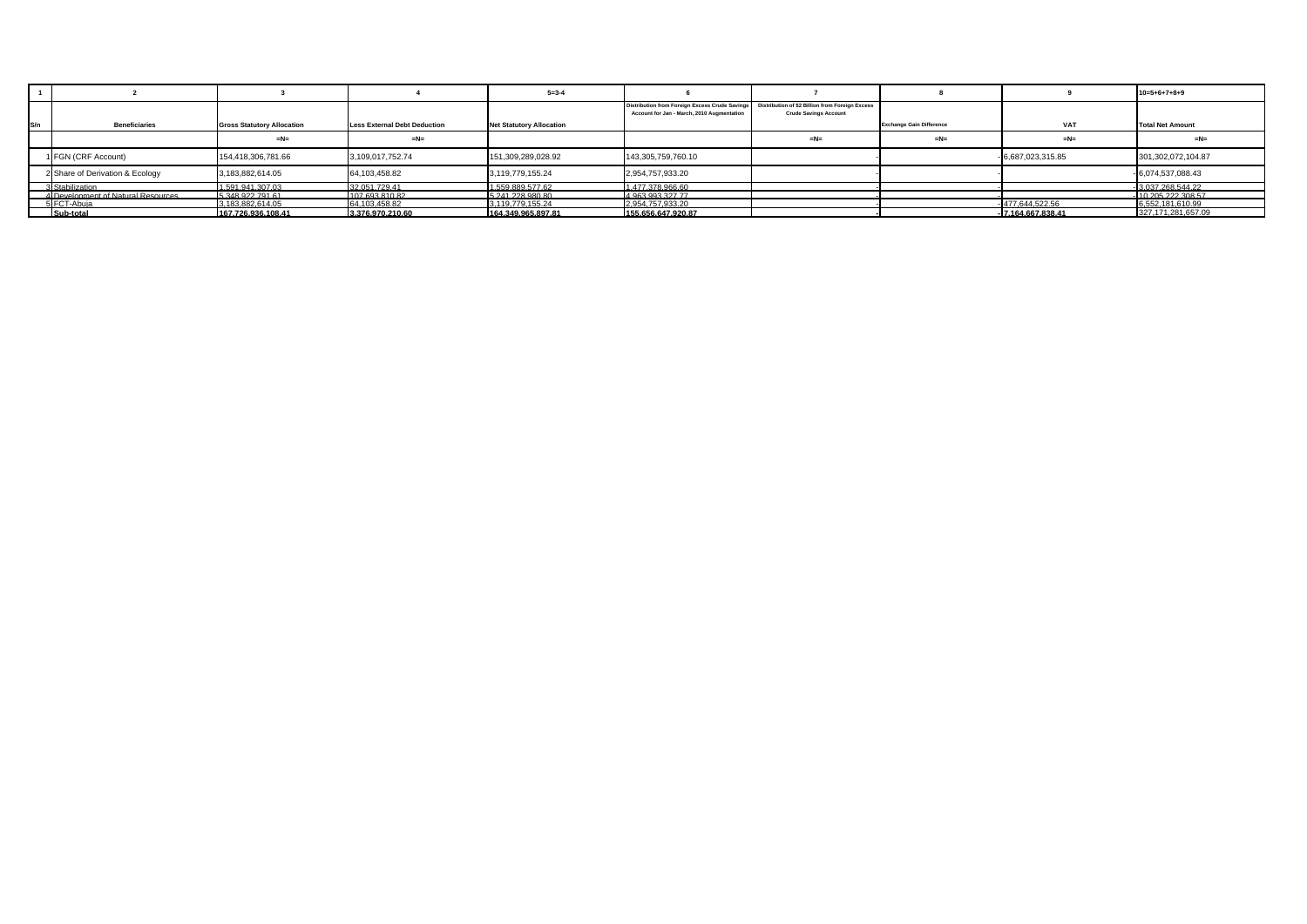| $\sim$                       |             |                                   | $\overline{\phantom{a}}$      | $6 - 4.5$                    |                      |                                      |                                    | $10 - 6 - (7 + 8 + 9)$          |                                       |                                          | $-11$                                   | $\overline{14}$   | 15-6+11+12+13+14          | 16-10-11-12-13-14       |  |
|------------------------------|-------------|-----------------------------------|-------------------------------|------------------------------|----------------------|--------------------------------------|------------------------------------|---------------------------------|---------------------------------------|------------------------------------------|-----------------------------------------|-------------------|---------------------------|-------------------------|--|
|                              |             |                                   |                               |                              |                      |                                      |                                    |                                 | istribution from Foreign Excess Crude | Distribution of \$2 Billion from Foreign |                                         |                   |                           |                         |  |
|                              |             |                                   |                               |                              |                      | <b>Contractual Obligation (ISPO)</b> | <b>Other Deductions (see Note)</b> |                                 | Savings Account for Augmentation      | Excess Crude Savings Account             |                                         |                   |                           |                         |  |
| <b>S/n Beneficiaries</b>     | No. of LGCs | <b>Gross Statutory Allocation</b> | 13% Share of Derivation (Net) | iross Total                  | <b>External Debt</b> |                                      |                                    | <b>Net Statutory Allocation</b> |                                       |                                          | Exchange Gain Allocation VAT Allocation |                   | <b>Total Gross Amount</b> | <b>Total Net Amount</b> |  |
|                              |             |                                   |                               |                              |                      |                                      |                                    |                                 |                                       |                                          |                                         |                   |                           |                         |  |
| <b>ARIA</b>                  | 17          | 2.050.500.232.08                  | 88 088 082 393                | 742 881 112 94               | 7 066 645 80         |                                      | 191 248 762 07                     | 2.534.565.705.07                | 81 PTF CRO 3P3 1                      |                                          |                                         | 489.356.585.14    | 5828320.077.25            | 5.620.004.669.37        |  |
| ADAMAWA                      |             | 2289 117 056 29                   |                               | 289 117 056 29               | 611 794 23           |                                      | 474 381 343 75                     | 1.805.143.918.31                | 124 383 214 48                        |                                          |                                         | 510 272 731 97    | 492377300272              | 4 439 799 864 74        |  |
| <b>AKWA IROM</b>             |             | 315 802 996 47                    | 12.372.754.530.04             | 4 688 557 526 51             | 39 993 669 02        |                                      | 237 093 750 00                     | 14.311.470.107.49               | 14 535 543 427 43                     |                                          |                                         | 544 983 613 32    | 29.769.084.567.26         | 29 391 997 148 24       |  |
| 4 ANAMRRA                    |             | 2 312 184 988 73                  |                               | 312 184 988 73               | 961163008            | 10.000.000.00                        | 85 294 218 75                      | 2.207.279.139.90                | 2 145 791 088 00                      |                                          |                                         | 556 972 937 95    | 014.949.014.68            | 4 910 043 165 85        |  |
| 5 BAUCHI                     |             | R81 722 998 48                    |                               | 681 722 998 48               | 11 173 098 63        | 66 879 023 19                        |                                    | 2.533.670.876.66                | 488 735 893 15                        |                                          |                                         | 585 241 880 20    | 5.755.700.571.84          | 5 607 648 450 02        |  |
| 6 BAYELSA                    |             | 1 836 446 308 49                  | 108 434 480 06                | 944 880 768 55               | 6 171 449 61         | 241 107 428 57                       | 609.094.270.90                     | 5.078.507.619.47                | 06.018.354.810                        |                                          |                                         | 445 824 336 20    | 14.209.059.715.05         | 12 342 688 585 98       |  |
| 7 RENUE                      |             | 2 471 909 747 80                  |                               | 471 909 747 80               | 7 998 644 01         |                                      | 335 742 984 37                     | 2.118.168.119.42                | 2 294 021 426 93                      |                                          |                                         | 555.094.959.05    | 5.321.026.133.78          | 4 987 284 505 40        |  |
| <b>RORNO</b>                 |             | 727 412 595 18                    |                               | 727 412 595 18               | 9 878 154 78         |                                      |                                    | 2.707.534.440.40                | 631 137 287 26                        |                                          |                                         | 575.013.773.75    | 5.833.563.656.19          | 5 813 685 501 41        |  |
| 9 CROSS RIVER                |             | 2.148.901.785.49                  |                               | 148.901.785.49               | 00.000.000.00        |                                      | 54.179.718.75                      | 1.994.722.066.74                | 1.994.258.384.50                      |                                          |                                         | 506.447.896.22    | 4.649.608.066.21          | 4.495.428.347.46        |  |
| 10 DELTA                     |             | 2.314.429.848.69                  | 10.771.784.790.44             | 3.086.214.639.13             | 7,456,885.33         |                                      | 336.435.861.12                     | 12.672.321.892.68               | 12.931.534.390.78                     |                                          |                                         | 633.130.374.68    | 26.650.879.404.59         | 26.236.986.658.14       |  |
| 11 EBONYI                    |             | 1.897.766.811.50                  |                               | 897.766.811.50               | 1,222,717.77         |                                      | 72.355.500.00                      | 1.814.188.593.73                | 1.761.196.068.25                      |                                          |                                         | 457.041.160.96    | 4.116.004.040.71          | 4.032.425.822.94        |  |
| 12 FDO                       |             | 160 120 092 47                    | 794 942 431 94                | 955.082.524.41               | 9.334.205.33         |                                      | 125 414 345 28                     | 2.740.313.973.81                | 800 488 183.06                        |                                          |                                         | 589.970.132.02    | 6345 520 839 48           | R 130 772 288 88        |  |
| 13 EKITI                     |             | 1914 292 721 R4                   |                               | 914 292 721 R4               | 26.407.279.26        |                                      | 13.612.500.00                      | 1.874.272.942.38                | 776 532 709 08                        |                                          |                                         | 456 682 133 51    | 4.147.507.564.22          | 4 107 487 784 96        |  |
| 14 ENUGU                     |             | 2.159.781.789.01                  |                               | 159 781 789 01               | 9.417.200.49         |                                      | 172.828.125.00                     | 1.967.536.463.52                | 2.004.355.420.29                      |                                          |                                         | 517.976.297.29    | 4.682.113.506.59          | 4 489 868 181 10        |  |
| 15 GOMBE                     |             | 030 279 785 19                    |                               | 030 279 785 19               | P3 201 F31 P         |                                      | 253 134 375 00                     | 1.757.982.304.56                | 1.884.172.888.60                      |                                          |                                         | 455 964 218 70    | 4.370.416.892.49          | 4.098.119.411.86        |  |
| 16 IMO                       |             | 2.305.812.609.91                  | 678 025 904 84                | 983 838 514 75               | 28 768 379 29        | 358 424 768 53                       | 223 147 031 25                     | 2.373.498.335.68                | 2 818 650 675 43                      |                                          |                                         | 551.049.499.10    | 6 353 538 689 28          | 5 743 198 510 21        |  |
| 17 JIGAWA                    |             | 632 727 857 52                    |                               | 532 727 857 52               | 10.386.881.25        |                                      | 297 196 875 00                     | 2.195.144.101.27                | 2350 462 826 93                       |                                          |                                         | 602 588 859 28    | 5.485.779.543.73          | 148 195 787 48          |  |
| 18 KADUNA                    |             | 2 886 578 605 77                  |                               | <b><i>BBB 578 605 77</i></b> | 89 470 137 44        | 33 187 500 00                        | 79 687 500 00                      | 2.704.233.468.33                | 2 678 849 087 45                      |                                          |                                         | 673 310 496 37    | 6 238 738 189 59          | 8 056 393 052 15        |  |
| 19 KANO                      |             | 3 617 779 817 69                  |                               | 617 779 817 69               | 8 894 880 74         |                                      |                                    | 3.529.084.956.95                | 3357.430.192.21                       |                                          |                                         | 964 060 422 88    | 7.939.270.432.78          | 7 850 575 572 04        |  |
| 20 KATSINA                   |             | 2751 310 730 36                   |                               | 751 310 730 36               | 69 715 413 02        |                                      | 203 437 500 00                     | 2.488.157.817.34                | 653 315 618 90                        |                                          |                                         | 641 459 603 79    | 30.222.280.305.3          | E 682 933 040 03        |  |
| 21 KEBBI                     |             | 2.301.310.490.85                  |                               | 301.310.490.85               | 2.246.825.11         |                                      | 671.713.593.75                     | 1.587.350.071.99                | 135.699.161.64                        |                                          |                                         | 505.933.925.58    | 4.942.943.578.08          | 4,228,983,159.22        |  |
| 22 KOGI                      |             | 2295 566 617 08                   |                               | 295 566 617 08               | IN 866 478 87        |                                      | 306 587 500.00                     | 1.958.112.638.21                | 2 130 388 639 55                      |                                          |                                         | 521.574.211.93    | 4.947.509.468.56          | 4 610 055 489 69        |  |
| 23 KWARA                     |             | 2 091 877 689 43                  |                               | 091.877.689.43               | 5.213.274.13         |                                      |                                    | 2.066.664.415.30                | 941 337 966 06                        |                                          |                                         | 262.330.075.86    | 4.295.545.731.34          | 4.270.332.457.21        |  |
| 24 LAGOS                     |             | 3.268.020.018.84                  |                               | 1268.020.018.84              | 42.064.730.13        | 000.000.000.00                       |                                    | 2.625.955.288.71                | 032.840.480.33                        |                                          |                                         | 4.313.015.973.10  | 10,613,876,472.27         | 9.971.811.742.14        |  |
| 25 NASSARAWA                 |             | 1.959.984.185.24                  |                               | 959.984.185.24               | 61.205.413.71        |                                      | 138,937,500.00                     | 1.759.841.271.53                | 1.818.936.035.74                      |                                          |                                         | 438.552.910.88    | 4.217.473.131.87          | 4.017.330.218.16        |  |
| 26 NIGER                     |             | 2.676.921.495.66                  |                               | 1676.921.495.66              | 5.694.518.66         | 142.377.502.73                       | 285.375.000.00                     | 2.233.474.474.27                | 2.484.279.725.30                      |                                          |                                         | 552.524.507.22    | 1713.725.728.18           | 5.270.278.706.79        |  |
| 27 OGUN                      |             | 2.237.267.984.25                  |                               | 237.267.984.25               | 1.495.311.49         | 33.750.000.00                        |                                    | 2.182.022.672.76                | 2.076.265.405.00                      |                                          |                                         | 545.394.421.59    | 4.858.927.810.84          | 4.803.682.499.35        |  |
| 28 ONDO                      |             | 2 145 567 705 52                  | 2 477 048 913 87              | 622 616 619 39               | 40.240.513.82        |                                      | - 95.076.000.00                    | 4.487.300.105.57                | 4.470.943.939.30                      |                                          |                                         | 529.279.262.51    | 9.622.839.821.20          | 9.487.523.307.38        |  |
| 29 OSUN                      |             | 121 930 957 19                    |                               | 121 930 957 19               | 55.145.388.42        |                                      | 4 400 000 00                       | 2.062.385.568.77                | 969 228 482 79                        |                                          |                                         | 525 356 721 49    | 4.616.516.161.47          | 4 556 970 773 05        |  |
| 30 OYO                       |             | 0 673 376 752 13                  |                               | 673.376.752.13               | 23 507 660 22        |                                      | 121 424 484 37                     | 2.328.444.607.54                | 480 990 075 42                        |                                          |                                         | 685 372 763 10    | 5839 739 590 65           | 80 845 508 495 8        |  |
| 31 PLATEAU                   |             | 2245 101 552 98                   |                               | 245 101 552 98               | 16 502 759 79        |                                      | 194 737 500 00                     | 1.933.861.293.19                | 083 535 239 40                        |                                          |                                         | 512.094.249.09    | 484073104147              | 4 529 490 781 68        |  |
| 32 RIVERS                    |             | FOR RELEASE OR                    | 11 207 582 757 03             | 3717 526 390 29              | 41 572 035 95        |                                      | 197 156 250 00                     | 13,478,798,104,34               | 3 549 255 181 11                      |                                          |                                         | 1.018.928.120.93  | 28.285.709.692.32         | 28 046 981 406 37       |  |
| 33 SOKOTO                    |             | 2386 724 608 23                   |                               | 386 724 608 23               | 7 444 699 28         |                                      |                                    | 2.359.279.908.95                | 214 988 544 12                        |                                          |                                         | 528 722 672 57    | 130.413.824.92            | 102 989 125 84          |  |
| 34 TARABA                    |             | 2260 694 737 91                   |                               | 260 694 737 91               | 1.398.757.98         |                                      |                                    | 2.249.295.979.93                | 098.006.277.59                        |                                          |                                         | 464 793 780 71    | 482349479620              | 4 812 096 038 22        |  |
| 35 YOBE                      |             | 2.243.667.077.31                  |                               | 243.667.077.31               | 6.765.104.72         |                                      | 32.570.000.00                      | 2.194.331.972.59                | 082.203.994.22                        |                                          |                                         | 461.252.811.40    | 4.787.123.882.93          | 4.737.788.778.21        |  |
| 36 ZAMEARA                   |             | 2250 488 562 90                   |                               | 250 488 562 90               | 6 047 251 44         |                                      | 318 250 000 00                     | 1.916.191.311.46                | 088 534 578 95                        |                                          |                                         | 504.657.807.70    | 4.843.680.949.55          | 4 509 383 698 11        |  |
| 37 Soku Disputed Funds       |             |                                   |                               |                              |                      |                                      |                                    |                                 |                                       |                                          |                                         |                   |                           |                         |  |
| 38 Ona/Asaboro Disputed Fund |             |                                   |                               |                              |                      |                                      |                                    |                                 |                                       |                                          |                                         |                   |                           |                         |  |
| Total (States/LGCs)          |             | 85.073.343.447.54                 | 44.102.934.669.08             | 129.176.278.116.63           | 1.838.952.875.43     | 2,375.726.223.02                     | 6.130.492.489.36                   | 118.831.106.528.82              | 123.102.687.298.70                    |                                          |                                         | 23.682.226.128.03 | 275.961.191.543.35        | 265.616.019.955.55      |  |
|                              |             |                                   |                               |                              |                      |                                      |                                    |                                 |                                       |                                          |                                         |                   |                           |                         |  |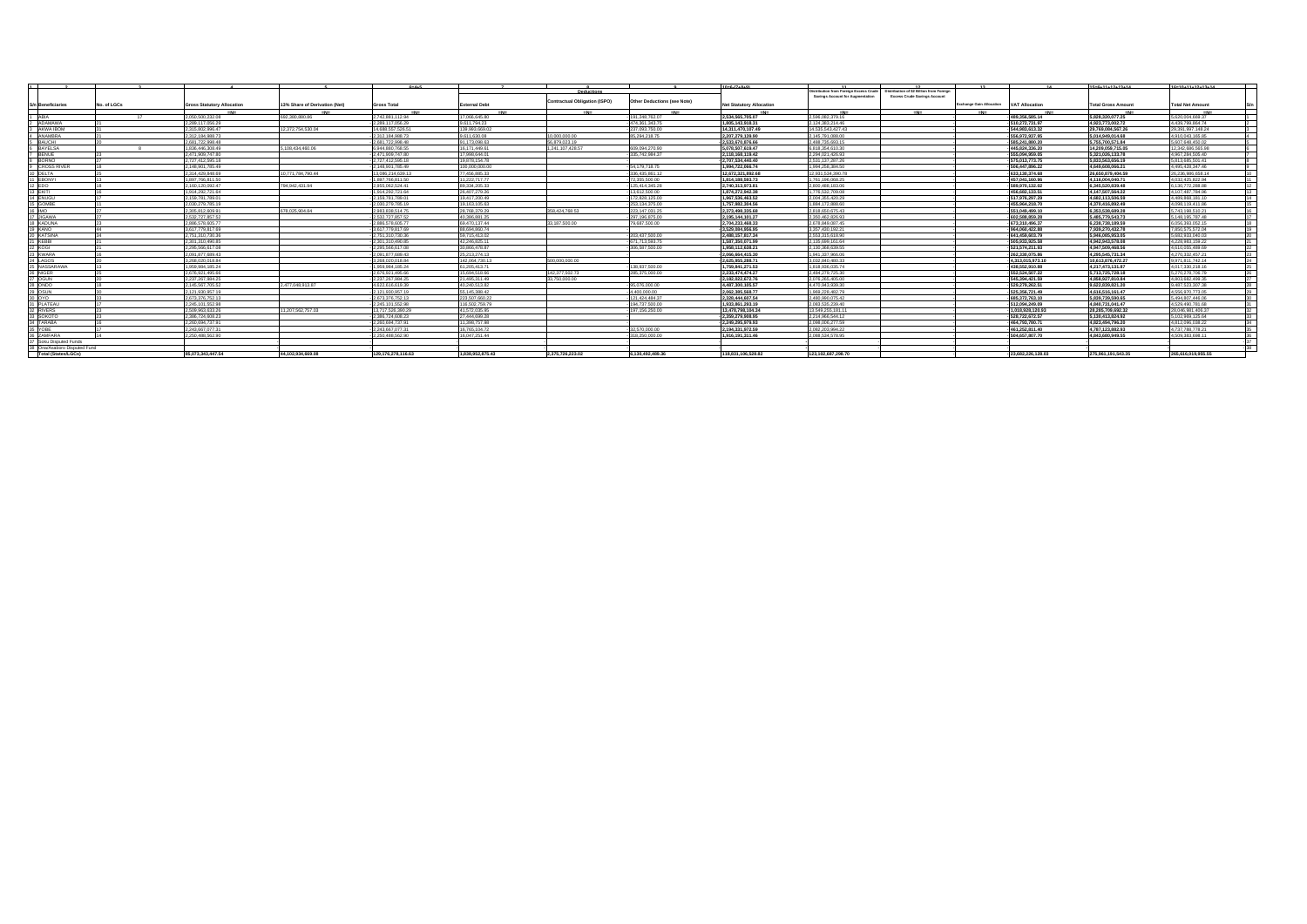|                |                   |                                  |                                   | Distribution from                        | ribution of \$2 Billion from Foreign Ex |                         |                |                  |         |            |                                  |                                   | Distribution from                    |                                                       |            |                        |                  |
|----------------|-------------------|----------------------------------|-----------------------------------|------------------------------------------|-----------------------------------------|-------------------------|----------------|------------------|---------|------------|----------------------------------|-----------------------------------|--------------------------------------|-------------------------------------------------------|------------|------------------------|------------------|
|                |                   | <b>Local Government Councils</b> | <b>Gross Statutory Allocation</b> | Foreign Excess Crude Savings Account for | Crude Savings Account                   |                         | alue Added Tax |                  |         |            | <b>Local Government Councils</b> | <b>Fross Statutory Allocation</b> | Foreign Excess Crude Savings Account | tribution of \$2 Billion from<br>Foreign Excess Crude | hange Gain |                        |                  |
|                |                   |                                  |                                   | Augmentation Jan -                       |                                         | schange Gain Allocation |                |                  |         |            |                                  |                                   | for Augmentation Jan - March 2010    | <b>Savings Account</b>                                | cation     |                        |                  |
|                | <b>State</b>      |                                  |                                   |                                          |                                         |                         |                | nel Albertalien  |         |            |                                  |                                   |                                      |                                                       |            | Value Added Tax        | Total Allocation |
|                |                   | <b>BANCRTH</b>                   | 8.359.521.2                       |                                          |                                         |                         | 039.031.84     |                  |         |            |                                  | 064912.18                         | 651,551.06                           |                                                       |            |                        |                  |
|                |                   |                                  |                                   | 3,440,101.99                             |                                         |                         |                | 5.838.655.1      |         |            |                                  |                                   |                                      |                                                       |            | 5,761,463.68           | 51.077.927.73    |
|                |                   | <b>BASOUTH</b>                   | 12,882,867.37                     | 04,759,373.48                            |                                         |                         | 10.000, 174, 2 | 4.016.629.78     |         |            |                                  | 742 987.00                        | 0,364,188.49                         |                                                       |            | 17.954.746.29          | 162,071,921.78   |
|                |                   | ROCHURNU                         | 85,427,500.71                     | 9,279,802.69                             |                                         |                         | 7,286,224.71   | 81,993,528.11    |         |            |                                  | 878,325.39                        | 1,705,679.17                         |                                                       |            | 7,678,893.66           | 55,262,898.22    |
|                |                   | <b>SENDE</b>                     | 86,154,627.58                     | 79,954,602.66                            |                                         |                         | 18,071,083.28  | 184,180,313.53   |         |            |                                  | 6,752,798.95                      | 80,509,727.27                        |                                                       |            | 10,752,257.23          | 188,014,783.45   |
|                |                   | <b>CMALIVY</b>                   | 76,019,886.02                     | 0,549,196.85                             |                                         |                         | 6,132,029.36   | 12,701,112.23    |         |            |                                  | 30,004,400                        | ,615,006.01                          |                                                       |            | 0,443,939.13           | 90,004,102.09    |
|                |                   |                                  |                                   |                                          |                                         |                         |                |                  |         |            |                                  |                                   |                                      |                                                       |            |                        |                  |
|                |                   | <b>ZALA NGWA NORTH</b>           | 78,963,829.49                     | 73,281,282.60                            |                                         |                         | 15,096,031.13  | 68,941,143.22    |         |            |                                  | 1,635,387.06                      | 10,723,109.85                        |                                                       |            | 14,162,392.71          | 26,520,889.62    |
|                |                   | SIALA NGWA SOUTH                 | 76.373.110.29                     | 70,877,001.72                            |                                         |                         | 16,016,262.27  | 63,206,374.29    |         |            |                                  | 059,821.08                        | 0,658,221.95                         |                                                       |            | 17 034 771 07          | 162,712,814.95   |
|                |                   | <b>UIKWUATO</b>                  | 79,162,486.16                     | 73,465,643.16                            |                                         |                         | 15,288,194.43  | 167,916,323.75   |         |            |                                  | 1,897,191.85                      | 8,579,260.08                         |                                                       |            | 6,538,313.75           | 59,014,765.69    |
|                |                   | <b>MU-NNEOCHE</b>                | 79,295,047.27                     | 23.528,004.05                            |                                         |                         | 7,061,283.28   | 100,044,935.19   |         |            |                                  | 634.624.14                        | 4,112,201.09                         |                                                       |            | 20.943.697.51          | 195,690,522.74   |
|                |                   |                                  |                                   |                                          |                                         |                         |                |                  |         |            |                                  |                                   |                                      |                                                       |            |                        |                  |
|                |                   | <b>CEINGWA</b>                   | 27.070.021.02                     | 7,147,988.27                             |                                         |                         | HC POT, 883,1  | 7,957,058.80     |         |            |                                  | 00604204                          | 663.995.22                           |                                                       |            | 7.821.640.82           | 162,551,678.08   |
|                |                   |                                  | 92,568,625.16                     | 85,907,023.82                            |                                         |                         | 19,971,261.54  | 98,446,910.51    |         |            |                                  | 53.134.025                        | 02.3E1,031,1                         |                                                       |            | 21,872,378.15          | 202,992,976.16   |
|                |                   | SISIOMA NGWA                     | 84,352,053.90                     | 78,291,038.90                            |                                         |                         | 19,057,163.76  | 81,710,208.56    |         |            |                                  | 1,946,523.10                      | 305,402.04                           |                                                       |            | 20,047,980.58          | 181,899,905.71   |
|                |                   | wi inacche                       | 17,243,146.34                     | 62,404,065.79                            |                                         |                         | 4,147,936.99   | 43,795,149.12    |         |            |                                  | 128,905.37                        | 8,267,690.87                         |                                                       |            | 715.280.53             | 83,319,876.79    |
|                |                   | KWA EAST                         | 62,462,530.35                     | 57,967,481.67                            |                                         |                         | 3,296,864.37   | 33,726,876.39    |         |            |                                  | 13,964,757.99                     | 1,929,819.58                         |                                                       |            | 16.205.406.49          | 51,180,074.06    |
|                |                   |                                  |                                   |                                          |                                         |                         |                |                  |         |            |                                  |                                   |                                      |                                                       |            |                        |                  |
|                |                   | KWA WEST                         | 64,937,517.77                     | 00,264,359.29                            |                                         |                         | 4,360,660.35   | 0,562,537.42     |         |            |                                  | 30, 201, 107, 2                   | 256,127.71                           |                                                       |            | 18,433,358.30          | 105,471,131.37   |
|                |                   | <b><i>IUAHIA NORTH</i></b>       | 93,347,991.68                     | 10.000,000.07                            |                                         |                         | 9,093,997.11   | 19,072,292.86    |         |            | JOUN WADA                        | 1744,768.00                       | 3,286,382.49                         |                                                       |            | 21.087.017.95          | 194,118,168.45   |
|                |                   | <b>IUANA SOUTH</b>               | 7,004,672.00                      | 71,463,113.77                            |                                         |                         | 16,152,703.33  | 64,620,489.10    |         |            |                                  | 17,450,639.94                     | 09,718,070.44                        |                                                       |            | 6,028,527.65           | 233,197,238.03   |
|                |                   | <b>ABIA Total</b>                | 1,367,695,799.55                  | 1,209,271,045.39                         |                                         |                         | 201,733,821.03 | 1,928,700,665.97 |         |            |                                  | 70,982,354.29                     | 5,874,185.67                         |                                                       |            | 17,398,128.92          | 154,254,008.87   |
|                |                   |                                  |                                   |                                          |                                         |                         |                |                  |         |            |                                  |                                   |                                      |                                                       |            |                        |                  |
|                |                   | MSA                              | 16,532,446.76                     | 0,305,232.49                             |                                         |                         | 575,041.93     | 14,512,721.17    | KAND    |            |                                  | 978,287.22                        | 1,078,808.14                         |                                                       |            | 2,419,018.81           | 7,476,114.17     |
|                |                   | URORE                            | 107,119,230.82                    | 0,410,510.82                             |                                         |                         | 18,643,744.80  | 25,173,486.43    |         | KAND Total |                                  | 779,928,923.46                    | 3,507,910,412.35                     |                                                       |            | 898,700,128.19         | 1,186,539,464.00 |
|                |                   | <b>ANYE</b>                      | 89,457,007.27                     | 37.019,330.16                            |                                         |                         | 7,095,884.02   | 189,572,221.45   |         |            |                                  | 1,296,542.08                      | 4,518,087.97                         |                                                       |            | <b>PO 930 2000 311</b> | 1,145,019.10     |
|                |                   |                                  | 82,282,232.99                     | 76,360,880.78                            |                                         |                         | 15,874,363.89  | 74,517,477.66    |         |            |                                  | 35.294,183.2                      | 6,730,993.52                         |                                                       |            | 7,591,752.26           | 7,003,791.66     |
|                |                   | <b>IGMOG</b>                     | 79.618.787.84                     | 73,889,107.58                            |                                         |                         | 16,463,195.93  | 109.971.091.35   |         |            |                                  | 00.013.416.30                     | 1350.090.00                          |                                                       |            | 18.466.114.45          | 191.629.621.34   |
|                |                   |                                  |                                   |                                          |                                         |                         |                |                  |         |            |                                  |                                   |                                      |                                                       |            |                        |                  |
|                |                   | annak                            | 82,822,202.31                     | 6,861,991.79                             |                                         |                         | 586,684.88     | 7,270,878.98     |         |            |                                  | 1,825,559.48                      | 649,215.59                           |                                                       |            | 18,052,169.18          | 83,526,944.25    |
|                |                   |                                  | 91,675,521.91                     | 85,078,191.78                            |                                         |                         | 7,276,431.95   | 94,030,145.63    |         |            |                                  | 5,501,991.56                      | 068,572.11                           |                                                       |            | 16.437.341.92          | 03.2007, 302.31  |
|                |                   |                                  | 92,027,059.69                     | 55,404,431.52                            |                                         |                         | 253,034.89     | 94,684,526.10    |         |            |                                  | 334,424.31                        | 1,541,849.23                         |                                                       |            | 5,909,098.60           | 00,385,372.15    |
|                |                   | <b>OLA NORTH</b>                 | 81,036,231.27                     | 75,204,546.22                            |                                         |                         | 18,319,840.00  | 74,560,618.09    |         |            | AN-MUSA                          | 1,313,277.17                      | 06,181,294.03                        |                                                       |            | 15,051,970.70          | 152,546,541.90   |
|                |                   |                                  | 5,553,732.15                      | 0,116,589.25                             |                                         |                         | 258,372.63     | 0,928,694.03     |         |            |                                  | 0.0000.03                         | 022,353.32                           |                                                       |            |                        | 02, 984, 973.44  |
|                |                   | MURDE                            |                                   |                                          |                                         |                         |                |                  |         |            | NDUM                             |                                   |                                      |                                                       |            | 1,200,254.08           |                  |
|                |                   | DAGALI                           | 75,338,354.86                     | 69,916,711.35                            |                                         |                         | 15,047,404.99  | 161,302,561.19   |         |            |                                  | 1,227,962.85                      | 7,958,191.43                         |                                                       |            | 5,482,361.99           | 56,668,516.27    |
|                |                   |                                  | 74,916,416.49                     | 69,525,137.32                            |                                         |                         | 5,201,474.41   | 0,643,028.22     |         |            |                                  | 163,454.16                        | 9,962,794.04                         |                                                       |            | 18.851.037.32          | 184,977,285.52   |
|                |                   | <b>YO BELWA</b>                  | 84,037,401.00                     | 78,602,243.82                            |                                         |                         | 16,703,257.67  | 80,002,902.48    |         |            |                                  | 133,008.28                        | 8,798,106.23                         |                                                       |            | 5,278,846.96           | 58,209,961.47    |
|                |                   | <b>SYDES</b>                     | 81,101,323.07                     | 75,264,953.77                            |                                         |                         | 16,781,116.50  | 73,147,323.34    |         |            | <b>DESTRONAL</b>                 | 08/02/213                         | 6,231,704.50                         |                                                       |            | 17.057.740.29          | 175,432,484.62   |
|                |                   | <b>JUBI NORTH</b>                | 79,040,270.41                     |                                          |                                         |                         |                | 19,022,048.08    |         |            |                                  |                                   | 2,659,369.75                         |                                                       |            |                        | 189,730,869.07   |
|                |                   |                                  |                                   | 73,352,222.54                            |                                         |                         | 6,629,555.13   |                  |         |            |                                  | 009,133.99                        |                                      |                                                       |            | 18,002,365.32          |                  |
|                |                   | <b>JUBI SOUTH</b>                | 74,453,399.37                     | 02.005.440.73                            |                                         |                         | 15,836,455.63  | 59,385,295.74    |         |            |                                  | 1.726.046.76                      | 2,340,972.43                         |                                                       |            | 10.060.643.47          | 190,127,662.67   |
|                |                   | 144.54                           | 70,415,053.37                     | 05,347,709.94                            |                                         |                         | 14,467,243.79  | 50,230,007.10    |         |            |                                  | 1,126,836.81                      | 4,360,595.35                         |                                                       |            | 17,060,678.36          | 71,548,110.52    |
|                |                   | HELLENG                          | 79.292.791.23                     | 3,586,570.97                             |                                         |                         | 6.557.787.42   | 09.437.149.62    |         |            |                                  | 006261.93                         | 1,891,156.87                         |                                                       |            | 000.400.21             | 83.037.918.02    |
|                |                   |                                  | 00,593,443.31                     | 03.354,344.58                            |                                         |                         | 5,120,983.48   | 2,068,771.37     |         |            |                                  | 1732.410.71                       | 274,914.48                           |                                                       |            | 18:247.705.75          | 191,255,090.94   |
|                |                   |                                  |                                   |                                          |                                         |                         |                |                  |         |            |                                  |                                   |                                      |                                                       |            |                        |                  |
|                |                   |                                  | 5,240,955.60                      | 9,106,682.10                             |                                         |                         | 3,081,227.62   | 7,428,855.33     |         |            |                                  | 1,981,913.74                      | (338,245.83)                         |                                                       |            | 1,585,517.82           | 79,505,677.39    |
| $\overline{2}$ | <b>ADAMAWA</b>    | <b>OLA SOUTH</b>                 | 86,877,482.70                     | 0,025,438.29                             |                                         |                         | 5,189,419.00   | 85,092,339.99    |         |            |                                  | 268,069.96                        | 484,169.90                           |                                                       |            | 19,783,205.14          | 101,535,505.01   |
|                | <b>MAWA Total</b> |                                  | 29.944.100.007                    | 1,633,428,267.78                         |                                         |                         | 349,062,611.14 | 1,742,582,223.34 |         |            |                                  | 164,470.75                        | 4,395,521.01                         |                                                       |            | 6,404,306.56           | 70,964,298.33    |
|                |                   | <b>ABAK</b>                      | 79,293,172.51                     | 73,586,924.81                            |                                         |                         | 15,985,743.98  | 168,865,841.30   |         |            |                                  | 02.783.151.81                     | 6,386,473.07                         |                                                       |            | 22.388.830.78          | 220.558.455.00   |
|                |                   | STERN CECLO                      | 12,267,154.77                     | 7,786,166.08                             |                                         |                         | 1,171,396.29   | 13,224,717.14    |         |            |                                  | 378,163.89                        | 1,241,511.25                         |                                                       |            | E& DAC.101,2           | 52,811,024.97    |
|                |                   |                                  |                                   |                                          |                                         |                         |                |                  |         |            |                                  |                                   |                                      |                                                       |            |                        |                  |
|                |                   |                                  | 83,401,172.46                     | 7,399,296.97                             |                                         |                         | 184,870.29     | 7,985,339.73     |         |            |                                  | 205,953.15                        | 4,225,621.32                         |                                                       |            | 14,535,157.18          | 147,966,731.65   |
|                |                   | <b>ISIT ATAI</b>                 | 05,210,081.00                     | 00,517,308.36                            |                                         |                         | 13,674,881.00  | 10,402,270.96    |         |            | MATADUK                          | <b>MAILBART,2</b>                 | 9,620,701.18                         |                                                       |            | 18.106.639.58          | 183,602,174.70   |
|                |                   | <b>SIEN UDIM</b>                 | 84,521,476.18                     | 78,438,979.24                            |                                         |                         | 7,905,449.05   | 180,865,905.07   |         |            |                                  | 2,802,306.30                      | 6,843,527.57                         |                                                       |            | 532.453.42             | 77,178,287.29    |
|                |                   | TIM EKPO                         | 71.882.141.48                     | 06,709,220.64                            |                                         |                         | 14,779,272.50  | <b>DIMANTS</b>   |         |            |                                  | 2,410,452.07                      | 6,479,872.71                         |                                                       |            | 17,319,120.95          | 76,209,445.72    |
|                |                   |                                  |                                   |                                          |                                         |                         |                | 745,939.43       |         |            |                                  |                                   |                                      |                                                       |            |                        |                  |
|                |                   |                                  | 12,300,535.20                     | 377,865.09                               |                                         |                         | 067,598.34     |                  |         |            |                                  | 373,065.29                        | 166,765.60                           |                                                       |            | 181,819.9              | 5,421,650.85     |
|                |                   |                                  | 64,125,961.17                     | 59,511,205.49                            |                                         |                         | 3,703,007.64   | 17,340,174.30    |         |            |                                  | 1,900,591.91                      | 5,798,307.23                         |                                                       |            | 110,517.10             | 151,809,416.24   |
|                |                   | ESKPO ASUTAN                     | 78,494,858.65                     | 72,846,060.75                            |                                         |                         | 15,914,477.89  | 67,255,397.29    |         |            |                                  | 374,502.45                        | 147,259.65                           |                                                       |            | 7,130,941.21           | 73,252,703.31    |
|                |                   | <b>ICNO ISOM</b>                 | 85,004,785.28                     | 78,887,507.53                            |                                         |                         | 10.000,007     | 151,039,245.03   | KATSINA |            |                                  | 5,191,939.85                      | 1780.832.94                          |                                                       |            | 16.487.074.12          | 161,459,846.91   |
|                |                   |                                  |                                   |                                          |                                         |                         |                |                  |         |            |                                  |                                   |                                      |                                                       |            |                        |                  |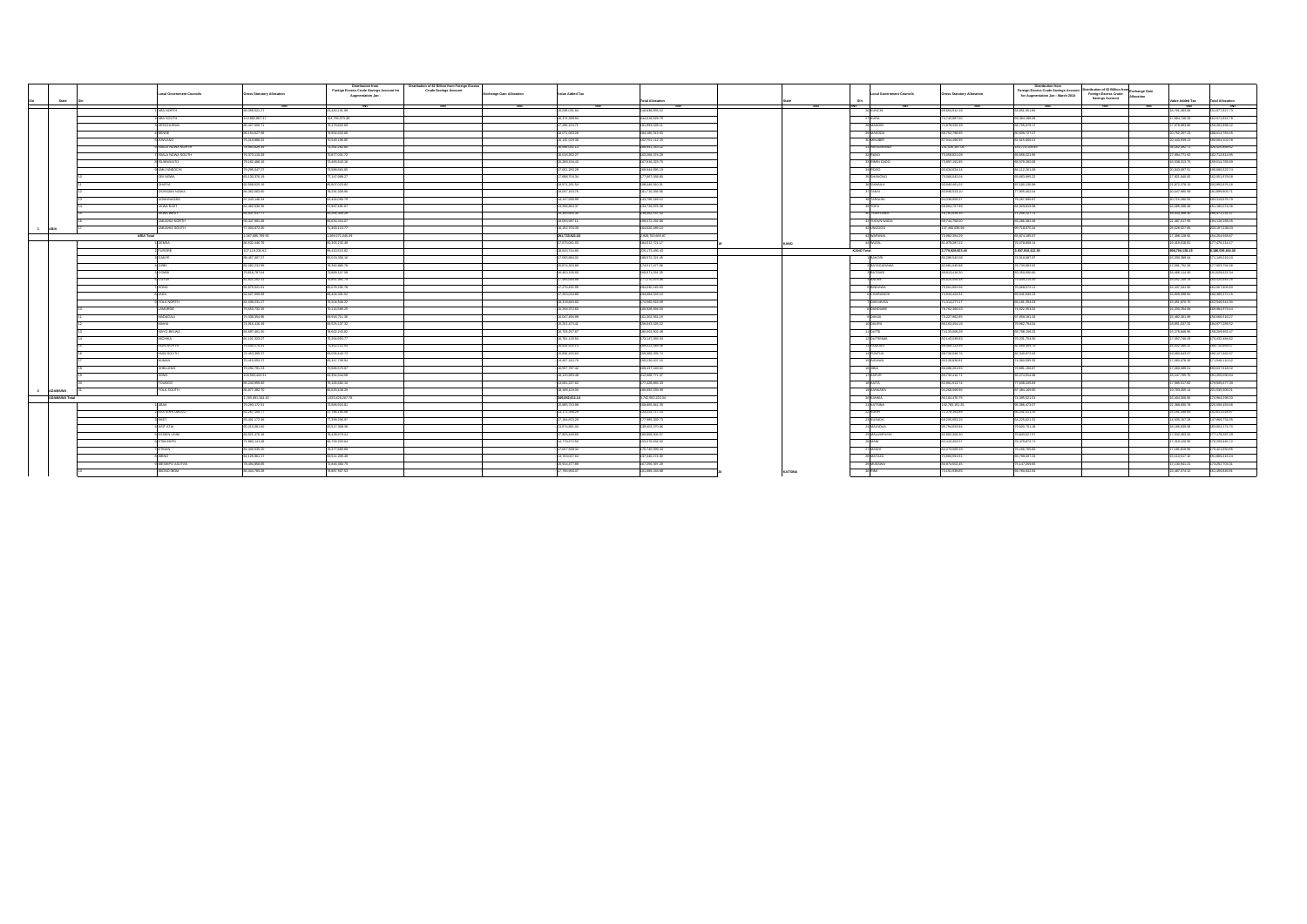|                        |               |                                  |                                   | Distribution from                        | stribution of \$2 Billion from Foreign Exc |                         |                 |                  |                      |                    |                                  |                            | Distribution fro                     |                          |              |                             |                  |
|------------------------|---------------|----------------------------------|-----------------------------------|------------------------------------------|--------------------------------------------|-------------------------|-----------------|------------------|----------------------|--------------------|----------------------------------|----------------------------|--------------------------------------|--------------------------|--------------|-----------------------------|------------------|
|                        |               |                                  |                                   | Foreign Excess Crude Savings Account for | Crude Savings Account                      |                         |                 |                  |                      |                    |                                  |                            | Foreign Excess Crude Savings Account | tribution of \$2 Billion | schange Gain |                             |                  |
|                        |               | <b>Local Government Councils</b> | <b>Gross Statutory Allocation</b> | Augmentation Jan -                       |                                            | schange Gain Allocation | Value Added Tax |                  |                      |                    | <b>Local Government Councils</b> | Gross Statutory Allocation | for Augmentation Jan - March 2010    | Foreign Excess Crude     |              |                             |                  |
| <b>State</b>           |               |                                  |                                   |                                          |                                            |                         |                 | nel Albertalien  |                      | <b>BM</b>          |                                  |                            |                                      | Savings Account          |              | <b>Inform Artified Term</b> | otal Allocation  |
|                        |               |                                  |                                   |                                          |                                            |                         |                 |                  |                      | $\mathbf{H}$       |                                  |                            |                                      |                          |              |                             |                  |
|                        |               |                                  | 64,714,359.15                     | 1057,200.04                              |                                            |                         | 3.615.546.34    | 8.387.105.3      |                      |                    |                                  | 62.003                     | 0.103.425.96                         |                          |              | 5.053.096.14                | 0,418,525.92     |
|                        |               |                                  | 79.639.456.99                     | 3,908,289.30                             |                                            |                         | 5.728.268.01    | 0276.015.09      |                      |                    |                                  | 128,357.66                 | 25.302.006                           |                          |              | 7.563.231.49                | 72,053,595.92    |
|                        |               |                                  | 78,205,518.87                     | 2,577,542.99                             |                                            |                         | 15,732,532.59   | 06,515,594.45    |                      |                    |                                  | 1,939,186.51               | 3,258,413.03                         |                          |              | 5,897,417.99                |                  |
|                        |               | OT ABAS                          |                                   |                                          |                                            |                         |                 |                  |                      |                    |                                  |                            |                                      |                          |              |                             | 8,095,017.53     |
|                        |               | OT EKPENE                        | 78,213,114.86                     | 72,584,592.34                            |                                            |                         | 16,128,598.63   | 166,926,305.84   |                      | 34 2ANGO           |                                  | 536,335.18                 | 72,884,552.46                        |                          |              | 16,522,868.40               | 67,943,756.04    |
|                        |               |                                  | 69,214,902.01                     | 4,233,926.18                             |                                            |                         | 14,556,337.55   | 48,005,165.74    | <b>KATSINA Total</b> |                    |                                  | 63,532,076.4               | 2,564,657,468.95                     |                          |              | 02.303,314,035.59           | 1,909,004,181.95 |
|                        |               |                                  | 74,421,588.54                     | 53,065,919.13                            |                                            |                         | 5,553,740.34    | 0,041,248.01     |                      |                    | <b>LIERS</b>                     | 172,175.67                 | 56,769,985.97                        |                          |              | 13,354,884.02               | 31,297,045.06    |
|                        |               |                                  |                                   |                                          |                                            |                         |                 |                  |                      |                    |                                  |                            |                                      |                          |              |                             |                  |
|                        |               |                                  | 71,009,000.07                     | 05,000,913.91                            |                                            |                         | 14,728,895.36   | 151,636,009.35   |                      |                    | aptwy                            | 83.000,000.                | 90,992,085.51                        |                          |              | 17.584.879.38               | 06,624,909.38    |
|                        |               | <b>INPAT ENIN</b>                | 83,568,505.01                     | 7,554,587.61                             |                                            |                         | 17,381,183.47   | 78,504,276.09    |                      |                    |                                  | 503,538.65                 | 80,278,404.73                        |                          |              | 7,995,277.47                | 54,777,220.85    |
|                        |               | <b>SIT INCAR</b>                 | 71,212,639.87                     | 00.007.008.99                            |                                            |                         | 14,033,678.04   | 152.194.216.91   |                      |                    |                                  | 000 984 72                 | 67,654,743.92                        |                          |              | 15.193.470.31               | 55,749,198.95    |
|                        |               | SIT UBIUM                        | 74,876,039.79                     | 02.487,000.28                            |                                            |                         | 15,596,064.81   | 59,960,370.88    |                      |                    |                                  | 756,936.76                 | 5,153,747.09                         |                          |              | 19.512.073.54               | 96,422,757.99    |
|                        |               | <b>MOTAKARA</b>                  | 79,259,949.90                     | 3,556,093.03                             |                                            |                         | 16,315,058.53   | 20.001110.05     |                      |                    |                                  | 3,193,137.05               | 105,047,314.94                       |                          |              | 20,608,582.41               | 08.020,034.40    |
|                        |               |                                  |                                   |                                          |                                            |                         |                 |                  |                      |                    |                                  |                            |                                      |                          |              |                             |                  |
|                        |               | KODO                             | 70,562,643.35                     | 05,484,678.77                            |                                            |                         | 14,730,507.72   | 50,777,829.84    |                      |                    |                                  | 106,352.82                 | 05,917,295.85                        |                          |              | 15,343,025.19               | 54,306,674.80    |
|                        |               |                                  | 71,818,227.32                     | 6,640,905.99                             |                                            |                         | 5,422,602.13    | 3.890.735.44     |                      |                    |                                  | 754,645.20                 | 75,871,260.27                        |                          |              | 6.160.381.6                 | 73,786,287.15    |
|                        |               | ORON.                            | 67,065,368.62                     | 62,239,081.64                            |                                            |                         | 14,135,871.20   | 43,440,321.46    |                      |                    | <b>OWASAGU</b>                   | 758 522.47                 | 02,579,600.72                        |                          |              | <b>H2 31E ESP-01</b>        | 2,831,540.14     |
|                        |               | MAIK ANAM                        | 86,727,567.92                     | 0,486,311.97                             |                                            |                         | 7,188,345.81    | 84,402,225.70    |                      |                    |                                  | 134,235.57                 | 68,075,377.07                        |                          |              | 15,334,103.49               | 56,763,716.14    |
|                        |               | DUNG UKO                         | 12,099,073.25                     | 58,187,002.02                            |                                            |                         | 12,911,090.53   | 33,797,165.81    |                      |                    |                                  | 135,203.15                 | 0,656,215.31                         |                          |              | 16,402,091.00               | 3.193.510.07     |
|                        |               |                                  |                                   |                                          |                                            |                         |                 |                  |                      |                    |                                  |                            |                                      |                          |              |                             |                  |
|                        |               | <b>KANAFUN</b>                   | 7,118,044.91                      | 71,568,327.93                            |                                            |                         | 15,553,740.34   | 164,240,113.18   |                      |                    |                                  | 094,462.63                 | 79,527,552.99                        |                          |              | 17,918,887.67               | 83, 140, 903.29  |
|                        |               | <b>ISIT EKET</b>                 | 02,734,564.15                     | 58,219,938.85                            |                                            |                         | 13,284,547.78   | 34.239.050.77    |                      |                    | 13 KALGO                         | 2,136,566.53               | 06.945,336.26                        |                          |              | 14,051,053.06               | 53, 132, 965.85  |
|                        |               |                                  | 76,326,728.08                     | 30.132,057.36                            |                                            |                         | 5,240,835.98    | 12,401,521.42    |                      |                    | <b>XOBISS</b>                    | 542,903.40                 | 73,818,684.09                        |                          |              | 530,578.38                  | 0,002,105.07     |
|                        |               | URUE OFFONG/DRUK                 | 62,080,535.38                     | 57,612,976.56                            |                                            |                         | 13,551,768.74   | 33,245,280.68    |                      |                    |                                  | 1,822,974.85               | 83,358,961.27                        |                          |              | 17,285,912.94               | 190,467,549.05   |
|                        |               |                                  |                                   |                                          |                                            |                         |                 |                  |                      |                    |                                  |                            |                                      |                          |              |                             |                  |
| 3 AKWA ISOM            |               |                                  | 103,237,250.41                    | 95,807,892.95                            |                                            |                         | 22,094,168.72   | 21,139,312.07    |                      |                    | <b>CLARK</b>                     | 5.221.395.71               | 69,808,169.04                        |                          |              | 15.461.443.71               | 60,491,008.45    |
| <b>AKWA IBOM Total</b> |               |                                  | 2,321,206,417.76                  | 2,154,163,299.61                         |                                            |                         | 481,527,637.05  | 1,956,897,354.43 |                      |                    |                                  | 884,152.48                 | 07,639,129.49                        |                          |              | 14213.516.79                | 54,736,805.76    |
|                        |               | <b>AGUATA</b>                    | 107.914.785.19                    | 100.148.813.98                           |                                            |                         | 24.318.216.60   | 232.381.815.78   |                      |                    | SHANG                            | 4.901.577.58               | 02:511.366.27                        |                          |              | 5.546.719.37                | 59.959.663.22    |
|                        |               | AMBRA EAST                       | 73,098,042.05                     | 8,580,049.10                             |                                            |                         | 6,548,779.59    | 39,026,870.76    |                      |                    |                                  | 249,718.68                 | 4,683,031.02                         |                          |              | 16,373,821.64               | 192,306,571.35   |
|                        |               | NAMBRA WEST                      | 81,787,731.47                     | 75,901,965.52                            |                                            |                         | 17,053,446.70   | 74,743,143.70    |                      |                    |                                  | 331,494.82                 | 05,826,986.24                        |                          |              | 14,566,005.07               | 51,324,566.13    |
|                        |               |                                  |                                   |                                          |                                            |                         |                 |                  |                      |                    |                                  |                            |                                      |                          |              |                             |                  |
|                        |               | NADCHA                           | 95,869,181.72                     | 88,970,059.38                            |                                            |                         | 21,200,500.08   | 206, 105, 207.18 | <b>TEMPLE</b>        |                    |                                  | 564,936.31                 | 1,983,059.27                         |                          |              | 16,922,631.45               | 66,470,627.03    |
|                        |               | wka north                        | 70,323,351.28                     | 05,202,007.09                            |                                            |                         | 15,089,670.00   | 50,675,628.37    |                      | <b>KEBBI Total</b> |                                  | 716,634,026.55             | 1,593,098,308.95                     |                          |              | 346,052,746.09              | 1,656,585,081.59 |
|                        |               | WKA SOUTH                        | 11,437,278.35                     | 1,576,732.38                             |                                            |                         | 7,828,559.48    | 4,842,570.22     |                      |                    |                                  | 192,414.71                 | 0,917,706.56                         |                          |              | 8,619,275.80                | 86,729,397.06    |
|                        |               | YAMELUM                          | 76,365,327.66                     | 70,869,779.16                            |                                            |                         | 6,730,760.73    | 12.505,007.54    |                      |                    | <b>JAOKUT</b>                    | 3,960,385.67               | 77,918,267.01                        |                          |              | 5,757,417.38                | 7,636,070.05     |
|                        |               | UNUKOFIA                         | 69,355,285.57                     | 64,364,207.19                            |                                            |                         | 4,508,290.63    | 48,227,783.38    |                      |                    |                                  | 781,408.62                 | 1,672,711.01                         |                          |              | 0.951.920.0                 | 1,408,049.61     |
|                        |               |                                  |                                   |                                          |                                            |                         |                 |                  |                      |                    |                                  |                            |                                      |                          |              |                             |                  |
|                        |               | <b>MUSICO</b>                    | 5,626,198.69                      | 70,183,840.81                            |                                            |                         | 16,724,347.14   | 03/03/2016       |                      |                    |                                  | 120,363.74                 | 78,066,732.42                        |                          |              | 6,390,607.09                | 78,577,703.25    |
|                        |               | <b>DEMILI NORTH</b>              | 119.590.548.59                    | 110,984,343.65                           |                                            |                         | 26.489.915.43   | 257.064.007.67   |                      |                    | DEKINA                           | 10.104.183.54              | 102.180.654.64                       |                          |              | 20,701,650.16               | 132,986,488.34   |
|                        |               | JEMILI SOUTH                     | 10,248,714.56                     | 4,473,702.31                             |                                            |                         | 18,496,217.76   | 3,218,634.64     |                      |                    |                                  | 084,761.10                 | 75,249,583.65                        |                          |              | 5,965,518.66                | 2,299,863.41     |
|                        |               | nas a                            | 101,255,571.90                    | 93,969,751.83                            |                                            |                         | 21,881,267.46   | 17.107.591.19    |                      |                    |                                  | 531,229.95                 | 58,031,237.38                        |                          |              | 14 234 422 70               | 34,796,890.02    |
|                        |               | <b>ANDMA</b>                     | 76,126,508.48                     | 70,648,146.34                            |                                            |                         | 16,374,430.28   | 63,149,085.09    |                      |                    | GALAMELA-ODOLU                   | 2,576,154.23               | 76,633,650.29                        |                          |              | 16,678,215.39               | 75,888,019.91    |
|                        |               |                                  |                                   |                                          |                                            |                         |                 |                  |                      |                    |                                  |                            |                                      |                          |              |                             |                  |
|                        |               | INFIM NOPTH                      | 75.410.446.78                     | 03.003.615.25                            |                                            |                         | 16.700.627.60   | F3 004 689 63    |                      |                    |                                  | 758.610.61                 | 0.515.120.70                         |                          |              | 5.671.711.75                | 02:045.443.05    |
|                        |               | NEWI SOUTH                       | 88,933,929.90                     | 2,533,895.48                             |                                            |                         | 19,426,904.89   | 10,094,730.27    |                      |                    | ADDA/DUNL                        | 174,395.50                 | 2,757,056.23                         |                          |              | 16.585.988.68               | 88.517.440.41    |
|                        |               | GBARU                            | 84,800,496.87                     | 78,697,920.51                            |                                            |                         | 19,004,862.01   | 82,503,279.39    |                      |                    |                                  | 796,318.24                 | 70,341,717.89                        |                          |              | 15,527,352.24               | 30.005,355.35    |
|                        |               | <b>NITSHA NORTH</b>              | 72,761,231.12                     | 7,525,047.54                             |                                            |                         | 15,531,598.59   | 55,817,877.24    |                      |                    | <b>TON KARTE</b>                 | 009,174.29                 | 01,512,871.34                        |                          |              | 18,370,865.64               | 08,492,911.28    |
|                        |               | NITSHA SOUTH                     | 75,726,740.81                     | 70,277,147.53                            |                                            |                         | 15,951,527.48   | 161,955,415.82   |                      |                    | <b>MOPA-MURO</b>                 | 144,054.31                 | 01,384,634.83                        |                          |              | 12,952,493.00               | 40,481,792.14    |
|                        |               |                                  |                                   |                                          |                                            |                         |                 |                  |                      |                    |                                  |                            |                                      |                          |              |                             |                  |
|                        |               | <b>CRUMBA NORTH</b>              | 80,053,446.20                     | 74,858,588.23                            |                                            |                         | 17,232,203.12   | 72.754.237.55    |                      |                    |                                  | 88.013.00                  | 80,264,739.60                        |                          |              | 18.260.078.94               | 85,013,632.42    |
|                        |               | RUMBA SOUTH                      | 0,713,833.92                      | 4,905,349.85                             |                                            |                         | 7,762,237.95    | 3,381,421.73     |                      |                    | 6.MAGONGI                        | 36,116.77                  | 59,714,589.79                        |                          |              | 12,794,303.06               | 36,854,009.62    |
| ANAMERA                |               |                                  | 75,972,162.70                     | 0,504,907.89                             |                                            |                         | 17,075,410.56   | 63,552,481.15    |                      |                    |                                  | 020,578.30                 | 78,902,164.01                        |                          |              | 18,540,628.70               | 102,463,371.01   |
|                        | ANAMBRA Total |                                  | 1,744,781,813.80                  | 1,619,220,471.03                         |                                            |                         | 381.995.840.10  | 1.745.998.124.93 |                      |                    | KENE                             | 04.989.609.83              | 97.434.145.71                        |                          |              | 22 842 523 53               | 25,273,349.17    |
|                        |               |                                  |                                   | 23,565,730.33                            |                                            |                         |                 |                  |                      |                    |                                  |                            |                                      |                          |              |                             |                  |
|                        |               | LKALERI                          | 133,147,550.28                    |                                          |                                            |                         | 22,997,198.83   | 79,710,479.44    |                      |                    | <b>IL AMARCO</b>                 | 998557.01                  | 7,025,055.31                         |                          |              | 7.112.906.29                | 1,137,118.61     |
|                        |               | <b>AUCH</b>                      | 58.684.670.48                     | 147.205.099.19                           |                                            |                         | 28.887.167.38   | 34.836.937.06    |                      |                    | CIMALA                           | 068391.76                  | 75,234,392.32                        |                          |              | 5.258.698.07                | 71,561,482.15    |
|                        |               |                                  | 14,767,011.15                     | 3,386,483.78                             |                                            |                         | 211,333,2       | 8,364,828        |                      |                    |                                  | 552,769                    | 9,396,056.35                         |                          |              | ,714,152.99                 | ,662,978.5       |
|                        |               | <b>AMBAN</b>                     | 82,748,314.11                     | 76,793,420.87                            |                                            |                         | 16,001,452.43   | 76,143,187.42    |                      |                    | AGBA WES                         | 337.016.61                 | 76,040,507.52                        |                          |              | 16.396.232.42               | 74,373,756.55    |
|                        |               | ARAZI                            | 104,972,879.84                    | 07,418,619.67                            |                                            |                         | 20,208,648.81   | 22,000,148.32    |                      | KOGI Total         |                                  | 779,234,917.83             | 1,051,194,194.56                     |                          |              | 356,336,042.55              | 3,786,765,154.94 |
|                        |               |                                  | 68,432,236.88                     |                                          |                                            |                         |                 | 146,356,389.70   |                      |                    |                                  | 08.203.025                 |                                      |                          |              |                             |                  |
|                        |               | AS5                              |                                   | 63,507,584.71                            |                                            |                         | 14,416,568.12   |                  |                      |                    |                                  |                            | 72,343,285.28                        |                          |              | 15,627,546.21               | (5,923,927.28)   |
|                        |               |                                  |                                   |                                          |                                            |                         |                 |                  |                      |                    |                                  |                            |                                      |                          |              |                             |                  |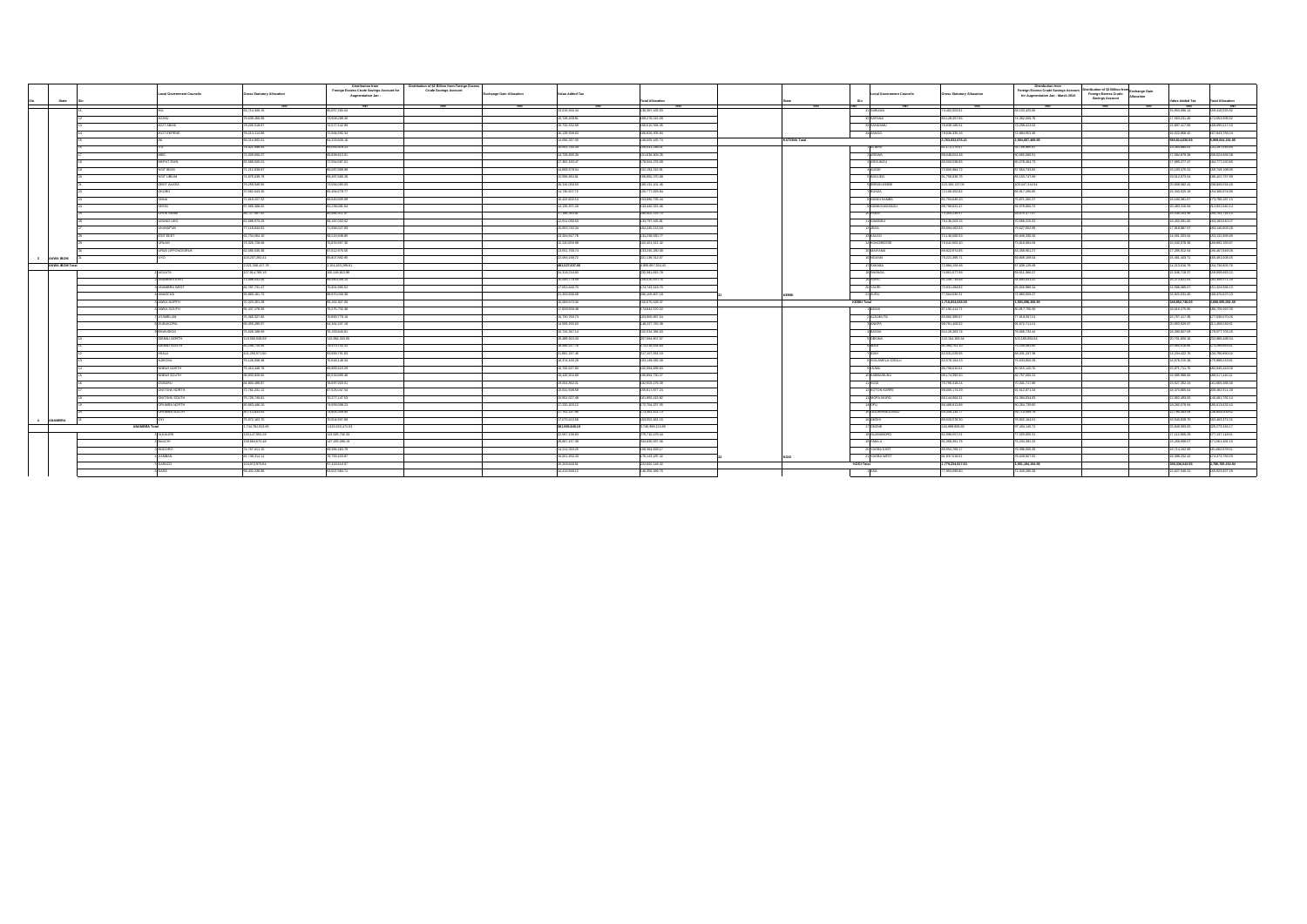|                  |                      |                          |                              | Distribution from                        | Xatribution of \$2 Billion from Foreign Exces |                         |                          |                               |       |                    |                          |                           | <b>Clatribution from</b>             | stribution of \$2 Billion from |              |                            |                               |
|------------------|----------------------|--------------------------|------------------------------|------------------------------------------|-----------------------------------------------|-------------------------|--------------------------|-------------------------------|-------|--------------------|--------------------------|---------------------------|--------------------------------------|--------------------------------|--------------|----------------------------|-------------------------------|
|                  |                      | ocal Government Councils | ross Statutory Allocation    | Foreign Excess Crude Savings Account for | Crude Savings Account                         | schange Gain Allocation | staT babbA sula          |                               |       |                    | ocal Government Councils | toss Statutory Allocation | Foreign Excess Crude Savings Account | Foreign Excess Crude           | achange Gain |                            |                               |
|                  |                      |                          |                              | Augmentation Jan -                       |                                               |                         |                          |                               |       |                    |                          |                           | for Augmentation Jan - March 2010    | <b>Savings Account</b>         | noites       |                            |                               |
| State            |                      |                          |                              |                                          |                                               |                         |                          | tal Allocation                |       |                    |                          |                           |                                      |                                |              | due Added Tax              | otal Allocation               |
|                  |                      |                          | 11,400,962.69                | 03,384,112.47                            |                                               |                         | 455,214.19               | 5,240,289.35                  |       |                    |                          | 1,027,593.79              | 118,814,225.98                       | <b>AND</b>                     |              | 1,602,305.31               | $  -$<br>35,444,125.08        |
|                  |                      | <b>ANJUWA</b>            | 12,334,483.01                | 04,250,453.01                            |                                               |                         | 168,196.62               | 236,753,132.64                |       |                    |                          | 745,728.08                | 0,711,562.11                         |                                |              | 8,316,022.73               | 06,773,312.91                 |
|                  |                      |                          |                              |                                          |                                               |                         |                          |                               |       |                    |                          |                           |                                      |                                |              |                            |                               |
|                  |                      | <b>GIADE</b>             | 18,540,318.10                | 72,888,248.75                            |                                               |                         | 16,818,117.11            | 02.023,045,03                 |       |                    |                          | 1,793,378.91              | 59,202,557.15                        |                                |              | 3,062,647.74               | 36,058,583.81                 |
|                  |                      | <b>TAS/GADAU</b>         | 10,777,952.76                | 84,245,215.23                            |                                               |                         | 10.434.682.59            | 194.457.850.58                |       |                    | ELODUN                   | 1,526,111.89              | 04:219.004.07                        |                                |              | 18.479.873.82              | 14:225.880.38                 |
|                  |                      | <b>AMA'AR</b>            | 2,442,970.04                 | 7,229,689.77                             |                                               |                         | 5,417,661.41             | 5,090,321.22                  |       |                    |                          | 207,845.33                | 80,087,513.90                        |                                |              | 8,417,816.07               | 84,803,175.30                 |
|                  |                      | TAGUM                    | 106,636,084.87               | 08, 062, 133.95                          |                                               |                         | 10.020.021.11            | 27,396,757.12                 |       |                    | OBIN SOUTH               | 32.503.301                | 77,125,639.08                        |                                |              | 18,574,787.78              | 78,806,720.83                 |
|                  |                      |                          | 85,204,318.99                | 79,072,682.00                            |                                               |                         | 16.483.009.75            | 180,760,070.74                |       |                    | LORIN WEST               | 07,694,775.67             | 99,944,637.21                        |                                |              | 24.163.389.28              | 231,802,802.16                |
|                  |                      | <b>ISAU</b>              | 10,158,596.94                | 2,022,755.38                             |                                               |                         | 634,668,83               | 11,816,021.14                 |       |                    |                          | 095,198.04                | 73,403,197.36                        |                                |              | 6,422,078.91               | 08,920,474.31                 |
|                  |                      | anga                     | 133,760,295.45               | 124, 134, 379.95                         |                                               |                         | 25.067.032.66            | 20.001,708.05                 |       |                    | <b>ORKAI AMA</b>         | 3,638,916.46              | 96,180,653.53                        |                                |              | 5.546.176.03               | 15,365,746.02                 |
|                  |                      |                          | 5, 103, 224.60               | 8,259,873.16                             |                                               |                         | 578,647.98               | 2,942,445.74                  |       |                    |                          | 296,152.44                | 78,229,870.68                        |                                |              | 095,395.57                 | 7,521,418.69                  |
|                  |                      | AFAWA BALEWA             | 03,428,892.14                | 05, 085, 743.39                          |                                               |                         | 9,076,094.85             | 18,490,730.38                 |       |                    |                          | 042511.09                 | 05,008,473.52                        |                                |              | 14,310,325.51              | 49,368,380.12                 |
|                  |                      |                          | 43,746,838.92                | 33,402,252.58                            |                                               |                         | 3,748,914.55             | 10.300,000,00                 |       |                    | <b>KE-ER</b>             | 20.000.201                | 57,320,467.63                        |                                |              | 3,161,861.32               | 32,247,673.00                 |
|                  |                      |                          | 5,255,809.16                 | 0,840,105.96                             |                                               |                         | 304330.77                | 10,400,245.90                 |       |                    |                          | 762,430.29                | 60,101,871.79                        |                                |              | 3,237,785.32               | 38,102,087.40                 |
|                  |                      |                          | 2,408,404.63                 | 1,118,152.99                             |                                               |                         | 053,825.96               | 86,580,383.58                 |       |                    |                          | 153,492.79                | 06.961,044.45                        |                                |              | 4,474,461.59               | 3,588,998.83                  |
| UCHI             |                      |                          |                              |                                          |                                               |                         |                          |                               |       |                    |                          |                           |                                      |                                |              |                            |                               |
|                  | BAUCHI Total         |                          | 1,017,952,515.02             | 872,732,737.15                           |                                               |                         | 020,361,364.39           | 331,046,616.56                | KWAPA |                    | <b>PATE GI</b>           | 501,397.75                | 78,420,345.73                        |                                |              | 121,696.71                 | 8,043,440.19                  |
|                  |                      |                          | 7,007,112.23                 | 0,745,739.17                             |                                               |                         | 9,361,705.95             | 17,114,557.34                 |       | <b>KWARA Total</b> |                          | 366,407,266.34            | 1,268,075,240.08                     |                                |              | 262,514,239.91             | 2,006,006,746.33              |
|                  |                      | <b>SOMERS</b>            | 02,404,849.73                | 5,035,395.08                             |                                               |                         | 2,414,718.01             | 9,854,962.82                  |       |                    |                          | (142,584.94)              | 105,928,435.83                       |                                |              | 1,540,293.88               | 51,611,315.65                 |
|                  |                      | KOLOKUMA/OPKUMA          | 15,029,840.06                | 0,350,037.70                             |                                               |                         | 15,500,760.72            | 140,880,638.48                |       |                    | <b>AJEROMMPELODUN</b>    | 148,935,375.32            | 138,217,401.55                       |                                |              | 39,572,186.45              | 26,724,963.32                 |
|                  |                      |                          | 7,724,450.85                 | 2,131,094.51                             |                                               |                         | 422,652.02               | 17,278,197.38                 |       |                    | LIMOSHO                  | 12,257,245.58             | 215,543,103.31                       |                                |              | 10,841,262.56              | 0,641,611.54                  |
|                  |                      | YONIA                    | 17,450,459.73                | 1,174,823.61                             |                                               |                         | 9,178,148.29             | 87,822,441.63                 |       |                    | UWO-ODOFIN               | 02.314.90                 | 88,748,382.36                        |                                |              | 26,460,551.62              | 0,839,248.88                  |
|                  |                      | <b>SACRAMA</b>           | 88,304,517.98                | 81,949,778.52                            |                                               |                         | 12.435.841.02            | 189,091,138.19                |       |                    | DADA.                    | 1,910,540.83              | 74,159,864.70                        |                                |              | 22,548,733.15              | 176,919,138.49                |
|                  |                      | <b>DUTHERN LIAW</b>      | 25,324,243.55                | 116,305,419.45                           |                                               |                         | 24,175,982.92            | 65,805,645.93                 |       |                    |                          | 378,328.48                | 10,719,026.81                        |                                |              | 1,629,017.51               | 191,396,372.80                |
| <b>6</b> BAYELSA |                      | MAGOA                    | 09,170,353.78                | 01,314,026.93                            |                                               |                         | 391.734.41               | 35.876.115.11                 |       |                    |                          | 600,321.87                | 78,512,150.88                        |                                |              | 11,560,533.19              | 84,673,005.94                 |
|                  | <b>BAYELSA Total</b> |                          | 742,434,837.91               | 022006314.97                             |                                               |                         | 162.882.544.01           | 594 323 596 58                |       |                    | ETI-OSA                  | 22,136,761.94             | 85.506.239.17                        |                                |              | 25.371.997.03              | 03.014.998.14                 |
|                  |                      |                          |                              |                                          |                                               |                         |                          |                               |       |                    |                          |                           |                                      |                                |              |                            |                               |
|                  |                      |                          | 0,905,104.57                 | 84,383,216.79                            |                                               |                         | 344,003.74               | 12,612,325.20                 |       |                    | <b>BEJU-LEKK</b>         | 57,477,816.18             | 02,621,847.86                        |                                |              | 19,209,985.88              | 149,369,649.92                |
|                  |                      |                          | 78,338,700.35                | 72,701,195.92                            |                                               |                         | 5.073.843.76             | 66.113.800.07                 |       |                    | <b>AKO/LIAY</b>          | 0,135,519.20              | 102,209,735.26                       |                                |              | 30,391,544.71              | 42,736,799.17                 |
|                  |                      |                          | 7,899,129.93                 | 72,293,203.00                            |                                               |                         | 4,401,742.55             | 164,594,075.48                |       |                    |                          | 495,141.04                | 86,766,853.98                        |                                |              | 26,282,475.97              | 06,544,480.99                 |
|                  |                      | <b>BURUKU</b>            | 0.794.681.57                 | 84,260,740.17                            |                                               |                         | 8.233.987.00             | 3.289.409.60                  |       |                    | KOROC                    | 28,365,149.93             | 119,127,490.27                       |                                |              | 4251.916.05                | 81.744.556.85                 |
|                  |                      | 00000                    | 19,859,084.80                | 1,233,554.94                             |                                               |                         | 3,795,358.47             | 14,887,998.22                 |       |                    | osor                     | 2,430,073.74              | 132,180,245.99                       |                                |              | 18,901,733.42              | 3,512,054.14                  |
|                  |                      |                          | 1.993.305.44                 | 8,157,214.60                             |                                               |                         | 799.655.26               | 0.950.175.30                  |       |                    | 4GOS 15LAN               | ,481,519.48               | 73,761,717.59                        |                                |              |                            | 5,808,016.60                  |
|                  |                      | WER EAST                 | 19,429,884.72                | 2,994,159.45                             |                                               |                         | 16,798,132.01            | 19,222,176.18                 |       |                    | AGOS MAINLAND            | 80.000.143.               | 87,831,013.57                        |                                |              | 15,444,571.39              | 00,917,394.34                 |
|                  |                      | <b>WER WEST</b>          | 0,068,959.75                 | 30.088,303.30                            |                                               |                         | 311,110.76               | 00.000,053.00                 |       |                    |                          | 40,441,372.40             | 130,334,660.40                       |                                |              | 37,741,411.12              | 08,517,443.91                 |
|                  |                      | CATSINA ALA              | 00,574,907.96                | 0,337,143.11                             |                                               |                         | 8,986,312.69             | 2,098,363.75                  |       |                    |                          | 136,116,354.11            | 126,320,887.39                       |                                |              | 16,489,578.72              | 198,926,820.22                |
|                  |                      | <b>AHRING</b>            | 3,826,404.71                 | 7,074,288.61                             |                                               |                         | 020,494.61               | 10,921,187.93                 |       |                    |                          | 38,351,520.39             | 128,395,202.34                       |                                |              | 7,329,354.85               | 4,076,087.58                  |
|                  |                      | <b>ANDE</b>              | 05,756,314.39                | 08,145,675.20                            |                                               |                         | 9,545,482.91             | 13,747,472.50                 |       |                    |                          | 0,024,653.28              | 101,178,811.61                       |                                |              | 29,455,446.77              | 33,091,911.66                 |
|                  |                      |                          | 5,123,686.38                 | 78,997,852.03                            |                                               |                         | 1,932,187.88             | 11,113,726.29                 |       |                    |                          | 1,409,971.53              | 112,747,076.66                       |                                |              | 13,118,108.63              | 07,355,156.82                 |
|                  |                      | AKUROL                   | 10,415,476.81                |                                          |                                               |                         |                          |                               | LAGOS |                    |                          | 296,042,374.42            | 2,130,810,159.53                     |                                |              |                            | ,051,021,026.97               |
|                  |                      |                          |                              | 1,333,113.09                             |                                               |                         | 590,445.12               | 1,339,035.02                  |       | LAGOS Total        |                          |                           |                                      |                                |              | 2,624,168,493.03           |                               |
|                  |                      |                          | 68,634,196.09                | 3,655,010.14                             |                                               |                         | 14,476,627.48            | 146,805,833.71                |       |                    | manarsa                  | 644,922.23                | 08,345,144.77                        |                                |              | 5,343,455.68               | 57,333,522.68                 |
|                  |                      | <b>GEADIDO</b>           | 9,411,445.93                 | 18.353,003,0                             |                                               |                         | 546,227.94               | 83.030, 859, 8                |       |                    |                          | 1,475,932.36              | 77,468,676.86                        |                                |              | 5,312,785.10               | 16,257,394.32                 |
|                  |                      | MINK                     | 69,410,932.12                | 54,415,849.20                            |                                               |                         | 3,425,542.00             | 47,322,631.19                 |       |                    |                          | 5,417,142.94              | 79,270,190.31                        |                                |              | 16,201,300.40              | 80,968,713.74                 |
|                  |                      |                          |                              |                                          |                                               |                         |                          |                               |       |                    |                          |                           |                                      |                                |              | 8.641.509.87               | 02,126,240.73                 |
|                  |                      |                          | 0.097.053.11                 | 3613325.07                               |                                               |                         | 034,216.00               | 0.744.004.78                  |       |                    |                          | 100 040 00                | 88,318,082.80                        |                                |              |                            |                               |
|                  |                      | <b><i>CKPCKWU</i></b>    | 16,231,958.74                | 0,026,368.77                             |                                               |                         | 263.923.44               | 13,522,250.95                 |       |                    | <b>TANA</b>              | 025.123.48                | 63,129,768.78                        |                                |              | 4.118.889.99               | 45,273,782.25                 |
|                  |                      | TUKPO                    | 05,405,660.17                | 7,820,255.44                             |                                               |                         | 310.163.61               | 1536.079.22                   |       |                    |                          | 122,852.66                | 64,148,501.07                        |                                |              | 4,599,407.60               | 47,870,761.33                 |
|                  |                      | AJRIKA                   |                              |                                          |                                               |                         | 3.782.920.71             |                               |       |                    | <b>DKDN</b>              |                           |                                      |                                |              |                            |                               |
|                  |                      | KUM                      | 68,426,130.50                | 3,501,917.77                             |                                               |                         |                          | 45,710,958.99                 |       |                    |                          | 1321,670.82               | £9,901,227.96                        |                                |              | 15,211,565.04              | 00,434,463.82                 |
|                  |                      |                          | 6,304,377.89                 | 03,373,937.13                            |                                               |                         | 18,707,267.79            | 04,385,582.81                 |       |                    |                          | 13,168,925.03             | 10,593,061.78                        |                                |              | 1,128,693.76               | 152,090,080.58                |
|                  |                      | <b>HONGO</b>             | 18,318,603.37                | 1,962,850.26                             |                                               |                         | 7,682,920.76             | 187,964,374.39                |       |                    |                          | 8.019,676.86              | 100,988,586.09                       |                                |              | 18,081,055.28              | 27,889,318.23                 |
|                  |                      | NDEIKY                   | 1,621,999.0                  | 6,884,592.75                             |                                               |                         | 179,006.95               | 0,686,458.70                  |       |                    |                          | 303,084.5                 | 18,236,303.93                        |                                |              | 022,554.80                 | 79,161,943.28                 |
|                  | <b>BENUE Total</b>   |                          | 1.051.848.068.45             | 904.189.033.61                           |                                               |                         | 02.672.742.7             | 58,709,844.83                 |       |                    |                          | 058.454.88                | 74,297,134.46                        |                                |              | 5513-418.12                | 0.969.007.45                  |
|                  |                      | <b>JORA UBA</b>          | 6,305,352.54<br>4,578,404.56 | 38.033.400.0<br>78,491,810.83            |                                               |                         | 018,993.78<br>377,349.10 | 11,418,827.13<br>9,447,564.50 |       |                    |                          | 749,033.40<br>145,439.22  | 74,938,016.29<br>5,007,498.29        |                                |              | 545,788.31<br>1,091,046.32 | 1,232,838.06<br>49,133,983.82 |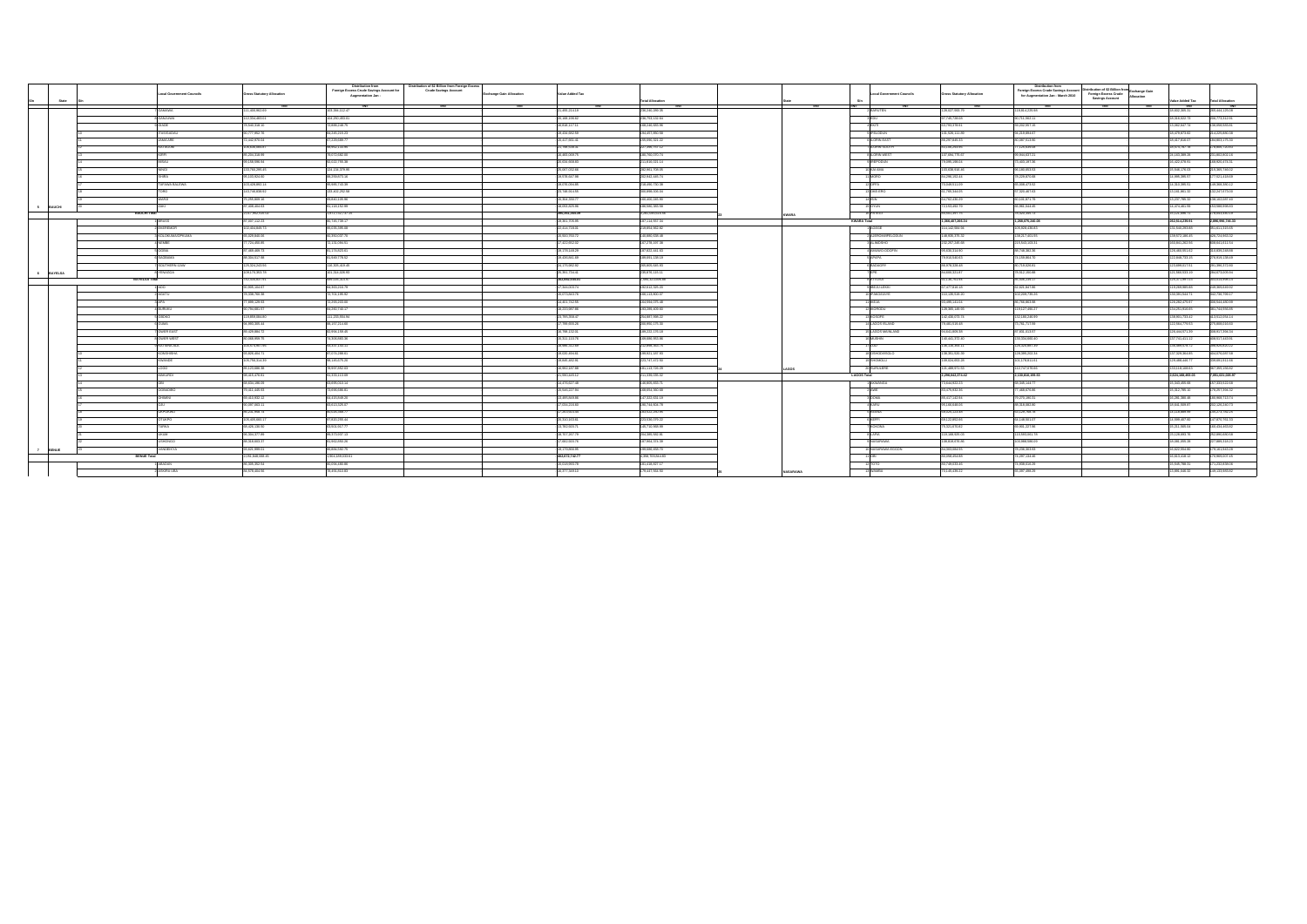|        |                          |                    |                                  |                                   | Distribution from                        | stribution of \$2 Billion from Foreign Exces |                         |                |                 |                      |                    |                          |                                   | Distribution from                    | tetribution of \$2 Billion from                |              |                |                         |
|--------|--------------------------|--------------------|----------------------------------|-----------------------------------|------------------------------------------|----------------------------------------------|-------------------------|----------------|-----------------|----------------------|--------------------|--------------------------|-----------------------------------|--------------------------------------|------------------------------------------------|--------------|----------------|-------------------------|
|        |                          |                    |                                  |                                   | Foreign Excess Crude Savings Account for | Crude Savings Account                        |                         |                |                 |                      |                    |                          |                                   | Foreign Excess Crude Savings Account |                                                | achange Gain |                |                         |
|        |                          |                    | <b>Local Government Councils</b> | <b>Iross Statutory Allocation</b> | Augmentation Jan -                       |                                              | schange Gain Allocation | slue Added Tax |                 |                      |                    | ocal Government Councils | <b>Gross Statutory Allocation</b> | for Augmentation Jan - March 2010    | Foreign Excess Crude<br><b>Savings Account</b> | ration.      |                |                         |
|        | State                    |                    |                                  |                                   |                                          |                                              |                         |                | otal Allocation |                      |                    |                          |                                   |                                      |                                                |              | alue Added Tax | tal Allocation          |
|        |                          |                    |                                  | 14,181,977.27                     | 105,954,994.33                           |                                              |                         | 1,103,161.54   | 1,250,133.14    | <b>ASARAWA Total</b> | - 5                | <b>SING</b>              | 32.338,818,000                    | 1,014,732,193.39                     | <b>AND</b>                                     |              | 13,391,550.35  | nNs<br>2,321,542,650.29 |
|        |                          |                    |                                  |                                   |                                          |                                              |                         |                |                 |                      |                    |                          |                                   |                                      |                                                |              |                |                         |
|        |                          |                    |                                  | 8,227,634.29                      | 63,317,706.12                            |                                              |                         | 4,259,323.78   | 45,804,664.19   |                      |                    |                          | 330,000.57                        | 30.008,820.00                        |                                                |              | 1,954,920.89   | 3,920,587.51            |
|        |                          |                    |                                  | 91,938,017.34                     | 85,321,797.01                            |                                              |                         | 7,738,212.53   | 194,998,026.88  |                      |                    |                          | 18.230,190,01                     | 25,331,295.25                        |                                                |              | 1,249,952.53   | 48,978,623.58           |
|        |                          |                    | HIDOK                            | 68,646,277.69                     | 63,706,222.30                            |                                              |                         | 13,798,082.76  | 146,150,582.75  |                      |                    |                          | 10.832.206.37                     | 5.015.203.75                         |                                                |              | 7.935.394.42   | 3.782.804.54            |
|        |                          |                    |                                  | 2,228,849.30                      | 104,152,421.11                           |                                              |                         | 9,726,819.50   | 10.000,000.30   |                      |                    |                          | 27.054,416.41                     | 18,653,511.13                        |                                                |              | 7,354,373.35   | 63,862,300.90           |
|        |                          |                    |                                  | 74,273,199.75                     | 08.028.208.98                            |                                              |                         | 15,224,264.49  | 58,425,673.22   |                      |                    |                          | 3,790,048.26                      | 14,976,079.51                        |                                                |              | 6,472,737.65   | 72,238,865.41           |
|        |                          |                    | CIBIC                            | 85,090,000.58                     | 79,895,238.98                            |                                              |                         | 16,903,585.94  | 182,589,485.49  |                      |                    |                          | 13,827,360.13                     | 7,794,814.50                         |                                                |              | 6,937,167.54   | 78,559,342.17           |
|        |                          |                    | <b>CAMALA</b>                    | 188,917.00                        | 71,634,000.78                            |                                              |                         | 14,856,611.72  | 13,679,628.50   |                      |                    |                          | 0.522.054.98                      | 2,942,758.70                         |                                                |              | 759,969.26     | 167,301,782.94          |
|        |                          |                    |                                  | 07,297,981.97                     | 99,576,398.34                            |                                              |                         | 1,329,822.82   | 28,204,203.13   |                      |                    |                          | 2,246,814.76                      | 7,047,050.00                         |                                                |              | 452,456.87     | 3,746,922.22            |
|        |                          |                    | OZA                              |                                   |                                          |                                              |                         |                |                 |                      |                    |                          |                                   |                                      |                                                |              |                |                         |
|        |                          |                    | <b>WUL</b>                       | (259,068.39                       | 71,699,202.80                            |                                              |                         | 5,740,397.23   | 64,038,068.42   |                      |                    | итсни                    | 0.363,937.27                      | 0,868,488.83                         |                                                |              | 570,427.98     | 02,002,054.07           |
|        |                          |                    |                                  | 16,993,245.63                     | 80,732,870.46                            |                                              |                         | 18,996,995.98  | 86,723,112.07   |                      |                    | <b>INTAGOR</b>           | 5,928,352.94                      | 9,744,611.63                         |                                                |              | 1,637,018.71   | 182,309,983.29          |
|        |                          |                    | AGA.                             | 78,618,919.97                     | 72,961,194.12                            |                                              |                         | 14,054,780.71  | 08.0234.024.00  |                      |                    |                          | 1,794,428.16                      | 75,908,180.30                        |                                                |              | 5,138,710.97   | 72,841,319.43           |
|        |                          |                    | ALA BALGE                        | 0,991,834.68                      | 64.954.947.73                            |                                              |                         | 3,607,896.54   | 6,554,678.95    |                      |                    |                          | 200,000.28                        | 0,328,865.27                         |                                                |              | 1,714,197.71   | 06,376,418.26           |
|        |                          |                    | DUGA                             | 2,750,087.81                      | 25,355,788.48                            |                                              |                         | 039,238.74     | 5,145,115.03    |                      |                    |                          | 83,055,056.05                     | 1,379,123.48                         |                                                |              | 701,495.46     | 7,545,674.00            |
|        |                          |                    |                                  | 03,368,783.61                     | 25,229,960.50                            |                                              |                         | 18,734,002.97  | 18,032,747.08   |                      |                    |                          | 07,294,131.84                     | 0,572,825.28                         |                                                |              | 8,338,447.34   | 225, 205, 404.47        |
|        |                          |                    | <b>TAYA KUSAR</b>                | 1,392,458.38                      | 56,974,416.28                            |                                              |                         | 3,453,934.55   | 31,820,809.21   |                      |                    | <b>IASHEG</b>            | 14,752,072.75                     | 15,774,424.29                        |                                                |              | 8,897,110.42   | 10,423,607.46           |
|        |                          |                    |                                  | 13,571,796.68                     | 77,557,642.40                            |                                              |                         | 5,138,594.69   | 76,268,033.77   |                      |                    |                          | 1,710,954.35                      | 14,902,677.51                        |                                                |              | 410.071.73     | 14,023,703.60           |
|        |                          |                    |                                  |                                   |                                          |                                              |                         |                |                 |                      |                    |                          |                                   |                                      |                                                |              |                |                         |
|        |                          |                    | <b>AGUMERI</b>                   | 97,810,773.37                     | 20,771,925.48                            |                                              |                         | 16,454,025.54  | 05.036.725.40   |                      |                    |                          | 110,387,021.15                    | 102,443,138.14                       |                                                |              | 10.068.068.18  | 232,799,127.47          |
|        |                          |                    | <b>CATINIMIST RO</b>             | 36,899,785.15                     | 127,047,939.66                           |                                              |                         | 0.093.33       | 94,052,374.14   |                      |                    |                          | 830,032.63                        | 0,373,006.05                         |                                                |              | 4,906,675.18   | 61,109,713.86           |
|        |                          |                    | <b>MRTE</b>                      | 18,521,212.56                     | 82,150,878.90                            |                                              |                         | 15,054,874.71  | 186,736,955.17  |                      |                    | PAIKORO                  | 15,937,087.43                     | 19,752,717.55                        |                                                |              | 16,857,087.25  | 182,546,892.23          |
|        |                          |                    | DBBA                             | 13.990,000,00                     | 74,807,173.55                            |                                              |                         | 15,009,259.02  | 1,024,477.18    |                      |                    |                          | 5,420,462.91                      | 88,626,946.98                        |                                                |              | 711,384.57     | 01,837,724.46           |
|        |                          |                    | ONGUNO                           | 63.439,119.50                     | 72,794,332.90                            |                                              |                         | 15,305,506.78  | 66,598,959.28   |                      |                    |                          | 2.304.428.88                      | 15,661,840.13                        |                                                |              | 500 846 84     | 125.467.115.85          |
|        |                          |                    |                                  | 0,291,065.46                      | 82,865,330.17                            |                                              |                         | 0,923,813.45   | 12,080,209.07   |                      |                    |                          | 08,630,136.92                     | 00,812,686.20                        |                                                |              | 1527.300.74    | 0.070.222.06            |
|        |                          |                    |                                  | 425,034.53                        | 73,709,297.52                            |                                              |                         | 005,342.51     | 68,139,674.56   |                      |                    |                          | 3,373,971.46                      | 14,589,945.23                        |                                                |              | 8,952,862.07   | 13,916,778.76           |
|        |                          |                    |                                  |                                   |                                          |                                              |                         |                |                 |                      |                    |                          |                                   |                                      |                                                |              |                |                         |
| $\sim$ | <b>DIRROS</b>            |                    |                                  | 2,238,288.85                      | 67,039,738.25                            |                                              |                         | 5,095,562.73   | 54,373,589.82   |                      |                    |                          | 083,142.12                        | 1,327,540.02                         |                                                |              | 106,239.15     | 41,596,921.28           |
|        |                          | <b>BORNO Total</b> |                                  | 2,358,136,791.56                  | 2,188,436,018.87                         |                                              |                         | 457,335,103.42 | 003,907,913.85  | NAGER                |                    |                          | 1,602,989.97                      | 15,450,157.97                        |                                                |              | 1,123,142.32   | 52,176,290.26           |
|        |                          |                    |                                  | 77,497,551.14                     | 71,920,523.40                            |                                              |                         | 16,824,009.54  | 166,242,054.08  |                      | <b>NIGER Total</b> |                          | 2,215,768,694.39                  | 2,056,313,288.36                     |                                                |              | 421,359,068.14 | 4,033,441,050.09        |
|        |                          |                    |                                  | 1,123,132.42                      | 90,133,770.87                            |                                              |                         | 050,563.32     | 04,307,466.61   |                      |                    | <b>IOKUTA NORTH</b>      | 00022831                          | 10,739,350.64                        |                                                |              | 634,039.89     | 86,373,618.85           |
|        |                          |                    | CPABUYO                          | 93,597,203.03                     | 86,861,581.19                            |                                              |                         | 21,359,850.72  | 101,818,634.94  |                      |                    | EOKUTA SOUTH             | 18,205,351.64                     | 81,931,991.46                        |                                                |              | 20,387,887.97  | 0,005,231.08            |
|        |                          |                    |                                  | 0,878,242.26                      | 55,569,169.09                            |                                              |                         | 2,796,096.00   | 8,243,507.35    |                      |                    |                          | 1,492,916.21                      | 22,030,170.21                        |                                                |              | 207,201.73     | 83,810,368.15           |
|        |                          |                    | KWARA                            | 67,943,034.74                     | 63,053,587.47                            |                                              |                         | 15,427,351.83  | 46,423,974.04   |                      |                    | <b>IADO NORTH</b>        | 6,617,438.60                      | 80,384,107.98                        |                                                |              | 7,935,245.25   | 84,936,791.82           |
|        |                          |                    |                                  | 3,597,549.38                      | 77,581,541.84                            |                                              |                         | 7,037,583.46   | 78,876,674.68   |                      |                    | BADO SOUTH               | 1.424.964.45                      | 5,565,304.64                         |                                                |              | 147031373      | 4.460.582.82            |
|        |                          |                    |                                  | 7,768,853.38                      | 90,733,023.22                            |                                              |                         | 18,305,190.48  | 206,807,057.07  |                      |                    | wwwnen                   | 1,182,944.71                      | 55,779,980.03                        |                                                |              | 1,398,645.14   | 131,359,509.88          |
|        |                          |                    | ALABAR MUNICIPAL                 | 76,910,409.79                     | 71,375,635.04                            |                                              |                         | 18,053,373.06  | 66,349,417.89   |                      |                    | <b>EMO NORTH</b>         | 1,005,149.29                      | 17,227,483.28                        |                                                |              | 1,567,017.31   | 132,459,649.88          |
|        |                          |                    |                                  |                                   |                                          |                                              |                         |                |                 |                      |                    |                          |                                   |                                      |                                                |              |                |                         |
|        |                          |                    | ALABAR SOUTH                     | 79,394,682.04                     | 73,681,129.31                            |                                              |                         | 18,501,861.95  | 71,577,673.30   |                      |                    |                          | 28,451,318.30                     | 119,207,457.62                       |                                                |              | 30,225,367.30  | 77,884,143.22           |
|        |                          |                    |                                  | 171,810.27                        | 00,481,791.18                            |                                              |                         | 4,509,169.41   | 40,162,770.86   |                      |                    | UEBU EAST                | 7,714,184.00                      | 2,121,567.14                         |                                                |              | 368.734.42     | 05,204,486.25           |
|        |                          |                    |                                  | 152,589.32                        | 79,024,675.00                            |                                              |                         | 453,938.71     | 81,631,203.03   |                      |                    | JEBU NORTH               | 35,576,448.86                     | 0,004,830.62                         |                                                |              | 1,608,189.88   | 08,389,478.36           |
|        |                          |                    | LOUJIANI                         | 5,057,140.43                      | 02.055,734.21                            |                                              |                         | 5,588,658.98   | 60,301,533.62   |                      |                    | nten coe                 | 53,595,000                        | 35,063,172.22                        |                                                |              | 6,939,383.15   | 154,188,551.06          |
|        |                          |                    |                                  | 14,063,753.67                     | 78,014,196.24                            |                                              |                         | 17,814,425.45  | 9,022,375.36    |                      |                    |                          | 1,132,591.36                      | 4,157,538.93                         |                                                |              | 1,674,687.74   | 48,964,818.02           |
|        |                          |                    | <b>GUDU</b>                      | 80,275,189.19                     | 74,458,271.72                            |                                              |                         | 17,372,353.55  | 72,145,814.45   |                      |                    | <b>UEBU NORTH EAST</b>   | 1,253,533,27                      | 55,845,488.77                        |                                                |              | 13,843,733.26  | 131,942,755.30          |
|        |                          |                    | <b>CUICPANI</b>                  | 5,779,933.72                      | 79,606,873.24                            |                                              |                         | 18,531,027.66  | 183,917,834.63  |                      |                    | <b>IMEKO-AFON</b>        | 0,673,565.91                      | 10.887,618.91                        |                                                |              | 14,366,243.76  | 50,627,428.58           |
|        |                          |                    |                                  | 228,035.76                        | 75,382,547.72                            |                                              |                         | 07.020.907.70  | 4,405,553.18    |                      |                    |                          | 110,364.94                        | 10,705,128.48                        |                                                |              | 1,810,179.77   | 1,625,673.20            |
|        |                          |                    | AND IDD                          | 5,272,877.81                      | 79,136,307.06                            |                                              |                         | 18,674,563.09  | 83,083,747.95   |                      |                    | <b>BAFEMIOWODE</b>       | 12,207,066.90                     | 12,787,376.48                        |                                                |              | 9,620,156.19   | 191,614,599.58          |
|        | 9 CROSS RIVER            |                    | <b>YALA</b>                      | 89,706,337.40                     | 83,250,717.51                            |                                              |                         | 19,190,265.87  | 92.147.320.78   |                      |                    |                          | 4.206.678.56                      | 68,940,717.80                        |                                                |              | 15,341,959.33  | 158,569,365.70          |
|        | <b>CROSS RIVER Total</b> |                    |                                  | 1,405,418,325.74                  | 1,359,961,075.30                         |                                              |                         | 312,955,252.78 | 138,334,653.82  |                      |                    | <b>DOGBOLU</b>           | 148,042.85                        | 5,099,914.55                         |                                                |              | 5.975.230.71   | 51,223,188.11           |
|        |                          |                    |                                  |                                   |                                          |                                              |                         |                |                 |                      |                    |                          |                                   |                                      |                                                |              |                |                         |
|        |                          |                    | <b>UOCHA NORTH</b>               | 55,879,774.78                     | 62,006,843.87                            |                                              |                         | 16,675,491.53  | 45.622.110.18   |                      |                    | OGUN WATERSIDE           | 5.139.177.78                      | 10,451,507.06                        |                                                |              | 1.033.668.67   | 10,624,353.52           |
|        |                          |                    |                                  | ,801,196.25                       | 7,562,136.63                             |                                              |                         | 961,541.69     | 6,324,874.57    |                      |                    |                          |                                   | 100,574.75                           |                                                |              |                | 9,377,939.1             |
|        |                          |                    | OMADI                            | 12,515,201.27                     | 58,016,362.18                            |                                              |                         | 16,028,148.92  | 36,559,712.38   |                      | OGUN Total         |                          | 1,639,625,147.18                  | 1,521,631,290.59                     |                                                |              | 361,986,154.77 | 3,523,242,592.54        |
|        |                          |                    | URUTL                            | 0,348,704.63                      | 82,918,821.40                            |                                              |                         | 20,436,040.79  | 92,703,566.81   |                      |                    | KOKO NORTH EAS           | 2,590,572.40                      | 6,647,030.87                         |                                                |              | 732,397.91     | 76,970,001.19           |
|        |                          |                    | THOPE EAST                       | 00,035,444.35                     | 75,018,208.72                            |                                              |                         | 20,118,084.39  | 75,971,737.46   |                      |                    | <b>JAKOKO NORTH WE</b>   | 12,054,760.46                     | 2.646.030.60                         |                                                |              | 19,107,665.05  | 190,808,455.11          |
|        |                          |                    |                                  |                                   |                                          |                                              |                         |                |                 |                      |                    |                          |                                   |                                      |                                                |              |                |                         |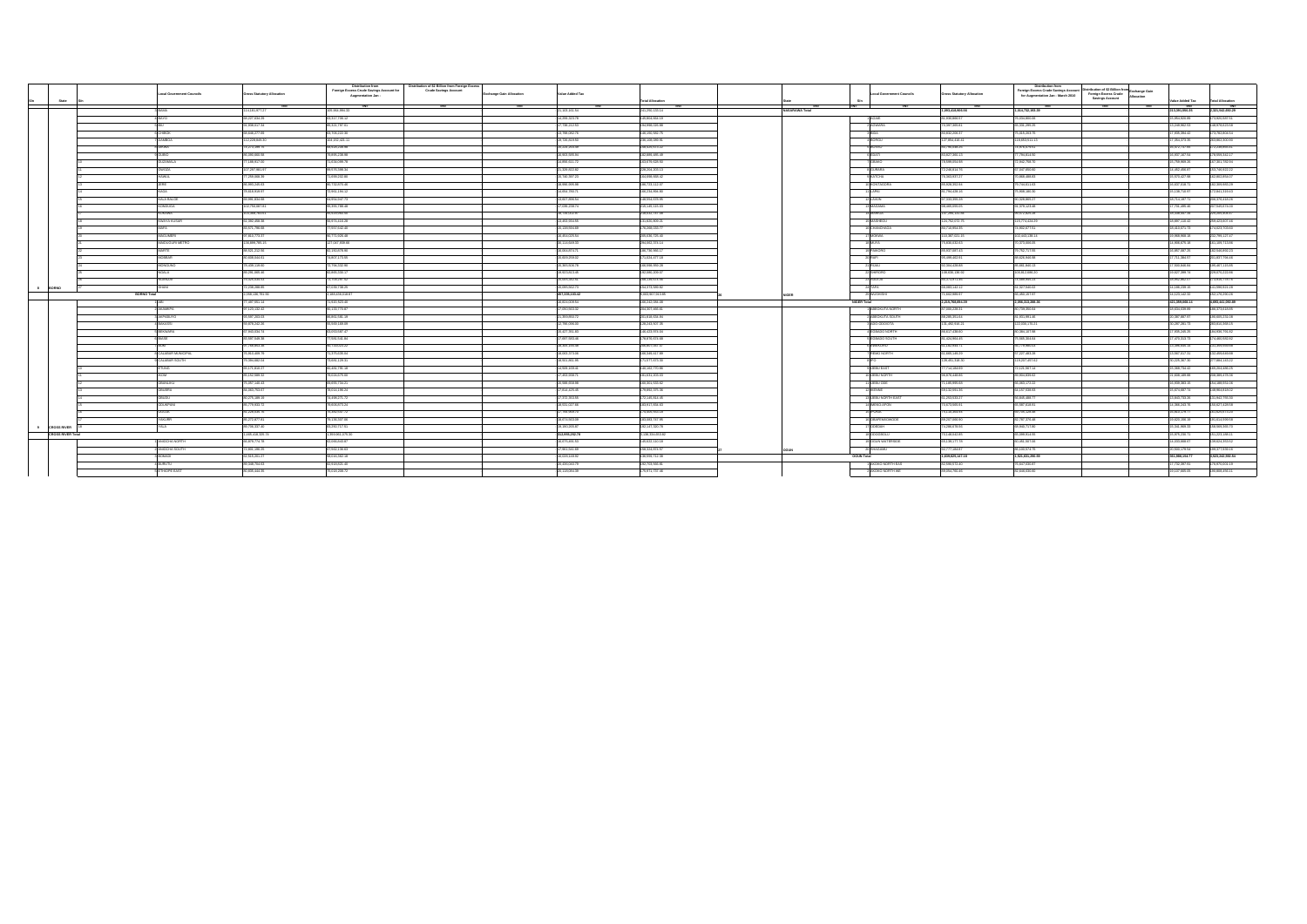|               |              |                                  |                                | Distribution from                        | Xatribution of \$2 Billion from Foreign Exces |                         |                                |                                 |  |            |                          |                           | Distribution from                    |                                                |                   |                               |                                |
|---------------|--------------|----------------------------------|--------------------------------|------------------------------------------|-----------------------------------------------|-------------------------|--------------------------------|---------------------------------|--|------------|--------------------------|---------------------------|--------------------------------------|------------------------------------------------|-------------------|-------------------------------|--------------------------------|
|               |              |                                  |                                | Foreign Excess Crude Savings Account for | Crude Savings Account                         |                         |                                |                                 |  |            |                          |                           | Foreign Excess Crude Savings Account | stribution of \$2 Billion from                 | achange Gain      |                               |                                |
|               |              | <b>Local Government Councils</b> | ross Statutory Allocation      | Augmentation Jan -                       |                                               | schange Gain Allocation | alue Added Tax                 |                                 |  |            | ocal Government Councils | ross Statutory Allocation | for Augmentation Jan - March 2010    | Foreign Excess Crude<br><b>Savings Account</b> | ration.           |                               |                                |
|               |              |                                  |                                |                                          |                                               |                         |                                | notas allA lato?                |  |            |                          |                           |                                      |                                                |                   | alue Added Tax                | notabilities                   |
|               |              | THIOPE WEST                      | 82,771,964.85                  | 76,815,369.61                            |                                               |                         | 20,218,408.70                  | 9,805,743.15                    |  | i          | MOKO SOUTH WE            | 370,253.99                | 82,938,819.98                        | <b>AND</b>                                     | <b>CONTRACTOR</b> | 089,982.80                    | $   -$<br>1,979,056.77         |
|               |              | A NORTH EAST                     | 0,724,831.50                   | 4,915,556.00                             |                                               |                         | 0,504,135.44                   | 5,144,522.94                    |  |            |                          | 1,721,817.86              | 0,064,181.99                         |                                                |                   | 400,006.74                    | 39,186,806.59                  |
|               |              |                                  |                                |                                          |                                               |                         |                                |                                 |  |            | AKOKO SOUTH EAS          |                           |                                      |                                                |                   |                               |                                |
|               |              | KA SOUTH                         | 76,949,381.78                  | 71,411,802.46                            |                                               |                         | 18,749,445.82                  | 67,110,630.06                   |  |            | AKURE NORTH              | 9,872,876.44              | 04.844,550.20                        |                                                |                   | 16,162,250.81                 | 10,879,677.45                  |
|               |              | SOKO NORTH                       | 78,036,635.67                  | 72,420,813.29                            |                                               |                         | 18.088.774.41                  | 168,546,223.37                  |  |            | AKURE SOUTH              | 108.659.568.51            | 100,839,999.77                       |                                                |                   | 4.103.053.23                  | 3,602,631.51                   |
|               |              | SOKO SOUTH                       | 87,322,887.49                  | 81,038,790.00                            |                                               |                         | 21,082,630.96                  | 189,444,308.45                  |  |            | <b>IANR</b>              | 5,306,984.62              | 70,815,634.72                        |                                                |                   | 1,070,418.23                  | 3,193,037.58                   |
|               |              | OXWA EAST                        | 73,910,308.91                  | 03.591,433.19                            |                                               |                         | 16,620,313.16                  | 159, 122, 055.27                |  |            | <b>FEDORS</b>            | 364,771.67                | 1,797,299.25                         |                                                |                   | ,765,289.95                   | 105,927,300.87                 |
|               |              | DOKWA WEST                       | 74,208,546.94                  | 68,923,891.00                            |                                               |                         | 18,274,016.08                  | 101,400,454.03                  |  |            | CKINDRUPA                | 1,355,517.16              | 84,781,215.83                        |                                                |                   | 19,816,133.82                 | 195,952,866.81                 |
|               |              |                                  | 70,573,286.93                  | 5,494,556.40                             |                                               |                         | 7.582.638.27                   | 53,650,481.60                   |  |            | <b>LAR</b>               | 0.723.773.64              | 23,475,295.83                        |                                                |                   | 1,860,241.63                  | 6.059.311.10                   |
|               |              | HIMLI NORTH                      | 0,090,873.50                   | 5,046,859.33                             |                                               |                         | 7,055,409.85                   | 52,193,202.68                   |  |            | ESE-EDO                  | 192.250.11                | 70,709,156.94                        |                                                |                   | 00035252                      | 13,901,759.97                  |
|               |              | SHIMLI SOUTH                     | 72,537,781.44                  | 67,317,678.17                            |                                               |                         | 18,283,976.86                  | 158, 139, 436.47                |  |            | FE-OFTIMERSION           | 1,042,561.89              | 74,282,385.19                        |                                                |                   | 541,425.26                    | 1,966,372.34                   |
|               |              | <b>ANI</b>                       | 1,880,414.63                   | 57,427,257.29                            |                                               |                         | 5,349,634.12                   | 134,657,306.04                  |  |            |                          | 11.924.1                  | 0,263,397.15                         |                                                |                   | 6,648,787.88                  | 12,624,109.20                  |
|               |              | APELE                            |                                | 1,177,597.25                             |                                               |                         |                                |                                 |  |            | opicac                   |                           |                                      |                                                |                   |                               |                                |
|               |              |                                  | 76,697,015.29                  |                                          |                                               |                         | 19,082,450.87                  | 166,957,053.41                  |  |            |                          | 052,307.25                | 86,922,000.26                        |                                                |                   | 9,700,975.85                  | 00,285,283.36                  |
|               |              |                                  | 72,774,626.33                  | 7,537,478.78                             |                                               |                         | 18.060.325.31                  | 58,372,430.42                   |  |            | ONDO EA!                 | 2,214,340.70              | 57,737,152.73                        |                                                |                   | 126,061.45                    | 14,077,554.89                  |
|               |              | GHELLI NORTH                     | 03,384,562.29                  | 03.003.046.0                             |                                               |                         | 24,426,153.56                  | 223,755,319.54                  |  |            | MDO WEST                 | 12,256,830.13             | 94,898,027.56                        |                                                |                   | 611,473.17                    | 30.000,335.81                  |
|               |              | GHELLI SOUTH                     | 83,975,809.97                  | 7,932,636.99                             |                                               |                         | 20,576,136.52                  | 182,454,543.47                  |  |            |                          | 9,667,981.79              | 73,934,761.35                        |                                                |                   | 6,639,292.90                  | 70,242,035.04                  |
|               |              | KWUANI                           | 66,982,401.78                  | 62,162,085.43                            |                                               |                         | 17,237,271.84                  | 146,381,759.04                  |  |            |                          | 090,591.51                | 86,948,249.07                        |                                                |                   | 2,290,183.63                  | 0,929,024.21                   |
|               |              |                                  | 77,579,544.62                  | 00.313,390,11                            |                                               |                         | 19,784,147.76                  | 109,300,308.08                  |  | ONDO Total |                          | 513,459,684.31            | 1,404,545,189.28                     |                                                |                   | 229,346,003.26                | 1,247,351,676.85               |
|               |              | VARRI SOUTH                      | 97.876.610.91                  | 00.833,026.09                            |                                               |                         | 23,795,149.48                  | 212,504,786.48                  |  |            | ATAKUMOSA EAST           | 2,122,721.20              | 57,652,126.52                        |                                                |                   | 13,058,733.61                 | 1,633,581.33                   |
|               |              | HTRICKI NARN                     | 81,099,107.70                  | 5,819,719.46                             |                                               |                         | 17,843,159.01                  | 175,301,986.16                  |  |            | TAKUMOSA WEST            | 2,797,929.57              | 58,278,744.25                        |                                                |                   | 588,072.95                    | 34,004,746.78                  |
|               |              | ARRI SOUTH-WEST                  | 74,482,803.97                  | 03,122,729.26                            |                                               |                         | 17,104,377.96                  | 160,709,911.19                  |  |            | AIYEDADE                 | 6,050,421.59              | 71,327,388.12                        |                                                |                   | 16,517,148.66                 | 164,702,958.37                 |
|               |              | <b>DELTA Total</b>               | 1,936,099,777.78               | 1,797,512,872.79                         |                                               |                         | 469,937,923.29                 | 204,350,573.85                  |  |            | <b>UYEDIR</b>            | 421,088.94                | 00,778,093.31                        |                                                |                   | 3,846,157.24                  | 40,115,339.49                  |
|               |              | <b>DAKALIKI</b>                  | 78,734,361.47                  | 73,068,328.01                            |                                               |                         | 16,827,201.75                  | 68.629.891.23                   |  |            | <b><i>CLUWADURO</i></b>  | 312,680.61                | 57.828.415.71                        |                                                |                   | 1,004,402.75                  | 13,805,559.06                  |
|               |              | <b><i>FIKPO NORTH</i></b>        | 5,550,490.16                   | 113,580.56                               |                                               |                         | 7,002,339.33                   | 52,666,410.06                   |  |            | <b>IORIPE</b>            | 062,384.11                | 05,876,492.31                        |                                                |                   | 121,799.22                    | 5.060.675.64                   |
|               |              | FIKPO SOUTH                      | 76,773,125.25                  | 1,248,230.04                             |                                               |                         | 17,018,857.01                  | 65,040,212.30                   |  |            | EDE NORTH                | 50,004.95                 | 57,241,269.87                        |                                                |                   | 1,132,260.67                  | 3,053,535.49                   |
|               |              |                                  | 76,564,425.48                  | 1,054,549.12                             |                                               |                         | 5,935,533.62                   | 63,554,508.22                   |  |            | EDE SOUTH                | 404,505.41                | 59,769,705.52                        |                                                |                   | 1,852,929.13                  | 38,027,141.05                  |
|               |              | <b>ZZA NORTH</b>                 | 74,999,752.77                  | 62,602,476.39                            |                                               |                         | 16,008,494.75                  | 51,210,723.91                   |  |            | <b>GBEDORS</b>           | 068,077.20                | 55,745,342.76                        |                                                |                   | 1,795,600.95                  | 9,609,020.91                   |
|               |              | <b>IZZA SOUTH</b>                | 75,440,656.06                  | 70,011,650.56                            |                                               |                         | 16,163,699.76                  |                                 |  |            | <b>DESCRIPT</b>          | 1,037,748.39              | 05,925,593.39                        |                                                |                   | 15,001,120.37                 | 52,844,470.15                  |
|               |              |                                  | 88,467,150.13                  | 2,100,707.02                             |                                               |                         | 13,080,234.93                  | 19,648,092.08                   |  |            | FE CENTRAL               | 1,132,486.56              | 08,797,622.06                        |                                                |                   | 121,315.99                    | 0,051,424.61                   |
|               |              | <b>SELL</b>                      | 77,391,263.58                  | 71,821,884.70                            |                                               |                         | 16,803,016.42                  | 166,016,164.70                  |  |            | <b>FE EAST</b>           | 610,994.29                | 73,881,874.89                        |                                                |                   | 17,067,764.68                 | 1,360,633.87                   |
|               |              |                                  | 72,143,927.88                  | 6,952,167.86                             |                                               |                         | 5,723,491.02                   | 4,819,586.76                    |  |            | FE NOR                   | 255,304.38                | 10,830,637.51                        |                                                |                   | 635.459.65                    | 1,730,401.58                   |
|               |              |                                  | 94,962,190.39                  | 88,128,338.70                            |                                               |                         | 19,777,775.52                  | 202,868,304.62                  |  |            | <b>LIFE SOUTH</b>        | 003,155.69                | 06.821,526.19                        |                                                |                   | 15,977,762.18                 | 54,802,444.05                  |
|               |              | <b>CIZARA</b>                    | 77,493,313.58                  | 1,916,590.79                             |                                               |                         | 16,716,235.90                  | 166.126.140.27                  |  |            |                          | 274.575.25                | 53.152.872.17                        |                                                |                   | 456,378.91                    | 22.883.826.32                  |
|               |              | HALIKWU                          | 86,767,361.12                  | 00,523,241.49                            |                                               |                         | 18,425,726.30                  | 185,716,328.91                  |  |            | <b>FELOCAIN</b>          | 070,647.22                | 05,028,088.61                        |                                                |                   | 595,078.21                    | 10,033,814.04                  |
|               | <b>BONYI</b> | MCHA                             | 88,722,965.86                  | 82,338,113.24                            |                                               |                         | 19,876,523.31                  | 190,937,602.41                  |  |            |                          | 1,384,556.17              | 58,823,154.90                        |                                                |                   | 13,351,809.20                 | 135,559,520.27                 |
|               |              | <b>EBONYI Total</b>              | 1,044,010,983.75               | 268,879,858.49                           |                                               |                         | 225,959,129.62                 | 2,238,849,971.87                |  |            | <b>LESHAEAS</b>          | 5,199,509.05              | 61,435,532.72                        |                                                |                   | 4,947,574.84                  | 142,582,616.61                 |
|               |              | DOS ONOXI                        | 00,227,380.68                  | 1014,625.25                              |                                               |                         | 23,218,422.61                  | 15,460,428.55                   |  |            | LESIA WES                | 1,516,893.10              | 3.586.148.73                         |                                                |                   | 1038.973.77                   | 46,942,015.60                  |
|               |              |                                  | 96,489,619.78                  | 0,545,848.29                             |                                               |                         | 15,005,611.08                  | 112,041,079.15                  |  |            | REPODUN                  | 2.369.619.20              | 64,377,509.32                        |                                                |                   | 410.177.40                    | 49, 157, 305.92                |
|               |              | SAN CENTRAL                      | 65,471,003.87                  | 0,759,453.64                             |                                               |                         | 17,600,261.27                  | 43,830,718.79                   |  |            | REWOLE                   | (306,315.45)              | 09.014.023.71                        |                                                |                   | 273,754.72                    | 0,054,093.09                   |
|               |              | <b>JAN NORTH EAS</b>             | 88,303,550.36                  | 03.388,168.26                            |                                               |                         | 18,103,172.71                  | 00,704,901.33                   |  |            |                          | 5,953,618.32              | 2,135,373.34                         |                                                |                   | 1,825,429.99                  | 13,914,421.66                  |
|               |              | SAN SOUTH EAST                   | 80,138,015.92                  | 74,370,969.98                            |                                               |                         | 19,836,454.30                  | 174,345,440.21                  |  |            |                          | 0,085,169.43              | 74,321,926.53                        |                                                |                   | 7,985,645.74                  | 72,392,741.70                  |
|               |              |                                  |                                |                                          |                                               |                         |                                |                                 |  |            |                          |                           |                                      |                                                |                   |                               |                                |
|               |              | SAN WEST<br>AKO CENTRAL          | 69,778,082.63<br>17,321,122.13 | 04.756,578.12<br>2,476,430.13            |                                               |                         | 18,335,925.10<br>7,215,625.04  | 152,870,585.85<br>47,013,177.30 |  |            | 24 OBOXUN                | 8245.414.74<br>156,672.41 | 03,334,207.02<br>05.963,995.25       |                                                |                   | 5,303,188.68<br>1,933,762.80  | 146,882,810.45<br>5,054,430.46 |
|               |              | SAKO EAS                         | 76,181,353.88                  | 35.33.003.00                             |                                               |                         | 19,058,045.15                  | 105,938,443.09                  |  |            | OLA-OLUW                 | 37,036,368.76             |                                      |                                                |                   |                               | 129,740,889.44                 |
|               |              | <b>TSAKO WEST</b>                | 85,837,258.90                  | 79,660,073.08                            |                                               |                         |                                | 186,404,676.63                  |  |            | 27 OLORUNDA              | 1.677.071.11              | 55,771,598.35                        |                                                |                   | 3,872,922.33<br>15,849,597.87 | 54,045,576.91                  |
|               |              | UDGBEN                           | 62,181,527.36                  | 7,706,700.76                             |                                               |                         | 20,907,344.05<br>16,322,165.40 | 136,210,323.51                  |  |            | ORIADE                   | 4,069,426.09              | 06,518,907.94<br>08.739,099.07       |                                                |                   | 453,550.21                    | 59,262,075.98                  |
|               |              | <b>POBA OKHA</b>                 | 106,260,996.68                 | 03.014.038.58                            |                                               |                         | 27.123.761.34                  | 231.998.796.61                  |  |            |                          | 230 364 05                | 62.671.171.00                        |                                                |                   | 4.821.846.98                  | 15,023,982.03                  |
|               |              |                                  | 107,081,904.18                 |                                          |                                               |                         | 251,495.69                     |                                 |  |            | 29 OROLU                 |                           |                                      |                                                |                   |                               | 5,986,558.36                   |
|               |              | PERMINON                         | 87,295,248.66                  | 375,870.35<br>81,013,140.18              |                                               |                         |                                | 3,709,270.22<br>188,682,151.48  |  | OSUN Total |                          | 2,062,573,429.07          | 504,513.53<br>1,914,142,555.21       |                                                |                   | 456.523.237.76                | 4,433,239,222.04               |
|               |              |                                  |                                |                                          |                                               |                         | 20,373,762.64                  |                                 |  |            |                          |                           |                                      |                                                |                   |                               |                                |
|               |              | VIA NORTH EAST<br>VIA SOUTH WEST | 82,535,389.26                  | 76,595,818.93<br>82,383,108.28           |                                               |                         | 19,339,419.01                  | 78,470,627.20<br>189,831,371.07 |  |            |                          | 2,320,144.40              | 7,115,703.16<br>78.540.953.51        |                                                |                   | 6,767,427.06<br>533,009.98    | 56,203,274.62                  |
| $\frac{1}{2}$ | EDO          |                                  | 88,771,450.01                  |                                          |                                               |                         | 18,676,812.78                  |                                 |  |            | AKNYELE                  | 14,631,357.98             |                                      |                                                |                   |                               | 182,705,321.47                 |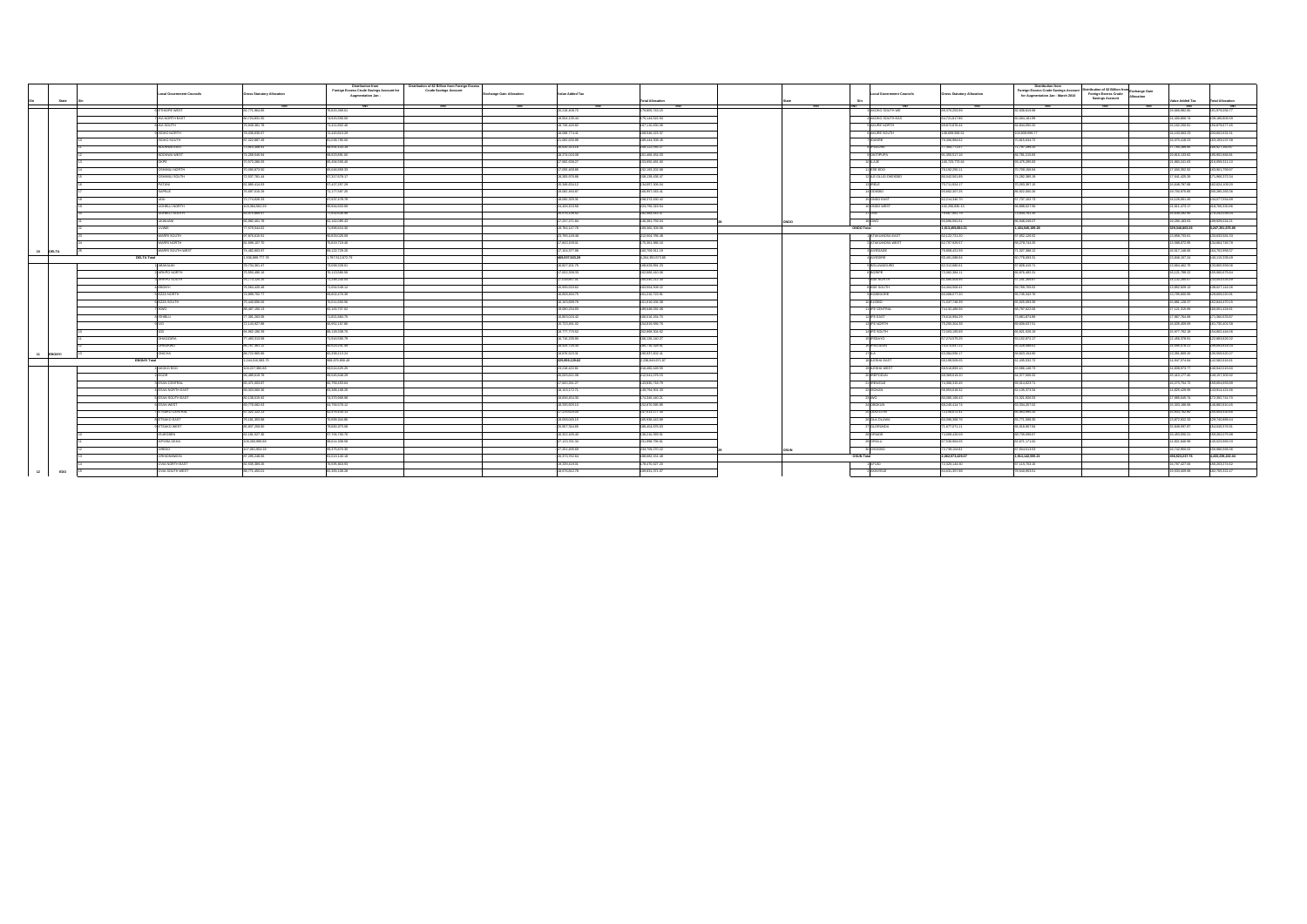|          |          |                    |                                  |                         | Distribution from                        | <b>Distribution of \$2 Billion from Foreign Excess</b> |                         |                |                  |                |           |                          |                                   | Distribution from                    |                                                |              |                 |                         |
|----------|----------|--------------------|----------------------------------|-------------------------|------------------------------------------|--------------------------------------------------------|-------------------------|----------------|------------------|----------------|-----------|--------------------------|-----------------------------------|--------------------------------------|------------------------------------------------|--------------|-----------------|-------------------------|
|          |          |                    |                                  |                         | Foreign Excess Crude Savings Account for | Crude Savings Account                                  |                         |                |                  |                |           |                          |                                   | Foreign Excess Crude Savings Account | stribution of \$2 Billion from                 | schange Gain |                 |                         |
|          |          |                    | <b>Local Government Councils</b> | as Statutory Allocation | Augmentation Jan -                       |                                                        | schange Gain Allocation | alus Added Tax |                  |                |           | ocal Government Councils | <b>Iross Statutory Allocation</b> | for Augmentation Jan - March 2010    | Foreign Excess Crude<br><b>Savings Account</b> | oration.     |                 |                         |
|          | State    |                    |                                  |                         |                                          |                                                        |                         |                | notas allA lato? |                |           |                          |                                   |                                      |                                                |              | Value Added Tax | <b>Total Allocation</b> |
|          |          |                    |                                  |                         |                                          |                                                        |                         |                |                  |                | -         |                          |                                   |                                      |                                                |              |                 |                         |
|          |          |                    | NAN EAS                          | 9,772,083.70            | 14,031,371.68                            |                                                        |                         | 19,358,623.95  | 73, 162, 079.33  |                |           |                          | A.465.142.59                      | 1386,099.64                          |                                                |              | 1.040.435.06    | 80,892,277.29           |
|          |          |                    | WAN WEST                         | 00.105,001.30           | 1,904,647.77                             |                                                        |                         | 7,316,415.14   | 145,926,054.20   |                |           |                          | 915,854.48                        | 33.040.45                            |                                                |              | 15,929,683.25   | 77,722,478.18           |
|          |          |                    | <b><i>SCIVONNATIVE</i></b>       | 6,370,992.55            | 70,875,036.39                            |                                                        |                         | 18,155,735.48  | 165,401,764.42   |                |           |                          | 33.123.220.0                      | 0,612,243.49                         |                                                |              | 22,048,785.36   | 195,756,926.51          |
|          |          | EDO Total          |                                  | 466,721,991.88          | 1,361,170,924.51                         |                                                        |                         | 364.129.053.34 | 3,192,091,969.74 |                |           | ADAN NORTH               | 23,160,257.28                     | 86,456,079.77                        |                                                |              | 22 952 492 41   | 202,568,829.46          |
|          |          |                    |                                  |                         |                                          |                                                        |                         |                |                  |                |           |                          |                                   |                                      |                                                |              |                 |                         |
|          |          |                    | ADO EXITI                        | 5,289,033.32            | 80,431,660.73                            |                                                        |                         | 11,920,741.18  | 05,641,435.23    |                |           | MN NORTH EA              | AL317,931.19                      | 7,530,442.92                         |                                                |              | 1,798,226.34    | 05,646,600.45           |
|          |          |                    | VYEKRE                           | 4,847,517.75            | 08.321,156.83                            |                                                        |                         | 16,172,588.20  | 160,481,302.75   |                |           | <b>VOAN NORTH WE</b>     | 5,376,798.11                      | 0,952,388.07                         |                                                |              | 7,436,052.76    | 162,765,238.94          |
|          |          |                    | EFON                             | 58,920,085.18           | 63,960,325.53                            |                                                        |                         | 13,977,922.27  | 146,858,332.97   |                |           | ASI HTUDE WADA!          | 01,141,383.87                     | 04,582,492.41                        |                                                |              | 21,492,451.23   | 197,216,327.52          |
|          |          |                    | <b>SOTI BAR</b>                  | 3,359,005.40            | 83,079,803.64                            |                                                        |                         | 15,005,759.53  | 157,244,568.57   |                |           | DAN SOUTH WE             | 1,732,824.26                      | 7,915,478.66                         |                                                |              | 22 085 045 43   | 204,733,348.36          |
|          |          |                    | EKITI SOUTH WEST                 | 5,200,952.72            | 69,789,197.21                            |                                                        |                         | 16,784,709.81  | 161,774,859.74   |                |           | RAPA CENTRAL             | 1,242,521.47                      | 1,475,449.81                         |                                                |              | 15,649,742.59   | 143,367,713.87          |
|          |          |                    | <b>EXITIVEST</b>                 | 5.645.528.32            | 1,129,815.48                             |                                                        |                         | 17,308,306.87  | 165,083,710.68   |                |           | <b>URAPA NORTH</b>       | 0.687.411.17                      | 1.672.431.74                         |                                                |              | 15.582.131.17   | 49.941.974.09           |
|          |          |                    | <b>SAUNI</b>                     | 54,487,417.05           | 50,846,649.58                            |                                                        |                         | 14,226,690.72  | 138,560,757.35   |                |           |                          | 18,939,662.87                     |                                      |                                                |              | 15.059.046.08   | 148,578,003.89          |
|          |          |                    |                                  |                         |                                          |                                                        |                         |                |                  |                |           |                          |                                   | 3,978,494.33                         |                                                |              |                 |                         |
|          |          |                    | <b>SOS</b>                       | 7.300.843.52            | 1,737,971.63                             |                                                        |                         | 16.563.888.84  | 165,602,703.98   |                |           | SAKI WEST                | 00.009.931.47                     | 02.868.506.70                        |                                                |              | 21.920.836.04   | 214.859.274.21          |
|          |          |                    |                                  | 3,905,029.74            | 7,866,894.71                             |                                                        |                         | 18,795,782.25  | 180,567,706.70   |                |           |                          | 125,994.75                        | 8,079,453.11                         |                                                |              | 196.044.29      | 151,401,492.15          |
|          |          |                    | CERE                             | 5,411,783.48            | 03.984,855.75                            |                                                        |                         | 16,142,562.57  | 161,539,201.80   |                |           |                          | 5,846,627.46                      | 316,442.73                           |                                                |              | 16.351.001.18   | 164,514,151.37          |
|          |          |                    | COLE                             | 1,670,504.72            | 5,793,174.87                             |                                                        |                         | 16,027,027.13  | 174,361,576.71   |                |           |                          | 775,719.25                        | 1,883,322.83                         |                                                |              | 1,165,680.63    | 205,824,722.70          |
|          |          |                    | <b>EJEMEJI</b>                   | 7,385,757.28            | 13,256,053.10                            |                                                        |                         | 12,422,501.34  | 123,064,311.72   |                |           |                          | 1,731,240.01                      | 1,993,467.26                         |                                                |              | 6.569.609.02    | 70,294,316.30           |
|          |          |                    | EPODUNIFELODUN                   | 1,762,951.05            | 06,508,607.62                            |                                                        |                         | 5,490,239.57   | 153,851,798.24   |                |           | <b><i>INAJOW</i></b>     | 425,647.71                        | 0,997,722.27                         |                                                |              | 15,649,778.42   | 161,073,148.41          |
|          |          |                    |                                  |                         |                                          |                                                        |                         |                |                  |                |           |                          |                                   |                                      |                                                |              |                 |                         |
|          |          |                    | <b>ZUORUN</b>                    | 09,094,290.00           | 04.004.423.49                            |                                                        |                         | 14,938,635.02  | 149,097,349.32   |                |           | ORUNSOG                  | 0,022,135.16                      | 54,983,067.67                        |                                                |              | 14,552,427.55   | 49,894,630.49           |
|          |          |                    | <b>COLA</b>                      | 73,261,637.46           | 67,989,442.67                            |                                                        |                         | 16,111,784.50  | 157,362,864.63   |                |           |                          | 5,061,714.92                      | 1,940,340.28                         |                                                |              | 19.161.738.37   | 183,163,793.57          |
|          |          |                    |                                  | 3,765,928.51            | 18,457,442.97                            |                                                        |                         | 5,671,575.76   | 57,894,947.25    |                |           |                          | 6,687,024.57                      | 168,325.50                           |                                                |              | 7,261,309.31    | 05,116,059.37           |
|          |          | <b>EXITI Total</b> |                                  | 123,108,206.30          | 107,247,515.80                           |                                                        |                         | 259,231,645.56 | 2,559,587,427.65 |                |           | GBOMOSHO NOR             | 00,561,893.33                     | 4,764,343.50                         |                                                |              | 19,080,153.21   | 174,406,390.04          |
|          |          |                    |                                  | 1,016,182.76            | 5,185,940.48                             |                                                        |                         | 18,521,828.13  | 74,723,951.36    |                |           | UO2 ON2OMOG              | 610,725.51                        | 3,673,228.60                         |                                                |              | 15,572,206.23   | 147,856,160.34          |
|          |          |                    |                                  | 4,804,009.92            | 0,420,819.97                             |                                                        |                         | 16,213,974.87  | 60,438,804.77    |                |           |                          | 1,855,935.76                      | 0,260,612.16                         |                                                |              | 4,295,543.56    | 137,412,091.48          |
|          |          |                    |                                  |                         |                                          |                                                        |                         |                |                  |                |           |                          |                                   |                                      |                                                |              | 19:223.652.80   |                         |
|          |          |                    | <b>ENUGU EAST</b>                | 97,579,412.15           | 90,557,214.92                            |                                                        |                         | 21,422,454.73  | 209,559,081.79   |                |           | 26 OLUYOLE               | 81,846,182.97                     | 5,956,210.62                         |                                                |              |                 | 77,026,046.39           |
|          |          |                    | NUGU NORTH                       | 8,320,649.77            | 1,954,749.40                             |                                                        |                         | 20,195,739.23  | 190,481,138.40   |                |           | INA-ARJ                  | 2,006,559.08                      | 5,942,228.42                         |                                                |              | 21,457,086.91   | 100,005,875.01          |
|          |          |                    | NUGU SOUTH                       | 2,850,998.80            | 76,888,715.97                            |                                                        |                         | 18,542,932.06  | 178,282,646.83   |                |           | OREI ORE                 | 12,004,006.57                     | 4,901,912.23                         |                                                |              | 15,702,126.22   | 50,538,725.02           |
|          |          |                    | ZEAGU                            | 0,193,954.32            | 74,422,882.83                            |                                                        |                         | 17,503,679.70  | 72,120,516.85    |                |           | <b>ORI IRS</b>           | 291,728.49                        | 9,153,801.17                         |                                                |              | 17.357.011.53   | 181.802.541.19          |
|          |          |                    | <b>GBO ETITI</b>                 | 6,912,543.46            | 80,657,975.94                            |                                                        |                         | 18,920,043.97  | 186,490,563.38   |                |           | OYO EAS                  | 1,565,451.88                      | 06,415,321.26                        |                                                |              | 16,397,409.51   | 54,378,182.65           |
|          |          |                    | GBO EZE NORTH                    | 6,664,573.53            | 88,780,175.60                            |                                                        |                         | 20,718,106.41  | 205,162,855.54   |                |           |                          | 1.132.530.33                      | 1,013,554.45                         |                                                |              | 16.841.344.58   | 153,987,429.36          |
|          |          |                    | 200 EZE SOUT                     | 560,346.42              | 1,266,655.37                             |                                                        |                         | 6,701,443.53   | 8,528,445.32     |                |           |                          | 378,540.6                         | 1,798,775.32                         |                                                |              |                 | 4,686,711.84            |
|          |          |                    |                                  | 10,307,061.51           | 74,527,850.38                            |                                                        |                         | 16,740,390.86  | 71,575,302.75    |                |           | <b>21011111</b>          | 330,718.71                        | 5,477,841.20                         |                                                |              | 7.050.377.45    | 173,858,937.35          |
|          |          |                    |                                  |                         |                                          |                                                        |                         |                |                  |                |           |                          |                                   |                                      |                                                |              |                 |                         |
|          |          |                    | <b><i>OKANU EAST</i></b>         | 76,793,576.40           | 71,267,209.44                            |                                                        |                         | 16,753,253.87  | 164,814,039.70   |                | OYO Total |                          | 2,637,488,276.48                  | 2,447,684,275.25                     |                                                |              | 595,027,042.16  | 5,680,199,593.89        |
|          |          |                    | <b>WANU WEST</b>                 | 3,780,237.52            | 68,470,722.25                            |                                                        |                         | 16,678,763.07  | 158,929,722.84   |                |           | <b>DICINI LAP</b>        | 5,300,902.32                      | 9,162,314.82                         |                                                |              | 1.639.037.96    | 182,102,255.10          |
|          |          |                    | <b>SUKKA</b>                     | 01,551,753.68           | 94,243,691.18                            |                                                        |                         | 22,516,849.62  | 218,312,294.49   |                |           |                          | 2,544,832.92                      | 5,884,950.26                         |                                                |              | 18.054.380.61   | 196,484,170.79          |
|          |          |                    | DJI RIVER                        | 4,372,923.26            | 12,020,755.99                            |                                                        |                         | 15,958,291.20  | 159,351,970.46   |                |           |                          | 8,201,783.17                      | 02.354,435.90                        |                                                |              | 7,753,228.53    | 187,809,448.60          |
|          |          |                    | <b>JDENU</b>                     | 2,129,205.19            | 76,218,865.46                            |                                                        |                         | 17,817,121.51  | 76,165,192.16    |                |           | JOS EAST                 | 1,837,736.91                      | 1,739,975.52                         |                                                |              | 14.426.331.10   | 51,004,043.53           |
|          |          |                    |                                  | 9,906,862.95            | 83,438,668.54                            |                                                        |                         | 19,806,982.53  | 193,154,514.03   |                |           | JOS NORTH                | 8,752,194.30                      | 10,206,320.62                        |                                                |              | 26,741,068.44   | 255,099,583.37          |
|          |          |                    |                                  |                         |                                          |                                                        |                         |                |                  |                |           |                          |                                   |                                      |                                                |              |                 |                         |
|          | 14 ENUGU |                    |                                  | 3,000,233.74            | 08,544,961.02                            |                                                        |                         | 15,882,797.16  | 158,287,992.52   |                |           | <b>LIDS SOUTH</b>        | 01,440,315.84                     | 04,140,272.84                        |                                                |              | 22,348,870.17   | 217,929,458.85          |
|          |          | ENUGU Total        |                                  | 13,000,525.40           | 311,877,855.33                           |                                                        |                         | 10,034,052.47  | 036,379,033.20   |                |           |                          | 510,090.06                        | 068,592.90                           |                                                |              | 33 245,000,7    | 89,882,028.61           |
|          |          |                    | 9000                             | 1,641,565.83            | 12,887,761.65                            |                                                        |                         | 13,042,788.83  | 57,572,116.30    |                |           |                          | 5,120,737.82                      | 0,642,790.96                         |                                                |              | 5,709,837.32    | 162,473,366.10          |
|          |          |                    | <b>BALANGA</b>                   | 2,234,207.67            | 85,596,672.32                            |                                                        |                         | 18,553,132.65  | 196,384,012.64   |                |           | ANGTANG NORTH            | 6,662,114.19                      | 151,704.02                           |                                                |              | 16,398,455.22   | 64,219,274.42           |
|          |          |                    | <b>LLRI</b>                      | 7,261,723.80            | 80,982,027.89                            |                                                        |                         | 18,180,320.35  | 86,424,072.05    |                |           | WGTANG SOUTH             | 605,792.21                        | 7,380,794.62                         |                                                |              | 5,168,121.88    | 55, 154, 708.71         |
|          |          |                    | <b>DOKKU</b>                     | 20,353,175.05           | 92,212,612.18                            |                                                        |                         | 18,361,119.09  | 209,936,907.33   |                |           |                          | 05,466,871.69                     | 07,877,061.94                        |                                                |              | 1,926,612.31    | 125,270,545.94          |
|          |          |                    | <b>INAKAYE</b>                   | 2,319,820.29            | 85,676,123.92                            |                                                        |                         | 19,396,501.80  | 197,392,446.01   |                |           |                          | 1,012,139.35                      | 5,901,827.27                         |                                                |              | 14.842.448.87   | 151,763,415.49          |
|          |          |                    | <b>SQVOS</b>                     | 03,633,374.86           | 16,175,510.73                            |                                                        |                         | 20,539,948.12  | 220,348,833.71   |                |           | MCOL                     | 6,242,248.15                      | 0,316,278.49                         |                                                |              | 18,227,296.72   | 03,785,823.36           |
|          |          |                    | CALTUNGO                         | 79,981,206.57           | 74,225,445.24                            |                                                        |                         | 16,305,008.20  | 70,511,660.02    |                |           | <b>OILE'AN PAN</b>       | A.019,587.12                      | 7,253,568.87                         |                                                |              | 18,415,189.82   | 199,688,345.81          |
|          |          |                    |                                  | 0,301,668.63            | 6,587,314.60                             |                                                        |                         | 7,935,027.42   | 197,824,010.65   |                |           |                          | 1,067,521.34                      | 8,551,724.78                         |                                                |              | 6,072,903.83    | 158,492,149.95          |
|          |          |                    |                                  |                         |                                          |                                                        |                         |                |                  |                |           |                          |                                   |                                      |                                                |              |                 |                         |
|          |          |                    | <b>AFADA</b>                     | 2.683.244.42            | 0,733,033.85                             |                                                        |                         | 15.888.002.31  | 75.304.940.57    |                |           | DIEMOAN                  | 5,496,114.38                      | 1,623,839.43                         |                                                |              | 18.812.474.08   | 202,932,427.89          |
|          |          |                    | SHOMGOM                          | 114,096.47              | 1,564,663.62                             |                                                        |                         | 16,305,456.84  | 165,045,216.93   | <b>PLATEAU</b> |           | WASE                     | 101.645.002.14                    | 4330.291.29                          |                                                |              | 17.153.432.47   | 213, 128, 792.91        |
| 15 GOMBE |          |                    | <b>AMALTU, DE BA</b>             | 01,973,595.84           | 04,635,175.91                            |                                                        |                         | 20,083,042.55  | 00.418,009.31    | PLATEAU Total  |           |                          | 1,509,733,057.91                  | 1,401,006,745.53                     |                                                |              | 307,000,035.99  | 3,217,819,839.42        |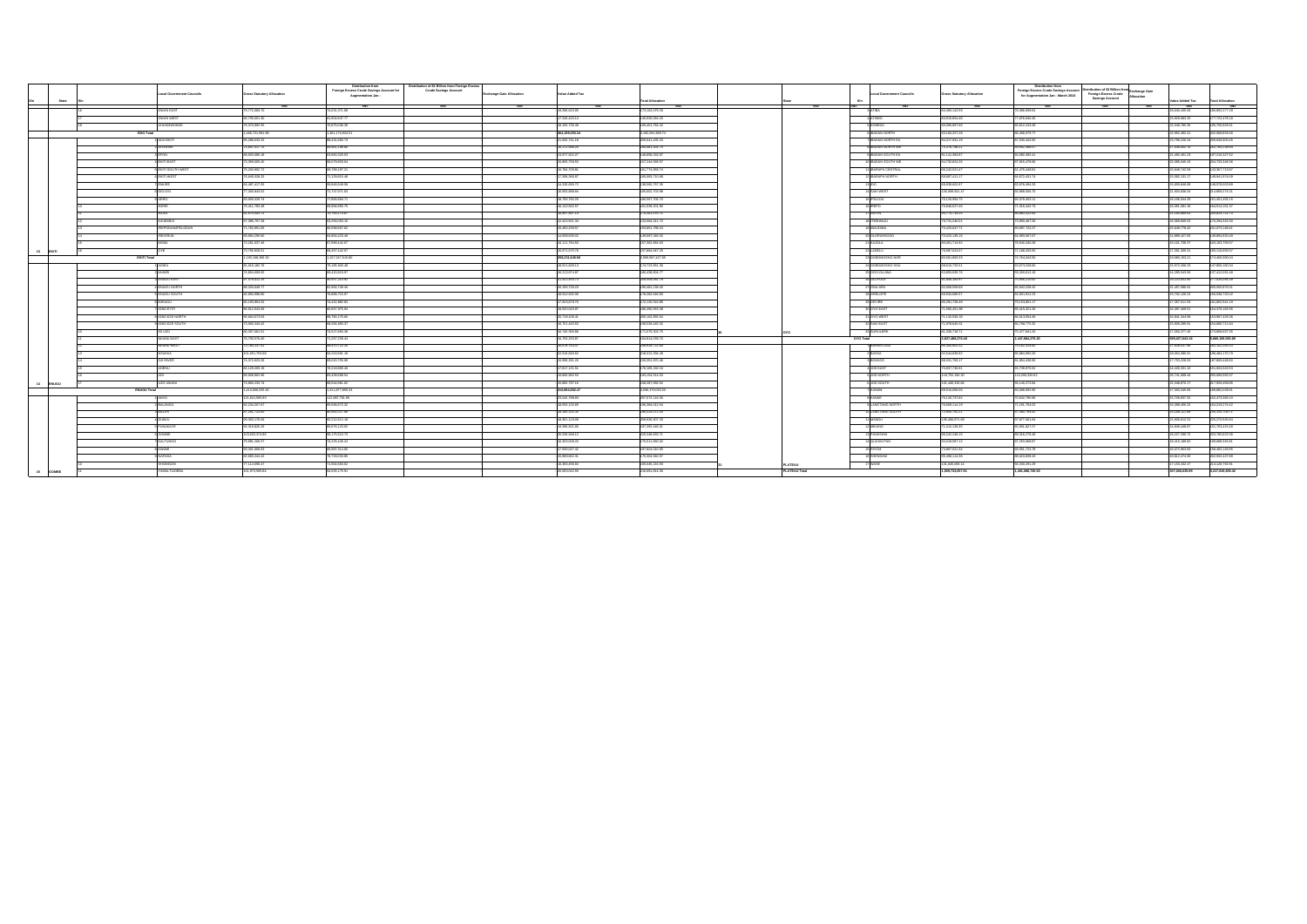|           |            |                    |                          |                                   | Distribution from                        | stribution of \$2 Billion from Foreign Exces |                         |                |                 |        |                     |                          |                           | Distribution from                    | stribution of \$2 Billion fre |                             |                 |                              |
|-----------|------------|--------------------|--------------------------|-----------------------------------|------------------------------------------|----------------------------------------------|-------------------------|----------------|-----------------|--------|---------------------|--------------------------|---------------------------|--------------------------------------|-------------------------------|-----------------------------|-----------------|------------------------------|
|           |            |                    | ocal Government Councils | <b>Jross Statutory Allocation</b> | Foreign Excess Crude Savings Account for | Crude Savings Account                        | schange Gain Allocation | slue Added Tax |                 |        |                     | ocal Government Councils | ross Statutory Allocation | Foreign Excess Crude Savings Account | Foreign Excess Crude          | Ischange Gain               |                 |                              |
|           |            |                    |                          |                                   | Augmentation Jan -                       |                                              |                         |                |                 |        |                     |                          |                           | for Augmentation Jan - March 2010    | <b>Savings Account</b>        | <b><i><u>Patinn</u></i></b> |                 |                              |
|           |            |                    |                          |                                   |                                          |                                              |                         |                | otal Allocation |        |                     |                          |                           |                                      |                               |                             | alue Added Tax  | notal Allocation             |
|           |            | <b>GOMBE Total</b> |                          | 1,031,507,680.43                  | 957,276,341.92                           |                                              |                         | 204,652,008.15 | 93,436,030.50   |        | $\sim$              |                          | 678.255.4                 | 02.376,079.20                        | <b>AND</b>                    |                             | 1,583,471.68    | <b>STATE</b><br>2,637,806.33 |
|           |            |                    | <b>BOH MBAISE</b>        | 6,290,504.40                      | 0,080,701.25                             |                                              |                         | 8,158,972.06   | 4,530,177.70    |        |                     | HOADA WES                | 390,702.50                | 82,957,796.94                        |                               |                             | 1,545,833.56    | 02,094,333.01                |
|           |            |                    |                          |                                   |                                          |                                              |                         |                |                 |        |                     |                          |                           |                                      |                               |                             |                 |                              |
|           |            |                    | HIAZU MBAISE             | 78,083,908.92                     | 2,464,684.57                             |                                              |                         | 17,272,176.82  | 167,820,770.30  |        |                     | ACUICU-TORU              | 768,332.29                | 74,955,926.31                        |                               |                             | 7,198,620.46    | 82,922,879.07                |
|           |            |                    | EHIME MBANO              | 72.664.078.65                     | 67,434,886.55                            |                                              |                         | 15,840,011.47  | 55,938,976.67   |        |                     | ANDONE                   | 6.195.699.49              | 79.992.718.87                        |                               |                             | PO REE 031.05   | 195,357,802.40               |
|           |            |                    | ZININTTE                 | 7,335,288.84                      | 1,769,938.13                             |                                              |                         | 7,081,954.76   | 66,187,181.73   |        |                     | <b>SARI-TORU</b>         | 1,987,501.12              | 75,159,322.89                        |                               |                             | 12,425,115.57   | 85,641,939.58                |
|           |            |                    | <b>JEATO NORTH</b>       | 79,470,779.22                     | 73,751,750.25                            |                                              |                         | 16,824,443.76  | 0,046,973.23    |        |                     |                          | 302,912.20                | 76.380.071.82                        |                               |                             | 20.325.209.19   | 88,008,193.21                |
|           |            |                    | <b>EATO SOUTH</b>        | 7,149,582.19                      | 1,597,595.05                             |                                              |                         | 16,877,221.51  | 05,024,399.35   |        |                     | <b>DEGEMA</b>            | 255,523,27                | 83,760,381.81                        |                               |                             | 30,558,302.44   | 204,574,207.52               |
|           |            |                    | <b>HITTE UBOMA</b>       | 1.102.111.02                      | 05:005:324:23                            |                                              |                         | 15,475,010.14  | 52.562.445.39   |        |                     | 110140                   | 200,753,29                | 77,213,300.75                        |                               |                             | 28.448.303.06   | 88.862.357.10                |
|           |            |                    | EDURU                    | 10.043,003.94                     | 1,313,079.98                             |                                              |                         | 6,498,748.05   | 64,654,831.97   |        |                     |                          | 080 641.88                | 75,245,760.87                        |                               |                             | <b>BEDOENLE</b> | 185, 169, 446.14             |
|           |            |                    |                          |                                   |                                          |                                              |                         |                |                 |        |                     |                          |                           |                                      |                               |                             |                 |                              |
|           |            |                    | <b>CIALA MEANO</b>       | 85,977,002.43                     | 79,789,760.11                            |                                              |                         | 8,209,472.12   | 84,036,234.00   |        |                     | етсне                    | 532,882.37                | 85,873,853.22                        |                               |                             | 1,546,872.64    | 108,953,608.23               |
|           |            |                    |                          | 03.047.040.09                     | 1.410.186.66                             |                                              |                         | 041,645.89     | 65.399.473.24   |        |                     |                          | 200.156.16                | 10,078,522.00                        |                               |                             | 29,807,840.78   | 196,174,518.94               |
|           |            |                    | <b>MITOLI</b>            | 00,025,831.66                     | 84,104,041.35                            |                                              |                         | 19,000,361.18  | 194,390,234.19  |        |                     |                          | 983,790.94                | 74,227,843.63                        |                               |                             | 28,406,811.79   | 82,018,446.36                |
|           |            |                    | <b>VGOR OKPALA</b>       | 9,726,672.64                      | 3,989,228.57                             |                                              |                         | 16,879,120.51  | 0,595,021.72    |        |                     |                          | 032,740.14                | 91,813,152.12                        |                               |                             | 150.735.88      | 2.896.628.14                 |
|           |            |                    | 48A                      | 74,238,494.72                     | 68,006,001.46                            |                                              |                         | 6,348,046.61   | 59,482,542.79   |        |                     | OBIAIAKPOR               | 6,001,176.33              | 108,395,705.56                       |                               |                             | 38,262,349.50   | 03/459.231.39                |
|           |            |                    | KWANGELE                 | 1,504,644.98                      | 06.358,890.27                            |                                              |                         | 5,751,905.23   | 3,615,440.47    |        |                     | <b>BUACCUAL</b>          | 376,312.17                | 88,512,658.66                        |                               |                             | 1,748,322.56    | 15,637,370.40                |
|           |            |                    | KWERRE                   | 02,574,710.41                     | 18,071,588.82                            |                                              |                         | 4,020,594.29   | 14,000,023.51   |        |                     | <b>GBA/DGBEMA/?</b>      | 095,450.28                | 030,110.92                           |                               |                             | 785,017.94      | 20,916,585.14                |
|           |            |                    | nman                     | 69,631,596.85                     | 64,620,634.03                            |                                              |                         | 15,380,776.94  | 49,633,007.82   |        |                     | ocniparo                 | 1750,564.02               | 58,234,787.31                        |                               |                             | 24,284,808.38   | 45,270,159.70                |
|           |            |                    |                          |                                   |                                          |                                              |                         |                |                 |        |                     |                          |                           |                                      |                               |                             |                 |                              |
|           |            |                    | <b>COUTA</b>             | 78,932,244.29                     | 73,251,970.40                            |                                              |                         | 16,272,731.72  | 68,456,946.40   |        |                     | CIKRIKA                  | 558,212.23                | 80,329,143.78                        |                               |                             | 20,564,124.36   | 196,451,480.38               |
|           |            |                    | NAJEGOEMA                | 12,002,057.38                     | 6,843,862.67                             |                                              |                         | 003,005.00     | 7,335,626.04    |        |                     |                          | 176,554.4                 | 62,342,266.07                        |                               |                             | 5.205.033.1     | 4,723,853.59                 |
|           |            |                    |                          | 74,792,245.38                     | 02.409.902.05                            |                                              |                         | 15,886,805.60  | 50.038,953.02   |        |                     | OPODONKOR                | 2,382,780.80              | 07,173,831.99                        |                               |                             | 27,037,564.12   | 02,594,176.90                |
|           |            |                    | NUMO                     | 67,773,159.87                     | 02.095.937.47                            |                                              |                         | 14.704.770.25  | 145.373.867.59  |        |                     | 21 OYIGBO                | 796 683 22                | 62,917,767.98                        |                               |                             | 26.004.797.01   | 55,719,248.20                |
|           |            |                    |                          | 72,763,755.85                     | 67,527,390.58                            |                                              |                         | 16,262,305.15  | 56,553,451.58   |        |                     | PORT HARCOURT            | 9,992,011.29              | 120,637,276.30                       |                               |                             | 0,997,118.52    | 191,626,406.10               |
|           |            |                    |                          | 70.541.491.71                     | 05,405,049.28                            |                                              |                         | 15,448,460.02  | 51.455.001.01   | RIVERS |                     |                          | 4.396.693.06              | 02.042.015.23                        |                               |                             | 25.829.587.77   | 20.209.035.03                |
|           |            |                    | RU EAST                  | 2,690,928.97                      | 7,459,804.61                             |                                              |                         | 155,333.89     | 5,306,057.48    |        | <b>RIVERS Total</b> |                          | 376, 924, 328.90          | 1,834,657,100.22                     |                               |                             | 682,798,344.75  | 4,494,379,773.88             |
|           |            |                    | RU WES                   | 72,297,627.13                     | 67,094,806.31                            |                                              |                         | 15,358,490.62  | 54,750,924.06   |        |                     |                          | 338,101.03                | 05,833,117.05                        |                               |                             | 14.714.028.45   | 51,485,246.53                |
|           |            |                    | VERRI MUNICIPAL          | 1,826,907.27                      | 00.130.133.33                            |                                              |                         | 5,706,795.12   | 54,191,053.09   |        |                     |                          | 084,217.90                | 77,105,151.70                        |                               |                             | 235,715.80      | 77,425,085.40                |
|           |            |                    | VERRI NORTH              | 77,900,390.24                     | 72,294,372.62                            |                                              |                         | 17,433,161.51  | 167,627,924.36  |        |                     | DANGE-SHUNI              | 4,127,300.91              | 78,073,170.37                        |                               |                             | 17,921,504.11   | 80,121,975.40                |
|           | <b>IMO</b> |                    | ERRI WEST                | 4,311,378.74                      | 8,963,640.46                             |                                              |                         | ,705,415.19    | 00,000,434.38   |        |                     |                          | 647,108.30                | 88,763,967.23                        |                               |                             | 3,546,333.48    | 104,257,409.02               |
|           |            | <b>IMO Total</b>   |                          | 046,798,648.39                    | 1000,002,009.61                          |                                              |                         | 442,003,826.39 | 388,305,464.39  |        |                     | CORDINYO                 | 962,282.90                | 81,632,172.02                        |                               |                             | 7,482,585.26    | 87,077,040.18                |
|           |            |                    |                          | 20.083.041                        | 6,311,596.59                             |                                              |                         | 6,540,006.36   | 54,305,946.90   |        |                     |                          | SO6.047.65                | 74,202,096.86                        |                               |                             | 14.374.251.5    | 68,532,396.02                |
|           |            |                    |                          |                                   |                                          |                                              |                         |                |                 |        |                     |                          |                           |                                      |                               |                             |                 |                              |
|           |            |                    | ABUR                     | 7,594,511.31                      | 1,250,865.71                             |                                              |                         | 9,267,337.77   | 188,152,715.80  |        |                     |                          | 442,005.22                | 13,006,021.15                        |                               |                             | 9,240,482.14    | 01,689,169.52                |
|           |            |                    | DIRNIN KUDU              | 104,445,915.07                    | 96,929,577.36                            |                                              |                         | 23,039,245.17  | 224,414,737.60  |        |                     | <b>LLELA</b>             | 492,465.85                | 74,699,912.30                        |                               |                             | 16,342,936.93   | 71,535,315.08                |
|           |            |                    | <b>SINTAYA</b>           | 7,232,595.47                      | 1,674,635.90                             |                                              |                         | 6,910,719.74   | 65,817,952.11   |        |                     |                          | 768,127.94                | 76,811,008.82                        |                               |                             | 16,185,786.07   | 75,765,722.82                |
|           |            |                    | AGARAWA                  | 64,945,063.70                     | 00,271,362.19                            |                                              |                         | 14,031,581.84  | 39,908,007.73   |        |                     |                          | 098.047.98                | 76,189,950.44                        |                               |                             | 15,417,409.35   | 73,705,407.77                |
|           |            |                    |                          | 68.994.985.04                     | 04.029.835.30                            |                                              |                         | 5,299,809.63   | 48,324,689.97   |        |                     | <b>TMAD1</b>             | 1013224.11                | 07,573,298.91                        |                               |                             | 15.748.515.40   | 55,135,038.41                |
|           |            |                    | DUTSE                    | 92,091,380.44                     | 86,000,945.15                            |                                              |                         | 20,630,386.84  | 199,342,712.43  |        |                     |                          | 342,828.19                | 78,830,009.11                        |                               |                             | 16,295,497.87   | 80,068,335.17                |
|           |            |                    | <b>DKRAL</b>             | 80,079,308.36                     | 74,316,487.24                            |                                              |                         | 7,265,581.15   | 71,001,376.75   |        |                     | SABON BIRNI              | 528,227.78                | 88,653,641.83                        |                               |                             | 18.302.194.55   | 102,571,064.16               |
|           |            |                    | <b>UMEL</b>              | 09,403,173.98                     | 06.039.049.36                            |                                              |                         | 1630,646.41    | 49,462,469.75   |        |                     | shagai                   | 1.567.635.71              | 72.913.600.49                        |                               |                             | 16.555.194.51   | 68.036.430.71                |
|           |            |                    |                          | 1,773,331.37                      | EG.008,240.94                            |                                              |                         | 5,932,163.59   | 54,313,735.90   |        |                     | 11 8 8 8 9               | 389,412.98                | 68,108,022.97                        |                               |                             | 14,690,774.70   | 55,188,210.65                |
|           |            |                    |                          | 105,704,973.56                    | \$8,098,029.06                           |                                              |                         | 21,577,699.13  | 25,380,701.76   |        |                     | <b>CKOTO NORTH</b>       | 368,103.77                | 81,000,752.35                        |                               |                             | 19,293,797.35   | 07,742,053.47                |
|           |            |                    | viwa                     | 24,468,641.33                     | 09.109.585.81                            |                                              |                         | 16,272,513.81  | 59,850,740.95   |        |                     | <b>CKOTO SOUTH</b>       | 328,553.08                | 76,032,662.34                        |                               |                             | 7,934,689.60    | 75,095,915.01                |
|           |            |                    | ALDER                    | 03.130,061,055                    | 61,296,747.38                            |                                              |                         | 5,595,718.85   | 42,942,427.92   |        |                     | AMBUWAL                  | 017,032.57                | 87,158,394.54                        |                               |                             | 9.010.202.02    | 00,085,629.13                |
|           |            |                    |                          |                                   |                                          |                                              |                         |                |                 |        |                     |                          |                           |                                      |                               |                             |                 |                              |
|           |            |                    |                          | 3C 023,553.36                     | 2,069,528.00                             |                                              |                         | 019,519.28     | 0,522,600.64    |        |                     | <b>ANGAZA</b>            | 292,692.93                | 73,586,479.74                        |                               |                             | 030,205.00      | 07,909,437.67                |
|           |            |                    | AFIN HAUSA               | 07,253,703.36                     | 00,254,945.41                            |                                              |                         | 1,523,094.04   | 09,031,742.81   |        |                     | URETA                    | 840 553 45                | 06,670,625.45                        |                               |                             | 13,400,604.08   | 51,911,782.99                |
|           |            |                    | <b>UGAMA</b>             | 24,351,954.95                     | 38,010,604.85                            |                                              |                         | 16,395,733.56  | 59,768,323.38   |        |                     |                          | 300,036.40                | 75,449,366.90                        |                               |                             | 7,386,008.05    | 74,136,071.36                |
|           |            |                    | <b>AZAURE</b>            | 5,298,054.23                      | 2,003,446.99                             |                                              |                         | 597,403.81     | 68,558,935.02   |        |                     |                          | 992,854.68                | 74,236,255.11                        |                               |                             | 16.766.377.18   | 70,995,486.97                |
|           |            |                    | <b>KASAMMA</b>           | 80,493,619.51                     | 4,700,982.93                             |                                              |                         | 8,673,346.20   | 73,067,948.64   | SOKOTO |                     | 23 YABO                  | 692.678.66                | 72.092.328.41                        |                               |                             | 5.071.756.27    | 64.846.763.34                |
|           |            |                    |                          | 11,950,508.13                     | 6,053,028.14                             |                                              |                         | 8,006,547.84   | 6,010,054.11    |        | SOKOTO Total        |                          | 895,000,211.01            | 1,758,702,806.07                     |                               |                             | 384,334,503.03  | 1,038,117,586.77             |
|           |            |                    | <b>AIGATARI</b>          | 83.626.995.34                     | 7.608.868.75                             |                                              |                         | 18,250,264.25  | 79,486,128.34   |        |                     | appoure a                | 10051531.59               | 71,324,706.09                        |                               |                             | 14,437,956.98   | 03.018,194.00                |
| 17 JIGAWA |            |                    | <b>LAM MADURI</b>        | 9,342,098.30                      | 1,632,886.53                             |                                              |                         | 594,501.57     | 0,570,086.41    |        |                     |                          | 8,932,290.62              | 9,653,817.29                         |                               |                             | 18,809,732.09   | 7,325,840.00                 |
|           |            |                    |                          |                                   |                                          |                                              |                         |                |                 |        |                     |                          |                           |                                      |                               |                             |                 |                              |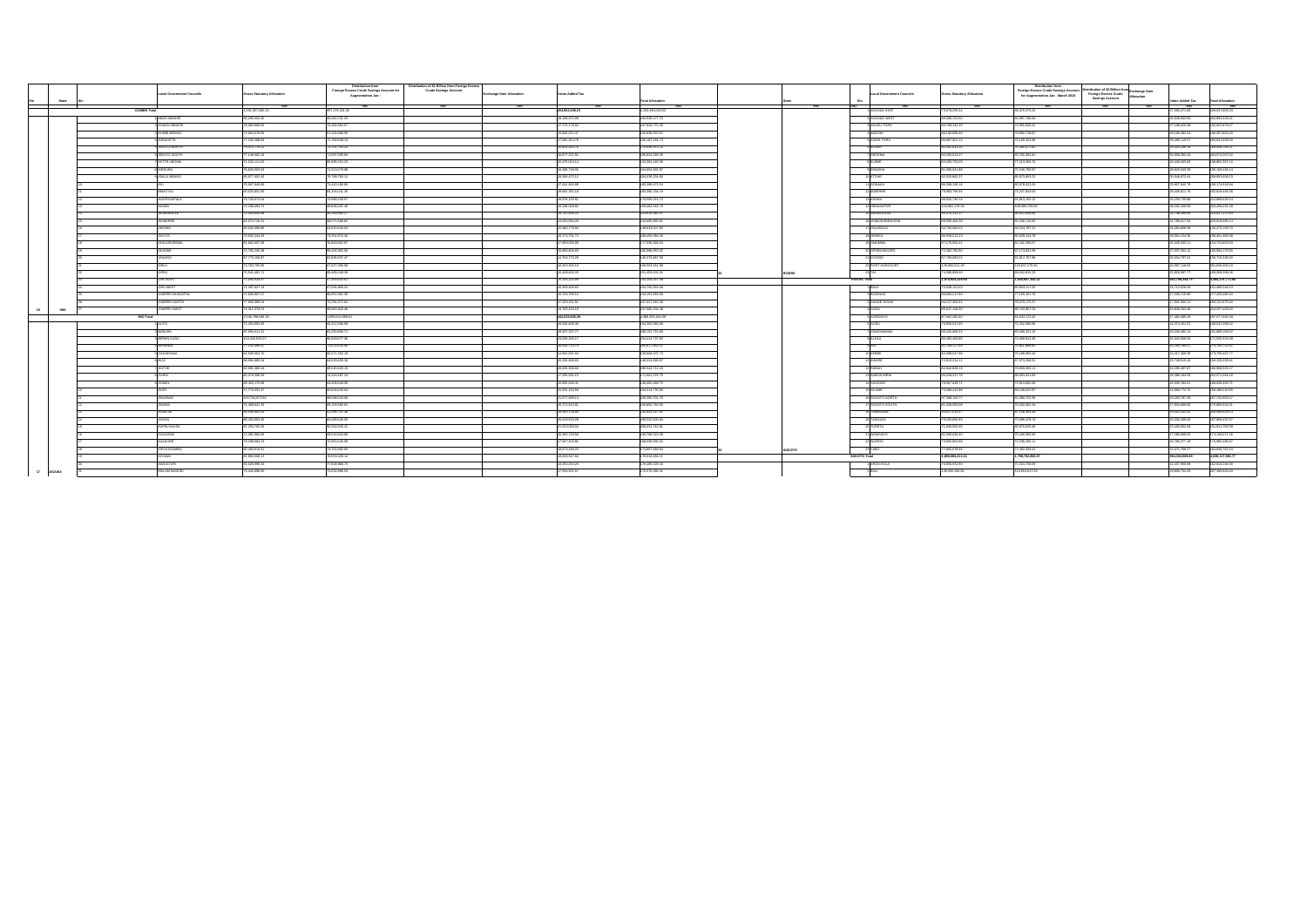|         |              |                     |                                  |                                   | Distribution from                        | stribution of \$2 Billion from Foreign Exces |                         |                 |                |                      |                     |                                  |                            | Distribution fro                    |                           |               |                |                  |
|---------|--------------|---------------------|----------------------------------|-----------------------------------|------------------------------------------|----------------------------------------------|-------------------------|-----------------|----------------|----------------------|---------------------|----------------------------------|----------------------------|-------------------------------------|---------------------------|---------------|----------------|------------------|
|         |              |                     |                                  |                                   | Foreign Excess Crude Savings Account for | Crude Savings Account                        |                         |                 |                |                      |                     |                                  |                            | Foreign Excess Crude Savings Accoun | stribution of \$2 Billion | Ischange Gain |                |                  |
|         |              |                     | <b>Local Government Councils</b> | <b>Gross Statutory Allocation</b> | Augmentation Jan -                       |                                              | schange Gain Allocation | Value Added Tax |                |                      |                     | <b>Local Government Councils</b> | Gross Statutory Allocation | for Augmentation Jan - March 2010   | Foreign Excess Crude      | Allocation    |                |                  |
|         | <b>State</b> |                     |                                  |                                   |                                          |                                              |                         |                 | noitezoilA les |                      | Sin.                |                                  |                            |                                     | <b>Savings Account</b>    |               | alue Added Tax | otal Allocation  |
|         |              |                     |                                  |                                   |                                          |                                              |                         |                 |                |                      | $\sim$              |                                  |                            |                                     |                           |               |                |                  |
|         |              |                     |                                  | 3,352,915.52                      | (074,152.01                              |                                              |                         | 412,502.05      | 839,509.58     |                      |                     |                                  | 641,903.67                 | 83,190,920.68                       |                           |               | 128,779.90     | 88,961,004.25    |
|         |              |                     |                                  | 1844.667.78                       | ,810,876.62                              |                                              |                         | 091,297.08      | 0.346.841.48   |                      |                     |                                  | 5,279,945.16               | 27.703.587.38                       |                           |               | 4.468.770.87   | 17,452,303.41    |
|         |              |                     |                                  | 6,886,581.41                      | 2,073,160.66                             |                                              |                         | 599,319.31      | 1,559,061.37   |                      |                     |                                  | 188,728.02                 | 108,755,367.51                      |                           |               | 0.092.951.67   | 46,037,047.21    |
|         |              |                     |                                  |                                   |                                          |                                              |                         |                 |                |                      |                     |                                  |                            |                                     |                           |               |                |                  |
|         |              |                     | SULE TAKARKAR                    | 75,916,626.05                     | 70,453,367.87                            |                                              |                         | 10.000,009,07   | 62,809,383.99  |                      |                     |                                  | 520,890.45                 | 72,870,219.20                       |                           |               | 4,335,232.05   | 05,726,341.70    |
|         |              |                     | <b>ALIRA</b>                     | 7,466,991.34                      | 1,892,162.80                             |                                              |                         | 531,923.81      | 5,891,077.95   |                      |                     |                                  | 175,975.28                 | 73,478,161.55                       |                           |               | 5334229.75     | 52,008,306.58    |
|         |              |                     | Nowashi                          | 1,338,945.03                      | 6,205,114.74                             |                                              |                         | (242,111.49     | 2,786,171.25   |                      |                     |                                  | 6,495,852.43               | 108,112,353.96                      |                           |               | 1,340,680.11   | 2,948,886.50     |
|         |              | <b>JIGAWA Total</b> |                                  | 2,147,405,400.59                  | 392.869.685.32                           |                                              |                         | (74,711,084.63) | 014.986.170.54 |                      |                     |                                  | 5,839,672.13               | 80,590,348.72                       |                           |               | 14.603.133.79  | 02,033,154.63    |
|         |              |                     | NN GWAR                          | 122,293,891.44                    | 13,493,143.35                            |                                              |                         | 0,562,290.07    | 8,349,324.85   |                      |                     |                                  | 738,002.57                 | 13,071,707.07                       |                           |               | 4,784,398.32   | 06,594,107.96    |
|         |              |                     | <b>MICHAEL</b>                   | 126,792,274.30                    | 17,057,004.93                            |                                              |                         | 4,714,534.09    | 10,174,613.31  |                      |                     |                                  | 2,562,156.72               | 104,461,742.42                      |                           |               | 3.305.170.46   | 26,389,009.60    |
|         |              |                     |                                  |                                   |                                          |                                              |                         |                 | 3.942.757.71   |                      |                     |                                  | 1.101.387.57               |                                     |                           |               |                | 91.819.899.54    |
|         |              |                     | <b>AWE</b>                       | 104,852,784.18                    | 7,307,166.57                             |                                              |                         | 1,782,806.95    |                |                      |                     | TAKUM                            |                            | 84,545,374.40                       |                           |               | 6.173.137.57   |                  |
|         |              |                     | KAJURU                           | 12,125,811.06                     | 6,215,715.58                             |                                              |                         | 492,508.57      | 1,834,035.22   |                      |                     |                                  | 317,129.79                 | 1,753,085.88                        |                           |               | 5,346,214.45   | 4,416,430.12     |
|         |              |                     | <b>TABE</b>                      | 134,209,007.07                    | 24,550,800.52                            |                                              |                         | 6,935,248.52    | 85,095,056.10  |                      |                     | <b>WUKAR</b>                     | 12,735,079.94              | 104,622,221.41                      |                           |               | 19,978,187.83  | 37,335,489.18    |
|         |              |                     |                                  | 13,160,810.32                     | 176,232.23                               |                                              |                         | 8,468,485.90    | 8,805,528.44   |                      |                     |                                  | 1,978,785.26               | 10.583.017.79                       |                           |               | 527,138.12     | 0.088,941.18     |
|         |              |                     |                                  | 79,526,466.49                     | 3,803,430.04                             |                                              |                         | 7.087.270.96    | 70.417.167.50  | TARABA               |                     |                                  | 154,465.57                 | 76,242,308.00                       |                           |               | 5,886,998.31   | 74.283.771.88    |
|         |              |                     | EMA'A                            | 01,020,003.50                     | 3,750,950.25                             |                                              |                         | 507,201.74      | 6,278,955.49   |                      | <b>TARABA Total</b> |                                  | 508,517,796.78             | 1,399,958,939.35                    |                           |               | 163,612,712.28 | 172,003,448.41   |
|         |              |                     |                                  | 11,451,005.29                     | 03,431,256.24                            |                                              |                         | 0,272,460.30    | 15, 155,561.83 |                      |                     |                                  | 723,223.95                 | 73.057.991.99                       |                           |               | 6.139.959.67   | 67.921.175.62    |
|         |              |                     | <b>DUNA NORTH</b>                | 03,976,900.94                     | 6,494,315.33                             |                                              |                         | 4,336,311.45    | 14,807,527.71  |                      |                     |                                  | 03.000.000                 | 85,345,880.80                       |                           |               | 5.041.480.14   | 92,351,329.63    |
|         |              |                     |                                  |                                   |                                          |                                              |                         |                 |                |                      |                     |                                  |                            |                                     |                           |               |                |                  |
|         |              |                     | <b>ADUNA SOUTH</b>               | 108,060,197.02                    | 00,283,761.40                            |                                              |                         | 25,937,774.07   | 34,281,732.49  |                      |                     | DAMATURI                         | 1,023,795.23               | 72,408,897.83                       |                           |               | 14,205,106.51  | 64,717,800.57    |
|         |              |                     | ARKO                             | 14,741,372.14                     | 323,411.40                               |                                              |                         | (153,110.21)    | 2,817,893.74   |                      |                     |                                  | 63,895.40                  | 6,520,189.68                        |                           |               | 036,518.14     | 010,603.22       |
|         |              |                     | AURA                             | 6,844,378.62                      | 0,594,716.51                             |                                              |                         | 495,126.06      | 6,934,221.18   |                      |                     |                                  | 9,878,415.73               | 11,251,494.74                       |                           |               | 1,907,819.21   | 1,037,729.68     |
|         |              |                     | 411011                           | 19,089,216.87                     | 2.678.007.39                             |                                              |                         | 7,611,501.31    | 19,378,725.57  |                      |                     |                                  | 413,867.88                 | 91,331,619.94                       |                           |               | 6,767,452.40   | 06,512,940.22    |
|         |              |                     | EMU                              | 104,810,312.04                    | 7,267,750.90                             |                                              |                         | 1,625,799.41    | 3,703,862.35   |                      |                     |                                  | 216,075.02                 | 80,939,664.18                       |                           |               | 792,622.58     | 03,948,361.79    |
|         |              |                     | <b>DAN</b>                       | 72,926,516.84                     | 7,678,438.65                             |                                              |                         | 6,500,194.60    | 7.105.150.10   |                      |                     |                                  | 054,405.27                 | 73,922,218.45                       |                           |               | 4.840.329.90   | 68.417.014.63    |
|         |              |                     |                                  | 111,830,995.04                    | 03,783,198.94                            |                                              |                         |                 | 6.999.826.10   |                      |                     |                                  | 3.134.952.49               |                                     |                           |               | 333252438      |                  |
|         |              |                     |                                  |                                   |                                          |                                              |                         | 3,385,631.12    |                |                      |                     | JAKUSKO                          |                            | 05,712,055.79                       |                           |               |                | 18,187,533.67    |
|         |              |                     | <b>LKAPTI</b>                    | 76,434,416.39                     | (233,855.99                              |                                              |                         | 6,760,572.02    | 4,128,884.40   |                      |                     |                                  | 024,540.39                 | 08.007.444.12                       |                           |               | 14,965,090.35  | 57,687,074.87    |
|         |              |                     | SABON GARI                       | 94,312,700.94                     | 7,525,650.31                             |                                              |                         | 1,798,715.52    | 0,637,132.77   |                      |                     |                                  | 394,254.88                 | 00,008,227.81                       |                           |               | 1333590495     | 39,421,387.65    |
|         |              |                     | <b>ANGA</b>                      | 78,332,047.82                     | 2,004,905.42                             |                                              |                         | 16,870,713.78   | 67,897,728.02  |                      |                     | NGERI                            | 2,326,639.47               | 67,121,730.81                       |                           |               | 14,278,262.96  | 3,726,633.25     |
|         |              |                     | <b>AIX</b>                       | 105,288,749.61                    | 711,758.22                               |                                              |                         | 2,027,992.40    | 5,028,500.24   |                      |                     |                                  | 720,032.82                 | 78,623,246.96                       |                           |               | 5528,716.37    | 79,871,996.15    |
|         |              |                     | <b>NGON KATAF</b>                | 14,583,840.43                     | 06,337,937.85                            |                                              |                         | 30.133,007      | 3,777,446.23   |                      |                     | OTISKUM                          | 1,941,525.85               | 82,540,944.80                       |                           |               | 8,508,115.00   | 0,990,585.06     |
|         | <b>DUNA</b>  |                     |                                  | 16,568,799.51                     | 08.180.051.49                            |                                              |                         | 145,875.35      | 0,894,726.35   |                      |                     |                                  | 806,114.96                 | 78,758,816.46                       |                           |               | 3.697.783.9    | 522,714.44       |
|         |              | <b>KADUNA Total</b> |                                  | 303,234,164.85                    | 137,484,400.51                           |                                              |                         | 82,327,792.36   | 223,046,357.72 |                      |                     | UNUSAR                           | 263,723.68                 | 80,983,883.86                       |                           |               | 5,639,735.50   | 83,887,343.04    |
|         |              |                     |                                  |                                   |                                          |                                              |                         |                 |                |                      |                     |                                  |                            |                                     |                           |               |                |                  |
|         |              |                     |                                  | 79,674,766.86                     | 2,941,058.13                             |                                              |                         | 023,024.43      | 2,638,649.42   | YORE                 |                     | 17 YUSUFARI                      | 5,895,021.91               | 19,713,679.23                       |                           |               | 111,778.82     | 80,720,479.96    |
|         |              |                     | LBASU                            | 0,252,341.15                      | 477,067.91                               |                                              |                         | 596,879.48      | 1,326,288.54   |                      | <b>YOBE Total</b>   |                                  | 462,004,515.64             | 1,357,618,888.47                    |                           |               | 272,419,299.92 | 1,022,932,704.03 |
|         |              |                     |                                  | 5,978,036.67                      | 510,359.15                               |                                              |                         | 1,618,502.48    | 5,106,898.31   |                      |                     |                                  | 436,763,34                 | 79,288,398.74                       |                           |               | 5,084,222.40   | 80,809,384.48    |
|         |              |                     | <b>LECCH</b>                     | 80.393.909.77                     | 4,008,504.38                             |                                              |                         | ,550,515.32     | 4,552,989.47   |                      |                     | <b>BAKTID</b>                    | 2,419,146.13               | 76,487,941.11                       |                           |               | 17.683.141.08  | 76,590,228.33    |
|         |              |                     |                                  | 96,357,288.79                     | 0,423,040.35                             |                                              |                         | 1,712,164.28    | 0,422,423.42   |                      |                     |                                  | 33.342.00                  | 19,643,591.90                       |                           |               | 8,509,148.06   | 04,807,682.81    |
|         |              |                     | <b>SUNKURE</b>                   | 78,887,314.49                     | 3,210,273.92                             |                                              |                         | 18,906,719.89   | 1004,308.31    |                      |                     |                                  | 05,879,762.53              | 98,260,239.53                       |                           |               | 10.227.508.90  | 24,357,510.95    |
|         |              |                     |                                  | 19.594.373.97                     | 10.987.893.74                            |                                              |                         | 788.502.68      | 8,370,770.39   |                      |                     |                                  | 023 339 52                 | 85.400.979.07                       |                           |               | 8.314.989.25   | 05,739,287.05    |
|         |              |                     |                                  |                                   |                                          |                                              |                         |                 |                |                      |                     |                                  |                            |                                     |                           |               |                |                  |
|         |              |                     | ANBATTA                          | 15,580,198.43                     | 9,421,511.68                             |                                              |                         | 0,235,192.90    | 5,236,903.01   |                      |                     |                                  | 27,926,904.04              | 118,720,782.27                      |                           |               | 4.715.051.10   | 71,362,737.40    |
|         |              |                     | UCLOI VIOLANI                    | 10,441,706.42                     | 005,213.94                               |                                              |                         | 2010/02/02      | 3,306,399.62   |                      |                     | AURA NAMODI                      | 329.594.13                 | 05.027,338.70                       |                           |               | 1.067.724.99   | 06,794,657.82    |
|         |              |                     | <b>WAKN TOFA</b>                 | 88,727,127.83                     | 2,341,975.70                             |                                              |                         | 1,005,005.13    | 2,734,168.66   |                      |                     | ININ MAGAJI                      | 7,757,828.33               | 81,442,430.80                       |                           |               | 7,386,252.79   | 05,586,511.92    |
|         |              |                     | <b>GUWA</b>                      | 79,391,634.12                     | 3.678.300.74                             |                                              |                         | 200.508.41      | 270,443.27     |                      |                     |                                  | 486.191.71                 | 0.470.702.99                        |                           |               | 1541.164.74    | 6.498.059.45     |
|         |              |                     | AGGE                             | 79,362,180.43                     | 23.332.033                               |                                              |                         | 1,907,705.69    | 2,920,852.77   |                      |                     |                                  | 7,406,939.01               | 18,238,235.96                       |                           |               | 46.123.54      | 7,090,298.51     |
|         |              |                     |                                  | 17,020,652.97                     | 0,758,305.47                             |                                              |                         | 0,345,800.45    | 18,124,758.90  |                      |                     |                                  | 774,129.87                 | 2,177,198.44                        |                           |               | 5,846,632.94   | 05,797,961.25    |
|         |              |                     |                                  | 76,096,385.66                     | 1,362,620.15                             |                                              |                         | 88.000,000.14   | 6,005,075.24   |                      |                     | TALATA MAFARA                    | 483,097.00                 | 13,971,579.06                       |                           |               | 1,696,165.80   | 0,150,842.52     |
|         |              |                     |                                  |                                   |                                          |                                              |                         |                 |                |                      |                     |                                  |                            |                                     |                           |               |                |                  |
|         |              |                     | GARUN MALLAM                     | 72,925,971.32                     | 7,677,932.39                             |                                              |                         | 6,957,669.37    | 7,561,573.08   |                      |                     | <b>TSAFE</b>                     | 405,902.99                 | 90,470,435.05                       |                           |               | 0,517,410.32   | 08,473,748.37    |
|         |              |                     |                                  | 82,560,337.89                     | 6,618,972.15                             |                                              |                         | 386.101.97      | 9.955.412.02   | <b>ZAMEARA</b>       | 14 ZURM             |                                  | 8.392.748.09               | 00.592.380.79                       |                           |               | 514.526.47     | 0.499.655.35     |
|         |              |                     |                                  | 13,725,027.20                     | 0,980,206.63                             |                                              |                         | 1,000,239.93    | 1,595,473.75   | <b>ZAMFARA Total</b> |                     |                                  | 373,397,290.21             | 1,274,562,234.41                    |                           |               | 70,009,042.38  | 2,918,568,567.00 |
|         |              |                     | <b>WALE</b>                      | 111,567,852.45                    | 03,538,992.19                            |                                              |                         | 5.756.290.47    | 40,863,135.10  |                      |                     | <b>SABAJI</b>                    | 710,370.61                 | 05,549,811.07                       |                           |               | 17,922,655.34  | 36,182,837.01    |
| 19 KAND |              |                     |                                  | 0,878,812.84                      | 058,455.24                               |                                              |                         | 375,951.02      | 5,313,220.09   |                      |                     | <b>BUJA MUNICIPAL</b>            | 1,054,032.25               | 10,229,913.33                       |                           |               | 23,724,742.05  | 55,009,487.53    |
|         |              |                     |                                  |                                   |                                          |                                              |                         |                 |                |                      |                     |                                  |                            |                                     |                           |               |                |                  |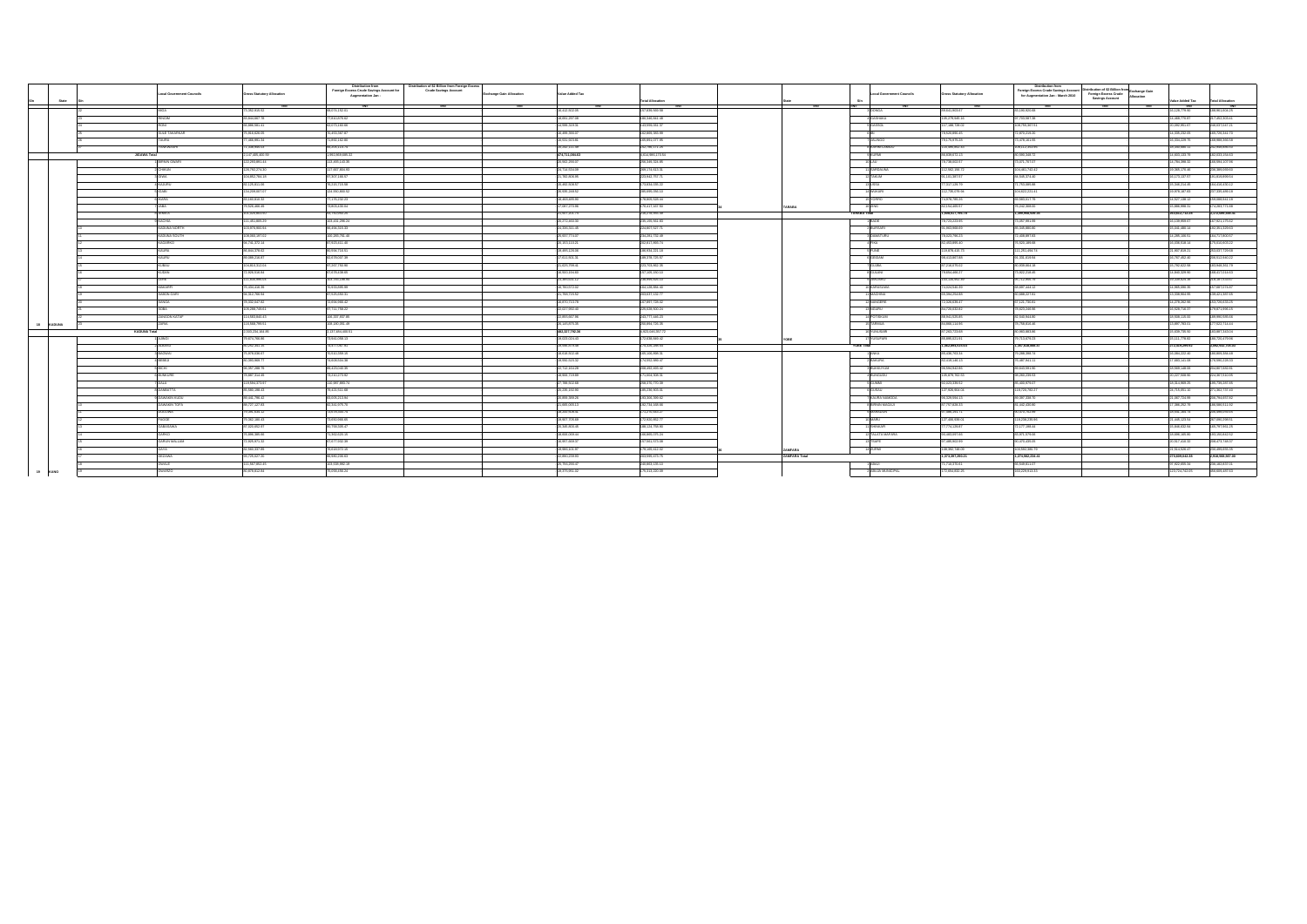| State | <b>Local Government Councils</b> | Gross Statutory Allocation | Distribution from<br>Foreign Excess Crude Savings Account for<br>Augmentation Jan - | Distribution of \$2 Billion from Foreign Escess<br>Crude Savings Account | Eschange Gain Allocation | Value Added Tax      | Total Allocation |                         | <b>Local Government Councils</b> | Gross Statutory Allocation | Distribution from<br>Foreign Excess Crude Savings Account<br>for Augmentation Jan - March 2010 | Distribution of \$2 Billion from<br>Economy Excuse<br><b>Savings Account</b> | Value Added Tax    | <b>Total Allocation</b> |
|-------|----------------------------------|----------------------------|-------------------------------------------------------------------------------------|--------------------------------------------------------------------------|--------------------------|----------------------|------------------|-------------------------|----------------------------------|----------------------------|------------------------------------------------------------------------------------------------|------------------------------------------------------------------------------|--------------------|-------------------------|
|       |                                  |                            |                                                                                     |                                                                          |                          |                      |                  |                         |                                  |                            |                                                                                                |                                                                              |                    |                         |
|       |                                  | 70 655 050 60              | 73.923.697.1                                                                        |                                                                          |                          | 48.205.350.72        | 71.875.107.43    |                         |                                  | 25.624.814.25              | <b>88 743 77</b>                                                                               |                                                                              | 103.969.774.7      |                         |
|       | KAND MUNCENT                     | 104,255,154.55             | 26,764,637.0                                                                        |                                                                          |                          | 25,880 ATT 6         | 26.913.299.27    |                         | <b>INACINAL ADA</b>              | 87.516.033.24              | 81.215.035.2                                                                                   |                                                                              | $-101,481,516.90$  | 1215.586.3              |
|       |                                  | 74:247.233.92              | 68, 904.11                                                                          |                                                                          |                          | 17.850.304.91        | 161.001.650.59   |                         |                                  | 26 806 809 2               | 177,406.0                                                                                      |                                                                              |                    | 17.191.485.99           |
|       |                                  | 74.808.001.68              | 09.424,524.46                                                                       |                                                                          |                          | 17 682 042 AT        | 1.915.468.61     | FCT, ABUJA              |                                  | 50. OKU 712.1              | T4 482 9811                                                                                    |                                                                              | 08,904,149.55      | 5.645.843.62            |
|       |                                  |                            | 89.744.584.3                                                                        |                                                                          |                          | 22 270 808 9         | 719.159.93       | <b>FCT, ABUJA Total</b> |                                  | 584.461.572.5              | 542,401,425.2                                                                                  |                                                                              | $-625,320,102.3$   | 752.183.107             |
|       |                                  | 14.626.688.87              | 87.816.981.19                                                                       |                                                                          |                          | <b>AT 300 FEB 20</b> | 05.832.306.82    | <b>Grand Total</b>      |                                  | 05,587,981,849.53          | 60.068.013.423.00                                                                              |                                                                              | -16,717,558,289.62 | 143.173.553.563.0       |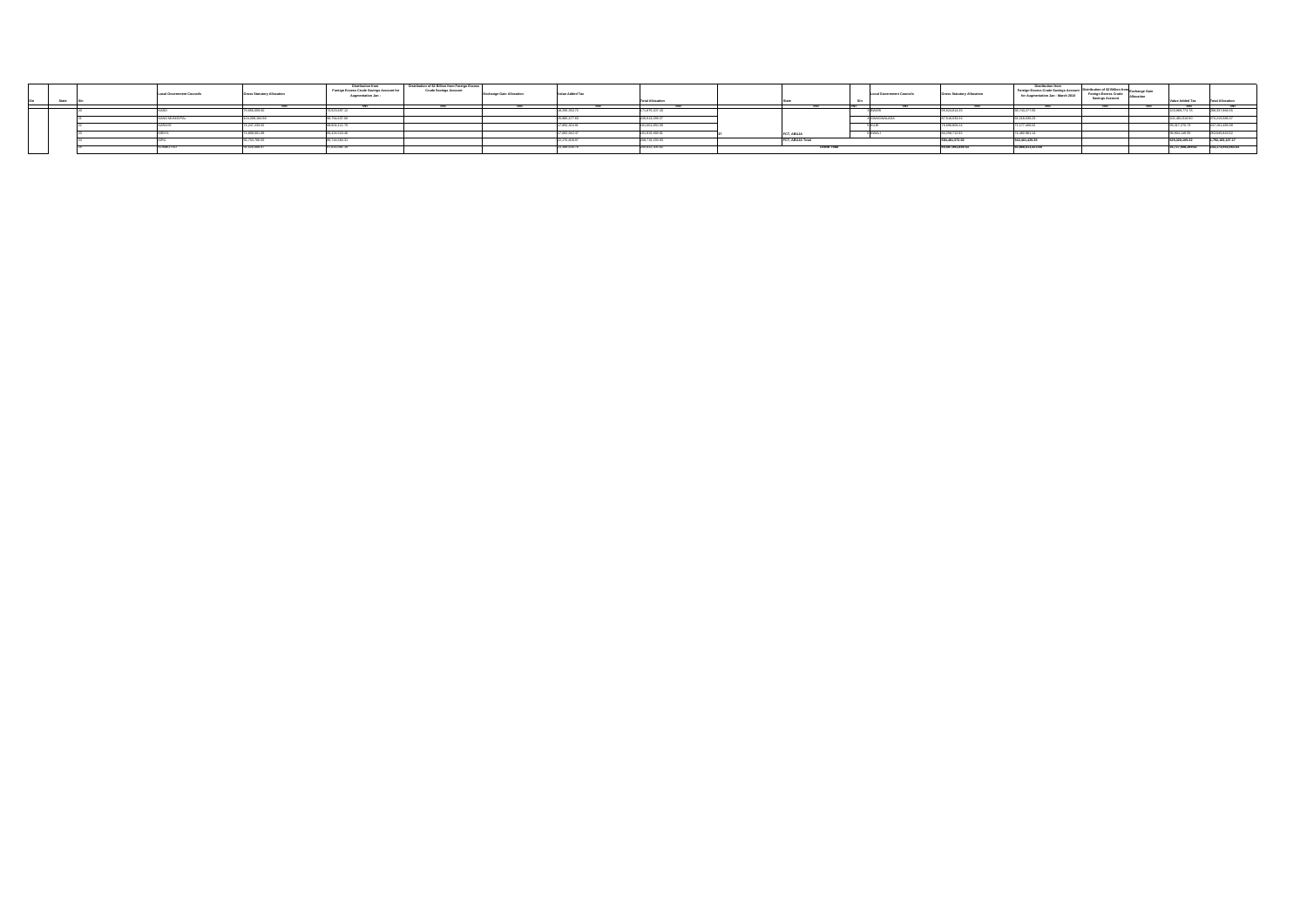| S/n Beneficiaries JUNE       | <b>Statutory</b>   | Distribution from Foreign Excess Crude Savings<br><b>Account - Augmentation</b> | Distribution of \$2 Billion from Foreign Excess<br><b>Crude Savings Account</b> | <b>Exchange Gain Difference</b> | <b>VAT</b>           | Total                 |
|------------------------------|--------------------|---------------------------------------------------------------------------------|---------------------------------------------------------------------------------|---------------------------------|----------------------|-----------------------|
|                              | $=N=$              | $=N=$                                                                           | $=N=$                                                                           | $=N=$                           | $=N=$                | $=N=$                 |
| FGN (see Table II)           | 159,808,639,721.82 | 10,422,237,063.00                                                               |                                                                                 |                                 | - 6,081,364,136.42   | 176,312,240,921.24    |
| 2 State (see Table III)      | 81.057.077.702.49  | 5.286.297.918.06                                                                |                                                                                 |                                 | - 20.271.213.788.07  | 106.614.589.408.62    |
| 3 LGCs (see Table IV)        | 62.491.609.306.56  | 4.075.514.113.47                                                                |                                                                                 |                                 | -14.189.849.651.65   | 80.756.973.071.68     |
| 4 13% Derivation Fund        | 36.773.653.293.08  | 2.956.237.221.02                                                                |                                                                                 |                                 |                      | $-139.729.890.514.10$ |
| 5 Cost of Collection - NCS   | 1.413.522.500.00   |                                                                                 |                                                                                 |                                 |                      | 1.413.522.500.00      |
| 6 Transfer to Excess Crude   | 24.135.960.928.60  |                                                                                 |                                                                                 |                                 |                      | - 24.135.960.928.60   |
| 7 Cost of Collections - FIRS | 1.603.211.160.49   |                                                                                 |                                                                                 |                                 | -1.689.267.815.67    | 3.292.478.976.17      |
| 8 TRANSFER TO SUBSIDY ACCTS  | 27.481.435.291.19  |                                                                                 |                                                                                 |                                 |                      | $-27.481.435.291.19$  |
| 9 Total                      | 394.765.109.904.23 | 22.740.286.315.56                                                               |                                                                                 |                                 | $-42.231.695.391.81$ | 459.737.091.611.60    |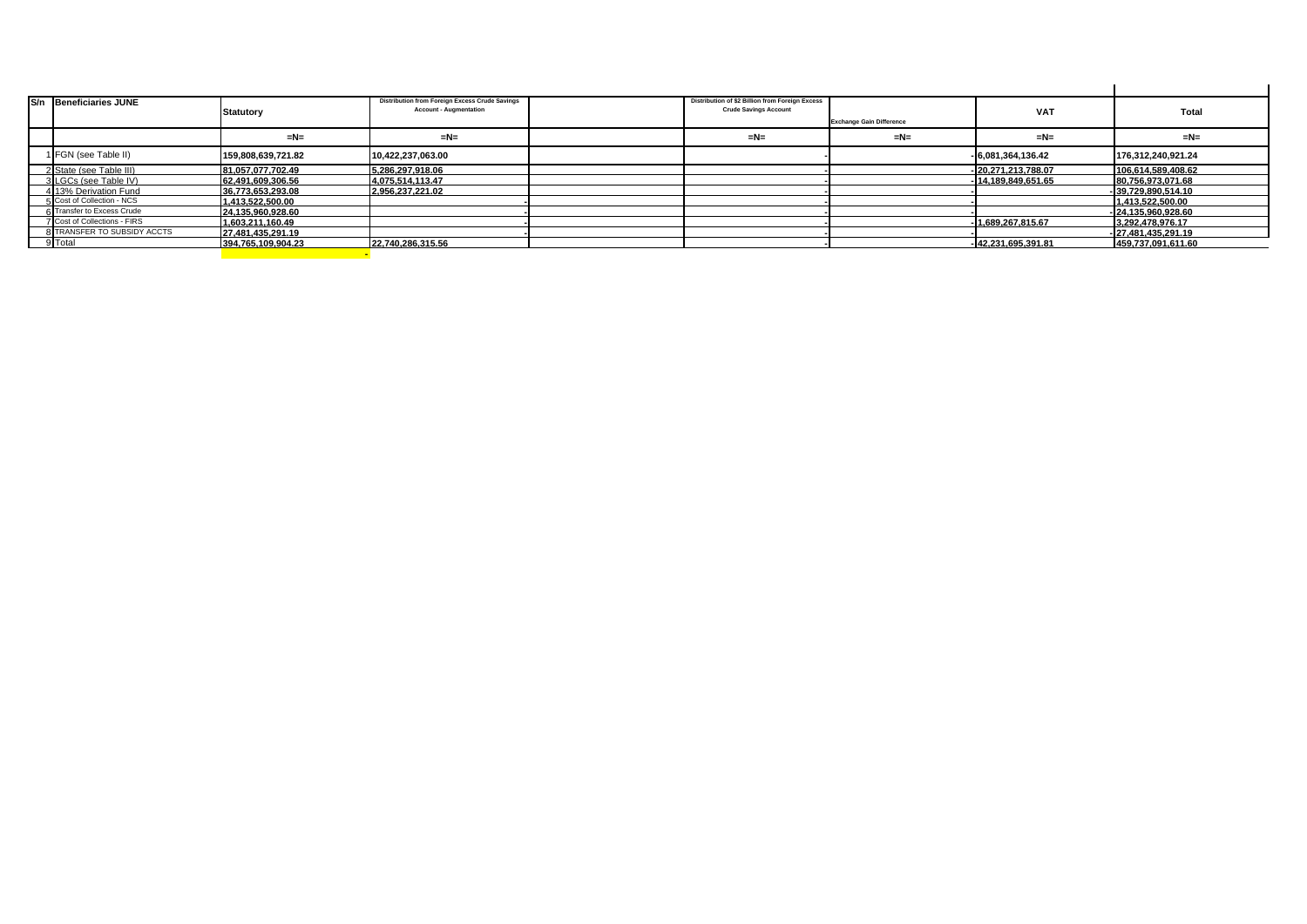|                                    |                                   |                                     |                                    | $5 = 3 - 4$                     |                                                                                                                                          |                              |                                 |                     | $10=5+6+7+8+9$          |
|------------------------------------|-----------------------------------|-------------------------------------|------------------------------------|---------------------------------|------------------------------------------------------------------------------------------------------------------------------------------|------------------------------|---------------------------------|---------------------|-------------------------|
| <b>Beneficiaries</b>               | <b>Gross Statutory Allocation</b> | <b>Less External Debt Deduction</b> | <b>Less Deductions(Fertilizer)</b> | <b>Net Statutory Allocation</b> | Distribution from Foreign Excess Crude Savings  Distribution of \$2 Billion from Foreign Excess<br>Account for August, 2009 Augmentation | <b>Crude Savings Account</b> | <b>Exchange Gain Difference</b> | VAT                 | <b>Total Net Amount</b> |
|                                    | $= N =$                           | $=N=$                               |                                    |                                 |                                                                                                                                          | $=N=$                        | $=$ N $=$                       | =N:                 | $-M$                    |
| FGN (CRF Account)                  | 147, 128, 303, 464. 47            | 3,109,017,752.74                    |                                    | 144,019,285,711.73              | 9,595,263,810.85                                                                                                                         |                              |                                 | - 5,675,939,860.66  | 159,290,489,383.24      |
| 2 Share of Derivation & Ecology    | 3,033,573,267.31                  | 64,103,458.82                       |                                    | $-2,969,469,808.49$             | 197,840,490.95                                                                                                                           |                              |                                 |                     | $-3,167,310,299.43$     |
| Stabilization                      | 1.516.786.633.65                  | 32.051.729.41                       |                                    | 1,484,734,904.24                | 98.920.245.47                                                                                                                            |                              |                                 |                     | 1,583,655,149.72        |
| 4 Development of Natural Resources | 5.096.403.089.08                  | 107.693.810.82                      |                                    | -4.988.709.278.26               | 332.372.024.79                                                                                                                           |                              |                                 |                     | $-5.321.081.303.05$     |
| FCT-Abuia                          | 3.033.573.267.31                  | 64.103.458.82                       | 174.413.718.75                     | 2.795.056.089.74                | 197.840.490.95                                                                                                                           |                              |                                 | $-405.424.275.76$   | 3.398.320.856.45        |
| Sub-total                          | 159,808,639,721.82                | 3,376,970,210.60                    | 174,413,718.75                     | 156,257,255,792.47              | 10,422,237,063.00                                                                                                                        |                              |                                 | $-6,081,364,136.42$ | 172,760,856,991.89      |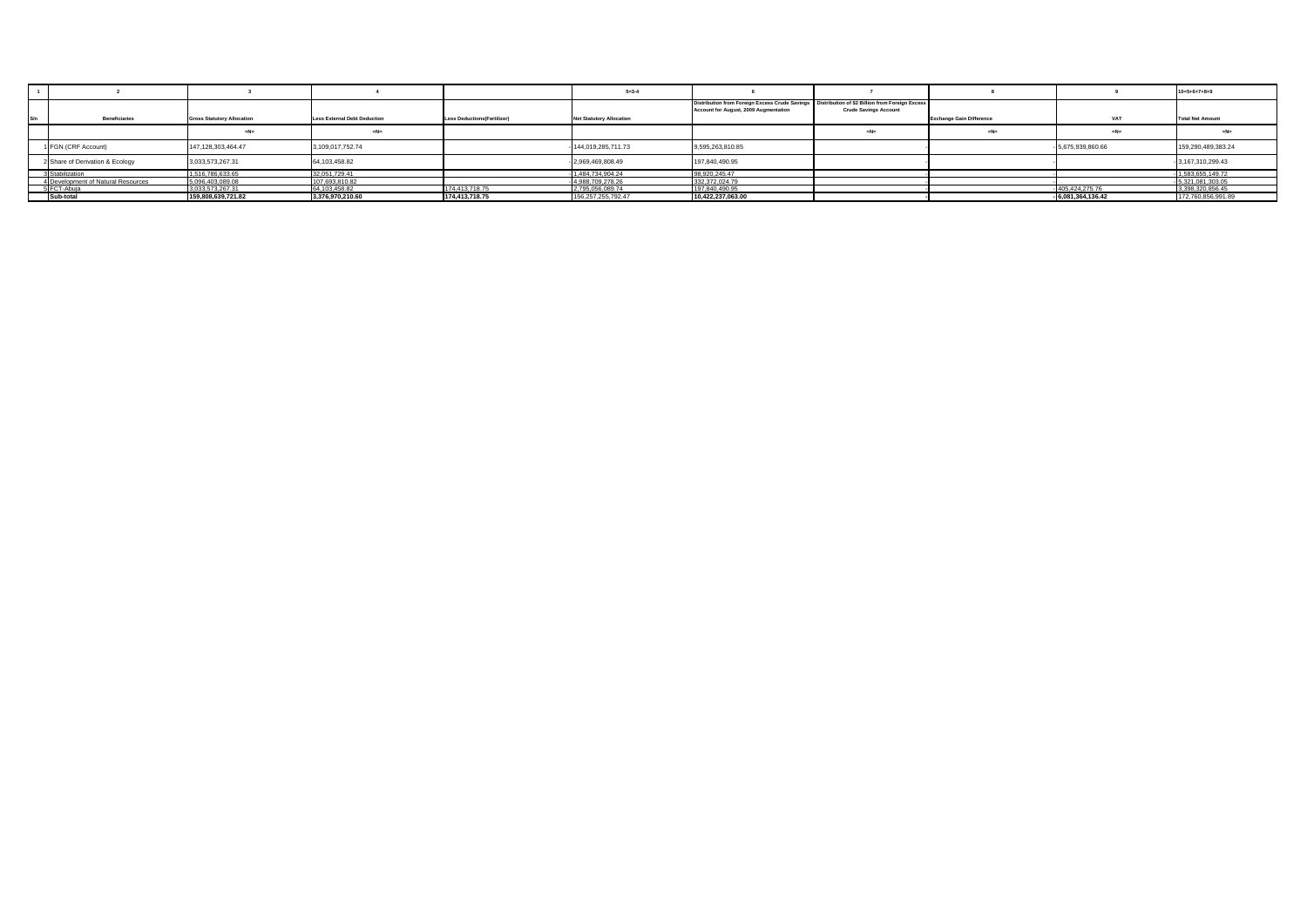|                              |             |                                   |                               | $6 - 4 - 5$        |                      |                                      |                                    | $10m$ 6-(7+8+9)                 |                                       |                                                                                 | $-11$                                       | $\overline{14}$       | 15-6+11+12+13+14          | 16-10-11-12-13-14       |  |
|------------------------------|-------------|-----------------------------------|-------------------------------|--------------------|----------------------|--------------------------------------|------------------------------------|---------------------------------|---------------------------------------|---------------------------------------------------------------------------------|---------------------------------------------|-----------------------|---------------------------|-------------------------|--|
|                              |             |                                   |                               |                    |                      |                                      |                                    |                                 |                                       | listribution from Foreign Excess Crude Distribution of \$2 Billion from Foreign |                                             |                       |                           |                         |  |
|                              |             |                                   |                               |                    |                      |                                      |                                    |                                 | Savings Account, Augmentation for the | Excess Crude Savings Account                                                    |                                             |                       |                           |                         |  |
| In Beneficiaries             | No. of LGCs | <b>Gross Statutory Allocation</b> | 13% Share of Derivation (Net) | Gross Total        | <b>External Debt</b> | <b>Contractual Obligation (ISPO)</b> | <b>Other Deductions (see Note)</b> | <b>Net Statutory Allocation</b> | Month of May, 2010                    |                                                                                 | Exchange Gain Allocation Net VAT Allocation |                       | <b>Total Gross Amount</b> | <b>Total Net Amount</b> |  |
|                              |             |                                   |                               |                    |                      |                                      |                                    |                                 |                                       |                                                                                 |                                             |                       |                           |                         |  |
| <b>ARIA</b>                  |             | 953 697 244 11                    | 377 317 011 90                | 2 531 014 256 02   | 7 ORR R45 80         |                                      | 191 248 762 07                     | 2.322.698.848.14                | 173 824 801 91                        |                                                                                 |                                             | 414 966 709 13        | 119 805 767.0             | 2 911 490 359 18        |  |
| <b>ADAMAWA</b>               |             | 181 049 099 32                    |                               | 2 181 049 099 32   | 961179423            |                                      | 474 381 343 75                     | 1.697.075.961.34                | 142 241 438 25                        |                                                                                 |                                             | 448 757 777 57        | 772 048 315 14            | 2288 075 177 16         |  |
| <b>LAKWA IROM</b>            |             | 206.475.210.94                    | 0.316.578.449.53              | 12 523 053 660 47  | 39 993 669 02        |                                      | 237 093 750 00                     | 12.145.966.241.45               | 973,250,300.99                        |                                                                                 |                                             | 653.483.205.22        | 14 149 787 166 68         | 13 772 699 747 66       |  |
| <b>ANAMRRA</b>               |             | 203 028 007 35                    |                               | 203 028 007 35     | 961163008            | 10.000.000.00                        | 85 294 218 75                      | 2.098.122.158.52                | 143 674 836 29                        |                                                                                 |                                             | <b>AR5 850 068 66</b> | 2.832.552.912.30          | 727 647 063 47          |  |
| RAUCHL                       |             | 555 120 330 95                    |                               | 655 120 330 95     | 1173.098.63          | 56 879 023 19                        |                                    | 2.407.068.209.13                | 166 637 234 76                        |                                                                                 |                                             | 493 522 572 59        | 321528013829              | 3.067.228.016.47        |  |
| <b>RAYELSA</b>               |             | 749 748 688 50                    | 259 485 204 66                | 009 233 893 16     | 16 171 449 61        | 241 107 428 57                       | 609 094 270 90                     | 4.142.860.744.08                | 456 533 717 50                        |                                                                                 |                                             | 375 246 700 31        | 6.841.014.310.96          | 4 974 641 161 88        |  |
| <b>BENUE</b>                 |             | 2.355.212.248.41                  |                               | 355 212 248 41     | 7 998 644 01         |                                      | 335 742 984 37                     | 2.001.470.620.03                | 153 599 833 08                        |                                                                                 |                                             | 468.756.882.16        | 2.977.568.963.66          | 2.623.827.335.28        |  |
| <b>BORNO</b>                 |             | <b>598 652 946 92</b>             |                               | CP 346 C23 802     | 19 878 154 78        |                                      |                                    | 2.578.774.792.14                | 169 476 300 56                        |                                                                                 |                                             | 475.416.361.60        | 3.243.545.609.07          | 3.223.887.454.29        |  |
| <b>CROSS RIVER</b>           |             | 047 453 314 31                    |                               | 047 453 314 31     | 00.000.000.00        |                                      | 54.179.718.75                      | 1.893.273.595.56                | 133.528.724.44                        |                                                                                 |                                             | 431.751.996.52        | 2.612.734.035.28          | 2.458.554.316.53        |  |
| 10 DELTA                     |             | 205 166 888 71                    | 3.981.667.143.09              | 11 186 834 031 80  | 7 456 885 33         |                                      | 336 435 861 12                     | 10.772.941.285.36               | 865.851.338.89                        |                                                                                 |                                             | 517.370.209.01        | 12.570.055.579.70         | 12.156.162.833.25       |  |
| 11 EBONYI                    |             | 1.808.174.284.29                  |                               | 1.808.174.284.29   | 11.222.717.77        |                                      | 72.355.500.00                      | 1.724.596.066.52                | 117.923.668.43                        |                                                                                 |                                             | 389.349.927.28        | 2.315.447.880.00          | 2.231.869.662.23        |  |
| 2 EDO                        |             | 058.142.011.19                    | 62.834.289.82                 | 2.720.976.301.01   | 89.334.205.33        |                                      | 125.414.345.28                     | 2.506.227.750.40                | 187.511.115.82                        |                                                                                 |                                             | 439.948.326.15        | 3.348.435.742.98          | 3.133.687.192.37        |  |
| 13 EKITI                     |             | 1.823.920.015.31                  |                               | 1.823.920.015.31   | 26.407.279.26        |                                      | 13.612.500.00                      | 1.783.900.236.05                | 118.950.557.47                        |                                                                                 |                                             | 404.785.634.63        | 2.347.656.207.41          | 2.307.636.428.15        |  |
| 14 ENUGU                     |             | 057 819 678 86                    |                               | 2.057.819.678.86   | 19.417.200.49        |                                      | 172.828.125.00                     | 1.865.574.353.37                | 134 204 787 45                        |                                                                                 |                                             | 442.213.948.76        | 2.634.238.415.06          | 2 441 993 089 57        |  |
| 5 GOMBE                      |             | 934 431 393 39                    |                               | 1934 431 393 39    | 19.163.105.63        |                                      | 253.134.375.00                     | 1.662.133.912.76                | 126.157.775.94                        |                                                                                 |                                             | 391.545.354.21        | 2.452.134.523.55          | 2.179.837.042.92        |  |
| 16 IMO                       |             | 196.956.465.03                    | 565.347.629.03                | 2.762.304.094.06   | 28.768.379.29        | 358.424.768.53                       | 223.147.031.25                     | 2.151.963.914.99                | 188.727.214.22                        |                                                                                 |                                             | 466.441.960.52        | 3.417.473.268.80          | 2.807.133.089.73        |  |
| 17 JIGAWA                    |             | 413 159 168 63                    |                               | 2 413 159 168 63   | 40 386 881 25        |                                      | 297 198 875 00                     | 2.075.575.412.38                | 157 378 956 29                        |                                                                                 |                                             | <b>485 578 886 87</b> | 3.056.117.011.79          | 2 718 533 255 54        |  |
| 18 KADI INA                  |             | 750 304 817 71                    |                               | 75030481771        | 89 470 137 44        | 248 394 513 80                       | 79 687 500 00                      | 2.352.752.666.47                | 179.386.577.77                        |                                                                                 |                                             | 566 344 463 84        | 496 015 859 33            | 098 463 708 08          |  |
| 19 KANO                      |             | 446 986 422 65                    |                               | 3 446 986 422 65   | <b>88 694 860 74</b> |                                      |                                    | $-3.358.291.561.91$             | 224 802 048 95                        |                                                                                 |                                             | 809.780.239.95        | 4 481 568 711 56          | 4 392 873 850 82        |  |
| 20 KATSINA                   |             | 621 422 864 28                    |                               | 2821 422 884 28    | 59 715 413 02        |                                      | 203 437 500 00                     | 2.358.269.951.26                | 170 961 285 83                        |                                                                                 |                                             | 542 995 051 39        | 3.335.379.201.50          | 3 072 226 288 48        |  |
| 21 KEBBI                     |             | 192 RRR RRR F4                    |                               | 192 RRR RRR R4     | 42 246 825 11        |                                      | 671 713 693 76                     | 1 478 706 469 68                | 142 999 115 39                        |                                                                                 |                                             | 438 514 918 74        | 774 180 922 67            | 080 220 503 81          |  |
| 22 KOGI                      |             | 187 194 179 89                    |                               | 2 187 194 179 89   | 30 ARR 478 87        |                                      | 264 187 500 00                     | 1.892.140.201.02                | 142.642.201.86                        |                                                                                 |                                             | 454 008 592 92        | 2,783,844,974.66          | 2 488 790 995 79        |  |
| 23 KWARA                     |             | 993 121 294 46                    |                               | 993 121 294 46     | 5 213 274 13         | 00.000.001                           |                                    | 1.963.408.020.33                | 29 985 354 12                         |                                                                                 |                                             | 199,861,709.49        | 2.322.968.358.08          | 29 29 25 26 29 29       |  |
| 24 LAGOS                     |             | 113 738 591 50                    |                               | 1113 738 591 50    | 142 064 730 13       | 500.000.000.00                       |                                    | 2.471.673.861.37                | 203.068.631.39                        |                                                                                 |                                             | 3 628 228 253 21      | 3945.035.476.11           | 302 970 745 98          |  |
| 25 NASSARAWA                 |             | 867 454 410 05                    |                               | 1867 454 410 05    | 81 205 413 71        |                                      | 138 937 500 00                     | 1.667.311.496.34                | 121 789 739 28                        |                                                                                 |                                             | 383 209 953 22        | 2.372.454.102.55          | 2 172 311 188 84        |  |
| 26 NIGER                     |             | ESO 545 504 43                    |                               | ESO 545 504 43     | 38 813 893 31        | 142 377 502 73                       | 385,375,000.00                     | 2.107.098.483.04                | 166 338 878 38                        |                                                                                 |                                             | 466.629.855.34        | 3.183.514.238.15          | 740 067 216 76          |  |
| 27 OGUN                      |             | 131.647.793.44                    |                               | 2.131.647.793.44   | 21 495 311 49        |                                      |                                    | 2.110.152.481.95                | 139 019 634 21                        |                                                                                 |                                             | 461.272.051.15        | 2.731.939.478.80          | 710 444 167 31          |  |
| 28 ONDO                      |             | 1044.276.634.42                   | .065.398.564.34               | 109.675.198.76     | 40.240.513.82        |                                      | 95.076.000.00                      | 3.974.358.684.94                | 299.359.123.13                        |                                                                                 |                                             | 442.311.512.07        | 4.851.345.833.96          | 4.716.029.320.14        |  |
| 29 IOSUN                     |             | 021 755 763 98                    |                               | 021 755 763 98     | 5 145 388 42         |                                      | 4 400 000 00                       | 1.962.210.375.56                | 131 852 807 79                        |                                                                                 |                                             | 438 735 543 19        | 2.592.344.114.96          | 2.532.798.726.54        |  |
| 30 OYO                       |             | 1547.168.106.29                   |                               | 2.547.168.106.29   | 223.507.660.22       |                                      | 121.424.484.37                     | 2.202.235.961.70                | 166.118.614.67                        |                                                                                 |                                             | 566.114.530.47        | 3.279.401.251.43          | 2.934.469.106.84        |  |
| 31 PLATEAU                   |             | 139.111.543.70                    |                               | 2.139.111.543.70   | 16.502.759.79        |                                      | 194.737.500.00                     | 1.827.871.283.91                | 139.506.397.47                        |                                                                                 |                                             | 437.450.777.06        | 2.716.068.718.23          | 2.404.828.458.44        |  |
| 32 RIVERS                    |             | 391 489 630 87                    | 345 025 000 72                | 11 736 494 631 69  | 41.572.035.95        |                                      | 197.156.250.00                     | 11,497,766,345,64               | 907.211.811.45                        |                                                                                 |                                             | <b>FR P25 330 0PT</b> | 13.433.772.802.87         | 13 195 044 516 92       |  |
| 33 SOKOTO                    |             | 274 048 652 42                    |                               | 2 274 048 852 42   | 7 444 699 28         |                                      |                                    | $-2.2466603.953.14$             | 148.306.588.36                        |                                                                                 |                                             | 446 456 186 31        | <b>RGR R11 427 10</b>     | 284136672782            |  |
| 34 TARABA                    |             | 153 968 582 95                    |                               | 2 153 988 582 95   | 1.398.757.98         |                                      |                                    | 2.142.569.824.97                | 140.475.328.72                        |                                                                                 |                                             | 389.472.697.48        | 2.683.916.609.16          | 2.672.517.851.18        |  |
| 35 YOBE                      |             | 137 744 788 83                    |                               | 2 137 744 788 83   | 16 765 104 72        |                                      | 32.570.000.00                      | 2.088.409.684.11                | 139.417.261.85                        |                                                                                 |                                             | 397.062.551.72        | 2.674.224.602.40          | 2 624 889 497 68        |  |
| 36 ZAMEARA                   |             | 144 244 235 84                    |                               | 144 244 235 84     | 6.047.251.44         |                                      | 318 250 000 00                     | 1,809,946,984,40                | 139 841 136 16                        |                                                                                 |                                             | 427 712 019 49        | 1.711.797.391.49          | 377 500 140 05          |  |
| 37 Soku Disnuted Funds       |             |                                   |                               |                    |                      |                                      |                                    |                                 |                                       |                                                                                 |                                             |                       |                           |                         |  |
| 38 Ona/Asaboro Disputed Fund |             |                                   |                               |                    |                      |                                      |                                    |                                 |                                       |                                                                                 |                                             |                       |                           |                         |  |
| Total (States/LGCs)          |             | 1.057.077.702.49                  | 36 773 653 293 08             | 117 830 730 995 57 | 183895287543         | 561 683 236 82                       | 6.088.092.489.36                   | 107.342.002.393.96              | 8 242 535 139 08                      |                                                                                 |                                             | 20.071.213.788.07     | 46 144 479 922 72         | 135 655 751 321 11      |  |
|                              |             |                                   |                               |                    |                      |                                      |                                    |                                 |                                       |                                                                                 |                                             |                       |                           |                         |  |

 $-200,000,000,00$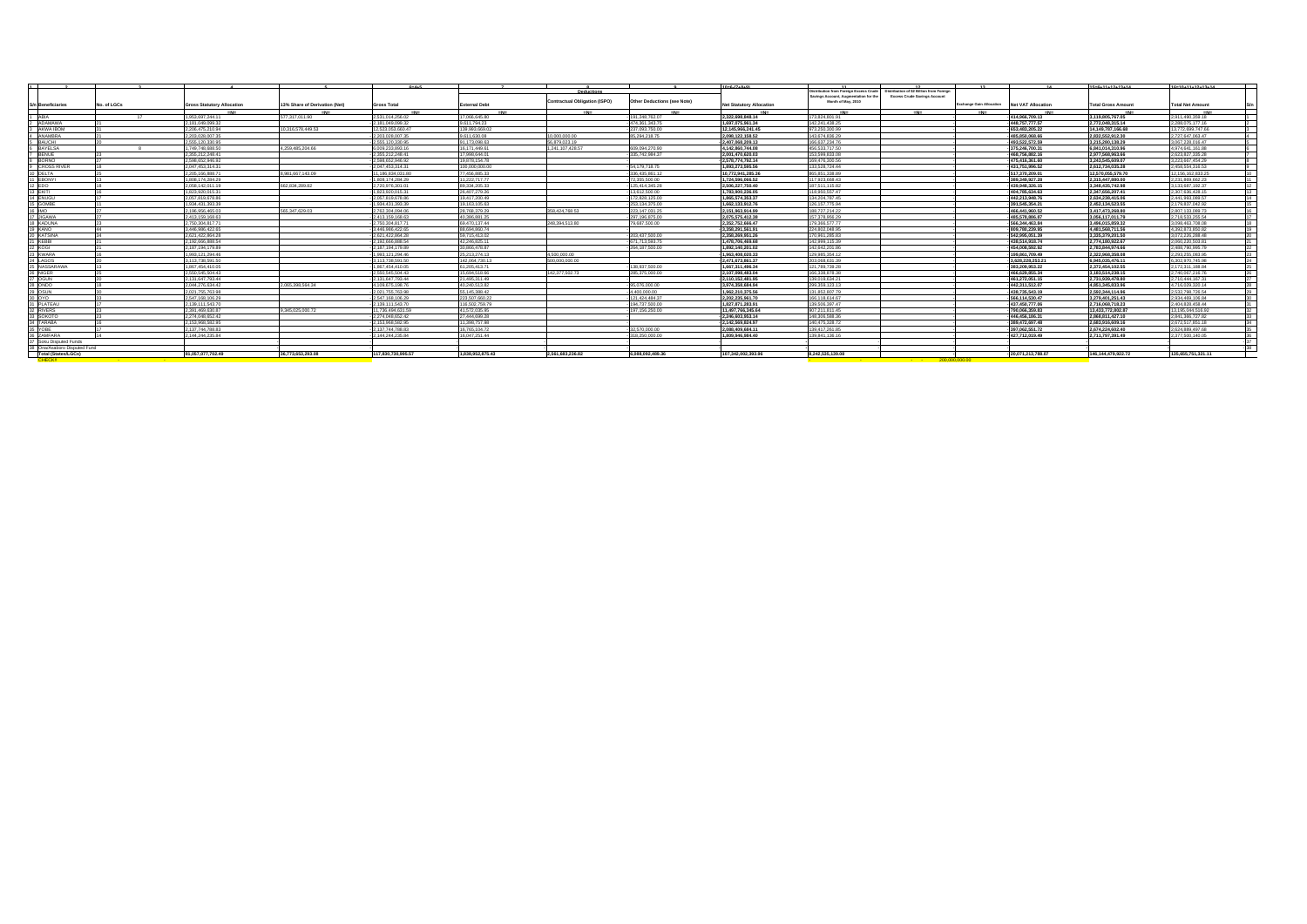|          |                   |                                  |                                   | Distribution from                    | ribution of \$2 Billion from Foreign Exc |                          |                    |                  |                |            |                                  |                            | Distribution fn                         |                              |            |                |                  |
|----------|-------------------|----------------------------------|-----------------------------------|--------------------------------------|------------------------------------------|--------------------------|--------------------|------------------|----------------|------------|----------------------------------|----------------------------|-----------------------------------------|------------------------------|------------|----------------|------------------|
|          |                   |                                  |                                   | Foreign Excess Crude Savings Account | Crude Savings Account                    |                          |                    |                  |                |            |                                  |                            | Foreign Excess Crude Savings Account    | stribution of \$2 Billion fr | hange Gain |                |                  |
|          |                   | <b>Local Government Councils</b> | <b>Gross Statutory Allocation</b> | Augmentation for the                 |                                          | Eschange Gain Allocation |                    |                  |                |            | <b>Local Government Councils</b> | Gross Statutory Allocation | for- Augmentation for the Month of May, | Foreign Excess Crude         | ation      |                |                  |
|          | <b>State</b>      |                                  |                                   |                                      |                                          |                          | than Artisted Taxa | next allowation  |                |            |                                  |                            | 2010                                    | Savings Account              |            | sing Added Tex | otal Allocation  |
|          |                   |                                  |                                   |                                      |                                          |                          |                    |                  |                |            |                                  |                            |                                         |                              |            |                |                  |
|          |                   | <b>BANORTH</b>                   | 5.132.305.8                       | 247,732.37                           |                                          |                          | 756.072.03         |                  |                |            |                                  |                            | 4,328,846.91                            |                              |            | 136,546.99     | 141.463.9        |
|          |                   | <b>BASOUTH</b>                   | 07,553,729.30                     | 014,329.55                           |                                          |                          | 12,377,513.76      | 36.945.572.61    |                |            |                                  | 214,411.70                 | 4,644,388.95                            |                              |            | 157,892.27     | 016,022.92       |
|          |                   | ROCHURNU                         | 11,394,515.39                     | 5,308,304.59                         |                                          |                          | 14,053,487.48      | 01,355,307.46    |                |            |                                  | 484,989.19                 | 4,466,384.26                            |                              |            | 14,915,260.80  | 805,634.24       |
|          |                   |                                  |                                   |                                      |                                          |                          |                    |                  |                |            |                                  |                            |                                         |                              |            |                |                  |
|          |                   | <b>SENDE</b>                     | 82,087,315.01                     | 5,353,486.89                         |                                          |                          | 15,329,674.79      | 102,770,476.68   |                |            |                                  | 2,657,247.03               | 5,390,656.13                            |                              |            | 7,523,929.25   | 05,571,832.42    |
|          |                   | <b>CMALIVY</b>                   | 72,431,029.02                     | 723,733.06                           |                                          |                          | 3,683,807.42       | 02.032.509.50    |                |            | <b>APAJIDIR</b>                  | 792,685.63                 | 5,464,706.01                            |                              |            | 262.229.10     | 06,519,620.74    |
|          |                   | SIALA NGWA NORTH                 | 75,235,990.53                     | 4,906,664.19                         |                                          |                          | 14,162,531.66      | 94,305,186.38    |                |            |                                  | 14,476,763.85              | 9,422,338.40                            |                              |            | 8,905,441.16   | 12,805,543.41    |
|          |                   | SIALA NGWA SOUTH                 | 72.767.577.77                     | 4,745,681.76                         |                                          |                          | 13,585,544.41      | 91,098,803.94    |                |            |                                  | 516,288.21                 | 4,054,076.43                            |                              |            | 5,183,378.00   | 1,363,742.65     |
|          |                   |                                  |                                   |                                      |                                          |                          |                    |                  |                |            |                                  |                            |                                         |                              |            |                |                  |
|          |                   | <b>UIKWUATO</b>                  | 75,425,268.74                     | 4,919,008.34                         |                                          |                          | 12,967,561.03      | 93,311,838.10    |                |            | RIMIN GAD                        | 408,546.08                 | 4,591,832.83                            |                              |            | 3,947,137.52   | 1,947,516.42     |
|          |                   | <b>MU-NNEOCHE</b>                | 75,551,571.71                     | 4,927,245.44                         |                                          |                          | 14,472,557.38      | 94,951,374.52    |                |            |                                  | 6,355,813.39               | 5,631,865.46                            |                              |            | 036.423.60     | 09,674,102.46    |
|          |                   | <b>CEINGWA</b>                   | 79,205,836.86                     | 105,565.58                           |                                          |                          | 15,005,111.86      | 99,376,514.30    |                |            | ачалов                           | 522.215.49                 | 4.054.462.99                            |                              |            | 036.424.47     | 223,102.95       |
|          |                   |                                  | 88,198,511.29                     | 752,040.66                           |                                          |                          | 16,942,544.52      | 110,033,036.47   |                |            |                                  | 150558154                  | 5,837,283.96                            |                              |            | 8,474,686.96   | 3,817,554.46     |
|          |                   | SISIOMA NGWA                     | 80,379,377.27                     | 5,242,100.34                         |                                          |                          | 16,100,059.08      | 101,788,136.70   |                |            | TAKAI                            | 9,983,453.92               | 5,216,279.42                            |                              |            | 6,926,139.81   | 102,125,873.15   |
|          |                   | wi inacche                       | E4.058.634.39                     |                                      |                                          |                          | 11.939.711.46      | 3,246,708.78     |                |            |                                  | 355,406.46                 | 5,240,537.04                            |                              |            | 492,543.48     | 1.088.486.98     |
|          |                   |                                  |                                   | (178,362.93)                         |                                          |                          |                    |                  |                |            |                                  |                            |                                         |                              |            |                |                  |
|          |                   | KWA EAST                         | 10,513,708.65                     | 3,881,304.42                         |                                          |                          | 11,277,321.72      | 74,672,334.79    |                |            |                                  | 6,001,703.25               | 4,347,478.77                            |                              |            | 732.546.44     | 1,741,785.45     |
|          |                   | KWA WEST                         | 61,871,853.28                     | 4,035,095.50                         |                                          |                          | 12,180,270.87      | 78,087,219.65    |                |            | TSANYAWA                         | 53.316.54                  | 4,771,066.74                            |                              |            | 555,058.25     | 1,483,541.57     |
|          |                   | MUAHIA NORTH                     | 88,941,084.35                     | 5,800,469.03                         |                                          |                          | 16,197,923.20      | 10,939,476.58    |                |            | <b>UDUN WADA</b>                 | 5,507,966.87               | 5.576.571.47                            |                              |            | 55,073.00      | 0,092,612.22     |
|          |                   | MUAHIA SOUTH                     | 73,369,323.79                     | 4,784,925.82                         |                                          |                          | 13,701,355.47      | 91,855,605.08    |                |            |                                  | 02,377,954.33              | 6,676,781.13                            |                              |            | 002,423.22     | 31,057,158.69    |
|          |                   |                                  |                                   |                                      |                                          |                          |                    |                  |                |            |                                  |                            |                                         |                              |            |                |                  |
|          |                   | <b>ABIA Total</b>                | 1,303,127,633.23                  | 84,906,050.44                        |                                          |                          | 247,403,648.15     | 1,635,583,331.82 |                |            |                                  | 57,631,316.39              | 4,410,710.29                            |                              |            | 14,676,947.92  | 05,718,974.60    |
|          |                   | MSA                              | 82,447,297.55                     | 376,953.86                           |                                          |                          | 15,456,583.52      | 03,280,844.92    |                |            |                                  | 108,137.38                 | 003,976.93                              |                              |            | 1392,277.59    | 594,391.90       |
|          |                   | URORE                            | 102,062,190.86                    | 6,656,187.99                         |                                          |                          | 16,278,817.71      | 124,997,196.56   |                | KAND Total |                                  | 1,001,480,558.34           | 234,877,690.11                          |                              |            | 13.300,000.07  | (,595,189,115.12 |
|          |                   | <b>ANYE</b>                      | 05/233.791.17                     | 5,558,690.56                         |                                          |                          | 14,954,994.76      | 105,757,476.50   |                |            | RAKOR                            | 6,505,786.50               | 4,989,476.45                            |                              |            | 13,837,426.70  | 5,332,689.65     |
|          |                   |                                  | 78,397,734.04                     | 5,112,863.55                         |                                          |                          | 13,928,169.49      | 27,438,767.08    |                |            |                                  | 777,719.19                 | 5,137,645.04                            |                              |            | 4,908,070.75   | 823,434.98       |
|          |                   | <b>IGMOG</b>                     | 75.860.028.06                     | 4,947,352.07                         |                                          |                          | 14.427.909.63      | 05/235 369 36    |                |            | <b>BATSARI</b>                   | 5.573.374.33               | 5.580.837.15                            |                              |            | 050228.05      | 06.804.440.13    |
|          |                   |                                  |                                   |                                      |                                          |                          |                    |                  |                |            |                                  |                            |                                         |                              |            |                |                  |
|          |                   | annak                            | 78,912,211.70                     | 146,416.23                           |                                          |                          | 15,381,586.12      | 0,440,214.06     |                |            |                                  | 773,782.03                 | 5,333,039.21                            |                              |            | 298,872.25     | 12,405,693.49    |
|          |                   |                                  | 87,347,570.95                     | 5,696,544.90                         |                                          |                          | 15,118,243.09      | 108, 162,359.54  |                |            |                                  | 1,937,584.07               | 4,091,552.07                            |                              |            | 1928, 208.22   | 0,557,344.36     |
|          |                   |                                  | 87,682,512.83                     | 5,718,388.80                         |                                          |                          | 15,098,384.29      | 108,499,285.91   |                |            |                                  | 396,811.36                 | 4,056,284.51                            |                              |            | 3,479,835.72   | 532,931.60       |
|          |                   | <b><i>FOLA NORTH</i></b>         | 77,210,555.37                     | 5,035,439.34                         |                                          |                          | 16,003,888.09      | 98,249,882.81    |                |            | DAN-MUSA                         | 52.010,092.7               | 4,431,273.22                            |                              |            | 2,752,306.27   | 15, 130, 196.07  |
|          |                   | MURDE                            | 1,986,882.02                      | 4,694,767.14                         |                                          |                          | 13,405,316.61      | 0,086,965.77     |                |            | <b>MNDUME</b>                    | 006,828.61                 | 4,956,283.75                            |                              |            | 726,968.25     | 680,080.61       |
|          |                   |                                  |                                   |                                      |                                          |                          |                    |                  |                |            |                                  |                            |                                         |                              |            |                |                  |
|          |                   | DAGALI                           | 71,781,672.57                     | 4,681,384.00                         |                                          |                          | 14,075,123.02      | 10,538,179.58    |                |            |                                  | 770.911.0                  | 4,550,248.20                            |                              |            | 117,622.04     | 438,781.24       |
|          |                   |                                  | 71,379,653.68                     | 655,165.54                           |                                          |                          | 13,357,021.46      | 13,291,840.67    |                |            |                                  | 095,724.88                 | 5,354,035.35                            |                              |            | 5,976,950.88   | 3,426,711.11     |
|          |                   | <b><i>AWJBBOYA</i></b>           | 80,098,883.29                     | 5,262,937.56                         |                                          |                          | 14,631,733.84      | 00,593,554.69    |                |            |                                  | 633,229.74                 | 4,006,486.02                            |                              |            | 23.878.849.00  | 1,184,594.40     |
|          |                   | <b>SYDES</b>                     | 77,272,574.23                     | 5,039,484.03                         |                                          |                          | 14,037,820.35      | 27.009.878.60    |                |            | <b>CELLER CONTACT</b>            | 8,265,112.10               | 5,104,214.35                            |                              |            | 14.454.001.84  | 7,824,128.29     |
|          |                   | <b>JUBI NORTH</b>                | 75,308,822.73                     | 4,911,414.08                         |                                          |                          | 14,569,175.19      | 4,789,412.00     |                |            | <b>ASKAR</b>                     | 1,054,229.17               | 5,534,588.84                            |                              |            | 5,256,598.78   | 5,055,416.80     |
|          |                   |                                  |                                   |                                      |                                          |                          |                    |                  |                |            |                                  |                            |                                         |                              |            |                |                  |
|          |                   | <b>JUBI SOUTH</b>                | 70,938,495.35                     | 4,626,394.52                         |                                          |                          | 13,025,002.00      | 89,460,882.86    |                |            | <b>UMTLE</b>                     | 537,338,90                 | 5,513,270.05                            |                              |            | 6,154,854.40   | 106,205,473.35   |
|          |                   | 144.54                           | 67,090,797.43                     | 4,375,459.28                         |                                          |                          | 12,733,807.11      | 84,200,063.82    |                |            |                                  | 5,344,092.92               | 4,978,931.28                            |                              |            | 14,457,295.67  | 25,780,319.86    |
|          |                   | <b>HELLENG</b>                   | 75.549.422.18                     | 4,927,105.25                         |                                          |                          | 14,508,258.81      | 94,984,786.24    |                |            |                                  | 022.176.86                 | 5.349.238.77                            |                              |            | 4.457.143.60   | 01.828.559.24    |
|          |                   |                                  | 95,844,482.19                     | 250,687.80                           |                                          |                          | 15,835,098.34      | 17,930,268.33    |                |            |                                  | 5,496,192.96               | 1575.003.61                             |                              |            | 38.803.834     | 0,536,091.04     |
|          |                   | <b>DUNGC</b>                     | 81,216,776.98                     | 5,296,713.02                         |                                          |                          | 11,557,357.73      | 98,070,847.73    |                |            |                                  | 017,173.79                 | 5,218,478.52                            |                              |            | 4,902,778.97   | 00,138,431.28    |
|          |                   |                                  |                                   |                                      |                                          |                          |                    |                  |                |            | KAMKARA                          |                            |                                         |                              |            |                |                  |
| $\sim$ 2 | <b>ADAMAWA</b>    | <b>CLA SOUTH</b>                 | 2,776,044.54                      | 5,398,403.75                         |                                          |                          | 15,093,186.35      | 034,007,034.03   |                |            |                                  | 1,817,726.24               | 5,857,640.97                            |                              |            | 6,768,225.08   | 2,443,592.28     |
|          | <b>MAWA Total</b> |                                  | 1,676,938,400.28                  | 109,368,773.26                       |                                          |                          | 305,018,529.12     | 2,092,185,702.66 |                |            | KANKIA                           | 379,950.19                 | 4,981,209.78                            |                              |            | 1,900,167.83   | 5,261,387.00     |
|          |                   | <b>ABAK</b>                      | 75,549,785.45                     | 4,927,128.94                         |                                          |                          | 17,280,607.09      | 97,757,521.49    |                |            | 21 KATSINA                       | 330,815.76                 | 6,386,752.18                            |                              |            | 18,979,827.04  | 23,297,394.97    |
|          |                   | STERN COOLO                      | 59,327,556.64                     | 3,869,164.15                         |                                          |                          | 14,091,791.10      | 18,088,511.89    |                |            |                                  | 008,440.04                 | 4,435,305.16                            |                              |            | 31.113,013.1   | 314,356.35       |
|          |                   |                                  | 70,463,848.99                     | 5,182,392.35                         |                                          |                          | 18,298,424.51      | 102,944,665.85   |                |            |                                  | 5,938,778.17               | 4,300,328.06                            |                              |            | 2,313,635.38   | 2,552,741.61     |
|          |                   |                                  |                                   |                                      |                                          |                          |                    |                  |                |            |                                  |                            |                                         |                              |            |                |                  |
|          |                   | <b>ISIT ATAI</b>                 | 62,131,549.52                     | 4,052,032.10                         |                                          |                          | 15,319,148.51      | 81,502,730.13    |                |            | 24 MAI ADUA                      | 1,744,507.02               | 5,331,129.98                            |                              |            | 5,413,010.52   | 02,488,647.63    |
|          |                   | <b>SIEN UDIM</b>                 | 80,531,263.79                     | 5,252,005.92                         |                                          |                          | 18,910,051.67      | 04,023,321.38    |                |            | MAILBREAD                        | 893 254 97                 | 5,145,179.93                            |                              |            | 4,857,737.95   | 1,096,172.85     |
|          |                   | TIM EKPO                         | 03.488.625.13                     | 4,466,621.38                         |                                          |                          | 16.256.555.10      | 89,211,801.61    |                |            |                                  | 519,899.96                 | 5.120.830.84                            |                              |            | 4.676.661.52   | 8,317,392.33     |
|          |                   |                                  | 18,415,172.21                     | 14,000.8                             |                                          |                          | 5,198,884.18       | 4,728,057.20     |                |            |                                  | 198,441.                   | 099,866.26                              |                              |            | 560,120.56     | 158,427.0        |
|          |                   |                                  | 61,098,609.82                     | 3,984,000.09                         |                                          |                          | 15,343,022.37      | 80,426,299.08    |                |            |                                  | 553,413.97                 | 4,405,629.73                            |                              |            | 2802000.40     | 14,761,044.11    |
|          |                   |                                  | 74,789,159.56                     | 4,877,523.22                         |                                          |                          |                    | 6,555,799.27     |                |            |                                  | 151,740.73                 |                                         |                              |            | 4,516,934.71   | 1700,279.08      |
|          |                   | ESKPO ASUTAN                     |                                   |                                      |                                          |                          | 17,220,116.49      |                  |                |            |                                  |                            | 031,003.63                              |                              |            |                |                  |
|          |                   | <b>IONO IBOM</b>                 | 80,991,756.13                     | 5,282,037.84                         |                                          |                          | 18,817,962.42      | 105,091,755.39   | <b>KATSINA</b> |            |                                  | 1.642.169.73               | 4.672.286.04                            |                              |            | 13.970.420.86  | 1,254,576.64     |
|          |                   |                                  |                                   |                                      |                                          |                          |                    |                  |                |            |                                  |                            |                                         |                              |            |                |                  |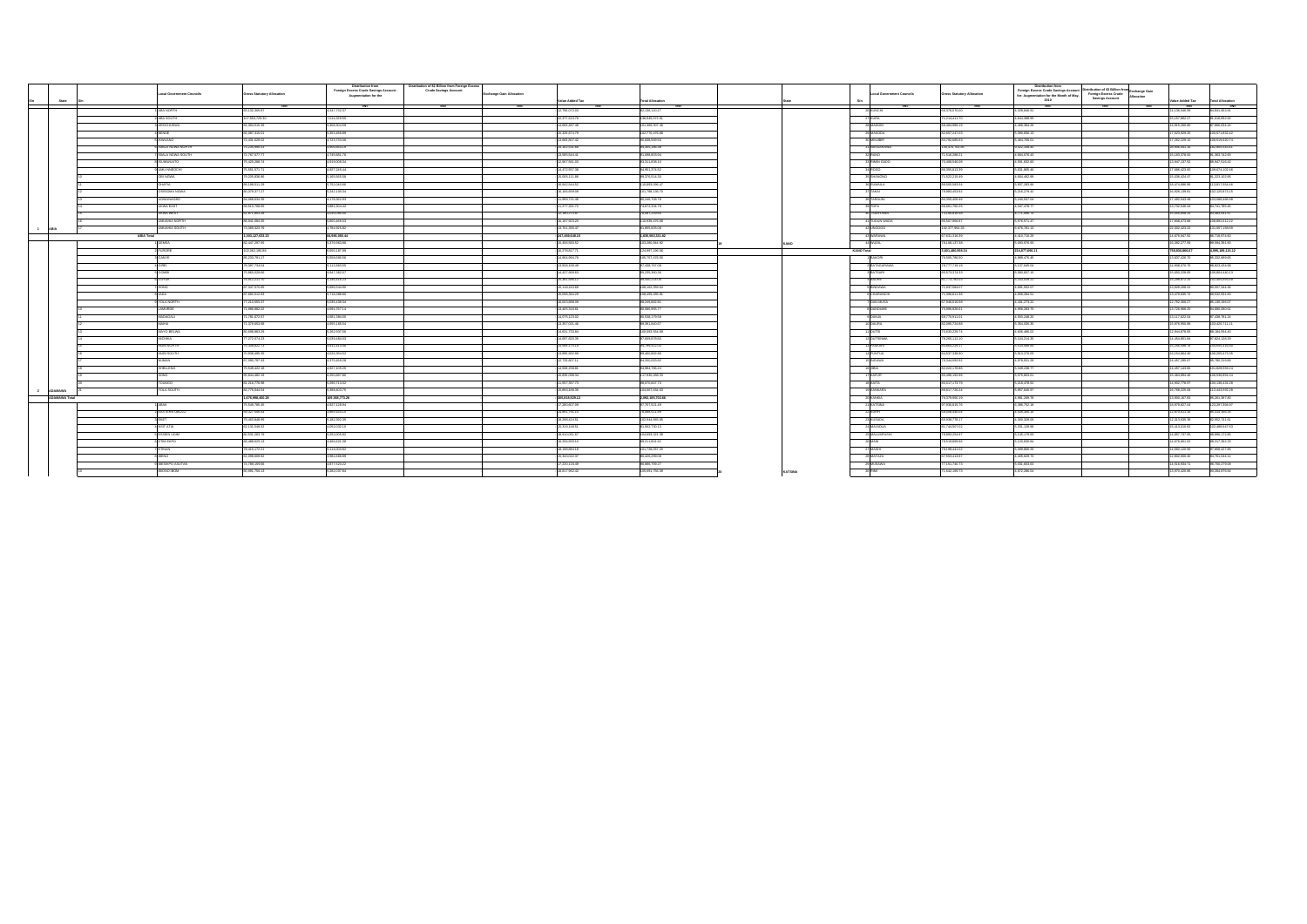|                        |               |                                  |                                   | <b>Distribution from</b>             | tribution of \$2 Billion from Foreign Ex |                          |                |                  |               |                    |                                  |                            | Distribution fro                        |                            |              |                             |                  |
|------------------------|---------------|----------------------------------|-----------------------------------|--------------------------------------|------------------------------------------|--------------------------|----------------|------------------|---------------|--------------------|----------------------------------|----------------------------|-----------------------------------------|----------------------------|--------------|-----------------------------|------------------|
|                        |               |                                  |                                   | Foreign Excess Crude Savings Account | Crude Savings Account                    |                          |                |                  |               |                    |                                  |                            | Foreign Excess Crude Savings Accoun     | tribution of \$2 Billion f | schange Gain |                             |                  |
|                        |               | <b>Local Government Councils</b> | <b>Gross Statutory Allocation</b> | Augmentation for the                 |                                          | tschange Gain Allocation |                |                  |               |                    | <b>Local Government Councils</b> | Gross Statutory Allocation | for- Augmentation for the Month of May, | Foreign Excess Crude       |              |                             |                  |
| <b>State</b>           |               |                                  |                                   |                                      |                                          |                          | alue Added Tax | nel Albertalian  |               | <b>State</b>       |                                  |                            | 2010                                    | Savings Account            |              | <b>Inform Artified Term</b> | otal Allocation  |
|                        |               |                                  |                                   |                                      |                                          |                          |                |                  |               |                    |                                  |                            |                                         |                            |              |                             |                  |
|                        |               |                                  | 1.059.229.06                      | 021,228.84                           |                                          |                          | 268,785.29     |                  |               |                    |                                  |                            | 4,626,929.19                            |                            |              | 1432300.88                  | 05.923.6         |
|                        |               |                                  | 75,879,722.03                     | 348.646.41                           |                                          |                          | 7,062,062.38   | 2,000,430.02     |               |                    |                                  | 345.541.98                 | 4.979.025.78                            |                            |              | 14.003.002.35               | 0208-430.11      |
|                        |               |                                  | 74,513,479.35                     | 4,850,544.19                         |                                          |                          | 17,005,031.47  | 0.201,824,20     |               |                    |                                  | 212,510.94                 | 4,905,132.92                            |                            |              | 13,409,921.23               | 13,587,565.08    |
|                        |               | OT ABAS                          |                                   |                                      |                                          |                          |                |                  |               |                    |                                  |                            |                                         |                            |              |                             |                  |
|                        |               | <b>OT EKPENE</b>                 | 74,520,716.73                     | 4,860,016.19                         |                                          |                          | 17,401,862.00  | 96,782,594.92    |               | 34 2ANGO           |                                  | ,828,678.00                | 4,880,100.49                            |                            |              | 14,000,803.02               | 13,709,581.51    |
|                        |               |                                  | 05,947,304.55                     | 300,884.13                           |                                          |                          | 16,057,328.10  | 5,315,516.78     | KATSINA Total |                    |                                  | 633,067,247.3              | 71,720,697.34                           |                            |              | 492,185,986.09              | 3,206,973,931.34 |
|                        |               |                                  | 70,908,186.28                     | 4,624,417.86                         |                                          |                          | 16,913,922.76  | 2,446,526.90     |               |                    | <b>LIERS</b>                     | 204,270.91                 | 3,801,124.20                            |                            |              | 598,522.83                  | 883,917.94       |
|                        |               |                                  |                                   |                                      |                                          |                          |                |                  |               |                    |                                  |                            |                                         |                            |              |                             |                  |
|                        |               |                                  | 67,656,704.24                     | 4,412,366.01                         |                                          |                          | 16,213,795.02  | 18,282,865.28    |               |                    | aptwy                            | 419,212.13                 | 6,092,519.01                            |                            |              | 15.188.939.40               | 14,700,670.54    |
|                        |               | <b>INPAT ENIN</b>                | 79,623,281.06                     | 5,192,790.08                         |                                          |                          | 18,405,054.97  | 03,281,126.92    |               |                    |                                  | 419,754.18                 | 5,375,167.56                            |                            |              | 5,537,284.96                | 0,332,206.70     |
|                        |               | <b>SIT INCAR</b>                 | 67,850,730.32                     | 4,425,019.81                         |                                          |                          | 16,353,662.43  | 18,629,412.55    |               |                    |                                  | 002030233                  | 4,529,930.39                            |                            |              | 13,159,113.36               | 7,148,413.08     |
|                        |               | SIT UBIUM                        | 71.341.183.14                     | 652,656.60                           |                                          |                          | 16,950,357.01  | 2,944,195.76     |               |                    |                                  | 425,142.25                 | 30.003.00                               |                            |              | 16.824.740.21               | 09,951,486.32    |
|                        |               | <b>MOTAKARA</b>                  | 75,518,131.27                     | 4,925,064.55                         |                                          |                          | 7,560,129.01   | 0,003,324.83     |               |                    |                                  | 7,849,351.32               | 033,609.12                              |                            |              | 7,755,456.03                | 32.638.416.47    |
|                        |               |                                  |                                   |                                      |                                          |                          |                |                  |               |                    |                                  |                            |                                         |                            |              |                             |                  |
|                        |               | KODO                             | 67,231,419.77                     | 4,384,630.24                         |                                          |                          | 16,215,163.59  | 17,831,213.61    |               |                    |                                  | 1,702,251.57               | 4,480,553.45                            |                            |              | 13,286,055.42               | 6,458,860.44     |
|                        |               |                                  | 68,427,728.31                     | 4,462,649.88                         |                                          |                          | 16,802,612.76  | 102209305        |               |                    |                                  | 805,053.38                 | 5.080.080.24                            |                            |              | 13.979.826.92               | 954,980.5        |
|                        |               | <b>DRON</b>                      | 63,899,249.46                     | 4,167,316.15                         |                                          |                          | 15,710,436.61  | 13,777,002.22    |               |                    | <b>MYASAGU</b>                   | 049.072.78                 | 03.013.007.3                            |                            |              | 7.657.618.80                | 18,905,505.18    |
|                        |               | MAIK ANAM                        | 82,633,207.15                     | 5,389,088.32                         |                                          |                          | 18,301,374.53  | 06,323,670.00    |               |                    |                                  | 1,091,222.46               | 4,558,094.55                            |                            |              | 13,278,482.69               | 7,727,799.70     |
|                        |               | DUNG UKO                         | 59,739,084.50                     | 3,896,002.75                         |                                          |                          | 14,670,843.79  | 10.105,031.04    |               |                    |                                  | 540,902.10                 | 4,730,898.65                            |                            |              | 14,184,990.11               | 455,790.86       |
|                        |               | <b>KANAFUN</b>                   | 73,477,344.44                     | 4,791,970.60                         |                                          |                          | 16,913,922.76  | 25,183,237.79    |               |                    |                                  | 648,874.19                 | 5,324,893.10                            |                            |              | 15,472,445.36               | 2,446,212.65     |
|                        |               |                                  |                                   |                                      |                                          |                          |                |                  |               |                    |                                  |                            |                                         |                            |              |                             |                  |
|                        |               | <b>ISIT EKET</b>                 | 59,772,899.88                     | 3,898,208.09                         |                                          |                          | 14,987,833.99  | 30.1142.52.57    |               |                    | <b>INALGO</b>                    | 8,731,038.90               | 4,482,430.88                            |                            |              | 12,189,439.03               | 15,402,908.81    |
|                        |               |                                  | 72,723,385.24                     | 4,742,799.65                         |                                          |                          | 16,648,329.80  | 114,514.02       |               |                    | <b>XOBISS</b>                    | 787,726.69                 | 4,942,646.75                            |                            |              | 4,294,049.58                | 024,423.02       |
|                        |               | URUE OFFONG/DRUK                 | 59,149,747.45                     | 3,857,567.97                         |                                          |                          | 15,214,050.92  | 78,221,966.35    |               |                    |                                  | 582,481.62                 | 5,581,431.10                            |                            |              | 14,935,176.93               | 23.029.029.00    |
| 3 AKWA IBOM            |               |                                  | 10.353.476.61                     | 6,414,959.01                         |                                          |                          | 22,405,432.96  | 127.243.878.58   |               |                    | CARK                             | 670 235.00                 | 4,674,116.37                            |                            |              | 13,300,555,96               | 19,730,920.33    |
| <b>AKWA IBOM Total</b> |               |                                  | 2,211,623,539.68                  | 144,235,410.96                       |                                          |                          | 523.789.805.59 | 2,579,645,756.23 |               |                    |                                  |                            |                                         |                            |              |                             |                  |
|                        |               |                                  |                                   |                                      |                                          |                          |                |                  |               |                    |                                  | 443,338.40                 | 4,528,884.90                            |                            |              | 12,327,329.62               | 200,552.92       |
|                        |               | <b>AGUATA</b>                    | 102.820.187.55                    | 6.705.622.25                         |                                          |                          | 21.020.138.25  | 30.545.948.04    |               |                    | HANG                             | 30551530                   | 4,054,243.47                            |                            |              | 13.458.950.87               | 0.478.709.65     |
|                        |               | AMBRA EAST                       | 70,409,355.14                     | 4,591,885.00                         |                                          |                          | 14,425,446.54  | AC 883,854.0     |               |                    |                                  | 1,941,862.66               | 670,086.28                              |                            |              | 14,160,994.59               | 06,772,950.54    |
|                        |               | NAMBRA WEST                      | 77,926,577.66                     | 5,082,135.16                         |                                          |                          | 14,853,807.56  | 27,062,521.38    |               |                    |                                  | 582.857.97                 | 4,407,549.98                            |                            |              | 12.626.589.29               | 14,616,937.24    |
|                        |               | NADCHA                           | 91,343,250.39                     | 5,957,131.05                         |                                          |                          | 18,429,099.01  | 15,730,281.25    | <b>TEMPLE</b> |                    |                                  | 1,903,138.34               | 4,819,739.59                            |                            |              | 14,626,823.90               | 3,349,701.83     |
|                        |               |                                  |                                   |                                      |                                          |                          |                |                  |               |                    |                                  |                            |                                         |                            |              |                             |                  |
|                        |               | wka north                        | 67,003,424.55                     | 4,369,761.08                         |                                          |                          | 13,186,955.52  | 54,560,141.15    |               | <b>KEBBI Total</b> |                                  | 635,592,678.48             | 106,668,417.07                          |                            |              | 209.929.398.00              | 2,042,190,494.41 |
|                        |               | WKA SOUTH                        | 7,592,669.24                      | 000,359.00                           |                                          |                          | 5,511,722.65   | 8,164,751.55     |               |                    |                                  | 076,108.77                 | 417,973.03                              |                            |              | 6,135,580.10                | 04,629,661.91    |
|                        |               | YAMELUM                          | 72,760,162.55                     | 4,745,198.16                         |                                          |                          | 14,579,911.97  | 2,085,272.68     |               |                    | <b>JAOKUT</b>                    | 336,062.05                 | 5,217,140.81                            |                            |              | 3,705,437.04                | (920,239.90      |
|                        |               | UNUKOFIA                         | 66,081,060.69                     | 4,309,607.30                         |                                          |                          | 12,693,481.19  | 3,084,149.18     |               |                    |                                  | 117,592.66                 | 8,138,091.36                            |                            |              | 6.117.232.63                | 18,373,316.66    |
|                        |               | 2012UM                           | 72,055,927.45                     | 4,699,270.07                         |                                          |                          | 14,574,468.12  | 1,329,005.05     |               |                    |                                  | 149,057.64                 | 5,227,081.55                            |                            |              | 14,243,887.95               | 620,057.13       |
|                        |               | <b>DEMILI NORTH</b>              | 113.944.744.58                    | 7,431,132.27                         |                                          |                          | 22,053,474.42  | 144.239.351.27   |               |                    | DEKINA                           | 04.906.225.80              | 6,841,057.35                            |                            |              | 17.903.097.74               | 29,650,990.69    |
|                        |               |                                  |                                   |                                      |                                          |                          |                |                  |               |                    |                                  |                            |                                         |                            |              |                             |                  |
|                        |               | JEMILI SOUTH                     | 76,460,216.89                     | 4,986,504.53                         |                                          |                          | 6,078,430.45   | 525,151.00       |               |                    |                                  | 256,794.13                 | 5,038,454.90                            |                            |              | 3,883,073.24                | 6,178,322.26     |
|                        |               | nas a                            | 26,476,304.84                     | 6,291,893.37                         |                                          |                          | 18,951,657.83  | 21,719,856.04    |               |                    |                                  | 2,572,164.98               | 3,885,573.29                            |                            |              | 12.413.720.42               | 5,878,458.68     |
|                        |               | <b>ANDMA</b>                     | 72,532,617.89                     | 4,730,358.38                         |                                          |                          | 14,277,458.98  | 1,540,435.25     |               |                    | ALAMELA-COOLL                    | 577,779.41                 | 5,131,127.27                            |                            |              | 14,488,009.63               | 10,296,916.31    |
|                        |               | INFIM NOPTH                      | 71.850.361.07                     | 4,685,863.65                         |                                          |                          | 14,554,335.00  | 1.090.559.72     |               |                    |                                  | 052.784.33                 | 5.391.017.26                            |                            |              | 3.633.690.18                | 01,687,491.76    |
|                        |               | NEWI SOUTH                       | 84,735,407.99                     | 5,526,187.52                         |                                          |                          | 10.302,338,31  | 7,129,992.41     |               |                    | ADDA/DUNL                        | 364,521.34                 | 541,129.60                              |                            |              | 14.409.727.58               | 04,915,378.62    |
|                        |               |                                  |                                   |                                      |                                          |                          |                |                  |               |                    |                                  |                            |                                         |                            |              |                             |                  |
|                        |               | GBARU                            | 80,797,112.05                     | 5,260,343.74                         |                                          |                          | 16,510,167.27  | 02,576,623.07    |               |                    |                                  | 218,015.75                 | 4,709,840.98                            |                            |              | 3,511,157.94                | (439,014.67      |
|                        |               | <b>NITSHA NORTH</b>              | 09,326,213.42                     | 4,521,246.36                         |                                          |                          | 13,562,064.14  | 7,409,523.92     |               |                    | TON KARFE                        | 253,889.42                 | 5,127,389.05                            |                            |              | 15,924,729.77               | 15,005,008.23    |
|                        |               | NITSHA SOUTH                     | 72,151,723.04                     | 4,705,517.57                         |                                          |                          | 13,918,499.44  | 0,775,740.05     |               |                    | <b>MOPA-MURO</b>                 | 022,011.09                 | 4,110,105.32                            |                            |              | 1,325,619.55                | 8,457,735.96     |
|                        |               | <b>HTROW ABMUNIC</b>             | 76,855,309.27                     | 5,012,275.18                         |                                          |                          | 15,005,535.87  | 06,873,180.32    |               |                    |                                  | 2,405,724.55               | 5,374,252.59                            |                            |              | 15.830.694.11               | 03,610,671.26    |
|                        |               | RUMBA SOUTH                      | 76,903,378.22                     | 015,406.18                           |                                          |                          | 5,455,428.99   | 7,374,213.39     |               |                    | <b>CRUMAGONGE</b>                | 307,419.20                 | 3,998,284.81                            |                            |              | 30.842,191,1                | 6,497,052.07     |
|                        |               |                                  | 72,385,558.09                     | 4,720,767.63                         |                                          |                          | 14,872,450.47  | 1,978,776.78     |               |                    |                                  | 006,803.57                 | 5,283,019.19                            |                            |              | 16.068.824.5                | 02,358,647.27    |
| ANAMERA                |               |                                  |                                   |                                      |                                          |                          |                |                  |               |                    |                                  |                            |                                         |                            |              |                             |                  |
|                        | ANAMBRA Total |                                  | 1,062,411,624.18                  | 108,417,467.75                       |                                          |                          | 332.193.731.38 | 2.103.022.823.31 |               |                    | KENE                             | 0,033,108.10               | 6,523,857.34                            |                            |              | 19,726,270.38               | 26,283,235.82    |
|                        |               | <b>I KAI FIRE</b>                | 126,861,727.68                    | 273,538.92                           |                                          |                          | 19,427,881.83  | 54,563,148.42    |               |                    | LAMATION                         | 080 240.79                 | (157,374.58                             |                            |              | 14.856.974.91               | 9,094,590.29     |
|                        |               | <b>AUCH</b>                      | 51.193.254.48                     | 9,860,367.65                         |                                          |                          | 24,427,282.27  | 15.480.904.39    |               |                    | AJAMC                            | 241.197.58                 | 5.037.437.74                            |                            |              | 13,283,124,50               | 15,561,759.82    |
|                        |               |                                  | 1,237,301.69                      | 145,881.                             |                                          |                          | 02.244.019.1   |                  |               |                    |                                  | 513,870.C                  | 316,088.53                              |                            |              |                             | 348,471.         |
|                        |               | MBAR                             | 78,841,811.73                     | 5,141,824.95                         |                                          |                          | 13.999.177.57  | 7,982,814.26     |               |                    | AGBA WES                         | 1,058,815.13               | 5,091,412.45                            |                            |              | 14:248.662.72               | 17,408,890.31    |
|                        |               |                                  |                                   |                                      |                                          |                          |                |                  |               |                    |                                  |                            |                                         |                            |              |                             |                  |
|                        |               | ARAZI                            | 100,017,167.93                    | 6,522,817.77                         |                                          |                          | 7,050,952.88   | 23,000,948.57    |               | KOGI Total         |                                  | 695,238,216.13             | 110,558,318.98                          |                            |              | 309,420,376.49              | 115,216,911.59   |
|                        |               | AS5                              | 65,201,588.62                     | 4,252,250.78                         |                                          |                          | 2,144,649.58   | 1,598,488.98     |               |                    |                                  | 272973.03                  | 4,843,859.09                            |                            |              | 13.548.427.06               | 2.005.329.10     |
|                        |               |                                  |                                   |                                      |                                          |                          |                |                  |               |                    |                                  |                            |                                         |                            |              |                             |                  |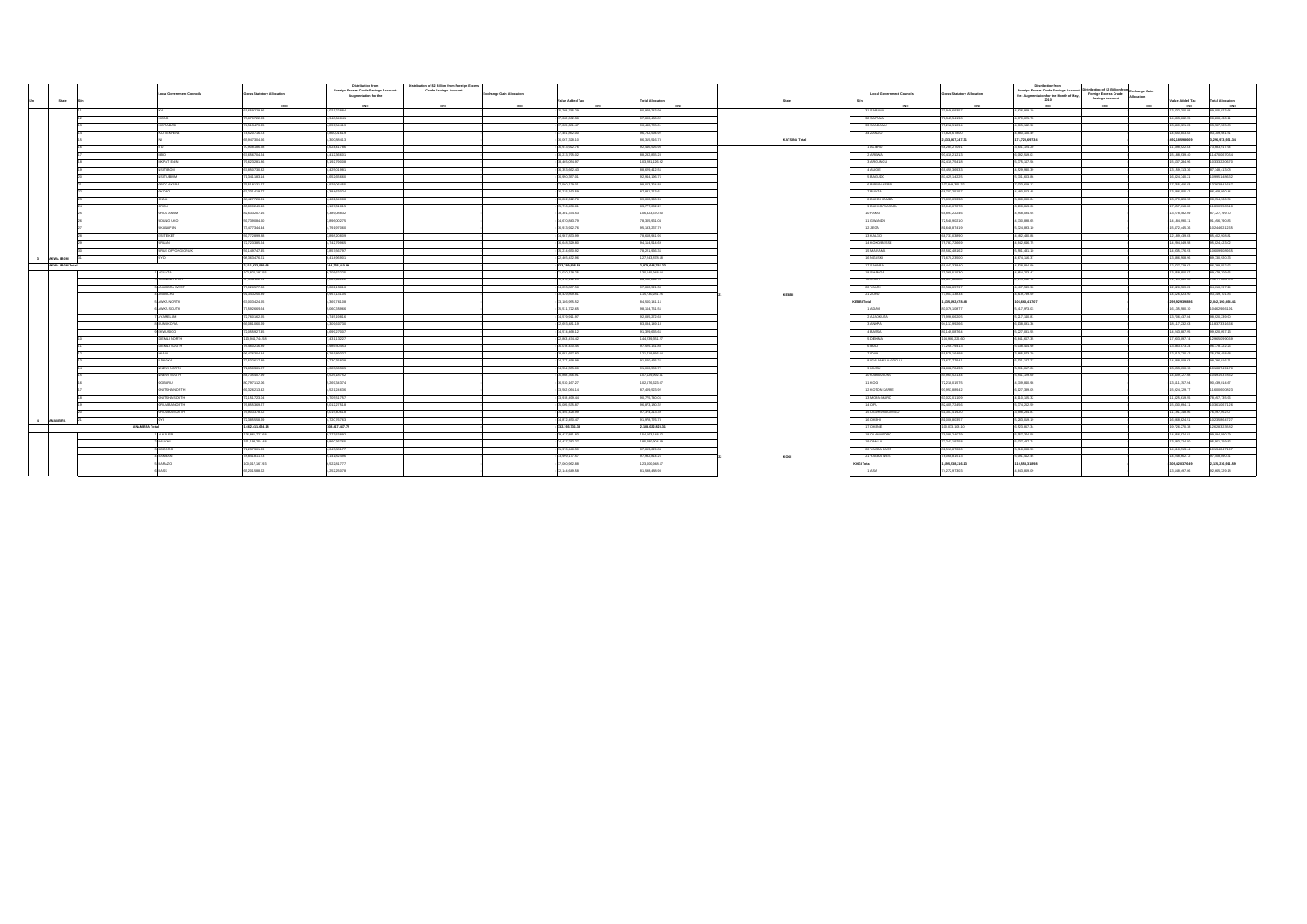|                  |                      |                                  |                                | Distribution from                    | Xatribution of \$2 Billion from Foreign Exces |                                 |                              |                 |                |                                   |                            | Distribution from                       |                                                       |               |                                |                                   |
|------------------|----------------------|----------------------------------|--------------------------------|--------------------------------------|-----------------------------------------------|---------------------------------|------------------------------|-----------------|----------------|-----------------------------------|----------------------------|-----------------------------------------|-------------------------------------------------------|---------------|--------------------------------|-----------------------------------|
|                  |                      | <b>Local Government Councils</b> | ross Statutory Allocation      | Foreign Excess Crude Savings Account | Crude Savings Account                         | <b>Ischange Gain Allocation</b> |                              |                 |                | ocal Government Councils          | Gross Statutory Allocation | Foreign Excess Crude Savings Accoun     | stribution of \$2 Billion fro<br>Foreign Excess Crude | Exchange Gain |                                |                                   |
|                  |                      |                                  |                                | Augmentation for the                 |                                               |                                 |                              |                 |                |                                   |                            | for- Augmentation for the Month of May, | <b>Savings Account</b>                                | Alloyation    |                                |                                   |
| State            |                      |                                  |                                |                                      |                                               |                                 | alus Added Tax               | notazottA late  |                | <b>Ster</b>                       |                            | 2010                                    |                                                       |               | alue Added Tax                 | otal Allocation                   |
|                  |                      |                                  | 06,141,784.52                  | 922,246.77                           |                                               |                                 | 119,046.54                   | ,183,077.0      |                |                                   | 1,983,481.51               | 7,955,394.43                            | <b>AND</b>                                            |               | <b>STATE</b><br>6,073,470.12   | <b>CONTRACTOR</b><br>6,012,346.07 |
|                  |                      | <b>ANJUWA</b>                    | 07,031,233.86                  | 380,253.97                           |                                               |                                 | 1,026,627.09                 | 11,038,114.93   |                |                                   | 03/200.03                  | 6,073,736.12                            |                                                       |               | 5,830,473.70                   | 1,035,415.85                      |
|                  |                      | <b>GIADE</b>                     | 14,832,472.89                  | 4,880,347.98                         |                                               |                                 | 4,183,082.37                 | 1,025,901.24    |                |                                   | 1,781,728.59               | 3,964,000.85                            |                                                       |               | 11,371,413.36                  | (117,142.81)                      |
|                  |                      | <b>TAS/GADAU</b>                 | 86.492.375.55                  | 5.640.771.64                         |                                               |                                 | 6.404.020.99                 | 108,537,168.18  |                | <b>TEL CICEIN</b>                 | 5,733,120.00               | 6.308.642.07                            |                                                       |               | 15.969.550.38                  | 19,011,312.45                     |
|                  |                      | <b>AMA'AR</b>                    | 19,022,977.27                  | 4,501,470.22                         |                                               |                                 | 2,994,376.73                 | 1,518,824.22    |                |                                   | 223,771.52                 | 5,362,386.17                            |                                                       |               | 5,916,875.81                   | 1,503,033.50                      |
|                  |                      | <b>ATAGUM</b>                    | 30.028,103,101                 | 5,626,166.21                         |                                               |                                 | 8.410.459.77                 | 26,638,479.94   |                | <b>DRIN SOUTH</b>                 | 9,182,891.54               | 5,164,009.15                            |                                                       |               | 6.050.113.27                   | 00,397,073.95                     |
|                  |                      |                                  | 81,181,809.95                  | 5,294,436.49                         |                                               |                                 | 3,898,694.45                 | 00.375.000.90   |                | LORIN WEST                        | 102,610,564.56             | 6,091,951.27                            |                                                       |               | 20.793.713.60                  | 30,096,229.42                     |
|                  |                      | <b>ISAU</b>                      | 94,477,374.12                  | 5,161,529.14                         |                                               |                                 | 1,422,568.32                 | 18,001,471.58   |                | EPODUN                            | 5,361,157.25               | 4,914,827.18                            |                                                       |               | 14 222 895 76                  | 4,498,550.19                      |
|                  |                      | INGI                             | 127,445,545.48                 | 8,311,613.75                         |                                               |                                 | 11,184,755.07                | 00.419.1430     |                | 10 IKAI AMA                       | 8.746.180.23               | 6,439,927.79                            |                                                       |               | 13,479,430.12                  | 18,005,538.13                     |
|                  |                      |                                  | 0,614,120.63                   | 909,579.41                           |                                               |                                 | 5,526,218.69                 | 3,049,918.73    |                |                                   | 316,577.46                 | 5,238,004.73                            |                                                       |               | 13.011.928.12                  | 0,566,510.30                      |
|                  |                      | AFAWA BALEWA                     | 0,546,071.04                   | 6,426,877.27                         |                                               |                                 | 0227520                      | 21,072,600.32   |                |                                   | 742,512.21                 | 4,352,745.17                            |                                                       |               | 2.430.500.64                   | 3,525,758.01                      |
|                  |                      |                                  | 136,960,629.73                 | 8,932,158.82                         |                                               |                                 | 10,065,937.51                | 65,958,726.06   |                | <b>KE-ER</b>                      | 849,436.13                 | 3,837,982.57                            |                                                       |               | 1,455,625.7                    | 143,044.47                        |
|                  |                      |                                  | 1,703,023.81                   | 676,254.76                           |                                               |                                 | 2,098,181.78                 | 1277.460.35     |                |                                   | 705,031.58                 | 1,024,215.89                            |                                                       |               | 520.070.00                     | 7,249,317.46                      |
|                  |                      |                                  | 13,281,901.93                  | 431,394.24                           |                                               |                                 | 5,231,951.03                 | 03,945,247.19   |                |                                   | 747,166.09                 | 483,482.64                              |                                                       |               | 2,569,759.79                   | 300,408.52                        |
| UCHI             | BAUCHI Total         |                                  | 1,922,686,006.87               | 125,391,782.51                       |                                               |                                 | 129,495,972.85               | 1377,573,842.23 |                |                                   | 0,512,133.25               | 5,250,758.29                            |                                                       |               | 13,119,132.42                  | 8,882,023.95                      |
|                  |                      |                                  | 12,099,554.32                  | 5,406,458.68                         |                                               |                                 | 1,220,917.60                 | 04,526,930.61   | KWARA          | <b>ATEG</b><br><b>KWARA Total</b> | 101,000,000.90             | 84,905,983.41                           |                                                       |               | 227,363,449.92                 | 614,169,364.29                    |
|                  |                      | <b>SOMERS</b>                    | 17,570,373.10                  | 363,245.19                           |                                               |                                 | 8,812,311.71                 | 22,745,930.01   |                |                                   | 18,753,976.29              | 7,092,606.03                            |                                                       |               | 2,032,671.18                   | 27,879,253.51                     |
|                  |                      |                                  |                                |                                      |                                               |                                 |                              |                 |                | 2 AJEROMNIFELODUR                 |                            |                                         |                                                       |               |                                |                                   |
|                  |                      | KOLOKUMA/OPKUMA                  | 61,959,817.08<br>14,055,122.28 | 4,040,832.23<br>829, 651.52          |                                               |                                 | 2,943,750.49<br>1,575,050.23 | 15,944,322.00   |                |                                   | 41,904,218.18              | 9,254,564.74<br>14,432,029.41           |                                                       |               | 18,850,134.95<br>31.000,000.16 | 70,008,917.87                     |
|                  |                      |                                  |                                |                                      |                                               |                                 |                              | 1,459,824.04    |                | <b>IMOSHO</b>                     | 21,292,508.87              |                                         |                                                       |               |                                | 2,627,847.44                      |
|                  |                      | Y2NM                             | 13,340,084.18                  | 435,188.71                           |                                               |                                 | 5,065,114.01                 | 02.382,098,90   |                | WO-ODOFIN                         | 115,000.34                 | 5,942,288.31                            |                                                       |               | 107,720,990.15                 | 04,778,938.80                     |
|                  |                      | <b>SACRAMA</b>                   | 84,135,710.26                  | 5,487,077.04                         |                                               |                                 | 6.284.092.76                 | 05,907,480.06   |                | 1404                              | 6,138,007.97               | 4,955,491.04                            |                                                       |               | 104,655,281.62                 | 85,758,780.63                     |
|                  |                      | <b>OUTHERN IJAW</b>              | 19,407,754.97                  | 7,787,413.32                         |                                               |                                 | 3,307,271.92                 | 47,502,440.20   |                |                                   | 872,129.44                 | 5,404,670.11                            |                                                       |               | 05,377,002.28                  | 23,653,801.83                     |
| <b>6</b> BAYELSA |                      | MAGOA                            | 04,015,481.43                  | 783,640.92                           |                                               |                                 | 1339200.77                   | 132,139,323.12  |                |                                   | 606,387.21                 | 5,256,905.24                            |                                                       |               | 13.561.858.56                  | 89,425,151.01                     |
|                  | <b>BAYELSA Total</b> |                                  | 707,384,097.63                 | 46,133,507.62                        |                                               |                                 | 136.548.309.49               | 890.006.714.74  |                | $7 - 054$                         | 87,787,036.10              | 5,725,205.49                            |                                                       |               | 106.797.025.91                 | 00.309.267.50                     |
|                  |                      |                                  | 16,613,524.69                  | 648,672.62                           |                                               |                                 | 4,660,302.94                 | 06,922,500.24   |                | <b>BEJU-LEKK</b>                  | 4,292,225.60               | 4,192,944.87                            |                                                       |               | 01/017.043.09                  | 0,102,814.36                      |
|                  |                      |                                  | 4.640.430.60                   | 4,867,823.56                         |                                               |                                 | 2.733.393.03                 | 2.241.647.19    |                | <b>AKO/LIAYE</b>                  | 04.936,081.93              | 6.843.614.49                            |                                                       |               | 11,057,613.83                  | 22,837,310.25                     |
|                  |                      |                                  | 74,221,554.86                  | 4,840,505.75                         |                                               |                                 | 2,162,914.07                 | 224,974.68      |                |                                   | 35.001,205.00              | 5,809,612.62                            |                                                       |               | 07,009,039.03                  | 02,460,739.16                     |
|                  |                      | <b>BURUKU</b>                    | 6.508.314.60                   | 5,641,811.13                         |                                               |                                 | 5.415.720.72                 | 07:505.846.46   |                | KOROC                             | 22.305.101.82              | 7,976,309.53                            |                                                       |               | 34.334.35                      | 44,615,765.70                     |
|                  |                      | 00000                            | 14,200,603.34                  | 447,818.61                           |                                               |                                 | 10,136,207.50                | 1,784,629.45    |                | nsor                              | 35,706,028.31              | 8,850,337.51                            |                                                       |               | 18,281,054.97                  | 02,837,420.79                     |
|                  |                      |                                  | 0,508,723.7                    | 302,705.74                           |                                               |                                 | 047.059.5                    | 1,458,489.06    |                |                                   | 729,240.67                 | 4,938,832.47                            |                                                       |               | 34,414,262.02                  | 5,082,335.16                      |
|                  |                      | WER EAST                         | 85,207,949.06                  | 5,557,005.22                         |                                               |                                 | 4,196,967.46                 | 04,961,921.74   |                | GOS MAINLAND                      | 173,821.62                 | 5,880,854.44                            |                                                       |               | 07,707,426.14                  | 03,762,112.20                     |
|                  |                      | <b>SWER WEST</b>                 | 76,288,948.20                  | 4,975,334.91                         |                                               |                                 | 2,934,785.05                 | 4,199,058.16    |                |                                   | 33,811,212.46              | 8,726,763.34                            |                                                       |               | 17,296,174.37                  | 59,834,150.17                     |
|                  |                      | <b>CATSINA ALA</b>               | 5,826,821.88                   | 249,536.05                           |                                               |                                 | 6,054,293.41                 | 18,130,651.34   |                |                                   | 29,690,375.91              | 8,458,014.82                            |                                                       |               | 16.233.620.06                  | 54,382,010.78                     |
|                  |                      | WSHISHA                          | 19,396,911.75                  | (830,196.72                          |                                               |                                 | 00.700,000                   | 1,310,415.48    |                |                                   | 11,820,021.22              | 8,596,903.85                            |                                                       |               | 16,946,429.83                  | 57,363,354.91                     |
|                  |                      | VANDE                            | 00.753,615.95                  | 571,498.92                           |                                               |                                 | 6,783,556.39                 | 24,118,672.27   |                |                                   | 13,877,659.37              | 6,774,587.37                            |                                                       |               | 10,291,065.05                  | 20,943,311.79                     |
|                  |                      |                                  | 1,105,043.97                   | 289,426.13                           |                                               |                                 | 4,361,681.93                 | 00,756,152.03   | LAGOS          | 20 SURULERI                       | 5,754,495.80               | 7,549,158.85                            |                                                       |               | 13,371,919.04                  | 36,675,574.69                     |
|                  |                      | MAKUROE                          | 13,769,336.29                  | (115,353.05                          |                                               |                                 | 1,264,678.87                 | 18,149,358.21   |                | LAGOS Total                       | 187,647,476.98             | 142,671,764.52                          |                                                       |               | 2,235,019,617.04               | ,565,338,858.54                   |
|                  |                      |                                  | 05,394,013.45                  | 4,264,800.15                         |                                               |                                 | 12,226,476.34                | 11,005,202.94   |                | WAMCA                             | 10,168,185.97              | 4,576,157.27                            |                                                       |               | 13,537,916.84                  | 8,282,260.08                      |
|                  |                      | <b>GENDIDO</b>                   | 5,062,475.25                   | 334,478.23                           |                                               |                                 | 1,134,352.33                 | 1,731,305.81    |                |                                   | 535,079.51                 | 5,187,037.79                            |                                                       |               | 3,511,883.68                   | (234,000.99                       |
|                  |                      | <b>MINK</b>                      | 66,134,080.20                  | 313,065.07                           |                                               |                                 | 1203003.11                   | 15,841,138.38   |                |                                   | 13,364,646.61              | 5,307,660.97                            |                                                       |               | 14.334,026.64                  | 01,026,334.23                     |
|                  |                      |                                  | 5.843.630.33                   | 5,598,462.43                         |                                               |                                 | 4.397.355.87                 | 25.839.448.63   |                |                                   | 573,882.95                 | 5,913,476.93                            |                                                       |               | 6.337.302.51                   | 12,924,662.40                     |
|                  |                      | <b><i>CKPCKWU</i></b>            | 82,160,995.40                  | 5,358,292.10                         |                                               |                                 | 14,522,330.85                | 02,111,618.35   |                | <b>TANA</b>                       | \$8,953,094.82             | 4,226,953.52                            |                                                       |               | 2.498.506.50                   | 1,539,154.84                      |
|                  |                      | TUKPO                            | 00,429,516.94                  | 549,709.92                           |                                               |                                 | 177.976.99                   | 24,157,203.84   |                |                                   | 859 500.81                 | 4,295,164.35                            |                                                       |               | 12,906,369.45                  | 13.4421,130,0                     |
|                  |                      | ARKA                             | 65,195,770.53                  | 4,251,871.35                         |                                               |                                 | 1,637,658.61                 | 11,085,300.48   |                |                                   | 1,705,776.17               | 4,680,347.28                            |                                                       |               | 13,425,968.18                  | 9,872,091.63                      |
|                  |                      | KUM                              | 1,757,901.19                   | 384,173.32                           |                                               |                                 | (5,817,440.33)               | 3,559,514.84    |                |                                   | 1,541,025.84               | 7,404,933.38                            |                                                       |               | 10,146,020.49                  | 41,093,979.50                     |
|                  |                      | <b>HONGO</b>                     | 14, 149, 130.69                | 5,487,952.28                         |                                               |                                 | 14,947,975.42                | 04,585,058.39   |                |                                   | 1,682,359.77               | 6,761,850.52                            |                                                       |               | 15,061,509.12                  | 26,305,729.41                     |
|                  |                      | NDEIKY                           | 9,202,155.9                    | 817,495.33                           |                                               |                                 | 5,218,582.1                  | 1,238,233.38    |                |                                   | 323,182.31                 | 5,238,435.48                            |                                                       |               |                                | 00,185,232.90                     |
|                  | <b>BENUE Total</b>   |                                  | (354,981,442.87                | 27,497,988.59                        |                                               |                                 | 140,379,009.89               | 422,858,448.36  |                |                                   | 1278 939 26                | 4,974,682.15                            |                                                       |               | 4.615.859.91                   | 5.809.481.33                      |
|                  |                      |                                  | 2,230,924.32                   | 162,852.65                           |                                               |                                 | 2,474,042.96                 | 0,067,819.93    |                |                                   | 936,916.0                  | 017,593.41                              |                                                       |               | 3,709,656.6                    | 5,054,105.03                      |
|                  |                      | SKIRA UBA                        | 0,585,504.61                   | 255,543.34                           |                                               |                                 | 627,013.83                   | 07.120.051.79   | <b>ASARAWA</b> |                                   | 833,911.62                 | 4,358,705.96                            |                                                       |               | 2,305,112.98                   | 3,497,730.56                      |
|                  |                      |                                  |                                |                                      |                                               |                                 |                              |                 |                |                                   |                            |                                         |                                                       |               |                                |                                   |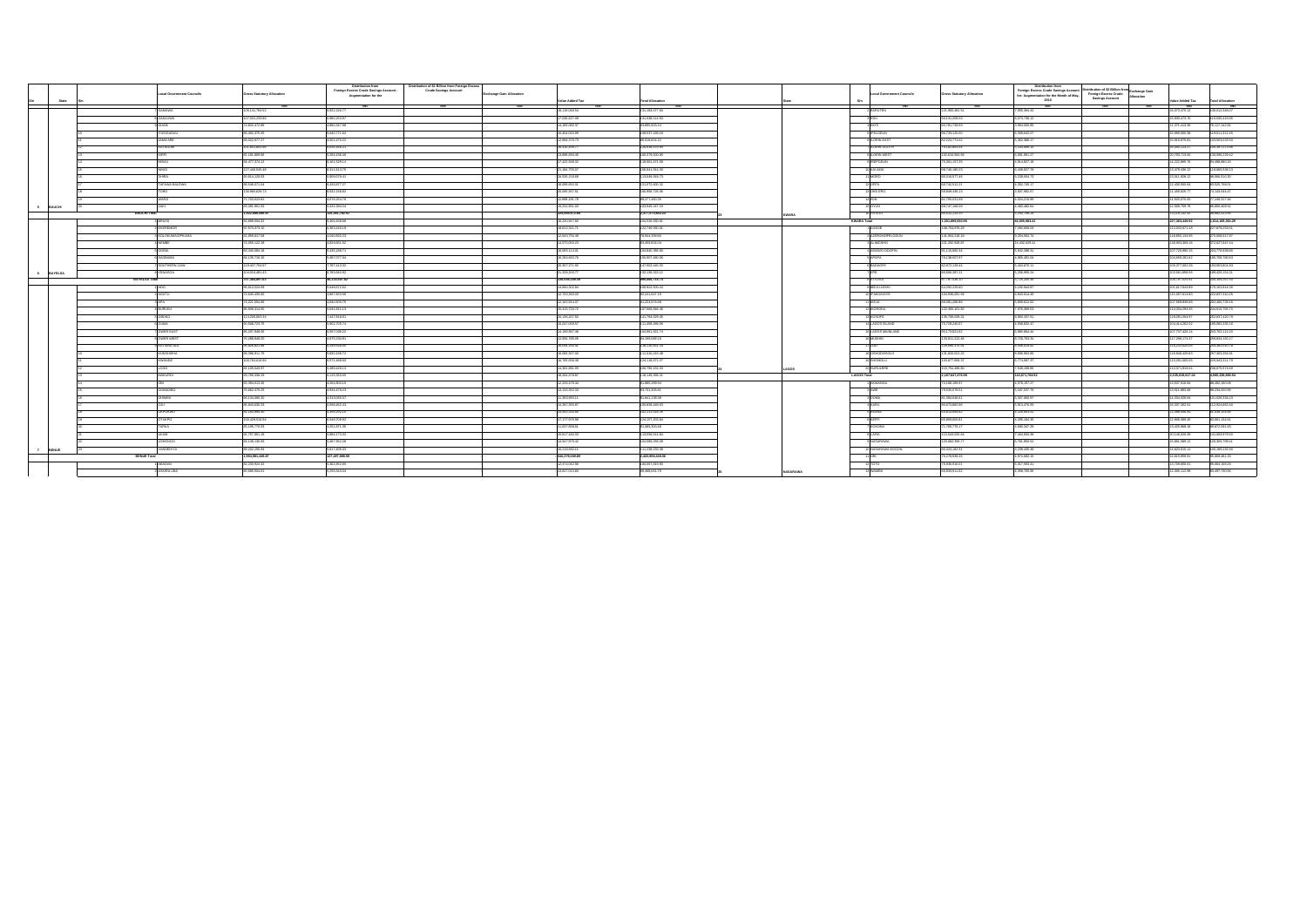|        |                          |                    |                                  |                                   | Distribution from                      | stribution of \$2 Billion from Foreign Exces |                         |                |                  |                     |                          |                               |                           | <b>Clatribution from</b>                | stribution of \$2 Billion from                 |                 |                |                   |
|--------|--------------------------|--------------------|----------------------------------|-----------------------------------|----------------------------------------|----------------------------------------------|-------------------------|----------------|------------------|---------------------|--------------------------|-------------------------------|---------------------------|-----------------------------------------|------------------------------------------------|-----------------|----------------|-------------------|
|        |                          |                    |                                  |                                   | Foreign Excess Crude Savings Account - | Crude Savings Account                        |                         |                |                  |                     |                          |                               |                           | Foreign Excess Crude Savings Account    |                                                | Exchange Gain   |                |                   |
|        |                          |                    | <b>Local Government Councils</b> | <b>Iross Statutory Allocation</b> | Augmentation for the                   |                                              | schange Gain Allocation |                |                  |                     |                          | Local Government Councils     | ross Statutory Allocation | for- Augmentation for the Month of May, | Foreign Excess Crude<br><b>Savings Account</b> | <b>Horation</b> |                |                   |
|        | State                    |                    |                                  |                                   |                                        |                                              |                         | alus Added Tax | notas allA lato? |                     |                          |                               |                           | 2010                                    |                                                |                 | alue Added Tax | notal Allocation  |
|        |                          |                    |                                  |                                   |                                        |                                              |                         |                |                  |                     | $\overline{\phantom{0}}$ |                               |                           |                                         | <b>CONTRACTOR</b>                              |                 | $\frac{1}{2}$  | <b>CONTRACTOR</b> |
|        |                          |                    |                                  | 108,791,508.93                    | 7,095,053.80                           |                                              |                         | 7,638,279.52   | 3,524,842.25     | <b>SARAWA Total</b> |                          |                               | 041.799.201.47            | 67,942,999.01                           |                                                |                 | 187,813,828.02 | 1,297,556,028.50  |
|        |                          |                    |                                  | 5,006,645.21                      | 4,239,537.16                           |                                              |                         | 1,829,235.69   | 075,418.06       |                     |                          |                               | 052,955.43                | 00.000.100.30                           |                                                |                 | 3,490,993.78   | 644,979.51        |
|        |                          |                    |                                  | 87,597,674.12                     | 5,712,855.87                           |                                              |                         | 14,782,113.59  | 08,092,643.58    |                     |                          |                               | 073,944.89                | 4,374,360.21                            |                                                |                 | 1,195,027.36   | 2,643,332.45      |
|        |                          |                    | HIDOK                            | 65,405,524.68                     | 4,265,550.88                           |                                              |                         | 11,437,734.70  | 26.010.007,10    |                     |                          |                               | 7.016.162.37              | 5,022,761.62                            |                                                |                 | 15.172.018.08  | 7.210.942.06      |
|        |                          |                    |                                  | 106,930,587.06                    | 6,973,690.09                           |                                              |                         | 16,470,041.54  | 30,374,318.02    |                     |                          |                               | 21,818,479.75             | 7,944,633.51                            |                                                |                 | 14,678,847.87  | 44,441,961.13     |
|        |                          |                    |                                  | 70,766,802.85                     | 4,615,197.26                           |                                              |                         | 12,648,276.56  | 8.030.276.67     |                     |                          |                               | 6.975.994.52              | 5,020,141.99                            |                                                |                 | 13.930.516.22  | 6,926,652.73      |
|        |                          |                    |                                  |                                   |                                        |                                              |                         |                |                  |                     |                          |                               |                           |                                         |                                                |                 |                |                   |
|        |                          |                    | CIBIC                            | 82,026,367.85                     | 5,349,512.10                           |                                              |                         | 14,073,683.22  | 101,449,563.17   |                     |                          |                               | 3,869,916.57              | 5,208,874.85                            |                                                |                 | 14,324,723.93  | 10,403,515.35     |
|        |                          |                    | <b>CAMALA</b>                    | 1,544,870.09                      | 4,756,374.45                           |                                              |                         | 12,336,213.20  | 90,677,458.35    |                     |                          |                               | 03043683                  | 4.883.997.78                            |                                                |                 | 13.325.519.00  | 13.097.953.61     |
|        |                          |                    | OZA                              | 02.232,503.27                     | 6,667,295.25                           |                                              |                         | EA 033,000.43  | 126,730,467.95   |                     |                          |                               | 80,002.38                 | 4,489,281.49                            |                                                |                 | 12.215.703.56  | 5,541,057.43      |
|        |                          |                    |                                  | 3,611,710.27                      | 4,800,733.53                           |                                              |                         | 13,086,369.61  | 17.498,813.41    |                     |                          |                               | 1,758,837.80              | 4,745,111.76                            |                                                |                 | 13,164,636.51  | 0,008,586.07      |
|        |                          |                    |                                  | 12,006,342.36                     | 5,405,597.04                           |                                              |                         | 15,850,567.93  | 104,142,507.33   |                     |                          | <b>DNTAGOR</b>                | 371,722.67                | 5,339,426.60                            |                                                |                 | 14,003,957.84  | 01,281,107.12     |
|        |                          |                    | <b>AGA</b>                       |                                   |                                        |                                              |                         | 12,164,899.20  |                  |                     |                          |                               |                           |                                         |                                                |                 |                |                   |
|        |                          |                    |                                  | 74,907,354.00                     | 4,885,232.15                           |                                              |                         |                | 91,957,495.36    |                     |                          |                               | 932,958.20                | 5,082,552.28                            |                                                |                 | 12,798,195.48  | 15,813,705.96     |
|        |                          |                    | ALA BALGE                        | 6,687,558.67                      | 4,340,161.26                           |                                              |                         | 11,276,304.79  | 2,313,024.72     |                     |                          |                               | 2,738,301.12              | 6,048,112.05                            |                                                |                 | 383300566      | 14,619,478.83     |
|        |                          |                    | DUGA                             | 7,899,312.69                      | 6,384,037.64                           |                                              |                         | 14,188,825.21  | 18,472,835.54    |                     |                          |                               | 1,016,573.97              | 0,110,433.75                            |                                                |                 | 14,973,484.83  | 4,908,492.54      |
|        |                          |                    |                                  | 06,458,800.20                     | 6,423,142.24                           |                                              |                         | 15,627,339.68  | 120,539,282.12   |                     |                          |                               | 2228 834 90               | 0.007,055.01                            |                                                |                 | 15,514,129.06  | (24,410,019.97    |
|        |                          |                    | <b>TAYA KUSAR</b>                | 58,494,154.19                     | 3,814,812.16                           |                                              |                         | 11,145,621.98  | 73,454,588.33    |                     |                          | WASHEG                        | 1,062,596.02              | 7,751,859.70                            |                                                |                 | 15,988,321.82  | 42,002,777.54     |
|        |                          |                    |                                  | 9,626,418.13                      | 5,192,994.62                           |                                              |                         | 12,575,560.11  | 97,394,972.86    |                     |                          | <b>HANCHAGA</b>               | 03 AC3 000                | 5,015,227.25                            |                                                |                 | 15.574.923.78  | 17,490,785.63     |
|        |                          |                    | <b>AGUMERI</b>                   | 33,193,180.57                     | 6,077,777.91                           |                                              |                         | 13,692,096.73  | 112.953.055.21   |                     |                          | <b>MOROVA</b>                 | 15,175,710.61             | 6.859.242.35                            |                                                |                 |                | 28,933,066.75     |
|        |                          |                    |                                  |                                   |                                        |                                              |                         |                |                  |                     |                          |                               |                           |                                         |                                                |                 | 16,898,113.80  |                   |
|        |                          |                    | <b>UNTER INLOCK</b>              | 30,436,821.60                     | 8,506,695.75                           |                                              |                         | 25,287,222.90  | 164,230,740.26   |                     |                          |                               | 250,138.50                | 4,711,935.93                            |                                                |                 | 12,601,243.68  | 10,553,318.11     |
|        |                          |                    | <b>MRTE</b>                      | 84,342,174.81                     | 5,500,542.03                           |                                              |                         | 13,361,785.83  | 103,204,502.67   |                     |                          | PAIKORO                       | 880,044.81                | 5,339,909.35                            |                                                |                 | 14,256,751.84  | 01,476,705.99     |
|        |                          |                    | DBBA                             | 76,002,583.16                     | 5,008,832.63                           |                                              |                         | 12,975,059.61  | 94,786,475.40    |                     |                          |                               | 990,985.80                | 5,934,157.42                            |                                                |                 | 14,981,878.70  | 11,907,021.91     |
|        |                          |                    | ONGUNO                           | 74,736,051.91                     | 4,874,059.70                           |                                              |                         | 12,768,162.91  | 22.378.274.52    |                     |                          |                               | 946,787.56                | 5,735,624.00                            |                                                |                 | 14.003.174.45  | 08,485,586.01     |
|        |                          |                    |                                  | 1,075,683.38                      | 5,548,379.25                           |                                              |                         | 16,637,249.84  | 07,261,312.46    |                     |                          |                               | 13,501,767.92             | 1750,072.86                             |                                                |                 | 6,608,190.79   | 26.860.031.56     |
|        |                          |                    |                                  | 1,675,422.34                      | 4,935,322.60                           |                                              |                         | 12,462,455.77  | 13,073,200.72    |                     |                          |                               | 579,560.48                | 4,994,287.76                            |                                                |                 | 6,035,643.78   | 7,609,492.02      |
|        |                          |                    |                                  | 58,827,958.97                     | 4,488,751.71                           |                                              |                         | 2,539,034.62   | 5,855,745.30     |                     |                          |                               | 003.323.33                | 4,106,282.44                            |                                                |                 |                | 3,059,413.95      |
| $\sim$ | <b>DIRROS</b>            |                    |                                  |                                   |                                        |                                              |                         |                |                  |                     |                          |                               |                           |                                         |                                                |                 | 1,989,738.18   |                   |
|        |                          | <b>BORNO Total</b> |                                  | 2,246,810,450.85                  | 146,530,195.08                         |                                              |                         | 380,785,860.97 | 1,774,126,506.90 | NAGER               |                          |                               | 222,652.20                | 4,449,275.43                            |                                                |                 | 1,936,181.64   | 14,608,109.25     |
|        |                          |                    |                                  | 73,838,934.39                     | 4,815,552.40                           |                                              |                         | 14,354,045.29  | 23,008,532.08    |                     | NIGER Total              |                               | 111,163,473.23            | 137,683,708.68                          |                                                |                 | 10.109.001.01  | 2,605,208,163.51  |
|        |                          |                    |                                  | 2,538,002.76                      | 6,035,049.19                           |                                              |                         | 14,546,343.96  | 13,119,325.91    |                     |                          | <b>IEOKUTA NORTH</b>          | 892,995.39                | 5,406,030.93                            |                                                |                 | 5,774,744.05   | 04,073,770.37     |
|        |                          |                    | <b>CPABLIYO</b>                  | 89,178,530.56                     | 5,815,954.56                           |                                              |                         | 18,204,063.54  | 113,198,548.00   |                     |                          | <b>BEOKUTA SOUTH</b>          | 1,117,448.76              | 5,485,886.08                            |                                                |                 | 17,263,408.85  | 08.056,743.09     |
|        |                          |                    |                                  | 7,051,423.38                      | 3,720,721.61                           |                                              |                         | 10,935,155.61  | 1,707,300.60     |                     |                          | 10-000/0T/                    | 5,285,207.97              | 170,723.06                              |                                                |                 | 006.006.0      | 59,121,937.12     |
|        |                          |                    | <b>EKWARA</b>                    | 64,735,481.45                     | 4,221,852.68                           |                                              |                         | 13,168,563.38  | 82,125,897.51    |                     |                          | GEADO NORTH                   | 528,276.97                | 5,382,245.09                            |                                                |                 | 15,181,007.73  | 03,092,129.80     |
|        |                          |                    |                                  |                                   |                                        |                                              |                         |                |                  |                     |                          |                               |                           |                                         |                                                |                 |                |                   |
|        |                          |                    |                                  | 9.650.955.06                      | 5.194.594.84                           |                                              |                         | 15,095,534.12  | 20,941,054.02    |                     |                          | GEADO SOUTH                   | 580 936 67                | 1059.594.49                             |                                                |                 | 14.705.974.25  | 17.427.505.41     |
|        |                          |                    |                                  | 0,153,239.59                      | 6,075,173.08                           |                                              |                         | 15,611,270.45  | 14,839,683.12    |                     |                          | IWEKORO                       | 294,531.55                | 3,801,793.37                            |                                                |                 | 11:329.247.72  | 3,425,572.64      |
|        |                          |                    | ALABAR MUNICIPAL                 | 3,279,511.65                      | 4,779,058.54                           |                                              |                         | 15,406,016.03  | 23,464,596.21    |                     |                          | <b>EMO NORTH</b>              | 753,971.51                | 3,831,756.66                            |                                                |                 | 11,473,859.48  | 4,059,587.65      |
|        |                          |                    | ALABAR SOUTH                     | 75,646,502.77                     | 4,933,436.55                           |                                              |                         | 15,778,205.04  | 00.358,144.36    |                     |                          |                               | 22,387,202.23             | 7,981,723.87                            |                                                |                 | 25,613,453.17  | 55,982,379.27     |
|        |                          |                    |                                  | 2,095,084.95                      | 4,049,653.99                           |                                              |                         | 12,389,210.91  | 3.533.949.86     |                     |                          | JEBU EAST                     | 045340.78                 | 4.829.013.60                            |                                                |                 | 13.003.155.47  | 1,877,509.85      |
|        |                          |                    |                                  | 1,132,582.42                      | 5,291,222.11                           |                                              |                         | 14,888,728.65  | 101,312,533.18   |                     |                          | <b>JEBU NORTH</b>             | 302,965.00                | 6,019,720.74                            |                                                |                 | 18,299,200.10  | 16,621,885.84     |
|        |                          |                    |                                  |                                   | 4,053,909.85                           |                                              |                         |                |                  |                     |                          |                               | 7,825,343.98              |                                         |                                                |                 |                |                   |
|        |                          |                    | LOUJIANI                         | 513,734.11                        |                                        |                                              |                         | 13,305,480.76  | 10,483,124.74    |                     |                          | <b>DEBRICOE</b>               |                           | 4,423,354.19                            |                                                |                 | 14,336,320.81  | 16,585,028.99     |
|        |                          |                    |                                  | 0,095,150.10                      | 5,223,563.90                           |                                              |                         | 5,194,709.50   | 0,513,423.51     |                     |                          | <b>ENN</b>                    | 008.879.75                | 4,295,709.50                            |                                                |                 | 13,262,848.39  | 3,427,427.64      |
|        |                          |                    | <b>GUDU</b>                      | 76,485,441.67                     | 4,988,149.62                           |                                              |                         | 14,819,479.23  | 96,293,070.52    |                     |                          | <b>JUEBU NORTH EAST</b>       | 33,361,787.66             | 3,806,179.61                            |                                                |                 | 1,708,735.74   | 3,876,703.02      |
|        |                          |                    | <b>CUICPANI</b>                  | 1,730,310.24                      | 5,330,204.11                           |                                              |                         | 15,802,960.87  | 102,863,475.22   |                     |                          | <b>MEKO-AFON</b>              | 337,105.74                | 4,391,522.76                            |                                                |                 | 12,152,242.23  | 13,880,870.73     |
|        |                          |                    |                                  | 7,393,304.88                      | 5,047,357.71                           |                                              |                         | 5,178,195.48   | 10.058,077       |                     |                          |                               | 564,445.93                | 4,667,217.13                            |                                                |                 | 14,226,653.09  | 0,458,316.15      |
|        |                          |                    | AND IDD                          | 11,247,192.15                     | 5,298,096.61                           |                                              |                         | 15,924,793.61  | 102,470,682.38   |                     |                          | <b>BAFEMIOWODE</b>            | 4,995,650.35              | 5,543,159.74                            |                                                |                 | 16,611,758.75  | 07,150,568.84     |
|        | 9 CROSS RIVER            |                    | <b>YALA</b>                      | 85,471,350.56                     | 5,574,183.47                           |                                              |                         | 16,362,521.71  | 107.408.055.74   |                     |                          | <b>IDEDAH</b>                 | 779 845 33                | 4.616.034.00                            |                                                |                 | 12 980 437 28  | 18,376,117.42     |
|        | <b>CROSS RIVER Total</b> |                    |                                  | 1,396,236,732.72                  | 91,058,344.84                          |                                              |                         | 266,965,278.13 | 1,754,260,355.68 |                     |                          | <b>DOGBOLU</b>                |                           |                                         |                                                |                 | 13.517.949.01  |                   |
|        |                          |                    |                                  |                                   |                                        |                                              |                         |                |                  |                     |                          |                               | 1,036,392.34              | 4,358,867.75                            |                                                |                 |                | 14,713,209.10     |
|        |                          |                    | <b>UOCHA NORTH</b>               | 3.722.417.40                      | 4,155,783.70                           |                                              |                         | 13,020,350.30  | 81.577.551.49    |                     |                          | <b>DGUN WATERSDE</b>          | 063,993.03                | 4,047,626.27                            |                                                |                 | 11.869.952.77  | 7,981,572.07      |
|        |                          |                    |                                  | 364,291.83                        | 523,729.72                             |                                              |                         | 4,790,948.70   | 678,970.24       |                     |                          |                               | 397,225                   |                                         |                                                |                 | 358,721.0      | ,520,947.02       |
|        |                          |                    | OMADI                            | 59,563,893.00                     | 3,884,577.29                           |                                              |                         | 13,149,886.51  | 76,598,356.81    |                     | OGUN Total               |                               | 562,219,345.95            | 101,003,229.02                          |                                                |                 | 306,417,276.85 | 1,970,519,852.61  |
|        |                          |                    | URUTL                            | 5,130,601.44                      | 5,551,960.84                           |                                              |                         | 16,031,301.48  | 107,573,863.76   |                     |                          | <b><i>UICKO NORTH EAS</i></b> | 091,516.91                | 5,132,023.18                            |                                                |                 | 14,827,483.40  | 18,651,023.50     |
|        |                          |                    | THIOPE EAST                      | 7,019,247.49                      | 5,022,962.82                           |                                              |                         | 16,621,420.35  | 13.053,630.67    |                     |                          | AKOKO NORTH WE                | 4,850,534.21              | 5533,695.70                             |                                                |                 | 15,994,809.01  | 106,379,038.92    |
|        |                          |                    |                                  |                                   |                                        |                                              |                         |                |                  |                     |                          |                               |                           |                                         |                                                |                 |                |                   |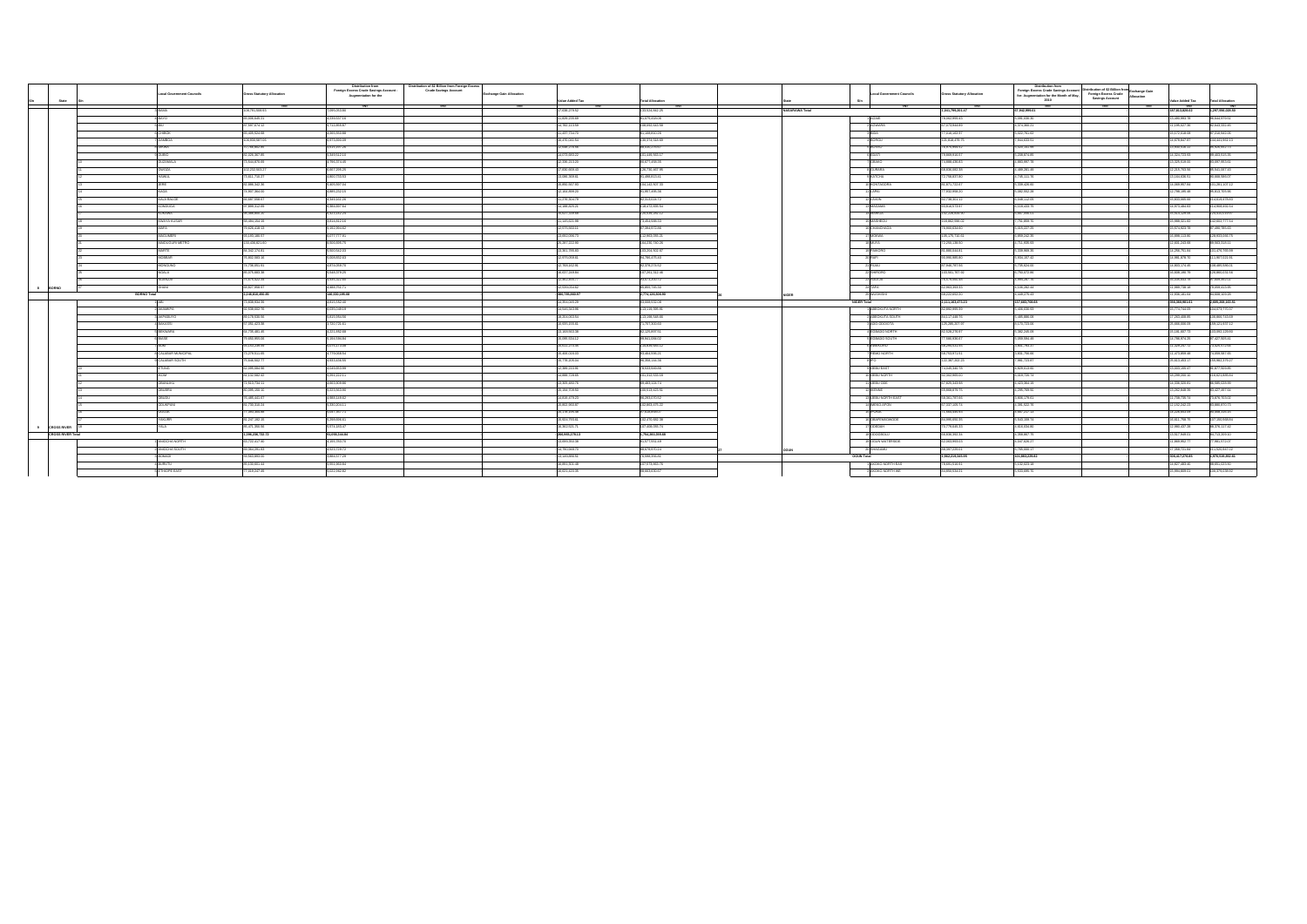|               |        |                                  |                           | Distribution from                      | istribution of \$2 Billion from Foreign Exces |                         |                |                  |  |            |                          |                           | Distribution from                       | istribution of \$2 Billion from                |                   |                |                  |
|---------------|--------|----------------------------------|---------------------------|----------------------------------------|-----------------------------------------------|-------------------------|----------------|------------------|--|------------|--------------------------|---------------------------|-----------------------------------------|------------------------------------------------|-------------------|----------------|------------------|
|               |        |                                  |                           | Foreign Excess Crude Savings Account - | Crude Savings Account                         |                         |                |                  |  |            |                          |                           | Foreign Excess Crude Savings Account    |                                                | achange Gain      |                |                  |
|               |        | <b>Local Government Councils</b> | ross Statutory Allocation | Augmentation for the                   |                                               | schange Gain Allocation |                |                  |  |            | ocal Government Councils | ross Statutory Allocation | for- Augmentation for the Month of May, | Foreign Excess Crude<br><b>Savings Account</b> | ration.           |                |                  |
|               |        |                                  |                           |                                        |                                               |                         | alus Added Tax | notas allA lato? |  |            |                          |                           | 2010                                    |                                                |                   | alue Added Tax | notabilities     |
|               |        |                                  |                           |                                        |                                               |                         |                |                  |  |            |                          |                           |                                         | <b>AND</b>                                     | <b>CONTRACTOR</b> |                | $   -$           |
|               |        | THOPE WEST                       | 78,864,345.92             | (143,294.57                            |                                               |                         | 16,706,575.54  | 0,714,216.04     |  |            | WOKO SOUTH WE            | 151,133.46                | 5,553,299.88                            |                                                |                   | 1,472,103.86   | 176,537.19       |
|               |        | A NORTH EAST                     | 76,913,856.61             | 016,089.55                             |                                               |                         | 16,100,301.00  | 1,030,247.15     |  |            | AKOKO SOUTH EAS          | 88.000,000.1              | 1,021,032.31                            |                                                |                   | 223,631.57     | 037,000.32       |
|               |        | KA SOUTH                         | 73,316,643.80             | 4,781,490.19                           |                                               |                         | 15,459,721.07  | 23,557,855.06    |  |            | AKURE NORTH              | 5,574,216.38              | 4,341,709.42                            |                                                |                   | 1,494,743.84   | 1,410,729.65     |
|               |        | SOKO NORTH                       | 74,352,569.03             | 4,849,050.10                           |                                               |                         | 14,038,943.73  | 94,100,562.85    |  |            | AKURE SOUTH              | 13.529.810.05             | 6.751.901.68                            |                                                |                   | 0.234.098.86   | 30.516.610.59    |
|               |        | SOKO SOUTH                       | 83,200,422.01             | 5,426,080.36                           |                                               |                         | 17,440,126.69  | 00.023,000,001   |  |            | <b>IANR</b>              | 704,573.86                | 4,741,572.83                            |                                                |                   | 3,416,796.43   | 0,002,943.12     |
|               |        |                                  |                           |                                        |                                               |                         |                |                  |  |            |                          |                           |                                         |                                                |                   |                |                  |
|               |        | OKWA EAST                        | 70,421,043.89             | 4,592,647.90                           |                                               |                         | 13,652,515.03  | 18,000,200.82    |  |            | EDORE                    | 712,423.35                | 4,007,301.73                            |                                                |                   | 14,855,402.14  | 1,375,127.23     |
|               |        | DOKWA WEST                       | 70,762,369.69             | 4,614,908.14                           |                                               |                         | 15,056,176.70  | 90,433,454.54    |  |            | CKINDRUPA                | 39.073.45                 | 5,676,660.40                            |                                                |                   | 6,596,156.72   | 109,315,490.58   |
|               |        |                                  | 67,241,550.88             | 4,385,291.62                           |                                               |                         | 14,409,335.79  | 86,096,188.28    |  |            | <b>LAR</b>               | 3968.659.70               | 6,258,786.28                            |                                                |                   | 8.331.193.74   | 0,558,639.72     |
|               |        | HIMLI NORTH                      | 66,781,921.92             | 4,355,315.35                           |                                               |                         | 14,021,875.67  | 5,159,112.94     |  |            | ESE-EDO                  | 525,255.09                | 4.734.443.44                            |                                                |                   | 206, 124.22    | 535,823.56       |
|               |        |                                  |                           |                                        |                                               |                         |                |                  |  |            |                          |                           |                                         |                                                |                   |                |                  |
|               |        | SHIMLI SOUTH                     | 69,113,312.68             | 4,507,361.62                           |                                               |                         | 15,064,631.40  | 88,685,305.69    |  |            | FE-OFTIMERSION           | 6,263,796.57              | 4,973,094.59                            |                                                |                   | 1,750,205.89   | 5,987,757.06     |
|               |        | TANI                             | 58,959,074.30             | 3,845,132.84                           |                                               |                         | 12,573,963.71  | 75,378,170.85    |  |            |                          | 137,005.00                | 4,704,595.89                            |                                                |                   | 1,907,716.10   | 749,918.88       |
|               |        | APELE                            | 73,076,191.39             | 4,765,808.61                           |                                               |                         | 15,742,375.48  | 23,584,375.48    |  |            | opicac                   | 1,240,561.25              | 5,820,000.01                            |                                                |                   | 6,498,410.73   | 1,558,971.99     |
|               |        |                                  | 69,338,976.26             | 522,078.72                             |                                               |                         | 14,874,796.15  | 0,735,051.12     |  |            | ONDO EA!                 | 1,277,235.90              | 3,065,082.38                            |                                                |                   | 766,428.00     | 909.545.29       |
|               |        | GHELLI NORTH                     | 98,503,833.98             | 6,424,122.70                           |                                               |                         | 20,278,105.90  | 25,206,062.58    |  |            | MDO WEST                 | 429,341.43                | 6,354,047.54                            |                                                |                   | 120,039.28     | 1,903,428.25     |
|               |        | <b>GHELLI SOUTH</b>              | 80,011,415.34             | 5,218,102.98                           |                                               |                         | 17,010,214.62  | 102,239,732.94   |  |            |                          | 5,906,900.20              | 4,950,418.89                            |                                                |                   | 3.899.656.73   | 34,756,975.86    |
|               |        |                                  |                           |                                        |                                               |                         |                |                  |  |            |                          |                           |                                         |                                                |                   |                |                  |
|               |        | KWUANI                           | 63,820,199.44             | 4,162,160.75                           |                                               |                         | 14,176,189.04  | 2,158,549.23     |  |            |                          | 9,267,510.23              | 5,821,757.54                            |                                                |                   | 6,149,730.63   | 1,238,998.40     |
|               |        |                                  | 73,917,056.99             | 4,820,647.32                           |                                               |                         | 16,337,975.22  | 15,075,673.53    |  | ONDO Total |                          | 442,010,005.17            | 94,043,544.71                           |                                                |                   | 275,521,591.21 | 1,811,575,221.09 |
|               |        | VARRI SOUTH                      | 93.255.909.95             | 0,001,008.93                           |                                               |                         | 19,742,510.17  | 119.080.289.05   |  |            | <b>TAKUMOSA EAST</b>     | 102.941.71                | 3,860,189.32                            |                                                |                   | 1.623.293.99   | 4.673.425.01     |
|               |        | HTRICKI NARN                     | 77,842,137.76             | 076,629.24                             |                                               |                         | 14,090,465.57  | 97,009,232.58    |  |            | AKUMOSA WEST             | 833,273.86                | 3,902,145.50                            |                                                |                   | 1,393,557.44   | 128,976.81       |
|               |        | ARRI SOUTH-WEST                  | 70,966,511.77             | 4,628,221.67                           |                                               |                         | 14,053,388.83  | 09/058,122.27    |  |            | AIYEDADE                 | 1,229,977.79              | 4,775,838.09                            |                                                |                   | 13,879,754.48  | 1,885,570.36     |
|               |        |                                  |                           |                                        |                                               |                         |                |                  |  |            |                          |                           |                                         |                                                |                   |                |                  |
|               |        | <b>DELTA Total</b>               | 1,845,459,804.76          | 120,355,317.52                         |                                               |                         | 387,513,094.73 | 2,353,328,217.01 |  |            | <b>UYEDIR</b>            | 33.022.000                | 4,069,493.37                            |                                                |                   | 1,612,619.17   | 8,081,403.20     |
|               |        | <b>DAKALIKI</b>                  | 75,017,355.58             | 4,892,405.47                           |                                               |                         | 14,356,163.26  | 94.265.924.31    |  |            | <b><i>CLUWADURO</i></b>  | 370,933,23                | 3,871,993.04                            |                                                |                   | 1,458,397.04   | 4,701,323.32     |
|               |        | <b><i>FIKPO NORTH</i></b>        | 1,983,793.08              | 4,004,555.00                           |                                               |                         | 14,504,819.89  | 183,178.66       |  |            | <b>IORIPE</b>            | 1,000,358.00              | 4,477,821.32                            |                                                |                   | 544.182.21     | 682.362.13       |
|               |        | FIKPO SOUTH                      | 73,148,708.24             | 770,537.94                             |                                               |                         | 14,518,840.08  | 22,438,086.26    |  |            | EDE NORTH                | 1,768,125.85              | 3,832,679.76                            |                                                |                   | 1,055,463.53   | 4,456,269.14     |
|               |        |                                  | 72,949,861.07             | 4,757,569.72                           |                                               |                         | 3,599,316.08   | EG.245,200, N    |  |            | EDE SOUTH                | 364,005.09                | 4,001,975.17                            |                                                |                   | 618,367.15     | 1,984,347.41     |
|               |        |                                  |                           |                                        |                                               |                         |                |                  |  |            |                          |                           |                                         |                                                |                   |                |                  |
|               |        | <b>ZZA NORTH</b>                 | 71,459,055.70             | 4,660,343.90                           |                                               |                         | 14,170,524.94  | 0,289,924.53     |  |            | <b>GBEDORS</b>           | 232,296.32                | 1,732,517.60                            |                                                |                   | 569,707.04     | 534,520.95       |
|               |        | EZZA SOUTH                       | 71,879,144.19             | 4,687,740.80                           |                                               |                         | 13,792,983.32  | 00,359,868.31    |  |            | <b>ORDILER</b>           | 7,684,095.37              | 4,414,152.35                            |                                                |                   | 13,339,900.99  | 15,438,148.73    |
|               |        |                                  | 84,290,054.54             | 5,497,182.70                           |                                               |                         | 16,268,535.96  | 06,056,383.29    |  |            | FE CENTRAL               | 1,632,732.65              | 4,006,453.00                            |                                                |                   | 392,571.21     | 631,757.46       |
|               |        | MELL                             | 73,737,004.00             | 4,808,947.89                           |                                               |                         | 14,335,634.77  | 22,882,247.26    |  |            | <b>FE EAST</b>           | 5,852,603.05              | 4,946,877.79                            |                                                |                   | 5,026,156.24   | 5,825,637.08     |
|               |        |                                  | 38,738,052.73             | 4,482,888.30                           |                                               |                         | 3,419,334.50   | 640,275.53       |  |            | FE NOR                   | 702,542.86                | 1,676,223.39                            |                                                |                   | 1,980,176.78   | 358,943.04       |
|               |        |                                  |                           |                                        |                                               |                         |                |                  |  |            |                          |                           |                                         |                                                |                   |                |                  |
|               |        |                                  | 90,479,077.62             | 5,900,772.31                           |                                               |                         | 16,000,007.04  | 13,240,457.77    |  |            | <b>LIFE SOUTH</b>        | 003.926.32                | 4,474,140.98                            |                                                |                   | 13,421,923.58  | 1,420,930.98     |
|               |        | <b>ICIZARA</b>                   | 73.834.896.88             | 4,815,289.09                           |                                               |                         | 14,261,975.53  | 22,912,161.50    |  |            | EDAYO                    | 570.674.06                | 1558.934.63                             |                                                |                   | 432976.48      | 1562.585.16      |
|               |        | HALIKWU                          | 82,671,121.73             | 5,391,561.00                           |                                               |                         | 15,712,989.57  | 03,775,672.30    |  |            | <b>FELOCAIN</b>          | 1762,650.51               | 4,354,058.53                            |                                                |                   | 2,248,302.67   | 1365.011.7       |
|               | EBONYI | MCHA                             | 84,534,403.45             | 513,078.61                             |                                               |                         | 16,944,424.87  | 106,991,906.93   |  |            |                          | 322 206 14                | 3,938,597.38                            |                                                |                   | 193,016.97     | 5,523,820.40     |
|               |        | <b>EBONYI Total</b>              | 994,723,799.52            | 64,872,883.40                          |                                               |                         | 192,746,150.61 | 1,252,342,833.53 |  |            | <b>LESHAEAS</b>          | 1,074,266.64              | 4,113,513.27                            |                                                |                   | 2,547,501.52   | 79,735,281.43    |
|               |        | DOS ONOXI                        | 05.495.701.18             | 5,227,941.35                           |                                               |                         | 7,712,250.12   | 19,435,892.65    |  |            | LESIA WES                | 5,282,248.27              | 4:257.511.16                            |                                                |                   | 455321.03      | 295,000.46       |
|               |        |                                  |                           |                                        |                                               |                         |                |                  |  |            |                          |                           |                                         |                                                |                   |                |                  |
|               |        |                                  | 91,934,397.91             | 305,083.91                             |                                               |                         | 20,078,013.39  | 18,008,095.21    |  |            | REPODUN                  | 094.717.64                | 4,310,497.95                            |                                                |                   | 1,940,158.19   | 345,373.79       |
|               |        | SAN CENTRAL                      | 62,380,153.80             | 4,068,245.32                           |                                               |                         | 12,943,559.42  | 79,391,958.54    |  |            | REWOLE                   | 855,522.61                | 4,620,983.29                            |                                                |                   | 1,673,161.91   | 1,149,667.81     |
|               |        | <b>JAN NORTH EAS</b>             | 65,078,986.85             | 4,244,255.07                           |                                               |                         | 13,370,430.23  | 693,672.15       |  |            |                          | 1,792,774.83              | 1,160,372.20                            |                                                |                   | 1443,825.08    | 396,972.11       |
|               |        | SAN SOUTH EAST                   | 76,354,744.28             | 4,979,625.93                           |                                               |                         | 14,841,638.22  | 96,176,008.42    |  |            |                          | 6,304,392.64              | 4,976,342.15                            |                                                |                   | 126,213.59     | 0,400,948.38     |
|               |        | SAN WEST                         | 05.483.897.74             | 4,335,879.11                           |                                               |                         | 13,567,990.27  | 84,387,767.12    |  |            | 24 OBDIOJN               | 5.023.586.26              | 4,240,642.01                            |                                                |                   | 2,849,346.26   | 113.574.52       |
|               |        |                                  |                           |                                        |                                               |                         |                |                  |  |            |                          |                           |                                         |                                                |                   |                |                  |
|               |        | AKO CENTRAL                      | 64,142,928.99             | 4,183,208.20                           |                                               |                         | 12,617,080.50  | 0,943,217.69     |  |            |                          | 1,750,195.60              | 4,483,680.22                            |                                                |                   | 1,384,577.05   | 1,618,452.86     |
|               |        | SAKO EAS                         | 72,584,874.07             | 4,733,766.37                           |                                               |                         | 14,180,925.17  | 91,499,565.62    |  |            | OLA-OLUWA                | 259,252.25                | 3,734,275.58                            |                                                |                   | 1,635,337.36   | 2,628,865.19     |
|               |        | TSAKO WEST                       | 81,784,929.13             | \$1,335,766.19                         |                                               |                         | 15,750,609.06  | 102.809.304.38   |  |            | 27 OLORUNDA              | 8.293.236.01              | 4,453,878.09                            |                                                |                   | 13,313,137.93  | 6,000,252.63     |
|               |        | UDGBEN                           | 59,245,971.66             | 3,863,843.42                           |                                               |                         | 11,858,712.70  | 74,968,527.78    |  |            | ORIADE                   | 572 649 23                | 4,602,535.14                            |                                                |                   | 1,825,772.18   | 000,956.55       |
|               |        | <b>CPOBA OKHA</b>                | 101,244,473.49            | 5,602,858.93                           |                                               |                         | 21.027.098.41  | 128.874.430.82   |  |            |                          | 434286439                 | 4,196,247.38                            |                                                |                   | 2.440.783.82   | 1979.025.59      |
|               |        |                                  |                           |                                        |                                               |                         |                |                  |  |            | 29 OROLU                 |                           |                                         |                                                |                   |                |                  |
|               |        |                                  | 2,026,626.32              | 153,068.58                             |                                               |                         | 135,519.2      | ,856,014.18      |  |            |                          | 305,131.6                 |                                         |                                                |                   |                |                  |
|               |        | PERMINON                         | 83,174,088.00             | 5,424,352.94                           |                                               |                         | 15,297,705.09  | 103,896,156.03   |  | OSUN Total |                          | 365,200,472.12            | 120,164,442.38                          |                                                |                   | 383,296,917.48 | 2,476,661,831.97 |
|               |        | VIA NORTH EAST                   | 78,638,938.94             | 5,128,594.21                           |                                               |                         | 14,419,755.07  | 98,187,288.22    |  |            |                          | 1,905,950.17              | 4,493,838.06                            |                                                |                   | 13,952,094.24  | 7,361,882.47     |
| $\frac{1}{2}$ | EDO    | VIA SOUTH WEST                   | 84,580,598.69             | 5,516,091.32                           |                                               |                         | 13,857,335.45  | 103,954,025.46   |  |            | 2 AIGNYELE               | 0,635,958.13              | 5.258.833.77                            |                                                |                   | 16,309,518.73  | 02,204,310.63    |
|               |        |                                  |                           |                                        |                                               |                         |                |                  |  |            |                          |                           |                                         |                                                |                   |                |                  |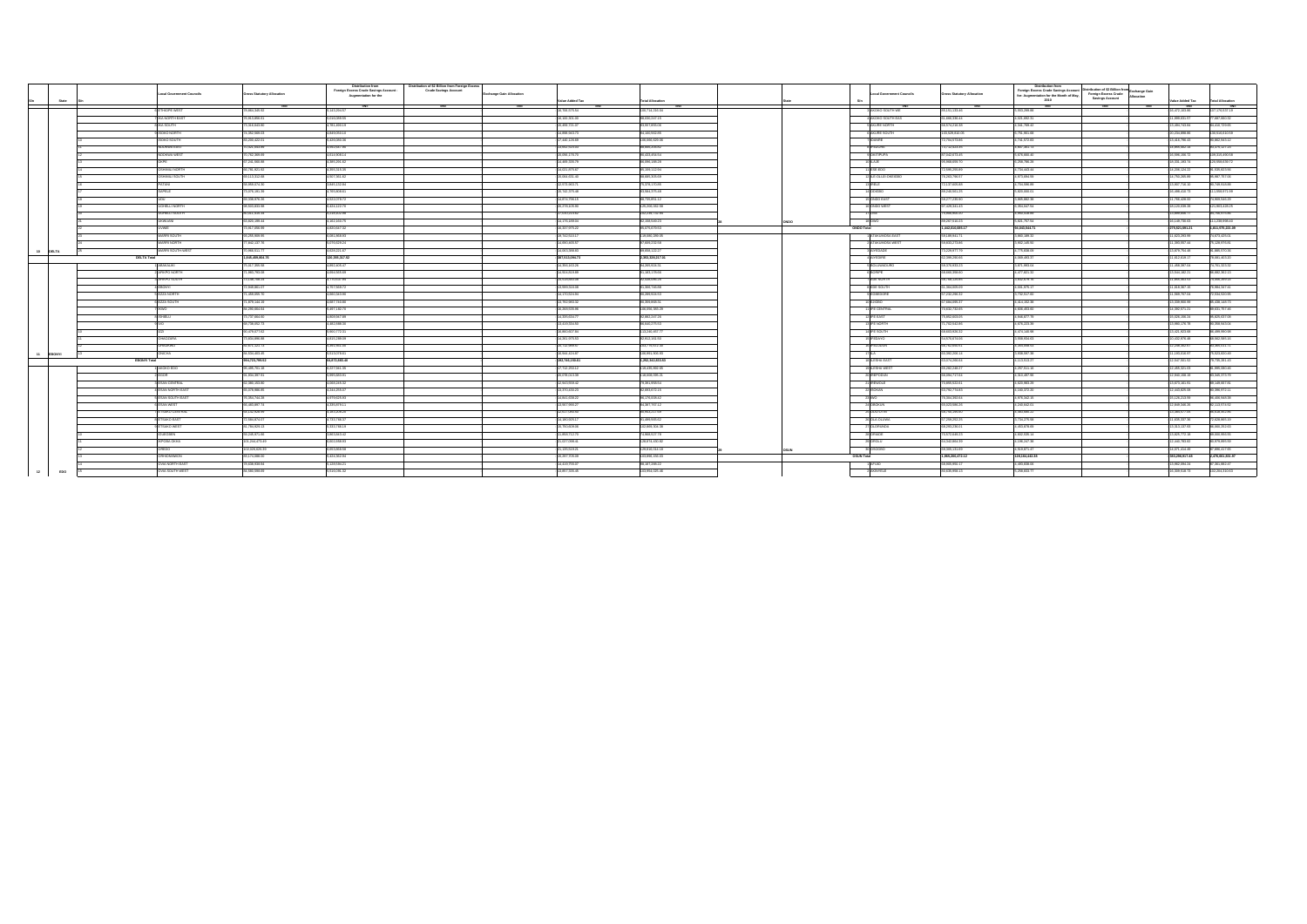|          |       |                    |                                  |                          | Distribution from                     | latribution of \$2 Billion from Foreign Exces |                         |                 |                  |                      |              |                          |                                   | Distribution from                       |                                         |               |                |                  |
|----------|-------|--------------------|----------------------------------|--------------------------|---------------------------------------|-----------------------------------------------|-------------------------|-----------------|------------------|----------------------|--------------|--------------------------|-----------------------------------|-----------------------------------------|-----------------------------------------|---------------|----------------|------------------|
|          |       |                    |                                  |                          | Foreign Excess Crude Savings Account- | Crude Savings Account                         |                         |                 |                  |                      |              |                          |                                   | Foreign Excess Crude Savings Accoun     | shibution of \$2 Billion from           | Exchange Gain |                |                  |
|          |       |                    | <b>Local Government Councils</b> | oss Statutory Allocation | Augmentation for the                  |                                               | schange Gain Allocation |                 |                  |                      |              | ocal Government Councils | <b>Iross Statutory Allocation</b> | for- Augmentation for the Month of May, | Foreign Excess Crude<br>Savings Account | Alloyation    |                |                  |
|          | State |                    |                                  |                          |                                       |                                               |                         | also Added Tax  | tal Allocation   |                      | <b>Still</b> |                          |                                   | 2010                                    |                                         |               | alue Added Tax | otal Allocation  |
|          |       |                    |                                  |                          |                                       |                                               |                         |                 |                  |                      |              |                          |                                   |                                         |                                         |               |                |                  |
|          |       |                    | <b>NAN EAS</b>                   | 006,087.51               | 4,956,887.59                          |                                               |                         | 436,056.21      |                  |                      |              |                          | 17589.0                           | 5,248,505.46                            |                                         |               | 5,042,622.38   | 0,768,717.51     |
|          |       |                    | <b>MAN WEST</b>                  | 555,094.08               | 4,144,923.61                          |                                               |                         | 2,702,631.06    | 403,449.54       |                      |              |                          | 354,233.15                        | 5,214,373.73                            |                                         |               | 13,251,017.99  | 419,624.86       |
|          |       |                    | <b>HUNMINONDE</b>                | 1,765,560.01             | 4,745,550.16                          |                                               |                         | 3,415,045.47    | 0,926,155.64     |                      |              |                          | 542,519.89                        | 5,598,390.01                            |                                         |               | 18,444,906.80  | 09,885,816.71    |
|          |       | EDO Total          |                                  | 327,478,853.50           | 91,139,352.21                         |                                               |                         | 273.212.355.06  | 1,761,830,560.76 |                      |              | MOAN NORTH               | 1762,212.78                       | 5.788.803.57                            |                                         |               | 19.211.972.60  | 13,762,988.94    |
|          |       |                    |                                  |                          |                                       |                                               |                         |                 |                  |                      |              |                          |                                   |                                         |                                         |               |                |                  |
|          |       |                    | DO EXITI                         | 1,790,490.47             | 5,921,081.72                          |                                               |                         | 252,926.40      | 5,964,498.59     |                      |              | <b>AN NORTH EA</b>       | 005,233.54                        | 5,000,739.25                            |                                         |               | 3,929,830.86   | 5,055,003.05     |
|          |       |                    | ITEKRE                           | 1,314,007.61             | 4,650,884.30                          |                                               |                         | 1273.098.91     | 0.338.790.01     |                      |              | <b>DAN NORTH WE</b>      | 1,010,200.94                      | 4,683,772.79                            |                                         |               | 14.529.623.18  | 1031,036.91      |
|          |       |                    | <b>TON</b>                       | 55,000,405.87            | 4,282,564.76                          |                                               |                         | 12,511,058.28   | 12.460.038.91    |                      |              | A3 HTUCE WAG             | 6,838,649.28                      | 5,003,354.56                            |                                         |               | 17,972,690.85  | 10,474,694.69    |
|          |       |                    | <b>SOTI PART</b>                 | 1,035,767.11             | 4,558,390.93                          |                                               |                         | 062,535.03      | 8,516,693.08     |                      |              | DAN SOUTH WE             | 200,539.74                        | 5,886,519.93                            |                                         |               | 18.475.684.32  | 14,622,743.99    |
|          |       |                    | EKITI SOUTH WEST                 | 1050.757.11              | 4,672,846.08                          |                                               |                         | 14,023,467.22   | 1,217,070.42     |                      |              | <b>RAPA CENTRAL</b>      | 115,248.47                        | 4,116,185.98                            |                                         |               | 13,013,404.59  | 0,244,832.04     |
|          |       |                    | <b>KITI WEST</b>                 | 1027.135.09              | 4,762,609.30                          |                                               |                         | 5.337.946.91    | 0.127.691.30     |                      |              |                          | 03.002.100.03                     | 4,330,244.95                            |                                         |               |                |                  |
|          |       |                    |                                  |                          |                                       |                                               |                         |                 |                  |                      |              | <b>URAPA NORTH</b>       |                                   |                                         |                                         |               | 12.955.016.07  | 1,683,767.06     |
|          |       |                    | <b>SALMA</b>                     | 1,443,001.56             | 4,007,127.08                          |                                               |                         | 2,722,222.74    | 8,172,351.38     |                      |              |                          | 00500231                          | 4,283,781.28                            |                                         |               | 13,021,980.93  | 2,990,821.53     |
|          |       |                    | anti                             | 3.651.513.22             | 4,803,329.35                          |                                               |                         | 14.706.034.55   | 3.160.877.14     |                      |              | AKI WES                  | 30,003,061                        | 6.218.157.76                            |                                         |               | 18.336.303.52  | 19,900,146.33    |
|          |       |                    |                                  | 343,919.44               | 5,213,701.10                          |                                               |                         | 000,463.85      | 1,758,084.39     |                      |              |                          | 815.385.1                         | 4,357,497.72                            |                                         |               | 3.477.105.02   | 649,987.05       |
|          |       |                    | ERE                              | 1.851.634.66             | 4.685.946.71                          |                                               |                         | 345.413.17      | 0.885.994.55     |                      |              |                          | 1218.740.45                       | 4,775,105.22                            |                                         |               | 13,608,700.20  | 1,002,545.87     |
|          |       |                    | $\overline{\text{out}}$          | 7,814,885.12             | 5,074,851.91                          |                                               |                         | 003,540.53      | 7,879,277.55     |                      |              |                          | 254,200.23                        | 5,951,323.47                            |                                         |               | 7.695.328.23   | 14,900,851.92    |
|          |       |                    |                                  |                          |                                       |                                               |                         |                 |                  |                      |              |                          |                                   |                                         |                                         |               |                |                  |
|          |       |                    | <b>EJEMEJI</b>                   | 4,676,607.24             | 3,565,843.27                          |                                               |                         | 190,528.28      | 433,278.79       |                      |              |                          | 957.172.03                        | 4,954,349.64                            |                                         |               | 13,794,186.45  | 4,715,708.12     |
|          |       |                    | EPODUNIFELODUN                   | 58,375,061.61            | 4,459,215.11                          |                                               |                         | 3,794,721.96    | 6,628,998.68     |                      |              |                          | 80104.000                         | 4,686,808.21                            |                                         |               | 3,013,435.00   | 0,565,087.59     |
|          |       |                    | <b>ZUORUN</b>                    | 6,594,619.78             | 4,343,100.07                          |                                               |                         | 3,326,520.47    | 4,264,240.32     |                      |              | 20 OLORUNSOGO            | 5,716,428.68                      | 4,351,044.08                            |                                         |               | 12,368,049.89  | 3,435,522.66     |
|          |       |                    | <b>COLA</b>                      | 0,002,995.85             | 4,552,340.67                          |                                               |                         | 4,322,288.78    | 18,677,625.30    |                      |              | uou                      | 045,998.15                        | 5,285,575.34                            |                                         |               | 15.994.383.70  | 02,325,957.19    |
|          |       |                    |                                  | 203,479.61               | 4,583,676.37                          |                                               |                         | ,948,639.97     | 1,815,795.95     |                      |              | AGELU                    | 006.672.32                        | 4,765,187.00                            |                                         |               | 14,381,301.08  | 12,213,161.21    |
|          |       |                    |                                  |                          |                                       |                                               |                         |                 |                  |                      |              |                          |                                   |                                         |                                         |               |                |                  |
|          |       | <b>EXITI Total</b> |                                  | 1,136,782,281.38         | 74,137,508.75                         |                                               |                         | 230,381,517.05  | 1,441,301,307.18 |                      |              | CROMOSHO NOR             | 33.013.327.1                      | 5,005,954.87                            |                                         |               | 15,925,134.28  | 17,689,709.82    |
|          |       |                    |                                  | 1,191,453.34             | 5,034,193.57                          |                                               |                         | ,820,037.52     | 045,684.42       |                      |              | DOMOSHIO SOU             | 371,650.90                        | 4,263,341.73                            |                                         |               | 2947.591.79    | 2,582,584.43     |
|          |       |                    | <b>COUNT</b>                     | 272,553.76               | 4,648,180.80                          |                                               |                         | 1,001,133.59    | 10,781,868.15    |                      |              | <b>DOLUM</b>             | 1,841,332.16                      | 3,967,888.02                            |                                         |               | 11,863,961.57  | 5,673,181.75     |
|          |       |                    | ENUGU EAST                       | 92,972,741.78            | 6,063,401.56                          |                                               |                         | 18,282,086.98   | 117,318,230.32   |                      |              | 26 OLUYOLE               | 7,982,269.69                      | 5,085,768.22                            |                                         |               | 16,046,936.62  | 10,114,974.54    |
|          |       |                    | NUGU NORTH                       | 1,151,080.48             | 1,488,079.44                          |                                               |                         | 240,051.08      | 08.110,000,01    |                      |              | <b>NA-ARA</b>            | 234,654.94                        | 5,754,397.84                            |                                         |               | 942,673.65     | 11,931,726.43    |
|          |       |                    |                                  |                          |                                       |                                               |                         |                 |                  |                      |              | <b>IDEI ODE</b>          |                                   |                                         |                                         |               | 13.057.057.77  |                  |
|          |       |                    | NUGU SOUTH                       | 1,939,648.73             | 5,148,205.59                          |                                               |                         | 15,837,950.52   | 0,925,804.84     |                      |              |                          | 5,633,108.49                      | 4,345,610.19                            |                                         |               |                | 14,036,586.45    |
|          |       |                    | ZEAGU                            | 6.408.041.85             | 4,983,101.83                          |                                               |                         | 14.955.833.98   | 6.346.977.67     |                      |              | פסו וסר                  | 205.152.90                        | 5,299,867.95                            |                                         |               | 14.462.533.05  | 01,027,553.91    |
|          |       |                    | <b>GBO ETITI</b>                 | 2,809,450.10             | 5,400,582.36                          |                                               |                         | 16,158,042.80   | 04.358.075.25    |                      |              | 30 OYO EAST              | 1,100,000.20                      | 4,446,942.88                            |                                         |               | 3.648.023.65   | 16,281,852.80    |
|          |       |                    | GBO EZE NORTH                    | 148,301.64               | 5,944,417.08                          |                                               |                         | 654 236.71      | 14,776,955.43    |                      |              | <b>IYO WES</b>           | 1774,402.70                       | 4,420,041.95                            |                                         |               | 14.024.835.37  | 6.219.280.03     |
|          |       |                    | 200 EZE SOUT                     | 087,602.93               | 570,901.89                            |                                               |                         | 274,896.58      | 233,401.40       |                      |              |                          | 500,560.58                        | 472,617.66                              |                                         |               |                | 286,039.4        |
|          |       |                    | <b>HERD</b>                      | 6,515,809.32             | 4,990,130.10                          |                                               |                         | 14,307,955.04   | 25,813,894.46    |                      |              | 2102111-0103             | 7,491,140.22                      | 5,053,738.24                            |                                         |               | 14,202,262.29  | 6,747,140.76     |
|          |       |                    |                                  |                          |                                       |                                               |                         |                 |                  |                      |              |                          |                                   |                                         |                                         |               |                |                  |
|          |       |                    | <b>IKANU EAST</b>                | 73, 168, 193.90          | 4,771,000.73                          |                                               |                         | 14,318,873.15   | 22,258,875.78    |                      | OYO Total    |                          | 2,512,973,905.84                  | 163,000,572.14                          |                                         |               | 496,145,689.94 | 1,173,008,167.92 |
|          |       |                    | KANU WEST                        | 227.113.10               | 4.584.565.51                          |                                               |                         | 255,645.42      | 9.137.324.03     |                      |              | PKW1AD                   | 273.893.64                        | 5,300,438.00                            |                                         |               | 5.078.026.94   | 01,652,358.59    |
|          |       |                    | SUKKA                            | 06,757,551.26            | 6,310,235.41                          |                                               |                         | 19,211,008.46   | 122,278,795.13   |                      |              |                          | 1,175,848.94                      | 5,750,562.69                            |                                         |               | 5.430.569.43   | 00,356,981.05    |
|          |       |                    | UI RIVER                         | 0,051,818.47             | 4,621,393.89                          |                                               |                         | 644,109.50      | 9,127,321.85     |                      |              | <b>OKXO!</b>             | 037,825.51                        | 5,480,693.29                            |                                         |               | 15,174,951.80  | 04,093,470.59    |
|          |       |                    | <b>DENU</b>                      | 78,251,930.59            | 5,103,354.09                          |                                               |                         | 15,221,883.13   | 8.577.168.41     |                      |              | <b>DS EAS</b>            | 493,526.32                        | 4,401,724.04                            |                                         |               | 12.351.084.01  | TE ME, 245,31    |
|          |       |                    |                                  | 00.215.00                | 5,586,768.03                          |                                               |                         | 6,910,875.52    | 105.020,101.000  |                      |              | JOS NORTH                | 3,145,958.53                      | 7,379,038.51                            |                                         |               | 22,803,822.88  | 43,328,829.93    |
|          |       |                    |                                  |                          |                                       |                                               |                         |                 |                  |                      |              |                          |                                   |                                         |                                         |               |                |                  |
| 14 ENUGU |       |                    |                                  | 70,373,332.73            | 4,589,536.32                          |                                               |                         | 3,580,030.22    | 8,542,899.27     |                      |              | <b>CLIDS SOUTH</b>       | 051,374.33                        | 6,303,310.87                            |                                         |               | 19,075,728.62  | 2,030,413.82     |
|          |       | <b>ENUGU Total</b> |                                  | 346,870,938.97           | 87,838,856.80                         |                                               |                         | 65,565,451.00   | 700,275,246.76   |                      |              |                          | 204,367.95                        | 5,561,989.03                            |                                         |               | 14,793,091.59  | 1,639,448.56     |
|          |       |                    | юс                               | 5,898,934.42             | 7,558,578.64                          |                                               |                         | 0,008,194.00    | 3,265,707.06     |                      |              | ANKE                     | 527,119.66                        | 4,729,999.80                            |                                         |               | 1,440,523.03   | 0,097,642.50     |
|          |       |                    | <b>BALANGA</b>                   | 17,679,881.46            | 5,731,260.58                          |                                               |                         | 5,997,377.56    | 19,608,519.60    |                      |              | ANGTANG NORTH            | 1,042,507.48                      | 4,764,074.88                            |                                         |               | 14,025,022.18  | 1,838,704.54     |
|          |       |                    | <b>LLRI</b>                      | 142,145.82               | 5,422,279.77                          |                                               |                         | 550,934.78      | 4,245,300.37     |                      |              | <b>IGTANG SOUTH</b>      | 178,112.70                        | 4,511,587.68                            |                                         |               | 2.980.715.4    | 670,415.79       |
|          |       |                    |                                  |                          |                                       |                                               |                         |                 |                  |                      |              |                          |                                   |                                         |                                         |               |                |                  |
|          |       |                    | <b>DOKKU</b>                     | 94,672,295.18            | 6,174,241.30                          |                                               |                         | 03/200, M.D. 21 | 00.020.933.08    |                      |              |                          | 00,487,838.69                     | 6,553,513.49                            |                                         |               | 8,717,316.51   | 25,758,008.09    |
|          |       |                    | <b>INAKAYE</b>                   | 17,961,452.36            | 5,736,580.39                          |                                               |                         | 6,713,228.59    | 10,411,261.34    |                      |              |                          | 059 095 31                        | 4,412,561.08                            |                                         |               | 12.710.226.03  | 14,782,482.42    |
|          |       |                    | 30MOG                            | 8,740,900.24             | 6,439,583.44                          |                                               |                         | 583,784.88      | 22,864,268.56    |                      |              |                          | 023,704.56                        | 5,980,312.70                            |                                         |               | 5,577,340.49   | 3,256,357.75     |
|          |       |                    | <b>ALTUNGO</b>                   | 6,205,337.81             | 4,969,882.09                          |                                               |                         | 4.089.171.37    | 5.264.391.27     |                      |              | <b><i>ESCANDAN</i></b>   | 3,580,974.14                      | 5.842.200.71                            |                                         |               | 15,736,823.99  | 1,159,998.84     |
|          |       |                    |                                  | 1,096,948.18             | 5,797,590.60                          |                                               |                         | 472,730.34      | 10,167,269.13    |                      |              |                          | 300,276.29                        | 4,589,989.16                            |                                         |               | 3.748.693.58   | 718,959.04       |
|          |       |                    | <b>AFADA</b>                     | 779,813.93               | 5,137,781.65                          |                                               |                         | 1735.777.33     | 653.372.91       |                      |              | SHENDAM                  | 1,987,795.35                      | 333.942.34                              |                                         |               | 6.074.038.55   | 12,995,783.24    |
|          |       |                    |                                  |                          |                                       |                                               |                         |                 |                  |                      |              |                          |                                   |                                         |                                         |               |                |                  |
|          |       |                    | <b>HOMGOM</b>                    | 73,473,582.39            | 4,791,725.25                          |                                               |                         | 14.141.328.93   | 2.406.636.57     | <b>PLATEAU</b>       |              |                          | 5.046.461.35                      | 0,316,033.06                            |                                         |               | 14,005,045,40  | 17.828.340.61    |
| 15 GOMBE |       |                    | AMALTULDEBA                      | 159,478.47               | 6,336,447.00                          |                                               |                         | 205,963.81      | 10,791,890.17    | <b>PLATEAU Total</b> |              |                          | 1,438,459,390.75                  | 93,811,979.14                           |                                         |               | 262,383,820.46 | 1,794,655,190.35 |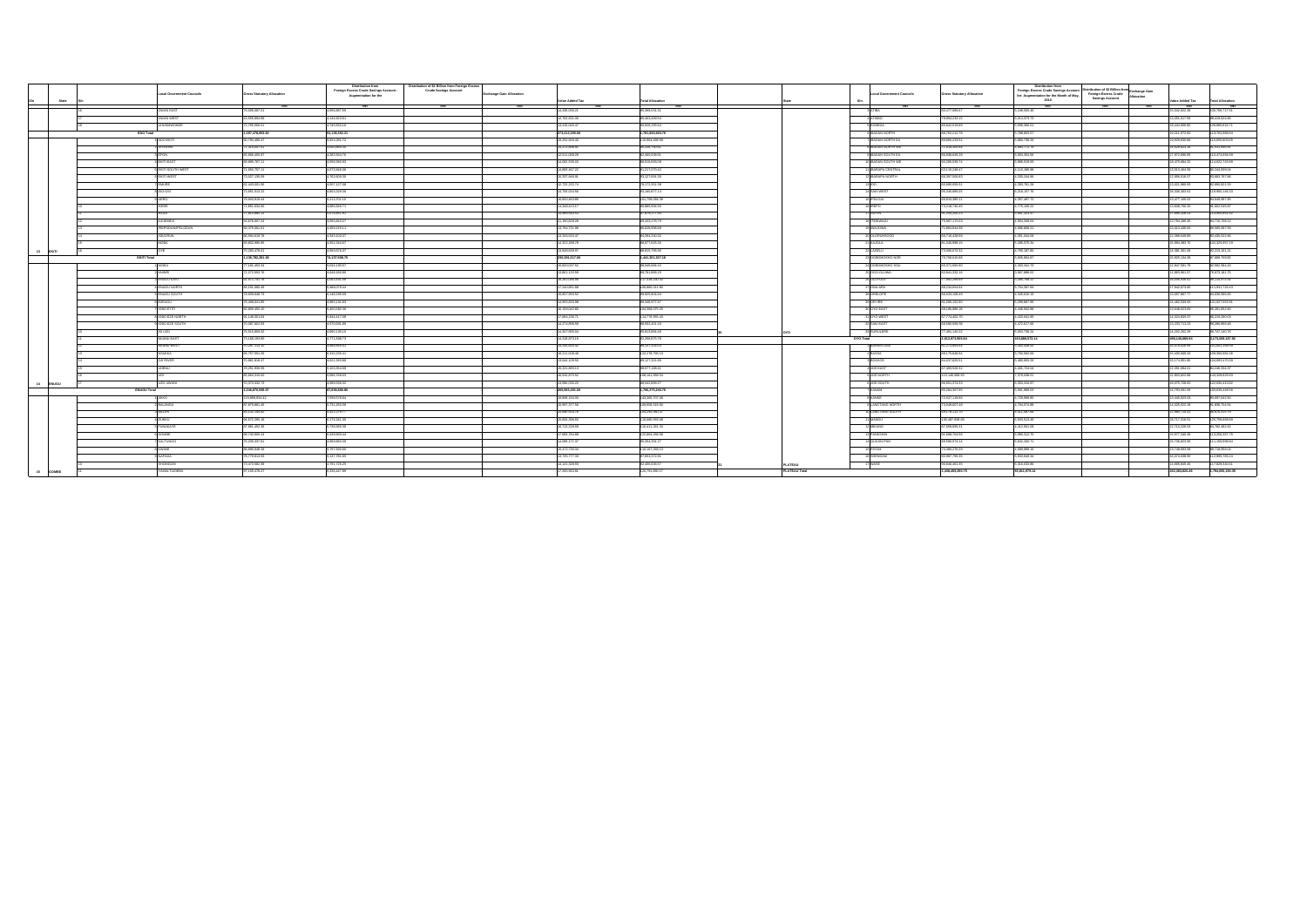|           |              |                    |                          |                                   | Distribution from                      | tribution of \$2 Billion from Foreign Ex |                          |                |                  |        |                     |                                  |                            | Distribution fro                        |                                                     |             |                 |                  |
|-----------|--------------|--------------------|--------------------------|-----------------------------------|----------------------------------------|------------------------------------------|--------------------------|----------------|------------------|--------|---------------------|----------------------------------|----------------------------|-----------------------------------------|-----------------------------------------------------|-------------|-----------------|------------------|
|           |              |                    | ocal Government Councils | <b>Gross Statutory Allocation</b> | Foreign Excess Crude Savings Account - | Crude Savings Account                    | Eschange Gain Allocation |                |                  |        |                     | <b>Local Government Councils</b> | Gross Statutory Allocation | Foreign Excess Crude Savings Account    | stribution of \$2 Billion f<br>Foreign Excess Crude | change Gain |                 |                  |
|           |              |                    |                          |                                   | Augmentation for the                   |                                          |                          |                |                  |        |                     |                                  |                            | for- Augmentation for the Month of May, | Savings Account                                     |             |                 |                  |
|           | <b>State</b> |                    |                          |                                   |                                        |                                          |                          | slue Added Tax | next Allowadden  |        |                     |                                  |                            | 2010                                    |                                                     |             | sing Added Tax  | otal Allocation  |
|           |              | <b>GOMBE Total</b> |                          | 082,810,770.23                    | 64.095.951.59                          |                                          |                          | 6.452.888.19   | 23.359.610.05    |        |                     |                                  | 199,945.5                  | 4,578,228.53                            |                                                     |             | 595.452.35      | 373,626.42       |
|           |              |                    | <b>BOH MBAISE</b>        | 12.216.777.15                     | \$361,930.02                           |                                          |                          | 5,389,150.27   | 02,967,857.43    |        |                     | <b>IDADA WES</b>                 | 170,616.61                 | 1554.570.51                             |                                                     |             | 24.109.902.67   | 14,835,089.79    |
|           |              |                    | <b>IAZU MBAISE</b>       | 74,397,610.53                     | 4,851,987.57                           |                                          |                          | 14,535,439.20  | 10.586,037.31    |        |                     | <b>UCLICU-TOR</b>                | 355,303.76                 |                                         |                                                     |             | 1,268,790.96    |                  |
|           |              |                    |                          |                                   |                                        |                                          |                          |                |                  |        |                     |                                  |                            | 5,018,722.60                            |                                                     |             |                 | 03,242,887.32    |
|           |              |                    | OWARD MERC               | 0,233,647.47                      | 4,515,209.49                           |                                          |                          | 13,420,818.44  | 17,169,675.40    |        |                     | ANDONE                           | 126,447.93                 | 5,356,039.02                            |                                                     |             | 22,941,573.45   | 10,424,060.39    |
|           |              |                    | ZNINTE                   | 3,684,332.40                      | 4,805,469.73                           |                                          |                          | 474,978.88     | 2,954,781.00     |        |                     | <b>SARI-TORU</b>                 | 164,125.74                 | 5,032,411.34                            |                                                     |             | 1218,054.10     | 05,414,591.19    |
|           |              |                    | <b>EATO NORTH</b>        | 5,719,007.45                      | 4,938,165.09                           |                                          |                          | 14,256,403.75  | A,913,576.29     |        |                     |                                  | 417,436.99                 | 5,114,148.52                            |                                                     |             | 13,073,837.70   | 6,605,423.21     |
|           |              |                    | <b>EATO SOUTH</b>        | 73,507,392.85                     | 4,793,930.26                           |                                          |                          | 14,301,201.46  | 12,602,524.58    |        |                     | necessa                          | 334,003.00                 | 5,008,308.85                            |                                                     |             | 24.120.486.24   | 15,723,404.75    |
|           |              |                    | HITTE UBOMA              | 57,745,419.47                     | 4,418,151.75                           |                                          |                          | 3,111,005.61   | 15,274,576.83    |        |                     | <b>LEME</b>                      | 272,891.50                 | 5,169,938.68                            |                                                     |             | 232952051       | 06,772,350.69    |
|           |              | <b>STOURS!</b>     |                          | 73,215,287.99                     | 4,774,880.07                           |                                          |                          | 13,979,953.51  | 91,970,121.56    |        |                     | <b><i>PARTICULAR</i></b>         | 252,869.38                 | 5,038,198.94                            |                                                     |             | 22 054 575 77   | 04.955.644.09    |
|           |              |                    | SIALA MBANO              | 81,918,075.44                     | 1342,449.59                            |                                          |                          | (482,942.63    | 02,743,467.66    |        |                     |                                  | 164,455.90                 | 5.749.819.67                            |                                                     |             | 24.110.784.63   | 18.025.060.20    |
|           |              |                    |                          | 73,314,984.90                     | 4,781,382.00                           |                                          |                          | 4,440,764.74   | 2,537,131.64     |        |                     |                                  | 214.539.7                  | 5,361,784.10                            |                                                     |             | 23,483,495.00   | 1,059,818.87     |
|           |              | <b>MITOLI</b>      |                          | 00.007/130.00                     | 5,631,319.12                           |                                          |                          | 6,663,528.11   | 08,642,283.23    |        |                     | OVERE                            | 6,207,800.17               | 4,970,042.68                            |                                                     |             | 22,294,302.76   | 03,472,145.60    |
|           |              |                    | гля гиеми                | 5,962,820.29                      | 354,065.83                             |                                          |                          | 14,302,813.33  | 5.219.699.44     |        |                     |                                  | 262,179.90                 | 6.147.494.82                            |                                                     |             | 5,472,142.42    | 25,881,817.14    |
|           |              | <b>HEA</b>         |                          | 70,733,736.23                     | 4,613,040.75                           |                                          |                          | 13,852,038.24  | 19,198,815.22    |        |                     | OBIAIAKPOR                       | 1,287,057.05               | 7,257,805.91                            |                                                     |             | 259.675.01      | 49,204,537.97    |
|           |              |                    | KWANGELE                 | 58,128,950.02                     | 4,443,164.46                           |                                          |                          | 1,346,033.93   | 15,918,148.41    |        |                     | <b>ABUA/COUAL</b>                | 1,873,648.94               | 5,926,505.06                            |                                                     |             | 5,130,632.62    | 21,930,793.70    |
|           |              | KWERRE             |                          | 59,620,592.76                     | 3,888,275.08                           |                                          |                          | 11,876,498.64  | 5,385,306.47     |        |                     | <b>CRAINCREMAN</b>               | 464,418.03                 | 6,095,467.20                            |                                                     |             | 25,161,721.34   | 24,721,606.57    |
|           |              | covo               |                          | 06,344,327.47                     | 4,326,776.76                           |                                          |                          | 13,031,020.55  | 13,702,124.78    |        |                     | ocuporo                          | 1,703,144.41               | 3,099,202.29                            |                                                     |             | 18,795,549.67   | 12,482,896.37    |
|           |              | <b>COUTA</b>       |                          | 75,205,896.46                     | 4,904,701.54                           |                                          |                          | 13,788,111.03  | 23,828,702.02    |        |                     | <b>CIKROKA</b>                   | 2.471.846.65               | 5,378,564.88                            |                                                     |             | 23.276.628.71   | 11,127,040.24    |
|           |              |                    | NAJEGOEMA                | 8,093,599.01                      | 145,202.37                             |                                          |                          | 4,990,319.85   | 0,22,121.22      |        |                     |                                  | 005,186.23                 | 4,174,225.03                            |                                                     |             | 2,576,635.86    | 756,046.92       |
|           |              |                    |                          |                                   |                                        |                                          |                          |                |                  |        |                     |                                  |                            |                                         |                                                     |             |                 |                  |
|           |              |                    |                          | 71,261,344.62                     | 4,647,449.78                           |                                          |                          | 3,460,537.25   | 23.102.331.05    |        |                     | OPOBO/MORORO                     | 8,905,629.53               | 4,497,730.17                            |                                                     |             | 1,132,006.46    | 14,595,446.17    |
|           |              | NUMO               |                          | 64,573,626.28                     | 4,211,295.98                           |                                          |                          | 12,457,226.63  | 81,242,149.88    |        |                     | 21 OYIGBO                        | 596.039.10                 | 4,212,758.67                            |                                                     |             | 20 255 474.59   | 19,064,272.36    |
|           |              |                    |                          | 09,328,618.96                     | 4,521,403.24                           |                                          |                          | 3,779,260.97   | 7,629,283.18     |        |                     | PORT HARCOURT                    | 3,855,159.95               | 8,077,459.65                            |                                                     |             | 2.980.944.69    | 04,913,554.28    |
|           |              |                    |                          | 67.211.266.69                     | 4,383,315.92                           |                                          |                          | 3,088,409.89   | 4.683.052.50     | RIVERS |                     |                                  | 1004.466.11                | 4.622.870.90                            |                                                     |             | 0.105.757.14    | 5.614.094.14     |
|           |              | RU EAST            |                          | 10,250,230.20                     | 516,877.92                             |                                          |                          | 1339,004.67    | 6,615,772.80     |        | <b>RIVERS Total</b> |                                  | 283,594,818.85             | 122,842,368.01                          |                                                     |             | 537,759,031.52  | 544,196,218.38   |
|           |              | RU WEST            |                          | 08,884,495.92                     | 4,492,438.88                           |                                          |                          | 3,012,103.94   | 86,389,038.74    |        |                     |                                  | 589,152.31                 | 4,407,950.48                            |                                                     |             | 12.430.396.82   | 14,427,509.61    |
|           |              |                    | VERRI MUNICIPAL          | (8,435,998.49                     | 4,463,189.23                           |                                          |                          | 3,307,744.51   | 0,206,932.23     |        |                     |                                  | 161,557.67                 | 5,162,097.39                            |                                                     |             | 14,570,802.96   | 0,025,358.03     |
|           |              |                    | <b>VERRI NORTH</b>       | 74,222,755.67                     | 4,840,584.07                           |                                          |                          | 14,773,082.87  | 93,836,422.61    |        |                     | DANGE-SHUNI                      | 155,697.32                 | 5,227,512.61                            |                                                     |             | 15, 152, 899 52 | 00,536,109.45    |
|           | IMO          |                    | ERRI WEST                | 0,003,179.43                      | (617,569.63                            |                                          |                          | 457,774.05     | 1,878,523.11     |        |                     |                                  | 131,000.93                 | 5,943,331.82                            |                                                     |             | 6,786,693.10    | 13,861,685.85    |
|           |              | <b>IMO Total</b>   |                          | 1,950,170,410.15                  | 127,184,227.11                         |                                          |                          | 174,519,886.97 | 2,451,874,524.22 |        |                     | CORDINYO                         | ,009,631.91                | 5,465,811.19                            |                                                     |             | 14,780,345.56   | 04,055,788.67    |
|           |              |                    |                          | 38,080,394.84                     | 439,997.83                             |                                          |                          | 3,475,192.06   | 5,935,584.73     |        |                     |                                  | 191,366.63                 | 4,968,318.76                            |                                                     |             | 2.141.994.44    | 13,291,679.83    |
|           |              | <b>ASUZA</b>       |                          | 13,459,222.62                     | 5,442,958.56                           |                                          |                          | 5,789,588.51   | 63.031,703.68    |        |                     | WADABAW                          | 220,127.15                 | 5,557,799.44                            |                                                     |             | 16,272,446.98   | 07,050,373.57    |
|           |              |                    | <b>BIRNIN KUDU</b>       | 99,515,080.87                     | 6,490,073.17                           |                                          |                          | 18,991,180.39  | EARC200.174.43   |        |                     | LLELA                            | 022460.82                  | 5,001,050.78                            |                                                     |             | 03/210/21021    | 15,507,124.60    |
|           |              |                    |                          | 73,586,488.08                     | 4,799,088.61                           |                                          |                          | 3,789,293.07   | 2,174,009.76     |        |                     |                                  | 1,000,090.15               | 5,143,056.15                            |                                                     |             | 3,679,623.48    | 7,683,369.78     |
|           |              |                    | <b>MGARAWA</b>           | 61,879,042.97                     | 4,035,564.39                           |                                          |                          | 11,905,090.00  | 7,820,298.01     |        |                     |                                  | 222,244.30                 | 5.101.418.64                            |                                                     |             | 13,027,425.95   | 06,351,088.89    |
|           |              |                    |                          | 65,737,769.75                     | 4,287,218.90                           |                                          |                          | 12,422,004.83  | 2,446,993.48     |        |                     | <b>KWARD</b>                     | 375,751.85                 | 4,524,477.11                            |                                                     |             | 13,308,468.49   | 17,208,697.45    |
|           |              | <b>DUTSE</b>       |                          | 88,315,471.36                     | 759,008.44                             |                                          |                          | 0.040,543.43   | 1,021,683.23     |        |                     |                                  | 932724.00                  | 5.278.187.95                            |                                                     |             | 13,772,746.76   | 0.983.058.7      |
|           |              | <b>DKRAL</b>       |                          | 5,298,808.26                      | 4,975,977.95                           |                                          |                          | 090,499.14     | 5,365,285.36     |        |                     | SABON BIRN                       | 018 392 70                 | 5.935.944.81                            |                                                     |             | 549.874.77      | 2,504,212.28     |
|           |              |                    |                          | 05,126,688.31                     | 4,312,582.99                           |                                          |                          | 2,719,743.87   | 1,159,015.17     |        |                     | SHAGAR                           | 350,500.05                 | 4,882,045.45                            |                                                     |             | 13,993,177.06   | 03,733,723.36    |
|           |              |                    |                          | 68,384,951.88                     | 4,459,860.13                           |                                          |                          | 2,958,695.42   | 5,003,507.43     |        |                     | <b>ELAM</b>                      | 324,732.16                 | 4,550,280.40                            |                                                     |             | 2,410,659.07    | 6,035,578.64     |
|           |              | MARAM              |                          | 00,714,039.91                     | 6,568,308.70                           |                                          |                          | 7,750,621.32   | 25,033,629.92    |        |                     | <b>CKOTO NORTH</b>               | 243,503.05                 | 5,428,890.02                            |                                                     |             | 16,317,700.88   | 04,990,094.56    |
|           |              | www                |                          | 70,953,017.74                     | 4,627,341.63                           |                                          |                          | 13,247,584.40  | 88,827,943.77    |        |                     | <b>CKOTO SOUTH</b>               | 8.000.760.69               | 5.090.887.17                            |                                                     |             | 15.164.091.34   | 0,315,739.20     |
|           |              | <b>ADEJIA</b>      |                          | 12,931,779.33                     | 104,220.67                             |                                          |                          | 573,121.40     | 0,709,121.41     |        |                     | <b>AMBUWAL</b>                   | 483,261.13                 | 5,835,828.16                            |                                                     |             | 6,076,985.41    | 206,074.00       |
|           |              | HI <sub>IN</sub>   |                          | \$4,258,053.95                    | 5,495,095.06                           |                                          |                          | 6,428,039.55   | 06,181,788.56    |        |                     | <b>ANGAZA</b>                    | 549,328.51                 | 4,927,099.14                            |                                                     |             | 12,698,818.15   | 3,175,245.81     |
|           |              |                    | <b>AFIN HAUSA</b>        | 92,052,409.52                     | 6,043,162.63                           |                                          |                          | 17,704,272.56  | 15.409.844.71    |        |                     | <b>STURETA</b>                   | 449.000.44                 | 4.464.037.18                            |                                                     |             | 11,315,553.31   | 14,228,600.94    |
|           |              |                    | CAMA                     | 70,851,396.56                     | 4,620,714.20                           |                                          |                          | 3,352,173.22   | 18,824,283.99    |        |                     |                                  | 461,906.41                 | 5.051.831.70                            |                                                     |             | 14.698.931.11   | 212,669.22       |
|           |              | CAZALIRE           |                          | 14.001.074.75                     | 4,865,296.02                           |                                          |                          | 14.372.149.94  | 13.839.120.71    |        |                     | 22 MILIRING                      | 216.436.02                 | 4.970.005.88                            |                                                     |             | 14.172.428.73   | 5,359,470.63     |
|           |              |                    |                          |                                   | 001,722.41                             |                                          |                          | 285,408.95     | 1,980,091.42     | SOKOTO |                     |                                  | 15,322                     | ,827,055.88                             |                                                     |             |                 | 576,413.9        |
|           |              | <b>AW</b>          |                          | 78,081,009.73                     | 5,092,250.79                           |                                          |                          | 14,719,431.05  | 17,093,351.57    |        | SOKOTO Total        |                                  | 1,005,014,516.74           | 117,756,728.11                          |                                                     |             | 124,803,122.82  | 2,248,240,367.67 |
|           |              |                    | <b>UGATARI</b>           | 79,679,010.89                     | 196,424.55                             |                                          |                          | 14,926,297.34  | 99,801,732.80    |        |                     | <b>JRDO-KCL</b>                  | 227,224.22                 | 4,775,658.51                            |                                                     |             | 12,071,904.52   | 0,074,787.26     |
|           |              |                    | <b>MALAM MADUR</b>       | 5,596,973.16                      | 4,930,206.38                           |                                          |                          | 14,309,086.52  | 10.000,000.07    |        |                     |                                  | 22,845,468.11              | 8.011.610.59                            |                                                     |             | 15,782,663.62   | 146,639,742.32   |
| 17 JIGAWA |              |                    |                          |                                   |                                        |                                          |                          |                |                  |        |                     |                                  |                            |                                         |                                                     |             |                 |                  |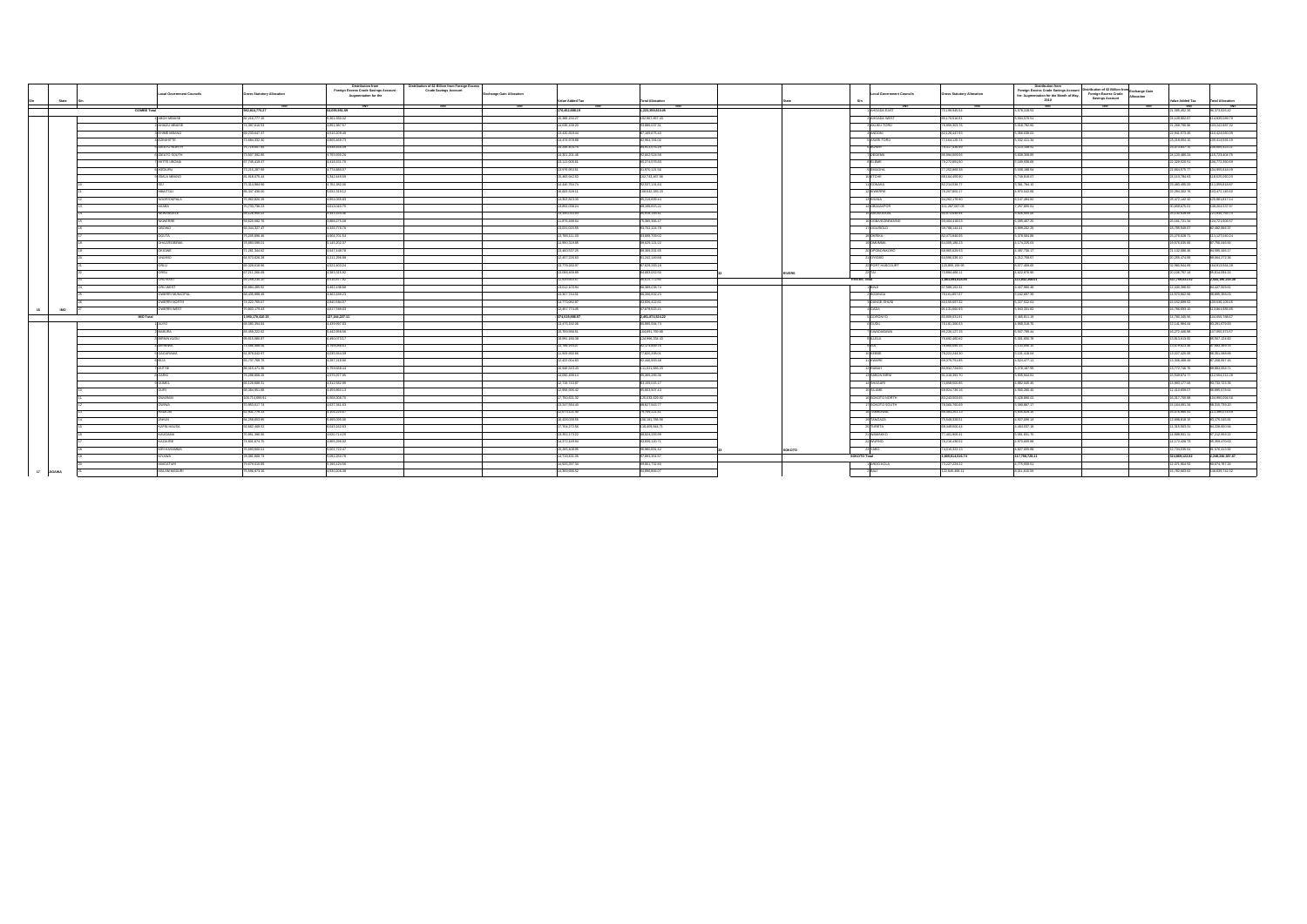|         |             |                     |                                  |                           | <b>Clatribution from</b>              | <b>Xatribution of \$2 Billion from Foreign Excess</b> |                         |                |                  |                      |                     |                          |                            | Distribution from                       |                                       |                   |                    |                  |
|---------|-------------|---------------------|----------------------------------|---------------------------|---------------------------------------|-------------------------------------------------------|-------------------------|----------------|------------------|----------------------|---------------------|--------------------------|----------------------------|-----------------------------------------|---------------------------------------|-------------------|--------------------|------------------|
|         |             |                     |                                  |                           | Foreign Excess Crude Savings Account- | Crude Savings Account                                 |                         |                |                  |                      |                     |                          |                            | Foreign Excess Crude Savings Accoun     | <b>Natribution of \$2 Billion fro</b> | Exchange Gain     |                    |                  |
|         |             |                     | <b>Local Government Councils</b> | ross Statutory Allocation | Augmentation for the                  |                                                       | schange Gain Allocation |                |                  |                      |                     | ocal Government Councils | Gross Statutory Allocation | for- Augmentation for the Month of May, | Foreign Excess Crude                  | <b>Allowation</b> |                    |                  |
|         |             |                     |                                  |                           |                                       |                                                       |                         | alus Added Tax | noiteagiA letc   |                      | Sh.                 |                          |                            | 2010                                    | <b>Savings Account</b>                |                   | alue Added Tax     | otal Allocation  |
|         |             |                     |                                  |                           |                                       |                                                       |                         |                |                  |                      |                     |                          |                            |                                         | <b>AND</b>                            |                   | <b>START START</b> | $-10$            |
|         |             |                     |                                  | 0,889,964.73              | 558,012.52                            |                                                       |                         | 10.209,220     | 314,381.55       |                      |                     |                          | 09.958.7                   | 5,570,179.68                            |                                       |                   | 507,073.62         | 4,487,212.00     |
|         |             |                     |                                  | 9,886,407.13              | 209,950.32                            |                                                       |                         | 300,645.05     | 0,397,003.10     |                      |                     |                          | 1,309,736.87               | 6,541,098.23                            |                                       |                   | 2,098,059.33       | 8,949,694.43     |
|         |             |                     |                                  | 13,728,902.69             | 4,156,206.65                          |                                                       |                         | 11,827,378.29  | 1,712,487.64     |                      |                     |                          | 1,056,312.64               | 7,281,887.65                            |                                       |                   | 16,871,852.34      | 35,810,059.63    |
|         |             |                     | <b>GHE TAKADKAD</b>              |                           |                                       |                                                       |                         |                |                  |                      |                     |                          |                            |                                         |                                       |                   |                    |                  |
|         |             |                     |                                  | 72,332,643.89             | (717,316.68                           |                                                       |                         | 3.440.156.78   | 0.490.117.36     |                      |                     |                          | 1813.962.41                | 4,879,140.78                            |                                       |                   | 1108471100         | 1,677,814.88     |
|         |             |                     | <b>TAILIRA</b>                   | 73,809,817.30             | 813, 653.47                           |                                                       |                         | 3,467,771.40   | 1,091,242.17     |                      |                     |                          | 5,438,121.04               | 4,919,846.53                            |                                       |                   | 3,681,459.28       | 4,039,426.85     |
|         |             |                     | <b><i>EMICWARH</i></b>           | 17,971,072.68             | 432,868.17                            |                                                       |                         | 1372979.77     | 1,776,920.62     |                      |                     | ADIBAT AM                | 0,996,147.32               | 7,238,833.66                            |                                       |                   | 5,384,532.69       | 33,619,513.67    |
|         |             | <b>JIGAWA Total</b> |                                  | 2,046,027,572.92          | 133,435,741.89                        |                                                       |                         | 387,092,555.01 | 2,567,155,870.63 |                      |                     |                          | 2,740,018.98               | 5,396,054.27                            |                                       |                   | 2,212,106.46       | 00,348,179.71    |
|         |             |                     | PMN CWAR                         | 16.520.464.10             | 599,112.92                            |                                                       |                         | 7,327,531.11   | 41,447,108.13    |                      |                     |                          | 020 824 78                 | 4.892.631.72                            |                                       |                   | 2,305,963.65       | 2,279,420.15     |
|         |             |                     | HIKUN                            | 120, 806, 480.77          | 02.023.075.7                          |                                                       |                         | 0,851,952.40   | 19,537,067.17    |                      |                     | 80 M PA                  | 7,248,159.22               | 6,994,401.19                            |                                       |                   | 6,254,119.25       | 30,496,679.66    |
|         |             |                     |                                  |                           |                                       |                                                       |                         |                |                  |                      |                     |                          |                            |                                         |                                       |                   |                    |                  |
|         |             |                     |                                  | 99,902,741.92             | 515,355.25                            |                                                       |                         | 8,363,504.83   | 4,781,602.00     |                      |                     | TAKUM                    | 5,000,541.18               | 5,000,009.27                            |                                       |                   | 3,544,724.38       | 06,006,134.82    |
|         |             |                     | KAJURU                           | 78,248,696.70             | 103,143.79                            |                                                       |                         | 024304.77      | 1,376,145.25     |                      |                     |                          | 03.003.120.0               | 4,004,341.36                            |                                       |                   | 2.842.832.72       | ,314,204.70      |
|         |             |                     |                                  | 127,873,073.67            | 8,339,495.85                          |                                                       |                         | 2,736,892.97   | 18,949,462.49    |                      |                     | <b>LIKAR</b>             | 7,412,918.83               | 7,005,146.32                            |                                       |                   | 6,774,447.88       | 1,192,513.03     |
|         |             |                     | ЧA                               | 79.234.834.21             | 167,456.70                            |                                                       |                         | 550,311.06     | 952.602.76       |                      |                     |                          | 30,078.06                  | 1,659,041.02                            |                                       |                   | 2.147.601.41       | 8,245,720.48     |
|         |             |                     |                                  | 5,772,065.76              | (941,625.39                           |                                                       |                         | ,377,937.76    | 091,628.92       | TARABA               |                     |                          | 275,998.45                 | 104,924.32                              |                                       |                   | 13,301,842.61      | ,682,772.38      |
|         |             |                     | <b>EMA'A</b>                     | 96,251,666.94             | 277,243.16                            |                                                       |                         | 1,129,571.36   | 10,058,481.45    |                      | <b>TARABA Total</b> |                          | LA37,301,501.43            | 93,736,465.09                           |                                       |                   | 220.825.909.45     | 1,751,863,875.98 |
|         |             |                     |                                  | 106,190,226.87            | 325,406.04                            |                                                       |                         | 081,523.84     | 0,197,156.75     |                      |                     |                          | 006,743.86                 | 4,091,713.41                            |                                       |                   | 3,900,632.42       | 220,003.02       |
|         |             |                     |                                  |                           |                                       |                                                       |                         |                |                  |                      |                     |                          |                            |                                         |                                       |                   |                    |                  |
|         |             |                     | DUNA NORTH                       | 23.852,206.65             | 460,929.51                            |                                                       |                         | 1,530,917.33   | 6,060,055.48     |                      |                     |                          | 522,400.32                 | 1714,468.44                             |                                       |                   | 2,958,243.90       | 06,305,112.66    |
|         |             |                     | ADUNA SOUTH                      | 102,958,734.55            | 5,714,657.86                          |                                                       |                         | 21,090,237.48  | 11,563,629.90    |                      |                     | <b>DAMATURU</b>          | 4,340,335.73               | 4,548,252.28                            |                                       |                   | 2.326.234.59       | 1,514,822.60     |
|         |             |                     |                                  | 0,258,554.08              | ,887,051.08                           |                                                       |                         | 1,980,219.58   | 135,954.73       |                      |                     |                          | 1,561,292.35               | (123,530.33)                            |                                       |                   | 3,012,031.33       | 7,497,654.02     |
|         |             |                     | <b>AURA</b>                      | 12,744,503.28             | 5,396,346.72                          |                                                       |                         | 6,421,723.17   | 4,562,573.17     |                      |                     | 1 IMF                    | 14,219,021.67              | 7,449,019.80                            |                                       |                   | 0.796,386.83       | 40,464,428.29    |
|         |             |                     | AURU                             | 4.883.353.95              | 535.836.76                            |                                                       |                         | 4.822.904.05   | 5.242.104.76     |                      |                     |                          | 1,767,803.31               | 115253.07                               |                                       |                   | 4.433.247.73       | 14,316,304.11    |
|         |             |                     | <b>UBAU</b>                      | 99,862,274.87             | 6,512,716.11                          |                                                       |                         | 8,230,236.96   | 14,005,227.93    |                      |                     | <b>GILBA</b>             | 1,098,652.10               | 5,419,443.24                            |                                       |                   | 1,605,812.98       | 02,123,908.32    |
|         |             |                     | <b>IDAN</b>                      | 0.483.036.10              | 531,516.91                            |                                                       |                         | 1.879.627.83   | <b>ML040.041</b> |                      |                     |                          | 894,022.74                 | 4.949.579.05                            |                                       |                   | 2,797,507.74       | 3,641,109.54     |
|         |             |                     |                                  |                           |                                       |                                                       |                         |                |                  |                      |                     |                          |                            |                                         |                                       |                   |                    |                  |
|         |             |                     |                                  | 106,551,516.24            | 5,948,958.24                          |                                                       |                         | 9,723,980.66   | 3.224.405.13     |                      |                     | DIAKUSKO                 | 8,266,008.12               | 6,408,612.41                            |                                       |                   | 6.616.505.17       | 21,291,125.71    |
|         |             |                     | <b>AKADTI</b>                    | 72,825,989.54             | 749,491.20                            |                                                       |                         | 100,635.97     | 1,676,116.81     |                      |                     |                          | 529,882.56                 | 4,599,746.03                            |                                       |                   | 12,903,404.31      | 033,032.90       |
|         |             |                     | ABON GARI                        | 0,050,313.09              | 360,418.36                            |                                                       |                         | 1,377,008.01   | 4,097,739.46     |                      |                     |                          | 2,307,028.09               | 4,063,476.28                            |                                       |                   | 1,523,099.49       | 893,603.85       |
|         |             |                     | <b>NGA</b>                       | 74,634,034.93             | 39.305,425,4                          |                                                       |                         | 14,194,124.20  | 3,025,505.52     |                      |                     |                          | 8,912,138.61               | 4,494,241.65                            |                                       |                   | 2,320,425.79       | 5,726,806.05     |
|         |             |                     | xиА                              | 100,318,125.66            | 542,445.32                            |                                                       |                         | 1,571,618.03   | 5.432.189.02     |                      |                     |                          | 720,446.67                 | 5,264,343.86                            |                                       |                   | 1230,608.78        | 00,215,399.31    |
|         |             |                     | <b>NGON KATA</b>                 | 09,174,400.35             | 120,024.82                            |                                                       |                         | 274,148.36     | 558,573.54       |                      |                     |                          | 742,645.35                 | 5,526,659.51                            |                                       |                   | 910,720.70         | 06,180,025.56    |
|         |             |                     |                                  | 11,065,650.61             | 243,355.45                            |                                                       |                         | 03 018,000     | 0,375,890.74     |                      |                     |                          | 859,632.36                 | 5.273.421.13                            |                                       |                   | 1997.474.72        | 0,130,528.21     |
|         | <b>CINA</b> |                     |                                  |                           |                                       |                                                       |                         |                |                  |                      |                     |                          |                            |                                         |                                       |                   |                    |                  |
|         |             | <b>KADUNA Total</b> |                                  | 2,194,429,746.94          | 143,110,648.89                        |                                                       |                         | 406,507,786.20 | 744,126,182.03   |                      |                     | <b>UNUSAR</b>            | 144,051.29                 | 5,422,404.04                            |                                       |                   | 1,476,042.55       | 2,042,497.88     |
|         |             |                     | UNGI                             | 75,913,354.94             | 4,950,840.50                          |                                                       |                         | 6,056,157.89   | 6,920,361.33     | <b>YORE</b>          |                     | 17 YUSUFARI              | 1,839,965.17               | 5,337,355.48                            |                                       |                   | 13,027,913.36      | 00,205,234.01    |
|         |             |                     | LBASU                            | 5,463,672.27              | 305,729.88                            |                                                       |                         | 543,245.58     | 993,647.73       |                      | <b>YOBE Total</b>   |                          | 393,832,070.30             | \$0,901,520.02                          |                                       |                   | 234,647,092.39     | ,719,380,682.71  |
|         |             |                     |                                  | 72,391,155.36             | 721,132.62                            |                                                       |                         | 1,712,799.99   | 1,825,087.97     |                      |                     |                          | 1,403,340.74               | 5,308,880.15                            |                                       |                   | 627,137.60         | 0,339,358.48     |
|         |             |                     | LOCUI                            | 76,598,614.68             | 4,995,530.42                          |                                                       |                         | 503.891.71     | 6,098,036.82     |                      |                     | BAKUR.                   | 8,528,183.58               | 5,121,371.08                            |                                       |                   | 14,984,298.45      | 8,633,853.11     |
|         |             |                     | <b>DETA</b>                      | 1,808,314.19              | 5,987,461.11                          |                                                       |                         | 19,187,496.73  | 6,983,272.03     |                      |                     |                          | 2,034,748.74               | 6,002,228.48                            |                                       |                   | 5,736,340.44       | 3,773,317.67     |
|         |             |                     | <b>BUNKURE</b>                   | 75,163,087.77             | 4,901,909.69                          |                                                       |                         | 5,957,438.69   | 6.022.436.14     |                      |                     | <b>MINICA IDI</b>        | 00.881.237.18              | 6,579,109.76                            |                                       |                   | 1143.955.75        |                  |
|         |             |                     |                                  |                           |                                       |                                                       |                         |                |                  |                      |                     |                          |                            |                                         |                                       |                   |                    | 24,004,362.09    |
|         |             |                     |                                  | 13,948,389.35             | 431,369.97                            |                                                       |                         | 496,288.58     | 4,876,047.91     |                      |                     |                          | 578,958.29                 | 1718, 157.63                            |                                       |                   | 520.523.68         | 08,917,719.60    |
|         |             |                     | MMMATTA                          | 1540,004.34               | 317,792.94                            |                                                       |                         | 7,085,045.48   | 3,942,542.75     |                      |                     |                          | 1,887,545.27               | 7,949,137.76                            |                                       |                   | 10.952.977.85      | 50,789,660.88    |
|         |             |                     | <b>UCLOI VIOLANI</b>             | 5,219,298.41              | 557,745.39                            |                                                       |                         | 614,862.83     | 08,391,905.63    |                      |                     | <b>URA NAMODI</b>        | 1,781,926.98               | 5,985,740.21                            |                                       |                   | 7,857,130.47       | 15,624,797.66    |
|         |             |                     | WAKN TOFA                        | 84,538,358.94             | 513,337.22                            |                                                       |                         | 18,298,719.84  | 08,350,426.00    |                      |                     | NIN MAGAJI               | 614,829.53                 | 5,453,106.77                            |                                       |                   | 14,732,299.91      | 03,800,236.22    |
|         |             |                     | <b>GUWA</b>                      | 5,643,598.75              | 333,247.16                            |                                                       |                         | 358,006.97     | 334,852.88       |                      |                     |                          | 883 922 23                 | 1,057,609.02                            |                                       |                   | 5,712,588.22       | 4,054,119.47     |
|         |             |                     |                                  | 5,015,535.55              | 331,416.97                            |                                                       |                         | 1,007,074.61   | 354,027.12       |                      |                     |                          | 1,392,127.51               | 7,916,828.11                            |                                       |                   | 8,177,466.05       | 7,486,421.67     |
|         |             |                     | LGGE                             |                           |                                       |                                                       |                         |                |                  |                      |                     |                          |                            |                                         |                                       |                   |                    |                  |
|         |             |                     |                                  | 12,912,455.82             | 5,407,300.08                          |                                                       |                         | 178,929.08     | 5,498,684.97     |                      |                     |                          | 102,455.98                 | 4,832,738.48                            |                                       |                   | 3.425.471.86       | 2,300,000.32     |
|         |             |                     |                                  | 3,266,149.60              | 778,197.11                            |                                                       |                         | 02.246.83      | 746,593.53       |                      |                     | TALATA MAFARA            | 211,440.39                 | 5,622,449.89                            |                                       |                   | 5,844,152.99       | 07,678,043.28    |
|         |             |                     | <b>GARUN MALLAM</b>              | 09,483,176.33             | 531,483.01                            |                                                       |                         | 1,303,086.21   | 317,745.56       |                      |                     | <b>TSAFE</b>             | 2,003,647.14               | 6,057,591.08                            |                                       |                   | 2,390,023.84       | 16,331,262.05    |
|         |             |                     | KYA.                             | 78,662,709.75             | 130.544.47                            |                                                       |                         | 16.110.617.31  | 0.666.471.53     | ZAMFARA              | 14 ZURM             |                          | 3,275,586.08               | 1735.321.96                             |                                       |                   | 236,375,20         | 28.247.283.24    |
|         |             |                     |                                  | 19,300,320.22             | 823,897.31                            |                                                       |                         | 1,338,647.20   | 4,462,054.73     | <b>ZAMFARA Total</b> |                     |                          | 108,559,959.65             | 85,340,330.37                           |                                       |                   | 229,340,012.32     | 623,241,102.34   |
|         |             |                     | <b>WALE</b>                      | 106,300,795.51            | 332,616.99                            |                                                       |                         | (22886,111)    | 15,004,761.03    |                      |                     | 1 ABAJ                   | 1,324,953.46               | 4,455,947.05                            |                                       |                   | 0,934,812.04       | 49,715,723.36    |
|         |             |                     |                                  | 7,060,568.57              | 25,057.00                             |                                                       |                         |                | 441,947.91       |                      |                     | <b>BUJA MUNICIPAL</b>    | 503,892.60                 | 0,728,447.28                            |                                       |                   | 835,601.91         | 74,067,941.79    |
| 19 KAND |             |                     |                                  |                           |                                       |                                                       |                         | 355,721.68     |                  |                      |                     |                          |                            |                                         |                                       |                   |                    |                  |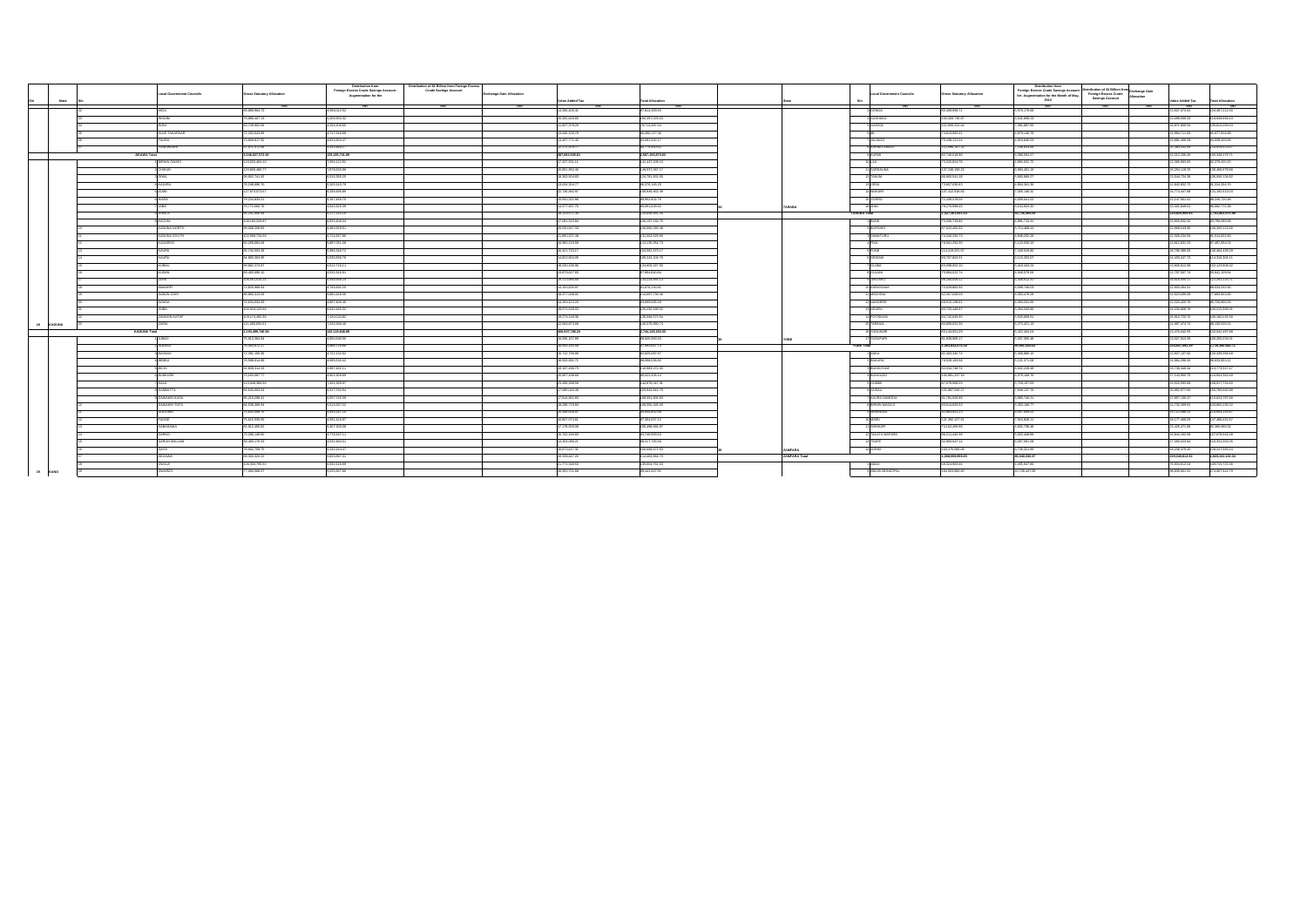| State | <b>Local Government Councils</b> | <b>Gross Statutory Allocation</b> | Distribution from<br>Foreign Excess Crude Savings Account -<br>Augmentation for the | Distribution of \$2 Billion from Foreign Excess<br>Crude Savings Account | Eschange Gain Allocation | Value Added Tax | <b>Total Allocation</b> |                   | <b>Local Government Councils</b> | Gross Statutory Allocation | Distribution from<br>Foreign Excess Crude Savings Account<br>for-Augmentation for the Month of May. | Distribution of \$2 Billion from<br>Foreign Excess Crude<br>Savings Account | change Ga<br>ocation | Value Added Tax      | <b>Total Allocation</b> |
|-------|----------------------------------|-----------------------------------|-------------------------------------------------------------------------------------|--------------------------------------------------------------------------|--------------------------|-----------------|-------------------------|-------------------|----------------------------------|----------------------------|-----------------------------------------------------------------------------------------------------|-----------------------------------------------------------------------------|----------------------|----------------------|-------------------------|
|       |                                  |                                   |                                                                                     |                                                                          |                          |                 |                         |                   |                                  |                            |                                                                                                     |                                                                             |                      |                      |                         |
|       |                                  | 75.805.540.BL                     | 4.949.678.0                                                                         |                                                                          |                          | 15.438.509.0    | GE 283 727 G            |                   |                                  | 31 110 419 17              | <b>M10455</b>                                                                                       |                                                                             |                      | 12,067,602.01        | 179,119,967.89          |
|       | KAND MUNICIPAL                   | 29.345.740.95                     | 6.479.029.33                                                                        |                                                                          |                          | 21.876.758.49   | (27.701.528.7")         |                   | 4 CINACINAL ADA                  | TT TAL 440 44              | 438.082.0                                                                                           |                                                                             |                      | 79,955,570.79        | 158.778.102.32          |
|       |                                  | 20 742 062 B                      | 4.613.583.7                                                                         |                                                                          |                          | 15.000.754.53   | 415, 401, 17            |                   |                                  | <b>PT 075 005 00</b>       | 88.708.BO                                                                                           |                                                                             |                      | 78.118.500.44        | 155,960,351             |
|       |                                  | 225.352                           | 4.648.428.84                                                                        |                                                                          |                          | 4.918.697       | 843.483.34              | <b>TCT, ABUJA</b> |                                  | <b>76 480 74</b>           |                                                                                                     |                                                                             |                      | 767.903.52           |                         |
|       |                                  | 92.138.435.0                      | 6.008.990.5                                                                         |                                                                          |                          | 18.812.87       | 115,950,300,331         | FCT. ABUJA Total  |                                  | 556,003,463.               |                                                                                                     |                                                                             |                      | $-423.680.050.71$    | 1.005.005.059.24        |
|       |                                  | 00 150 454 G                      | 5.879.924.88                                                                        |                                                                          |                          | 10 761 FAC      | 5,801.07                | <b>Grand Tota</b> |                                  | 62.491.609.306.56          | <b>075.514.113.</b>                                                                                 |                                                                             |                      | $-14.103.049.651.65$ | 80.756.973.071.68       |
|       |                                  | 055 387 132 04 134 437 445 97     |                                                                                     |                                                                          |                          |                 |                         |                   |                                  |                            |                                                                                                     |                                                                             |                      |                      |                         |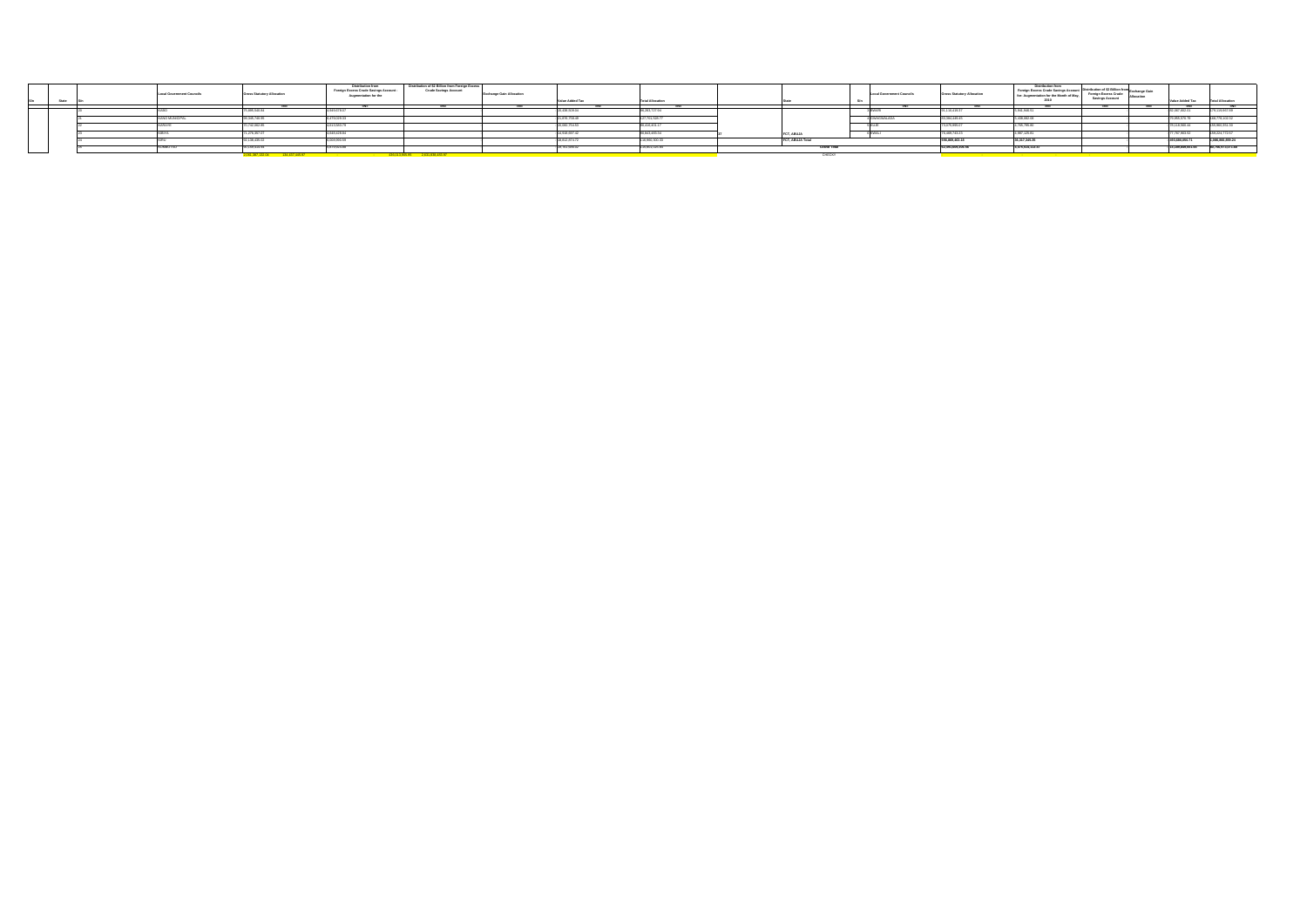| S/n Beneficiaries JULY                              | Statutory          | Distribution from Foreign Excess Crude Savings<br><b>Account - Augmentation</b> | Distribution of \$2 Billion from Foreign Excess<br><b>Crude Savings Account</b> | <b>Exchange Gain Difference</b> | <b>VAT</b>           | <b>Total</b>         |
|-----------------------------------------------------|--------------------|---------------------------------------------------------------------------------|---------------------------------------------------------------------------------|---------------------------------|----------------------|----------------------|
|                                                     | $=N=$              | $=N=$                                                                           | $=N=$                                                                           | $=N=$                           | $=N=$                | $=N=$                |
| 1 FGN (see Table II)                                | 171,678,473,601.51 |                                                                                 |                                                                                 |                                 | -17.804.048.862.03   | 179,482,522,463.55   |
| 2 State (see Table III)                             | 87.077.616.071.23  |                                                                                 |                                                                                 |                                 | $-26.013.496.206.77$ | 113.091.112.278.00   |
| 3 LGCs (see Table IV)                               | 67.133.192.030.96  |                                                                                 |                                                                                 |                                 | -18.209.447.344.74   | 85.342.639.375.70    |
| 4 13% Derivation Fund                               | 35.360.526.890.58  |                                                                                 |                                                                                 |                                 |                      | $-35.360.526.890.58$ |
| 5 Cost of Collection - NCS                          | 1.887.196.750.47   |                                                                                 |                                                                                 |                                 |                      | 1.887.196.750.47     |
| 6 Transfer to Excess Crude                          | 47.137.631.042.76  |                                                                                 |                                                                                 |                                 |                      | $-47.137.631.042.76$ |
| 7 Deductions: Cost of Collections (FIRS)            | 2,750,994,655.24   |                                                                                 |                                                                                 |                                 | $-2,167,791,350.56$  | 4,918,786,005.81     |
| o ADD TRANSFER TO EXCESS CRUDE<br>and SUBSIDY ACCTS | 140,165,351,329.52 |                                                                                 |                                                                                 |                                 |                      | - 140,165,351,329.52 |
| 9 Total                                             | 553.190.982.372.28 |                                                                                 |                                                                                 |                                 | -54.194.783.764.11   | 607.385.766.136.39   |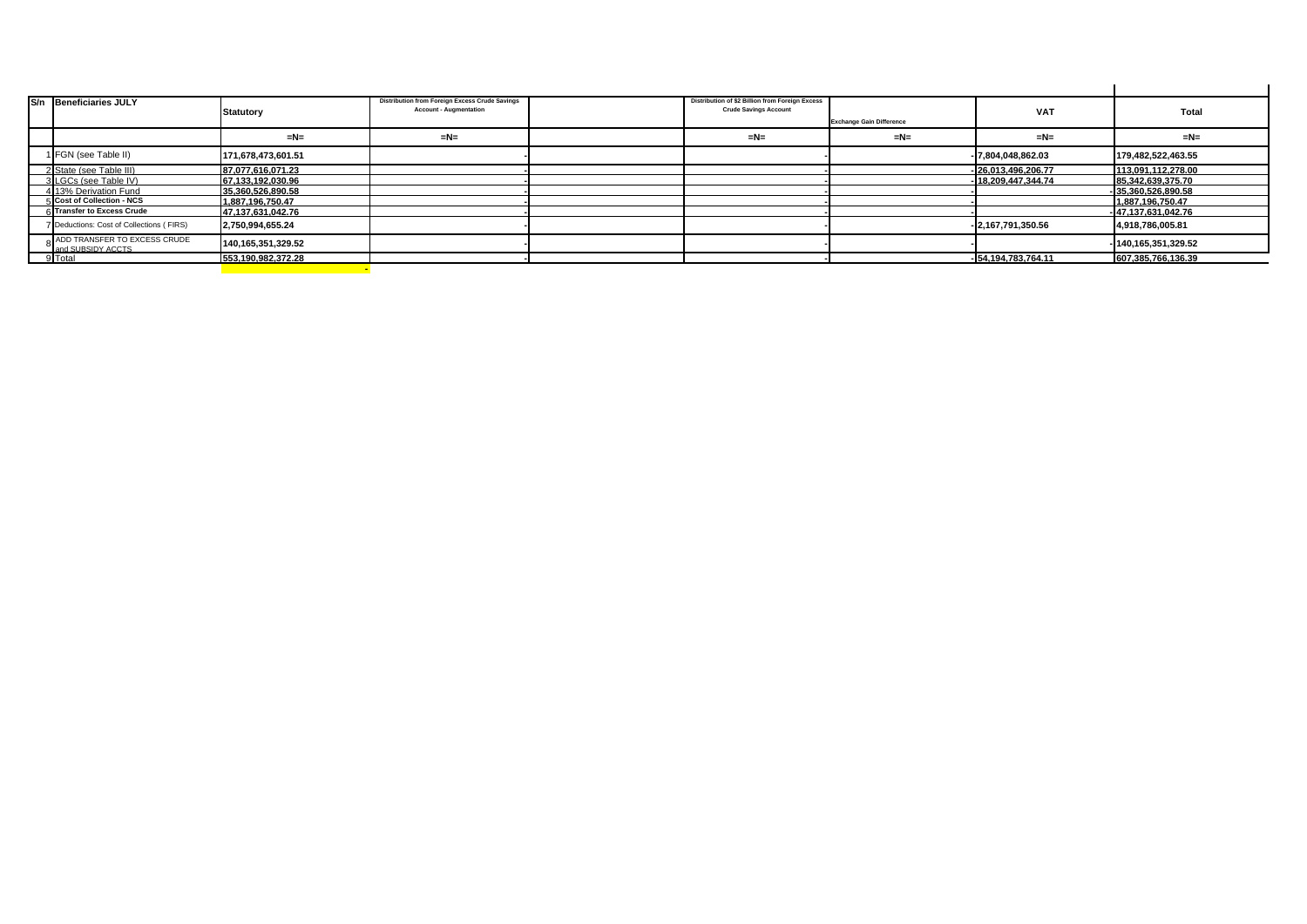|                                    |                                   |                                     |                                    | $6 = 3 - 4 - 5$                 |                                                                                                                                                 |                              |                                 |                     | $11=6+7+8+9+10$         |
|------------------------------------|-----------------------------------|-------------------------------------|------------------------------------|---------------------------------|-------------------------------------------------------------------------------------------------------------------------------------------------|------------------------------|---------------------------------|---------------------|-------------------------|
| <b>Beneficiaries</b>               | <b>Gross Statutory Allocation</b> | <b>Less External Debt Deduction</b> | <b>Less Deductions(Fertilizer)</b> | <b>Net Statutory Allocation</b> | Distribution from Foreign Excess Crude Savings  Distribution of \$2 Billion from Foreign Excess<br><b>Account for August, 2009 Augmentation</b> | <b>Crude Savings Account</b> | <b>Exchange Gain Difference</b> | VAT                 | <b>Total Net Amount</b> |
|                                    | $= N =$                           | $= N =$                             |                                    |                                 |                                                                                                                                                 | $=N=$                        | $=N=$                           | =N:                 | $= N$                   |
| FGN (CRF Account)                  | 158,056,301,626.30                | 3,109,017,752.74                    |                                    | - 154,947,283,873.56            |                                                                                                                                                 |                              |                                 | - 7,283,778,937.90  | 162,231,062,811.46      |
| 2 Share of Derivation & Ecology    | 3,258,892,817.04                  | 64,103,458.82                       |                                    | 3,194,789,358.22                |                                                                                                                                                 |                              |                                 |                     | $-3,194,789,358.22$     |
| 3 Stabilization                    | 1.629.446.408.52                  | 32.051.729.41                       |                                    | 1.597.394.679.11                |                                                                                                                                                 |                              |                                 |                     | $-1.597.394.679.11$     |
| 4 Development of Natural Resources | 5.474.939.932.62                  | 107.693.810.82                      |                                    | $-5.367.246.121.81$             |                                                                                                                                                 |                              |                                 |                     | $-5.367.246.121.81$     |
| FCT-Abuia                          | 3.258.892.817.04                  | 64.103.458.82                       | 174,413,718.75                     | 3 020 375 639 47                |                                                                                                                                                 |                              |                                 | $-520.269.924.14$   | 3.540.645.563.60        |
| Sub-total                          | 171.678.473.601.51                | 3.376.970.210.60                    | 174,413,718,75                     | 168.127.089.672.16              |                                                                                                                                                 |                              |                                 | $-7.804.048.862.03$ | 175.931.138.534.20      |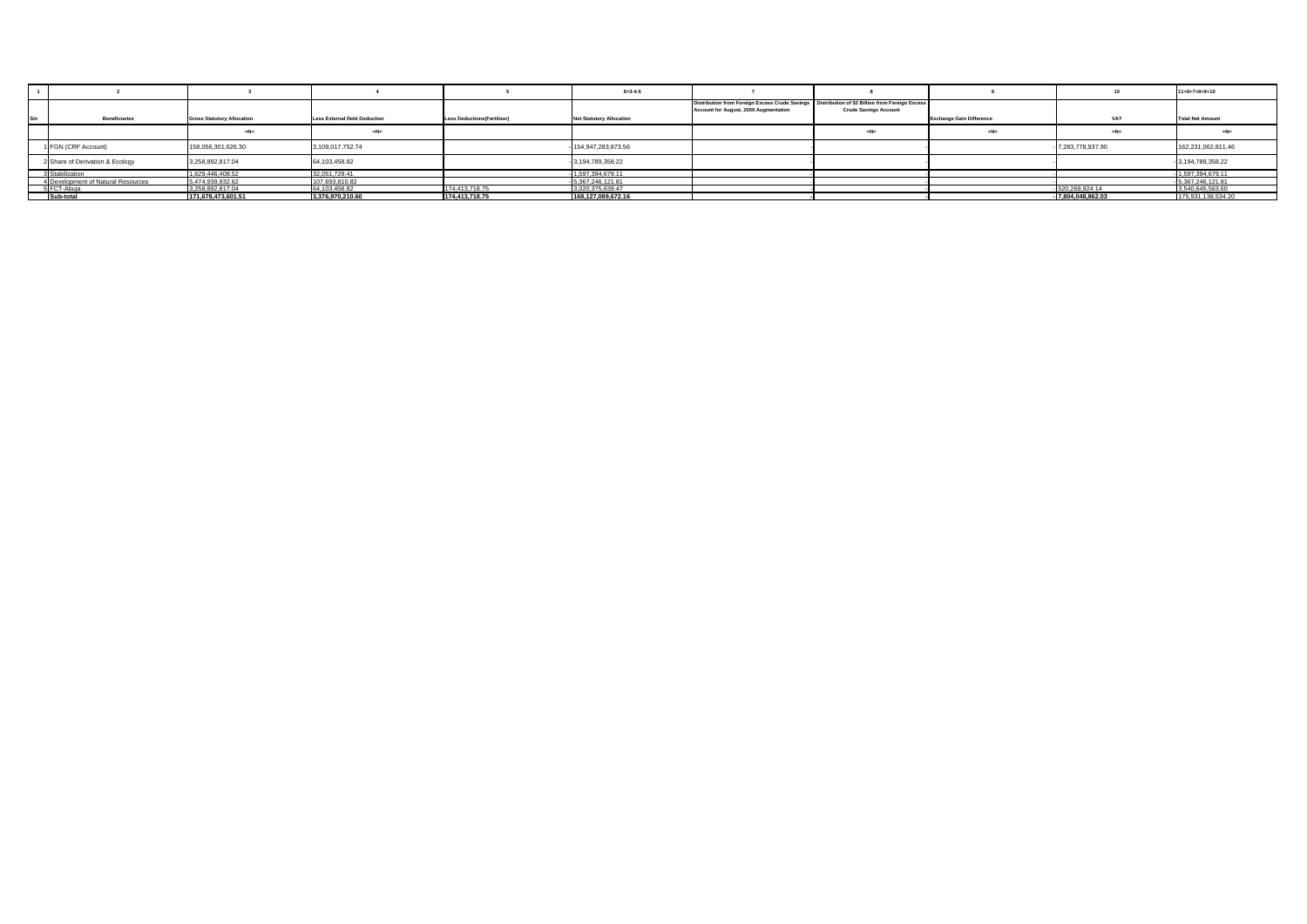|                             |             |                                   |                               | $6 - 4 - 5$           |                      |                                      |                                    | $10 - 6 - (7 + 8 + 9)$          |                               |                                                                                   | $-11$                                       | $\overline{14}$   | 15-6-11-12-13-14          | 16-10-11-12-13-14       |  |
|-----------------------------|-------------|-----------------------------------|-------------------------------|-----------------------|----------------------|--------------------------------------|------------------------------------|---------------------------------|-------------------------------|-----------------------------------------------------------------------------------|---------------------------------------------|-------------------|---------------------------|-------------------------|--|
|                             |             |                                   |                               |                       |                      |                                      |                                    |                                 |                               | listribution from Foreign Excess Crude   Distribution of \$2 Billion from Foreign |                                             |                   |                           |                         |  |
|                             |             |                                   |                               |                       |                      |                                      |                                    |                                 | Savings Account, Augmentation | Excess Crude Savings Account                                                      |                                             |                   |                           |                         |  |
| In Beneficiaries            | No. of LGCs | <b>Gross Statutory Allocation</b> | 13% Share of Derivation (Net) | <b>Gross Total</b>    | <b>External Debt</b> | <b>Contractual Obligation (ISPO)</b> | <b>Other Deductions (see Note)</b> | <b>Net Statutory Allocation</b> |                               |                                                                                   | Exchange Gain Allocation Net VAT Allocation |                   | <b>Total Gross Amount</b> | <b>Total Net Amount</b> |  |
|                             |             |                                   |                               |                       |                      |                                      |                                    |                                 |                               |                                                                                   |                                             |                   |                           |                         |  |
| <b>ARIA</b>                 |             | 098 808 683 52                    | <b>IRR R50 112 2R</b>         | <b>585 658 795 79</b> | 7 ORR R45 BC         | 757 142 857 14                       | 272.190.262.02                     | 1.539.259.030.83                |                               |                                                                                   |                                             | 532.515.468.81    | 3.118.174.264.61          | 2071 774 499 65         |  |
| <b>ADAMAWA</b>              |             | 343 047 164 86                    |                               | 34304716486           | 611 794 23           |                                      | 474 381 343 75                     | 1.859.074.026.88                |                               |                                                                                   |                                             | 575 878 626 05    | 2.918.925.790.91          | 2.434.952.652.93        |  |
| <b>LAKWA IROM</b>           |             | 370 361 808 43                    | 1.550.078.358.04              | 13 920 440 166 47     | 39 993 669 02        |                                      | 237 093 750 00                     | 13 543 352 747 45               |                               |                                                                                   |                                             | 838 597 188 00    | 14.759.037.354.47         | 14 381 949 935 45       |  |
| <b>ANAMBRA</b>              |             | ARR REA 562 78                    |                               | 386 658 562 78        | 611630.08            | 10.000.000.00                        | 85.294.218.75                      | 2.261.752.713.95                |                               |                                                                                   |                                             | 623.478.152.34    | 1990.136.715.11           | <b>RR5 230 RR6 28</b>   |  |
| <b>BALICHE</b>              |             | 744 902 647 62                    |                               | 744 902 647 62        | 1173.098.63          | 56 879 023 19                        | 106 791 313 98                     | 2.490.059.211.82                |                               |                                                                                   |                                             | 633 324 067 53    | 378 226 715 15            | 123 383 279 35          |  |
| BAYELSA                     |             | .879.711.788.74                   | 101.918.079.38                | 5.981.629.868.12      | 16.171.449.61        | 241.107.428.57                       | 609.094.270.90                     | 4.115.256.719.04                |                               |                                                                                   |                                             | 481.543.863.98    | 6.463.173.732.10          | L 596 800 583.02        |  |
| RENUE                       |             | 530 146 333 26                    |                               | 2.530.146.333.26      | 7 998 644 01         |                                      | 335 742 984 37                     | 2.176.404.704.88                |                               |                                                                                   |                                             | 601.542.931.94    | 3 131 689 265 20          | 2 777 947 636 82        |  |
| BORNO                       |             | 791 668 661 49                    |                               | 791 668 661 49        | 19.878.154.78        |                                      |                                    | 2.771.790.506.71                |                               |                                                                                   |                                             | 610.088.860.41    | 3.401.757.521.90          | 381 879 367 12          |  |
| <b>CROSS RIVER</b>          |             | 199.528.513.50                    |                               | 2.199.528.513.50      | 00.000.000.00        |                                      | 54.179.718.75                      | 2.045.348.794.75                |                               |                                                                                   |                                             | 554.055.570.69    | 2.753.584.084.19          | 1.599.404.365.44        |  |
| 10 DELTA                    |             | 388 956 310 18                    | 776.597.336.40                | 3.145.553.646.58      | 7 456 885 33         |                                      | 2.541.193.415.66                   | 6.526.903.345.59                |                               |                                                                                   |                                             | 663.927.089.43    | 9.809.480.736.01          | 190 830 435 01          |  |
| 11 EBONYI                   |             | .942.476.962.91                   |                               | 1.942.476.962.91      | 11.222.717.77        |                                      | 72.355.500.00                      | 1.858.898.745.14                |                               |                                                                                   |                                             | 499.642.150.80    | 2.442.119.113.71          | 2.358.540.895.94        |  |
| 12 EDO                      |             | 1211.011.116.49                   | 01.799.458.29                 | 2.512.810.574.79      | 89.334.205.33        |                                      | 523 191 908 04                     | 1.900.284.463.41                |                               |                                                                                   |                                             | 564.573.697.12    | 3.077.384.271.91          | AR4 858 160 54          |  |
| 3 EKITI                     |             | 1.959.392.212.74                  |                               | 1.959.392.212.74      | 26.407.279.26        |                                      | 13.612.500.00                      | 1.919.372.433.48                |                               |                                                                                   |                                             | 519.450.373.37    | 2,478.842.586.11          | 2.438.822.806.85        |  |
| 14 ENUGU                    |             | 210.664.842.83                    |                               | 2.210.664.842.83      | 19.417.200.49        |                                      | 172 828 125 0                      | 2.018.419.517.34                |                               |                                                                                   |                                             | 567 481 108 87    | 2.778.145.951.69          | 2 585 900 626 20        |  |
| 15 GOMBE                    |             | 078 111 856 05                    |                               | 2028 111 856 05       | 19.163.105.63        |                                      | 253 134 375 00                     | 1.805.814.375.42                |                               |                                                                                   |                                             | 502.459.482.35    | 1580.571.338.40           | 2.308.273.857.77        |  |
| 16 IMO                      |             | 380 136 054 86                    | 494 430 924 62                | 2 854 566 979 48      | 28.768.379.29        | 358 424 768 53                       | 281 458 937 50                     | 2.185.914.894.16                |                               |                                                                                   |                                             | 598.572.256.08    | 3.453.139.235.56          | 2.784.487.150.24        |  |
| 17 JIGAWA                   |             | 592 397 278 07                    |                               | 692 397 278 07        | 40 386 881 25        |                                      | 297 198 875 00                     | 2.254.813.521.82                |                               |                                                                                   |                                             | 623 130 152 13    | 3 215 527 430 20          | 287794367395            |  |
| 18 KADUNA                   |             | 954 584 519 74                    |                               | 954 584 519 74        | 69.470.137.44        | 248 394 513 80                       | 79 687 500 00                      | 2.557.032.368.50                |                               |                                                                                   |                                             | 726 774 415 97    | 3.681.358.935.71          | 3 283 806 784 47        |  |
| 19 KANO                     |             | 703.012.356.50                    |                               | 703.012.356.50        | 88 694 860 74        |                                      |                                    | 3.614.317.495.76                |                               |                                                                                   |                                             | 1.039.168.913.15  | 4 742 181 269 65          | 4 653 486 408 91        |  |
| 20 KATSINA                  |             | 816 129 821 19                    |                               | 2.816.129.821.19      | 9 715 413 02         |                                      | 203 437 500 00                     | 2.552.976.908.17                |                               |                                                                                   |                                             | 696 810 751 31    | 3.512.940.572.49          | 3 249 787 859 47        |  |
| 21 KEBBI                    |             | 1.355.527.868.81                  |                               | 355.527.868.81        | 42.246.825.11        |                                      | 671.713.593.75                     | 1.641.567.449.95                |                               |                                                                                   |                                             | 562.734.244.46    | 2.918.262.113.26          | 2.204.301.694.40        |  |
| 22 KOGI                     |             | 349 648 673 11                    |                               | 2349 648 673 11       | 30 866 478 87        |                                      | 264 187 500 00                     | 2.054.594.694.24                |                               |                                                                                   |                                             | 582.616.854.29    | 2.932.265.527.39          | 2.637.211.548.52        |  |
| <b>BANARA</b>               |             | 141 160 966 84                    |                               | 141 160 966 84        | 5.213.274.13         |                                      |                                    | 2.115.947.692.71                |                               |                                                                                   |                                             | 313.131.634.44    | 1454.292.601.28           | 2.429.079.327.15        |  |
| 24 LAGOS                    |             | 1345.012.444.34                   |                               | 3.345.012.444.34      | 142.064.730.13       | 500.000.000.00                       |                                    | 2.702.947.714.21                |                               |                                                                                   |                                             | 4 656 006 437 95  | 8.001.018.882.29          | 358.954.152.16          |  |
| 25 NASSARAWA                |             | 006.160.137.50                    |                               | 2.006.160.137.50      | 61.205.413.71        |                                      | 138 937 500.00                     | 1.806.017.223.79                |                               |                                                                                   |                                             | 491.762.889.43    | 2.497.923.026.92          | 2.297.780.113.21        |  |
| 26 NIGER                    |             | 1739.988.024.51                   |                               | 739.988.024.51        | 5.694.518.66         | 142.377.502.73                       | 285.375.000.00                     | 2.296.541.003.12                |                               |                                                                                   |                                             | 598.813.376.39    | 1338.801.400.90           | 2.895.354.379.51        |  |
| 27 OGUN                     |             | 289.976.562.41                    |                               | 2.289.976.562.41      | 21,495,311.49        |                                      |                                    | 2.268.481.250.92                |                               |                                                                                   |                                             | 591.937.852.29    | 2.881.914.414.70          | 2.860.419.103.21        |  |
| 28 ONDO                     |             | 196.115.884.77                    | .910.855.407.81               | 4.106.971.292.59      | 40.240.513.82        |                                      | 184.188.146.20                     | 3.882.542.632.57                |                               |                                                                                   |                                             | 567.606.309.21    | 4.674.577.601.79          | 4.450.148.941.77        |  |
| 29 OSUN                     |             | 171 922 270 04                    |                               | 2.171.922.270.04      | 6.145.388.42         |                                      | 4 400 000 00                       | 2.112.376.881.62                |                               |                                                                                   |                                             | 563.017.365.80    | 734 939 635 84            | 2.675.394.247.42        |  |
| 30 OYO                      |             | 736 359 769 13                    |                               | 2 736 359 769 13      | 223 507 660 22       |                                      | 121 424 484 37                     | 2.391.427.624.54                |                               |                                                                                   |                                             | 726.479.348.74    | 3 462 839 117 87          | 3 117 906 973 28        |  |
| 31 PLATEAU                  |             | 297 994 684 92                    |                               | 2.297.994.684.92      | 16.502.759.79        |                                      | 194.737.500.00                     | 1.986.754.425.13                |                               |                                                                                   |                                             | 561.368.660.44    | 285936334537              | 2.548.123.085.58        |  |
| 32 RIVERS                   |             | 589 098 743 50                    | 3.737.997.213.77              | 12:307.093.957.27     | 41.572.035.95        |                                      | 197.156.250.00                     | 12.068.365.671.32               |                               |                                                                                   |                                             | 1.013.870.628.04  | 3.320.964.585.31          | 13 082 236 299 36       |  |
| 33 SOKOTO                   |             | 442 954 287 22                    |                               | 2 442 954 287 22      | 27 444 699 28        |                                      |                                    | 2.415.509.587.94                |                               |                                                                                   |                                             | 572 925 056 71    | 301587934393              | 2 988 434 644 65        |  |
| 34 TARARA                   |             | 313 955 235 15                    |                               | 231395523515          | 1.398.757.98         |                                      |                                    | 2.302.556.477.17                |                               |                                                                                   |                                             | 499 799 698 46    | 281375493361              | 2.802.356.175.63        |  |
| 35 YOBE                     |             | 296 526 413 94                    |                               | 296.526.413.94        | 6.765.104.72         |                                      | 32.570.000.00                      | 2.247.191.309.22                |                               |                                                                                   |                                             | 509 539 551 55    | <b>PA 23P 230 3061</b>    | 756 730 860 77          |  |
| 36 ZAMEARA                  |             | 303 508 609 29                    |                               | 303 508 609 29        | 16 047 251 44        |                                      | 318 250 000 00                     | 1.969.211.357.85                |                               |                                                                                   |                                             | 548.871.178.26    | 2.852.379.787.55          | 2 518 082 538 11        |  |
| 37 Soku Disputed Funds      |             |                                   |                               |                       |                      |                                      |                                    |                                 |                               |                                                                                   |                                             |                   |                           |                         |  |
| 8 Ona/Asaboro Disputed Fund |             |                                   |                               |                       |                      |                                      |                                    |                                 |                               |                                                                                   |                                             |                   |                           |                         |  |
| <b>Total (States/LGCs)</b>  |             | 7.077.616.071.23                  | 35.360.526.890.58             | 122.438.142.961.81    | 1.838.952.875.43     | 3.314.326.093.96                     | 9.025.784.471.04                   | 108.259.079.521.38              |                               |                                                                                   |                                             | 25 813 496 206 77 | 148.251.639.168.58        | 134.072.575.728.15      |  |
|                             |             |                                   |                               |                       |                      |                                      |                                    |                                 |                               |                                                                                   |                                             |                   |                           |                         |  |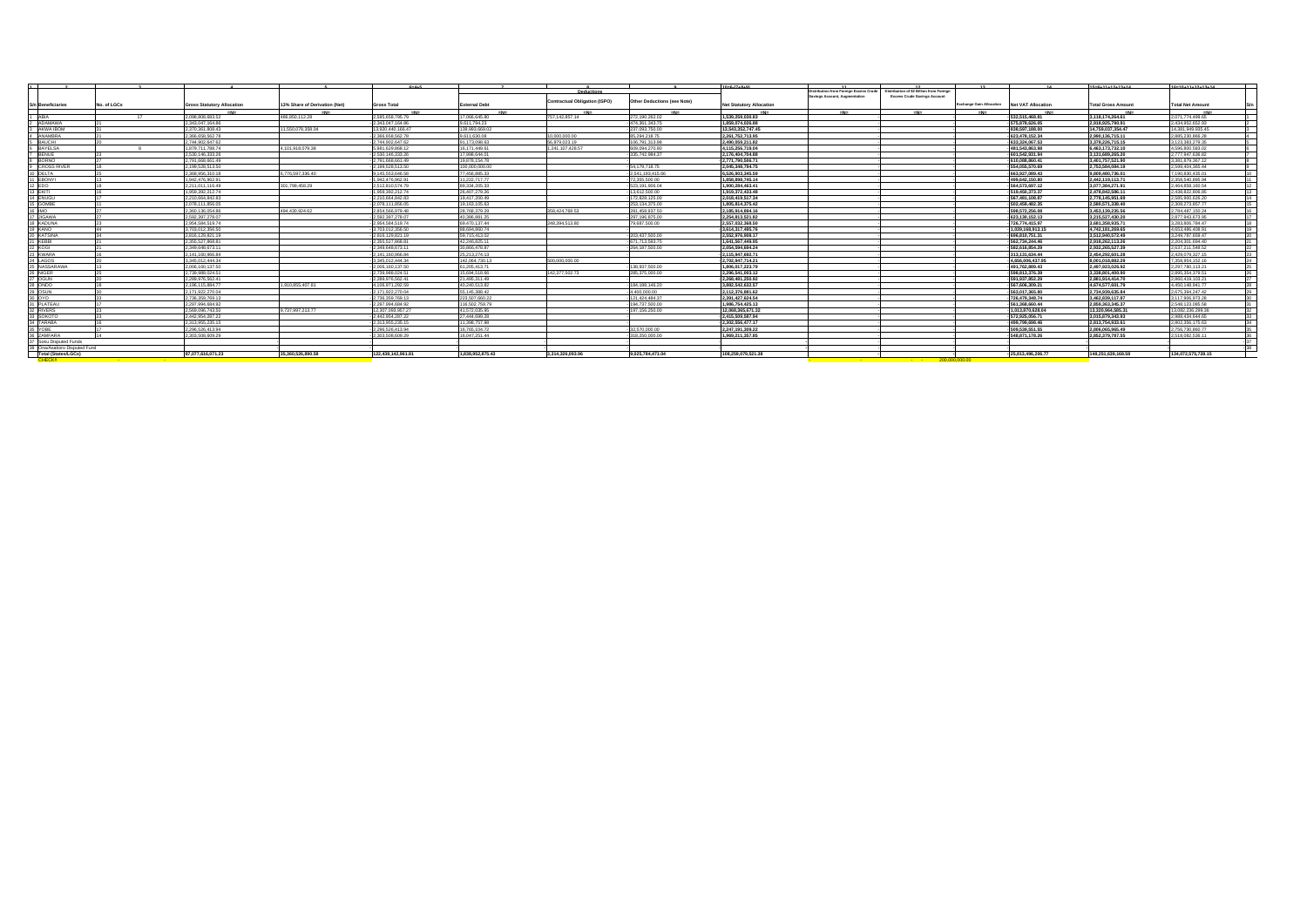|                      |                   |                                  |                                   | <b>Distribution from</b>               | <b>Distribution of \$2 Billion from Foreign Excess</b> |                         |                 |                  |               |            |                           |                                   | Distribution from Foreign Excess Crude | stribution of \$2 Billion from |               |                         |                         |
|----------------------|-------------------|----------------------------------|-----------------------------------|----------------------------------------|--------------------------------------------------------|-------------------------|-----------------|------------------|---------------|------------|---------------------------|-----------------------------------|----------------------------------------|--------------------------------|---------------|-------------------------|-------------------------|
|                      |                   | <b>Local Government Councils</b> | <b>Jross Statutory Allocation</b> | Foreign Excess Crude Savings Account - | Crude Savings Account                                  | schange Gain Allocation |                 |                  |               |            | Local Government Councils | <b>Gross Statutory Allocation</b> | Savings Account for-Augmentation       | Foreign Excess Crude           | Exchange Gain |                         |                         |
|                      |                   |                                  |                                   | Augmentation                           |                                                        |                         |                 |                  |               |            |                           |                                   |                                        | <b>Savings Account</b>         | Alloyation    |                         |                         |
| State                |                   |                                  |                                   |                                        |                                                        |                         | value Added Tax | notas alla lato  |               |            |                           |                                   |                                        |                                |               | alue Added Tax          | <b>Total Allocation</b> |
|                      |                   | ABA NORTH                        | 69,970,027.1                      |                                        |                                                        |                         | 6,303,519.00    | 1325467          |               | $\sim$     |                           | 306,172.19                        |                                        | - 1991                         |               | $   -$<br>18,141,045.49 | $ -$<br>447,217.68      |
|                      |                   | BA SOUTH                         | 15,542,314.28                     |                                        |                                                        |                         | 28,716,453.56   | 44,258,767.84    |               |            |                           | 503,883.15                        |                                        |                                |               | 19,451,710.06           | 355,593.20              |
|                      |                   |                                  |                                   |                                        |                                                        |                         |                 |                  |               |            |                           |                                   |                                        |                                |               |                         |                         |
|                      |                   | <b><i>REGENERANCE</i></b>        | 87,440,117.04                     |                                        |                                                        |                         | 18,817,253.86   | 06,257,370.91    |               |            | 28 MADOE                  | 571,731.97                        |                                        |                                |               | 19,140,347.70           | ,712,079.67             |
|                      |                   | <b>BENDE</b>                     | 88,184,374.56                     |                                        |                                                        |                         | 19,672,153.88   | 107,856,528.44   |               |            | MAKODA                    | 8,796,638.45                      |                                        |                                |               | 22.487.980.83           | 11:284.619.29           |
|                      |                   |                                  | 77,810,865.08                     |                                        |                                                        |                         | 17,560,057.14   | 5,370,922.22     |               |            |                           | 016,412.09                        |                                        |                                |               | 22,152,148.16           | 12,168,560.25           |
|                      |                   | SIALA NGWA NORTH                 | 80,824,165.93                     |                                        |                                                        |                         | 18,174,390.91   | 10,000,000.04    |               |            |                           | 55,207,818.12                     |                                        |                                |               | 37,094,848.16           | 192,302,666.28          |
|                      |                   | ISIALA NGWA SOUTH                | 78,172,411.08                     |                                        |                                                        |                         | 17,433,958.90   | 05,006,309.99    |               |            |                           | 6,828,181.63                      |                                        |                                |               | 12,484,415.20           | 0.312,596.83            |
|                      |                   | <b>DTAUNIARS</b>                 |                                   |                                        |                                                        |                         | 16.640.917.00   |                  |               |            | <b>HMNGADI</b>            | 5,638,161.62                      |                                        |                                |               | 17.897.981.48           |                         |
|                      |                   |                                  | 81,027,502.83                     |                                        |                                                        |                         |                 | 17,003,420.50    |               |            |                           |                                   |                                        |                                |               |                         | 13,536,143.09           |
|                      |                   | <b>IND-NNEOCHE</b>               | 81,163,186.99                     |                                        |                                                        |                         | 18,572,238.47   | 20,735,425.46    |               |            |                           | 2,769,916.91                      |                                        |                                |               | 22 696 505 41           | 15,466,422.32           |
|                      |                   | <b>CEI NGWA</b>                  | 85,088,873.77                     |                                        |                                                        |                         | 19,255,651.12   | 04,344,524.89    |               |            | SHANONO                   | 6,834,542.15                      |                                        |                                |               | 19,295,833.74           | 03 282.007              |
|                      |                   |                                  | 94,749,481.74                     |                                        |                                                        |                         | 21,741,905.65   | 116,491,387.39   |               |            |                           | 153,637.17                        |                                        |                                |               | 23,708,062.29           | 19,001,099.46           |
|                      |                   | SISIOMA NGWA                     | 86,349,579.24                     |                                        |                                                        |                         | 20,746,233.01   | 07,095,812.25    |               |            |                           | 324,248.57                        |                                        |                                |               | 1,720,853.94            | 07,645,102.50           |
|                      |                   | GWUNAGBO                         | 68.827.351.12                     |                                        |                                                        |                         | 15,398,902.69   | 1226.253.01      |               |            | <b>TARALIN</b>            | 323,827.99                        |                                        |                                |               | 22.447.704.33           | 08,771,532.32           |
|                      |                   | KWA EAST                         | 63,934,106.92                     |                                        |                                                        |                         | 14,471,879.63   | 8,405,986.55     |               |            |                           | 613,082.17                        |                                        |                                |               | 622,602.59              | 235, 554.76             |
|                      |                   |                                  |                                   |                                        |                                                        |                         |                 |                  |               |            |                           |                                   |                                        |                                |               |                         |                         |
|                      |                   | KWA WEST                         | 05,467,403.45                     |                                        |                                                        |                         | 15,630,609.67   | 2,098,013.11     |               |            |                           | 1,590,560.73                      |                                        |                                |               | 19,962,152.30           | 16,552,713.02           |
|                      |                   | <b>HUAHIA NORTH</b>              | 95,547,209.64                     |                                        |                                                        |                         | 20,786,353.40   | 16,333,553.04    |               |            | <b>DUN WAD</b>            | 359,095.35                        |                                        |                                |               | 22,852,615.89           | 14,711,712.23           |
|                      |                   | <b><i>IUANIA SOUTH</i></b>       | 78,818,851.97                     |                                        |                                                        |                         | 17,582,576.08   | 20.859,109,36    |               |            |                           | 10,982,107.11                     |                                        |                                |               | 1235.110.10             | 38,217,217.20           |
|                      | <b>ABIA Total</b> |                                  | 1,399,917,822.78                  |                                        |                                                        |                         | 317,571,055.23  | 1,717,488,878.00 |               |            | 43 WARAWA                 | 054,052.38                        |                                        |                                |               | 18,834,527.27           | 01,400,170.05           |
|                      |                   | <b>CMSA</b>                      | 88,571,094.90                     |                                        |                                                        |                         | 19,835,012.39   | 08,406,107.29    |               |            | <b>JOU</b>                | 009.642.33                        |                                        |                                |               | 1,035,763.09            | 04,945,405.43           |
|                      |                   | <b>TURORE</b>                    | 109,642,890.20                    |                                        |                                                        |                         | 20,890,163.12   | 30,533,053.33    |               | KAND Total |                           | 3,868,981,589.71                  |                                        |                                |               | 973,786,970.93          | 1,842,768,550.64        |
|                      |                   |                                  |                                   |                                        |                                                        |                         | 19,204.169.94   | 10.768.726.11    |               |            |                           |                                   |                                        |                                |               |                         |                         |
|                      |                   | ANYE                             | 91,564,556.16                     |                                        |                                                        |                         |                 |                  |               |            |                           | 100,276.37                        |                                        |                                |               | 7,757,192.58            | 0,945,468.95            |
|                      |                   | <b>GREE</b>                      | 84,220,748.87                     |                                        |                                                        |                         | 17,873,640.32   | 02,094,389.19    |               |            |                           | 028,957.53                        |                                        |                                |               | 19,131,120.91           | 03,760,078.44           |
|                      |                   |                                  | 81,494,554.68                     |                                        |                                                        |                         | 18,515,020.23   | 0.009.574.91     |               |            | ATSAR                     | 329,361.96                        |                                        |                                |               | 0.083.511.92            | 12,012,873.88           |
|                      |                   | GUYUK                            | 84,773,439.52                     |                                        |                                                        |                         | 19,738,770.28   | 104,512,209.80   |               |            | BAURE                     | 7,847,553.82                      |                                        |                                |               | 19.632.625.83           | 07,480,179.65           |
|                      |                   |                                  | 23,835,337.56                     |                                        |                                                        |                         | 19,400,830.12   | 13,236,167.68    |               |            |                           | 7,280,769.36                      |                                        |                                |               | 17,873,690.02           | 15, 154, 459.38         |
|                      |                   |                                  | 94,195,157.34                     |                                        |                                                        |                         | 19,375,345.08   | 3,570,502.43     |               |            | <b><i>URANCH</i></b>      | 03.000.003                        |                                        |                                |               | 7,298,305.82            | 3,998,136.42            |
|                      |                   | YOLA NORTH                       | 82,945,392.16                     |                                        |                                                        |                         | 20,537,353.44   | 03,482,745.00    |               |            | DAN-MUSA                  | 1,993,371.58                      |                                        |                                |               | 16,364,687.10           | 19,358,058.68           |
|                      |                   |                                  |                                   |                                        |                                                        |                         |                 |                  |               |            |                           |                                   |                                        |                                |               |                         |                         |
|                      |                   | <b>AMURDE</b>                    | 77,333,728.93                     |                                        |                                                        |                         | 17,202,677.48   | 4,536,406.41     |               |            | ANDUM                     | E41,515.48                        |                                        |                                |               | 17.615.444.26           | 0.256.959.74            |
|                      |                   | <b>MGAL</b>                      | 7,113,277.49                      |                                        |                                                        |                         | 18,062,221.78   | 5,175,499.27     |               |            |                           | 253,106.01                        |                                        |                                |               | 16,833,486.87           | 1,786,652.88            |
|                      |                   | uma.                             | 76,681,398.52                     |                                        |                                                        |                         | 17,140,701.62   | 33,822,100.14    |               |            |                           | 193,409.08                        |                                        |                                |               | 20,502,785.64           | 08,096,194.72           |
|                      |                   | <b>AYO BELWA</b>                 | 86,092,816.06                     |                                        |                                                        |                         | 18,776,505.28   | 105,409,321.94   |               |            |                           | 1,879,533,72                      |                                        |                                |               | 16,611,809.99           | 2,491,343.71            |
|                      |                   | <b>ICHRA</b>                     | 83,012,017.48                     |                                        |                                                        |                         | 18,061,312.30   | 101,673,329.76   |               |            | 12 DUTSINMA               | 4,078,276.40                      |                                        |                                |               | 18,549,453.26           | 102,627,729.67          |
|                      |                   | UBI NORTH                        | 80,902,407.76                     |                                        |                                                        |                         | 18,096,225.47   | 3,598,633.23     |               |            |                           | 167,544.84                        |                                        |                                |               | 19,578,377.43           | 10,745,922.27           |
|                      |                   | MUBI SOUTH                       | 76,207,473.02                     |                                        |                                                        |                         | 17,832,349.10   | 4,039,822.12     |               |            |                           | 0,816,374.70                      |                                        |                                |               |                         |                         |
|                      |                   |                                  |                                   |                                        |                                                        |                         |                 |                  |               |            |                           |                                   |                                        |                                |               | 20,731,097.22           | 11,547,471.92           |
|                      |                   | <b>UMAN</b>                      | 72,073,986.21                     |                                        |                                                        |                         | 16,340,947.63   | 15,414,933.85    |               |            |                           | 014,572.95                        |                                        |                                |               | 18,552,653.53           | 100,567,226.48          |
|                      |                   | HELLENG                          | 81,160,877.81                     |                                        |                                                        |                         | 18,618,053.15   | 9,778,930.95     |               |            |                           | 35.000,811,1                      |                                        |                                |               | 18,552,458.39           | 23.325,333,001          |
|                      |                   | ONG                              | 102,963,359.39                    |                                        |                                                        |                         | 20,320,750.15   | 123,284,109.54   |               |            | <b>KATUR</b>              | 1,846,447.92                      |                                        |                                |               | 12.845.677.00           | 11,092,125.53           |
|                      |                   | OUNG                             | 87,249,177.05                     |                                        |                                                        |                         | 14,831,242.21   | 12,080,419.27    |               |            |                           | 360,472.99                        |                                        |                                |               | 19, 124, 330.10         | 05,084,803.09           |
| 2 ADAMAWA            |                   | <b>CLA SOUTH</b>                 | \$8,924,259.57                    |                                        |                                                        |                         | 20,395,292.90   | 09,319,552.58    |               |            | AMK AIR                   | 30.403,004.35                     |                                        |                                |               | 21,518,206.26           | 18.007.170.62           |
| <b>IDAMAWA Total</b> |                   |                                  | 1,001,557,951.40                  |                                        |                                                        |                         | 222,448,584.00  | 194,006,535.40   |               |            |                           | 053,093.53                        |                                        |                                |               | 17,837,706.56           | 0,000,000.00            |
|                      |                   |                                  |                                   |                                        |                                                        |                         |                 |                  |               |            |                           |                                   |                                        |                                |               |                         |                         |
|                      |                   | <b>VELAK</b>                     | \$1,161,258.07                    |                                        |                                                        |                         | 22,175,732.14   | 03,337,000.20    |               |            | 21 KATSIN                 | 5,204,656.00                      |                                        |                                |               | 24,356,294.78           | 29,560,950.78           |
|                      |                   | ASTERN COOLO                     | 63,734,128.42                     |                                        |                                                        |                         | 19,110,229.67   | 2,544,358.09     |               |            |                           | 059,785.99                        |                                        |                                |               | 16.516.504.54           | 19,576,291.53           |
|                      |                   |                                  | 85,366,049.83                     |                                        |                                                        |                         | 23,481,803.40   | 08,847,919.32    |               |            |                           | 80,000,000                        |                                        |                                |               | 15,801,752.71           | 5,638,153.08            |
|                      |                   | <b>SIT ATAI</b>                  | 66,746,388.70                     |                                        |                                                        |                         | 19,058,045.79   | 6,405,034.49     |               |            |                           | 7,816,104.41                      |                                        |                                |               | 19,779,096.48           | 07,595,200.89           |
|                      |                   | <b>SSEN UDM</b>                  | 86,512,747.17                     |                                        |                                                        |                         | 24,266,753.96   | 10,779,501.13    |               |            | <b>MLUMFASH</b>           | 753,074.76                        |                                        |                                |               | 12,006,530.20           | 03,819,604.95           |
|                      |                   | DRIZ TIM                         | 73,575,637.97                     |                                        |                                                        |                         | 20,061,594.12   | 4,437,232.09     |               |            |                           | A.351,988.71                      |                                        |                                |               | 18,834,159.75           | 03, 186, 148.46         |
|                      |                   | TINAN                            | 84,239,482.27                     |                                        |                                                        |                         | 23,354,132.09   | 07.593.614.36    |               |            |                           | 006 653 31                        |                                        |                                |               | 18.604.605.91           | 02,691,259.22           |
|                      |                   |                                  |                                   |                                        |                                                        |                         |                 |                  |               |            |                           |                                   |                                        |                                |               |                         |                         |
|                      |                   |                                  | 5,636,727.10                      |                                        |                                                        |                         | 19,689,282.47   | 5,326,009.57     |               |            |                           | 570,953.73                        |                                        |                                |               | 16,428,458.23           | 18,999,421.96           |
|                      |                   | ISESIKPO ASUTAN                  | 80,344,146.45                     |                                        |                                                        |                         | 22,098,105.20   | 02,442,252.66    |               |            |                           | 2,882,209.05                      |                                        |                                |               | 18,629,186.69           | 101,511,395.74          |
|                      |                   | MORE CAOS                        | 17,007,442.72                     |                                        |                                                        |                         | 14,148,578.33   | 1,156,021.05     | <b>ATSINA</b> |            |                           | 053,413.03                        |                                        |                                |               | 17,927,860.36           | 14,891,273.39           |
|                      |                   |                                  |                                   |                                        |                                                        |                         |                 |                  |               |            |                           |                                   |                                        |                                |               |                         |                         |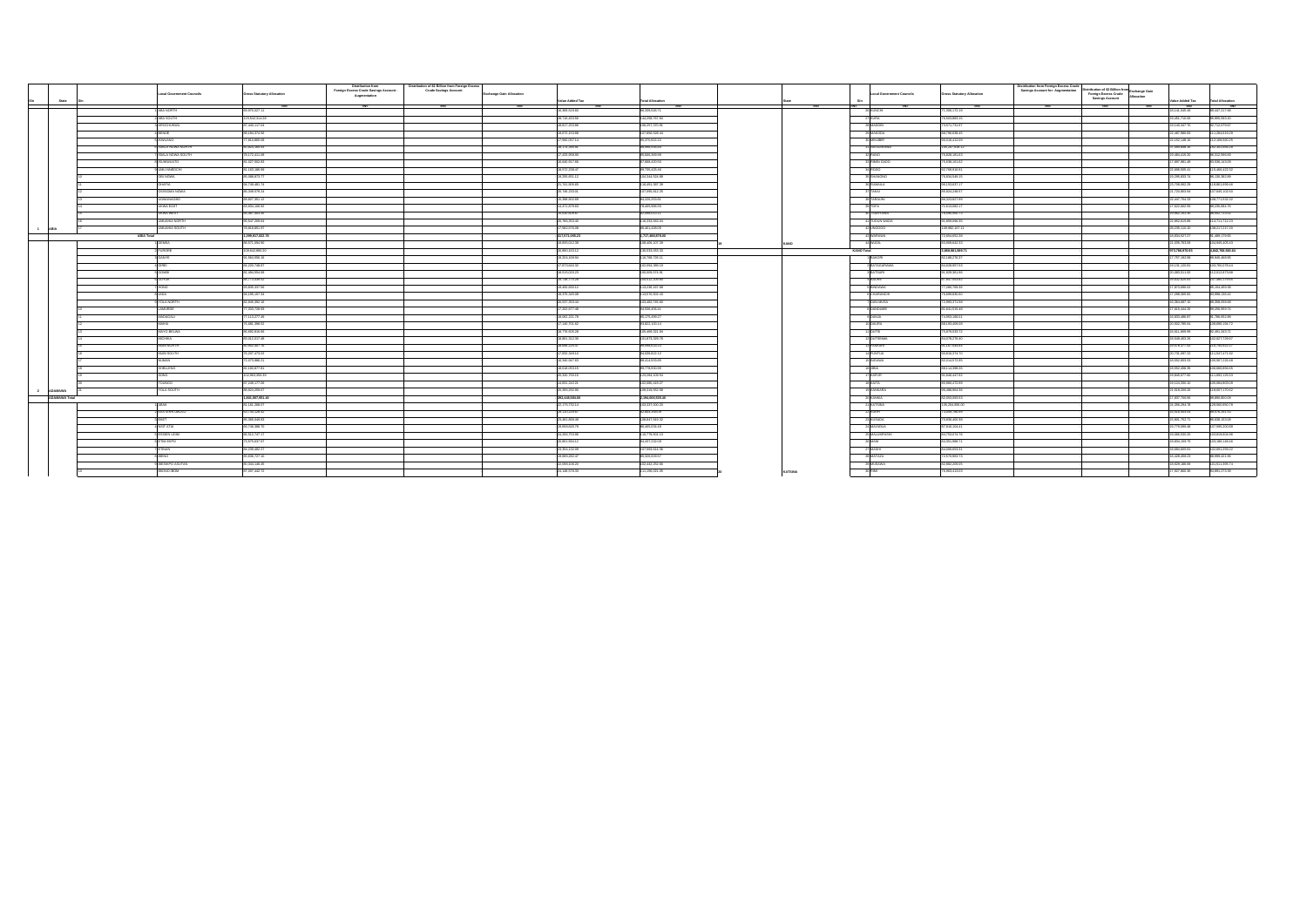|             |                 |                      |                                  |                                   | Distribution from                      | stribution of \$2 Billion from Foreign Exc |                         |                |                  |                      |                                       |                            | latribution from Foreign Excess Crud |                                                     |              |                |                   |
|-------------|-----------------|----------------------|----------------------------------|-----------------------------------|----------------------------------------|--------------------------------------------|-------------------------|----------------|------------------|----------------------|---------------------------------------|----------------------------|--------------------------------------|-----------------------------------------------------|--------------|----------------|-------------------|
|             |                 |                      | <b>Local Government Councils</b> | <b>Gross Statutory Allocation</b> | Foreign Excess Crude Savings Account - | Crude Savings Account                      | schange Gain Allocation |                |                  |                      | ocal Government Councils              | Gross Statutory Allocation | Savings Account for-Augmentation     | tribution of \$2 Billion fr<br>Foreign Excess Crude | ıchange Gain |                |                   |
|             |                 |                      |                                  |                                   | Augmentation                           |                                            |                         |                |                  |                      |                                       |                            |                                      | Savings Account                                     | Allocation   |                |                   |
|             | <b>State</b>    |                      |                                  |                                   |                                        |                                            |                         | slue Added Tax | nd Alloyaddan    |                      | <b>Sin</b>                            |                            |                                      |                                                     |              | alue Added Tax | otal Allocation   |
|             |                 |                      |                                  | 05,238,987.35                     |                                        |                                            |                         | 0.010.00       |                  |                      | $\sim$                                | 216,280.18                 |                                      |                                                     |              | 237,305.85     | 453,585.83        |
|             |                 |                      |                                  | 15,515,710.78                     |                                        |                                            |                         | 1,025,279.06   | 3.410.990.44     |                      |                                       | 2,016,129.64               |                                      |                                                     |              | 100.054.92     | 1,116,184.57      |
|             |                 |                      |                                  |                                   |                                        |                                            |                         |                |                  |                      |                                       |                            |                                      |                                                     |              |                |                   |
|             |                 |                      | <b>CABA TO</b>                   | 00,047,990.02                     |                                        |                                            |                         | 1,099,923.95   | 00.047,913.96    |                      |                                       | 798,942.39                 |                                      |                                                     |              | 205,582.82     | 0,084,525.20      |
|             |                 |                      | KOT EKPENE                       | 80,055,764.95                     |                                        |                                            |                         | 22,331,335.26  | 102,387,100.22   |                      | 34 ZANGO                              | 0,386,600.14               |                                      |                                                     |              | 7,955,848.95   | 10,353,449.09     |
|             |                 |                      |                                  | 0,845,560.07                      |                                        |                                            |                         | 20,618,764.27  | 464,324.34       | <b>KATSINA Total</b> |                                       | 1828,639,094.20            |                                      |                                                     |              | 1,008,063.27   | 460,247,957.47    |
|             |                 |                      |                                  | 6,174,912.75                      |                                        |                                            |                         | ,705,176.12    | ,550,055.57      |                      | <b>ALIERS</b>                         | 613,352.33                 |                                      |                                                     |              | 1,004,008.26   | 7,497,420.59      |
|             |                 |                      |                                  |                                   |                                        |                                            |                         |                |                  |                      | <b>IDTINIA</b>                        |                            |                                      |                                                     |              |                |                   |
|             |                 |                      |                                  | 72,681,925.92                     |                                        |                                            |                         | 20,006,721.28  | 23,488,647.20    |                      |                                       | 100,357,951.68             |                                      |                                                     |              | 9.491.551.99   | 19,849,503.67     |
|             |                 |                      | MOPAT ENIN                       | 15,537,324.62                     |                                        |                                            |                         | 3,695,701.82   | 9,233,026.44     |                      |                                       | 8,541,505.75               |                                      |                                                     |              | 238,574.35     | 08,480,080.10     |
|             |                 |                      | <b>URIT INCAF</b>                | 72,090,353.34                     |                                        |                                            |                         | 20,986,209.31  | 13,876,572.64    |                      |                                       | 4,618,484.49               |                                      |                                                     |              | 1885.731.55    | 1,505,216.04      |
|             |                 |                      | <b>ISIT UBIUM</b>                | 6,640,070.57                      |                                        |                                            |                         | 1,751,931.21   | 8,322,001.78     |                      |                                       | 03.018.670.49              |                                      |                                                     |              | 590.730.59     | 15,509,401.08     |
|             |                 |                      | ARANT TOBC                       | 11,127,262.76                     |                                        |                                            |                         | 2,534,434.99   | 03,661,697.75    |                      |                                       | 15,859,893.72              |                                      |                                                     |              | 2,785,092.84   | 38,644,986.56     |
|             |                 |                      |                                  |                                   |                                        |                                            |                         |                |                  |                      |                                       |                            |                                      |                                                     |              |                |                   |
|             |                 |                      | <b>DECKC</b>                     | 72,225,053.32                     |                                        |                                            |                         | 20,008,477.53  | 033,530.85       |                      |                                       | 3,805,131.58               |                                      |                                                     |              | 043,632.84     | 0,854,764.42      |
|             |                 |                      |                                  | 3,510,218.03                      |                                        |                                            |                         | 542,335.03     | 072,553.06       |                      |                                       | 680,731.46                 |                                      |                                                     |              | 239 230 50     | 01,620,662.36     |
|             |                 |                      | <b>ORON</b>                      | 58,645,385.07                     |                                        |                                            |                         | 0,160,775.15   | 15,006,160.21    |                      | KO/WASAGU                             | 02,108,870.72              |                                      |                                                     |              | 059.540.99     | 24,768,411.70     |
|             |                 |                      | MAIK ANAM                        | 18,770,812.99                     |                                        |                                            |                         | 3,485,055.17   | 2,255,468.17     |                      |                                       | 082,413.64                 |                                      |                                                     |              | 039,914.96     | 2,122,328.60      |
|             |                 |                      | DUNG UKO                         | 14,176,222.63                     |                                        |                                            |                         | 18,826,694.01  | 002916.64        |                      |                                       | 328,822.01                 |                                      |                                                     |              | 20321123       | 6,132,110.24      |
|             |                 |                      | <b>JKANAFUN</b>                  | 78,934,895.88                     |                                        |                                            |                         | 21,705,176.12  | 0,640,072.00     |                      |                                       | 713,368.42                 |                                      |                                                     |              | 2,055,357.46   | 07,568,735.88     |
|             |                 |                      |                                  |                                   |                                        |                                            |                         |                |                  |                      |                                       |                            |                                      |                                                     |              |                |                   |
|             |                 |                      | <b>DSIT EKET</b>                 | 64,212,549.66                     |                                        |                                            |                         | 19,233,478.90  | 3,446,028.56     |                      | 13 KALGO                              | 3,836,057.10               |                                      |                                                     |              | 1,642,374.92   | 19,478,432.02     |
|             |                 |                      | RUAN                             | 5,124,935.14                      |                                        |                                            |                         | 1,364,347.92   | 20.003.284.05    |                      | <b>XOBESSI</b>                        | 416,882.46                 |                                      |                                                     |              | 343,164.27     | 0,700,046.73      |
|             |                 |                      | URUE OFFONG/ORUX                 | 53,543,112.40                     |                                        |                                            |                         | 9,524,546.88   | 3,057,659.29     |                      |                                       | 1,939,145.70               |                                      |                                                     |              | 165,905.53     | 11,105,051.23     |
| 3 AKWA ISOM |                 |                      | JYO                              | 105,669,452.86                    |                                        |                                            |                         | 28.829.277.87  | 134.498.730.73   |                      | GASK                                  | 0,993,562.85               |                                      |                                                     |              | 178,619.12     | 4,172,181.97      |
|             | AKWA IBOM Total |                      |                                  | 2,375,092,530.01                  |                                        |                                            |                         | 172,165,182.77 | 1,048,057,713.58 |                      |                                       | 08.525,100.1               |                                      |                                                     |              | 1,019,326.14   | 0,420,589.00      |
|             |                 |                      |                                  |                                   |                                        |                                            |                         |                |                  |                      |                                       |                            |                                      |                                                     |              |                |                   |
|             |                 |                      | <b>AGUATA</b>                    | 10.457.187.32                     |                                        |                                            |                         | 26.974.570.55  | 37.431.757.00    |                      | 18 SHANGA                             | 0.006210.02                |                                      |                                                     |              | 7.271.504.86   | 13,937,714.87     |
|             |                 |                      | <b>VAMBRA EAST</b>               | 5,639,031.85                      |                                        |                                            |                         | 511,782.41     | 150,814.26       |                      |                                       | 399,502.09                 |                                      |                                                     |              | 172,418.44     | 11,571,921.12     |
|             |                 |                      | NAMBRA WEST                      | 13,714,597.21                     |                                        |                                            |                         | 12,001,486.44  | 102,776,083.65   |                      |                                       | 2,602,504.60               |                                      |                                                     |              | 6,203,357.92   | 18,805,952.61     |
|             |                 |                      | NADCHA                           | 10,127,797.27                     |                                        |                                            |                         | 23,650,588.16  | 21,778,385.43    | KEBBI                |                                       | 3322,315.75                |                                      |                                                     |              | 770,204.49     | 16, 162,520.24    |
|             |                 |                      | VAKA NORTH                       | 71,980,123.68                     |                                        |                                            |                         | 16,922,460.64  | 18,902,584.32    |                      | <b>KEBBI Total</b>                    | 1,757,076,807.39           |                                      |                                                     |              | 384,091,223.64 | 00.141,958,031.03 |
|             |                 |                      | WKA SOUTH                        | 13,355,887.65                     |                                        |                                            |                         | 305,770.94     | 13,261,658.59    |                      |                                       | 246,611.27                 |                                      |                                                     |              | 02.022.307.1   | 09,952,961.48     |
|             |                 |                      |                                  |                                   |                                        |                                            |                         |                |                  |                      |                                       |                            |                                      |                                                     |              |                |                   |
|             |                 |                      | YAMELLIM                         | 78,164,445.10                     |                                        |                                            |                         | 1,710,003.69   | 6,874,448.79     |                      | <b>AJAOKUT</b>                        | 5,938,437.73               |                                      |                                                     |              | 589,097.11     | 03,527,534.85     |
|             |                 |                      | <b>UNUKOFIA</b>                  | 70,989,250.97                     |                                        |                                            |                         | 6,289,198.48   | 7,278,449.45     |                      |                                       | 108,634.34                 |                                      |                                                     |              | 249,350.89     | 24,357,985.24     |
|             |                 |                      | cwnardo                          | 77,407,902.73                     |                                        |                                            |                         | 1,703,017.75   | 6,110,920.48     |                      |                                       | 5,102,184.78               |                                      |                                                     |              | 1,278,793.21   | 04,380,977.99     |
|             |                 |                      | <b>IDEMILI NORTH</b>             | 122.408.024.11                    |                                        |                                            |                         | 29,340,073.63  | 51.748.097.74    |                      | SIDEKINA                              | 12,698.166.47              |                                      |                                                     |              | 22.974.557.42  | 35,672,723.89     |
|             |                 |                      | DEMILI SOUTH                     | 12,139,322.07                     |                                        |                                            |                         | 1833,011.61    | 12,772,333.68    |                      |                                       | 2,995,065.31               |                                      |                                                     |              | ,015,709.53    | 00,810,834.54     |
|             |                 |                      | ear a                            |                                   |                                        |                                            |                         |                |                  |                      |                                       |                            |                                      |                                                     |              |                |                   |
|             |                 |                      |                                  | 103,642,110.86                    |                                        |                                            |                         | 10.340.020.02  | 127,962,256.06   |                      |                                       | 004,425.04                 |                                      |                                                     |              | 5.930.189.10   | 9,934,614.14      |
|             |                 |                      | <b>UKOKA</b>                     | 77,919,999.49                     |                                        |                                            |                         | 18,321,874.01  | 6,241,873.50     |                      | GALAMELA-COOLU                        | 4,521,594.70               |                                      |                                                     |              | 8,592,057.92   | 03,113,002.62     |
|             |                 |                      | NNEW NORTH                       | 77.187.067.84                     |                                        |                                            |                         | 18.677.181.46  | 1054242.31       |                      |                                       | 1802587.03                 |                                      |                                                     |              | 495.743.05     | 06,298,330.08     |
|             |                 |                      | WEW SOUTH                        | 1,029,155.43                      |                                        |                                            |                         | 1,546,754.04   | 2,675,909.47     |                      | ADDA/DUNG                             | 1,275,286.24               |                                      |                                                     |              | 08.013.199.1   | 09,766,897.07     |
|             |                 |                      | <b>COLARU</b>                    | 08.798,341.40                     |                                        |                                            |                         | 1,187,047.70   | 07,985,389.11    |                      |                                       | 582,030.18                 |                                      |                                                     |              | 338,500.77     | 4,920,530.95      |
|             |                 |                      | <b>CNITSHA NORTH</b>             | 74,475,438.38                     |                                        |                                            |                         | 7,403,827.31   | 21,879,265.69    |                      | <b>OTON KARFE</b>                     | 00.932,342.29              |                                      |                                                     |              | 1435.771.72    | 21,358,114.00     |
|             |                 |                      |                                  |                                   |                                        |                                            |                         |                |                  |                      |                                       |                            |                                      |                                                     |              |                |                   |
|             |                 |                      | NITSHA SOUTH                     | 7,510,813.56                      |                                        |                                            |                         | 7,061,231.01   | 5,372,044.57     |                      | MOPA-MURO                             | 702,989.57                 |                                      |                                                     |              | 533,058.91     | 2,236,548.48      |
|             |                 |                      | <b>ORUMBA NORTH</b>              | 12,553,824.51                     |                                        |                                            |                         | 19,256,195.23  | 101,820,019.74   |                      |                                       | 8,526,434.07               |                                      |                                                     |              | 20.315.098.31  | 08,841,532.38     |
|             |                 |                      | RUMBA SOUTH                      | 12,615,399.34                     |                                        |                                            |                         | 58.002.02      | 12,448,930.15    |                      | <b><i><i><b>ISMAGONGO</b></i></i></b> | 35,001,045.00              |                                      |                                                     |              | 4,361,551.97   | 0,222,597.83      |
| 4 ANAMBRA   |                 |                      |                                  | 7,762,017.42                      |                                        |                                            |                         | 19,085,410.37  | 05,547,427.79    |                      |                                       | 023,607.81                 |                                      |                                                     |              | 620,684.58     | 07,644,232.39     |
|             |                 | <b>ANAMBRA Total</b> |                                  | 1,785,887,738.19                  |                                        |                                            |                         | 426.295.162.27 | 2,212,182,900.47 |                      |                                       |                            |                                      |                                                     |              |                | 32,777,281.91     |
|             |                 |                      |                                  |                                   |                                        |                                            |                         |                |                  |                      | XXNE                                  | 107,463,096.73             |                                      |                                                     |              | 25,314,185.18  |                   |
|             |                 |                      | <b>N.KALERI</b>                  | 136,284,419.94                    |                                        |                                            |                         | 4,931,271.28   | 61,215,691.23    |                      | <b>JLAMADORO</b>                      | 322,942.02                 |                                      |                                                     |              | 065551.01      | 04,019,500.02     |
|             |                 |                      | SAUCHI                           | (2,423,178.08                     |                                        |                                            |                         | 23.203.02      | 3,770,043.70     |                      | 19 GMALA                              | 2.978.310.33               |                                      |                                                     |              | 045,871,67     | 00,024,182.00     |
|             |                 |                      |                                  | 6,528,473.29                      |                                        |                                            |                         | 361,347.62     |                  |                      |                                       | 568,336.76                 |                                      |                                                     |              | 31,212.6       | 0,199,549.38      |
|             |                 |                      | AMBAN                            | 14,037,810.56                     |                                        |                                            |                         | 17,954,763.06  | 02,002,573.62    |                      | AGBA WES                              | 03.057.399.42              |                                      |                                                     |              | 18.284.920.55  | 02,152,319.97     |
|             |                 |                      | ARAZD                            | 107,445,972.59                    |                                        |                                            |                         | 21,023,058.70  | 29,339,841.30    |                      | <b>KOGI Total</b>                     | ,821,152,534.94            |                                      |                                                     |              | 397,070,736.57 | 218,223,271.51    |
|             |                 |                      |                                  | 0,044,455.86                      |                                        |                                            |                         | 5,584,897.83   | 15,629,353.68    |                      |                                       |                            |                                      |                                                     |              | 7.386.417.04   | 17,176,037.06     |
|             |                 |                      | <b>JASS</b>                      |                                   |                                        |                                            |                         |                |                  |                      | 1854                                  | 9,789,620.02               |                                      |                                                     |              |                |                   |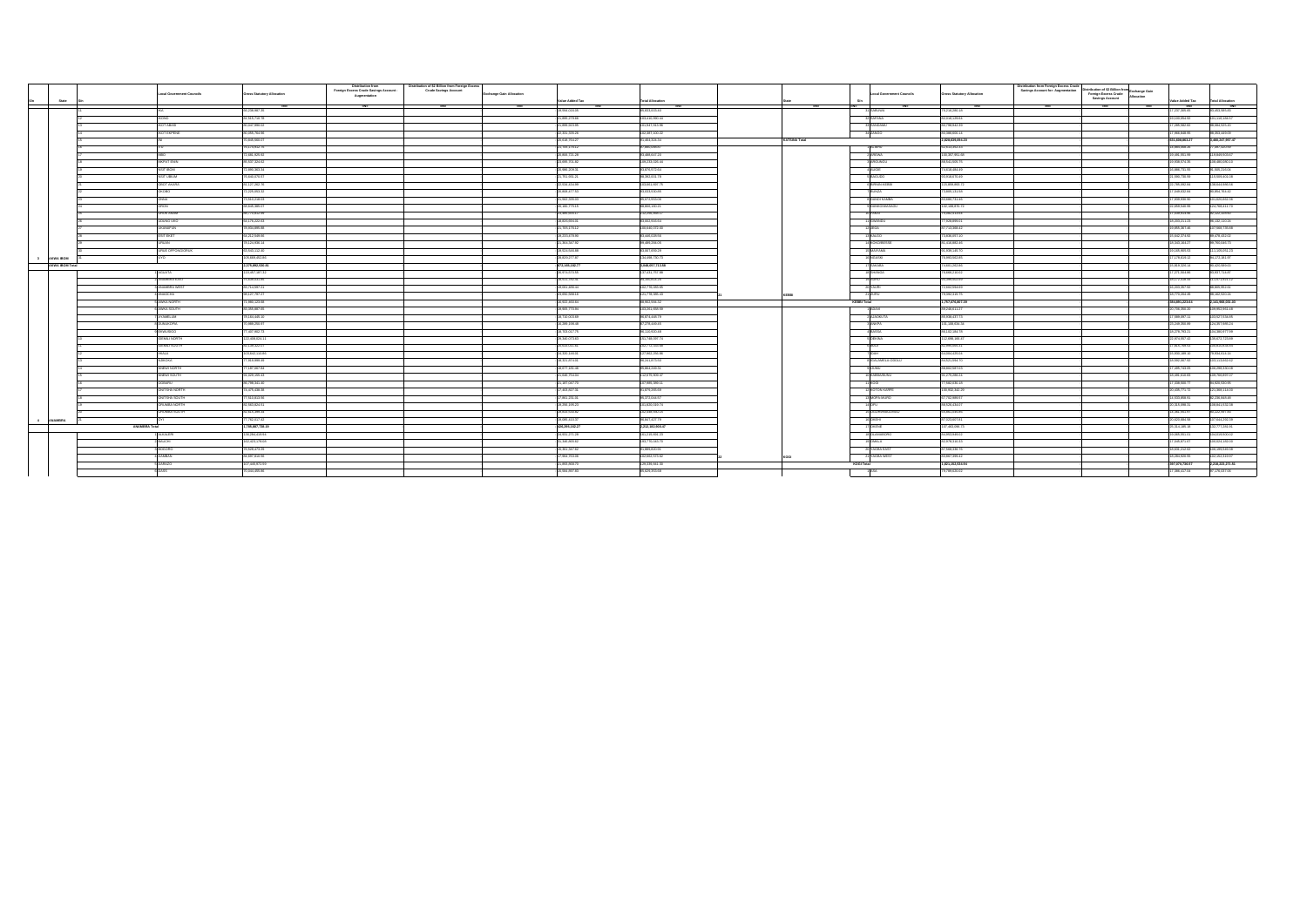|              |                  |                      |                                  |                           | <b>Clatribution from</b>               | <b>Distribution of \$2 Billion from Foreign Excess</b> |                         |                |                  |                 |                    |                         |                            | <b>Olatribution from Foreign Excess Crude</b> | atribution of \$2 Billion from |               |                        |                                   |
|--------------|------------------|----------------------|----------------------------------|---------------------------|----------------------------------------|--------------------------------------------------------|-------------------------|----------------|------------------|-----------------|--------------------|-------------------------|----------------------------|-----------------------------------------------|--------------------------------|---------------|------------------------|-----------------------------------|
|              |                  |                      | <b>Local Government Councils</b> | ross Statutory Allocation | Foreign Excess Crude Savings Account - | Crude Savings Account                                  | schange Gain Allocation |                |                  |                 |                    | cal Government Councils | Gross Statutory Allocation | Savings Account for-Augmentation              | Foreign Excess Crude           | Exchange Gain |                        |                                   |
|              |                  |                      |                                  |                           | Augmentation                           |                                                        |                         |                |                  |                 |                    |                         |                            |                                               | <b>Savings Account</b>         | Allowation.   |                        |                                   |
|              | <b>State</b>     |                      |                                  |                           |                                        |                                                        |                         | alus Added Tax | notas Allocation |                 | <b>Sta</b>         |                         |                            |                                               |                                |               | <b>Falue Added Tax</b> | otal Allocation                   |
|              |                  |                      |                                  | 1,025,496.89              |                                        |                                                        |                         | 251,678.63     | 7.277.175.53     |                 | --                 |                         | 03.043.00                  |                                               | <b>AN</b>                      |               | $ -$<br>57.046.000     | <b>CONTRACTOR</b><br>1,670,486.77 |
|              |                  |                      |                                  |                           |                                        |                                                        |                         |                |                  |                 |                    |                         |                            |                                               |                                |               |                        |                                   |
|              |                  |                      | MUUWA                            | 4,981,010.35              |                                        |                                                        |                         | 1,849,806.52   | 18,830,816.87    |                 |                    |                         | 1048,553.84                |                                               |                                |               | 0,314,815.48           | 20,363,369.32                     |
|              |                  |                      | ADE                              | 0,390,676.89              |                                        |                                                        |                         | 18,200,763.08  | 10,591,439.98    |                 |                    |                         | 5,206,309.42               |                                               |                                |               | 4,592,624.87           | 9,888,934.28                      |
|              |                  |                      | <b>ASGADAU</b>                   | 2,916,622.27              |                                        |                                                        |                         | 00 050,033.09  | 113,967,455.35   |                 |                    | FELODUN                 | 03.918.001.03              |                                               |                                |               | 20.493.200.79          | 124,411,289.82                    |
|              |                  |                      | MA'ARE                           | 1,149,679.28              |                                        |                                                        |                         | 16,675,329.53  | 0,825,008.81     |                 |                    | <b>ORIN EAS</b>         | 1,330,966.42               |                                               |                                |               | 10,425,692.95          | 08,756,659.37                     |
|              |                  |                      | TAGUM                            | 09,148,361.65             |                                        |                                                        |                         | 13,625,641.29  | 132,774,002.93   |                 |                    | <b>ORIN SOUTH</b>       | 5,064,224.18               |                                               |                                |               | 10,596,672.95          | 05,050,097.13                     |
|              |                  |                      |                                  |                           |                                        |                                                        |                         |                |                  |                 |                    |                         |                            |                                               |                                |               |                        |                                   |
|              |                  |                      |                                  | 7,211,677.31              |                                        |                                                        |                         | 17,835,815.81  | 105,047,493.12   |                 |                    | <b>ILORIN WEST</b>      | 10,231,994.52              |                                               |                                |               | 26,684,005.98          | 02.000,316,000                    |
|              |                  |                      |                                  | 01,494,708.97             |                                        |                                                        |                         | 22,357,907.11  | 23,852,616.07    |                 |                    | <b>EDODI IN</b>         | 358,629.45                 |                                               |                                |               | 18,251,854.52          | 9,210,483.96                      |
|              |                  |                      | arza i                           | 136,911,600.98            |                                        |                                                        |                         | 27,185,818.83  | 164,097,419.82   |                 |                    | 10 KAI AMA              | 06,080,581.90              |                                               |                                |               | 17,297,785.32          | 23,378,367.22                     |
|              |                  |                      |                                  | 7,344,511.19              |                                        |                                                        |                         | 21,207,646.06  | 18.552.157.25    |                 |                    |                         | 6,282,114.95               |                                               |                                |               | 6.697.852.74           | 02,979,967.09                     |
|              |                  |                      | AFAWA BALEWA                     | 05,865,609.55             |                                        |                                                        |                         | 10,000,244.00  | 26,525,854.21    |                 |                    |                         | 00328.0200                 |                                               |                                |               | 15,951,722.70          | 7,651,554.70                      |
|              |                  |                      |                                  |                           |                                        |                                                        |                         |                |                  |                 |                    |                         |                            |                                               |                                |               |                        |                                   |
|              |                  |                      |                                  | 17,133,420.92             |                                        |                                                        |                         | 5.750.070.75   | 72.883.491.67    |                 |                    | <b>OKE-ERO</b>          | 3,220,495.37               |                                               |                                |               | 4.700.692.35           | 7,921,187.72                      |
|              |                  |                      |                                  | 1,028,787.07              |                                        |                                                        |                         | 16,551,885.17  | 580,672.23       |                 |                    |                         | 200,191.01                 |                                               |                                |               | 4.783.391.87           | 1,071,582.88                      |
| - 51         | BAUCHI           |                      |                                  | 0,467,689.77              |                                        |                                                        |                         | 9,546,747.64   | 09,014,437.41    |                 |                    |                         | 3,853,382.14               |                                               |                                |               | 6.130.430.18           | 0,983,812.32                      |
|              |                  | BAUCHI Total         |                                  | 065,494,163.41            |                                        |                                                        |                         | (22,833,202.27 | 2,488,327,365.69 | <b>KWARA</b>    |                    |                         | 6,492,195.71               |                                               |                                |               | 6.835.425.10           | 03,327,620.81                     |
|              |                  |                      | <b>A55</b>                       | 01.056,943.19             |                                        |                                                        |                         | 0,015,001.40   | 09,872,904.68    |                 | <b>KWARA Total</b> |                         | 398,598,932.56             |                                               |                                |               | 201,703,313.00         | 1,090,368,251.56                  |
|              |                  |                      |                                  |                           |                                        |                                                        |                         |                |                  |                 |                    |                         |                            |                                               |                                |               |                        |                                   |
|              |                  |                      | <b>SOMBRE</b>                    | 04,817,441.35             |                                        |                                                        |                         | 14,141,326.93  | 128,958,768.30   |                 |                    | AGE GE                  | 16,831,709.98              |                                               |                                |               | 43,768,473.72          | 60,600,183.70                     |
|              |                  |                      | <b>DLOKUMA/OPKUMA</b>            | 55,561,900.78             |                                        |                                                        |                         | 16,610,362.25  | 13,172,263.03    |                 |                    | 2 AJEROMINTELODUR       | 52,444,195.87              |                                               |                                |               | 52,517,139.18          | 104,961,335.05                    |
|              |                  |                      | EMBE                             | 555,588.34                |                                        |                                                        |                         | 8,703,764.75   | 98,259,353.10    |                 |                    | CFEDMLIA                | 17,729,075.28              |                                               |                                |               | 75,684,285.65          | 13,413,360.93                     |
|              |                  |                      | <b>Stark</b>                     | 0,530,193.53              |                                        |                                                        |                         | 10,615,922.99  | 10,146,116.52    |                 |                    | VO-ODOFIN               | 02.502.000                 |                                               |                                |               | 138,235,410.96         | 36,118,713.86                     |
|              |                  |                      |                                  | 0,384,914.97              |                                        |                                                        |                         | 10,027,702.41  | 11,282,617.39    |                 |                    | <b>DADA</b>             | 1,793,180.96               |                                               |                                |               | 134,301,270.75         | 16,094,451.73                     |
|              |                  |                      |                                  |                           |                                        |                                                        |                         |                |                  |                 |                    |                         |                            |                                               |                                |               |                        |                                   |
|              |                  |                      | WALI KRIHITUC                    | 28,276,801.21             |                                        |                                                        |                         | 5,059,768.62   | 54,336,569.83    |                 |                    |                         | 1027,481.31                |                                               |                                |               | 35,227,435.20          | 24,254,916.51                     |
|              | <b>6</b> BAYELSA |                      | <b>HOD</b>                       | 1,742,336.29              |                                        |                                                        |                         | 084.014.00     | 139,126,351.08   |                 |                    |                         | 523,450.41                 |                                               |                                |               | 132,098,110.73         | 19,491,561.14                     |
|              |                  | <b>BAYELSA Total</b> |                                  | 750,926,119.67            |                                        |                                                        |                         | 175,228,724.25 | 935,154,843.92   |                 |                    | <b>SETI-OSA</b>         | 11.307,444.11              |                                               |                                |               | 137,049,712.84         | 231,357,156.95                    |
|              |                  |                      |                                  | 08.035,390,0              |                                        |                                                        |                         | 18,813,167.23  | 1,059,937.02     |                 |                    | <b>BEJU-LEKK</b>        | 1,067,542.63               |                                               |                                |               | 130,403,153.04         | 99,470,702.67                     |
|              |                  |                      | GATH                             | 0,184,370.61              |                                        |                                                        |                         | 16,340,416.25  | 16,524,786.86    |                 |                    | <b><i>AKOILIAYE</i></b> | 12,730,240.38              |                                               |                                |               | 142,517,209.20         | 55,247,449.58                     |
|              |                  |                      |                                  |                           |                                        |                                                        |                         |                |                  |                 |                    |                         |                            |                                               |                                |               |                        |                                   |
|              |                  |                      |                                  | 9,734,382.75              |                                        |                                                        |                         | 37.303.336     | 5,342,718.90     |                 |                    | œu                      | 5,527,825.74               |                                               |                                |               | 38.041.443.02          | 33,739,209.42                     |
|              |                  |                      | <b>BURUKU</b>                    | 2,933,745.20              |                                        |                                                        |                         | 19,782,574.28  | 12,716,319.48    |                 |                    | 12 IKORDOL              | 31,389,349.35              |                                               |                                |               | 146,722,084.00         | 78,111,433.36                     |
|              |                  |                      | CONCIDE                          | 2,682,886.86              |                                        |                                                        |                         | 15,340,246.31  | 148,523,133.17   |                 |                    | <b>LOSOF</b>            | 45,785,633.61              |                                               |                                |               | 30,386,854.36          | 97,572,487.97                     |
|              |                  |                      |                                  | 231,285.92                |                                        |                                                        |                         | 3,309,481.47   | 6,540,767.39     |                 |                    |                         | 354,052.37                 |                                               |                                |               | 3,991,976.81           | 346,029.24                        |
|              |                  |                      | WER EAST                         | 1,536,794.62              |                                        |                                                        |                         | 18,218,581.43  | 09,755,376.06    |                 |                    | AGOS MAINLAND           | 6,871,508.84               |                                               |                                |               | 38,218,004.64          | 35,089,513.48                     |
|              |                  |                      |                                  |                           |                                        |                                                        |                         |                |                  |                 |                    |                         |                            |                                               |                                |               |                        |                                   |
|              |                  |                      | GWER WEST                        | 11,955,332.35             |                                        |                                                        |                         | 16,598,857.15  | 98,554,189.50    |                 |                    |                         | 143,750,079.76             |                                               |                                |               | 150,522,983.91         | 294,273,063.67                    |
|              |                  |                      | ATSINA ALA                       | 02,944,387.36             |                                        |                                                        |                         | 10,602,037.21  | 23,546,424.57    |                 |                    |                         | 39,323,100.86              |                                               |                                |               | 149,159,436.93         | 88,482,603.78                     |
|              |                  |                      | <b>ANSNISK</b>                   | 6,036,093.76              |                                        |                                                        |                         | 20,639,269.56  | 116,676,163.32   |                 |                    | 351001150LO             | 141,610,992.20             |                                               |                                |               | 50.074.166.28          | 91,685,158.48                     |
|              |                  |                      | <b>IANDE</b>                     | 0,247,054.35              |                                        |                                                        |                         | 1537,880.51    | 29,785,744.86    |                 |                    | 19 SHOMOLU              | 1,593,203.18               |                                               |                                |               | 141,533,518.04         | 53, 126, 721.22                   |
|              |                  |                      |                                  | 1,129,145.05              |                                        |                                                        |                         | 18,429,955.02  | 105,559,100.07   | LAGOS           |                    | 20 SURULERE             | 24,352,196.22              |                                               |                                |               | 45,487,094.00          | 09,839,290.21                     |
|              |                  |                      | AKUROG                           | 0,734,081.42              |                                        |                                                        |                         | 13,438,554.63  | 24,172,546.05    |                 | LAGOS Total        |                         | 1350,135,638.97            |                                               |                                |               | 2,008,139,763.99       | 5,218,275,402.96                  |
|              |                  |                      |                                  |                           |                                        |                                                        |                         |                |                  |                 |                    |                         |                            |                                               |                                |               |                        |                                   |
|              |                  |                      |                                  | 0,251,173.10              |                                        |                                                        |                         | 5,689,903.88   | 15,941,076.98    |                 |                    |                         | 03.040.00                  |                                               |                                |               | 17,372,839.74          | 2,752,788.42                      |
|              |                  |                      | CONTRO                           | 282,327.93                |                                        |                                                        |                         | 00.000.000.00  | 0,137,284.32     |                 |                    |                         | 442,571.02                 |                                               |                                |               | 339,432.09             | 02,782,003.11                     |
|              |                  |                      | <b>IMN</b>                       | ,046,208.53               |                                        |                                                        |                         | 4,621,600.84   | 15,007,009.37    |                 |                    |                         | 429,515.26                 |                                               |                                |               | 18,394,465.74          | 05,823,981.00                     |
|              |                  |                      |                                  | 2,219,691.30              |                                        |                                                        |                         | 18,475,734.42  | 10,035,425.73    |                 |                    |                         | 17,408,712.38              |                                               |                                |               | 20,965,215.07          | 18,373,927.45                     |
|              |                  |                      | <b>RPORMU</b>                    | 1,263,527.59              |                                        |                                                        |                         | 18,725,940.49  | 06,989,468.08    |                 |                    |                         | 627,751.13                 |                                               |                                |               | 6,038,992.7            | 006,743.90                        |
|              |                  |                      |                                  |                           |                                        |                                                        |                         |                |                  |                 |                    |                         |                            |                                               |                                |               |                        |                                   |
|              |                  |                      | <b>DRANT</b>                     | 07,888,948.95             |                                        |                                                        |                         | 12,044,029.72  | 29,932,978.66    |                 |                    |                         | 0,751,342.10               |                                               |                                |               | 6,562,392.18           | 7,313,734.28                      |
|              |                  |                      | <b>IBKA</b>                      | 0,038,205.62              |                                        |                                                        |                         | 14,934,290.13  | 84,972,495.75    |                 |                    |                         | 7,096,200.38               |                                               |                                |               | 17.229.179.07          | 14,325,379.45                     |
|              |                  |                      | $\overline{a}$                   | 1,573,246.38              |                                        |                                                        |                         | 10,298,090.11  | 18,871,336.49    |                 |                    |                         | 21,976,467.38              |                                               |                                |               | 25,052,039.06          | 47,829,306.44                     |
|              |                  |                      | SHONGO                           | 0,399,332.21              |                                        |                                                        |                         | 19,182,329.48  | 109,581,661.69   |                 |                    |                         | 11,383,397.65              |                                               |                                |               | 03/054,745.04          | 31,738,142.69                     |
|              |                  |                      |                                  | 5,827,672.39              |                                        |                                                        |                         | 10,812,064.42  | 16,640,536.81    |                 |                    |                         | 209,210.38                 |                                               |                                |               | 18,766,086.74          | 05,055,297.12                     |
| $\mathbf{r}$ | BENUE            |                      |                                  |                           |                                        |                                                        |                         |                |                  |                 |                    |                         |                            |                                               |                                |               |                        |                                   |
|              |                  | <b>BENUE Total</b>   |                                  | 2,100,188,274.03          |                                        |                                                        |                         | 436,799,107.11 | 2,536,987,381.15 |                 |                    |                         | 944,572.99                 |                                               |                                |               | 18,756,134.70          | 00,700,714.69                     |
|              |                  |                      | <b>VACABAR</b>                   | 8.338.650.49              |                                        |                                                        |                         | 16.007.599.38  | 104,346,249.87   |                 |                    | 12 TOTO                 | 2.651.428.15               |                                               |                                |               | 17.593.228.71          | 00:244.056.06                     |
|              |                  |                      | SKIRA UBA                        | 1,571,016.75              |                                        |                                                        |                         | 7,487,175.48   | 104,058,192.23   | <b>NASARAWA</b> |                    | 13 WAMBA                | 1,798,020.13               |                                               |                                |               | 15,790,816.13          | 17,588,836.26                     |
|              |                  |                      |                                  |                           |                                        |                                                        |                         |                |                  |                 |                    |                         |                            |                                               |                                |               |                        |                                   |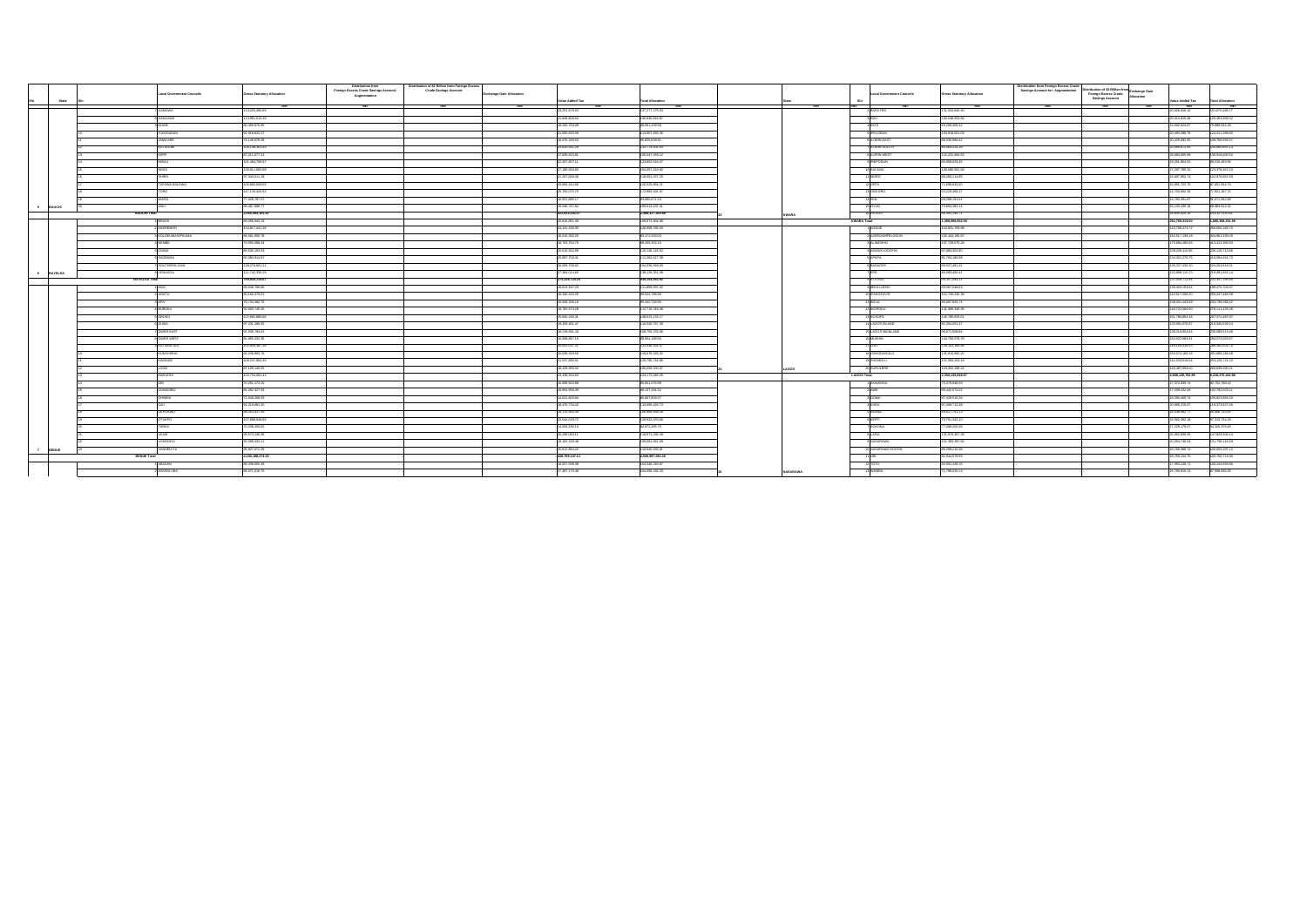|        |                          |                    |                                  |                                   | Distribution from                      | stribution of \$2 Billion from Foreign Exces |                         |                |                         |                     |             |                               |                           | Distribution from Foreign Excess Crude | stribution of \$2 Billion from |                 |                          |                         |
|--------|--------------------------|--------------------|----------------------------------|-----------------------------------|----------------------------------------|----------------------------------------------|-------------------------|----------------|-------------------------|---------------------|-------------|-------------------------------|---------------------------|----------------------------------------|--------------------------------|-----------------|--------------------------|-------------------------|
|        |                          |                    | <b>Local Government Councils</b> | <b>Gross Statutory Allocation</b> | Foreign Excess Crude Savings Account - | Crude Savings Account                        | schange Gain Allocation |                |                         |                     |             | Local Government Councils     | ross Statutory Allocation | Savings Account for-Augmentation       | Foreign Excess Crude           | Exchange Gain   |                          |                         |
|        | State                    |                    |                                  |                                   | Augmentation                           |                                              |                         | alus Added Tax | <b>Total Allocation</b> |                     |             |                               |                           |                                        | <b>Savings Account</b>         | <b>Horation</b> | alue Added Tax           | <b>Total Allocation</b> |
|        |                          |                    |                                  |                                   |                                        |                                              |                         |                |                         |                     | <u>ы г</u>  | <b>STATE</b>                  |                           |                                        | $-180$                         |                 |                          | $-$                     |
|        |                          |                    |                                  | 6,872,030.36                      |                                        |                                              |                         | 2,634,723.42   | 19,506,753.78           | <b>SARAWA Total</b> |             |                               | 119,179,144.63            |                                        |                                |                 | $   -$<br>241,016,367.04 | 1,360,195,511.67        |
|        |                          |                    |                                  | 0,835,032.97                      |                                        |                                              |                         | 5,180,135.78   | 15,015,168.75           |                     |             |                               | 88.801,106                |                                        |                                |                 | 7,312,624.65             | 01,173,729.13           |
|        |                          |                    |                                  | 94,104,017.21                     |                                        |                                              |                         | 18,909,483.51  | 13,073,500.73           |                     |             |                               | 055,881.94                |                                        |                                |                 | 14,366,273.51            | 15,422,155.45           |
|        |                          |                    |                                  | 70,263,539.33                     |                                        |                                              |                         | 14,677,733.23  | 84,941,272.56           |                     |             |                               | 12.736.560.56             |                                        |                                |                 | 19.469.837.32            |                         |
|        |                          |                    | HIBOK                            |                                   |                                        |                                              |                         |                |                         |                     |             |                               |                           |                                        |                                |                 |                          | 102,206,397.55          |
|        |                          |                    | <b>MBOA</b>                      | 114,872,887.97                    |                                        |                                              |                         | 21,135,555.45  | 136,008,443.42          |                     |             |                               | 30,000,503.20             |                                        |                                |                 | 18,836,905.43            | 49,703,548.72           |
|        |                          |                    |                                  | 76,023,028.02                     |                                        |                                              |                         | 16,231,188.61  | 22,254,216.63           |                     |             |                               | 033,409.23                |                                        |                                |                 | 17,876,651.82            | 00,570,061.05           |
|        |                          |                    | CHECK                            | 88,118,900.53                     |                                        |                                              |                         | 18,000,374.13  | 106,179,274.67          |                     |             |                               | 5,802,278.19              |                                        |                                |                 | 18,382,527.83            | 104,184,806.02          |
|        |                          |                    | <b>CAMALA</b>                    | 79,007,437.67                     |                                        |                                              |                         | 15,830,726.20  | 94,838,163.87           |                     |             |                               | 450,797.58                |                                        |                                |                 | 7.100.275.37             | 17,551,072.95           |
|        |                          |                    | <b>IOZA</b>                      | 09,825,852.62                     |                                        |                                              |                         | 22,881,612.14  | 132,707,464.76          |                     |             |                               | 948,902.71                |                                        |                                |                 | 5,676,079.46             | 9,624,982.17            |
|        |                          |                    | MJL                              | 79,079,241.78                     |                                        |                                              |                         | 16,793,381.48  | 95,872,623.26           |                     |             |                               | 1,163,021.95              |                                        |                                |                 | 16,093,019.26            | 15,056,841.21           |
|        |                          |                    |                                  | 19,042,749.90                     |                                        |                                              |                         | 20,340,001.00  | 109,383,351.76          |                     |             | <b>IDNTAGOR</b>               | 352,769.03                |                                        |                                |                 | 18,055,593.45            | 06,008,352.49           |
|        |                          |                    | <b>AGA</b>                       | 80,471,130.57                     |                                        |                                              |                         | 15,610,883.62  |                         |                     |             |                               |                           |                                        |                                |                 |                          |                         |
|        |                          |                    |                                  |                                   |                                        |                                              |                         |                | 96,082,014.19           |                     |             |                               | 1,721,451.68              |                                        |                                |                 | 16,423,575.47            | 00, 145, 027.14         |
|        |                          |                    | ALA BALGE                        | 1,640,796.77                      |                                        |                                              |                         | 14,470,574.62  | 6,111,371.39            |                     |             |                               | 626,465.81                |                                        |                                |                 | 20.318.141.67            | 19,944,607.47           |
|        |                          |                    | <b>DUGA</b>                      | 05,170,813.03                     |                                        |                                              |                         | 18,208,132.70  | 123,378,945.74          |                     |             |                               | 0,784,827.69              |                                        |                                |                 | 19,215,065.01            | 19,999,892.70           |
|        |                          |                    | KAMA                             | 00,004,084.90                     |                                        |                                              |                         | 20,054,139.13  | 125,858,224.03          |                     |             |                               | 109,821,911.79            |                                        |                                |                 | 19,908,859.01            | 29,730,770.80           |
|        |                          |                    | <b>TAYA KUSAR</b>                | 52,838,824.76                     |                                        |                                              |                         | 14,302,872.94  | 7,141,697.70            |                     |             | <b>VASHEGL</b>                | 7,691,150.42              |                                        |                                |                 | 20,517,377.67            | 48,208,528.09           |
|        |                          |                    |                                  | 5,540,033.84                      |                                        |                                              |                         | 16,137,873.57  | 101,678,567.41          |                     |             | <b>HANCHAGA</b>               | 512,451.93                |                                        |                                |                 | 19,986,875.23            | 02,599,327.16           |
|        |                          |                    | <b>AGUMERI</b>                   | 100,115,131.56                    |                                        |                                              |                         | 17,570,694.59  | 117,685,826.14          |                     |             | <b>MOROVA</b>                 | 12.987.667.55             |                                        |                                |                 | 21,684,888.92            | 134,672,556.47          |
|        |                          |                    | <b>AIDUGURI METRO</b>            | 40,125,055.02                     |                                        |                                              |                         | 12,450,404.00  | 72,575,459.03           |                     |             |                               | 35.003,010                |                                        |                                |                 | 16,170,832.60            | 23,787,371.46           |
|        |                          |                    | <b>MRTE</b>                      | 90,606,714.74                     |                                        |                                              |                         | 17,146,815.61  | 107,753,530.34          |                     |             | PAIKORC                       | 17,961,709.30             |                                        |                                |                 | 18,295,301.09            | 006,257,010.39          |
|        |                          |                    |                                  |                                   |                                        |                                              |                         |                |                         |                     |             |                               |                           |                                        |                                |                 |                          |                         |
|        |                          |                    | DBBA                             | 12,507,117.70                     |                                        |                                              |                         | 10,000,540.30  | 99,157,658.09           |                     |             |                               | 749,368.12                |                                        |                                |                 | 19,225,836.64            | 15,975,204.76           |
|        |                          |                    | ONGUNO                           | 80,287,094.23                     |                                        |                                              |                         | 16,385,035.49  | 96,672,129.72           |                     |             |                               | 4.479.061.17              |                                        |                                |                 | 18,995,510,34            | 13,475,571.51           |
|        |                          |                    | ۹LA                              | 1,394,704.87                      |                                        |                                              |                         | 11,350,129.30  | 12,744,834.17           |                     |             | annor                         | 1,189,392.27              |                                        |                                |                 | 1.312.838.62             | 32.502.230.89           |
|        |                          |                    |                                  | 1,296,236.67                      |                                        |                                              |                         | 15,992,729.86  | 97,288,966.53           |                     |             | <b>ULES</b>                   | 267,529.94                |                                        |                                |                 | 20,578,104.64            | 02,845,634.58           |
| $\sim$ | <b>DIRROS</b>            |                    |                                  | 1,940,175.93                      |                                        |                                              |                         | 16,091,001.40  | 0,031,177.34            |                     |             |                               | 640,017.95                |                                        |                                |                 | 15,386,104.25            | 13,026,122.20           |
|        |                          | <b>BORNO Total</b> |                                  | 2,413,692,960.19                  |                                        |                                              |                         | 488,652,117.90 | 2,902,345,078.09        | NAGER               |             |                               | 209,909.83                |                                        |                                |                 | 15,317,376.61            | 18,007,286.44           |
|        |                          |                    |                                  | 79,323,343.03                     |                                        |                                              |                         | 18,420,155.13  | 27,743,498.16           |                     | NIGER Total |                               | 2,267,970,763.27          |                                        |                                |                 | 457.308.335.00           | 2,725,279,099.12        |
|        |                          |                    |                                  | 0,411,290.23                      |                                        |                                              |                         | 18,000,926.77  | 18,078,217.00           |                     |             | <b>BEOKUTA NORTH</b>          | 049,897.09                |                                        |                                |                 | 0,243,299.14             | 09,293,196.22           |
|        |                          |                    | <b>CPABLIYO</b>                  | 95,802,292.24                     |                                        |                                              |                         | 23,360,778.63  | 119,163,070.87          |                     |             | ABECKUTA SOUTH                | 0305297.09                |                                        |                                |                 | 22,153,662.11            | 12,518,959.20           |
|        |                          |                    |                                  | 288,934.09                        |                                        |                                              |                         | 4,032,787.18   | 75,321,721.87           |                     |             | <b>IO-ODDIOTA</b>             | 1,590,803.76              |                                        |                                |                 | 2.936.486.13             | 67,527,289.91           |
|        |                          |                    | <b>EKWARA</b>                    | 09,543,728.44                     |                                        |                                              |                         | 16,038,058.51  | 86,442,586.94           |                     |             | GBADO NORTH                   | 0658,089.10               |                                        |                                |                 | 12,482,143.46            |                         |
|        |                          |                    |                                  |                                   |                                        |                                              |                         |                |                         |                     |             |                               |                           |                                        |                                |                 |                          | 08, 140, 232.56         |
|        |                          |                    |                                  | 15,567,053.26                     |                                        |                                              |                         | 19,371,687.54  | 104,938,740.79          |                     |             | GEADO SOUTH                   | 3020364                   |                                        |                                |                 | 18.975.721.07            | 02.319.004.70           |
|        |                          |                    |                                  | 0,072,223.96                      |                                        |                                              |                         | 20,033,517.92  | 120,105,741.87          |                     |             | IWEKORO                       | 524,375.08                |                                        |                                |                 | 14.538.514.84            | 7,162,589.92            |
|        |                          |                    | ALABAR MUNICIPAL                 | 78,722,309.01                     |                                        |                                              |                         | 19,770,120.51  | 98,492,489.51           |                     |             | <b>EMO NORTH</b>              | 117,940.09                |                                        |                                |                 | 14.724.091.17            | 7,842,031.26            |
|        |                          |                    | ALABAR SOUTH                     | 81,265,169.09                     |                                        |                                              |                         | 20,247,740.52  | 101,512,909.61          |                     |             |                               | 131,477,547.79            |                                        |                                |                 | 12,869,046.42            | 64,346,594.21           |
|        |                          |                    |                                  | 06,707,215.72                     |                                        |                                              |                         | 15,098,736.72  | 12,005,952.44           |                     |             | JEBU EAST                     | 545,080.32                |                                        |                                |                 | 16.606.595.04            | 05,231,675.36           |
|        |                          |                    |                                  | 7,158,728.92                      |                                        |                                              |                         | 19,106,299.72  | 106,265,028.64          |                     |             | <b>JEBU NORTH</b>             | 0,158,794.97              |                                        |                                |                 | 23,482,864.79            | 22,641,659.75           |
|        |                          |                    | LOUJIANI                         | 76,825,437.82                     |                                        |                                              |                         | 17,074,560.85  | 23,020,008.67           |                     |             | <b>DEBRICOE</b>               | 263,091.43                |                                        |                                |                 | 18,397,409.79            | 1,260,501.22            |
|        |                          |                    | <b>SUBRA</b>                     | 6,044,241.02                      |                                        |                                              |                         | 19,498,956.60  | 05,543,197.62           |                     |             | <b>ENN</b>                    | 761,310.23                |                                        |                                |                 | 7,019,851.89             | 7,781,162.12            |
|        |                          |                    | <b>GUDU</b>                      | 12,166,420.42                     |                                        |                                              |                         | 19,017,433.83  | 101,183,854.25          |                     |             | <b>JUEBU NORTH EAST</b>       | 33,025,026                |                                        |                                |                 | 15,025,501.48            | 7,722,128.15            |
|        |                          |                    | <b>CUICPANI</b>                  | 87,800,853.15                     |                                        |                                              |                         | 20,279,509.00  | 108,080,362.16          |                     |             | <b>HMEKO-AFON</b>             | 2.338.589.14              |                                        |                                |                 | 15,594,641.27            | 17,933,230.41           |
|        |                          |                    |                                  |                                   |                                        |                                              |                         | 19,477,764.61  | 02,619,480.05           |                     |             |                               | 85.310.25                 |                                        |                                |                 |                          |                         |
|        |                          |                    |                                  | 141,715.44                        |                                        |                                              |                         |                |                         |                     |             |                               |                           |                                        |                                |                 | 18,256,676.20            | 15, 136,592.47          |
|        |                          |                    | AND IDD                          | 17,281,851.33                     |                                        |                                              |                         | 20,435,853.65  | 107,717,704.98          |                     |             | <b>SEAFEMI OWCDE</b>          | 1,308,727.36              |                                        |                                |                 | 21,317,417.29            | 12,626,144.66           |
|        | 9 CROSS RIVER            |                    | <b>YALA</b>                      | 91,819,700.35                     |                                        |                                              |                         | 20,997,578.18  | 112,817,338.53          |                     |             | <b>IDEDAH</b>                 | 80.108,824.38             |                                        |                                |                 | 16.057.441.41            | 12,094,205.79           |
|        | <b>CROSS RIVER Total</b> |                    |                                  | 1,420,942,628.11                  |                                        |                                              |                         | 342,589,265.86 | 1,842,531,893.96        |                     |             | <b>DOGBOLU</b>                | 800,685.10                |                                        |                                |                 | 17,347,215.57            | 19,147,900.67           |
|        |                          |                    | NIOCHA NORTH                     | 18.455.418.76                     |                                        |                                              |                         | 17.580.003.00  | 86.035.421.76           |                     |             | <b>DGUN WATERSDE</b>          | 6,673,814.43              |                                        |                                |                 | 15,232,386.90            | 11,906,201.33           |
|        |                          |                    | :HA SOU                          | 516,345.0                         |                                        |                                              |                         | 18,980,821.37  | 427,166.44              |                     |             |                               | 962,954.9                 |                                        |                                |                 |                          | ,238,929.65             |
|        |                          |                    | OMADI                            | 53,988,018.74                     |                                        |                                              |                         | 16,574,890.99  | 80,862,909.73           |                     | OGUN Total  |                               | 1,678,253,648.92          |                                        |                                |                 | 333,216,940.05           | 2,071,470,589.57        |
|        |                          |                    | <b>URUTL</b>                     | 21,453,701.98                     |                                        |                                              |                         | 21,576,146.05  | 113,129,848.84          |                     |             | <b><i>UIDIO NORTH EAS</i></b> | 536,352.55                |                                        |                                |                 | 19,027,705.36            | 03,564,057.92           |
|        |                          |                    | THIOPE EAST                      | 12,739,874.83                     |                                        |                                              |                         | 21,329,815.76  | 104,009,090.59          |                     |             | AKOKO NORTH WE                | 152,832.68                |                                        |                                |                 | 20,525,702.50            | 11,678,535.18           |
|        |                          |                    |                                  |                                   |                                        |                                              |                         |                |                         |                     |             |                               |                           |                                        |                                |                 |                          |                         |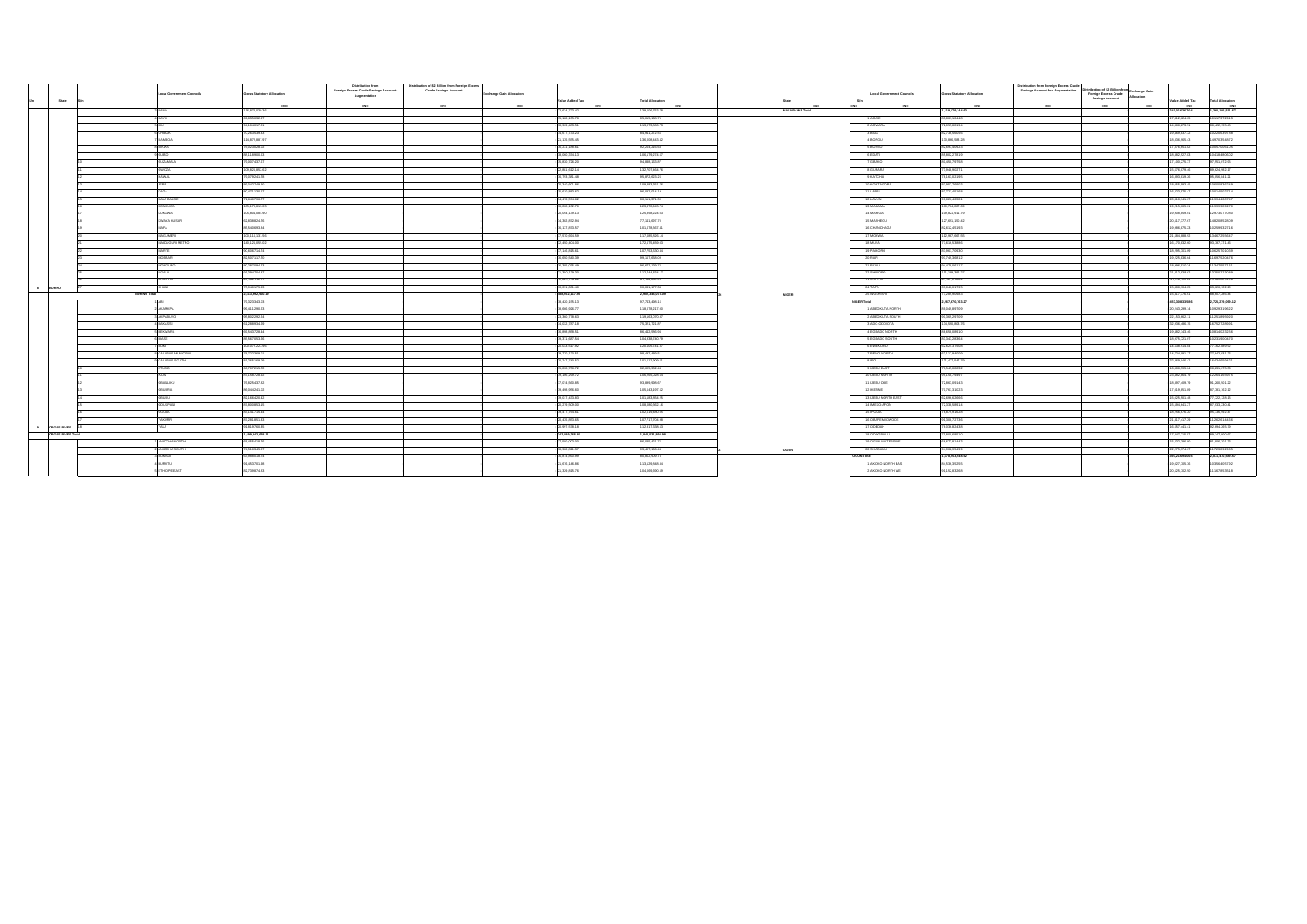|          |        |                    |                                  |                          | Distribution from                      | <b>Distribution of \$2 Billion from Foreign Exces</b> |                         |                |                  |              |                   |                          |                            | Distribution from Foreign Excess Crude | stribution of \$2 Billion from |               |                        |                  |
|----------|--------|--------------------|----------------------------------|--------------------------|----------------------------------------|-------------------------------------------------------|-------------------------|----------------|------------------|--------------|-------------------|--------------------------|----------------------------|----------------------------------------|--------------------------------|---------------|------------------------|------------------|
|          |        |                    | <b>Local Government Councils</b> | oss Statutory Allocation | Foreign Excess Crude Savings Account - | Crude Savings Account                                 | schange Gain Allocation |                |                  |              |                   | ocal Government Councils | Gross Statutory Allocation | Savings Account for-Augmentation       | Foreign Excess Crude           | Exchange Gain |                        |                  |
|          | State  |                    |                                  |                          | Augmentation                           |                                                       |                         | also Added Tax | tal Allocation   |              |                   |                          |                            |                                        | <b>Savings Account</b>         | Alloyation    | alue Added Tax         | notal Allocation |
|          |        |                    |                                  |                          | - 544                                  |                                                       |                         |                |                  | <b>START</b> | $\sim$            |                          |                            |                                        | $-180$                         |               |                        | $ -$             |
|          |        |                    | THOPE WEST                       | 722,018.49               |                                        |                                                       |                         | 439,093.09     | 6.561.111.5      |              |                   | DKO SOUTH WE             | 475,759.03                 |                                        |                                |               | $   -$<br>1,138,201.97 | 2,613,961.00     |
|          |        |                    | <b>CA NORTH EAST</b>             | 626,656.01               |                                        |                                                       |                         | 681,077.49     | 13,287,733.50    |              |                   | KOKO SOUTH EAS           | 246,621.78                 |                                        |                                |               | 15,398,800.17          | 1,645,421.95     |
|          |        |                    | IKA SOUTH                        | 8,762,259.16             |                                        |                                                       |                         | 19,839,038.73  | 8,601,297.89     |              |                   | AKURE NORTH              | 519,035.95                 |                                        |                                |               | 17,317,437.00          | 18,836,472.95    |
|          |        |                    | <b>ISOKO NORTH</b>               | 79,875,128.03            |                                        |                                                       |                         | 19,119,408.45  | 8,994,536.48     |              |                   | <b>AKURE SOUTH</b>       | 11,219,517.25              |                                        |                                |               | 25.008.894.25          | 37.186.411.50    |
|          |        |                    |                                  |                          |                                        |                                                       |                         |                |                  |              |                   |                          |                            |                                        |                                |               |                        |                  |
|          |        |                    | SOKO SOUTH                       | 9,380,157.90             |                                        |                                                       |                         | 2,380,439.29   | 1,760,597.19     |              |                   |                          | 1,104,727.54               |                                        |                                |               | 17,217,409.21          | 15,322,136.75    |
|          |        |                    | DOKWA EAST                       | 75,051,587.71            |                                        |                                                       |                         | 17,519,900.47  | 0.171.488.17     |              |                   | nne                      | 9,187,435.35               |                                        |                                |               | 19,063,532.72          | 10,250,958.07    |
|          |        |                    | DOKWA WEST                       | 76,018,265.59            |                                        |                                                       |                         | 19,321,181.24  | 03.339,446.83    |              |                   | <b>GIGTIPUPA</b>         | 1,507,793.71               |                                        |                                |               | 21,297,395.63          | 114,005,109.34   |
|          |        |                    |                                  | 225,947.00               |                                        |                                                       |                         | 8,568,104.29   | 0.804.051.94     |              |                   | LAE                      | 13,096,760.22              |                                        |                                |               | 23.523.921.35          | 26,620,681.57    |
|          |        |                    | HIMLI NORTH                      | 742,168.88               |                                        |                                                       |                         | 1000,000.91    | 9,736,059.79     |              |                   | SE-EDO                   | 387,289.95                 |                                        |                                |               | 8,230,332.06           | 6,217,622.01     |
|          |        |                    | GHIMLI SOUTH                     | 4,246,724.35             |                                        |                                                       |                         | 9,332,030.92   | 0,578,755.29     |              |                   | CONTROVITION             | 928,312.57                 |                                        |                                |               | 18,928,614.24          | 00,856,926.80    |
|          |        |                    | TANI                             | 1,338,276.94             |                                        |                                                       |                         | 16,135,824.95  | 9,474,101.90     |              |                   |                          | 495,547.85                 |                                        |                                |               | 7,847,393.05           | 343,040.90       |
|          |        |                    | <b>APELE</b>                     | 1,503,947.07             |                                        |                                                       |                         | 0,201,761.43   | 38,705,708.50    |              |                   | DIGEO                    | 1008.030.28                |                                        |                                |               | 1,171,950.86           | 7,040,891.14     |
|          |        |                    |                                  |                          |                                        |                                                       |                         | 088-620.51     |                  |              |                   |                          |                            |                                        |                                |               | 5.099.536.38           |                  |
|          |        |                    |                                  | 4,489,149.18             |                                        |                                                       |                         |                | 577,569.70       |              |                   | ONDO EAS                 | 680,070.10                 |                                        |                                |               |                        | 0,779,606.48     |
|          |        |                    | GHELLI NORTH                     | 05, 820, 235.32          |                                        |                                                       |                         | 1,022,340.67   | 11,842,575.99    |              |                   | NDO WEST                 | 4,665,934.52               |                                        |                                |               | 23,252,952.58          | 27,918,887.10    |
|          |        |                    | GHELLI SOUTH                     | 15,954,286.83            |                                        |                                                       |                         | 21,828,744.85  | 07,783,031.68    |              |                   |                          | 544,907.61                 |                                        |                                |               | 17,837,050.73          | 20,381,958.35    |
|          |        |                    | KWUANI                           | 8,560,463.59             |                                        |                                                       |                         | 18,191,917.06  | 6,752,380.05     |              |                   |                          | 5,897,880.90               |                                        |                                |               | 0,724,509.20           | 15,622,390.09    |
|          |        |                    | <b>VWE</b>                       | 79,407,268.22            |                                        |                                                       |                         | AC 810,009,0   | 100,373,346.56   |              | ONDO Total        |                          | 1,549,115,809.83           |                                        |                                |               | 353,503,343.26         | 1,902,685,159.09 |
|          |        |                    | VARRI SOUTH                      | 100,182,520.18           |                                        |                                                       |                         | 25,335,025.26  | 5.517.545.44     |              |                   | TAKUMOSA EAST            | 3,586,292.10               |                                        |                                |               | 14,915,856.40          | 18,502,148.50    |
|          |        |                    | <b>MARRI NORTH</b>               | 3,623,885.52             |                                        |                                                       |                         | 18,851,874.11  | 02,475,759.63    |              |                   | AKUMOSA WES              | 4,277,407.94               |                                        |                                |               | 14,621,041.76          | 07.035,449.70    |
| 10 DELTA |        |                    | ARRI SOUTH-WEST                  | /6,237,570.38            |                                        |                                                       |                         | 18,047,163.61  | 14,284,733.99    |              |                   | YEDADE                   | 8,669,156.00               |                                        |                                |               | 17.811.510.67          | 13.333,006.67    |
|          |        |                    |                                  |                          |                                        |                                                       |                         |                |                  |              |                   |                          |                            |                                        |                                |               |                        |                  |
|          |        | <b>DELTA Total</b> |                                  | 1,982,531,876.41         |                                        |                                                       |                         | 497,284,993.65 | 2,479,816,870.06 |              |                   | YEDIRE                   | 02.310.103                 |                                        |                                |               | 14,902,157.71          | 1,936,174.10     |
|          |        |                    | DI JAXAL BO                      | 0,589,291.80             |                                        |                                                       |                         | 18,422,873.06  | 9,012,164.86     |              |                   | LUWADURO                 | 3,780,726.82               |                                        |                                |               | 14,704,248.85          | 15,454,975.47    |
|          |        |                    | <b>FIKPO NORTH</b>               | 330,410.56               |                                        |                                                       |                         | 10.040.078     | 344,050.63       |              |                   | <b>CRUPS</b>             | 1,760,127.00               |                                        |                                |               | 1200879.91             | 1,141,006.91     |
|          |        |                    | FIKPO SOUTH                      | 8,581,850.14             |                                        |                                                       |                         | 8,631,631.80   | 7,213,481.94     |              |                   | DE NORT                  | 133,145.74                 |                                        |                                |               | 15,213,793.25          | 02.022.345.07    |
|          |        |                    |                                  | 8,368,233.53             |                                        |                                                       |                         | 451,631.71     | 5,819,865.24     |              |                   | DE SOUTH                 | 53 AC8, 159                |                                        |                                |               | 14,909,533.93          | 0,831,368.61     |
|          |        |                    | <b>ZZA NORTH</b>                 | 1700,098.15              |                                        |                                                       |                         | 18,184,648.47  | 4,951,346.62     |              |                   | GBEDOR                   | 483,242.02                 |                                        |                                |               | 14,847,089.74          | 5,330,331.75     |
|          |        |                    | EZZA SOUTH                       | 77,217,988.84            |                                        |                                                       |                         | 17,700,159.59  | 94,918,148.43    |              |                   | 10 0300                  | 2,711,351.53               |                                        |                                |               | 17,118,731.39          | 19,830,082.91    |
|          |        |                    |                                  | 551,378.63               |                                        |                                                       |                         | 0,876,958.83   | 1,428,347.46     |              |                   | <b>E CENTRAL</b>         | 1,878,999.71               |                                        |                                |               | 18,409,594.40          | 4,348,594.11     |
|          |        |                    | <b>SHELU</b>                     | 0,214,551.40             |                                        |                                                       |                         | 18,396,529.42  | 1811,080.81      |              |                   | FE EAST                  | 1,406,577.53               |                                        |                                |               | 19,282,656.80          | 00,769,234.33    |
|          |        |                    |                                  | 1,843,591.88             |                                        |                                                       |                         | 220,006.25     | 054,258.14       |              |                   | <b>ENOR</b>              | 028,270.39                 |                                        |                                |               | 7.940.379.1            | 4,968,650.26     |
|          |        |                    |                                  | 1,199,437.81             |                                        |                                                       |                         | 21,636,758.54  | 18,836,196.35    |              |                   | 14 IFE SOUTH             | 0223503.19                 |                                        |                                |               | 17,223,988.88          | 0,923,492.07     |
|          |        |                    | <b>MAGZARA</b>                   | 0,319,005.64             |                                        |                                                       |                         | 18,302,004.52  | 7.621.010.16     |              |                   |                          | 023 926 98                 |                                        |                                |               | 13,388,354.39          | 2.012.281.36     |
|          |        |                    | MALIKWU                          | 88,811,543.70            |                                        |                                                       |                         | 20,164,051.30  | 08,975,595.00    |              |                   | ELOCAT                   | 721,466.08                 |                                        |                                |               | 5,717,913.02           | 17,439,379.10    |
|          |        |                    |                                  |                          |                                        |                                                       |                         |                |                  |              |                   |                          |                            |                                        |                                |               | 14.363.693.64          |                  |
|          | EBONYI |                    | MCHA                             | 00,813,221.21            |                                        |                                                       |                         | 3,744,318.00   | 12,557,539.87    |              |                   |                          | 8,877,855.08               |                                        |                                |               |                        | 9,241,548.71     |
|          |        | EBONYI Total       |                                  | 1,068,007,203.30         |                                        |                                                       |                         | 247,345,882.21 | 1,315,953,085.51 |              |                   | LESHA EAST               | 7,759,126.41               |                                        |                                |               | 16,101,866.75          | 3,860,993.16     |
|          |        |                    | <b>OCI3 ONOXA</b>                | 02,588,672.56            |                                        |                                                       |                         | 2.729.647.87   | 25,318,320.44    |              |                   | LESHA WEST               | 131,105.52                 |                                        |                                |               | 5.983.574.03           | 5,114,680.56     |
|          |        |                    | <b>SOR</b>                       | 08,762,852.45            |                                        |                                                       |                         | 5,765,567.40   | 14,528,419.85    |              |                   | :PODUM                   | 003.922.30                 |                                        |                                |               | 6,605,752.35           | ,009,674.05      |
|          |        |                    | <b>SAN CENTRAL</b>               | 7,013,458.13             |                                        |                                                       |                         | 6,610,117.06   | 623,575.19       |              |                   |                          | 118,337.46                 |                                        |                                |               | 7,546,396.05           | 03,064,733.51    |
|          |        |                    | SAN NORTH EAST                   | 0,912,747.81             |                                        |                                                       |                         | 7,157,908.73   | 070,056.54       |              |                   |                          | 1,531,002.01               |                                        |                                |               | 15,968,821.59          | 499,823.60       |
|          |        |                    | ESAN SOUTH EAST                  | 2,026,015.44             |                                        |                                                       |                         | 19,045,009.05  | 101,071,885.29   |              |                   |                          | 1,971,923.92               |                                        |                                |               | 19,411,057.67          | 03.182,981.00    |
|          |        |                    | <b>ESAN WEST</b>                 | 422,008.86               |                                        |                                                       |                         | 17,411,432.15  | 8833-441.01      |              |                   | 24 050 0.N               | 1,853,232.31               |                                        |                                |               | 16,489,215.88          | 16,342,448.19    |
|          |        |                    | SAKO CENTRAL                     | 8,907,163.97             |                                        |                                                       |                         | 16,191,155.56  | 038,319.53       |              |                   |                          | 1,056,036,07               |                                        |                                |               | 176,052.96             | ,032,099.63      |
|          |        |                    | TSAKO EAST                       | 7,976,137.02             |                                        |                                                       |                         | 18,197,994.81  | 6,174,131.82     |              |                   | <b>TEACHING</b>          | 512,200.11                 |                                        |                                |               | 14,931,311.34          | 5,443,511.45     |
|          |        |                    | TSAKO WEST                       | 17,059,528.88            |                                        |                                                       |                         | 20,212,327.36  | 008,071,856.23   |              |                   | <b>CLORUNDA</b>          | 3,365,736.27               |                                        |                                |               | 17,084,387.08          | 0,450,123.35     |
|          |        |                    | GUEGEEN                          | 0.046,483.69             |                                        |                                                       |                         |                |                  |              |                   | RIADE                    |                            |                                        |                                |               | 1.742.236.64           |                  |
|          |        |                    |                                  |                          |                                        |                                                       |                         | 5,217,962.83   | 1,064,446.51     |              |                   |                          | 1014,453.58                |                                        |                                |               |                        | 3,556,690.22     |
|          |        |                    | <b>SPODA OKHA</b>                | 08,764,436.63            |                                        |                                                       |                         | MC 502.002.36  | 35.747.938.97    |              |                   | 29 OROLD                 | 1121.942.63                |                                        |                                |               | 15,964,918.83          | 15,086,868.46    |
|          |        |                    |                                  |                          |                                        |                                                       |                         | 122,635.8      | 6,727,319.98     | OSUN         |                   |                          | 452,790.80                 |                                        |                                |               | 057,462.73             |                  |
|          |        |                    | REFERANTING                      | 19,351,867.93            |                                        |                                                       |                         | 19,631,128.04  | 108,982,995.97   |              | <b>OSUN Total</b> |                          | 111,166,317.17             |                                        |                                |               | 491,574,488.29         | 2,003,040,005.46 |
|          |        |                    | VIA NORTHEAST                    | 4,479,859.34             |                                        |                                                       |                         | 8,504,478.71   | 102,954,348.04   |              |                   |                          | 023,959.95                 |                                        |                                |               | 17,917,175.04          | 02341,134.99     |
| 12       | cpo    |                    | <b>TESM HTUDE ANY</b>            | 0,052,547.52             |                                        |                                                       |                         | 7,782,740.93   | 08,645,588.55    |              |                   | 2 AKINYELE               | 625,217.71                 |                                        |                                |               | 20,929,560.91          | 07,554,778.62    |
|          |        |                    |                                  |                          |                                        |                                                       |                         |                |                  |              |                   |                          |                            |                                        |                                |               |                        |                  |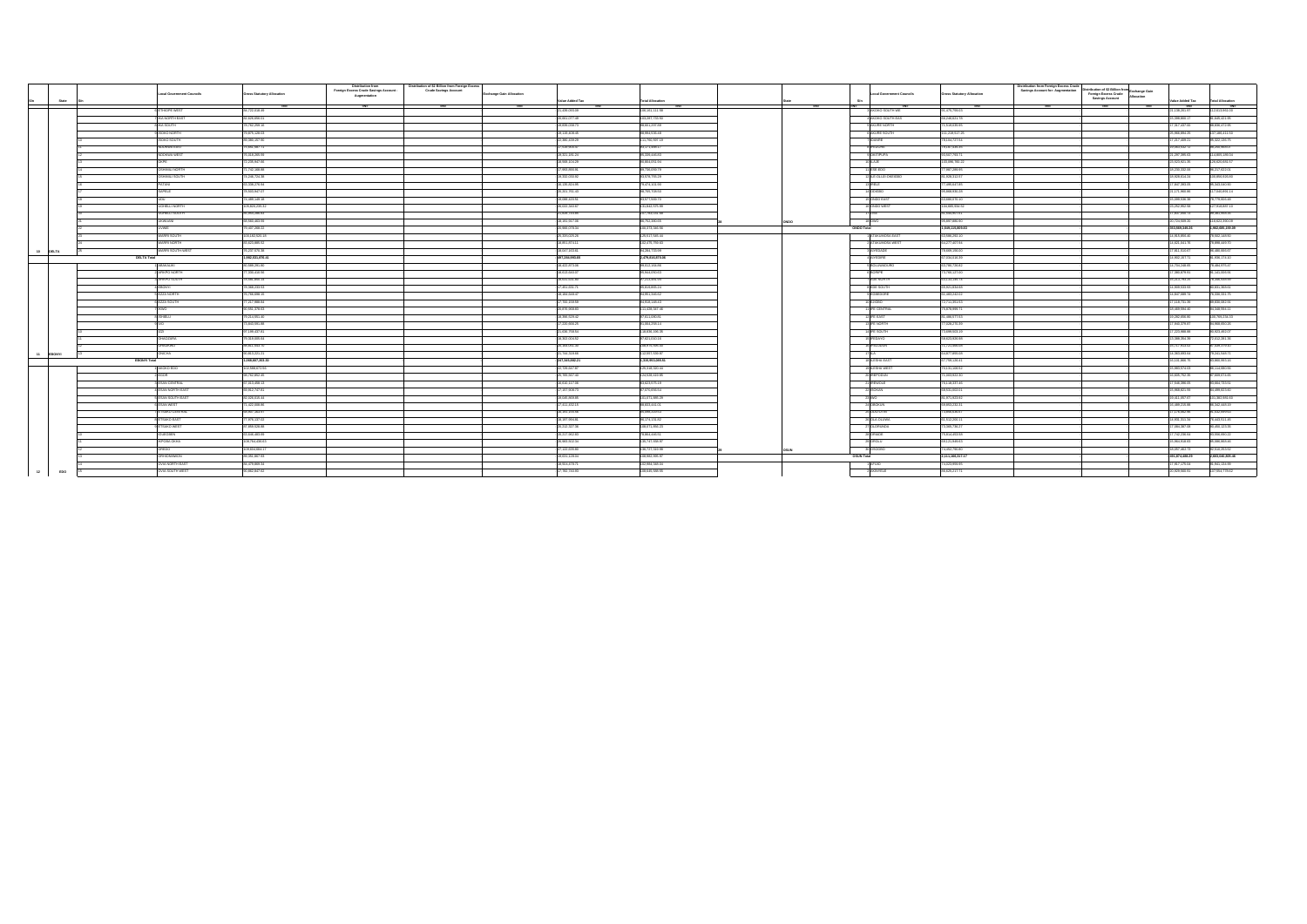|          |                    |                                  |                          | Distribution from                      | <b>Distribution of \$2 Billion from Foreign Exces</b> |                         |                |                  |                      |              |                          |                            | Distribution from Foreign Excess Crude | stribution of \$2 Billion from |               |                |                          |
|----------|--------------------|----------------------------------|--------------------------|----------------------------------------|-------------------------------------------------------|-------------------------|----------------|------------------|----------------------|--------------|--------------------------|----------------------------|----------------------------------------|--------------------------------|---------------|----------------|--------------------------|
|          |                    | <b>Local Government Councils</b> | oss Statutory Allocation | Foreign Excess Crude Savings Account - | Crude Savings Account                                 | schange Gain Allocation |                |                  |                      |              | ocal Government Councils | Gross Statutory Allocation | Savings Account for-Augmentation       | Foreign Excess Crude           | Exchange Gain |                |                          |
| State    |                    |                                  |                          | Augmentation                           |                                                       |                         | also Added Tax | noite of Allen   |                      | <b>Still</b> |                          |                            |                                        | <b>Savings Account</b>         | Alloyation    | alue Added Tax | notal Allocation         |
|          |                    |                                  |                          |                                        |                                                       |                         |                |                  |                      | $\sim$       |                          |                            |                                        | <b>AN</b>                      |               |                | <b>CONTRACTOR</b>        |
|          |                    | NAN EAS                          | 1,651,462.10             |                                        |                                                       |                         | 525,397.51     | 0,176,859.6      |                      |              |                          | 455,086.40                 |                                        |                                |               | 19,303,787.35  | 1,758,873.74             |
|          |                    | WAN WEST                         | 8,276,527.73             |                                        |                                                       |                         | 6,300,940.25   | 4,577,467.98     |                      |              |                          | 892,857.42                 |                                        |                                |               | 7,004,670.25   | 02,897,527.67            |
|          |                    | <b>SCIVO/MARUHI</b>              | 170,243.45               |                                        |                                                       |                         | 17,215,162.25  | 25,385,405.70    |                      |              | <b>GBED</b>              | 218,498.39                 |                                        |                                |               | 23,009,046.22  | 15,888,344.61            |
|          |                    |                                  |                          |                                        |                                                       |                         | 350.005.903.44 | 1.051.002.977.22 |                      |              |                          |                            |                                        |                                |               |                |                          |
|          | EDO Total          |                                  | 1,501,277,007.78         |                                        |                                                       |                         |                |                  |                      |              | <b>BADAN NORTH</b>       | 1005.002.33                |                                        |                                |               | 24,654,200.85  | 20,009,253.18            |
|          |                    | <b>DO EXITI</b>                  | 533,980.95               |                                        |                                                       |                         | 4,706,755.75   | 2,240,736.70     |                      |              | <b>AN NORTH EA</b>       | 540,000.28                 |                                        |                                |               | 15,575,408.79  | 22,115,409.08            |
|          |                    | ITEKRE                           | 6,610,876.57             |                                        |                                                       |                         | 18,445,632.74  | 5,056,509.31     |                      |              | <b>DAN NORTH WE</b>      | 152,526.44                 |                                        |                                |               | 18,645,469.45  | 15,798,095.89            |
|          |                    | EFON                             | 70,543,797.55            |                                        |                                                       |                         | 16,055,112.96  | 10,598,910.51    |                      |              | ADAN SOUTH EA            | 23,288,615.58              |                                        |                                |               | 23,063,864.37  | 116,352,479.95           |
|          |                    | <b>SOTI BAST</b>                 | 5,087,295.84             |                                        |                                                       |                         | 18,046,057.95  | 0,133,363.01     |                      |              | DAN SOUTH WE             | 364,667.97                 |                                        |                                |               | 23,709,342.17  | 20,674,010.14            |
|          |                    | EKITI SOUTH WEST                 | 76,972,638.24            |                                        |                                                       |                         | 19,112,380.60  | 005,018.04       |                      |              | VRAPA CENTRAL            | 1,803,152.18               |                                        |                                |               | 16,699,747.46  | 14,502,899.64            |
|          |                    | EKITI WEST                       | 78,451,247.11            |                                        |                                                       |                         | 9,682,769.26   | 12.016.37        |                      |              | ARAPA NORTH              | 329,201.24                 |                                        |                                |               | 16.626.102.34  | 17.955.303.58            |
|          |                    | <b>SALMA</b>                     | 6,006,038.64             |                                        |                                                       |                         | 16,326,081.72  | 12,332,700.36    |                      |              |                          | 563,836.48                 |                                        |                                |               | 16,710,753.25  | 17,274,589.73            |
|          |                    |                                  |                          |                                        |                                                       |                         |                |                  |                      |              |                          |                            |                                        |                                |               |                |                          |
|          |                    | $0-05$                           | 79,122,001.10            |                                        |                                                       |                         | 18.871.053.30  | 7.993.854.48     |                      |              | SAKI WEST                | 2427.513.95                |                                        |                                |               | 23530.478.59   | 25,957,992.54            |
|          |                    |                                  | 881.777.66               |                                        |                                                       |                         | 302,922.85     | 17,184,700.51    |                      |              |                          | 778,117.56                 |                                        |                                |               | 17,294,801.58  | 0,072,919.14             |
|          |                    | CERE                             | 0.0263.037               |                                        |                                                       |                         | 18,412,927.59  | 5,001,353.62     |                      |              |                          | 03.03.123.1                |                                        |                                |               | 17.463.674.09  | 16,120,758.10            |
|          |                    | $_{\text{out}}$                  | 534,608.68               |                                        |                                                       |                         | 19,235,008.05  | 02,830,277.52    |                      |              |                          | 1,032,132.88               |                                        |                                |               | 22,707,932.47  | 20,740,065.35            |
|          |                    | <b>LIMES</b>                     | 58,737,728.38            |                                        |                                                       |                         | 14.350.884.95  | 020,013.33       |                      |              |                          | 009.056.16                 |                                        |                                |               | 7,701,703.55   | 0,311,359.70             |
|          |                    | EPCOUNTELCOUN                    | 3,453,639.49             |                                        |                                                       |                         | 7,702,390.74   | 156,030.23       |                      |              |                          | 202,626.90                 |                                        |                                |               | 16,699,786.49  | 3,902,413.39             |
|          |                    | <b>ZUORUN</b>                    | 1,540,954.82             |                                        |                                                       |                         | 7,101,560.53   | 8,642,515.35     |                      |              | 20 OLORUNSOCO            | 1,671,811.11               |                                        |                                |               | 15,871,581.36  | 7,543,392.48             |
|          |                    | <b>COLA</b>                      | 74,987,633.97            |                                        |                                                       |                         | 18,379,402.87  | 14.200,120,0     |                      |              | <b>AJOLA</b>             | 62.013.58                  |                                        |                                |               | 20,525,156.71  | 7,590,870.29             |
|          |                    |                                  |                          |                                        |                                                       |                         |                |                  |                      |              |                          |                            |                                        |                                |               |                |                          |
|          |                    |                                  | 503,805.80               |                                        |                                                       |                         | 120,000.0253   | 403,715.33       |                      |              | AGELU                    | 493,720.97                 |                                        |                                |               | 18,455,131.75  | 6,948,852.73             |
|          | <b>EXITI Total</b> |                                  | 1,221,217,120.83         |                                        |                                                       |                         | 205,642,322.20 | 1,516,859,443.12 |                      |              | <b>ROM OHDOMOGIC</b>     | 2,459,879.12               |                                        |                                |               | 20,436,290.82  | 02,096,109.95            |
|          |                    |                                  | 2,924,871.31             |                                        |                                                       |                         | 1,301,423.01   | 13,226,234.32    |                      |              | DOS ONZOMOGI             | 227,149.57                 |                                        |                                |               | 16,615,291.69  | 5,542,441.26             |
|          |                    | NIMPI                            | 5,566,343.73             |                                        |                                                       |                         | 17,787,614.98  | 4,353,958.71     |                      |              | <b>D-OLUWA</b>           | 30.094.006                 |                                        |                                |               | 5,224,698.56   | 10,585,038.62            |
|          |                    | <b>ENUGU EAST</b>                | 29,878,319.61            |                                        |                                                       |                         | 23,460,903.98  | 23,339,223.59    |                      |              | 26 OLUYOLE               | 1,774,425.79               |                                        |                                |               | 20.592.596.44  | 104,367,022.23           |
|          |                    | NUGU NORTH                       | 1,401,426.82             |                                        |                                                       |                         | 1,124,715.36   | 2,526,142.18     |                      |              | <b>NA-ARA</b>            | 1,788,309.98               |                                        |                                |               | 1,025,344.10   | 17,813,654.08            |
|          |                    | NUGU SOUTH                       | 1,002,914.43             |                                        |                                                       |                         | 0,324,410.28   | 05,127,324.71    |                      |              | <b>IDELOPE</b>           | 582,302.29                 |                                        |                                |               | 16,756,805.84  | 18,339,108.13            |
|          |                    | ZEAGU                            | 2.083.271.71             |                                        |                                                       |                         | 19,192,414.16  | 101.275.685.87   |                      |              | <b>ORI IRE</b>           | 7,301,146.12               |                                        |                                |               | 18.559.374.52  | 05.860.520.64            |
|          |                    | <b>IGBO ETITI</b>                | 88,960,146.44            |                                        |                                                       |                         | 20,735,175.98  | 0,005,322.42     |                      |              | 30 OYO EAST              | 3,251,487.37               |                                        |                                |               | 7,514,136.81   | 0,765,624.17             |
|          |                    | GBO EZE NORTH                    | 27,918,358.54            |                                        |                                                       |                         | 2,693,699.03   |                  |                      |              |                          | 2,000,366.47               |                                        |                                |               |                |                          |
|          |                    |                                  |                          |                                        |                                                       |                         |                | 20,612,057.67    |                      |              | <b>IYO WES</b>           |                            |                                        |                                |               | 17,997,689.02  | 0,006,055.48             |
|          |                    | 200 EZE SOUT                     | 293,380.32               |                                        |                                                       |                         | 318,585.75     | 611,966.01       |                      |              |                          | 674,410.56                 |                                        |                                |               | 6,982,463.54   | 656,874.09               |
|          |                    | LUZD.                            | 2,199,043.63             |                                        |                                                       |                         | 18,361,008.77  | 100,560,052.40   |                      |              | 20010-001                | 1,246,817.53               |                                        |                                |               | 18,225,376.15  | 01,472,193.68            |
|          |                    | <b>IKANU EAST</b>                | 78,602,783.10            |                                        |                                                       |                         | 18,375,019.69  | 06,977,802.78    |                      | OYO Total    |                          | 2,099,025,784.35           |                                        |                                |               | 636,690,242.54 | <b>03.350,010,026.89</b> |
|          |                    | KANU WEST                        | 5,518,451.92             |                                        |                                                       |                         | 18,293,881.26  | 23,812,333.18    |                      |              | <b>BICNITADI</b>         | 310,536.08                 |                                        |                                |               | 19,349,221.06  | 06,659,757.14            |
|          |                    | <b>SUKKA</b>                     | 03,944,246.93            |                                        |                                                       |                         | 24,652,963.61  | 128,597,210.54   |                      |              |                          | 4,725,136.14               |                                        |                                |               | 19.801.629.23  | 14,526,765.37            |
|          |                    | DJI RIVER                        | 6,125,100.95             |                                        |                                                       |                         | 509,113.88     | 0534,214.83      |                      |              | OKXOS                    | 0,279,759.80               |                                        |                                |               | 19,473,602.08  | 09,753,361.88            |
|          |                    | <b>DENU</b>                      | 4,064,115.83             |                                        |                                                       |                         | 19,533,827.78  | 13,597,943.61    |                      |              | <b>DS EAS</b>            | 506,627.90                 |                                        |                                |               | 15,849,809.51  | 18,355,437.42            |
|          |                    |                                  | 12,027,057.28            |                                        |                                                       |                         | 1,701,265.68   | 3,728,322.96     |                      |              | JOS NORTH                | 1,549,918.74               |                                        |                                |               | 20,263,524.44  | 50,813,443.18            |
| 14 ENUGU |                    | ZO UWAN                          | 5,000,332.79             |                                        |                                                       |                         | 17,426,882.69  | 3,027,215.47     |                      |              | <b>6 JOS SOUTH</b>       | 03.030.103.09              |                                        |                                |               | 24,479,362.67  | 128,309,546.36           |
|          | <b>ENUGU Total</b> |                                  | 1,446,910,175.46         |                                        |                                                       |                         | 340,732,935.86 | 787,703,081.32   |                      |              |                          | 618,889.54                 |                                        |                                |               | 18,983,571.28  | 10,002,460.83            |
|          |                    |                                  | 24,507,361.98            |                                        |                                                       |                         | 5,419,315.54   | 9,926,677.52     |                      |              |                          | 914,092.88                 |                                        |                                |               | 7,247,856.91   | 15,161,949.79            |
|          |                    | юс                               |                          |                                        |                                                       |                         |                |                  |                      |              | ANKE                     |                            |                                        |                                |               |                |                          |
|          |                    | <b>BALANGA</b>                   | 04,407,185.59            |                                        |                                                       |                         | 20,528,998.64  | 14,936,184.24    |                      |              | ANGTANG NORTH            | 13,475,388.64              |                                        |                                |               | 17,997,928.74  | 05,473,317.38            |
|          |                    | LLRI                             | 0,317,553.24             |                                        |                                                       |                         | 122,916.26     | 0,440,403.50     |                      |              | NGTANG SOUTH             | 316,337.44                 |                                        |                                |               | 16,657,798.33  | 0,974,135.76             |
|          |                    | <b>DOKKU</b>                     | 101,704,107.84           |                                        |                                                       |                         | 20,319,849.63  | 12,023,957.47    |                      |              |                          | 07,951,602.57              |                                        |                                |               | 24,019,422.17  | 31,971,024.74            |
|          |                    | <b>INAKAYE</b>                   | 14,424,815.19            |                                        |                                                       |                         | 21,447,630.76  | 15,942,445.96    |                      |              | <b>IDCANIT</b>           | 2,685,139.15               |                                        |                                |               | 16.310.606.67  | 8.995.825.82             |
|          |                    | cover                            | 106,074,909.75           |                                        |                                                       |                         | 1,693,119.20   | 28,758,028.95    |                      |              | WKSHI                    | 509,652.91                 |                                        |                                |               | 19,989,976.52  | 8,499,629.43             |
|          |                    | <b>ALTUNGO</b>                   | 1.865.511.77             |                                        |                                                       |                         | 18,080,249.66  | 20.945.761.42    |                      |              | <b><i>ESCANDAN</i></b>   | 1,234,627.43               |                                        |                                |               | 20,194,637.36  | 16,429,264.79            |
|          |                    |                                  | 5,499,795.24             |                                        |                                                       |                         | 1,855,733.17   | 5,355,528.41     |                      |              |                          | 607,792.08                 |                                        |                                |               | 7,643,323.79   | 13,251,115.87            |
|          |                    | <b>IAFADA</b>                    | 4,631,207.86             |                                        |                                                       |                         | 7.626.748.71   | 12,257,956.57    |                      |              | 16 SHENDAM               | 745,940.70                 |                                        |                                |               | 10,627,375.61  | 18,373,316.31            |
|          |                    | SHOMGOM                          | 8,930,854.41             |                                        |                                                       |                         | 18,147,182.02  | 7.078.036.43     | <b>PLATEAU</b>       |              | NASE                     | 04.039.760.84              |                                        |                                |               | 18.820.279.72  | 122.860.040.57           |
| 15 GOMBE |                    | AMALTULDEBA                      | 104,376,027.41           |                                        |                                                       |                         | 2,195,438.99   | 26,571,466.40    | <b>PLATEAU Total</b> |              |                          | 1,545,301,386.53           |                                        |                                |               | 336,710,006.10 | 1,882,011,392.63         |
|          |                    |                                  |                          |                                        |                                                       |                         |                |                  |                      |              |                          |                            |                                        |                                |               |                |                          |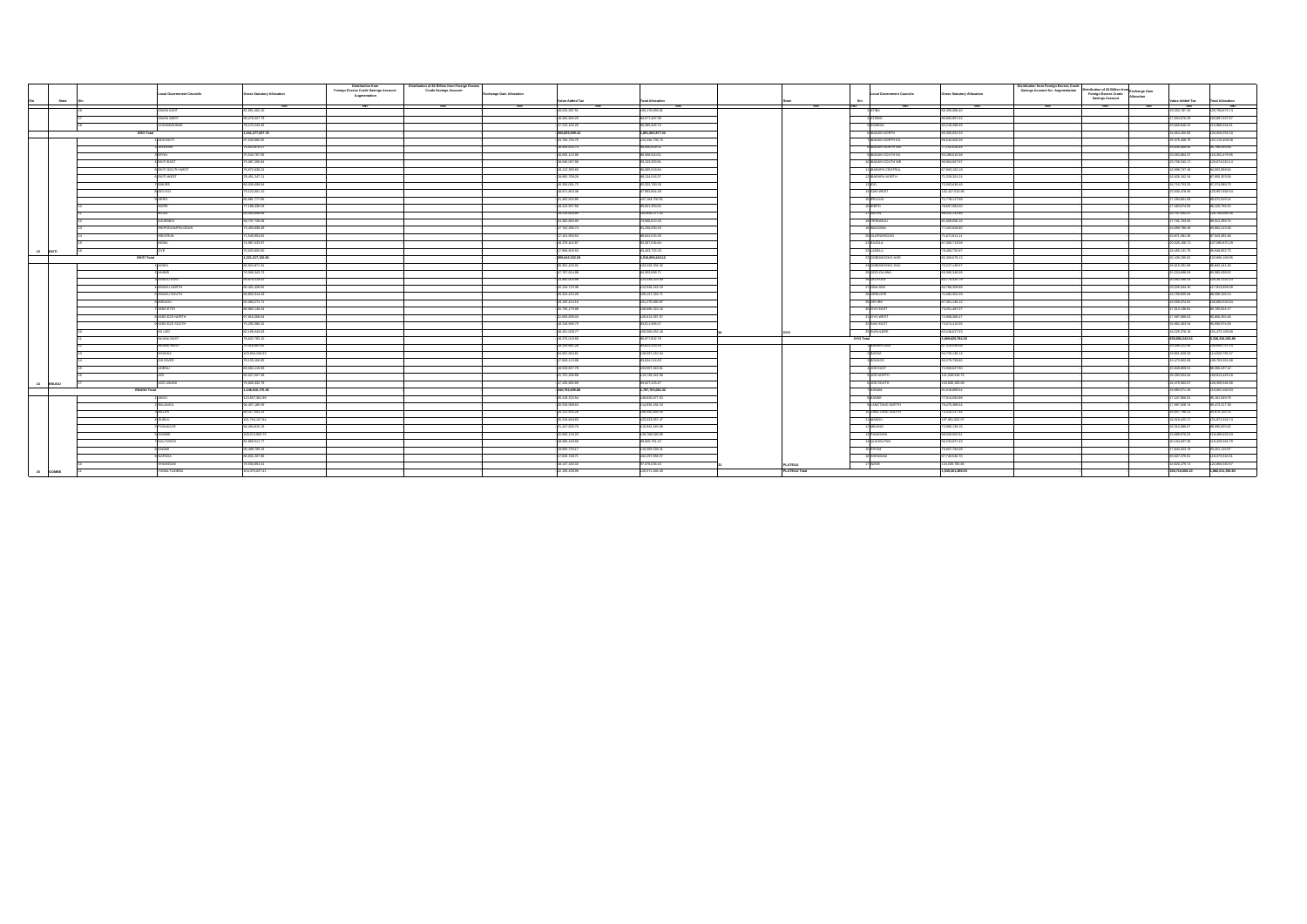|           |            |                    |                          |                                   | <b>Distribution from</b>               | stribution of \$2 Billion from Foreign Exces |                         |                |                         |              |                     |                           |                            | <b>Jistribution from Foreign Excess Crude</b> | shibution of \$2 Billion fro |               |                      |                              |
|-----------|------------|--------------------|--------------------------|-----------------------------------|----------------------------------------|----------------------------------------------|-------------------------|----------------|-------------------------|--------------|---------------------|---------------------------|----------------------------|-----------------------------------------------|------------------------------|---------------|----------------------|------------------------------|
|           |            |                    | ocal Government Councils | <b>Gross Statutory Allocation</b> | Foreign Excess Crude Savings Account - | Crude Savings Account                        | schange Gain Allocation |                |                         |              |                     | Local Government Councils | Gross Statutory Allocation | Savings Account for-Augmentation              | Foreign Excess Crude         | Exchange Gain |                      |                              |
|           |            |                    |                          |                                   | Augmentation                           |                                              |                         |                |                         |              |                     |                           |                            |                                               | <b>Savings Account</b>       | Allowation.   |                      |                              |
|           | State      |                    |                          |                                   |                                        |                                              |                         | also Added Tax | <b>Total Allocation</b> |              |                     |                           |                            |                                               |                              |               | alue Added Tax       | otal Allocation              |
|           |            | <b>GOMBE Total</b> |                          | 1,055,000,330.20                  |                                        |                                              |                         | 226,437,182.58 | 1,282,246,512.87        | <b>START</b> | $\sim$              |                           | 414,067.21                 | <b>START OF</b>                               | - 1991                       | . .           | $-$ 100<br>12,855.47 | $ N_{\rm H}$<br>3,126,922.67 |
|           |            |                    | <b>ABON MBAISE</b>       | 18,323,452.54                     |                                        |                                              |                         | 0,748,477.14   | 08,071,929.68           |              |                     | DADA WES                  | 496,689.30                 |                                               |                              |               | 939,581.03           | 22,436,270.33                |
|           |            |                    |                          |                                   |                                        |                                              |                         |                |                         |              |                     |                           |                            |                                               |                              |               |                      |                              |
|           |            |                    | HIAZU MBAISE             | 79,923,515.01                     |                                        |                                              |                         | 18,782,543.55  | 98,706,058.56           |              |                     | MOURCU-TORO               | 53.181,173,                |                                               |                              |               | 293,659.80           | 09,954,841.45                |
|           |            |                    | EHIME MBANO              | 74,375,997.07                     |                                        |                                              |                         | 17,222,570.55  | 91,598,567.62           |              |                     | NDON                      | 1226,414.09                |                                               |                              |               | 440.295.98           | 17,666,710.07                |
|           |            |                    | ZINHITTE                 | 79,157,257.93                     |                                        |                                              |                         | 18,575,345.91  | 17,732,603.84           |              |                     | SARI-TORU                 | 2,025,513.96               |                                               |                              |               | 1795,096.07          | 2,090,610.03                 |
|           |            |                    | <b>HTRON OTABE</b>       | 81,343,059.08                     |                                        |                                              |                         | 18,294,854.41  | 20,637,913.48           |              |                     |                           | (241,915.26)               |                                               |                              |               | 07.510.027.10        | 13,051,942.36                |
|           |            |                    | HTUO2 OTA30              | 78,967,176.15                     |                                        |                                              |                         | 18,352,342.09  | 97,319,518.24           |              |                     | ecem                      | 53.105,105,2               |                                               |                              |               | 00,953,162.64        | 23,335,047.32                |
|           |            |                    | HITTE UBOMA              | 2,777,230.50                      |                                        |                                              |                         | 16,824,996.18  | 89,002,226.08           |              |                     | 1 PART                    | 160,008.91                 |                                               |                              |               | 8.054.005.13         | 13,815,774.04                |
|           |            |                    | CEDURU                   | 78, 653, 375.12                   |                                        |                                              |                         | 7,940,093.34   | 06,593,468.46           |              |                     |                           | 300,842.05                 |                                               |                              |               | 054 832 42           | 12,075,681.47                |
|           |            |                    |                          |                                   |                                        |                                              |                         |                |                         |              |                     |                           |                            |                                               |                              |               |                      |                              |
|           |            |                    | DALA MEANO               | 18,002,554.57                     |                                        |                                              |                         | 19,868,838.32  | 107,671,402.99          |              |                     | ETCHE                     | 1,712,896.88               |                                               |                              |               | 1,940,712.83         | 15,053,009.71                |
|           |            |                    |                          | 8,760,477.04                      |                                        |                                              |                         | 18,531,432.84  | 97,291,916.88           |              |                     |                           | 321,048.98                 |                                               |                              |               | 135,729.14           | 18,456,778.12                |
|           |            |                    | LOTIAS                   | 92,760,917.29                     |                                        |                                              |                         | 21,383,851.50  | 114, 144, 768.79        |              |                     |                           | 868,157.02                 |                                               |                              |               | 1,009,671.14         | 10,477,828.16                |
|           |            |                    | <b>NGORGKPALA</b>        | 11,004,981.18                     |                                        |                                              |                         | 18,354,410.56  | 99,959,391.74           |              |                     |                           | 1,263,531.13               |                                               |                              |               | 1,687,706.18         | 33,951,237.32                |
|           |            |                    | 48A                      | 75,987,505.36                     |                                        |                                              |                         | 7,775,943.17   | 23,763,448.53           |              |                     | <b>IAVAKPOR</b>           | 1,552,936.05               |                                               |                              |               | 344,725.38           | 58,897,661.43                |
|           |            |                    | KWANGELE                 | 73,189,247.89                     |                                        |                                              |                         | 17,126,601.63  | 90,315,849.52           |              |                     | 114-171-144               | 40.016.023                 |                                               |                              |               | 2,249,465.04         | 29,872,781.07                |
|           |            |                    | NKWERRE                  | 14,048,929.88                     |                                        |                                              |                         | 15,240,787.03  | 79,289,716.91           |              |                     | <b>ZEA/DGEEMA/NO</b>      | 0,406,515.27               |                                               |                              |               | 2,289,351.27         | 32,095,000.53                |
|           |            |                    | <b>BOWD</b>              | 71,272,071.97                     |                                        |                                              |                         | 16,722,353.54  | 87,994,425.51           |              |                     | <b>GUIDOLO</b>            | 228,926.48                 |                                               |                              |               | 33,316.67            | 8,348,743.14                 |
|           |            |                    |                          |                                   |                                        |                                              |                         |                |                         |              |                     |                           | 8597.467.40                |                                               |                              |               |                      |                              |
|           |            |                    | <b>OGUTA</b>             | 80,791,836.61                     |                                        |                                              |                         | 17,693,907.12  | 08,485,743.73           |              |                     | 18 CHRISA                 |                            |                                               |                              |               | 29,870,263,27        | 18,467,730.67                |
|           |            |                    | MARGEEMA                 | 36,753,444.36                     |                                        |                                              |                         | 19,236,008.93  | 103,990,113.29          |              |                     |                           | 1,759,190.33               |                                               |                              |               | 122,163.02           | 13,881,353.35                |
|           |            |                    | <b>KIGWE</b>             | 76,554,302.02                     |                                        |                                              |                         | 17,273,540.62  | 23,827,842.64           |              |                     | POBONKORO                 | 4,088,072.02               |                                               |                              |               | 118.230.65           | 01,206,302.67                |
|           |            |                    | NUMC                     | 69,369,851.43                     |                                        |                                              |                         | 15,986,019.44  | 85,355,870.87           |              |                     |                           | 393,928.97                 |                                               |                              |               | 5,993,298.53         | 5,387,227.49                 |
|           |            |                    | UJRK                     | 74,478,022.60                     |                                        |                                              |                         | 17,682,550.08  | 22,160,572.67           |              |                     | 22 PORT HARCOURT          | 105453850                  |                                               |                              |               | 232354750            | 75,378,086.00                |
|           |            |                    |                          | 2,203,403.36                      |                                        |                                              |                         | 16,796,076.72  | 88,999,480.08           | RIVERS       |                     |                           | 149,430.75                 |                                               |                              |               | 00245141             | 01,951,884.22                |
|           |            |                    | <b>ORU EAST</b>          | 4,403,479.97                      |                                        |                                              |                         | 16,476,791.76  | 90,880,271.73           |              | <b>RIVERS Total</b> |                           | 2,023,459,379.92           |                                               |                              |               | 120,001,503.71       | 713,590,889.63               |
|           |            |                    | RU WEST                  | 4,000,912.19                      |                                        |                                              |                         | 16,098,078.36  | 90,098,990.55           |              |                     |                           | 009.355.54                 |                                               |                              |               | 5,951,589.48         | 8,500,946.03                 |
|           |            |                    | VERRI MUNICIPAL          | 3,519,102.48                      |                                        |                                              |                         | 17,077,465.86  | 00,506,568.33           |              |                     |                           | 041,628.02                 |                                               |                              |               | 098,314.35           | 03,739,942.36                |
|           |            |                    | WERRI NORTH              | 79,735,672.75                     |                                        |                                              |                         | 18,957,894.64  | 28,023,567.40           |              |                     | <b>JOANGE-SHUNI</b>       | 5,109,285.39               |                                               |                              |               | 9,445,302.99         | 05,554,588.39                |
|           | <b>IMO</b> |                    | <b>ERRIVEST</b>          | 6,062,106.47                      |                                        |                                              |                         | 15,986,721.93  | 2,048,828.41            |              |                     |                           | 300,491.94                 |                                               |                              |               | 541,905.77           | 19,442,397.71                |
|           |            | <b>MOTotal</b>     |                          | 2,035,013,092.91                  |                                        |                                              |                         | 480,611,164.23 | 2,575,631,057.15        |              |                     | GORDNY                    | 034,617.06                 |                                               |                              |               | 18,957,214.55        | 09,001,831.71                |
|           |            |                    |                          | 3,137,086.25                      |                                        |                                              |                         | 7,292,346.74   | 3,429,432.99            |              |                     |                           | 839,760.12                 |                                               |                              |               | 581.490.56           | 7,421,250.68                 |
|           |            |                    |                          |                                   |                                        |                                              |                         |                |                         |              |                     |                           |                            |                                               |                              |               |                      |                              |
|           |            |                    | <b>BABURA</b>            | 89,658,181.01                     |                                        |                                              |                         | 20,262,348.62  | 109,920,529.63          |              |                     | <b>MADAMAM</b>            | 549,877.25                 |                                               |                              |               | 20,881,987.74        | 12,431,854.99                |
|           |            |                    | RNIN KUDU                | 106,906,592.88                    |                                        |                                              |                         | 24,370,864.23  | 131,277,457.10          |              |                     | <b>LELA</b>               | 388,815.98                 |                                               |                              |               | 725.003.14           | 00,114,679.12                |
|           |            |                    | NEWS                     | 79,052,146.20                     |                                        |                                              |                         | 17,025,424.00  | 96,747,570.19           |              |                     |                           | A.718,091.19               |                                               |                              |               | 554,688.00           | 02,272,779.19                |
|           |            |                    | AGARAWA                  | 05,475,127.15                     |                                        |                                              |                         | 15,278,248.35  | 11,753,375.50           |              |                     |                           | 032,224.58                 |                                               |                              |               | 1,717,740.69         | 00,749,965.27                |
|           |            |                    |                          | 70,620,462.00                     |                                        |                                              |                         | 15,940,820.26  | 86,561,282.26           |              |                     |                           | 528,056.29                 |                                               |                              |               | 17,078,394.93        | 1,007,051.22                 |
|           |            |                    | NUTSE                    | 94,875,129.06                     |                                        |                                              |                         | 11,747,037.34  | 16,622,166.40           |              |                     |                           | 344,025.96                 |                                               |                              |               | 574.190.57           | 04,618,216.53                |
|           |            |                    | <b>DARAZ</b>             | 81,965,924.77                     |                                        |                                              |                         | 18,081,953.55  | 100,047,878.31          |              |                     | ABON BIRN                 | 778,510.68                 |                                               |                              |               | 054.730.52           | 7,733,541.20                 |
|           |            |                    |                          | 71,038,267.00                     |                                        |                                              |                         | 16,322,900.66  | 87,361,168.26           |              |                     |                           | 418,638.10                 |                                               |                              |               | 7,957,062.76         | 8,375,700.86                 |
|           |            |                    |                          | 73,464,264.37                     |                                        |                                              |                         | 6,629,540.67   | 0,023,005.03            |              |                     |                           | 118,419.80                 |                                               |                              |               | 1926,200.56          | 044,680.36                   |
|           |            |                    | <b>MARAM</b>             | 108,195,313.97                    |                                        |                                              |                         | 22,778,888.58  | 130,974,202.55          |              |                     | 6 SOKOTO NORTH            | 3,426,439.46               |                                               |                              |               | 340,000.84           | 10,366,500.30                |
|           |            |                    | www                      |                                   |                                        |                                              |                         | 17,000,264.03  | 93,223,338.10           |              |                     |                           |                            |                                               |                              |               | 9.459.005.16         |                              |
|           |            |                    |                          | 76,223,074.07                     |                                        |                                              |                         |                |                         |              |                     | SOKOTO SOUTH              | 0,050,746.72               |                                               |                              |               |                      | 03,318,411.88                |
|           |            |                    | ADEJIA                   | 7,006,055.82                      |                                        |                                              |                         | 16,263,071.32  | 83,009,127.13           |              |                     |                           | 129,056.75                 |                                               |                              |               | 631,157.23           | 16,750,813.98                |
|           |            |                    | AH IN                    | 90,516,990.34                     |                                        |                                              |                         | 21,081,055.44  | 111,598,645.79          |              |                     |                           | 160,777.19                 |                                               |                              |               | 6,296,047.26         | 7,456,824.44                 |
|           |            |                    | <b>AFIN HAUSA</b>        | 20,544,937.34                     |                                        |                                              |                         | 22,719,410.49  | 122,264,347.82          |              |                     | <b>TURETA</b>             | 533,070.15                 |                                               |                              |               | 452095402            | 8.054.024.17                 |
|           |            |                    | 1004554                  | 76,113,904.95                     |                                        |                                              |                         | 7,134,480.02   | 23,248,384.96           |              |                     |                           | 215,412.37                 |                                               |                              |               | 062737.71            | 02,078,150.08                |
|           |            |                    | <b>KAZAURE</b>           | 80,142,736.15                     |                                        |                                              |                         | 18,443,388.33  | 98,586,124.49           |              |                     | 22 M/URNO                 | 377.434.30                 |                                               |                              |               | 18.187.091.55        | 00,064,525.85                |
|           |            |                    |                          | 100,000                           |                                        |                                              |                         | 615,348.72     | 2,005,345.55            | SOKOTO       |                     |                           | 512.832.0                  |                                               |                              |               |                      | 1,854,073.2                  |
|           |            |                    | <b>AWV</b>               | 83,881,208.79                     |                                        |                                              |                         | 18,889,044.73  | 102,770,253.52          |              | SOKOTO Total        |                           | 1,939,727,067.86           |                                               |                              |               | 15,895,691.71        | 1,356,622,759.57             |
|           |            |                    | <b>AIGATARI</b>          | 15,597,192.94                     |                                        |                                              |                         | 19,154,510.60  | 104,751,703.54          |              |                     | DO-KOLA                   | 000,197.91                 |                                               |                              |               | 5,491,546.08         | 4,157,744.00                 |
| 17 JIGAWA |            |                    | <b>MALAM MADURI</b>      | 81,211,960.66                     |                                        |                                              |                         | 18,440,227.10  | 99,652,187.75           |              |                     |                           | 31,909,851.51              |                                               |                              |               | 20,253,462.10        | 52.223.313.61                |
|           |            |                    |                          |                                   |                                        |                                              |                         |                |                         |              |                     |                           |                            |                                               |                              |               |                      |                              |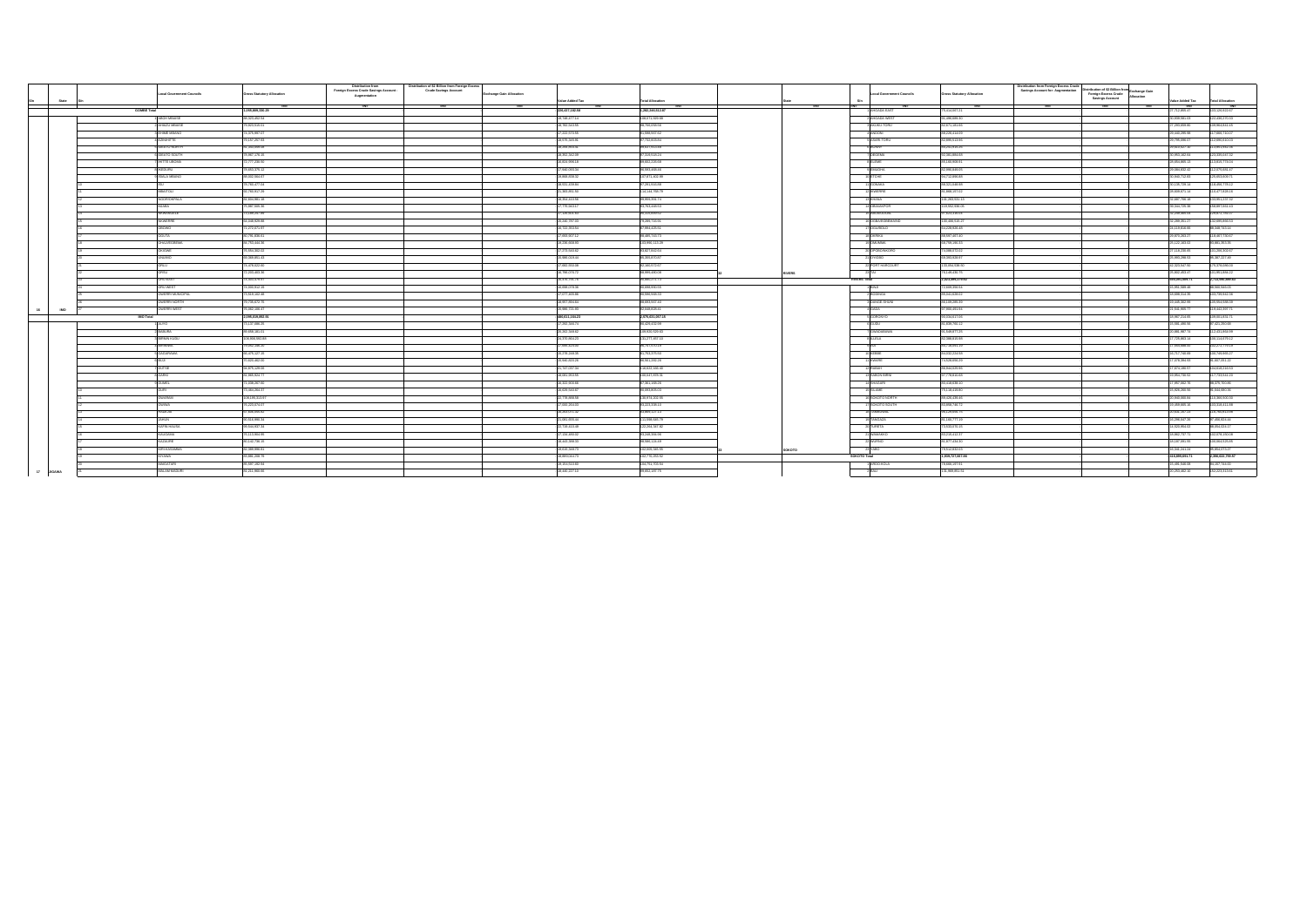|         |             |                     |                                  |                                   | <b>Clatribution from</b>              | <b>Xatribution of \$2 Billion from Foreign Excess</b> |                          |                |                  |               |                     |                          |                            | <b>Jistribution from Foreign Excess Crude</b> |                                                |               |                        |                  |
|---------|-------------|---------------------|----------------------------------|-----------------------------------|---------------------------------------|-------------------------------------------------------|--------------------------|----------------|------------------|---------------|---------------------|--------------------------|----------------------------|-----------------------------------------------|------------------------------------------------|---------------|------------------------|------------------|
|         |             |                     |                                  |                                   | Foreign Excess Crude Savings Account- | Crude Savings Account                                 |                          |                |                  |               |                     |                          |                            | Savings Account for-Augmentation              | atribution of \$2 Billion from                 | Exchange Gain |                        |                  |
|         |             |                     | <b>Local Government Councils</b> | <b>Jross Statutory Allocation</b> | Augmentation                          |                                                       | Eschange Gain Allocation |                |                  |               |                     | ocal Government Councils | Gross Statutory Allocation |                                               | Foreign Excess Crude<br><b>Savings Account</b> | Allowation.   |                        |                  |
|         | State       |                     |                                  |                                   |                                       |                                                       |                          | alus Added Tax | notas alla lato  |               | Sh.                 |                          |                            |                                               |                                                |               | <b>Falue Added Tax</b> | otal Allocation  |
|         |             |                     |                                  |                                   |                                       |                                                       |                          |                |                  | - 65          | $\sim$              |                          |                            |                                               | $-100$                                         |               | $   -$                 |                  |
|         |             |                     |                                  | 75,081,062.48                     |                                       |                                                       |                          | 52,744.94      | 13,807.4         |               |                     |                          | 53,808.60                  |                                               |                                                |               | 333,259.47             | 0,087,058.07     |
|         |             |                     | NGIM                             | 5,819,993.60                      |                                       |                                                       |                          | 534,901.57     | 5,454,895.17     |               |                     |                          | 760,272.18                 |                                               |                                                |               | 5,525,109.83           | 3,285,382.01     |
|         |             |                     |                                  | 68,462,385.75                     |                                       |                                                       |                          | 177,752.23     | 3,640,137.98     |               |                     |                          | 9,949,618.22               |                                               |                                                |               | 21,651,197.29          | 41,000,815.50    |
|         |             |                     | <b>GHE TAKADKAR</b>              | 77,705,172.37                     |                                       |                                                       |                          | 7,247,386.92   | 4.952.559.29     |               |                     |                          | 0.370.791.55               |                                               |                                                |               | 5.379.653.89           | 5.750.445.44     |
|         |             |                     | <b>FALIRA</b>                    | 79,292,063.26                     |                                       |                                                       |                          | 7,282,824.00   | 6,574,887.26     |               |                     | <b>JALING</b>            | 1,041,309.74               |                                               |                                                |               | 1,557,043.84           | 0,598,353.59     |
|         |             |                     | <b>ANKWASHI</b>                  | 3,019,644.16                      |                                       |                                                       |                          | 5,877,907.73   | 8,027,551.90     |               |                     | <b>CARIBAJ AMBI</b>      | 19,240,418.92              |                                               |                                                |               | 19,742,551.53          | 38,982,970.45    |
|         |             |                     |                                  |                                   |                                       |                                                       |                          |                |                  |               |                     |                          |                            |                                               |                                                |               |                        |                  |
|         |             | <b>JIGAWA Total</b> |                                  | 2,197,996,874.74                  |                                       |                                                       |                          | 497,515,291.17 | 2,695,512,165.91 |               |                     |                          | 12.053.558.31              |                                               |                                                |               | 5,671,463.41           | 104,557,021.72   |
|         |             |                     | PMN CWAR                         | 125,175,055.96                    |                                       |                                                       |                          | 2235.948.45    | 47,411,004.40    |               |                     |                          | 593,018.68                 |                                               |                                                |               | 5.008.904.14           | 36,461,922.82    |
|         |             |                     | <b>CHEKLIN</b>                   | 129,779,417.79                    |                                       |                                                       |                          | 6,758,742.24   | 16,538,160.03    |               |                     | ARDAUNA                  | 5,214,047.90               |                                               |                                                |               | 00,058,468.27          | 36,072,516.17    |
|         |             |                     | <b>AWE</b>                       | 107,323,047.56                    |                                       |                                                       |                          | 3,565,385.29   | 0,888,432.85     |               |                     | TAKUM                    | 3,247,676.99               |                                               |                                                |               | 7,381,575.66           | 10,629,252.65    |
|         |             |                     | KAJURU                           | 4.060.641.74                      |                                       |                                                       |                          | 1,713,735.36   | 0,774,377.10     |               |                     |                          | 9,138,671.07               |                                               |                                                |               | 6.480.857.22           | 5,619,528.29     |
|         |             |                     | ä                                | 137,370,883.96                    |                                       |                                                       |                          | 9,177,635.10   | 15,548,519.05    |               |                     | VUKAR                    | 5,391,045.08               |                                               |                                                |               | 1,526,191.82           | 36,917,236.90    |
|         |             |                     |                                  |                                   |                                       |                                                       |                          |                |                  |               |                     |                          |                            |                                               |                                                |               |                        |                  |
|         |             |                     | ARA.                             | 85,120,034.90                     |                                       |                                                       |                          | 9,955,291.42   | 6,075,316.32     |               |                     |                          | 5,745,236.66               |                                               |                                                |               | 5588.685.83            | 2.333.922.49     |
|         |             |                     |                                  | 1,400,058.31                      |                                       |                                                       |                          | 630,015.00     | 850,874.00       | TARABA        |                     |                          | 089,971.33                 |                                               |                                                |               | 003,901.09             | 1,159,872.42     |
|         |             |                     | <b>JEMA'A</b>                    | 103,400,787.90                    |                                       |                                                       |                          | 205,184.84     | 26,665,972.74    |               | <b>TARABA Total</b> |                          | 344,057,494.64             |                                               |                                                |               | 283,379,871.48         | 1,827,437,366.12 |
|         |             |                     |                                  | 14,077,537.31                     |                                       |                                                       |                          | 220,254.03     | 85,997,791.34    |               |                     |                          | 577,891.89                 |                                               |                                                |               | 7,838,302.75           | 8,416,194.05     |
|         |             |                     | DUNA NORTH                       | 06,426,529.08                     |                                       |                                                       |                          | 6,346,706.68   | 2,773,295.77     |               |                     |                          | 4,130,579.96               |                                               |                                                |               | 5,641,793.98           | 0,772,373.94     |
|         |             |                     | ADUNA SOUTH                      | 110,606,024.96                    |                                       |                                                       |                          | 28,091,145.19  | 38,697,170.14    |               |                     | <b>DAMATURU</b>          | 11.205.138.9               |                                               |                                                |               | 15,817,920.92          | 5,679,907.03     |
|         |             |                     | ARKO                             | 96,973,417.23                     |                                       |                                                       |                          | ,790,253.03    | 8,763,670.25     |               |                     |                          | 1,396,455.53               |                                               |                                                |               | 25,630.01              | 2,122,085.54     |
|         |             |                     |                                  |                                   |                                       |                                                       |                          |                |                  |               |                     |                          |                            |                                               |                                                |               |                        |                  |
|         |             |                     | <b>AURA</b>                      | 88,890,375.68                     |                                       |                                                       |                          | 1,073,549.81   | 0,063,925.49     |               |                     | FUNE                     | 22,702,673.21              |                                               |                                                |               | 24,120,890.96          | 146,823,554.17   |
|         |             |                     | AURU                             | 1,188,100.86                      |                                       |                                                       |                          | 9,021,828.80   | 0.209.929.66     |               |                     | <b>SEIDAN</b>            | 0,732,434.58               |                                               |                                                |               | 8.521.793.46           | 19,254,228.04    |
|         |             |                     | <b>UBAU</b>                      | 107,279,574.81                    |                                       |                                                       |                          | 3,394,366.26   | 30,673,941.07    |               |                     | <b>GULEA</b>             | 1,270,829.01               |                                               |                                                |               | 7.459.969.00           | 06,730,798.01    |
|         |             |                     | <b>IDAN</b>                      | 14,644,618.13                     |                                       |                                                       |                          | 7,011,348.14   | 1,455,966.27     |               |                     |                          | 531,073.67                 |                                               |                                                |               | 6,422,692.92           | 7,953,766.59     |
|         |             |                     |                                  | 114,465,661.55                    |                                       |                                                       |                          | 5,311,246.84   | 39,776,908.39    |               |                     | 9 JAKUSKO                | 35,564,744.88              |                                               |                                                |               | 21,323,508.24          | 26,888,253.12    |
|         |             |                     | <b>AKADTI</b>                    | 78,235,161.51                     |                                       |                                                       |                          | 38.136,961     | 1,330,123.37     |               |                     |                          | 5,768,510.40               |                                               |                                                |               | 6,558,587.09           | 2,327,097.50     |
|         |             |                     | ABON GARI                        | 6,534,714.37                      |                                       |                                                       |                          | 582,713.56     |                  |               |                     |                          | 02.000.000                 |                                               |                                                |               | 14,787,279.53          |                  |
|         |             |                     |                                  |                                   |                                       |                                                       |                          |                | 0,117,427.92     |               |                     |                          |                            |                                               |                                                |               |                        | ,722,180.52      |
|         |             |                     | ANGA -                           | 80,177,499.90                     |                                       |                                                       |                          | 18,214,932.76  | 8,392,432.66     |               |                     |                          | 030,008.04                 |                                               |                                                |               | 5,810,400.05           | 19,841,074.69    |
|         |             |                     | xиА                              | 107,769,284.06                    |                                       |                                                       |                          | 3,832,451.30   | 11,001,735.35    |               |                     | 1 NGURI                  | 715,981.67                 |                                               |                                                |               | 18,261,752.43          | 04,977,734.10    |
|         |             |                     | <b>NGON KATA</b>                 | 17,283,361.16                     |                                       |                                                       |                          | 1,733,989.32   | 2,017,350.48     |               |                     |                          | AC 003,300.14              |                                               |                                                |               | 0,417,794.27           | 1,454,724.60     |
| 18      | <b>ANUX</b> |                     |                                  | 19,315,084.59                     |                                       |                                                       |                          | 8,317,817.60   | 47,632,902.19    |               |                     |                          | 6,005,505.42               |                                               |                                                |               | 15,396,032.35          | 02,261,537.77    |
|         |             | <b>KADUNA Total</b> |                                  | 2,357,496,063.31                  |                                       |                                                       |                          | 121,000,363.55 | 2,879,157,226.86 |               |                     | YUNUSAI                  | 319,600.24                 |                                               |                                                |               | 7,293,438.15           | 06,613,038.39    |
|         |             |                     | uwa                              | 81,551,852.53                     |                                       |                                                       |                          | 0,004,429.84   | 02,156,282.37    |               |                     | 17 YUSUFARI              | 7,918,652.74               |                                               |                                                |               | 16,718,300.17          | 04,637,018.91    |
|         |             |                     |                                  | 2,143,034.09                      |                                       |                                                       |                          | 229,495.20     | 1,372,530.29     | YOBE          | <b>YOBE Total</b>   |                          | 1,497,359,358.68           |                                               |                                                |               | 001,116,218.00         | 1,798,475,577.56 |
|         |             |                     | LBASU                            |                                   |                                       |                                                       |                          |                |                  |               |                     |                          |                            |                                               |                                                |               |                        |                  |
|         |             |                     |                                  | 7,768,029.79                      |                                       |                                                       |                          | 10.808,631     | 7,931,837.80     |               |                     | 1 ANKA                   | 7,449,597.90               |                                               |                                                |               | 7,487,334.30           | 04,936,932.19    |
|         |             |                     | LOCUI                            | 82,287,999.39                     |                                       |                                                       |                          | 1,178,994.46   | 03,405,993.85    |               |                     | 2 BAKURA                 | 4,360,887.59               |                                               |                                                |               | 19,228,941.84          | 03,589,829.43    |
|         |             |                     | <b>SCORE</b>                     | 98,627,403.82                     |                                       |                                                       |                          | 4,622,791.65   | 3,250,195.47     |               |                     | BUKKUYUR                 | 6,870,656.87               |                                               |                                                |               | 0,194,016.83           | 9,064,673.69     |
|         |             |                     | <b>BUNKURE</b>                   | 80,745,848.30                     |                                       |                                                       |                          | 20,477,746.18  | 01,223,594.48    |               |                     | <b>BUNGUOU</b>           | 08,374,220.85              |                                               |                                                |               | 22.000.371.19          | 30,374,592.04    |
|         |             |                     |                                  | 22,411,939.61                     |                                       |                                                       |                          | 152,146.79     | 2,554,085.40     |               |                     |                          | (191,342.53)               |                                               |                                                |               | 19,917,154.89          | 14,108,504.43    |
|         |             |                     | <b>MMMATTA</b>                   | 17,596,412.22                     |                                       |                                                       |                          | 1,924,773.25   | 0,521,185.47     |               |                     |                          | 10.940,778.67              |                                               |                                                |               | 26,008,305.45          | 57,829,164.12    |
|         |             |                     |                                  |                                   |                                       |                                                       |                          |                |                  |               |                     |                          |                            |                                               |                                                |               |                        |                  |
|         |             |                     | DIGIUNI VIOLANI                  | 1,548,986.95                      |                                       |                                                       |                          | 004,673.42     | 4,153,660.37     |               |                     | AURA NAMODI              | 500,056.00                 |                                               |                                                |               | 22,915,568.88          | 21,514,625.57    |
|         |             |                     | <b>WAXN TOFA</b>                 | 90,817,481.24                     |                                       |                                                       |                          | 3,482,248.48   | 14,299,729.72    |               |                     | ININ MAGAJI              | 1,825,345.67               |                                               |                                                |               | 18,905,558.98          | 33.002,004       |
|         |             |                     | <b>COWA</b>                      | 1,262,049.37                      |                                       |                                                       |                          | ,708,511.79    | 0,970,561.16     |               |                     | 40 I.N                   | 782,902.97                 |                                               |                                                |               | 0,163,536.26           | 9,946,439.22     |
|         |             |                     | <b>LGGE</b>                      | 11,231,901.77                     |                                       |                                                       |                          | 568,000.80     | 2,799,962.57     |               |                     |                          | 03/03/2030                 |                                               |                                                |               | 1326,646.80            | 3,735,210.40     |
|         |             |                     |                                  | 89,070,802.94                     |                                       |                                                       |                          | 045,251.51     | 39.320,311,1     |               |                     |                          | 1,006,437.77               |                                               |                                                |               | 7,228,542.15           | 5,834,979.92     |
|         |             |                     | <b>URKO</b>                      | 78,708,014.48                     |                                       |                                                       |                          | 150,265.42     | 1,858,279.91     |               |                     | TALATA MAFARA            | 2,614,820.57               |                                               |                                                |               | 0,332,369.74           | 12,947,190.31    |
|         |             |                     |                                  | 74,644,059.76                     |                                       |                                                       |                          | 8,354,760.74   |                  |               |                     |                          | 0,782,607.44               |                                               |                                                |               |                        |                  |
|         |             |                     | GARUN MALLAM                     |                                   |                                       |                                                       |                          |                | 2,998,820.50     |               |                     | <b>TSAFE</b>             |                            |                                               |                                                |               | 2,316,143.56           | 22,098,751.11    |
|         |             |                     | KYA.                             | 84,505,405.74                     |                                       |                                                       |                          | 653,453.24     | 16,158,858.97    | ZAMFARA       | 14 ZURM             |                          | 0.946.410.71               |                                               |                                                |               | 1-0224130              | 4.348.654.01     |
|         |             |                     | <b>TAME</b>                      | 15,933,127.86                     |                                       |                                                       |                          | 4,816,758.92   | 0,749,886.78     | ZAMFARA Total |                     |                          | 405,753,636.85             |                                               |                                                |               | 294,306,814.27         | 1,700,060,451.12 |
|         |             |                     | <b>WALE</b>                      | 114,196,318.46                    |                                       |                                                       |                          | 27,938,578.24  | 12,134,896.70    |               |                     | 1 ABAJI                  | 3,399,820.28               |                                               |                                                |               | 38,728,347.60          | 72,128,167.89    |
| 19 KAND |             |                     |                                  | 2,784,265.05                      |                                       |                                                       |                          | 02.125.000     | 1,773,116.94     |               |                     | ABUJA MUNICIPAL          | 6,722,467.77               |                                               |                                                |               | 026,033,034.38         | 0,555,502.15     |
|         |             |                     |                                  |                                   |                                       |                                                       |                          |                |                  |               |                     |                          |                            |                                               |                                                |               |                        |                  |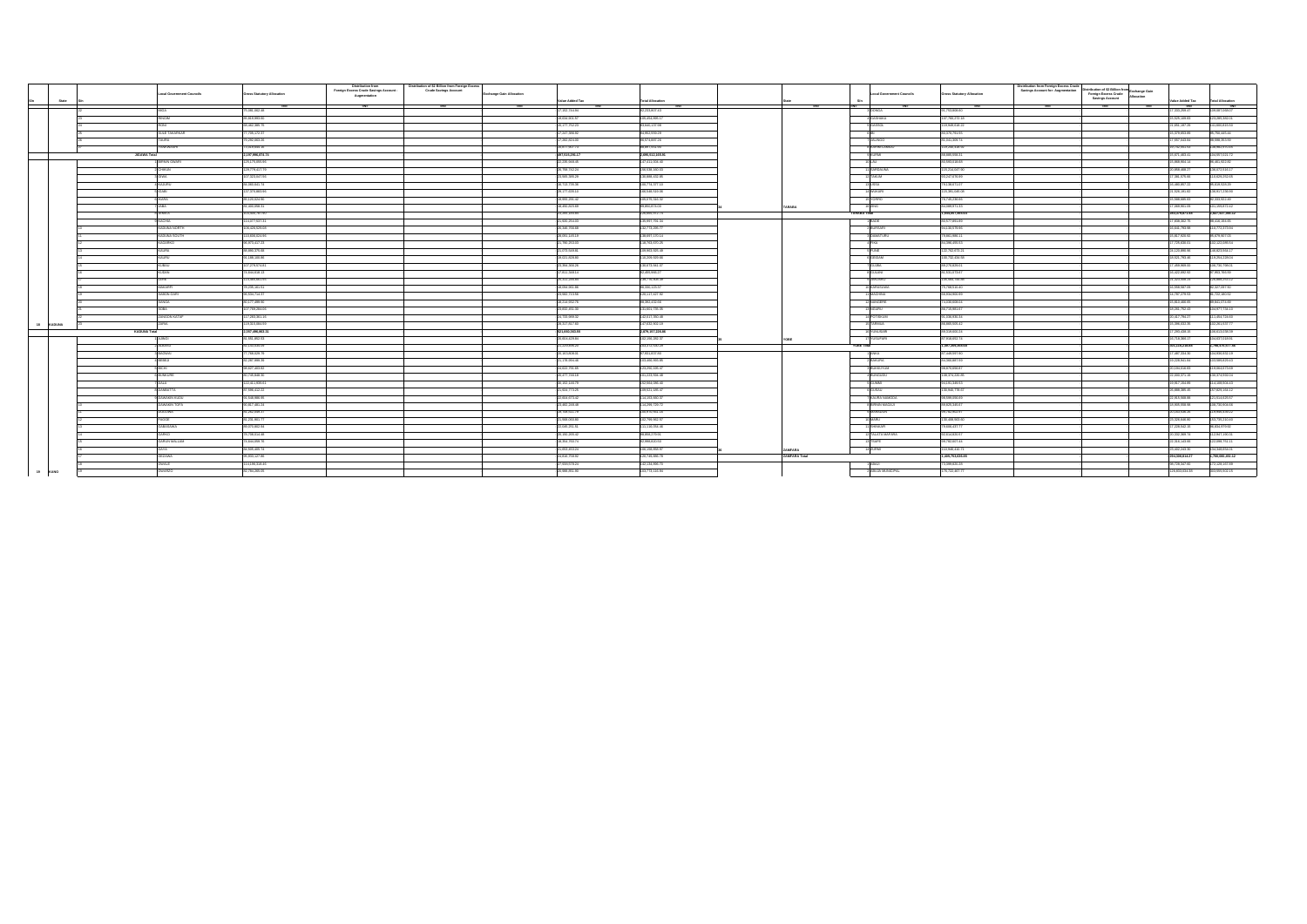| State | <b>Local Government Councils</b> | <b>Gross Statutory Allocation</b> | Distribution from<br>Foreign Excess Crude Savings Account -<br>Augmentation | Distribution of \$2 Billion from Foreign Excess<br>Crude Savings Account | Eschange Gain Allocation | Value Added Tax | <b>Total Allocation</b> |                   |               | <b>Local Government Councils</b> | Gross Statutory Allocation | Distribution from Foreign Excess Crude<br>Savings Account for-Augmentation | Distribution of \$2 Billion from<br>Foreign Excess Crude<br>Savings Account | ocation | Value Added Tax      | <b>Total Allocation</b> |
|-------|----------------------------------|-----------------------------------|-----------------------------------------------------------------------------|--------------------------------------------------------------------------|--------------------------|-----------------|-------------------------|-------------------|---------------|----------------------------------|----------------------------|----------------------------------------------------------------------------|-----------------------------------------------------------------------------|---------|----------------------|-------------------------|
|       |                                  |                                   |                                                                             |                                                                          |                          |                 |                         |                   | <b>MALLEY</b> |                                  |                            |                                                                            |                                                                             |         |                      |                         |
|       |                                  | 81.532.704.54                     |                                                                             |                                                                          |                          | 10 811 817      | 1011 344 577 44         |                   |               |                                  |                            |                                                                            |                                                                             |         | 105,315,117.0b       | 203 592 780             |
|       | KAND MUNICIPAL                   | 1005224 625.51                    |                                                                             |                                                                          |                          | 38.073.847      | 134.798.523.15          |                   |               | 4 CINACINAL ADA                  | 89 577 854 0               |                                                                            |                                                                             |         | 02,004,004.99        | 192.182.059.0           |
|       |                                  | 75.006.450.45                     |                                                                             |                                                                          |                          | 10 127 055 B    | 05.323.505.26           |                   |               |                                  | <b>78 503 735 1</b>        |                                                                            |                                                                             |         | 100.247.419.66       | 178,751,155.8           |
|       |                                  |                                   |                                                                             |                                                                          |                          |                 |                         | <b>PCT, ABUJA</b> |               |                                  | 82.140.55                  |                                                                            |                                                                             |         | 9.797.431.20         | 101.946.907             |
|       |                                  | 26.952.044.45                     |                                                                             |                                                                          |                          | 24.142.042.4    | 123 134 003 00          | FCT. ABUJA Total  |               |                                  | 598.231.106.91             |                                                                            |                                                                             |         | 633.526.154.91       | <b>11.231.757.261.8</b> |
|       |                                  | <b>GEO 355 350</b>                |                                                                             |                                                                          |                          |                 |                         | <b>Grand Tota</b> |               |                                  | 67.133.192.030.96          |                                                                            |                                                                             |         | $-18,202,447,344,74$ | 85.342.639.375.70       |
|       |                                  | 14 807 000 PA                     |                                                                             |                                                                          |                          |                 |                         |                   |               |                                  |                            |                                                                            |                                                                             |         |                      |                         |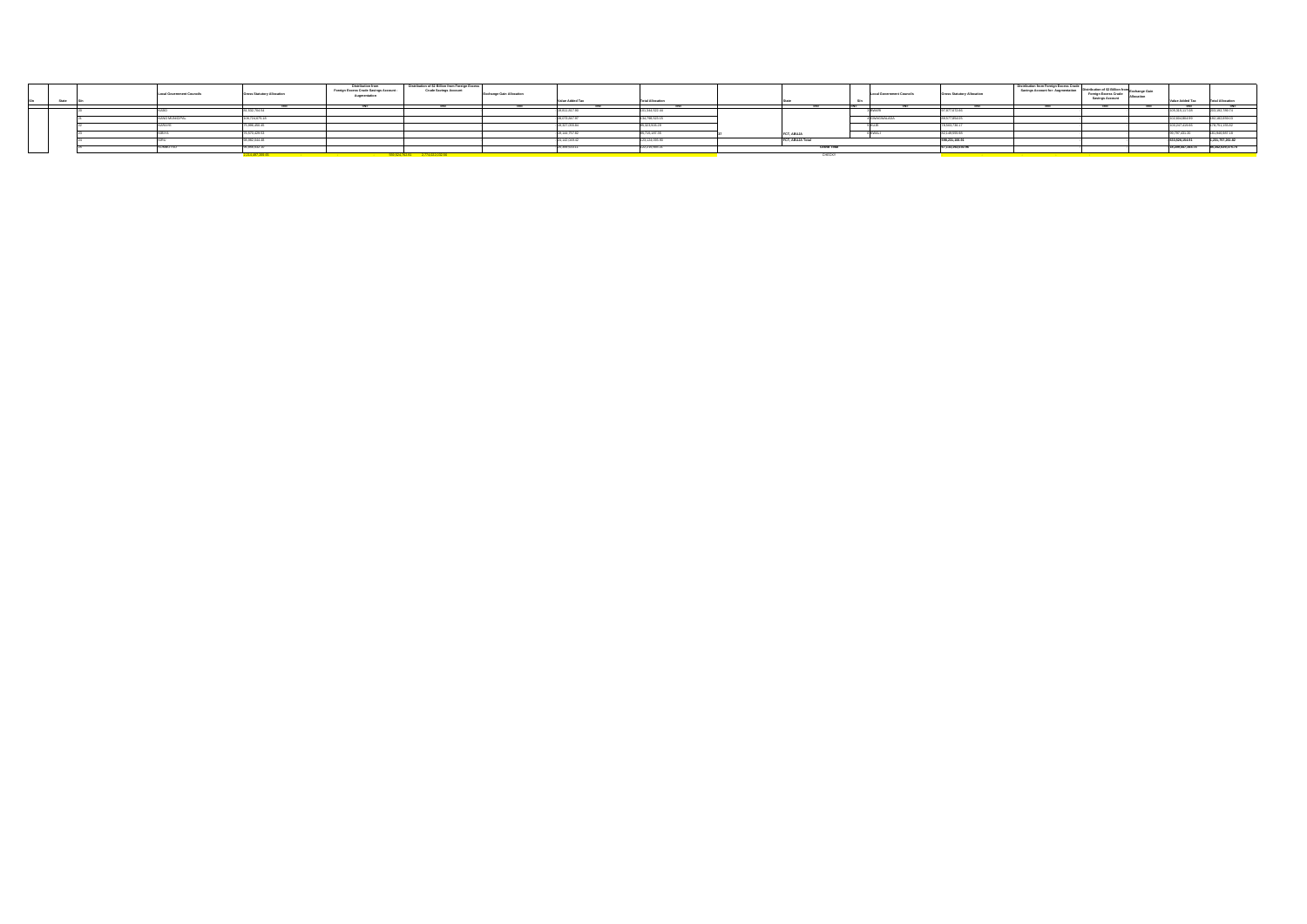| S/n Beneficiaries AUGUST                              | <b>Statutory</b>   | Distribution from Foreign Excess Crude Savings<br><b>Account - Augmentation</b> | Distribution of \$2 Billion from Foreign Excess<br><b>Crude Savings Account</b> | <b>Exchange Gain Difference</b> | <b>VAT</b>           | <b>Total</b>         |
|-------------------------------------------------------|--------------------|---------------------------------------------------------------------------------|---------------------------------------------------------------------------------|---------------------------------|----------------------|----------------------|
|                                                       | $=N=$              | $=N=$                                                                           | $=N=$                                                                           | $=N=$                           | $=N=$                | $=N=$                |
| 1 FGN (see Table II)                                  | 171.579.186.885.53 |                                                                                 | 110.657.684.723.54                                                              |                                 | -16.426.077.213.89   | 288,662,948,822.96   |
| 2 State (see Table III)                               | 87.027.256.522.04  |                                                                                 | 65.835.073.043.24                                                               |                                 | $-21.420.257.379.62$ | 174.282.586.944.91   |
| 3 LGCs (see Table IV)                                 | 67.094.366.929.42  |                                                                                 | 80.592.242.233.21                                                               |                                 | -14.994.180.165.74   | 162.680.789.328.37   |
| 4 13% Derivation Fund                                 | 35.732.328.616.91  |                                                                                 | 38.415.000.000.00                                                               |                                 |                      | -174.147.328.616.91  |
| 5 Cost of Collection - NCS                            | 1.899.108.627.40   |                                                                                 |                                                                                 |                                 |                      | 1.899.108.627.40     |
| 6 Transfer to Excess Crude                            | 40.880.976.316.21  |                                                                                 |                                                                                 |                                 |                      | - 40.880.976.316.21  |
| 7 Deductions: Cost of Collections - FIRS              | 2.555.752.418.70   |                                                                                 |                                                                                 |                                 | $-1.785.021.448.30$  | 4.340.773.867.00     |
| o ADD TRANSFER TO EXCESS<br>REVENUE and SUBSIDY ACCTS | 97,965,934,707.10  |                                                                                 |                                                                                 |                                 |                      | $-97,965,934,707.10$ |
| 9 Total                                               | 504.734.911.023.31 |                                                                                 | 295.500.000.000.00                                                              |                                 | $-44.625.536.207.55$ | 844,860,447,230.86   |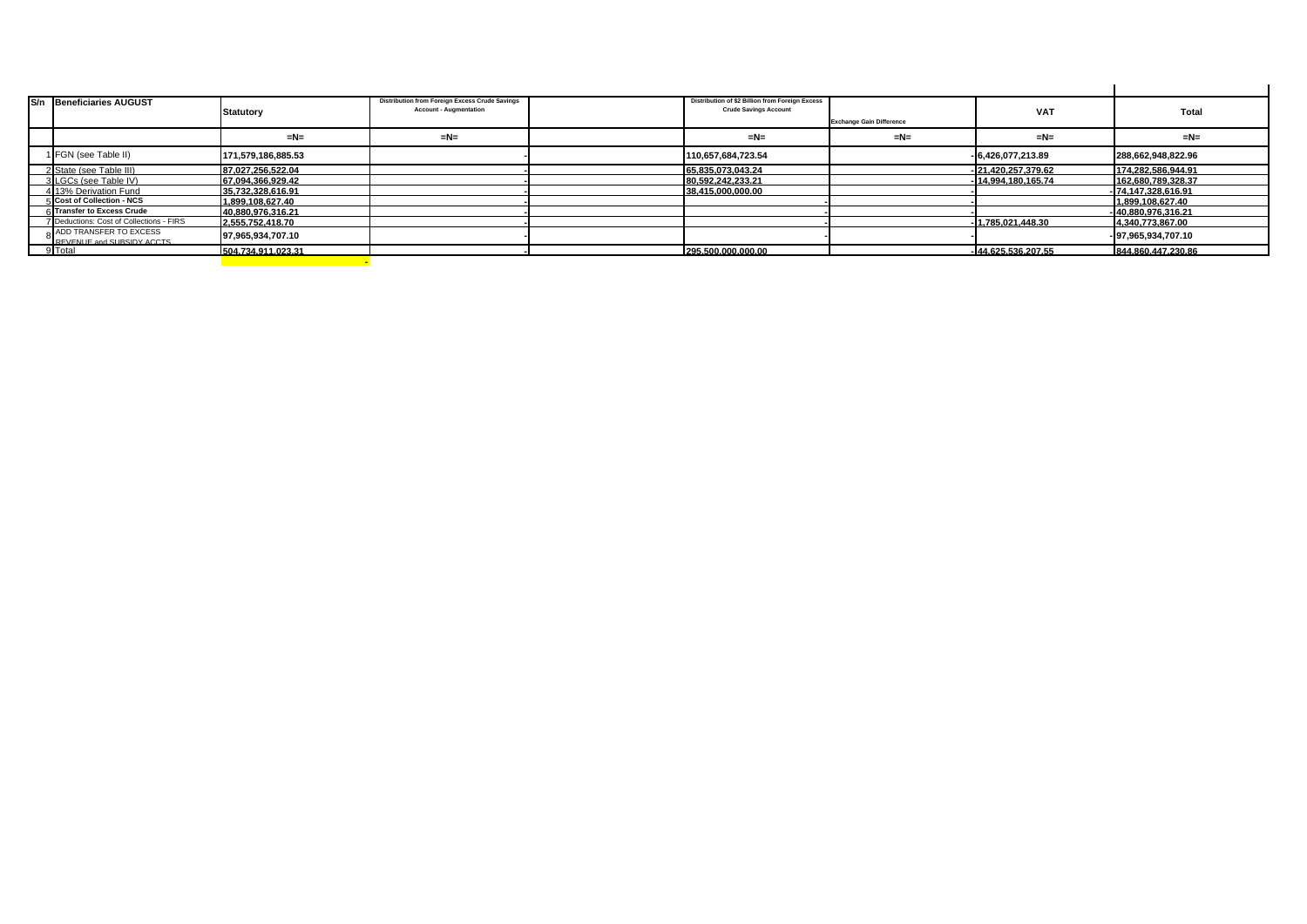|     |                                    |                                   |                                     |                                    | $5 = 3 - 4$                     |           |                                                                                 |                                 |                     | $10=5+6+7+8+9$          |
|-----|------------------------------------|-----------------------------------|-------------------------------------|------------------------------------|---------------------------------|-----------|---------------------------------------------------------------------------------|---------------------------------|---------------------|-------------------------|
|     |                                    |                                   |                                     |                                    |                                 |           | Distribution of \$2 Billion from Foreign Excess<br><b>Crude Savings Account</b> |                                 |                     |                         |
| S/n | <b>Beneficiaries</b>               | <b>Gross Statutory Allocation</b> | <b>Less External Debt Deduction</b> | <b>Less Deductions(Fertilizer)</b> | <b>Net Statutory Allocation</b> |           |                                                                                 | <b>Exchange Gain Difference</b> | VAT                 | <b>Total Net Amount</b> |
|     |                                    | $=$ N $=$                         | $=N=$                               | $=N=$                              | $=$ N=                          | $=$ N $=$ | $=N=$                                                                           | $=$ N $=$                       | =N=                 | $-M$                    |
|     | 1 FGN (CRF Account)                | 157,964,893,013.44                | 3,109,017,752.74                    |                                    | 154,855,875,260.71              |           | - 101,877,329,329.76                                                            |                                 | $-5,997,672,066.29$ | 262,730,876,656.76      |
|     | 2 Share of Derivation & Ecology    | 3,257,008,103.37                  | 64,103,458.82                       |                                    | 3,192,904,644.55                |           | $-2,100,563,491.34$                                                             |                                 |                     | $-5,293,468,135.89$     |
|     | 3 Stabilization                    | 1.628.504.051.68                  | 32.051.729.41                       |                                    | 1,596,452,322.28                |           | $-1.050.281.745.67$                                                             |                                 |                     | $-2,646,734,067.94$     |
|     | 4 Development of Natural Resources | 5.471.773.613.66                  | 107.693.810.82                      |                                    | - 5.364.079.802.85              |           | $-3.528.946.665.44$                                                             |                                 |                     | $-8.893.026.468.29$     |
|     | 5 FCT-Abuia                        | 3.257.008.103.37                  | 64.103.458.82                       | 174.413.718.75                     | 3.018.490.925.80                |           | $-2.100.563.491.34$                                                             |                                 | $-428.405.147.59$   | 5.547.459.564.73        |
|     | Sub-total                          | 171,579,186,885.53                | 3,376,970,210.60                    | 174,413,718.75                     | 168,027,802,956.18              |           | -110,657,684,723.54                                                             |                                 | $-6,426,077,213.89$ | 285,111,564,893.61      |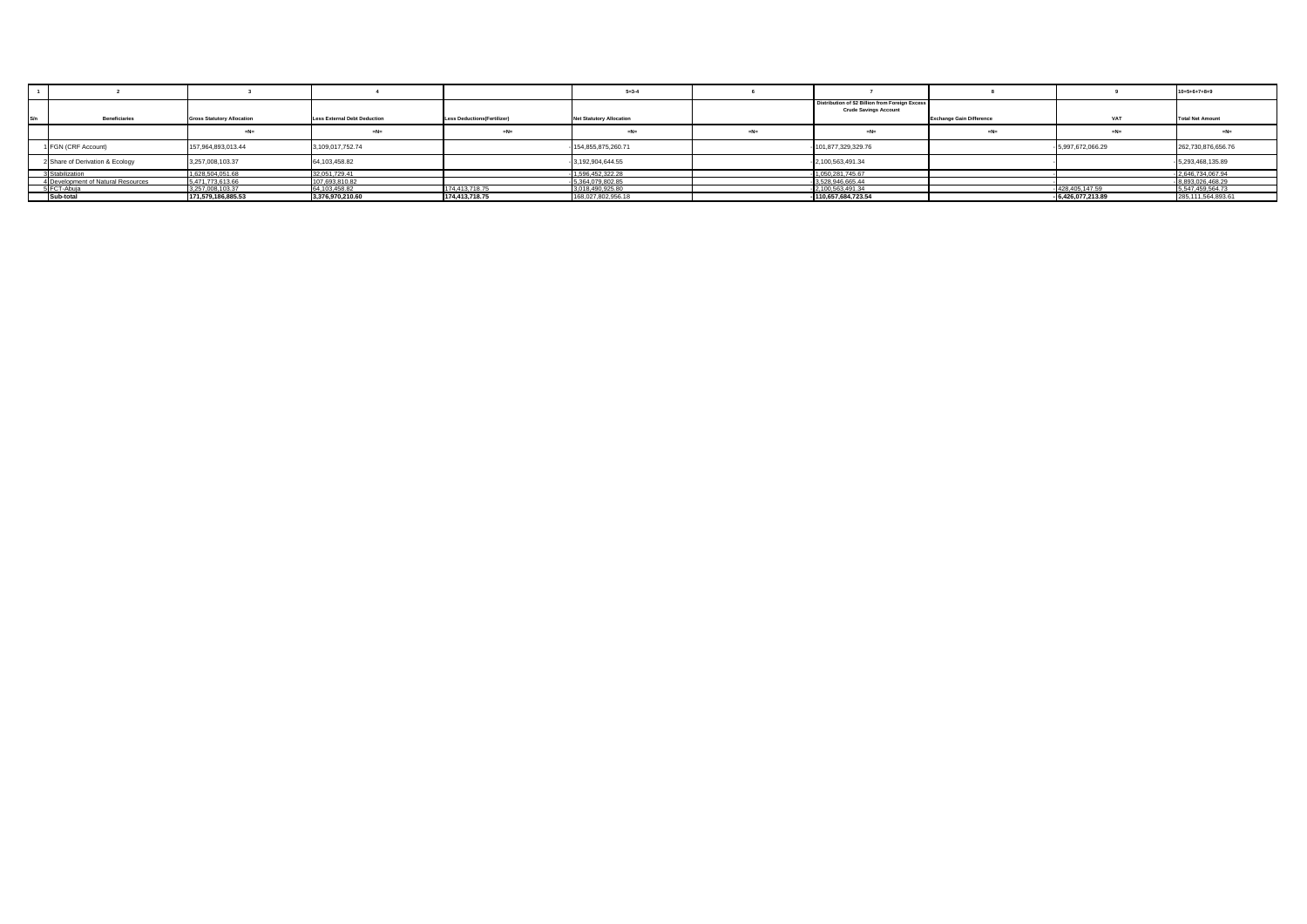|                              |             |                                   |                               | $6 - 4 - 5$           |                      |                                      |                                    | $10 - 6 - (7 + 8 + 9)$          |                                      |                                          | $\overline{11}$                 | $\overline{14}$           | 15-6+11+12+13+14          | 16=10+11+12+13+14<br>j               |
|------------------------------|-------------|-----------------------------------|-------------------------------|-----------------------|----------------------|--------------------------------------|------------------------------------|---------------------------------|--------------------------------------|------------------------------------------|---------------------------------|---------------------------|---------------------------|--------------------------------------|
|                              |             |                                   |                               |                       |                      |                                      |                                    |                                 | stribution from Foreign Excess Crude | Distribution of \$2 Billion from Foreign |                                 |                           |                           |                                      |
|                              |             |                                   |                               |                       |                      |                                      |                                    |                                 | vings Account, Augmentation          | Excess Crude Savings Account             |                                 |                           |                           |                                      |
| In Beneficiaries             | No. of LGCs | <b>Gross Statutory Allocation</b> | 13% Share of Derivation (Net) | <b>Gross Total</b>    | <b>External Debt</b> | <b>Contractual Obligation (ISPO)</b> | <b>Other Deductions (see Note)</b> | <b>Net Statutory Allocation</b> |                                      |                                          | <b>Exchange Gain Allocation</b> | <b>Net VAT Allocation</b> | <b>Total Gross Amount</b> | <b>Total Net Amount</b>              |
|                              |             |                                   |                               |                       |                      |                                      |                                    |                                 |                                      |                                          |                                 |                           |                           |                                      |
| ARIA                         |             | 097 594 880 66                    | 191 989 145 51                | <b>589 584 026 17</b> | 17 066 645 80        |                                      | 204 739 012 06                     | 2.367.758.368.30                |                                      | 055 208 156 10                           |                                 | 437.131.450.73            | 4 081 903 632 99          | 3 880 097 975 13                     |
| <b>ADAMAWA</b>               |             | 341 892 111 70                    |                               | 341 692 111 70        | 981179423            |                                      | 474 361 343 75                     | 1.857.718.973.72                |                                      | A48 384 810 37                           |                                 | 459 874 341 52            | 4 649 931 263 59          | 165 958 125 61                       |
| <b>AKWA IBOM</b>             |             | 388 990 958 40                    | 1671 622 789 17               | 4 040 513 747 58      | 139 993 669 02       |                                      | (R4 928 824 79)                    | 13 985 448 903 34               |                                      | 14.417.696.759.73                        |                                 | 587.680.758.52            | 29.045.891.265.82         | 28 990 826 421 58                    |
| <b>ANAMRRA</b>               |             | 385 289 854 45                    |                               | 365 289 854 45        | 9 611 630 08         | 0.000.000.00                         | 85.294.218.75                      | 2.260.384.005.62                |                                      | AR 2011 186 18                           |                                 | 528 352 885 02            | 4 760 633 925 65          | 4 655 728 076 82                     |
| <b>BAUCHI</b>                |             | 2743 315 189 80                   |                               | 743 315 189 80        | 91 173 098 63        | A 879 023 19                         | 17 798 552 33                      | 2.577.464.515.45                |                                      | 165 377 435 78                           |                                 | 515 457 332 96            | 5 424 149 958 34          | 5 258 299 284 19                     |
| <b>RAYELSA</b>               |             | 878 624 696 07                    | 145 048 099 13                | 023 672 795 20        | 16 171 449 61        | 241 107 428 57                       | 607 886 142 60                     | 4 158 507 774 42                |                                      | 939 097 740 78                           |                                 | 416.574.500.93            | 12.379.345.036.91         | 10 514 180 016 13                    |
| <b>BENUE</b>                 |             | F28 683 075 14                    |                               | 528 683 075 14        | 17 998 644 01        | 26 782 928 30                        | 335.742.984.37                     | 1.438.158.518.46                |                                      | 1995 982 146 06                          |                                 | 520.179.860.31            | 5.044.825.081.50          | 3 954 300 524 82                     |
| RORNO                        |             | 790.054.157.31                    |                               | 790.054.157.31        | 19 878 154 78        |                                      |                                    | 2.770.176.002.53                |                                      | 2002269 844 80                           |                                 | 499.175.981.44            | 5 491 499 983 54          | 5 471 621 828 76                     |
| <b>CROSS RIVER</b>           |             | 198 256 461 40                    |                               | 198 256 461 40        | 100,000,000.00       |                                      | 54.179.718.75                      | 2.044.076.742.65                |                                      | 1.735.146.933.76                         |                                 | 435.905.674.25            | 4.369.309.069.41          | 4.215.129.350.66                     |
| 10 DELTA                     |             | 2.367.586.273.00                  | 3847 850 533 39               | 9 215 436 806 39      | <b>77 456 885 33</b> |                                      | 703.895.453.54                     | 8.434.084.467.52                |                                      | 9.230.769.531.54                         |                                 | 534.991.115.00            | 18.981.197.452.93         | 18.199.845.114.06                    |
| 11 EBONYI                    |             | 1.941.353.571.29                  |                               | 1.941.353.571.29      | 11,222,717.77        | 566 756 099 00                       | 72.355.500.00                      | 1.291.019.254.52                |                                      | 1.532.366.107.28                         |                                 | 405.750.288.29            | 3,879,469,966,86          | 3 229 135 650 09<br>i                |
| 12 EDO                       |             | 2.209.732.423.67                  | 304.972.758.28                | 2.514.705.181.95      | 89.334.205.33        |                                      | 191.710.605.40                     | 2.233.660.371.21                |                                      | 2.072.074.398.58                         |                                 | 486.653.988.60            | 5.073.433.569.13          | 4.792.388.758.40                     |
| 13 EKITI                     |             | 1.958.259.038.53                  |                               | 958 259 038 53        | 26.407.279.26        |                                      | 13.612.500.00                      | 1.918.239.259.27                |                                      | 1.545.710.077.91                         |                                 | 413.832.490.67            | 3.917.801.607.11          | 3.877.781.827.85<br>13 <sub>1</sub>  |
| 14 ENUGU                     |             | 220928825026                      |                               | 220938635026          | 19.417.200.49        |                                      | 172 828 125 00                     | 2.017.141.024.77                |                                      | 871 966 037 28                           |                                 | 460.741.331.61            | 3.542.093.719.15          | 3.349.848.393.66<br>114              |
| 5 GOMBE                      |             | 076.910.022.77                    |                               | 076.910.022.77        | 19.163.105.63        |                                      | 253.134.375.00                     | 1.804.612.542.14                |                                      | 1.639.364.706.07                         |                                 | 414.398.277.79            | 4.130.673.006.64          | 3.858.375.526.01                     |
| 16 IMO                       |             | 2.358.771.118.69                  | 499.629.667.04                | 2.858.400.785.73      | 28,768,379.29        | 58.424.768.53                        | 232.865.682.29                     | 2.238.341.955.62                |                                      | 2.398.986.059.40                         |                                 | 482.476.939.77            | 5.739.863.784.90          | 5.119.804.954.79<br>16               |
| 17 JIGAWA                    |             | 590 898 018 40                    |                               | 690 898 018 40        | 40 386 881 25        |                                      | 297 196 875 00                     | 2.253.314.262.15                |                                      | 0.045.070.186.87                         |                                 | 520 481 659 57            | 5 156 449 864 84          | 17<br>4 818 866 108 59               |
| 18 KADI INA                  |             | 952 875 798 52                    |                               | 952 875 796 52        | R9 470 137 44        | 48.394.513.80                        | 112 875 000 00                     | 2.522.136.145.28                |                                      | 2330 789 639 01                          |                                 | 600 374 582 69            | 5884 040 018 22           | 18<br>5 453 300 366 98               |
| 19 KANO                      |             | 3700 870 795 43                   |                               | 700 870 795 43        | 88 694 860 74        |                                      |                                    | $-3.612.175.934.69$             |                                      | 2 921 203 565 50                         |                                 | 840.766.685.54            | 7.462.841.046.47          | 10<br>7 374 146 185 73               |
| 20 KATSINA                   |             | 814 501 170 40                    |                               | 2814 501 170 40       | 59 715 413 02        |                                      | 203 437 500 00                     | 2.551.348.257.38                |                                      | 2 221 566 574 07                         |                                 | 592 580 574 88            | 562864831934              | 5.385.495.408.32<br>$20 -$           |
| 21 KEBBI                     |             | 354 165 597 69                    |                               | 354 165 597 69        | 42 246 825 11        |                                      | 871 713 693 76                     | 1.640.205.178.83                |                                      | 858 210 490 96                           |                                 | 464 314 785 23            | 4 676 690 873 88          | 3 982 730 455 02                     |
| 22 KOGI                      |             | 2.348.289.802.10                  |                               | 348 289 802.10        | 30 866 478 87        |                                      | 264 187 500 00                     | 2.053.235.823.23                |                                      | 1.853.572.556.81                         |                                 | 694.371.595.69            | 4.896.233.954.60          | 4.601.179.975.73                     |
| 23 KWARA                     |             | 139 922 670 41                    |                               | 139 922 670 41        | 25 213 274 13        |                                      |                                    | 2.114.709.396.28                |                                      | 1.689.102.397.85                         |                                 | 215,036,833,80            | 80.509.180.840.84         | 4018 848 627 93                      |
| 24 LAGOS                     |             | 343 077 925 16                    |                               | 343.077.925.16        | 142 064 730 13       | 200.000.000                          |                                    | 2.701.013.195.03                |                                      | A38 787 381 28                           |                                 | 3 715 513 092 89          | 9.697.378.399.33          | 9 055 313 669 20                     |
| 25 NASSARAWA                 |             | 004 999 916 02                    |                               | 00 818 999 900 1      | R1 205 413 71        |                                      | 138 937 500 00                     | 180485700231                    |                                      | 1 582 603 994 38                         |                                 | 411.098.269.88            | 3.998.702.180.27          | 3 798 559 266 56<br>25               |
| 26 NIGER                     |             | 738 403 408 77                    |                               | 738 403 408 77        | 15 694 518 66        | 42 377 502 73                        | 285.375.000.00                     | 2.294.956.387.38                |                                      | 161 800 426 16                           |                                 | 498.813.675.39            | 5.398.717.510.31          | 4 955 270 488 92                     |
| 27 OGUN                      |             | 288 652 201 54                    |                               | 288 652 201 54        | 21 495 311 49        | R3 750.000.00                        |                                    | 2.233.406.890.05                |                                      | <b>1 806 498 886 58</b>                  |                                 | 497.627.617.03            | 4.592.778.705.16          | 4 537 533 393 67                     |
| 28 ONDO                      |             | 194.845.806.30                    | 930.947.284.32                | 1.125.793.090.61      | 40.240.513.82        |                                      | 109.928.024.37                     | 3.975.624.552.43                |                                      | 3.808.371.567.94                         |                                 | 461.872.652.49            | 8.396.037.311.04          | 8.245.868.772.85                     |
| 29 IOSUN                     |             | 2 170 RRR 183 44                  |                               | 2170 666 183 44       | 55 145 388 42        |                                      | 4 400 000 00                       | 2.111.120.795.02                |                                      | RRR RRA RR7 RA                           |                                 | 474.353.022.23            | 3.501.703.773.31          | 3 442 158 384 89                     |
| 30 OYO                       |             | 2.734.777.251.71                  |                               | 1734.777.251.71       | 223.507.660.22       |                                      | 121.424.484.37                     | 2.389.845.107.12                |                                      | 2.158.638.196.29                         |                                 | 603.931.137.38            | 5,497,346,585,39          | 5.152.414.440.80                     |
| 31 PLATEAU                   |             | 2.296.665.686.94                  |                               | 2.296.665.686.94      | 116.502.759.79       |                                      | 194.737.500.00                     | 1.985.425.427.15                |                                      | 1.812.824.160.66                         |                                 | 463.304.272.46            | 4,572,794,120.06          | 4.261.553.860.27                     |
| 32 RIVERS                    |             | 567 610 959 21                    | 3 840 388 340 07              | 12 407 999 299 29     | 41.572.035.95        |                                      | 48.570.175.14                      | 12.317.857.088.20               |                                      | 12.605.862.936.74                        |                                 | 776.127.670.37            | 25.789.989.906.40         | 25 899 847 895 31<br>32 <sup>7</sup> |
| 33 SOKOTO                    |             | 441 541 454 83                    |                               | 2 441 541 454 83      | 27 444 699 28        |                                      |                                    | 2.414.096.755.55                |                                      | 1.927.178.763.43                         |                                 | 512.629.598.15            | 4.881.349.816.41          | 4 853 905 117 13<br>22               |
| 34 TARABA                    |             | 312.617.006.71                    |                               | 2.312.617.006.71      | 11.398.757.98        |                                      |                                    | 2.301.218.248.73                |                                      | 1.825.414.995.30                         |                                 | 409.276.340.82            | 4.547.308.342.82          | 34<br>4 535 909 584 84               |
| 35 YOBE                      |             | 2295 198 265 10                   |                               | 229519826510          | 16.765.104.72        |                                      | 32.570.000.00                      | 2.245.863.160.38                |                                      | 1 811 665 882 48                         |                                 | 417.540.292.95            | 4.524.404.440.53          | 4 475 069 335 81<br>$35 -$           |
| 36 ZAMEARA                   |             | 302.176.422.44                    |                               | 1302.176.422.44       | 16.047.251.44        |                                      | 318.250.000.00                     | 1.967.879.171.00                |                                      | 1.817.173.942.40                         |                                 | 451.065.802.71            | 4.570.416.167.62          | 28<br>4 236 118 916 18               |
|                              |             |                                   |                               |                       |                      |                                      |                                    |                                 |                                      |                                          |                                 |                           |                           | $-37$                                |
| 38 Ona/Asaboro Disputed Fund |             |                                   |                               |                       |                      |                                      |                                    |                                 |                                      |                                          |                                 |                           |                           | $-38$                                |
| <b>Total (States/LGCs)</b>   |             | 7.027.256.522.04                  | 35 732 328 616 91             | 122 759 585 138 96    | 183895287543         | 1.894.472.264.12                     | 6.139.078.541.69                   | 110 887 081 457 72              |                                      | 104 250 073 043 95                       |                                 | 21.220.257.379.62         | 248 229 915 562 53        | 236 357 411 881 30                   |
|                              |             |                                   |                               |                       |                      |                                      |                                    |                                 |                                      |                                          |                                 |                           |                           |                                      |

 $-200,000,000,00$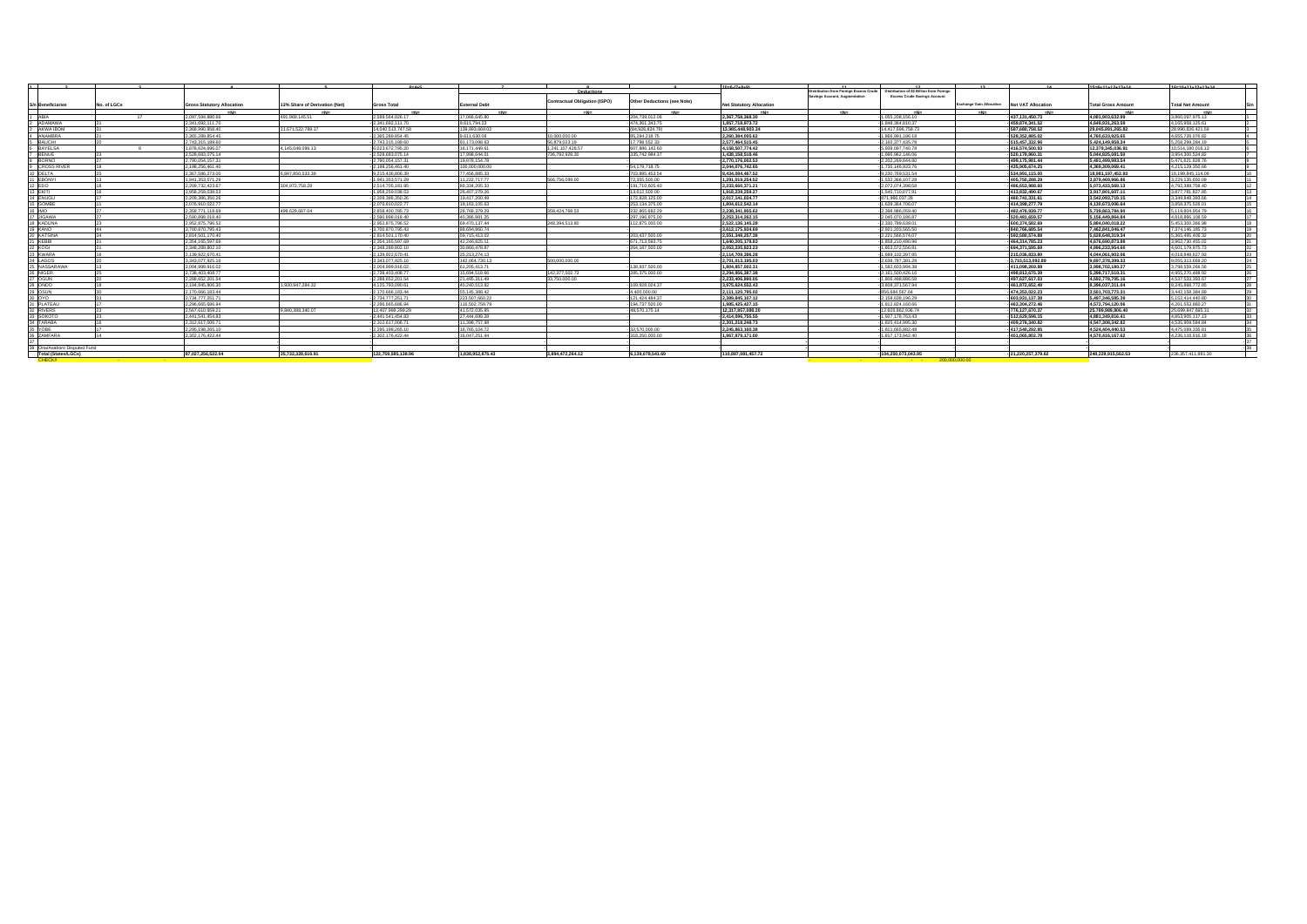|       |                    |                                  |                           | Distribution from                                      | stribution of \$2 Billion from Foreign Exces |                              |                |                 |         |            |                                  |                                   | listribution from Foreign Excess Crude | stribution of \$2 Billion from            |            |                 |                         |
|-------|--------------------|----------------------------------|---------------------------|--------------------------------------------------------|----------------------------------------------|------------------------------|----------------|-----------------|---------|------------|----------------------------------|-----------------------------------|----------------------------------------|-------------------------------------------|------------|-----------------|-------------------------|
|       |                    | <b>Local Government Councils</b> | ross Statutory Allocation | Foreign Excess Crude Savings Account -<br>Augmentation | Crude Savings Account                        | <b>K Legal Fees Deducted</b> |                |                 |         |            | <b>Local Government Councils</b> | <b>Gross Statutory Allocation</b> | Savings Account for-Augmentation       | Foreign Excess Crude 3% Legal Fees Deduct |            |                 |                         |
|       |                    |                                  |                           |                                                        |                                              |                              | also Added Tax | otal Allocation |         |            |                                  |                                   |                                        | <b>Savings Account</b>                    |            | Value Added Tax | <b>Total Allocation</b> |
|       |                    |                                  |                           |                                                        |                                              |                              |                |                 | - 1991  | --         |                                  |                                   |                                        |                                           |            |                 | $-100$                  |
|       |                    | <b>BANORTH</b>                   | 09,929,561.39             |                                                        | 13,997,813.95                                | 5,547.00                     | 1,444,955.53   | 67.355.483.0    |         |            |                                  | 264,933.73                        |                                        | (601,833.13)                              |            | 14,004,493.78   | 1,005,301.18            |
|       |                    | <b>BA SOUTH</b>                  | 15,475,492.76             |                                                        | 38,706,560.78                                | 555.54                       | 3,611,774.37   | 7,784,171.38    |         |            |                                  | 459,638.70                        |                                        | 1,841,595.73                              |            | 15,883,732.50   | 84,178,573.05           |
|       |                    | <b><i>UROCHLIKINU</i></b>        | 87,389,547.85             |                                                        | 04.970,355.40                                | 7,307.87                     | 15,400,489.99  | 207,813,086.37  |         |            |                                  | 1,529,183.27                      |                                        | 88,321,558.68                             | 0,148.81   | 15,627,347.82   | 77,471,980.95           |
|       |                    | ENDE                             | 88.133.374.94             |                                                        | 105.863.824.74                               | 7,370.08                     | 6,164,432.13   | 10,154,268.74   |         |            |                                  | 174528474                         |                                        | 06,598,837.02                             | 7.421.25   | 18.383.884.77   | 213,720,585.28          |
|       |                    |                                  | 77,765,864.76             |                                                        | 93,410,605.05                                |                              | 14,425,278.22  | 85,595,244.93   |         |            |                                  | 0.054,352.94                      |                                        | 03.053.154.28                             |            |                 | 216,127,334.57          |
|       |                    |                                  |                           |                                                        |                                              | 6,503.10                     |                |                 |         |            |                                  |                                   |                                        |                                           | 523.19     | 18,107,350.53   |                         |
|       |                    | SALA NGWA NORTH                  | 0,777,422.94              |                                                        | 7,028,020.90                                 | 1754.94                      | 14,931,138.23  | 92,729,827.13   |         |            |                                  | 5,118,056.87                      |                                        | 06,324,315.83                             | 12.971.61  | 30,411,527.43   | 371,840,998.52          |
|       |                    | SIALA NGWA SOUTH                 | 78,127,201.68             |                                                        | 23,844,634.82                                | 6,533.32                     | 14,321,445.32  | 186,286,748.50  |         |            |                                  | 6,783,749.63                      |                                        | 2220,910.48                               | 6.420.97   | 15,910,662.85   | 184,918,901.98          |
|       |                    | OTAUNIVIL                        | 0,980,642.24              |                                                        | 27,272,123.35                                | 1,771.93                     | 3,668,432.47   | 91,914,426.13   |         |            | <b>IN GADO</b>                   | 594.417.84                        |                                        | 0,802,311.92                              | 6,321.52   | 14.604.347.91   | 180,994,756.16          |
|       |                    | <b>MU-NNEOCHE</b>                | 11,116,247.93             |                                                        | 97.435.009.85                                | 6,783.27                     | 15,258,737.30  | 93,803,211.80   |         |            |                                  | 2,716,265.34                      |                                        | 1,368,689.46                              | 753.32     | 18.555.589.87   | 22,632,791.36           |
|       |                    | AWGM 180                         | 5,039,054.37              |                                                        | 02,147,729.30                                | 111.37                       | 5,821,478.84   | 03,001,761.14   |         |            |                                  | 1,790,113.47                      |                                        | 2,238,554.58                              | 421.5      | 5,755,379.48    | 84,777,626.02           |
|       |                    |                                  | 4,034,035.33              |                                                        | 13,745,122.99                                | 318.76                       | 7,058,731.98   | 26,300,621.54   |         |            |                                  | 098,028.69                        |                                        | 5,430,787.42                              |            | 19,388,534.76   | 130,909,314.76          |
|       |                    | SISIOMA NGWA                     | 6,299,640.74              |                                                        | 103,661,184.53                               | 7,216.73                     | 7,048,855.63   | 07,002,475.17   |         |            |                                  | 5,874,556.04                      |                                        | 0,150,582.37                              | 101.10     | 7,752,210.52    | 206,770,167.75          |
|       |                    | <b>WUNAGBO</b>                   | 68,787,546.24             |                                                        | 82.626.051.08                                | 5,752.30                     | 2,645,721.78   | 64,053,566.80   |         |            |                                  | 3,273,904.38                      |                                        | 0.630.270.59                              | 7,214.58   | 18,350,719.94   | 208,247,680.33          |
|       |                    |                                  |                           |                                                        |                                              |                              |                |                 |         |            |                                  |                                   |                                        |                                           |            |                 |                         |
|       |                    | KWA EAST                         | 63,097,131.95             |                                                        | 6,751,795.59                                 | 3031                         | 1,532,354.46   | 2,525,968.00    |         |            |                                  | 571,666.21                        |                                        | 070,273.28                                | 985.12     | 14,377,593.06   | 71,913,547.43           |
|       |                    | KWA WEST                         | 05,428,953.39             |                                                        | 79,792,974.49                                | 5,555.06                     | 12,836,515.94  | 159,052,098.76  |         |            |                                  | 18,545,109.49                     |                                        | 34,346,616.27                             | 6,568,27   | 16,304,045.25   | 189,189,202.74          |
|       |                    | <b>HUAHIA NORTH</b>              | 95,491,951.87             |                                                        | 14,702,781.00                                | 1,005.43                     | 7,081,902.91   | 17,268,650.96   |         |            |                                  | 805,971.53                        |                                        | 0,275,285.04                              |            | 18,684,135.71   | 20,757,695.08           |
|       |                    | <b>IUANIA SOUTH</b>              | 78,773,268.71             |                                                        | 04,620,675.98                                | 6,587.34                     | 14,443,820.96  | 187,831,178.31  |         |            |                                  | 29,918,501.22                     |                                        | 32,031,627.71                             | 9,191.84   | 1,116,235.50    | 265,057,172.60          |
|       |                    | <b>ABIA Total</b>                | 1,222,108,209.08          |                                                        | 1,680,577,265.40                             | 115,999.19                   | 260,916,114.07 | 1340.484.589.37 |         |            |                                  | 2.612.634.05                      |                                        | 17,220,660.40                             | 1072.17    | 15.375.526.53   | 175.202.748.82          |
|       |                    | <b>DEMSA</b>                     | 88,519,871.63             |                                                        | 106,328,075.87                               | 402.40                       | 5,943,169.62   | 10,783,714.72   |         |            |                                  | 0,001,114.92                      |                                        | 00,732,082.24                             | 012.81     | 7,188,087.11    | 01,774,271.46           |
|       |                    | URORE                            | 109,579,480.49            |                                                        | 23,624,403.65                                | 9,163.49                     | 16,812,010.94  | 58,006,731.60   |         | KAND Total |                                  | 1006,744,043.75                   |                                        | 644,645,845.73                            | 121.353.05 | 795,976,122.23  | 3307,042,058.00         |
|       |                    | <b>SANYE</b>                     | 91,511,601.69             |                                                        | 109,921,674.62                               | 7,652.58                     | 15,423,715.89  | 53.049,339.62   |         |            |                                  | 140,744.47                        |                                        | 30,005,012.02                             | 308.95     | 14,977,377.28   | 195,776,854.82          |
|       |                    | ardi                             | 84,172,041.53             |                                                        | 01,105,560.29                                | 7.038.01                     | 14,328,119.72  | 99,598,682.72   |         |            |                                  | 550.014.11                        |                                        | 1,595,007.76                              | 072.93     | 6.108.709.20    | 202,277,258.14          |
|       |                    |                                  |                           |                                                        |                                              |                              | 4,856,250.29   |                 |         |            |                                  |                                   |                                        |                                           |            | 6.892.935.21    |                         |
|       |                    |                                  | 11,447,423.98             |                                                        | 27,832,811.05                                | 1,810.97                     |                | 14,129,674.36   |         |            |                                  | 1,876,196.50                      |                                        | 0,359,617.70                              | 583.07     |                 | 19, 121, 066.35         |
|       |                    | amuk                             | 84,724,412.54             |                                                        | 01,769,055.90                                | 7,085.00                     | 5,863,921.11   | 02,350,304.55   |         |            |                                  | 7,796,749.00                      |                                        | 05,459,477.25                             | 7,341.93   | 16,521,662.70   | 109,770,547.02          |
|       |                    |                                  | 93,781,009.82             |                                                        | 12,647,708.62                                | 542.35                       | 5,585,051.51   | 22,006,587.59   |         |            |                                  | 236,075.62                        |                                        | 774,234.26                                | 458.80     | 15,073,304.61   | 185,077,155.69          |
|       |                    | <b>ADA</b>                       | 94,140,681.51             |                                                        | 13,079,006.08                                | 7,872.43                     | 15,564,006.40  | 22,777,141.57   |         |            |                                  | 1,055,472.83                      |                                        | 22,076,827.27                             | 410.25     | 4,599,516.79    | 183,325,406.65          |
|       |                    | <b>YOLA NORTH</b>                | 82,097,422.39             |                                                        | 00,574,516.49                                | 6,932.22                     | 10,521,497.35  | 198,986,504.00  |         |            | 100107-012                       | 72,951,157.36                     |                                        | 87,627,286.98                             | 6.100.48   | 13.830.748.41   | 174,403,092.27          |
|       |                    | <b>AMURDE</b>                    | 77,289,004.56             |                                                        | 92,837,811.31                                | 463.22                       | 1,775,629.71   | 83,895,982.35   |         |            |                                  | 594,299.79                        |                                        | 8,009,234.97                              | 823.25     | 4,000,057.00    | 194,457,309.17          |
|       |                    |                                  | 77,068,680.61             |                                                        | 92,573,163.15                                | 0,444.00                     | 14,483,403.09  | 184,118,802.05  |         |            |                                  | 4,909,818.39                      |                                        | 82,979,986.49                             | 6.264.27   | 14,216,771.56   | 179,100,312.17          |
|       |                    |                                  | 76,637,051.41             |                                                        | 2,054,099.88                                 | 1,408.71                     | 3,724,597.01   | 82,409,939.00   |         |            |                                  | 142,404.23                        |                                        | 6,874,670.53                              | 1,370.83   | 7,238,177.20    | 211,247,001.13          |
|       |                    | <b>AYO-BELWA</b>                 | 86,642,679.65             |                                                        | 04,073,235.14                                | 7,245.42                     | 5,071,564.57   | 05,780,233.95   |         |            |                                  | 325,050.35                        |                                        | 01,092,074.98                             | 03/140.0   | 4,034,236.47    | 180,955,620.11          |
|       |                    | <b>AXPECIA</b>                   | 82,964,009.19             |                                                        | 09.054.429.05                                | 6,937.79                     | 15,141,397.10  | 197,752,967.54  |         |            | <b>DESTRONAL</b>                 | A 029 551.46                      |                                        | A2.824.524.54                             | 7,026.91   | 15.629.747.40   | 02.008.008.002          |
|       |                    | <b>JUBI NORTH</b>                | 80,855,619.52             |                                                        | 97,121,948.86                                | 6,761.48                     | 5,005,459.87   | 122,976,266.77  |         |            |                                  | 114,819.96                        |                                        | 09.445,069.35                             | 7,619.40   | 16,476,993.02   | 17,029,262.93           |
|       |                    | <b>JUBI SOUTH</b>                | 76,163,400.00             |                                                        | 91,485,760.47                                | 6,309.10                     | 14,294,119.34  | 181,936,910.72  |         |            |                                  | 1,763,852.92                      |                                        | 09.023.405.64                             | 550.05     | 17,426,175.48   | 217,205,934.00          |
|       |                    |                                  | 72,032,303.71             |                                                        | 86,523,580.66                                | 1,023.64                     | 83,000,000.03  | 1,615,917.42    |         |            |                                  | 1,967,141.51                      |                                        | 08,457,084.05                             | 1054.43    | 15,632,382.59   | 196,049,753.72          |
|       |                    |                                  |                           |                                                        |                                              |                              |                |                 |         |            |                                  |                                   |                                        |                                           |            |                 |                         |
|       |                    | HELLENG                          | 1.113.940.08              |                                                        | 97.432.237.71                                | 6.783.08                     | 14,941,090.55  | 03.480.485.25   |         |            |                                  | 48,053,439.11                     |                                        | 05.779.819.40                             | 364.23     | 5.632.221.91    | 209.468.116.19          |
|       |                    |                                  | 02,903,812.65             |                                                        | 23,605,741.81                                | 005.24                       | 6,343,140.00   | 2,544,089.21    |         |            |                                  | 793,330.42                        |                                        | 200,000.03                                | 676.14     | 6,697,095.63    | 18,742,830.74           |
|       |                    |                                  | 17,198,718.29             |                                                        | 104,741,135.23                               | 7,291.92                     | 1,822,922.03   | 03,755,484.64   |         |            |                                  | 5,910,759.52                      |                                        | 03,194,069.16                             | 184.21     | 16, 103, 117.45 | 205,200,761.92          |
| $2-1$ | <b>ADAMAWA</b>     | <b>OLA SOUTH</b>                 | 88,872,832.16             |                                                        | 06,752,044.10                                | 19.103                       | 12.052,104.3   | 2,021,954.98    |         |            |                                  | 32.101.05                         |                                        | 5,833,341.95                              | 054.14     | 18,074,303.60   | 130,332,743.36          |
|       | <b>AMAWA Total</b> |                                  | 1,000,516,057.39          |                                                        | 2,162,739,330.95                             | 150,566.56                   | 314,972,903.42 | 278,077,725.20  |         |            |                                  | 2,005,639.81                      |                                        | 8,503,327.34                              | 857.65     | 5,043,674.79    | 195,545,784.29          |
|       |                    | <b>ABAK</b>                      | 1,114,330.11              |                                                        | 97,432,706.21                                | 6,783.11                     | 16,362,613.98  | 194,902,867.19  |         |            |                                  | 05.143.013.05                     |                                        | 126,296,379.84                            | 8,792.56   | 20:411.206.93   | 251.842.087.26          |
|       |                    | STERN DEGLO                      | 13,697,269.10             |                                                        | 16,511,724.84                                | 5,326.63                     | 13,838,391.50  | 4,042,058.82    |         |            |                                  | 1,017,534.37                      |                                        | 707,017.54                                | (106.03    | 3,955,759.23    | 74,674,205.11           |
|       |                    |                                  | 85,316,680.13             |                                                        | 102,480,474.38                               | 7,134.53                     | 7,438,124.87   | 05,228,144.84   |         |            |                                  | 03.025.433                        |                                        | 5,037,880.15                              | 120.21     | 13,367,212.12   | 102,194,005.67          |
|       |                    | <b>ISIT ATAI</b>                 | 06,707,787.30             |                                                        | 80,127,891.49                                | 5,578.38                     | 14,289,973.03  | 61,120,073.44   |         |            | MATADUK                          | 765317.77                         |                                        | 05,421,722.76                             | 1,339.30   | 16,642,270.83   | 209,821,972.07          |
|       |                    | <b>SSEN UDM</b>                  | 86,462,714.30             |                                                        | 103,857,064.82                               | 7,230.37                     | 18,054,421.20  | 30.030,300,300  |         |            | <b>ALLMEAD</b>                   | 1,704,052.57                      |                                        | 1,744,608.37                              | 00.003.30  | 6.055.523.35    | 202,497,107.98          |
|       |                    |                                  |                           |                                                        |                                              |                              |                |                 |         |            |                                  |                                   |                                        |                                           |            |                 |                         |
|       |                    | TIM EKPO                         | 13,533,087.01             |                                                        | 88.326.287.77                                | 6.149.14                     | 5,280,515.12   | 7,133,740.76    |         |            |                                  | A 303 205.47                      |                                        | 01.263.111.45                             | 7,049.78   | 15.004.102.00   | 201,423,450.01          |
|       |                    |                                  | 1,190,764.09              |                                                        |                                              | ,040.38                      | 332,942.23     | (644,715.35     |         |            |                                  | 058,069.79                        |                                        | 1,648,542.25                              |            | 741,035.9       | 0,540,627.08            |
|       |                    |                                  | 65,598,767.44             |                                                        | 78,795,761.82                                | 5,405.64                     | 14,315,200.15  | 58,704,243.78   |         |            |                                  | 2,528,993.80                      |                                        | 7.120.193.62                              |            | 13,883,259.38   | 173,526,381.63          |
|       |                    | ESKPO ASUTAN                     | 10,297,681.07             |                                                        | 96,451,765.77                                | 1,714.82                     | 16,238,034.56  | 03,041,426.58   |         |            |                                  | 134,275.83                        |                                        | 20,400,000.25                             | 326.94     | 5,095,402.19    | 198,021,417.33          |
|       |                    | <b>IONO IBOM</b>                 | 86,957,123.76             |                                                        | 104,450,938.32                               | 7.271.71                     | 7,987,112.00   | 209,387,902.37  | KATSINA |            |                                  | 76,918,902.83                     |                                        | 22,303,253.45                             | 6,432.28   | 15.117.910.02   | 184,423,634.02          |
|       |                    |                                  |                           |                                                        |                                              |                              |                |                 |         |            |                                  |                                   |                                        |                                           |            |                 |                         |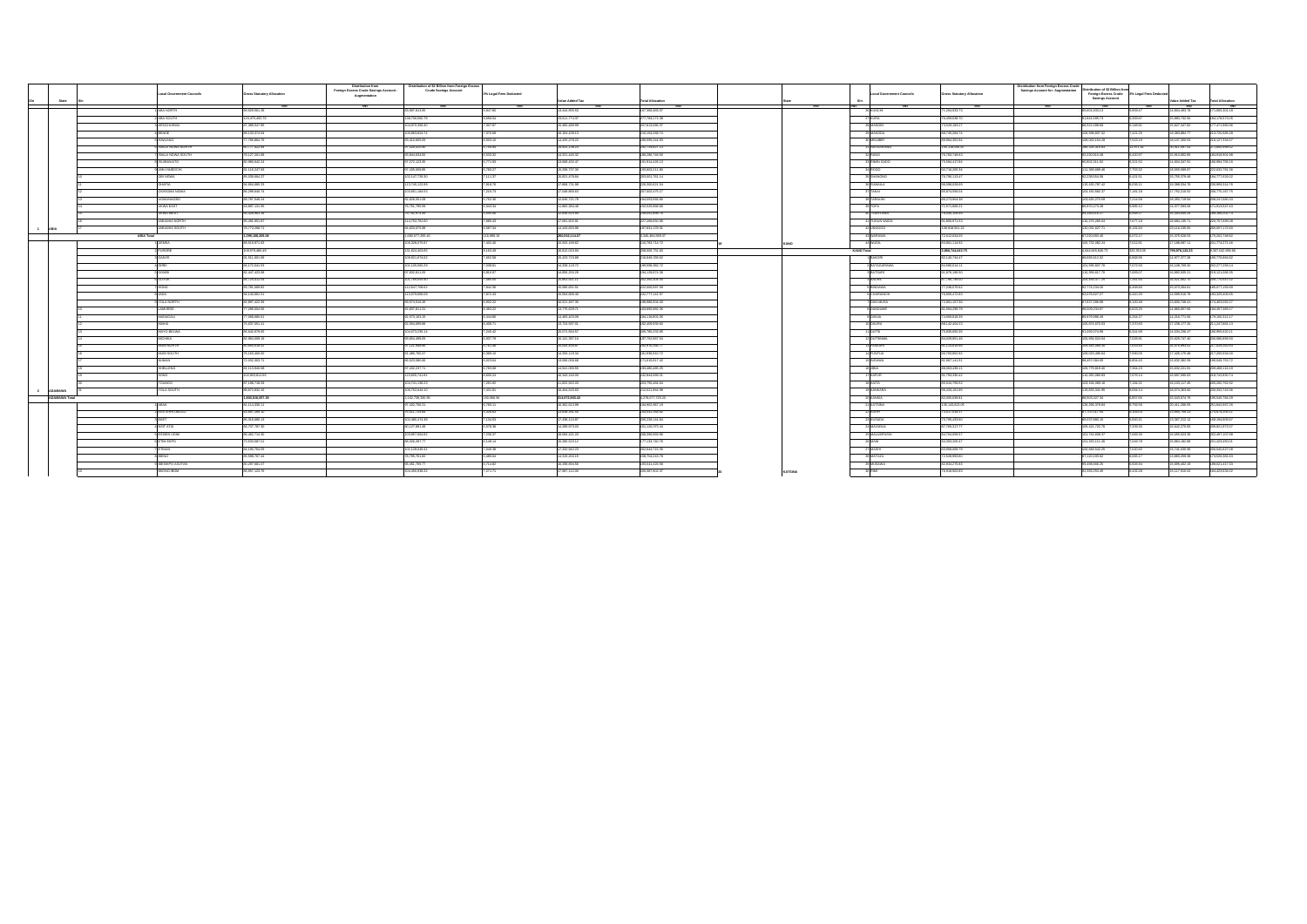|                 |                      |                                  |                                   | Distribution from                      | .<br>Distribution of \$2 Billion from Foreign Exces |                       |                |                  |                      |                    |                          |                           | Distribution from Foreign Excess Crude | atribution of \$2 Billion from |                       |                               |                         |
|-----------------|----------------------|----------------------------------|-----------------------------------|----------------------------------------|-----------------------------------------------------|-----------------------|----------------|------------------|----------------------|--------------------|--------------------------|---------------------------|----------------------------------------|--------------------------------|-----------------------|-------------------------------|-------------------------|
|                 |                      | <b>Local Government Councils</b> | <b>Jross Statutory Allocation</b> | Foreign Excess Crude Savings Account - | Crude Savings Account                               | % Legal Fees Deducted |                |                  |                      |                    | ocal Government Councils | ross Statutory Allocation | Savings Account for-Augmentation       | Foreign Excess Crude           | 3% Legal Fees Deducti |                               |                         |
|                 |                      |                                  |                                   | Augmentation                           |                                                     |                       |                |                  |                      |                    |                          |                           |                                        | <b>Savings Account</b>         |                       |                               |                         |
| State           |                      |                                  |                                   |                                        |                                                     |                       | alus Added Tax | notazofiA lato   |                      |                    |                          |                           |                                        |                                |                       | <b>Jue Added Tax</b>          | <b>Total Allocation</b> |
|                 |                      |                                  | 66,200,679.39                     |                                        | 518,754.90                                          |                       | 4,236,755.05   | 320.003.3        |                      | ł                  |                          | 172,202.06                |                                        | 496,333.3                      |                       | <b>STATE</b><br>14,549,287.50 | $-$<br>211,453.04       |
|                 |                      |                                  | 81,468,567.84                     |                                        | 7,858,208.59                                        | 5.812.74              | 06,131,681.38  | 95,451,645.08    |                      |                    |                          | 968,697.30                |                                        | 458,952.82                     | 6.854.56              | 16,083,128.57                 | 06,503,924.14           |
|                 |                      |                                  |                                   |                                        |                                                     |                       |                |                  |                      |                    |                          |                           |                                        |                                |                       |                               |                         |
|                 |                      | ICABA TOX                        | 80,001,035.91                     |                                        | 5,096,235.06                                        | 10.093.0              | 16,135,505.62  | 92,226,746.52    |                      |                    |                          | 752,213.98                |                                        | 6,997,740.46                   | 6,752.83              | 14,589,040.30                 | 92,332,241.91           |
|                 |                      | KOT EKPENE                       | 80,009,466.36                     |                                        | 96.105.568.75                                       | 6.690.72              | 16,490,742.04  | 192,599,086.43   |                      |                    |                          | 340.110.20                |                                        | 6502730.69                     | 6.718.37              | 15.150.014.34                 | 20.003.138.00           |
|                 |                      |                                  | 70,804,588.00                     |                                        | 15,048,876.21                                       | 1,920.97              | 15,080,562.07  | 70,928,105.30    | <b>KATSINA Total</b> |                    |                          | 2,827,003,208.93          |                                        | 1, 195, 732, 575.43            | 236,405.64            | 532,175,102.56                | 754,674,481.28          |
|                 |                      |                                  | 76,130,858.55                     |                                        | 1,446,672.42                                        | 02.000.0              | 15,975,144.69  | 183,546,309.29   |                      |                    |                          | 577.141.18                |                                        | 5,166,252.42                   | 5.232.96              | 12,305,837.12                 | 50,043,997.76           |
|                 |                      |                                  | 72,639,891.82                     |                                        | 07,253,401.82                                       | 5,074.45              | 15,235,331.26  | 75,122,550.45    |                      |                    |                          | 00,299,911.72             |                                        | 20,477,994.67                  | 8,387.49              | 16.099.771.1                  | 236,869,290.01          |
|                 |                      | IKPAT ENIN                       | 85,487,855.87                     |                                        | 02.686.086.83                                       | 148.85                | 17,614,200.53  | 05.780.994.37    |                      |                    |                          | 490,299.59                |                                        | 06.292.554.59                  | 7.399.92              | 16.467.862.11                 | 11,243,316.37           |
|                 |                      | <b>SIT IDOM</b>                  | 72,848,208.69                     |                                        | 17,503,627.35                                       | 5,091.87              | 15,383,126.83  | 75,728,871.01    |                      |                    |                          | 575,330.42                |                                        | 578,207.07                     | 5,236,30              | 13,954,887.40                 | 78, 102, 188.60         |
|                 |                      |                                  |                                   |                                        |                                                     |                       |                |                  |                      |                    |                          |                           |                                        |                                |                       |                               |                         |
|                 |                      | SIT UBIUM                        | 76,595,747.36                     |                                        | 22,005,086.39                                       | 5,425.25              | 16,013,644.17  | 14,008,072.00    |                      |                    |                          | 3,004,354.55              |                                        | 2,747,748.37                   | 7,849.32              | 17,828,294.85                 | 24,432,548.45           |
|                 |                      | <b>BOT AKARA</b>                 | 81,080,344.47                     |                                        | 27,391,883.42                                       | 1780.27               | 16,657,980.18  | 95,123,427.80    |                      |                    |                          | 5,792,888.53              |                                        | 29.087,009.43                  | 3.683.00              | 18,811,766.92                 | 3,682,781.79            |
|                 |                      | COD                              | 72,183,283.44                     |                                        | 86,704,934.12                                       | 6,036.26              | 15,236,777.40  | 74,118,958.70    |                      |                    |                          | 1,762,447.90              |                                        | 1,601,790.90                   | 6,168.32              | 14,089,024.98                 | 76,447,095.46           |
|                 |                      |                                  | 73,467,704.90                     |                                        | 18, 247, 752, 25                                    | 5.143.67              | 15,857,525.25  | 77.566.038.73    |                      |                    |                          | 102232643                 |                                        | 00.457.278.67                  | 6.993.68              | 14,822,121.89                 | 98,904,743.31           |
|                 |                      |                                  | 68,005,085.42                     |                                        | 12,407,603.95                                       | 1,737.09              | 14,703,440.72  | 55,710,993.01    |                      |                    |                          | 2,049,818.15              |                                        | 2,579,942.86                   | 533.83                | 18,708,383.93                 | 3,329,611.11            |
|                 |                      | MANA XIZRC                       | 88,719,474.22                     |                                        | 106,567,834.00                                      | 7.419.09              | 17,441,242.10  | 12,721,131.23    |                      |                    |                          | 5,038,991.27              |                                        | 0,135,146.04                   | 6.275.00              | 14,081,023.00                 | 79,248,885.24           |
|                 |                      | DUNG UKO                         | 64,139,107.63                     |                                        | 7,042,451.33                                        | 5,363.58              | 13,604,920.12  | 54,781,115.51    |                      |                    |                          | EA DES, ESS.              |                                        | 552,302.76                     | 512.97                | 5,038,914.45                  | 05,468,534.67           |
|                 |                      | <b>KANAFUN</b>                   | 78,889,245.50                     |                                        | 94,759,984.70                                       | 5.597.04              | 15,975,144.69  | 89,617,777.84    |                      |                    |                          | 062,641.20                |                                        | 02 030,389.98                  | 7.330.71              | 16.399.347.18                 | 09,353,047.64           |
|                 |                      |                                  | 64.175.413.05                     |                                        | 77.086.061.31                                       |                       | 13.939.878.44  | 55.195.986.79    |                      |                    |                          | 793355.54                 |                                        | M.638.916.45                   |                       |                               |                         |
|                 |                      | <b>DSIT EKET</b>                 |                                   |                                        |                                                     | 13,356.51             | 15,034,435.93  |                  |                      |                    | 13 KALGO                 |                           |                                        |                                | 6,170.90              | 12,930,248.53                 | 75,356,349.61           |
|                 |                      | 111430                           | 78,079,754.19                     |                                        | 03,787,641.95                                       | 5,529.35              |                | 87,555,363.78    |                      |                    | DKD BESS                 | 1,303,795.68              |                                        | 7,739,555.89                   | 6.804.48              | 15, 154, 155.79               | 94,256,714.88           |
|                 |                      | URUE OFFONG/DRUK                 | 63,506,363.55                     |                                        | 76,282,413.40                                       | 3310.00               | 14,179,552.15  | 53,953,018.44    |                      |                    |                          | 1,005,974.58              |                                        | 110,371,362.91                 | 7.683.88              | 15,831,624.49                 | 15,051,275.10           |
| 3 AKWA IBOM     |                      |                                  | 105,608,341.10                    |                                        | 26,854,360.47                                       | 03.103.40             | 21,841,333.99  | 54,295,204.16    |                      |                    |                          | 949,035.21                |                                        | 2,429,447.79                   | 6,434.79              | 14, 195, 235.98               | 83,567,284.19           |
| AKWA IBOM Total |                      |                                  | 2,374,518,482.21                  |                                        | 2.852.218.114.06                                    | 198,567.01            | 494,656,974.28 | 721.195.003.54   |                      |                    |                          | 4.558.118.75              |                                        | 557.532.80                     | 5.234.86              | 13,075,955.23                 | 7,185,371.93            |
|                 |                      | <b>IGUATA</b>                    | 10,393,306.68                     |                                        | 132,601,953.34                                      | 2231.54               | 12,091,476.82  | 55,677,505.30    |                      |                    |                          | 521,571.69                |                                        | 006,466.34                     | 6.407.44              | 14271.720.75                  | 02.923.051.35           |
|                 |                      | <b>IAMBRA EAST</b>               | 75,595,287.57                     |                                        | 0,803,356.62                                        | 5,321.59              | 15,722,974.83  | 82,115,297.43    |                      |                    |                          | 1,345,487.01              |                                        | 2,124,496.35                   | 7,805.93              | 15,013,558.78                 | 20,475,736.21           |
|                 |                      | <b>KAMBRA WEST</b>               | 83,000,182.00                     |                                        | 00,497,933.93                                       | 5,996.51              | 16,175,616.86  | 00,332,736.88    |                      |                    |                          | 560,006.47                |                                        | 158,166.04                     | 6.067.82              | 13,392,177.99                 | 73,104,882.69           |
|                 |                      | NADCHA                           | 98,071,047.07                     |                                        | 7,800,732.67                                        | 1,201.10              | 10,954,414.57  | 35,817,993.21    | KEBBI                |                    |                          | 346,400.84                |                                        | 5,309,109.38                   | 55.2                  | 5,505,792.93                  | 00,154,057.55           |
|                 |                      | VAKA NORTH                       | 71,938,495.45                     |                                        | 86,410,900.30                                       | 6,015.79              | 14,414,281.79  | 172,757,661.76   |                      | <b>KEBBI Total</b> |                          | ,756,060,638.14           |                                        | 2,109,340,482.72               | 146,849.02            | 317.977.705.41                | 1,183,231,977.24        |
|                 |                      | WKA SOUTH                        | 83,307,680.48                     |                                        | 00,067,309.26                                       | 72.226,2              | 16,870,824.89  | 00,238,848.10    |                      |                    |                          | 194,997.33                |                                        | 07.139.021.65                  | 458.85                | 1,542,376.74                  | 9,868,936.86            |
|                 |                      | YAMELUM                          | 78,119,240.30                     |                                        | 23,835,071.78                                       | 5,532.65              | 15,886,195.91  | 87,833,975.33    |                      |                    | <b>AJAOKUT</b>           | 5,888,737.01              |                                        | 103,167,616.22                 | 7.182.37              | 20,975,541.32                 | 0,024,712.17            |
|                 |                      |                                  | 70,948,195.80                     |                                        |                                                     |                       | 13,822,835.60  | 0,056,473.08     |                      |                    |                          |                           |                                        |                                |                       | 5.636.356.30                  |                         |
|                 |                      | <b>UNUKOFIA</b>                  |                                   |                                        | 5,221,374.66                                        | 5,932.98              |                |                  |                      |                    |                          | 1,050,160.24              |                                        | 21,379,176.30                  |                       |                               | 48,057,242.61           |
|                 |                      | KWUSIGO                          | 77,363,135.46                     |                                        | 22,926,855.68                                       | 5,403.42              | 15,880,443.48  | 186, 163, 965.20 |                      |                    |                          | 052,389.35                |                                        | 03,364,191.73                  | 7.196.05              | 1,543,456.83                  | 10,952,841.85           |
|                 |                      | <b>JEMILI NORTH</b>              | 122,337,231.94                    |                                        | 146.948.727.33                                      | 10.230.34             | 34.639.299.76  | 93.915.028.69    |                      |                    |                          | 2 632 989 80              |                                        | 135,292,210.26                 | 2.418.83              | 25.410.083.49                 | 73.325.854.71           |
|                 |                      | HTUDE LIMID                      | 82,091,818.48                     |                                        | 08,006,843.22                                       | 30, 100.2             | 17,409,055.67  | 198, 161,452.51  |                      |                    |                          | 2,947,066.82              |                                        | (634,148.26                    | 80.302.3              | 21,162,189.87                 | 103,736,468.58          |
|                 |                      |                                  | 103.582.171.57                    |                                        | 24,420,571.27                                       | 1,001.97              | 20.505.747.67  | 248.499.828.55   |                      |                    |                          | \$67,409.40               |                                        | 6.836.211.28                   | 5349.22               | 19,609,548.97                 | 60,407,820.44           |
|                 |                      | <b>CIRCOKA</b>                   | 77,874,935.05                     |                                        | 03,541,619.04                                       | 5,512.22              | 15,566,598.82  | 186,976,641.69   |                      |                    | GALAMELA-ODOLU           | A.472,713.37              |                                        | 01,466,720.53                  | 30.033.30             | 21,801,416.19                 | 07,733,786.14           |
|                 |                      | NEW NORTH                        | 7,142,428.29                      |                                        | 2.661.747.20                                        | 5.450.97              | 15.859.169.14  | 85.056.093.07    |                      |                    |                          | 1751,229.88               |                                        | 06 505 978 18                  | 7.421.74              | 1003870.91                    | 16,248,457.22           |
|                 |                      | WEW SOUTH                        | 90,976,510.59                     |                                        | 09,278,935.24                                       | 7,007.83              | 18,304,400.20  | 18,552,238.20    |                      |                    | <b>COAGUN.</b>           | 222,499.05                |                                        | 09.574,411.05                  | 7.628.40              | 1.718.696.94                  | 22.507.978.64           |
|                 |                      |                                  | 86,748,143.37                     |                                        | 104,199,915.78                                      | 7,254.24              | 17,925,864.85  | 37.033,336,60    |                      |                    |                          | 537,162.21                |                                        | 3,135,892.70                   | 52.034.0              | 20,769,193.11                 | 01,435,764.04           |
|                 |                      | <b>NITSHA NORTH</b>              | 74,432,357.04                     |                                        | 10,406,482.68                                       | 5,224.34              | 14,810,652.88  | 78,643,278.27    |                      |                    | <b>TON KARFS</b>         | 00,873,970.14             |                                        | 1,167,540.71                   | 8435.50               | 1,319,574.67                  | 45,352,650.02           |
|                 |                      | NITSHA SOUTH                     | 77,465,986.77                     |                                        | 23,050,398.37                                       | 6,478.02              | 15,187,292.19  | 185,037,199.30   |                      |                    | MOPA-MURO                | EG ACA, E23               |                                        | 1,276,274.37                   | 00332                 | 18,459,770.73                 | 67,394,221.71           |
|                 |                      |                                  |                                   |                                        |                                                     |                       |                |                  |                      |                    |                          |                           |                                        |                                |                       |                               |                         |
|                 |                      | <b>HTROW ABMUSE</b>              | 82,516,075.42                     |                                        | 00,116,451.09                                       | EC.000.3              | 16,335,945.05  | 197,961,571.83   |                      |                    |                          | 8,475,236.62              |                                        | 106,274,461.30                 | 33,802.1              | 23 220 208 73                 | 117,962,507.99          |
|                 |                      | RUMBA SOUTH                      | 82,567,620.42                     |                                        | 10,178,305.79                                       | A3.A0R.3              | 00.040.118,01  | 98,550,421.86    |                      |                    |                          | 1,822,956.48              |                                        | 005,052.64                     | 5,504.39              | 18,317,888.26                 | 3,200,322.99            |
| 4 ANAMBRA       |                      |                                  | 77,717,045.36                     |                                        | 23,351,964.29                                       | 5,429.02              | 16,195,316.51  | 187,257,827.14   |                      |                    |                          | 6,973,279.49              |                                        | 104,470,344.23                 | 7,273.06              | 23,471,837.21                 | 14,908,187.87           |
|                 | <b>ANAMBRA Total</b> |                                  | 1,784,854,906,73                  |                                        | 2.143.927.509.55                                    | 149.255.91            | 361.100.348.39 | 1209.733.507.77  |                      |                    | KENE                     | 07.400.947.55             |                                        | 29.007.599.08                  | 5.981.31              | 27,336,599.95                 | 02.236,105.39           |
|                 |                      | LKALERI                          | 136,205,602.65                    |                                        | 63.607.101.83                                       | 1.390.07              | 20,350,788.20  | 20,152,102.60    |                      |                    | <b>LAMARCOS</b>          | 304.817.65                |                                        | 1.985.754.45                   | 100.09                | 22.191.205.71                 | 109,074,767.72          |
|                 |                      | AUCH                             | 162.329.243.97                    |                                        | 194.985.231.34                                      | 13.574.64             | 25.633.572.21  | 82.935.472.89    |                      |                    | 19 OMALA                 | 2.930.321.53              |                                        | 2.614.034.19                   | 5.934.97              | 20.528.233.94                 | 03.065.054.09           |
|                 |                      |                                  | 6,484,214.62                      |                                        |                                                     |                       | 2,470,639.13   | 419,573.6        |                      |                    |                          | 17,693                    |                                        | 5,124,281.96                   |                       |                               | 1,458,305.83            |
|                 |                      | <b>AMBAN</b>                     | 84,648,827.32                     |                                        | 101,678,264.64                                      | 7,078.68              | 14,614,365.92  | 00,934,379.20    |                      |                    | AGBA WES                 | 2,010,006.43              |                                        | 100,681,370.35                 | 7.009.28              | 1.548.502.25                  | 06,041,759.75           |
|                 |                      | ARAZI                            | 107,383,833.42                    |                                        | 28,987,041.85                                       | 1,979.88              | 17,549,703.97  | 54,211,599.37    |                      | <b>KOGI Total</b>  |                          | 820.099.308.81            |                                        | 2,186,262,291.44               | 152,204.19            | 463,295,091.18                | 403,504,487.24          |
|                 |                      | AS5                              | 70,003,947.09                     |                                        | 84,087,164.38                                       | 5,854.02              | 12,654,716.76  | 166,739,974.21   |                      |                    |                          | 743,475.34                |                                        | 25,786,006.33                  | 53.633.0              | 14,048,132.73                 | 89.571.005.91           |
|                 |                      |                                  |                                   |                                        |                                                     |                       |                |                  |                      |                    |                          |                           |                                        |                                |                       |                               |                         |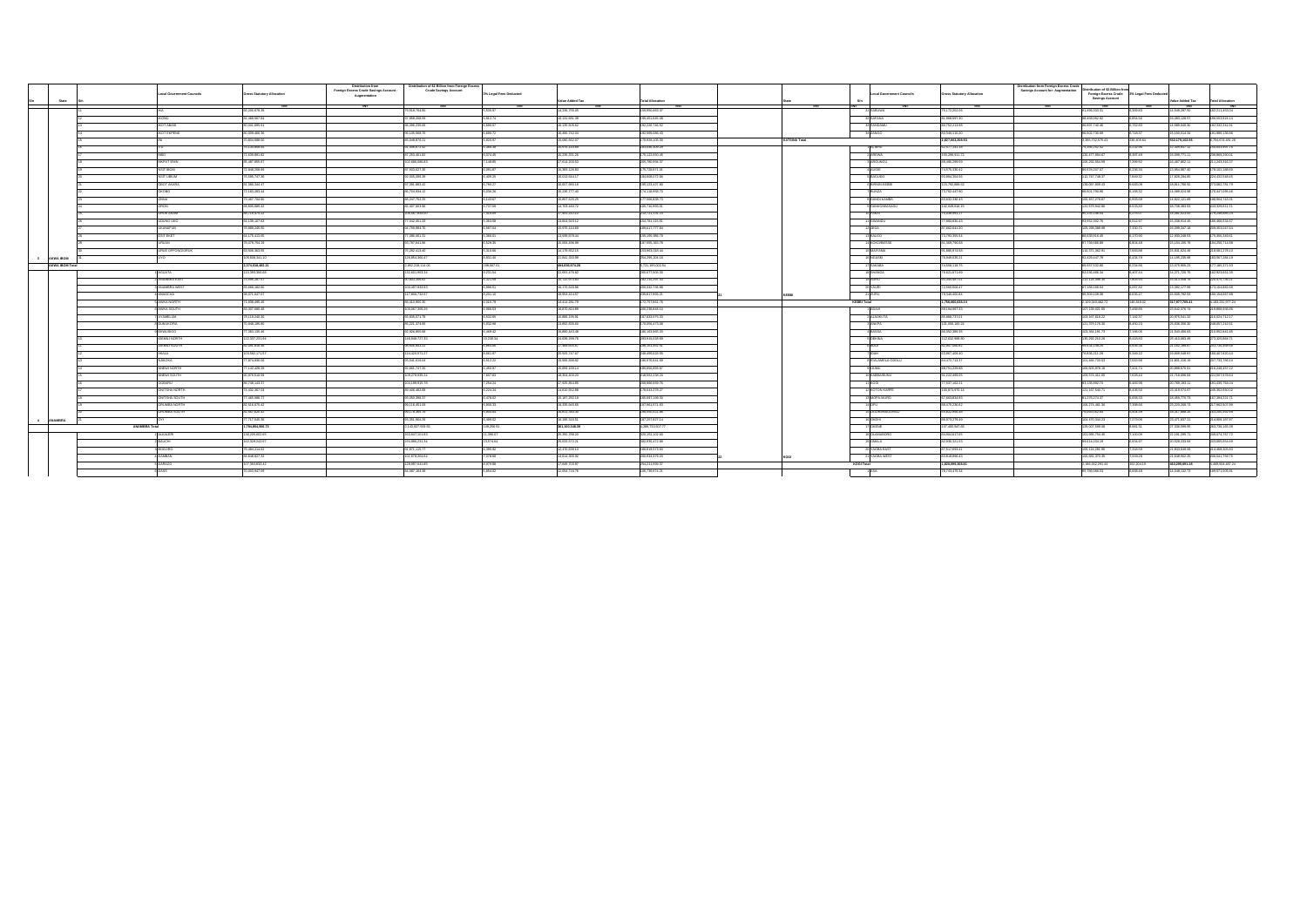|                  |                      |                          |                           | Distribution from                     | Xatribution of \$2 Billion from Foreign Exces |                       |                |                  |       |                    |                                |                           | <b>Distribution from Foreign Excess Crude</b> | <b>Statribution of \$2 Billion from</b> |                      |                  |                       |
|------------------|----------------------|--------------------------|---------------------------|---------------------------------------|-----------------------------------------------|-----------------------|----------------|------------------|-------|--------------------|--------------------------------|---------------------------|-----------------------------------------------|-----------------------------------------|----------------------|------------------|-----------------------|
|                  |                      | ocal Government Councils | ross Statutory Allocation | Foreign Excess Crude Savings Account- | Crude Savings Account                         | % Legal Fees Deducted |                |                  |       |                    | ocal Government Councils       | ross Statutory Allocation | Savings Account for-Augmentation              | Foreign Excess Crude                    | 3% Legal Fees Deduct |                  |                       |
|                  |                      |                          |                           | Augmentation                          |                                               |                       |                |                  |       |                    |                                |                           |                                               | <b>Savings Account</b>                  |                      |                  |                       |
| State            |                      |                          |                           |                                       |                                               |                       | also Added Tax | noitecoliA let   |       |                    |                                |                           |                                               |                                         |                      | lue Added Tax    | stal Allocation       |
|                  |                      |                          | 13,959,552.59             |                                       | 0.085,647.60                                  |                       | 967,763.53     | 0,003,433.90     |       | ł                  |                                | 3968.054.0                |                                               | 57,315,876.48                           |                      | 716,230.14       | $  -$<br>4,989,208.62 |
|                  |                      | <b>ANJUWA</b>            | 14,914,513.44             |                                       | 38,032,725.06                                 | 209.62                | 17,813,421.91  | 0,751,050.79     |       |                    |                                |                           |                                               | 20,106,567.89                           | 1361.63              | 6,459,459.82     | 36,548,358.90         |
|                  |                      |                          |                           |                                       |                                               |                       |                |                  |       |                    |                                | 000,002.02                |                                               |                                         |                      |                  |                       |
|                  |                      | <b>GIADE</b>             | 10,344,184.60             |                                       | 6,507,624.76                                  | 718.71                | 14,008,095.09  | 91,653,785.74    |       |                    |                                | 258,546.64                |                                               | 78,387,096.25                           | 5,457.19             | 1,747,644.28     | 55,387,829.99         |
|                  |                      | <b>TAS/GADAU</b>         | 92.052.005.05             |                                       | 11:544.005.72                                 | 765.58                | 7.155.524.31   | 21:555.451.31    |       |                    | <b>THOMAS</b>                  | 03.857.902.19             |                                               | 124.751.772.68                          | 100503               | 6.606.419.85     | 145,207,409.70        |
|                  |                      | <b>AMA'AR</b>            | 4,106,796.34              |                                       | 0,015,414.48                                  | 197.12                | 552,009.44     | 5,008,623.14     |       |                    |                                | 279,882.02                |                                               | 06.039.805.75                           | 7.382.33             | 1,550,759.51     | 10,863,064.95         |
|                  |                      | <b>ATAGUM</b>            | 09.085,237.94             |                                       | 131,030,730.63                                | 122.16                | 19,275,695.09  | 259,382,541.50   |       |                    | ORIN SOUTH                     | 015 029.03                |                                               | 102,118,137.88                          | 109.31               | 16,031,543.33    | 03,817,606.94         |
|                  |                      |                          | 87,161,240.23             |                                       | 104,696,118.43                                | 288.78                | 14,508,187.06  | 206.358.256.94   |       |                    | LORIN WEST                     | 10.168.244.11             |                                               | 132,331,613.26                          | 2212.72              | 21.704.033.59    | 264,194,678.24        |
|                  |                      | <b>ISAU</b>              | 01,436,011.59             |                                       | 1,842,652.24                                  | 482.50                | 8,231,806.47   | 241,501,987.81   |       |                    |                                | 03.003.02                 |                                               | 7.189.442.03                            | 1706.18              | 14,760,758.72    | 192,855,243.25        |
|                  |                      |                          |                           |                                       |                                               |                       |                |                  |       |                    |                                |                           |                                               |                                         |                      |                  |                       |
|                  |                      | anga                     | 136,832,420.97            |                                       | 164,360,021.88                                | 1,442.49              | 22,207,247.19  | 23,388,247.55    |       |                    | <b>ORKAI AMA</b>               | 06,019,232.38             |                                               | 127,347,913.82                          | 3,865.76             | 13,975,150.83    | 147,333,431.27        |
|                  |                      |                          | 17,288,213.99             |                                       | 16,860,411.20                                 | 135.64                | 284,648.61     | 11,425,138.15    |       |                    |                                | 232,215.46                |                                               | 03,580,194.81                           | 7.211.09             | 1,481,149.18     | 03,286,348.35         |
|                  |                      | AFAWA BALEWA             | 105,804,384.35            |                                       | 27,089,843.20                                 | 1,847.80              | 16,833,902.63  | 49,719,282.38    |       |                    |                                | 058,305.87                |                                               | 00,074,414.96                           | 5,992.37             | 2,866,764.35     | 10,593,552.81         |
|                  |                      |                          | 47,048,329.33             |                                       | 76,631,140.88                                 | 2,296.79              | 025,011.12     | 44,032,184.55    |       |                    | <b>KE-ER</b>                   | 03.233.09                 |                                               | 1895, 117.20                            | 283.70               | 1,036,630.14     | 50,910,396.73         |
|                  |                      | <b>ARJI</b>              | 5.984.239.05              |                                       | 2,471,733.85                                  | $-437.74$             | 3.450.961.82   | 2.900.495.98     |       |                    |                                | 249.854.60                |                                               | 19,577,833.04                           | 540.09               | 1,904,727.30     | 17,726,874.85         |
| UCHI             |                      |                          | 19,415,947.97             |                                       | 07,404,422.58                                 | AT7.33                | 5,917,017.30   | 2,729,910.53     |       |                    |                                | 32.013.018                |                                               | 0,050,714.06                            | 72.35                | 013.917.19       | 5,478,130.26          |
|                  | BAUCHI Total         |                          | 2,064,299,627.33          |                                       | 479,590,213.35                                | 72,625.23             | 44,006,277.76  | 888,323,493.21   |       |                    |                                | 442,174.72                |                                               | 03,832,393.14                           | 7.228.65             | 1,594,430.20     | 103,861,769.41        |
|                  |                      |                          |                           |                                       |                                               |                       |                |                  | KWAPA |                    | <b>PATE GI</b>                 |                           |                                               |                                         |                      |                  |                       |
|                  |                      |                          | 0,005,438.93              |                                       | 06,911,328.37                                 | 443.00                | 18,794,951.09  | 4,704,276.00     |       | <b>KWARA Total</b> |                                | 397,790,001.62            |                                               | 80.030,000,000.1                        | 32,003,011           | 235,957,757.15   | 12,624,910.19         |
|                  |                      | <b>KEREMOR</b>           | 04,756,822.35             |                                       | 25,831,535.33                                 | ,760.20               | 533,235.12     | 52,112,832.60    |       |                    |                                | 6,764,142.76              |                                               | 40,254,458.14                           | 764.30               | 9,141,561.66     | 76,150,398.26         |
|                  |                      | KOLOKUMA/OPKUMA          | 16,523,406.07             |                                       | 12,006,416.91                                 | 542.96                | 15,332,023.23  | 161,756,283.26   |       |                    | <b>LA IMIDIOARISMES CICLIN</b> | 52,356,032.90             |                                               | 83,006,634.85                           | 12,740.64            | 26,345,463.22    | 051,035,330.33        |
|                  |                      |                          | 9,509,579.00              |                                       | 6,505,115.32                                  | 548.92                | 055,790.78     | 2,053,835.19     |       |                    | LIMOSHO                        | 17,591,589.56             |                                               | 205,389,005.55                          | 12.868.39            | 5,421,954.75     | 68,383,341.47         |
|                  |                      | <b>COM</b>               | 19,478,415.58             |                                       | 07,479,457.27                                 | A12.55                | 13,530,316.61  | 5,580,706.90     |       |                    | <b>MINO-ODOFIN</b>             | 1,826,694.11              |                                               | 17,507,221.39                           | 1100.63              | 4,585,479.40     | 29,911,214.23         |
|                  |                      | <b>SACRAMA</b>           | 0,332,642.72              |                                       | 08.505.535.66                                 | 553.99                | 18,002,341.05  | 17,032,955.24    |       |                    | DADA.                          | 1,745,877.58              |                                               | 28,191,306.79                           | 0.000.03             | 11,345,995.75    | 191,276,344.19        |
|                  |                      | <b>CUTHERN LIAW</b>      | 28,202,614.96             |                                       | 13,994,093.28                                 | 0,720.83              | 3,112,934.92   | 05,298,922.33    |       |                    |                                | 1,975,994.10              |                                               | 06.875.959.90                           | 440.54               | 2,108,626.07     | 07,953,139.52         |
|                  |                      |                          |                           |                                       |                                               |                       |                |                  |       |                    |                                |                           |                                               |                                         |                      |                  |                       |
| <b>6</b> BAYELSA |                      | <b>ENAGOA</b>            | 11,677,712.40             |                                       | 34,144,752.56                                 | <b>SCEES</b>          | 24.203.357.13  | 0.016.483.14     |       |                    |                                | 543,370.87                |                                               | 13 953 947.67                           | 7.237.11             | 10,190,593.62    | 0,680,675.05          |
|                  | <b>BAYELSA Total</b> |                          | 759,486,632.02            |                                       | 912,278,234.71                                | 3.511.40              | 157,524,951,33 | 829 226 306 66   |       |                    | ETI-OSA                        | 34.252.503.34             |                                               | 13214464.41                             | 7.881.82             | 1.609.141.63     | 21.068.627.57         |
|                  |                      |                          | 12,992,958.11             |                                       | 11,701,045.59                                 | 776.45                | 6,175,993.87   | 10,862,222.11    |       |                    | <b>BEJU-LEKK</b>               | 027,605.83                |                                               | 12,914,405.25                           | 5.772.37             | 08,136,174.05    | 10,072,412.76         |
|                  |                      |                          | 0,137,997.63              |                                       | 6.259.957.62                                  | 701.47                | 14.139.859.94  | 90.531.113.72    |       |                    | <b>AKO/LIAY</b>                | 2 665 045.16              |                                               | 35 330 714.44                           | 0.471.51             | 18,111,234.64    | 166,097,572.72        |
|                  |                      |                          | 9,688,270.01              |                                       | 6,719,754.93                                  | 00.00                 | 3,537,044.23   | 10.038,405.31    |       |                    |                                | 642,480.87                |                                               | 14,883,593.64                           | 7.998.02             | 14,425,761.20    | 124,943,837.69        |
|                  |                      | <b>BURUKU</b>            | 2.879.998.88              |                                       | 1565.362.50                                   | 767.01                | 16,974,231.38  | 21.411.825.76    |       |                    | KORDO                          | 31,313,363.02             |                                               | 57.730.653.79                           | 0.980.96             | 1573.648.91      | 0.006.684.76          |
|                  |                      |                          |                           |                                       |                                               |                       |                |                  |       |                    |                                |                           |                                               |                                         |                      |                  |                       |
|                  |                      | CONDE                    | 22,611,935.74             |                                       | 147,278,095.33                                | 3253.31               | 052,291.93     | 1,842,669.68     |       |                    | <b>DSOF</b>                    | 45,701,321.49             |                                               | 15,013,145.40                           | 184.14               | 5,744,125.79     | 46,446,408.53         |
|                  |                      |                          | 175,054.2                 |                                       | 16.724.486.21                                 | 126.10                | 584,673.22     | 10.476.087.46    |       |                    | 4GOS 15LAN                     | 307,002.93                |                                               | 7.664.140.45                            |                      | 1,091,314.31     | 0.055.058.46          |
|                  |                      | WER EAST                 | 1,483,856.20              |                                       | 09.888,347.37                                 | ,650.26               | 5,686,394.91   | 7,050,948.22     |       |                    | AGOS MAINLAND                  | 6,815,485.19              |                                               | 16,292,580.01                           |                      | 4,571,146.54     | 27,671,115.64         |
|                  |                      | <b>SWER WEST</b>         | 81,907,935.17             |                                       | 98,385,966.72                                 | 1,542.48              | 14,352,667.57  | 94,639,719.98    |       |                    |                                | 3,000,944.00              |                                               | 72,569,498.02                           | 12,014.02            | 124,703,418.69   | 40,927,847.55         |
|                  |                      | <b>CATSINA ALA</b>       | 02,884,851.59             |                                       | 23.582.966.22                                 | 603.65                | 549,000.62     | 44,108,214.77    |       |                    |                                | 39,242,592.17             |                                               | 67.255.065.23                           | 1.644.04             | 1,580,635.07     | 20,000,048.43         |
|                  |                      | WSHISHA                  | 5,981,352.80              |                                       | 5,290,638.97                                  | ,026.36               | 679,658.80     | 8,943,624.21     |       |                    |                                | 1,529,094.40              |                                               | 70,001,550.20                           | 1,835.25             | 14,333,849.41    | 15,852,008.76         |
|                  |                      | VANDE                    | 108, 185, 261.42          |                                       | 29,949,699.11                                 | 02.040.90             | 18,419,600.78  | 56,545,514.42    |       |                    |                                | 528,005.54                |                                               | 133,965,720.83                          | 2.326.49             | 7,301,235.18     | 362,786,295.07        |
|                  |                      |                          | 17,078,755.70             |                                       | 4,597,039.87                                  | 201.00                | 5,000,445.97   | 17,528,959.66    |       |                    |                                | 4,280,279.68              |                                               | 49,282,672.50                           | 0,392.83             | 0,556,722.79     | 04, 109, 282.14       |
|                  |                      |                          |                           |                                       |                                               |                       |                |                  | LAGOS |                    |                                |                           |                                               |                                         |                      |                  |                       |
|                  |                      | MAKUROE                  | 00,675,823.93             |                                       | 20,929,531.95                                 | 418.93                | 0.984,678.49   | 41,581,615.45    |       | LAGOS Total        |                                | 340,776,486.34            |                                               | 2,821,297,408.47                        | 196,414.35           | 2,376,878,082.66 | 546,755,563.11        |
|                  |                      |                          | 0,210,544.78              |                                       | 14,335,324.87                                 | 5,871.29              | 13,004,209.43  | 168, 144, 207.78 |       |                    | WAMGA                          | 5,336,354.24              |                                               | 00,492,331.74                           | 42002.34             | 14,651,293.19    | 80,473,679.23         |
|                  |                      | CONDITION                | ,235,319.97               |                                       | 1,578,036.49                                  | 793.23                | 563,547.02     | 3,370,110.24     |       |                    |                                | 393,157.06                |                                               | 02,572,336.76                           | 140.93               | 4,623,784.38     | 02,582,137.27         |
|                  |                      | <b>MINE</b>              | 1,005,120.41              |                                       | 85,289,751.23                                 | 1937.74               | 12,724,538.13  | 0,013,472.03     |       |                    |                                | 7,378,952.20              |                                               | 104,957,629.14                          | 7.306.99             | 15,492,529.28    | 107,821,803.63        |
|                  |                      |                          | 2.166.357.94              |                                       | 10.708.153.08                                 | 707.33                | 5.898.142.04   | 18.764.945.73    |       |                    |                                | 352,378.05                |                                               | 16.937.483.62                           | 141.01               | 7,609,357.86     | 31,091,078.53         |
|                  |                      | <b><i>CKPCKWU</i></b>    | 88,212,482.19             |                                       | 05.358,846.59                                 | 576.69                | 16,104,168.88  | 10,268,120.97    |       |                    | <b>CEANA</b>                   | 2.587.483.35              |                                               | 11586917.52                             | 5.819.19             | 1,552,955.41     | 66,721,547.10         |
|                  |                      |                          | 07.826.553.59             |                                       |                                               | 02.310.9              | 18,836,378.52  |                  |       |                    |                                |                           |                                               | A 935.769.15                            |                      |                  | 09,024,228.04         |
|                  |                      | TUKPO                    |                           |                                       | 29,518,827.34                                 |                       |                | 16,172,742.56    |       |                    |                                | 710,424.52                |                                               |                                         | 5.913.10             | 1,981,947.47     |                       |
|                  |                      | AJRIKA                   | 69,997,700.47             |                                       | 14,079,661.08                                 | 02.023.50             | 1,982,015.44   | 17,053,523.49    |       |                    | <b>DKDN</b>                    | 051,613.38                |                                               | 22,552,662.38                           | 5.443.37             | 4,532,998.88     | 84,130,831.26         |
|                  |                      | KUM                      | 0,516,238.57              |                                       | 18,335,486.00                                 | 238.33                | 7,398,721.88   | 34,242,208.77    |       |                    |                                | 21,905,924.79             |                                               | 03.033,004.391                          | 0.194.28             | 1,633,957.36     | 189,960,348.77        |
|                  |                      | <b>HONGO</b>             | 0,347,051.61              |                                       | 08,522,843.30                                 | 555.19                | 16,479,972.64  | 5,342,312.35     |       |                    |                                | 1,318,981.35              |                                               | 33,713,852.90                           | 3,308.95             | 106,679.37       | 152,130,204.66        |
|                  |                      | NDEIKY                   | 1772,252.43               |                                       | 5,039,472.32                                  | 64.6                  | 822,601.78     | 8,626,317.65     |       |                    |                                | 239,306.79                |                                               | 33,588,712.74                           | 211.69               | 198,532.65       | 8,619,340.50          |
|                  | <b>BENUE Total</b>   |                          | 2,098,973,673.32          |                                       | 1521 239 896 35                               | 5.524.82              | 5,420,837.48   | 05.458.882.34    |       |                    |                                | 897.189.03                |                                               | 35,373,058.70                           | 1848.58              | 1,790,337.85     | 96.053.737.00         |
|                  |                      |                          | 18,287,561.65             |                                       | 06,049,030.35                                 | 82.9                  | 119,761.14     | 7,448,970.17     |       |                    |                                | 003.028.39                |                                               | 0,221,617.76                            |                      | 4,832,767.77     | 96,651,106.27         |
|                  |                      | SKIRA UBA                | 5,520,950.18              |                                       | 03,927,016.45                                 | 235.24                | 238,006.45     | 4,778,817.84     |       |                    |                                | 756,497.22                |                                               | 6,192,288.13                            |                      | 1348,609.67      | 71,291,394.44         |
|                  |                      |                          |                           |                                       |                                               |                       |                |                  |       |                    |                                |                           |                                               |                                         | 000.57               |                  |                       |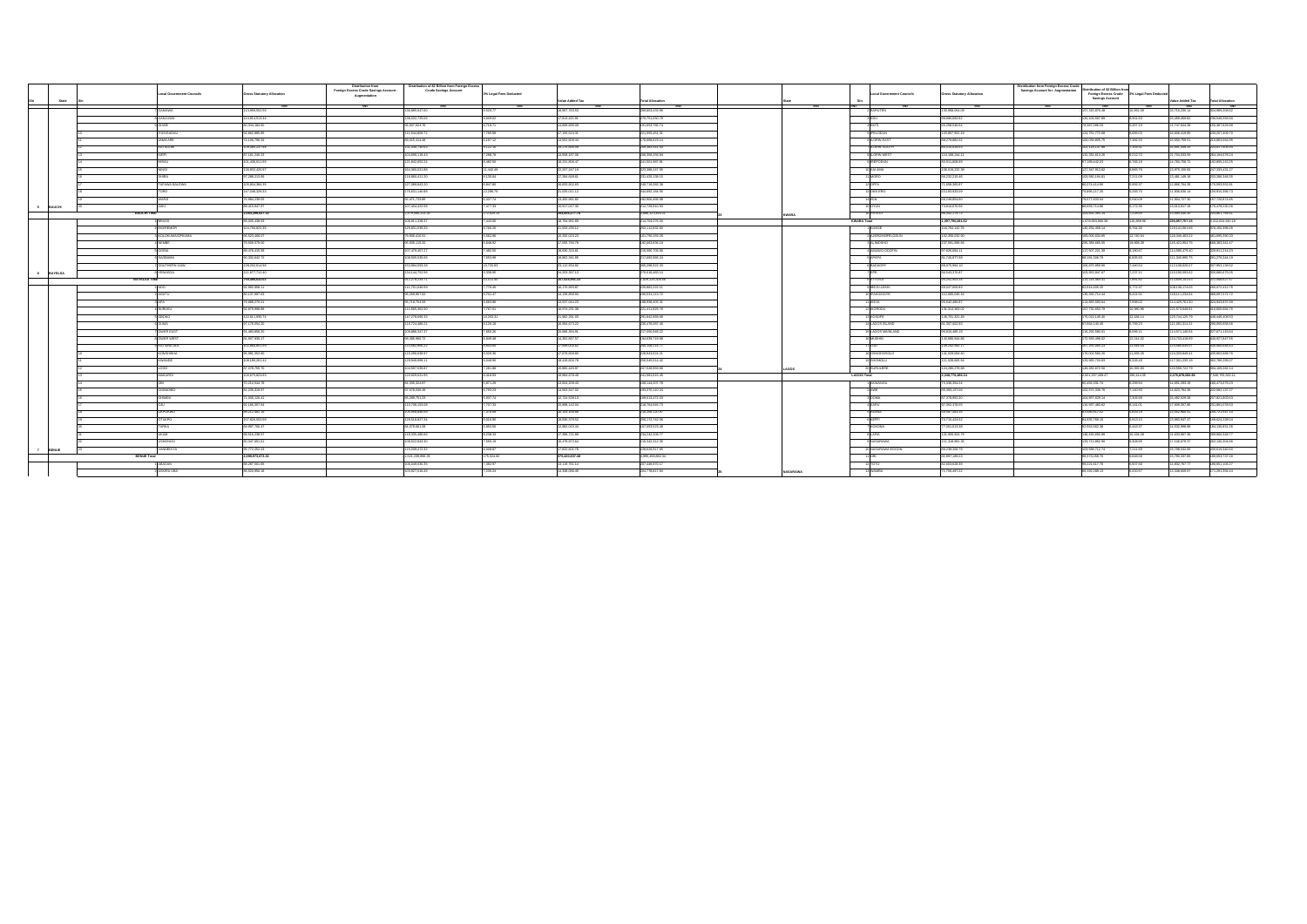|                          |                    |                                  |                                   | Distribution from                      | stribution of \$2 Billion from Foreign Exces |                       |                |                  |                   |                    |                               |                           | Distribution from Foreign Excess Crude | stribution of \$2 Billion from |                      |                         |                           |
|--------------------------|--------------------|----------------------------------|-----------------------------------|----------------------------------------|----------------------------------------------|-----------------------|----------------|------------------|-------------------|--------------------|-------------------------------|---------------------------|----------------------------------------|--------------------------------|----------------------|-------------------------|---------------------------|
|                          |                    | <b>Local Government Councils</b> | <b>Iross Statutory Allocation</b> | Foreign Excess Crude Savings Account - | Crude Savings Account                        | % Legal Fees Deducted |                |                  |                   |                    | Local Government Councils     | ross Statutory Allocation | Savings Account for-Augmentation       | Foreign Excess Crude           | 3% Legal Fees Deduct |                         |                           |
| State                    |                    |                                  |                                   | Augmentation                           |                                              |                       | alus Added Tax | notas allA lato? |                   |                    |                               |                           |                                        | <b>Savings Account</b>         |                      | <b>Jue Added Tax</b>    | notal Allocation          |
|                          |                    |                                  |                                   |                                        |                                              |                       |                |                  |                   | n T                |                               |                           |                                        |                                |                      |                         |                           |
|                          |                    |                                  | (6,804,439.83                     |                                        | 140,302,862.07                               | 9,767.67              | 18,576,724.76  | 5,674,258.99     | <b>RAWA Total</b> |                    |                               | 18.531.890.38             |                                        | <b>START</b><br>43,555,311.44  |                      | $  -$<br>202,957,771.14 | $    -$<br>004,951,436.72 |
|                          |                    |                                  | 104,645.31                        |                                        | 3,835,755.80                                 | 5,836.52              | 2,438,403.93   | 66,062,958.52    |                   |                    |                               | 812,605.13                |                                        | 80.073,813.38                  | 008.75               | 14,414,742.79           | 08,894,152.55             |
|                          |                    |                                  | 34,049,534.09                     |                                        | 12,970,253.92                                | 7,064.01              | 15,558,001.32  | 22,570,644.52    |                   |                    |                               | 014,209.91                |                                        | 501,846.80                     | 6,022.12             | 1,988,632.93            | 70,498,667.51             |
|                          |                    |                                  | 0.222.903.86                      |                                        | 4.350.170.32                                 | 5.872.33              | 12,024,711.28  |                  |                   |                    |                               | 588711.57                 |                                        | 9.323.817.75                   |                      | 16.191.053.45           | 00.030.003.00             |
|                          |                    | <b>HIBOK</b><br>smost            |                                   |                                        |                                              |                       |                | 100,591,913.13   |                   |                    |                               |                           |                                        |                                | 6.914.77             |                         |                           |
|                          |                    |                                  | 14,806,453.60                     |                                        | 137,902,926.01                               | 9,000.59              | 17,342,205.95  | 170,042,045.97   |                   |                    | <b>IORGI</b>                  | 30,790,899.29             |                                        | 57,103,082.12                  | 10.937.27            | 15,009,928.63           | 0,552,972.75              |
|                          |                    |                                  | 25,979,061.06                     |                                        | 1,264,337.41                                 | 1,353.68              | 13.303.870.91  | 180.540.916.31   |                   |                    |                               | 545,585.20                |                                        | 272015.32                      | 6.911.16             | 14,879,178.91           | 96,789,868.26             |
|                          |                    |                                  | 88,067,938.78                     |                                        | 105,785,224.30                               | 7,364.60              | 14,810,074.63  | 208,655,873.11   |                   |                    |                               | 752,056.21                |                                        | 03,004,159.03                  | 7.170.99             | 15,295,731.69           | 104,045,375.95            |
|                          |                    | EAMALA                           | 78.961.745.34                     |                                        | 94.847.009.05                                | 023.11                | 12,974,118.70  | 186,776,330.80   |                   |                    |                               | 404,270.51                |                                        | 6.579.798.61                   | 1723.74              | 14 239 888 32           | 191,217,233.70            |
|                          |                    |                                  | 109,762,337.10                    |                                        | 31,844,046.89                                | 9,178.78              | 18,780,020.01  | 260,377,225.22   |                   |                    |                               | 506,135.88                |                                        | 8,774,385.66                   | 180.34               | 13,067,164.64           | 5,741,505.85              |
|                          |                    |                                  | 0,033,507.92                      |                                        | 94,933,209.46                                | 6,609.11              | 13,700,790.01  | 187,726,954.89   |                   |                    |                               | 1,117,817.93              |                                        | 23,833,363.32                  | 653253               | 14,009,886.45           | 86,014,535.21             |
|                          |                    |                                  | 18,991,253.85                     |                                        | 06,894,289.57                                | 18.095                | 6,687,679.41   | 12,565,781.02    |                   |                    |                               | 301,003.36                |                                        | 5,585,786.30                   | 350.72               | 026,524.57              | 08,506,863.51             |
|                          |                    | 16.04                            | 80,424,591.75                     |                                        | 96,604,208.02                                | 6,725.44              | 12,793,094.03  | 189,815,168.36   |                   |                    |                               | 1,673,033.10              |                                        | 100,506,162.59                 | 5,997.08             | 13,682,674.25           | 197,854,872.85            |
|                          |                    | ALA BALGE                        | 599,354.79                        |                                        | 6.003.544.19                                 |                       | 11,854,130.96  | 109,451,052.50   |                   |                    |                               | 568,848.89                |                                        | 0,599,858.46                   | 8226.36              | 6.809.571.53            | 36.049.952.53             |
|                          |                    |                                  |                                   |                                        |                                              | 5,987.43              |                |                  |                   |                    |                               |                           |                                        |                                | 842357               |                         |                           |
|                          |                    |                                  | 05,109,989.66                     |                                        | 26,255,751.94                                | 8,789.73              | 14,931,743.27  | 246,288,695.13   |                   |                    |                               | 0,726,540.85              |                                        | 20,990,451.96                  |                      | 15,981,200.04           | 06.363.030.7              |
|                          |                    | <b>IKAMA</b>                     | 105,742,895.28                    |                                        | 127,015,983.92                               | 8,542.66              | 16,451,797.79  | 249,201,834.35   |                   |                    |                               | 03,758,398.54             |                                        | 02.21C, 003.1C                 | 0.178.45             | 16,552,555.48           | 258, 141, 092.56          |
|                          |                    | <b>WAYA KUSAR</b>                | 62,802,483.22                     |                                        | 5,436,928.19                                 | \$,251.00             | 11,716,040.59  | 149,950,200.20   |                   |                    | WASHEG                        | 7,617,302.87              |                                        | 3,291,029.59                   | 10,671.88            | 17,053,628.16           | 197,951,288.73            |
|                          |                    |                                  | 15,491,223.14                     |                                        | 02,690,131.51                                | 7,149.13              | 13,227,032.64  | 201,401,238.16   |                   |                    | <b>HANCHAGA</b>               | 564.674.72                |                                        | 174.827.47                     | na ann a             | 16,616,797.27           | 198,349,395.06            |
|                          |                    | AGUMERI                          | 00.057.232.03                     |                                        | 120,186,493.29                               | 8,367.20              | 14,406,858.47  | 234,642,216.60   |                   |                    | unww                          | 12 922 323 46             |                                        | 135 539 751 33                 | 2.443.03             | 18.014.990.34           | 105,567,622.09            |
|                          |                    | <b>CATINIMISTIC</b>              | 65.310,044                        |                                        | 168,217,718.18                               | 11,711.05             | 26,659,237.12  | 334,909,260.82   |                   |                    |                               | 571,650.93                |                                        | 177,319.77                     | 0.405.05             | 13,474,558.54           | 84,217,042.38             |
|                          |                    | <b>LOTE</b>                      | 0,554,314.20                      |                                        | 08,771,802.46                                | 572.52                | 14,057,824.39  | 213,376,368.53   |                   |                    | NIKORY                        | 310,838.45                |                                        | 05,596,518.93                  | 7.351.47             | 15,223,906.71           | 08,723,912.62             |
|                          |                    | OBBAR                            | 12,459,401.40                     |                                        | 0,048,375.54                                 | 6,025.59              | 13,649,177.17  | 195, 150, 058.51 |                   |                    |                               | 022, 836.78               |                                        | 17,346,434.98                  | 8,169.48             | 15,990,136.31           | 131,021,238.60            |
|                          |                    | OWGUNO                           | 0,240,661.84                      |                                        | 96.383.275.55                                | 6,710.05              | 13,430,552.84  | 120,047,780.17   |                   |                    |                               | 4,424,421.14              |                                        | 3,420,487.74                   | 7.096.16             | 15.801.302.47           | 3.638.315.20              |
|                          |                    |                                  | 341,848.62                        |                                        | 09,717,771.06                                | 02.02.35              | 7,518,953.20   | 8,570,934.50     |                   |                    |                               | 1,125,088.18              |                                        | 0,480,952.79                   | 292.74               | 708,633.47              | 152,305,381.70            |
|                          |                    |                                  | 81,249,220.67                     |                                        | 97,594,733.70                                | 023439                | 13,107,517.15  | 191,944,677.12   |                   |                    | <b>SULE JA</b>                | 219,952.20                |                                        | 20,760,754.55                  | 6.875.57             | 7,103,632.49            | 198,077,463.67            |
|                          |                    |                                  | 1,037,414.15                      |                                        | 5,763,909.32                                 | 179.61                | 13,188,436.75  | 75,843,580.62    |                   |                    |                               | 000,022.74                |                                        | 200,678.04                     |                      | 12,828,390.75           | 01,024,315.46             |
| <b>BORNO</b>             |                    |                                  |                                   |                                        |                                              |                       |                |                  |                   |                    |                               |                           |                                        |                                |                      |                         |                           |
|                          | <b>BORNO Total</b> |                                  | 2,412,297,050.49                  |                                        | 2,897,596,879.30                             | 201,726.21            | 400,713,572.47 | 10,405,776.05    | <b>NIGER</b>      |                    |                               | 247,524.12                |                                        | 7,983,276.05                   | 6,125.26             | 2,771,798.44            | 3,996,473.35              |
|                          |                    |                                  | 79,277,468.01                     |                                        | 05,226,308.82                                | 6.629.51              | 14,494,814.43  | 188,991,961.75   |                   | <b>NIGER Total</b> |                               | 2205.059.129.00           |                                        | 2.722.659.888.55               | 109.547.36           | 380.536.576.23          | 18.040.003.000.1          |
|                          |                    | <b>КАМКРА</b>                    | 99,353,797.75                     |                                        | 19,341,543.88                                | 1,308.37              | 14,098,013.27  | 233,385,046.53   |                   |                    | <b>ABEGICUTA NORTH</b>        | 10.200,300.91             |                                        | 33.033.302.001                 | 7.442.41             | 015,626.79              | 2,909,450.94              |
|                          |                    | KPABUYO.                         | 15,746,886.95                     |                                        | 5.009.003.88                                 | 8,006.75              | 18.563.005.24  | 229 310 949 32   |                   |                    | <b>BEOKUTA SOUTH</b>          | 0.313.036.18              |                                        | 108.481.984.73                 | 7.552.35             | 18.588.674.35           | 17,376,142.91             |
|                          |                    |                                  | 51,253,489.50                     |                                        | 3,576,311.83                                 | 122.27                | 10,882,130.08  | 45,706,809.14    |                   |                    | 3-000/01/                     | 4,512,965.94              |                                        | 1,573,944.74                   | 218.53               | 7.467.500.30            | 1,543,222.45              |
|                          |                    | <b>EKWARA</b>                    | 0.503.509.25                      |                                        | 13.486.049.73                                | 5.812.17              | 13,242,135.25  | 105.225.882.06   |                   |                    | GEADO NORTH                   | 8.606.815.51              |                                        | 06.432.510.90                  | 7,400.63             | EA 020.002.43           | 11:420.786.17             |
|                          |                    |                                  | 5,517,567.31                      |                                        | 02,721,775.54                                | 7,151.33              | 15,278,333.45  | 3,510,524.98     |                   |                    | <b>BADO SOUTH</b>             | 295,083.76                |                                        | 0,052,178.37                   | 6.965.48             | 15,971,866.73           | 199,312,163.38            |
|                          |                    |                                  | 0,014,349.24                      |                                        | 20,134,983.46                                | 1363.61               | 15,823,303.53  | 135,964,272.62   |                   |                    | VEKOR                         | 588.157.56                |                                        | 5,179,485.05                   | 5.233.88             | 12.318.144.11           | 50,080,552.84             |
|                          |                    | ALABAR MUNICIPAL                 | 78,676,841.54                     |                                        | 1,504,849.84                                 | 1,579.28              | 5,006,414.57   | 188,781,526.00   |                   |                    | EMO NORTH                     | 081,437.12                |                                        | 772,001.34                     | 5.275.13             | 12,470,952.98           | 51,319,116.32             |
|                          |                    | HTUOS RADALIA:                   | 81,218,171.05                     |                                        | 97,557,437.60                                | 0,791.00              | 15,999,700.56  | 194,768,517.42   |                   |                    |                               | 131,401,510.45            |                                        | 57,836,534.50                  | 10,988.34            | 27,412,028.50           | 16,639,085.12             |
|                          |                    | LING                             | 5,008,630.97                      |                                        | 0,080,085.00                                 | 1,575.11              | 12,418,006.34  | 159,162,533.20   |                   |                    | JEBU EAST                     | 499,077.05                |                                        | 5,492,500.62                   | 6.648.04             | 14,006,934.84           | 89,071,864.47             |
|                          |                    |                                  | 7,108,322.46                      |                                        | 04,632,554.80                                | 7,284.36              | 15,059,805.53  | 206,733,338.43   |                   |                    | <b>JEBU NORTH</b>             | 1,101,448.51              |                                        | 19.038,427.66                  | 1207.27              | 9,683,177.88            | 137,814,766.79            |
|                          |                    | <b>UNITING</b>                   | 76,781,007.41                     |                                        | 92,227,616.58                                | 6,420.74              | 13,386,013.59  | 182,389,016.84   |                   |                    | <b>JEBU COE</b>               | 120,952.56                |                                        | 17,470,887.89                  | 6000.55              | 15,495,668.67           | 75,781,419.54             |
|                          |                    | ORUBBA                           | 15,994,479.10                     |                                        | 03,294,631.24                                |                       | 15,383,130.45  | 204,005,049.57   |                   |                    | <b>KENNE</b>                  | 1720,386.88               |                                        | 4,947,735.72                   | 5,913.93             | 14,361,348.07           |                           |
|                          |                    |                                  |                                   |                                        |                                              | 7,191.21              |                |                  |                   |                    |                               |                           |                                        |                                |                      |                         | 0,023,556.74              |
|                          |                    | umu                              | 12,118,901.16                     |                                        | 0,639,374.32                                 | 6,067.12              | 14,986,630.81  | 195,738,039.17   |                   |                    | <b>JEBU NORTH EAST</b>        | 500 367.36                |                                        | 5266221.83                     | 5.239.92             | 12,719,142.85           | 50,640,492.12             |
|                          |                    | <b>CUICPANI</b>                  | 7,750,075.34                      |                                        | 05,403,413.90                                | 2,338.02              | 16,025,859.63  | 209,172,010.84   |                   |                    | MEKD-AFON                     | 2,296,753.61              |                                        | 86,841,231.93                  | 6,045.75             | 13,187,788.84           | 72,319,728.62             |
|                          |                    | nıa                              | 3,093,632.14                      |                                        | 20,810,199.22                                | C348.G3               | 15,305,000.35  | 198,262,563.07   |                   |                    |                               | 30.454.36                 |                                        | 203.017.03                     | 06.2530              | 15,379,784.60           | 64,501,830.69             |
|                          |                    | <b>430 199</b>                   | 17,231,373.67                     |                                        | 104,780,361.13                               | 7,294.05              | 16,154,598.29  | 208,159,038.44   |                   |                    | <b>BAFEMIOWODE</b>            | 255,920.84                |                                        | 03.514,556.54                  | 7.631.20             | 17,900,086.43           | 18,762,932.61             |
| 9 CROSS RIVER            |                    | <b>YALA</b>                      | 1,766,658.28                      |                                        | 10,228,042.85                                | 7,673.91              | 16,617,138.35  | 218,604,165.57   |                   |                    |                               | 392,850.04                |                                        | 1,280,899.71                   | 0.354.83             | 14,052,928.90           | 01,330,323.02             |
| <b>CROSS RIVER Total</b> |                    |                                  | 1,429,075,167.13                  |                                        | 000,055,323.62                               | 125,358.83            | 269,986,173.70 | 3,509,591,305.60 |                   |                    | ODOGBOLU                      | 759,160.65                |                                        | 05,195,487.38                  | 08.000.8             | 14.630.908.69           | 72,579,555.92             |
|                          |                    | <b>OCHA NORTH</b>                | 1,415,828.98                      |                                        | 2,179,552.68                                 | 721.21                | 14,248,531.60  | 164,838,192.04   |                   |                    | <b>GUN WATERSDE</b>           | 535,255.00                |                                        | 040,767.33                     | 572.31               | 2,009,498.23            | 0,559,948.24              |
|                          |                    | OCHA SOUTH                       | 4,473,250.08                      |                                        | 10,455,590.46                                | 6.227.76              | 15,402,005.53  | 179,324,618.31   |                   |                    |                               | 308,035.11                |                                        | 4.001.393.95                   | 7.936.60             | 18.692.390.01           | 27,590,882.47             |
|                          |                    |                                  | 53,951,012.58                     |                                        | 76,816,515.00                                | 5,347.05              | 13,667,922.19  | 154,430,102.72   |                   | OGUN Total         |                               | 677,283,065.43            |                                        | 014,714,636.86                 | 140,261.31           | 330,720,381.21          | 022,577,822.18            |
|                          |                    | <b>URUTU</b>                     | 01,400,811.61                     |                                        | 109,788,596.08                               | 7,643.31              | 17,621,413.69  | 218,803,178.07   |                   |                    | ANOKO NORTH EAS               | 487,462.69                |                                        | 01,484,437.08                  | 7,005.19             | 15,491,227.86           | 101,456,062.45            |
|                          |                    | <b>HIOPE EAST</b>                | 2,092,023.93                      |                                        | 0,327,796.48                                 | 1,915.05              | 7,336,234.75   | 199,349,140.11   |                   |                    | <b><i>UICHIO NORTH WE</i></b> | 100,116.31                |                                        | 09.427,407.65                  | 7.618.17             | 16,724,721.58           | 244,627.38                |
|                          |                    |                                  |                                   |                                        |                                              |                       |                |                  |                   |                    |                               |                           |                                        |                                |                      |                         |                           |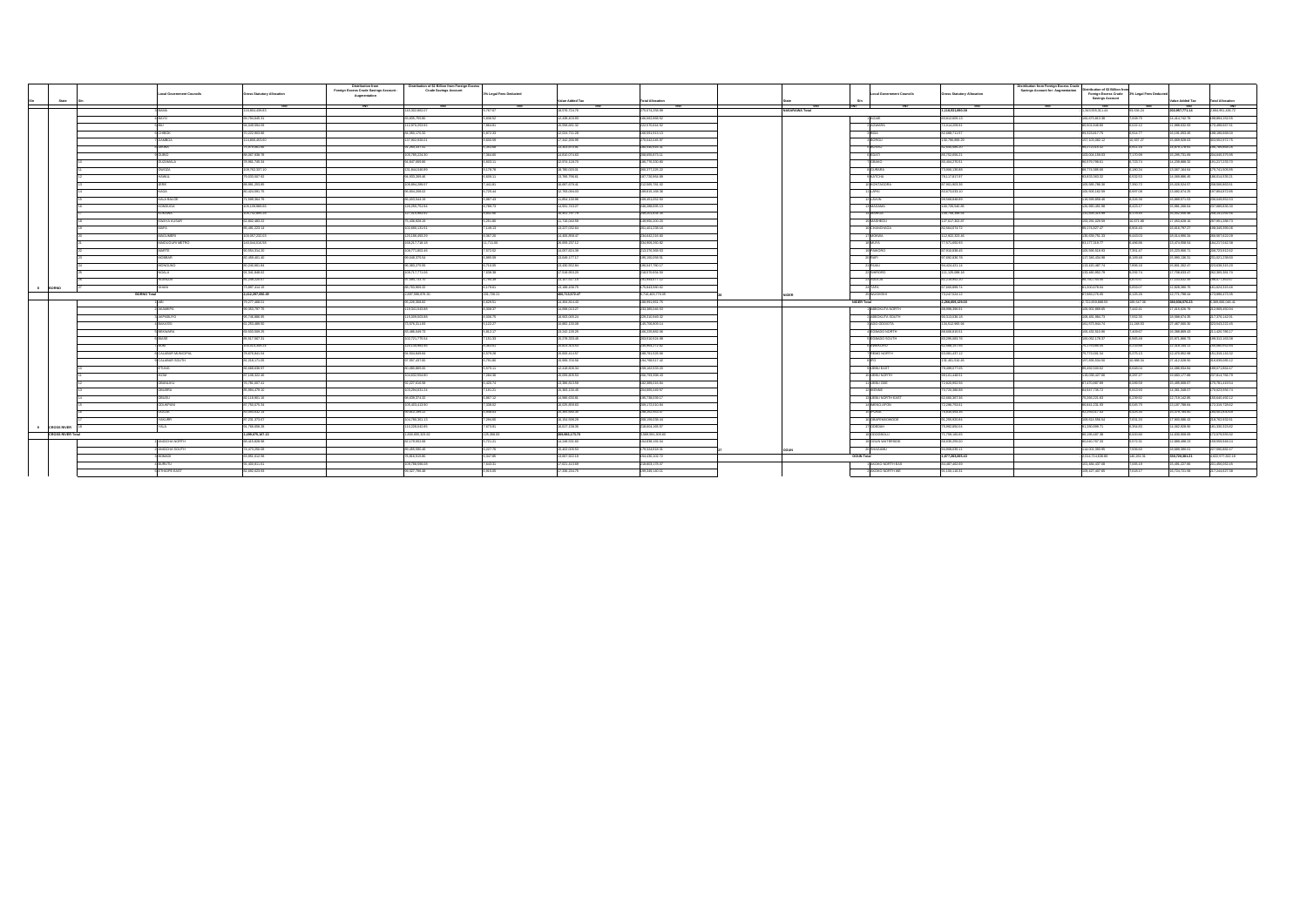|        |        |                                  |                                   | Distribution from                     | istribution of \$2 Billion from Foreign Exces |                       |                  |                  |  |            |                          |                           | Distribution from Foreign Excess Crude | <b>Natibution of \$2 Billion from</b> |                      |                |                  |
|--------|--------|----------------------------------|-----------------------------------|---------------------------------------|-----------------------------------------------|-----------------------|------------------|------------------|--|------------|--------------------------|---------------------------|----------------------------------------|---------------------------------------|----------------------|----------------|------------------|
|        |        | <b>Local Government Councils</b> | <b>Jross Statutory Allocation</b> | Foreign Excess Crude Savings Account- | Crude Savings Account                         | % Legal Fees Deducted |                  |                  |  |            | ocal Government Councils | ross Statutory Allocation | Savings Account for-Augmentation       | Foreign Excess Crude                  | 3% Legal Fees Deduct |                |                  |
|        |        |                                  |                                   | Augmentation                          |                                               |                       | staff bebbA exis | notas alla lato? |  |            |                          |                           |                                        | <b>Savings Account</b>                |                      | lue Added Tax  | tal Allocation   |
|        |        |                                  |                                   |                                       |                                               |                       |                  |                  |  | $-$        |                          |                           |                                        |                                       |                      |                | $   -$           |
|        |        | THOPE WEST                       | 84,673,021.25                     |                                       | 01,707,325.84                                 |                       | 7,426,216.84     | 03.799.483.23    |  |            | MOKO SOUTH WE            | 422,855.90                |                                        | 09.815,075.18                         |                      | 229,071.18     | 0,459,357.11     |
|        |        | <b>A NORTH EAST</b>              | 82,578,870.58                     |                                       | 99,191,879.23                                 | 1,005.58              | 16,785,576.52    | 138,549,420.74   |  |            | AKOKO SOUTH EAS          | 208,309.41                |                                        | 527,929.89                            |                      | 303,033.46     | 18,233,786.15    |
|        |        | KA SOUTH                         | 78,716,708.62                     |                                       | 94,552,737.28                                 | 6,582.62              | 16,108,686.28    | 189,371,549.56   |  |            | AKURE NORTH              | 477,674.39                |                                        | 05,057,372.42                         | 5,977.26             | 14,082,943.94  | 1,412,013.49     |
|        |        | SOKO NORTH                       | 79,828,933.90                     |                                       | 05.008.717.22                                 | 6.675.62              | 15.516.122.10    | 191,227,097.60   |  |            | AKURE SOUTH              | 11.155.195.73             |                                        |                                       |                      | 21.205.154.62  | 205.068.172.39   |
|        |        |                                  |                                   |                                       |                                               |                       |                  |                  |  |            |                          |                           |                                        | 133.517.117.30                        | 1295.25              |                |                  |
|        |        | SOKO SOUTH                       | 89,328,466.73                     |                                       | 107,299,342.08                                | 470.01                | 18,201,348.24    | 14,821,687.04    |  |            | <b>IANR</b>              | 059,557.27                |                                        | 23,763,381.88                         | 6.527.66             | 1,000,578.19   | 185,816,989.09   |
|        |        | <b>OKWA EAST</b>                 | 75,007,836.17                     |                                       | 90,818,429.71                                 | 6.322.64              | 14,199,041.45    | 180,618,984.02   |  |            | <b>FEDORS</b>            | 0,141,638.93              |                                        | 05,053,153.99                         | 6.618.15             | 5,520,729.13   | 189,718,903.90   |
|        |        | DOKWA WEST                       | 75,974,301.99                     |                                       | 91,258,620.20                                 | 6,353.28              | 15,682,267.60    | 182,908,836.50   |  |            | CKINDRUPA                | 3,453,715.40              |                                        | 12,254,497.87                         | 7,814.98             | 17,360,155.80  | 23,060,554.08    |
|        |        |                                  | 72,194,171.48                     |                                       | 86.718.012.59                                 | 6.037.17              | 15,052,162.48    | 173,968,309.38   |  |            | <b>LAR</b>               | 3.037.136.33              |                                        | 123,765,887.21                        | 1.616.39             | 193,540.80     | 145,987,947.95   |
|        |        | HIMLI NORTH                      | 1,700,678.27                      |                                       | 05,125,239.65                                 | 5.995.91              | 14,589,338.75    | 72,409,260.76    |  |            | ESE-EDO                  | 5942,187.60               |                                        | 0,622,400.08                          | 17.85                | 35/1647.86     | 86,392,717.69    |
|        |        | SHIMLI SOUTH                     | 74,203,785.31                     |                                       | 89,131,915.45                                 | 6,205.23              | 15,091,201.53    | 79,020,097.07    |  |            | FE-OFTIMERSION           | 1,880,931.01              |                                        | 98,353,529.94                         | 6.847.22             | 1,409,633.39   | 05,637,247.13    |
|        |        | TANI                             | 63,301,646.55                     |                                       | 6,036,511.95                                  | 223.54                | 13,059,354.05    | 52,392,219.01    |  |            |                          | 450,829.83                |                                        | 032,192.19                            | 1476.76              | 4,519,324.92   | 84,995,870.19    |
|        |        | APELE                            | 78,458,545.93                     |                                       | 94,242,638.07                                 | 6,561.03              | 16,407,362.53    | 189,101,985.50   |  |            | opicac                   | 5,813,486.45              |                                        | 5,082,001.70                          | 012.32               | 7,256,009.21   | 228, 151, 345.05 |
|        |        |                                  |                                   |                                       |                                               |                       |                  |                  |  |            |                          |                           |                                        |                                       |                      |                |                  |
|        |        |                                  | 74.445.009.91                     |                                       | 89,422,942.26                                 | 6,225.49              | 15,490,605.75    | 79.353.392.44    |  |            | ONDO EA!                 | 1,643,242.04              |                                        | 6.446.628.75                          |                      | 2,256,001.09   | 152,341,409.76   |
|        |        | GHELLI NORTH                     | 105,759,036.36                    |                                       | 27,035,372.22                                 | 1,544.01              | 21,200,194.09    | 53,985,758.00    |  |            | MDO WEST                 | 14,605,403.13             |                                        | 25,640,653.97                         | 1,747.53             | 1,970,417.37   | 49,216,726.93    |
|        |        | <b>GHELLI SOUTH</b>              | 85,904,576.93                     |                                       | 103,186,642.78                                | 7.183.69              | 17,747,067.25    | 206,831,103.27   |  |            |                          | 11,407,747.79             |                                        | 97,893,258.89                         | 6.015.10             | 14,510,808.76  | 193,895,000.26   |
|        |        | KWUANI                           | 68,520,813.05                     |                                       | 82,305,657.19                                 | 5,729.99              | 14,752,399.14    | 165,573,139.39   |  |            |                          | 5,842,420.33              |                                        | 15,123,756.42                         | 014.74               | 6,888,424.71   | 27,846,586.71    |
|        |        | <b>CARD</b>                      | 20,301,344.00                     |                                       | 95,327,059.56                                 | 6,636.52              | 17,036,722.95    | 191,718,490.05   |  | ONDO Total |                          | 548,219,910.55            |                                        | 14.183,686,882.41                     | 129,468.52           | 287,957,993.87 | 095,735,318.31   |
|        |        | VARRI SOUTH                      | 100,124,581.68                    |                                       | 120,267,392.18                                | 8,372.83              | 20,634,238.90    | 241,017,839.93   |  |            | ATAKUMOSA EAST           | 1542518.27                |                                        | 76,334,249.87                         | 5.314.27             | 12,515,323.79  | 152,393,777.66   |
|        |        | HTRICKI NARN                     | 83,575,523.37                     |                                       | 100,389,035.10                                | 0,008.03              | 15,295,826.67    | 199,253,397.21   |  |            | TAKUMOSA WEST            | (240,234.42               |                                        | 7,163,922.56                          |                      | 2,272,564.97   | 13,671,349.92    |
|        |        | ARRI SOUTH-WEST                  | 76,193,479.95                     |                                       | 91,521,891.83                                 | 6.371.61              | 14,633,205.02    | 182,342,205.18   |  |            | AIYEDADE                 | 8,623,659.31              |                                        | 94,440,968.54                         | 6.574.83             | 14,020,000.32  | 187,957,741.41   |
|        |        |                                  |                                   |                                       |                                               |                       |                  |                  |  |            |                          |                           |                                        |                                       |                      |                |                  |
|        |        | <b>DELTA Total</b>               | 1,981,385,319.86                  |                                       | 1,379,935,414.89                              | 165,691.59            | 403,795,045.90   | 765,010,089.06   |  |            | <b>VYEDIR</b>            | 6,995,248.64              |                                        | 80,473,183.58                         | 5.002.42             | 2,504,043.89   | 59,966,873.70    |
|        |        | <b>DAKALIKI</b>                  | 0.542.684.64                      |                                       | 96.746.058.55                                 | 6.735.31              | 14,923,759.24    | 192.205.767.12   |  |            | <b><i>DLUWADURO</i></b>  | 1743140.55                |                                        | 76.567.685.42                         | 330.52               | 12,341,079.90  | 12,647,255.35    |
|        |        | <b><i>FIKPO NORTH</i></b>        | 7,285,688.11                      |                                       | 02/833/827-57                                 | 6,462.95              | 5,080,842.26     | 185, 193,895.09  |  |            | <b>IORIPE</b>            | 1.717.469.35              |                                        | 8,547,763.67                          | 164.56               | 545.094.70     | 51.037,400,76    |
|        |        | FIKPO SOUTH                      | 78,536,403.94                     |                                       | 04,336,159.36                                 | 6,567.54              | 15,095,057.16    | 187,961,652.92   |  |            | EDE NORTH                | 02.000.000.0              |                                        | 5,790,255.46                          |                      | 1700,053.52    | 1,642,266.56     |
|        |        |                                  | 78,322,910.88                     |                                       | 4,079,716.30                                  | 6,549.68              | 14,124,011.31    | 186,520,088.81   |  |            | EDE SOUTH                | 883,710.14                |                                        | 9,138,028.57                          |                      | 1,510,117.68   | 1,526,346.93     |
|        |        | <b>ZZA NORTH</b>                 | 76,722,301.71                     |                                       | 22,157,100.62                                 | 6,415.83              | 14,727,598.29    | 183,000,584.78   |  |            | <b>GBEDOR</b>            | 1,447,584.45              |                                        | 1,809,574.43                          | 138.51               | 1458,022.34    | 17,710,819.71    |
|        |        | EZZA SOUTH                       | 77,173,331.40                     |                                       | 92,098,867.33                                 | 6,453.55              | 14,328,656.29    | 184,194,401.47   |  |            | <b>ORDILER</b>           | 2,669,300.41              |                                        | 37,288,726.76                         | 10.076.91            | 14,329,234.10  | 174,281,184.36   |
|        |        |                                  | 0,499,010.10                      |                                       | 08,705,372.42                                 | 7,567.90              | 16,944,531.95    | 116,141,346.57   |  |            | FE CENTRAL               | 3335,116.66               |                                        | 91,091,433.92                         | 1341.64              | 1,441,573.37   | 182,361,782.30   |
|        |        | MELL                             | 79,168,739.29                     |                                       | 05,095,706.33                                 | 6,620.42              | 14,902,067.13    | 189,159,892.34   |  |            | IFE EAST                 | 1.439.451.44              |                                        | 97,823,234.62                         | 6.810.30             | 16,111,072.23  | 195,366,947.98   |
|        |        |                                  | 3,800,885.96                      |                                       | (647,961.83)                                  | 71.53                 | 1,933,827.75     | 76,376,554.00    |  |            | FE NOR                   | 383,722.68                |                                        | 171.113.60                            | 437.70               | 005,802.98     | 84,454,201.55    |
|        |        |                                  | 7,143,224.52                      |                                       | 16,686,253.11                                 | 8,123.52              | 17,570,164.54    | 231,391,518.65   |  |            | <b>LIFE SOUTH</b>        | 1,03,003,033,0            |                                        | 03,474,985.83                         | 159.49               | 14,415,906.13  | 76,541,613.07    |
|        |        |                                  |                                   |                                       |                                               |                       |                  |                  |  |            |                          |                           |                                        |                                       |                      |                |                  |
|        |        | <b>ICIZARA</b>                   | 79.273.133.12                     |                                       | 05:221.101.85                                 | 6.629.15              | 14,824,232.63    | 189,311,838.45   |  |            | EDAYO                    | 1,590.023.03              |                                        | 70.377.015.91                         | 109.54               | 257.534.90     | 40.219.674.31    |
|        |        | HALIKWU                          | 88,760,181.37                     |                                       | 106,616,730.51                                | 7,422.40              | 16,357,495.24    | 11,726,984.63    |  |            | <b>FELOCAIN</b>          | 1,679,987.45              |                                        | 06,100,386.31                         | 1.994.18             | 1,175,760.16   | 70,950,139.74    |
|        | EBONYI | MCHA                             | 90,760,701.25                     |                                       | 09.019,709.93                                 | 7,589.78              | 17,658,732.62    | 17,431,554.03    |  |            |                          | 00 ACC, 040.1             |                                        | 1,884,749.01                          | 422.22               | 2,060,657.16   | 154,780,318.26   |
|        |        | <b>EBONYI Total</b>              | 1,057,989,195.29                  |                                       | 1,282,844,565.79                              | 89,309.65             | 200,471,576.41   | 2,551,216,028.85 |  |            | <b>ILESHAEAS</b>         | 7,719,939.31              |                                        | 03.333,042,18                         |                      | 3,491,918.65   | 162,549,860.63   |
|        |        | DOI ONCY                         | 02:529.342.51                     |                                       | 23.155.936.72                                 | 8.573.93              | 19,508,559.67    | 245,185,264.98   |  |            | LESIA WES                | 1,090,547.64              |                                        | 4.191.187.01                          | 861.26               | 394,513.04     | 67,670,386.44    |
|        |        |                                  | 80,705,734.98                     |                                       | 18,563,105.48                                 | 8.254.18              | 22,008,422.71    | 239,209,008.99   |  |            | REPODUN                  | 362.558.64                |                                        | 05,230,987.34                         |                      | 1,906,832.48   | 0,102,744.25     |
|        |        | SAN CENTRAL                      | 66,974,702.27                     |                                       | 80,448,503.75                                 | 5,000.70              | 14,403,552.83    | 161,887,168.15   |  |            | REWOLE                   | 074,315.99                |                                        | 91,378,754.77                         | 6.361.65             | 14,681,385.42  | 182,128,094.53   |
|        |        | <b>JAN NORTH EAS</b>             | 69,872,315.21                     |                                       | 3,929,051.13                                  | 843.01                | 14,920,630.18    | 168,716,153.51   |  |            |                          | 1,491,368.52              |                                        | 2,270,289.07                          | 727.53               | 1,382,355.46   | 04, 138, 295.52  |
|        |        | SAN SOUTH EAST                   | 81,978,577.38                     |                                       | 28,470,820.56                                 | 6,855.39              | 16,475,231.40    | 196,917,773.95   |  |            |                          | 1,924,517.15              |                                        | 98,405,884.62                         | 6.850.87             | 16,216,801.18  | 196,540,352.08   |
|        |        | SAN WEST                         | 71,380,703.41                     |                                       | 85.740.023.05                                 | 5,909.15              | 15,129,388.62    | 172,245,015.94   |  |            | 24 OBDIO.IN              | 23.812.834.13             |                                        | 83,857,603.81                         | 10,838.2             | 13,810,873.01  | 167,475,472.91   |
|        |        | AKO CENTRAL                      | 68,867,312.93                     |                                       | 82,721,865.03                                 | 1,758.97              | 14,124,577.94    | 10.000,107,236   |  |            |                          | ,013,923,20               |                                        | 38.153.023.00                         |                      | 376,442.56     | 6,847,815.00     |
|        |        |                                  |                                   |                                       |                                               |                       |                  |                  |  |            |                          |                           |                                        |                                       |                      |                |                  |
|        |        | <b>TSAKO EAS</b>                 | 77,931,041.12                     |                                       | 93,609,011.17                                 | 6.516.91              | 15,777,066.82    | 187,310,602.20   |  |            | <b>OLA OLUWA</b>         | 1,476,625.79              |                                        | 73,844,338.12                         | 5.140.93             | 2,528,049.82   | 147,843,872.81   |
|        |        | TSAKO WEST                       | 87,000,717.12                     |                                       | 105.473.853.09                                | 7,342.93              | 17,435,725.90    | 210,710,953.19   |  |            | 27 OLORUNDA              | 332330570                 |                                        | 80,074,304.38                         | 6.131.60             | 14,300,954.02  | 5,092,433.51     |
|        |        | UDGBEN                           | 13,009,075.05                     |                                       | 76,406,508.84                                 | 5,319.30              | 13,323,223.19    | 153,334,087.78   |  |            | <b>BORIADE</b>           | 770,607.85                |                                        | RETACTO.N                             | 336.25               | 4.842.646.18   | 1.620.865.17     |
|        |        | <b>SPOBA OKHA</b>                | 108.701.534.95                    |                                       | 130.569.835.26                                | 9.090.07              | 23,011,305.20    | 262.273.585.34   |  |            | 29 OROLU                 | 2081.274.37               |                                        | 82979.711.52                          | 1776.92              | 13,379,151.81  | 05,435,000.78    |
|        |        |                                  | 0,541,296.50                      |                                       | 31,578,537.9                                  |                       | 125,871.6        | 4,236,545.91     |  |            |                          | 409,732.5                 |                                        |                                       |                      | 12,212.36      |                  |
|        |        | RHONMANON                        | 89,300,193.11                     |                                       | 107,265,380.45                                | 7.467.05              | 16,957,149.75    | 13,515,255.00    |  | OSUN Total |                          | 109,945,367.53            |                                        | 2,534,418,848.30                      | 176.442.31           | 412,018,953.19 | 5,056,206,726.71 |
|        |        | VIA NORTH EAST                   | 84,431,012.14                     |                                       | 01,415,629.95                                 | 7,000.47              | 16,029,434.44    | 20.210,015.05    |  |            |                          | 1,981,149.72              |                                        | 02.004.450.59                         |                      | 4,899,208.37   | 7,738,662.07     |
| $-0.1$ | EDO    | <b>WA SOUTH WEST</b>             | 90,810,298.95                     |                                       | 109,079,285.58                                | 7,593.93              | 15,435,134.89    | 215,317,125.50   |  |            | 2 AIGNYELE               | 16,575,119.80             |                                        | 103 992 083 77                        | 7,239.77             | 7.379.693.12   | 07,939,656.93    |
|        |        |                                  |                                   |                                       |                                               |                       |                  |                  |  |            |                          |                           |                                        |                                       |                      |                |                  |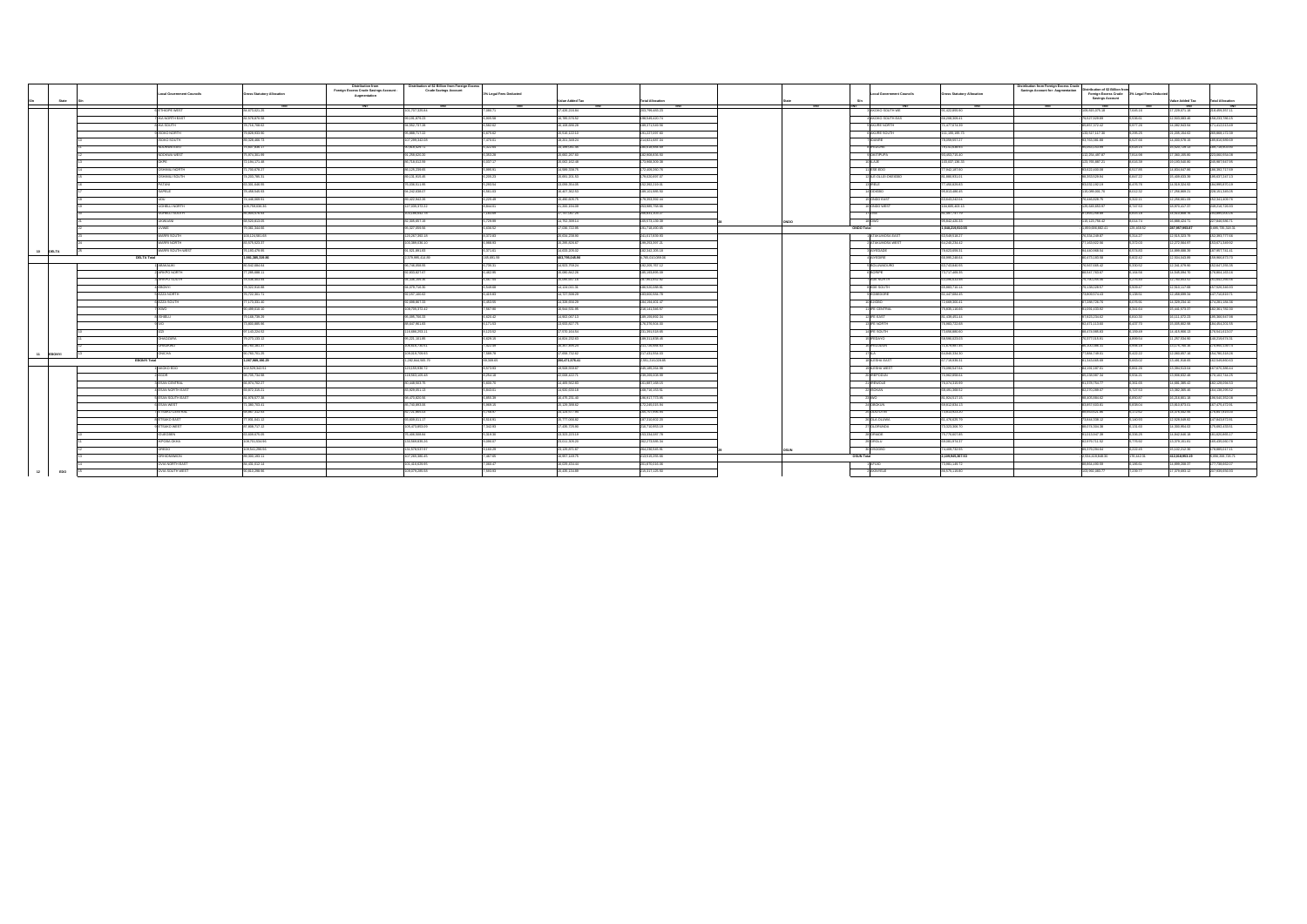|          |       |                    |                                  |                          | Distribution from                     | <b>Distribution of \$2 Billion from Foreign Exces</b> |                       |                |                  |                      |              |                          |                                   | listribution from Foreign Excess Crude | atribution of \$2 Billion fro |                       |                         |                  |
|----------|-------|--------------------|----------------------------------|--------------------------|---------------------------------------|-------------------------------------------------------|-----------------------|----------------|------------------|----------------------|--------------|--------------------------|-----------------------------------|----------------------------------------|-------------------------------|-----------------------|-------------------------|------------------|
|          |       |                    | <b>Local Government Councils</b> | oss Statutory Allocation | Foreign Excess Crude Savings Account- | Crude Savings Account                                 | % Legal Fees Deducted |                |                  |                      |              | ocal Government Councils | <b>Iross Statutory Allocation</b> | Savings Account for-Augmentation       | Foreign Excess Crude          | 3% Legal Fees Deducte |                         |                  |
|          | State |                    |                                  |                          | Augmentation                          |                                                       |                       | also Added Tax | noitecoliA let   |                      | <b>Still</b> |                          |                                   |                                        | <b>Savings Account</b>        |                       | alue Added Tax          | notal Allocation |
|          |       |                    |                                  |                          |                                       |                                                       |                       |                |                  |                      |              |                          |                                   |                                        |                               |                       |                         |                  |
|          |       |                    | <b>NAN EAS</b>                   | 004,240.05               |                                       |                                                       |                       | 046,059.58     | 1,005,251.00     |                      |              |                          | 405,086.88                        |                                        | 1787.844.05                   |                       | $-2000$<br>6,040,984.64 | 5,226,690.02     |
|          |       |                    | <b>MAN WEST</b>                  | 1,237,041.40             |                                       | 364,737.07                                            | ,706.26               | 4,214,977.80   | 4,411,110.01     |                      |              |                          | 80,183.05                         |                                        | 0,112,897.83                  | 7.178.56              | 14,147,825.81           | 0,096,728.13     |
|          |       |                    | <b>SCIVO/MARUHI</b>              | 1,125,035.30             |                                       | 1,842,032.61                                          | 533.14                | 14,957,774.35  | 86,928,309.14    |                      |              |                          | 105,105.72                        |                                        | 0,706,721.01                  | 1,707.23              | 9,636,122.48            | 22,500,301.99    |
|          |       | EDO Total          |                                  | 500,408,775.08           |                                       |                                                       |                       | 02.000.006.93  |                  |                      |              | MOAN NORTH               | 299 905 70                        |                                        |                               | 7.969.37              | 20.446.003.26           | 130.210.704.65   |
|          |       |                    |                                  |                          |                                       | 1,802,257,223.45                                      | 125,470.36            |                | 1,605,501,225.11 |                      |              |                          |                                   |                                        | 114,472,100.06                |                       |                         |                  |
|          |       |                    | DO EXITI                         | 477,574.18               |                                       | 7,087,855.39                                          | 151.40                | 3,031,430.35   | 34,388,719.44    |                      |              | <b>AN NORTH EA</b>       | 484,168.36                        |                                        | 5,894,609.70                  | 3,068.40              | 1,205,217.25            | 0,575,926.90     |
|          |       |                    | ITEKRE                           | 1,566,570.25             |                                       | 1,970,039.49                                          | 402.81                | 14,675,842.44  | 13,206,049.37    |                      |              | <b>DAN NORTH WE</b>      | 08.000,000                        |                                        | 1620.400.89                   | 6,448.09              | 15,498,906.84           | 85,220,866.44    |
|          |       |                    | EFON                             | 70,502,999.99            |                                       | 4,686,615.49                                          | 1225.75               | 12,707,420.03  | 37,031,133.76    |                      |              | A3 HTUD2 WAD             | 0.234,054.03                      |                                        | 111,991,378.29                | 1,796.67              | 19,137,139.68           | 224,355,385.33   |
|          |       |                    | <b>SOTI PART</b>                 | 043,870.65               |                                       | 141,007.04                                            | 275.48                | 4,346,829.37   | 9.525.431.58     |                      |              | DAN SOUTH WE             | \$08,590.45                       |                                        | 6,404,415.95                  | 8.103.90              | 3.003.044.58            | 132,973,547.08   |
|          |       |                    | EKITI SOUTH WEST                 | 6,928,122.70             |                                       | 02,404,328.16                                         | 433.05                | 15,224,861.71  | 84,550,879.52    |                      |              | VRAPA CENTRAL            | 763,932.62                        |                                        | 396.517.87                    | 5,666.70              | 13,896,743.65           | 53,051,534.44    |
|          |       |                    | <b>KITI WEST</b>                 | 8,405,876.44             |                                       | 94,179,372.66                                         | 556.62                | 5,094,536.07   | 188,273,228.55   |                      |              | ARAPA NORTH              | 287,949.47                        |                                        | 5.629.479.12                  | 5.001.39              | 13,836,102.16           | 70.747.509.35    |
|          |       |                    | <b>SALMA</b>                     | 5,968,525.02             |                                       | 9,239,906.29                                          | 516.56                | 12,930,543.47  | 58, 133, 458.22  |                      |              |                          | 523,027.33                        |                                        | 710.671.88                    | 5.897.43              | 13,905,806.14           | (69,133,607.92   |
|          |       |                    | anti                             | 9,076,242.52             |                                       | 4.984.601.30                                          | 612.68                | 15.026.804.71  | 189,081,035.85   |                      |              | AKI WES                  | 22368277.10                       |                                        | 22.952.468.58                 | 1,560.46              | 19.521.363.19           | 44.843.548.42    |
|          |       |                    |                                  | 432.509.69               |                                       | 3.099.596.                                            |                       | 028,616.91     |                  |                      |              |                          |                                   |                                        |                               | 5.998.91              |                         |                  |
|          |       |                    |                                  |                          |                                       |                                                       |                       |                | 5,953,145.74     |                      |              |                          | 736,606.16                        |                                        | 168,395.43                    |                       | 14,386,728,25           | 2,285,730.93     |
|          |       |                    | CERE                             | 143,795.09               |                                       | 02.053.389.09                                         | 451.00                | 4,548,912.09   | 54.449.646.38    |                      |              |                          | 1511,594.30                       |                                        | 4.426.476.32                  | 6.573.82              | 14525.782.71            | 87.557.279.50    |
|          |       |                    | $_{\text{out}}$                  | 1,546,263.45             |                                       | 00,353,889.75                                         | 305.40                | 5,326,380.79   | 10,210,547.51    |                      |              |                          | 375,438.01                        |                                        | 7,685,889.21                  |                       | 18,844,055.17           | 134,497,189.28   |
|          |       |                    | <b>LIMES</b>                     | 8,703,758.63             |                                       | 513,632.54                                            | 309.05                | 1,312,344.19   | 40.524.826.31    |                      |              |                          | 552,458.89                        |                                        | 17.970.988.40                 | 6.820.59              | 14,721,782.98           | 04,248,409.68    |
|          |       |                    | EPODUNIFELODUN                   | 3,411,159.09             |                                       | 179,830.68                                            | 138.94                | 4,053,835.71   | 5,048,030.53     |                      |              |                          | 157,978.35                        |                                        | (580,425.59)                  | 6.452.27              | 13,896,775.79           | 83,728,727.46    |
|          |       |                    | <b>ZUORUN</b>                    | 1,499,580.58             |                                       | 5,883,685.64                                          | 5,979.09              | 3,509,094.91   | 70,946,382.05    |                      |              | 20 OLORUNSOGO            | 1,630,361.19                      |                                        | 6,040,776.37                  | 5 990.03              | 13,214,807.99           | 70,879,955.53    |
|          |       |                    | <b>COLA</b>                      | 1,944,255.41             |                                       | 00,021,364.67                                         | 267.15                | 14,621,306.87  | 9,580,670.81     |                      |              | uou                      | 015,360.92                        |                                        | 104,520,891.48                | 7.276.58              | 1.046.025.13            | 108,575,670.95   |
|          |       |                    |                                  | 460,139.72               |                                       | 0,641,020.07                                          | 310.29                | 226,478.33     | 0,321,327.84     |                      |              | AGELL                    | 1,448,325.75                      |                                        | 4,230,361.81                  | 560.17                | 5,342,177.33            | 88,014,304.71    |
|          |       | <b>EXITI Total</b> |                                  | 1,220,510,855.01         |                                       | 405,050,146.05                                        | 10205414              | 235,235,237.92 | 921 694 175 44   |                      |              | CROMOSHO NOR             | 2,412,190.15                      |                                        | 33, 991, 006.45               | 5.891.65              | 16,973,520.41           |                  |
|          |       |                    |                                  |                          |                                       |                                                       | 930.51                |                |                  |                      |              |                          |                                   |                                        |                               |                       |                         | 198,370,485.36   |
|          |       |                    |                                  | 1,876,913.42             |                                       | 1,549,881.57                                          |                       | 505,743.91     | 98,925,008.39    |                      |              | DOS ONZOMOGI             | 100,535.14                        |                                        | 20.339,300.                   | 5.869.29              | 13,827,200.36           | (58,314,351.24)  |
|          |       |                    | NIMPI                            | 522,063.16               |                                       | ,916,578.58                                           | 222.09                | 14,435,802.42  | 82,868,045.07    |                      |              | <b>D-OLUWA</b>           | 322,540.25                        |                                        | 10,463,963.94                 | 5,462.54              | 2,682,146.17            | 55,463,187.82    |
|          |       |                    | ENUGU EAST                       | 9,820,557.04             |                                       | 119,902,204.63                                        | 1347.41               | 19,107,350.98  | 238,821,765.24   |                      |              | 30 OLUVOLE               | 1,725,976.57                      |                                        | 100.569.757.11                | 7,001.51              | 17,102,226.93           | 101,390,959.10   |
|          |       |                    | NUGU NORTH                       | 1,349,145.01             |                                       | 108,525,357.85                                        | 555.37                | 007,095.02     | 5,874,042.51     |                      |              | <b>NA-ARA</b>            | 733,491.10                        |                                        | 13,791,735.61                 | 7,922.00              | 9,105,420.99            | 27,622,725.71    |
|          |       |                    | NUGU SOUTH                       | 1,753,870.41             |                                       | 101,804,440.03                                        | 087.47                | 6,524,672.28   | 3,075,895.26     |                      |              | <b>IDEI OD</b>           | 540,004.14                        |                                        | 5,933,322.57                  | 1002.54               | 13,943,727.16           | 71,411,971.32    |
|          |       |                    | ZEAGU                            | 2.035.800.54             |                                       | 8.539.555.73                                          | 553.17                | 15.592.554.20  | 12030.050.09     |                      |              | DRI IRE                  | 250, 557.30                       |                                        | 04.803.524.20                 | 7,296.26              | 5.428.013.81            | 07,474,899.04    |
|          |       |                    | <b>GBO ETITI</b>                 | 8.908.698.17             |                                       | 106,795,125.55                                        | A34.91                | 16,062,908.52  | 2,559,297.32     |                      |              | 30 GYO EAST              | 1,209,123.87                      |                                        | 937.150.54                    | 6,122.05              | 14,567,335.15           | 75,707,487.52    |
|          |       |                    | <b>GBO EZE NORTH</b>             | 7,861,739.57             |                                       | 17,549,317.20                                         | 183.60                | 18,475,612.46  | 13.878.485.63    |                      |              | <b>IYO WES</b>           | 2,706,259.25                      |                                        | 17.405.191.52                 | 6,085.01              | 14,965,505.88           | 75.130.871.64    |
|          |       |                    | 200 EZE SOUT                     | 149,835.9                |                                       | 0,388,407.9                                           |                       | 873,018.95     | 504,970.1        |                      |              |                          | 631,802.48                        |                                        | 44,002.                       |                       |                         | 1,200,047.80     |
|          |       |                    | <b>HERD</b>                      | 2,151,505.51             |                                       | 08,678,537.93                                         | ang an                | 14,907,951.28  | 195,731,124.87   |                      |              | 2102111-0103             | 1,198,673.45                      |                                        | 0,036,372.47                  | 6057.42               | 15, 152, 989.99         | 98,281,078.49    |
|          |       |                    | <b>IKANU EAST</b>                | 78,557,324.79            |                                       | 94,361,289.01                                         | 1,503.29              | 14,919,488.27  | 187,831,532.79   |                      | OYO Total    |                          | 2,698,064,511.27                  |                                        | 3,240,854,316.20              | 225,623.26            | 529,076,058.55          | 5,467,770,062.76 |
|          |       |                    | KANU WEST                        | 5,474,777.37             |                                       | 058.002.49                                            | 100.00                | 4.852.676.57   | 80.979.744.92    |                      |              | <b>PICINI I AM</b>       | 200 041.83                        |                                        | 104.814.795.68                | 7,297.04              |                         |                  |
|          |       |                    |                                  |                          |                                       |                                                       |                       |                |                  |                      |              |                          |                                   |                                        |                               |                       | 58.001,340.55           | 108,068,882.35   |
|          |       |                    | <b>SUKKA</b>                     | 03.884.132.91            |                                       | 124,783,280.43                                        | 1,617.22              | 0,088,926.99   | 248,747,653.12   |                      |              |                          | 18.070.353.81                     |                                        | 13,715,896.52                 | 7.916.72              | 16.373.805.72           | 124,752,200.32   |
|          |       |                    | DJI RIVER                        | 6,081,075.56             |                                       | 386,874.21                                            |                       | 4,206,476.64   | 11,008,004.20    |                      |              | <b>OKXO!</b>             | 1,227,548.35                      |                                        | 63.022,074.001                | 7,545.20              | 16,103,759.78           | 14,703,061.62    |
|          |       |                    | <b>DENU</b>                      | 4,015,499.08             |                                       | 100,917,525.02                                        | 025.72                | 15,873,684.02  | 00,729,682.40    |                      |              | <b>DS EAS</b>            | 2,464,695.19                      |                                        | 7.042.959.57                  | 5.059.80              | 13,119,825.25           | 72,621,420.21    |
|          |       |                    |                                  | 1,973,835.32             |                                       | 0,476,899.25                                          | 591.23                | 7,658,414.43   | 20,101,457.77    |                      |              | JOS NORTH                | 1,479,622.84                      |                                        | 45,918,586.59                 | 10,158.63             | 24,165,062.08           | 191,553,112.89   |
| 14 ENUGU |       |                    |                                  | 556,610.89               |                                       | 0,756,899.07                                          | 3,118.35              | 14,138,765.12  | 180,445,956.73   |                      |              | <b>6 JOS SOUTH</b>       | 13,770,135.63                     |                                        | 24,646,349.47                 | 03.113.8              | 0,225,646.34            | 148,633,453.75   |
|          |       | <b>ENUGU Total</b> |                                  | 446,073,384.70           |                                       | 736,990,776.45                                        | 20,926.61             | 7,031,142.13   | 63,974,376.68    |                      |              |                          | 565,903.64                        |                                        | 09.986,900.91                 | 7.657.12              | 5,700,254.40            | 7.245.401.83     |
|          |       |                    | юс                               | 14,435,355.71            |                                       | 149,468,946.33                                        | 1,405.80              | 0,987,330.29   | 14,881,226.53    |                      |              | ANKE                     | 869,032.86                        |                                        | 534,528.25                    | 6,511.73              | 14,271,017.50           | 5,008,000.00     |
|          |       |                    | <b>BALANGA</b>                   | 94,352,587.14            |                                       | 13,334,202.35                                         | 220.15                | 16,960,503.35  | 14,639,402.71    |                      |              | ANGTANG NORTH            | 1,430,004.01                      |                                        | 34,208,354.16                 | 6.558.64              | 14,555,645.11           | 07,520,447.64    |
|          |       |                    | <b>LLRI</b>                      | 1,265,898.27             |                                       | 07,224,186.26                                         | 464.78                | 6,626,123.52   | 3,108,743.26     |                      |              | <b>IGTANG SOUTH</b>      | 273,358.11                        |                                        | 0,215,484.73                  | 6.211.04              | 13,785,146.37           | 7,267,778.17     |
|          |       |                    | <b>DOKKU</b>                     | 101,645,289.36           |                                       | 22,094,031.99                                         | ,500.00               | 16,788,284.09  | 40,519,105.44    |                      |              |                          | 17,689,170.98                     |                                        | 23,534,041.94                 | 2,022.14              | 12,546,918.16           | 57,321,108.95    |
|          |       |                    | INAKAYE                          | 4,440,166.05             |                                       | 13,439,400.18                                         | 7,027.40              | 17,716,931.36  | 25,588,600.12    |                      |              | <b>DCANI</b>             | 2543.103.19                       |                                        | 17.257.259.25                 | 6.074.72              | 13.499.324.70           |                  |
|          |       |                    |                                  |                          |                                       |                                                       |                       |                |                  |                      |              |                          |                                   |                                        |                               |                       |                         | 73,393,612.42    |
|          |       |                    | COMBE                            | 06,013,563.51            |                                       | 127,341,104.50                                        | 865.29                | 18,742,502.19  | 52,088,304.90    |                      |              |                          | 1,452,681.87                      |                                        | 18,259,143.79                 | 8233.02               | 6,528,957.27            | 1,232,549.92     |
|          |       |                    | <b>ALTUNGO</b>                   | 1,818,100.53             |                                       | 08,278,138.66                                         | 5845.97               | 14,944,133.37  | 05/033 596.58    |                      |              | <b><i>ESCANDAN</i></b>   | 6,178,972.11                      |                                        | 15.528.014.84                 | 5.042.55              | 16,697,480.87           | 28,396,424.93    |
|          |       |                    |                                  | 1444,564.90              |                                       | 4,645,861.44                                          | 981.47                | 1,406,117.32   | 15,455,562.19    |                      |              |                          | 564,065.87                        |                                        | 765,853.82                    | 6.318.98              | 4,596,656.24            | 80,920,256.96    |
|          |       |                    | <b>AFADA</b>                     | 4.582.263.14             |                                       | 1.598.309.25                                          | 073.12                | 570.707.71     | 0.744.206.98     |                      |              | SHENDAM                  | 689.411.35                        |                                        | 7,342,320.42                  | 8.169.19              | 7,053,809.93            | 32,077,372.51    |
|          |       |                    | <b>HOMGOM</b>                    | 78,885,206.37            |                                       | 94,755,132.95                                         | 5,596.71              | 4,939,247.40   | 88.632.990.04    | <b>PLATEAU</b>       |              |                          | 03.979.591.59                     |                                        | 124.897.943.24                | 8,695.20              | 15.565.795.45           | 144.434.635.08   |
| 15 GOMBE |       |                    | AMALTULDEBA                      | 04,315,003.08            |                                       | 125,301,625.47                                        | 723.31                | 1,332,698.06   | 47,941,263.90    | <b>PLATEAU Total</b> |              |                          | 1,544,407,693.24                  |                                        | 1,855,107,732.86              | 129,149.73            | 278,423,510.06          | 1,677,809,786.44 |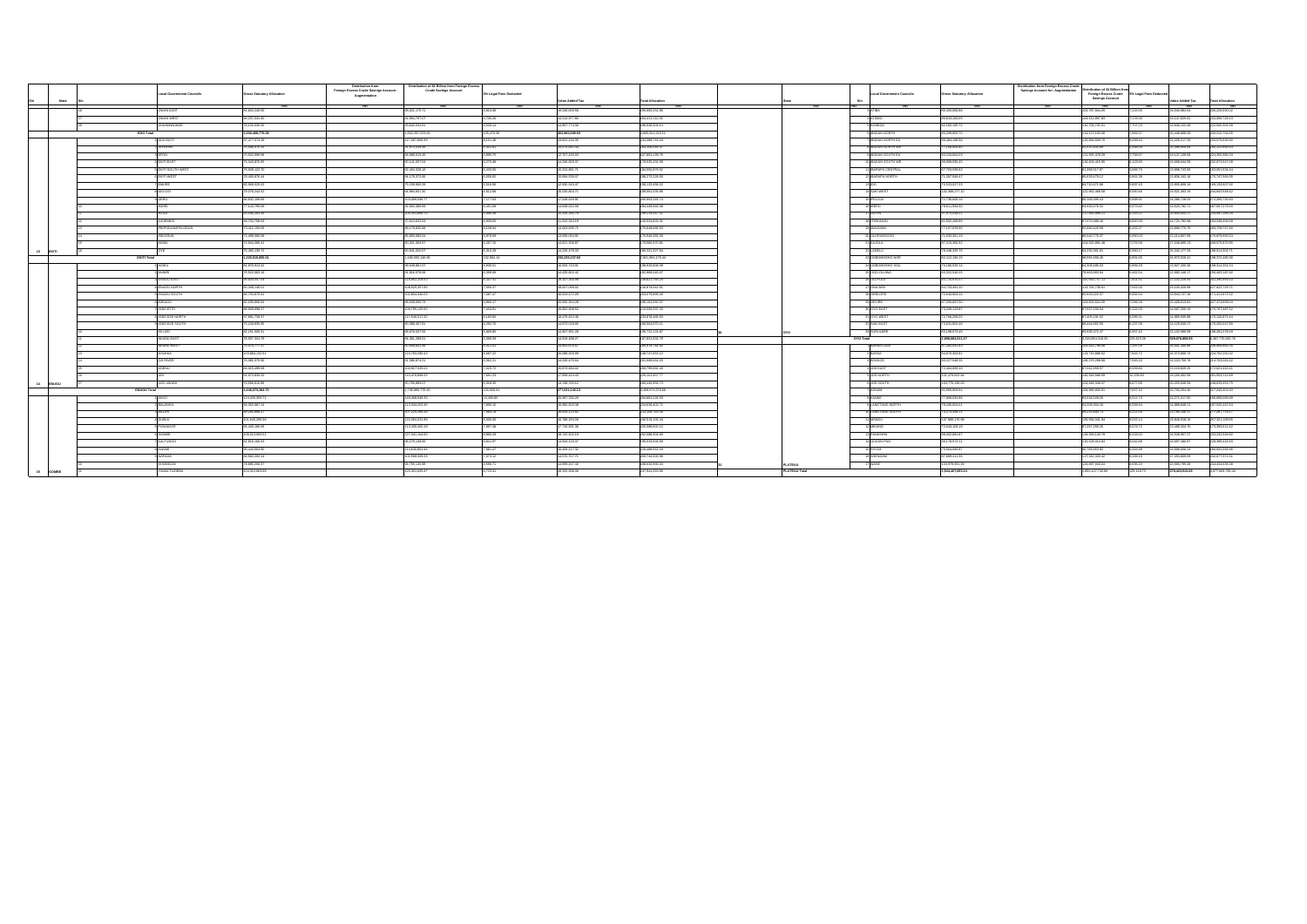|           |           |                    |                             |                                   | Distribution from                      | stribution of \$2 Billion from Foreign Exces |                              |                                |                  |              |                     |                          |                           | Distribution from Foreign Excess Crude | Istribution of \$2 Billion from            |              |                      |                  |
|-----------|-----------|--------------------|-----------------------------|-----------------------------------|----------------------------------------|----------------------------------------------|------------------------------|--------------------------------|------------------|--------------|---------------------|--------------------------|---------------------------|----------------------------------------|--------------------------------------------|--------------|----------------------|------------------|
|           |           |                    | ocal Government Councils    | <b>Jross Statutory Allocation</b> | Foreign Excess Crude Savings Account - | Crude Savings Account                        | <b>S Legal Fees Deducted</b> |                                |                  |              |                     | ocal Government Councils | ross Statutory Allocation | Savings Account for-Augmentation       | Foreign Excess Crude 3% Legal Fees Deducts |              |                      |                  |
|           |           |                    |                             |                                   | Augmentation                           |                                              |                              | also Added Tax                 | otal Allocation  |              |                     |                          |                           |                                        | <b>Savings Account</b>                     |              | <b>Jue Added Tax</b> | notal Allocation |
|           |           |                    |                             |                                   |                                        |                                              |                              |                                |                  | <b>SINCE</b> | $\sim$              |                          |                           |                                        |                                            |              |                      | $-10$            |
|           |           | <b>GOMBE Total</b> |                             | 1,055,198,724.67                  |                                        | 267,480,939.39                               | 8.240.00                     | 187,074,578.67                 | 1000 002         |              |                     |                          |                           |                                        | 13,290.44                                  |              | 1,580,155.18         | 07,477,595.87    |
|           |           |                    | <b>ABON MBAISE</b>          | 88,272,372.49                     |                                        | 0,030,785.47                                 | ,381.70                      | 6,032,008.93                   | 10,327,785.19    |              |                     | HOADA WES                | 40,774.07                 |                                        | 0,840,201.61                               |              | 4,237,133.37         | 25,513,462.15    |
|           |           |                    | <b>HIAZU MBAISE</b>         | 79,877,292.89                     |                                        | 26,946,804.95                                | 6,679.67                     | 15,236,631.56                  | 121,054,042.74   |              |                     | AKUKU-TORU               | 523,370.48                |                                        | 1,245,331.50                               | 100023       | 1,234,977.47         | 0,096,770.14     |
|           |           |                    | OWADVI 3MH2                 | 74,332,983.24                     |                                        | 89,287,105.10                                | 6,216.03                     | 13,952,105.14                  | 77,565,977.46    |              |                     | ANDONE                   | 8.175.390.16              |                                        | 05.914.292.48                              | 7,373.59     | 23.002.579.15        | 17.084.888.19    |
|           |           |                    | ZININTTE                    | 79,111,478.96                     |                                        | 05,026,926.51                                | E3.213,3                     | 15,066,019.10                  | 89,197,808.95    |              |                     | <b>SARI-TORU</b>         | 547,573.04                |                                        | 514,638.57                                 | 6.928.05     | 23,294,731.70        | 05,650,015.26    |
|           |           |                    |                             |                                   |                                        |                                              |                              |                                |                  |              |                     |                          |                           |                                        |                                            |              |                      |                  |
|           |           |                    | <b>EATO NORTH</b>           | 11,296,015.99                     |                                        | 7,650,943.19                                 | 5,798.31                     | 14,835,054.37                  | 93,775,215.24    |              |                     |                          | 193.195.68                |                                        | 101,130,970.18                             | 040.58       | 23,142,340.61        | 108,459,465.89   |
|           |           |                    | <b>EATO SOUTH</b>           | 78,921,507.11                     |                                        | 03.325,736.60                                | 6,529.74                     | 14,882,391,37                  | 188,596,035.34   |              |                     | <b>DEGEMA</b>            | 328,457.51                |                                        | 10,902,863.44                              | 720.89       | 24,248,316.86        | 227,471,916.92   |
|           |           |                    | <b>HITTE UBOMA</b>          | 2.735.141.28                      |                                        | 7.367.813.33                                 | 5,082.41                     | 3,624,731.03                   | 73,721,603.23    |              |                     |                          | 111,657.85                |                                        | 02 234 205 24                              | 117.39       | 22.355.832.90        | 09.094.579.61    |
|           |           |                    | CEDURU                      | 78,007,887.55                     |                                        | 1,422,023.86                                 | 5,573.52                     | 4,542,933.95                   | 87,566,271.85    |              |                     |                          | 942,853.00                |                                        | 1629.006.71                                | 1936.02      | 2,709,880.28         | 105,274,883.96   |
|           |           |                    | <b>CIALA MEANO</b>          | 17,951,670.20                     |                                        | 07.045,565.10                                | 7,354.88                     | 6,131,117.77                   | 109,720,998.19   |              |                     |                          | 1,058,121.02              |                                        | 13,701,203.49                              | 915.70       | 24,238,005.33        | 132,589,474.74   |
|           |           |                    |                             | 78,714,927.54                     |                                        | 1,550,597.88                                 | 582.47                       | 5,029,865.58                   | 88,255,808.54    |              |                     |                          | 269,970.32                |                                        | 06.027,900.04                              | 7.381.50     | 1,575,218.72         | 17,055,707.57    |
|           |           |                    | LOTIAS                      | 92,707,270.92                     |                                        | 1,357,885.57                                 | 7,752.56                     | 17,378,622.99                  | 21,436,026.92    |              |                     |                          | 820,810.25                |                                        | 0,201,314.24                               | 6.842.19     | 22,318,618.88        | 102,413,901.18   |
|           |           |                    | <b>IGOROKPALA</b>           | 11,557,786.62                     |                                        | ,965,376.11                                  | 5,820.20                     | 4,854,094.60                   | 94,400,437.19    |              |                     |                          | 01:204:967:45             |                                        | 21.565.127.23                              | 8463.18      | 5.676.589.66         | 48,438,221.16    |
|           |           |                    |                             | 5,943,559.55                      |                                        | 221,093.08                                   | 350.71                       | 14,407,768.00                  | 10.000,000.18    |              |                     | ROTALANDE                | 3,483,795.07              |                                        | 0,521,243.23                               | 2.991.73     | 1,158,169.81         | 194, 153, 216.39 |
|           |           |                    | KWANGELE                    | 73,146,920.39                     |                                        | 7,862,433.12                                 | 5,116.05                     | 13,873,081.59                  | 74,876,318.26    |              |                     | <b>ABUA/ODUAL</b>        | 1506357.00                |                                        | 17,195,111.62                              | 815894       | 25,315,729.36        | 40,009,539.64    |
|           |           |                    | NKWERRE                     | 14,011,888.50                     |                                        | 1,009,638.57                                 | 5,352.94                     | 12,320,247.87                  | 53,216,422.00    |              |                     | <b>SBA/DGBEMA/N</b>      | 0,348,447.22              |                                        | 20,536,294.42                              | 1.391.55     | 5,348,572.82         | 46,224,922.92    |
|           |           |                    | mmmmm                       | 1,230,853.23                      |                                        | 5,560,896.41                                 | 1,956.62                     | 3,540,212.14                   | 70,326,005.16    |              |                     | CJOSUDO                  | 4,191,781.00              |                                        | 105.721.40                                 | 5.367.98     | 18.621.544.18        | 59,913,678.00    |
|           |           |                    |                             |                                   |                                        |                                              |                              |                                |                  |              |                     |                          |                           |                                        |                                            |              |                      |                  |
|           |           |                    | <b>OGUTA</b>                | 80,745,112.31                     |                                        | 96,989,210.10                                | 6,752.24                     | 14,340,217.16                  | 192,067,787.34   |              |                     | <b>BIOKRIKA</b>          | 546.228.88                |                                        | 106.359.735.59                             | 7,404.60     | 23.356.626.52        | 218,255,186.39   |
|           |           |                    | NAJIEGEEMA                  | \$4,704,428.94                    |                                        | 1,745,052.05                                 | 083.33                       | 15,610,571.40                  | 02,052,969.07    |              |                     | OMUMBER                  | 719.424.86                |                                        | 2544.225.22                                | 5.746.60     | 19,446,904.87        | 70,704,808.35    |
|           |           |                    | <b>KIGWE</b>                | 76,510,028.41                     |                                        | 91,902,122.72                                | 6,398.08                     | 13,994,075.36                  | 182,399,828.41   |              |                     | 20 OPOBO/NKDRO           | 4,045,224.71              |                                        | 10.041.455.03                              | 6.191.97     | 1.090.524.09         | 84,071,012.86    |
|           |           |                    | NUMC                        | 69,329,732.80                     |                                        | 0,277,313.37                                 | 5,797.64                     | 12,933,893.56                  | 65,535,142.09    |              |                     | onca                     | 353,796.41                |                                        | 1,306,218.04                               | 799.65       | 10,164,222.78        | 72,818,437.58    |
|           |           |                    | UJRK                        | 14.434.949.76                     |                                        | 09.409.584.99                                | 6,224.56                     | 14,330,865.45                  | 78,109,175.65    |              |                     | 22 PORT HARCOURT         | 132.977.589.15            |                                        | 59.729.684.72                              | 1.120.13     | 3.611.017.22         | 26.307.170.95    |
|           |           |                    |                             | 2,161,646.00                      |                                        | 6,678,943.72                                 | ,034.45                      | 1,600,917.92                   | 2,435,473.18     | RIVERS       |                     |                          | 105,391.29                |                                        | 1,416,081.72                               | 364.25       | 007.075.49           | 07:522.184.26    |
|           |           |                    | RU EAST                     | 74,360,450.25                     |                                        | 0,320,097.54                                 | 218.33                       | 1,338,009.54                   | 7,012,332.30     |              | <b>RIVERS Total</b> |                          | 2,022,329,130.65          |                                        | 429,176,198.14                             | 109.115.48   | 539,734,827.26       | 1,991,071,040.57 |
|           |           |                    | RU WEST                     | 73,958,115.28                     |                                        | 1,836,822.15                                 | 5,184.68                     | 3,520,223.27                   | 10.359,976.01    |              |                     |                          | 567,364.41                |                                        | 105,283.53                                 | 008.38       | 14,259,976.32        | 73,987,555.89    |
|           |           |                    | VERRI MUNICIPAL             | 3,476,584.22                      |                                        | 1,258,417.88                                 | 5,144.41                     | 13,832,621.79                  | 5,561,479.47     |              |                     |                          | 992,445.94                |                                        | 12,091,011.58                              | 107.42       | 6,521,708.20         | 0,598,058.30     |
|           |           |                    | WERRINGRTH                  | 79,689,559.27                     |                                        | 05,721,303.56                                | 12.053.07                    | 15,381,020.67                  | 190,785,219.53   |              |                     | DANGE-SHUNI              | 35.259,405                |                                        | 103,372,715.89                             | 7,196.65     | 17,136,800.03        | 206,561,805.13   |
|           | <b>MO</b> |                    | <b>ERRIVEST</b>             | 6,018,117.52                      |                                        | (311,250.43)                                 | 356.95                       | 2,934,472.02                   | 80,257,483.02    |              |                     |                          | 843,873.21                |                                        | 17,527,856.53                              | 182.11       | 18,863,202.77        | 134,226,750.39   |
|           |           | <b>IMO Total</b>   |                             | 2,033,008,201.23                  |                                        | 515,035,343.72                               | 175,092.86                   | 389,553,774.15                 | 1,998,222,306.24 |              |                     | GORDNYD                  | 0.002.547.30              |                                        | 108,085,009.04                             | 753475       | 16,743,128.40        | 14,803,160.12    |
|           |           |                    |                             | 3,094,788.92                      |                                        | 799,813.97                                   | 112.49                       | 4,426,367.91                   | 5,354,858.32     |              |                     |                          | 792,429.77                |                                        | 247.224.2                                  |              | 19552262             | 93,988,040.41    |
|           |           |                    |                             |                                   |                                        |                                              |                              |                                |                  |              |                     |                          |                           |                                        |                                            |              |                      |                  |
|           |           |                    | <b>BABURA</b>               | 89,006,329.05                     |                                        | 07,633,104.04                                | 7,493.25                     | 16,871,952.47                  | 214,103,892.31   |              |                     | GWADABAWA                | 496,931.26                |                                        | 22 004 052 83                              | 7.651.35     | 18,319,807.37        | 19,713,140.12    |
|           |           |                    | RNIN KUDU                   | 106,844,765.65                    |                                        | 28.339.525.78                                | 08.ACR,B                     | 20,255,021.83                  | 55.430.378.46    |              |                     |                          | 1341.168.10               |                                        | 30, 350, 202, 26                           | 6.885.7      | 15.720.954.04        | 06.061.002.79    |
|           |           |                    |                             | 79,006,428.01                     |                                        | 94,900,741.68                                | 6,000.04                     | 14,758,273.27                  | 88,658,836.12    |              |                     |                          | 009.096.22                |                                        | 01,702,611.18                              | 7.080.38     | 5,580,013.53         | 01,944,640.55    |
|           |           |                    | <b>AGARAWA</b>              | 05,436,682.63                     |                                        | 1002 246.66                                  | 555.71                       | 12,767,901.65                  | 59,001,275.23    |              |                     |                          | 983 626 27                |                                        | 00,879,240.12                              | 023.06       | 14.090.047.16        | 199,746,690.49   |
|           |           |                    |                             | 70,579,620.11                     |                                        | 14,778,649.85                                | 5,902.16                     | 13,313,482.32                  | 168,005,850.12   |              |                     | <b>KWARI</b>             | 4,485,554.18              |                                        | 10,470,369.87                              | 6,228.79     | 15,187,820.18        | 179,137,515.43   |
|           |           |                    | NUTSE                       | 34,820,259.98                     |                                        | 3.895.960.44                                 | 7,929.26                     | 8,034,487.66                   | 26,002,778.82    |              |                     |                          | 893743.67                 |                                        | 04:374.807.59                              | 205.41       | 15.678.415.37        | 06.939.700.22    |
|           |           |                    | <b>DARAZ</b>                | 81,918,521.46                     |                                        | 0,390,682.74                                 | SE DORE                      | 5,076,552.76                   | 95,386,906.59    |              |                     | SABON BIRNI              | 1722-262-31               |                                        | 17,381,780.27                              | .171.94      | 1556277.23           | 132.652.147.88   |
|           |           |                    |                             | 70,997,184.08                     |                                        | 5,280,218.28                                 | 5,937.08                     | 13,628,098.26                  | 09,099,563.55    |              |                     |                          | 372,129.63                |                                        | 6,541,191.70                               | 6.721.05     | 15,911,340.42        | 192,817,940.71   |
|           |           |                    |                             | 73,421,777.82                     |                                        | 1,192,585.67                                 | (132.83)                     | 13,880,594.42                  | 5,455,818.08     |              |                     | ELAM                     | 074,976.61                |                                        | 1,178,370.81                               | 278.00       | 4,239,119.76         | 79,486,189.10    |
|           |           |                    | <b>MARAM</b>                | 108,132,741.43                    |                                        | 29,886,613.28                                | 9,042.50                     | 18,944,143.51                  | 256,954,455.72   |              |                     | DKOTO NORTH              | 1,374,721.51              |                                        | 07,354,902.29                              | 1,473.88     | 18,367,626.43        | 15,089,776.34    |
|           |           |                    | <b>MINE</b>                 | 76,178,992.02                     |                                        | 1,504,489.26                                 | <b>GAONE, 8</b>              | 14,185,858.65                  | 181.862.969.53   |              |                     | SOKOTO SOUTH             | 3.810.248.74              |                                        | 00.670.982.94                              | 7.008.56     | 17.148.626.25        | 01.022.849.37    |
|           |           |                    | ADE.37                      | 1,566,957.24                      |                                        | 1,159,907.07                                 | ,650.23                      | 3,578,833.07                   | 62,300,047.16    |              |                     | AMBUWAL                  | 074,052.14                |                                        | 15,401,999.35                              |              | 8,113,206.35         | 29,581,293.73    |
|           |           |                    | HI <sub>IN</sub>            | 20,464,641.70                     |                                        | 08,664,089.87                                | 565.03                       | 7,546,593.17                   | 116,057,759.71   |              |                     | <b>ANGAZA</b>            | 113,832.52                |                                        | 7.432.115.92                               | <b>TAY O</b> | 14.543.612.71        | 93,082,786.07    |
|           |           |                    |                             |                                   |                                        |                                              |                              |                                |                  |              |                     |                          | 490,543.81                |                                        |                                            |              |                      |                  |
|           |           |                    | <b>AFIN HAUSA</b><br>120555 | 20,487,367.57                     |                                        | 19,501,984.94                                | 8,312.54                     | 18,895,167.55<br>14,296,375.94 | 237,876,200.51   |              |                     | 20 TURETA                |                           |                                        | 10.275.185.03<br>808 671 11                | 6.145.58     | 13,081,950.13        | 74,841,534.19    |
|           |           |                    |                             | 76,069,886.04                     |                                        | 1,373,433.61                                 | 6,361.28                     |                                | 00.323,334.30    |              |                     |                          | 167,206.44                |                                        |                                            | 6.954.79     | 6.657.099.10         | 199,716,101.86   |
|           |           |                    | KAZAURE                     | 00,096,387.25                     |                                        | 06,209,976.17                                | 6.027.00                     | 15,374,168.51                  | 101,673,833.94   |              |                     | 22 MURNO                 | 1.830.082.17              |                                        | 1292.451.45                                | 6.842.97     | 16,100,752.72        | 196,216,443.36   |
|           |           |                    |                             | 2,342,348.25                      |                                        |                                              |                              | 1,339,194.25                   | 7,582,430.63     | SOKOTO       |                     |                          | 406,847.                  |                                        | 453,787                                    |              | 500,826.7            | (494,815.        |
|           |           |                    | www                         | 83,832,097.82                     |                                        | 00,697,948.26                                | 010.44                       | 5,741,134.74                   | 00,264,770.38    |              | SOKOTO Total        |                          | 320,005.208.58            |                                        | 2.328.608.978.53                           | 162.114.15   | 303,158,407.46       | (636,210,538.43) |
|           |           |                    | <b>UGATARI</b>              | 15,547,689.57                     |                                        | 2,757,957.72                                 | 7,153.85                     | 15,959,726.94                  | 04,258,220.38    |              |                     | ARDO-KOLA                | 620,702.94                |                                        | 4,437,417.41                               | 6.574.59     | 12,679,756.93        | 185,731,302.69   |
| 17 JIGAWA |           |                    | <b>MALAM MADUR</b>          | 51,164,993.39                     |                                        | 07,403,561.70                                | 6,787.35                     | 15,371,565.46                  | 194,023,333.29   |              |                     |                          | 131,093,529.46            |                                        | 158,427,536.64                             | 11.029.48    | 16,600,854.89        | 106.910.091.50   |
|           |           |                    |                             |                                   |                                        |                                              |                              |                                |                  |              |                     |                          |                           |                                        |                                            |              |                      |                  |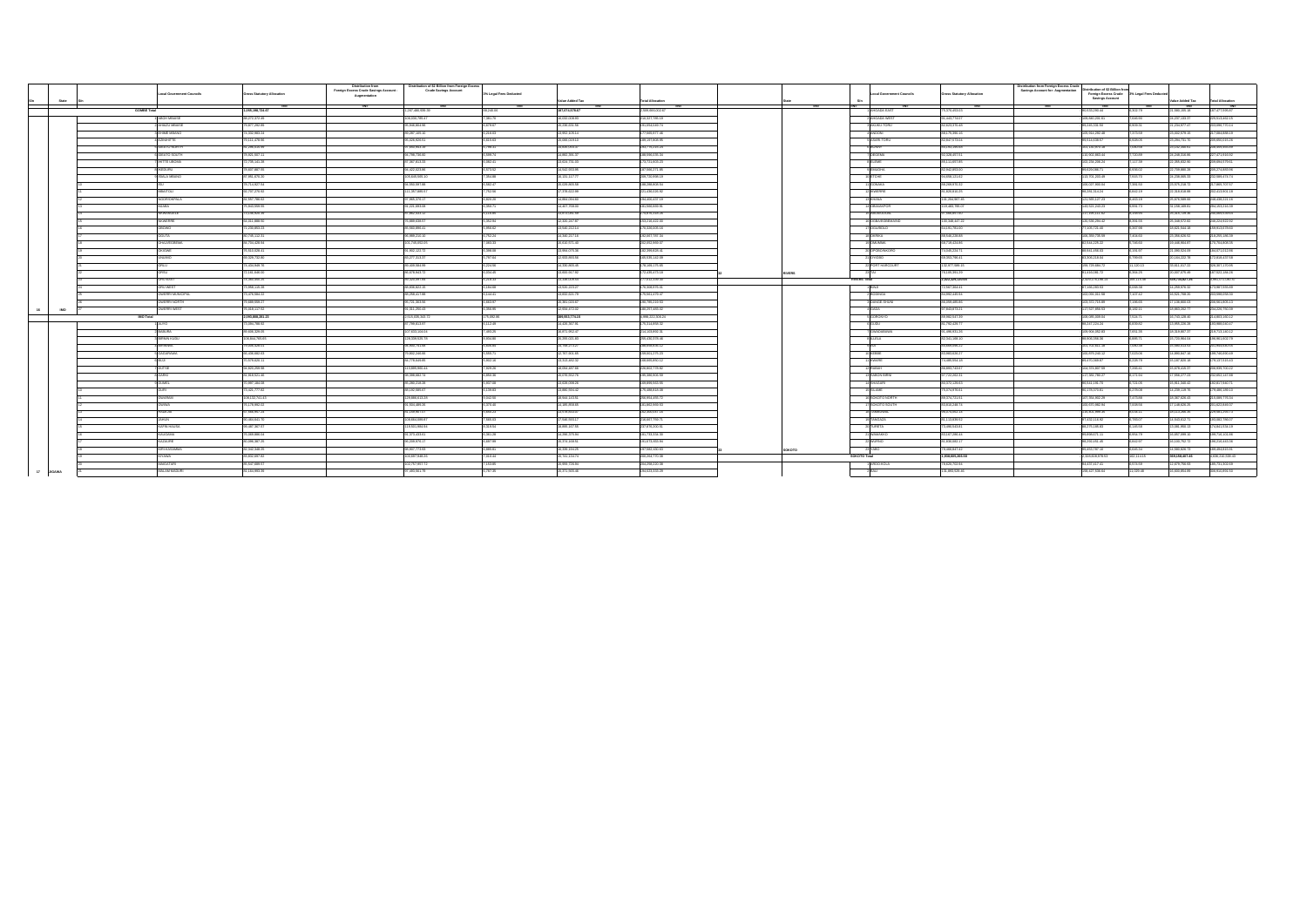|         |           |                     |                                  |                           | <b>Clatribution from</b>               | <b>Distribution of \$2 Billion from Foreign Excess</b> |                              |                               |                            |                      |                          |                             | Distribution from Foreign Excess Crude | istribution of \$2 Billion from           |            |                |                              |
|---------|-----------|---------------------|----------------------------------|---------------------------|----------------------------------------|--------------------------------------------------------|------------------------------|-------------------------------|----------------------------|----------------------|--------------------------|-----------------------------|----------------------------------------|-------------------------------------------|------------|----------------|------------------------------|
|         |           |                     | <b>Local Government Councils</b> | ross Statutory Allocation | Foreign Excess Crude Savings Account - | Crude Savings Account                                  | <b>S Legal Fees Deducted</b> |                               |                            |                      | ocal Government Councils | Gross Statutory Allocation  | Savings Account for-Augmentation       | Foreign Excess Crude 7% Legal Fees Deduct |            |                |                              |
|         |           |                     |                                  |                           | Augmentation                           |                                                        |                              |                               |                            |                      |                          |                             |                                        | <b>Savings Account</b>                    |            |                |                              |
|         |           |                     |                                  |                           |                                        |                                                        |                              | alus Added Tax                | notas Allocation           |                      | $\sim$                   |                             |                                        |                                           |            | lue Added Tax  | otal Allocation              |
|         |           |                     |                                  | 1,037,640.90              |                                        | 13,524.0                                               |                              | 311,415.80                    | 1476.305.74                | <b>START</b>         |                          | 100.744.0                   |                                        | <b>SALES</b><br>0.148.868.91              |            | 1,196,276.45   | $-$ 1700 $-$<br>6,038,221.63 |
|         |           |                     |                                  | 1770,361.37               |                                        | 1,025,426.07                                           | 172.47                       | 5,355,294.62                  | 25, 143,909.59             |                      |                          | 7,697,951.24                |                                        | 23,364,353.10                             | 006.15     | 2,707,394.28   | 49,760,692.48                |
|         |           |                     |                                  | 68,422,791.93             |                                        | 02,187,916.43                                          | 721,00                       | 12,685,150.27                 | 163,290,136.84             |                      |                          | 19,880,247.82               |                                        | 13,997,453.34                             | 88.920,01  | 7,751,790.04   | 181,619,466.32               |
|         |           |                     | SULE TAKARKAR                    | 7,000,233.18              |                                        | 0,283,722.77                                           | 494.27                       | 4389346.71                    | 85,326,808,39              |                      |                          | 324310.75                   |                                        | 05.483.752.75                             | 17.05      | 12,587,621.70  | 89,388,968.15                |
|         |           |                     | <b>AURA</b>                      | 9,246,206.33              |                                        | 05,188,757.99                                          | 0325.02                      | 4,418,526.62                  | 88,846,054.04              |                      | MI PAS                   | 394,441.17                  |                                        | 7.288.698.31                              | 773.09     | 14,380,546.91  | 92,656,913.29                |
|         |           |                     |                                  |                           |                                        |                                                        |                              |                               |                            |                      |                          |                             |                                        |                                           |            |                |                              |
|         |           |                     | ANKWASHI                         | 2,977,414.75              |                                        | 7,658,826.76                                           | 102.67                       | 3,261,678.35                  | 73,091,017.19              |                      | <b>DIMAI AM</b>          | 9,171,458.67                |                                        | 143,146,071.78                            | 2.965.61   | 6,180,156.50   | 78,487,721.34                |
|         |           | <b>JIGAWA Total</b> |                                  | 2,196,725,708.43          |                                        | 2,638,657,439.04                                       | 83,099.24                    | 414,726,906.73                | 5,249,926,354.96           |                      |                          | 8,834,153.17                |                                        | 106,705,583.77                            | 1,428.68   | 12,827,906.01  | 208,360,214.27               |
|         |           |                     | RNIN GWAR                        | 25.102.663.54             |                                        | 0,270,501.47                                           | 0,461.00                     | 18,387,189.47                 | 193,749,892.87             |                      |                          | 546,409.37                  |                                        | 1750 532 60                               | 1735.62    | 2,990,484.35   | 90.280.690.70                |
|         |           |                     | <b>PERCIPI</b>                   | 129,704,352.53            |                                        | 55,797,958.64                                          | 1845.41                      | 2,111,387.34                  | 07,002,052.09              |                      |                          | 5,147,416.22                |                                        | 138,312,482.63                            | 9.629.10   | 02203428       | 0.549.304.03                 |
|         |           |                     |                                  | 07,260,979.45             |                                        | 28,839,472.46                                          | ,902.00                      | 19,481,885.82                 | 55,573,368.16              |                      |                          | 1,193,749.11                |                                        | 1,942,232.22                              |            | 4,236,061.38   | 19,354,249.47                |
|         |           |                     | <b>URLEAD</b>                    | 4,012,027.00              |                                        | 0,913,354.43                                           | 125.43                       | 3,840,041.14                  | 198,758,397.14             |                      |                          | 092,902.85                  |                                        | 004.613.31                                |            | 10.100,101     | 87,585,286.12                |
|         |           |                     |                                  | 37,291,438.33             |                                        | 164,911,383.19                                         | 1,400.05                     | 4,103,172.95                  | 26,294,513.61              |                      | 14 MUKAR                 | 5,324,311.04                |                                        | 38,524,964.70                             | 1643.89    | 02.033.043     | 71,488,488.81                |
|         |           |                     | ARA.                             | 15,070,797.49             |                                        | 02,185,125.70                                          | 113.97                       | 5,509,231.19                  | 33.758.040.40              |                      |                          | 700,852.63                  |                                        | 2.131.336.47                              | 6.414.04   | 2,759,744.58   | 81,585,519.64                |
|         |           |                     |                                  | 1,352,982.25              |                                        | 719,309.78                                             |                              | 270,402.81                    | 14,335,951.78              | TARABA               |                          | E3.002,190.                 |                                        | 00,948,554.10                             | 027.88     | 1,979,419.52   | 08,062,205.46                |
|         |           |                     | <b>AWAIL</b>                     | 103,340,988.18            |                                        | 124,130,867.22                                         | 541.00                       | 10,234,692.17                 | 246,697,905.78             |                      | <b>TARABA Total</b>      | 1,543,164,520.73            |                                        | 1,853,614,462.04                          | 129.045.77 | 232,120,288.90 | 1,628,770,225.91             |
|         |           |                     |                                  | 14,011,552.91             |                                        | 16,948,121.22                                          | 534.12                       | 8,127,237.65                  | 03.587.077                 |                      |                          | 531,291.33                  |                                        | 1,732,373.15                              | 734.36     | 4,637,652.09   | 91,094,582.21                |
|         |           |                     | DUNA NORTH                       | 106,364,979.49            |                                        | 127,763,217.45                                         | 1,034.03                     | 11,772,154.87                 | 155,091,457.13             |                      | 2 BURSARI                | 1,076,141.47                |                                        | 13,002,142.04                             | 7,867.03   | 3,652,412.52   | 10,722,829.00                |
|         |           |                     | ADUNA SOUTH                      | 10.542.058.23             |                                        | 32.780.630.36                                          | 241.95                       | 13,208,526.06                 | 165.521.970.67             |                      | <b>DAMATURU</b>          | 9.815.799.57                |                                        | 25.872.940.57                             | 6.674.53   | 12.974.011.86  | 88.656.077.48                |
|         |           |                     |                                  | 96,917,334.64             |                                        | 16,414,919.28                                          | $-04.83$                     | 1,020,191.10                  | 0344,340.40                |                      |                          | 62.043.14C.M                |                                        | 101,316,493.11                            | 7.053.50   | 4,544,874.13   | 00,201,960.32                |
|         |           |                     | <b>ALIRA</b>                     | 8.838.957.76              |                                        | 06,711,355.94                                          | 429.00                       | 7,430,037.16                  | 12,972,942.78              |                      |                          | 22,631,710.64               |                                        | 47,302,448.51                             | 10.254.97  | 9,810,915.05   | 189,734,819.23               |
|         |           |                     |                                  |                           |                                        |                                                        |                              |                               |                            |                      |                          |                             |                                        |                                           |            |                |                              |
|         |           |                     | <b>AURL</b>                      | 1,135,364.09              |                                        | 09.469,746.50<br>28,787,284.17                         | 965.97                       | 5,740,591.35<br>12,341,053.85 | 00.000,000.01<br>02.012.22 |                      |                          | 0,674,178.04<br>2219.201.06 |                                        | 20,927,554.95<br>07.168.094.62            | 8,418.79   | 5,200,457.90   | 136,793,772.11               |
|         |           |                     | LIAU                             | 07,217,531.87             |                                        |                                                        |                              |                               |                            |                      | 211.094                  |                             |                                        |                                           | 460.55     | 4,326,121.25   | 10,705,956.06                |
|         |           |                     | <b>IDAN</b>                      | 4,001,448.95              |                                        | 009,580.06                                             | 235.45                       | 4,743,846.93                  | 78,948,637.46              |                      |                          | 483,921.85                  |                                        | 27,876,651.48                             | 5.814.02   | 3,471,998.43   | 192,825,757.74               |
|         |           |                     |                                  | 14,399,462.69             |                                        | 37,414,057.70                                          | 566.55                       | 10,919,478.19                 | 72,723,432.03              |                      |                          | 5,503,693.68                |                                        | 26,728,660.34                             | 8.822.65   | 507,470.05     | 149,731,001.41               |
|         |           |                     |                                  | 5,189,915.81              |                                        | 0,919,955.52                                           | 538.56                       | 4,977,382.58                  | 87,080,725.45              |                      |                          | 724,691.24                  |                                        | 0,958,793.40                              |            | 1,581,897.59   | 80,261,049.82                |
|         |           |                     | <b>LABON GARD</b>                | 96,478,885.50             |                                        | 15,888,264.04                                          | 1,057.95                     | 12,426,154.41                 | 131,855,235.99             |                      |                          | 8,896,190.56                |                                        | 0,354,197.24                              | 5,594.13   | 2,125,352.24   | 59,370,145.91                |
|         |           |                     | <b>NGA</b>                       | 80,131,130.89             |                                        | 06,251,709.45                                          | 5,700.89                     | 15,076,170.05                 | 91,452,309.51              |                      | <b><i>UANGERS</i></b>    | 3,987,793.96                |                                        | 18.872.471.51                             | 6.187.16   | 12,967,873.80  | 75,821,952.11                |
|         |           |                     |                                  | 07,706,957.91             |                                        | 29,375,171.70                                          | 008.90                       | 0,701,795.61                  | 6,774,918.32               |                      |                          | 025,831.27                  |                                        | 104,101,044.34                            | 7.247.35   | 4,986,332.67   | 05,745,960.93                |
|         |           |                     | <b>INGON KATAF</b>               | 17,215,532.74             |                                        | 40,796,657.61                                          | 802.05                       | 0,444,147.82                  | 78,446,536.13              |                      |                          | 0,984,281.00                |                                        | 03.203,203.00                             | 7.608.48   | 6,761,679.24   | 7,026,620.65                 |
|         | 18 KADUNA |                     |                                  | 19,246,081.16             |                                        | 43,235,706.64                                          | ,971.85                      | 3,395,174.62                  | 15,000,990.57              |                      |                          | 815,268.54                  |                                        | 04,280,545.03                             | 259.85     | 2,626,616.73   | 03,715,170.45                |
|         |           | <b>KADUNA Total</b> |                                  | 1,356,133,453.46          |                                        | 330,134,431.00                                         | 97,029.57                    | 131,331,955.13                | 1,617,402,810.68           |                      | 16-YUNUSARI              | 12,267,944.00               |                                        | 07,226,643.65                             | 7.464.95   | 4,188,994.98   | 10,676,117.76                |
|         |           |                     | <b>AJNG!</b>                     | 01.504.688.69             |                                        | 07.001.506.14                                          | 5,815.76                     | 16,832,914.96                 | 195,232,384.03             | YOBE                 | 17 YUSUFARI              | 03.203.120.12               |                                        | 05544.830.27                              | 7.347.87   | 13.715.464.25  | 07.120.753.45                |
|         |           |                     | <b>NLBASU</b>                    | 12,095,528.36             |                                        | 98,611,299.44                                          | 865.17                       | 7,347,612.50                  | 98,047,575.13              |                      | <b>YOBE Total</b>        | 1,496,493,391.68            |                                        | 1,797,554,153,10                          | 125,142.94 | 247,082,124.79 | 1,541,004,526.64             |
|         |           |                     | <b>IAGWAI</b>                    | 7,723,054.25              |                                        | 93,359,182.02                                          | 429.52                       | AC F00,077,39                 | 87,545,831.08              |                      |                          | 329.023.22                  |                                        | 104,981,738.00                            | 7.308.67   | 14,366,177.00  | 06,739,629.55                |
|         |           |                     | <b>Last</b>                      | 2,240,409.82              |                                        | 98,785,327.79                                          | ,877.28                      | 7,306,027.92                  | 138,324,888.25             |                      |                          | 1312,099.21                 |                                        | 101,273,794.41                            | 050.52     | 5,000,200.50   | 03.0079,009.00               |
|         |           |                     | <b>CHE</b>                       | 98.570.354.69             |                                        | 18,400,501.74                                          | 1242.00                      | 0,141,749.10                  | 137.104.372.67             |                      | SURROUTFUM               | 8.813.477.05                |                                        | 18.692.522.83                             | 8,263.19   | 6.594.936.87   | 34.092.673.56                |
|         |           |                     | <b>UNKURE</b>                    | 0,099,150.59              |                                        | 1,934,001.92                                           | 748.40                       | 728,600.02                    | 124,355,004.13             |                      | <b>GUDI</b>              | 38,311,544.84               |                                        | 30,101,387.92                             | CST AG     | 1,082,340.75   | 0.3/12/05/25                 |
|         |           |                     |                                  | 22,341,145.19             |                                        | 46,953,427.82                                          | 220.57                       | 14,004,778.30                 | 193,979,120.73             |                      |                          | A,136,875.90                |                                        | 13,075,094.87                             |            | 6,366,960.82   | 23,571,059.49                |
|         |           |                     | NBATTA                           | 7,545,752.64              |                                        | 5,157,986.07                                           | 320.94                       | 7,920,123.52                  | 10,616,541.30              |                      |                          | 03,065,051.76               |                                        | 57,192,152.40                             | 1943.4     | 2,107,271.61   | 0,153,532.30                 |
|         |           |                     |                                  |                           |                                        |                                                        |                              |                               |                            |                      |                          |                             |                                        |                                           |            |                |                              |
|         |           |                     | <b>UNAKIN KUDU</b>               | 1,496,041.48              |                                        | 109,902,984.05                                         | 7,651.28                     | 18,479,972.78                 | 19,871,347.03              |                      | AURA NAMODA              | 542,033.95                  |                                        | 18,366,471.50                             | 8.240.49   | 8,835,940.73   | 135,736,205.69               |
|         |           |                     | <b>INAKN TOFA</b>                | 90,764,958.82             |                                        | 09,024,824.02                                          | 7.590.14                     | 19,202,593.21                 | 18.984.785.90              |                      | RNIN MAGAJI              | 1.773.397.03                |                                        | 07,833,782.34                             | 1,507.22   | 5,533,983.80   | 13.133.055.95                |
|         |           |                     | <b>GUWA</b>                      | 1,215,053.13              |                                        | 0,553,692.43                                           | ,791.54                      | 6,025,190.40                  | 04,057,144.42              |                      |                          | 1725,195.57                 |                                        | 19,787,658.58                             | 1339.43    | 0,509,838.29   | 36,074,353.02                |
|         |           |                     | <b>AGGE</b>                      | 1,184,922.97              |                                        | 7,517,500.75                                           | 789.02                       | 7,626,396.28                  | 196,322,030.99             |                      |                          | 04.447,000,00               |                                        | 56.553.237.37                             | 10,898.99  | 9,174,434.05   | 06,049,916.92                |
|         |           |                     | <b>BASAWA</b>                    | 19,019,290.67             |                                        | 106,927,966.77                                         | 444.16                       | 8.019.328.77                  | 13,959.142.05              |                      |                          | 2.560.399.03                |                                        | 0.566.159.19                              | 105111     | 4.153.000.14   | 89,272,985.18                |
|         |           |                     |                                  | 78,052,495.32             |                                        | 04,487,617.48                                          | 578.00                       | 6,458,942.98                  | 89.602.477.70              |                      | <b>FALATA MAFARA</b>     | 2,561,258.00                |                                        | 11.182.498.97                             | 740.35     | 6,708,860.62   | 20,444,877.93                |
|         |           |                     | <b>ARUN MALLAM</b>               | 14,000,090.90             |                                        | 0.008.909.75                                           | 1238.43                      | 4,980,473.03                  | 79,184,035.25              |                      | 13 TSAFE                 | 1,724,900.22                |                                        | 119,787,303.82                            | 1339.41    | 18,342,356.85  | 37,846,221.48                |
|         |           |                     |                                  | 1,456,533.7               |                                        | 1,447,285.96                                           |                              | 696,710. <i>B</i>             | 1,593,467.98               | <b>74MF4PA</b>       |                          | 1,002,247.1                 |                                        | 3,189,257.6                               |            | 236,682.38     | 3,298,914.0                  |
|         |           |                     | <b>ZAWA</b>                      | 16,877,646.91             |                                        | 15,166,069.80                                          | 017.68                       | 00,301,467.30                 | 131,337,166.32             | <b>ZAMFARA Total</b> |                          | 404,940,648.13              |                                        | 1,687,583,059.80                          | 117,486.92 | 241,873,130.39 | 1,334,279,351.41             |
|         |           |                     | WALE                             | 14,130,275.37             |                                        | 17,000,715.96                                          | 544.04                       | 2,872,052.69                  | 74,083,509.97              |                      |                          | 1,357,371.01                |                                        | 8,115,221.66                              | 134.45     | 0,715,221.52   | 122,181,679.74               |
| 19 KAND |           |                     | VARZD                            | 82,736,388.47             |                                        | 09,381,086.17                                          | 5.918.76                     | (149,459.09                   | 139,260,014.97             |                      | 2 ABUJA MUNICIPAL        | 76,620,263.96               |                                        | 212,152,282.05                            | 14.769.71  | 83,857,425.07  | 172,615,201.97               |
|         |           |                     |                                  |                           |                                        |                                                        |                              |                               |                            |                      |                          |                             |                                        |                                           |            |                |                              |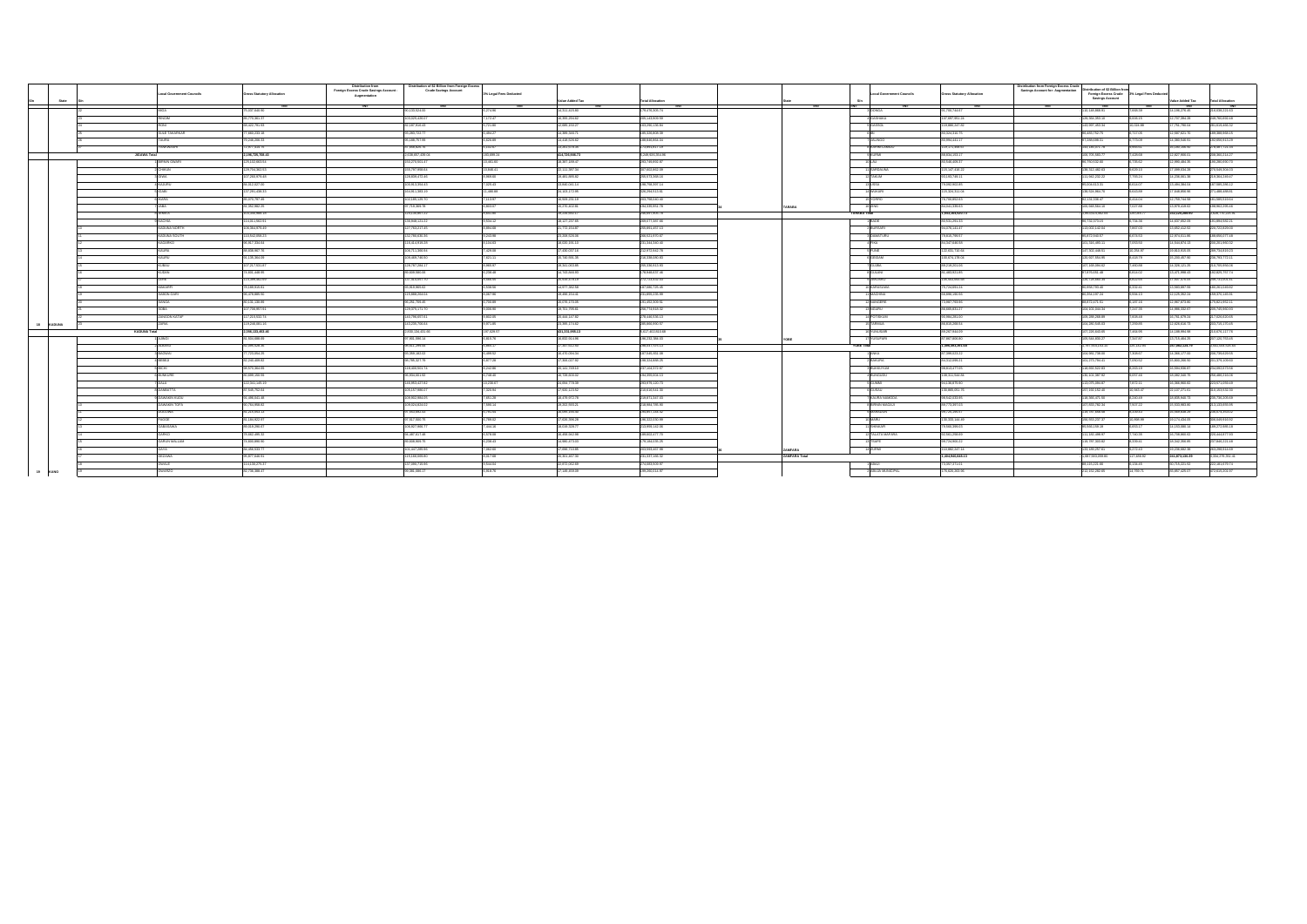| State | <b>Local Government Councils</b> | <b>Gross Statutory Allocation</b> | Distribution from<br>Foreign Excess Crude Savings Account -<br>Augmentation | Distribution of \$2 Billion from Foreign Escess<br>Crude Savings Account | 3% Legal Fees Deducted | Value Added Tax         | Total Allocation |                         |        | <b>Local Government Councils</b> | Gross Statutory Allocation | Distribution from Foreign Excess Crude<br>Savings Account for-Augmentation | Distribution of \$2 Billion from<br>Foreign Excess Crude 3% Legal Fees Deductor<br>Sayings Account |            | Value Added Tax   | Total Allocation |
|-------|----------------------------------|-----------------------------------|-----------------------------------------------------------------------------|--------------------------------------------------------------------------|------------------------|-------------------------|------------------|-------------------------|--------|----------------------------------|----------------------------|----------------------------------------------------------------------------|----------------------------------------------------------------------------------------------------|------------|-------------------|------------------|
|       |                                  |                                   |                                                                             |                                                                          |                        |                         |                  |                         | ALC: U |                                  |                            |                                                                            |                                                                                                    |            |                   |                  |
|       |                                  | 81,485,551.77                     |                                                                             | $J$ or aza and 1                                                         | 814.16                 | <b>15, 180, 255, 81</b> | 195.537.602.53   |                         |        |                                  | 27.821.067.12              |                                                                            | 17.500.462.1                                                                                       |            | 05.138.956.04     | 281.452.305.33   |
|       | KAND MUNICIPAL                   | 106,682,053.15                    |                                                                             | 31281211167                                                              |                        | 22.983.447.65           | 257.758.617.93   |                         |        | wai a                            | <b>BO FOR OAK *</b>        |                                                                            | $-107.536.672.90$                                                                                  | 7.486.54   | 63,907,207.49     | 260.952.442.38   |
|       |                                  | 75.052.400.45                     |                                                                             | 3012324315                                                               |                        | 5.781.055.65            | 182 050 658 15   |                         |        |                                  | 78,458,335.9               |                                                                            | -04.242.384.88                                                                                     |            | 6195505891        | 274 650 227 94   |
|       |                                  | 5.526.146.5                       |                                                                             | 91.921.483                                                               |                        | 15.630.979.24           | 184.022.200.02   | FCT, ABUJ.              |        |                                  | 82.102.046.4               |                                                                            | $-28.619.128.85$                                                                                   |            | 01.595.535.55     |                  |
|       |                                  | 108 024 800 2                     |                                                                             | $-118.826.241.7$                                                         |                        | 10 745 807 11           | 17.455.661.6     | <b>FCT, ABUJA Total</b> |        |                                  | 227.005.132.2              |                                                                            | 718.166.153.30                                                                                     |            | 398.180.414.60    | 1.714.181.702.53 |
|       |                                  |                                   |                                                                             | 1116-274-000-45                                                          |                        | 1745 ABS 4              | 3.814.408.48     | <b>Grand Total</b>      |        |                                  | 67.094.166.929.42          |                                                                            | $-80.592.242.234.06$                                                                               | 610.707.05 | 14.994.180.165.74 | 148282512882248  |
|       |                                  |                                   |                                                                             |                                                                          |                        |                         |                  |                         |        |                                  |                            |                                                                            |                                                                                                    |            |                   |                  |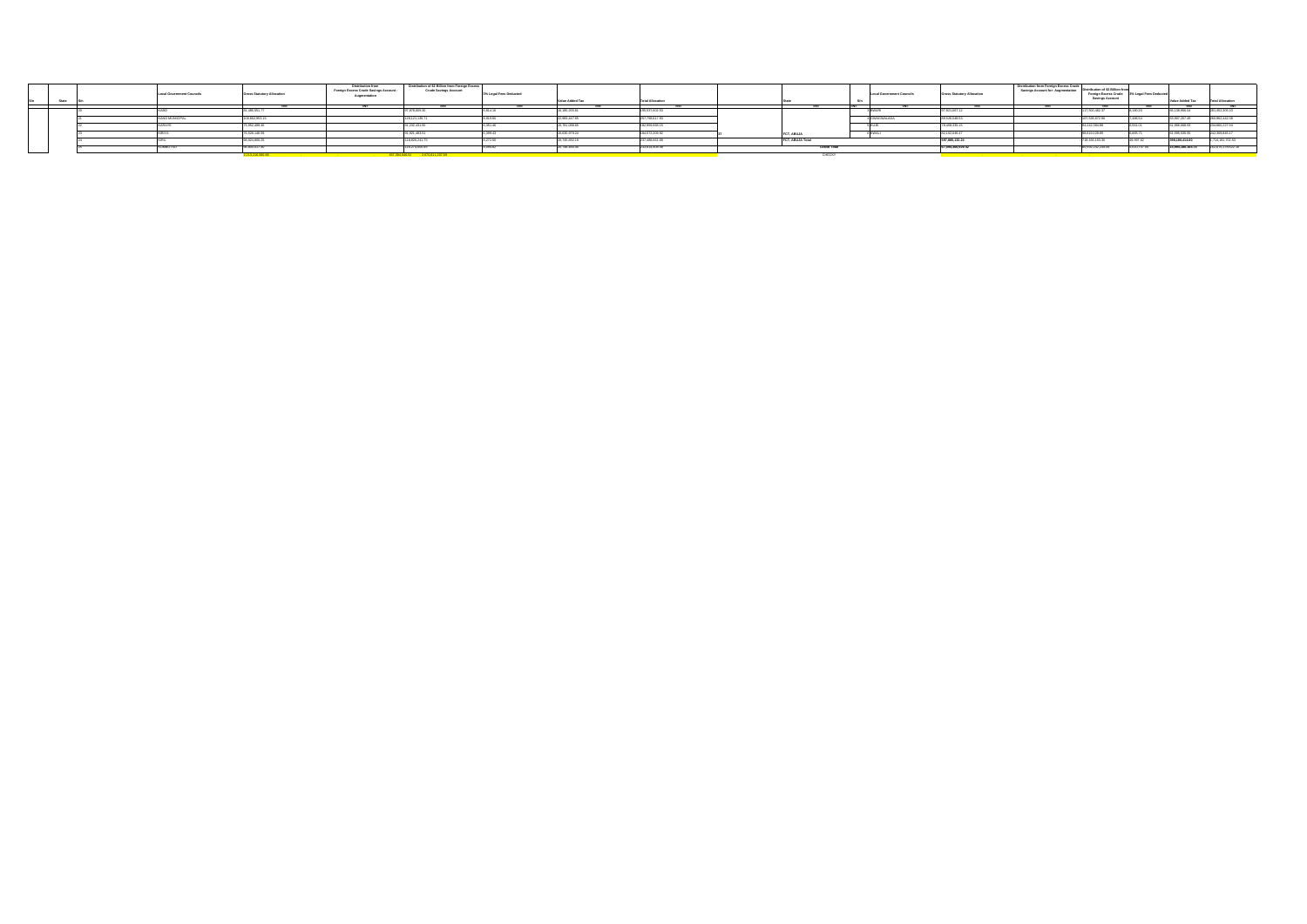| <b>S/n Beneficiaries SEPTEMBER</b>                  | <b>Statutory</b>                      | Distribution from Oil Excess Revenue Account for<br>augmentation of Jan - July, 2010 | Distribution of \$2 Billion from Foreign Excess<br><b>Crude Savings Account</b> | <b>Exchange Gain Difference</b> | <b>VAT</b>         | Total                                  |
|-----------------------------------------------------|---------------------------------------|--------------------------------------------------------------------------------------|---------------------------------------------------------------------------------|---------------------------------|--------------------|----------------------------------------|
|                                                     | $=N=$                                 | $=N=$                                                                                | $=N=$                                                                           | $=N=$                           | $=N=$              | $=N=$                                  |
| 1 FGN (see Table II)                                | 172,955,025,635.60                    | 11.337.821.208.00                                                                    |                                                                                 |                                 | 6.987.291.234.20   | 191,280,138,077.80                     |
| 2 State (see Table III)                             | 87 725 100 322 39                     | 5 750 694 432 00                                                                     |                                                                                 |                                 | 23 290 970 780 66  | 116.766.765.535.05                     |
| 3 LGCs (see Table IV)                               | 67 632 375 248 55                     | 4 433 544 360 00                                                                     |                                                                                 |                                 | 16.303.679.546.46  | 88.369.599.155.01                      |
| 4 13% Derivation Fund<br>5 Cost of Collection - NCS | 34.066.839.387.77<br>1.882.309.863.05 | 3.215.940.000.00                                                                     |                                                                                 |                                 |                    | -37 282 779 387 77<br>1 882 309 863 05 |
| 6 Transfer to Excess Crude                          | 63 895 401 930 60                     |                                                                                      |                                                                                 |                                 |                    | $-6389540193060$                       |
| 7 Deductions: Cost of Collections FIRS              | 3 219 169 936 97                      |                                                                                      |                                                                                 |                                 | 1.940.914.231.72   | 5 160 084 168 69                       |
| 8 ADD TRANSFER TO SUBSIDY ACCTS                     | 34, 357, 205, 739. 47                 |                                                                                      |                                                                                 |                                 |                    | -34.357.205.739.47                     |
| O ADD TRANSFER TO EXCESS REVENUE                    | 33,807,908,319.16                     |                                                                                      |                                                                                 |                                 |                    | 33,807,908,319.16                      |
| 10 FIRS Tax Refund                                  | 1941 179 605 68                       |                                                                                      |                                                                                 |                                 |                    | 194117960568                           |
| 11 Total                                            | 501.482.515.989.23                    | 24.738.000.000.00                                                                    |                                                                                 |                                 | -48.522.855.793.05 | 574.743.371.782.28                     |
|                                                     |                                       |                                                                                      |                                                                                 |                                 |                    |                                        |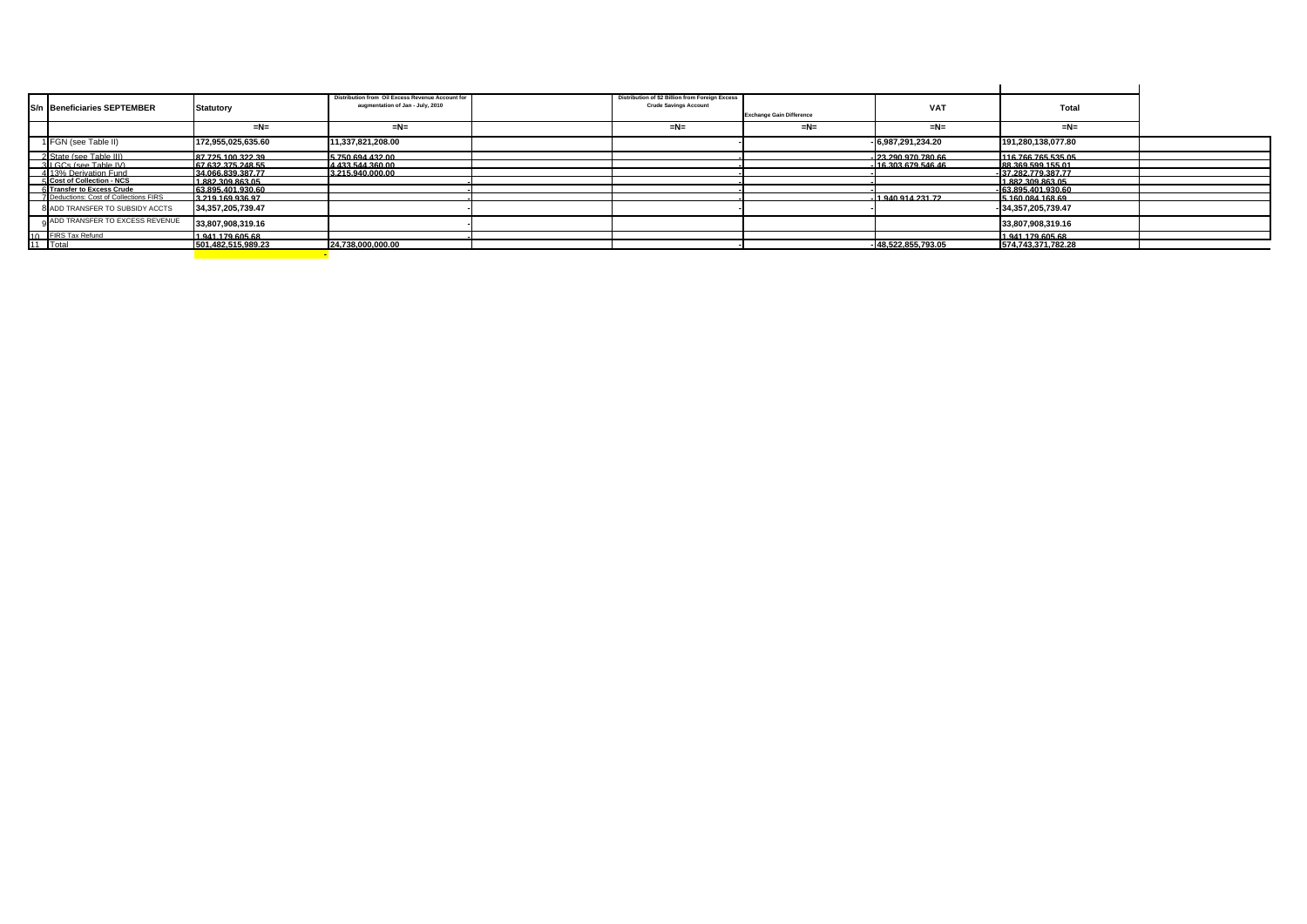|     |                                    |                                   |                                     |                                     | $5 = 3 - 4$                     |                                                                                                                                       |                              |                                 |                     | $10 = 5 + 6 + 7 + 8 + 9$ |  |
|-----|------------------------------------|-----------------------------------|-------------------------------------|-------------------------------------|---------------------------------|---------------------------------------------------------------------------------------------------------------------------------------|------------------------------|---------------------------------|---------------------|--------------------------|--|
| S/n | <b>Beneficiaries</b>               | <b>Gross Statutory Allocation</b> | <b>Less External Debt Deduction</b> | <b>Less Deductions (Fertilizer)</b> | <b>Net Statutory Allocation</b> | Distribution from Oil Excess Revenue Account  Distribution of \$2 Billion from Foreign Excess<br>for augmentation of Jan - July, 2010 | <b>Crude Savings Account</b> | <b>Exchange Gain Difference</b> | VAT                 | <b>Total Net Amount</b>  |  |
|     |                                    |                                   |                                     |                                     |                                 |                                                                                                                                       | -∾N⊶                         | <b>ALC:</b>                     |                     | <b>ALC UNK</b>           |  |
|     | 1 FGN (CRF Account)                | 159.231.563.085.17                | 3,109,017,752.74                    |                                     | 156.122.545.332.43              | 10,438,199,100.00                                                                                                                     |                              |                                 | $-6,521,471,818.59$ | 173,082,216,251.02       |  |
|     | 2 Share of Derivation & Ecology    | 3,283,125,012.07                  | 64,103,458.82                       |                                     | 3,219,021,553.25                | 215,220,600.00                                                                                                                        |                              |                                 |                     | 3,434,242,153.25         |  |
|     | 3 Stabilization                    | 1.641.562.506.03                  | 32.051.729.41                       |                                     | 1,609,510,776.62                | 107 610 300 00                                                                                                                        |                              |                                 |                     | 1717 121 076 62          |  |
|     | 4 Development of Natural Resources | 5.515.650.020.27                  | 107 693 810 82                      |                                     | 5 407 956 209 45                | 361,570,608.00                                                                                                                        |                              |                                 |                     | - 5 769 526 817 45       |  |
|     | 5 FCT-Abuia                        | 3.283.125.012.07                  | 64.103.458.82                       |                                     | 3.219.021.553.25                | 215,220,600.00                                                                                                                        |                              |                                 | 465.819.415.61      | 3.900.061.568.86         |  |
|     | Sub-total                          | 172.955.025.635.60                | 3.376.970.210.60                    |                                     | - 169.578.055.425.00            | 11.337.821.208.00                                                                                                                     |                              |                                 | $-6.987.291.234.20$ | 187.903.167.867.20       |  |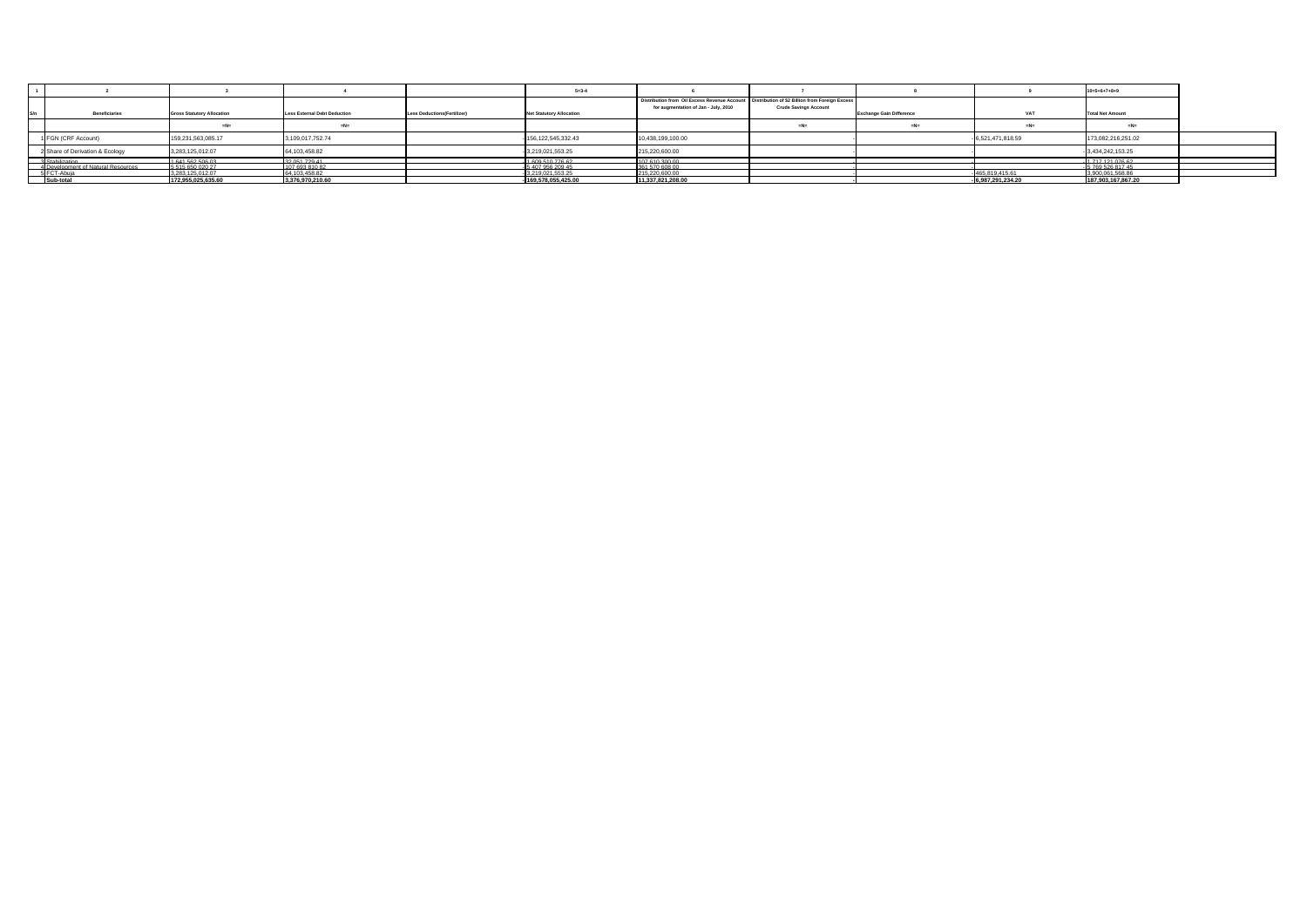|                              |             |                                   |                               | $6 - 4 - 5$        |                      |                                      |                                    | $10 - 6 - (7 + 8 + 9)$          |                                         |                                          | $\overline{11}$                             | $\overline{14}$       | 15-6+11+12+13+14          | 16=10+11+12+13+14       |  |
|------------------------------|-------------|-----------------------------------|-------------------------------|--------------------|----------------------|--------------------------------------|------------------------------------|---------------------------------|-----------------------------------------|------------------------------------------|---------------------------------------------|-----------------------|---------------------------|-------------------------|--|
|                              |             |                                   |                               |                    |                      |                                      |                                    |                                 | Vistribution from Oil Excess Revenue    | Distribution of \$2 Billion from Foreign |                                             |                       |                           |                         |  |
|                              |             |                                   |                               |                    |                      |                                      |                                    |                                 | Account for augmentation of Jan - July. | Excess Crude Savings Account             |                                             |                       |                           |                         |  |
| In Beneficiaries             | No. of LGCs | <b>Gross Statutory Allocation</b> | 13% Share of Derivation (Net) | Gross Total        | <b>External Debt</b> | <b>Contractual Obligation (ISPO)</b> | <b>Other Deductions (see Note)</b> | <b>Net Statutory Allocation</b> | 2010                                    |                                          | Exchange Gain Allocation Net VAT Allocation |                       | <b>Total Gross Amount</b> | <b>Total Net Amount</b> |  |
|                              |             |                                   |                               |                    |                      |                                      |                                    |                                 |                                         |                                          |                                             |                       |                           |                         |  |
| ARIA                         |             | 114 414 824 68                    | <b>IRR 670 755 59</b>         | 2 603 085 580 27   | 7 ORR R45 80         |                                      | 26 735 887 06                      | 2.559.283.047.41                | 182 885 104 55                          |                                          |                                             | 476 783 363 75        | 262.754.048.58            | 3 218 951 515 72        |  |
| <b>ADAMAWA</b>               |             | 380 489 393 53                    |                               | 2.360.469.393.53   | 961179423            |                                      | 474 381 343 75                     | 1.876.496.255.55                | 154 737 220 57                          |                                          |                                             | 515 608 211 44        | 3 030 814 825 54          | 2 546 841 687 56        |  |
| <b>AKWA IBOM</b>             |             | 387 987 140 97                    | 905 157 711 80                | 12 293 144 852 77  | 39 993 669 02        |                                      | 322.022.574.79)                    | 12,475,173,758,54               | 1 206 988 096 25                        |                                          |                                             | 750.831.124.25        | 14.250.964.073.2          | 14.432.992.979.04       |  |
| <b>ANAMRRA</b>               |             | 384 256 359 05                    |                               | 2384 256 359 05    | 961163008            | 10.000.000.00                        | 43 018 314 82                      | 2.321.626.414.15                | 156 296 541 33                          |                                          |                                             | 558 226 057 47        | 098 778 957 84            | 3 036 149 012 94        |  |
| <b>BAUCHI</b>                |             | 785 312 958 74                    |                               | 2 785 312 958 74   | 1173.098.63          | 56 879 023 19                        | 17 798 552 33                      | 2.599.462.284.59                | 181 276 165 84                          |                                          |                                             | 567.041.517.00        | 3.513.630.641.58          | 3.347.779.967.43        |  |
| <b>RAYELSA</b>               |             | 893 688 788 05                    | 434 945 883 53                | 328 634 671 69     | 16 171 449 61        | 1241 107 428 57                      | 508 604 892 60                     | 5.562.750.900.81                | 497 195 938 79                          |                                          |                                             | 431 146 354 81        | 8.256.976.965.19          | 8 491 093 194 41        |  |
| <b>BENUE</b>                 |             | <b>648 959 777 84</b>             |                               | 548 959 777 84     | 7 998 644 01         | 368 391 464 15                       |                                    | 2.162.569.669.68                | 167 093 440 17                          |                                          |                                             | <b>538 586 537 53</b> | 1254.639.755.54           | 2 888 249 847 38        |  |
| RORNO                        |             | 812 426 711 31                    |                               | 281242671131       | 19 878 154 78        |                                      |                                    | $-2.792.548.556.53$             | 184.364.641.02                          |                                          |                                             | 546 238 064 60        | 3.543.029.416.93          | 3 523 151 262 15        |  |
| <b>CROSS RIVER</b>           |             | 215.883.578.52                    | 364.546.182.27                | 580.429.760.79     | 100.000.000.00       |                                      |                                    | 2.480.429.760.79                | 145,259,102.70                          |                                          |                                             | 496.069.117.55        | 3.221.757.981.04          | 3.121.757.981.04        |  |
| 10 DELTA                     |             | 386 571 191 84                    | 572.967.049.37                | 3.959.538.241.22   | 7 456 885 33         |                                      | 647.336.078.54                     | 8.234.745.277.34                | 772.760.665.55                          |                                          |                                             | 594.441.682.02        | 10.326.740.588.79         | 9.601.947.624.92        |  |
| 11 EBONYI                    |             | 1.956.920.666.11                  |                               | 1.956.920.666.11   | 11.222.717.77        | 566 756 099 00                       |                                    | 0.00 1.378.941.849.34           | 128.283.156.55                          |                                          |                                             | 447.350.507.70        | 2.532.554.330.36          | 1.954.575.513.59        |  |
| 12 EDO                       |             | 227.451.562.86                    | 208.874.353.01                | 2.436.325.915.87   | 89.334.205.33        |                                      | 113.494.980.40                     | 2.233.496.730.14                | 173.465.233.41                          |                                          |                                             | 505.486.435.91        | 3.115.277.585.19          | 2.912.448.399.46        |  |
| 13 EKITI                     |             | 1.973.961.692.90                  |                               | 1.973.961.692.90   | 26.407.279.26        |                                      |                                    | $-1.947.554.413.64$             | 129.400.256.88                          |                                          |                                             | 465.085.637.55        | 2.568.447.587.33          | 2.542.040.308.07        |  |
| 14 ENUGU                     |             | 227 102 714 41                    |                               | 2.227.102.714.41   | 19.417.200.49        |                                      |                                    | $-2.207685.513.92$              | 145 994 557 23                          |                                          |                                             | 508.089.563.21        | 2.881.186.834.84          | 2 861 769 634 35        |  |
| 5 GOMBE                      |             | 093 564 101 52                    |                               | 2.093.564.101.52   | 19.163.105.63        |                                      |                                    | 2.074.400.995.89                | 137.240.623.01                          |                                          |                                             | 449.872.982.43        | 2.680.677.706.96          | 2.661.514.601.33        |  |
| 16 IMO                       |             | 1377.685.351.63                   | 417.191.031.85                | 2.794.876.383.48   | 28.768.379.29        | 358.424.768.53                       | 9.718.651.04                       | 2.397.964.584.62                | 200.832.883.71                          |                                          |                                             | 535.926.767.23        | 3.531.636.034.43          | 3.134.724.235.57        |  |
| 17 JIGAWA                    |             | 611 673 602 87                    |                               | 2 611 673 602 87   | 40 386 881 25        |                                      |                                    | 2.571.286.721.62                | 171 204 555 95                          |                                          |                                             | 557 914 478 33        | 3 340 792 637 15          | 3.300.405.755.90        |  |
| 18 KADLINA                   |             | 976 553 965 30                    |                               | 2 976 553 965 30   | 89 470 137 44        | 248 394 513 80                       |                                    | 2.658.689.314.06                | 195 123 770 19                          |                                          |                                             | 650 711 521 12        | 382238925661              | 504 524 605 37          |  |
| 19 KANO                      |             | 3730 546 897 42                   |                               | 3.730.546.897.42   | <b>88 694 860 74</b> |                                      |                                    | 3.641.852.036.68                | 244 550 706 61                          |                                          |                                             | 930 411 375 69        | 4.905.508.979.72          | 4 816 814 118 98        |  |
| 20 KATSINA                   |             | 837 069 757 20                    |                               | 283708975720       | 59 715 413 02        |                                      |                                    | 2,777,354,344,18                | 185,980,080.91                          |                                          |                                             | 623 883 799 37        | 3 646 933 637 48          | 3 587 218 224 46        |  |
| 21 KEBBI                     |             | 373 042 900 42                    |                               | 237304290042       | 42 246 825 11        |                                      |                                    | 2.330.796.075.31                | 155 561 458 97                          |                                          |                                             | 503 839 497 04        | 032 443 856 42            | 990 197 031 31          |  |
| 22 KOGI                      |             | 367 119 988 70                    |                               | 2.367.119.988.70   | 30 ARR 478 87        |                                      |                                    | 2.336.253.509.83                | 155, 173, 190, 90                       |                                          |                                             | 521.641.228.91        | 1.043.934.408.51          | 3 013 067 929 64        |  |
| 23 KWARA                     |             | 157 082 027 47                    |                               | 2.157.082.027.47   | 5 213 274 13         |                                      |                                    | 2.131.868.753.34                | 141 404 450 48                          |                                          |                                             | 259.428.206.40        | 557 914 684 35            | 2.532.701.410.22        |  |
| 24 LAGOS                     |             | 389 885 000 29                    |                               | 369 885 000 29     | 142 064 730 13       | 500.000.000.00                       |                                    | 2.727.820.270.16                | 220 908 027 88                          |                                          |                                             | 4.168.717.231.96      | 759.510.260.14            | 117 445 530 01          |  |
| 25 NASSARAWA                 |             | 021 077 370 57                    |                               | 202107737057       | 81 205 413 71        |                                      |                                    | 1.959.871.956.86                | 132 488 858 25                          |                                          |                                             | 440 295 875 56        | 2 593 862 104 38          | 2 532 656 690 67        |  |
| 26 NIGER                     |             | 760.361.791.90                    |                               | 760 361 791 90     | 38 813 893 31        | 142.377.502.73                       |                                    | 2.602.289.770.51                | 180,951,599.13                          |                                          |                                             | 536.142.652.32        | 3,477,456,043,35          | 319.384.021.96          |  |
| 27 OGUN                      |             | 1307.004.173.26                   |                               | 307.004.173.26     | 21 495 311 49        |                                      |                                    | 2.285.508.861.77                | 151.232.383.95                          |                                          |                                             | 529.986.708.13        | 2,988,223,265,33          | 2.966.727.953.84        |  |
| 28 ONDO                      |             | 212.445.574.46                    | 468.882.057.33                | 3.681.327.631.79   | 40.240.513.82        |                                      | 14.852.024.37                      | 3.626.235.093.60                | 318.820.628.93                          |                                          |                                             | 508.201.660.31        | 4.508.349.921.02          | 4.453.257.382.83        |  |
| 29 OSUN                      |             | 188.072.062.92                    |                               | 2.188.072.062.92   | 55 145 388 42        |                                      | 4 400 000 00                       | 2.128.526.674.50                | 143 435 958 27                          |                                          |                                             | 504.092.987.41        | 2.835.601.008.60          | 2 776 055 620 18        |  |
| 30 OYO                       |             | 1756.706.557.85                   |                               | 2.756.706.557.85   | 223.507.660.22       |                                      |                                    | $-2.533.198.897.63$             | 180.711.985.45                          |                                          |                                             | 650.447.335.10        | 3.587.865.878.39          | 3.364.358.218.17        |  |
| 31 PLATEAU                   |             | 1315.081.916.23                   |                               | 2.315.081.916.23   | 16.502.759.79        |                                      |                                    | $-2.198.579.156.44$             | 151.761.908.92                          |                                          |                                             | 502.616.832.57        | 2.969.460.657.73          | 2.852.957.897.94        |  |
| 32 RIVERS                    |             | <b>588 199 812 19</b>             | 205 604 363 02                | 11 793 804 175 21  | 41.572.035.95        |                                      | (148 586 074 86)                   | 11.603.646.064.40               | 105530909418                            |                                          |                                             | 907 760 763 31        | 13.756.874.032.70         | 13 566 715 921 89       |  |
| 33 SOKOTO                    |             | 461 119 396 68                    |                               | 2 461 119 396 68   | 7 444 699 28         |                                      |                                    | $-2.433.674.697.40$             | 161 335 188 66                          |                                          |                                             | 512 963 757 33        | 3 135 418 342 66          | 3 107 973 643 38        |  |
| 34 TARABA                    |             | 331 161 144 55                    |                               | 2.331.161.144.55   | 1.398.757.98         |                                      |                                    | $-2.319.762.386.57$             | 152.815.959.91                          |                                          |                                             | 447.491.566.70        | 2.931.468.671.16          | 2.920.069.913.18        |  |
| 35 YOBE                      |             | 1313.602.727.61                   |                               | 231360272761       | 16.765.104.72        |                                      | 15.470.000.00                      | 2.281.367.622.89                | 151,664,942.81                          |                                          |                                             | 456.212.064.40        | 2.921.479.734.81          | 2 889 244 630 09        |  |
| 36 ZAMEARA                   |             | 320 636 840 56                    |                               | 2320 636 840 56    | 6.047.251.44         |                                      | 318 250 000 00                     | 1.986.339.589.12                | 152 126 054 10                          |                                          |                                             | 491.427.314.25        | 964 190 208 92            | 2 629 892 957 48        |  |
| 37 Soku Disnuted Funds       |             |                                   |                               |                    |                      |                                      |                                    |                                 |                                         |                                          |                                             |                       |                           |                         |  |
| 38 Ona/Asaboro Disputed Fund |             |                                   |                               |                    |                      |                                      |                                    |                                 |                                         |                                          |                                             |                       |                           |                         |  |
| Total (States/LGCs)          |             | 7.725.100.322.39                  | 34 066 839 387 77             | 121.791.939.710.16 | 183895287543         | 1492 330 799 97                      | 1723 432 075 27                    | 114 737 223 959 49              | 8.966.634.432.00                        |                                          |                                             | 23,090,970,780.66     | 53 849 544 922 82         | 146 794 829 172 16      |  |
|                              |             |                                   |                               |                    |                      |                                      |                                    |                                 |                                         |                                          |                                             |                       |                           |                         |  |

 $-200,000,000,00$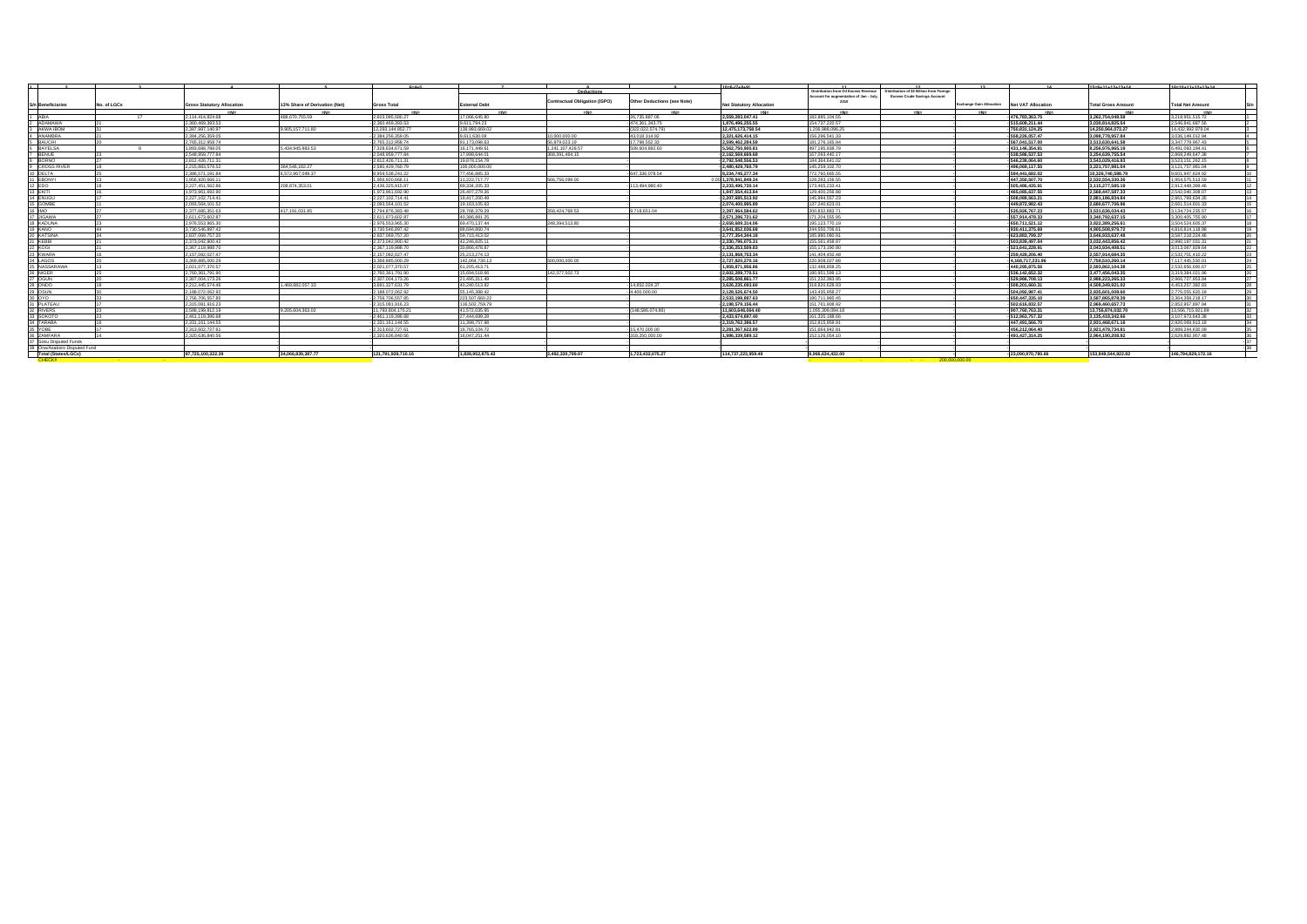|                      |                                  |                            | suson from OI Escess Revenue Account | ution of \$2 Billion from Foreign Exce |                         |                 |                         |             |                   |                                  |                                   |                                                   |                                 |               |                 |                         |
|----------------------|----------------------------------|----------------------------|--------------------------------------|----------------------------------------|-------------------------|-----------------|-------------------------|-------------|-------------------|----------------------------------|-----------------------------------|---------------------------------------------------|---------------------------------|---------------|-----------------|-------------------------|
|                      | <b>Local Government Councils</b> |                            | augmentation of Jan - July, 2010     | Crude Savings Account                  |                         |                 |                         |             |                   |                                  |                                   | Housion from Oil Esces                            | Distribution of \$2 Billion fro | schange Gain  |                 |                         |
|                      |                                  | Gross Statutory Allocation |                                      |                                        | scharge Gain Allocation |                 |                         |             |                   | <b>Local Government Councils</b> | <b>Gross Statutory Allocation</b> | Revenue Account for<br>sugmentation of Jan - July | Foreign Excess Crude            | <b>cation</b> |                 |                         |
| State                |                                  |                            |                                      |                                        |                         | Value Added Tax | <b>Total Allocation</b> |             | S/n               |                                  |                                   | 2010                                              | <b>Savings Account</b>          |               | Value Added Tax | <b>Total Allocation</b> |
|                      |                                  |                            |                                      |                                        |                         |                 |                         | - - -       |                   |                                  |                                   |                                                   |                                 |               |                 |                         |
|                      | ABA NORTH                        | 490,304.22                 | MA.103,000                           |                                        |                         | 14,050,315.30   | 09.707.511.37           |             |                   | <b>INCHE</b>                     | 71,036,304.50                     | 4,709,132.22                                      |                                 |               | 6,242,436.51    | 02,787,953.22           |
|                      | BA SOUTH                         | 6,401,453.09               | 630 532 09                           |                                        |                         | 5,711,041.51    | 149,743,027.49          |             |                   |                                  | 2,072,744.14                      | 052,394.34                                        |                                 |               | 415,929.29      | 00,541,067.78           |
|                      | COLDINATI                        | 1090,296.75                | 74,634,37                            |                                        |                         | 16,047,074.14   | 10,712,005.25           |             |                   | ADOB                             | 74,118,790.33                     | 4,858,752.09                                      |                                 |               | 7,137,153.56    | 00,114,005.00           |
|                      |                                  |                            |                                      |                                        |                         |                 |                         |             |                   |                                  |                                   |                                                   |                                 |               |                 |                         |
|                      | ENDE                             | 1,840,000.35               | 5,823,785.89                         |                                        |                         | 17,613,301.86   | 12,277,176.10           |             |                   |                                  | 08.456,004.05                     | 5,064,220.42                                      |                                 |               | 0,134,429.46    | 115,455,554.75          |
|                      | OAAUV                            | 389,444.42                 | 5,138,708.76                         |                                        |                         | 15,722,253.35   | 99,250,406.52           |             |                   | N HING                           | 00.685,748.38                     | 5,944,775.51                                      |                                 |               | 2,833,744.43    | 16,464,268.33           |
|                      | <b>ALA NGWA NORTH</b>            | 1,425,151.22               | 5,337,710.22                         |                                        |                         | 16.272.292.05   | 103,035,153.59          |             |                   |                                  | 156,361,099.07                    | 10.250,082.35                                     |                                 |               | 33,212,568.50   | 199.824.549.92          |
|                      | IALA NGWA SOUTH                  | 8,753,678.78               | 142,585.63                           |                                        |                         | 15,009,352.32   | 99,525,616.73           |             |                   |                                  | 7,399,454.02                      | 14.110.073.2                                      |                                 |               | 7,445,211.57    | 99,918,476.94           |
|                      | IKWUATO                          | 630,000.17                 | 5,351,138.79                         |                                        |                         | 14,099,309.34   | 101,000,440.31          |             |                   | IMN GADO                         | 76,200,585.36                     | 4,995,221.21                                      |                                 |               | 5,024,811.13    | 97,220,617.70           |
|                      | <b>JU-NNEOCHE</b>                | 706,093.24                 | 300,000.51                           |                                        |                         | 16,628,501.61   | 103,755,294.36          |             |                   |                                  | 03,459,727.49                     | 6,126,619.78                                      |                                 |               | 0,321,130.23    | 9,907,477.50            |
|                      |                                  |                            |                                      |                                        |                         |                 |                         |             |                   |                                  |                                   |                                                   |                                 |               |                 |                         |
|                      | <b>COINGWA</b>                   | 5,721,570.31               | 5,619,355.87                         |                                        |                         | 17,240,389.53   | 108,581,315.70          |             |                   | IANONO                           | 77,405,068.88                     | 5,074,231.06                                      |                                 |               | 7,276,366.71    | 09,756,467.46           |
|                      | <b>ALAFIA</b>                    | 5.454.011.79               | 1,257,352.25                         |                                        |                         | 19,466,437.16   | 121,177,001.21          |             |                   | <b>SUMAILA</b>                   | \$6,068,608.12                    | 6,350,004.11                                      |                                 |               | 1,226,819.40    | 124,445,511.63          |
|                      | <b>AWGIN AMONG</b>               | \$991,650.02               | 702,614.14                           |                                        |                         | 18,574,969.82   | 111, 203, 233, 98       |             |                   |                                  | 06.563,156.71                     | 5,674,524.87                                      |                                 |               | 9,447,588.68    | 1,685,270.25            |
|                      | OBDAVUNG                         | 9,339,131.62               | 545,428.35                           |                                        |                         | 13,707,201.40   | 17,671,041.30           |             |                   | <b>TARALINE</b>                  | 86,965,707.29                     | 5,700,913.50                                      |                                 |               | 0,098,368.23    | 112,764,989.01          |
|                      | KWA EAST                         | 409,502.66                 | 1,222,273.52                         |                                        |                         | 12,957,278.90   | 81,589,055.08           |             |                   | <b>TOFA</b>                      | 72,145,576.57                     | 4,729,400.87                                      |                                 |               | 5,778,252.90    | 2,653,230.33            |
|                      | WA WEST                          | 6,961,636.05               | 303,575.00                           |                                        |                         | 3,994,730.35    | 06.045.042.42           |             |                   | SANYAINA                         | 9,174,937.66                      | 33.002,000                                        |                                 |               | 1072049.57      | 102,238,087.09          |
|                      | <b>ILIAHA NORTH</b>              | 6,257,671.36               | 310,035.02                           |                                        |                         | 18,610,091.28   | 121,178,597.00          |             |                   | UDUN WADA                        | 02.542,134.32                     | 6,066,468.26                                      |                                 |               | 20,460,902.47   | 20.232,620.05           |
|                      |                                  |                            |                                      |                                        |                         |                 |                         |             |                   |                                  |                                   |                                                   |                                 |               |                 |                         |
|                      | MUAHA SOUTH                      | 404,926.42                 | 5,205,277.24                         |                                        |                         | 15,742,415.49   | 100,352,619.15          |             |                   |                                  | 110,799,902.60                    | 7,263,330.34                                      |                                 |               | 5,200,074.58    | 143,343,307.53          |
|                      | <b>ABIA Total</b>                | 410,327,211.37             | 2,451,998.40                         |                                        |                         | 284,334,643.42  | 1,787,113,053.27        |             |                   |                                  | 73,194,891.59                     | 4,758,187.22                                      |                                 |               | 5,063,329.74    | 4,856,418.56            |
|                      | <b>MSA</b>                       | 229.694.24                 | 1849.325.29                          |                                        |                         | 17,759,115.90   | 112,030,125.43          | <b>CANO</b> |                   |                                  | 4533570.44                        | 5,541,478.22                                      |                                 |               | 10,034,150.21   | 108,909,246.87          |
|                      | <b>URORE</b>                     | 0,458,163.38               | 7,240,928.11                         |                                        |                         | 18,703,836.47   | 136,402,927.96          |             | <b>KANO Total</b> |                                  | 3,097,750,230.39                  | 255,511,483.77                                    |                                 |               | 171,072,109.20  | 5,025,133,903.36        |
|                      |                                  | 1245,404.02                | 047,016.52                           |                                        |                         | 17,194,296.28   | 115,486,716.82          |             |                   | <b>BAKOR</b>                     | 02,799,404.03                     | 5,427,797.46                                      |                                 |               | 5,090,756.94    | 104,125,959.30          |
|                      |                                  | 1,846,990.27               | 562,024.01                           |                                        |                         | 6,003,017.48    | 106,412,031.77          |             |                   | TAGARAM                          | 15,258,234.26                     | 5,588,982.53                                      |                                 |               | 7,128,092.42    | 07,976,109.21           |
|                      |                                  |                            |                                      |                                        |                         |                 |                         |             |                   |                                  |                                   |                                                   |                                 |               |                 |                         |
|                      | <b>MACC</b>                      | 1,100,524.88               | 5,381,983.37                         |                                        |                         | 16,577,271.73   | 104,059,779.98          |             |                   | <b>IRARTA</b>                    | 02.612.922.41                     | 6,071,108.67                                      |                                 |               | 7,981,607.92    | 16,665,638.99           |
|                      | JYUK.                            | 15,403,790.57              | 5,598,524.27                         |                                        |                         | 17,672,946.31   | 108,675,261.15          |             |                   | DALIRE                           | 88,500,763.11                     | 5,801,541.91                                      |                                 |               | 7,577,993.74    | 111,880,215.76          |
|                      |                                  | 33,070.29                  | 196.981.24                           |                                        |                         | 7,370,374.36    | 118,100,425.09          |             |                   |                                  | 2,055,407.06                      | 5,103,700.70                                      |                                 |               | 6,003,064.98    | 98,962,169.74           |
|                      |                                  | 4,095,565.00               | 5,220,744.11                         |                                        |                         | 17,347,556.54   | 110,463,006.24          |             |                   | <b>HARANCHI</b>                  | 77,270,148.61                     | 5,065,334.91                                      |                                 |               | 5,487,896.45    | 07,023,379.96           |
|                      | <b><i>CLANGRTH</i></b>           | 3,562,150.37               | 5,477,798.16                         |                                        |                         | 18,307,951.20   | 107,427,099.73          |             |                   | <b>AN-MUSA</b>                   | 73,536,129.42                     | 4,820,556.58                                      |                                 |               | 14,651,988.57   | 0,008,674.57            |
|                      | MI IDOC                          | 508,760.42                 | 02.007.198                           |                                        |                         | 5,402,276.39    | 98,418,235.02           |             |                   | MADINE                           | 12,248,578.44                     | 5,391,688.81                                      |                                 |               | 771,843.75      | 103,412,111.01          |
|                      |                                  | 35,033,003                 | 092,639.37                           |                                        |                         | 16,171,052.34   | 98,951,171.47           |             |                   |                                  | 5,510,496.32                      | (349,983.40                                       |                                 |               |                 |                         |
|                      | DAGALI                           |                            |                                      |                                        |                         |                 |                         |             |                   |                                  |                                   |                                                   |                                 |               | 5,071,724.60    | 6,532,204.33            |
|                      | <b>JIA</b>                       | 7,251,579.47               | 1064,117.64                          |                                        |                         | 15,346,706.01   | 97,662,483.92           |             |                   | DAURA                            | 00,049,190.05                     | 5,024,302.54                                      |                                 |               | 18,357,001.21   | 3,030,573.79            |
|                      | YO-BELWA                         | 337,439.65                 | 725,281.09                           |                                        |                         | 6,811,390.23    | 09.874.111.77           |             |                   |                                  | 6,443,752.23                      | 011,161.67                                        |                                 |               | 1,873,248.02    | 6,328,161.93            |
|                      | <b>HKA</b>                       | (629,271.10                | 5,482,158.16                         |                                        |                         | 16,007,321.50   | 105,998,790.76          |             |                   |                                  | 4,703,458.42                      | 5,552,614.99                                      |                                 |               | 16,608,101.06   | 106,064,174.47          |
|                      | <b>ICRON IDJA</b>                | 503,974.93                 | 5,342,877.39                         |                                        |                         | 16,739,512.35   | 103,586,364.67          |             |                   | ASKARI                           | 21,045,440.63                     | 6,020,797.49                                      |                                 |               | 7,529,339.09    | 115,395,578.01          |
|                      | AJBI SOUTH                       | 1774,130.00                | 032,819.12                           |                                        |                         | 15,966,047.72   | 97,772,996.84           |             |                   | <b>UNTUA</b>                     | 01,401,050.20                     | 5,997,005.06                                      |                                 |               | 10,561,410.11   | 16,050,083.26           |
|                      | <b>MAN</b>                       | 609.907.77                 | 759.839.44                           |                                        |                         | 14,630,733.63   | 92.000.400.03           |             |                   | <b>24355</b>                     | 02/024-409.05                     | 5416.325.91                                       |                                 |               | 00.000.010.2    | 4,651,702.16            |
|                      |                                  |                            |                                      |                                        |                         |                 |                         |             |                   |                                  |                                   |                                                   |                                 |               |                 |                         |
|                      | SIELLENG                         | 1,764,366.00               | 5,359,947.01                         |                                        |                         | 16,669,521.40   | 103,793,835.30          |             |                   | <b>AIGLE</b>                     | 08,709,591.73                     | 5,819,164.58                                      |                                 |               | 6,610,751.68    | 11,122,547.98           |
|                      |                                  | 13,728,965.40              | 799,805.10                           |                                        |                         | 18,194,017.22   | 128,722,787.00          |             |                   |                                  | 02.529.391.84                     | 1,065,632.94                                      |                                 |               | 1.768.664.91    | 16.363.689.70           |
|                      |                                  | 897,936.99                 | 42,024.49                            |                                        |                         | 3,279,031.24    | 106,938,992.73          |             |                   |                                  | 6,599,650.48                      | 676,917.17                                        |                                 |               | 122,612.33      | 20,399,379.98           |
| <b>ADAMAWA</b>       | <b>OLA SOUTH</b>                 | 585.475.04                 | 3,872,648.66                         |                                        |                         | 18,200,758.47   | 113,718,002.16          |             |                   | ANKARA                           | 07,206,428.70                     | 1,372,229.46                                      |                                 |               | 0,200,143.74    | 122,844,807.90          |
| <b>ADAMAWA Total</b> |                                  | 1,814,953,821.13           | 110,976,721.54                       |                                        |                         | 151,375,625.57  | 2,285,306,160.24        |             |                   | ANKIA                            | 02.063,216.07                     | 5,418,009.85                                      |                                 |               | 15,970,844.48   | 34,052,931.19           |
|                      |                                  | 764,760.05                 | 5,359,972.79                         |                                        |                         | 19,854,000.15   | 106,979,592.98          |             |                   | <b>GATIONAL</b>                  | 105 986 927.74                    | 6,947,022.61                                      |                                 |               | 21,007,209.06   | 134,741,959.40          |
|                      | LASTERN OBCLO                    |                            | 209.066.74                           |                                        |                         |                 |                         |             |                   |                                  |                                   | (824,942.73                                       |                                 |               |                 |                         |
|                      |                                  | (208,037.18                |                                      |                                        |                         | 7,110,187.63    | 05,527,291.54           |             |                   |                                  | 3,603,038.67                      |                                                   |                                 |               | 4,787,917.07    | 03,215,898.47           |
|                      |                                  | 1,000,007.36               | 20.033,123.3                         |                                        |                         | 21,024,299.54   | 112,662,767.75          |             |                   | USADA                            | 71,363,119.59                     | 4,678,108.01                                      |                                 |               | 14,147,909.07   | 90,189,197.47           |
|                      | II ATAL                          | 242,695.76                 | 1,427,599.47                         |                                        |                         | 17,601,207.50   | 12,251,902.74           |             |                   |                                  | 03.409,079.05                     | 5,799,464.95                                      |                                 |               | 709,052.05      | 111,977,596.05          |
|                      | <b>SSIEN UDIM</b>                | 7,156,031.22               | 12.992.21                            |                                        |                         | 21,727,039.42   | 114,596,460.55          |             |                   | <b>ALLIMEASHI</b>                | 05,303,274.39                     | 5,597,179.36                                      |                                 |               | 17,071,061.66   | 100,051,515.41          |
|                      | OQKITATI                         | 1,122,725.38               | 20.010.05                            |                                        |                         | 10,670,257.44   | 17,659,992.06           |             |                   |                                  | 84,979,205.97                     | 570,091.23                                        |                                 |               | 6,063,010.68    | 107,412,907.88          |
|                      | <b>TNAN</b>                      | 1,005,002.97               | 563,261.19                           |                                        |                         | 20,909,930.90   | 11,339,055.05           |             |                   |                                  | 84,631,302.76                     | 5,547,004.92                                      |                                 |               | 6,729,108.88    | 106,908,296.56          |
|                      |                                  | 124,703.03                 | 334,716.29                           |                                        |                         | 7,628,637.81    | 1008,137.13             |             |                   |                                  | 3,110,580.66                      | 1,792,000.34                                      |                                 |               | (709,085.53     |                         |
|                      |                                  |                            |                                      |                                        |                         |                 |                         |             |                   | <b>MATAZI</b>                    |                                   |                                                   |                                 |               |                 | 0,612,326.53            |
|                      | ESIKPO ASUTAN                    | 0,941,562.55               | 5,306,009.24                         |                                        |                         | 19,705,350.41   | 06,032,930.20           | KATSINA     |                   | <b>IUSAWA</b>                    | 13,498,497.45                     | 5,473,625.48                                      |                                 |               | 16,679,489.73   | 105,651,612.66          |
|                      |                                  |                            |                                      |                                        |                         |                 |                         |             |                   |                                  |                                   |                                                   |                                 |               |                 |                         |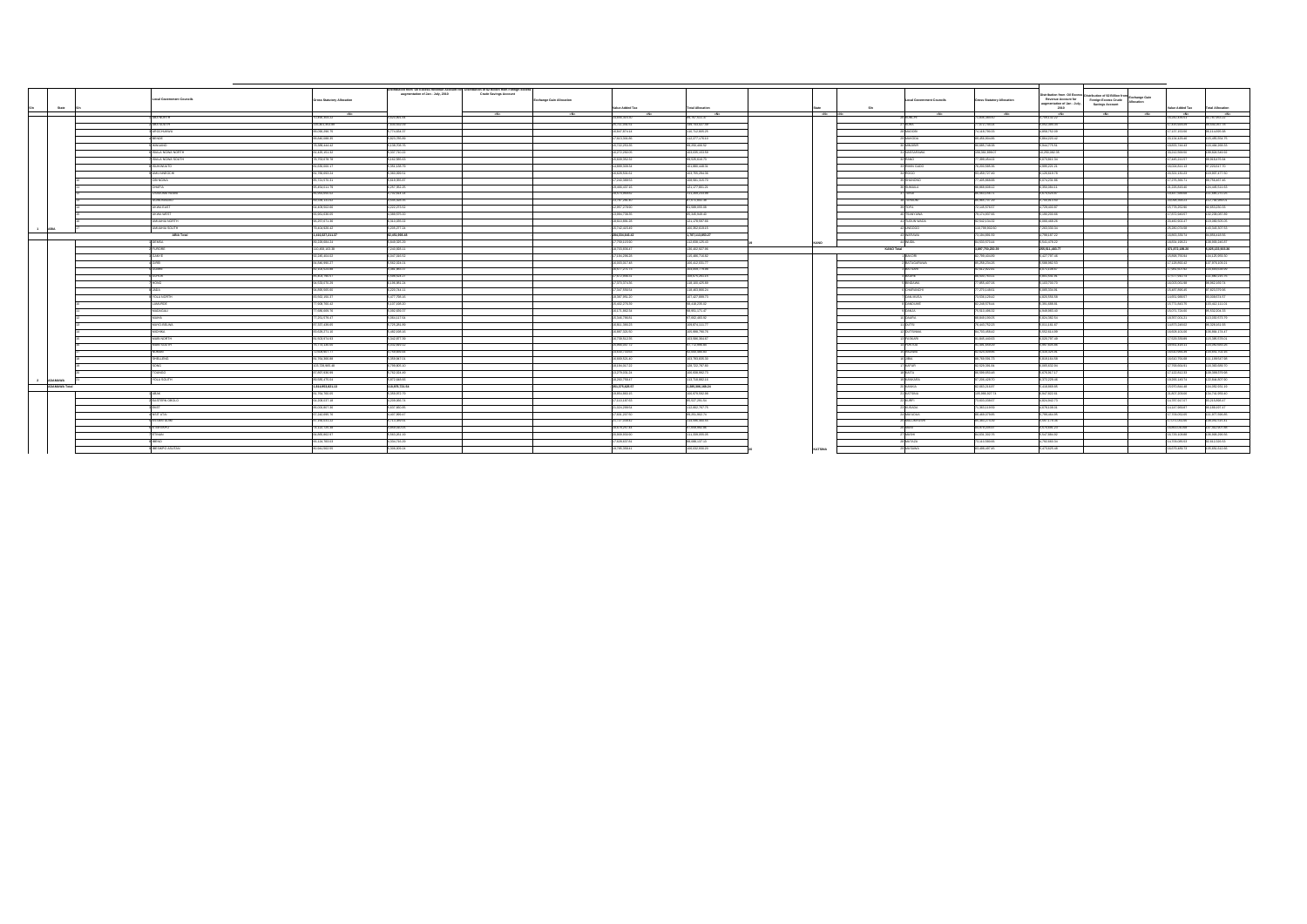|                  |                                  |                            | tution from Oil Escess Revenue Account | ution of \$2 Billion from Foreign Exc. |                          |                 |                         |               |                    |                                  |                            |                                                   |                             |                     |                        |                         |
|------------------|----------------------------------|----------------------------|----------------------------------------|----------------------------------------|--------------------------|-----------------|-------------------------|---------------|--------------------|----------------------------------|----------------------------|---------------------------------------------------|-----------------------------|---------------------|------------------------|-------------------------|
|                  |                                  |                            | augmentation of Jan - July, 2010       | Crude Savings Account                  |                          |                 |                         |               |                    |                                  |                            | atribution from OI Exc.                           | infoution of \$2 Billion fr | <b>Schange Gain</b> |                        |                         |
|                  | <b>Local Government Councils</b> | Gross Statutory Allocation |                                        |                                        | Eschange Gain Allocation |                 |                         |               |                    | <b>Local Government Councils</b> | Gross Statutory Allocation | Revenue Account for<br>augmentation of Jan - July | Foreign Excess Crude        |                     |                        |                         |
| State            |                                  |                            |                                        |                                        |                          | Value Added Tax | <b>Total Allocation</b> |               | 5m                 |                                  |                            | 2010                                              | Savings Account             |                     | <b>Value Added Tax</b> | <b>Total Allocation</b> |
|                  |                                  |                            |                                        |                                        |                          |                 |                         | - - -         |                    |                                  |                            |                                                   |                             |                     |                        |                         |
|                  | MORE CAGE                        | 7,654,405.18               | 1746,000.11                            |                                        |                          | 21,621,231.83   | 15,021,097.13           |               |                    |                                  | 7.535,690.96               | 5,082,742.16                                      |                             |                     | 1,051,582.94           | 022396.07               |
|                  |                                  | 1731,521.52                | 374.490.17                             |                                        |                          | 17,543,341.00   | 03.049.353.49           |               |                    | <b>A FAILBANA</b>                | 76.783.002.64              | 033.400.75                                        |                             |                     | 433,200.44             | 249,683.83              |
|                  |                                  |                            |                                        |                                        |                          |                 |                         |               |                    |                                  |                            |                                                   |                             |                     |                        |                         |
|                  |                                  | 1,121,030.29               | 383,380.54                             |                                        |                          | 19,603,759.32   | 07,108,978.16           |               |                    | AFANA                            | 02.025,970.13              | 5,416,420.71                                      |                             |                     | 101,077.75             | 05,143,484.59           |
|                  | KOT ABASI                        | 043,203.98                 | 1,286,450.77                           |                                        |                          | 19,607,917.55   | 105,537,572.30          |               |                    | <b>UMACIAN</b>                   | 01,399,740.22              | \$336,044.43                                      |                             |                     | 5,476,505.01           | 102,212,209.05          |
|                  | DT ENPENE                        | 1651,036.74                | 206,964.23                             |                                        |                          | 19,994,179.13   | 05,932,179.10           |               |                    |                                  | 00,984,331.91              | 5,308,812.93                                      |                             |                     | 086,471.06             | 02.379.615.90           |
|                  |                                  | 1,372,347.29               | 678,712.93                             |                                        |                          | 18,460,841.72   | H.511,902.04            | KATSINA Total |                    |                                  | 2,049,672,045.58           | 106.006.206.04                                    |                             |                     | 15,505,822.94          | 3,601,984,074.53        |
|                  |                                  |                            |                                        |                                        |                          |                 |                         |               |                    |                                  |                            |                                                   |                             |                     |                        |                         |
|                  |                                  | 6,741,327.61               | 08.833.000.2                           |                                        |                          | 19,433,551.68   | 101,205,548.10          |               |                    | <b>ALIERU</b>                    | 03,078,927.31              | 1.135.049.54                                      |                             |                     | 3,326,328.62           | 540,305.47              |
|                  |                                  | 1,222,367.93               | 799,988.40                             |                                        |                          | 18,629,127.50   | 96,651,403.03           |               |                    |                                  | 101,104,184.71             | 5,627,741.32                                      |                             |                     | 7,451,601.44           | 125,183,527.47          |
|                  | <b>INPAT ENIN</b>                | 1173,355.70                | 648,972.02                             |                                        |                          | 21,215,752.56   | 13,038,080.28           |               |                    | CUNG                             | 89,199,875.06              | 5,847,371.20                                      |                             |                     | 7,051,039.25           | 2,099,005.51            |
|                  | <b>NSIT IBOM</b>                 | 43235523                   | 813,753.02                             |                                        |                          | 18,789,830.63   | 17.035.939.68           |               |                    | UGIE                             | 75,173,326.20              | 1927,000.70                                       |                             |                     | 5,119,396.79           | 220 803.69              |
|                  |                                  |                            |                                        |                                        |                          |                 |                         |               |                    |                                  |                            |                                                   |                             |                     |                        |                         |
|                  | <b>NSIT UBILM</b>                | 7,209,944.22               | 00.000.100.2                           |                                        |                          | 12,475,413.46   | 101,746,745.98          |               |                    | <b>AGUDO</b>                     | 94,617,022.07              | 1,202,484.63                                      |                             |                     | 9,331,083.00           | 20,150,591.30           |
|                  | <b>OBOT AKARA</b>                | 230,501.00                 | 357.727.04                             |                                        |                          | 20,176,021.82   | 107,264,250.74          |               |                    | RNN-KESSE                        | 116,721,394.75             | 1.651.505.36                                      |                             |                     | 400-446-27             | 4.773.346.37            |
|                  | OKOBO                            | 2,762,098.16               | 703,816.06                             |                                        |                          | 10,630,699.93   | 96,162,614.16           |               |                    |                                  | 74,353,925.43              | 1,074,166.04                                      |                             |                     | 15,265,249.13          | 04,423,340.00           |
|                  |                                  | 02.010.333                 | 33,003,128                             |                                        |                          | 19,305,000.08   | 98,217,168.72           |               |                    | ANDI KAMBA                       | 84,302,957.44              | \$526,360.71                                      |                             |                     | 1,062,370.21           | 05,091,000.37           |
|                  | nens:                            | 155,012.52                 | 533,411.13                             |                                        |                          | 18,050,704.91   | 91,740,008.56           |               |                    |                                  | 102,868,123.08             | 5,743,373.79                                      |                             |                     | 208,034.44             | 9,899,531.32            |
|                  |                                  | 9,430,007.27               | 062,514.00                             |                                        |                          |                 |                         |               |                    | WCA1                             |                            |                                                   |                             |                     |                        |                         |
|                  | <b>ORUK ANAM</b>                 |                            |                                        |                                        |                          | 21,027,689.01   | 116,321,091.27          |               |                    |                                  | 75,640,705.00              | 1,958,519.05                                      |                             |                     | 5,256,548.30           | 5,055,772.35            |
|                  | UDUNG UKD                        | (653,418.67)               | (238,263.09                            |                                        |                          | 16,056,326.30   | 85,748,008.05           |               |                    | WANDU                            | 78,508,356.01              | 146,503.84                                        |                             |                     | 5,298,096.09           | 0.052.055.05            |
|                  | <b>UKANAFUN</b>                  | 1,521,833,19               | 212,940.90                             |                                        |                          | 19,433,551.68   | 104,168,325.77          |               |                    |                                  | 08.365,579.94              | 792,680.16                                        |                             |                     | 77,343.65              | 1,935,600.75            |
|                  | ESIT ENET                        | 690,015.02                 | 243,662.16                             |                                        |                          | 17,220,537.81   | 86,151,215.79           |               |                    |                                  | 74,385,000.91              | (876,208.29                                       |                             |                     | 005.272.27             | 23.266.561.57           |
|                  | <b>LIRUAN</b>                    | 78,705,850.82              | 5,159,450.33                           |                                        |                          | 19,120,393.94   | 102,993,695.09          |               |                    | <b>SCIENCIA</b>                  | 82,022,275.11              | 5,376,853.82                                      |                             |                     | 423,401.90             | 0.822,530.84            |
|                  | URUE OFFONG ORUX                 | 015,000.02                 | 4,196,451.05                           |                                        |                          | 17,401,143.15   | 05,093,195.01           |               |                    | AIYAMA                           | 92,622,778.89              | 08.1275.120.2                                     |                             |                     | 33.000,000,7           | 5,854,570.24            |
|                  |                                  |                            |                                        |                                        |                          |                 |                         |               |                    |                                  |                            |                                                   |                             |                     |                        |                         |
| <b>AKWA ISOM</b> |                                  | 03.001.224.30              | 378,518.26                             |                                        |                          | 25,012,057.03   | 39, 245, 756.79         |               |                    |                                  | 7,566,064.97               | 084,733.29                                        |                             |                     | 5,380,735.94           | 031534.20               |
| AKWA IDOM Total  |                                  | 2,393,558,988.23           | 02.135,309,321                         |                                        |                          | C01,017,591.43  | 3,152,202,941.64        |               |                    | akana                            | 75, 155, 976.52            | (326,743.36                                       |                             |                     | 14,163,704.10          | 04,246,423.98           |
|                  | AGUATA                           | 1,278,515.30               | 294,705.12                             |                                        |                          | 24,151,460.83   | 142,724,681.33          |               |                    | wa                               | 77,236,278.03              | 5063.114.57                                       |                             |                     | 5,463,900.42           | 7,763,293.02            |
|                  | <b>MARRA EAST</b>                | 4,201,462.06               | 995,278.60                             |                                        |                          | 16,574,372.77   | 7,771,113.51            |               |                    |                                  | H.093,994.68               | 1568.198.26                                       |                             |                     | 1,270,536.02           | 16,532,718.96           |
|                  | NAMBRA WEST                      | 4,337,075.02               | 5,528,597.24                           |                                        |                          | 17,006,545.77   | 106,932,218.03          |               |                    | <b>AURI</b>                      | 73,142,446.82              | 1,704,749.28                                      |                             |                     | 4,507,543.01           | 2,444,739.92            |
|                  |                                  |                            |                                        |                                        |                          |                 |                         |               |                    |                                  |                            |                                                   |                             |                     |                        |                         |
|                  | <b>WADCHA</b>                    | 8,857,447.51               | 400,459.05                             |                                        |                          | 21,175,360.41   | 126,513,267.57          | KEGOI         |                    | 21 ZURL                          | 70,902,054.31              | 5,243,149.37                                      |                             |                     | 16,005,748.06          | 02,031,552.54           |
|                  | <b><i>VINA NORTH</i></b>         | 515,347.29                 | 53,640.00                              |                                        |                          | 15,151,306.54   | 92,420,374.50           |               | <b>KEDDI Total</b> |                                  | 1,770,141,928.05           | 116,039,141.50                                    |                             |                     | 344,009,204.00         | 2,230,790,274.41        |
|                  | WAKA SOUTH                       | 1,975,698.19               | 504,907.70                             |                                        |                          | 17,022,408.99   | 07,303,074.87           |               |                    |                                  | 89,910,223.55              | 5,893,937.08                                      |                             |                     | 1,539,261.07           | 4,343,421.71            |
|                  | <b>AYAMELUM</b>                  | 18,745,053.56              | 5,162,059.55                           |                                        |                          | 16,751,040.57   | 100,059,561.08          |               |                    | <b>AJAQKUTA</b>                  | 86,577,451.38              | 5,675,461.93                                      |                             |                     | 1741, 254.05           | 00,001,107.36           |
|                  | <b>UNUKOFIA</b>                  | 517.106.74                 | 688,202.42                             |                                        |                          | 4,584,400.45    | 90,789,709.61           |               |                    |                                  | 01,860,449.23              | 6877,317.17                                       |                             |                     | 1816.115.91            | 935388231               |
|                  |                                  | 583,485.76                 |                                        |                                        |                          | 6,745,593.7     |                         |               |                    |                                  |                            | 686,275.96                                        |                             |                     |                        |                         |
|                  |                                  |                            | 12,096.72                              |                                        |                          |                 | 8,841,176.24            |               |                    |                                  | 1.742,416.00               |                                                   |                             |                     | 1,365,767.60           | 1,794,459.76            |
|                  | <b>GMILI NORTH</b>               | 13,318,215.17              | 003,050.55                             |                                        |                          | 26.209,394.63   | 157,671,560.35          |               |                    |                                  | 113,536,157.81             | 1,442,701.67                                      |                             |                     | (570,001.03            | 41,548,941.30           |
|                  | DEMILI SOUTH                     | 2,750,006.58               | 5,424,564.47                           |                                        |                          | 18,473,597.96   | 106,648,249.01          |               |                    |                                  | 83,612,192.88              | 5,481,078.62                                      |                             |                     | 15,951,203.34          | 5,044,474.05            |
|                  | 44.44                            | 04,412,763.95              | 544,630.53                             |                                        |                          | 21,774,843.55   | 33,032,238.04           |               |                    |                                  | 04.480,343.64              | (226.917.40)                                      |                             |                     | 14,202,964.34          | (970,225.39             |
|                  | <b>AXION ILE</b>                 | 8,499,390.32               | 145.916.11                             |                                        |                          | 16,404,339.84   | 03049.646.27            |               |                    | ALAMELA-ODOLU                    | 85,150,073.11              | 5,581,092.18                                      |                             |                     | 6,646,255.75           | 07,378,221.03           |
|                  | enewi north                      | 761,008.03                 | 097,512.56                             |                                        |                          | 6,722,461.46    | 13,580,982.82           |               |                    |                                  | 89.462,897.67              | 864.613.2                                         |                             |                     | 664,670.25             | 0,992,181.19            |
|                  |                                  |                            |                                        |                                        |                          |                 |                         |               |                    |                                  |                            |                                                   |                             |                     |                        |                         |
|                  | HNOR INDIA                       | 706,022.20                 | 011,658.11                             |                                        |                          | 19,301,243.94   | 17,098,924.26           |               |                    | manan                            | 51,053,083.16              | 1027.912.04                                       |                             |                     | 556312.31              | 14,538,208.32           |
|                  | <b>TANGOC</b>                    | 7,443,749.05               | 1,732,250.85                           |                                        |                          | 18,909,649.64   | 112,145,649.54          |               |                    | oa                               | 78,158,907.97              | 5,123,596.27                                      |                             |                     | 523,004.00             | 02.030,300,00           |
|                  | <b>ONITSHA NORTH</b>             | 5,029,216.44               | 4,918,433.79                           |                                        |                          | 15,582,374.24   | 95,530,024.47           |               |                    | <b>OTON KARFE</b>                | 101,682,046.32             | 80.074.033.0                                      |                             |                     | 18,297,000.84          | 126,645,521.82          |
|                  | HTUOR ANETHIC                    | (087,161.00                | 30.098.811                             |                                        |                          | 15,991,906.91   | 99,197,961.76           |               |                    | <b>CPAMLRO</b>                   | 08.206,409.63              | 4,471,174.27                                      |                             |                     | 1,012,771.55           | 5,090,355.55            |
|                  | <b>DRUMBA NORTH</b>              | 177,745.50                 | 452,599.04                             |                                        |                          | 17,240,876.70   | 105,871,221.23          |               |                    |                                  | 09.104.091.31              | 5.846.375.85                                      |                             |                     | 10,103,956.90          | 220,024.06              |
|                  | <b>ORUMBA SOUTH</b>              |                            | 456 005.10                             |                                        |                          |                 |                         |               |                    | GORIMAGONGO                      |                            | (349.530.53)                                      |                             |                     | 150,497.94             |                         |
|                  |                                  | 229,703.82                 |                                        |                                        |                          | 17,757,709.38   | 100,443,498.30          |               |                    |                                  | 05.037,022.20              |                                                   |                             |                     |                        | 3,558,798.23            |
| 4 ANAMERA        |                                  | 78,340,233.55              | 5,535,482.01                           |                                        |                          | 17,087,965.87   | 100,560,682.23          |               |                    |                                  | 87,670,690.47              | 5,747,127.67                                      |                             |                     | 10,462,561.06          | 11,003,379.20           |
|                  | ANAMBRA Total                    | 799.167.008.70             | 17:941.844.71                          |                                        |                          | 381.079.002.22  | 2,298,700,015.63        |               |                    |                                  | 108.262.161.58             | 7.096.972.33                                      |                             |                     | 2,004.043.30           | 30,023,982.30           |
|                  | <b>ALKALERI</b>                  | 17,297,791.92              | 000,361.00                             |                                        |                          | 22,322,009.56   | 168,620,163.34          |               |                    | LAMABORO                         | 05.585,642.29              | 00.046.023.2                                      |                             |                     | 20.14.27.07.1          | 08,266,272.53           |
|                  | 411016                           | 12,630,910.30              | 0,726,592.07                           |                                        |                          | 28,000,159.41   | 202,423,661.05          |               |                    | <b>AAAA</b>                      | 83,595,313.32              | 479,972.11                                        |                             |                     | 15,261,881.00          | 104,337,167.02          |
|                  | OGORO                            | 097,517.14                 | 054,018.30                             |                                        |                          | 13,753,056.78   | 95,905,192.22           |               |                    |                                  |                            |                                                   |                             |                     | 6,681,303.63           | 10,683,875.63           |
|                  |                                  |                            |                                        |                                        |                          |                 |                         |               |                    | AGBA EAST                        | 08.219,469.87              | 5,783,102.13                                      |                             |                     |                        |                         |
|                  | <b>MARIAN</b>                    | 5,327,599.26               | 593,529.05                             |                                        |                          | 16,004,003.48   | 07,005,732.39           |               |                    | YAGBA WEST                       | 84,491,013.42              | 24.003.022.2                                      |                             |                     | 16,371,253.06          | 06,400,955.74           |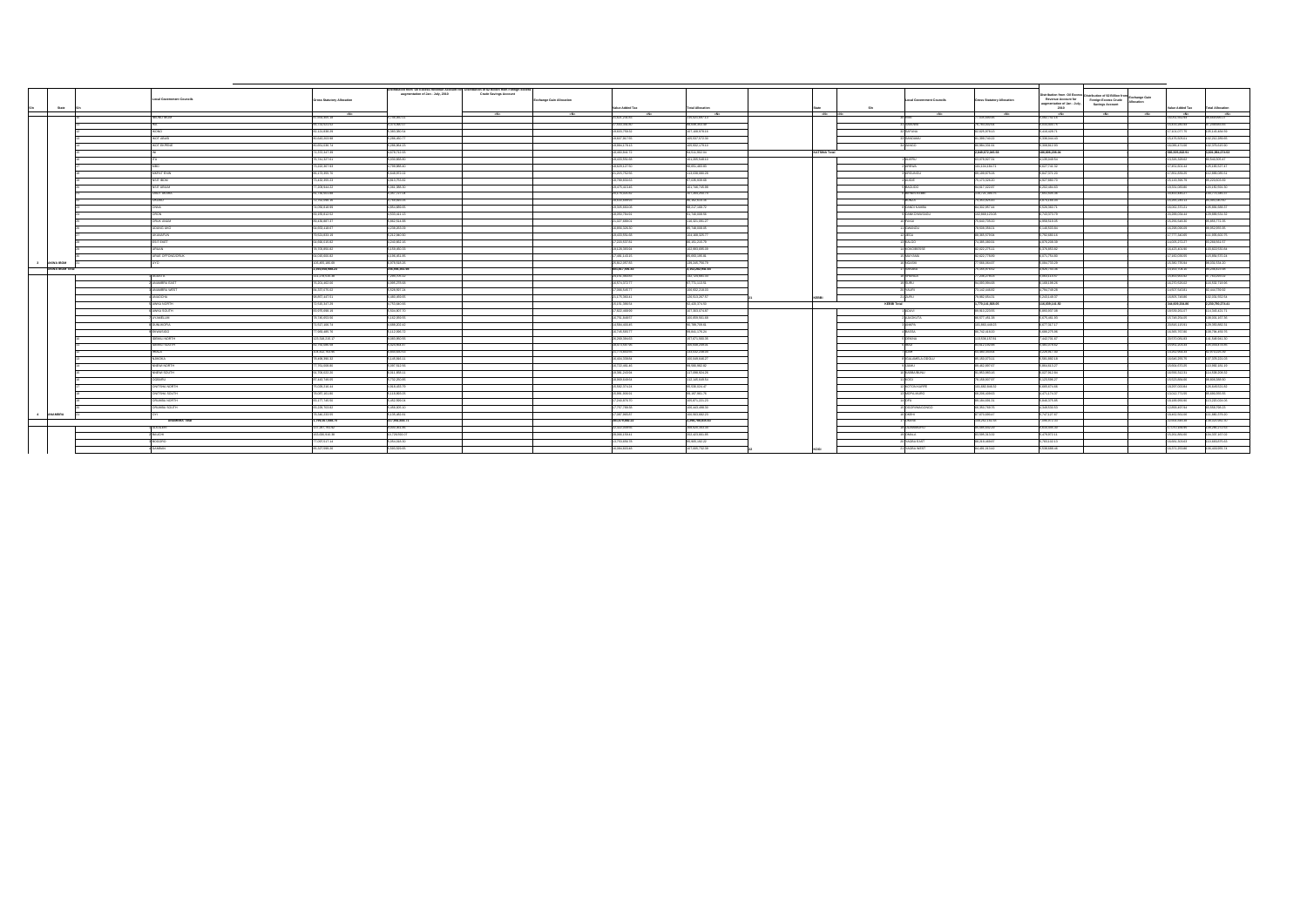|                  |                                  |                            | bution from Oil Escess Revenue Account | xion of \$2 Billion from Foreign Exce |                         |                  |                         |              |             |                                  |                            |                                                   |                                                                |                     |                  |                         |
|------------------|----------------------------------|----------------------------|----------------------------------------|---------------------------------------|-------------------------|------------------|-------------------------|--------------|-------------|----------------------------------|----------------------------|---------------------------------------------------|----------------------------------------------------------------|---------------------|------------------|-------------------------|
|                  | <b>Local Government Councils</b> | Gross Statutory Allocation | augmentation of Jan - July, 2010       | Crude Savings Account                 | schange Gain Allocation |                  |                         |              |             | <b>Local Government Councils</b> | Gross Statutory Allocation | Distribution from Oil Esca<br>Revenue Account for | <b>Distribution of \$2 Billion fro</b><br>Foreign Excess Crude | <b>Schange Gain</b> |                  |                         |
|                  |                                  |                            |                                        |                                       |                         |                  |                         |              |             |                                  |                            | augmentation of Jan - July                        | <b>Savings Account</b>                                         |                     |                  |                         |
| State            |                                  |                            |                                        |                                       |                         | Value Added Tax  | <b>Total Allocation</b> |              | 5/n         |                                  |                            | 2010                                              |                                                                |                     | Value Added Tax  | <b>Total Allocation</b> |
|                  |                                  |                            |                                        |                                       |                         |                  |                         | - - -        |             |                                  |                            |                                                   |                                                                |                     |                  |                         |
|                  |                                  | 18,244,910.12              | 7,095,841.44                           |                                       |                         | 19,002,496.04    | 134,943,247,59          |              | KOGI Total  |                                  | 1,034,094,104.39           | 120,270,767.79                                    |                                                                |                     | 155,514,032.02   | 2,310,478,904.20        |
|                  |                                  | 56520640                   | 4,625,807.19                           |                                       |                         | 1,953,810.63     | 03.144.904.22           |              |             |                                  | 00,302,912.02              | 5,269,307.75                                      |                                                                |                     | 566,786.11       | 101,219,006.68          |
|                  | <b>MAYKA</b>                     | 4,073,357.00               | 530,359.92                             |                                       |                         | 20.010,200.03    | 143,221,917.04          |              |             | ARUTEN                           | 22.010,245.13              | 1,654,268.67                                      |                                                                |                     | 0,467,050.71     | 159,140,412.51          |
|                  | GANJUWA                          | 5,035,976.26               | 593,463.00                             |                                       |                         | 19.563,045.32    | 142,992,484.58          |              |             |                                  | 100,792,486.28             | \$507,008.37                                      |                                                                |                     | 0,100,703.00     | 125,588,498.31          |
|                  |                                  | 500,430.98                 | 322,082.16                             |                                       |                         | 16,256,904.16    | 102,593,425.30          |              |             |                                  | 6,781,834.10               | 4,312,234.76                                      |                                                                |                     | 065,387.16       | 0,159,456.03            |
|                  |                                  |                            | 2010/09/23                             |                                       |                         | 18,047,091.00    | 110,591,523.05          |              |             | <b>LOOUN</b>                     |                            | 6.862.850.60                                      |                                                                |                     | 0,340,450.20     |                         |
|                  | TAS/GADAU                        | 1,607,523.70               |                                        |                                       |                         |                  |                         |              |             |                                  | 104,690,705.57             |                                                   |                                                                |                     |                  | 29,932,054.45           |
|                  | <b>JAMA'ARE</b>                  | 1,701,035.09               | 4,896,920.32                           |                                       |                         | 14,930,119.72    | 94,528,075.13           |              |             | <b>CRINEAST</b>                  | 08,907,770.23              | 5,833,466.97                                      |                                                                |                     | 0,287,976.90     | 113,109,214.09          |
|                  | KATAGUM                          | 10,050,057.05              | 7,208,268.94                           |                                       |                         | 21,153,024.43    | 138,321,251.03          |              |             | CRIN SOUTH                       | 05.096,737.42              | 5,617,727.98                                      |                                                                |                     | 0,441,002.44     | 109,755,527.05          |
|                  |                                  | 7,000,150.40               | 759.547.97                             |                                       |                         | 15,909,151.61    | 109.588.857.99          |              |             | <b>CRIN WEST</b>                 | 11,051,040.11              | 7,279,833.16                                      |                                                                |                     | 13,091,306.21    | 142,222,787.48          |
|                  | <b>ASAU</b>                      | 2,249,394.00               | 702,813.93                             |                                       |                         | 0.017,969.02     | 128,970,177.55          |              |             | EPODUN                           | 20.013.032.10              | 5,346,590.32                                      |                                                                |                     | 0,341,643.46     | 03.248.853.45           |
|                  | NNGI                             | 17,929,636.49              | 9,041,781.54                           |                                       |                         | 24,340,600.24    | 171,312,018.28          |              |             | <b>AMA IA</b>                    | 106,000,000.78             | 2,005,009.05                                      |                                                                |                     | 5,417,430.42     | 129,362,466.84          |
|                  |                                  | 068,337.13                 | 428,730.64                             |                                       |                         | 18,988,092.21    | 123,485,159.99          |              |             |                                  | 06.923,684.08              | 5,698,158.73                                      |                                                                |                     | 350,285.70       | 107,572,128.51          |
|                  | <b><i>AFAWA BALEWA</i></b>       | 06.652.795.95              | 6,991,472.65                           |                                       |                         | 18,497,980.85    | 132,142,249.45          |              |             |                                  | 72,232,971.44              | 4,735,129.91                                      |                                                                |                     | 4,282,244.28     | 91,250,345.64           |
|                  |                                  | 48,227,462.96              | 716.840.94                             |                                       |                         | 23,055,114.96    | 103 999 410 06          |              |             | OKE-ERO                          | 03/02/02/03                | 4.175.145.09                                      |                                                                |                     |                  |                         |
|                  |                                  |                            |                                        |                                       |                         |                  |                         |              |             |                                  |                            |                                                   |                                                                |                     | 3,162,144.50     | 01,027,075.20           |
|                  | <b>TANK</b>                      | 7,601,551.10               | 5,087,059.53                           |                                       |                         | 14.019,594.02    | 97,508,205.46           |              |             |                                  | 06.781,091.04              | 4,377,739.63                                      |                                                                |                     | 13,236,188.84    | 04,295,019.51           |
| <b>AUCHI</b>     |                                  | 1122,945.93                | 5,908,537.33                           |                                       |                         | 7,501,020.41     | 113 542 503 67          |              |             | VI IN                            | 74.402.534.77              | 4,877,352.56                                      |                                                                |                     | 4,442,248.55     | 23,722,135.00           |
|                  | <b>GAUCH Total</b>               | 000,052,507.34             | 136,407,337.74                         |                                       |                         | 178,580,244.03   | 2,595,040,169.77        | <b>KWARA</b> |             | <b>ATEGI</b>                     | 7,135,326.94               | 1712,032.67                                       |                                                                |                     | 073,459.99       | 107,920,819.60          |
|                  |                                  | 719,145.15                 | 481.411.21                             |                                       |                         | 18,637,211.11    | 114,237,067.46          |              | WARA Total  |                                  | 1,408,998,514.26           | 92,364,097.63                                     |                                                                |                     | 261, 233, 270.20 | 1,762,596,682.09        |
|                  | <b>ALSEMOR</b>                   | 5,596,033.00               | 922 250 56                             |                                       |                         | 21,614,729.36    | 134,133,023.79          |              |             |                                  | 17,700,437.16              | 7,715,685.09                                      |                                                                |                     | 9,721,925.50     | 254,138,047.75          |
|                  | KOLOKUMA CPKUMA                  | 10308,030.04               | 4,225,815.70                           |                                       |                         | 14,871,951.80    | 06.324.003.54           |              |             | <b>JEROMIFELODUN</b>             | 153,577,727.31             | 10,067,569.92                                     |                                                                |                     | 136,554,971.47   | 100,200,268.70          |
|                  |                                  |                            |                                        |                                       |                         |                  |                         |              |             |                                  |                            |                                                   |                                                                |                     |                  |                         |
|                  | NEMBE                            | 0,147,140.95               | 5 253 932 06                           |                                       |                         | 16,746,262.59    | 102,147,335.60          |              |             | CHOCKER                          | 229,496,760.70             | 15,699,870.20                                     |                                                                |                     | 57,237,486.32    | 412,494,117.22          |
|                  | <b>COIA</b>                      | 1,195,914.44               | 012,005.14                             |                                       |                         | 10,450,297.01    | 114,506,077.40          |              |             | MIDAD-ODDRIN                     | 98,611,125.15              | 6,464,312.99                                      |                                                                |                     | 23,767,943.07    | 220,843,391.21          |
|                  | <b>AGBAMA</b>                    | 1,056,991.35               | 969.111.02                             |                                       |                         | 18,710,586.70    | 115,736,689.00          |              |             |                                  | 82,401,371.68              | \$,401,704.95                                     |                                                                |                     | 0,245,542.85     | 208,048,619.50          |
|                  | WALI VISIDADI DA                 | 13,230,630.82              | 471,530.57                             |                                       |                         | 23,332,400.41    | 161,034,551.00          |              |             | ADAGRY                           | 02.029,464.20              | 5,879,465.52                                      |                                                                |                     | 1,074,776.61     | 16,643,706.33           |
| <b>6 BAYELSA</b> | YENAGOA                          | 2,571,220.34               | 7,279,577.67                           |                                       |                         | 24,518,053.37    | 144,470,051.39          |              |             |                                  | 87,227,334.55              | 5,718,719.64                                      |                                                                |                     | 10,989,235.02    | 211,945,289.21          |
|                  | <b>BAYELSA Total</b>             | 05,576,712.97              | 50,106,294.74                          |                                       |                         | 156,009,003.15   | 172,652,610.06          |              |             | <b>HOSA</b>                      | 05,008,687.33              | 6,228,159.64                                      |                                                                |                     | 22,706,337.96    | 223,943,184.90          |
|                  |                                  | 3,738,638.97               | 144,903.42                             |                                       |                         | 16, 044, 215. 20 | 116,727,757.59          |              |             | 0633-1200                        | 03.581,116.18              | 4,561,291.31                                      |                                                                |                     | 16,755,395.09    | 190,897,802.57          |
|                  | AGATU                            | 0.780,590.66               | 5.295.457.40                           |                                       |                         | 14,630,257.06    | 100,706,314.01          |              |             | <b>AKO/UAYE</b>                  |                            |                                                   |                                                                |                     |                  |                         |
|                  |                                  |                            |                                        |                                       |                         |                  |                         |              |             |                                  | 113,568,470.21             | 7,444,019.06                                      |                                                                |                     | 20.011,000.05    | 248,614,906.13          |
|                  |                                  | 0,327,264.82               | 5,205,739.83                           |                                       |                         | 13,974,795.95    | 03.567,000.59           |              |             | <b>ALZA</b>                      | 06.409,407.40              | 4,319,981.86                                      |                                                                |                     | 23,594,276.06    | 226,323,665.31          |
|                  | <b>DURUKU</b>                    | 1024,773.95                | 6,127,429.16                           |                                       |                         | 712,165.06       | 117,474,378.90          |              |             | <b>CORODU</b>                    | 132,366,322.98             | 1,677,006.42                                      |                                                                |                     | 1,366,416.27     | 72,409,825.67           |
|                  |                                  | 3,595,121.72               |                                        |                                       |                         | 136,052.91       | 54,833,077.40           |              |             |                                  | 45,000,053.03              | 1,627,031.69                                      |                                                                |                     | 6,901,116.93     | 292.293.602.5           |
|                  | ama                              | 354,269.96                 | 421,253.13                             |                                       |                         | 7,208,506.09     | 121,664,109.17          |              |             | GOS ISLAN                        | 1.958.977.84               | 5,372,704.46                                      |                                                                |                     | 9,968,619.11     | 207,333,301.40          |
|                  | <b>GIVER EAST</b>                | 217,436.05                 | 6,045,183.12                           |                                       |                         | 16,311,057.68    | 114,574,476.05          |              |             | AGOS MAINLAND                    | 97,591,017.60              | 0.007,493.00                                      |                                                                |                     | 1,752,358.46     | 227,741,669.22          |
|                  | <b>GWER WEST</b>                 | 2,564,720.76               | 5,412,413.60                           |                                       |                         | 14,001,050.01    | 102,838,793.17          |              |             | <b>MIGHT</b>                     | 144,010,064.25             | 3,493,401.64                                      |                                                                |                     | 134,709,520.88   | 209,001,006.76          |
|                  | <b>KATSINA ALA</b>               | 13,709,852.38              | 6,798,552.16                           |                                       |                         | 10,445,005.29    | 120,954,200.04          |              |             |                                  | 140,359,134.08             | 3,201,043.80                                      |                                                                |                     | 0,540,600.25     | 203,108,858.14          |
|                  |                                  |                            |                                        |                                       |                         | 18,479,200.97    | 121,572,571.06          |              |             |                                  |                            |                                                   |                                                                |                     |                  |                         |
|                  | <b>CONSIESIA</b>                 | 1750,996.64                | 6,342,374.25                           |                                       |                         |                  |                         |              |             | CHOCHISCLO                       | 142,663,971.04             | 9,352,134.12                                      |                                                                |                     | 34,357,675.69    | 206,383,780.05          |
|                  | <b>JONAKY</b>                    | 9.052.764.51               | 148,799.18                             |                                       |                         | 9,283,764.92     | 135,485,328.62          |              |             | <b>KOMOLL</b>                    | 12,422,978.33              | 7,369,720.77                                      |                                                                |                     | 6,720,876.23     | 246,513,583.32          |
|                  | $_{\rm oo}$                      | 777,012.45                 | 5,754,097.46                           |                                       |                         | 16,501,109.29    | 110,032,219.20          | LAGOS        |             | LRULER                           | 125,276,043.58             | 8,212,345.66                                      |                                                                |                     | 0,260,678.08     | 263,749,867.33          |
|                  | AAXURDI                          | 01,483,111.24              | 0,052,581.31                           |                                       |                         | 20,985,526.89    | 129,121,219.43          |              | LAGOS Total |                                  | 2,367,610,575.51           | 155,205,350.62                                    |                                                                |                     | 2,567,965,447.90 | 5,090,781,374.02        |
|                  |                                  | 773,540.73                 | 00.029,020                             |                                       |                         | 4,047,826.94     | 89,400,026.00           |              |             | жныса                            | 5,940,452.43               | 4,978,168.57                                      |                                                                |                     | 554,629.78       | 06,473,250.77           |
|                  | <b>DGBADIDO</b>                  | 1,886,720.07               | 5,367,967.70                           |                                       |                         | 15,090,947.17    | 102,345,634.94          |              |             |                                  | 86,077,097.54              | \$,642,714.29                                     |                                                                |                     | 5,524,718.52     | 107,245,330.45          |
|                  | MINE                             | 574,407.02                 | 8,031,003.05                           |                                       |                         | 13,091,330.56    | 03.357,702.33           |              |             |                                  | 08.079,616.13              | 5,773,934.21                                      |                                                                |                     | 0,409,334.26     | 10,322,884.60           |
|                  |                                  |                            |                                        |                                       |                         | 16,542,097.50    | 115,537,790.37          |              |             |                                  |                            |                                                   |                                                                |                     |                  |                         |
|                  |                                  | 1905,410.56                | 6,090,282.32                           |                                       |                         |                  |                         |              |             |                                  | 0.133,015.71               | 6,432,970.55                                      |                                                                |                     | (771,033.61)     | 23,337,019.87           |
|                  | <b>TANOACHO</b>                  | 1,919,829.94               | 829-013-24                             |                                       |                         | 16,766,117.46    | 111,514,960.63          |              |             |                                  | 70,145,483.18              | 4,598,287.58                                      |                                                                |                     | 1,360,380.02     | 89,104,151.58           |
|                  | ORIGICO                          | 10,001,100.32              | 125,096.05                             |                                       |                         | 19,736,941.47    | 135,553,217.03          |              |             |                                  | 71,277,420.05              | 4,672,490.67                                      |                                                                |                     | 4,829,002.19     | 90,778,921.71           |
|                  | apica                            | 558,909.03                 | 025,394.42                             |                                       |                         | 13,371,294.36    | 03.555,678.46           |              |             | <b>BOTHNA</b>                    | 23.239,033.7               | 5,091,511.58                                      |                                                                |                     | 426,004.37       | 00,100,001.03           |
|                  | <b>DOM</b>                       | 306,208.85                 | 509,877.56                             |                                       |                         | 8,173,720.74     | 123,989,015.15          |              |             |                                  | 22,883,449.51              | 8,055,450.11                                      |                                                                |                     | 147,127.72       | 54,006,027.33           |
|                  | <b>USHONGO</b>                   | 1,071,515.79               | 320,063.95                             |                                       |                         | 17,174,741.60    | 114,216,321.34          |              |             | <b>ARAWA</b>                     | 112,211,612.74             | 7,355,873.00                                      |                                                                |                     | 10,224,454.27    | 137,791,940.00          |
| 7 DENUE          | <b>AYSIBDIAN</b>                 | 6,540,219.56               | 6,328,557.06                           |                                       |                         | 18,634,627.70    | 121,503,404.32          |              |             | AWA EGGON                        | 06.930,032.27              | 5,000,027.32                                      |                                                                |                     | 6,832,062.07     | 109,431,521.66          |
|                  |                                  |                            |                                        |                                       |                         |                  |                         |              |             |                                  |                            |                                                   |                                                                |                     |                  |                         |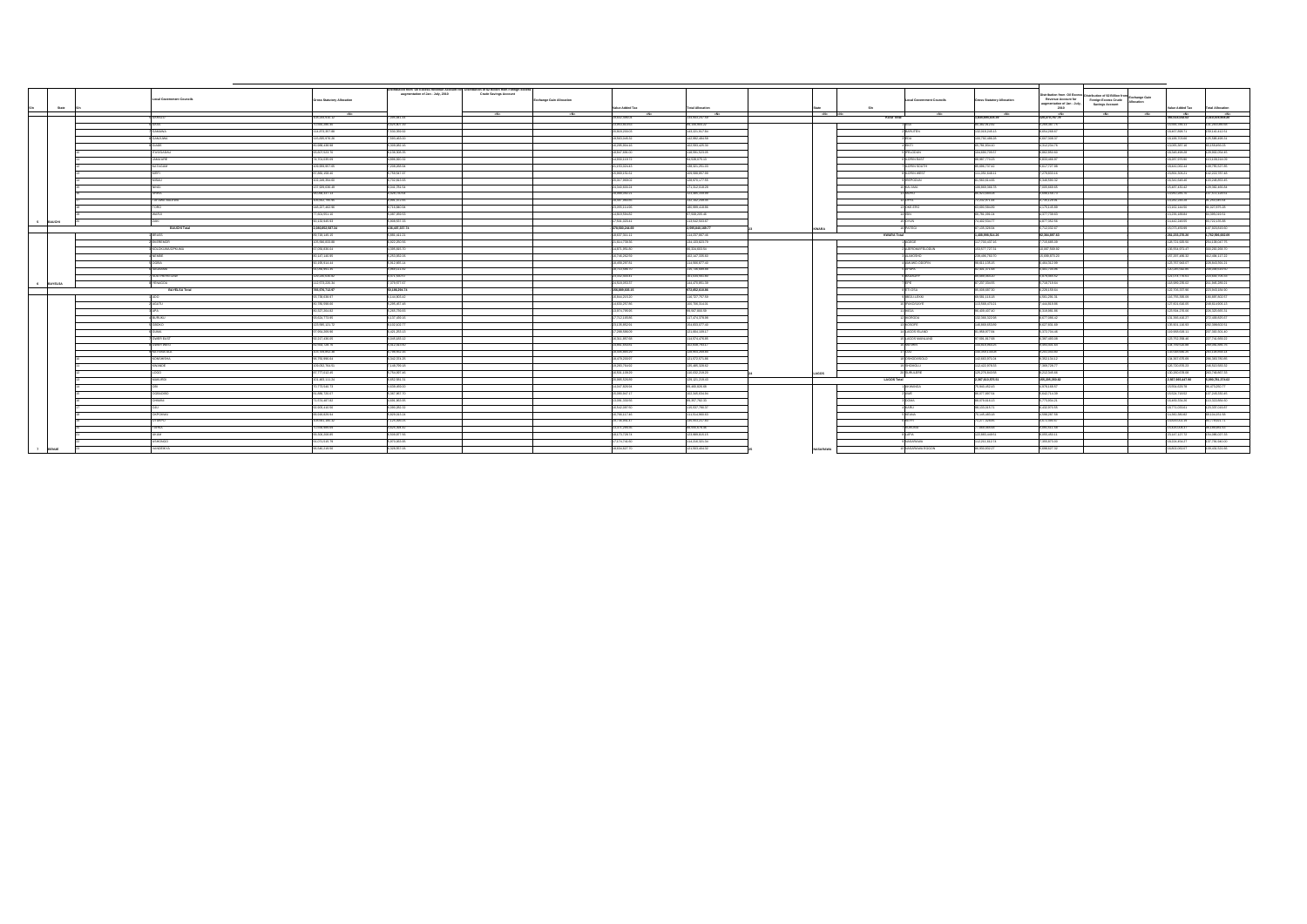|                  |                                  |                                | ution from Oil Escess Revenue Account | sion of \$2 Billion from Foreign Ex |                         |                 |                                |                       |                    |                                  |                                   |                                                    |                               |              |                 |                  |
|------------------|----------------------------------|--------------------------------|---------------------------------------|-------------------------------------|-------------------------|-----------------|--------------------------------|-----------------------|--------------------|----------------------------------|-----------------------------------|----------------------------------------------------|-------------------------------|--------------|-----------------|------------------|
|                  |                                  |                                | augmentation of Jan - July, 2010      | Crude Savings Account               |                         |                 |                                |                       |                    |                                  |                                   | Housion from Oil Escess                            | Xentbusion of \$2 Billion fro | schange Gain |                 |                  |
|                  | <b>Local Government Councils</b> | Gross Statutory Allocation     |                                       |                                     | achange Gain Allocation |                 |                                |                       |                    | <b>Local Government Councils</b> | <b>Gross Statutory Allocation</b> | Revenue Account for<br>sugmentation of Jan - July, | Foreign Excess Crude          |              |                 |                  |
| State            |                                  |                                |                                       |                                     |                         | Value Added Tax | Total Allocation               |                       | 5/n                |                                  |                                   | 2010                                               | <b>Savings Account</b>        |              | Value Added Tax | Total Allocation |
|                  |                                  |                                |                                       |                                     |                         |                 |                                | - - -                 |                    |                                  |                                   |                                                    |                               |              |                 |                  |
|                  | <b>DENUE Total</b>               | 115,004,673.44                 | 130,698,572.13                        |                                     |                         | 391,084,503.21  | 2,645,587,740.78               |                       |                    |                                  | 2,553,096.45                      | 5,411,703.50                                       |                               |              | 6,793,151.59    | A,758,751.55     |
|                  | <b>MADAN</b>                     | 1995.511.43                    | 123.974.43                            |                                     |                         | 14,332,273.00   | 109,101,758.07                 |                       |                    |                                  | 120600051                         | 5,458,384.47                                       |                               |              | 5,751,953.24    | 476,338.24       |
|                  | ASIORA UBA                       | 214,734.07                     | 17,238.10                             |                                     |                         | 15,050,000.35   | 108,588,971.52                 |                       |                    |                                  | 2,331,009.68                      | 4,741,614.36                                       |                               |              | 4,138,177.90    | 211,681.93       |
|                  |                                  | 17,741,057.36                  | 710,347.09                            |                                     |                         | 20,205,014.23   | 145,725,219.40                 | <b>NASARAWA Total</b> |                    |                                  | 1,127,501,040.00                  | 73,911,730.31                                      |                               |              | 215,792,000.33  | A17,204,001.34   |
|                  |                                  |                                | 41.976.69                             |                                     |                         | 13,591,410.25   |                                |                       |                    |                                  | 4,484,671.67                      |                                                    |                               |              | 500,716.69      | 523.661.09       |
|                  |                                  | 354,306.30                     |                                       |                                     |                         |                 | 1,557,660.23                   |                       |                    |                                  |                                   | 5,538,272.73                                       |                               |              |                 |                  |
|                  |                                  | 4803.747.77                    | 6,214,725.12                          |                                     |                         | 16,904,171.71   | 118,002,644.60                 |                       |                    |                                  | 72.591.660.00                     | 4,758,643.81                                       |                               |              | 12,062,725.33   | 213.038.02       |
|                  | DIEDOK                           | 0,785,998.92                   | 640,275.60                            |                                     |                         | 13,141,500.24   | 03,567,002.03                  |                       |                    |                                  | 83,351,705.96                     | 5,464,006.71                                       |                               |              | 7,432,159.39    | 1,247,932.05     |
|                  | <b>ADBMAD</b>                    | 15,727,049.91                  | 506,322.40                            |                                     |                         | 18,923,546.47   | 142,236,918.00                 |                       |                    |                                  | 131,839,669.77                    | 1,642,562.41                                       |                               |              | 16,005,522.73   | 57,347,754.91    |
|                  | DOM 2                            | 658831351                      | 020538-10                             |                                     |                         | 14,532,461.79   | 6,141,413.49                   |                       |                    |                                  | 13.308.293.77                     | \$,461,156.95                                      |                               |              | 100571379       | 775,164.52       |
|                  | cntro                            | 1,774,127.48                   | (819,461.92                           |                                     |                         | 16,170,208.07   | 110,763,797.46                 |                       |                    |                                  | 06.440,279.40                     | 1,000,400.02                                       |                               |              | 1,450,645.74    | 32.003.204.05    |
|                  | GUZAMALA                         | 1,594,914.38                   | 5,217,731.63                          |                                     |                         | 14,173,911.06   | 98,986,557.07                  |                       |                    | COAA (C)                         | 05.000,006.70                     | 5,313,052.59                                       |                               |              | 5.310.591.50    | 1,672,650.80     |
|                  |                                  | 1642,406.26                    |                                       |                                     |                         | 20,406,064.03   | 138,382,361.42                 |                       |                    |                                  | 4.498,765.60                      | 1,003,000.03                                       |                               |              | 035,443.36      | 117,875.00       |
|                  | <b>UAWAL</b>                     | 9867252.41                     | 222.473.65                            |                                     |                         | 15,035,016.57   | 99.925.542.63                  |                       |                    | THA                              | 78,744,219.83                     | \$,101,905.56                                      |                               |              | 5,125,742.72    | 031,928.11       |
|                  |                                  |                                |                                       |                                     |                         |                 |                                |                       |                    |                                  |                                   |                                                    |                               |              |                 |                  |
|                  | <b>JERE</b>                      | 9,704,846.22                   | (880,473.87                           |                                     |                         | 18,211,791.29   | 113,797,111.40                 |                       |                    | ONTAGORA                         | 88,606,760.67                     | \$,000,490.42                                      |                               |              | 1,165,927.72    | 0,581,178.82     |
|                  | KAGA                             | 00.009,490.02                  | 314,395.40                            |                                     |                         | 13,977,076.80   | 100,380,963.09                 |                       |                    | AP AL                            | 84.343,980.45                     | 5,529,049.92                                       |                               |              | 4,704,713.79    | 1,577,744.15     |
|                  | KALA BALGE                       | 173.497.25                     | 231.231.17                            |                                     |                         | 12,956,110.47   | 08.000.000.00                  |                       |                    |                                  | 100,367,259.71                    | 579,433.25                                         |                               |              | 0,191,681.74    | 138,374.70       |
|                  | CONDUGA                          | 15,952,833.12                  | 345,587.58                            |                                     |                         | 16,302,502.43   | 129,200,923.20                 |                       |                    |                                  | 1,534,234.84                      | 6,655,932.64                                       |                               |              | 204,051.09      | 394,218.58       |
|                  | <b>GJKAWA</b>                    | 6,590,813.82                   | 987,409.50                            |                                     |                         | 1,955,309.23    | 1,533,532.55                   |                       |                    |                                  | 10:638.516.12                     | 252,750.00                                         |                               |              | ,825,233.67     | 716,500.06       |
|                  | <b><i>WAYA KUSAR</i></b>         | 3,306,076.29                   | 1949-939-97                           |                                     |                         | 12,005,960.15   | 03,261,976.41                  |                       |                    |                                  | 28.640,625.32                     | 8.432,053.63                                       |                               |              | 0.370,006.06    | 443,544.95       |
|                  | <b>MAFA</b>                      | 6,176,749.97                   | 649,194.52                            |                                     |                         | 14,440,912.94   | 106,274,057.43                 |                       |                    | <b>ANCHAGA</b>                   | 03.226,734.50                     | \$,455,010.45                                      |                               |              | 7,035,005.04    | 577,629.99       |
|                  |                                  |                                |                                       |                                     |                         |                 |                                |                       |                    |                                  |                                   |                                                    |                               |              |                 |                  |
|                  | MAGUMERI                         | 20.050.050.05                  | 611,705.23                            |                                     |                         | 15,721,777.50   | 123,203,041.77                 |                       |                    |                                  | 113,827,011.54                    | 7,461,820.61                                       |                               |              | 19,415,387.69   | 2010/01/2012     |
|                  | <b>IAIDUGURI METRO</b>           | 41,100,904.00                  | 254,001.32                            |                                     |                         | 29.054,203.46   | 79,475,189.64                  |                       |                    |                                  | 8,193,673.25                      | 5,125,875.26                                       |                               |              | 4,478,422.53    | ,797,971.04      |
|                  | <b>AART</b>                      | 1,200,440.35                   | 383,759.70                            |                                     |                         | 15,352,360.92   | 12,616,460.98                  |                       |                    | AKORO                            | 03.015,767.41                     | \$,809,000.85                                      |                               |              | 1,303,548.00    | 05.005.200.00    |
|                  | MOBBAR                           | 1,120,617.03                   | 5,448,854.07                          |                                     |                         | 14,907,924.97   | 103,477,396.07                 |                       |                    |                                  | 08.476,204.47                     | 0,455,467.00                                       |                               |              | 7,213,005.38    | 2,145,367.05     |
|                  |                                  | 1,884,006.10                   | 332,241.45                            |                                     |                         | 4.670,207.34    | 03,856,534.89                  |                       |                    |                                  | 6,181,580.45                      | 229,493.43                                         |                               |              | 7,008,369.96    |                  |
|                  | 4544.4                           | 2,074,209.76                   | 035,799.37                            |                                     |                         | 19,115,003.42   | 17,225,752.54                  |                       |                    | <b>HIROR</b>                     | 12.016,164.00                     | 80.000,042.7                                       |                               |              | 0.002,275.50    | 0,441,500.99     |
|                  | NGANZAI                          | 1,900,732.24                   | 201105.25                             |                                     |                         | 14,318,959.70   | 01,588,578.19                  |                       |                    | ULEJA                            | 82,879,247.76                     | \$,433,031.45                                      |                               |              | 1,424,437.46    | 6,736,716.67     |
|                  | <b>SHANE</b>                     |                                | 4,033,004.51                          |                                     |                         |                 |                                |                       |                    | ATA                              |                                   |                                                    |                               |              |                 |                  |
|                  |                                  | 4,409,973.94<br>431,640,490.79 |                                       |                                     |                         | 14,406,946.32   | 93,780,004.77<br>1020551903.36 |                       |                    |                                  | 08,142,909.78                     | 4,467,015.66                                       |                               |              | 1,775,822.43    | 6,385,807.87     |
|                  | <b>BORNO Total</b>               |                                | 59,402,740.03                         |                                     |                         | 437,510,671.75  |                                | NIGER                 |                    |                                  | 3,034,072.64                      | 6,840,140.27                                       |                               |              | 1714207.70      | 10/000,000       |
|                  |                                  | 3,913,160.72                   | 230,504.34                            |                                     |                         | 6,492,335.04    | 01,644,098.11                  |                       | <b>NIGER Total</b> |                                  | 2,204,034,745.20                  | 149,779,098.56                                     |                               |              | 409,447,273.20  | 844,061,117.04   |
|                  |                                  | 03,150,484.15                  | 95.222.B3                             |                                     |                         | 6,713,200.01    | 23,428,986.99                  |                       |                    | <b>DOKUTA NORTI</b>              | 1712,046.66                       | 68.240,088.2                                       |                               |              | 124672.09       | 717,664.63       |
|                  | WPABUYI                          | 514,650.69                     | 326,880.93                            |                                     |                         | 20,915,001.02   | 23,757,413.44                  |                       |                    | EOKUTA SOUT                      | M.037,227.63                      | 5,967,016.23                                       |                               |              | 0,835,099.93    | (840,143.76      |
|                  | <b>BAKASSI</b>                   | 1744.001.00                    | 047,583.05                            |                                     |                         | 12,564,141.07   | 78,356,306.41                  |                       |                    | <b>COODTA</b>                    | 135,591,582.49                    | 1,000,513.73                                       |                               |              | 9.409.413.12    | 003,509.34       |
|                  | ASAWARA                          | 1060,035.72                    | 592,738.64                            |                                     |                         | 15, 130, 254.56 | 03,703,020.92                  |                       |                    | GBADO NORTH                      | 89,317,325.29                     | 5,855,070.48                                       |                               |              | 1,443,177.59    | 2,615,573.37     |
|                  | <b>IASE</b>                      | 1,203,305.40                   | 550,935.33                            |                                     |                         | 17,344,201.78   | 109, 198, 522, 50              |                       |                    | HTUO2 OQAB2                      | 83,963,000.46                     | 5,504,075.32                                       |                               |              | 16,923,755.45   | 5,456,832.22     |
|                  |                                  | 00.016.332.40                  | 608.871.57                            |                                     |                         | 17,936,846.19   | 125,362,050.16                 |                       |                    | CRONZW                           | 3.090.032.03                      | 1,135,777.50                                       |                               |              | 1016340.19      | 242,749.72       |
|                  |                                  | 1,307,726.03                   | 198.905.41                            |                                     |                         | 7,701,015.48    | 02,207,646.92                  |                       |                    | EMO NORTH                        |                                   |                                                    |                               |              | 1583094.44      | 938,734.52       |
|                  | CALABAR MUNICIPAL                |                                |                                       |                                     |                         |                 |                                |                       |                    |                                  | 03,587,267.04                     | 168,373.03                                         |                               |              |                 |                  |
|                  | CALABAR SOUTH                    | 1.009.433.65                   | 366.834.52                            |                                     |                         | 18.128,648.65   | 105,364,916.01                 |                       |                    |                                  | 132,455,177.24                    | 1,682,911.13                                       |                               |              | 2.429.031.52    | 567.119.89       |
|                  |                                  | 7,203,231.50                   | 405,412.45                            |                                     |                         | 14,234,003.71   | 03.043,447.00                  |                       |                    | UEBU EAST                        | 00,136,554.79                     | 5,253,230.10                                       |                               |              | (940,206.21     | 1,229,999.10     |
|                  | <b>DM</b>                        | 7,006,016.31                   | 756.051.21                            |                                     |                         | 7,106,008.98    | 10.669.536.49                  |                       |                    | UEBU NORTH                       | 09.096.111.41                     | 6,548,547.79                                       |                               |              | 025190.66       | 00.010.005       |
|                  | <b>COANLIKU</b>                  | 18.003,000.1                   | 073,630.14                            |                                     |                         | 15,207,568.22   | 97,757,000.17                  |                       |                    | 330 OSC                          | 73,404,000.54                     | 4,811,952.75                                       |                               |              | 6,471,970.19    | 688,803.47       |
|                  | COURRA                           | \$5.140,041                    | (682,449.29                           |                                     |                         | 17,458,231.10   | 09,824,721.78                  |                       |                    | <b>CENNE</b>                     | 71,287,471.10                     | 4,673,148.98                                       |                               |              | 5,238,585.00    | 199,205.08       |
|                  | 100.00                           | 777,386.42                     | 426,354.07                            |                                     |                         | 7,027,103.63    | 05,230,044.12                  |                       |                    | EBU NORTH EAST                   | 3,162,820.85                      | 140,549.07                                         |                               |              | 1,452,959.70    | 756,329.61       |
|                  | ODLIKPANI                        | 1,453,715.19                   | 798-457.75                            |                                     |                         | 18.157,092.30   | 12,409,265.23                  |                       |                    | <b>ALKO-AFON</b>                 | 22,076,478.20                     | 222,314.09                                         |                               |              | 1962.534.34     | 616,226.63       |
|                  | <b>ALODC</b>                     |                                |                                       |                                     |                         |                 |                                |                       |                    | <b>ROKO</b>                      |                                   |                                                    |                               |              |                 |                  |
|                  |                                  | 759,933.46                     | 490,763.55                            |                                     |                         | 17,439,257.02   | 06.689.954.03                  |                       |                    |                                  | 77,451,573.35                     | 5,077,227.95                                       |                               |              | 12.202.205      | 874,766.81       |
|                  | <b>YAKURR</b>                    | 330,054.22                     | 764,182.34                            |                                     |                         | 18,297,074.20   | 11,992,110.75                  |                       |                    | <b>BAFEM/OWCCO</b>               | 91,987,672.95                     | 6,030,121.33                                       |                               |              | 006374.99       | 104,109.26       |
| 9 CROSS RIVER    | <b>YALA</b>                      | 502 505.83                     | 063.870.47                            |                                     |                         | 18,800,009.66   | 17,306,385.95                  |                       |                    | HACIDS                           | 76,602,212.46                     | 5,021,549.31                                       |                               |              | 14.914.103.75   | 537,865.51       |
| ROSS RIVER Total |                                  | 511,095,772.55                 | 99,057,738.47                         |                                     |                         | 306,734,493.42  | 1,316,000,004.44               |                       |                    | DOGBOLU                          | 2,334,574.46                      | 4,741,790.36                                       |                               |              | 5,531,687.39    | 031,052.20       |
|                  | ANOCHA NORTH                     | 1,964,433.68                   | 02.008.00                             |                                     |                         | 15,740,111.71   | 9,225,410.95                   |                       |                    | <b>GUN WATERSIDE</b>             | 07,109,581.85                     | 4,403,206.60                                       |                               |              | 13,638,192.06   | 210,981.30       |
|                  |                                  |                                |                                       |                                     |                         |                 |                                |                       |                    |                                  |                                   |                                                    |                               |              |                 |                  |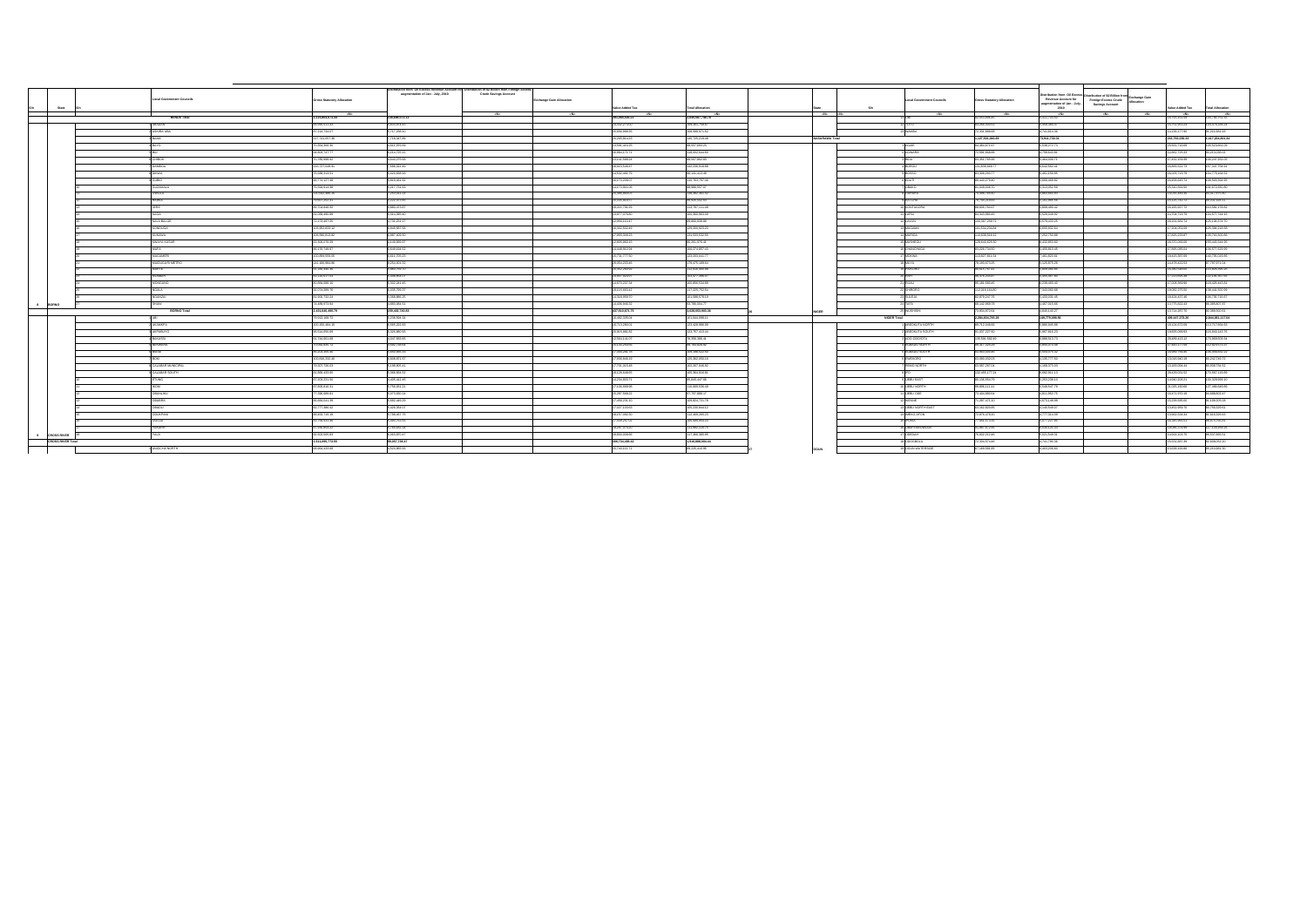|    |               |                                  |                            | stribution from Oil Escess Revenue Account for Distribution of \$2 Billion from Foreign Exces |                       |                          |                        |                   |            |                   |                                  |                            |                            |                                 |              |                 |                         |
|----|---------------|----------------------------------|----------------------------|-----------------------------------------------------------------------------------------------|-----------------------|--------------------------|------------------------|-------------------|------------|-------------------|----------------------------------|----------------------------|----------------------------|---------------------------------|--------------|-----------------|-------------------------|
|    |               |                                  |                            | augmentation of Jan - July, 2010                                                              | Crude Savings Account |                          |                        |                   |            |                   |                                  |                            | latituden from Oil Esces   | Distribution of \$2 Billion fro |              |                 |                         |
|    |               | <b>Local Government Councils</b> | Gross Statutory Allocation |                                                                                               |                       | Eschange Gain Allocation |                        |                   |            |                   | <b>Local Government Councils</b> | Gross Statutory Allocation | Revenue Account for        | Foreign Excess Crude            | schange Gain |                 |                         |
|    |               |                                  |                            |                                                                                               |                       |                          |                        |                   |            |                   |                                  |                            | augmentation of Jan - July | Savings Account                 |              |                 |                         |
|    | <b>Course</b> |                                  |                            |                                                                                               |                       |                          | <b>Value Added Tax</b> | Treal Alloration  |            | 5/n               |                                  |                            | 2010                       |                                 |              | Value Added Tax | <b>Total Allocation</b> |
|    |               | OCHA SOUTH                       | 070,427.33                 | 921,135.30                                                                                    |                       |                          | 1994,322.96            | 4,985,005.57      | __         |                   |                                  |                            | 271,450.24                 |                                 |              | 344,611.40      | 121,005,134.09          |
|    |               |                                  |                            |                                                                                               |                       |                          |                        |                   |            |                   |                                  | 009,072.36                 |                            |                                 |              |                 |                         |
|    |               | <b>DAMO</b>                      | 4,463,815.35               | 225,833.91                                                                                    |                       |                          | 15,100,795.45          | 03,750,444.71     |            | <b>OGUN Total</b> |                                  | 1,690,732,663.12           | 110,833,579.85             |                                 |              | 152,063,567.40  | 153,629,010.38          |
|    |               | DURUTU                           | 12,133,725.56              | 033885.00                                                                                     |                       |                          | 19,407,560.56          | 117,580,981.72    |            |                   | AKOKO NORTHEAS                   | 05.164,940.70              | 5,582,000.00               |                                 |              | 7,036,300.16    | 107,784,107.66          |
|    |               | THEOPE EAST                      | 13,355,104.00              | 464,225.58                                                                                    |                       |                          | 19,097,475.85          | 107,916,006.31    |            |                   | <b><i>KOKO NORTH WE</i></b>      | 1,030,619.07               | 019,825.09                 |                                 |              | 1,377,519.63    | 116,227,964.59          |
|    |               | THOPE WEST                       |                            | 595.128.37                                                                                    |                       |                          | 19.195,316.42          | 110, 142, 431.98  |            |                   |                                  |                            |                            |                                 |              |                 |                         |
|    |               |                                  | 15,351,987.19              |                                                                                               |                       |                          |                        |                   |            |                   | MOKO SOUTH WE                    | 82,155,946.61              | 041,152.27                 |                                 |              | 1,925,916.01    | 17,123,014.90           |
|    |               | (A NORTH EAS                     | 83,241,044.19              | 456,748.50                                                                                    |                       |                          | 10,498,726.52          | 107,196,519.21    |            |                   | KOKO SOUTH EAS                   | 06,729,212.71              | 4,374,994.36               |                                 |              | 1,787,189.62    | 63.005,100,60           |
|    |               | <b>KA SOUTH</b>                  | 9,347,912.79               | 201,539.79                                                                                    |                       |                          | 7,762,720.85           | 102,312,173.43    |            |                   | HTRUN 3RUN                       | 2,050,831.05               | 1,723,189.96               |                                 |              | 550502539       | 02,279,046.40           |
|    |               | <b>ISOKO NORTH</b>               | 13.330,038.0               | 275,034.79                                                                                    |                       |                          | 7,110,405.77           | 102,862,497.20    |            |                   | KURE SOUTH                       | 12.046,513.77              | 345,050.17                 |                                 |              | 3,243,246.10    | 142,640,810.04          |
|    |               |                                  |                            |                                                                                               |                       |                          |                        |                   |            |                   |                                  |                            |                            |                                 |              |                 |                         |
|    |               | <b>IITUO2 GXO2</b>               | 1044,763.20                | 302,756.64                                                                                    |                       |                          | 20,038,143.02          | 115,985,062.06    |            |                   | ANRE                             | 73,685,491.96              | 5,158,115.74               |                                 |              | 5,415,406.33    | 0,259,074.02            |
|    |               | DOKWA EAST                       | 6,214,111.28               | (996,107.00                                                                                   |                       |                          | 15,000,200.40          | 96,096,510.56     |            |                   | EDORE                            | 79,776,250.48              | 229,610.06                 |                                 |              | 7,068,377.09    | 102,074,247.23          |
|    |               | DOKWA WEST                       | 10.583,515.67              | 020322.00                                                                                     |                       |                          | 17,299,061.38          | 98,902,900.72     |            |                   | OKITIPUPA                        | 04.203,090.92              | 6,175,349.91               |                                 |              | 9,068,448.75    | 19,446,889.59           |
|    |               |                                  | 2.773.073.5                | 70.535.54                                                                                     |                       |                          | 6,624,800.10           | 94,168,409.15     |            |                   |                                  | 03.063.358.24              | 808,615.02                 |                                 |              | 06195032        | 11.722.922.59           |
|    |               | HTMCH LIMIN                      | 2,275,623.13               | 737,925.00                                                                                    |                       |                          | 16,110,682.86          | 23,124,221.07     |            |                   | <b>SELEN</b>                     | 78,567,181.13              | 5,150,360.04               |                                 |              | 6,322,378.50    | 00,039,919.68           |
|    |               |                                  |                            |                                                                                               |                       |                          |                        |                   |            |                   |                                  |                            |                            |                                 |              |                 |                         |
|    |               | <b>HAILI SOUTH</b>               | 4,798,801.79               | (903,329.20                                                                                   |                       |                          | 7,300,775.56           | 27.010.906.62     |            |                   | E-OLUJI-OKEIGBO                  | 02.537,508.07              | 410,629.19                 |                                 |              | 5,947,579.73    | 04,035,716.99           |
|    |               | <b>ATANI</b>                     | 13,809,242.26              | (182,924.30                                                                                   |                       |                          | 14,447,070.72          | 02,439,245.20     |            |                   |                                  | 70,071,003.32              | 5,117,091.49               |                                 |              | 15,979,517.20   | 00.103.292.02           |
|    |               | SAPELE                           | 79,087,679.97              | 03.034.450                                                                                    |                       |                          | 18,007,401.65          | 102,359,642.22    |            |                   | <b>OKADO</b>                     | 98,581,704.23              | 6,331,201.77               |                                 |              | 10,956,141.76   | 121,009,207.76          |
|    |               |                                  | 5,043,029.19               | (919,339.26                                                                                   |                       |                          | 7,090,000.98           | 7,053,029.43      |            |                   | NDO EAS                          | 4,153,576.09               | 205,496.67                 |                                 |              | 1,519,246.24    | 01.070,319.00           |
|    |               | <b>GHELLI NORTH</b>              | 06,607,004.32              | 0031476.09                                                                                    |                       |                          | 23,298,009.60          | 136,894,450.02    |            |                   | NDO WES                          | 05,444,200.48              | 312,244.89                 |                                 |              | 3,819,340.66    | 133,175,786.03          |
|    |               |                                  |                            |                                                                                               |                       |                          |                        |                   |            |                   |                                  |                            |                            |                                 |              |                 |                         |
|    |               | SHELLI SOUTH                     | 1,593,418.32               | 676,508.62                                                                                    |                       |                          | 19,544,107.93          | 111,014,114.00    |            |                   |                                  | 82.151,252.23              | 5,385,308.73               |                                 |              | 1,970, 257.28   | 1,506,818.25            |
|    |               | MAUM.                            | 1070259.59                 | 527,802.83                                                                                    |                       |                          | 16,207,983.95          | 00.000.000.00     | <b>NDO</b> |                   |                                  | 6.610.950.11               | 6,333,193.70               |                                 |              | 1555,513.58     | 121,422,003.20          |
|    |               | <b>WE</b>                        | 13,997,717.95              | 244,136.05                                                                                    |                       |                          | 18,771,006.53          | 104,013,001.34    |            | <b>ONDO Total</b> |                                  | 1,560,634,591.99           | 102,305,105.47             |                                 |              | 316,565,421.16  | 1,979,505,198.61        |
|    |               | HRRI SOUTH                       | 03,927,448.75              | 10.0227,010.                                                                                  |                       |                          | 22,683,507.37          | 130,227,111.77    |            |                   | TAXUMOGA EAST                    | 64,059,101.58              | 4,199,303.48               |                                 |              | 13,354,789.87   | 01,613,194.93           |
|    |               | <b>HERI NORTH</b>                | 4,245,688.82               | 522,606.55                                                                                    |                       |                          | 16,878,871.09          | 106,647,166.46    |            |                   | AKUMOSA WEST                     | 06.026.225.30              | 4244.945.47                |                                 |              | 00.020.020.00   | 02,091,131.03           |
|    |               |                                  |                            |                                                                                               |                       |                          |                        |                   |            |                   |                                  |                            |                            |                                 |              |                 |                         |
|    | 10 DELTA      | ARRI SOUTH-WEST                  | 6,804,451.15               | 034,006.70                                                                                    |                       |                          | 16,158,380.14          | 27,997,638.06     |            |                   | EDADE                            | 73, 254, 117.35            | \$,195,391.17              |                                 |              | 5,947,290.20    | 100,296,898.72          |
|    |               | <b>DELTA Total</b>               | 397,273,416.49             | 30,928,423.83                                                                                 |                       |                          | 445,240,046.34         | 573,441,886.67    |            |                   | TDRE                             | 67,532,462.17              | 1426,994.70                |                                 |              | 1342.534.06     | 05,331,981.72           |
|    |               | AKALIKI                          | 1,100,530.73               | 322,198.89                                                                                    |                       |                          | 16,494,768.51          | 03,005,498.14     |            |                   | <b>ILLIWADURC</b>                | 04.254,982.07              | 212,144.14                 |                                 |              | 1,165,328.60    | 01,632,454.01           |
|    |               | <b>FIKPO NORTH</b>               | 7,905,417.38               | 106.979.05                                                                                    |                       |                          | 16,665,570.19          | 99.677,966.62     |            |                   | <b>VIDY DID</b>                  | 74,308,586.21              | 4,871,193.89               |                                 |              | 5565.020.40     | 4,741,608.58            |
|    |               | AFIKPO SOUTH                     | 13,166,162.33              | 109,025.40                                                                                    |                       |                          | 16,601,670.94          | 101,037,466.64    |            |                   | EDE NORTH                        | 03.002.585.75              | 4,109,377.23               |                                 |              | 3,621,545.19    | 01,223,508.17           |
|    |               | <b>MACADI</b>                    |                            |                                                                                               |                       |                          |                        |                   |            |                   |                                  |                            |                            |                                 |              |                 |                         |
|    |               |                                  | 18,950,957.31              | 175,517.94                                                                                    |                       |                          | 15,625,175.52          | 99,751,650.77     |            |                   | <b>FOE SOUTH</b>                 | 06.412,010.59              | 4,353,545.09               |                                 |              | 3,349,129.10    | 04,114,684.78           |
|    |               | ZZA NORTH                        | 7,337,513.36               | 009,750.91                                                                                    |                       |                          | 16,201,476.07          | 98,688,740.35     |            |                   | GBEDORS                          | 1,940,413.82               | 000,415.91                 |                                 |              | 293,220.20      | 9,294,049.93            |
|    |               | 22A SOUTH                        | 732,159.72                 | 099.554.61                                                                                    |                       |                          | 15,047,022.93          | 98,739,407.26     |            |                   |                                  | 23,252,012.34              | 601,931.69                 |                                 |              | 5,327,115.95    | 93.381.059.98           |
|    |               |                                  | 1.224,692.79               | 980,105.25                                                                                    |                       |                          | 8,692,023.06           | 115,896,821.10    |            |                   | E CENTRA                         | 6,443,214.26               | 011,126.40                 |                                 |              | 536,600.00      | 7.993.940.7             |
|    |               | HELU                             | 3.803.568.15               | 221,409.63                                                                                    |                       |                          | 16,471,181.95          | 101,506,159.73    |            |                   | <b>TEAC</b>                      | 12.092.400.41              | \$381,456.55               |                                 |              | 264,568.05      | 104,738,513.81          |
|    |               |                                  | 4,392,671.71               | 4,876,706.00                                                                                  |                       |                          | 15,418,302.50          | 94,687,760.21     |            |                   | FE NORTH                         | 77,601,030.58              | 5,087,025.41               |                                 |              | 6,062,772.19    | 90,750,828.10           |
|    |               |                                  |                            |                                                                                               |                       |                          |                        |                   |            |                   |                                  |                            |                            |                                 |              |                 |                         |
|    |               |                                  | 17,922,185.04              | 419,149.05                                                                                    |                       |                          | 19,372,294.55          | 123,713,629.44    |            |                   | FE SOUTH                         | 74,247,511.02              | 4,067,190.24               |                                 |              | 15,421,357.30   | 94,536,059.24           |
|    |               | AOZARA                           | 3,908,799.08               | 238,307.90                                                                                    |                       |                          | 16,300,549.00          | 01,533,656.03     |            |                   | COAYO                            | 03.059.037.73              | 1,871,583.83               |                                 |              | 387,153.45      | 74,918,575.01           |
|    |               | HUNWU                            | 12.471,920.94              | 865,204.78                                                                                    |                       |                          | 8,053,718.19           | 13,390,043.91     |            |                   |                                  | 2,254,766.29               | 1236,558.65                |                                 |              | 072,904.70      | 1.064.229.74            |
|    | EBONYI        | NICHA                            | 1,488,482.35               | 5,997,397.60                                                                                  |                       |                          | 19,468,597.63          | 116,954,477.58    |            |                   |                                  | 45,360,268.25              | 4.284.599.61               |                                 |              | 2,000,415.46    | 02:505.203.32           |
|    |               | EBONYI Total                     | 076,553,060.87             | 0,571,907.01                                                                                  |                       |                          | 221,459,109.90         | 1,368,584,070.58  |            |                   | ESHAEAS                          | 08.202.003.90              | 4,474,001.70               |                                 |              | 1410,074.52     | 7,154,520.12            |
|    |               |                                  |                            |                                                                                               |                       |                          |                        |                   |            |                   |                                  |                            |                            |                                 |              |                 |                         |
|    |               | COID CIACH                       | 03,351,492.60              | 775,060.40                                                                                    |                       |                          | 20,350,004.07          | 130,477,357.06    |            |                   | ESHA WES                         | 10,052,581.38              | 4.631,529.69               |                                 |              | (310,782.10     | 0,594,873.17            |
|    |               | <b>SOR</b>                       | 99,497,224.78              | 522,399.34                                                                                    |                       |                          | 23,068,989.75          | 129,008,013.07    |            |                   | EPODUN                           | 71,531,007.16              | 4,689,171.33               |                                 |              | 14,057,034.37   | 20.203.000.11           |
|    |               | SAN CENTRAL                      | 17,511,751.04              | 425,637.01                                                                                    |                       |                          | 14,871,732.27          | 06.000.120.33     |            |                   | <b>SJOW23</b>                    | 76,684,331.65              | 5,026,932.51               |                                 |              | 5,710,022.00    | 97,421,286.16           |
|    |               | AN NORTH EAST                    | 1,432,599.01               | 617,109.05                                                                                    |                       |                          | 5,362,193.06           | 90,411,901.12     |            |                   |                                  | 0,040,578.94               | 525,057.15                 |                                 |              | 1,297,553.63    | 07,063,989.73           |
|    |               | SAN SOUTH EAST                   | 2,635,937.44               | 417,001.50                                                                                    |                       |                          | 7,052,563.59           | 105, 105, 582, 60 |            |                   |                                  | 02,581,443.71              | 413,509.32                 |                                 |              | 1,379,531.51    | 105,374,484.54          |
|    |               |                                  |                            |                                                                                               |                       |                          |                        |                   |            |                   | COCKUN                           |                            |                            |                                 |              |                 |                         |
|    |               | SANWEST                          | 1,953,082.49               | 716,782.19                                                                                    |                       |                          | 15,589,183.18          | 22,259,047.07     |            |                   |                                  | 1,372,640.97               | 4,613,170.59               |                                 |              | 4,763,484.39    | 09.749.303.95           |
|    |               | <b>ISAKO CENTRAL</b>             | 8,419,537.94               | 550,099.27                                                                                    |                       |                          | 14,496,618.53          | 80,400,055.74     |            |                   |                                  | 74,405,013.50              | 4,877,567.49               |                                 |              | 5,378,447.30    | 00.001.120.20           |
|    |               | TSAKO EAST                       | 1555.945.27                | 143 523.49                                                                                    |                       |                          | 16,293,425.61          | 23,558,994.37     |            |                   | <b>LA-OLUMA</b>                  | 01,909,587.24              | 4,062,320.33               |                                 |              | 1368627.32      | 9.400.542.09            |
|    |               | SAKO WEST                        | 1,512,027.21               | 002,332.75                                                                                    |                       |                          | 18,096,941.76          | 112,412,101.72    |            |                   | <b>LORUNDA</b>                   | 73,911,262.90              | 4,845,147.93               |                                 |              | 5,296,366.05    | 94,052,776.00           |
| 12 | mo            | SUEGBEN                          | 4,119,740.74               | 203,278.59                                                                                    |                       |                          | 13,625,278.38          | 81,948,297.71     |            |                   | <b>SCHOOL</b>                    | 76,378,188.18              | 5,006,063.71               |                                 |              | 5,005,366.27    | 97,270,418.16           |
|    |               |                                  |                            |                                                                                               |                       |                          |                        |                   |            |                   |                                  |                            |                            |                                 |              |                 |                         |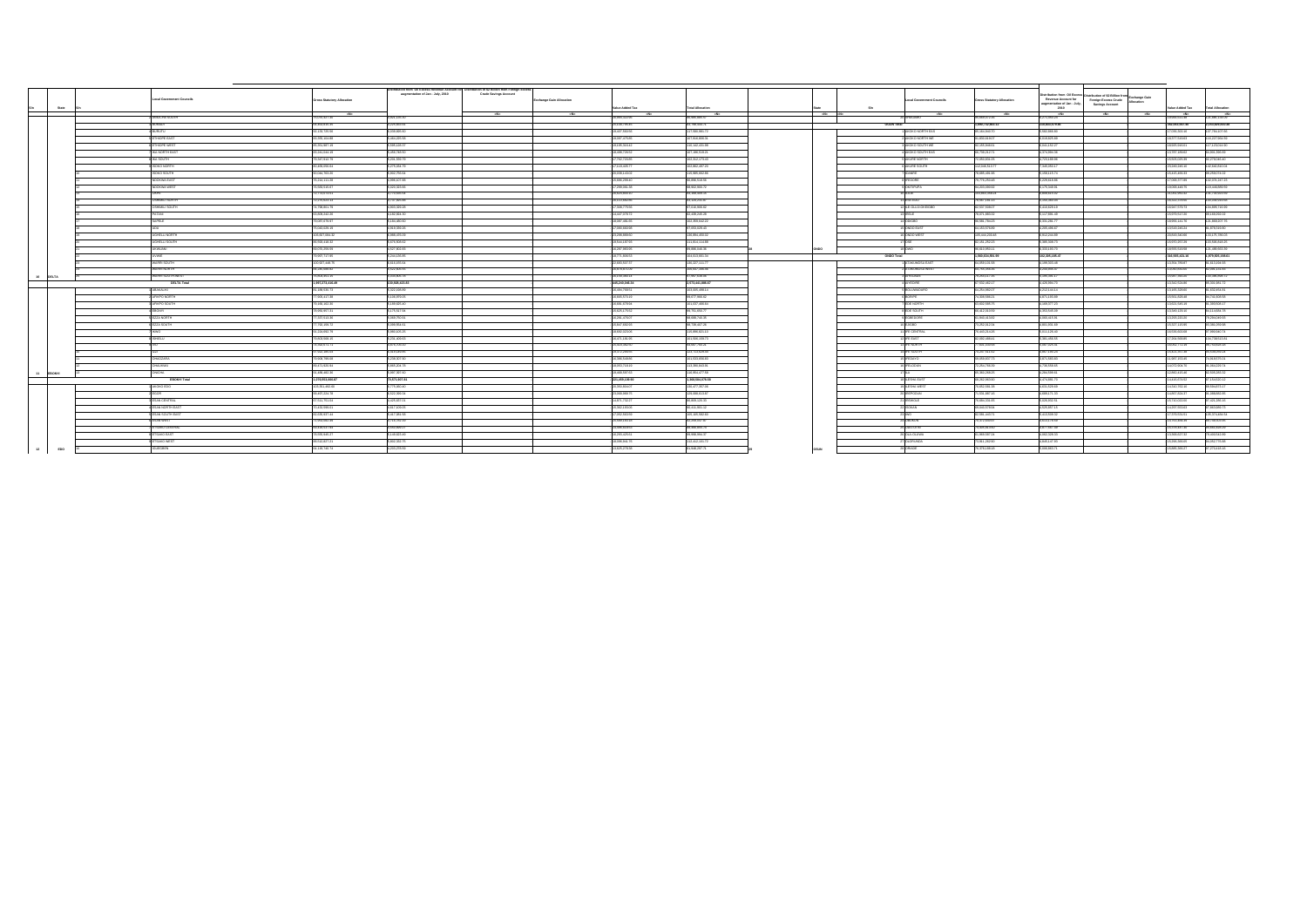|       |                                  |                            | bution from Oil Escess Revenue Account | xion of \$2 Billion from Foreign Exce |                         |                  |                         |                |                  |                                  |                            |                                                   |                                        |                     |                 |                         |
|-------|----------------------------------|----------------------------|----------------------------------------|---------------------------------------|-------------------------|------------------|-------------------------|----------------|------------------|----------------------------------|----------------------------|---------------------------------------------------|----------------------------------------|---------------------|-----------------|-------------------------|
|       |                                  |                            | augmentation of Jan - July, 2010       | <b>Crude Savings Account</b>          |                         |                  |                         |                |                  |                                  |                            | Distribution from Oil Esca                        | <b>Distribution of \$2 Billion fre</b> | <b>Schange Gain</b> |                 |                         |
|       | <b>Local Government Councils</b> | Gross Statutory Allocation |                                        |                                       | schange Gain Allocation |                  |                         |                |                  | <b>Local Government Councils</b> | Gross Statutory Allocation | Revenue Account for<br>augmentation of Jan - July | Foreign Excess Crude                   | oration.            |                 |                         |
|       |                                  |                            |                                        |                                       |                         | Value Added Tax  | <b>Total Allocation</b> |                | 5/n              |                                  |                            | 2010                                              | <b>Savings Account</b>                 |                     | Value Added Tax | <b>Total Allocation</b> |
| State |                                  |                            |                                        |                                       |                         |                  |                         | - -            |                  |                                  |                            |                                                   |                                        |                     |                 |                         |
|       | <b>KPOBA OKHA</b>                | 19,573,177.00              | 7,182,914.14                           |                                       |                         | 24,159,457.03    | 140,915,549.05          |                |                  |                                  | 19.635,920.68              | 4,564,003.94                                      |                                        |                     | 4,294,059.32    | 10,434,863,94           |
|       |                                  |                            |                                        |                                       |                         |                  |                         |                |                  |                                  |                            |                                                   |                                        |                     |                 |                         |
|       | COLOR                            | 0.419.673.26               | 238,404.95                             |                                       |                         | 24,204,029.83    | 141,942,108.04          |                |                  | socac                            | \$,006,400.46              | 4,916,938.12                                      |                                        |                     | 167,601.37      | 80.000,000.04           |
|       | RHICMINON                        | 016,262.87                 | MC.003.000.                            |                                       |                         | 7,576,509.71     | 113,493,720.92          |                | OSUN Total       |                                  | 2,126,004,346.17           | 129,423,573.28                                    |                                        |                     | 440,225,724.68  | 2,706,683,714.13        |
|       | DVIA NORTH EAST                  | 5,108,037.49               | 579,136.59                             |                                       |                         | 10,567,033.46    | 107,255,007.54          |                |                  |                                  | 74,574,380.95              | 4,000,017.03                                      |                                        |                     | 041,995.93      | 05,504,994.57           |
|       | WA SOUTH WEST                    | 530,477.77                 | 03,674.98                              |                                       |                         | 15,921,631.45    | 113,460,784.20          |                |                  |                                  | 17,269,338.06              | 720,017.58                                        |                                        |                     | 729,110.95      | 729,266.59              |
|       |                                  |                            |                                        |                                       |                         |                  |                         |                |                  |                                  |                            |                                                   |                                        |                     |                 |                         |
|       | DWAN EAST                        | 2.258.599.02               | 5.292.345.70                           |                                       |                         | 16.506,502.94    | 104.237.507.66          |                |                  | <b>TIBA</b>                      | 47,097,941.70              | 5,709,581.94                                      |                                        |                     | 7.283.487.90    | 110,091,011.54          |
|       | <b>TESN WAND</b>                 | 8,784,212.46               | 509,051.41                             |                                       |                         | 14,594,913.35    | 17,000,177.23           |                |                  | OBSIT                            | 06.531,532.14              | 5,672,451.76                                      |                                        |                     | 224,992.25      | 107,428,976.15          |
|       | <b>UNUVANYONCE</b>               | 1,751,495.03               | 5,162,442.47                           |                                       |                         | 15,413,454.53    | 99,327,392.03           |                |                  | GEEDA                            | 02, 004, 208.78            | 6,090,203.54                                      |                                        |                     | 192,602.96      | 120,187,015.27          |
|       | EDO Total                        | 512,440,074.28             | 99,145,062.27                          |                                       |                         | 313,912,183.31   | 1.925.490.119.05        |                |                  | <b>JADAN NORTH</b>               | 96.064,085.23              | 6297.344.75                                       |                                        |                     | 20.023.07       | 24,435,366.00           |
|       |                                  |                            |                                        |                                       |                         | 22,120,991.42    | 126,821,450.57          |                |                  |                                  |                            |                                                   |                                        |                     |                 |                         |
|       | ITIXE GOA                        | 1,259,215.74               | 0,441,243.42                           |                                       |                         |                  |                         |                |                  | ADAN NORTH EA                    | 97,257,044.12              | 6,375,599.92                                      |                                        |                     | 2,090,732.00    | 126,532,176.84          |
|       | <b>AIYEKIRE</b>                  | 7.180.533.14               | 00.039.400.30                          |                                       |                         | 16,515,146.20    | 98,755,139.64           |                |                  | <b>JADAN NORTH WE</b>            | 77,726,311.30              | 5,005,238.01                                      |                                        |                     | 0,094,008.37    | 99,515,617.68           |
|       |                                  | 068,341.05                 | 658,784.22                             |                                       |                         | 4,374,013.90     | 90,101,939.17           |                |                  | DAN SOUTH EA                     | 0.982,203.05               | 6,160,875.16                                      |                                        |                     | (650,042.07     | 0,793,200.28            |
|       | EKITI EAST                       | 645.623.50                 | 950.041.40                             |                                       |                         | 16,157,399.16    | 96,761,064.13           |                |                  | <b>JADAN SOUTH WE</b>            | 17,085,000.51              | 6.403.645.41                                      |                                        |                     | 227,965.34      | 125,317,280.25          |
|       | EKITI SOUTH WEST                 | 544,984.77                 | 5,083,351.41                           |                                       |                         | 17,112,113.44    | 20,740,440.02           |                |                  | <b>IARAPA CENTRAL</b>            | 08,307,317.03              | 4,477,789.21                                      |                                        |                     | 14,951,982.12   | 07,737,000.36           |
|       | EKITI WEST                       | 034,588.14                 | 5,181,000.24                           |                                       |                         | 17,622,806.26    | 101,838,394.05          |                |                  | 1ARAPA NORTH                     | 71,059,504.79              |                                                   |                                        |                     | 4,006,044.56    | 01,456,282.43           |
|       |                                  |                            |                                        |                                       |                         |                  |                         |                |                  |                                  |                            | 4,710,653.08                                      |                                        |                     |                 |                         |
|       | <b>MURE</b>                      | 1497,505.57                | 4,359,149.59                           |                                       |                         | 4,617,423.56     | 05,474,070.73           |                |                  |                                  | 1,088,528.99               | 4,660,107.61                                      |                                        |                     | 00.003,100.4    | 00,710,472.66           |
|       | <b>DOGG</b>                      | 710,329.67                 | 225,297.52                             |                                       |                         | 16,096,759.36    | 101,832,386.55          |                |                  | SAXI WEST                        | 103,189,135.65             | 6,764,417.32                                      |                                        |                     | 1,067,821.29    | 121,021,274.26          |
|       |                                  | 520,369.99                 | 11,720.05                              |                                       |                         | 9,073,397.51     | 111,265,487.54          |                |                  |                                  | 2,311,839.1                | 1,740,299.91                                      |                                        |                     | 484,758.95      | 2,536,898.04            |
|       | KERE                             | 7,762,387.17               | 5,097,602.91                           |                                       |                         | 16,405,063.92    | 00.345,054.00           |                |                  |                                  | 79.241,955.59              | 5.194.593.92                                      |                                        |                     | 635,957.57      | 00,072,507.08           |
|       | KOLE                             | 4,216,194.28               | 520,673.08                             |                                       |                         | 7,222,498.57     | 106,959,365.92          |                |                  | SEYIN                            | 98,761,071.79              | 6,474,141.00                                      |                                        |                     | 0,331,361.36    | 125,566,575.02          |
|       |                                  |                            |                                        |                                       |                         |                  |                         |                |                  |                                  |                            |                                                   |                                        |                     |                 |                         |
|       | LEJEMEJI                         | 1174,485.33                | 02/02/2020                             |                                       |                         | 12,057,900.72    | 75,911,405.45           |                |                  | <b>TESIWAJU</b>                  | 82,216,482.22              | 5,389,584.79                                      |                                        |                     | (849,075.30     | 103,455,142.31          |
|       | EPODUNIFELODUN                   | 1,999,819.75               | (850,953.15                            |                                       |                         | 15,049,090.57    | 94,700,463.46           |                |                  | <b>AJONA</b>                     | 7,776,683.56               | \$,098,540.09                                     |                                        |                     | (952,017.06     | 97,827,240.71           |
|       | SDORUN                           | 072,912.90                 | 724,637.50                             |                                       |                         | 15,311,742.16    | 92,109,292.57           |                |                  | LORUNSOGO                        | 72,204,742.20              | 4,733,279.39                                      |                                        |                     | 210,490.39      | 91,148,511.98           |
|       | MOGA                             | 545,220.57                 | 4,952,259.70                           |                                       |                         | 16,455,047.03    | 96,953,328.11           |                |                  | <b>AJOLA</b>                     | 87,713,109.33              | 5,749,908.38                                      |                                        |                     | 10,377,033.96   | 11,840,048.67           |
|       |                                  | 065,230.5                  | 986,348.22                             |                                       |                         | 6.026,537.40     | 97,078,116.12           |                |                  |                                  | 79.077.377.84              | 5,183,005.26                                      |                                        |                     | 523.654.8       | 100,784,834.16          |
|       |                                  |                            |                                        |                                       |                         |                  |                         |                |                  |                                  |                            |                                                   |                                        |                     |                 |                         |
|       | <b>EXITI Total</b>               | 230,297,742.10             | 00,650,422.16                          |                                       |                         | 264,700,931.98   | 1,575,649,096.24        |                |                  | <b>SON ONDOWOR</b>               | 83,073,027.20              | 5,445,734.38                                      |                                        |                     | 0,297,405.02    | 106,816,227.20          |
|       | <b>UNG</b>                       | 541,476.94                 | 476,442.94                             |                                       |                         | 18,176,712.82    | 107,194,632.70          |                |                  | <b>DOS ONDOWORD</b>              | 70,749,338.57              | 4,637,672.47                                      |                                        |                     | 4,876,365.34    | 0,263,576.37            |
|       | ANINRI                           | 7,135,669.17               | 5,056,519.30                           |                                       |                         | 15,925,995.39    | 98,118,183.00           |                |                  | <b>CO-OLUWA</b>                  | 08.046,040.00              | 4,316,463.41                                      |                                        |                     | 13,631,309.17   | 03,734,113.44           |
|       | TRADUCERS                        | 0,620,986.23               | 596.065.93                             |                                       |                         | 1,005,528.24     | 128,222,580.40          |                |                  | <b>KUYOLE</b>                    | 24.037,340.46              | 5,532,540.38                                      |                                        |                     | (437,412.57     | 108,367,309.42          |
|       | INJGU NORTH                      | 073,625.98                 | 970,202.20                             |                                       |                         | 19,009,102.70    | 116,853,010.95          |                |                  |                                  | 05.493,120.74              | 6,259,916.51                                      |                                        |                     | (615,553.27     | 122,308,508.52          |
|       | NJGU SOUTH                       | 433,404.65                 | 00,470.82                              |                                       |                         | 8.197,294.29     | 109, 231, 249.76        |                |                  | RELOPE                           | 2,114,567.82               | 4.727.360.52                                      |                                        |                     | 003,068.67      | 1.845.004.02            |
|       |                                  |                            |                                        |                                       |                         |                  |                         |                |                  |                                  |                            |                                                   |                                        |                     |                 |                         |
|       | <b>ZEAGU</b>                     | 693,619.45                 | 420,062.05                             |                                       |                         | 7,183,770.83     | 105,298,253.12          |                |                  |                                  | 17,050,292.48              | 5,765,456.58                                      |                                        |                     | 616,983.98      | 10,332,733.04           |
|       | IGBO ETITI                       | 0.621.620.65               | 5.875.018.05                           |                                       |                         | 18,565,069.99    | 114,001,717.30          |                |                  | <b>YO EAST</b>                   | 73,796,164.48              | 4,837,602.81                                      |                                        |                     | 5,681,138.95    | 04.314.906.24           |
|       | <b>GEO EZE NORTH</b>             | 0,646,461.63               | 0,406,628.77                           |                                       |                         | 20,318,617.57    | 125,431,707.97          |                |                  | T23W OYO                         | 73,349,748.66              | 4,000,330.00                                      |                                        |                     | 0,114,003.46    | 94,272,170.78           |
|       | IGBO EZE SOUTH                   | 5,853,240.37               | 4,972,451.50                           |                                       |                         | 16,401,395.72    | 97,227,087.59           |                |                  | SAXIEAST                         | 74,222,232.43              | 4,065,533.09                                      |                                        |                     | 5,205,109.64    | 94,292,875.14           |
|       | si uzo                           | 1,810,252.22               | 420,500.54                             |                                       |                         | 16,439,378.83    | 104,678,139.58          |                |                  | URULERE                          | 03.005.017.06              | \$497,704.60                                      |                                        |                     | 317,941.27      | 105,681,462.93          |
|       |                                  |                            |                                        |                                       |                         |                  |                         |                |                  |                                  |                            |                                                   |                                        |                     |                 |                         |
|       | <b>BOANU EAS</b>                 | 107,250.91                 | 5,191,007.03                           |                                       |                         | 6,451,923.39     | 100,830,182.13          |                | <b>ITO Total</b> |                                  | 1719,000,429.66            | 178,286,035.69                                    |                                        |                     | 70,055,294.23   | 468,040,059.57          |
|       | ekanu west                       | 079,985.53                 | 4,987,315.46                           |                                       |                         | 16,379,276.76    | 97,446,577.76           |                |                  | ARKIN LADE                       | 87,959,752.26              | 5,766,076.71                                      |                                        |                     | 324,106.00      | 111,043,995.57          |
|       | NSUKKA                           | 04,717,146.63              | 064,583.91                             |                                       |                         | 2,072,829.06     | 133,654,559.00          |                |                  |                                  | 05.429,405.17              | 6,255,744.44                                      |                                        |                     | 729,226.55      | 119,414,456.17          |
|       | <b>D'IL SIVEK</b>                | 6.691.145.43               | (027,379.18                            |                                       |                         | 15,676,641.72    | 27,395,106.32           |                |                  | OKKOS                            | 90,951,054.27              | 5,962,167.26                                      |                                        |                     | 435,530.14      | 114,348,751.67          |
|       | <b>UDENU</b>                     | 4,689,192.56               | 5,551,679.01                           |                                       |                         | 17,409,452.72    | 107,730,325.09          |                |                  | <b>DS EAST</b>                   | 73,045,766.45              | 4,788,411.54                                      |                                        |                     | 4,190,997.14    | 92,025,175.13           |
|       |                                  |                            |                                        |                                       |                         |                  |                         |                |                  |                                  |                            |                                                   |                                        |                     |                 |                         |
|       |                                  | 1711;344.16                | 6,077,560.57                           |                                       |                         | 19,430,050.50    | 110,210,055.22          |                |                  | IOS NORTH                        | 122,453,729.18             | 8,027,200.40                                      |                                        |                     | 0,200,856.94    | 156,681,866.52          |
| ugu   | LIZO UWANI                       | 162,475.24                 | 992,722.96                             |                                       |                         | 60.010,000.0     | 06.758.214.00           |                |                  | OS SOUTH                         | 04.002.235.24              | 80.120,128.9                                      |                                        |                     | 317,396.09      | 133,376,683.18          |
|       | <b>ENGINEER</b>                  | 457,668,985,75             | 6.555.421.30                           |                                       |                         | 305, 126, 137.30 | 1,858,350,544.25        |                |                  |                                  | 02,300,141.41              | 6.050.004.76                                      |                                        |                     | 396,785.08      | 115,347,531.24          |
|       |                                  | 5,433,163.12               | 222,592.96                             |                                       |                         | 22,758,975.98    | 156,414,732.07          |                |                  |                                  | 13,493,439.79              | 5,145,526.03                                      |                                        |                     | 442,727.43      | 0,081,003.25            |
|       | <b>BALANGA</b>                   | 5,109,170.43               | 6,234,746.67                           |                                       |                         | 18,300,470.00    | 119,724,387.90          |                |                  | <b>INGTANG NORTH</b>             | 79.058,909.19              | 5,102,594.57                                      |                                        |                     | (114,298.10     | 100,355,801.86          |
|       | <b>BILLIRI</b>                   | 9.981.093.02               |                                        |                                       |                         | 8,016,000.27     |                         |                |                  |                                  |                            |                                                   |                                        |                     |                 |                         |
|       |                                  |                            | 898.622.16                             |                                       |                         |                  | 113,897,203.45          |                |                  | ANGTANG SOUTH                    | 74,068,932.47              | 4,907,926.60                                      |                                        |                     | 4,914,422.31    | 94,091,282.37           |
|       | <b>DUROCU</b>                    | 2,460,350.50               | 716,642.04                             |                                       |                         | 18, 193, 210.95  | 127, 270, 204, 29       |                |                  | ANGU                             | 108,754,209.81             | 7,129,233.76                                      |                                        |                     | 21,505,582.92   | 137,389,126.50          |
|       | FUNAKAYE                         | 5,197,451.62               | 240,533.01                             |                                       |                         | 19,202,960.55    | 120,640,945.98          | <b>PLATEAU</b> |                  | EKANG                            | 73,225,605.06              | 4,800,200.60                                      |                                        |                     | (603,639.73     | 02.029.445.39           |
|       |                                  |                            |                                        |                                       |                         |                  |                         |                |                  |                                  |                            |                                                   |                                        |                     |                 |                         |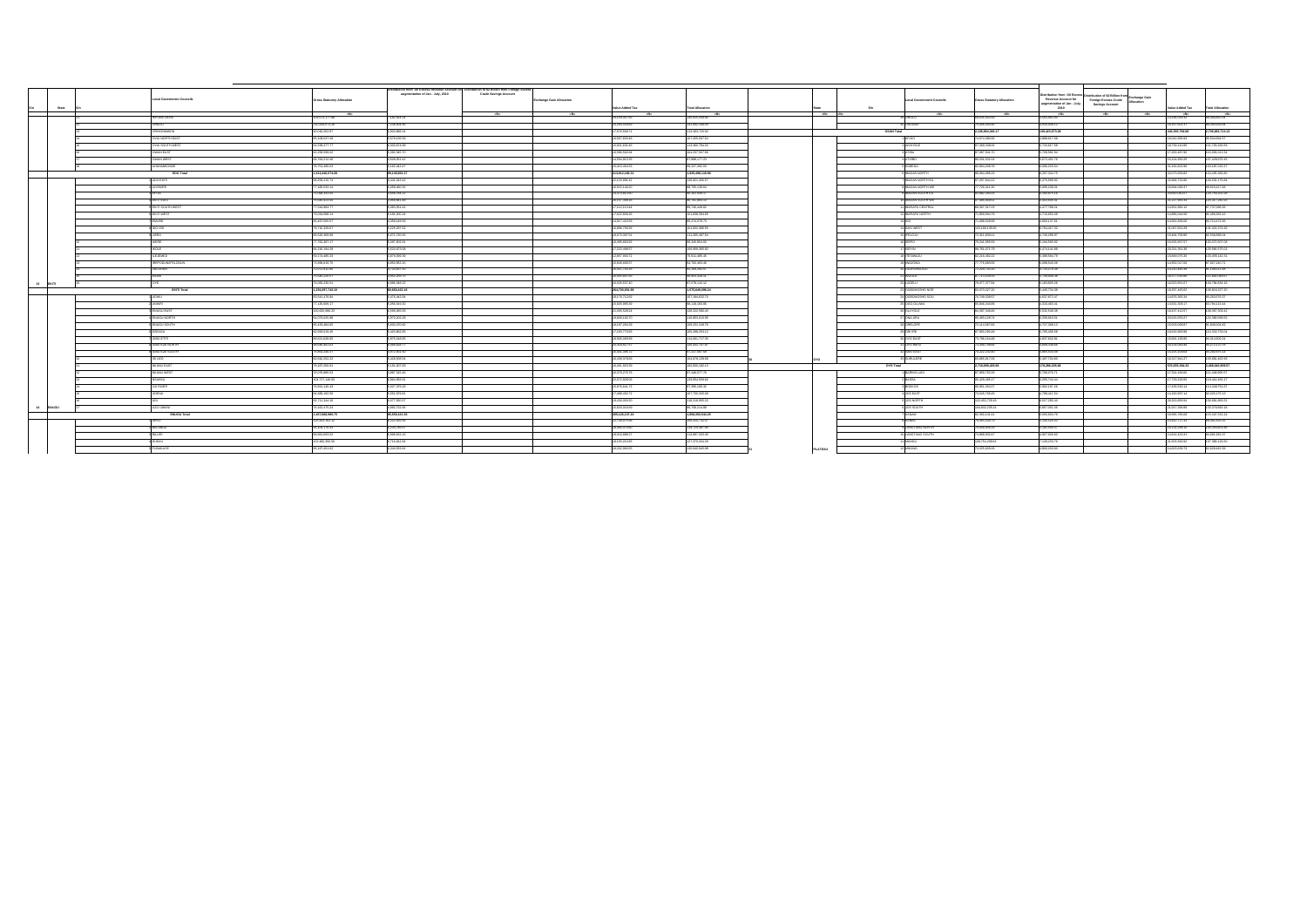|                 |             | <b>Local Government Councils</b>         | Gross Statutory Allocation | tribution from OI Excess Revenue Account fo<br>augmentation of Jan - July, 2010 | faution of \$2 Billion from Foreign Excer<br>Crude Savings Account | scharge Gain Allocation |                                |                                  |                     |              | <b>Local Government Councils</b> | <b>Gross Statutory Allocation</b> | latribution from Oil Esces<br>Revenue Account for<br>augmentation of Jan - July | Distribution of \$2 Billion fro<br>Foreign Excess Crude | schange Gain |                 |                         |
|-----------------|-------------|------------------------------------------|----------------------------|---------------------------------------------------------------------------------|--------------------------------------------------------------------|-------------------------|--------------------------------|----------------------------------|---------------------|--------------|----------------------------------|-----------------------------------|---------------------------------------------------------------------------------|---------------------------------------------------------|--------------|-----------------|-------------------------|
|                 | State       |                                          |                            |                                                                                 |                                                                    |                         | Value Added Tax                | <b>Total Allocation</b>          |                     | 5m           |                                  |                                   | 2010                                                                            | Savings Account                                         |              | Value Added Tax | <b>Total Allocation</b> |
| $\overline{15}$ | <b>JONG</b> |                                          | 14.033.052.44              | 005,295.05                                                                      |                                                                    |                         | 310,090.42                     | 34,187,045.92                    | --                  |              |                                  | 242.142.5                         | 505,677.79                                                                      |                                                         |              | 37,001.76       | 645,682.06              |
|                 |             |                                          |                            |                                                                                 |                                                                    |                         |                                |                                  |                     |              |                                  |                                   |                                                                                 |                                                         |              |                 |                         |
|                 |             | KALTUNGO                                 | 2,474,240.33               | 5,406,481.76                                                                    |                                                                    |                         | 16,100,003.45                  | 104,068,725.51                   |                     |              | <b>UA'AN-PAN</b>                 | 00.000,000.00                     | 6,355,432.79                                                                    |                                                         |              | 10,001,103.17   | 121,386,736.55          |
|                 |             | <b>BAAW</b>                              | 209,904.41                 | 5,306,903.72                                                                    |                                                                    |                         | 7,777,008.08                   | 120,294,476.21                   |                     |              | MOYIS                            | 76,169,990.00                     | 4,993,215.58                                                                    |                                                         |              | 5,796,805.46    | 06,960,011.04           |
|                 |             | <b>ULFADA</b><br>109/609                 | 260,501.32                 | 509,131.14                                                                      |                                                                    |                         | 15,701,965.10<br>16,247,930.80 | 106,631,597.56<br>100,978,366.47 |                     |              | SHENDAM                          | 08.472,751.56                     | 1,455,241.45                                                                    |                                                         |              | 0,460,551.02    | 123,396,544.03          |
|                 |             |                                          | 517,761.67                 | 1212174.00                                                                      |                                                                    |                         |                                |                                  |                     |              |                                  | 04,813,370.75                     | 870,091.74                                                                      |                                                         |              | 1,850,583.31    | 20,534,845.01           |
|                 |             | <b>AMALTU DEBA</b><br><b>GOMBE Total</b> | 05,152,137.70              | 1,093,099.13                                                                    |                                                                    |                         | 19,872,504.52                  | 131,917,741.35                   | <b>PLATEAU Tots</b> |              |                                  | 1,556,791,805.73                  | 102,053,277.07                                                                  |                                                         |              | 01,470,546.34   | 1,960,315,629.13        |
|                 |             |                                          | 063,000,026.54             | 10,726,723.25                                                                   |                                                                    |                         | 202,738,676.92                 | 1,336,125,426.70                 |                     |              | AHOADA EAST                      | 5,074,024.65                      | (380,421.73                                                                     |                                                         |              | 4,012,470.10    | 105,767,724.61          |
|                 |             | <b>BOH MBAISE</b>                        | 1,980,200.47               | 5,832,970.74                                                                    |                                                                    |                         | 17,681,637.27                  | 12,454,008.49                    |                     |              | <b>ICADA WEST</b>                | 2,177,032.51                      | 1,042,534.53                                                                    |                                                         |              | 7,701,500.48    | 125,921,067.52          |
|                 |             | <b>EAZU MILAISE</b>                      | 517,003.41                 | 5,278,230.31                                                                    |                                                                    |                         | 16,016,796.54                  | 102,612,830.26                   |                     |              | AKUKU-TORU                       | 83,285,900.92                     | 5,459,689.02                                                                    |                                                         |              | 24,437,154.77   | 113,182,744.70          |
|                 |             | CIASA 2MH                                | 1,929,035.72               | 02.008.110.                                                                     |                                                                    |                         | 15,420,087.49                  | 05,200,909.79                    |                     |              | NDON                             | 03.002,440.47                     | 5,826,562.22                                                                    |                                                         |              | 26,359,127.09   | 121,068,130.59          |
|                 |             | <b>ZNHITE</b>                            | 1745, 040.00               | 5,227,625.92                                                                    |                                                                    |                         | 16,631,203.03                  | 101,004,758.41                   |                     |              | GARS-TORU                        | 03.511,901.29                     | 5,474,504.15                                                                    |                                                         |              | 26,676,795.25   | 5,663,200.69            |
|                 |             | EATO NORTH                               | \$47,902.80                | 1271978.45                                                                      |                                                                    |                         | 16,380,148.06                  | 103,700,029.31                   |                     |              |                                  | 80.000.314.05                     | 563,421.06                                                                      |                                                         |              | 1511.005.26     | 16:942.831.10           |
|                 |             | EATO SOUTH                               | 554,353.49                 | 215,072.72                                                                      |                                                                    |                         | 16,431,619.19                  | 101,201,045.40                   |                     |              | CEMA                             | 22,068,009.95                     | 100,993.73                                                                      |                                                         |              | 713,660.67      | 126,003,464.35          |
|                 |             | AMOGU 3TTE                               | 1310,301.17                | 006,282.41                                                                      |                                                                    |                         | 5,064,122.54                   | 23,100,706.12                    |                     |              |                                  | 05,794,141.07                     | 5,624,113.14                                                                    |                                                         |              | 10.055,000.01   | 7,074,153.03            |
|                 |             | IDURU                                    | 79,238,219.12              | 5,194,348.98                                                                    |                                                                    |                         | 16,062,515.65                  | 100,495,083.75                   |                     |              | <b>JUDITA</b>                    | 83,607,945.27                     | \$,480,000.18                                                                   |                                                         |              | 02.043.060.50   | 15,129,611.95           |
|                 |             | <b>CIALA MIANO</b>                       | 1,050,926.58               | 5,811,778.98                                                                    |                                                                    |                         | 17,789,401.67                  | 112,258,107.22                   |                     |              | TOHE                             | 05,417,154.03                     | 6,254,936.15                                                                    |                                                         |              | 7,702,513.83    | 129,374,604.00          |
|                 |             |                                          | 346,117.43                 | 5,201,422.10                                                                    |                                                                    |                         | 16,591,972.09                  | 101,139,512.42                   |                     |              | омик                             | 00.077,779.04                     | 5,832,812.01                                                                    |                                                         |              | 26,981,778.20   | 121,792,369.33          |
|                 |             | INTOLE                                   | 1450,000.94                | 1,126,025.43                                                                    |                                                                    |                         | 19.145,056.31                  | 18,722,542.69                    |                     |              |                                  | 2,476,905.22                      | 5,406,656.45                                                                    |                                                         |              | 5,615,434.75    | 13,498,996.42           |
|                 |             | ORIOKPALA                                | 2,211,772.48               | 5,389,276.05                                                                    |                                                                    |                         | 16,433,471.1                   | 104,034,519.71                   |                     |              |                                  | 02.016,497.70                     | 6,687,546.71                                                                    |                                                         |              | 206670.0        | 137,970,714.52          |
|                 |             |                                          | 55252672                   | 018,292.23                                                                      |                                                                    |                         | 15,915,545.14                  | 00.000,000.00                    |                     |              | OBIA/AVDOR :                     | 120,441,097.50                    | 2,005,007.03                                                                    |                                                         |              | 1206 077 04     | 63,564,272.77           |
|                 |             | WANGELE                                  | 1733,462.21                | (833,492.46                                                                     |                                                                    |                         | 15,334,162.51                  | 93,901,117.17                    |                     |              | <b>AUAOOUAL</b>                  | 01.215,000                        | 1,447,143.20                                                                    |                                                         |              | 20,074,254.40   | 13,670,652.69           |
|                 |             | WERRE                                    | (525,179.40)               | 229,856.55                                                                      |                                                                    |                         | 13,645,713.85                  | 22,400,749.00                    |                     |              | COACODIANO                       | 101,153,109.40                    | 6,630,948.51                                                                    |                                                         |              | 20,910,006.21   | 136,694,064.12          |
|                 |             | OWO                                      | 802,030.72                 | 1706.880.21                                                                     |                                                                    |                         | 14,972,222.29                  | 91,481,133.21                    |                     |              | OJOGUDO                          | 04.706.514.41                     | 4,241,743.71                                                                    |                                                         |              | 1,595,480.31    | 90,543,738.42           |
|                 |             | <b>SUTA</b>                              | 1,392,581.00               | 5,335,575.16                                                                    |                                                                    |                         | 15, 042, 094.82                | 102,570,251.58                   |                     |              |                                  | 03.256.252.03                     | 5,851,000.96                                                                    |                                                         |              | 0,744,095.58    | 121,051,415.30          |
|                 |             | <b>AADGEEM</b>                           | 5.383.646.73               | 5597,203.77                                                                     |                                                                    |                         | 7,223,393.98                   | 108,204,244.40                   |                     |              |                                  | 03.270,464.00                     | 1,540,926.94                                                                    |                                                         |              | 249292292       | 06,334,313.00           |
|                 |             |                                          | 123,537.92                 | 1,055,724.06                                                                    |                                                                    |                         | 15,465,723.13                  | 27,644,905.10                    |                     |              | <b>OPOBO/NKORO</b>               | 74,638,969.74                     | 4,892,851.72                                                                    |                                                         |              | 24,280,005.71   | 103,811,907.17          |
|                 |             | LIMO                                     | 9.885.005.01               | 581255.02                                                                       |                                                                    |                         | 14,312,951.58                  | 03.779.073.01                    |                     |              | <b>CIGAC</b>                     | 03.909,922.38                     | 4,582,045.73                                                                    |                                                         |              | 1,272,006.96    | 20.223,227,7            |
|                 |             |                                          | 5,031,019.07               | 310,004.45                                                                      |                                                                    |                         | 15,831,926.39                  | 95,782,350.72                    |                     |              | ORT HARCOURT                     | 134,043,094.00                    | 8,787,057.21                                                                    |                                                         |              | 7,094,041.63    | 100,724,992.04          |
|                 |             | <b>RSJ</b>                               | 2,740,207.22               | 02.386.20                                                                       |                                                                    |                         | 15,038,229.73                  | 22,546,903.23                    | RIVERS              |              |                                  | 76,715,656.14                     | 5,028,985.95                                                                    |                                                         |              | 3,102,015.39    | 104,846,657.48          |
|                 |             | <b>RU EAST</b>                           | 1,956,722.97               | 913,681.58                                                                      |                                                                    |                         | 14,752,300.56                  | 94,622,765.10                    |                     | RIVERS Total |                                  | 2,030,545,542.64                  | 133,633,959.48                                                                  |                                                         |              | 017,067,701.43  | 2,790,047,203.55        |
|                 |             | RU WES                                   | 4,551,161.01               | 887.095.59                                                                      |                                                                    |                         | 14,950,487.71                  | 94,388,745.11                    |                     |              |                                  | 73,149,258.95                     | 795,195.84                                                                      |                                                         |              | 1,282,125.00    | 92,226,579.80           |
|                 |             | <b>ERRI MUNICIPA</b>                     | 065,769.50                 | 855,276.39                                                                      |                                                                    |                         | 15,290,169.19                  | 94,211,215.00                    |                     |              |                                  | 6,673,973.24                      | 5,616,235.71                                                                    |                                                         |              | 1,741,382.6     | 0,031,551.56            |
|                 |             | <b>NERRI NORTH</b>                       | 1320.564.41                | 5,265,825.02                                                                    |                                                                    |                         | 16,973,795.71                  | 102,568,185.14                   |                     |              | MAGE-SHUN                        | 05/749/569-41                     | 5,686,744.03                                                                    |                                                         |              | 7,410,192.78    | 109,846,507.08          |
|                 | 1980        | <b>INERRI WEST</b>                       | 76,627,682.55              | 5,023,218.96                                                                    |                                                                    |                         | 14,313,580.55                  | 00.004.402.06                    |                     |              | GADA                             | 98,629,452.00                     | 6,465,448.17                                                                    |                                                         |              | 19,287,368.90   | 124,381,269.08          |
|                 |             | <b>IMO Total</b>                         | 110,597,061.72             | 130,357,246.98                                                                  |                                                                    |                         | -430,311,269.74                | 2,679,266,370.43                 |                     |              | CRONYO                           | 90,704,000.72                     | 5,945,977.79                                                                    |                                                         |              | 16,932,140.30   | 3,632,206.01            |
|                 |             |                                          | (680,912.71)               | 23,740,000                                                                      |                                                                    |                         | 15,402,561.03                  | 93,993,521.39                    |                     |              |                                  | 12,448,297.17                     | 5,404,781.09                                                                    |                                                         |              | 3,950,759.96    | 101,003,038.22          |
|                 |             | 461424                                   | 324,853.6                  | 921.117.57                                                                      |                                                                    |                         | 18.141,727.09                  | 14,387,699.06                    |                     |              |                                  | 2,230,615.96                      | 1,046,047.11                                                                    |                                                         |              | 1,696,596.70    | 16,973,179.77           |
|                 |             | RNIN KLICIL                              | 07,701,519.73              | 1,060,220.25                                                                    |                                                                    |                         | 21.020,253.09                  | 136,581,993.67                   |                     |              |                                  | 03/001-025-05                     | 06.141,041.30                                                                   |                                                         |              | 5,870,706.39    | 104,212,183.34          |
|                 |             | <b>INFALL</b>                            | 1039,955.35                | 220 684 23                                                                      |                                                                    |                         | 15,043,452.95                  | 100,704,092.53                   |                     |              |                                  | 83.000,036,28                     | 5,504,009.01                                                                    |                                                         |              | 5,717,446.13    | 106,660,345.82          |
|                 |             | <b>GARAWA</b>                            | 569,417.18                 | 1290085.09                                                                      |                                                                    |                         | 12,679,254.54                  | 05.030,756.01                    |                     |              |                                  | 04.057,064.17                     | 5,549,573.68                                                                    |                                                         |              | (968,092.21     | 05,174,730.06           |
|                 |             |                                          | 145,575.56                 | 063,847.22                                                                      |                                                                    |                         | 14,272,402.05                  | 90,001,905.64                    |                     |              | <b>OWARE</b>                     | 75,082,830.07                     | 4,921,948.35                                                                    |                                                         |              | 15,291,001.03   | 05,205,770.45           |
|                 |             | <b>SUTSE</b>                             | 580,593.39                 | 1,265,650.13                                                                    |                                                                    |                         | 19,471,031.77                  | 121, 317, 275.29                 |                     |              | <b>LOAM</b>                      | 17,590,516.88                     | 5,741,872.01                                                                    |                                                         |              | 15,024,441.70   | 109,156,830.66          |
|                 |             |                                          | 575,399.94                 | 413,113.13                                                                      |                                                                    |                         | 16,189,529.02                  | 104,178,042.09                   |                     |              | <b>SADON BIRNI</b>               | 0.525,005.95                      | 1,457,412.22                                                                    |                                                         |              | A2. A02, 204.7  | 122,829,582.72          |
|                 |             |                                          | 566,487.85                 | 691.439.53                                                                      |                                                                    |                         | 4,614,575.42                   | 90.072.502.79                    |                     |              | ---                              | 0.000,000                         | 5.310.920.75                                                                    |                                                         |              | 1077,709.08     | 102.405.245.91          |
|                 |             |                                          | 10.523.63                  | 1,051,054.02                                                                    |                                                                    |                         | 14,009,123.04                  | 93,751,301.49                    |                     |              | <b>SLAME</b>                     | 75,676,978.89                     | 4,960,096.93                                                                    |                                                         |              | 14,250,446.95   | 94,097,322.70           |
|                 |             | <b>MARAM</b>                             | 08,999,823.38              | 1,145,328.70                                                                    |                                                                    |                         | 20,394,091.33                  | 136,540,043.42                   |                     |              | SOKOTO NORTH                     | 00.001,300.00                     | 5,905,013.12                                                                    |                                                         |              | 1,740,511.90    | 114,745,713.90          |
|                 |             | <b>NTNIA</b>                             | 6.789.047.05               | 123.849.43                                                                      |                                                                    |                         | 15,221,047.17                  | 17,044,743.64                    |                     |              | OKOTO SOUTH                      | 04.402,206.38                     | 5,538,117.02                                                                    |                                                         |              | 7.423.051.03    | 107,443,465.23          |
|                 |             | <b>ACCJA</b>                             | 8,108,755.11               | 464,772.77                                                                      |                                                                    |                         | 14,561,007.71                  | 07.134,535.59                    |                     |              | <b>FAMBUWAL</b>                  | 00.044,449.22                     | 6,348,500.42                                                                    |                                                         |              | 10,471,937.66   | 121,664,887.46          |
|                 | 17 JIGAWA   | HUN                                      | 08.8H0,047.1               | 5,977,834.21                                                                    |                                                                    |                         | 10,075,207.55                  | 16,043,170.55                    | OTOXOZ              |              | ANGAZA                           | 01,764,205.52                     | 5,359,940.37                                                                    |                                                         |              | 4,590,532.45    | 101,714,738.33          |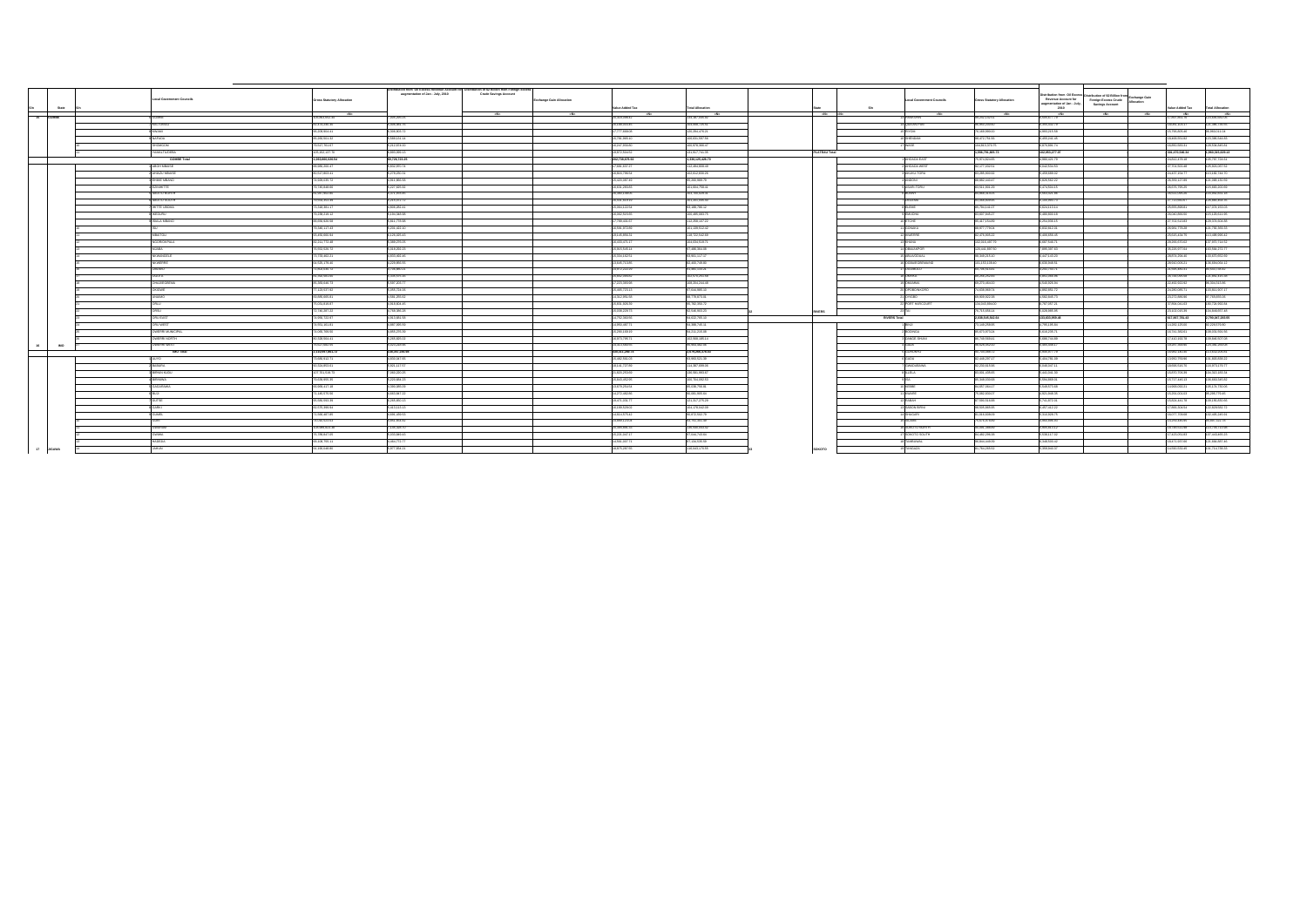|           |        |                                  |                            | tution from Oil Escess Revenue Account | ution of \$2 Billion from Foreign Exce |                         |                 |                         |              |              |                                  |                            |                                                   |                                 |              |                  |                         |
|-----------|--------|----------------------------------|----------------------------|----------------------------------------|----------------------------------------|-------------------------|-----------------|-------------------------|--------------|--------------|----------------------------------|----------------------------|---------------------------------------------------|---------------------------------|--------------|------------------|-------------------------|
|           |        |                                  |                            | augmentation of Jan - July, 2010       | Crude Savings Account                  |                         |                 |                         |              |              |                                  |                            | Housion from Oil Esces                            | Distribution of \$2 Billion fro | schange Gain |                  |                         |
|           |        | <b>Local Government Councils</b> | Gross Statutory Allocation |                                        |                                        | achange Gain Allocation |                 |                         |              |              | <b>Local Government Councils</b> | Gross Statutory Allocation | Revenue Account for<br>sugmentation of Jan - July | Foreign Escess Crude            |              |                  |                         |
|           | State  |                                  |                            |                                        |                                        |                         | Value Added Tax | <b>Total Allocation</b> |              | 5/n          |                                  |                            | 2010                                              | <b>Savings Account</b>          |              | Value Added Tax  | <b>Total Allocation</b> |
|           |        |                                  |                            |                                        |                                        |                         |                 |                         | - - -        |              |                                  |                            |                                                   |                                 |              |                  |                         |
|           |        | FIN HAUSA                        | 0,285,125.02               | 574,049.02                             |                                        |                         | 20,341,638.11   | 127,200,012.16          |              |              | <b>IDETA</b>                     | 079.841.02                 | 4,056,198.03                                      |                                 |              | 3,001,217.25     | 91,937,257.12           |
|           |        |                                  |                            |                                        |                                        |                         |                 |                         |              |              |                                  |                            |                                                   |                                 |              |                  |                         |
|           |        | IGAMA                            | 079,000.10                 | 026,639.79                             |                                        |                         | 15,341,216.35   | 97.047.722.32           |              |              | AMANDO                           | 0.034,170.37               | 12.003,630                                        |                                 |              | 6,000,597.73     | 106,218,406.67          |
|           |        | <b>ZAURE</b>                     | 1738,654.62                | 292,707.90                             |                                        |                         | 16,513,136.70   | 102,544,400.22          |              |              | <b>URNO</b>                      | 02,406,251.40              | 5,407,269.13                                      |                                 |              | 6,283,663.47     | 104,177,184.09          |
|           |        | RI-KASAMMA                       | 002,625.27                 | 02.011,199.2                           |                                        |                         | 17,562,441.84   | 106,006,186.39          |              |              |                                  | 00,104,066.71              | 5,251,108.39                                      |                                 |              | 14,630,996.51    | 00,006,171.61           |
|           |        |                                  | 504,925.47                 | 539,600.44                             |                                        |                         | 6,912,151.50    | 106,956,677.41          |              | SOKOTO Tetal |                                  | 1,954,150,323.62           | 128,101,550.69                                    |                                 |              | 73, 264, 543, 24 | 2,455,516,017.55        |
|           |        |                                  |                            |                                        |                                        |                         |                 |                         |              |              |                                  |                            |                                                   |                                 |              |                  |                         |
|           |        | <b>SATARI</b>                    | 233,000.19                 | 1,652,925.70                           |                                        |                         | 17,149,834.19   | 109,036,429.16          |              |              | DO-KOLA                          | 79,251,137.27              | 5,195,195.81                                      |                                 |              | 3,870,228.91     | 0,316,561.99            |
|           |        | IALAM MADURI                     | 1415,029.57                | 5,363,320.58                           |                                        |                         | 16,510,306.31   | 103,689,456.45          |              |              |                                  | 132,951,141.58             | 1,715,423.37                                      |                                 |              | 1,133,771.42     | 59,000,336.30           |
|           |        |                                  | 639,343.79                 | 958,429.82                             |                                        |                         | 15,357,569.70   | 05:055.343.32           |              |              |                                  | 22,436,063.68              | 1059,514.95                                       |                                 |              | 5,519,191.91     | 14,014,770.53           |
|           |        | <b>CIM</b>                       | 6,458,126.53               | 5667.639.76                            |                                        |                         | 7,579,940.31    | 09,705,714.61           |              |              | ASHAKA                           | 100,561,546.74             | 116,598.10                                        |                                 |              | 1900.279.94      | 20,578,424.79           |
|           |        |                                  |                            |                                        |                                        |                         |                 |                         |              |              |                                  |                            |                                                   |                                 |              |                  |                         |
|           |        |                                  | 18,971,452.47              | (521,325.67                            |                                        |                         | 13,589,276.16   | 87,082,054.29           |              |              | A\$50L                           | 120,841,529.27             | 7,921,594.93                                      |                                 |              | 0,385,222.17     | 140,140,346.37          |
|           |        | SULE TAKARKAR                    | 78,282,965.81              | 5,131,728.71                           |                                        |                         | 15,442,306.62   | 98,857,001.14           |              |              |                                  | 00.968,405.77              | 5,307,768.91                                      |                                 |              | 3,770,047.16     | 100,046,221.84          |
|           |        |                                  | 9,881,656.37               | 5,236,528.60                           |                                        |                         | 5,474,034.92    | 100,592,219.89          |              |              |                                  | 1,643,909.75               | 5,352,050.62                                      |                                 |              | 1719,555.41      | 102,715,515.78          |
|           |        | <b><i>REAWAR</i></b>             |                            |                                        |                                        |                         |                 |                         |              |              | RIM-LAMDO                        |                            | 7,074,750.60                                      |                                 |              |                  |                         |
|           |        |                                  | 1,562,597.35               | 1,822,291.65                           |                                        |                         | 14,216,154.65   | 22,601,043.66           |              |              |                                  | 120,127,056.57             |                                                   |                                 |              | 17,676,331.82    | 145,678,147.08          |
|           |        | <b>JIGAWA Total</b>              | 2214340.550.93             | 145.157.951.72                         |                                        |                         | 445.446.241.34  | 2.804.944.743.99        |              |              |                                  | 02 546 405 90              | 5,870,092.78                                      |                                 |              | 4,031,316.42     | 09,447,895.09           |
|           |        | INN GWARI                        | 126,105,021.00             | 206,000.15                             |                                        |                         | 19,908,774.33   | 154,281,284.36          |              |              |                                  | 01,192,205.32              | 5,322,445.02                                      |                                 |              | 4,208,093.36     | 00,722,823.70           |
|           |        | <b>DHIKLIN</b>                   | 130,744,420.42             | 1,570,764.90                           |                                        |                         | 23,958,220.71   | 163,273,406.04          |              |              | ROALINA                          | 116,070,746.61             | 7,608,853.04                                      |                                 |              | 10,675,450.74    | 142,355,058.38          |
|           |        |                                  |                            |                                        |                                        |                         |                 |                         |              |              |                                  |                            |                                                   |                                 |              |                  |                         |
|           |        |                                  | 108,121,071.05             | 7,087,722.34                           |                                        |                         | 21,099,074.72   | 136,307,009.11          |              |              | MUXAR                            | \$3,941,040.05             | 6,158,171.54                                      |                                 |              | 5,562,451.42     | 115,661,663.00          |
|           |        | <b>AJURU</b>                     | 4.685,692.63               | 5,551,450.30                           |                                        |                         | 14,964,506.07   | 105,201,649.00          |              |              |                                  | 79,727,123.60              | 5,226,398.42                                      |                                 |              | 1,756,000.54     | 99.709.522.55           |
|           |        |                                  | 138,392,334.57             | 0.072.113.05                           |                                        |                         | 26.123,956.62   | 173,588,404.25          |              |              |                                  | 16,249,059.89              | 1,620,542.11                                      |                                 |              | 3,273,299.55     | 43,142,901.55           |
|           |        | <b>ARA</b>                       | 1252,953.07                | 5,621,413.12                           |                                        |                         | 17,000,000.74   | 109, 241, 172.92        |              |              |                                  | 77,315,892.30              | 5,068,333.57                                      |                                 |              | 13,957,202.19    | 06,341,428.06           |
|           |        |                                  |                            |                                        |                                        |                         |                 |                         |              |              |                                  |                            |                                                   |                                 |              |                  |                         |
|           |        |                                  | 005325.06                  | 375.742.74                             |                                        |                         | 6,519,706.72    | 03 900 855 32           | <b>ARABA</b> |              |                                  | 1,715,240.31               | 553,387.33                                        |                                 |              | 1201206.14       | 05,552,023.70           |
|           |        | MA'A                             | 04,109,646.59              | 5,828,663.32                           |                                        |                         | 20,030,292.71   | 131,828,632.62          |              | TARABA Total |                                  | 1,555,530,664.61           | 101,971,129.18                                    |                                 |              | 253,721,847.07   | 1,911,221,640.05        |
|           |        | CACHIA                           | 14,925,705.25              | 7,533,796.72                           |                                        |                         | 19,626,119.92   | 142,085,701.90          |              |              | <b>DADS</b>                      | 1,177,046.06               | 5,321,446.03                                      |                                 |              | 15,971,378.27    | 102,409,870.36          |
|           |        | <b>DUNA NORTH</b>                | 107,217,006.32             | 220,516.35                             |                                        |                         | 23,589,361.77   | 137,035,764.44          |              |              |                                  | 04.030,500.03              | 6,216,479.35                                      |                                 |              | 4,900,093.94     | 115,947,081.33          |
|           |        | <b>DUNA SOUTH</b>                |                            | 334.534.51                             |                                        |                         |                 | 143,004,171.02          |              |              |                                  |                            |                                                   |                                 |              |                  | 0.022.429.03            |
|           |        |                                  | 1,428,459.73               |                                        |                                        |                         | 25,151,176.78   |                         |              |              | <b><i>LIBUTAMA</i></b>           | 00,455,817.00              | 5,274,166.88                                      |                                 |              | 1,162,445.95     |                         |
|           |        | <b>AGARKO</b>                    | 584,483.82                 | 1,404,223.22                           |                                        |                         | 19,509,724.59   | 123,008,431.03          |              |              |                                  | 05.024,003.44              | 573,627.06                                        |                                 |              | 15,870,497.66    | 106,468,128.96          |
|           |        | u iba                            | 1,551,339.09               | 5,870,410.92                           |                                        |                         | 18,008,030.23   | 114,209,780.25          |              |              | <b>UNE</b>                       | 1,615,055.20               | 1,103,409.48                                      |                                 |              | 1,596,442.17     | 53,314,906.05           |
|           |        | <b>AURU</b>                      | 1,000,149.50               | 1022.155.03                            |                                        |                         | 7,031,038.63    | 114,919,343.16          |              |              | <b>GEIDAM</b>                    | 101,481,452.15             | 6,652,472.55                                      |                                 |              | 1503336.00       | 24,717,260.79           |
|           |        | CUBAU                            | 108,077,275.05             | 064,052.36                             |                                        |                         | 20,945,954.23   | 136,108,081.64          |              |              | <b>ABLUE</b>                     | 09.934,621.35              | \$,005,536.45                                     |                                 |              | 5,632,640.25     | 11,462,758.06           |
|           |        |                                  |                            |                                        |                                        |                         |                 |                         |              |              |                                  |                            |                                                   |                                 |              |                  |                         |
|           |        | <b>JOAN</b>                      | 199,654.17                 | 1,929,000.59                           |                                        |                         | 15,947,244.68   | 96,076,505.44           |              |              | GULANI                           | 82,137,315.42              | \$384,395.12                                      |                                 |              | 4,703,923.61     | 02.225.634.15           |
|           |        |                                  | 316,795.40                 | 29.428.04                              |                                        |                         | 2,662,217.56    | 145,538,441.00          |              |              |                                  | 06,349,694.13              | 571,603.24                                        |                                 |              | 091,828.47       | 132,413,125.84          |
|           |        |                                  | 08.200,010.0               | 166,729.73                             |                                        |                         | 16,201,175.90   | 100,184,801.43          |              |              |                                  | 76,331,903.38              | 5,003,829.58                                      |                                 |              | 4.825,595.34     | 06,161,328.30           |
|           |        | ADON GARS                        | 252,518.90                 | 375,250.83                             |                                        |                         | 1,114,509.44    | 124,742,359.17          |              |              |                                  | 7.432,609.77               | 4,420,449.02                                      |                                 |              | 1,222,009.02     | 5,092,728.41            |
|           |        |                                  |                            |                                        |                                        |                         |                 |                         |              |              |                                  |                            |                                                   |                                 |              |                  |                         |
|           |        |                                  | 773,676.06                 | 5,295,003.73                           |                                        |                         | 16,308,590.87   | 102,377,271.47          |              |              |                                  | 74,581,078.48              | 4,889,056.74                                      |                                 |              | 4,155,771.02     | 0.625.907.04            |
|           |        |                                  | 108,570,625.63             | 117,193.25                             |                                        |                         | 21,338,190.08   | 137,026,008.97          |              |              | <b><i>IGURU</i></b>              | 87,360,776.91              | 5,726,011.73                                      |                                 |              | 6.350.510.47     | 109,438,099.12          |
|           |        | ANGON KATAF                      | 10,155,446.70              | 745,512.59                             |                                        |                         | 22,145,374.77   | 140,046,334.06          |              |              | <b>OTIGICAL</b>                  | 01,713,054.92              | 6,012,171.58                                      |                                 |              | 10,203,904.00    | 116,006,931.37          |
| $10^{-1}$ | KADUNA |                                  | 20,202,277.44              | 63.663.678.7                           |                                        |                         | 25,354,126.07   | 153,436,093.19          |              |              | RMUA                             | 17,511,412.47              | 5,736,686.43                                      |                                 |              | 1,784,711.47     | 07,032,810.37           |
|           |        | <b>KADUNA Total</b>              | 375,026,535.80             | 155,691,493.37                         |                                        |                         | 467,064,334.16  | 2,597,782,563.33        |              |              | ለአህፍት                            | 89,983,755.24              | 5,898,757.35                                      |                                 |              | 5,483,538.22     | 111,366,050.01          |
|           |        |                                  |                            |                                        |                                        |                         |                 |                         |              |              |                                  |                            |                                                   |                                 |              |                  |                         |
|           |        | <b>JNGI</b>                      | 1,158,248.78               | 5385767.30                             |                                        |                         | 18,448,007.51   | 105,992,023.67          | 380°         |              | YUSUF ARI                        | 8.572.390.70               | 5,806,237.35                                      |                                 |              | 4,968,652.23     | 109,347,280.28          |
|           |        | BASL                             | 153,826.20                 | 424,009.61                             |                                        |                         | 9,007,055.56    | 107,186,291.37          |              | YOBE Total   |                                  | 1,508,493,294.67           | 98,887,136.73                                     |                                 |              | 269,601,940.46   | 1,076,902,371.06        |
|           |        |                                  | 8,346,290.62               | 5,135,879.87                           |                                        |                         | 18,053,500.36   | 101,535,670.85          |              |              | <b>ANNO</b>                      | 01.099.040.10              | 5,775,260.49                                      |                                 |              | 5,657,141.55     | 09,532,250.13           |
|           |        |                                  | 2300,000.43                | 1434303.27                             |                                        |                         | 18,962,439.24   | 107,296,691.93          |              |              |                                  | 04.000,171.03              | 5,571,278.92                                      |                                 |              | 216,475.59       |                         |
|           |        | IL3G                             |                            |                                        |                                        |                         |                 |                         |              |              | AKURA                            |                            |                                                   |                                 |              |                  | 107,775,925.54          |
|           |        |                                  | 9,360,768.99               | 5,513,454.18                           |                                        |                         | 22,045,014.04   | 127,920,038.01          |              |              | UKKUYUM                          | 08.005,030.03              | 6,529,518.85                                      |                                 |              | 0,000,547.50     | 124,215,897.23          |
|           |        | <b>JUNKURE</b>                   | 346.251.33                 | 332.538.04                             |                                        |                         | 18:334.592.34   | 105,013,371.71          |              |              | NGUDU                            | 129.180.060.56             | 157,143.90                                        |                                 |              | 9,697,652.16     | 136.035.056.62          |
|           |        |                                  | 13,322,159.79              | 084,209.14                             |                                        |                         | 26,996,477.68   | 158,402,046.61          |              |              | <b>MML</b>                       | 94,091,729.47              | 6,220,492.63                                      |                                 |              | 17,832,661.51    | 10,944,003.62           |
|           |        | <b>ANDATTA</b>                   | 8,247,754.09               | 32.858,957.2                           |                                        |                         | 19,630,166.17   | 13,662,076.52           |              |              |                                  | 25,914,416.06              | 0,647,462.35                                      |                                 |              | 074,295.70       | 64,636,174.91           |
|           |        |                                  |                            |                                        |                                        |                         |                 |                         |              |              |                                  |                            |                                                   |                                 |              |                  |                         |
|           |        | WAKIN KUDU                       | 229,719.04                 | 1045,988.32                            |                                        |                         | 20,238,909.21   | 18,514,016.57           |              |              | LURA NAMOOA                      | 0,332,211.08               | 1,511,582.10                                      |                                 |              | 0,517,266.92     | 126,361,060.10          |
|           |        | WAKIN TOFA                       | 1,492,774.05               | 1,997,678.94                           |                                        |                         | 21,024,638.86   | 10,515,091.05           |              |              | INN MAGAJI                       | 00,403,261.26              | 5,932,157.29                                      |                                 |              | (6,926,937.40)   | 13,352,355.95           |
|           |        | <b>GUWA</b>                      | 1,000,200.73               | 5,366,628.49                           |                                        |                         | 17,645,054.62   | 104,878,773.84          | ZAMEARA      |              | ARADUN                           | 03,524,860.10              | 6,589,764.52                                      |                                 |              | 18,053,257.05    | 125,167,881.66          |
|           |        |                                  |                            |                                        |                                        |                         |                 |                         |              |              |                                  |                            |                                                   |                                 |              |                  |                         |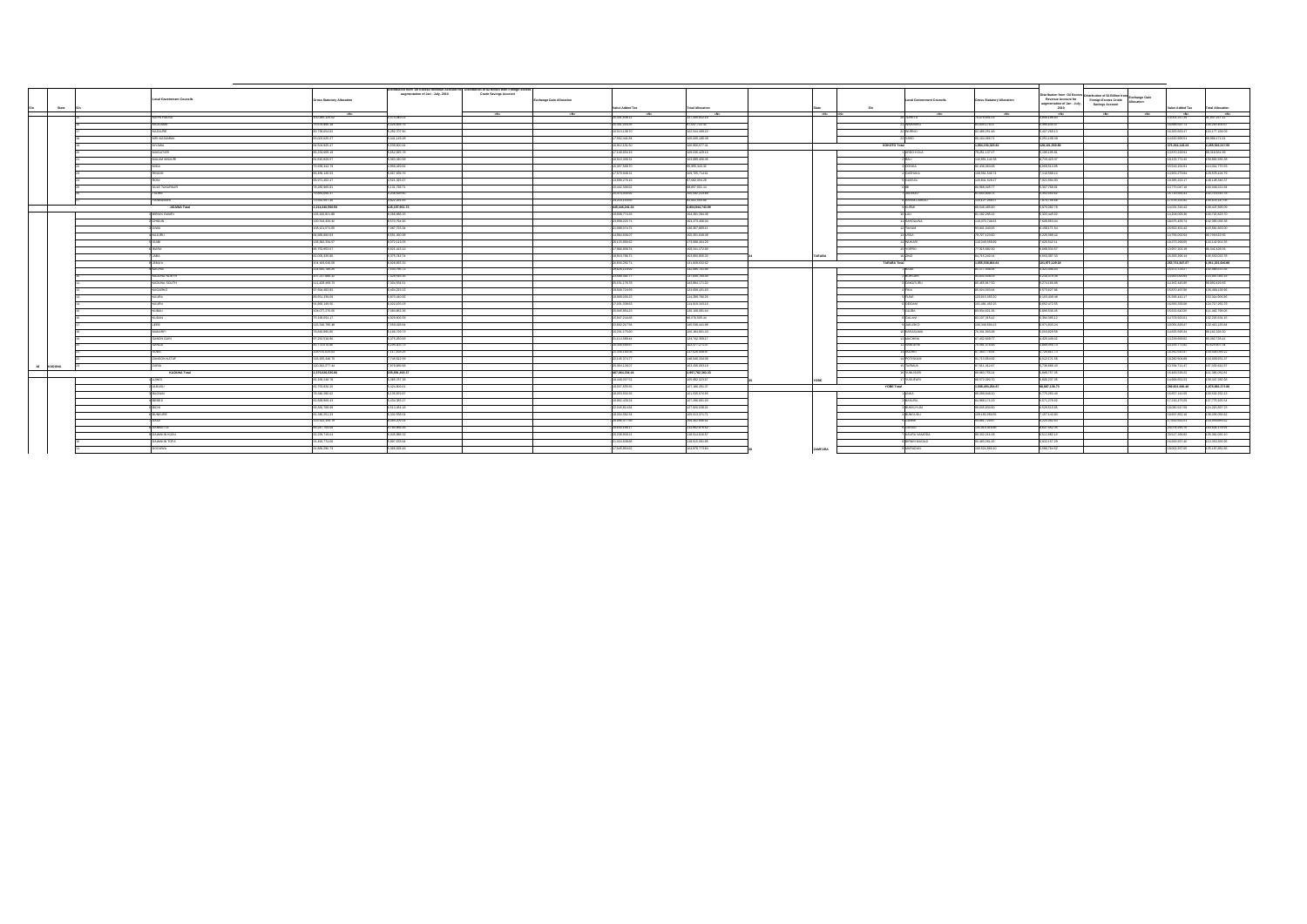| <b>KANO SUBTOTAL</b> |                  |  | 500.965.914.01 2.878.177.206.67 | CHECK! |  |  |
|----------------------|------------------|--|---------------------------------|--------|--|--|
| SUBTOTAL CF          | 2.202.062.717.91 |  |                                 |        |  |  |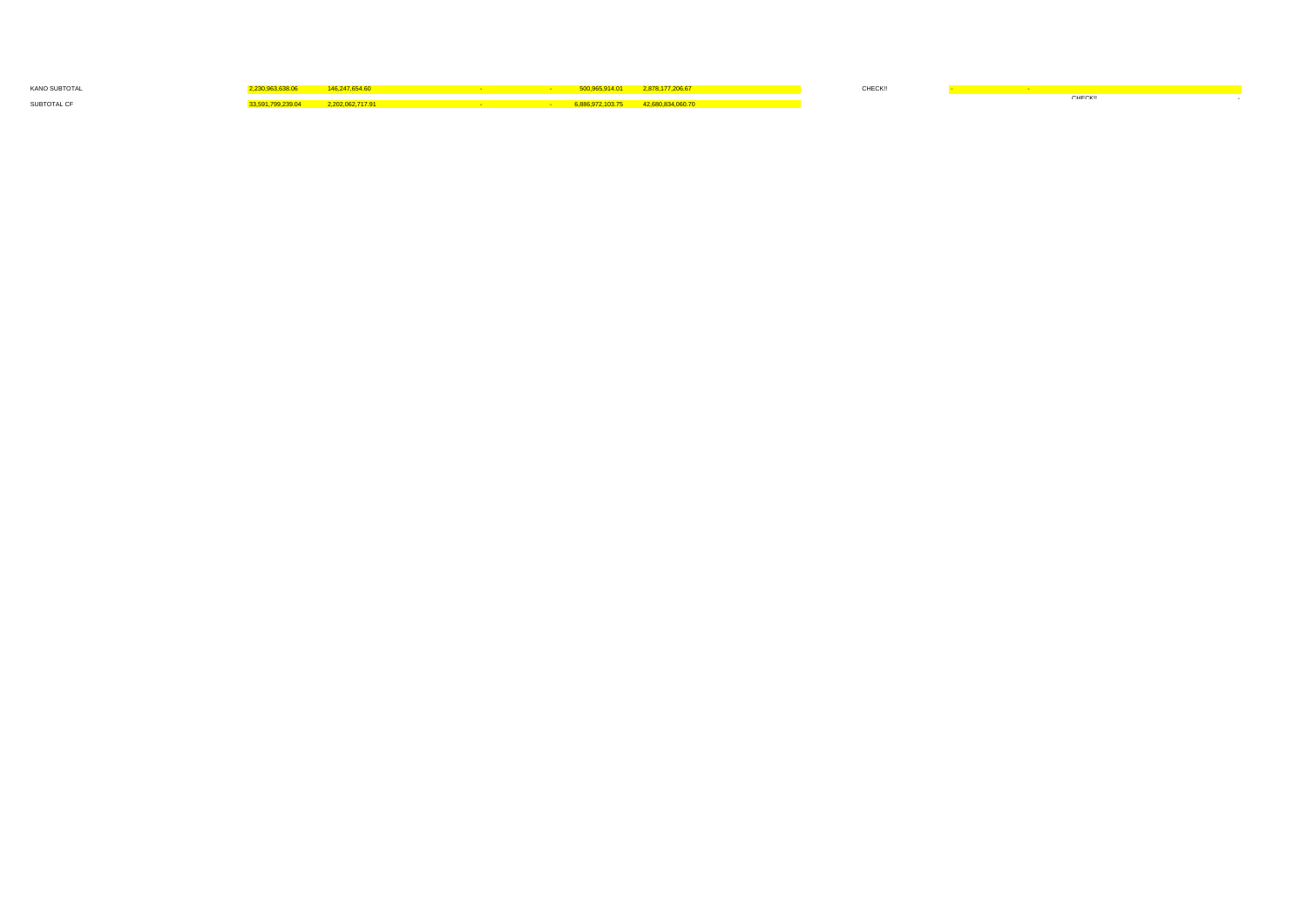| S/n Beneficiaries OCTOBER                | <b>Statutory</b>   | Distribution from Foreign Excess Crude Savings<br><b>Account - Augmentation</b> | Distribution of \$2 Billion from Foreign Excess<br><b>Crude Savings Account</b> | <b>Exchange Gain Difference</b> | VA <sub>1</sub>      | <b>Total</b>         |
|------------------------------------------|--------------------|---------------------------------------------------------------------------------|---------------------------------------------------------------------------------|---------------------------------|----------------------|----------------------|
|                                          | $=N=$              | $=N=$                                                                           | $=N=$                                                                           | $=N=$                           | $=N=$                | $=N=$                |
| 1 FGN (see Table II)                     | 173,124,021,332.26 |                                                                                 |                                                                                 |                                 | 6,986,863,086.19     | 180,110,884,418.45   |
| 2 State (see Table III)                  | 87.810.817.198.14  |                                                                                 |                                                                                 |                                 | $-23.289.543.620.64$ | 111.100.360.818.78   |
| 3 LGCs (see Table IV)                    | 67.698.459.366.83  |                                                                                 |                                                                                 |                                 | $-16.302.680.534.44$ | 84.001.139.901.28    |
| 4 13% Derivation Fund                    | 36.359.220.109.67  |                                                                                 |                                                                                 |                                 |                      | -36.359.220.109.67   |
| 5 Cost of Collection - NCS               | 1.960.126.780.57   |                                                                                 |                                                                                 |                                 |                      | 1.960.126.780.57     |
| 6 Transfer to Excess Crude               | 51.666.501.655.52  |                                                                                 |                                                                                 |                                 |                      | $-51.666.501.655.52$ |
| 7 Deductions: Cost of Collections - FIRS | 2.469.355.212.52   |                                                                                 |                                                                                 |                                 | $-1.940.795.301.72$  | 4.410.150.514.24     |
| 8 ADD TRANSFER TO SUBSIDY ACCTS          | 21,304,680,105.76  |                                                                                 |                                                                                 |                                 |                      | $-21,304,680,105.76$ |
| ADD TRANSFER TO EXCESS<br><b>REVENUE</b> | 30,164,727,359.70  |                                                                                 |                                                                                 |                                 |                      | 30,164,727,359.70    |
| 9 Total                                  | 472.557.909.120.98 |                                                                                 |                                                                                 |                                 | $-48.519.882.542.99$ | 521.077.791.663.97   |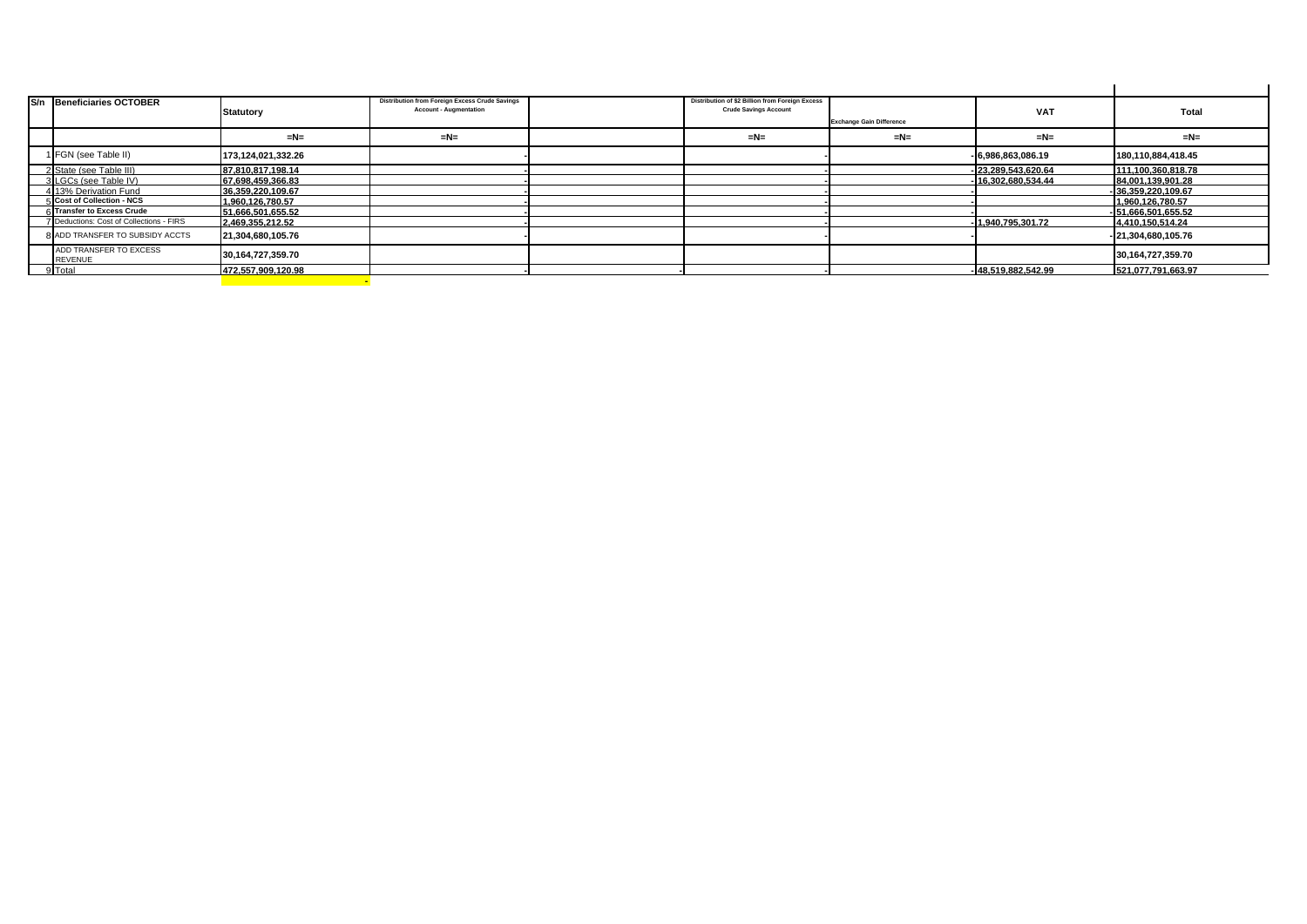|                                    |                                   |                                     |                                    | $5 = 3 - 4$                     |                                                                                                                                                 |                              |                                 |                     | $10=5+6+7+8+9$          |
|------------------------------------|-----------------------------------|-------------------------------------|------------------------------------|---------------------------------|-------------------------------------------------------------------------------------------------------------------------------------------------|------------------------------|---------------------------------|---------------------|-------------------------|
| <b>Beneficiaries</b>               | <b>Gross Statutory Allocation</b> | <b>Less External Debt Deduction</b> | <b>Less Deductions(Fertilizer)</b> | <b>Net Statutory Allocation</b> | Distribution from Foreign Excess Crude Savings  Distribution of \$2 Billion from Foreign Excess<br><b>Account for August, 2009 Augmentation</b> | <b>Crude Savings Account</b> | <b>Exchange Gain Difference</b> | VAT                 | <b>Total Net Amount</b> |
|                                    | $= N =$                           | $= N =$                             |                                    |                                 |                                                                                                                                                 | $=N=$                        | $=N=$                           | =N:                 | $= N$                   |
| FGN (CRF Account)                  | 159, 387, 149, 480. 16            | 3,109,017,752.74                    |                                    | 156,278,131,727.42              |                                                                                                                                                 |                              |                                 | $-6,521,072,213.78$ | 162,799,203,941.20      |
| 2 Share of Derivation & Ecology    | 3,286,332,978.97                  | 64,103,458.82                       |                                    | 3,222,229,520.15                |                                                                                                                                                 |                              |                                 |                     | $-3,222,229,520.15$     |
| 3 Stabilization                    | 1.643.166.489.49                  | 32.051.729.41                       |                                    | 1,611,114,760.08                |                                                                                                                                                 |                              |                                 |                     | 1.611.114.760.08        |
| 4 Development of Natural Resources | 5.521.039.404.67                  | 107.693.810.82                      |                                    | - 5.413.345.593.86              |                                                                                                                                                 |                              |                                 |                     | $-5.413.345.593.86$     |
| FCT-Abuia                          | 3.286.332.978.97                  | 64.103.458.82                       | 344.756.250.00                     | 2.877.473.270.15                |                                                                                                                                                 |                              |                                 | $-465.790.872.41$   | 3.343.264.142.57        |
| Sub-total                          | 173.124.021.332.26                | 3.376.970.210.60                    | 344.756.250.00                     | 169.402.294.871.66              |                                                                                                                                                 |                              |                                 | $-6.986.863.086.19$ | 176.389.157.957.85      |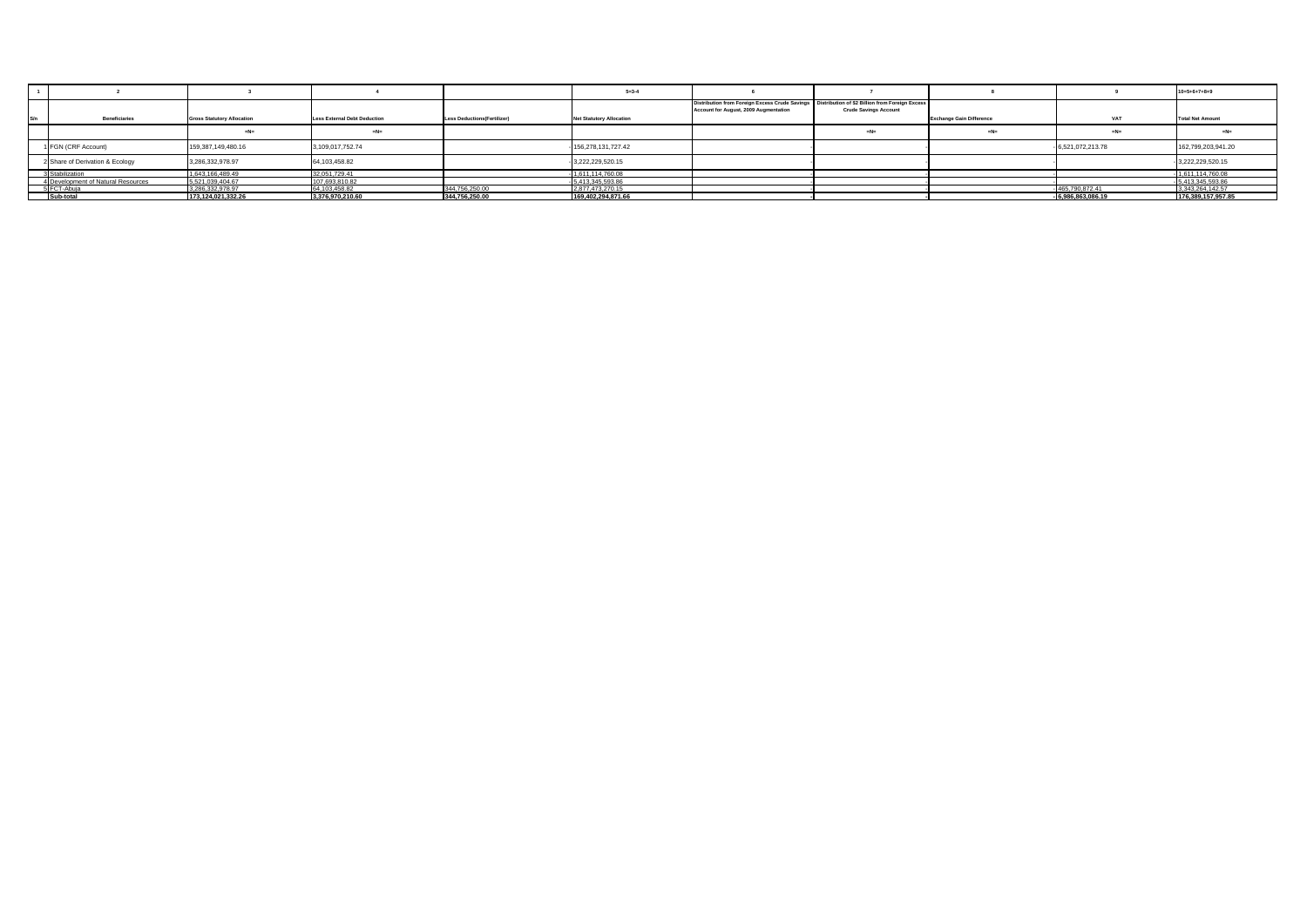|                              |             |                                   |                               | $6 - 4 - 5$        |                      |                                      |                                    | $10 - 6 - (7 + 8 + 9)$          |                               |                                                                                   | $\overline{11}$                             | $\overline{14}$   | 15-6+11+12+13+14          | 16-10-11-12-13-14       |  |
|------------------------------|-------------|-----------------------------------|-------------------------------|--------------------|----------------------|--------------------------------------|------------------------------------|---------------------------------|-------------------------------|-----------------------------------------------------------------------------------|---------------------------------------------|-------------------|---------------------------|-------------------------|--|
|                              |             |                                   |                               |                    |                      |                                      |                                    |                                 |                               | Distribution from Foreign Excess Crude   Distribution of \$2 Billion from Foreign |                                             |                   |                           |                         |  |
|                              |             |                                   |                               |                    |                      |                                      |                                    |                                 | Savings Account, Augmentation | Excess Crude Savings Account                                                      |                                             |                   |                           |                         |  |
| In Beneficiaries             | No. of LGCs | <b>Gross Statutory Allocation</b> | 13% Share of Derivation (Net) | Gross Total        | <b>External Debt</b> | <b>Contractual Obligation (ISPO)</b> | <b>Other Deductions (see Note)</b> | <b>Net Statutory Allocation</b> |                               |                                                                                   | Exchange Gain Allocation Net VAT Allocation |                   | <b>Total Gross Amount</b> | <b>Total Net Amount</b> |  |
|                              |             |                                   |                               |                    |                      |                                      |                                    |                                 |                               |                                                                                   |                                             |                   |                           |                         |  |
| ARIA                         |             | 116 480 835 80                    | 131 917 259 83                | FA 298 095 63      | 7 ORR R45 80         |                                      | 26 735 887 06                      | 2.504.595.562.77                |                               |                                                                                   |                                             | 478 089 430 94    | 026 487 526 57            | 9 982 684 993 71        |  |
| <b>ADAMAWA</b>               |             | 382 775 826 48                    |                               | 2 382 775 826 48   | 961179423            |                                      | 474 381 343 75                     | 1.878.802.688.50                |                               |                                                                                   |                                             | 501 261 753 16    | 2864 037 579 64           | 2.380.064.441.66        |  |
| <b>AKWA IBOM</b>             |             | 390 320 461 73                    | OB5 135 930 43                | 0 475 456 392 16   | 39 993 669 02        |                                      | 322.022.574.79)                    | 10.657.485.297.92               |                               |                                                                                   |                                             | 529 835 857 12    | 11.005.292.249.28         | 11 187 321 155 04       |  |
| <b>ANAMRRA</b>               |             | 386 586 034 42                    |                               | 386 586 034 42     | 961163008            | 10.000.000.00                        | 43 018 314 82                      | 2.323.956.089.52                |                               |                                                                                   |                                             | 558 671 237 20    | 2.945.257.271.62          | 288282732872            |  |
| RAUCHL                       |             | 768 014 967 47                    |                               | 276801496747       | 1173.098.63          | 56 879 023 19                        | 55 401 291 03                      | 2.564.561.554.62                |                               |                                                                                   |                                             | 575 636 039 41    | 3.343.651.006.88          | 3 140 197 594 03        |  |
| <b>RAYELSA</b>               |             | 895 539 126 05                    | 010615487227                  | 12 001 693 998 32  | 16 171 449 61        | 1241 107 428 57                      | 508 604 892 60                     | 10.235.810.227.55               |                               |                                                                                   |                                             | 411 229 099 23    | 12 412 923 097 5          | 0 647 039 326 78        |  |
| <b>BENUE</b>                 |             | 651 450 386 20                    |                               | 651 450 386 20     | 7 998 644 01         | 368 391 464 15                       |                                    | 2.165.060.278.04                |                               |                                                                                   |                                             | 553.925.249.71    | 3.105.375.635.91          | 2 718 985 527 75        |  |
| <b>BORNO</b>                 |             | 815 174 755 26                    |                               | 281517475526       | 19 878 154 78        |                                      |                                    | $-2.795.296.600.48$             |                               |                                                                                   |                                             | 568 807 199 10    | 3.383.981.954.36          | 3.364.103.799.58        |  |
| <b>CROSS RIVER</b>           |             | 218 048 735 55                    | 79.842.616.25                 | 497 891 351 80     | 00.000.000.00        |                                      |                                    | 2.397.891.351.80                |                               |                                                                                   |                                             | 482.743.198.62    | 1980.634.550.42           | 2 880 834 550 42        |  |
| 10 DELTA                     |             | 1388.903.129.06                   | 053.112.667.55                | 9.442.015.796.61   | 7 456 885 33         |                                      | 647.336.078.54                     | 8.717.222.832.73                |                               |                                                                                   |                                             | 649.075.081.58    | 10.091.090.878.18         | 9.366.297.914.31        |  |
| 11 EBONYI                    |             | 1.958.832.788.46                  |                               | 1.958.832.788.46   | 11.222.717.77        | 566 756 099 00                       |                                    | 0.00 1.380.853.971.69           |                               |                                                                                   |                                             | 451.102.295.31    | 2.409.935.083.78          | 1.831.956.267.01        |  |
| 12 EDO                       |             | 1229.628.023.06                   | 92.341.547.18                 | 2.521.969.570.24   | 89.334.205.33        |                                      | 113 494 980 40                     | 2.319.140.384.50                |                               |                                                                                   |                                             | 513.013.816.05    | 3.034.983.386.28          | 2.832.154.200.55        |  |
| 13 EKITI                     |             | 1.975.890.466.17                  |                               | 1.975.890.466.17   | 26.407.279.26        |                                      | 7.713.937.50                       | 1.941.769.249.41                |                               |                                                                                   |                                             | 446.674.982.46    | 2.422.565.448.64          | 2.388.444.231.88        |  |
| 14 ENUGU                     |             | 229 278 833 74                    |                               | 2 229 278 833 74   | 19.417.200.49        |                                      |                                    | $-2.209.861.633.25$             |                               |                                                                                   |                                             | 501.122.869.08    | 2.730.401.702.81          | 2.710.984.502.32        |  |
| 5 GOMBE                      |             | 095.609.739.24                    |                               | 2.095.609.739.24   | 19.163.105.63        |                                      | 82.078.125.00                      | 1.994.368.508.61                |                               |                                                                                   |                                             | 491.701.870.06    | 2.587.311.609.30          | 2.486.070.378.67        |  |
| 16 IMO                       |             | 1380.008.606.42                   | 401.422.724.11                | 2.781.431.330.53   | 28.768.379.29        | 358.424.768.53                       | 9.718.651.04                       | 2.384.519.531.67                |                               |                                                                                   |                                             | 547.647.415.41    | 3.329.078.745.95          | 2.932.166.947.09        |  |
| 17 JIGAWA                    |             | 614 225 489 40                    |                               | 2814 225 489 40    | 40 386 881 25        |                                      |                                    | 2.573.838.608.15                |                               |                                                                                   |                                             | 554 099 516 78    | 3 168 325 006 18          | 3 127 938 124 93        |  |
| 18 KADI INA                  |             | 979 462 379 26                    |                               | 297948237926       | 89 470 137 44        | 248 394 513 80                       |                                    | 2.661.597.728.02                |                               |                                                                                   |                                             | 670 323 623 91    | 649.786.003.16            | 3.331.921.351.92        |  |
| 19 KANO                      |             | 3734 192 043 72                   |                               | 3.734.192.043.72   | <b>88 694 860 74</b> |                                      |                                    | 3.645.497.182.98                |                               |                                                                                   |                                             | 945 892 668 52    | 4 680 084 712 24          | 4 591 389 851 50        |  |
| 20 KATSINA                   |             | 839 841 880 05                    |                               | 283984188005       | 69 716 413 02        |                                      |                                    | 2.780.126.467.03                |                               |                                                                                   |                                             | 625 753 062 57    | 3 465 594 942 63          | 3 405 879 529 61        |  |
| 21 KEBBI                     |             | 375 361 619 04                    |                               | 237538181904       | 42 246 825 11        |                                      | 15 159 375 00                      | 2.317.955.418.93                |                               |                                                                                   |                                             | 504 121 846 75    | 879 483 465 79            | 282207726568            |  |
| 22 KOGI                      |             | 1369.432.920.00                   |                               | 389 432 920 00     | 30 866 478 87        |                                      | 56.531.250.00                      | 2.282.035.191.13                |                               |                                                                                   |                                             | 518.552.442.37    | 1,887.985.362.3           | 2 800 587 633 49        |  |
| 23 KWARA                     |             | 159 189 729 05                    |                               | 159 189 729 05     | 5 213 274 13         |                                      |                                    | 2.133.976.454.92                |                               |                                                                                   |                                             | 265 648 540 76    | 424 838 269 81            | R3 200 5C3 00F 1        |  |
| 24 LAGOS                     |             | 373 177 741 06                    |                               | 3223 127 741 06    | 142 064 730 13       | 500.000.000.00                       |                                    | 2.731.113.010.93                |                               |                                                                                   |                                             | 4.059.002.028.16  | 432.179.769.22            | 290 115 039 09          |  |
| 25 NASSARAWA                 |             | 023 052 180 94                    |                               | 0 023 052 180 94   | 81 205 413 71        |                                      |                                    | 1.961.846.767.23                |                               |                                                                                   |                                             | 422 760 384 27    | 244581256521              | 2.384.607.151.50        |  |
| 26 NIGER                     |             | 763 058 962 81                    |                               | 763 058 962 81     | 38 813 893 31        | 142.377.502.73                       | 24.260.172.14                      | 2.080.726.769.28                |                               |                                                                                   |                                             | 537.922.146.71    | 1300.981.109.52           | P 818 648 915 99        |  |
| 27 OGUN                      |             | 309 258 364 92                    |                               | 309 258 364 92     | 21 495 311 49        |                                      |                                    | 2.287.763.053.43                |                               |                                                                                   |                                             | 530 870 780 71    | 2,840.129.145.63          | 2 818 633 834 14        |  |
| 28 ONDO                      |             | 214.607.372.19                    | 295.059.956.74                | 509.667.328.93     | 40.240.513.82        |                                      | 14.852.024.37                      | 3.454.574.790.74                |                               |                                                                                   |                                             | 562.907.298.26    | 4.072.574.627.19          | 4.017.482.089.00        |  |
| 29 IOSUN                     |             | 190 210 045 10                    |                               | 2.190.210.045.10   | 55 145 388 42        |                                      | 4 400 000 00                       | 2.130.664.656.68                |                               |                                                                                   |                                             | 539.867.208.21    | 2.730.077.253.31          | 2.670.531.864.89        |  |
| 30 OYO                       |             | 1759.400.157.20                   |                               | 2.759.400.157.20   | 223.507.660.22       |                                      | 187,500.00                         | 2.526.704.996.98                |                               |                                                                                   |                                             | 661.819.525.31    | 3.421.219.682.52          | 3.188.524.522.30        |  |
| 31 PLATEAU                   |             | 1317.344.000.72                   |                               | 2.317.344.000.72   | 16.502.759.79        |                                      |                                    | 2.200.841.240.93                |                               |                                                                                   |                                             | 499.278.825.29    | 2.816.622.826.01          | 2.700.120.066.22        |  |
| 32 RIVERS                    |             | 690 728 762 30                    | 8.414.232.535.31              | 11 004 961 297 61  | 41.572.035.95        |                                      | 77.336.074.86)                     | 11.040.725.336.52               |                               |                                                                                   |                                             | 998.507.811.25    | 12,003,469,108.86         | 12.039.233.147.77       |  |
| 33 SOKOTO                    |             | 483 524 175 52                    |                               | 2 463 524 175 52   | 7 444 699 28         |                                      |                                    | 2.436.079.476.24                |                               |                                                                                   |                                             | 512.358.050.25    | 2.975.882.225.78          | 2 948 437 526 50        |  |
| 34 TARABA                    |             | 333 438 940 18                    |                               | 33343894018        | 11.398.757.98        |                                      |                                    | $-2.322.040.182.20$             |                               |                                                                                   |                                             | 457.880.278.11    | 2.791.319.218.29          | 2.779.920.460.31        |  |
| 35 YOBE                      |             | 315 863 366 77                    |                               | 2315 863 366 77    | 16.765.104.72        |                                      | 130 388 750 00                     | 2.168.709.512.05                |                               |                                                                                   |                                             | 460.849.924.73    | 2.776.713.291.50          | 2.629.559.436.78        |  |
| 36 ZAMEARA                   |             | 322.904.352.82                    |                               | 322 904 352 82     | 6.047.251.44         |                                      | 128 937 500 00                     | 1.977.919.601.38                |                               |                                                                                   |                                             | 500 590 263 26    | 1823.494.616.08           | 2 478 509 864 64        |  |
| 37 Soku Disnuted Funds       |             |                                   |                               |                    |                      |                                      |                                    |                                 |                               |                                                                                   |                                             |                   |                           |                         |  |
| 38 Ona/Asaboro Disputed Fund |             |                                   |                               |                    |                      |                                      |                                    |                                 |                               |                                                                                   |                                             |                   |                           |                         |  |
| Total (States/LGCs)          |             | 781081719814                      | 36.359.220.109.67             | 124.170.037.307.81 | 183895287543         | 1492 330 799 97                      | 2 652 821 423 61                   | 116 185 932 208 81              |                               |                                                                                   |                                             | 23.089.543.620.64 | 147.259.580.928.45        | 139.275.475.829.44      |  |
|                              |             |                                   |                               |                    |                      |                                      |                                    |                                 |                               |                                                                                   |                                             |                   |                           |                         |  |

 $-200,000,000,00$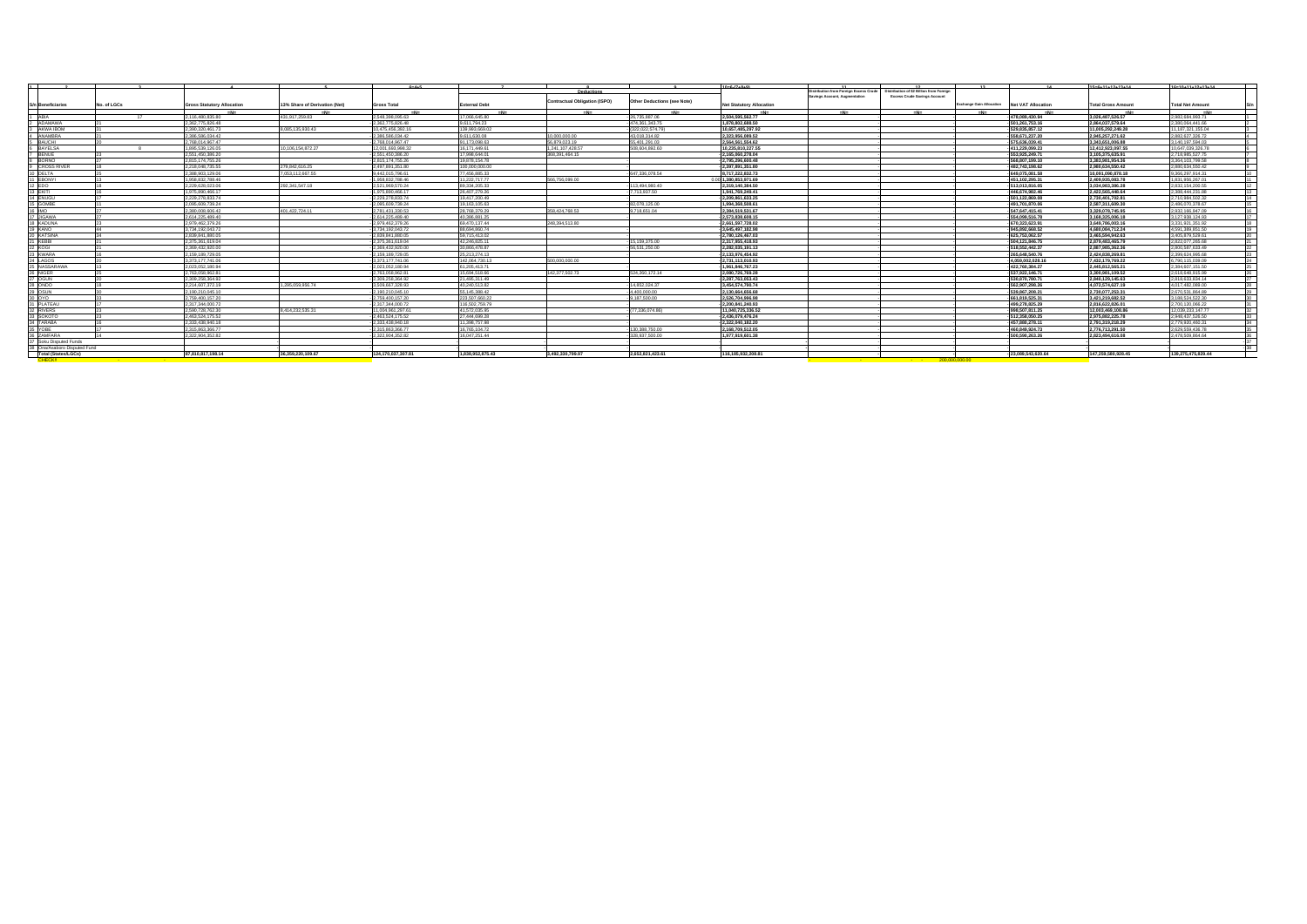|                      |                   |                                  |                                   | <b>Distribution from</b>               | <b>Distribution of \$2 Billion from Foreign Excess</b> |                         |                  |                  |               |            |                           |                                   | Olatribution from Foreign Excess Crude | stribution of \$2 Billion from |               |                         |                         |
|----------------------|-------------------|----------------------------------|-----------------------------------|----------------------------------------|--------------------------------------------------------|-------------------------|------------------|------------------|---------------|------------|---------------------------|-----------------------------------|----------------------------------------|--------------------------------|---------------|-------------------------|-------------------------|
|                      |                   | <b>Local Government Councils</b> | <b>Jross Statutory Allocation</b> | Foreign Excess Crude Savings Account - | Crude Savings Account                                  | schange Gain Allocation |                  |                  |               |            | Local Government Councils | <b>Gross Statutory Allocation</b> | Savings Account for-Augmentation       | Foreign Excess Crude           | Exchange Gain |                         |                         |
|                      |                   |                                  |                                   | Augmentation                           |                                                        |                         |                  |                  |               |            |                           |                                   |                                        | <b>Savings Account</b>         | Alloyation    |                         |                         |
| State                |                   |                                  |                                   |                                        |                                                        |                         | value Added Tax  | notas alla lato  |               |            |                           |                                   |                                        |                                |               | alue Added Tax          | <b>Total Allocation</b> |
|                      |                   | ABA NORTH                        | 70,559,180.85                     |                                        |                                                        |                         | 4,705,197.13     | 264,377.98       |               | $\sim$     |                           | 306,576.38                        |                                        | - 1991                         |               | $   -$<br>16,466,293.40 | $ -$<br>6,372,609.76    |
|                      |                   | BA SOUTH                         | 16,515,190.65                     |                                        |                                                        |                         | 25,759,245.96    | 42,274,436.61    |               |            |                           | 148,052.52                        |                                        |                                |               | 7,639,714.27            | 14,787,766.79           |
|                      |                   |                                  |                                   |                                        |                                                        |                         |                  |                  |               |            |                           |                                   |                                        |                                |               |                         |                         |
|                      |                   | <b><i>REGENERANCE</i></b>        | 88,176,370.46                     |                                        |                                                        |                         | 16,896,621.68    | 35,072,992.14    |               |            | 28 MADOE                  | 1,191,212.37                      |                                        |                                |               | 17,360,955.62           | 1,552,167.99            |
|                      |                   | <b>BENDE</b>                     | 88,926,894.69                     |                                        |                                                        |                         | 17,662,002.50    | 106,588,897.19   |               |            | MAKODA                    | 02.012.90                         |                                        |                                |               | 20.358.047.87           | 109,902,361.77          |
|                      |                   | CIANUM!                          | 78,466,039.35                     |                                        |                                                        |                         | 15,771,009.86    | 4,237,109.21     |               |            |                           | 1,774,358.13                      |                                        |                                |               | 20,057,381.26           | 10,831,739.39           |
|                      |                   | SIALA NGWA NORTH                 | 81,504,712.47                     |                                        |                                                        |                         | 16,321,074.86    | 17,025,707.33    |               |            |                           | 56,514,681.50                     |                                        |                                |               | 33,435,385.54           | 189,950,057.03          |
|                      |                   | ISIALA NGWA SOUTH                | 78,830,629.61                     |                                        |                                                        |                         | 15,658,175.75    | 34,488,805.36    |               |            |                           | 7,475,081.62                      |                                        |                                |               | 17,058,994.76           | 15,144,076.38           |
|                      |                   |                                  |                                   |                                        |                                                        |                         |                  |                  |               |            |                           |                                   |                                        |                                |               |                         |                         |
|                      |                   | <b>DTAUNIARS</b>                 | 81.709.761.48                     |                                        |                                                        |                         | 14,948,176.28    | 06.657.937.76    |               |            | <b>HMNGAD</b>             | 275.041.54                        |                                        |                                |               | 16,248,681.35           | 12,523,722.89           |
|                      |                   | <b>IND-NNEOCHE</b>               | 81,846,588.11                     |                                        |                                                        |                         | 16,677,262.59    | 18,523,850.70    |               |            |                           | 3,551,047.71                      |                                        |                                |               | 20,544,737.20           | 14,095,784.91           |
|                      |                   | <b>CEI NGWA</b>                  | 85,005,329.52                     |                                        |                                                        |                         | 17,289,113.02    | 03,094,442.53    |               |            | SHANONO                   | 481,502.76                        |                                        |                                |               | 7,500,160.24            | 00.033,189,96           |
|                      |                   |                                  | 95,547,280.65                     |                                        |                                                        |                         | 19,515,024.25    | 15,062,304.90    |               |            |                           | 363,259.19                        |                                        |                                |               | 21,450,370.87           | 18,413,630.06           |
|                      |                   | SISIOMA NGWA                     | 87,076,650.24                     |                                        |                                                        |                         | 18,623,611.53    | 105,700,261.77   |               |            |                           | 647,738.24                        |                                        |                                |               | 19,671,249.17           | 06,318,987.41           |
|                      |                   | GWUNAGBO.                        | 09.406.883.42                     |                                        |                                                        |                         | 13,836,216.48    | 3,243,099.91     |               |            | TARALIN                   | 050,682.15                        |                                        |                                |               | 20:321.988.84           | 07,372,671.00           |
|                      |                   |                                  |                                   |                                        |                                                        |                         |                  |                  |               |            |                           |                                   |                                        |                                |               |                         |                         |
|                      |                   | KWA EAST                         | 04,472,437.68                     |                                        |                                                        |                         | 13,006,264.84    | 7,478,702.52     |               |            |                           | 216,070.57                        |                                        |                                |               | 6,002,138.23            | 8,218,208.80            |
|                      |                   | KWA WEST                         | 67,027,064.78                     |                                        |                                                        |                         | 14,043,660.72    | 1,070,725.50     |               |            |                           | 9,252,300.11                      |                                        |                                |               | 18,096,706.55           | 23.349,006.05           |
|                      |                   | <b>HUAHIA NORTH</b>              | 26,351,725.48                     |                                        |                                                        |                         | 18,059,530.79    | 15,011,256.27    |               |            | <b>DUN WAD</b>            | 532,557.96                        |                                        |                                |               | 20,684,500.87           | 13,317,058.83           |
|                      |                   | <b><i>IUANIA SOUTH</i></b>       | 79,482,513.58                     |                                        |                                                        |                         | 15,791,230.77    | 25,273,744.36    |               |            |                           | 0,908,166.05                      |                                        |                                |               | 5,503,377.68            | 36,411,543.73           |
|                      | <b>ABIA Total</b> |                                  | 1,411,705,253.02                  |                                        |                                                        |                         | 285, 163, 479.02 | 1,096,008,732.05 |               |            | 43 WARAWA                 | 3,200,410.89                      |                                        |                                |               | 17,087,158.58           | 0,353,569.47            |
|                      |                   | <b>CMSA</b>                      | 89,316,871.25                     |                                        |                                                        |                         | 7,350,514.15     | 06,057,385.40    |               |            | <b>JOU</b>                | 55.031,315.                       |                                        |                                |               | 19,057,096.28           | 03,674,065.13           |
|                      |                   |                                  |                                   |                                        |                                                        |                         |                  |                  |               |            |                           |                                   |                                        |                                |               |                         |                         |
|                      |                   | <b>TURORE</b>                    | 110,566,092.91                    |                                        |                                                        |                         | 18,295,176.83    | 128,861,209.73   |               | KAND Total |                           | 3,901,558,752.36                  |                                        |                                |               | 881,712,259.46          | 4,783,271,011.82        |
|                      |                   | ANYE                             | 92,335,537.72                     |                                        |                                                        |                         | 16,785,729.13    | 109, 121, 266.85 |               |            |                           | 0003083                           |                                        |                                |               | 5.932.650.61            | 10,012,959.44           |
|                      |                   | <b>GREE</b>                      | 84,929,894.93                     |                                        |                                                        |                         | 15,594,523.33    | 00,524,418.26    |               |            |                           | 5,341,540.74                      |                                        |                                |               | 7.162.710.71            | 02,504,251.45           |
|                      |                   |                                  | 82,180,745.94                     |                                        |                                                        |                         | 16,168,742.39    | 0,342,488.33     |               |            | ATSAR                     | 1703,415.21                       |                                        |                                |               | 18.015.373.95           | 10,718,789.16           |
|                      |                   | GUYUK                            | 85,487,239.28                     |                                        |                                                        |                         | 17,264,342.84    | 102,751,589.12   |               |            | BAURE                     | 18,587,237.89                     |                                        |                                |               | 17,611,701.52           | 106,198,939.41          |
|                      |                   |                                  | 94,625,439.29                     |                                        |                                                        |                         | 16,961,795.42    | 11,587,235.71    |               |            |                           | 331,480.18                        |                                        |                                |               | 16,036,949.25           | 13,958,429.43           |
|                      |                   |                                  |                                   |                                        |                                                        |                         |                  |                  |               |            |                           |                                   |                                        |                                |               |                         |                         |
|                      |                   |                                  | 94,988,288.79                     |                                        |                                                        |                         | 16,938,980.00    | 11,927,268.79    |               |            | RANCI                     | 345,649.87                        |                                        |                                |               | 15,521,815.28           | 12,057,465.15           |
|                      |                   | YOLA NORTH                       | 03,643,799.60                     |                                        |                                                        |                         | 17,979,310.92    | 101,623,110.52   |               |            | DAN-MUSA                  | 3,607,982.14                      |                                        |                                |               | 14,685,958.62           | 18,223,940.76           |
|                      |                   | <b>AMURDE</b>                    | 77,984,885.68                     |                                        |                                                        |                         | 14,933,819.06    | 22,978,704.73    |               |            | ANDUM                     | 1328 944.17                       |                                        |                                |               | 15,805,745.19           | 30,134,603.36           |
|                      |                   | <b>MGAL</b>                      | 7,762,578.01                      |                                        |                                                        |                         | 15,763,357.85    | 1,525,935.86     |               |            |                           | 584,278.21                        |                                        |                                |               | 5,105,668.94            | 0,689,947.15            |
|                      |                   | uma.                             | 77,327,062.59                     |                                        |                                                        |                         | 14,938,332.88    | 22,265,325.47    |               |            |                           | 836,005.28                        |                                        |                                |               | 18,390,744.24           | 07,326,749.52           |
|                      |                   | <b>AYO BELWA</b>                 | 87,422,777.74                     |                                        |                                                        |                         | 16,402,846.55    | 03,825,624.29    |               |            |                           | 518,446.02                        |                                        |                                |               | 14,907,204.52           | 1,425,650.54            |
|                      |                   |                                  |                                   |                                        |                                                        |                         |                  |                  |               |            |                           |                                   |                                        |                                |               |                         |                         |
|                      |                   | <b>ICHRA</b>                     | 83,710,985.91                     |                                        |                                                        |                         | 16,478,773.16    | 100,189,759.05   |               |            | 12 DUTSINMA               | 786,222.83                        |                                        |                                |               | 16,641,951.26           | 01,428,174.09           |
|                      |                   | UBINORTH                         | 81,583,613.09                     |                                        |                                                        |                         | 80.072.000       | 7,914,586.17     |               |            |                           | 935,183.52                        |                                        |                                |               | 2,563,133.64            | 09,498,317.16           |
|                      |                   | MUBI SOUTH                       | 76,849,146.60                     |                                        |                                                        |                         | 15,557,555.84    | 22,406,702.44    |               |            |                           | 1,581,056.50                      |                                        |                                |               | 18,595,148.62           | 10,176,205.12           |
|                      |                   | <b>UMAN</b>                      | 72,680,855.47                     |                                        |                                                        |                         | 14,222,323.57    | 05,903,179.04    |               |            |                           | 2,705,142.81                      |                                        |                                |               | 16,644,816.41           | 10,340,959.23           |
|                      |                   | HELLENG                          | 81,844,259.48                     |                                        |                                                        |                         | 16,200,986.42    | 8,105,245.90     |               |            |                           | 1,056,329.18                      |                                        |                                |               | 6,644,641.71            | 6,500,970.89            |
|                      |                   | ONG                              | 103,830,319.86                    |                                        |                                                        |                         | 17,785,388.82    | 121,615,708.68   |               |            | KAFUR                     | 2.619.803.03                      |                                        |                                |               | 17,802,443.99           | 10,422,247.02           |
|                      |                   |                                  | 87,983,822.74                     |                                        |                                                        |                         | 12,870,704.01    | 00,054,526.75    |               |            |                           | 684,267.67                        |                                        |                                |               | 156,630.99              | 33,840,098.00           |
|                      |                   | OUNG                             |                                   |                                        |                                                        |                         |                  |                  |               |            |                           |                                   |                                        |                                |               |                         |                         |
| 2 ADAMAWA            |                   | <b>CLA SOUTH</b>                 | 89,673,009.70                     |                                        |                                                        |                         | 17,852,125.98    | 07,525,135.68    |               |            | AMK AIR                   | 3301,409.86                       |                                        |                                |               | 19.299.837.07           | 15,001,245.93           |
| <b>IDAMAWA Total</b> |                   |                                  | 1,816,727,226.58                  |                                        |                                                        |                         | 342,796,310.23   | 159,523,536.80   |               |            |                           | 1743,987.74                       |                                        |                                |               | 16,004,733.72           | 10,748,721.46           |
|                      |                   | <b>VELAK</b>                     | 81,844,053.03                     |                                        |                                                        |                         | 15,501,546.29    | 10,406,199.31    |               |            | 21 KATSIN                 | 05,090,488.39                     |                                        |                                |               | 21,840,740.68           | 127,931,229.06          |
|                      |                   | ASTERN COOLO                     | 64,270,775.35                     |                                        |                                                        |                         | 12,817,041.94    | 7,087,817.29     |               |            |                           | 574,955.77                        |                                        |                                |               | 14,821,878.80           | 18,496,835.57           |
|                      |                   |                                  | 86,084,839.42                     |                                        |                                                        |                         | 16,730,914.02    | 02,815,753.43    |               |            |                           | 432,549.05                        |                                        |                                |               | 14,181,970.81           | 5,614,812.86            |
|                      |                   |                                  | 67,308,399.12                     |                                        |                                                        |                         | 13,308,031.73    | 0,616,430.85     |               |            |                           | 555 521 6                         |                                        |                                |               | 17,742,834.78           | 06,298,358.46           |
|                      |                   | <b>SIT ATAI</b>                  |                                   |                                        |                                                        |                         |                  |                  |               |            |                           |                                   |                                        |                                |               |                         |                         |
|                      |                   | <b>SSEN UDM</b>                  | 87,241,192.05                     |                                        |                                                        |                         | E8.010.EEA.T     | 04,674,002.89    |               |            | <b>MLUMFASH</b>           | 466,703.05                        |                                        |                                |               | 03.033.49               | 02,571,586.54           |
|                      |                   | DRIZ TIM                         | 74,195,151.27                     |                                        |                                                        |                         | 14,385,015.67    | 18,580,166.94    |               |            |                           | 052,239.81                        |                                        |                                |               | 16,096,045.26           | 01,959,085.07           |
|                      |                   | TINAN                            | 84,948,786.06                     |                                        |                                                        |                         | 16,616,552.39    | 34,565,338.45    |               |            |                           | 713,996.66                        |                                        |                                |               | 16.762.951.66           | 01,476,948.32           |
|                      |                   |                                  | 06,189,394.07                     |                                        |                                                        |                         | 13,335,460.35    | 9,524,854.42     |               |            |                           | 182,017.58                        |                                        |                                |               | 14,743,052.09           | 17,925,009.66           |
|                      |                   | ISESIKPO ASUTAN                  | 81,020,051.18                     |                                        |                                                        |                         | 15,422,048.80    | 06,512,699.98    |               |            |                           | 3.580.084.48                      |                                        |                                |               | 16,713,335.55           | 00,293,420.03           |
|                      |                   | MORE CAOS                        | 7,740,052.98                      |                                        |                                                        |                         | 7,327,809.73     | 05,067,062.71    |               |            |                           | 611,451.69                        |                                        |                                |               | 16,085,447.24           | 02.020.020.03           |
|                      |                   |                                  |                                   |                                        |                                                        |                         |                  |                  | <b>ATSINA</b> |            |                           |                                   |                                        |                                |               |                         |                         |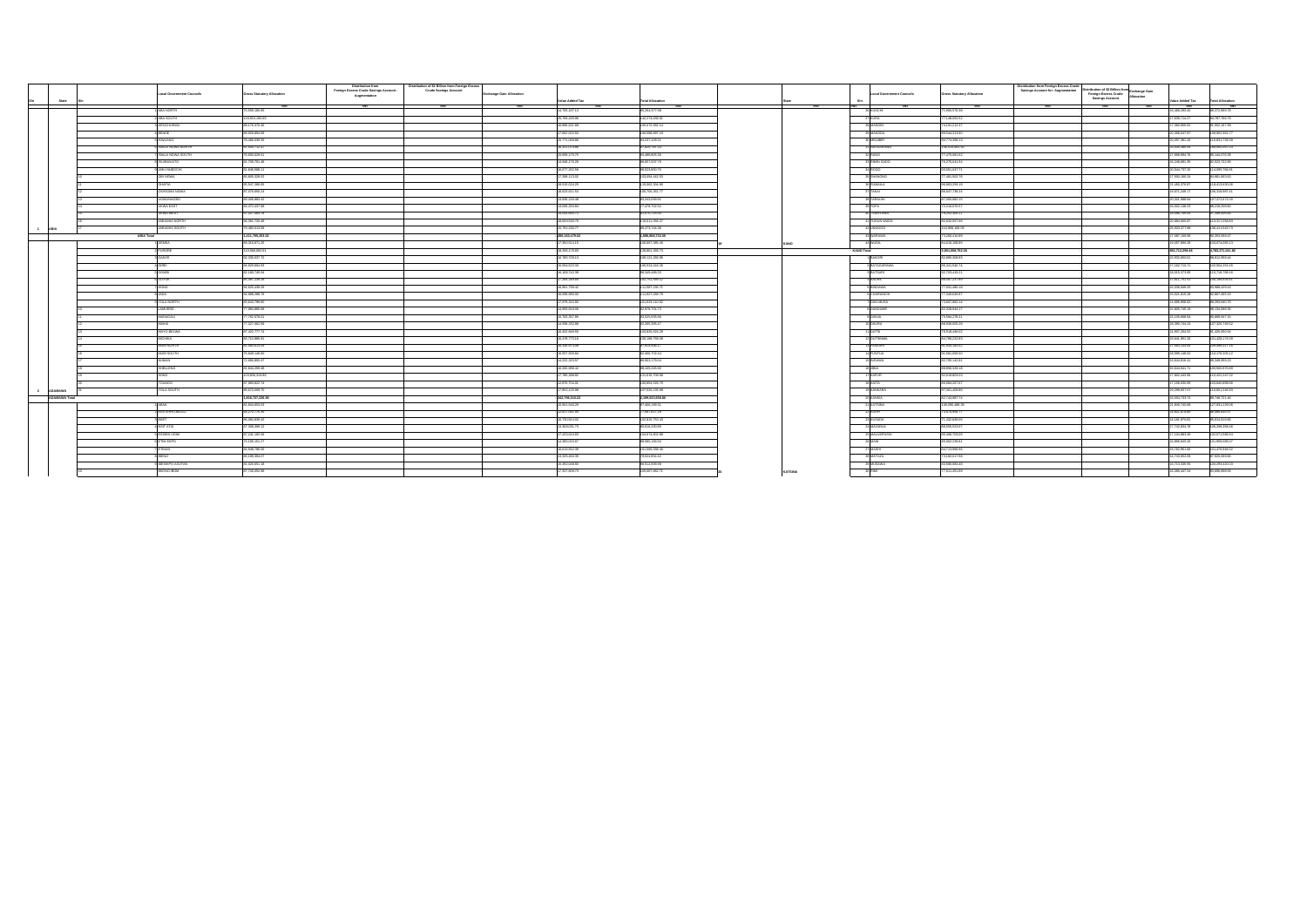|                 |                      |                                  |                                   | Distribution from                      | stribution of \$2 Billion from Foreign Exc |                         |                |                  |                      |                          |                            | latribution from Foreign Excess Crud |                                                     |              |                |                  |
|-----------------|----------------------|----------------------------------|-----------------------------------|----------------------------------------|--------------------------------------------|-------------------------|----------------|------------------|----------------------|--------------------------|----------------------------|--------------------------------------|-----------------------------------------------------|--------------|----------------|------------------|
|                 |                      | <b>Local Government Councils</b> | <b>Gross Statutory Allocation</b> | Foreign Excess Crude Savings Account - | Crude Savings Account                      | schange Gain Allocation |                |                  |                      | ocal Government Councils | Gross Statutory Allocation | Savings Account for-Augmentation     | tribution of \$2 Billion fr<br>Foreign Excess Crude | ıchange Gain |                |                  |
|                 |                      |                                  |                                   | Augmentation                           |                                            |                         |                |                  |                      |                          |                            |                                      | Savings Account                                     | distantia    |                |                  |
| State           |                      |                                  |                                   |                                        |                                            |                         | slue Added Tax | nd Alloyaddan    |                      | <b>Sin</b>               |                            |                                      |                                                     |              | alue Added Tax | otal Allocation  |
|                 |                      |                                  | 6.796.725.4                       |                                        |                                            |                         |                | 046.094.9        |                      | $\sim$                   | 050,027.9                  |                                      |                                                     |              | 467,202.63     | 325,230.54       |
|                 |                      |                                  | 12.202.080.18                     |                                        |                                            |                         | 5,310,400.84   | 512541.02        |                      |                          |                            |                                      |                                                     |              | 134,897.74     | 0,841,610.35     |
|                 |                      |                                  |                                   |                                        |                                            |                         |                |                  |                      |                          | 2,706,712.61               |                                      |                                                     |              |                |                  |
|                 |                      | OT ABASI                         | 10,722,001.08                     |                                        |                                            |                         | 1314,618.81    | 036,619.89       |                      |                          | 479,276.53                 |                                      |                                                     |              | 510,424.54     | 6,989,701.08     |
|                 |                      | KOT EKPENE                       | 10,729,841.49                     |                                        |                                            |                         | 15,700,855.73  | 06,430,697.22    |                      | 34 ZANGO                 | 053,462.33                 |                                      |                                                     |              | 6,120,353.22   | 17,183,815.55    |
|                 |                      |                                  | 1,442,085.87                      |                                        |                                            |                         | 4,167,613.27   | 609,699.14       | <b>KATSINA Total</b> |                          | 852,456,482.24             |                                      |                                                     |              | 006,050,078.73 | 1,412,113,160.96 |
|                 |                      |                                  | 76,816,312.16                     |                                        |                                            |                         | 5,140,261.63   | 956,575.79       |                      | <b>ALIERS</b>            | 140,562.22                 |                                      |                                                     |              | 337,453.92     | 6,478,016.14     |
|                 |                      |                                  | 73,293,914.08                     |                                        |                                            |                         | 14,335,888.74  | 7,629,802.82     |                      | <b>IDTINIA</b>           | 01,202,974.39              |                                      |                                                     |              | 17,462,473.97  | 18,005,448.30    |
|                 |                      |                                  |                                   |                                        |                                            |                         |                |                  |                      |                          |                            |                                      |                                                     |              |                |                  |
|                 |                      | <b>MOPAT ENIN</b>                | 86,257,556.36                     |                                        |                                            |                         | 16,922,355.31  | 13,179,911.67    |                      |                          | 0,287,032.95               |                                      |                                                     |              | 7,062,687.26   | 07,149,720.21    |
|                 |                      | <b>URIT INCAF</b>                | 73,504,106.56                     |                                        |                                            |                         | 14,496,582.02  | 8,000,688.58     |                      |                          | 5,246,778.64               |                                      |                                                     |              | 130.412.23     | 0,377,190.87     |
|                 |                      | <b>ISIT UBIUM</b>                | 77,285,386.65                     |                                        |                                            |                         | 5,182,122.85   | 2.467.509.50     |                      |                          | 03.473.09                  |                                      |                                                     |              | 2341.841.17    | 14,051,315.05    |
|                 |                      | ARANT TOBC                       | 11,810,361.39                     |                                        |                                            |                         | 15,882,688.27  | 33,042.00        |                      |                          | 16,835,444.13              |                                      |                                                     |              | 0.411.138.11   | 37,246,582.24    |
|                 |                      | <b>CACCO</b>                     | 72,833,194.57                     |                                        |                                            |                         | 14,337,461.08  | 170,055.05       |                      |                          | 4,426,577.23               |                                      |                                                     |              | 5,276,255.63   | 9,702,832.86     |
|                 |                      |                                  | 74,129,180.48                     |                                        |                                            |                         | 1,012,379.87   | 141,560.35       |                      |                          | 205,330.52                 |                                      |                                                     |              | 073327.86      | 00,458,658.38    |
|                 |                      |                                  |                                   |                                        |                                            |                         |                |                  |                      |                          |                            |                                      |                                                     |              |                |                  |
|                 |                      | <b>ORON</b>                      | 09,223,385.20                     |                                        |                                            |                         | 13,757,581.59  | 2,980,966.79     |                      | KO/WASAGU                | 02.968.636.32              |                                      |                                                     |              | 298.733.17     | 23,267,369.49    |
|                 |                      | MAIK ANAM                        | 19,518,270.99                     |                                        |                                            |                         | 16,734,303.28  | 06,252,574.27    |                      |                          | 714,614.12                 |                                      |                                                     |              | 5,267,555.34   | 0,982,169.45     |
|                 |                      | DUNG UKO                         | 14,716,592.02                     |                                        |                                            |                         | 12,563,196.17  | 7,279,788.19     |                      |                          | 1,585,067.14               |                                      |                                                     |              | 02.000.000.30  | 4,034,106.44     |
|                 |                      | <b>JKANAFUN</b>                  | 79,599,534.59                     |                                        |                                            |                         | 15,140,263.63  | 14,739,798.22    |                      |                          | 8,451,922.64               |                                      |                                                     |              | 788,193.22     | 06,240,115.85    |
|                 |                      | <b>DSIT EKET</b>                 | 64,753,224.93                     |                                        |                                            |                         | 12,927,385.36  | 00.013.0037      |                      | 13 KALGO                 | 4,457,763.15               |                                      |                                                     |              | 4,016,355.98   | 18,474,119.12    |
|                 |                      | RUAN                             | 78,782,754.92                     |                                        |                                            |                         | 4,835,124.59   | 02.917.573.50    |                      | <b>XOBESSI</b>           | 102,419.71                 |                                      |                                                     |              | 434,337.44     | 0,536,757.15     |
|                 |                      |                                  |                                   |                                        |                                            |                         |                |                  |                      |                          |                            |                                      |                                                     |              |                |                  |
|                 |                      | URUE OFFONG/ORUK                 | 54,078,150.96                     |                                        |                                            |                         | 13,187,974.73  | 205,125.09       |                      |                          | 713,281.33                 |                                      |                                                     |              | 170,926.95     | 09,884,208.27    |
| 3 AKWA ISOM     |                      | JYO                              | 106,559,198.88                    |                                        |                                            |                         | 21,518,378.94  | 128.077.577.82   |                      | GASK                     | 7,641,855.37               |                                      |                                                     |              | 15,391,735.36  | 1,033,590.73     |
| AKWA IBOM Total |                      |                                  | 2,395,897,753.27                  |                                        |                                            |                         | 468,725,700.04 | 2,064,623,453.31 |                      |                          | 229,412.00                 |                                      |                                                     |              | 174,778.10     | 19,404,190.11    |
|                 |                      | <b>AGUATA</b>                    | 11387.246.48                      |                                        |                                            |                         | 24.167.878.39  | 35.555.124.87    |                      | 18 SHANGA                | 7.311.746.20               |                                      |                                                     |              | 15.474.894.75  | 2,786,640.94     |
|                 |                      | <b>VAMBRA EAST</b>               | 76,275,919.10                     |                                        |                                            |                         | 6,591,254.62   | 867,173.72       |                      |                          | 83.ACR.331.M               |                                      |                                                     |              | 281,470.92     | 10,467,405.57    |
|                 |                      | NAMBRA WEST                      | 84,419,481.43                     |                                        |                                            |                         | 17,083,397.46  | 101,502,578.89   |                      |                          | 3,213,914.87               |                                      |                                                     |              | 4,518,596.74   | 7,732,511.62     |
|                 |                      |                                  |                                   |                                        |                                            |                         |                |                  |                      |                          |                            |                                      |                                                     |              |                |                  |
|                 |                      | NADCHA                           | 08,054,041.00                     |                                        |                                            |                         | AC 000,191,15  | 20,146,002.22    | KEBBI                |                          | 000,005.98                 |                                      |                                                     |              | 6,816,660.97   | 6,877,466.95     |
|                 |                      | VAKA NORTH                       | 72,586,202.60                     |                                        |                                            |                         | 15,168,355.59  | 7,754,558.19     |                      | <b>KEBBI Total</b>       | ,771,871,547.45            |                                      |                                                     |              | 344,838,868.37 | 2,116,710,415.82 |
|                 |                      | WKA SOUTH                        | 14,057,751.50                     |                                        |                                            |                         | 7,839,274.36   | 1,027,025.06     |                      |                          | 228,075.53                 |                                      |                                                     |              | 1,455,521.15   | 08,453,596.68    |
|                 |                      | YAMELUM                          | 78,822,596.55                     |                                        |                                            |                         | 6,768,719.55   | 01.316.10        |                      | <b>AJAOKUT</b>           | 5,052,046.88               |                                      |                                                     |              | 1,004,005.15   | 02,326,732.03    |
|                 |                      | <b>UNUKOFIA</b>                  | 1,586,986.06                      |                                        |                                            |                         | 4,601,404.24   | 00.000.001.0     |                      |                          | 1,959,977.87               |                                      |                                                     |              | 732,236.48     | 2,692,214.35     |
|                 |                      | cwnardo                          | 78,059,684.02                     |                                        |                                            |                         | 16,762,465.13  | 4,822,149.15     |                      |                          | 5,827,172.69               |                                      |                                                     |              | 6,282,161.07   | 03,109,333.76    |
|                 |                      | <b>IDEMILI NORTH</b>             | 123,438,710.35                    |                                        |                                            |                         | 26.285.682.42  | 149.724.392.77   |                      | SIDEKINA                 | 13,647,094.87              |                                      |                                                     |              | 0.486.217.47   |                  |
|                 |                      |                                  |                                   |                                        |                                            |                         |                |                  |                      |                          |                            |                                      |                                                     |              |                | 34,133,312.34    |
|                 |                      | DEMILI SOUTH                     | 12,830,942.33                     |                                        |                                            |                         | 18,490,363.44  | 01,321,305.77    |                      |                          | 1,023,891.01               |                                      |                                                     |              | 5,067,622.01   | 10,561,513.01    |
|                 |                      | ear a                            | 104,514,786.47                    |                                        |                                            |                         | 21,791,406.74  | 126,306,193.22   |                      |                          | 03/343.247.00              |                                      |                                                     |              | 4,172,486.46   | 8,722,834.34     |
|                 |                      | <b>UKOKA</b>                     | 78,576,092.69                     |                                        |                                            |                         | 16,421,232.11  | 14,997,324.80    |                      | GALAMELA-COOLU           | 5,233,273.91               |                                      |                                                     |              | 6,562,631.82   | 01,795,905.73    |
|                 |                      | NNEW NORTH                       | 77,836,989.69                     |                                        |                                            |                         | 16,739,334.24  | 34.576.323.93    |                      |                          | 1,550,312.56               |                                      |                                                     |              | 5.581.106.47   | 05,131,419.03    |
|                 |                      | WEW SOUTH                        | 1,795,628.86                      |                                        |                                            |                         | 19,397,953.81  | 1,193,582.67     |                      | ADDA/DUNG                | 043832.11                  |                                      |                                                     |              | 472 693 90     | 08,516,526.01    |
|                 |                      | <b>COLARU</b>                    | 17,529,191.01                     |                                        |                                            |                         | 18,986,384.72  | 06,515,575.74    |                      |                          | 1,235,277.65               |                                      |                                                     |              | 5,440,329.51   | 3,675,607.16     |
|                 |                      | <b>CNITSHA NORTH</b>             | 75, 102,528.07                    |                                        |                                            |                         | 5,599,316.88   | 32.344.05        |                      | <b>OTON KARFE</b>        | 1,782,201.42               |                                      |                                                     |              | 213,275.77     | 19,995,477.18    |
|                 |                      |                                  |                                   |                                        |                                            |                         |                |                  |                      |                          |                            |                                      |                                                     |              |                |                  |
|                 |                      | NITSHA SOUTH                     | 78,163,461.37                     |                                        |                                            |                         | 6,008,824.45   | 4,172,285.82     |                      | MOPA-MURO                | 33.054.05                  |                                      |                                                     |              | 1929.370.27    | 11,202,424.91    |
|                 |                      | <b>ORUMBA NORTH</b>              | 13,259,019.12                     |                                        |                                            |                         | 7.257.717.71   | 00,516,736.83    |                      |                          | 0,271,834.37               |                                      |                                                     |              | 8.105.238.44   | 07,377,072.81    |
|                 |                      | RUMBA SOUTH                      | 13,311,028.21                     |                                        |                                            |                         | 774,598.72     | 1,085,626.93     |                      | <b><i>UMAGONGO</i></b>   | 415,601.61                 |                                      |                                                     |              | 775,106.11     | 9,190,707.72     |
| 4 ANAMBRA       |                      |                                  | 78,416,780.40                     |                                        |                                            |                         | 104,816.25     | 5,521,596.05     |                      |                          | 3756,354.18                |                                      |                                                     |              | 8,378,825.84   | 06,135,180.02    |
|                 | <b>ANAMBRA Total</b> |                                  | 1,000.925.068.01                  |                                        |                                            |                         | 382.032.341.16 | 2,182,957,409.97 |                      | XXNE                     | 108,367,945.38             |                                      |                                                     |              | 22.580.855.67  | 30,948,801.05    |
|                 |                      | <b>N.KALERI</b>                  |                                   |                                        |                                            |                         | 2,583,728.88   |                  |                      | <b>JLAMADORO</b>         |                            |                                      |                                                     |              | 00 002 008 1   |                  |
|                 |                      |                                  | 137,431,946.65                    |                                        |                                            |                         |                | 0,015,675.53     |                      |                          | 003,203.03                 |                                      |                                                     |              |                | 02,055,003.73    |
|                 |                      | SAUCHI                           | (63.790.795.41)                   |                                        |                                            |                         | 28.327.526.75  | 2,118,322.16     |                      | 19 GMALA                 | 32 343 373 1               |                                      |                                                     |              | 178,342.50     | 10,055,337.45    |
|                 |                      |                                  | 172,649.72                        |                                        |                                            |                         | 015,901.13     | 188,750.8        |                      |                          | 305,669.79                 |                                      |                                                     |              | 597,677.5      | H,903,347.36     |
|                 |                      | AMBAN                            | 45,410,973.52                     |                                        |                                            |                         | 16,346,705.00  | 01,757,678.52    |                      | AGBA WES                 | 1,573,570.24               |                                      |                                                     |              | 6.287.646.79   | 00,861,217.03    |
|                 |                      | ARAZD                            | 30.1350,677.06                    |                                        |                                            |                         | 19,864,382.00  | 28,215,059.05    |                      | <b>KOGI Total</b>        | 130,486,798.23             |                                      |                                                     |              | 153,757,565.40 | 190,244,363.72   |
|                 |                      | <b>JASS</b>                      | 0,634,236.29                      |                                        |                                            |                         | 14,216,042.71  | 4,850,279.00     |                      | 1 ASA                    | 80,461,455.59              |                                      |                                                     |              | 15,806,124.18  | 96,267,579.77    |
|                 |                      |                                  |                                   |                                        |                                            |                         |                |                  |                      |                          |                            |                                      |                                                     |              |                |                  |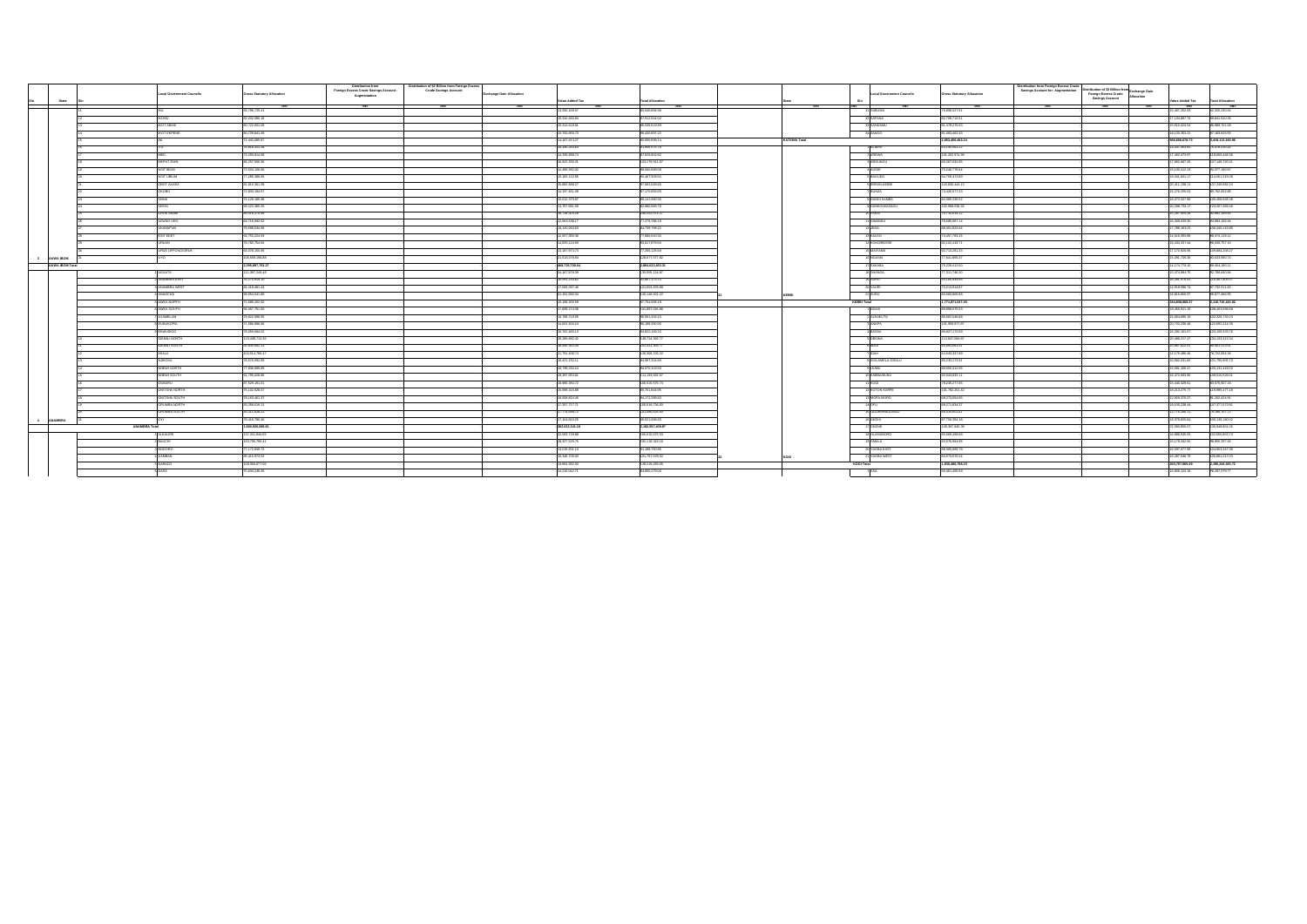|              |                  |                      |                                  |                           | <b>Clatribution from</b>               | <b>Distribution of \$2 Billion from Foreign Excess</b> |                         |                |                  |                 |                    |                         |                            | <b>Olatribution from Foreign Excess Crude</b> | atribution of \$2 Billion from |               |                         |                                   |
|--------------|------------------|----------------------|----------------------------------|---------------------------|----------------------------------------|--------------------------------------------------------|-------------------------|----------------|------------------|-----------------|--------------------|-------------------------|----------------------------|-----------------------------------------------|--------------------------------|---------------|-------------------------|-----------------------------------|
|              |                  |                      | <b>Local Government Councils</b> | ross Statutory Allocation | Foreign Excess Crude Savings Account - | Crude Savings Account                                  | schange Gain Allocation |                |                  |                 |                    | cal Government Councils | Gross Statutory Allocation | Savings Account for-Augmentation              | Foreign Excess Crude           | Exchange Gain |                         |                                   |
|              |                  |                      |                                  |                           | Augmentation                           |                                                        |                         |                |                  |                 |                    |                         |                            |                                               | <b>Savings Account</b>         | Allowation.   |                         |                                   |
|              | <b>State</b>     |                      |                                  |                           |                                        |                                                        |                         | alus Added Tax | notas Allocation |                 | <b>Sta</b>         |                         |                            |                                               |                                |               | <b>Falue Added Tax</b>  | otal Allocation                   |
|              |                  |                      |                                  | 4,985,601.53              |                                        |                                                        |                         | 080,011.50     | 6,065,613.03     |                 | --                 |                         | 2,147,241.18               |                                               | <b>AN</b>                      |               | $   -$<br>18,707,059.02 | <b>CONTRACTOR</b><br>0,854,300.20 |
|              |                  |                      |                                  |                           |                                        |                                                        |                         |                |                  |                 |                    |                         |                            |                                               |                                |               |                         |                                   |
|              |                  |                      | MUUWA                            | 5,949,160.49              |                                        |                                                        |                         | 19,824,933.70  | 35,774,094.19    |                 |                    |                         | 0,890,971.40               |                                               |                                |               | 18,427,881.08           | 19,318,852.48                     |
|              |                  |                      | ADE                              | 11,067,573.41             |                                        |                                                        |                         | 16,557,992.73  | 17,625,566.15    |                 |                    |                         | 5,846,110.04               |                                               |                                |               | 13,304,878.51           | 0,150,988.55                      |
|              |                  |                      | <b>ASGADAU</b>                   | 3,030,988.34              |                                        |                                                        |                         | 19,109,623.21  | 12,808,611.55    |                 |                    | FELODUN                 | 04,792,999.67              |                                               |                                |               | 18.587.665.90           | 23,380,665.57                     |
|              |                  |                      | MA'ARE                           | 1,774,026.05              |                                        |                                                        |                         | 5,192,291.98   | 00.010,000,01    |                 |                    | LORINEAS                | 1,074,720.87               |                                               |                                |               | 8,527,148.23            | 07,001,809.10                     |
|              |                  |                      | TAGUM                            | 0,067,400.38              |                                        |                                                        |                         | 06.216.315     | 11,482,215.76    |                 |                    | LORIN SOUTH             | 5,780,472.37               |                                               |                                |               | 18,680,224.40           | 04,460,696.76                     |
|              |                  |                      |                                  |                           |                                        |                                                        |                         |                |                  |                 |                    |                         |                            |                                               |                                |               |                         |                                   |
|              |                  |                      |                                  | 7,946,007.25              |                                        |                                                        |                         | 16,231,260.20  | 104,177,267.45   |                 |                    | <b>ILORIN WEST</b>      | 11,160,157.54              |                                               |                                |               | 24.130.134.20           | 135,290,291.74                    |
|              |                  |                      |                                  | 2,349,303.28              |                                        |                                                        |                         | 0,279,829.52   | (22,629,132.80)  |                 |                    | <b>EDODI IN</b>         | 1,640,308.17               |                                               |                                |               | 50.000.000.00           | 8,221,247.23                      |
|              |                  |                      | arza i                           | 38,064,408.61             |                                        |                                                        |                         | 24,602,195.88  | 62,666,604.49    |                 |                    | 10 KAI AMA              | 33,037,092,001             |                                               |                                |               | 5,726,773.35            | 22,700,563.02                     |
|              |                  |                      |                                  | 8,164,160.47              |                                        |                                                        |                         | 9.250.015.82   | 17,414,176.29    |                 |                    |                         | 17,008,617.89              |                                               |                                |               | 5.109.001.55            | 02,198,279.44                     |
|              |                  |                      | AFAWA BALEWA                     | 06,757,007.22             |                                        |                                                        |                         | 18,759,934.49  | 25,516,941.71    |                 |                    |                         | 2,303,550.84               |                                               |                                |               | 14,521,661.07           | 5,825,211.91                      |
|              |                  |                      |                                  | 48,372,297.17             |                                        |                                                        |                         | 23,316,709.36  | 1,689,086.52     |                 |                    | <b>OKE-ERO</b>          | 3,752,817.46               |                                               |                                |               | 13.401.629.92           | 154,447.37                        |
|              |                  |                      |                                  |                           |                                        |                                                        |                         | 5,081,773.86   | 2,759,150.03     |                 |                    |                         | 36.DK.0H                   |                                               |                                |               | 13,475,669.72           | 0,322,013.09                      |
|              |                  |                      |                                  | 7,677,376.18              |                                        |                                                        |                         |                |                  |                 |                    |                         |                            |                                               |                                |               |                         |                                   |
| - 51         | BAUCHI           |                      |                                  | 0,221,015.53              |                                        |                                                        |                         | 7.763.035.14   | 13.050,050.67    |                 |                    |                         | 475,234.06                 |                                               |                                |               | 4.681.655.53            | 0,156,889.60                      |
|              |                  | BAUCHI Total         |                                  | 2,082,885,804.53          |                                        |                                                        |                         | 383,818,789.25 | 2,466,704,593.78 | <b>KWARA</b>    |                    |                         | 220,467.54                 |                                               |                                |               | 15,312,828.29           | 02,533,295.83                     |
|              |                  |                      | <b>A55</b>                       | 0,006,010.42              |                                        |                                                        |                         | 7,139,382.36   | 06,946,192.78    |                 | <b>KWARA Total</b> |                         | 1,410,375,257.63           |                                               |                                |               | 10.043.010.234          | 675,437,191.64                    |
|              |                  |                      | <b>SOMBRE</b>                    | 5,700,013.37              |                                        |                                                        |                         | 0,116,628.16   | 25,816,641.53    |                 |                    | <b>AGEGE</b>            | 17,815,443.17              |                                               |                                |               | 26,004,473.87           | 43,819,917.04                     |
|              |                  |                      | <b>DLOKUMA/OPKUMA</b>            | 7,122,357.79              |                                        |                                                        |                         | 13,374,253.77  | 10,496,611.57    |                 |                    | 2 AJEROMINTELODUR       | 53,727,789.30              |                                               |                                |               | 133,837,039.86          | 87,554,829.16                     |
|              |                  |                      | <b>CME</b>                       | 225,453.34                |                                        |                                                        |                         | 15,248,449.72  | 25,473,903.06    |                 |                    | CFEDMLIA                | 239,730,774.84             |                                               |                                |               | 154.578.283.71          | 04,309,058.55                     |
|              |                  |                      |                                  |                           |                                        |                                                        |                         |                |                  |                 |                    |                         |                            |                                               |                                |               |                         |                                   |
|              |                  |                      | <b>COM</b>                       | 1,284,045.57              |                                        |                                                        |                         | 00.000.000.03  | 7,244,425.00     |                 |                    | VO-ODOFIN               | 3,707,488.86               |                                               |                                |               | 21,050,794.99           | 19,758,283.85                     |
|              |                  |                      |                                  | 1,145,963.85              |                                        |                                                        |                         | 7,212,653.46   | 10.358,617.31    |                 |                    | <b>DADA</b>             | 2,481,886.70               |                                               |                                |               | 17,528,610.62           | 00,010,497.32                     |
|              |                  |                      | WALI KRIHITUC                    | 10.000,350.07             |                                        |                                                        |                         | 15,834,183.97  | 51,191,087.03    |                 |                    |                         | 777,100.47                 |                                               |                                |               | 18,357,793.56           | 08,134,094.03                     |
|              | <b>6</b> BAYELSA |                      | NACON                            | 2,683,216.51              |                                        |                                                        |                         | 23,019,764.28  | 135,702,980.79   |                 |                    |                         | 322,574.82                 |                                               |                                |               | 16,272,379.76           | 0,594,954.58                      |
|              |                  | <b>BAYELSA Total</b> |                                  | 766,324,763.92            |                                        |                                                        |                         | 144,905,095.75 | 911,230,459.67   |                 |                    | <b>SETI-OSA</b>         | 5,101,521.02               |                                               |                                |               | 113,383,254.94          | 15,090,775.96                     |
|              |                  |                      |                                  | 830,231.72                |                                        |                                                        |                         | 7,248,503.41   | 11,078,735.13    |                 |                    | <b>BEJU-LEKK</b>        | 1,549,104.42               |                                               |                                |               | 14,038,676.71           | 83,687,781.13                     |
|              |                  |                      |                                  |                           |                                        |                                                        |                         |                |                  |                 |                    |                         |                            |                                               |                                |               |                         |                                   |
|              |                  |                      | GATH                             | 0,859,530.01              |                                        |                                                        |                         | 5,034,681.74   | 15,094,211.75    |                 |                    | <b>FAKO/LIAYE</b>       | 13,679,438.84              |                                               |                                |               | 124,884,233.07          | 38,563,671.91                     |
|              |                  |                      |                                  | 0,405,753.21              |                                        |                                                        |                         | 14,379,259.99  | A,785,013.20     |                 |                    | œu                      | 5,503,609.78               |                                               |                                |               | 20.877.138.62           | 17,380,748.40                     |
|              |                  |                      | <b>BURUKU</b>                    | 0,716,255.45              |                                        |                                                        |                         | 18,116,400.89  | 11,832,656.34    |                 |                    | 12 IKORDOL              | 32,495,659.14              |                                               |                                |               | 128,648,802.60          | 51,144,451.74                     |
|              |                  |                      | CONCIDE                          | 23,715,887.48             |                                        |                                                        |                         | 23,539,755.60  | 47,255,643.07    |                 |                    | KOSOFI                  | 47,013,161.37              |                                               |                                |               | 133,183,225.39          | 80,196,386.76                     |
|              |                  |                      |                                  | (049,981.83               |                                        |                                                        |                         | 692,647.08     | 5,742,828.91     |                 |                    |                         | 039,060.59                 |                                               |                                |               | 251,703.83              | 220,764.42                        |
|              |                  |                      | WER EAST                         | 2,307,542.42              |                                        |                                                        |                         | 16,716,178.51  | 09,023,720.94    |                 |                    | AGOS MAINLAND           | 7,587,175.40               |                                               |                                |               | 121,035,211.34          | 18,722,386.74                     |
|              |                  |                      |                                  |                           |                                        |                                                        |                         |                |                  |                 |                    |                         |                            |                                               |                                |               |                         |                                   |
|              |                  |                      | GWER WEST                        | 2,645,403.40              |                                        |                                                        |                         | 15,266,060.50  | 02.011,463.90    |                 |                    |                         | 144,950,457.98             |                                               |                                |               | 132,051,098.08          | 77,012,105.05                     |
|              |                  |                      | ATSINA ALA                       | 03,811,188.09             |                                        |                                                        |                         | 8,850,055.36   | 22,001,243.45    |                 |                    |                         | 40,496,280.08              |                                               |                                |               | 30,830,932.86           | 71,327,212.94                     |
|              |                  |                      | <b>ANSNISK</b>                   | 6,845,532.79              |                                        |                                                        |                         | 00.002,333.00  | 115,728,921.79   |                 |                    | 351001150LO             | 142,803,369.11             |                                               |                                |               | 131.649.878.11          | 74,453,247.23                     |
|              |                  |                      | <b>IANDE</b>                     | 0,150,320.81              |                                        |                                                        |                         | 33.002,583,61  | 28,847,224.47    |                 |                    | 19 SHOMOLU              | 12,532,827.69              |                                               |                                |               | 24,003,547.21           | 36,536,374.90                     |
|              |                  |                      |                                  | 7,862,780.05              |                                        |                                                        |                         | 6,905,418.53   | 104,768,198.58   | LAGOS           |                    | 20 SURULERE             | 25,399,252.56              |                                               |                                |               | 127,543,132.17          | 52,942,384.73                     |
|              |                  |                      | AKUROG                           | 1,582,271.17              |                                        |                                                        |                         | 1,389,551.34   | 122,971,832.51   |                 | LAGOS Total        |                         | 100,023,006.16             |                                               |                                |               | 2,513,616,811.89        | 4,883,540,798.05                  |
|              |                  |                      |                                  |                           |                                        |                                                        |                         |                |                  |                 |                    |                         |                            |                                               |                                |               |                         |                                   |
|              |                  |                      |                                  | 0,842,694.11              |                                        |                                                        |                         | 14,452,206.51  | 15,294,980.61    |                 |                    |                         | 014,654.43                 |                                               |                                |               | 14,743,913.63           | 0,758,568.07                      |
|              |                  |                      | CONTRO                           | 066,732.22                |                                        |                                                        |                         | 5,495,342.81   | 462,075.04       |                 |                    |                         | 162,004.92                 |                                               |                                |               | 14,714,004.21           | 00,876,009.13                     |
|              |                  |                      | <b>IMN</b>                       | ,644,423.80               |                                        |                                                        |                         | 3,425,848.74   | 5,140,272.54     |                 |                    |                         | 1,165,679.41               |                                               |                                |               | 5,058,562.06            | 0,824,241.47                      |
|              |                  |                      |                                  | 2,996,189.15              |                                        |                                                        |                         | 16,946,404.23  | 109,942,593.38   |                 |                    |                         | 8,228,902.24               |                                               |                                |               | 17,960,120.38           | 16,189,022.62                     |
|              |                  |                      | <b>RPORMU</b>                    | 006,714.19                |                                        |                                                        |                         | 170,410.46     | 06,177,124.65    |                 |                    |                         | 214,022.87                 |                                               |                                |               | 3,549,737.85            | 3,763,760.73                      |
|              |                  |                      | <b>DRANT</b>                     | 108,797,383.31            |                                        |                                                        |                         | 20,141,052.43  | 28,938,435.74    |                 |                    |                         | 1,347,074.57               |                                               |                                |               | 14,018,330.51           | 5,365,405.09                      |
|              |                  |                      |                                  |                           |                                        |                                                        |                         |                |                  |                 |                    |                         |                            |                                               |                                |               |                         |                                   |
|              |                  |                      | <b>IBKA</b>                      | 0,627,933.43              |                                        |                                                        |                         | 13,775,795.38  | 84,403,728.80    |                 |                    |                         | 7,745,357.12               |                                               |                                |               | 14.615.296.11           | 22,300,053.23                     |
|              |                  |                      | $\overline{a}$                   | 2,403,241.72              |                                        |                                                        |                         | 18,577,935.49  | 17,981,177.21    |                 |                    |                         | 3,003,519.88               |                                               |                                |               | 2,335,946.34            | 45,339,466.22                     |
|              |                  |                      | SHONGO                           | 160,502.47                |                                        |                                                        |                         | 17,579,009.56  | 108,739,512.03   |                 |                    |                         | 12,321,255.58              |                                               |                                |               | 17,413,574.53           | 29,734,830.11                     |
| $\mathbf{r}$ | BENUE            |                      |                                  | 1634,549.76               |                                        |                                                        |                         | 1,038,806.21   | 15,673,355.97    |                 |                    |                         | 015,773.06                 |                                               |                                |               | 15,991,269.49           | 03,007,042.55                     |
|              |                  | <b>BENUE Total</b>   |                                  | 117,872,042.59            |                                        |                                                        |                         | 400,382,907.43 | 2,518,254,950.02 |                 |                    |                         | 634,560.51                 |                                               |                                |               | 15.982.359.56           | 8,616,920.06                      |
|              |                  |                      | <b>WACARIA</b>                   | 9,082,469.64              |                                        |                                                        |                         | 14.840.407.35  | 03,922,876.99    |                 |                    | 12 TOTO                 | 00.000.TAC.D               |                                               |                                |               | 14.941.225.00           | 05/200.505.39                     |
|              |                  |                      |                                  |                           |                                        |                                                        |                         |                |                  |                 |                    |                         |                            |                                               |                                |               |                         |                                   |
|              |                  |                      | SKIRA UBA                        | 7,299,952.27              |                                        |                                                        |                         | 16,165,052.52  | 03,405,004.79    | <b>NASARAWA</b> |                    | 13 WAMBA                | 2,402,565.73               |                                               |                                |               | 13,327,548.55           | 15,730,114.28                     |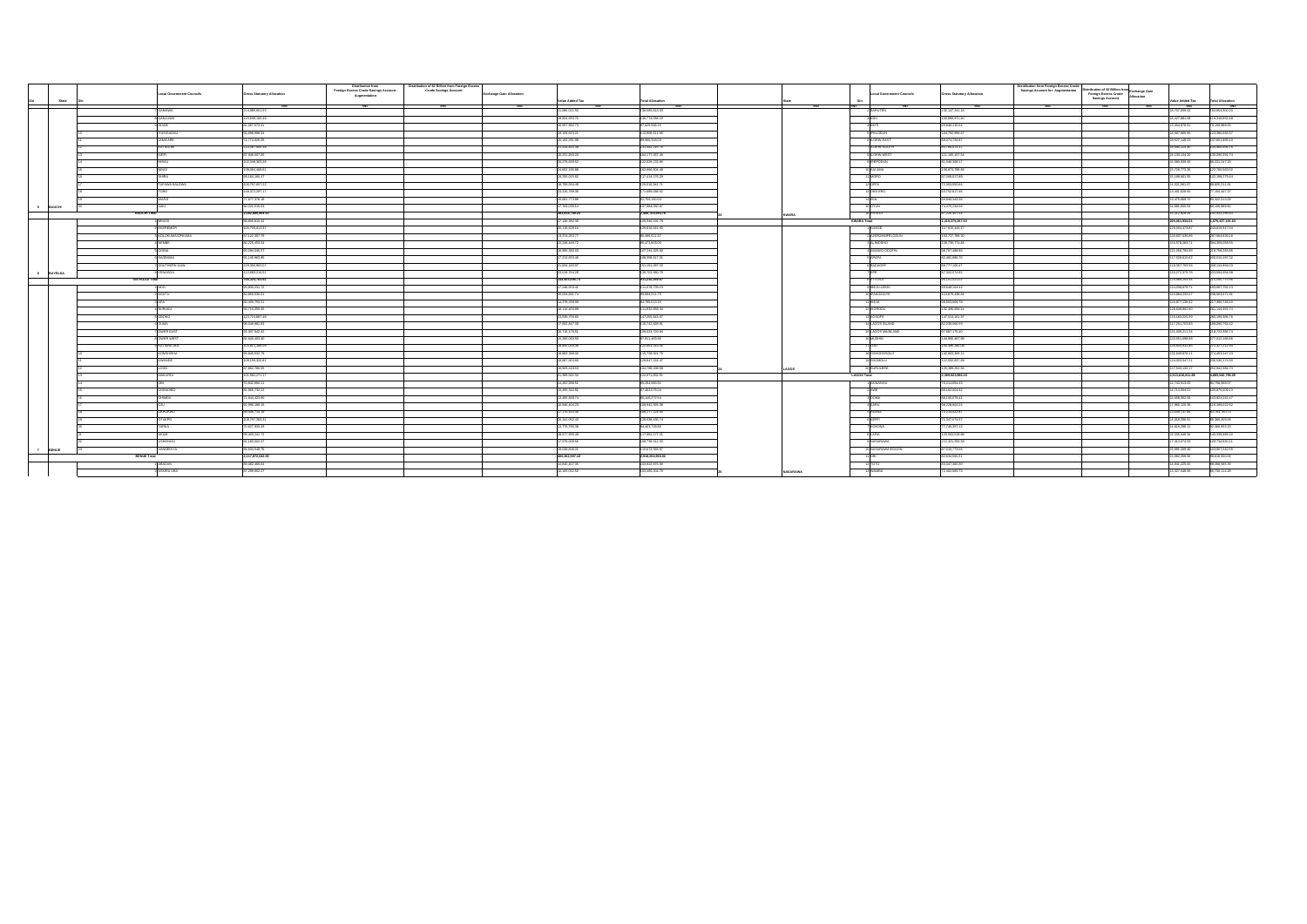|        |                          |                    |                                  |                                   | Distribution from                      | stribution of \$2 Billion from Foreign Exces |                         |                |                         |                     |             |                              |                           | Distribution from Foreign Excess Crude | stribution of \$2 Billion from |                 |                          |                           |
|--------|--------------------------|--------------------|----------------------------------|-----------------------------------|----------------------------------------|----------------------------------------------|-------------------------|----------------|-------------------------|---------------------|-------------|------------------------------|---------------------------|----------------------------------------|--------------------------------|-----------------|--------------------------|---------------------------|
|        |                          |                    | <b>Local Government Councils</b> | <b>Gross Statutory Allocation</b> | Foreign Excess Crude Savings Account - | Crude Savings Account                        | schange Gain Allocation |                |                         |                     |             | Local Government Councils    | ross Statutory Allocation | Savings Account for-Augmentation       | Foreign Excess Crude           | Exchange Gain   |                          |                           |
|        |                          |                    |                                  |                                   | Augmentation                           |                                              |                         |                |                         |                     |             |                              |                           |                                        | <b>Savings Account</b>         | <b>Horation</b> |                          |                           |
|        | State                    |                    |                                  |                                   |                                        |                                              |                         | alus Added Tax | <b>Total Allocation</b> |                     |             |                              |                           |                                        |                                |                 | alue Added Tax           | <b>Total Allocation</b>   |
|        |                          |                    |                                  | 7,856,103.06                      |                                        |                                              |                         | 10,773,585.00  | 8.629.688.00            | <b>SARAWA Total</b> | <u>ы г</u>  | <b>AND</b>                   | 1,128,602,730.70          |                                        | $-180$                         |                 | $   -$<br>205,251,888.24 | $   -$<br>1233,854,618.94 |
|        |                          |                    |                                  | 1,423,050.04                      |                                        |                                              |                         | 14,000,589.99  | 522,640.03              |                     |             |                              | 567,222.30                |                                        |                                |                 | 545,619.41               | 00,112,841.70             |
|        |                          |                    |                                  |                                   |                                        |                                              |                         |                |                         |                     |             |                              |                           |                                        |                                |                 |                          |                           |
|        |                          |                    |                                  | 94,896,381.25                     |                                        |                                              |                         | 17,422,143.55  | 112,388,524.81          |                     |             |                              | 062,598.76                |                                        |                                |                 | 12,907,789.69            | 15,570,388.44             |
|        |                          |                    | HIBOK                            | 70,855,164.46                     |                                        |                                              |                         | 13,649,795.54  | 84,504,960.01           |                     |             |                              | 433209.62                 |                                        |                                |                 | 17.476.943.75            | 100,910,153.37            |
|        |                          |                    | <b>MBOA</b>                      | 15,840,127.71                     |                                        |                                              |                         | 19,431,399.49  | 135,271,527.20          |                     |             |                              | 31,958,491.34             |                                        |                                |                 | 16,910,341.81            | 48,878,833.15             |
|        |                          |                    |                                  | 76,053,148.55                     |                                        |                                              |                         | 15,040,583.88  | 1,703,732.42            |                     |             |                              | 389,694.95                |                                        |                                |                 | 16,050,585.56            | 0,440,280.52              |
|        |                          |                    | CHECK                            | 88,860,869.37                     |                                        |                                              |                         | 16,678,229.80  | 105,539,099.16          |                     |             |                              | 524,740.86                |                                        |                                |                 | 16,503,489.75            | 03,028,230.62             |
|        |                          |                    | <b>CAMALA</b>                    | 79,672,687.19                     |                                        |                                              |                         | 14,682,055.11  | 94,354,742.20           |                     |             |                              | 128,200.31                |                                        |                                |                 | 15.355.505.87            | 6,453,706.18              |
|        |                          |                    | <b>IOZA</b>                      | 0,750,595.89                      |                                        |                                              |                         | 20,994,621.26  | 31,745,217.14           |                     |             |                              | 571,558.93                |                                        |                                |                 | 14,000,441.86            | (652,000.79               |
|        |                          |                    |                                  |                                   |                                        |                                              |                         |                |                         |                     |             |                              |                           |                                        |                                |                 |                          |                           |
|        |                          |                    | MJL                              | 9,745,095.90                      |                                        |                                              |                         | 15,543,907.81  | 95,289,003.71           |                     |             |                              | 1,821,161.42              |                                        |                                |                 | 5,170,668.41             | 13,991,829.82             |
|        |                          |                    |                                  | 10,792,497.62                     |                                        |                                              |                         | 18,719,687.92  | 08,512,185.54           |                     |             | <b>IDNTAGOR</b>              | 00.000.003                |                                        |                                |                 | 6,210,789.68             | 04,904,128.70             |
|        |                          |                    | <b>AGA</b>                       | 11,148,704.51                     |                                        |                                              |                         | 14,485,232.91  | 25,633,937.43           |                     |             |                              | 426,393.61                |                                        |                                |                 | 14,749,665.28            | 9,176,058.88              |
|        |                          |                    | ALA BALGE                        | 2,244,018.53                      |                                        |                                              |                         | 13,464,329.15  | 85,708,347.68           |                     |             |                              | 0,405,329.34              |                                        |                                |                 | 8.236.419.56             | 18,701,748.90             |
|        |                          |                    | <b>DUGA</b>                      | 06,056,350.45                     |                                        |                                              |                         | 16,810,516.12  | 122,006,876.57          |                     |             |                              | 1,633,444.73              |                                        |                                |                 | 248,849.43               | 18,882,294.16             |
|        |                          |                    | KAMA                             | 00,094,964.53                     |                                        |                                              |                         | 18,463,221.57  | 125,158,186.10          |                     |             |                              | 0,746,621.87              |                                        |                                |                 | 17,809,994.15            | 128,616,616.01            |
|        |                          |                    | <b>WAYA KUSAR</b>                | 53,367,933.15                     |                                        |                                              |                         | 13,314,188.02  | 76,682,121.17           |                     |             | <b>VASHEGL</b>               | 28,766,321.05             |                                        |                                |                 | 18,414,792.95            | 47,181,114.00             |
|        |                          |                    |                                  | 86,260,953.94                     |                                        |                                              |                         | 14,957,040.14  | 101,217,994.08          |                     |             | <b>HANCHAGA</b>              | 02.003.000.1              |                                        |                                |                 | 17.932.841.04            | 01,247,897.03             |
|        |                          |                    |                                  |                                   |                                        |                                              |                         |                |                         |                     |             |                              |                           |                                        |                                |                 |                          |                           |
|        |                          |                    | <b>AGUMERI</b>                   | 100,958,109.70                    |                                        |                                              |                         | 16,239,826.09  | 117,197,935.79          |                     |             | <b>MOROVA</b>                | 1939.033.57               |                                        |                                |                 | 19.460.050.54            | 133,399,054.11            |
|        |                          |                    | <b>AIDUGURI METRO</b>            | 41,304,920.22                     |                                        |                                              |                         | 29,561,435.72  | 170,000,355.93          |                     |             |                              | 270,076.89                |                                        |                                |                 | 14,523,387.89            | 12,733,464.78             |
|        |                          |                    | <b>MRTE</b>                      | 91,369,631.18                     |                                        |                                              |                         | 15,000,332.77  | 107,229,953.95          |                     |             | PAIKORC                      | 8,702,354.57              |                                        |                                |                 | 16,425,396.80            | 105, 127, 751.37          |
|        |                          |                    | DBBA                             | 83,201,834.83                     |                                        |                                              |                         | 15,416,024.05  | 98,617,858.87           |                     |             |                              | 572,426.33                |                                        |                                |                 | 17,258,493.13            | 15,830,919.46             |
|        |                          |                    | ONGUNO                           | 80,963,118.57                     |                                        |                                              |                         | 15,178,320.98  | 96,141,432.54           |                     |             |                              | 274583.11                 |                                        |                                |                 | 17,053,180.29            | 12,327,763.40             |
|        |                          |                    | ۹LA                              | 164,256.26                        |                                        |                                              |                         | 13,523,504.55  | 111,787,760.92          |                     |             | HIROR                        | 2,125,616.86              |                                        |                                |                 | 19,126,958.76            | 31,252,575.42             |
|        |                          |                    |                                  | 1,980,758.08                      |                                        |                                              |                         | 14,827,094.86  | 96,007,052.94           |                     |             | <b>ULES</b>                  | 960,229.72                |                                        |                                |                 | 18,409,161.02            | 01,429,390.74             |
|        |                          |                    |                                  | 4,562,758.67                      |                                        |                                              |                         | 14,915,076.09  | 10,477,834.76           |                     |             |                              | 209,552.81                |                                        |                                |                 | 13,820,830.83            | 2,030,383.64              |
| $\sim$ | <b>DIRROS</b>            |                    |                                  |                                   |                                        |                                              |                         |                |                         |                     |             |                              |                           |                                        |                                |                 |                          |                           |
|        |                          | <b>BORNO Total</b> |                                  | 2,434,016,465.57                  |                                        |                                              |                         | 451,227,202.35 | 2,885,243,667.92        | NAGER               |             |                              | 007,017.27                |                                        |                                |                 | 13,759,299.88            | 17,000,317.14             |
|        |                          |                    |                                  | 79,991,252.50                     |                                        |                                              |                         | 16,049,119.01  | 96,040,371.51           |                     | NIGER Total |                              | 2,287,067,275.03          |                                        |                                |                 | 410,568,497.32           | 2,697,635,772.35          |
|        |                          |                    | <b>КАМКРА</b>                    | 0,248,341.97                      |                                        |                                              |                         | 16,270,050.44  | 16,518,322.41           |                     |             | <b>BEOKUTA NORTH</b>         | 799,704.99                |                                        |                                |                 | 8,154,640.93             | 07, 254, 345. 22          |
|        |                          |                    | <b>CPABLIYO</b>                  | 96,608,955.90                     |                                        |                                              |                         | 20,472,394.74  | 17,081,350.64           |                     |             | ABEGKUTA SOUTH               | 21,126,180.78             |                                        |                                |                 | 19,864,963.96            | 10,991,144.74             |
|        |                          |                    |                                  | 1,004,992.87                      |                                        |                                              |                         | 12,121,165.75  | 73,926,158.62           |                     |             | <b>IO-ODDIOTA</b>            | 5,724,070.08              |                                        |                                |                 | 3518.685.58              | 05,242,755.06             |
|        |                          |                    | <b>EKWARA</b>                    | 70,129,292.70                     |                                        |                                              |                         | 14,687,122.00  | 84,816,414.70           |                     |             | GBADO NORTH                  | 1,404,527.95              |                                        |                                |                 | 17,473,188.19            | 106,877,786.13            |
|        |                          |                    |                                  | 16,287,535.31                     |                                        |                                              |                         | 16,901,013.55  | 103.188.548.87          |                     |             | GEADO SOUTH                  | 36.190,041                |                                        |                                |                 | 17,019,794.83            | 01.064.836.18             |
|        |                          |                    |                                  | 100,914,840.82                    |                                        |                                              |                         | 17,493,541.05  | 118,408,382.47          |                     |             | IWEKORO                      | 3,151,677.79              |                                        |                                |                 | 13,047,222.01            | 15, 198,099.79            |
|        |                          |                    | ALABAR MUNICIPAL                 | 79,385,218.22                     |                                        |                                              |                         | 17,257,725.39  | 96,642,943.62           |                     |             |                              | 33,000,093                |                                        |                                |                 | 13,213,366.08            | 6,002,764.73              |
|        |                          |                    |                                  |                                   |                                        |                                              |                         |                |                         |                     |             | <b>EMO NORTH</b>             |                           |                                        |                                |                 |                          |                           |
|        |                          |                    | ALABAR SOUTH                     | 81,949,428.91                     |                                        |                                              |                         | 17,685,332.36  | 20,634,761.27           |                     |             |                              | 12,584,600.22             |                                        |                                |                 | 29,458,307.67            | 62,042,907.89             |
|        |                          |                    |                                  | 7,268,896.30                      |                                        |                                              |                         | 13,791,726.02  | 11,000,622.31           |                     |             | JEBU EAST                    | 214,855.84                |                                        |                                |                 | 14.970.370.18            | 15,185,227.01             |
|        |                          |                    |                                  | 7,892,613.03                      |                                        |                                              |                         | 16,053,415.31  | 104,556,028.33          |                     |             | <b>JEBU NORTH</b>            | 1,993,720.67              |                                        |                                |                 | 1,054,981.77             | 21,048,702.44             |
|        |                          |                    | LOUJIANI                         | 7,472,314.71                      |                                        |                                              |                         | 14,544,426.02  | 92,316,740.73           |                     |             | <b>DEBRICOE</b>              | 476,605.02                |                                        |                                |                 | 16,502,040.29            | 19,978,645.31             |
|        |                          |                    | <b>SUBRA</b>                     | 86,768,741.04                     |                                        |                                              |                         | 17,014,955.89  | 103,783,696.93          |                     |             | <b>ENN</b>                   | 357,126.64                |                                        |                                |                 | 15,268,730.68            | 025.057.32                |
|        |                          |                    | <b>GUDU</b>                      | 82,858,268.85                     |                                        |                                              |                         | 10,583,854.83  | 20,442,123.68           |                     |             | <b>JUEBU NORTH EAST</b>      | 224,537.73                |                                        |                                |                 | 13,483,214.79            | 5,707,752.52              |
|        |                          |                    | <b>CUICPANI</b>                  | 88,540,144.00                     |                                        |                                              |                         | 17,713,774.26  | 106,253,918.27          |                     |             | <b>HMEKO-AFON</b>            | 72,947,686.38             |                                        |                                |                 | 13,992,758.21            | 15,940,444.59             |
|        |                          |                    |                                  | 3,841,775.94                      |                                        |                                              |                         | 16,995,982.97  | 00,837,758.91           |                     |             |                              | 527,251.88                |                                        |                                |                 | AC DIA 077.31            | 3,903,295.22              |
|        |                          |                    |                                  |                                   |                                        |                                              |                         |                |                         |                     |             |                              |                           |                                        |                                |                 |                          |                           |
|        |                          |                    | AND IDD                          | 88,016,772.14                     |                                        |                                              |                         | 17,053,747.59  | 105,870,519.72          |                     |             | <b>BAFEMIOWODE</b>           | 077,554.82                |                                        |                                |                 | 19,116,284.89            | 11,193,839.71             |
|        | 9 CROSS RIVER            |                    | <b>YALA</b>                      | 92,592,890.74                     |                                        |                                              |                         | 18,356,052.23  | 110,949,542.97          |                     |             | NACIDOC                      | 6,677,061.08              |                                        |                                |                 | 14,944,202.31            | 01,621,330.39             |
|        | <b>CROSS RIVER Total</b> |                    |                                  | 1,512,572,275.95                  |                                        |                                              |                         | 238,756,000.02 | 1,811,328,275.96        |                     |             | <b>DOGBOLU</b>               | 405,253.14                |                                        |                                |                 | 15.561.015.11            | 17,967,068.24             |
|        |                          |                    | NIOCHA NORTH                     | 36.931,819.36                     |                                        |                                              |                         | 17.073.363.03  | 86,105,182.40           |                     |             | <b>DGUN WATERSDE</b>         | 23521377                  |                                        |                                |                 | 13,003,436.00            | 10,903,650.37             |
|        |                          |                    | :HA SOU                          | 143,779.20                        |                                        |                                              |                         | 18,327,497.43  | 471,276.63              |                     |             |                              | 762,551.36                |                                        |                                |                 | 9,974,468.80             | 5,737,020.1               |
|        |                          |                    | OMADI                            | 14,526,003.44                     |                                        |                                              |                         | 16,442,085.45  | 03.058.038.02           |                     | OGUN Total  |                              | 1.032,384,031.11          |                                        |                                |                 | 152, 663, 583, 21        | 2,045,048,274.32          |
|        |                          |                    | URUTU                            | 22,223,750.13                     |                                        |                                              |                         | 20,740,587.16  | 112,954,337.30          |                     |             | <b><i>UIOKO NORTHEAS</i></b> | 248,156.02                |                                        |                                |                 | 18,880,033.84            | 04,128,189.86             |
|        |                          |                    | THIOPE EAST                      | 13,436,551.00                     |                                        |                                              |                         | 20,430,521.45  | 103,867,073.25          |                     |             | AKOKO NORTH WE               | 1,920,347.48              |                                        |                                |                 | 20:221.171.12            | 12.141.518.61             |
|        |                          |                    |                                  |                                   |                                        |                                              |                         |                |                         |                     |             |                              |                           |                                        |                                |                 |                          |                           |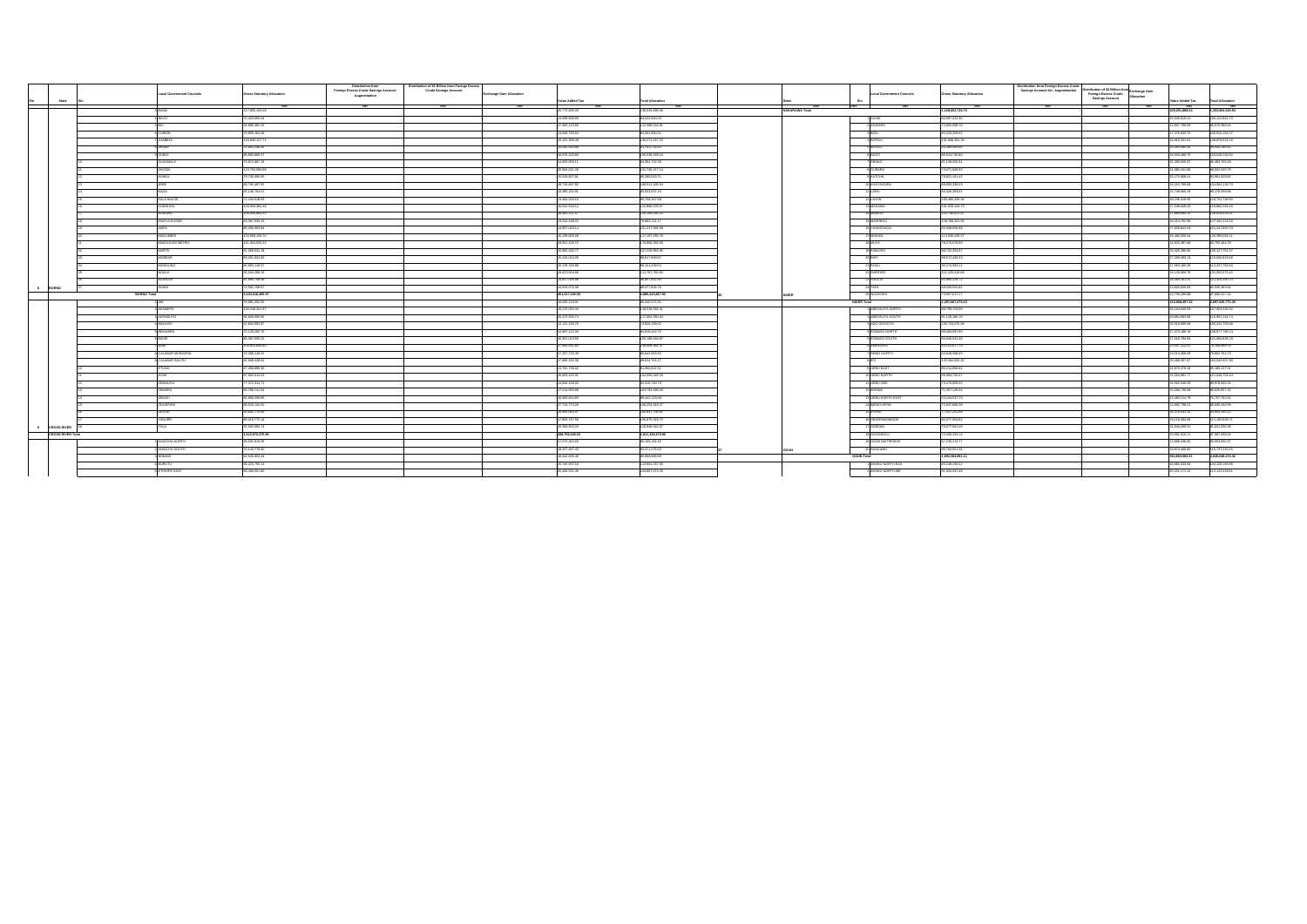|          |           |                     |                                  |                          | Distribution from                      | <b>Distribution of \$2 Billion from Foreign Excess</b> |                          |                |                         |              |                   |                          |                                   | <b>Jistribution from Foreign Excess Crude</b> | stribution of \$2 Billion from |              |                 |                         |
|----------|-----------|---------------------|----------------------------------|--------------------------|----------------------------------------|--------------------------------------------------------|--------------------------|----------------|-------------------------|--------------|-------------------|--------------------------|-----------------------------------|-----------------------------------------------|--------------------------------|--------------|-----------------|-------------------------|
|          |           |                     | <b>Local Government Councils</b> | oss Statutory Allocation | Foreign Excess Crude Savings Account - | Crude Savings Account                                  | Eschange Gain Allocation |                |                         |              |                   | ocal Government Councils | <b>Gross Statutory Allocation</b> | Savings Account for-Augmentation              | Foreign Excess Crude           | schange Gain |                 |                         |
|          | State     |                     |                                  |                          | Augmentation                           |                                                        |                          | alus Added Tax | <b>Total Allocation</b> |              |                   |                          |                                   |                                               | <b>Savings Account</b>         | noisso       | Value Added Tax | <b>Total Allocation</b> |
|          |           |                     |                                  |                          | <b>START</b>                           | <b>AND</b>                                             |                          |                |                         | <b>SINCE</b> | --                |                          |                                   |                                               | <b>CONTRACTOR</b>              |              |                 | $  -$                   |
|          |           |                     | <b>THOPE WEST</b>                | 435,385.28               |                                        |                                                        |                          | 10,528,356.02  | 05,963,741.30           |              |                   | DKO SOUTH WE             | 2,245,992.90                      |                                               |                                |              | 10,769,533.90   | 015,526.81              |
|          |           |                     | <b>CA NORTH EAST</b>             | 3,322,379.66             |                                        |                                                        |                          | 19,831,808.81  | 103, 154, 188.47        |              |                   | <b>UKOKO SOUTH EAS</b>   | 804,424.11                        |                                               |                                |              | 5,631,122.39    | 2,435,546.50            |
|          |           |                     | IKA SOUTH                        | 9,425,444.25             |                                        |                                                        |                          | 19,095,848.23  | 98,521,292.49           |              |                   | AKURE NORTH              | 2,121,232.48                      |                                               |                                |              | 7,348,852.90    | 19,470,005.37           |
|          |           |                     | <b>ISOKO NORTH</b>               | 0,547,683.58             |                                        |                                                        |                          | 18,451,572.63  | 98,999,256.22           |              |                   | AKURE SOUTH              | 12,155,995.29                     |                                               |                                |              | 25.092.599.08   | 137,248,594.37          |
|          |           |                     | SOKO SOUTH                       | 0,132,746.64             |                                        |                                                        |                          | 21,371,130.98  | 11,503,877.62           |              |                   |                          | 78,762,376.16                     |                                               |                                |              | 17,259,299.32   | 06,021,675.48           |
|          |           |                     |                                  |                          |                                        |                                                        |                          |                |                         |              |                   |                          |                                   |                                               |                                |              |                 |                         |
|          |           |                     | DOKWA EAST                       | 76,288,580.68            |                                        |                                                        |                          | 17,019,554.02  | 93,308,134.70           |              |                   | EDORE                    | 1,854,200.47                      |                                               |                                |              | 18,912,109.60   | 10.010,350,399          |
|          |           |                     | <b>COXWA WEST</b>                | 76,658,346.02            |                                        |                                                        |                          | 18,632,217.18  | 05,200,563.20           |              |                   | <b>CKITPUPA</b>          | 94,295,137.50                     |                                               |                                |              | 20,912,057.91   | 115,207,195.40          |
|          |           |                     | KPE                              | 2,844,180.64             |                                        |                                                        |                          | 17,957,997.22  | 90,802,177.86           |              |                   |                          | 03.954.843.94                     |                                               |                                |              | 22 905 437 32   | 126,670,281.26          |
|          |           |                     | HTROW LIMINSC                    | 2,346,244.20             |                                        |                                                        |                          | 17,443,911.48  | 89,790,155.68           |              |                   | ESE-EDO                  | 10.043.049.74                     |                                               |                                |              | 18.106.155.93   | 36,810,105.66           |
|          |           |                     | SHMLI SOUTH                      | 4,871,888.27             |                                        |                                                        |                          | 18,641,930.76  | 13,513,819.03           |              |                   | <b>E-OLUJI-OKEIGBO</b>   | 2,618,156.11                      |                                               |                                |              | 18,791,318.84   | 101,409,474.95          |
|          |           |                     | <b>TANI</b>                      | 53,871,590.76            |                                        |                                                        |                          | 15,780,409.28  | 9,652,000.04            |              |                   |                          | 1,140,167.97                      |                                               |                                |              | 7,823,315.63    | 15,971,483.60           |
|          |           |                     | <b>SAPELE</b>                    | 79,164,957.16            |                                        |                                                        |                          | 19,420,589.13  | 98,585,546.29           |              |                   |                          | 6,676,155.04                      |                                               |                                |              | 20,799,757.80   | 117,475,912.83          |
|          |           |                     | DU.                              | 5,116,354.32             |                                        |                                                        |                          | 18,423,829.54  | 13,540,183.86           |              |                   |                          | 216,261.84                        |                                               |                                |              | 15,363,195.42   | 79,579,457.27           |
|          |           |                     | GHELLI NORTH                     | 06,711,250.93            |                                        |                                                        |                          | 24,631,677.76  | 31,342,928.69           |              |                   |                          | 5,547,230.82                      |                                               |                                |              | 2,662,642.53    | 28,210,073.35           |
|          |           |                     |                                  |                          |                                        |                                                        |                          |                |                         |              |                   |                          |                                   |                                               |                                |              |                 |                         |
|          |           |                     | UGHELLI SOUTH                    | 6,678,029.42             |                                        |                                                        |                          | 20,877,206.16  | 107,555,235.58          |              |                   |                          | 2,231,522.85                      |                                               |                                |              | 17,814,055.29   | 100,045,579.14          |
|          |           |                     | KWUANI                           | 0,137,748.68             |                                        |                                                        |                          | 17,621,201.70  | 10.000,050.37           |              |                   |                          | 1,705,349.42                      |                                               |                                |              | 20,399,160.16   | 17,104,509.58           |
|          |           |                     | <b>JVWE</b>                      | 0,075,884.35             |                                        |                                                        |                          | 20,104,872.09  | 100,180,755.43          |              | ONDO Total        |                          | 362,159,500.15                    |                                               |                                |              | 349,752,019.97  | 1,911,911,520.12        |
|          |           |                     | WARRI SOUTH                      | 01.025.065.75            |                                        |                                                        |                          | 24.016.333.24  | 125.042.398.98          |              |                   | FAKUMOSA EAS             | 64.121.694.22                     |                                               |                                |              | 14.078.006.28   | 78.199.780.51           |
|          |           |                     | HTRICKI NARM                     | 4,328,005.93             |                                        |                                                        |                          | 18,212,052.64  | 02,540,058.57           |              |                   | AKUMOSA WEST             | 4,010,629.32                      |                                               |                                |              | 13,814,142.58   | 5,632,771.90            |
| 10 DELTA |           |                     | ARRI SOUTH-WEST                  | 76,879,497.37            |                                        |                                                        |                          | 17,491,605.83  | 94,371,103.21           |              |                   | VYEDADE                  | 79,331,557.16                     |                                               |                                |              | 16.670.527.75   | 96,002,084.91           |
|          |           | <b>DELTA Total</b>  |                                  | 1,920,224,957.84         |                                        |                                                        |                          | 478,568,159.22 | 2,477,793,127.06        |              |                   |                          | 33.044.002                        |                                               |                                |              | 14,065,822.02   | 11,004,270.08           |
|          |           |                     | <b>VELAKAL IKI</b>               | 11,267,860.67            |                                        |                                                        |                          | 16,673,828.89  | 97,941,689.57           |              |                   | <b>UWADURC</b>           | 4,317,766.11                      |                                               |                                |              | 3.888.636.62    | 78,206,402.73           |
|          |           |                     | VEKPO NORTH                      | 7,981,539.37             |                                        |                                                        |                          | 16,844,620.10  | 94,826,159.47           |              |                   | <b>IORIPI</b>            | 74,381,193.71                     |                                               |                                |              | 16.284.989.55   | 0,000,183.30            |
|          |           |                     | VIKPO SOUTH                      | 9,243,516.17             |                                        |                                                        |                          | 16,000,727.00  | 95,104,244.04           |              |                   | EDE NORTH                | 3,664,732.33                      |                                               |                                |              | 14,344,825.26   | 78,009,557.59           |
|          |           |                     |                                  | 9,028,100.90             |                                        |                                                        |                          | 15,004,209.19  | 94,832,390.09           |              |                   | EDE SOUTH                | 6,476,902.28                      |                                               |                                |              | 14,072,425.85   | 00,549,328.14           |
|          |           |                     |                                  |                          |                                        |                                                        |                          |                |                         |              |                   |                          |                                   |                                               |                                |              |                 |                         |
|          |           |                     | <b>ZZA NORTH</b>                 | 77,413,080.45            |                                        |                                                        |                          | 16,460,549.52  | 23,873,622.97           |              |                   | <b>GBEDORS</b>           | 2,000,936.28                      |                                               |                                |              | 4,016,520.38    | 33.329,570,35           |
|          |           |                     | EZZA SOUTH                       | 77,868,171.05            |                                        |                                                        |                          | 16,026,792.96  | 23,034,954.00           |              |                   | <b>UIGBO</b>             | 73,323,587.45                     |                                               |                                |              | 16.050.291.50   | 89,373,878.95           |
|          |           |                     |                                  | 1,313,829.14             |                                        |                                                        |                          | 18,870,948.80  | 10,154,777.95           |              |                   | <b>E CENTRA</b>          | 5,517,907.51                      |                                               |                                |              | 259,701.52      | 23,777,609.04           |
|          |           |                     | <b>210LU</b>                     | 9,881,544.83             |                                        |                                                        |                          | 16,650,243.77  | 96,531,788.60           |              |                   | <b>TE EAS</b>            | 2,172,701.62                      |                                               |                                |              | 17,987,625.68   | 100,160,327.30          |
|          |           |                     |                                  | 74,465,361.37            |                                        |                                                        |                          | 15,597,508.83  | 10,062,870.20           |              |                   | FE NORTH                 | 676,855.15                        |                                               |                                |              | 6,785,902.66    | 94,462,757.81           |
|          |           |                     |                                  | 8,017,865.56             |                                        |                                                        |                          | 19,551,178.61  | 17.509.044.17           |              |                   | HE SOUTH                 | 4,320,052.44                      |                                               |                                |              | 6,144,527.16    | 00,464,586.60           |
|          |           |                     | <b>CHAOZARA</b>                  | 79,986,878.59            |                                        |                                                        |                          | 16,565,616.86  | 06,552,405.45           |              |                   | <b>CYAND</b>             | 59,117,545.56                     |                                               |                                |              | 12.710.533.66   | 71,828,079.22           |
|          |           |                     | DMALIKWU                         | 0,550,344.65             |                                        |                                                        |                          | 18,232,683.04  | 107,792,027.69          |              |                   |                          | 72,325,367.00                     |                                               |                                |              | 14,796,157.10   | 17,121,524.19           |
|          | 11 EBONYI |                     | ONICHA                           | 11,577,876.46            |                                        |                                                        |                          | 19,647,475.78  | 11,225,352.24           |              |                   |                          | 5,424,132.28                      |                                               |                                |              | 13,583,742.16   | 79,007,874.44           |
|          |           | <b>EBONYI Total</b> |                                  | 1,077,604,969.21         |                                        |                                                        |                          | 223,786,464.22 | 1,301,391,433.43        |              |                   | LESHA EAST               | 8,329,064.17                      |                                               |                                |              | 15, 139, 905.86 | 13,409,570.03           |
|          |           |                     | <b>OCE CINCINA</b>               | 03,452,478.14            |                                        |                                                        |                          | 20,007,905.86  | 124.050.354.00          |              |                   | LESHA WEST               | 70.721.616.56                     |                                               |                                |              | 5.033.999.94    | 15.755.616.50           |
|          |           |                     | GOR                              | 0,594,444.29             |                                        |                                                        |                          | 23,325,924.99  | 22,920,369.27           |              |                   |                          | 1,001,781.52                      |                                               |                                |              | 5,591,028.06    | 7,192,809.59            |
|          |           |                     |                                  |                          |                                        |                                                        |                          |                |                         |              |                   | <b>ENCLE</b>             |                                   |                                               |                                |              |                 |                         |
|          |           |                     | <b>ISAN CENTRAL</b>              | 7,577,717.30             |                                        |                                                        |                          | 15,129,169.79  | 82,706,887.09           |              |                   |                          | 6,759,260.51                      |                                               |                                |              | 16,433,174.09   | 03,122,434.00           |
|          |           |                     | SAN NORTH EAST                   | 0,501,419.25             |                                        |                                                        |                          | 15,619,600.53  | 6,121,019.78            |              |                   |                          | 03.039.03                         |                                               |                                |              | 5,020,792.27    | 14,128,831.30           |
|          |           |                     | <b>ISAN SOUTH EAST</b>           | 2,716,681.65             |                                        |                                                        |                          | 17,309,867.48  | 100,026,549.13          |              |                   |                          | 2,662,134.68                      |                                               |                                |              | 8,102,581.30    | 100,764,715.98          |
|          |           |                     | <b>ESAN WEST</b>                 | 2,023,388.41             |                                        |                                                        |                          | 15,846,576.74  | 87,009,965.15           |              |                   | 24 OBOIO.IN              | 70,441,402.83                     |                                               |                                |              | 15.405.094.40   | 15.928.097.11           |
|          |           |                     | TSAKO CENTRAL                    | 0,487,368.31             |                                        |                                                        |                          | 14,754,079.03  | 84,241,447.34           |              |                   |                          | 1,478,515.99                      |                                               |                                |              | 5,101,619.71    | 0,580,135.70            |
|          |           |                     | TSAKO EAST                       | 8,632,702.90             |                                        |                                                        |                          | 16,550,776.02  | 95,183,478.91           |              |                   | OLA OLI IMA              | 2,030,138.20                      |                                               |                                |              | 14,091,922.89   | 76,122,061.09           |
|          |           |                     | <b>ITSAKO WEST</b>               | 18,599,313.78            |                                        |                                                        |                          | 18,354,181.00  | 106,953,495.43          |              |                   | 27 OLORUNDA              | 73,983,482.17                     |                                               |                                |              | 16,019,543.49   | 0,003,025.66            |
|          |           |                     | GUEGBEN                          | 4,182,392.63             |                                        |                                                        |                          | 13,882,792.28  | 78,005,184.91           |              |                   | 101401                   | 5,452,817.90                      |                                               |                                |              | 6.608.507.62    | 23,061,325.52           |
|          |           |                     | KPOBA OKHA                       | 0,680,242.68             |                                        |                                                        |                          | 24,416,326.24  | 134,096,568.92          |              |                   | 29 OROLL                 | 1,703,962.48                      |                                               |                                |              | 15,017,298.18   | 84,721,260.65           |
|          |           |                     |                                  | 1,527,565.18             |                                        |                                                        |                          | 1,540,890.6    | 15,068,455.80           |              |                   |                          | 179. <i>689.</i> 79               |                                               |                                |              |                 | ,970,415.               |
|          |           |                     | REFERANTING                      | 0,104,218.45             |                                        |                                                        |                          | 17,833,841.49  | 107,938,059.95          |              | <b>OSUN Total</b> |                          | 2,128,942,521.81                  |                                               |                                |              | 462,092,251.15  | 2,591,034,772.96        |
|          |           |                     | <b>VIA NORTHEAST</b>             | 5,191,197.21             |                                        |                                                        |                          | 16,825,167.05  | 02,016,364.26           |              |                   |                          | 4,647,248.16                      |                                               |                                |              | 16,255,430.58   | 00,002,678.74           |
|          |           |                     | TESM HTUDE ANY                   | 01/027,020.72            |                                        |                                                        |                          | 16,179,004.64  | 107,806,925.36          |              |                   | 2 AIONYELE               | 07,354,609.61                     |                                               |                                |              | 18,952,380.33   | 106,306,989.94          |
| 12       | cpo       |                     |                                  |                          |                                        |                                                        |                          |                |                         |              |                   |                          |                                   |                                               |                                |              |                 |                         |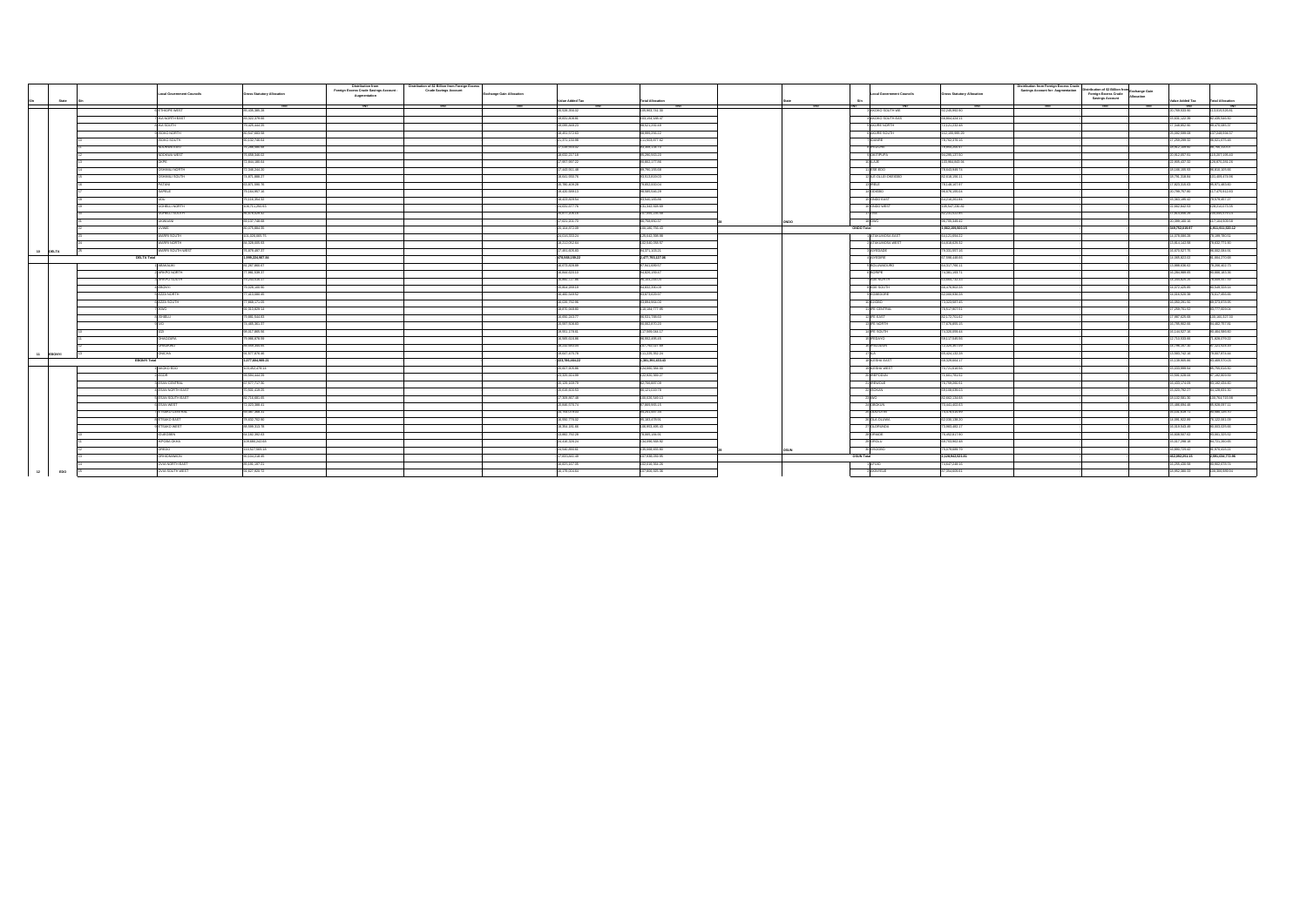|          |       |                    |                                  |                          | Distribution from                      | <b>Distribution of \$2 Billion from Foreign Exces</b> |                         |                |                  |                      |                      |                          |                            | Distribution from Foreign Excess Crude | stribution of \$2 Billion from |               |                        |                   |
|----------|-------|--------------------|----------------------------------|--------------------------|----------------------------------------|-------------------------------------------------------|-------------------------|----------------|------------------|----------------------|----------------------|--------------------------|----------------------------|----------------------------------------|--------------------------------|---------------|------------------------|-------------------|
|          |       |                    | <b>Local Government Councils</b> | oss Statutory Allocation | Foreign Excess Crude Savings Account - | Crude Savings Account                                 | schange Gain Allocation |                |                  |                      |                      | ocal Government Councils | Gross Statutory Allocation | Savings Account for-Augmentation       | Foreign Excess Crude           | Exchange Gain |                        |                   |
|          | State |                    |                                  |                          | Augmentation                           |                                                       |                         | also Added Tax | noite of Allen   |                      | <b>Still</b>         |                          |                            |                                        | <b>Savings Account</b>         | Alloyation    | alue Added Tax         | notal Allocation  |
|          |       |                    |                                  |                          |                                        |                                                       |                         |                |                  |                      | <b>INCORPORATION</b> |                          |                            |                                        | <b>AN</b>                      |               |                        | <b>CONTRACTOR</b> |
|          |       |                    | NAN EAS                          | 338,974.53               |                                        |                                                       |                         | 1,543,095.38   | 182,869.92       |                      |                      |                          | 183,045.7                  |                                        |                                |               | $   -$<br>53.345.365.4 | 4,679,892.25      |
|          |       |                    | WAN WEST                         | 8,851,422.05             |                                        |                                                       |                         | 14,852,367.84  | 1,703,789.89     |                      |                      |                          | 616,082.77                 |                                        |                                |               | 5,438,476.96           | 02,054,559.73     |
|          |       |                    | <b>SCIVO/MARUHI</b>              | 8,828,443.73             |                                        |                                                       |                         | 15,670,858.86  | 4,499,302.58     |                      |                      | <b>GBED</b>              | 1994,986.20                |                                        |                                |               | 21,405,722.00          | 14,400,708.20     |
|          |       |                    |                                  | 1,513,917,891.20         |                                        |                                                       |                         | 318.543.226.49 | 1.832.461.117.69 |                      |                      |                          |                            |                                        |                                |               |                        |                   |
|          |       | EDO Total          |                                  |                          |                                        |                                                       |                         |                |                  |                      |                      | <b>BADAN NORTH</b>       | 5,157,950.19               |                                        |                                |               | 22,287,001.86          | 18,444,952.05     |
|          |       |                    | <b>DO EXITI</b>                  | 0,355,225.58             |                                        |                                                       |                         | 1,428,288.14   | 9,783,513.72     |                      |                      | <b>AN NORTH EA</b>       | 352,875.51                 |                                        |                                |               | 1,111,747.30           | 0,464,622.82      |
|          |       |                    | ITEKRE                           | 7,255,946.84             |                                        |                                                       |                         | 15,822,786.42  | 3,078,733.26     |                      |                      | <b>DAN NORTH WE</b>      | 7,802,258.29               |                                        |                                |               | 16,907,463.06          | 14,709,721.35     |
|          |       |                    | EFON                             | 71,137,782.48            |                                        |                                                       |                         | 13,682,585.27  | 84,820,367.75    |                      |                      | ADAN SOUTH EA            | 34,074,113.86              |                                        |                                |               | 30,863,194.36          | 114,937,308.22    |
|          |       |                    | <b>SOTI BAST</b>                 | 719,537.43               |                                        |                                                       |                         | 15,405,001.30  | 1,184,598.72     |                      |                      | DAN SOUTH WE             | 781,118.94                 |                                        |                                |               | 21,441,082.21          | 19,222,201.15     |
|          |       |                    | EKITI SOUTH WEST                 | 7,620,754.58             |                                        |                                                       |                         | 16,419,717.08  | 4.040.471.65     |                      |                      | VRAPA CENTRAL            | 374,000.64                 |                                        |                                |               | 15,165,483.56          | 3,539,544.20      |
|          |       |                    | EKITI WEST                       | 9,111,813.45             |                                        |                                                       |                         | 18,930,378.61  | 6.042.192.06     |                      |                      | ARAPA NORTH              | 1,929,799.34               |                                        |                                |               | 5.099.550.05           | 7.029.349.39      |
|          |       |                    | <b>SALMA</b>                     |                          |                                        |                                                       |                         |                |                  |                      |                      |                          |                            |                                        |                                |               |                        |                   |
|          |       |                    |                                  | 06,562,480.80            |                                        |                                                       |                         | 13,925,180.07  | 0,487,660.87     |                      |                      |                          | 157,990.14                 |                                        |                                |               | 5,175,336.90           | 5,333,327.04      |
|          |       |                    | $0-05$                           | 9,788,215.26             |                                        |                                                       |                         | 020437620      | 15.992.591.45    |                      |                      | SAKI WES                 | 1209 902 56                |                                        |                                |               | 21,280,947.98          | 24,570,910.54     |
|          |       |                    |                                  | 1,604,909.72             |                                        |                                                       |                         | 8,380,880.97   | 14,985,790.69    |                      |                      |                          | 382,495.57                 |                                        |                                |               | 5.698.227.75           | 8,080,723.32      |
|          |       |                    | CERE                             | 7,838,309.40             |                                        |                                                       |                         | 15,793,505.93  | 3,631,875.33     |                      |                      |                          | 2,319,383.52               |                                        |                                |               | 5.849.417.10           | 5.168.800.62      |
|          |       |                    | $_{\text{out}}$                  | 4,298,482.58             |                                        |                                                       |                         | 6,530,095.44   | 0,828,578.02     |                      |                      |                          | 1,857,571.99               |                                        |                                |               | 0,544,533.18           | 19,402,105.17     |
|          |       |                    | <b>LIMES</b>                     | 0,232,305.18             |                                        |                                                       |                         | 2,165,765.04   | 398,070.22       |                      |                      |                          | 2,296,816.58               |                                        |                                |               | 16,062,521.77          | 0,359,338.35      |
|          |       |                    | EPCOUNTELCOUN                    | 4,072,125.54             |                                        |                                                       |                         | 5,157,371.57   | 229,497.11       |                      |                      |                          | 352,679.76                 |                                        |                                |               | 5,165,518.50           | 3,018,198.26      |
|          |       |                    | <b>ZUORUN</b>                    | 2,143,335.90             |                                        |                                                       |                         | 14,619,456.12  | 06,762,792.03    |                      |                      | 20 OLORUNSOCO            | 2,275,294.02               |                                        |                                |               | 14,424,037.26          | 16,039,331.28     |
|          |       |                    |                                  |                          |                                        |                                                       |                         |                |                  |                      |                      |                          |                            |                                        |                                |               |                        |                   |
|          |       |                    | <b>COLA</b>                      | 5,619,036.39             |                                        |                                                       |                         | 15,763,491.68  | 382,528.08       |                      |                      | <b>AJOLA</b>             | 03.314.49                  |                                        |                                |               | 18,590,322.53          | 06,389,137.02     |
|          |       |                    |                                  | 139,554.43               |                                        |                                                       |                         | 334,207.56     | A73,761.99       |                      |                      | AGELU                    | 154,644.96                 |                                        |                                |               | 16,737,056.20          | 5,891,701.16      |
|          |       | <b>EXITI Total</b> |                                  | 1,231,420,875.56         |                                        |                                                       |                         | 253.623.147.39 | 1,485,123,022.95 |                      |                      | <b>SON ONEOMOGE</b>      | 1,154,198.50               |                                        |                                |               | 18,510,762.06          | 01,004,900.56     |
|          |       |                    |                                  | 1,623,105.97             |                                        |                                                       |                         | 232,654.99     | 1,555,790.95     |                      |                      | DOS ONZOMOGI             | 0.010,460.29               |                                        |                                |               | 5,089,871.41           | 15,908,339.71     |
|          |       |                    | NIMPI                            | 211/039.03               |                                        |                                                       |                         | 5,682,105.47   | 2,823,144.50     |                      |                      | <b>D-OLUWA</b>           | 210,672.83                 |                                        |                                |               | 13,844,891.53          | 19,755,571.36     |
|          |       |                    | <b>ENUGU EAST</b>                | 100,719,303.78           |                                        |                                                       |                         | 20,761,327.07  | 121,480,630.85   |                      |                      | 30 OLUVOLE               | A,479,813.77               |                                        |                                |               | 18,650,700.44          | 03,130,514.21     |
|          |       |                    | NUGU NORTH                       | 162,614.72               |                                        |                                                       |                         | 565,054.83     | 0,727,669.55     |                      |                      | <b>NA-ARA</b>            | 586,435.82                 |                                        |                                |               | 20,828,707.67          | 10,415,143.49     |
|          |       |                    |                                  |                          |                                        |                                                       |                         |                |                  |                      |                      |                          |                            |                                        |                                |               |                        |                   |
|          |       |                    | NUGU SOUTH                       | 5,516,962.37             |                                        |                                                       |                         | 17,953,265.19  | 13,470,227.56    |                      |                      | <b>IDELOPE</b>           | 2,185,031.52               |                                        |                                |               | 15,216,567.18          | 17,401,598.71     |
|          |       |                    | ZEAGU                            | 2,774,420.02             |                                        |                                                       |                         | 16.939.003.04  | 0,714,223.86     |                      |                      | <b>ORI IRE</b>           | 03622939                   |                                        |                                |               | 03.030.303.40          | 04,006,012.79     |
|          |       |                    | <b>IGBO ETITI</b>                | 0,700,198.64             |                                        |                                                       |                         | 18,321,018.36  | 16,030,217.00    |                      |                      | 30 OYO EAST              | 1,003,271.28               |                                        |                                |               | 15.894.595.71          | 19,762,866.99     |
|          |       |                    | GBO EZE NORTH                    | 10,742,849.85            |                                        |                                                       |                         | 0,074,458.49   | 18,817,308.34    |                      |                      | <b>IYO WEST</b>          | 3,421,419.27               |                                        |                                |               | 16.327.513.69          | 19,748,932.96     |
|          |       |                    | 280 EZE SOUT                     | 1,927,357.16             |                                        |                                                       |                         | 157,476.6      |                  |                      |                      |                          | 294,755.52                 |                                        |                                |               |                        | (713,351.10       |
|          |       |                    | LUZD.                            | 12,091,100.76            |                                        |                                                       |                         | 16,195,457.45  | 09,086,624.20    |                      |                      | 20010-001                | 1,947,763.00               |                                        |                                |               | 16,531,359.01          | 00,479,122.02     |
|          |       |                    | NKANU EAST                       | 79,264,625.39            |                                        |                                                       |                         | 16,208,001.24  | 15,472,626.63    |                      | OYO Total            |                          | 2,722,356,869.06           |                                        |                                |               | 577,096,245.63         | 1,299,451,114.69  |
|          |       |                    | KANU WEST                        | 5, 154, 323.87           |                                        |                                                       |                         | 16,135,359.07  | 289,682.94       |                      |                      | <b>BICNITADI</b>         | 045 598 42                 |                                        |                                |               | 17,209,195.41          | 05,254,093.82     |
|          |       |                    |                                  |                          |                                        |                                                       |                         |                |                  |                      |                      |                          |                            |                                        |                                |               |                        |                   |
|          |       |                    | <b>SUKKA</b>                     | 104,819,466.56           |                                        |                                                       |                         | 21,828,562.40  | 26,648,029.05    |                      |                      |                          | 5,522,730.06               |                                        |                                |               | 17,614,230.54          | 13,136,900.59     |
|          |       |                    | DJI RIVER                        | 6,766,080.94             |                                        |                                                       |                         | 15,432,767.07  | 2,198,848.01     |                      |                      | OKXOS                    | 039,923.25                 |                                        |                                |               | 7.320.552.11           | 08,360,475.37     |
|          |       |                    | <b>DENU</b>                      | 4,771,943.02             |                                        |                                                       |                         | 17,245,467.00  | 12,017,410.02    |                      |                      | <b>IDS BAS</b>           | 117,140.04                 |                                        |                                |               | 14.076.217.92          | 17,123,357.96     |
|          |       |                    |                                  | 22,001,933.13            |                                        |                                                       |                         | 19,185,945.86  | 11,987,878.99    |                      |                      | JOS NORTH                | 22,573,379.66              |                                        |                                |               | 26,085,341.82          | 48,658,721.49     |
| 14 ENUGU |       |                    | ZO UWAN                          | 76,236,894.19            |                                        |                                                       |                         | 15,359,146.56  | 01,596,040.75    |                      |                      | <b>6 JOS SOUTH</b>       | 34,704,442.89              |                                        |                                |               | 21,802,144.24          | 26,506,587.13     |
|          |       | <b>ENUGU Total</b> |                                  | 1,439,033,285.41         |                                        |                                                       |                         | 000,977,901.63 | 760,071,187.04   |                      |                      |                          | 390,328.59                 |                                        |                                |               | 16,031,033.94          | 09,272,162.53     |
|          |       |                    | юс                               | 5,555,724.84             |                                        |                                                       |                         | 1,065,675.89   | 0,621,400.73     |                      |                      | ANKE                     | 570,136.34                 |                                        |                                |               | 15,327,871.52          | 38.700,000        |
|          |       |                    |                                  |                          |                                        |                                                       |                         |                |                  |                      |                      |                          |                            |                                        |                                |               |                        |                   |
|          |       |                    | <b>BALANGA</b>                   | 5,202,102.33             |                                        |                                                       |                         | 20,687,439.01  | 5,889,541.34     |                      |                      | ANGTANG NORTH            | 9,136,158.26               |                                        |                                |               | 15,999,401.03          | 15, 135,559.29    |
|          |       |                    | LLRI                             | 009,014.83               |                                        |                                                       |                         | 1,121,878.75   | 0,393,493.58     |                      |                      | <b>IGTANG SOUTH</b>      | 942,087.48                 |                                        |                                |               | 4,799,599.7            | 0,741,687.25      |
|          |       |                    | <b>DOKKU</b>                     | 102,560,465.30           |                                        |                                                       |                         | 20,500,190.62  | 1,000,055.93     |                      |                      |                          | 08,860,564.48              |                                        |                                |               | 21,390,365.51          | 30,250,929.99     |
|          |       |                    | <b>INAKAYE</b>                   | 15,290,409.78            |                                        |                                                       |                         | 21,509,878.35  | 16,000,348.14    |                      |                      | <b>IDCANIT</b>           | 1297.154.36                |                                        |                                |               | 14.403.835.23          | 17,785,989.60     |
|          |       |                    | cover                            | 06,968,069.75            |                                        |                                                       |                         | 2,624,947.89   | 0,593,017.64     |                      |                      | WKSHI                    | 3,339,112.78               |                                        |                                |               | 17,782,855.41          | 7,121,958.19      |
|          |       |                    | <b>ALTUNGO</b>                   | 1,554,826.52             |                                        |                                                       |                         | 18,495,106.00  | 01,049,932.52    |                      |                      | <b><i>ESCANDAN</i></b>   | 044,931.39                 |                                        |                                |               | 17,966,085.59          | 15,011,016.98     |
|          |       |                    |                                  | 6,303,911.85             |                                        |                                                       |                         | 084,673.22     | 16,388,585.07    |                      |                      |                          | 244,416.29                 |                                        |                                |               | 5.681.927.85           | 1,926,344.14      |
|          |       |                    | <b>IAFADA</b>                    | 5,343,810.02             |                                        |                                                       |                         | 1,009,092.52   | 13,432,902.54    |                      |                      | 16 SHENDAM               | 568,970.05                 |                                        |                                |               | 18.353.510.49          | 16,922,480.55     |
|          |       |                    |                                  |                          |                                        |                                                       |                         |                |                  |                      |                      |                          |                            |                                        |                                |               |                        |                   |
|          |       |                    | SHOMGOM                          | 9,595,459.09             |                                        |                                                       |                         | 8.555.029.67   | 35,150,485.77    | <b>PLATEAU</b>       |                      | NASE                     | 104.915.784.71             |                                        |                                |               | 16.735.641.13          | 121,051,425.84    |
| 15 GOMBE |       |                    | AMALTULDEBA                      | 05,254,882.67            |                                        |                                                       |                         | 22,179,381.30  | 17,434,263.97    | <b>PLATEAU Total</b> |                      |                          | 1,558,312,959.07           |                                        |                                |               | 299,515,609.50         | 1,857,828,568.57  |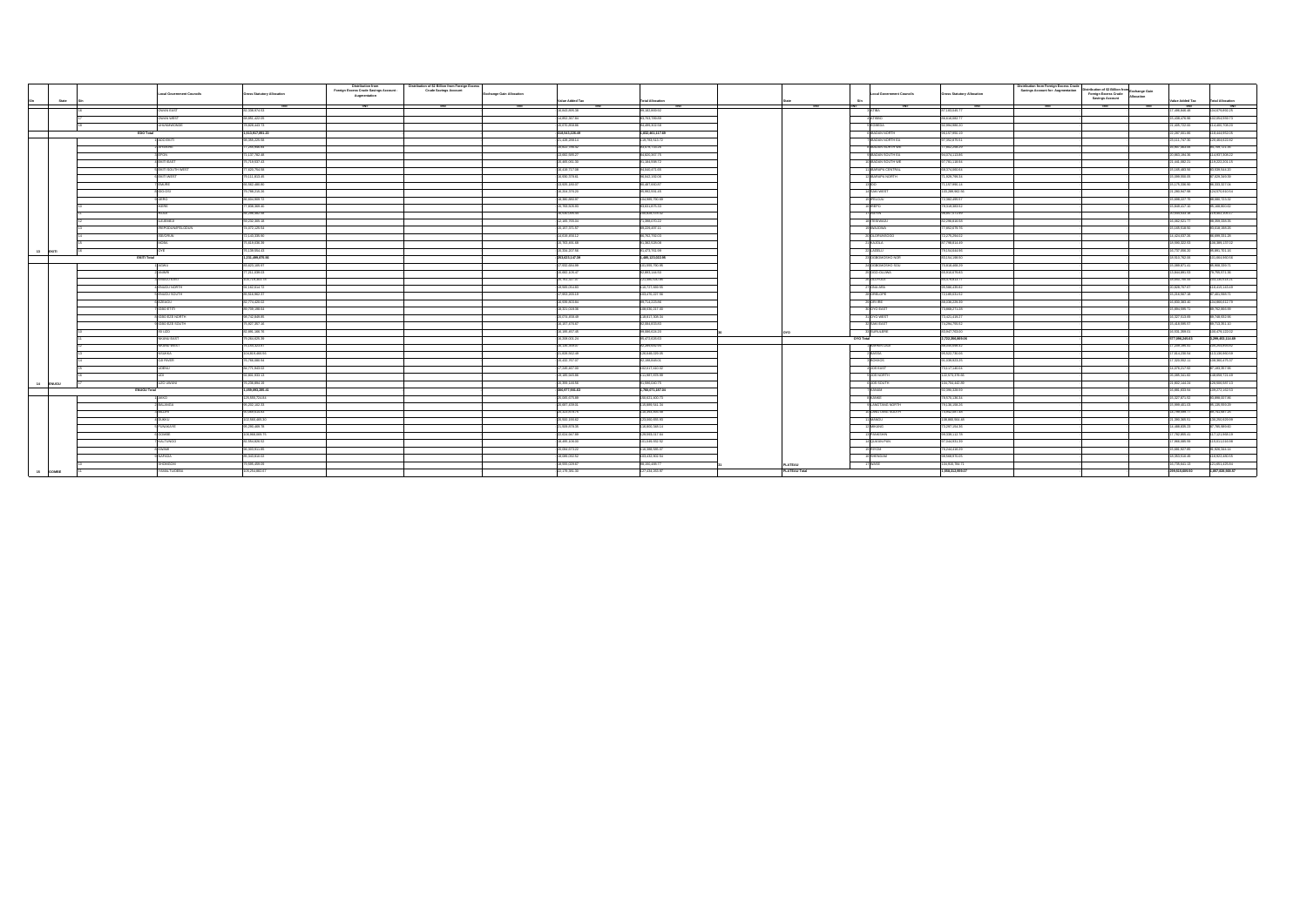|           |            |                    |                          |                                   | <b>Distribution from</b>               | stribution of \$2 Billion from Foreign Exces |                         |                  |                         |              |                     |                           |                            | <b>Jistribution from Foreign Excess Crude</b> | shibution of \$2 Billion fro |               |                    |                                 |
|-----------|------------|--------------------|--------------------------|-----------------------------------|----------------------------------------|----------------------------------------------|-------------------------|------------------|-------------------------|--------------|---------------------|---------------------------|----------------------------|-----------------------------------------------|------------------------------|---------------|--------------------|---------------------------------|
|           |            |                    | ocal Government Councils | <b>Gross Statutory Allocation</b> | Foreign Excess Crude Savings Account - | Crude Savings Account                        | schange Gain Allocation |                  |                         |              |                     | Local Government Councils | Gross Statutory Allocation | Savings Account for-Augmentation              | Foreign Excess Crude         | Exchange Gain |                    |                                 |
|           |            |                    |                          |                                   | Augmentation                           |                                              |                         |                  |                         |              |                     |                           |                            |                                               | <b>Savings Account</b>       | Allowation.   |                    |                                 |
|           | State      |                    |                          |                                   |                                        |                                              |                         | also Added Tax   | <b>Total Allocation</b> |              |                     |                           |                            |                                               |                              |               | alue Added Tax     | otal Allocation                 |
|           |            | <b>GOMBE Total</b> |                          | 1,064,020,337.00                  |                                        |                                              |                         | 228, 115, 203.22 | 1,292,814,630.21        | <b>START</b> | $\sim$              |                           | 342.060.2                  |                                               | $-100$                       | . .           | $ -$<br>253,298.24 | $-$ 1700 $-$<br>03, 302, 358.48 |
|           |            |                    | <b>ABON MBAISE</b>       | 19,067,143.72                     |                                        |                                              |                         | 7,946,176.43     | 07,013,320.15           |              |                     | DADA WES                  | 267,099.41                 |                                               |                              |               | 142,143.52         | 22,409,242.93                   |
|           |            |                    |                          |                                   |                                        |                                              |                         |                  |                         |              |                     |                           |                            |                                               |                              |               |                    |                                 |
|           |            |                    | <b>HIAZU MBAISE</b>      | 80,596,477.98                     |                                        |                                              |                         | 17,081,355.69    | 27,677,866.67           |              |                     | MOURCU-TORO               | 0,367,280.22               |                                               |                              |               | 26,877,997.83      | 10,245,278.05                   |
|           |            |                    | EHIME MBANO              | 75,002,249.46                     |                                        |                                              |                         | 15,684,765.23    | 03.017.014.02           |              |                     | NDON                      | 1,969,288,20               |                                               |                              |               | 8.799.853.19       | 17.769.141.38                   |
|           |            |                    | ZINHITTE                 | 79,823,768.95                     |                                        |                                              |                         | 16,035,037.35    | 96,719,656.31           |              |                     | <b>SARI-TORU</b>          | 593,501.42                 |                                               |                              |               | 117,501.08         | 12,711,002.50                   |
|           |            |                    | HTRON OTABE              | 82,027,974.73                     |                                        |                                              |                         | 16,644,766.97    | 98.672.741.70           |              |                     |                           | A351,239.54                |                                               |                              |               | 28,951,811.24      | 13,903,050.79                   |
|           |            |                    | HTUO2 OTA30              | 79,632,086.06                     |                                        |                                              |                         | 10,030,234.94    | 96,328,321.61           |              |                     | ecess                     | 0,159,748.21               |                                               |                              |               | 0,154,302.96       | 23,314,051.17                   |
|           |            |                    | HITTE UBOMA              | 73,390,021.13                     |                                        |                                              |                         | 15,328,822.09    | 88,718,843.22           |              |                     | 1 PART                    | 1,577,971.20               |                                               |                              |               | 096.057.20         | 13,974,638.39                   |
|           |            |                    | CEDURU                   | 9,315,643.40                      |                                        |                                              |                         | 16,327,154.02    | 05,642,797.42           |              |                     |                           | 689,639.24                 |                                               |                              |               | 00101130           | 12,171,250.54                   |
|           |            |                    |                          |                                   |                                        |                                              |                         |                  |                         |              |                     |                           |                            |                                               |                              |               |                    |                                 |
|           |            |                    | DALA MEANO               | 18,743,553.95                     |                                        |                                              |                         | 18,053,934.22    | 106,727,488.17          |              |                     | ETCHE                     | 5,510,387.74               |                                               |                              |               | 0,143,156.81       | 25,053,544.55                   |
|           |            |                    |                          | 9,423,647.13                      |                                        |                                              |                         | 16,856,578.82    | 96,280,225.95           |              |                     |                           | 064,719.92                 |                                               |                              |               | 422,465.42         | 10,487,185.34                   |
|           |            |                    | LOTIAS                   | 93,541,972.31                     |                                        |                                              |                         | 19,410,305.75    | 112,952,278.06          |              |                     |                           | 557,494.05                 |                                               |                              |               | 1,056,205.62       | 10,613,699.66                   |
|           |            |                    | <b>NGORGKPALA</b>        | 12,292,932.25                     |                                        |                                              |                         | 16,098,005.81    | 98,990,189.06           |              |                     |                           | 22,116,178.90              |                                               |                              |               | ,707,217.16        | 33,823,396.06                   |
|           |            |                    | 48A                      | 76,627,326.79                     |                                        |                                              |                         | 16,180,192.51    | 92,007,519.30           |              |                     | <b>IAVAKPOR</b>           | 0,559,582.21               |                                               |                              |               | 057,159.55         | 58,226,741.76                   |
|           |            |                    | KWANGELE                 | 73,005,507.75                     |                                        |                                              |                         | 15,598,845.51    | 09/404.353.25           |              |                     | 114-171-144               | 8,445,312.88               |                                               |                              |               | 1,314,865.58       | 29,760,178.46                   |
|           |            |                    | NKWERRE                  | 04,588,227.46                     |                                        |                                              |                         | 13,910,500.31    | 78,498,727.77           |              |                     | <b>ZEA/DGEEMA/NO</b>      | 1,251,946.89               |                                               |                              |               | 350,575.20         | 32,602,522.09                   |
|           |            |                    | <b>BOWD</b>              | 71,872,189.04                     |                                        |                                              |                         | 15,236,927.47    | 87,109,116.51           |              |                     | <b>GUIDOLO</b>            | 1,703,733.05               |                                               |                              |               | 036.427.50         | 18,806,237.14                   |
|           |            |                    |                          |                                   |                                        |                                              |                         |                  | 27.578.057.03           |              |                     |                           | 18.039.04                  |                                               |                              |               |                    |                                 |
|           |            |                    | <b>OGUTA</b>             | 81,472,110.93                     |                                        |                                              |                         | 16,106,746.70    |                         |              |                     | 18 CHRISA                 |                            |                                               |                              |               | 9,184,797.29       | 18,528,263.10                   |
|           |            |                    | MARGEEMA                 | 85,467,075.76                     |                                        |                                              |                         | 17,487,961.22    | 102,955,036.98          |              |                     |                           | 2,338,148.71               |                                               |                              |               | 1233.885.11        | 4,272,033.83                    |
|           |            |                    | <b>KIGWE</b>             | 77,198,895.93                     |                                        |                                              |                         | 15,730,398.07    | 02,929,293.99           |              |                     | POBONKORO                 | 711,900.05                 |                                               |                              |               | 26,720,938.40      | 01,432,838.46                   |
|           |            |                    | NUMC                     | 09.953,951.63                     |                                        |                                              |                         | 14,577,697.16    | 84,531,648.79           |              |                     | IGBI                      | 3,978,231.90               |                                               |                              |               | 5,713,801.36       | 5,092,033.27                    |
|           |            |                    | UJRK                     | 75, 105, 134.05                   |                                        |                                              |                         | 16,096,578.90    | 91,201,712.94           |              |                     | 22 PORT HARCOURT          | 34.174.809.33              |                                               |                              |               | 334,060.12         | 74,508,929.45                   |
|           |            |                    |                          | 72,811,362.32                     |                                        |                                              |                         | 15,302,930.87    | 88,114,293.18           | RIVERS       |                     |                           | 03.213.001                 |                                               |                              |               | 542 940 27         | 12,333,555.87                   |
|           |            |                    | <b>ORU EAST</b>          | 5,029,953.76                      |                                        |                                              |                         | 15,017,079.21    | 90,047,042.97           |              | <b>RIVERS Total</b> |                           | 2,040,537,421.30           |                                               |                              |               | 174,003,751.98     | 714,541,173.28                  |
|           |            |                    | RU WEST                  | 4,624,006.33                      |                                        |                                              |                         | 5,215,194.22     | 89,839,200.55           |              |                     |                           | 220,733.66                 |                                               |                              |               | 205,596.67         | 7,487,330.33                    |
|           |            |                    | VERRI MUNICIPAL          | 4,138,139.74                      |                                        |                                              |                         | 15,554,854.89    | 03,032,994.03           |              |                     |                           | ,757,685.95                |                                               |                              |               | 725,703.59         | 02,483,389.54                   |
|           |            |                    | WERRI NORTH              | 80,407,054.08                     |                                        |                                              |                         | 17,238,378.24    | 27,645,432.32           |              |                     | 3 DANGE-SHUNI             | 00.000.000.00              |                                               |                              |               | 394,472.78         | 04,228,805.87                   |
|           | <b>IMO</b> |                    | <b>ERRIVEST</b>          | 5,702,556.05                      |                                        |                                              |                         | 14,578,326.09    | 91,280,882.14           |              |                     |                           | 724,822.63                 |                                               |                              |               | 271,533.87         | 7,996,356.50                    |
|           |            | <b>MOTotal</b>     |                          | 2,112,660,143.25                  |                                        |                                              |                         | 437,456,712.71   | 2,550,116,855.97        |              |                     | GORDNY                    | 0,792,716.39               |                                               |                              |               | 0,006,446.52       | 07,759,962.91                   |
|           |            |                    |                          | 3,752,906.90                      |                                        |                                              |                         | 5,398,774.15     | 151,681.05              |              |                     |                           | 528,858.04                 |                                               |                              |               | 935.251.9          | 6,464,109.98                    |
|           |            |                    |                          |                                   |                                        |                                              |                         |                  |                         |              |                     |                           |                            |                                               |                              |               |                    |                                 |
|           |            |                    | <b>BABURA</b>            | 90,413,110.72                     |                                        |                                              |                         | 18,057,778.07    | 108,470,888.79          |              |                     | <b>MADAMAM</b>            | 2,320,735.21               |                                               |                              |               | 600.717.80         | 11,001,453.08                   |
|           |            |                    | RNIN KUDU                | 107,806,755.72                    |                                        |                                              |                         | 11,736,078.47    | 129.542.834.18          |              |                     | <b>LELA</b>               | 002,537.00                 |                                               |                              |               | 5.055.000.72       | 0.937.617.72                    |
|           |            |                    | NEWS                     | 79,717,772.17                     |                                        |                                              |                         | 15,759,643.96    | 25,477,416.12           |              |                     |                           | 10.421.424                 |                                               |                              |               | 1,701,829.85       | 1,133,254.76                    |
|           |            |                    | AGARAWA                  | 17,034,853.52                     |                                        |                                              |                         | 3,595,578.15     | 13.104.003.00           |              |                     |                           | A739,783.24                |                                               |                              |               | 14,952,521.85      | 0,022,305.09                    |
|           |            |                    |                          | 71,215,092.45                     |                                        |                                              |                         | 14,188,770.13    | 85,403,862.58           |              |                     |                           | 5,156,194.08               |                                               |                              |               | 5,275,410.88       | 00.431,004.95                   |
|           |            |                    | NUTSE                    | 05,673,985.93                     |                                        |                                              |                         | 19,387,000.50    | 15,000,986.43           |              |                     |                           | 576,102.25                 |                                               |                              |               | P2 818.808.2       | 03,484,921.19                   |
|           |            |                    | <b>DARAZ</b>             | 82,656,085.01                     |                                        |                                              |                         | 16,105,098.82    | 98,761,783.82           |              |                     | ABON BIRN                 | 1,502,116.80               |                                               |                              |               | 850,556.59         | 16,452,673.39                   |
|           |            |                    |                          | 71,636,416.02                     |                                        |                                              |                         | 14,530,841.72    | 06,167,257.74           |              |                     |                           | 095,770.05                 |                                               |                              |               | 1,062,070.72       | 7,157,640.77                    |
|           |            |                    |                          | 4,082,839.88                      |                                        |                                              |                         | 14,005,372.52    | 18,888,212.41           |              |                     |                           | 750,923.45                 |                                               |                              |               | 243 920 0          | 204,543.47                      |
|           |            |                    | <b>MARAM</b>             | 109,106,327.95                    |                                        |                                              |                         | 20,310,003.45    | 129,417,131.40          |              |                     | 6 SOKOTO NORTH            | 1,179,417.88               |                                               |                              |               | 1,732,709.97       | 08,912,127.85                   |
|           |            |                    | www                      |                                   |                                        |                                              |                         |                  |                         |              |                     |                           |                            |                                               |                              |               |                    |                                 |
|           |            |                    |                          | 76,864,879.00                     |                                        |                                              |                         | 15,137,276.31    | 22,002,155.32           |              |                     | 7 SOKOTO SOUTH            | 554.844.02                 |                                               |                              |               | 17,407,331.03      | 01,972,175.72                   |
|           |            |                    | ADEJIA                   | 58,175,304.71                     |                                        |                                              |                         | 14,477,277.30    | 82,652,582.00           |              |                     |                           | 333,076.85                 |                                               |                              |               | 1,456,152.59       | 15,395,229.45                   |
|           |            |                    | AH IN                    | 91,279,151.30                     |                                        |                                              |                         | 18,791,292.77    | 10,070,444.07           |              |                     |                           | 1,844,158.01               |                                               |                              |               | 4,574,985.22       | 6,419,143.23                    |
|           |            |                    | <b>AFIN HAUSA</b>        | 100,383,114.40                    |                                        |                                              |                         | 20,257,553.49    | 120.640.667.88          |              |                     | <b>TURETA</b>             | 152,225.02                 |                                               |                              |               | 2.985.767.41       | 7,137,992.43                    |
|           |            |                    | <b>UGAMA</b>             | 76,754,790.67                     |                                        |                                              |                         | 15,257,438.13    | 92,012,228.80           |              |                     |                           | 0316.093.40                |                                               |                              |               | 6.872.909.68       | 00,789,003.08                   |
|           |            |                    | <b>KAZAURE</b>           | 80.817.544.99                     |                                        |                                              |                         | 16,429,205.00    | 97,246,831.65           |              |                     | 22 M/URNO                 | 506.849.44                 |                                               |                              |               | 268.012.50         | PC.130, PC5, 01                 |
|           |            |                    |                          | 3,083,727.78                      |                                        |                                              |                         | A78,527.5        | 10,562,255.29           | SOKOTO       |                     |                           | 182,337.0                  |                                               |                              |               | 15,465.B           | 797,783.82                      |
|           |            |                    | <b>AWV</b>               | 84,587,495.09                     |                                        |                                              |                         | 16,828,277.02    | 101,415,772.90          |              | SOKOTO Total        |                           | 1,956,059,739.06           |                                               |                              |               | 172.904.248.00     | 20.328,953,987.06               |
|           |            |                    | <b>AIGATARI</b>          | 86,317,928.78                     |                                        |                                              |                         | 17,005,945.14    | 103,383,873.92          |              |                     | <b>DO-KOLA</b>            | 328,574.17                 |                                               |                              |               | 4,265,622.71       | 3,594,196.88                    |
|           |            |                    | <b>MALAM MADURI</b>      | 81,895,772.45                     |                                        |                                              |                         | 16,426,456.45    | 98,322,228.90           |              |                     |                           | 33,081,049.17              |                                               |                              |               | 18,528,903.97      | 51,009,953.15                   |
| 17 JIGAWA |            |                    |                          |                                   |                                        |                                              |                         |                  |                         |              |                     |                           |                            |                                               |                              |               |                    |                                 |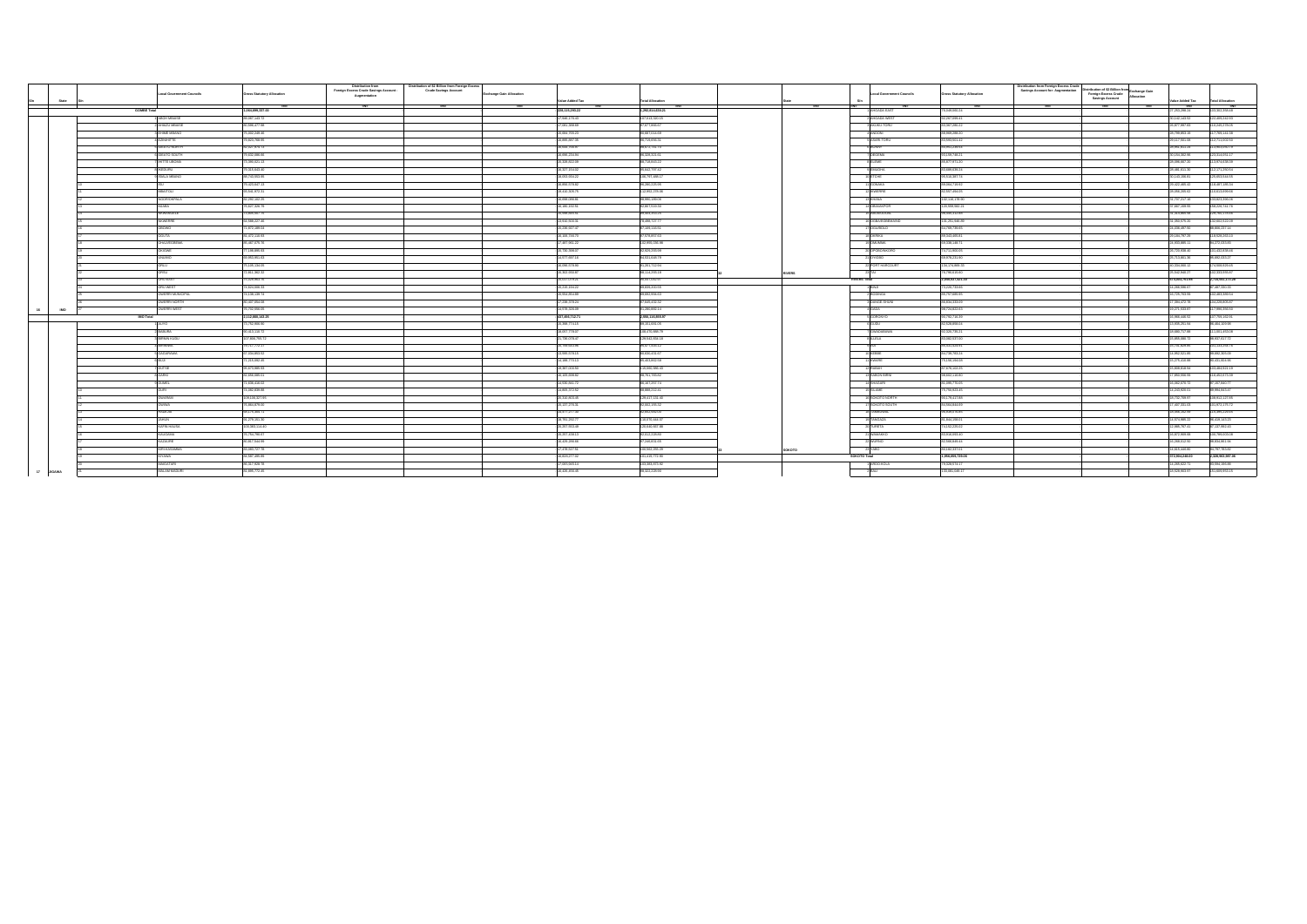|         |        |                     |                                  |                                   | Distribution from                      | <b>Distribution of \$2 Billion from Foreign Excess</b> |                         |                |                  |                      |                     |                                  |                            | Distribution from Foreign Excess Crude | tetribution of \$2 Billion fro |               |                    |                        |
|---------|--------|---------------------|----------------------------------|-----------------------------------|----------------------------------------|--------------------------------------------------------|-------------------------|----------------|------------------|----------------------|---------------------|----------------------------------|----------------------------|----------------------------------------|--------------------------------|---------------|--------------------|------------------------|
|         |        |                     | <b>Local Government Councils</b> | <b>Iross Statutory Allocation</b> | Foreign Excess Crude Savings Account - | Crude Savings Account                                  | schange Gain Allocation |                |                  |                      |                     | <b>Local Government Councils</b> | Gross Statutory Allocation | Savings Account for-Augmentation       | Foreign Excess Crude           | Exchange Gain |                    |                        |
|         |        |                     |                                  |                                   | Augmentation                           |                                                        |                         |                |                  |                      |                     |                                  |                            |                                        | <b>Savings Account</b>         | Allowation.   |                    |                        |
|         |        |                     |                                  |                                   |                                        |                                                        |                         | alus Added Tax | otal Allocation  |                      | <b>Sh</b>           |                                  |                            |                                        |                                |               | alue Added Tax     | otal Allocation        |
|         |        |                     |                                  | 713,251.58                        |                                        |                                                        |                         | 273,790.48     | 987,042.06       | - 69                 | $\sim$              |                                  | 526,383.67                 | <b>START OF</b>                        | $-100$                         | . .           | $  -$<br>014,484.6 | $   -$<br>1,440,858.34 |
|         |        |                     |                                  | 1542,005.44                       |                                        |                                                        |                         | 7,496,032.91   | 02.803.633       |                      |                     |                                  | 8,057,623.07               |                                        |                                |               | (295,671.90)       | 22,063,204.97          |
|         |        |                     | <b>CEM</b>                       |                                   |                                        |                                                        |                         |                |                  |                      |                     |                                  |                            |                                        |                                |               |                    |                        |
|         |        |                     | CMI <sup>-</sup>                 | 10.298,645.01                     |                                        |                                                        |                         | 13,505,605.29  | 2,544,450.30     |                      |                     |                                  | 10,959,604.47              |                                        |                                |               | 9,780,278.04       | 40,739,882.51          |
|         |        |                     | ULE TAKARKAR                     | 8,359,456.70                      |                                        |                                                        |                         | 5,358,522.21   | 3,717,978.91     |                      |                     |                                  | 1,047,520.63               |                                        |                                |               | 4.165.447.10       | 5,212,967.72           |
|         |        |                     | 11074                            | 79,959,709.35                     |                                        |                                                        |                         | 5,390,248.56   | 5,349,957.92     |                      |                     | MI PAS                           | 723, 684. 64               |                                        |                                |               | 5,114,835.89       | 7,838,520.54           |
|         |        |                     | MKWARH                           | 3,634,475.94                      |                                        |                                                        |                         | 4,132,445.37   | 106,921.31       |                      |                     | ARIBAJ AMED                      | 0,244,433.85               |                                        |                                |               | 18,071,492.40      | 38,315,926.06          |
|         |        | <b>JIGAWA Total</b> |                                  | 2,216,504,200.26                  |                                        |                                                        |                         | 443,182,315.53 | 2,659,686,515.79 |                      |                     |                                  | 3,533,982.46               |                                        |                                |               | 4,426,700.35       | 04,060,682.81          |
|         |        |                     | MIN GWARI                        | 26,229,040.85                     |                                        |                                                        |                         | 10,428,586.55  | 46,657,627.41    |                      |                     |                                  | 1,271,618.93               |                                        |                                |               | 4.003.406.45       | 5,875,085.39           |
|         |        |                     |                                  |                                   |                                        |                                                        |                         |                |                  |                      |                     |                                  |                            |                                        |                                |               |                    |                        |
|         |        |                     | <b>SKUN</b>                      | 130,872,171.81                    |                                        |                                                        |                         | 24,477,784.80  | 55,349,956.62    |                      |                     | ARDAUNA                          | 6,184,160.23               |                                        |                                |               | 19,070,558.09      | 35,254,718.33          |
|         |        |                     |                                  | 08,226,716.98                     |                                        |                                                        |                         | 10.018.813.11  | 19,845,530.99    |                      |                     |                                  | 032,830.57                 |                                        |                                |               | 5,957,741.52       | 0,990,572.09           |
|         |        |                     | <b>KAJURU</b>                    | 4.768.439.68                      |                                        |                                                        |                         | 5.484.621.25   | 00 253 000 93    |                      |                     |                                  | 805 025 59                 |                                        |                                |               | 33000.00           | 33.220,220,4           |
|         |        |                     |                                  | 38,527,558.79                     |                                        |                                                        |                         | 10.000,093.01  | 65,170,946.80    |                      |                     |                                  | 16,362,647.75              |                                        |                                |               | 9,058,362.27       | 36,031,010.02          |
|         |        |                     | KARA -                           | 5.835.742.94                      |                                        |                                                        |                         | 18,386,744.08  | 04,223,487.02    |                      |                     |                                  | 7,391,438.25               |                                        |                                |               | 4352500.66         | 1,744,028.91           |
|         |        |                     |                                  | 085,453.90                        |                                        |                                                        |                         | 7,039,806.60   | 125,200.50       | TARABA               |                     |                                  | 798,016.23                 |                                        |                                |               | 5,678,703.35       | 00,476,719.58          |
|         |        |                     | <b>EMA'A</b>                     | 104,271,431.56                    |                                        |                                                        |                         | 11,350,048.46  | 25,621,480.02    |                      | <b>TARABA Total</b> |                                  | 1,557,058,593.50           |                                        |                                |               | 200,046,193.43     | 1,817,104,792.93       |
|         |        |                     |                                  | 5,038,080.13                      |                                        |                                                        |                         | 0,145,942.46   | 15, 184, 029.59  |                      |                     |                                  | 256,364.78                 |                                        |                                |               | 5,139,995.36       | 396,360.14             |
|         |        |                     |                                  |                                   |                                        |                                                        |                         |                |                  |                      |                     |                                  |                            |                                        |                                |               |                    |                        |
|         |        |                     | <b>VOUNA NORTH</b>               | 107,322,649.74                    |                                        |                                                        |                         | 24,108,948.47  | 131,431,598.21   |                      |                     | BURSAR                           | 4,923,167.66               |                                        |                                |               | 5,068,776.68       | 09,991,944.34          |
|         |        |                     | <b>IDUNA SOUTH</b>               | 11,537,337.34                     |                                        |                                                        |                         | 25.670.067.77  | 37,208,005.11    |                      |                     | <b>DAMATURE</b>                  | 534,431.00                 |                                        |                                |               | 14331.173.88       | 4,865,604.89           |
|         |        |                     | ARKO                             | 7,789,941.86                      |                                        |                                                        |                         | 0,029.561.26   | 7,819,503.12     |                      |                     |                                  | 107,081.05                 |                                        |                                |               | 039,120.93         | 1,146,201.98           |
|         |        |                     | <b>AURA</b>                      | 9,638,540.40                      |                                        |                                                        |                         | 13,387,906.23  | 09,026,746.63    |                      |                     | 1 <sub>m</sub>                   | 1,735,840.43               |                                        |                                |               | 1,764,714.59       | 45,500,555.01          |
|         |        |                     | <b>SALIRU</b>                    | 01,955,912.63                     |                                        |                                                        |                         | 7,551,027.19   | 09.506.939.81    |                      |                     | CEIDAN                           | 1,580,610.47               |                                        |                                |               | 6,751,915.68       | 18,332,526.14          |
|         |        |                     | <b>UAD</b>                       | 108, 182, 878. 19                 |                                        |                                                        |                         | 11,465,702.90  | 29,648,581.09    |                      |                     |                                  | 1,022,497.18               |                                        |                                |               | 5,801,278.10       | 05,823,775.28          |
|         |        |                     |                                  |                                   |                                        |                                                        |                         |                |                  |                      |                     |                                  |                            |                                        |                                |               |                    |                        |
|         |        |                     | <b>MAGL</b>                      | 5.273.132.33                      |                                        |                                                        |                         | 16.467.299.65  | 1740.431.98      |                      |                     | <b>BIGULAN</b>                   | 2217.572.43                |                                        |                                |               | 4.872.618.36       | 7,090,190.79           |
|         |        |                     |                                  | 5,429,472.41                      |                                        |                                                        |                         | 13,181,861.07  | 89-EEE, 110,6E   |                      |                     |                                  | 6,453,609.24               |                                        |                                |               | 1,201,254.35       | 25,713,863.59          |
|         |        |                     | <b>AKARFI</b>                    | 04.023, 203.40                    |                                        |                                                        |                         | 6,721,215.31   | 5,615,123.71     |                      |                     | <b>ARASUM</b>                    | 6,406,487.88               |                                        |                                |               | 14,994,282.64      | 1,400,770.51           |
|         |        |                     | veicin Gare                      | 7,347,545.09                      |                                        |                                                        |                         | 1534,327.78    | 118,981,872.86   |                      |                     |                                  | 498,498.69                 |                                        |                                |               | 3,408,454.10       | 0,906,952.79           |
|         |        |                     | ANGA -                           | 80,852,601.45                     |                                        |                                                        |                         | 16,828,623.69  | 97,681,225.14    |                      |                     | <b><i>UNGERE</i></b>             | 1,053,952.23               |                                        |                                |               | 14,324,500.17      | 8,978,452.39           |
|         |        |                     |                                  | 08,676,710.83                     |                                        |                                                        |                         | 15,857,914.72  | 0,534,625.55     |                      |                     |                                  | 446,137.81                 |                                        |                                |               | 5,519,104.33       | 0,965,242.14           |
|         |        |                     | NGON KATAI                       | 18,270,897.30                     |                                        |                                                        |                         | 12,005,049.94  | 40,935,947.24    |                      |                     |                                  | 803,469.24                 |                                        |                                |               | 1,449,380.45       | 0,252,849.69           |
|         |        |                     |                                  |                                   |                                        |                                                        |                         |                |                  |                      |                     | <b>OTISKUM</b>                   |                            |                                        |                                |               |                    |                        |
| 18      | KADUNA |                     |                                  | 20,319,728.02                     |                                        |                                                        |                         | 5,873,604.63   | 46, 193, 332.64  |                      |                     |                                  | 596,920.55                 |                                        |                                |               | 1953,462.55        | 01,550,383.10          |
|         |        | <b>KADUNA Total</b> |                                  | 2,377,347,192.65                  |                                        |                                                        |                         | 479,019,453.81 | 39.303,335,928,1 |                      |                     | <b>UNUSAR</b>                    | 0,071,679.07               |                                        |                                |               | 5,652,185.20       | 05,723,864.27          |
|         |        |                     | <b>ING</b>                       | 12,238,526.24                     |                                        |                                                        |                         | 18,671,729.25  | 100,910,255.49   | YORE                 |                     | <b>TUSUFAR</b>                   | 8,658,935.47               |                                        |                                |               | 15, 137, 330.76    | 03,796,266.23          |
|         |        |                     | <b>ALBASU</b>                    | 2,834,685.61                      |                                        |                                                        |                         | 0,231,343.00   | 02,066,028.61    |                      | <b>YOBE Total</b>   |                                  | 1,509,967,255.16           |                                        |                                |               | 72,468,548.12      | 782,435,003.29         |
|         |        |                     |                                  | 8,422,843.39                      |                                        |                                                        |                         | 8,277,246.27   | 33.003.007,3     |                      |                     |                                  | 8,185,931.14               |                                        |                                |               | 0,054,906.43       | 04,240,897.57          |
|         |        |                     | <b>SEBRUT</b>                    | 12,980,871.53                     |                                        |                                                        |                         | 19,186,129.45  | 102,167,000.99   |                      |                     | 2 BAKURA                         | 5,071,213.63               |                                        |                                |               | 17,614,204.93      | 02,685,418.56          |
|         |        |                     |                                  | 0,457,855.17                      |                                        |                                                        |                         | 2,209,316.13   | 21,727,171.30    |                      |                     |                                  | 703,156.43                 |                                        |                                |               | 8,478,223.97       | 18,181,380.40          |
|         |        |                     |                                  |                                   |                                        |                                                        |                         |                |                  |                      |                     |                                  |                            |                                        |                                |               |                    |                        |
|         |        |                     | <b>BUNKURE</b>                   | 11,425,735.39                     |                                        |                                                        |                         | 18,558,311.03  | 20,054,045.41    |                      |                     | UNGUOL                           | 0.206.741.25               |                                        |                                |               | 0,095,429.46       | 29,382,170.70          |
|         |        |                     |                                  | 23,442,658.83                     |                                        |                                                        |                         | 7.219.675.61   | MACC, 200,0      |                      |                     |                                  | 354,448.92                 |                                        |                                |               | 123035309          | 3.214.802.01           |
|         |        |                     | <b>ANRATTA</b>                   | 0,333,981.00                      |                                        |                                                        |                         | 19,853,815.47  | 108.187.797.13   |                      |                     |                                  | 2,043,311.46               |                                        |                                |               | 24,471,604.83      | 55,514,916.28          |
|         |        |                     | TOCK NOVIN                       | 1319,837.41                       |                                        |                                                        |                         | 0,462,521.22   | 12,782,358.63    |                      |                     | ADDMAR ARUN                      | 429,269.35                 |                                        |                                |               | 20,914,794.00      | 0,344,053.35           |
|         |        |                     | WAKN TOFA                        | 1,582,172.36                      |                                        |                                                        |                         | 21,248,202.72  | 12,830,375.07    |                      |                     | RNIN MAGAJI                      | 0,581,682.92               |                                        |                                |               | 7,324,684.48       | 07,906,367.40          |
|         |        |                     | <b>AWUS</b>                      | (946,282.92                       |                                        |                                                        |                         | 7,009,625.52   | 0,815,908.43     |                      |                     |                                  | 0.623,083.72               |                                        |                                |               | 1.450.935.11       | 9,074,018.83           |
|         |        |                     | GGE                              | ,915,881.47                       |                                        |                                                        |                         | 9,534,455.47   | 1450,336.94      |                      |                     |                                  | 1,506,615.09               |                                        |                                |               | 1,202,826.70       | 2,789,441.79           |
|         |        |                     |                                  |                                   |                                        |                                                        |                         |                |                  |                      |                     |                                  |                            |                                        |                                |               |                    |                        |
|         |        |                     | <b>ANASABA</b>                   | 9,820,786.88                      |                                        |                                                        |                         | 13,961,678.09  | 09,782,464.96    |                      |                     |                                  | 0,276,730.93               |                                        |                                |               | 5,823,273.20       | 5,100,004.13           |
|         |        |                     | RKD                              | 9,370,742.83                      |                                        |                                                        |                         | 8,265,121.78   | 1835,064.61      |                      |                     | <b>FALATA MAFARA</b>             | 394,645.44                 |                                        |                                |               | 8,602,089.53       | 1,996,734.97           |
|         |        |                     | ARUN MALLAM                      | 5,272,569.26                      |                                        |                                                        |                         | 16,657,629.87  | 01,930,199.13    |                      |                     | <b>ESAFE</b>                     | 0,622,785.71               |                                        |                                |               | 0,378,136.43       | 21,000,922.14          |
|         |        |                     |                                  | 1216,948.63                       |                                        |                                                        |                         | 9,610,906.20   | 04,827,854.83    | ZAMFARA              |                     |                                  | 1,000,509.18               |                                        |                                |               | 1,350,507,26       | 0.231.095.43           |
|         |        |                     | ZAWA                             | 6,740,893.17                      |                                        |                                                        |                         | 2,442,972.49   | 19,183,865.66    | <b>ZAMFARA Total</b> |                     |                                  | 417,590,205.15             |                                        |                                |               | 209,072,029.43     | 1,686,052,234.58       |
|         |        |                     | WALE                             | 15,157,001.43                     |                                        |                                                        |                         | 15,237,896.58  | 140,395,758.02   |                      |                     | <b>SABAJI</b>                    | 017,853.18                 |                                        |                                |               | 15,612,325.57      | 59,630,178.74          |
|         |        |                     | <b>ARZO</b>                      | 3,481,315.78                      |                                        |                                                        |                         | 9,015,097.30   | 02,497,213.08    |                      |                     | ABLIJA MUNICIPAL                 | 8,210,486.37               |                                        |                                |               | 10,774,054.81      | 00,904,571.18          |
| 19 KAND |        |                     |                                  |                                   |                                        |                                                        |                         |                |                  |                      |                     |                                  |                            |                                        |                                |               |                    |                        |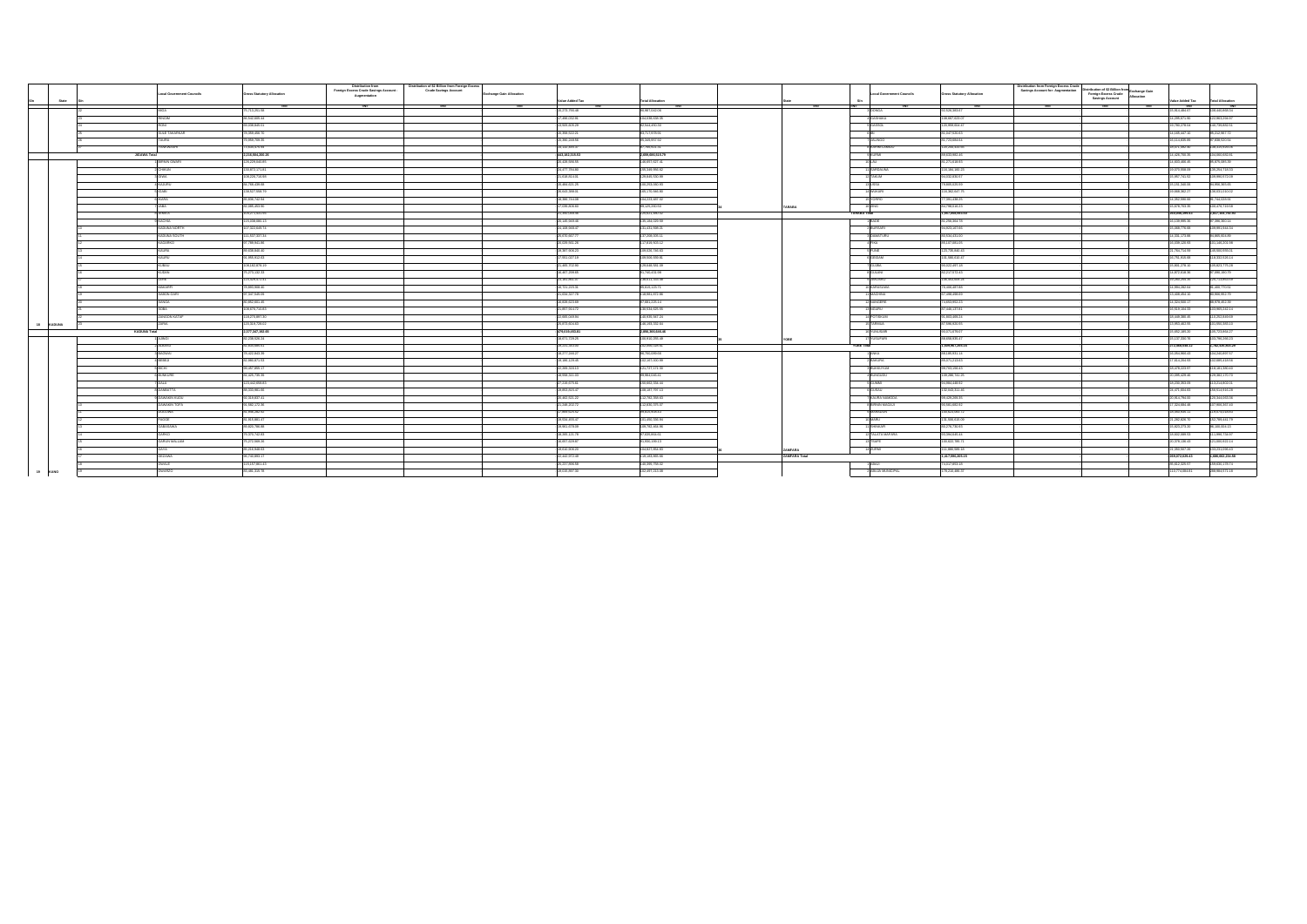| State | <b>Local Government Councils</b> | <b>Gross Statutory Allocation</b> | Distribution from<br>Foreign Excess Crude Savings Account -<br>Augmentation | Distribution of \$2 Billion from Foreign Escess<br>Crude Savings Account | Eschange Gain Allocation | Value Added Tax | Total Allocation |                         |        | <b>Local Government Councils</b> | <b>Gross Statutory Allocation</b> | Distribution from Foreign Excess Crude<br>Savings Account for-Augmentation | Distribution of \$2 Billion from<br>Foreign Excess Crude<br>Savings Account | llocation | Value Added Tax      | <b>Total Allocation</b> |
|-------|----------------------------------|-----------------------------------|-----------------------------------------------------------------------------|--------------------------------------------------------------------------|--------------------------|-----------------|------------------|-------------------------|--------|----------------------------------|-----------------------------------|----------------------------------------------------------------------------|-----------------------------------------------------------------------------|-----------|----------------------|-------------------------|
|       |                                  |                                   |                                                                             |                                                                          |                          |                 |                  |                         | ALC: U |                                  |                                   |                                                                            |                                                                             |           |                      |                         |
|       |                                  | 12 210 217                        |                                                                             |                                                                          |                          | 7 952 114 11    | 500 585 535 55   |                         |        |                                  | GR 701 811 20                     |                                                                            |                                                                             |           | -01,509,374.31       | -100                    |
|       | KAND MUNICIPAL                   | 35 300 FCB 301                    |                                                                             |                                                                          |                          | 25.359.001.8    | 132,982,308.06   |                         |        | wa z                             | GO 332.10                         |                                                                            |                                                                             |           | $-89,082,067.27$     | 179.414.974.66          |
|       |                                  | 76.636.347.21                     |                                                                             |                                                                          |                          | 538 112 0       | 04.154.450.17    |                         |        |                                  | 79 154 744 45                     |                                                                            |                                                                             |           | $-06,972,330.95$     | 1005117-0254            |
|       |                                  |                                   |                                                                             |                                                                          |                          | 17.364.903.95   |                  | FCT, ABUJ.              |        |                                  | 82.841.262                        |                                                                            |                                                                             |           | $-85.569.462.1$      |                         |
|       |                                  | 29.815.481.91                     |                                                                             |                                                                          |                          | 21 838 913 89   | 121 854 305 82   | <b>FCT, ABUJA Total</b> |        |                                  | 003268265.0                       |                                                                            |                                                                             |           | $-550.520.445.06$    | 1.153.788.710.10        |
|       |                                  | <b>17155534</b>                   |                                                                             |                                                                          |                          | 2.929.000 i     |                  | <b>Grand Total</b>      |        |                                  | 67.698.459.366.83                 |                                                                            |                                                                             |           | $-16,302,680,534,44$ | \$4,001,129,901.28      |
|       |                                  |                                   |                                                                             |                                                                          |                          |                 |                  |                         |        |                                  |                                   |                                                                            |                                                                             |           |                      |                         |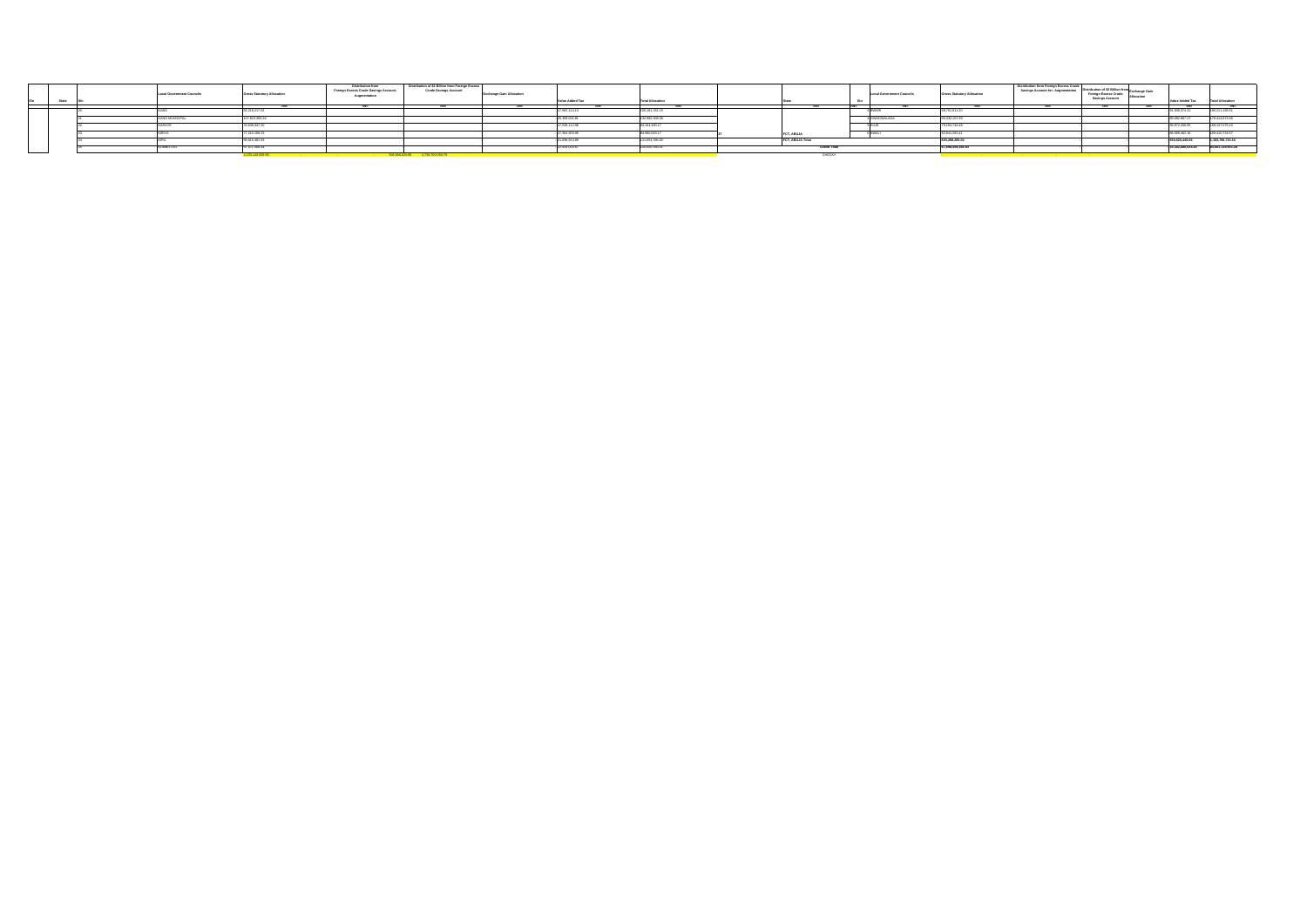| S/n Beneficiaries NOVEMBER               | Statutory          | Distribution of Refund by FIRS & NCS and Sundry<br><b>Items in Federation Account</b> |       | Distribution of \$2 Billion from Foreign Excess<br><b>Crude Savings Account</b> | <b>Exchange Gain Difference</b> | VA <sub>1</sub>      | Total               |
|------------------------------------------|--------------------|---------------------------------------------------------------------------------------|-------|---------------------------------------------------------------------------------|---------------------------------|----------------------|---------------------|
|                                          | $=N=$              | $=N=$                                                                                 | $=N=$ | $=N=$                                                                           | $=N=$                           | $=N=$                | $=N=$               |
| 1 FGN (see Table II)                     | 172,724,867,040.53 |                                                                                       |       |                                                                                 |                                 | - 5,747,485,660.89   | 178,472,352,701.42  |
| 2 State (see Table III)                  | 87.608.360.807.19  | 9.902.438.198.23                                                                      |       |                                                                                 |                                 | $-19.158.285.536.31$ | 116.669.084.541.74  |
| 3 LGCs (see Table IV)                    | 67.542.373.975.60  | 6.965.960.728.07                                                                      |       |                                                                                 |                                 | $-13.410.799.875.42$ | 87.919.134.579.09   |
| 4 13% Derivation Fund                    | 37,327,663,451.46  |                                                                                       |       |                                                                                 |                                 |                      | -37,327,663,451.46  |
| 5 Cost of Collection - NCS               | 2.163.675.811.17   |                                                                                       |       |                                                                                 |                                 |                      | $-2.163.675.811.17$ |
| 6 Transfer to Excess Crude               | 29.572.997.810.72  |                                                                                       |       |                                                                                 |                                 |                      | - 29.572.997.810.72 |
| 7 Deductions: Cost of Collections - FIRS | 2.055.058.914.05   |                                                                                       |       |                                                                                 |                                 | $-1.596.523.794.69$  | 3.651.582.708.74    |
| 8 ADD TRANSFER TO SUBSIDY ACCTS          | 35.000.000.000.00  |                                                                                       |       |                                                                                 |                                 |                      | 35,000,000,000.00   |
| ADD TRANSFER TO EXCESS<br>REVENUE        | 17,079,069,414.98  |                                                                                       |       |                                                                                 |                                 |                      | 17,079,069,414.98   |
| Total                                    | 451.074.067.225.70 | 16.868.398.926.30                                                                     |       |                                                                                 |                                 | -39.913.094.867.32   | 507.855.561.019.32  |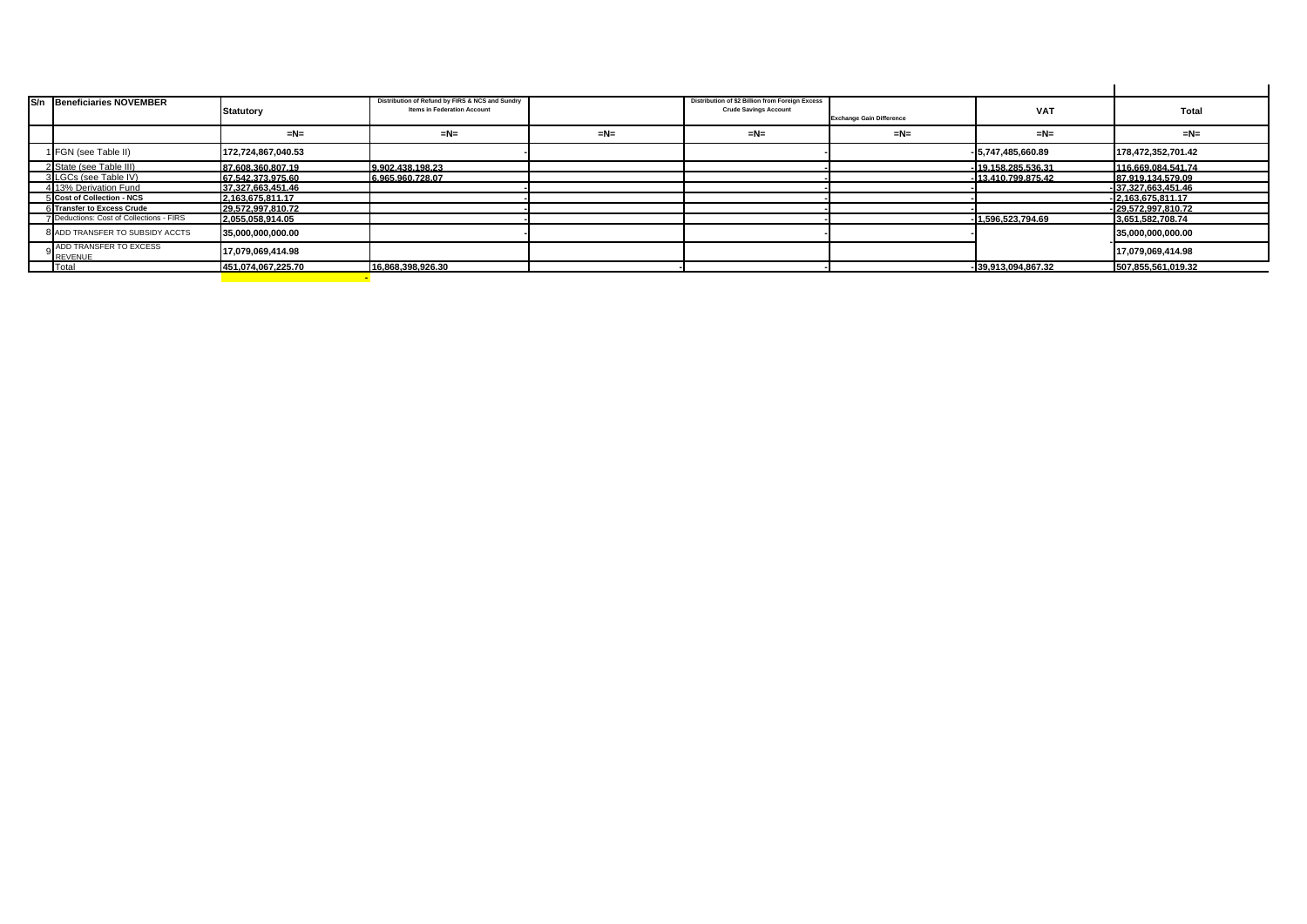|                                    |                                   |                                     |                                    | $5 = 3 - 4$                     |                                                                                |                                                                                 |                                 |                     | $10=5+6+7+8+9$          |
|------------------------------------|-----------------------------------|-------------------------------------|------------------------------------|---------------------------------|--------------------------------------------------------------------------------|---------------------------------------------------------------------------------|---------------------------------|---------------------|-------------------------|
| <b>Beneficiaries</b>               | <b>Gross Statutory Allocation</b> | <b>Less External Debt Deduction</b> | <b>Less Deductions(Fertilizer)</b> | <b>Net Statutory Allocation</b> | Distribution of Refund by FIRS & NCS and<br>Sundry Items in Federation Account | Distribution of \$2 Billion from Foreign Excess<br><b>Crude Savings Account</b> | <b>Exchange Gain Difference</b> | VAT                 | <b>Total Net Amount</b> |
|                                    | =N:                               | $= N =$                             | $= N$                              |                                 | $=$ N $=$                                                                      | $=N=$                                                                           | $=N=$                           |                     |                         |
| FGN (CRF Account)                  | 159,019,666,884.32                | 3,109,017,752.74                    |                                    | - 155,910,649,131.58            |                                                                                |                                                                                 |                                 | $-5,364,319,950.17$ | 161,274,969,081.75      |
| 2 Share of Derivation & Ecology    | 3,278,756,018.23                  | 64,103,458.82                       |                                    | 3,214,652,559.41                |                                                                                |                                                                                 |                                 |                     | $-3,214,652,559.41$     |
| <b>Stabilization</b>               | 1,639,378,009.12                  | 32,051,729.41                       |                                    | 1.607.326.279.71                |                                                                                |                                                                                 |                                 |                     | - 1,607,326,279.71      |
| 4 Development of Natural Resources | 5,508,310,110.63                  | 107.693.810.82                      |                                    | - 5.400.616.299.82              |                                                                                |                                                                                 |                                 |                     | $-5.400.616.299.82$     |
| FCT-Abuia                          | 3.278.756.018.23                  | 64.103.458.82                       | 344.756.250.00                     | 2.869.896.309.41                |                                                                                |                                                                                 |                                 | -383.165.710.73     | 3.253.062.020.14        |
| Sub-total                          | 172.724.867.040.53                | 3.376.970.210.60                    | 344.756.250.00                     | 169.003.140.579.93              |                                                                                |                                                                                 |                                 | $-5.747.485.660.89$ | 174.750.626.240.82      |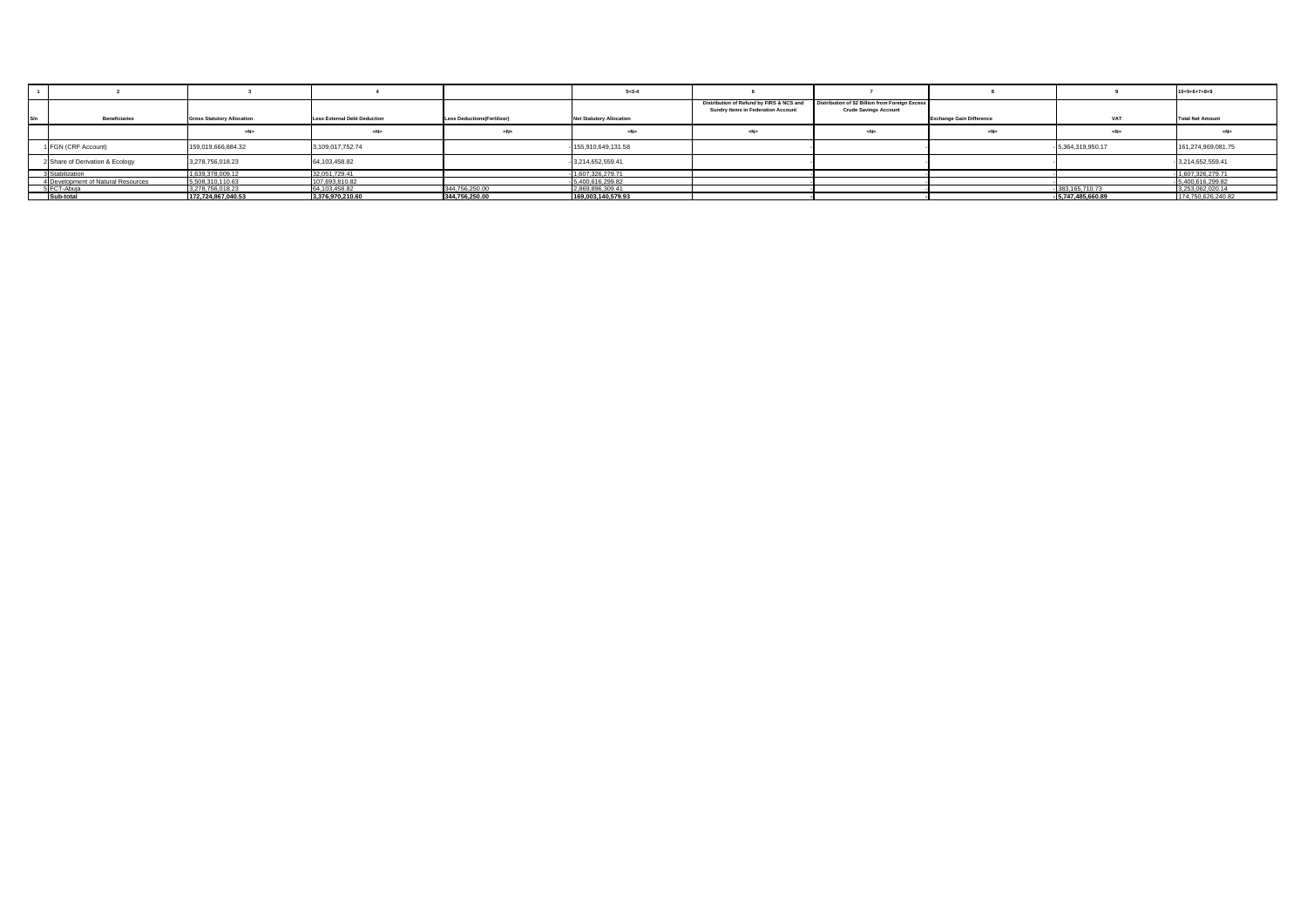|                              |             |                                   |                               | $6 - 4 - 5$           |                      |                                      |                                    | $10m$ 6-(7+8+9)                 |                                        |                                                 | $\overline{11}$                 | $\overline{14}$           | 15-6+11+12+13+14          | 16=10+11+12+13+1<br>j                |
|------------------------------|-------------|-----------------------------------|-------------------------------|-----------------------|----------------------|--------------------------------------|------------------------------------|---------------------------------|----------------------------------------|-------------------------------------------------|---------------------------------|---------------------------|---------------------------|--------------------------------------|
|                              |             |                                   |                               |                       |                      |                                      |                                    |                                 | Distribution of Refund by FIRS & NCS   | <b>Jistribution of \$2 Billion from Foreign</b> |                                 |                           |                           |                                      |
|                              |             |                                   |                               |                       |                      | <b>Contractual Obligation (ISPO)</b> | <b>Other Deductions (see Note)</b> |                                 | and Sundry Items in Federation Account | Excess Crude Savings Account                    |                                 |                           |                           |                                      |
| n Beneficiaries              | No. of LGCs | <b>Gross Statutory Allocation</b> | 13% Share of Derivation (Net) | <b>Gross Total</b>    | <b>External Debt</b> |                                      |                                    | <b>Net Statutory Allocation</b> |                                        |                                                 | <b>Exchange Gain Allocation</b> | <b>Net VAT Allocation</b> | <b>Total Gross Amount</b> | <b>Total Net Amount</b>              |
|                              |             |                                   |                               |                       |                      |                                      |                                    |                                 |                                        |                                                 |                                 |                           |                           |                                      |
| <b>ARIA</b>                  |             | 111 601 083 11                    | 143 421 580 34                | 555.022.643.45        | 17 066 645 80        |                                      | 30 988 184 66                      | 506 987 812 99                  | 228 078 271 72                         |                                                 |                                 | 390.575.204.20            | 3.173.676.119.37          | 125 641 288 91                       |
| <b>ADAMAWA</b>               |             | 35732821670                       |                               | 35732821670           | 981179423            |                                      |                                    | 2.347.716.422.47                | 243 122 277 38                         |                                                 |                                 | 412 816 157 20            | 3.013.266.651.28          | 3 003 654 857 05                     |
| <b>LAKWA IROM</b>            |             | 384 809 345 11                    | 300 486 975 80                | 0 685 296 320 90      | 139 993 669 02       |                                      | (322 022 574 79)                   | 10.867.325.226.67               | 438 745 011 87                         |                                                 |                                 | 669 208 405 30            | 11.793.249.738.07         | 11.975.278.643.84                    |
| ANAMRRA                      |             | 381 083 527 89                    |                               | 381.083.527.89        | 9 611 630 08         | 0.000.000.00                         |                                    | 2.361.471.897.81                | 245 572 273 66                         |                                                 |                                 | 464 098 996 23            | 3 090 754 797 78          | 3 071 143 167 70                     |
| RAUCHL                       |             | 761 633 039 39                    |                               | 761 633 039 39        | 91 173 098 63        | A 879 023 19                         | 25.319.100.07                      | 2.588.261.817.50                | R4 820 123 51                          |                                                 |                                 | 465 101 439 13            | 3.511.554.602.03          | 1338 183 380 14                      |
| <b>RAYELSA</b>               |             | 891 168 775 99                    | 0.375.336.619.50              | 2266 505 395 49       | 16 171 449 61        | 241 107 428 57                       | 696 441 303 16                     | 10.312.785.214.15               | 436 024 352 13                         |                                                 |                                 | 356 051 861 97            | 13.058.581.609.5          | 110486142825                         |
| <b>BENUE</b>                 |             | <b>645 567 768 85</b>             |                               | <b>545 567 768 85</b> | 17 998 644 01        | VRR 391 4R4 15                       |                                    | 2.159.177.660.69                | 282 538 302 25                         |                                                 |                                 | 456.991.768.88            | 3.265.095.839.98          | 2878 705 731 82                      |
| <b>BORNO</b>                 |             | <b>PA 2PD BRA RDR S</b>           |                               | <b>PA 2PD ARA ROA</b> | 19 878 154 78        |                                      |                                    | 2,788,805,940.91                | 289 672 718 87                         |                                                 |                                 | 446.085.747.78            | 3 544 442 562 34          | 3 524 564 407 56                     |
| <b>CROSS RIVER</b>           |             | 212.934.808.17                    | 287 296 343 74                | 500.231.151.91        | 100,000,000.00       |                                      |                                    | 2.400.231.151.91                | 234.903.102.44                         |                                                 |                                 | 393.727.262.01            | 3.128.861.516.35          | 3.028.861.516.35                     |
| 10 DELTA                     |             | 38339528024                       | 240.975.332.95                | 9.624.370.613.19      | <b>77 456 885 33</b> |                                      | 647.336.078.54                     | 8.899.577.649.32                | 413.990.780.88                         |                                                 |                                 | 517.691.630.93            | 10.556.053.025.00         | 9.831.260.061.13                     |
| 11 EBONYI                    |             | 1.954.316.508.70                  |                               | 1.954.316.508.70      | 11.222.717.77        | 566 756 099 00                       |                                    | 0.00 1.376.337.691.93           | 201.557.796.22                         |                                                 |                                 | 377.793.884.86            | 2.533.668.189.78          | 1.955.689.373.01<br>i                |
| 2 EDO                        |             | 2224 487 398 51                   | 00.128.189.03                 | 524.615.587.53        | 89.334.205.33        |                                      | 182.627.881.65                     | 2.252.653.500.56                | 236.392.609.63                         |                                                 |                                 | 443.303.603.60            | 3.204.311.800.76          | 2.932.349.713.78                     |
| 13 EKITI                     |             | 1.971.334.858.27                  |                               | 1.971.334.858.27      | 26.407.279.26        |                                      | 7.713.937.50                       | 1.937.213.641.51                | 203.312.978.15                         |                                                 |                                 | 384.427.966.80            | 2.559.075.803.22          | 2.524.954.586.46<br>13 <sub>1</sub>  |
| 14 ENUGU                     |             | 2.224.139.014.28                  |                               | 2.224.139.014.28      | 19.417.200.49        |                                      |                                    | 2.204.721.813.79                | 229.385.852.40                         |                                                 |                                 | 413.746.139.56            | 2.867.271.006.23          | 2 847 853 805 74<br>114              |
| 5 GOMBE                      |             | 090.778.106.89                    |                               | 090.778.106.89        | 19.163.105.63        |                                      | 82.078.125.00                      | 1.989.536.876.26                | 215.631.718.67                         |                                                 |                                 | 381.170.266.96            | 2.687.580.092.53          | 1.586.338.861.90                     |
| 16 IMO                       |             | 2.374.521.264.79                  | 12.114.789.65                 | 1786.636.054.44       | 28.768.379.29        | 58.424.768.53                        | 21.105.907.19                      | 2.378.336.999.43                | 254.467.322.76                         |                                                 |                                 | 444.618.886.93            | 3.485.722.264.12          | 3.077.423.209.12<br>16               |
| 17 JIGAWA                    |             | ROB 198 137 94                    |                               | 2 608 198 137 94      | 40 386 881 25        |                                      |                                    | 2.567.811.256.69                | 268 995 664 95                         |                                                 |                                 | 467 645 003 47            | 3 344 838 806 35          | 17<br>3.304 451 925 10               |
| 18 KADI INA                  |             | 2 972 592 938 57                  |                               | 2 972 592 938 57      | R9 470 137 44        | 48 394 513 80                        |                                    | 2 654 728 287 3                 | 106 577 403 98                         |                                                 |                                 | 545 330 170 62            | 3824 500 513 15           | 506 635 861 91<br>18                 |
| 19 KANO                      |             | 3725 582 500 29                   |                               | 3 725 582 500 29      | 88 694 860 74        |                                      |                                    | 3 636 887 639 55                | 384 236 737 01                         |                                                 |                                 | 723 544 915 10            | 4833364152.40             | 10<br>4 744 669 291 66               |
| 20 KATSINA                   |             | A33 294 348 03                    |                               | 2 833 294 348 03      | 59 715 413 02        |                                      |                                    | 2 773 578 935 01                | 292 210 889 22                         |                                                 |                                 | 508 921 462 94            | 3 634 426 700 19          | 3 574 711 287 17<br>$20 -$           |
| 21 KEBBI                     |             | 389 884 991 49                    |                               | 369 884 991 49        | 42 246 825 11        |                                      | 15 159 375 00                      | 2.312.478.791.38                | 44 417 316 26                          |                                                 |                                 | 425 259 339 77            | 3 039 561 647 52          | 982 155 447 41                       |
| 22 KOGI                      |             | 2363 969 961 64                   |                               | 283 989 981 84        | 30 866 478 87        |                                      | 56.531.250.00                      | 2.276.572.232.77                | 243 807 271 58                         |                                                 |                                 | 432.576.272.95            | 3 040 353 506 17          | 2 952 955 777 30                     |
| 3 KWARA                      |             | 154 211 508 84                    |                               | 154 211 506 84        | 25 213 274 13        |                                      |                                    | 2.128.998.232.71                | 222 173 901 71                         |                                                 |                                 | 183 057 925 51            | 2.559.443.334.05          | 2 534 230 059 92                     |
| 24 LAGOS                     |             | 385 400 551 26                    |                               | 365 400 551 26        | 142 064 730 13       | 200.000.000                          |                                    | 2.723.335.821.13                | 347 089 489 08                         |                                                 |                                 | 3 276 649 941 10          | FA 139 981 43             | 347 075 251 30                       |
| 25 NASSARAWA                 |             | 018 387 837 11                    |                               | 018 387 837 11        | R1 205 413 71        |                                      |                                    | 1.957.182.423.40                | 208.165.771.79                         |                                                 |                                 | 347 637 806 35            | 2.574.191.415.26          | 2 512 986 001 55<br>25               |
| 26 NIGER                     |             | 756 688 461 28                    |                               | 756 688 461 28        | 15 694 518 66        | 42.377.502.73                        | 483 491 023 57                     | 2.135.125.416.32                | 80.881.015.88                          |                                                 |                                 | 440.350.887.12            | 3.481.349.514.45          | 2.859.786.469.49                     |
| 27 OGUN                      |             | 303 934 144 86                    |                               | 303 934 144 86        | 21 495 311 49        |                                      |                                    | 2 282 438 833 37                | 237 615 497 18                         |                                                 |                                 | 443.321.135.60            | 2984 870 777 64           | 983 375 488 15                       |
| 28 ONDO                      |             | 209.501.379.21                    | 329.554.431.28                | 539.055.810.49        | 40.240.513.82        |                                      | 55.069.731.36                      | 3.443.745.565.31                | 258.756.654.82                         |                                                 |                                 | 428,447,251.95            | 4.226.259.717.27          | 4.130.949.472.08<br>28               |
| 29 IOSUN                     |             | 185 180 302 54                    |                               | 185 180 302 54        | 55 145 388 42        |                                      | 4 400 000 00                       | 2.125.614.914.12                | 225.365.795.66                         |                                                 |                                 | 436 490 593 15            | 2,847.016.691.35          | $29 -$<br>2 787 471 302 93           |
| 30 OYO                       |             | 753,038,091.40                    |                               | 753.038.091.40        | 223.507.660.22       |                                      | 9.187.500.00                       | 2.520.342.931.18                | 28.383.836.25                          |                                                 |                                 | 544.751.442.74            | 3.581.723.220.48          | 1349.028.060.26                      |
| 31 PLATEAU                   |             | 312.001.138.44                    |                               | 2.312.001.138.44      | 116.502.759.79       |                                      |                                    | 2.195.498.378.65                | 238.447.483.94                         |                                                 |                                 | 418.125.570.04            | 2.968.574.192.42          | 2.852.071.432.63                     |
| 32 RIVERS                    |             | <b>FR4 755 584 82</b>             | 883834920917                  | 11.223.104.794.00     | 41.572.035.95        |                                      | 95 266 017 46                      | 11.086.266.740.59               | 467.213.646.01                         |                                                 |                                 | 703 433 370 47            | 12.393.751.810.48         | 12.256.913.757.07<br>32 <sup>7</sup> |
| 33 SOKOTO                    |             | 457 844 280 61                    |                               | 2 457 844 280 61      | 27 444 699 28        |                                      |                                    | 2 430 399 581 3                 | AS ARR ARR RR                          |                                                 |                                 | 456 063 652 51            | 3.167.396.902.07          | 3 139 952 202 79<br>22               |
| 34 TARABA                    |             | 328 058 969 45                    |                               | 328 058 969 45        | 11.398.757.98        |                                      |                                    | 2.316.660.211.47                | 240.103.603.10                         |                                                 |                                 | 375.474.914.73            | 2.943.637.487.28          | 34<br>2.932.238.729.30               |
| 35 YOBE                      |             | 310.523.918.24                    |                               | 310 523 918 24        | 16 765 104 72        |                                      | 130 388 750 00                     | 2.163.370.063.52                | 238 295 131 31                         |                                                 |                                 | 377.697.079.30            | 2.926.516.128.85          | 2.779.362.274.13<br>$35 -$           |
| 36 ZAMEARA                   |             | 317 548 670 RC                    |                               | 317 548 670 60        | 16.047.251.44        |                                      | 10 687 500 00                      | 2.290.813.919.16                | 39.019.626.86                          |                                                 |                                 | 406 097 578 49            | 296266587595              | 28<br>935 931 124 51                 |
| 7 Soku Disnuted Funds        |             |                                   |                               |                       |                      |                                      |                                    |                                 |                                        |                                                 |                                 |                           |                           | $-37$                                |
| 38 Ona/Asaboro Disputed Fund |             |                                   |                               |                       |                      |                                      |                                    |                                 |                                        |                                                 |                                 |                           |                           | $-38$                                |
| Total (States/LGCs)          |             | 7,608,360,807.19                  | 7327 663 451 46               | 124 936 024 258 65    | 183895287543         | 492 330 799 97                       | 221124909038                       | 117 392 991 492 88              | 9.902.438.198.23                       |                                                 |                                 | 18 958 285 536 31         | 153 796 747 993 20        | 146.253.715.227.42                   |
|                              |             |                                   |                               |                       |                      |                                      |                                    |                                 |                                        |                                                 |                                 |                           |                           |                                      |

 $-200,000,000,00$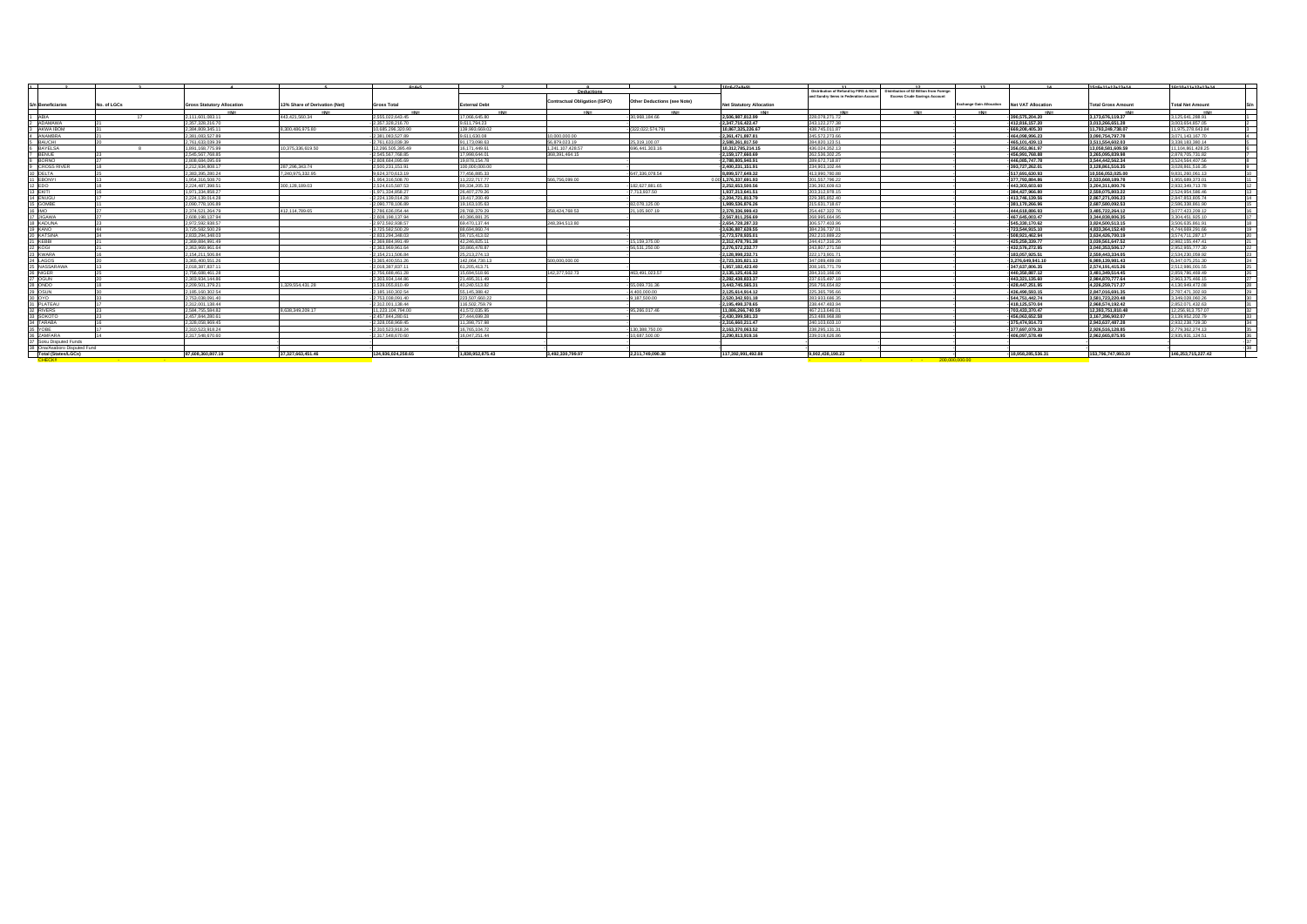|          |                   |                                  |                           | Participation of LGCs in the Nigeria Organic | ribution of Refund by FIRS & NCS and Sun |                         |                |                 |            |            |                           |                           | irticipation of LGCs in the Nigeria | Natribution of Refund by               |                      |                         |
|----------|-------------------|----------------------------------|---------------------------|----------------------------------------------|------------------------------------------|-------------------------|----------------|-----------------|------------|------------|---------------------------|---------------------------|-------------------------------------|----------------------------------------|----------------------|-------------------------|
|          |                   | <b>Local Government Councils</b> | ross Statutory Allocation | Agriculture Network (NOAN) Programme         | Items in Federation Account              | schange Gain Allocation |                |                 |            |            | Local Government Councils | ross Statutory Allocation | Organic Agriculture Network (NOAN)  | FIRS & NCS and Sundry Exchange Gain    |                      |                         |
|          |                   |                                  |                           |                                              |                                          |                         | also Added Tax | otal Allocation |            |            |                           |                           | Programme                           | Items in Federation Account Allocation | Value Added Tax      | <b>Total Allocation</b> |
|          |                   |                                  |                           |                                              |                                          |                         |                |                 | <b>AND</b> | --         |                           |                           |                                     |                                        |                      | $-100$                  |
|          |                   | <b>BANCRTH</b>                   | 70,396,499.78             | 3,240,310.08)                                | 260,320.00                               |                         | 1,002,107.38   | 1418.617.1      |            |            |                           | 740,785.77                | 240,310.08)                         | 398,962.87                             | 12,801,356.72        | 18,700,798.28           |
|          |                   | <b>BA SOUTH</b>                  | 16,246,553.53             | 3,240,310.08)                                | (389,050.41                              |                         | 025,313.64     | 02.503.009.34   |            |            |                           | 1970,180.17               | 240,310.08)                         | 038,294.45                             | 3,706,628.19         | 15,434,792.73           |
|          |                   | ROCHURWU                         | 87,973,071.25             | (3,240,310.08)                               | 073,074.03                               |                         | 13,804,802.09  | 07,610,637.30   |            |            |                           | 1,020,157.31              | 3,240,310.08)                       | 034,044.80                             | 13,537,317.66        | 01,051,209.69           |
|          |                   | ENDE                             | 88,721,865.07             | (80.010.042.2)                               | A3.000.027.2                             |                         | 4,434,414.45   | 09,066,270.08   |            |            |                           | 2337.860.76               | (240,310.08)                        | 213.831.15                             | 16.002.705.24        | 111.314.147.08          |
|          |                   |                                  | 78,285,128.25             | (3, 240, 310.08)                             |                                          |                         | 12,878,908.33  | 5,997,637.70    |            |            |                           | 1,565,069.01              | 3,240,310.08)                       |                                        |                      | 12,420,590.74           |
|          |                   |                                  |                           |                                              | 1,073,911.19                             |                         |                |                 |            |            |                           |                           |                                     | 2,340,398.88                           | 15,755,432.93        |                         |
|          |                   | SALA NGWA NORTH                  | 81,316,725.41             | (3,240,310.08)                               | 1,386,581.19                             |                         | 3,31,349.70    | 0,794,416.23    |            |            |                           | 6,153,821.66              | (240,310.08)                        | 104,873.51                             | 26,760,355.56        | 195,778,740.65          |
|          |                   | SIALA NGWA SOUTH                 | 78,648,877.91             | (3, 240, 310.08)                             | 00.026.277                               |                         | 12,786,040.15  | 00,000,004.30   |            |            |                           | 296,455.28                | 3,240,310.08)                       | 7,971,944.72                           | 13,790,714.71        | 85,818,804.64           |
|          |                   | <b>JIKWUATO</b>                  | 81,521,371.67             | 3,240,310.08)                                | 8.407.680.10                             |                         | 2,201,985.23   | 8,890,726.92    |            |            | <b>IN GADO</b>            | 099,182.00                | (240,310.08)                        | MEADA.8AB                              | 2.622.346.18         | 23,329,682.44           |
|          |                   | <b>MU-NNEOCHE</b>                | 81,057,882.83             | (80.010.042.2)                               | 8,421,759.13                             |                         | 3,624,354.42   | 00,463,686.30   |            |            |                           | 33,350,200,0              | (240,310.08)                        | 1,626,111.59                           | <b>MC BEE 021.01</b> | 15,877,496.52           |
|          |                   | <b>DEI NGWA</b>                  | 85,007,496.97             | 3,240,310.08)                                | 1,829,101.30                             |                         | 4,127,670.64   | 5,323,958.84    |            |            |                           | 302,861.61                | 3,240,310.08)                       | 072,605.44                             | 3.651.829.2          | 5,686,986.18            |
|          |                   |                                  | 95,326,987.09             | 3,240,310.08)                                | 831,517.75                               |                         | 5,958,734.56   | 7,876,929.32    |            |            |                           | 739,700.95                | (240,310.08)                        | 977,217.53                             | 16,901,324.54        | 120,377,932.94          |
|          |                   | AWGW AMORE                       | 86,875,886.54             | (3,240,310.08)                               | 8,959,916.25                             |                         | 5,225,446.71   | 07,820,939.41   |            |            |                           | 6,447,953.44              | 3,240,310.08)                       | 1,915,782.54                           | 5,437,795.58         | 107,561,231.48          |
|          |                   | WUNAGBO                          | 0.246.859.10              | (3, 240, 350.08)                             |                                          |                         |                |                 |            |            |                           | 849.978.33                | 3,240,310.08)                       |                                        |                      | 08:540.015.07           |
|          |                   |                                  |                           |                                              | 7,141,752.25                             |                         | 1,287,272.45   | A35,573.71      |            |            |                           |                           |                                     | 8,957,244.21                           | 15,973,102.61        |                         |
|          |                   | WA EAST                          | 64,323,790.20             | 3,240,310.08)                                | 634,013.14                               |                         | 004.543.28     | 1,322,036.55    |            |            |                           | 1,049,569.38              | (240,310.08)                        | 38.838,004                             | 2,419,536.56         | 6,659,604.73            |
|          |                   | KWA WEST                         | 06,872,527.36             | (3, 240, 310.08)                             | 6,896,876.32                             |                         | 11,457,918.81  | 11,987,012.40   |            |            |                           | 1,069,576.21              | 3,240,310.08)                       | 8,154,814.97                           | 14,142,555.06        | 98,126,637.17           |
|          |                   | <b><i>ILIANIA NORTH</i></b>      | 5,129,577.19              | 3,240,310.08)                                | 914,292.62                               |                         | 5,254,994.37   | 8,058,554.10    |            |            |                           | 1,418,984.57              | (240,310.08)                        | 531,001.85                             | 16,271,309.78        | 114,981,586.13          |
|          |                   | UAHIA SOUTH                      | 79,299,258.91             | (3, 240, 310.08)                             | 178,503.22                               |                         | 12,025,492.96  | 7,132,945.02    |            |            |                           | 0,052,456.47              | 3,240,310.08)                       | 11,412,105.04                          | 20,235,381.36        | 39,059,632.79           |
|          |                   | <b>ABIA Total</b>                | 1.408.450.429.08          | (55,085,271.22)                              | 145.260.075.99                           |                         | 232,971,349.16 | 731596582.91    |            |            |                           | 3,097,488.05              | (240.310.08)                        | 7,538,885.61                           | 13.312.008.60        | 30,708,152.18           |
|          |                   | XIMSA                            | 2,110,942.51              | (3, 240, 310.08)                             | 0,190,428.01                             |                         | 4,289,798.15   | 09,350,858.59   |            |            |                           | A.421,078.03              | 3,240,310.08)                       | 8,706,740.37                           | 14,933,243.41        | 04,820,751.73           |
|          |                   | URORE                            | 10,311,172.01             | (3,240,310.08)                               | 1,376,906.78                             |                         | 5,006,090.12   | 13,514,658.83   |            | KAND Total |                           | 1022,563,328.68           | 142,573,643.41)                     | 01,458,250.33                          | 032,570,062.32       | 4,544,018,597.92        |
|          |                   | <b>ANYE</b>                      | 12,122,649.14             | (3, 240, 310.08)                             | 9,501,032.40                             |                         | 13,825,198.55  | 12,208,577.01   |            |            |                           | 00922021                  | 3,240,310.08)                       | 1,528,125.78                           | 13,002,844.59        | 00,979,880.50           |
|          |                   | ardi                             | 4,734,080.78              | (3,240,310.08)                               | 1,739,021.81                             |                         | 2,545,296.96   | 13,078,089.47   |            |            |                           | 144,777.50                | (240,310.08)                        | 1,781,378.88                           | 14.014.708.24        | 04,700,554.55           |
|          |                   |                                  | 11,991,270.23             | 3,240,310.08)                                | 8,456,142.93                             |                         | 13,317,657.12  | 0,524,760.21    |            |            |                           | 402,670.46                | 240,310.08)                         | 2,538,892.85                           | 14.716.120.26        | 13,504,381.49           |
|          |                   | annak                            | 5,290,140.12              | (3,240,310.08)                               | 1,796,370.81                             |                         | 14,218,918.25  | 05,065,119.10   |            |            |                           | 15,382,991.39             | (240,310.08)                        | 115,351.01                             | 14,384,054.00        | 08,642,086.32           |
|          |                   |                                  | 94,407,271.12             | (3,240,310.08)                               | 9,736,663.14                             |                         | 3,970,033.82   | 4,873,658.01    |            |            |                           | ,751,801.57               | (240,310.08)                        | 018,906.72                             | 3.008.642.03         | 15,619,040.23           |
|          |                   |                                  | 94,769,254.04             | (3,240,310.08)                               | 773,999.22                               |                         | 13,951,264.74  | 15,254,237.92   |            |            |                           | 167,321.94                | 3,240,310.08)                       | 058,626.00                             | 10.003,100.2         | 14,550,524.50           |
|          |                   | YOLA NORTH                       | 83,450,950.67             | (3,240,310.08)                               | 03.353,300,5                             |                         | 14,007,054.66  | 03,624,381.85   |            |            | 100107-012                | 1,438,271.77              | 3,240,310.08)                       | 574,032.23                             | 11,977,299.33        | 19,749,293.25           |
|          |                   |                                  | 77,805,083.93             | 3,240,310.08)                                |                                          |                         |                |                 |            |            |                           |                           | 3,240,310.08)                       |                                        |                      | 00,268,659.28           |
|          |                   | <b>AMURDE</b>                    |                           |                                              | 1,024,401.97                             |                         | 2,351,149.70   | 1,940,325.53    |            |            |                           | 1,139,126.77              |                                     | 471,392.07                             | 2,898,450.52         |                         |
|          |                   |                                  | 77,583,288.82             | (80.010.042.2)                               | 8,001,527.21                             |                         | 12,954,182.46  | 5,328,688.40    |            |            |                           | 410,011.30                | 3,240,310.08)                       | 777,386.94                             | 12,322,558.57        | 22,203,646.73           |
|          |                   |                                  | 7,148,777.52              | (3,240,310.08)                               | 356,714.03                               |                         | 2,305,506.04   | 170,687.51      |            |            |                           | 730,954.66                | 3,240,310.08)                       | 151,238.09                             | 5.024.904.8          | 109,666,787.48          |
|          |                   | <b>AYO-BELWA</b>                 | 87,221,216.01             | (3, 240, 310.08)                             | 1,995,531.69                             |                         | 3,510,234.29   | 106,486,671.91  |            |            |                           | 5,342,025.29              | (240,310.08)                        | 873,509.90                             | 2,159,299.12         | 0,134,524.23            |
|          |                   | <b>ICHIKA</b>                    | 83.517.982.08             | (3,240,310.08)                               | 8.613.599.86                             |                         | 13,572,692.52  | 102.463.954.39  |            |            |                           | A 590 739 94              | 3,240,310.08)                       | 8,724,238.40                           | 13,586,324.65        | 103.660.992.91          |
|          |                   | <b>JUBINORTH</b>                 | 81,395,514.13             | (3, 240, 310.08)                             | 8,394,699.82                             |                         | 13,451,110.22  | 07.901,014      |            |            |                           | 723,218.00                | 3,240,310.08)                       | 1,459,844.20                           | 14,344,101.42        | 12,286,853.54           |
|          |                   | <b>JUBI SOUTH</b>                | 76,671,963.40             | (3, 240, 310.08)                             | 7,907,537.96                             |                         | 12,814,887.01  | 14,154,078.30   |            |            |                           | 369,907.46                | 3,240,310.08)                       | 1,423,405.63                           | 5.193.050.54         | 12,746,053.55           |
|          |                   |                                  | 72,513,282.68             | (3,240,310.08)                               | 478,633.78                               |                         | 1,716,507.35   | 18,468,113.73   |            |            |                           | 3514,458.05               | 3,240,310.08)                       | 510,101.74                             | 13,588,681.57        | 101,372,931.28          |
|          |                   | HELLENG                          | 1.655.559.57              | (3,240,310.08)                               | 8.421.519.52                             |                         | 120323120      | 00.230.307.29   |            |            |                           | 8.651.462.26              | (240.310.08)                        | 143.039.67                             | 3.588.537.85         | 108.142.729.71          |
|          |                   |                                  | 03,590,928.95             | (240,310.08)                                 | 0,683,816.70                             |                         | 4,647,531.78   | 5,681,967.35    |            |            |                           | 406,259.05                | 240,310.08)                         | 530,289.41                             | 4,540,961.27         | 3,237,199.66            |
|          |                   |                                  | 17,780,967.47             | (3, 240, 310.08)                             | 9,053,261.47                             |                         | 0,004,647.28   | 04,198,566.15   |            |            |                           | 5,484,408.05              | 3,240,310.08)                       | 1,919,541.30                           | 14,009,706.98        | 106, 173, 346.86        |
|          |                   | <b>OLA SOUTH</b>                 | 89,406,259.85             | 3,240,310.08)                                | 227,073.55                               |                         | 4,702,430.65   | 0,155,453.97    |            |            |                           | 077,071.98                | 240,310.08)                         | 012,012.18                             | 5,772,736.55         | 19,621,510.64           |
| $\sim$ 2 | <b>ADAMAWA</b>    |                                  | 1,812,538,585.03          | (68, 046, 511.63)                            |                                          |                         | 282,346,529.96 |                 |            |            |                           |                           |                                     |                                        |                      |                         |
|          | <b>MAWA Total</b> |                                  |                           |                                              | 186,935,576.26                           |                         |                | 213,774,179.62  |            |            |                           | 2,553,213.42              | 3,240,310.08)                       | 514,098.76                             | 3,062,141.11         | 00,889,143.21           |
|          |                   | <b>MAK</b>                       | 81,055,952.21             | (3, 240, 310.08)                             | 8,421,560.02                             |                         | 7,398,739.23   | 04,235,941.38   |            |            |                           | 05.845.886.43             | 3,240,310.08)                       | 10,916,381.00                          | 17.862.917.35        | 131.384.874.71          |
|          |                   | <b>STERN COOLD</b>               | 14, 122,592.82            | 3,240,310.08)                                | 613,262.71                               |                         | 5,141,073.78   | 1,636,619.23    |            |            |                           | 505,091.99                | 3,240,310.08)                       | 580,923.71                             | 2,089,109.06         | 19,934,814.68           |
|          |                   |                                  | 85,886,362.43             | (3,240,310.08)                               | 8,857,862.00                             |                         | 12.350,000,81  | 09,864,590.89   |            |            |                           | 268,153.66                | 3,240,310.08)                       | 350,217.80                             | 11,562,712.32        | 05,940,773.70           |
|          |                   | <b>ISIT ATAI</b>                 | 67,153,213.05             | (3,240,310.08)                               | 6,925,824.74                             |                         | 15,544,968.45  | 05.383.696.17   |            |            | MATADI N                  | 03,351,350.29             | 3,240,310.08)                       | 112,087.72                             | 14.491.925.95        | 108,715,053.88          |
|          |                   | SSIEN LIDIM                      | 7,040,048.99              | (3,240,310.08)                               | 8,976,847.09                             |                         | 18,938,724.20  | 1,715,310.20    |            |            | CAMIL                     | 3209.051.24               | (240,310.08)                        | 1,794,257.09                           | 13.967.138.81        | 104,790,737.67          |
|          |                   | TIM EKPO                         | 74,024,087.12             | (3,240,350.08)                               | 634,450.10                               |                         | A3 202,009.54  | 14,549,136.78   |            |            |                           | A 806.120.54              | 3,240,310.08)                       | 1752.639.68                            | 1.795.003.82         | 104, 174, 453.95        |
|          |                   |                                  | 1,752,928.36              | 1,240,350.08)                                | 740,965.65                               |                         | 266,601.15     | (520,185.0)     |            |            |                           | 18,680.23                 | ,240,310.08)                        | 16,806.55                              | 695,061.1            | 0,681,037.94            |
|          |                   |                                  | 66,036,787.97             | (3,240,310.08)                               | 13.583,612                               |                         | 15,567,531.60  | 174,692.10      |            |            |                           | 1,013,289.31              | 3,240,310.08)                       | 530,201.80                             | 12.024.205.1         | 89,327,446.20           |
|          |                   | ESKPO ASUTAN                     | 0,833,850.18              | 3,240,310.08)                                | 1,336,772.79                             |                         | 7,341,509.68   | 03,271,882.57   |            |            |                           | 1,387,382.46              | (240,310.08)                        | 000,130.51                             | 3,645,046.32         | 02,392,249.21           |
|          |                   | <b>ICNO ISOM</b>                 | 87,537,759.75             | 3,240,310.08)                                | 9.028.178.32                             |                         | 18,851,690.82  | 12,177,318.81   |            |            |                           | 432.510.93                | (240,310.08)                        | 7,985,976.78                           | 13.128.537.12        | 25,306,714.75           |
|          |                   |                                  |                           |                                              |                                          |                         |                |                 |            |            |                           |                           |                                     |                                        |                      |                         |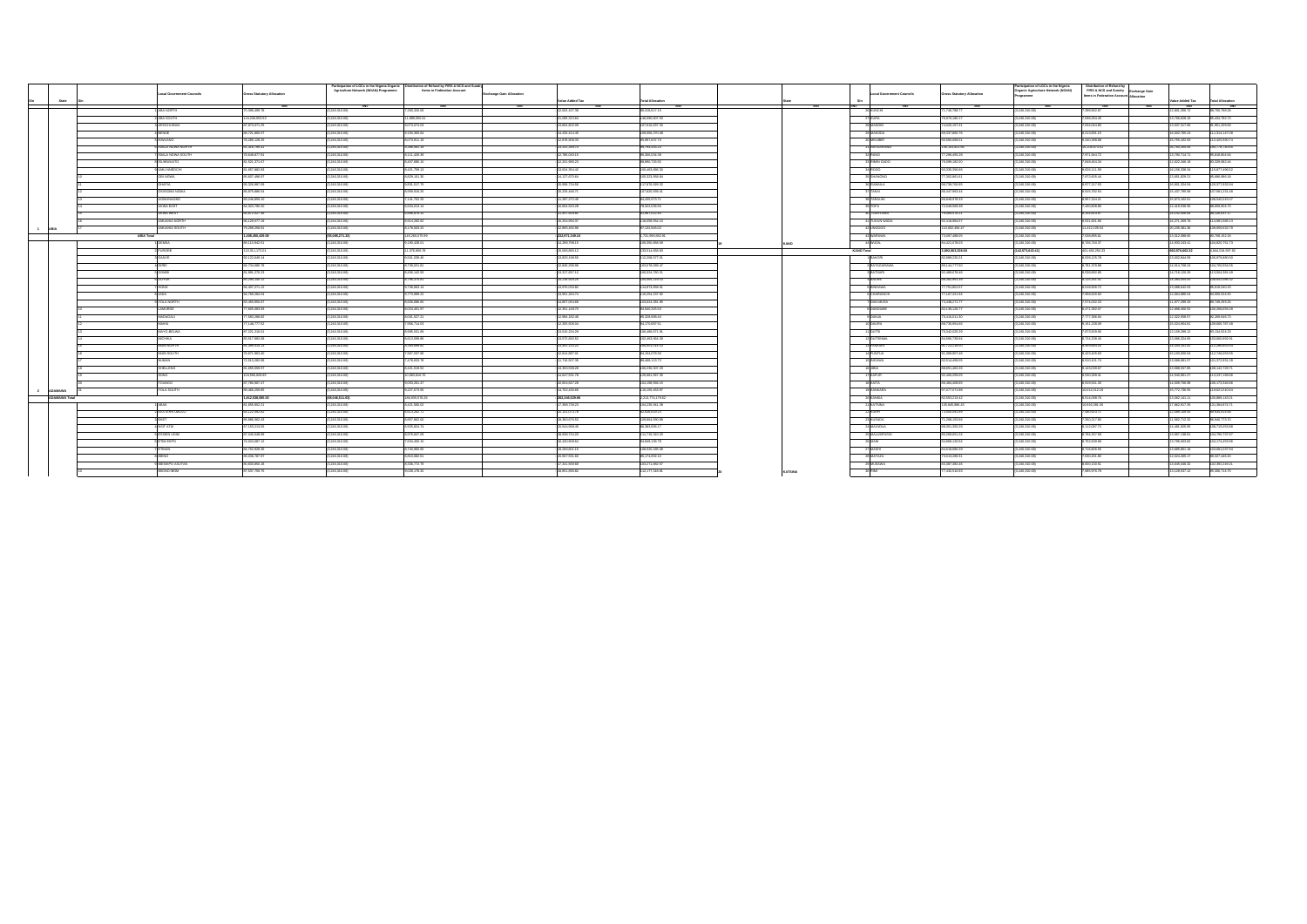|                                       |                      |                                  |                                   | Participation of LGCs in the Nigeria Organic | ation of Refund by FIRS & NCS and Sun |                         |                |                  |                      |                     |                           |                            | irticipation of LGCs in the Nigeria       | tribution of Refund by                 |               |                |                  |
|---------------------------------------|----------------------|----------------------------------|-----------------------------------|----------------------------------------------|---------------------------------------|-------------------------|----------------|------------------|----------------------|---------------------|---------------------------|----------------------------|-------------------------------------------|----------------------------------------|---------------|----------------|------------------|
|                                       |                      | <b>Local Government Councils</b> | <b>Gross Statutory Allocation</b> | Agriculture Network (NOAN) Programme         | Items in Federation Account           | schange Gain Allocation |                |                  |                      |                     | Local Government Councils | Gross Statutory Allocation | <b>Organic Agriculture Network (NOAN)</b> | FIRS & NCS and Sundry                  | Exchange Gain |                |                  |
| <b>State</b>                          |                      |                                  |                                   |                                              |                                       |                         |                | nel Albertalien  |                      |                     |                           |                            | Programme                                 | Items in Federation Account Allocation |               | sing Added Tex |                  |
|                                       |                      |                                  |                                   |                                              |                                       |                         | alue Added Tax |                  |                      | <b>BM</b><br>$\sim$ |                           |                            |                                           |                                        |               |                | otal Allocation  |
|                                       |                      |                                  | 6642.719.05                       | 240,310.08                                   |                                       |                         | 497,370.28     | 72.954.38        |                      |                     |                           | 500.824                    | 3,240,310.08)                             | 08.451.82                              |               | 2.619.960.95   | 968,926.93       |
|                                       |                      |                                  | 82.012.555.28                     | (240,310.08)                                 | 31,852,325.16                         |                         | 7,192,193.04   | 14.422.776.40    |                      |                     |                           | 516.024.23                 | (3,240,310.08)                            | 10.263.27                              |               | 13.991.828.93  | 1,777,806.34     |
|                                       |                      | OT ABAS                          | 0,535,888.64                      | 3,240,310.08)                                | 306,042.63                            |                         | 14.013.44      | 12,797,234.63    |                      |                     |                           | 291,418.13                 | 3,240,310.08)                             | 383,963.92                             |               | 2,055,515.87   | (090,587.83      |
|                                       |                      |                                  |                                   | (3, 240, 310.08)                             |                                       |                         |                |                  |                      |                     |                           |                            |                                           | 1,341,177.93                           |               |                |                  |
|                                       |                      | OT EKPENE                        | 80,543,710.98                     |                                              | 8,306,549.38                          |                         | 17,513,337.01  | 103,123,587.30   |                      |                     | 34 2ANGO                  | 1,876,562.62               | (3,240,310.08)                            |                                        |               | 13,157,251.23  | 10,134,681.71    |
|                                       |                      |                                  | 71,277,309.18                     | 3,240,310.08)                                | 1,351,168.24                          |                         | 16,252,071.56  | 1,540,298.91     | <b>KATSINA Total</b> |                     |                           | 845,879,866.02             | (110, 170, 542.64)                        | 0,500,892.52                           |               | 462,618,083.53 | 491,836,299.42   |
|                                       |                      |                                  | 5,639,204.57                      | (3, 240, 310.08)                             | 1,904,159.40                          |                         | 7,052,186.56   | 1,355,240.55     |                      |                     |                           | 394,985.50                 | (3,240,310.08)                            | 1496,967.30                            |               | 11,201,872.29  | 533,515.02       |
|                                       |                      |                                  | 73,124,927.82                     | (3, 240, 310.08)                             | 7,541,715.60                          |                         | 16,390,497.18  | 13,816,830.52    |                      |                     | aptwy                     | 00,969,641.08              | (3,240,310.08)                            | 0,413,471.03                           |               | 14.675.168.15  | 22,817,970.18    |
|                                       |                      | <b>INPAT ENIN</b>                | 86,058,681.16                     | (3, 240, 310.08)                             | 875,634.04                            |                         | 18,518,158.67  | 10,212,163.78    |                      |                     |                           | 081,173.00                 | (3,240,310.08)                            | 2,187,357.75                           |               | 15,004,388.87  | 0,032,609.54     |
|                                       |                      | <b>SIT INCAR</b>                 | 73,334,635.68                     | (3, 240, 310.08)                             | 553343.75                             |                         | 16,522,685.59  | 94,180,354.95    |                      |                     |                           | 073202.87                  | (3,240,310.08)                            | 742,659.28                             |               | 12.756.783.42  | 2,332,422.50     |
|                                       |                      | SIT UBIUM                        | 77.107.197.57                     | 3,240,310.08)                                | 7,952,425.70                          |                         | 7.086.620.51   | 8.905.933.80     |                      |                     |                           | 491,111.98                 | (3,240,310.08)                            | 745,310.04                             |               | 16.221.160.38  | 17,217,272.31    |
|                                       |                      | <b>MOTAKARA</b>                  | 81,621,739.64                     | (3,240,310.08)                               | 1418,031.52                           |                         | 17,002,914.00  | 04,462,375.93    |                      |                     |                           | 6,506,008.64               | (3,240,310.08)                            | 022,003.50                             |               | 7.100.778.13   | 42,448,540.19    |
|                                       |                      | KODO                             | 72,005,270.55                     | (3,240,310.08)                               | 00.024.309.00                         |                         | 03.021,790.00  | 3,311,060.07     |                      |                     |                           | 254,979.51                 | (3,240,310.08)                            | 1,658,263.11                           |               | 12,876,756.12  | 1,549,688.67     |
|                                       |                      |                                  | 73.958.258.43                     | 3,240,310.08)                                | 1,627,661.91                          |                         | 16.946.987.69  | 5,292,607.96     |                      |                     |                           |                            |                                           | 682,987.82                             |               | 3532.438.25    |                  |
|                                       |                      |                                  |                                   |                                              |                                       |                         |                |                  |                      |                     |                           | 190,771.92                 | (3,240,310.08)                            |                                        |               |                | 03, 165, 887.92  |
|                                       |                      | ORON.                            | 09,063,783.95                     | (3,240,310.08)                               | 1,122,870.85                          |                         | 15,914,774.10  | 1,051.118.01     |                      |                     | <b>MYASAGU</b>            | 02.731.232.10              | (3,240,310.08)                            | 595,152.14                             |               | 7.008.312.35   | 27,094,386.51    |
|                                       |                      | MAIK ANAM                        | 89,311,877.90                     | 3,240,310.08)                                | 1,211,151.42                          |                         | 18,363,464.59  | 3,646,183.83     |                      |                     |                           | 540,046.70                 | (3,240,310.08)                            | 790,798.10                             |               | 12,869,599.15  | 2,960,133.87     |
|                                       |                      | DUNG UKO                         | 64,567,381.62                     | 3,240,310.08)                                | 1,059,135.00                          |                         | 14,932,256.90  | 2,918,464.30     |                      |                     |                           | 403,581.61                 | 3,240,310.08)                             | 1,006,158.78                           |               | 13,726,337.59  | 376.067.90       |
|                                       |                      | <b>KANAFUN</b>                   | 79,416,010.11                     | (3, 240, 310.08)                             | 8,190,544.32                          |                         | 17,052,186.56  | 01,418,430.92    |                      |                     |                           | 247,988.11                 | (3,240,310.08)                            | 101,427.49                             |               | 14,943,109.09  | 09,052,214.62    |
|                                       |                      | <b>ISIT EKET</b>                 | 64,003,930.07                     | (3, 240, 310.08)                             | 5,662,905.27                          |                         | 15,231,843.73  | 13,258,369.00    |                      |                     | <b>INALGO</b>             | 206,093.52                 | (3,240,310.08)                            | ,661,472.05                            |               | 11.840.346.07  | 10,547,601.56    |
|                                       |                      |                                  | 03.001,113.00                     | 3,240,310.08)                                | 100,500.24                            |                         | 6,801,175.16   | 00,258,478.93    |                      |                     |                           | 913,124.59                 | 3,240,310.08)                             | 448,083.41                             |               | 13,829,409.48  | 00,950,307.40    |
|                                       |                      | URUE OFFONG/DRUK                 | 63,930,412.54                     | (3,240,310.08)                               | 5,593,442.25                          |                         | 15,446,207.99  | 2,729,752.71     |                      |                     |                           | 1,499,521.83               | (3,240,310.08)                            | 2,539,908.04                           |               | 14,435,337.72  | 13,234,457.51    |
|                                       |                      |                                  | 106,313,516.27                    | (3, 240, 310.08)                             | 10.964.609.85                         |                         | 22:208.908.28  | 136.336.724.32   |                      |                     | <b>CLARK</b>              | 402.844.51                 | (3,240,310.08)                            | 7,989,105.22                           |               | 12,971,751.28  | 15,183,390.94    |
| 3 AKWA ISOM<br><b>AKWA IBOM Total</b> |                      |                                  | 2,390,373,777.67                  | (100, 449, 612, 40)                          | 146,530,420.54                        |                         | 528,105,729.39 | 064,560,315.20   |                      |                     |                           | 055,953.27                 | (3,240,350.08)                            | 740,872.31                             |               | 11.970.666.19  | 1,527,191.70     |
|                                       |                      |                                  |                                   |                                              |                                       |                         |                |                  |                      |                     |                           |                            |                                           |                                        |               |                |                  |
|                                       |                      | <b>AGUATA</b>                    | 11.130.432.34                     | (3,240,350.08)                               | 11:461:400.92                         |                         | 20.016.974.79  | 19.358.497.97    |                      |                     | SHANG                     | 133,496.44                 | (3,240,310.08)                            | 1.955.138.02                           |               | 13.040.159.28  | 4.888.483.00     |
|                                       |                      | AMBRA EAST                       | 76,100,057.54                     | 3,240,310.08)                                | 1,848,554.63                          |                         | 13,784,344.22  | 4,422,646.32     |                      |                     |                           | 968,779.81                 | 3,240,310.08)                             | 021,439.48                             |               | 13.703.659.47  | 14, 123, 568.68  |
|                                       |                      | NAMBRA WEST                      | \$4,224,844.09                    | (3, 240, 350.08)                             | 8,686,501.85                          |                         | 14.189.187.41  | 03.860.223.27    |                      |                     |                           | 30.011,000                 | (3,240,310.08)                            | 533,483.93                             |               | 12:253.405.94  | 19,591,782.86    |
|                                       |                      | NADCHA                           | 98,725,893.71                     | (3,240,310.08)                               | 0,182,062.87                          |                         | 17,568,945.38  | 23,236,591.88    |                      |                     |                           | 1,876,217.99               | 3,240,310.08)                             | 238,007.71                             |               | 38.010.013.00  | (017,829.49)     |
|                                       |                      | WKA NORTH                        | 72,418,848.04                     | (3,240,310.08)                               | 7,468,894.29                          |                         | 12,613,848.72  | 19,261,200.98    |                      | <b>KEBBI Total</b>  |                           | 767,786,325.04             | (68, 046, 511.63)                         | 182,320,006.52                         |               | 290,185,443.09 | 1,172,245,323.01 |
|                                       |                      | WKA SOUTH                        | 37,053,948.16                     | (240,310.08)                                 | 549,280.95                            |                         | 14,810,981.70  | 34,083,900.75    |                      |                     |                           | 790,576.20                 | 3,240,310.08)                             | 20,521.81                              |               | 15,361,935.62  | 1,172,723.55     |
|                                       |                      | YAMELLIM                         | 78,640,863.37                     | (3,240,310.08)                               | 110,599.82                            |                         | 13,930,329.21  | 7,441,482.32     |                      |                     | <b>JAOKUT</b>             | 462,239.09                 | (3,240,310.08)                            | 917,254.85                             |               | 13,006,157.14  | 05,205,341.00    |
|                                       |                      | UNUKOFIA                         | 71,421,935.89                     | 3,240,310.08)                                | 306,078.08                            |                         | 2,147,467.07   | 1,695,170.97     |                      |                     |                           | 1,724,899.21               | (3, 240, 310.08)                          | 1951, 364.33                           |               | 7.234.791.65   | 26,210,745.11    |
|                                       |                      | cwusico                          | 77,879,709.82                     | (3,240,310.08)                               | 332,098.49                            |                         | 13,925,184.24  | 6,596,682.47     |                      |                     |                           | 626,984.19                 | (3,240,310.08)                            | 234,245.78                             |               | 3,574,100.96   | 05,895,020.85    |
|                                       |                      | <b>DEMILI NORTH</b>              | 123, 154, 110.39                  | (3,240,310.08)                               | 12.701.459.04                         |                         | 21,759,108.29  | 154.374.367.64   |                      |                     | DEKINA                    | 3.385.070.42               | (3,240,310.08)                            | 1.093.932.29                           |               | 17.032.413.17  | 138,871,105.80   |
|                                       |                      | JEMILI SOUTH                     | 82,639,967.53                     | (3,240,310.08)                               | 523,046.12                            |                         | 5,346,576.16   | 3,209,279.73     |                      |                     |                           | 500,926.59                 | (3,240,310.08)                            | 55.040.05                              |               | 1,233,095.67   | 0,105,553.03     |
|                                       |                      | nas a                            | 104,273,817.46                    | (80.010.042.2)                               | 10,754,246.18                         |                         | 18,062,057.89  | 29,849,811.45    |                      |                     |                           | 1204,536.91                | (3,240,310.08)                            | 88.000,183                             |               | 1.844.413.12   | 0,039,949.53     |
|                                       |                      | <b>JIKOKA</b>                    | 78,394,927.85                     | (80.010.042.2)                               | 8,085,235.34                          |                         | 13,644,481.46  | 12.354,334.57    |                      |                     | ALAMELA-COOLU             | 5,036,760.29               | (3,240,310.08)                            | 770,238.55                             |               | 02.034,819.90  | 04,371,508.68    |
|                                       |                      | INFIM NOPTH                      |                                   |                                              |                                       |                         |                |                  |                      |                     |                           |                            |                                           |                                        |               |                |                  |
|                                       |                      |                                  | 77.657.528.93                     | (80.010.042.2)                               | 1,009.183.94                          |                         | 13,906,156.46  | 6332559.25       |                      |                     |                           | 343.845.59                 | (3,240,350.08)                            | 214,448.40                             |               | 12.997.404.21  | 08,315,388.13    |
|                                       |                      | NEWI SOUTH                       | 91,583,985.10                     | 3,240,310.08)                                | 3445,484.46                           |                         | 16,093,171.96  | 3,882,331.44     |                      |                     | ADDA/DUNL                 | 831,616.10                 | 3,240,310.08)                             | 471.023.80                             |               | 13,730,835.78  | 1,793,165.60     |
|                                       |                      | GBARU                            | 87,327,383.94                     | 3,240,310.08)                                | 0,006,481.28                          |                         | 15,754,609.81  | 08,848,164.95    |                      |                     |                           | 054,898.60                 | (3,240,310.08)                            | 050,108.53                             |               | 12,881,599.23  | 5,746,354.28     |
|                                       |                      | <b>NITSHA NORTH</b>              | 74,929,371.88                     | 3,240,310.08)                                | 727,816.35                            |                         | 12,958,353.16  | 2,385,241.31     |                      |                     | TON KARFE                 | 1,547,532.64               | (3,240,310.08)                            | 53.102.54.0                            |               | 15,162,661.37  | 23,942,955.61    |
|                                       |                      | NITSHA SOUTH                     | 77,983,247.90                     | (3,240,310.08)                               | 38.357,042                            |                         | 13,305,229.48  | 36,030,944.16    |                      |                     | <b>MOPA-MURO</b>          | 115,644.47                 | (3,240,310.08)                            | 025,084.79                             |               | 00.059.051.06  | 2,716,470.25     |
|                                       |                      | <b>HTROW ABMUNIC</b>             | 83.067.057.34                     | (3,240,310.08)                               | 8,567,093.89                          |                         | 14,332,585.54  | 102.726.426.69   |                      |                     |                           | 34,000,000                 | (3,240,310.08)                            | 185,793.86                             |               | 15.073.708.44  | 10,085,281.68    |
|                                       |                      | RUMBA SOUTH                      | 83,118,946.52                     | 3,240,310.08)                                | 572,445.46                            |                         | 14,757,778.67  | 3,208,860.57     |                      |                     | <i><b>IMAGONGI</b></i>    | 262,473.98                 | (3,240,310.08)                            | 33,958.00                              |               | 0,689,151.33   | 545,273.89       |
| <b>ANAMBRA</b>                        |                      |                                  | 78,235,982.87                     | (3,240,310.08)                               | 03.542.60                             |                         | 14,206,806.78  | 7,271,322.17     |                      |                     |                           | 554,023.36                 | (3,240,310.08)                            | 029.855.67                             |               | 15,298,845.04  | 08,642,413.99    |
|                                       | <b>ANAMBRA Total</b> |                                  | 1,796,772,860.67                  | (68, 046, 511.63)                            | 185,309,583.42                        |                         | 17.124.188.40  | 2.231.160.120.87 |                      |                     | KENE                      | 08,118,092.53              | (3,240,310.08)                            | 1,150,724.24                           |               | 18,755,490.16  | 134,783,996.85   |
|                                       |                      | <b>IKALERI</b>                   | 137,115,083.91                    | (3,240,310.08)                               | 14,141,319.49                         |                         | 18,323,927.94  | 66.340.021.27    |                      |                     | LAMATION                  | 471,749.84                 | (3,240,350.08)                            | 015.101.06                             |               | 14.153.528.28  | 05,200,009.11    |
|                                       |                      |                                  |                                   |                                              | 16.853.562.98                         |                         | 23.048.851.77  | 0.075.264.46     |                      |                     |                           | 484.009.48                 |                                           |                                        |               | 12,666,085.26  |                  |
|                                       |                      | <b>AUCH</b>                      | (53,413,159.78                    | (3,240,310.08)                               |                                       |                         |                |                  |                      |                     | CIMALA                    |                            | (3,240,310.08)                            | 610,102.30                             |               |                | 01,519,946.97    |
|                                       |                      |                                  | 5,994,920.20                      | (240,310.08)                                 | 140,545.00                            |                         | 1,275,919.9    | 171,376.03       |                      |                     |                           | 102,072.4                  | 3,240,310.08)                             | 205,378.53                             |               |                | 1,781,789.92     |
|                                       |                      | MBAR                             | 85,214,050.20                     | 3,240,310.08)                                | 1,788,523.30                          |                         | 13,193,209.89  | 03/955 533 31    |                      |                     | AGBA WES                  | 378.577.64                 | (3,240,310.08)                            | 702.357.11                             |               | 13.578.613.59  | 03,419,238.26    |
|                                       |                      | ARAZI                            | 108,100,854.02                    | 3,240,310.08)                                | ,148,947.38                           |                         | 16,086,957.35  | 32,096,458.68    |                      | <b>KOGI Total</b>   |                           | ,832,252,500.00            | (68, 046, 511.63)                         | 103,953,774.55                         |               | 204.789.429.97 | 247,954,292.08   |
|                                       |                      | AS5                              | 70,471,382.18                     | 3,240,310.08)                                | 1268.043.03                           |                         | 1,440,559.02   | 5,939,674.15     |                      |                     |                           | 275,943.86                 | (3,240,310.08)                            | 279,233.31                             |               | 13,008.147.08  | 0.323.014.18     |
|                                       |                      |                                  |                                   |                                              |                                       |                         |                |                  |                      |                     |                           |                            |                                           |                                        |               |                |                  |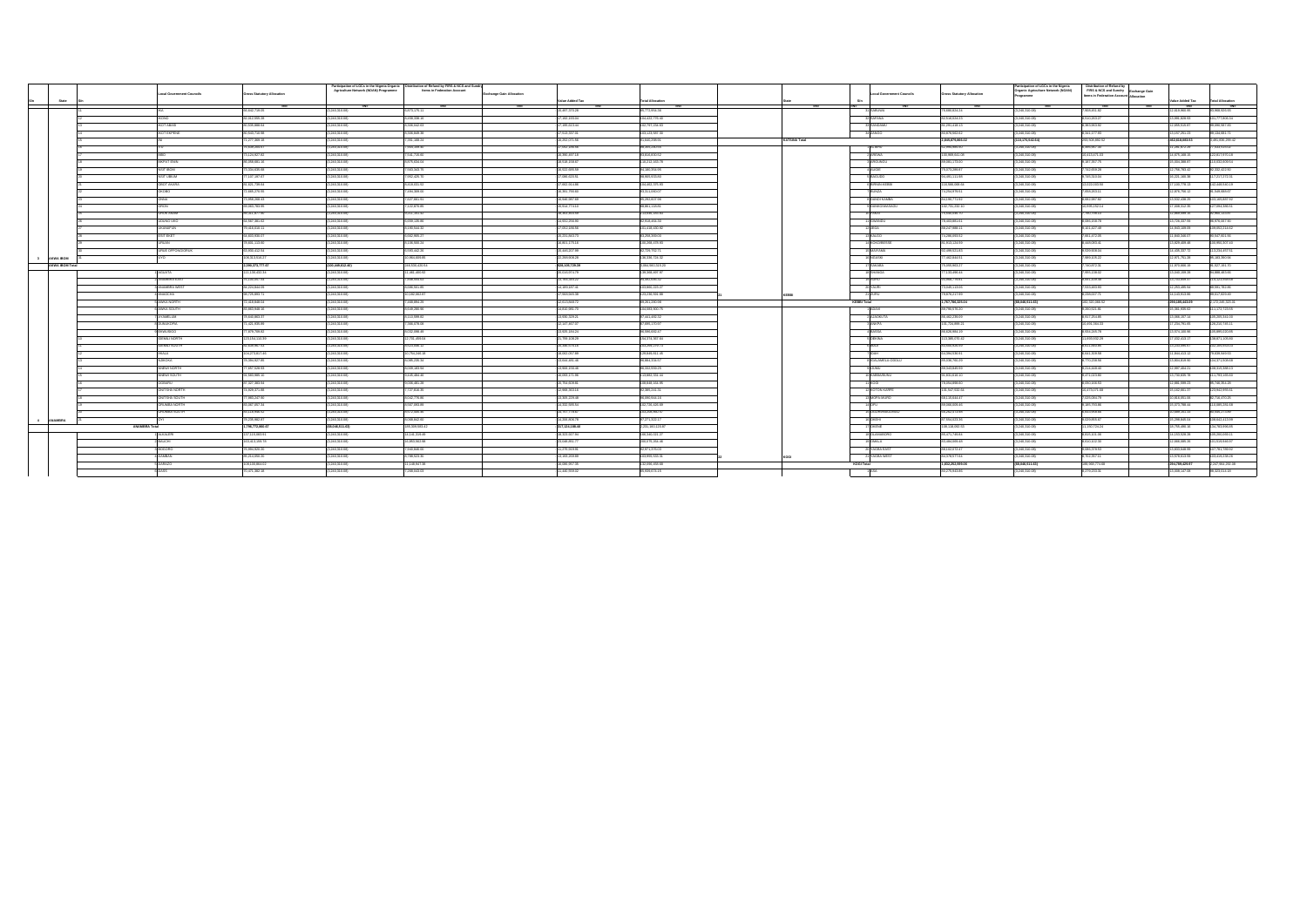|                  |                      |                          |                           | Participation of LGCs in the Nigeria Organic | fribution of Refund by FIRS & NCS and Sur |                         |                |                |              |                    |                          |                                   | srticipation of LGCs in the Nigeria | latribution of Refund by               |                  |                         |
|------------------|----------------------|--------------------------|---------------------------|----------------------------------------------|-------------------------------------------|-------------------------|----------------|----------------|--------------|--------------------|--------------------------|-----------------------------------|-------------------------------------|----------------------------------------|------------------|-------------------------|
|                  |                      | ocal Government Councils | ross Statutory Allocation | Agriculture Network (NOAN) Programme         | Items in Federation Account               | schange Gain Allocation |                |                |              |                    | ocal Government Councils | <b>Iross Statutory Allocation</b> | Organic Agriculture Network (NOAN)  | FIRS & NCS and Sundry Exchange Gain    |                  |                         |
|                  |                      |                          |                           |                                              |                                           |                         |                |                |              |                    |                          |                                   | Programme                           | Items in Federation Account Allocation |                  |                         |
|                  |                      |                          |                           |                                              |                                           |                         | alus Added Tax | notazofiA lato |              | $\sim$             |                          |                                   |                                     |                                        | Value Added Tax  | <b>Total Allocation</b> |
|                  |                      |                          | 14,720,491.03             | 3,240,310.08)                                | 831,000.45                                |                         | 005,950.21     | 0.338.791.     |              |                    |                          | 1,842,552.84                      | (240,310.08)                        | 1,597,539.75                           | 5,394,494.32     | 7,594,286.84            |
|                  |                      | <b>ANJUWA</b>            | 5,681,828.41              | 3,240,310.08)                                | 230,807.67                                |                         | 13.303.450.67  | 40,426,832.67  |              |                    |                          | 0,058,357.44                      | 3,240,310.08)                       | 0,381,355.89                           | 5,164,838.86     | 122,964,253.11          |
|                  |                      | <b>SADE</b>              | 0,880,664.22              | (3,240,310.08)                               | 341,600.95                                |                         | 13,367,077.97  | 3,349,033.06   |              |                    |                          | 5,694,295.42                      | 3,240,310.08)                       | 775,359.75                             | 0,950,589.43     | 0,179,934.52            |
|                  |                      |                          |                           |                                              |                                           |                         |                |                |              |                    |                          |                                   |                                     |                                        |                  |                         |
|                  |                      | <b>ASGADAU</b>           | 3.482.955.19              | (3,240,310.08)                               | 0,641,334.22                              |                         | 5.466.082.83   | 15.350.063.17  |              |                    | <b>TI ODI IN</b>         | 104.551.389.20                    | 3,240,310.08)                       | 10,782,873.45                          | 15.206.279.96    | 127,390,232.54          |
|                  |                      | <b>MA'ARI</b>            | 4,601,627.25              | 3,240,310.08)                                | 094,014.51                                |                         | 243,634.53     | 298,905.22     |              |                    | DRIN EAST                | 15,009,350.42                     | 3,240,310.08)                       | 2,105,511.49                           | 5,246,497.33     | 10,041,049.17           |
|                  |                      | TAGUM                    | 09.813,629.27             | (3,240,310.08)                               | 1,325,592.87                              |                         | 7,362,364.29   | 135,261,276.35 |              |                    | LORIN SOUTH              | 5,582,697.14                      | 3,240,310.08)                       | 1,826,543.58                           | 15,372,419.80    | 106,541,350.44          |
|                  |                      |                          | 7,743,239.16              | (3,240,310.08)                               | 0,049,370.38                              |                         | 13,098,303.48  | 06.650.602.94  |              |                    | LORIN WEST               | 10.903.805.97                     | (3,240,310.08)                      | 1,438,034.18                           | 19.855.587.44    | 138,957,178.50          |
|                  |                      |                          | 02,113,326.99             | (3,240,310.08)                               | 0,531,424.70                              |                         | 5,428,709.96   | 25.833.151.58  |              |                    | <b>FIENDIDI IN</b>       | 1,452,078.49                      | 3,240,310.08)                       | 1,400,533.57                           | 3.645.520.0      | 00,257,821.99           |
|                  |                      |                          | 37,746,087.67             | (3,240,310.08)                               | 14,206,397.86                             |                         | 0,084,345.50   | 68,096,520.95  |              |                    | KAI AMA                  | 106.727.151.17                    | 3,240,310.08)                       | 11,007,269.95                          | 12.942.872.05    | 127,436,983.10          |
|                  |                      |                          | 7,937,833.43              | (3, 240, 310.08)                             | 100,786.53                                |                         | 581,571.64     | 20,379,881.53  |              |                    |                          | 83.110,808,00                     | (240,310.08)                        | 1,952,915.93                           | 12,501,036.80    | 05,021,053.70           |
|                  |                      | AFAWA BALEWA             | 06,510,868.54             | (3, 240, 310.08)                             | 10,984,963.72                             |                         | 5,178,424.28   | 29,433,946.46  |              |                    |                          | 2,136,847.96                      | 3,240,310.08)                       | 439,810.31                             | 11.951.530.80    | 18,287,878.99           |
|                  |                      |                          |                           |                                              |                                           |                         |                |                |              |                    |                          |                                   |                                     |                                        |                  |                         |
|                  |                      |                          | 48,030,210.39             | (3,240,310.08)                               | 5,267,047.51                              |                         | 8,926,953.15   | 78,983,900.97  |              |                    | <b>OKE-ERO</b>           | 005,829.13                        | 3,240,310.08)                       | 559,905.46                             | 1,030,178.41     | 77,955,053.92           |
|                  |                      |                          | 1498.283.42               | 3,240,310.08)                                | ,992,760.20                               |                         | 2,152,720.87   | 4.403.454.41   |              |                    |                          | <i>002222.6</i>                   | 3,240,310.08)                       | 878,280.64                             | 1,091,084.53     | 11,421,277.71           |
|                  |                      |                          | 0,013,002.19              | 3,240,310.08)                                | 283,461.05                                |                         | 4,358,361.74   | 0,414,515.50   |              |                    |                          | 1303,524.16                       | 240,310.08)                         | 553,269.75                             | 2,083,144.35     | 0,009,628.19            |
|                  | BAUCHI Total         |                          | 20.003.003.00             | (64,006,201.55)                              | 14,322,465.40                             |                         | 10,659,493.02  | 538,259,265.33 | <b>KWAPA</b> |                    | 16 PATEGI                | 17,019,372.26                     | 3,240,310.08)                       | 274,714.00                             | 2,602,355.38     | 105,356,132.16          |
|                  |                      |                          | 1,599,752.07              | 3,240,310.08)                                | 240,841.23                                |                         | 5,456,209.97   | 1,056,553.19   |              | <b>KWARA Total</b> |                          | 407,123,500.12                    | 51,844,961.24)                      | 5,123,223.61                           | 218,136,576.57   | 718,538,339.05          |
|                  |                      | <b>SOMERS</b>            | 05,456,311.03             | (3,240,310.08)                               | 0,876,202.34                              |                         | 1,905,391.61   | 30,997,595.56  |              |                    |                          | 7,543,808.20                      | 3,240,310.08)                       | 122,842.35                             | 02.383.764.89    | 228,810,105.36          |
|                  |                      | CLOIGMA OPKUMA           | 55,957,000.00             | (3, 240, 310.08)                             | 13.183,306,5                              |                         | 2,359,025.57   | 12,992,997.82  |              |                    | <b>AJEROMNIFELODUR</b>   | 53,373,354.91                     | (3,240,350.08)                      | 15,818,110.97                          | 108,826,936.91   | 274,778,092.72          |
|                  |                      |                          | 0,040,485.74              | (3,240,310.08)                               | 254,949.41                                |                         | 3,900,763.85   | 1,955,881.93   |              |                    | JM05H0                   | 39,178,052.19                     | 3,240,310.08)                       | 4,667,550.47                           | 25,888,957.47    | 186,494,250.05          |
|                  |                      |                          |                           |                                              |                                           |                         |                |                |              |                    |                          |                                   |                                     |                                        |                  |                         |
|                  |                      | Chile                    | 0,075,886.91              | (3, 240, 310.08)                             | 0,289,947.24                              |                         | 5,309,020.29   | 11,434,544.37  |              |                    | <b>IUVO-ODOLIN</b>       | 8,479,909.13                      | 3,240,310.08)                       | 156,693.33                             | 35,308,803.36    | 03,705,095.74           |
|                  |                      | <b>ACRAMA</b>            | 0,935,817.95              | (3,240,310.08)                               | 1,378,635.95                              |                         | 5,516,543.75   | 12.590.687.57  |              |                    | papa                     | 2,291,716.68                      | (3,240,310.08)                      | 0,487,129.38                           | 25.411.408.07    | 182,949,944.05          |
|                  |                      | <b>DUTHERN LIAW</b>      | 29,058,658.13             | (3,240,310.08)                               | 310,422.65                                |                         | 0,318,275.65   | 58,447,046.35  |              |                    |                          | 570,110.62                        | 3,240,310.08)                       | 2,237,784.17                           | 1023504.8        | 03.003.003.00           |
| <b>6</b> BAYELSA |                      | MAGOA                    | 2423.414.38               | (3,240,310.08)                               | 594,752.20                                |                         | 203,549.64     | 41,071,406.15  |              |                    |                          | 121,244.12                        | 3,240,310.08)                       | 0,905,221.12                           | 10.378,016.01    | 187,244,171.18          |
|                  | <b>BAYELSA Total</b> |                          | 64.557.927.54             | (25, 222, 480.62)                            | 78,852,432.69                             |                         | 130.058.840.33 | 147.546.719.94 |              |                    |                          | A 882 255 20                      | 3240.310.081                        | 9,785,650.47                           | 07.435.506.52    | 198.863.162.11          |
|                  |                      |                          | 3,013,030.98              | (3,240,310.08)                               | 0,054,038.76                              |                         | 227,015.11     | 4,255,440.78   |              |                    | <b>BEJU-LEKK</b>         | 1,488,521.63                      | (3,240,350.08)                      | 7,166,676.03                           | 22,540,542.44    | 105,955,430.02          |
|                  |                      |                          | 0,673,100.49              | (3,240,310.08)                               | (320,193.93                               |                         | 2,405,096.23   | 6.158.880.57   |              |                    | AKO/LIAYE                | 13.417.339.83                     | 3,240,310.08)                       | 1,697,260.38                           | 101.462.240.05   | 123,336,530.18          |
|                  |                      |                          | 0,220,309.92              | (3,240,310.08)                               | 273,501.71                                |                         | 1,006,737.00   | 7,120,299.20   |              |                    |                          | 5,201,111.31                      | 3,240,310.08)                       | 929,921.04                             | 98,105,051.34    | 136,673.61              |
|                  |                      | <b>SURUKU</b>            | 3.500.183.49              | (3,240,310.08)                               | 643,110.95                                |                         | 4,940,959.02   | 14.843.943.39  |              |                    | conoc                    | 32.190.177.49                     | (240,310.08)                        | 3,633,390.88                           | 14.559.024.56    | 247.142.282.85          |
|                  |                      | 00000                    | 23,430,648.45             | (3,240,310.08)                               | 1,729,979.70                              |                         | 1,402,282.08   | 2,322,600.16   |              |                    | <b>IDSOFE</b>            | 46,674,208.21                     | (240,310.08)                        | 127,196.66                             | 08:289.100.51    | 266,850,195.30          |
|                  |                      |                          |                           |                                              | 0,089,037.91                              |                         | 592538.0       | 9,265,183.95   |              |                    |                          | 849.911.55                        | 3,240,310.08)                       |                                        | $-183.620.9$     | 182,234,786.32          |
|                  |                      |                          | 823,918.0                 | 1,240,310.08)                                |                                           |                         |                |                |              |                    | AGOS ISLAN               |                                   |                                     | 441,563.95                             |                  |                         |
|                  |                      | WER EAST                 | 2,094,718.39              | (3,240,310.08)                               | (498,158.77                               |                         | 3,789,117.64   | 12,141,684.72  |              |                    | LAGOS MAINLAND           | 01.040.10                         | (240,310.08)                        | 051,706.25                             | 98.205.984.04    | 202,569,328.32          |
|                  |                      | <b>WER WEST</b>          | 12,454,856.37             | (3,240,310.08)                               | 503,954.74                                |                         | 2,596,231.45   | 00,314,732.49  |              |                    |                          | 4,626,247.50                      | (3,240,310.08)                      | 14,915,980.90                          | 07.358.291.72    | 263,660,210.05          |
|                  |                      | <b>CATSINA ALA</b>       | 03,571,841.28             | (3,240,310.08)                               | 0,681,848.10                              |                         | 5,544,472.86   | 26,557,852.16  |              |                    |                          | 40,172,352.22                     | 3,240,310.08)                       | 4,456,629.86                           | 106,354,073.67   | 257,742,745.68          |
|                  |                      | <b>NSHISH</b>            | 1,622,245.98              | (3,240,310.08)                               | 965,103.85                                |                         | 571,893.55     | 8,918,933.30   |              |                    | ноонзос                  | 42,474,122.04                     | 3,240,310.08)                       | 4,604,022.14                           | 07,027,748.83    | 150,955,582.94          |
|                  |                      | <b>ANDE</b>              | 08,907,643.37             | (3,240,310.08)                               | 1,232,154.31                              |                         | 6,233,697.91   | 33,133,185.50  |              |                    | HOMOL!                   | 12,273,372.30                     | 3,240,310.08)                       | 1,579,277.66                           | 100,737,776.25   | 221,350,116.13          |
|                  |                      |                          | ,000,203.86               | (3,240,310.08)                               | 32.300,090,                               |                         | 1,944,788.97   | 07,405,489.31  | LAGOS        |                    |                          | 5,110,132.37                      | 3,240,310.08)                       | 2,903,192.73                           | 13,649,485.49    | 138,422,500.51          |
|                  |                      | <b>MAXLIREN</b>          | 01,348,063.35             | (3,240,310.08)                               | 0,452,499.48                              |                         | 7,633,503.95   | 26,193,756.71  |              | <b>LAGOS Total</b> |                          | 108,459,095.00                    | (64,006,201.55)                     | 343,857,800.76                         | 2,042,350,797.92 | 1,585,862,292.73        |
|                  |                      |                          | 10,679,359.38             | (3,240,310.08)                               | 7,289,492.69                              |                         | 11,926,810.23  | 6,655,352.23   |              |                    |                          | 15,839,395.24                     | (3,240,310.08)                      | 7,821,671.31                           | 12,123,999.11    | 12,544,755.59           |
|                  |                      | GENDIDO                  | 777,749.94                | 3,240,310.08)                                | 434,121.59                                |                         | 2,784,842.10   | 3,756,403.55   |              |                    |                          | 6,963,350.03                      | 3,240,310.08)                       | 0,003,002.09                           | 2,099,395.22     | 03,688,237.26           |
|                  |                      | <b>HMN</b>               | 1,479,240.61              |                                              | 7,371,988.18                              |                         |                | 6,750,950.63   |              |                    |                          | 17,952,404.85                     |                                     |                                        | 12,876,400.96    | 106,670,469.69          |
|                  |                      |                          |                           | (3,240,310.08)                               |                                           |                         | 1,140,031.92   |                |              |                    |                          |                                   | (3,240,310.08)                      | 3,071,973.96                           |                  |                         |
|                  |                      |                          | 2.781.777.38              | 3240,310.08                                  | 509.018.37                                |                         | 3.978.504.34   | 13,088,990.02  |              |                    |                          | 002.425.94                        | (240,310.08)                        | 0,107,448.26                           | 4,769,693.1      | 19.639.257.29           |
|                  |                      | <b>CASP CASING</b>       | 18,801,500.54             | (3, 240, 310.08)                             | (158,513.82                               |                         | 4,162,774.82   | 08.882.479.11  |              |                    |                          | 1.052.137.61                      | 3,240,310.08)                       | 7,224,804.38                           | 1.141.054.37     | 15,178,286.28           |
|                  |                      | TUKPO                    | 08,546,540.35             | (3, 240, 310.08)                             | 1,194,912.05                              |                         | 0,006,464.06   | 03.007.006.40  |              |                    |                          | 1,182,576.95                      | (240,310.08)                        | 341,391.88                             | 1,527.124.87     | 10.010,783.61           |
|                  |                      |                          | 0,465,093.85              | (3, 240, 310.08)                             | 7,267,394.49                              |                         | 1370319.72     | 5,062,497.97   |              |                    | <b>LOKONA</b>            | 7.566.107.62                      | 3,240,310.08)                       | 999,755.23                             | 12.018.195.54    | 24,343,749.41           |
|                  |                      | KUM                      | 174,057.86                | (3,240,310.08)                               | 0,228,284.14                              |                         | 5,320,623.46   | 21,482,655.39  |              |                    |                          | 2,719,923.28                      | 3,240,310.08)                       | 020,079.29                             | 18,369,305.28    | 150,505,597.78          |
|                  |                      | <b>HONGO</b>             | 0,950,323.06              | (3,240,310.08)                               | 120111-00                                 |                         | 4,498,893.83   | 1,589,038.74   |              |                    |                          | 12,062,287.98                     | 3,240,310.08)                       | 557,507.55                             | 14,320,097.35    | 134,039,582.80          |
|                  |                      | <b>NDEIK</b>             | 411,749.39                | 3,240,310.08)                                | SC HECEHO                                 |                         | 699.741.79     | 8,814,575.46   |              |                    |                          | 815,149.72                        | 3,240,310.08)                       | 853,652.17                             | 50.090.4         | 05,678,582.29           |
|                  | <b>BENUE Total</b>   |                          | 112,989,082.34            | (74.527.131.78)                              | 17.922.440.39                             |                         | 30,238,140.77  | 586,622,531.72 |              |                    |                          | 444, 038, 48                      | (240,310.08)                        | 1502.839.04                            | 13.142.761.05    | 00.849.328.49           |
|                  |                      |                          | 8,877,081.33              | 3,240,310.08)                                | 100,008.82                                |                         | 719,547.43     | 6,522,627.54   |              |                    |                          | 155,194.93                        | (240,310.08)                        | 576,183.93                             | 2,286,310.04     | 00.777.378.82           |
|                  |                      | <b>CORA LIBA</b>         | 098,673.72                | (240,310.08)                                 | 082,023.33                                |                         | 2,809,218.05   | 5,650,475.02   |              |                    |                          | 235,634.56                        | (240,310.08)                        | 440,008.63                             | 10,958,878.52    | 17,404,201.63           |
|                  |                      |                          |                           |                                              |                                           |                         |                |                |              |                    |                          |                                   |                                     |                                        |                  |                         |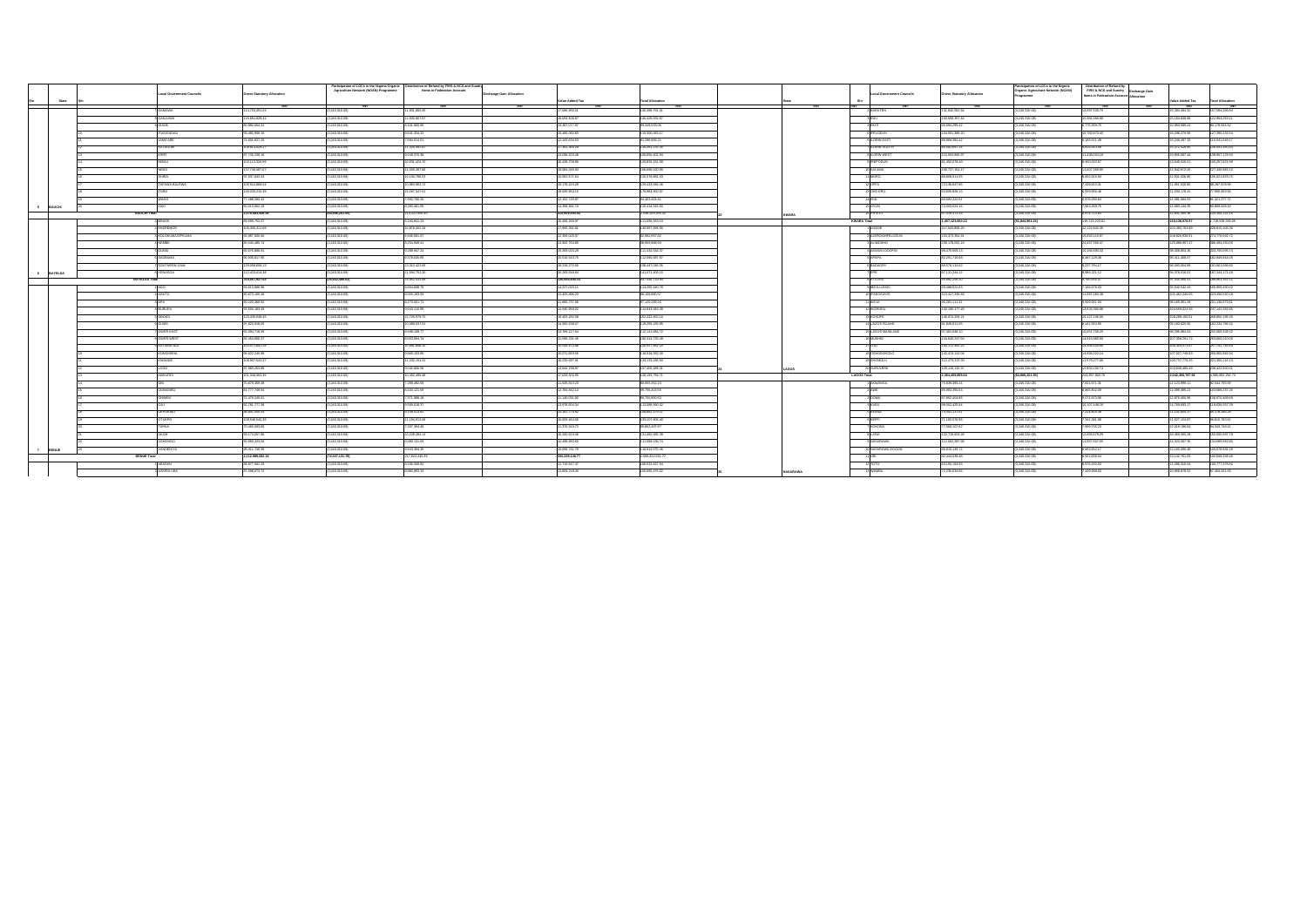|        |                          |                    |                                  |                                   | Participation of LGCs in the Nigeria Organic | tribution of Refund by FIRS & NCS and Sun |                         |                |                 |                    |                    |                               |                                   | srticipation of LGCs in the Nigeria | latribution of Refund by               |               |                      |                          |
|--------|--------------------------|--------------------|----------------------------------|-----------------------------------|----------------------------------------------|-------------------------------------------|-------------------------|----------------|-----------------|--------------------|--------------------|-------------------------------|-----------------------------------|-------------------------------------|----------------------------------------|---------------|----------------------|--------------------------|
|        |                          |                    | <b>Local Government Councils</b> | <b>Iross Statutory Allocation</b> | Agriculture Network (NOAN) Programme         | Items in Federation Account               | schange Gain Allocation |                |                 |                    |                    | ocal Government Councils      | <b>Gross Statutory Allocation</b> | Organic Agriculture Network (NOAN)  | FIRS & NCS and Sundry                  | Exchange Gain |                      |                          |
|        | State                    |                    |                                  |                                   |                                              |                                           |                         | also Added Tax | otal Allocation |                    |                    |                               |                                   | Programme                           | Items in Federation Account Allocation |               | <b>Jue Added Tax</b> | tal Allocation           |
|        |                          |                    |                                  |                                   |                                              |                                           |                         |                |                 |                    | j                  | <b>STATE</b>                  |                                   |                                     |                                        |               |                      |                          |
|        |                          |                    |                                  | 7,584,374.34                      | (3,240,310.08)                               | 127,026.13                                |                         | 1,000,257.00   | 3,071,347.99    | <b>ARAWA Total</b> |                    |                               | 1,126,000,627.19                  | (42, 124, 031.01)                   | $  -$<br>116,129,707.72                |               | 168,783,907.04       | $-$ aNs<br>68,790,210.94 |
|        |                          |                    |                                  | 0,260,682.54                      | 3,240,310.08)                                | 246,312.63                                |                         | NC.191,011,    | 5,376,826.73    |                    |                    |                               | 372,244.33                        | 3,240,310.08)                       | 701,703.92                             |               | 1,737,857.01         | 2,571,425.19             |
|        |                          |                    |                                  | 94,677,588.40                     | (3,240,310.08)                               | 764,542.22                                |                         | 13,900,900.62  | 15, 102, 721.17 |                    |                    |                               | 30.000,000.00                     | 3,240,310.08)                       | 7,476,755.22                           |               | 0,567,943.52         | 220,455.72               |
|        |                          |                    |                                  | 70,091,000.98                     | (3,240,310.08)                               | 7,290,775.86                              |                         | 10,740,134.50  | 15,482,401.26   |                    |                    |                               | 13240.846.23                      | 3,240,310.08)                       | 8.585.017.55                           |               | 14.326,589.87        | 102.912.143.57           |
|        |                          |                    | HIDOK                            |                                   |                                              |                                           |                         |                |                 |                    |                    |                               |                                   |                                     |                                        |               |                      |                          |
|        |                          |                    |                                  | 5,573,047.02                      | (3,240,310.08)                               | 11,919,588.54                             |                         | 15,496,158.11  | 39,748,483.59   |                    |                    |                               | 1,064,225.13                      | 3,240,310.08)                       | 13,579,146.95                          |               | 13,860,495.65        | 55,063,557.65            |
|        |                          |                    |                                  | 75,486,394.19                     | (3,240,310.08)                               | NC 000,000                                |                         | 11,884,215.32  | 3,018,698.77    |                    |                    |                               | 03.197,431.89                     | 3,240,310.08)                       | 8,580,540.02                           |               | 08.895.037           | 01,030,910.67            |
|        |                          |                    |                                  | 88,055,991.98                     | (3,240,310.08)                               | 143,506.84                                |                         | 13,231,364.43  | 07,790,553.17   |                    |                    |                               | 1,325,249.65                      | 3,240,310.08)                       | (903,126.49                            |               | 1,525,813.79         | 105,513,879.85           |
|        |                          |                    | <b>CAMALA</b>                    | 9,488,994.05                      | (3,240,310.08)                               | (198,071.50                               |                         | 509,284.83     | 6.035.040.29    |                    |                    |                               | 1941.151.35                       | 3.240.310.081                       | 8,347,839.27                           |               | 2.501.467.11         | 1.630.147.65             |
|        |                          |                    | œ                                | 0,495,249.60                      | (3,240,310.08)                               | 1,395,891.56                              |                         | 16,782,054.94  | 5,432,916.02    |                    |                    |                               | 1209120-03                        | 3,240,310.08)                       | 7,673,181.28                           |               | 532,582.65           | 355,080.79               |
|        |                          |                    |                                  | 9,561,235.81                      | (3, 240, 310.08)                             | 8,205,522.13                              |                         | 2,208,256.22   | 00.024.704.08   |                    |                    |                               | 3,539,431.55                      | 3,240,310.08)                       | 110,452.14                             |               | (429,417.38          | 1,938,991.00             |
|        |                          |                    |                                  | 0,585,472.27                      | (3,240,310.08)                               | 239,368.49                                |                         | 14,910,094.79  | 0,495,225.47    |                    |                    |                               | 488,847.90                        | 3,240,310.08)                       | (126,268.49                            |               | 205,034.85           | 07,059,841.15            |
|        |                          |                    | AGA.                             |                                   |                                              |                                           |                         |                |                 |                    |                    |                               |                                   |                                     |                                        |               |                      |                          |
|        |                          |                    |                                  | 80,961,608.27                     | (3,240,310.08)                               | 8,349,949.08                              |                         | 11,427,376.29  | 17,498,621.57   |                    |                    |                               | 1,231,740.33                      | 3,240,310.08)                       | 0,687,213.09                           |               | 2,083,094.86         | 01,761,738.00            |
|        |                          |                    | ALA BALGE                        | 2,077,452.91                      | (3, 240, 310.08)                             | 433,684.62                                |                         | 0,587,567.40   | 6.858.394.85    |                    |                    |                               | 0.233.696.74                      | 3,240,310.08)                       | 10,337,569.65                          |               | 351344.69            | 22,282,301.00            |
|        |                          |                    | DUGA                             | 05,811,837.19                     | 3,240,310.08)                                | 1,912,809.34                              |                         | 1,340,184.90   | 26,824,581.36   |                    |                    |                               | 1,399,118.93                      | 3,240,310.08)                       | 10,457,765.08                          |               | 138,956.48           | 2,755,530.41             |
|        |                          |                    |                                  | 06,448,958.90                     | (3,240,310.08)                               | 10,978,579.72                             |                         | 14,699,722.20  | 28,886,960.73   |                    |                    |                               | 10,491,284.75                     | 3,240,310.08)                       | 11,395,482.64                          |               | 4,649,918.31         | 33,296,375.62            |
|        |                          |                    | <b>TAYA KUSAR</b>                | 3,221,832.21                      | 3,240,310.08)                                | 320,363.06                                |                         | 02.020.059.33  | 6,965,944.52    |                    |                    |                               | 28,409,437.76                     | 3,240,310.08)                       | 13,249,653.60                          |               | 5,098,076.99         | 13,576,858.27            |
|        |                          |                    |                                  | 10.002,070.91                     | (3,240,310.08)                               | 875,983.64                                |                         | 11,815,491.14  | 0,513,235.61    |                    |                    |                               | 1115.901.15                       | 3,240,310.08)                       | (572,130.63                            |               | 4,707,375.29         | 03,155,185.99            |
|        |                          |                    | <b>AGUMERI</b>                   | 00.725.340.95                     | (3,240,310.08)                               | 10,388,275.21                             |                         | 12,870,727.77  | 20,744,033.85   |                    |                    |                               | 13.676.336.04                     | 3,240,310.08)                       | 11,723,971.87                          |               | 5,957,919.85         | 138,117,917.48           |
|        |                          |                    | <b>AIDUGURI METRO</b>            | 0,979,127.96                      | (3,240,310.08)                               | 1,539,836.42                              |                         | 3,829,259.42   | 76,107,913.73   |                    |                    |                               | 089.617.67                        | 3,240,310.08)                       | 8,053,747.26                           |               | 1,036,955.09         | 63.010.000               |
|        |                          |                    | <b>MRTE</b>                      | 1,158,909.00                      | (3,240,310.08)                               | 9,401,650.62                              |                         | 12,558,551.56  | 09,878,861.70   |                    |                    | PAIKORO                       | 18,497,842.65                     | 3,240,310.08)                       | 9,127,196.16                           |               | 13,461,573.49        | 07,646,302.23            |
|        |                          |                    |                                  |                                   |                                              |                                           |                         |                |                 |                    |                    |                               |                                   |                                     |                                        |               |                      |                          |
|        |                          |                    |                                  | 3,010,004.89                      | (3,240,310.08)                               | 8,561,209.80                              |                         | 12,193,057.35  | 00,523,961.97   |                    |                    |                               | 1,345,158.00                      | 3,240,310.08)                       | 0,142,795.82                           |               | 4,146,889.51         | 19,394,533.26            |
|        |                          |                    | ONGUNO                           | 00,776,450.21                     | (3,240,310.08)                               | 1330.852.87                               |                         | 11,997,519.67  | 7,064,512.67    |                    |                    |                               | 5,054,918.28                      | 3,240,310.08)                       | 9,803,458.02                           |               | 13,977,996.46        | 5,596,062.68             |
|        |                          |                    |                                  | 1,951,762.59                      | (3, 240, 310.08)                             | 483,415.07                                |                         | 1,054,186.36   | 3,849,053.94    |                    |                    |                               | 11,867,100.13                     | 3,240,310.08)                       | 1,537,376.91                           |               | 653,913,97           | 15,848,080.94            |
|        |                          |                    |                                  | 201,743.46                        | (3, 240, 310.08)                             | 135,564.81                                |                         | 14.202,807,1   | 6,035,594.63    |                    |                    |                               | 2,768,956.83                      | 3,240,310.08)                       | 0,536,349.39                           |               | 142,500.55           | 03,207,727.02            |
| $\sim$ | <b>DIRROS</b>            |                    |                                  | 1,390,846.97                      | (3, 240, 310.08)                             | 672,275.76                                |                         | 30.070.06      | 0,603,783.61    |                    |                    |                               | 052,289.04                        | 3,240,310.08)                       | 018,550.65                             |               | 319,023.20           | 149,552.82               |
|        |                          | <b>BORNO Total</b> |                                  | 2,428,404,003.56                  | (87, 488, 372.09)                            | 0,452,717.38                              |                         | 357,999,529.01 | 949,355,477.85  | NAGER              |                    |                               | 736,617.44                        | 3,240,310.08)                       | 10.008,802,01                          |               | 1,268,407.02         | 0,309,516.40             |
|        |                          |                    |                                  | 79,806,824.88                     | (3, 240, 310.08)                             | 8,230,850.87                              |                         | 13,090,355.40  | 97,887,721.08   |                    | <b>NIGER Total</b> |                               | 2,201,794,218.69                  | (81,007,751.94)                     | 235,332,103.11                         |               | 336,484,697.16       | 772,603,267.02           |
|        |                          |                    |                                  | 0,017,209.65                      | (3, 240, 310.08)                             | 0,315,242.32                              |                         | 1,272,096.51   | 0,354,238.40    |                    |                    | <b>IGKUTA NORTH</b>           | 3,522,663.03                      | 3,240,310.08)                       | (240,110.10                            |               | 140,109.78           | 0,732,572.83             |
|        |                          |                    | CPABUYO                          | 06,386,214.54                     | (3,240,310.08)                               | 9,940,760.82                              |                         | 16,729,000.31  | 19,815,005.01   |                    |                    | EOKUTA SOUTH                  | 0,916,080.49                      | (3,240,310.08)                      | 2,376,600.33                           |               | 8347,044.05          | 3,599,414.80             |
|        |                          |                    |                                  | 052,425.44                        | 3,240,310.08)                                | 359,541.37                                |                         | 859,169,28     | 10.203.043      |                    |                    |                               | -411.145.02                       | 3,240,310.08)                       | 955.584.3                              |               | 400.322.65           | 0,624,741.94             |
|        |                          |                    | KWARA                            | 69,967,602.79                     | (3,240,310.08)                               | 216,085.91                                |                         | 11,969,958.71  | 85,913,337.33   |                    |                    | <b>IADO NORTH</b>             | 12,128,466.94                     | 3,240,310.08)                       | 0,199,454.82                           |               | 4,579,537.77         | 09,737,149.45            |
|        |                          |                    |                                  | 6.088.591.00                      | (3,240,310.08)                               |                                           |                         | 3,791,135.08   | 05.518.134.78   |                    |                    |                               |                                   |                                     | 8647.973.13                            |               | 4206.570.42          | 03.465.500.00            |
|        |                          |                    |                                  |                                   |                                              | 8,878,718.78                              |                         |                |                 |                    |                    | <b>IADO SOUTH</b><br>Attacher | 13,851,267.33                     | 3,240,310.08)                       |                                        |               |                      |                          |
|        |                          |                    |                                  | 0,682,171.82                      | (3,240,310.08)                               | 10,383,822.98                             |                         | 14,278,556.50  | 22,104,241.23   |                    |                    |                               | 1,006,075.44                      | 3,240,310.08)                       | 0,408,111.06                           |               | 0,938,679.66         | ,202,556.08              |
|        |                          |                    | ALABAR MUNICIPAL                 | 79,202,187.87                     | (3,240,310.08)                               | 168,491.83                                |                         | 4,084,570.94   | 8,214,940.57    |                    |                    | <b>EMO NORTH</b>              | 1,502,648.76                      | 3,240,310.08)                       | 549,324.98                             |               | 1,075,351.96         | 1,887,015.63             |
|        |                          |                    | ALABAR SOUTH                     | 81,700,486.52                     | (3,240,310.08)                               | 8,432,341.13                              |                         | 14,436,326.06  | 101,355,543.64  |                    |                    |                               | 32,278,913.51                     | 3,240,310.08)                       | 13,642,542.64                          |               | 24,438,655.02        | 67,119,801.09            |
|        |                          |                    |                                  | 113,801.30                        | (3,240,310.08)                               | 5,921,760.03                              |                         | 1,233,394.17   | 028 645 42      |                    |                    | JEBU EAS                      | 029.913.67                        | 3,240,310.08)                       | 1253,859.06                            |               | 520,686.69           | 1,564,149.35             |
|        |                          |                    |                                  | 7,689,968.05                      | (3,240,310.08)                               | (043,876.28                               |                         | 1,595,683.63   | 17,089,217.87   |                    |                    | JEBU NORTH                    | 12,763,175.41                     | 3,240,310.08)                       | 0,289,042.58                           |               | 525,968.38           | 24,337,676.30            |
|        |                          |                    | LOUJIANI                         | 7,293,694.75                      | (3, 240, 310.08)                             | ,971,660.02                               |                         | 2,099,359.06   | 1,124,403.75    |                    |                    | nten coe                      | 3,307,197.55                      | 3,240,310.08)                       | 560,513.93                             |               | 1,780,658.71         | 1,408,060.11             |
|        |                          |                    |                                  | 6,568,687.25                      | (3, 240, 310.08)                             | 228,233.35                                |                         | 3,884,865.55   | 06,141,476.07   |                    |                    |                               | 192,605.83                        | 3,240,310.08)                       | 342,426.20                             |               | 1706.121.97          | 000,543.93               |
|        |                          |                    | <b>GUCC</b>                      | 82,057,231.04                     | (3,240,310.08)                               | 8,525,857.93                              |                         | 3,530,236.14   | 01,483,015.03   |                    |                    | <b>UEBU NORTH EAST</b>        | 3,078,767.40                      | 3,240,310.08)                       | 6,505,608.12                           |               | 1,297,333.07         | 7,641,398.51             |
|        |                          |                    | <b>CERCPANE</b>                  | 80,336,006.08                     | (3,240,310.08)                               | (110,505.20                               |                         | 14,459,722.75  | 08.005.923.95   |                    |                    | <b>IMEKO-AFON</b>             | 2,779,498.38                      | 3,240,310.08)                       | 7,506,089.85                           |               | (716,490.20          | 88,761,768.35            |
|        |                          |                    |                                  | 1,648,470.56                      | 3,240,310.08)                                | (627,057.75                               |                         | 3,809,258.17   | 02,904,476.41   |                    |                    |                               | 348,505.25                        | 3,240,310.08)                       | 077,312.88                             |               | 1,677,011.96         | 762,520.01               |
|        |                          |                    | <b>430 199</b>                   |                                   | (3,240,310.08)                               | 26.123,329,9                              |                         | 14,574,866.65  | 08,205,049.33   |                    |                    | <b>BAFEMIOWODE</b>            | 21,005,261.05                     |                                     |                                        |               |                      |                          |
|        |                          |                    |                                  | 17,813,840.09                     |                                              |                                           |                         |                |                 |                    |                    |                               |                                   | 3,240,310.08)                       | 9,474,493.76                           |               | 5,931,170.78         | 4,030,615.51             |
|        | 9 CROSS RIVER            |                    | <b>ALA</b>                       | 02,379,408.82                     | (3,240,310.08)                               | 0,527,520.22                              |                         | 14,988,552.64  | 13,655,181.60   |                    |                    |                               | 6.500.274.64                      | 3,240,310.08)                       | 08.008.030.7                           |               | 2,499,215.77         | 649.011.23               |
|        | <b>CROSS RIVER Total</b> |                    |                                  | 509,084,093.25                    | (58, 325, 581.40)                            | 55,638,978.66                             |                         | 243,747,117.55 | 1003145,408.00  |                    |                    | DOGBOLU                       | 2,238,315.77                      | 3,240,310.08)                       | 450.275.16                             |               | 1.007.217.09         | 455.497.94               |
|        |                          |                    | <b>UOCHA NORTH</b>               | 58.872.659.78                     | (3.240.310.08)                               | 103,159.32                                |                         | 1,000,300.87   | 03.033,104,30   |                    |                    | OGUN WATERSIDE                | 7.000.196.44                      | 3,240,310.08)                       | 0.918.294.20                           |               | 449 698 97           | 1,207,679.53             |
|        |                          |                    |                                  | 970,527.90                        | 240,310.08                                   | 32,060.96                                 |                         | 698,028.36     | 60,307.1        |                    |                    |                               |                                   | 240,310.00                          | 63,668.43                              |               |                      | 792,243.9                |
|        |                          |                    | 26440                            | 13.000,812,93                     | (3,240,310.08)                               | (639,607.21                               |                         | 3,147,053.62   | 0,924,391.35    |                    | OGUN Total         |                               | 688.482.733.39                    | (64, 006, 201.55)                   | 74,141,116.44                          |               | 294,222,969.11       | 022,040,617.38           |
|        |                          |                    | URUTL                            | 2,011,119.30                      | (3, 240, 310.08)                             | (403,536.00)                              |                         | 16,683,067.77  | 14,943,413.80   |                    |                    | KOKO NORTH EAS                | 03.051,003.09                     | 3,240,310.08)                       | 771,769.88                             |               | 4,371,124.22         | 04,954,192.12            |
|        |                          |                    | THOPE EAST                       | 13,244,180.70                     | (3.240.310.08)                               | 8,585,361.45                              |                         | 15,428,003.63  | 05,017,235.71   |                    |                    | AKOKO NORTH WE                | 1.708.416.17                      | 3,240,310.08)                       | 9.458.317.61                           |               | 15,474,361.43        | 13,400,785.14            |
|        |                          |                    |                                  |                                   |                                              |                                           |                         |                |                 |                    |                    |                               |                                   |                                     |                                        |               |                      |                          |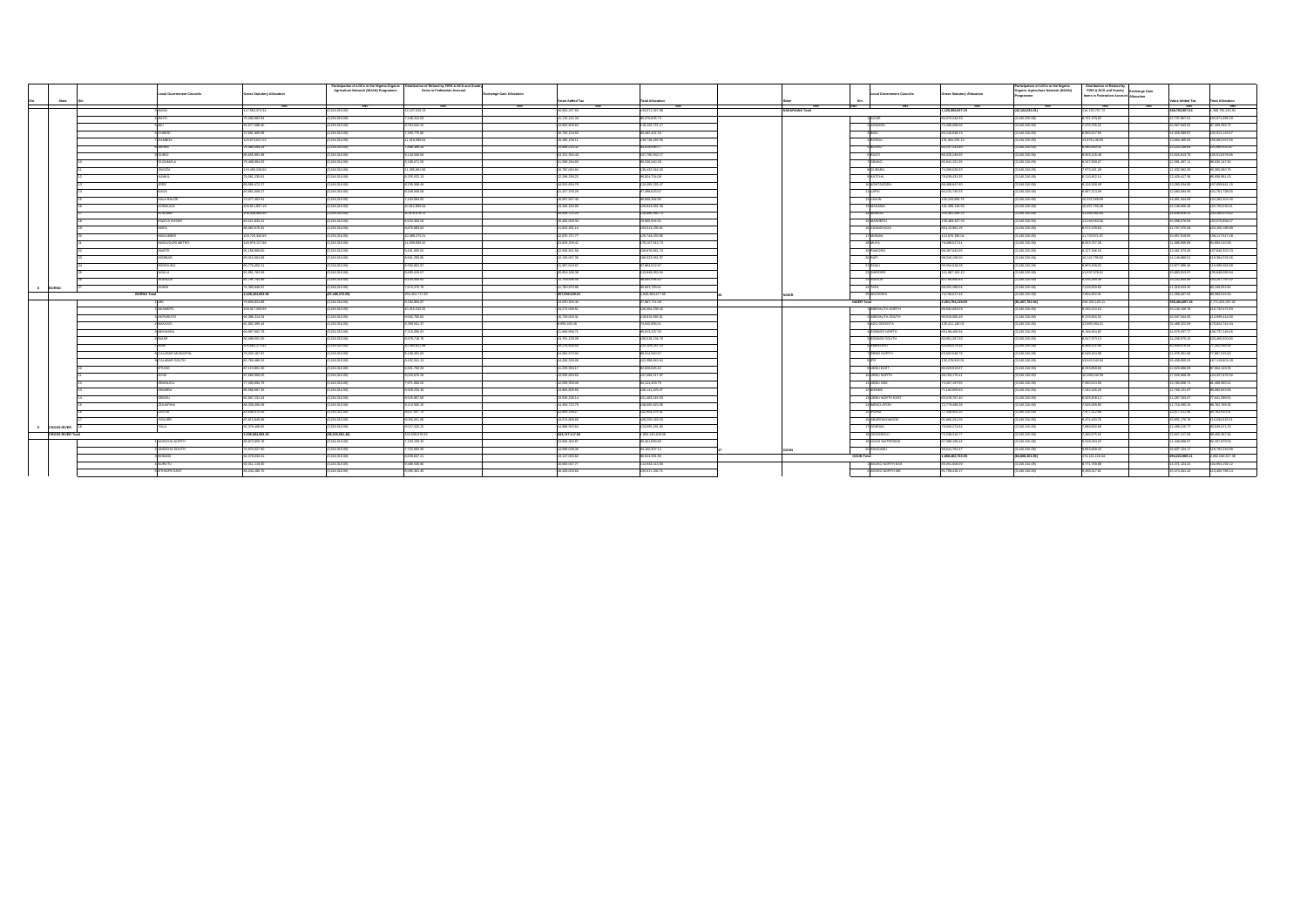|    |             |                                  |                           | Participation of LGCs in the Nigeria Organic | ribution of Refund by FIRS & NCS and Sun |                         |                |                 |     |            |                           |                           | inticipation of LGCs in the Nigeria             | Natribution of Refund by                                                      |                 |                         |
|----|-------------|----------------------------------|---------------------------|----------------------------------------------|------------------------------------------|-------------------------|----------------|-----------------|-----|------------|---------------------------|---------------------------|-------------------------------------------------|-------------------------------------------------------------------------------|-----------------|-------------------------|
|    |             | <b>Local Government Councils</b> | ross Statutory Allocation | Agriculture Network (NOAN) Programme         | Items in Federation Account              | schange Gain Allocation |                |                 |     |            | Local Government Councils | ross Statutory Allocation | Organic Agriculture Network (NOAN)<br>Programme | FIRS & NCS and Sundry Exchange Gain<br>Items in Federation Account Allocation |                 |                         |
|    |             |                                  |                           |                                              |                                          |                         | as T betted as | otal Allocation |     |            |                           |                           |                                                 |                                                                               | Value Added Tax | <b>Total Allocation</b> |
|    |             |                                  |                           |                                              |                                          |                         |                |                 |     | --         |                           |                           |                                                 |                                                                               |                 |                         |
|    |             | HIGPE WEST                       | 85,238,405.68             | 3,240,310.08)                                | 791,035.19                               |                         | 1,508,483.64   | 17,227,614.43   |     |            | KO SOUTH WE               | 033,310.78                | 240,310.08)                                     | 1,491,825.51                                                                  | 1,925,451.88    | 1,210,278.10            |
|    |             | A NORTH EAST                     | 3,130,271.80              | 3,240,310.08)                                | 573,613.49                               |                         | 5,935,494.72   | 04,320,003.94   |     |            | OKO SOUTH EAS             | (0.004.033)               | 240,310.08)                                     | 073,967.28                                                                    | 1,098,526.84    | 1,982,584.06            |
|    |             | KA SOUTH                         | 79,242,321.16             | (3, 240, 310.08)                             | 172,630.97                               |                         | 15,330,083.85  | 9,504,725.90    |     |            | <b>GURE NORTH</b>         | 354,942.95                | 3,240,310.08)                                   | 7,421,050.31                                                                  | 11,554.80       | 19,247,244.79           |
|    |             | HTROW ONDE                       | 80,361,973.05             | (3,240,310.08)                               | 8.288.105.90                             |                         | 14,000,094.25  | 00,209,863.13   |     |            | KURE SOUTH                | 1,897,408.72              | (240,310.08)                                    | 540,502.78                                                                    | 19.401.002.27   | 139,679,263.69          |
|    |             |                                  |                           |                                              |                                          |                         |                |                 |     |            |                           |                           |                                                 |                                                                               |                 |                         |
|    |             | SOKO SOUTH                       | 89,924,936.81             | (3, 240, 310.08)                             | 9,274,379.05                             |                         | 7,201,761.43   | 3,160,767.21    |     |            |                           | 1,580,781.83              | 3,240,310.08)                                   | 8,104,403.32                                                                  | 13,037,886.85   | 06,482,761.73           |
|    |             | OKWA EAST                        | 76,112,689.92             | (80.010.042.2)                               | 849,857.47                               |                         | 3,622,096.87   | 4,344,334.19    |     |            |                           | 03.000.073                | (240,310.08)                                    | 216,748.65                                                                    | 14,397,510.17   | 09,044,037.57           |
|    |             | DOKWA WEST                       | 76,481,602.73             | (3,240,310.08)                               | 7,887,905.17                             |                         | 14,948,094.84  | 96,077,892.67   |     |            | CIGTIPUPA                 | 1,077,730.87              | 3,240,310.08)                                   | 1702,676.11                                                                   | 16,042,694.01   | 115,582,790.91          |
|    |             |                                  | 72,676,231.29             | 3,240,310.08)                                | 425,432.43                               |                         | 4,394,072.61   | 325,433.25      |     |            |                           | 13,725,142.86             | (240,310.08)                                    | 0,697,658.81                                                                  | 5.682.474.19    | 128,864,965.78          |
|    |             | HIMLI NORTH                      | 72,179,442.89             | (80.010.042.2)                               | 1,444,203.32                             |                         | 3,971,178.91   | 354,515.03      |     |            |                           | 1,462,628.45              | (240,310.08)                                    | 8,092,217.65                                                                  | 13,783,878.84   | 7,098,414.83            |
|    |             | HIMLI SOUTH                      | 14,039,253.54             | 3,240,310.08)                                | 704,084.23                               |                         | 14,956,685.36  | 1,119,723.36    |     |            |                           | 2,427,671.91              | 3,240,310.08)                                   | 1,501,151.08                                                                  | 14,298,146.10   | 101,985,659.01          |
|    |             | <b>TANI</b>                      | 13,724,328.59             | 3,240,310.08)                                | 572,187.00                               |                         | 2,602,760.07   | 44.000.000      |     |            |                           | 367,989.76                | (240,310.08)                                    | 1041,203.21                                                                   | 13,501,853.90   | 6,270,736.79            |
|    |             | APELE                            | 78,982,434.64             | (80.010.042.2)                               | 8,145,827.66                             |                         | 5,597,220.00   | 10,485,172.22   |     |            |                           | 6,453,258.75              | 3,240,310.08)                                   | 2,947,675.41                                                                  | 5,950,314.45    | 19,110,938.53           |
|    |             |                                  |                           |                                              |                                          |                         |                |                 |     |            |                           | 06820500                  | 3,240,310.08)                                   |                                                                               |                 |                         |
|    |             |                                  | 74,943,166.25             | (3,240,310.08)                               | ,729,239.03                              |                         | ,111,212.42    | 4209367.62      |     |            |                           |                           |                                                 | 6,607,653.44                                                                  | 1,478,126.59    | 78,913,674.95           |
|    |             | <b>HELLI NORTH</b>               | 06,465,217.75             | (80.010.08)                                  | 0,980,255.54                             |                         | 9,883,930.18   | 14,009,093.39   |     |            |                           | 5,303,881.40              | (240,310.08)                                    | 0,000,481.49                                                                  | 7,482,912.51    | 30,406,965.32           |
|    |             | GHELLI SOUTH                     | 86,478,184.79             | (3,240,310.08)                               | 8,918,899.40                             |                         | 16,795,452.36  | 108,952,226.47  |     |            |                           | 2,041,930.07              | 3,240,310.08)                                   | 8,461,367.72                                                                  | 13,494,237.04   | 100,757,224.75          |
|    |             |                                  | 08.978,344.86             | 3,240,310.08)                                | 114,059.12                               |                         | 1,117,020.18   | 6,909,114.08    | OCM |            |                           | 6,482,385.82              | (240,310.08)                                    | 950,679.42                                                                    | 1620.777.56     | 10,013,532.72           |
|    |             | <b>MAP</b>                       | 79,891,261.00             | (3, 240, 310.08)                             | 239,559.23                               |                         | 16,160,120.17  | 01,050,630.92   |     | ONDO Total |                           | 558,557,789.28            | (58,325,581.40)                                 | 00.741,349.67                                                                 | 266.833.493.25  | 1,927,807,050.80        |
|    |             | ARRI SOUTH                       | 100.793.140.31            | (3,240,310.08)                               | 10.395.267.68                            |                         | 19.377.739.67  | 27.325.837.58   |     |            | AKUMOSA EAST              | 1971555.41                | (240.310.08)                                    | 6,597,922.73                                                                  | 11-431.540.90   | 78.763.008.97           |
|    |             | RRI NORTH                        | 1,133,579.50              | (3,240,310.08)                               | 02.022.30                                |                         | 4,603,061.95   | 4,173,420.68    |     |            | KUMOSA WEST               | 33.022.14                 | 3,240,310.08)                                   | 5,000,035.18                                                                  | 11,214,417.34   | 19,312,926.10           |
|    |             | ARRI SOUTH-WEST                  | 76,702,244.21             | (3,240,310.08)                               | 30.033,019                               |                         | 4,010,412.91   | 5,383,008.00    |     |            | <b>TEDADI</b>             | 148,650.53                | 3,240,310.08)                                   | 1,162,970.28                                                                  | 13.554.117.42   | 07,635,428.15           |
|    |             | <b>DELTA Total</b>               | 1,994,615,559.97          | (81,007,751.94)                              | 05.714,025.74                            |                         | 384,216,160.64 | 503,537,994.41  |     |            |                           | 42,533.85                 | 3,240,310.08)                                   | 10.033,553.3                                                                  | 11,421,452.16   | 12,579,405.87           |
|    |             | <b>BAKALIKI</b>                  | 11,080,489.71             | 3,240,310.08)                                | 8,362,209.88                             |                         | 4,036,703.42   | 0,239,092.93    |     |            | <b>DAVAITH ISN'</b>       | 109.475.24                | (240,310.08)                                    | 618,097.92                                                                    | 1,275,697.12    | 78,822,960.19           |
|    |             | <b><i>FIKPO NORTH</i></b>        | 7,801,745.33              | 3,240,310.08)                                | 1,024,057.65                             |                         | 1,177,198.52   | 6,762,691.42    |     |            |                           | 1,209,700.62              | 240,310.08)                                     | 053.593.29                                                                    | 13.246.968.70   | 1,809,952.54            |
|    |             |                                  |                           |                                              |                                          |                         |                |                 |     |            |                           |                           |                                                 |                                                                               |                 |                         |
|    |             | FIKPO SOUTH                      | 79,060,812.53             | (3, 240, 350.08)                             | 153,911.13                               |                         | 4,190,448.98   | 16,164,062.56   |     |            | <b>IDE NORTH</b>          | 1,517,947.09              | (240,310.08)                                    | 1,550,902.77                                                                  | 1,650,953.90    | 78,479,503.69           |
|    |             |                                  | 78,845,893.92             | (3,240,310.08)                               | 131,745.57                               |                         | 3,321,408.60   | 7,058,738.01    |     |            | EDE SOUTH                 | 123,633.31                | (240,310.08)                                    | 840,288.31                                                                    | 1,426,884.56    | 11,350,474.10           |
|    |             | <b>ZZA NORTH</b>                 | 7,234,597.05              | (3, 240, 310.08)                             | 00.235.205                               |                         | 13,861,257.00  | 95,821,108.97   |     |            |                           | 1,857,987.08              | 3,240,310.08)                                   | 5,379,703.34                                                                  | 1,380,895.98    | 76,378,276.33           |
|    |             | <b>ZZA SOUTH</b>                 | 77,688,638.39             | (3, 240, 310.08)                             | 8,012,392.40                             |                         | 3,504,443.13   | 15,965,163.85   |     |            |                           | 3,154,532.78              | 3,240,310.08)                                   | 1,544,768.90                                                                  | 13.053.902.91   | 00,512,894.51           |
|    |             |                                  | 1,103,296.22              | (3,240,310.08)                               | 9,325,908.76                             |                         | 5,844,083.22   | 3,102,978.12    |     |            |                           | 0341,488.03               | 3,240,310.08)                                   | 873,454.49                                                                    | 4,048,779.53    | 15,023,411.97           |
|    |             |                                  | 79,697,370.15             | (80.010.042.2)                               | 219,562.30                               |                         | 14,017,301.99  | 8,023,924.36    |     |            |                           | 1,933,244.45              | 3,240,310.08)                                   | 1,455,315.20                                                                  | 14,647,579.54   | 101,845,829.12          |
|    |             |                                  | 4,293,674.23              | (3, 240, 350.08)                             | 662,253.88                               |                         | 3,151,308.35   | A 200,000, N    |     |            | 'E NORT                   | 491,763.60                | 3,240,310.08)                                   | 992,706.59                                                                    | 1.659.026.35    | 35,909,186.46           |
|    |             |                                  | 97,791,875.83             | (3, 240, 310.08)                             | 0,085,733.24                             |                         | 6,403,649.22   | 21,040,948.21   |     |            | FE SOUTH                  | 148,707.31                | (240,310.08)                                    | 547,302.76                                                                    | 1,131,422.41    | 01,687,122.40           |
|    |             | <b>ARAIGHT</b>                   | 79,802,461.05             | (3,240,350.08)                               | 8.230.400.01                             |                         | 13,947,686.78  | 98,740,238.56   |     |            |                           | 58.981.244.30             | 3,240,310.08)                                   | 6,083,011.41                                                                  | 10.306.574.10   | 72,130,519.73           |
|    |             | <b>SALIKWU</b>                   | 89,352,856.06             | (3,240,310.08)                               | 9,215,377.77                             |                         | 15,319,037.39  | 10,646,961.94   |     |            |                           | 158,613.91                | 3,240,310.08)                                   | 7,442,055.13                                                                  | 12,022,235.43   | 10,302,594.39           |
|    | <b>MAOR</b> | <b>NICHA</b>                     | 91,366,734.75             | (3,240,310.08)                               | 423.078.41                               |                         | 10,482,064.54  | 14,032,367.63   |     |            |                           | 5,273,290.57              | 3,240,310.08)                                   | 6,731,939.55                                                                  | 11,024,886.92   | 29,789,806.96           |
|    |             | EBONYI Total                     | 1,075,120,446.01          | (42, 124, 031.01)                            | 10,882,196.82                            |                         | 188,257,391.13 | 332,136,002.95  |     |            | LESIA EAS                 | 172,123.47                | 3,240,310.08)                                   | 030,909.74                                                                    | 12,305,007.69   | 14,267,730.82           |
|    |             | DOS ONOXI                        | 0321335838                | (3,240,310.08)                               | 10.644.937.95                            |                         | 7.680.469.93   | 28.299.056.19   |     |            | LESHA WEST                | 1,558,560.99              | (240.310.08)                                    | 277.034.19                                                                    | 12.217.000.00   | 05.013.173.10           |
|    |             |                                  | 10,354,819.59             | (240,310.08)                                 | 0,247,958.29                             |                         | 0,916,348.20   | 00.318,850.09   |     |            |                           | A36,006.64                | 240,310.08)                                     | 367,600.43                                                                    | 12,676,106.76   | 18,240,093.75           |
|    |             |                                  |                           |                                              |                                          |                         |                |                 |     |            |                           |                           |                                                 |                                                                               |                 |                         |
|    |             | SAN CENTRAL                      | 67,421,910.29             | (3,240,310.08)                               | 6,953,536.74                             |                         | 1,173,589.43   | A 308,726.39    |     |            |                           | 5,582,284.56              | 3,240,310.08)                                   | 20.033.05.7                                                                   | 13,368,867.17   | 34,609,130.62           |
|    |             | <b>JAN NORTH EAS</b>             | 70,338,871.36             | 3,240,310.08)                                | 254,376.57                               |                         | 577,024.22     | 229,952.08      |     |            |                           | 948,703.72                | 240,310.08)                                     | 11,002.09                                                                     | 12,207,023.28   | 5,026,419.00            |
|    |             | SAN SOUTH EAST                   | 82,525,970.29             | (3, 240, 310.08)                             | 1,511,289.05                             |                         | 14,957,460.09  | 02,764,409.35   |     |            |                           | 2,471,542.07              | 3,240,310.08)                                   | 8,505,676.34                                                                  | 4,742,143.55    | 02,479,058.89           |
|    |             | SAN WEST                         | 71,057,331.47             | (3, 240, 310.08)                             | 7,410,982.46                             |                         | 13,763,737.84  | 19,791,741.70   |     |            | <b>CIRCUIT IN</b>         | 0.278.993.11              | 3,240,310.08)                                   | 7,248,201.05                                                                  | 12.590.280.57   | 16.077.164.00           |
|    |             | <b>JAKO CENTRAL</b>              | 69,327,158.41             | (3,240,310.08)                               | 150,033.89                               |                         | 2,865,034.83   | 6,101,917.05    |     |            |                           | 1,306,798.52              | 3,240,310.08)                                   | 863,607.45                                                                    | 3,096,126.17    | 1,826,222.06            |
|    |             | SAKO EAS                         | 78,451,407.54             | (3,240,310.08)                               | 8,091,050.35                             |                         | 4,343,021.45   | 7,645,179.26    |     |            | <b>TAOTINI</b>            | 1,037,121.68              | 3,240,310.08)                                   | 5,382,708.13                                                                  | 11,442,923.08   | 76,472,442.80           |
|    |             | <b>TSAKO WEST</b>                | 88.395.039.43             | (3,240,310.08)                               | 110,593.58                               |                         | 15,826,526.70  | 10,097,549.53   |     |            | <b>OLORUNDA</b>           | 3,812,906.05              | 3,240,310.08)                                   | 612,670.01                                                                    | 13.028.609.19   | 01,213,875.18           |
|    |             | UDGBEN                           | 4,034,413.88              | (3,240,310.08)                               | 6,604,168.41                             |                         | 2,148,302.86   | 9,546,575.07    |     |            |                           | 276,548.48                | (240,310.08)                                    | 866,756.97                                                                    | 1.513.098.85    | 34,416,034.22           |
|    |             | <b>SPOBA OKHA</b>                | 109.427.354.20            | (3,240,310.08)                               | 11:285.755.54                            |                         | 20,813,326.73  | 38,286,136.40   |     |            |                           | 54325320                  | 3,240,310.08)                                   | 172.320.76                                                                    | 2,204.148.99    | 15,679,412.87           |
|    |             |                                  | 10,272,733                | 1,240,310.08)                                | 1,372,942.39                             |                         | 915,795.03     | 9,321,160.4     |     |            |                           | 006,586.26                | 240,310.0                                       | 25,466.36                                                                     |                 | 13, 136, 997. 4         |
|    |             | <b><i>DICABANON</i></b>          | 89.895.474.40             | (3,240,310.08)                               | 9,271,443.59                             |                         | 5,398,488.02   | 1,326,095.94    |     | OSUN Total |                           | 124,034,037.49            | [97, 209, 302, 33]                              | 19.061,558.24                                                                 | 175,644,821.58  | 2,621,531,116.98        |
|    |             | VIA NORTH EAST                   | 84,994,780.61             | 3,240,310.08)                                | 765,909.00                               |                         | 4,568,739.13   | 05,089,118.66   |     |            |                           | 4,475,141.66              | (240,310.08)                                    | 580,952.45                                                                    | 3,384,644.71    | 22,300,445.76           |
|    |             | VIA SOUTH WEST                   | 21,416,663.63             | 3,240,310.08)                                | 9.428.227.01                             |                         | 14,037,197.41  | 1,641,778.78    |     |            | <b>AJOINY EL</b>          | 33.205.05                 | (240,310.08)                                    | 1,988,517.40                                                                  | 15.603.191.13   | 108,504,603.50          |
| 12 | EDO         |                                  |                           |                                              |                                          |                         |                |                 |     |            |                           |                           |                                                 |                                                                               |                 |                         |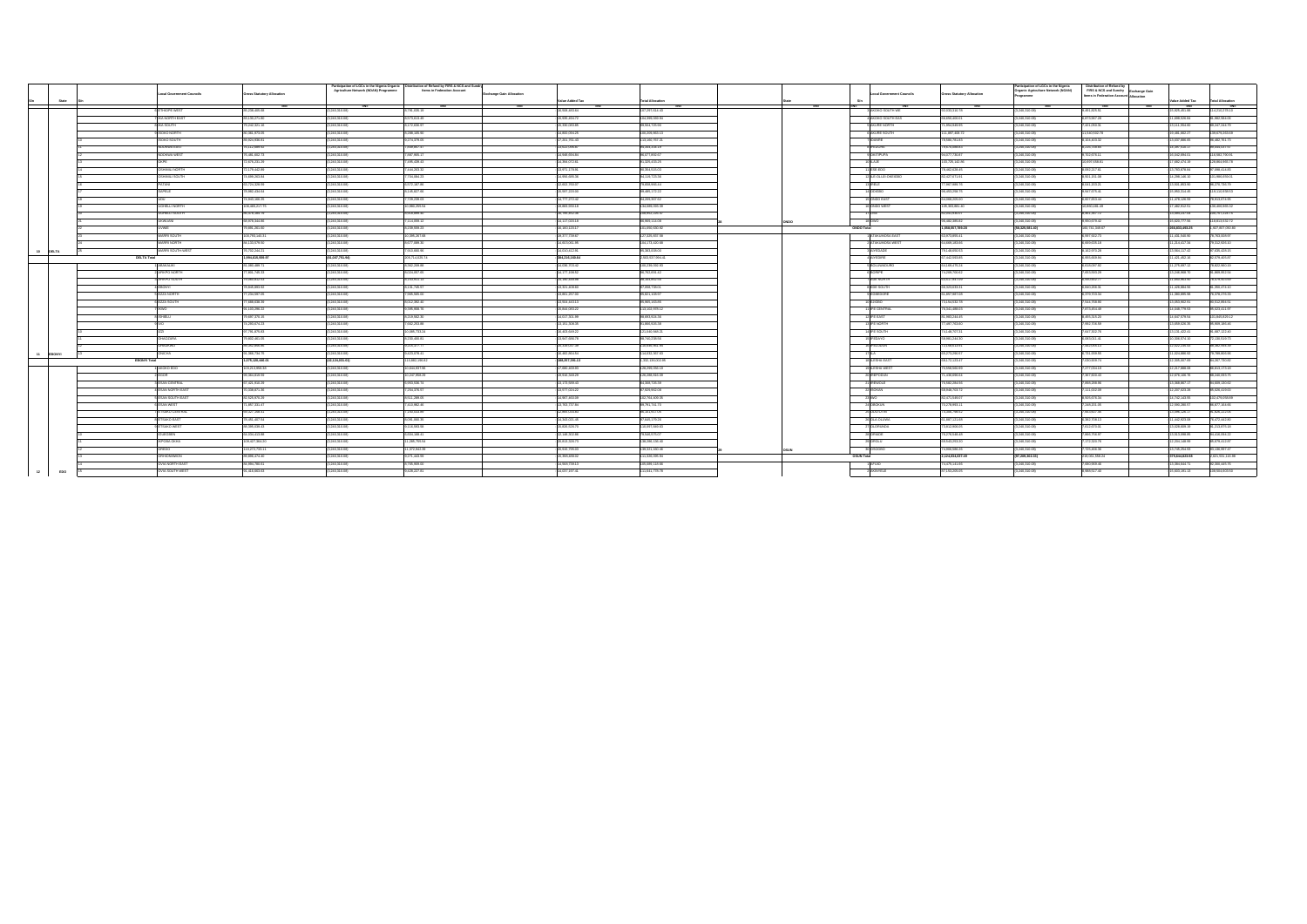|              |                    |                                  |                               | Participation of LGCs in the Nigeria Organic | stribution of Refund by FIRS & NCS and Sun |                         |                                |                                 |               |                          |                          |                               | rticipation of LGCs in the Nigeria | Natribution of Refund by               |                               |                                 |
|--------------|--------------------|----------------------------------|-------------------------------|----------------------------------------------|--------------------------------------------|-------------------------|--------------------------------|---------------------------------|---------------|--------------------------|--------------------------|-------------------------------|------------------------------------|----------------------------------------|-------------------------------|---------------------------------|
|              |                    | <b>Local Government Councils</b> | as Statutory Allocation       | Agriculture Network (NOAN) Programme         | Items in Federation Account                | schange Gain Allocation |                                |                                 |               |                          | ocal Government Councils | ross Statutory Allocation     | Organic Agriculture Network (NOAN) | FIRS & NCS and Sundry Exchange Gain    |                               |                                 |
| <b>State</b> |                    |                                  |                               |                                              |                                            |                         | an T bebbA euk                 | notas alla lato?                |               |                          |                          |                               | Programme                          | Items in Federation Account Allocation | Value Added Tax               | <b>Total Allocation</b>         |
|              |                    |                                  |                               |                                              |                                            |                         |                                |                                 |               | $\overline{\phantom{a}}$ |                          |                               |                                    |                                        |                               |                                 |
|              |                    |                                  | (149,134.0)                   | 3,240,310.08)                                | 472,424.16                                 |                         | 4,584,145.30                   | 01,965,393.40                   |               |                          |                          | 5,982,036.77                  | 240,310.08)                        | 70.864.01                              | 4.405.849.80                  | 0,118,440.50                    |
|              |                    | <b>MAN WEST</b>                  | 0,092,678.39                  | 3,240,310.08)                                | 00.122.000                                 |                         | 12,945,888.50                  | 15,482,853.81                   |               |                          |                          | 416,380.96                    | (240,310.08)                       | 912,525.29                             | 12,712,607.90                 | 104,801,204.05                  |
|              |                    | <b>HUNMINONDE</b>                | 8,646,697.07                  | (3,240,310.08)                               | 111,201.47                                 |                         | 13,619,190.00                  | 17,136,778.46                   |               |                          |                          | 2,780,577.20                  | 3,240,310.08)                      | 02.008.022.5                           | 7,621,342.32                  | 15,730,504.04                   |
|              | EDO Total          |                                  | 1,510,427,406.07              | (58.325.581.40)                              | 155,777,438.28                             |                         | 275.144.285.76                 | 1.883.023.548.71                |               |                          | <b>IOAN NORTH</b>        | 25, 235, 248, 68              | 3,240,310.08)                      | 2,094,353.74                           | 18.346.234.74                 | 120.936.587.08                  |
|              |                    | ADO EXITI                        | 0,120,458.03                  | 3,240,310.08)                                | 0,120,446.54                               |                         | 18,276,206.54                  | 23,254,001.03                   |               |                          | MN NORTH EA              | 128,418.98                    | 3,240,310.08)                      | 0,017,307.84                           | 9.024,741.22                  | 22,930,157.95                   |
|              |                    | VYEKRE                           | 7,077,825.73                  | (3,240,310.08)                               | 1,040,305.44                               |                         | 13,005,046.94                  | 25,451,959.03                   |               |                          | <b>IDAN NORTH WE</b>     | 1,622,877.60                  | 3,240,310.08)                      | 1,005,610.18                           | 13,921,015.23                 | 26,309,192.94                   |
|              |                    | EFON                             | 70,973,767.39                 | (3,240,310.08)                               | 7,319,856.37                               |                         | 11,904,489.27                  | 86,957,802.95                   |               |                          | ASI HTUDE WADA!          | 23,857,216.83                 | (3,240,310.08)                     | 679,933.47                             | 17.175.051.93                 | 117,471,892.16                  |
|              |                    | <b>SOTI BAR</b>                  | 5,544,958.00                  | (3, 240, 310.08)                             |                                            |                         | 13,370,777.54                  | 18.003,730.01                   |               |                          | DAN SOUTH WE             | 555,675.04                    | (240,310.08)                       | 0,061,372.75                           |                               |                                 |
|              |                    |                                  |                               |                                              | 03.004.027                                 |                         |                                |                                 |               |                          |                          |                               |                                    |                                        | 07.050.430.10                 | 22,027,167.81                   |
|              |                    | EKITI SOUTH WEST                 | 7,441,792.37                  | (3, 240, 310.08)                             | 7,986,934.02                               |                         | 14,156,009.97                  | 96,344,506.28                   |               |                          | RAPA CENTRAL             | 1,216,417.58                  | 3,240,310.08)                      | 7,035,478.00                           | 2.488.039.93                  | 14,499,625.43                   |
|              |                    | <b>EXITIVEST</b>                 | 8,929,413.46                  | 3,240,310.08)                                | 0.140.359.33                               |                         | 14,576,166.87                  | 98,405,629.59                   |               |                          | <b>URAPA NORTH</b>       | 763958.19                     | 240,310.081                        | 401,352.44                             | 12.433.802.15                 | 18.358.802.70                   |
|              |                    | <b>MURE</b>                      | 5,409,014.52                  | (3, 240, 310.08)                             | 849,072.07                                 |                         | 12,104,050.94                  | 82,121,827.46                   |               |                          |                          | 393,928.46                    | 3,240,310.08)                      | 7,321,935.68                           | 12,496,145.42                 | 17,571,699.48                   |
|              |                    |                                  | 9.604.255.75                  | 3,240,310.08)                                | 1209 958 97                                |                         | 13.978.947.72                  | 98.552.852.37                   |               |                          | SAKI WEST                | 3.051.817.49                  | 1240.310.081                       | 0.628.215.61                           | 17.518.701.57                 | 127,958,424.59                  |
|              |                    |                                  | 405,233.66                    | 3,240,310.08)                                | 911-375.6                                  |                         | 15,769,369.23                  | 07,645,668.43                   |               |                          |                          | 215,610.68                    | 3,240,310.08)                      | 447,933.47                             | 2 926 282 32                  | 19,349,516.40                   |
|              |                    | ERE                              | 7.058.905.46                  | 3,240,310.08)                                | 009325.91                                  |                         | 13,640,960.43                  | 06.058.001.71                   |               |                          |                          | 9,136,504.95                  | (240,310.08)                       | 161,717.65                             | 1,050,652.68                  | 17,108,565.20                   |
|              |                    | oou                              | 4,104,124.22                  | 3,240,310.08)                                | 1,674,051.44                               |                         | 14,246,888.67                  | 103,784,754.24                  |               |                          |                          | 029.046.23                    | (240,310.08)                       | (172,136.42                            | 16.912.917.04                 | 122,474,389.62                  |
|              |                    | <b>EJEMEJI</b>                   | 0,095,739.33                  | 3,240,310.08)                                | 1,094,819.82                               |                         | 10,656,732.96                  | 72,606,982.03                   |               |                          |                          | 107,073.26                    | (240,310.08)                       | 468,086.24                             | 13,225,955.38                 | 100,550,804.81                  |
|              |                    | EPODUNIFELODUN                   | 73,901,345.04                 | 3,240,310.08)                                | 1,621,791.14                               |                         | 13,117,667.91                  | 50.009,009,00                   |               |                          |                          | 573,182.82                    | 3,240,310.08)                      | 010,798.40                             | 12,488,058.57                 | 34,931,739.82                   |
|              |                    | <b>ZUORUN</b>                    | 71,977,002.42                 | (3,240,310.08)                               | 1,423,324.69                               |                         | 12,675,171.58                  | 88,835,188.61                   |               |                          |                          | 2,108,656.29                  | 3,240,310.08)                      | 7,436,902.77                           | 11,878,116.43                 | 88, 183,365.41                  |
|              |                    | 10BA                             | 444,689.34                    | (3, 240, 310.08)                             | 29.030,007.1                               |                         | 13,616,270.31                  | 3,601,613.02                    |               |                          |                          | 7,596,385.77                  | (240,310.08)                       | 034,224.70                             | 15.305.357.61                 | 00.035,058.00                   |
|              |                    |                                  | 064,007.28                    | 3,240,310.08)                                | 834,523.13                                 |                         | 13,263,135.53                  | 13,821,355.86                   |               |                          |                          | 8,972,146.21                  | 3,240,310.08)                      | 144,766.56                             | 3,780,836.30                  | 00.057,439.00                   |
|              | <b>EXITI Total</b> |                                  | 1,228,660,532.66              | (51, 544, 961, 24)                           | 26,717,503.62                              |                         | 219,017,972.41                 | 1,522,551,047.45                |               |                          | GBOMOSHO NOR             | 2,952,478.40                  | 3,240,310.08)                      | 1,556,308.17                           | 5,239,910.12                  | 103,518,386.61                  |
|              |                    |                                  | 430,304.75                    | 3,240,310.08)                                | 004,557.29                                 |                         | 14,009,161.26                  | 03,003,713.23                   |               |                          | UO2 ON2OMOG              | 055,189.42                    | 3,240,310.08)                      | 286,999.93                             | 2,425,840.38                  | 17,127,719.66                   |
|              |                    |                                  | 033,021.46                    | (3,240,310.08)                               | 344,775.56                                 |                         | 12,957,804.89                  | 4,695,291.83                    |               |                          |                          | 5,758,716.34                  | 3,240,310.08)                      | 1,782,003.78                           | 1,401,703.53                  |                                 |
|              |                    |                                  |                               |                                              |                                            |                         |                                |                                 |               |                          |                          |                               |                                    |                                        |                               | 0,702,113.56                    |
|              |                    | ENUGU EAST<br>NUGU NORTH         | 00,487,085.62<br>(952,430.44) | (3,240,310.08)<br>3,240,310.08)              | 10,363,702.83<br>0,380,349.27              |                         | 17,136,039.52<br>16,151,970.21 | 124,746,517.88<br>13,244,439.84 |               |                          | 26 OLUYOLE               | 84,285,037.33<br>32.00.001.98 | 3,240,310.08)<br>3,240,310.08)     | 8,692,709.86<br>2,835,546.69           | 15,355,025.27<br>7,146,682.73 | 105,092,462.38<br>19,107,971.32 |
|              |                    |                                  |                               |                                              |                                            |                         |                                |                                 |               |                          | <b>1971 COT</b>          |                               |                                    |                                        | 12.530.061.99                 |                                 |
|              |                    | NUGU SOUTH                       | 5,319,794.09                  | (3,240,310.08)                               | 1,720,429.22                               |                         | 14,826,090.80                  | 105,705,004.64                  |               |                          |                          | 2,018,601.90                  | 3,240,310.08)                      | 7,427,615.04                           |                               | 18,735,958.85                   |
|              |                    | ZEAGU                            | 2.583.575.54                  | 3,240,310.08)                                | 1,517,230.15                               |                         | 13.992.404.14                  | 101.852.899.75                  |               |                          | <b>ORI IRS</b>           | 833 253 29                    | 3,240,310.08)                      | 058.653.95                             | 13,857,608,48                 | 07.509.205.64                   |
|              |                    | <b>GBO ETITI</b>                 | 0,502,355.34                  | (3, 240, 350.08)                             | 230,797.28                                 |                         | 15,128,609.41                  | 10,621,461.96                   |               |                          | OYO EA!                  | 3,697,960.79                  | 3,240,310.08)                      | 1,600.815.17                           | 13,087,817.20                 | 1,146,283.07                    |
|              |                    | GBO EZE NORTH                    | 0,515,188.00                  | (3, 240, 310.08)                             | 10,160,331.87                              |                         | 16,571,012.37                  | 122,006,222.76                  |               |                          |                          | 3,252,139.04                  | (240,310.08)                       | 554,835.49                             | 344394123                     | 83.203.000,19                   |
|              |                    | 200 EZE SOUT                     | 752,299.24                    | 3,240,310.08)                                | 412,688.69                                 |                         | 3,348,851.50                   | 673,529.36                      |               |                          |                          | 123,461.73                    | 3,240,310.08)                      |                                        |                               | 1,224,103.93                    |
|              |                    |                                  | 2,700,053.10                  | (3, 240, 310.08)                             | 529,243.02                                 |                         | 13,380,094.99                  | 00.180,000,101                  |               |                          | <b>21011111</b>          | 754,213,26                    | 3,240,310.08)                      | 03-030,003                             | 13,611,627.08                 | 102,763,493.75                  |
|              |                    | <b><i>OKANU EAST</i></b>         | 29,081,873.08                 | (3,240,310.08)                               | 8,156,083.21                               |                         | 13,390,413.68                  | 97,388,059.88                   |               | OYO Total                |                          | 2,716,000,210.17              | (106, 930, 232.56)                 | 200,122,047.31                         | 475,146,515.80                | 1,354,418,540.72                |
|              |                    | <b>IKANU WEST</b>                | 5,978,742.66                  | (3, 240, 310.08)                             | 1,836,042.86                               |                         | 13,330,657.27                  | 23,905,132.72                   |               |                          | FICIN 1 AT               | 1,542,700.48                  | (240,310.08)                       | 059,628.29                             | 14.426.279.55                 | 08.088.298.24                   |
|              |                    | <b>ISLIKKA</b>                   | 04,577,795.08                 | (3,240,310.08)                               | 10,785,596.81                              |                         | 18,013,951.44                  | 130,137,043.25                  |               |                          |                          | 25,302,423.10                 | 3,240,310.08)                      | 1,828,991.57                           | 14.759.466.79                 | 15.650.641.38                   |
|              |                    | DJI RIVER                        | 5,589,089.26                  | 3,240,310.08)                                | 37.000,000.76                              |                         | 12,752,695.83                  | 4,000,465.78                    |               |                          |                          | 0,830,021.85                  | 3,240,310.08)                      | 2,367,724.70                           | 14,517,883.05                 | 11,475,319.52                   |
|              |                    | <b>JDENU</b>                     | 4,576,493.05                  | (3,240,310.08)                               | 722,709.05                                 |                         | 14,243,846.68                  | 104,302,798.71                  |               |                          | JOS EAST                 | 2,948,561.35                  | 3,240,310.08)                      | 523,526.10                             | 1.849.050.98                  | 89,080,028.36                   |
|              |                    |                                  | 2,587,989.24                  | 3,240,310.08)                                | 1,549,030.03                               |                         | 5,540,110.17                   | 114,736,799.36                  |               |                          | JOS NORTH                | 2,290,774.80                  | 3,240,310.08)                      | (612,419.20                            | 21,727,914.58                 | 53,390,798.51                   |
| 14 ENUGU     |                    |                                  | 6,061,122.60                  | (3, 240, 310.08)                             | 1,844,539.09                               |                         | 12,692,134.63                  | 23,357,486.25                   |               |                          | HINDG SOL                | 04.463,036.60                 | 3,240,310.08)                      | 0,773,761.24                           | 18,204,422.72                 | 130,200,987.56                  |
|              | ENUGU Total        |                                  | 455,729,203.74                | 55,085,271.32)                               | 50,136,157.01                              |                         | 248,565,858.79                 | 22,345,948.22                   |               |                          |                          | 177,313.69                    | (240,310.08)                       | 506,677.21                             | 4,156,987.69                  | 12,600,668.51                   |
|              |                    | <b>ANCHOC</b>                    | 5,266,243.88                  | 3,240,310.08)                                | 12,919,293.24                              |                         | 19,342,807.25                  | 54,288,034.30                   |               |                          |                          | 1,388,985.24                  | 3,240,310.08)                      | 084,622.45                             | 2,878,677.72                  | 06,111,975.33                   |
|              |                    | <b>BALANGA</b>                   | 4,982,604.62                  | (3, 240, 310.08)                             | 0,725,922.97                               |                         | 15,741,211.89                  | 117,279,506.40                  |               |                          | ANGTANG NORTH            | 0,953,702.14                  | 3,240,310.08)                      | 8,142,864.34                           | 13,431,086.76                 | 07,287,343.16                   |
|              |                    | LLRI                             | 9,861,950.56                  | (80.010.08)                                  | 0,267,682.99                               |                         | 5,442,142.42                   | 11,331,665.90                   |               |                          | WGTANG SOUTH             | 769,301.20                    | (240,310.08)                       | 711,307.51                             | 2,444,114.42                  | 00.014,413.06                   |
|              |                    | <b>DOKKU</b>                     | 02,324,002.16                 | (3, 240, 310.08)                             | 0,553,152.62                               |                         | 15,587,178.90                  | 25,224,023.60                   |               |                          |                          | 08.009.575.85                 | 3,240,310.08)                      | 11,201,413.21                          | 17,005,705.18                 | 134,436,444.17                  |
|              |                    | INAKAYE                          | 5,070,758.33                  | (3,240,310.08)                               | 9,805,092.71                               |                         | 16,417,761.33                  | 18,053,312.20                   |               |                          |                          | 73.128.160.64                 | 3,240,310.08)                      | 542,049.01                             | 12.100.475.42                 | 09,618,374.99                   |
|              |                    | 30MDC                            | 06,721,444.45                 | (3,240,310.08)                               | 1,006,681.39                               |                         | 7,335,032.23                   | 31,822,847.99                   |               |                          |                          | 110,076.78                    | 3,240,310.08)                      | 0,221,685.47                           | 14,098,179.83                 | 20,989,632.00                   |
|              |                    | CALTUNGO                         | 12,354,455.33                 | (3,240,310.08)                               | 33.34.034.00                               |                         | 13,937,709.86                  | 101.556.582.77                  |               |                          | <b>OILE'AN PAN</b>       | 6.821.184.85                  | 3,240,310.08)                      | 3,985,621.35                           | 15,048,907.39                 | 118,615,403.51                  |
|              |                    |                                  | 6,081,873.81                  | 3,240,310.08)                                | 909,372.74                                 |                         | 5,245,368.80                   | 17,996,305.27                   |               |                          |                          | 068,627.36                    | 3,240,310.08)                      | 545,313.09                             | 1.169.929.1                   | 0,843,559.51                    |
|              |                    | <b>AFADA</b>                     | 5.147.041.55                  | 3,240,310.08)                                | 1,781,612.38                               |                         | 13,603,777.82                  | 104.232.121.68                  |               |                          | DIEMOAN                  | 341,709.69                    | (240,310.08)                       | (142,440.18)                           | 15.367.608.23                 | 20,611,448.02                   |
|              |                    | SHOMGOM                          | 79,411,944.01                 | (3, 240, 310.08)                             | 8,190,124.97                               |                         | 13.987.063.06                  | 28,348,822.76                   | PLATFAIR      |                          | 7 MASE                   | 04.673.891.15                 | 3240.310.081                       | 10,795,507.65                          | 14.036.727.56                 | 126.265.816.29                  |
|              |                    |                                  |                               |                                              |                                            |                         |                                |                                 |               |                          |                          |                               |                                    |                                        |                               | 1,910,951,952.10                |
| 15 GOMBE     |                    | <b>AMALTU, DE BA</b>             | 6,012,207.29                  | 3,240,310.08)                                | 10,830,399.78                              |                         | 16,968,503.28                  | 29,570,000.26                   | PLATEAU Total |                          |                          | 554,720,116.78                | (55,085,271.32)                    | 00,345,552.56                          | 250,971,554.07                |                                 |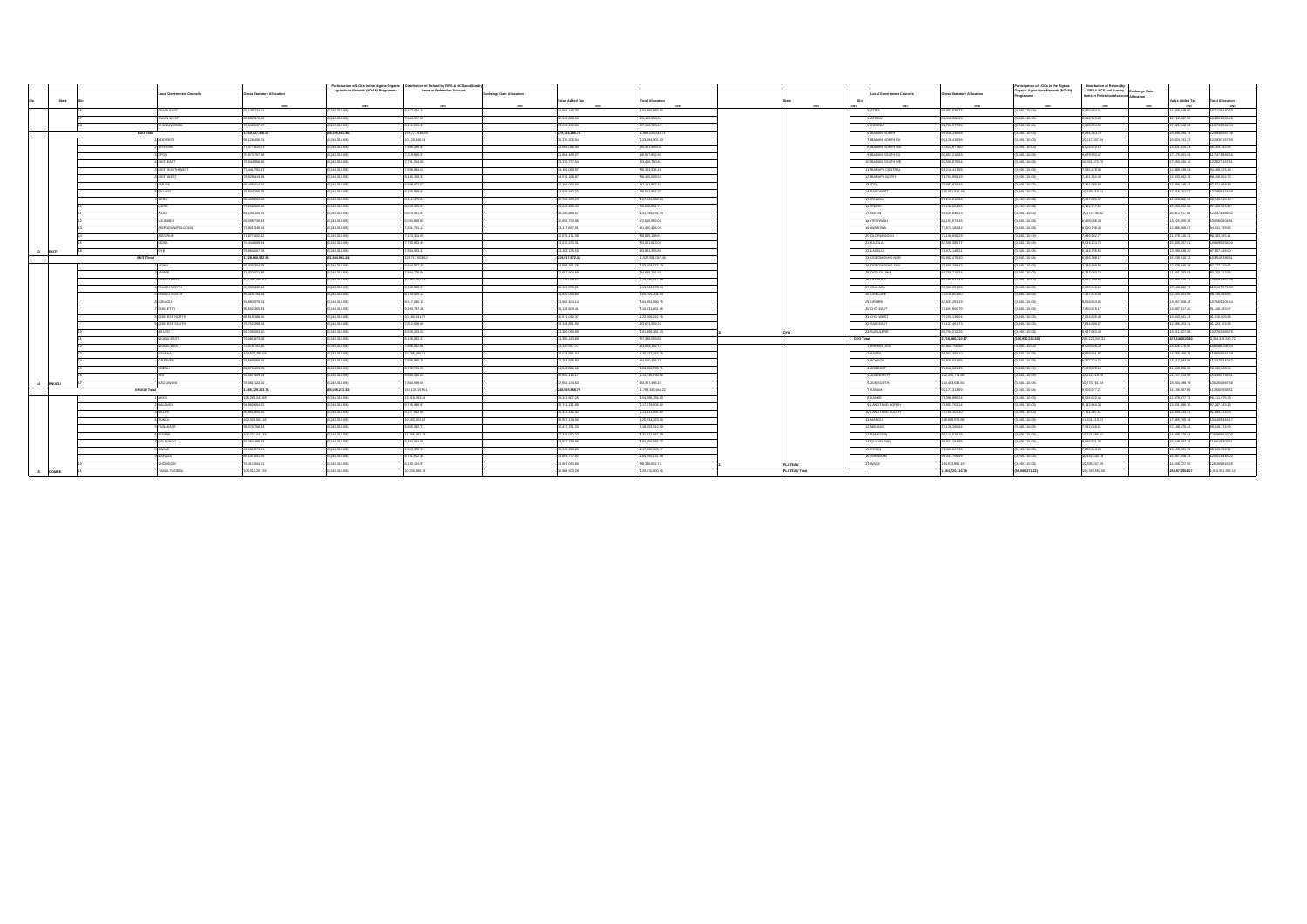|           |              |                    |                           |                                   | Participation of LGCs in the Nigeria Organic | ution of Refund by FIRS & NCS and Su |                          |                             |                             |        |                     |                                  |                                   | articipation of LGCs in the Nigeria       | stribution of Refund by                |               |                             |                                |
|-----------|--------------|--------------------|---------------------------|-----------------------------------|----------------------------------------------|--------------------------------------|--------------------------|-----------------------------|-----------------------------|--------|---------------------|----------------------------------|-----------------------------------|-------------------------------------------|----------------------------------------|---------------|-----------------------------|--------------------------------|
|           |              |                    | ocal Government Councils  | <b>Gross Statutory Allocation</b> | Agriculture Network (NOAN) Programme         | Items in Federation Account          | Eschange Gain Allocation |                             |                             |        |                     | <b>Local Government Councils</b> | <b>Gross Statutory Allocation</b> | <b>Organic Agriculture Network (NOAN)</b> | FIRS & NCS and Sundry                  | Exchange Gain |                             |                                |
|           | <b>State</b> |                    |                           |                                   |                                              |                                      |                          | has Added Tex               | and Alloyaddan              |        |                     |                                  |                                   | Programme                                 | Items in Federation Account Allocation |               | sing Added Tex              | otal Allocation                |
|           |              |                    |                           |                                   |                                              |                                      |                          |                             |                             |        | $\sim$              |                                  |                                   |                                           |                                        |               |                             |                                |
|           |              | <b>GOMBE Total</b> |                           | 062,244,568.98                    | 35,643,410.85)                               | 554,247.4                            |                          | 3,008,617.6                 |                             |        |                     |                                  |                                   | (3,240,310.08)                            | 25.211.50                              |               | 3.356.969.1                 | 815,592.32                     |
|           |              |                    | <b>BOH MBAISE</b>         | 88.861.790.74                     | 3,240,310.08)                                | (164.731.83)                         |                          | 4,633,402.85                | 0.419.615.35                |        |                     | <b>IDADA WES</b>                 | 054,368.62                        | (3, 240, 310.08)                          | 493,997.31                             |               | 1.733.371.31                | 20.041.427.17                  |
|           |              |                    | <b>IAZU MBAISE</b>        | 0,410,654.95                      | 3,240,310.08)                                | 203,126.09                           |                          | 3,922,017.06                | 0,385,488.63                |        |                     | <b>UCLICU-TOR</b>                | 175,068.84                        | 3,240,310.08)                             | 578,233.62                             |               | 9,048,242.05                | 07,561,234.42                  |
|           |              |                    | OWARD MERC                | 74,829,324.47                     | (3, 240, 310.08)                             | ,717,497.99                          |                          | 12,773,136.19               | 12,073,648.58               |        |                     | ANDONE                           | 1,764,160.84                      | (3,240,310.08)                            | 154,662.80                             |               | 10,629,185.59               | 15,307,699.15                  |
|           |              |                    | ZNINTE                    | 9,639,727.48                      | 3,240,310.08)                                | 213,617.34                           |                          | 1,709,421.22                | 8,382,455.95                |        |                     | <b>SARI-TORU</b>                 | 400,768.46                        | (3,240,310.08)                            | 601,511.08                             |               | 890,486.94                  | 09, 052, 456.39                |
|           |              |                    | <b>EATO NORTH</b>         |                                   | 3,240,310.08)                                |                                      |                          |                             |                             |        |                     |                                  | 755,376.18                        |                                           |                                        |               |                             |                                |
|           |              |                    |                           | 11,838,851.25                     |                                              | 440,423.25                           |                          | 3,562,846.28                | 07.021,810.70               |        |                     |                                  |                                   | (3,240,310.08)                            | 741,218.10                             |               | 10,754,188.29               | 010,472.50                     |
|           |              |                    | <b>JEATO SOUTH</b>        | 79,448,487.13                     | (3,240,310.08)                               | 0,193,093.03                         |                          | 13,605,184.51               | 18,007,255.40               |        |                     | necessa                          | 244, 202, 33                      | (3,240,310.08)                            | 0.585,848.09                           |               | 1,743,373.83                | 21,033,871.18                  |
|           |              |                    | MITTE UBOMA               | 13,220,813.29                     | 3,240,310.08)                                | 551,604.72                           |                          | 12,480,332.68               | 0,012,440.60                |        |                     | <b>LEME</b>                      | 679,971.17                        | (3,240,310.08)                            | 1,836,575.90                           |               | 1,050,735.53                | 1,326,972.52                   |
|           |              |                    | <b>STOURS!</b>            | 79,132,773.46                     | (3,240,310.08)                               | 0,161,332.00                         |                          | 13,301,573.68               | 17,355,309.00               |        |                     | <b><i>PARTICULAR</i></b>         | <b>496 534 53</b>                 | (3,240,310.08)                            | 3611.403.35                            |               | 20,367,395.62               | 09.235.173.53                  |
|           |              |                    | SIALA MBANO               | 10.538.947.04                     | 3.240.310.08                                 | (131,435.45)                         |                          | 4,722,045.84                | 09,152,118.25               |        |                     |                                  | 290.179.24                        | (3,240,310.08)                            | 827,721.58                             |               | 1.734.204.86                | 23.611.795.60                  |
|           |              |                    |                           | 9,240,528.18                      | 3,240,310.08)                                | 172,446.05                           |                          | 3,737,085.50                | 7,909,749.65                |        |                     |                                  | 859,372.53                        | (3,240,310.08)                            | 164,482.43                             |               | 1.141.354.62                | 15,924,899.51                  |
|           |              |                    | <b>SAITOLI</b>            | 23,326,302.18                     | (3,240,310.08)                               | 9,625,177.76                         |                          | 15,837,814.93               | 5,548,984.79                |        |                     | OVERE                            | 1367,149.70                       | (3,240,310.08)                            | 1,404,909.14                           |               | 0,017,451.30                | 07,639,200.06                  |
|           |              |                    | гля гием с                | 12,102,369.79                     | 3,240,310.08)                                | 467,601.15                           |                          | 3,606,707.88                | 10,936,368.75               |        |                     |                                  | 1,000,740.1                       | (3,240,310.08)                            | 1,507,436.93                           |               | 020-821-5                   | 32,168,688.4                   |
|           |              |                    | <b>HAA</b>                | 5,450,655.02                      | (3,240,310.08)                               | 7,884,713.39                         |                          | 3,180,681.21                | 94,275,739.54               |        |                     | OBIAIAKPOR                       | 20,281,620.35                     | (3,240,310.08)                            | 2,405,205.72                           |               | 7.923.548.68                | 57,370,064.67                  |
|           |              |                    | KWANGELE                  | 3,635,341.96                      | (3,240,310.08)                               | 394,357.00                           |                          | 2,702,457.50                | 0,021,046.38                |        |                     | ABUA/ODUA                        | 8,218,337.62                      | (3,240,310.08)                            | 1,129,716.24                           |               | 2,698,067.93                | 27,805,811.72                  |
|           |              |                    | KWERRE                    | 04,439,313.01                     | 3,240,310.08)                                | 645,927.55                           |                          | 11,313,602.49               | 9,158,532.97                |        |                     | <b>CRAINCREMAN</b>               | 1,018,500.66                      | (3, 240, 310.08)                          | 1,418,510.14                           |               | 22.727.443.14               | 30,924,143.87                  |
|           |              |                    | covo                      | 1,706,480.70                      | 3,240,310.08)                                | 7,395,424.52                         |                          | 12,404,738.95               | 88,266,334.10               |        |                     | ocuporo                          | (520,406.70                       | (3,240,310.08)                            | 02.001.033                             |               | 16,710,786.42               | 4,755,487.63                   |
|           |              |                    | <b>COUTA</b>              | 81,284,209.04                     | (3,240,310.08)                               | 8,383,226.60                         |                          | 3,120,263.72                | 10,547,440.20               |        |                     | CHOPING                          | 1,137,475.75                      | (3,240,310.08)                            | 1123.164.51                            |               | 20.945.845.68               | 16,036,175.86                  |
|           |              |                    | NAJEGOEMA                 | 5,270,023.09                      | 3,240,310.08)                                | 704,205.04                           |                          | 4,256,468.98                | 5,080,478.04                |        |                     |                                  | 178,282.86                        | (3, 240, 310.08)                          | 134,679.66                             |               | 7,448,989.30                | 0,521,641.74                   |
|           |              |                    |                           | 77,020,906.35                     | (3, 240, 310.08)                             | ,943,526.08                          |                          | 12,810,674.37               | 14,534,796.72               |        |                     | OPOBO/MORORO                     | 532,644.49                        | (3,240,310.08)                            | 1,687,621.94                           |               | 18,919,042.89               | 17,905,999.25                  |
|           |              |                    | NUMO                      | 69,792,665.98                     | (3,240,310.08)                               | 198,043.00                           |                          | 11.862.447.41               | 85,612,847.18               |        |                     | 21 OYIGBO                        | 9.816.890.27                      | (3,240,310.08)                            | 7,200,542.23                           |               | 18.090.558.69               | 1.067.681.11                   |
|           |              |                    |                           | 74,931,971.85                     | 3,240,310.08)                                | 728,084.50                           |                          | 3,111,899.54                | 12,531,645.81               |        |                     | PORT HARCOURT                    | 3,865,516.10                      | (3,240,310.08)                            | 1,806,176.38                           |               | 117,376.23                  | 74,548,758.63                  |
|           |              |                    |                           | 72.643.488.63                     | (3.240.310.08)                               | 7,492,052.53                         |                          | 12.459.034.22               | 10,354,275.20               |        |                     |                                  | 6.613.567.36                      | (3.240.310.08)                            | 7.901.515.30                           |               | 7,950,006.10                | 0.224.778.68                   |
|           |              |                    | RU EAST                   | 14,856,974.87                     | 3,240,310.08)                                | 720,349.71                           |                          | 223,888.88                  | 560,903.38                  | RIVERS | <b>RIVERS Total</b> |                                  | 035,832,763.55                    | (74,527,131.78)                           | 03.964,948.59                          |               | 484,013,445.62              | 1,655,290,025.98               |
|           |              |                    | RU WES                    | 74,451,953.41                     | (3, 240, 310.08)                             | 1,678,577.95                         |                          | 12,386,000.00               | 1,277,082.18                |        |                     |                                  | 1,051,916.13                      | (3,240,310.08)                            | 20.031,165                             |               | 12.654.650.38               | 0,000,442.00                   |
|           |              |                    | VERRI MUNICIPAL           | 73,967,207.03                     | 3,240,310.08)                                | 628,583.79                           |                          | 2,666,270.24                | 1,021,750.99                |        |                     |                                  | 559,953.25                        | (3,240,310.08)                            | 1,824,198.93                           |               | 14,677,544.15               | 05,821,396.24                  |
|           |              |                    |                           |                                   |                                              |                                      |                          |                             |                             |        |                     |                                  |                                   |                                           |                                        |               |                             |                                |
|           |              |                    | VERRI NORTH<br>ERRI WEST  | 80,221,667.78<br>6,525,710.84     | (3, 240, 310.08)<br>3,240,310.08)            | 0,273,635.56<br>892,454.25           |                          | 14,051,158.73<br>052,954.78 | 99,306,152.00<br>040,819.78 |        |                     | DANGE-SHUNI                      | 1,534,128.08<br>497,202.93        | (3,240,310.08)<br>(3, 240, 310.08)        | 1,934,982.57<br>158,476.92             |               | 15,227,682.49<br>771,777.69 | 07,556,483.06<br>22,187,147.47 |
|           | IMO          |                    |                           |                                   |                                              |                                      |                          |                             |                             |        |                     |                                  |                                   |                                           |                                        |               |                             |                                |
|           |              | <b>IMO Total</b>   |                           | 2,107,789,199.54                  | (87, 488, 372.09)                            | 7,386,152.17                         |                          | 356,364,980.54              | 594,051,960.15              |        |                     | CRONYD                           | 583,384.94                        | (3,240,310.08)                            | 342,287.89                             |               | 14,875,582.45               | 1,560,945.20                   |
|           |              |                    |                           | 3,582,062.39                      | 3,240,310.08)                                | 588,944.53                           |                          | 2,936,524.51                | 0,868,021.35                |        |                     |                                  | 238,579.72                        | (3, 240, 310.08)                          | 491.962.59                             |               | 12.302.001.84               | 10,072,314.06                  |
|           |              |                    | <b>ASUZA</b>              | 00,204,654.49                     | 3,240,310.08)                                | 303,227.64                           |                          | 5,123,856.17                | 11,391,428.23               |        |                     | WADABAW                          | 107,880.76                        | (3,240,310.08)                            | 400,516.26                             |               | 16,205,764.00               | 4,652,851.61                   |
|           |              |                    | <b>DIRNIN KUDU</b>        | 107,558,196.74                    | (3,240,310.08)                               | 11,092,979.57                        |                          | 18,149,674.56               | 33,550,540.00               |        |                     | LLELA                            | 2.890.982.12                      | (3,240,310.08)                            | 4,548,934.43                           |               | 13,961,358.30               | 02,160,954.76                  |
|           |              |                    |                           | 19,533,975.08                     | (3,240,310.08)                               | 8,202,710.60                         |                          | 3,233,380.77                | 1,729,756.37                |        |                     |                                  | 234,454.44                        | (3,240,310.08)                            | 790,627.68                             |               | 13,835,292.11               | 4,620,064.15                   |
|           |              |                    | <b>SACARAMA</b>           | 66,880,298.14                     | (3,240,310.08)                               | 6.097.677.75                         |                          | 11,453,191.72               | 11,990,857.53               |        |                     |                                  | 544,407.42                        | (3,240,310.08)                            | 719,459.91                             |               | 13.218.901.47               | 03,242,458.72                  |
|           |              |                    |                           | 71,050,899.12                     | (3,240,310.08)                               | 7,327,811.33                         |                          | 11,941,159.25               | 7,079,559.63                |        |                     | <b>KWARD</b>                     | 382,914.16                        | (3,240,310.08)                            | 733,338.42                             |               | 13,484,514.24               | 2,950,455.74                   |
|           |              |                    | <b>DESTRIP</b>            | 15.453.400.24                     | 3.240.310.08                                 | 0,844,555.33                         |                          | 16,217,292.07               | 18.274.937.55               |        |                     |                                  | AT3 956.46                        | (3,240,310.08)                            | 021.597.99                             |               | 13.923.302.75               | 07,178,547.12                  |
|           |              |                    | <b>DKRAL</b>              | 12,465,513.35                     | 3,240,310.08)                                | 505.053.84                           |                          | 3,518,050.06                | 01,248,307.17               |        |                     | SABON BIRN                       | 374,780.02                        | (3,240,310.08)                            | 145,850.88                             |               | 5,002,863.05                | 20,883,183.86                  |
|           |              |                    |                           | 1,471,251.28                      | (3,240,310.08)                               | 7,371,164.21                         |                          | 2,222,551.86                | 7,824,657.27                |        |                     | SHAGAR                           | 303,795.85                        | (3,240,310.08)                            | 344,502.29                             |               | 14,131,631.00               | 00,144,619.07                  |
|           |              |                    |                           | 73,912,034.68                     | 3,240,310.08)                                | 622,893.61                           |                          | 12,448,384.51               | 0,743,002.72                |        |                     | ELAM                             | 576,272.32                        | (3, 240, 310.08)                          | 794,534.22                             |               | 12,635,996.26               | 2,705,492.72                   |
|           |              |                    | MARAM                     | 108,854,772.69                    | 3,240,310.08)                                | 1,226,701.51                         |                          | 16,977,224.55               | 33,818,388.67               |        |                     | <b>CKOTO NORTH</b>               | 371,500.45                        | (3, 240, 310.08)                          | 279,181.38                             |               | 16.328,534.04               | 12,338,905.79                  |
|           |              |                    | www                       | 76.687.659.54                     | (3, 240, 310.08)                             | 7,909,156.77                         |                          | 2,721,412.94                | 14,077,919.18               |        |                     | <b>CKOTO SOUTH</b>               | 4.309.872.20                      | (3,240,310.08)                            | 1701.459.27                            |               | 15.238.259.86               | 05,069,281.26                  |
|           |              |                    | <b>ADEJIA</b>             | 00.018,119.90                     | 3,240,310.08)                                | 015,026.63                           |                          | 178,409.05                  | 1,971,325.51                |        |                     | <b>AMBUWAL</b>                   | 715,574.37                        | (3,240,310.08)                            | 974,729.24                             |               | 00.000.001.01               | 19,551,027.54                  |
|           |              |                    | HI <sub>IN</sub>          | 058,098.33                        | 3,240,310.08)                                | 0,392,340.52                         |                          | 1,727,255.04                | 12,947,983.81               |        |                     | <b>ANGAZA</b>                    | 025,458.34                        | (3,240,310.08)                            | 1,421,509.08                           |               | 12,908,334.87               | 10,744,932.21                  |
|           |              |                    | <b>CAFIN HAUSA</b>        | 100,151,671.35                    | (3,240,310.08)                               | 10,329,109.99                        |                          | 16,933,420.43               | 124,173,891.69              |        |                     | <b>STURETA</b>                   | 3,981,259.85                      | (3.240.310.08)                            | 1.630.033.12                           |               | 11.601.023.35               | 19,972,006.24                  |
|           |              |                    | CAMA                      | 76,577,825.03                     | 3,240,310.08)                                | 7,897,829.03                         |                          | 2,820,259.64                | 13.055,003.61               |        |                     |                                  | 722.616.67                        | (3,240,310.08)                            | 634.704.79                             |               | 14.798.637.82               | 0,915,649.20                   |
|           |              |                    | CAZALIRE                  | 00,631,212.27                     | 3.240.310.08                                 | 315,873.00                           |                          | 3.784.237.69                | 12.671.013.67               |        |                     | 22 MURNO                         | 376,483.53                        | (3,240,310.08)                            | 1405.871.78                            |               | 14.301.041.42               | 23.300,000.05                  |
|           |              |                    |                           | 2,092,170.1                       | (240,310.08)                                 | 549,056.9                            |                          | 647,357.04                  | 2,848,274.0                 | SOKOTO |                     |                                  |                                   | 1,240,310.08                              | 150,512.80                             |               |                             | 949,290.7                      |
|           |              |                    | www                       | 84,392,471.18                     | (3, 240, 310.08)                             | 8,703,790.01                         |                          | 14,112,452.41               | 03,958,403.52               |        | SOKOTO Total        |                                  | 1,951,549,852,83                  | (74, 527, 131.78)                         | 201,272,458.07                         |               | 327.887.427.59              | 2,406,182,605.70               |
|           |              |                    | <b>UGATARI</b>            | 05,118,914.39                     | (3, 240, 310.08)                             | 0,001,046.17                         |                          | 14,307,961.34               | 06,068,411.82               |        |                     | <b>JRDO-KCL</b>                  | 145,674.41                        | (3,240,310.08)                            | 102,003.34                             |               | 1,094,371.76                | 6,762,399.44                   |
|           |              |                    | <b><i>IALAM MADUR</i></b> | 11,706,953.77                     | 3,240,310.08)                                | 8,426,820.05                         |                          | 13,781,909.51               | 00,675,373.26               |        |                     |                                  | 32,774,217.86                     | (3,240,310.08)                            | 1691625.69                             |               | 15:201.403.12               | 58,428,936.58                  |
| 17 JIGAWA |              |                    |                           |                                   |                                              |                                      |                          |                             |                             |        |                     |                                  |                                   |                                           |                                        |               |                             |                                |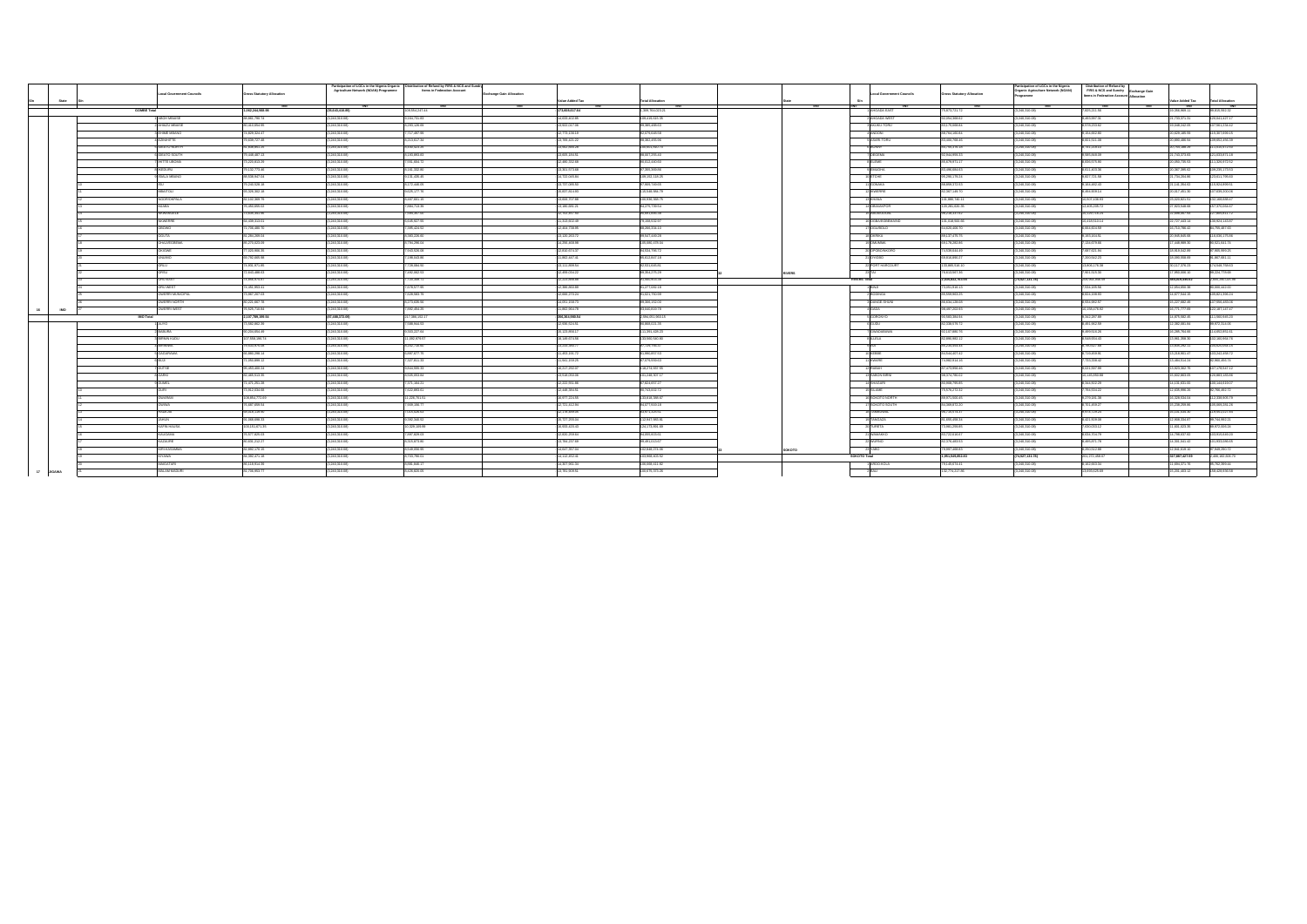|         |               |                     |                                  |                                   | Participation of LGCs in the Nigeria Organic | oution of Refund by FIRS & NCS and Su |                         |                |                  |                      |                          |                            | articipation of LGCs in the Nigeria       | stribution of Refund by                |               |                |                 |
|---------|---------------|---------------------|----------------------------------|-----------------------------------|----------------------------------------------|---------------------------------------|-------------------------|----------------|------------------|----------------------|--------------------------|----------------------------|-------------------------------------------|----------------------------------------|---------------|----------------|-----------------|
|         |               |                     | <b>Local Government Councils</b> | <b>Pross Statutory Allocation</b> | Agriculture Network (NOAN) Programme         | Items in Federation Account           | schange Gain Allocation |                |                  |                      | ccal Government Councils | Gross Statutory Allocation | <b>Organic Agriculture Network (NOAN)</b> | FIRS & NCS and Sundry                  | Exchange Gain |                |                 |
|         | <b>State</b>  |                     |                                  |                                   |                                              |                                       |                         | has Added Tax  | notal Allocation |                      | <b>Ster</b>              |                            | Programme                                 | Items in Federation Account Allocation |               | alue Added Tax | otal Allocation |
|         |               |                     |                                  |                                   |                                              |                                       |                         |                |                  |                      | $\sim$                   |                            |                                           |                                        |               |                |                 |
|         |               |                     |                                  | 1,538,687.31                      | 240,310.08                                   | 90.657.90                             |                         |                | 222.746.42       |                      |                          |                            | (3, 240, 310.08)                          | 120.676.85                             |               | 250,747.34     | 1,644,169.20    |
|         |               |                     |                                  | 5343.073.03                       | 240,310.08)                                  | 304,954.70                            |                         | 4,661,757.21   | 06.003.454.00    |                      |                          | 8.417.079.29               | (3,240,310.08)                            | 1.181.560.14                           |               | 719,090.62     | 28,077,419.97   |
|         |               |                     |                                  | 8,879,669.23                      | (80.010.08)                                  | 03,882.24                             |                         | 1,379,178.85   | 4,122,420.24     |                      |                          | 0,680,720.32               | 3,240,310.08)                             | 2,446,366.76                           |               | 6,230,799.92   | 46,117,576.92   |
|         |               |                     | <b>ULE TAKARKAR</b>              | 78,178,791.34                     | 3,240,310.08)                                | 8,062,944.17                          |                         | 2,903,412.73   | 31.020,000,00    |                      |                          | 1,860,657.67               | (3,240,310.08)                            | 1,339,537.58                           |               | 11,611,905.98  | 7,571,851.16    |
|         |               |                     | <b>AURA</b>                      | 9,775,354.46                      | (80.010.08)                                  | 227,605.18                            |                         | 2,929,511.25   | 17,022,100.81    |                      |                          | 535,262.73                 | (3,240,350.08)                            | 409,112.75                             |               | 1,215,558.90   | 001022430       |
|         |               |                     | NKWASHI                          | 3,464,704.48                      | (240,310.08)                                 | 576,758.35                            |                         | 1,094,025.76   | 095,978.52       |                      |                          | 2,957,198.40               | (3,240,350.08)                            | 2,372,777.91                           |               | 4,825,130.34   | 13, 224, 736.57 |
|         |               | <b>JIGAWA Total</b> |                                  | 211,393,833.96                    | 87,488,372,091                               | 228,071,382.38                        |                         | 171.838.442.20 | 723.815.286.44   |                      |                          | 1,427,322.59               | (3, 240, 310.08)                          | 223 057 77                             |               | 1.826.876.35   | 07,236,946.63   |
|         |               |                     | NN GWAR                          | 25,938,007.51                     | 1,240,310.08)                                | 2,988,575.36                          |                         | 6,650,112.18   | 52,336,384.97    |                      |                          | 084,239.30                 | (3, 240, 310.08)                          | 1,362,596.60                           |               | 1,972,286.48   | 0,178,812.30    |
|         |               |                     | <b>MICHAEL</b>                   |                                   |                                              | 3,406,339.08                          |                         |                |                  |                      |                          |                            |                                           |                                        |               |                |                 |
|         |               |                     |                                  | 30,570,433.27                     | 3,240,310.08)                                |                                       |                         | 10.381,035.03  | 100,777,498.31   |                      | <b>MEDIA INC.</b>        | 5,916,206.34               | (3,240,310.08)                            | 1.954.988.41                           |               | 5.646.974.94   | 40,277,939.61   |
|         |               |                     | AWE                              | 107.977.189.75                    | 3.240.310.08                                 | 1.136.192.28                          |                         | 7.629.208.97   | 13.502.280.92    |                      |                          | 1.016.020.72               | (3,240,310.08)                            | 1675.685.55                            |               | 3,006,331.00   | 13.337.735.19   |
|         |               |                     | <b>URLEA</b>                     | 14,572,997.79                     | (240,310.08)                                 | 722,408.56                            |                         | 2,583,141.16   | 02,638,237.44    |                      |                          | 1,621,027.33               | (3,240,310.08)                            | 211,688.71                             |               | 2,422,974.53   | ,015,380.48     |
|         |               |                     |                                  | 138,208,170.01                    | 3,240,310.08)                                | 4,254,054.57                          |                         | 11,762,489.77  | 70,954,404.28    |                      | NUKAP                    | 0,094,362.33               | (3,240,310.08)                            | 11,973,354.22                          |               | 16,138,736.54  | 40,966,143.01   |
|         |               |                     |                                  | 5,638,837.97                      | 240,310.08                                   | 132,333.64                            |                         | 1,970,465.65   | 36, 201, 327.19  |                      |                          | 213,004.7E                 | (3,240,310.08)                            | 963.338.08                             |               | 765,912.74     | 701,945.50      |
|         |               |                     |                                  | 81,896,197.89                     | 3240.310.08                                  | 8,446,337.68                          |                         | 3.862.457.13   | 00,964,682.62    | TARABA               | 16 ZING                  | 02250614                   | (3,240,310.08)                            | 1725.451.90                            |               | 12,856,790.52  | 02:044.438.49   |
|         |               |                     | <b>EMAY</b>                      | 04.031,023.62                     | (240,310.08)                                 | 729,205.72                            |                         | 7,408,118.89   | 28,928,038.15    |                      | ARABA Total              | 553,468,643.2              | (51, 544, 261.24)                         | 00,216,482.25                          |               | 13,265,951.08  | 875,106,115.37  |
|         |               |                     |                                  | 14,772,848.63                     | 3,240,310.08)                                | 1,837,060.34                          |                         | 6.417.611.18   | 139,787,210.08   |                      |                          | 069.020.3                  | (3,240,350.08)                            | 1,361,026.99                           |               | 3231.159.22    | 0,420,036.45    |
|         |               |                     | DUNA NORTH                       | 07,075,206.92                     | 3,240,310.08)                                | 1,043,166.57                          |                         | 1,577,626.39   | 14,555,689.81    |                      |                          | 704,313.05                 | (3,240,310.08)                            | 767,258.46                             |               | 2,349,960.61   | 13,581,262.04   |
|         |               |                     | DUNA SOUTH                       | 111,280,177.14                    | 3,240,310.08)                                | 1,476,844.80                          |                         | 20,962,317.28  | 140,479,029.15   |                      | <b>DAMATURU</b>          | 1,348,751.03               | (3,240,310.08)                            | 8,286,742.25                           |               | 1,743,198.83   | 7,138,382.03    |
|         |               |                     |                                  | 7,564,477.63                      | (80.010.08)                                  | 0,062,280.00                          |                         | 5,321,868.71   | 20,708,316.87    |                      |                          | 910,858.39                 | 3,240,310.08)                             | 57,253.71                              |               | 1,140,170.50   | 0,575,980.60    |
|         |               |                     | <b>URA</b>                       | 0,432,109.32                      | (240,310.08)                                 | 223,557.64                            |                         | 5,794,034.83   | 1,209,451.71     |                      |                          | 1,450,555.40               | (3,240,310.08)                            | 2,732,032.80                           |               | 1,050,127.30   | 0,000,405.50    |
|         |               |                     | 411011                           | 1.743.099.31                      |                                              |                                       |                         |                | 12:248.560.31    |                      |                          | 1346.406.48                |                                           | 0.452.328.60                           |               |                |                 |
|         |               |                     |                                  |                                   | 3,240,310.08)                                | 9,461,977.16                          |                         | 4,282,993.92   |                  |                      |                          |                            | (3,240,310.08)                            |                                        |               | 3,734,532.93   | 22,292,957.93   |
|         |               |                     | <b>UAD</b>                       | 07,933,452.03                     | (240,310.08)                                 | 1,131,681.40                          |                         | 7,503,257.76   | 133,328,081.11   |                      | <b>CURA</b>              | 814,941.54                 | (3,240,350.08)                            | 253,034.73                             |               | 2,952,525.93   | 08,790,192.12   |
|         |               |                     | IDAN -                           | 5.099.582.79                      | 3,240,310.08)                                | 745,371.00                            |                         | 13,391,505.36  | 12.936.149.07    |                      | <b>GIE ANI</b>           | 028.011.81                 | (3,240,310.08)                            | 450.932.27                             |               | 2.188.598.19   | 0,436,232.19    |
|         |               |                     |                                  | 15, 163, 338.52                   | (80.010.08)                                  | 1,877,333.39                          |                         | 8.914.992.08   | 142,715,353.91   |                      |                          | 05,208,170.08              | (3,240,310.08)                            | 0.953.745.01                           |               | 5,797,925.39   | 29,719,530.40   |
|         |               |                     | <b>AKADTI</b>                    | 8,712,010.81                      | (80.010.08)                                  | (117,937.58                           |                         | 3,600,379.73   | 10.810,027,7     |                      |                          | 1230,325.28                | (3,240,350.08)                            | 1861.989.75                            |               | 2,203,680.83   | 13,140,685.78   |
|         |               |                     | ABON GAR                         | 7,123,100.84                      | 3,240,310.08)                                | 2010, 759.35                          |                         | 7,641,970.80   | 21,541,520.91    |                      |                          | 342,874.33                 | (3,240,310.08)                            | 045,385.40                             |               | 0,984,157.37   | 2,032,107.02    |
|         |               |                     | <b>ANGA</b>                      | 00.000, 187.90                    | 3,240,310.08)                                | 00.109,481.00                         |                         | 3,658,735.28   | 11.140,004       |                      | <b>VIGERS</b>            | 4,481,830.27               | (3,240,310.08)                            | 02.033.297                             |               | 1,737,708.94   | 0,000,055.42    |
|         |               |                     |                                  | 108,426,146.09                    | 3,240,310.08)                                | 102,495.24                            |                         | 7,825,896.36   | 134,194,227.62   |                      | <b>NGURL</b>             | 244,522.22                 | 3.240.310.081                             | 1,997,935.37                           |               | 543.019.25     | 06,545,166.76   |
|         |               |                     | <b>NGON KATAF</b>                | 17,998,212.23                     | (240,310.03)                                 | , 169, 707.16                         |                         | 403,056.44     | 145,417,405.75   |                      | <b>FISKUM</b>            | 591,807.40                 | (3,240,310.08)                            | 445,291.21                             |               | 0.000,002      | 2,928,678.35    |
|         | <b>KADUNA</b> |                     |                                  | 20,042,319.1                      | 1240.350.08                                  | 2,380,525.47                          |                         | 123,255.8      | 50.311.790.36    |                      |                          | 394,957.32                 | (3, 240, 310.08)                          | 013.450.44                             |               | 432,400.5      | 04,600,586.20   |
|         |               | <b>KADUNA Total</b> |                                  | 1,371,865,987.16                  | 74,527,131.78)                               | 4,621,625.60                          |                         | 130,403,331.69 | 1,932,449,812.67 |                      | <b>NNUSAR</b>            | 864,010.04                 | 3,240,310.08)                             | 208,005.39                             |               | 2,829,880.15   | 08,721,675.50   |
|         |               |                     |                                  | 82,048,917.31                     | 3,240,310.08)                                | 8,462,088.35                          |                         | 4,615,577.32   | 101,886,272.90   | YOBE                 | 17 YUSUFARI              | 454,523.00                 | (3,240,310.08)                            | 1,122,728.47                           |               | 12,406,354.10  | 06,743,296.15   |
|         |               |                     | LBASU                            | 2,643,702.17                      | 240,310.08)                                  | 23,431.29                             |                         | ,075,922.97    | 3,002,746.35     |                      | <b>YOBE Total</b>        | 506,485,878.60             | (55,085,271.32)                           | 55,370,930.13                          |               | 23,357,386.05  | 830,128,923.46  |
|         |               |                     |                                  | 5,242,031.55                      | 240,310.08)                                  | 003,405.46                            |                         | 4,291,070.42   | 7,362,258.69     |                      |                          | 982,609.89                 | (3,240,310.08)                            | 074,057.80                             |               | 2,952,178.24   | 06,778,535.85   |
|         |               |                     | <b>LECCH</b>                     | 12,789,551.05                     | 3,240,310.08)                                | 8,538,473.37                          |                         | 5.038.729.71   | 03.126.444.05    |                      | ANT ID A                 | 875,073.66                 | (3,240,310.08)                            | 753,563.06                             |               | 14,244,828.38  | 04,633,155.03   |
|         |               |                     |                                  | 0,228,545.40                      | (240,310.08)                                 | 233,903.69                            |                         | 1,574,999.70   | 23,797,138.71    |                      |                          | 473,281.09                 | 3,240,310.08)                             | 1,259,144.43                           |               | 4,955,581.83   | 1,447,097.27    |
|         |               |                     | <b>SUNKURE</b>                   |                                   |                                              |                                       |                         | 4.522.277.99   |                  |                      | BUNGLIOU                 | 12034.770.02               |                                           | 1.245.255.47                           |               | 00.019.202.01  |                 |
|         |               |                     |                                  | 11,238,000.42                     | 3,240,310.08)                                | 8,378,454.70                          |                         |                | 00,098,423.03    |                      |                          |                            | (3,240,310.08)                            |                                        |               |                | 33,325,641.79   |
|         |               |                     |                                  | 23.158.049.76                     | 240,310.08                                   | 2701.865.32                           |                         | 1.647.230.66   | 54.266.835.66    |                      |                          | 765.453.02                 | 3.240.310.081                             | 73.604.11                              |               | 1751.679.98    | 6.050.427.04    |
|         |               |                     | <b>ANBATTA</b>                   | 30.010,000.05                     | (240,310.08)                                 | 0.089.291.73                          |                         | 5,587,977.02   | 109,567,277.74   |                      |                          | 1,738,872.74               | (3,240,310.08)                            | 1586.845.71                            |               | 9,885,815.92   | 01,971,224.29   |
|         |               |                     | UCLOI VIOLANI                    | 2.106.985.04                      | (80.010.08)                                  | 499,423.88                            |                         | 00.207,880,29  | 14.454.005.24    |                      | AURA NAMODA              | 200.025.49                 | (3,240,310.08)                            | 0,230,962.30                           |               | 6.959.936.45   | 23,150,614.16   |
|         |               |                     | <b>WAKN TOFA</b>                 | 91,371,020.74                     | 3,240,310.08)                                | (423,520.45                           |                         | 6,735,018.35   | 14,289,249.46    |                      | NIN MAGAJ                | 272,838.03                 | (3,240,310.08)                            | 320,573.20                             |               | 14,006,665.04  | 10,459,766.19   |
|         |               |                     | <b>GUWA</b>                      | 1.757.347.78                      | (80.010.08)                                  | 432,017.42                            |                         | 1,955,756.22   | 80.904.811.34    |                      | 4/76.97                  | 03,391,087.40              | 3,240,310.08)                             | 353,802.08                             |               | 4.933.133.66   | 22,437,713.06   |
|         |               |                     | GGE                              | 1,727,016.43                      | (240,310.08)                                 | (428,889.20                           |                         | 5,325,267.28   | 12,240,862.84    |                      |                          | 1,203,413.78               | (3,240,310.08)                            | 1,531,621.32                           |               | 262,685.00     | 58,757,410.02   |
|         |               |                     |                                  | 10,013,036.31                     | 240,310.08)                                  | 242,272.36                            |                         | 5,676,706.23   | 1,292,371.82     |                      |                          | 06.245.10                  | (3, 240, 310.08)                          | 200,225.72                             |               | 2,771,584.34   | 7,883,145.08    |
|         |               |                     |                                  | 9,187,745.86                      | 240,310.08)                                  | 367,002.36                            |                         | 1,281,096.65   | 395,534.79       |                      | <b>LATA MAFARA</b>       | 179,314.99                 | 3,240,310.08)                             | 10,018.28                              |               | 057,475.27     | 4,006,498.47    |
|         |               |                     | <b>ARUN MALLAM</b>               | 5,099,021.02                      | (240,310.08)                                 | 745,313.06                            |                         | 2,958,752.62   | 2,562,776.62     |                      | <b>SAFE</b>              | 30,390,790.00              | (3,240,350.08)                            | 0.353.771.42                           |               | 6,518,474.86   | 24,022,726.28   |
|         |               |                     |                                  | 5.020.472.65                      | 240.310.08                                   | 768,558.74                            |                         | 355.156.00     | 5.936.877.97     | ZAMEARA              | 14 ZURM                  | 1.622.637.58               | 3.240.310.001                             | 51216435                               |               | 31835932       | V 212-851.77    |
|         |               |                     |                                  | 6,517,847.62                      | 240,310.08)                                  | 0,954,336.76                          |                         | 717,051.71     | 0,949,726.02     | <b>ZAMFARA Total</b> |                          | 414,321,812.88             | (45,364,341.02)                           | 45,865,619.25                          |               | 17,914,315.26  | 732,737,406.30  |
|         |               |                     | <b>WALE</b>                      | 14.892.353.77                     |                                              | 1,849,385.46                          |                         | 10,016,993.11  |                  |                      |                          | 1,847,197.81               |                                           | 616,206.68                             |               | 67,425,338.06  |                 |
|         |               |                     |                                  | 3,288,841.48                      | 3,240,310.08)                                |                                       |                         |                | 43,518,422.26    |                      |                          | 7,799,604.74               | (3,240,310.08)                            |                                        |               |                | 45,648,432.47   |
| 19 KAND |               |                     |                                  |                                   | (80.010.08)                                  | 589,967.52                            |                         | 898,694.49     | 1,537,193.41     |                      | <b>SUJA MUNICIPAL</b>    |                            | 3,240,310.08)                             | 337,304.29                             |               | 1,123,732.84   | 11,020,331.80   |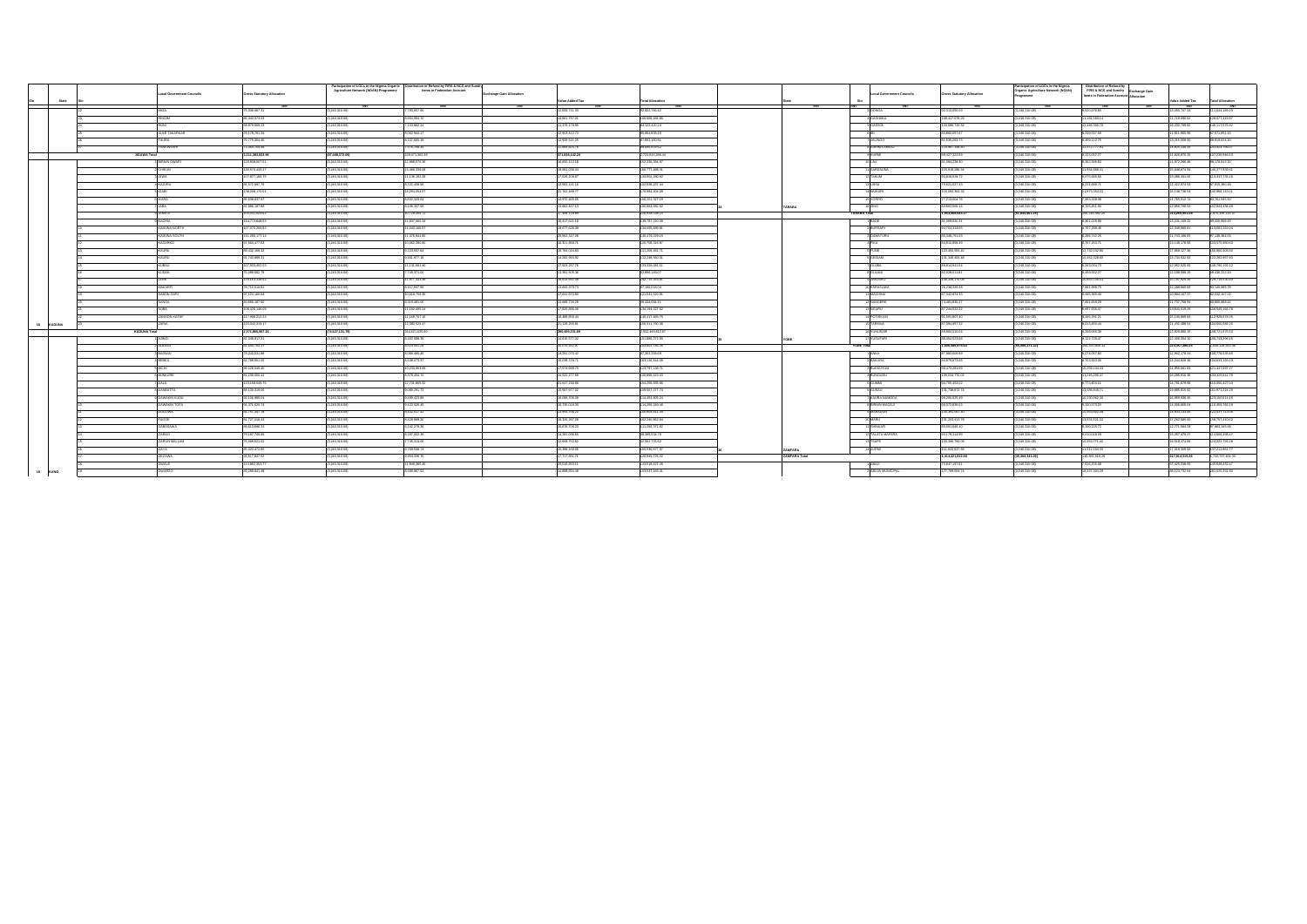| <b>Silm</b>             | State | <b>Local Government Councils</b> | Gross Statutory Allocation    | Participation of LGCs in the Niperia Organic<br>Agriculture Network (NOAN) Programme | Distribution of Refund by FIRS & NCS and Sundry<br>Items in Federation Account | Eschange Gain Allocation | Value Added Tax | <b>Total Allocation</b> |                    | <b>Local Government Councils</b> | Gross Statutory Allocation | Participation of LGCs in the Nigeria<br>Organic Agriculture Network (NOAN)<br>Programm | Distribution of Refund by<br>FIRS & NCS and Sundry Exchange Gain<br>Items in Federation Account Allocation | Value Added Tax   | <b>Total Allocation</b> |
|-------------------------|-------|----------------------------------|-------------------------------|--------------------------------------------------------------------------------------|--------------------------------------------------------------------------------|--------------------------|-----------------|-------------------------|--------------------|----------------------------------|----------------------------|----------------------------------------------------------------------------------------|------------------------------------------------------------------------------------------------------------|-------------------|-------------------------|
|                         |       |                                  |                               |                                                                                      |                                                                                |                          |                 |                         |                    |                                  |                            |                                                                                        |                                                                                                            |                   |                         |
|                         |       |                                  | a cas pen e                   | (3.240.310.08)                                                                       | 5,453,105                                                                      |                          | OTS STR         | 01,281,282.59           |                    |                                  | 08 474 244 5               | (3.240.310.08                                                                          | 10.155.100.12                                                                                              | 276,328.08        | 177,000.371.0           |
|                         |       | KANO MUNICIPAL                   |                               | (3.240.310)                                                                          | 024 M.N                                                                        |                          | 1998.BBS        | 115 125 570 20          |                    |                                  |                            | (3.340.350)                                                                            | 4.294.894.04                                                                                               | 10.200.251.40     | 10051458171             |
|                         |       |                                  | 75.450 654 63                 | 13:240.310.08                                                                        | T and not not                                                                  |                          | 11/074 821.50   | 04.779.809.62           |                    |                                  | 78.982.222.                | 1132403100                                                                             | 15.145.805.77                                                                                              | 68.544.096.41     | 152431.814.9            |
|                         |       |                                  | 77.037.132.10                 | 1132401000                                                                           | 7 GAS 100 S                                                                    |                          | 13,540,555.60   | 95.282.587.20           | FCT, ABUJ.         |                                  | 82.650.263.8/              | 132403101                                                                              | 50,834,525,83                                                                                              | 8.212.691.23      | 156 146 752 99          |
|                         |       |                                  | 100 585 347 6                 | (3.240.310)                                                                          | <b>170.702</b>                                                                 |                          | 17.230.945.14   | 23 836 685 OF           | FCT. ABUJA Total   |                                  | 601.877.371.3              | 119,441,860.4                                                                          | 62.074.426.54                                                                                              | $-434,062,438,02$ | 11.079.372.375.3        |
| the control of the con- |       |                                  | AT 445, 177 f                 | 13:240.3503                                                                          | 50.500.3                                                                       |                          | 18.117 FA4 OF   | ,,,,,,,,                | <b>Grand Total</b> |                                  | 67.542.373.975.60          | (2,508,000,000.00)                                                                     | 6.965.960.728.07                                                                                           | 13.410.799.875.42 | 85.411.134.579.09       |
|                         |       |                                  | 27.934.800.04 481.007.751.941 |                                                                                      |                                                                                |                          |                 |                         |                    |                                  |                            |                                                                                        |                                                                                                            |                   |                         |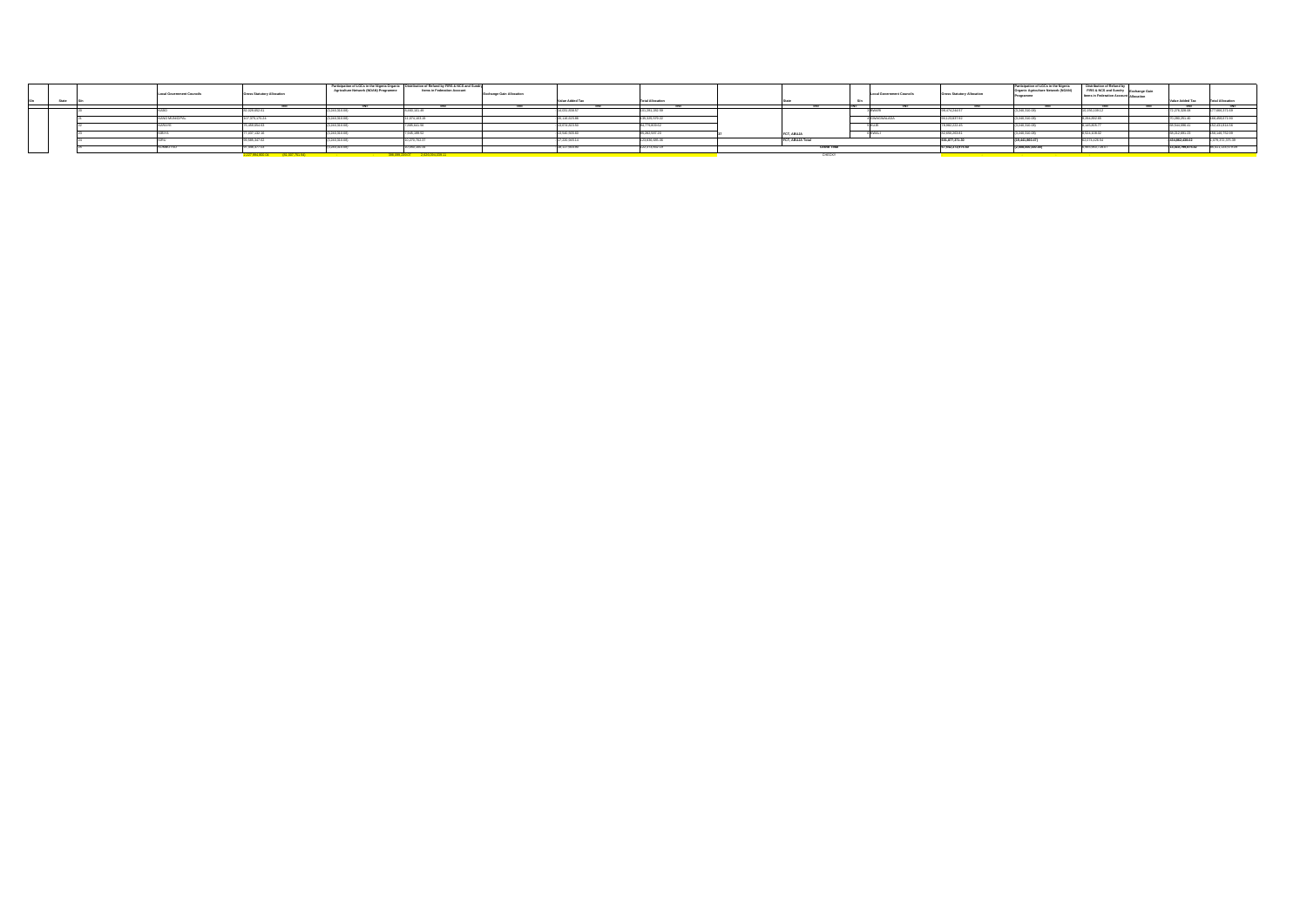| S/n Beneficiaries DECEMBER                        | Statutory          | Distribution from Foreign Excess Crude Savings<br><b>Account - Augmentation</b> | Distribution of \$1 Billion from Foreign Excess<br><b>Crude Savings Account</b> | <b>Exchange Gain Difference</b> | <b>VAT</b>           | Total                 |
|---------------------------------------------------|--------------------|---------------------------------------------------------------------------------|---------------------------------------------------------------------------------|---------------------------------|----------------------|-----------------------|
|                                                   | $=N=$              | $=N=$                                                                           | $=N=$                                                                           | $=N=$                           | $=N=$                | $=N=$                 |
| 1 FGN (see Table II)                              | 172.872.870.227.34 |                                                                                 | 67,908,681,720.00                                                               |                                 | - 6.437.250.440.11   | 247.218.802.387.44    |
| 2 State (see Table III)                           | 87.683.430.001.41  |                                                                                 | 52.641.555.281.33                                                               |                                 | $-21.457.501.467.02$ | 161.782.486.749.76    |
| 3 LGCs (see Table IV)                             | 67.600.249.177.74  |                                                                                 | 27.619.762.998.67                                                               |                                 | $-15.020.251.026.92$ | 110.240.263.203.33    |
| 4 13% Derivation Fund                             | 36.482.844.437.85  |                                                                                 |                                                                                 |                                 |                      | $-136.482.844.437.85$ |
| 5 Cost of Collection - NCS                        | 2.001.971.877.26   |                                                                                 |                                                                                 |                                 |                      | 2.001.971.877.26      |
| 6 Transfer to Excess Crude                        | 143.042.750.085.59 |                                                                                 |                                                                                 |                                 |                      | $-143.042.750.085.59$ |
| 7 Deductions: Cost of Collections - FIRS          | 2.780.634.278.40   |                                                                                 |                                                                                 |                                 | $-1.788.125.122.25$  | 4.568.759.400.66      |
| 8 ADD TRANSFER TO SUBSIDY ACCTS                   | 27.623.285.191.34  |                                                                                 |                                                                                 |                                 |                      | 27,623,285,191.34     |
| ADD TRANSFER TO EXCESS<br>REVENUE (Oil & Non-Oil) | 17,751,850,193.15  |                                                                                 |                                                                                 |                                 |                      | 17,751,850,193.15     |
| Total                                             | 557.839.885.470.08 |                                                                                 | $-148.170.000.000.00$                                                           |                                 | -44.703.128.056.30   | 750.713.013.526.38    |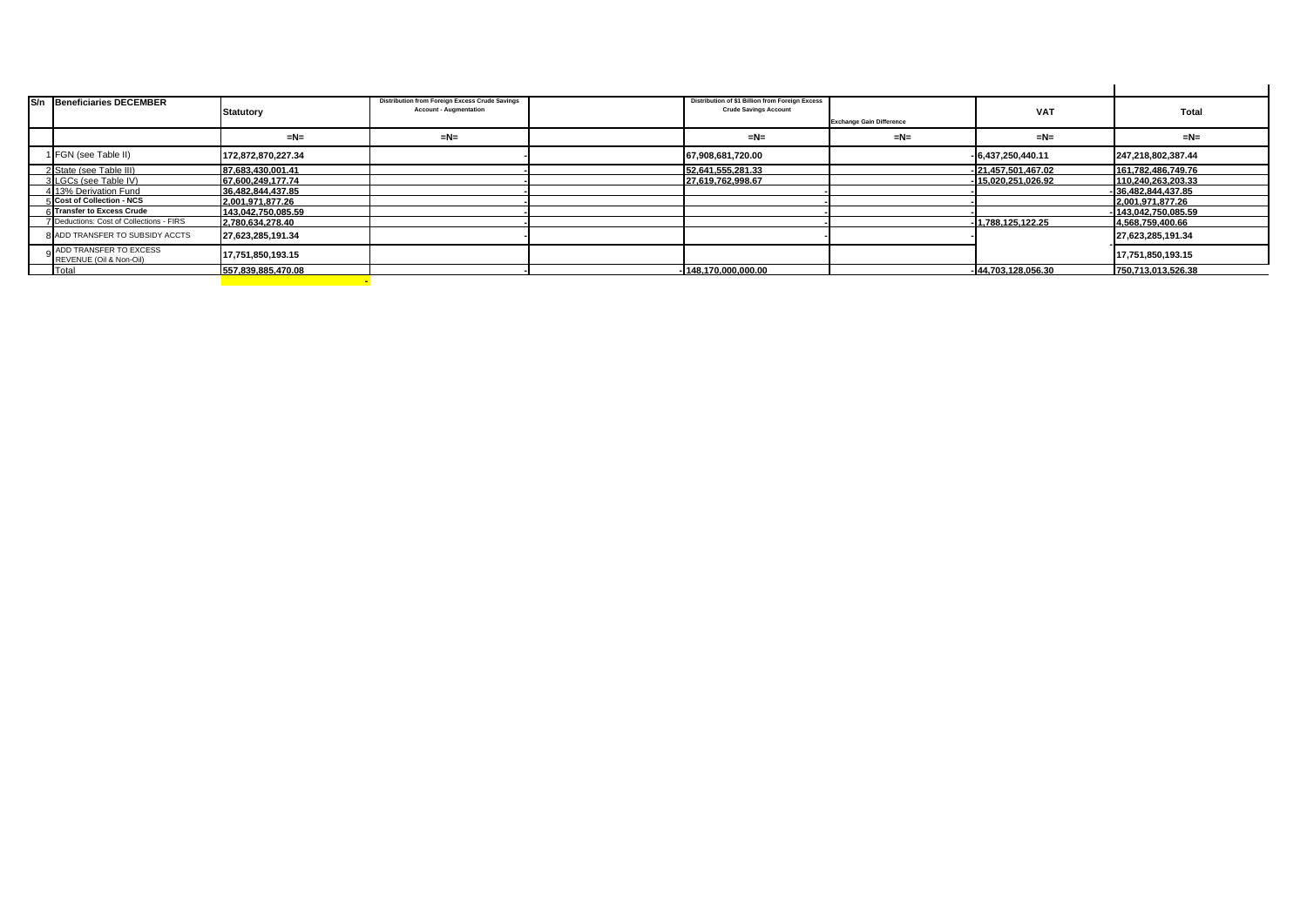|                                    |                                   |                                     |                                    | $5 = 3 - 4$                     |                                                                                                                                                 |                              |                                 |                     | $10=5+6+7+8+9$          |
|------------------------------------|-----------------------------------|-------------------------------------|------------------------------------|---------------------------------|-------------------------------------------------------------------------------------------------------------------------------------------------|------------------------------|---------------------------------|---------------------|-------------------------|
| <b>Beneficiaries</b>               | <b>Gross Statutory Allocation</b> | <b>Less External Debt Deduction</b> | <b>Less Deductions(Fertilizer)</b> | <b>Net Statutory Allocation</b> | Distribution from Foreign Excess Crude Savings  Distribution of \$1 Billion from Foreign Excess<br><b>Account for August, 2009 Augmentation</b> | <b>Crude Savings Account</b> | <b>Exchange Gain Difference</b> | VAT                 | <b>Total Net Amount</b> |
|                                    | $=$ N $=$                         | $=N=$                               |                                    |                                 |                                                                                                                                                 | $=N=$                        | $=N=$                           |                     | $= N$                   |
| FGN (CRF Account)                  | 159, 155, 926, 462. 15            | 3,109,017,752.74                    |                                    | - 156,046,908,709.41            |                                                                                                                                                 | $-62,520,331,500.00$         |                                 | $-6,008,100,410.77$ | 224,575,340,620.18      |
| 2 Share of Derivation & Ecology    | 3,281,565,494.06                  | 64,103,458.82                       |                                    | 3,217,462,035.25                |                                                                                                                                                 | $-1,289,079,000.00$          |                                 |                     | $-4,506,541,035.25$     |
| Stabilization                      | 1.640.782.747.03                  | 32.051.729.41                       |                                    | 1,608,731,017.62                |                                                                                                                                                 | $-644,539,500.00$            |                                 |                     | $-2,253,270,517.62$     |
| 4 Development of Natural Resources | 5.513.030.030.03                  | 107.693.810.82                      |                                    | 5.405.336.219.21                |                                                                                                                                                 | $-2.165.652.720.00$          |                                 |                     | - 7.570.988.939.21      |
| FCT-Abuia                          | 3.281.565.494.06                  | 64.103.458.82                       | 344.756.250.00                     | 2.872.705.785.25                |                                                                                                                                                 | $-1.289.079.000.00$          |                                 | $-429.150.029.34$   | 4,590,934,814,59        |
| Sub-total                          | 172.872.870.227.34                | 3.376.970.210.60                    | 344.756.250.00                     | 169.151.143.766.74              |                                                                                                                                                 | $-67.908.681.720.00$         |                                 | $-6.437.250.440.11$ | 243.497.075.926.85      |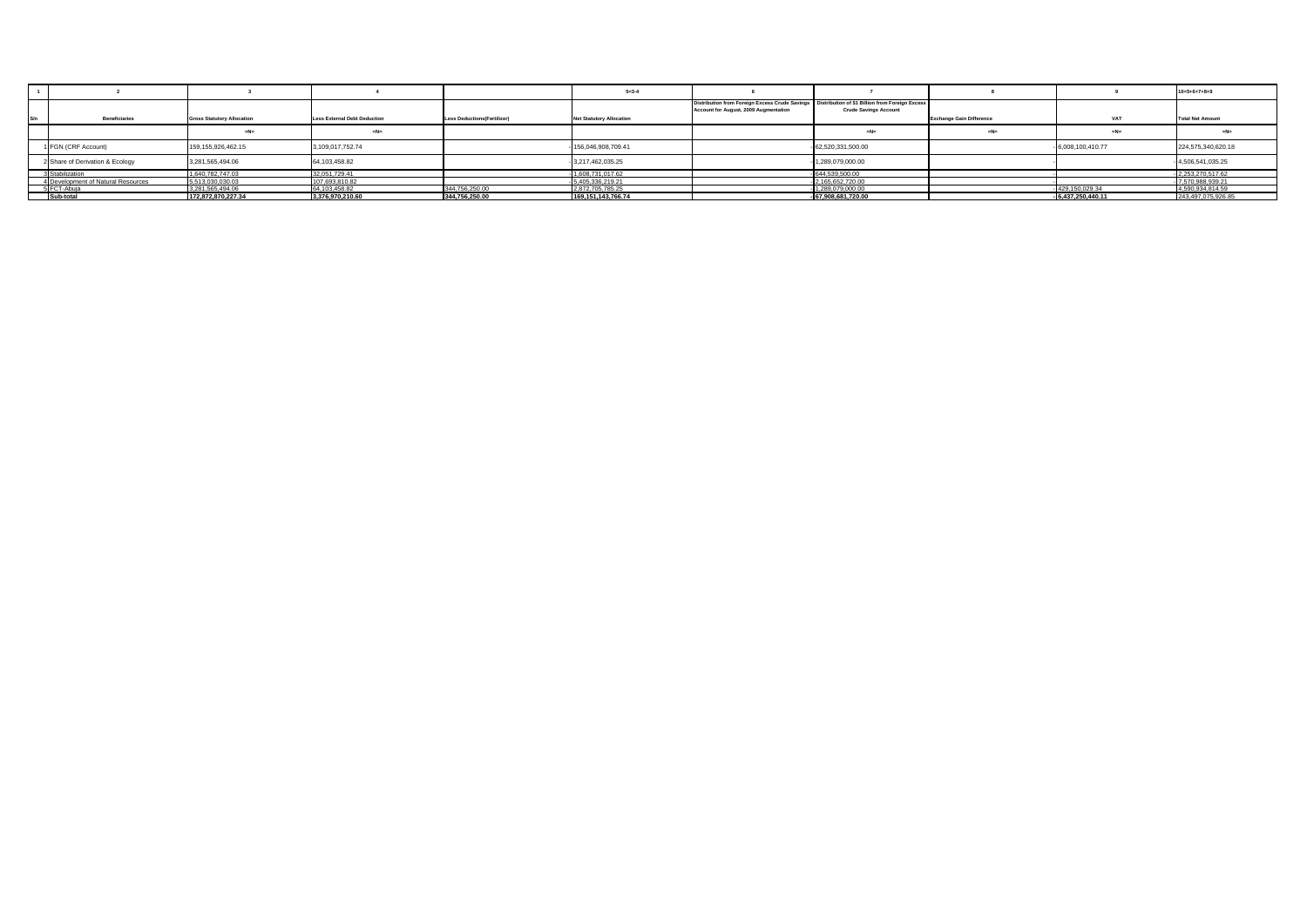|                             |             |                                   |                               | $6 - 4 - 5$        |                      |                                      |                                    | $10 - 6 - (7 + 8 + 9)$          |                               |                                                                                   | $\overline{11}$                             | $\overline{14}$   | 15-6+11+12+13+14          | 16-10-11-12-13-14       |  |
|-----------------------------|-------------|-----------------------------------|-------------------------------|--------------------|----------------------|--------------------------------------|------------------------------------|---------------------------------|-------------------------------|-----------------------------------------------------------------------------------|---------------------------------------------|-------------------|---------------------------|-------------------------|--|
|                             |             |                                   |                               |                    |                      |                                      |                                    |                                 |                               | listribution from Foreign Excess Crude   Distribution of \$1 Billion from Foreign |                                             |                   |                           |                         |  |
|                             |             |                                   |                               |                    |                      |                                      |                                    |                                 | Savings Account, Augmentation | Excess Crude Savings Account                                                      |                                             |                   |                           |                         |  |
| In Beneficiaries            | No. of LGCs | <b>Gross Statutory Allocation</b> | 13% Share of Derivation (Net) | Gross Total        | <b>External Debt</b> | <b>Contractual Obligation (ISPO)</b> | <b>Other Deductions (see Note)</b> | <b>Net Statutory Allocation</b> |                               |                                                                                   | Exchange Gain Allocation Net VAT Allocation |                   | <b>Total Gross Amount</b> | <b>Total Net Amount</b> |  |
|                             |             |                                   |                               |                    |                      |                                      |                                    |                                 |                               |                                                                                   |                                             |                   |                           |                         |  |
| <b>ARIA</b>                 |             | 113 410 455 99                    | A51 389 882 80                | 464 780 338 78     | 7 ORR R45 80         |                                      | 30 ARR 1830 0E                     | 2.416.745.508.32                |                               | 511 606 591 05                                                                    |                                             | 437.448.747.76    | 3.413.835.677.60          | 3.385.800.847.13        |  |
| <b>ADAMAWA</b>              |             | 359.348.146.40                    |                               | 35934814640        | 611 794 23           |                                      |                                    | 2.349.736.352.17                |                               | 926 809 522 68                                                                    |                                             | 462.358.872.45    | 748 516 541 53            | 3 738 904 747 30        |  |
| <b>LAKWA IROM</b>           |             | 386 852 822 63                    | 521 674 571 99                | 10 908 527 394 62  | 39 993 669 02        |                                      | 322 022 574 791                    | 11.090.556.300.39               |                               | 5 521 599 728 09                                                                  |                                             | 749 521 156 85    | 7.179.648.279.56          | 17.361.677.185.32       |  |
| <b>ANAMBRA</b>              |             | 383 123 812 86                    |                               | 2.383.123.812.86   | 961163008            | 10.000.000.00                        |                                    | 2.363.512.182.78                |                               | 936.149.184.62                                                                    |                                             | 519.796.245.53    | 3.839.069.243.01          | 3 819 457 612 93        |  |
| <b>BALICHE</b>              |             | 763 999 406 76                    |                               | 763 999 406 76     | 1173.098.63          | 56 879 023 19                        | 25.319.100.07                      | 2.590.628.184.87                |                               | 1 085 766 411 71                                                                  |                                             | 520 918 993 17    | 4370 684 811 65           | 4 197 313 589 76        |  |
| BAYELSA                     |             | 892.789.266.49                    | 1.095.789.485.34              | 12.988.578.751.83  | 16.171.449.61        | 1.241.107.428.57                     | 696.441.303.16                     | 11.034.858.570.49               |                               | 6.685.530.245.31                                                                  |                                             | 398.782.205.02    | 20.072.891.202.15         | 18.119.171.020.81       |  |
| RENUE                       |             | 647 748 995 84                    |                               | 2 547 748 995 84   | 7 998 644 01         | 368 391 464 15                       |                                    | 2.161.358.887.68                |                               | 1000 817 973 54                                                                   |                                             | 511 836 068 66    | 4.060.403.038.04          | 3 674 012 929 88        |  |
| BORNO                       |             | 1811.090.779.82                   |                               | 2.811.090.779.82   | 19.878.154.78        |                                      |                                    | 2.791.212.625.04                |                               | 1.104.265.052.13                                                                  |                                             | 499.621.198.85    | 4.414.977.030.80          | 395,098,876.02          |  |
| <b>CROSS RIVER</b>          |             | 214.831.011.13                    | 09.948.538.62                 | 2.524.779.549.74   | 00.000.000.00        |                                      |                                    | 2.424.779.549.74                |                               | 1.032.404.914.61                                                                  |                                             | 440.979.088.98    | 1,998.163.553.33          | 3.898.163.553.33        |  |
| 10 DELTA                    |             | 1385.437.546.09                   | 030.219.720.62                | 8.415.657.266.71   | 7 456 885 33         |                                      | 647.336.078.54                     | 7.690.864.302.84                |                               | 4.113.580.020.42                                                                  |                                             | 579.820.616.47    | 13.109.057.903.60         | 12.384.264.939.73       |  |
| 11 EBONYI                   |             | .955.991.108.75                   |                               | 1.955.991.108.75   | 11.222.717.77        | 566.756.099.00                       |                                    | 0.00 1.378.012.291.98           |                               | 768.361.035.93                                                                    |                                             | 423.133.522.22    | 3.147.485.666.89          | 2 589 508 850 11        |  |
| 12 EDO                      |             | 226.393.500.56                    | 69 985 343 00                 | 57 FAR 378 843 57  | 89.334.205.33        |                                      | 182.627.881.65                     | 2.324.416.756.59                |                               | 1.083.833.347.76                                                                  |                                             | 496.505.165.17    | 4.156.717.356.50          | 3.884.755.269.52        |  |
| 3 EKITI                     |             | 1973 024 040 88                   |                               | 1.973.024.040.88   | 26.407.279.26        |                                      | 7.713.937.50                       | 1.938.902.824.12                |                               | 775.051.987.29                                                                    |                                             | 430.563.770.75    | 3.178.639.798.91          | 3.144.518.582.15        |  |
| 14 ENUGU                    |             | 226 044 817 81                    |                               | 2 226 044 817 81   | 19.417.200.49        |                                      |                                    | $-2.206662761732$               |                               | 437 222 381 22                                                                    |                                             | 463 400 463 46    | 3.126.667.642.50          | 3.107.250.442.01        |  |
| 15 GOMBE                    |             | 092 589 637 14                    |                               | 092 589 637 14     | 19.163.105.63        |                                      | 82.078.125.00                      | 1.991.328.406.51                |                               | 822.012.414.55                                                                    |                                             | 426.915.109.24    | 3.341.497.160.92          | 3.240.255.930.29        |  |
| 16 IMO                      |             | 376 555 926 74                    | 412.278.544.28                | 78883447102        | 28.768.379.29        | 358 424 768 53                       | 21.105.907.19                      | 2.380.535.416.01                |                               | 1.120.459.992.13                                                                  |                                             | 497.978.297.71    | 4.407.272.760.87          | 3 998 973 705 86        |  |
| 17 JIGAWA                   |             | 610 433 031 17                    |                               | 2810 433 031 17    | 40 386 881 25        |                                      |                                    | 2.570.046.149.92                |                               | 1 025 441 792 18                                                                  |                                             | 523 767 814 66    | 4 159 642 638 00          | 119 255 756 75          |  |
| 18 KADUNA                   |             | 975 140 071 68                    |                               | 2.975.140.071.68   | 69.470.137.44        | 248 394 513 80                       |                                    | 2.657.275.420.44                |                               | 1.168.707.616.96                                                                  |                                             | 610.776.100.71    | 4.754.623.789.35          | 4.436.759.138.11        |  |
| 19 KANO                     |             | 728 774 849 44                    |                               | 3 728 774 849 44   | 88 694 860 74        |                                      |                                    | 3.640.079.988.70                |                               | 1 484 753 747 21                                                                  |                                             | 810.378.676.52    | 6.003.907.273.16          | 591521241242            |  |
| 20 KATSINA                  |             | 835 722 120 01                    |                               | 2.835.722.120.01   | 9 715 413 02         |                                      |                                    | 2.776.006.706.99                |                               | 111394084359                                                                      |                                             | 569 997 926 85    | 4 519 660 890 44          | 4 459 945 477 42        |  |
| 21 KEBBI                    |             | 1371.915.680.74                   |                               | 2.371.915.680.74   | 42.246.825.11        |                                      | 15.159.375.00                      | 2.314.509.480.63                |                               | 931.746.356.84                                                                    |                                             | 476.295.380.91    | 3.779.957.418.48          | 3.722.551.218.37        |  |
| 22 KOGI                     |             | 2.365.995.582.47                  |                               | 2.385.995.582.47   | 30 866 478 87        |                                      | 56.531.250.00                      | 2.278.597.853.60                |                               | 929.420.797.78                                                                    |                                             | 484.490.430.72    | 3.779.906.810.96          | 3,692,509,082.09        |  |
| <b>BANARA</b>               |             | 156.057.391.42                    |                               | 156.057.391.42     | 5.213.274.13         |                                      |                                    | 2.130.844.117.29                |                               | 846 951 953 60                                                                    |                                             | 229.029.308.65    | 1232.038.653.67           | 1206.825.379.54         |  |
| 24 LAGOS                    |             | 3.368.284.270.41                  |                               | 3.368.284.270.41   | 142.064.730.13       | 500.000.000.00                       |                                    | 2.726.219.540.28                |                               | 1.323.144.251.39                                                                  |                                             | 3.669.885.845.72  | 8.361.314.367.51          | 7.719.249.637.38        |  |
| 25 NASSARAWA                |             | 020.117.338.12                    |                               | 2.020.117.338.12   | 61.205.413.71        |                                      |                                    | $-1.958.911.924.41$             |                               | 793.551.383.58                                                                    |                                             | 389.358.365.37    | 3.203.027.087.07          | 3.141.821.673.36        |  |
| 26 NIGER                    |             | 759 050 591 78                    |                               | 759.050.591.78     | 5.694.518.66         | 142.377.502.73                       | 463.491.023.57                     | 2.137.487.546.82                |                               | 1.083.822.396.43                                                                  |                                             | 493.198.088.55    | 1336.071.076.75           | 3 714 508 031 79        |  |
| 27 OGUN                     |             | 305 908 322 65                    |                               | 2.305.908.322.65   | 21,495,311.49        |                                      |                                    | 2.284.413.011.16                |                               | 905.817.055.92                                                                    |                                             | 496.524.801.21    | 3,708,250,179,78          | 3.686.754.868.29        |  |
| 28 ONDO                     |             | 1211.394.640.16                   | 128.479.908.72                | 3.339.874.548.88   | 40.240.513.82        |                                      | 55.069.731.36                      | 3.244.564.303.70                |                               | 1.487.767.447.54                                                                  |                                             | 479.865.879.43    | 5.307.507.875.86          | 5.212.197.630.67        |  |
| 29 OSUN                     |             | 187.032.706.29                    |                               | 2.187.032.706.29   | 6.145.388.42         |                                      | 4 400 000 00                       | 2.127.487.317.87                |                               | 743 213 166 81                                                                    |                                             | 488 874 514 63    | 3.419.120.387.73          | 3.359.574.999.31        |  |
| 30 OYO                      |             | 755.397.094.00                    |                               | 2.755.397.094.00   | 223 507 660 22       |                                      | 9 187 500 00                       | 2.522.701.933.78                |                               | 1 082 387 213 35                                                                  |                                             | 610 127 918 78    | 4.447.912.226.13          | 4 215 217 065 91        |  |
| 31 PLATEAU                  |             | 1313.982.228.61                   |                               | 2.313.982.228.61   | 16.502.759.79        |                                      |                                    | 2.197.479.468.82                |                               | 008 988 683 20                                                                    |                                             | 468.305.476.27    | 3.691.276.388.08          | 3.574.773.628.29        |  |
| 32 RIVERS                   |             | 586 970 390 78                    | 263 098 442 46                | 10 850 068 833 24  | 41.572.035.95        |                                      | 95 286 017 46                      | 10.713.230.779.83               |                               | 5.225.221.622.54                                                                  |                                             | 787 853 513 84    | 58 289 241 258 31         | 16 726 305 916 21       |  |
| 33 SOKOTO                   |             | 459 950 339 76                    |                               | 2 459 950 339 76   | 27 444 699 28        |                                      |                                    | $-2.432.505.640.48$             |                               | 966 328 519 04                                                                    |                                             | 510.796.567.67    | 3937 075 426 47           | 3 909 630 727 19        |  |
| 34 TARARA                   |             | 330 053 819 13                    |                               | 330 053 819 13     | 1.398.757.98         |                                      |                                    | 2.318.655.061.15                |                               | 915 301 996 12                                                                    |                                             | 420 536 248 84    | <b>PO AND SPR 2882</b>    | 3 654 493 306 11        |  |
| 35 YOBE                     |             | 312.503.742.62                    |                               | 312.503.742.62     | 6.765.104.72         |                                      | 130 388 750 00                     | 2.165.349.887.90                |                               | 908 407 897 82                                                                    |                                             | 423.025.098.87    | 1.643.936.739.31          | 3 496 782 884 59        |  |
| 36 ZAMEARA                  |             | 319 534 514 30                    |                               | 231953451430       | 16 047 251 44        |                                      | 10 687 500 00                      | 2.292.799.762.86                |                               | 911 169 756 50                                                                    |                                             | 454 833 986 57    | 3.685.538.257.37          | 3 658 803 505 93        |  |
| 37 Soku Disputed Funds      |             |                                   |                               |                    |                      |                                      |                                    |                                 |                               |                                                                                   |                                             |                   |                           |                         |  |
| 8 Ona/Asaboro Disputed Fund |             |                                   |                               |                    |                      |                                      |                                    |                                 |                               |                                                                                   |                                             |                   |                           |                         |  |
| <b>Total (States/LGCs)</b>  |             | 17 683 430 001 41                 | 36 482 844 437 85             | 124.166.274.439.26 | 1.838.952.875.43     | 3,492,330,799.97                     | 2.211.749.090.38                   | 116.623.241.673.48              |                               | 52 641 555 281 42                                                                 |                                             | 21.257.501.467.02 | 98.065.331.187.70         | 190.522.298.421.93      |  |
|                             |             |                                   |                               |                    |                      |                                      |                                    |                                 |                               |                                                                                   |                                             |                   |                           |                         |  |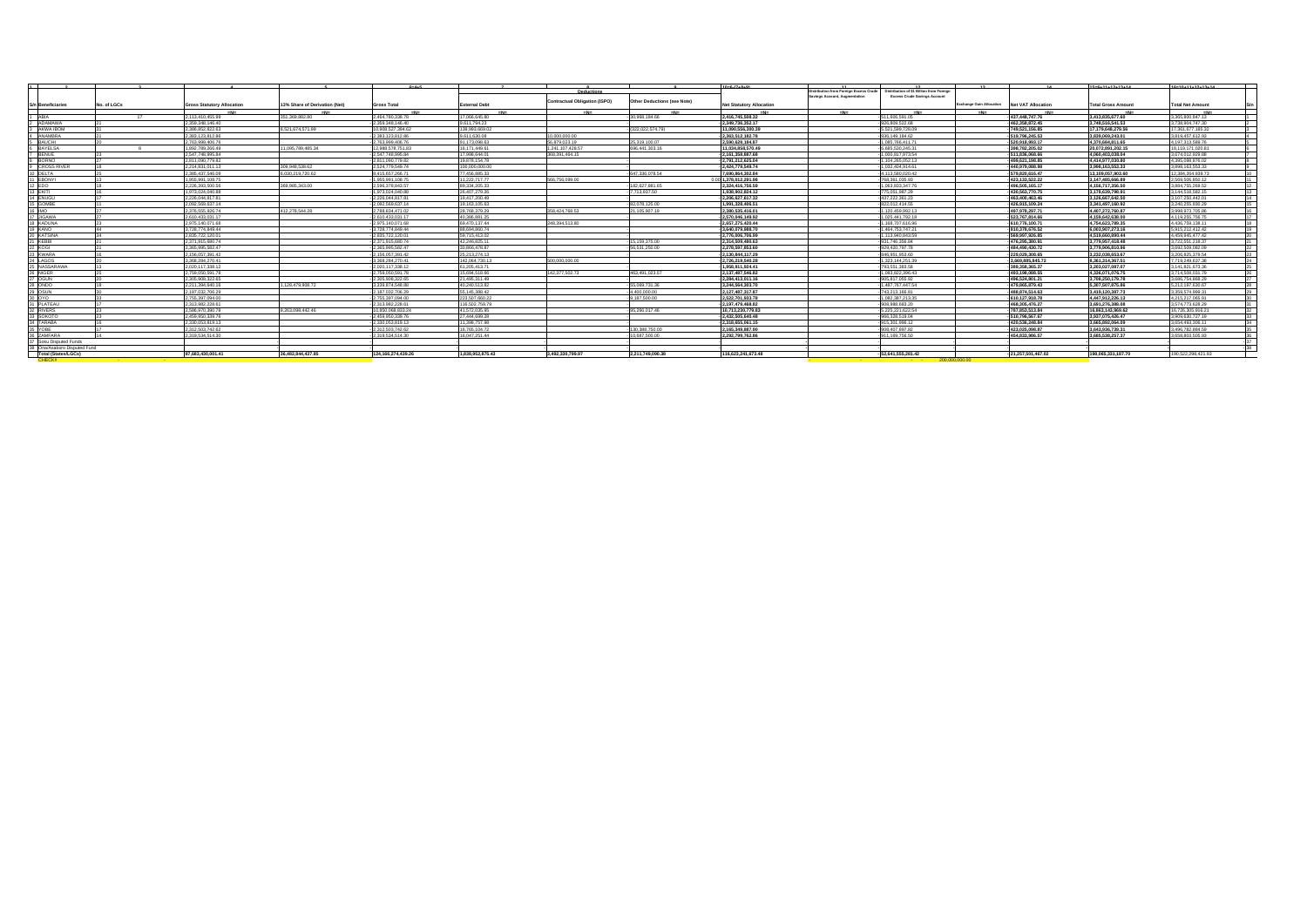|          |                   |                                  |                           |                                      | istribution of \$1 Billion from Foreign Exces |                                          |                |                 |             |            |                           |                                   |                                 | stribution of \$1 Billion from |                    |                 |                         |
|----------|-------------------|----------------------------------|---------------------------|--------------------------------------|-----------------------------------------------|------------------------------------------|----------------|-----------------|-------------|------------|---------------------------|-----------------------------------|---------------------------------|--------------------------------|--------------------|-----------------|-------------------------|
|          |                   | <b>Local Government Councils</b> | ross Statutory Allocation | REFUND FROM STATE ON PARIS CLUB DEBT | Crude Savings Account                         | eduction of 3% legal fee from the refund |                |                 |             |            | Local Government Councils | <b>Gross Statutory Allocation</b> | REFUND FROM STATE ON PARIS CLUB | Foreign Excess Crude           | uction of 3% legal |                 |                         |
|          |                   |                                  |                           |                                      |                                               |                                          | also Added Tax | otal Allocation |             |            |                           |                                   |                                 | Savings Account                | from the refund    | Value Added Tax | <b>Total Allocation</b> |
|          |                   |                                  |                           |                                      |                                               |                                          |                |                 | <b>SANT</b> | --         |                           |                                   |                                 |                                |                    |                 | $-100$                  |
|          |                   | <b>BANCRTH</b>                   | 70,456,820.61             | 109,727.94                           | 7,677,158.36                                  | 13,291.84)                               | 1,442,499.13   | 2,652,914.20    |             |            |                           | 802,261.48                        | 130,919.26                      | 1205,680.37                    | 127.SBI            | 14,337,667.64   | 5,442,601.16            |
|          |                   | <b>BASOUTH</b>                   | 16,346,162.01             | 832,506.57                           | 5,703,611.41                                  | 54,975.20)                               | 3,626,995.35   | 87,454,300.14   |             |            |                           | 036,133.80                        | 213,355.20                      | 0,261,673.13                   | 5.400.66           | 15,418,782.86   | 23,093,544.33           |
|          |                   | ROCHURWU                         | 88,048,452.96             | 1,386,804.39                         | 34,587,580.80                                 | (41,604.13)                              | 15,461,538.07  | 39,442,772.09   |             |            |                           | 003,583.14                        | ,166,851.15                     | 29,101,839.18                  | 35,005.53)         | 15, 161, 252.40 | 19,479,220.34           |
|          |                   | ENDE                             | 88,797,888.40             | 35,800,000.35                        | 34.881.977.33                                 | (41,958.25)                              | 16,166,711.19  | 41,203,227.02   |             |            |                           | 1414.411.92                       | 408,318.88                      | 5.124.162.81                   | 42.249.57          | 7.923.282.22    | 143.827.926.27          |
|          |                   |                                  | 78,352,208.63             | 1,234,084.00                         | 30,778,659.43                                 | (37,022.52)                              | 14,424,526.35  | 24,752,455.88   |             |            |                           | 642,671.72                        | A27,004.55                      | 15,006,053.24                  | 42.829.94          | 17,646,267.17   | 145,280,426.75          |
|          |                   | SALA NGWA NORTH                  |                           |                                      |                                               |                                          |                |                 |             |            |                           |                                   |                                 |                                |                    |                 |                         |
|          |                   |                                  | 1,386,473.54              | 1,281,875.09                         | 31,970,592.73                                 | (38,456.25)                              | 14,931,265.91  | 29,531,751.01   |             |            |                           | 16,287,625.57                     | 001,003.33                      | 1,393,592.92                   | 73.848.100         | 29.971.907.85   | 250,040,881.58          |
|          |                   | SIALA NGWA SOUTH                 | 78,716,209.97             | 1,239,818.13                         | 30,921,671.61                                 | (37, 194.54)                             | 14,320,512.91  | 125,161,078.09  |             |            |                           | 1,362,588.48                      | 1,218,498.59                    | 0,389,951.77                   | 06.554.96          | 15,445,760.04   | 124,380,343.93          |
|          |                   | OTAUNIVIL                        | 81,591,225.09             | 1,285,100.02                         | 32,051,024.13                                 | (38.553.00)                              | 3,000,304.04   | 28,555,160.88   |             |            | <b>IN GADO</b>            | 00.000.301.3                      | 199,624.82                      | 23,919,230.61                  | 35.988.748         | 4,137,173.77    | 21,384,429.75           |
|          |                   | <b>MU-NNEOCHE</b>                | 81,727,853.22             | 1,287,251.98                         | 32,104,035.00                                 | (38,617.56)                              | 5,259,434.58   | 0,340,617.23    |             |            |                           | 43,415,333.16                     | 471,335.27                      | 06,005,022.31                  | (44.140.06)        | 18.095.205.88   | 49.633.636.55           |
|          |                   | <b>DEI NGWA</b>                  | 85,680,851.68             | 349,513.56                           | 33,657,529.25                                 | (40, 485.41)                             | 5,823,154.58   | 36,470,563.67   |             |            |                           | 369,100.30                        | 218,599.58                      | 0,392,470.49                   | 36.557.99          | 5,290,206.67    | 4,233,819.06            |
|          |                   |                                  | 25,408,670.16             | 1,502,731.26                         | 17,478,853.72                                 | (45,081.94)                              | 7,873,957.35   | 52,219,140.55   |             |            |                           | 822,594.54                        | 525,001.23                      | 8,034,277.72                   | 5.750.04           | 8.929.679.04    | 55,265,802.48           |
|          |                   | <b>AWGN AMORE</b>                | 86,950,328.10             | 1,369,508.41                         | 34,156,210.56                                 | (41,085,25)                              | 7,052,676.47   | 39,487,638.29   |             |            |                           | 5,522,038.32                      | 362,762.64                      | 11,987,987.89                  | 40.882.88          | 7,290,509.67    | 139, 122, 395.64        |
|          |                   | WUNAGBO                          | 69.306.194.82             | 091,005.04                           | 27,225,164.48                                 |                                          | 2,641,875.74   | 0,232,091.93    |             |            |                           | 5.924.397.69                      | 200,099.99                      | 4.146.024.47                   | 41,073.00)         | 7,890,059.73    | 140.288.508.88          |
|          |                   | WA EAST                          | 64,378,907.49             | 013,997.96                           | 5,289,605.78                                  | (32,748.15)<br>(30, 412.94)              | 1,877,211.18   | 12,529,302.46   |             |            |                           | 53,202,111                        | 135,786.87                      | 8,327,080.86                   |                    |                 | 15,450,125.45           |
|          |                   |                                  |                           |                                      |                                               |                                          |                |                 |             |            |                           |                                   |                                 |                                | 4.073.61           | 1,910,024.85    |                         |
|          |                   | KWA WEST                         | 06,929,828.59             | 1,054,176.16                         | 26,291,669.83                                 | (31,625.28)                              | 12,833,001.63  | 107,077,050.93  |             |            |                           | 9,137,328.75                      | 1,246,450.01                    | 31,087,073.78                  | 37,393.50)         | 15,839,826.43   | 127,273,285.46          |
|          |                   | <b><i>ILIANIA NORTH</i></b>      | 96,211,947.98             | ,515,383.26                          | 7,794,400.85                                  | (45, 461.50)                             | 085,770.19     | 12,562,040.79   |             |            |                           | 498,175.86                        | 456,889.61                      | 6,335,540.54                   | 3,706.69)          | 1,224,055.22    | 48,470,954.54           |
|          |                   | UAHIA SOUTH                      | 79,367,208.26             | 1,250,070.72                         | 11,177,376.06                                 | (37,502.12)                              | 14,443,101.32  | 26,200,254.24   |             |            |                           | 10,747,271.52                     | ,744,321.42                     | 0,504,230.61                   | 2.329.64           | 2,663,861.25    | 78,607,355.15           |
|          |                   | <b>ABIA Total</b>                | 1,409,657,291.50          | 22,202,762.84                        | 553.747.781.34                                | (000, 002.02)                            | 260,930,006.00 | 1245.872.359.40 |             |            |                           | 3.160.123.27                      | ,152,306.22                     | 20,739,001.61                  | 34,569,198         | 14,909,693,26   | 17.926.635.18           |
|          |                   | XIMSA                            | 89,187,299.22             | 1,404,741.75                         | 15,034,947.41                                 | (42, 142.25)                             | 6,004,739.26   | 41,589,585.39   |             |            |                           | 493,416.13                        | 330,810.89                      | 3,191,075.59                   | 39,924.33          | 16,725,405.40   | 35,700,783.68           |
|          |                   | URORE                            | 10,405,694.62             | 1,738,941.42                         | 43,370,050.87                                 | (52, 168.24)                             | 16,875,091.26  | 72,337,009.93   |             | KAND Total |                           | 1095,098,759.11                   | 1,362,230.88                    | 530,404,096.94                 | 1,840,866.93)      | 775,687,155.02  | 5,261,511,375.03        |
|          |                   | <b>ANYE</b>                      | 92,201,586.51             | 1,452,218.19                         | 36,219,033.00                                 | (43,566,55)                              | 15,454,382.34  | 45,313,653.49   |             |            |                           | 2,760,074.33                      | ,303,509.95                     | 2,510,176.64                   | (39, 105.30)       | 14,563,336.39   | 131,097,992.00          |
|          |                   |                                  | 84.806.687.05             | 1,335,745.06                         | 33.314.136.07                                 | (40,072,35)                              | 14,386,881.22  | 33,003,377.07   |             |            |                           | 1217.735.72                       | 342,219.27                      | 3,475,606.00                   | 40.266.58          | 02.000.000.2    | 135,091,929.80          |
|          |                   |                                  | 82,061,526.29             | 1,292,507.49                         | 32,235,709.92                                 | (38, 775.22)                             | 14,915,930.07  | 0,400,958.55    |             |            |                           | 2,568,930.32                      | 458,004.03                      | 35,363,334.62                  | (43.740.12)        | 6.482.224.96    | 146,828,753.80          |
|          |                   | annak                            | 85,363,222.90             | 1,344,510.76                         | 13,532,756.91                                 | (40,335,32)                              | 5,925,352.96   | 36,125,508.20   |             |            |                           | 8,458,724.34                      | 203,205.36                      | 4,748,745.42                   | 41,797.99          | 6,110,306.90    | 40,009,245.03           |
|          |                   |                                  | 94,488,105.12             | 1,488,232.89                         | 17,117,257.27                                 | (44,646.92)                              | 5,646,529.52   | 10.003,000.01   |             |            |                           | ,010,424.95                       | 225,676.65                      | 0,568,976.18                   | 06.770.30          | 14.059.430.5    | 124,235,737.99          |
|          |                   |                                  | 94,850,489.23             | 1,493,939.65                         | 37,259,586.63                                 | (44, 318, 19)                            | 15,625,577.92  | 149,184,775.24  |             |            |                           | 233,444.49                        | 216,462.94                      | 00,339,181.58                  | (36,493.89)        | 4,184,818.90    | 22,937,414.02           |
|          |                   | YOLA NORTH                       | 83,522,457.49             | 1,315,517.84                         | 32,809,659.35                                 | (39,465.54)                              | 16,584,072.54  | 134,192,241.69  |             |            | 100107-012                | 3501.199.00                       | ,157,678.32                     | 20,073,064.48                  | (34,730.35)        | 13.414.713.83   | 115.911.925.29          |
|          |                   |                                  | 77,871,752.96             | 1,226,516.60                         |                                               |                                          | 3,833,430.57   | 23,484,829.36   |             |            |                           |                                   | 204,838.20                      |                                |                    |                 |                         |
|          |                   | <b>AMURDE</b>                    |                           |                                      | 30,589,924.72                                 | (36, 795.50)                             |                |                 |             |            |                           | 209.509.53                        |                                 | 12,293,901.35                  | 38,845.15          | 4,446,413.82    | 30,205,817.64           |
|          |                   |                                  | 77,649,767.00             | 223,020.23                           | 30,502,723.53                                 | (36,690.61)                              | 14,542,434.58  | 23,881,255.54   |             |            |                           | 474,628.06                        | 1,188,700.76                    | 9,648,275.57                   | 35,662.82          | 13,801,408.18   | 120,077,409.74          |
|          |                   |                                  | 77,214,884.18             | 1,216,170.60                         | 30,331,890.64                                 | (36, 485, 12)                            | 3,782,309.14   | 22,508,769.45   |             |            |                           | 1,806,985.77                      | 398,751.64                      | 4,885,551.00                   | 1.962.55           | 16,828,067.23   | 141,877,393.09          |
|          |                   | <b>AYO-BELWA</b>                 | 87,295,953.47             | 1,374,952.17                         | 34,291,980.05                                 | (41, 248.57)                             | 15,131,618.72  | 38,053,255.44   |             |            |                           | 1,407,440.87                      | ,203,452.99                     | 00,014,707.12                  | 36,103.59          | 3,618,555.71    | 21,208,052.90           |
|          |                   | <b>ICHIKA</b>                    | 83,589,546.34             | 1,316,574.52                         | 32.836.013.48                                 | (39, 497.24)                             | 15,201,572.67  | 132,904,209.78  |             |            |                           | 653223.41                         | 333.485.44                      | 33,257,780.04                  | 40.004.563         | 15.216.840.81   | 134,431,325.13          |
|          |                   | <b>JUBI NORTH</b>                | 81,465,259.71             | 1,283,116.01                         | 32,001,541.86                                 | (35, 423.43)                             | 5,005,399.08   | 29,776,823.18   |             |            |                           | 01.001.013.10                     | 445,921.57                      | 36,061,992.26                  | 43,377.65          | 16,005,559.56   | 145,331,908.84          |
|          |                   | <b>JUBI SOUTH</b>                | 76,737,661.50             | 1,208,654.12                         | 30,144,425.92                                 | (36, 259.62)                             | 14,352,821.73  | 122,407,303.65  |             |            |                           | 448,199.82                        | 440,352.00                      | 35,923,084.33                  | 43.210.567         | 17.016.392.40   | 145,784,817.98          |
|          |                   |                                  | 72,575,417.32             | 1,143,096.83                         | 28,509,394.84                                 | (34,222,90)                              | 13,122,623.79  | 15,316,239.88   |             |            |                           | 1,585,162.42                      | ,300,755.00                     | 12,441,466.97                  | 0,022.65           | 15,219,480.58   | 131,507,642.33          |
|          |                   | HELLENG                          | 1.725.527.97              | 1,287,215.36                         | 32.103.781.58                                 | (38.616.46)                              | 5,000,917.84   | 10.078.826.29   |             |            |                           | 8.727.425.26                      | ,397,498.52                     | 34,854,297.69                  | 41.924.967         | 15.219.319.62   | 140.156.616.14          |
|          |                   |                                  | 379,093.16                | 633,003.75                           | 10,727,913.38                                 | 48,990.11)                               | 6,405,405.07   | 12,397,025.25   |             |            |                           | 405,439.44                        | 456,689.01                      | 330,537.36                     | 3,700.671          | 1206,044.87     | 46,515,010.00           |
|          |                   |                                  | 87,856,184.57             | 1,383,776.07                         | 34,512,053.09                                 | (41,513,28)                              | 11,877,327.66  | 135,587,828.10  |             |            |                           | 558,514.76                        | ,363,337.16                     | 34,002,256.73                  | 0,900.11           | 15,691,033.92   | 137,574,282.46          |
|          |                   | <b>OLA SOUTH</b>                 | 19,542,921.02             | 1,410,342.95                         | 174,644.33                                    | (42,310,20)                              | 6,400,092.44   | 12,552,490.46   |             |            |                           | 33.822.031                        | 530,319.54                      | 8,166,918.85                   | 5.909.59           | 7,005,047.43    | 154,477,230.88          |
| $\sim$ 2 | <b>ADAMAWA</b>    |                                  |                           |                                      |                                               |                                          | 316,231,380.38 |                 |             |            |                           |                                   |                                 |                                | 39.040.98          |                 |                         |
|          | <b>MAWA Total</b> |                                  | 1,014,031,023.45          | 28,572,794.26                        | 12,619,485.46                                 | (057, 103.03)                            |                | 870,658,175.74  |             |            |                           | 2,623,950.99                      | ,301,355.94                     | 12,456,704.07                  |                    | 4,629,749.18    | 130,972,729.20          |
|          |                   | <b>MILAN</b>                     | 11,725,920.95             | 1,287,221.55                         | 32.103.935.95                                 | (23.516.65)                              | 19,486,789.24  | 134,565,251.05  |             |            |                           | 05.936.582.86                     | ,058,550.82                     | 41.614.474.72                  | 50.058.521         | 20.006.674.11   | 169.176.225.98          |
|          |                   | <b>STERN COOLD</b>               | 14,177,537.70             | ,010,826.29                          | 15,210,502.81                                 | (30,324.79)                              | 6,958,177.82   | 07,326,719.84   |             |            |                           | 568,076.48                        | 158,731.67                      | 20,000,335.58                  | (34, 761.95)       | 1,539,942.02    | 7,131,323.81            |
|          |                   |                                  | 85,959,956.10             | 1,353,909.59                         | 33,767,168.27                                 | (40,617,20)                              | 0,564,170.16   | 41,004,586.82   |             |            |                           | 329,221.38                        | 123,468.66                      | 23,019,858.67                  | (33.704.06)        | 12,950,371.58   | 13,389,216.23           |
|          |                   | SIT ATAL                         | 67,210,754.79             | 058,600.88                           | 15,402,024.50                                 | 31,758.03)                               | 7,410,544.53   | 12,050,166.67   |             |            |                           | 427,056.13                        | 292,767.57                      | 726,305.37                     | 1.783.03           | 6,231,124.74    | 40,745,470.78           |
|          |                   | SSIEN UDIM                       | 17,114,631.21             | 1,372,096.26                         | 34,220,752.84                                 | (41, 162.89)                             | 21,211,590.23  | 143,877,907.05  |             |            | <b>ALLIMITARY</b>         | 5,342,716.46                      | 344,187.77                      | 3,524,701.49                   | 0.325.63           | 5.643.357.07    | 135.814.637.16          |
|          |                   | TIM EKPO                         | 74.087.516.32             | 166,913.10                           | 0.103.384.23                                  | (35,007.39)                              | 18,402,808.90  | 22.725.615.16   |             |            |                           | 0207220                           | 337.826.53                      | 13,366,048.95                  | (40, 134.80)       | 15.451.683.90   | 35.054.264.56           |
|          |                   |                                  | 4,825,550.0               | 336,042.1                            | 13,321,546.20                                 | 40,081.27                                | 1,458,804.64   | 19,901,862.56   |             |            |                           | 591,102.03                        | 112,349.49                      |                                |                    |                 | 1,441,252.90            |
|          |                   |                                  | 66,093,373.08             | 1,041,001.59                         | 25,963,089.70                                 | (31, 230.05)                             | 7,435,815.51   | 0,502,049.84    |             |            |                           | 1,075,852.39                      | 150,978.91                      | 28,705,977.95                  | 34.529.37          | 13.467.316.11   | 115,365,596.00          |
|          |                   | ESKPO ASUTAN                     | 80,903,114.48             | 1,274,261.96                         | 1,780,717.50                                  | (38, 227.86)                             | 9,422,758.69   | 33,342,624.77   |             |            |                           | 1458,834.81                       | 314,515.75                      | 2,784,666.80                   | 39,435.47          | 15,202,609.75   | 132,801,191.65          |
|          |                   | <b>ICNO ISOM</b>                 | 87,612,768.44             | 1,379,942.15                         | 34.416.433.30                                 | (41,300.26)                              | 1,114,111.83   | 144,481,857.46  |             |            |                           | 1,498,860.72                      | 220.643.37                      | 0.443.443.55                   | 000.019.30         | 14.704.113.47   | 23.830.441.81           |
|          |                   |                                  |                           |                                      |                                               |                                          |                |                 |             |            |                           |                                   |                                 |                                |                    |                 |                         |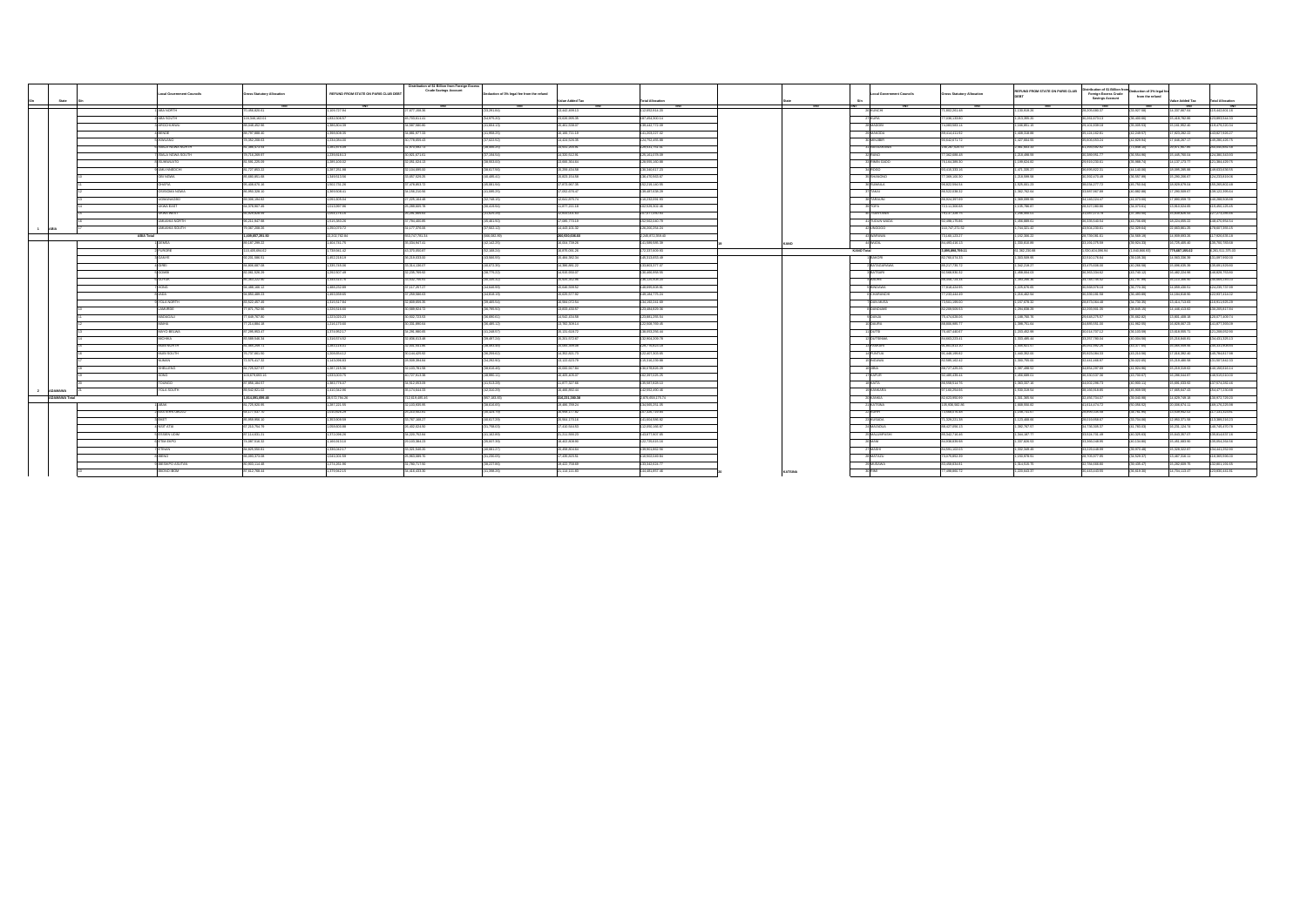|        |                              |                      |                                  |                                   |                                      | <b>Distribution of \$1 Billion from Foreign Exces</b> |                                           |                |                  |                      |                    |                          |                           |                                 | stribution of \$1 Billion f |                      |                |                            |
|--------|------------------------------|----------------------|----------------------------------|-----------------------------------|--------------------------------------|-------------------------------------------------------|-------------------------------------------|----------------|------------------|----------------------|--------------------|--------------------------|---------------------------|---------------------------------|-----------------------------|----------------------|----------------|----------------------------|
|        |                              |                      | <b>Local Government Councils</b> | <b>Jross Statutory Allocation</b> | REFUND FROM STATE ON PARIS CLUB DEBT | Crude Savings Account                                 | Jeduction of 3% legal fee from the refund |                |                  |                      |                    | ocal Government Councils | ross Statutory Allocation | REFUND FROM STATE ON PARIS CLUB | Foreign Excess Crude        | eduction of 3% legal |                |                            |
|        |                              |                      |                                  |                                   |                                      |                                                       |                                           | alus Added Tax | notazofiA lato   |                      |                    |                          |                           | <b>COMME</b>                    | Savings Account             | from the refund      | lue Added Tax  | nstagellA late             |
|        |                              |                      |                                  |                                   |                                      |                                                       |                                           |                |                  |                      |                    |                          |                           |                                 |                             |                      |                |                            |
|        |                              |                      |                                  | 06,099,023.36                     | 050,553.47                           | 6,201,318.17                                          | 31,516.60)                                | 7,357,234.02   | 277,412.42       |                      |                    |                          | 746,529.93                | 1,208,723.81                    | 147,909.66                  |                      | 4,134,502.28   | <b>STATE</b><br>201,471.86 |
|        |                              |                      |                                  | 82,082,829.58                     | 202,843.03                           | 12,244,138.37                                         | 38,785.29)                                | 19,255,455.12  | 34,836,480.81    |                      |                    |                          | 586,729.94                | 300,779.69                      | 442,082.73                  | 39.023.398           | 5,671,010.29   | 31,961,579.26              |
|        |                              |                      | <b>ICOT ABASI</b>                | 80,004,897.63                     | 1,269,564.91                         | 1,003,570.64                                          | 38,086.95)                                | 19,259,286.01  | 32,759,232.24    |                      |                    |                          | 361,074.51                | 1,281,475.05                    | 360,615.37                  | (38,444.25)          | 4,174,324.20   | 28,739,044.86              |
|        |                              |                      | KOT EKPENE                       | 80,612,726.67                     | 1,269,688.22                         | 80.343,533,12                                         | (38.090.65)                               | 19,615,140.09  | 133.126.110.40   |                      |                    |                          | 96.80352                  | 1,274,935.28                    | 1.797.510.36                | 08:248.069           |                |                            |
|        |                              |                      |                                  |                                   |                                      |                                                       |                                           |                |                  |                      |                    |                          |                           |                                 |                             |                      | 14.736.273.62  | 128,716,334.72             |
|        |                              |                      |                                  | 1,338,444.80                      | ,123,613.93                          | 28,023,481.86                                         | (33,708.42)                               | 18,202,508.19  | 18,054,340.36    | <b>KATSINA Total</b> |                    |                          | 1840, 310, 422.18         | 44,862,349.73                   | 110,000,070.44              | (1,345,870.49)       | 518,137,606.16 | 528,861,486.02             |
|        |                              |                      |                                  | 76,704,874.70                     | 1,208,137.72                         | 30,131,546.47                                         | (36, 244.13)                              | 19,098,646.25  | 127,106,961.00   |                      |                    |                          | 048,964.17                | \$93,050.73                     | 34,767,171.59               | (29.791.52)          | 12.635.827.50  | 01,415,222.47              |
|        |                              |                      |                                  | 73,187,586.56                     | 1,152,738.78                         | 28,749,869.86                                         | (34,582,16)                               | 18,357,546.48  | 121,413,159.52   |                      |                    |                          | 01,056,159.19             | 1,591,681.86                    | 10,607,325.21               | (47, 750.46)         | 16,436,358.12  | 158,733,773.92             |
|        |                              |                      | IKPAT ENIN                       | 85.132.422.48                     | 1,356,626.01                         | 33.834.917.28                                         | 40,698.78)                                | 20,740,551.97  | 142.023.818.95   |                      |                    |                          | 157.504.21                | 1,404,272.47                    | 02324320                    | (42.128.17)          | 16,805,089.14  | 42,347,980.84              |
|        |                              |                      | <b>SIT IBOM</b>                  | 73,397,474.11                     | 158,044.61                           | 28,832,318.81                                         | (34,681.34)                               | 18,505,599.03  | 21,856,755.23    |                      |                    |                          | 137,618.10                | 183,452.69                      | 515,889.83                  | 5.503.58             | 14,287,745.03  | 0,089,202.08               |
|        |                              |                      | SIT UBIUM                        | 77,173,268.70                     | 1,215,515.14                         | 30,315,543.06                                         | (36, 465.45)                              | 19,137,212.67  | 27,805,074.12    |                      |                    |                          | 572,078.81                | 1,489,554.55                    | 150,220.22                  | (44, 685, 64)        | 18,167,887.30  | 1,335,054.25               |
|        |                              |                      | <b>BOT AKARA</b>                 | 81,091,079.06                     | 1,286,682.22                         | 12,090,484.90                                         | 38,600.47)                                | 19,782,669.01  | 134,812,914.72   |                      |                    |                          | 6,005,950.89              | 1,837,543.39                    | (829,232.29                 | 55.126.30            | 9,153,069.36   | 3,430,669.64               |
|        |                              |                      | KDBO                             | 72,727,535.42                     | 1,145,492.76                         | 28,569,150.55                                         | (34,364.78)                               | 18,358,995.13  | 120,766,809.08   |                      |                    |                          | 318,000.50                | 1,170,552.88                    | 194,162.11                  | (35, 116.59)         | 4,422,115.84   | 19,070,320.81              |
|        |                              |                      |                                  |                                   |                                      |                                                       |                                           |                |                  |                      |                    |                          |                           |                                 |                             |                      |                |                            |
|        |                              |                      |                                  | 74,021,641.24                     | 165,875.53                           | 29,077,506.89                                         | (34,976,27)                               | 18,980,822.30  | 23.210.869.70    |                      |                    |                          | 262,912.68                | 1,327,180.36                    | 100.528.21                  | (39,815.41)          | 5,156,487.42   | 33,007,293.25              |
|        |                              |                      |                                  | 69,122,962.80                     | 1,088,719.05                         | 27,153,186.47                                         | (32,661.57)                               | 7,824,731.12   | 15, 156, 937.88  |                      |                    |                          | 2,819,259.67              | 1,619,451.52                    | 389,914.10                  | (48,583,55)          | 3,049,506.62   | 3,829,548.36               |
|        |                              |                      | MANA XILING                      | 89,388,406.79                     | 1,407,909.29                         | 35,113,947.36                                         | (42, 237, 28)                             | 20,567,292.81  | 146,435,318.98   |                      |                    |                          | 034,774.89                | 0.000,000.03                    | (522,400.42                 | 05.724.325           | 14,414,099.95  | 120,873,361.57             |
|        |                              |                      | DUNG UKO                         | 64,622,707.63                     | 1,017,837.92                         | 25,385,376.43                                         | 30,535.14)                                | 16,724,300.50  | 07,719,687.34    |                      |                    |                          | 471,053.74                | 1,235,956.02                    | (825,348.62)                | (53.570.00           | 15,373,656.92  | 25,008,946.62              |
|        |                              |                      | <b>KANAFUN</b>                   | 79,484,059.51                     | 1,251,911.18                         | 31,223,278.08                                         | 37,557.34)                                | 19,098,646.25  | 31,020,337.67    |                      |                    |                          | 323,605.39                | 1,391,138.17                    | 005087.39                   | (41,734.15)          | 16,736,455.08  | 141,105,131.88             |
|        |                              |                      | <b>DSIT EKET</b>                 | 64.059.287.40                     | 1,018,414.07                         | 25,399,745.85                                         | (30, 552.42)                              | 17,059,841.22  | 108, 106,736.12  |                      |                    | 13 KALGO                 | 4,349,747.23              | 1,171,043.36                    | 23,206,394.93               | (35,131.30)          | 13,261,324.59  | 17,953,378.81              |
|        |                              |                      | 15550                            | 78,008,404.74                     | 1,239,065.18                         | 30,902,892.55                                         | 37,171.96)                                | 18,817,510.58  | 29,590,761.08    |                      |                    | DKO BESS                 | 003,313.00                | 1,291,275.60                    | 2,205,046.10                | (38, 738.27)         | 15,409,098.63  | 130,929,995.76             |
|        |                              |                      | URUE OFFONG/ORUX                 | 63,985,192.75                     | 1,007,796.77                         | 25, 134, 945.02                                       | (30, 233, 90)                             | 17,299,931.66  | 107,397,632.30   |                      |                    |                          | 2,578,782.13              | 1,458,159.20                    | 36,367,204.65               | (43.744.78)          | 16,167,745.27  | 46,528,146.46              |
|        |                              |                      |                                  | 106,404,613.39                    | 1,675,922.52                         | 1,798,328.53                                          | 50,277.68)                                | 24,975,035.28  | 74,803,622.05    |                      |                    |                          | 529,220.29                | 1,221,121.55                    | 0,455,369.53                | (23.033.05)          | 4,528,511.52   | 23,697,589.24              |
| $\sim$ | AKWA IBOM<br>AKWA IBOM Total |                      |                                  | 202,422,023.20                    | 37,681,767.84                        |                                                       |                                           | 101,484,527.24 | 960 259 613 77   |                      |                    |                          |                           |                                 | 509.077.69                  |                      |                |                            |
|        |                              |                      |                                  |                                   |                                      | 239,801,748.53                                        | (1, 130, 453.04)                          |                |                  |                      |                    |                          | 120,276.66                | 1,183,179.55                    |                             | 05.495.39            | 13,407,284.64  | 19,184,323.16              |
|        |                              |                      | GUATA                            | 11,225,056.95                     | 751,856.21                           | 13,092,152.08                                         | 152.555.691                               | 22,419,243.37  | 79,036,352.92    |                      |                    |                          | 199,590.01                | 1.215.929.71                    | 1325,882.71                 | (36,477.89)          | 4,605.129.28   | 3.310.053.82               |
|        |                              |                      | AMBRA EAST                       | 76,165,265.59                     | 199,638.62                           | 19,919,574.84                                         | (35,989,16)                               | 15,438,625.02  | 22,687,114.90    |                      |                    |                          | 049,299.07                | 1,481,320.53                    | 044,859.58                  | (44.439.62)          | 5,348,257.16   | 47,779,296.73              |
|        |                              |                      | <b>IAMBRA WEST</b>               | 84,297,014.04                     | 327,717.47                           | 13,113,924.05                                         | (39, 831.52)                              | 15,892,054.07  | 34,590,878.12    |                      |                    |                          | 107,703.41                | 1,151,480.58                    | (718,489.81)                | 34,544.42)           | 13,724,057.23  | 15,007,186.62              |
|        |                              |                      | <b>IADCHA</b>                    | 98,810,489.21                     | 556,311.50                           | 8,815,171.25                                          | (46,682,35)                               | 19,677,422.10  | 58,812,704.72    |                      |                    |                          | 944,661.73                | 1,259,165.88                    | 404,213.87                  | 7.774.988            | 5,841,347.17   | 28,411,613.67              |
|        |                              |                      | VAKA NORTH                       | 72,480,901.76                     | 1,141,008.16                         | 28,472,205.83                                         | (34, 248, 24)                             | 14,127,656.51  | 116, 188, 185.02 |                      | <b>KEBBI Total</b> |                          | ,769,301,092.51           | 27,867,321.21                   | 05.024.642.10               | (836,019.64)         | 325,011,053.78 | 2,816,368,089.96           |
|        |                              |                      | WKA SOUTH                        | 83,935,808.87                     | 322,028.32                           | 32,972,033.85                                         | (20,000.05)                               | 16,588,470.88  | 34,778,681.07    |                      |                    |                          | 1,867,515.27              | 1,415,455.47                    | 5,302,152.87                | (42, 463.66)         | 205,545.83     | 43,748,205.58              |
|        |                              |                      | YAMELLIM                         | 78,708,248.57                     | 1,239,691.79                         | 30,918,520.61                                         | (37, 190.75)                              | 15,002,129.89  | 126,431,400.10   |                      |                    | <b>AJAOKUT</b>           | 5,536,326.21              | 1,362,987.68                    | 11,993,580.52               | (0.088,09)           | 14,634,247.17  | 36,486,251.95              |
|        |                              |                      | NUKOFIA                          | 1,483,135.38                      | 125,092.00                           | 18,080,319.85                                         | 33,776.79)                                | 1,605,301.67   | 14,260,874.99    |                      |                    |                          | 1,812,064.48              | 1,603,587.72                    | 094,263.26                  | (48,107.63)          | 19.303.166.06  | 02,064,973.88              |
|        |                              |                      | <b>CAUSIGO</b>                   | 77,946,442.80                     | 1,227,093.00                         | 10,619,264.71                                         | (36, 830.79)                              | 15,596,367.46  | 125,352,937.18   |                      |                    |                          | 1,701,212.47              | 1,365,584.72                    | 06.135.000                  | (40,967.54)          | 15,203,150.13  | 37,287,331.64              |
|        |                              |                      | <b>EMILI NORTH</b>               | 123,259,637.76                    | 1,941,397.05                         | 48,419,333.33                                         | 58.241.911                                | 24,370,453.05  | 197.932.639.33   |                      |                    |                          | 3.482.226.97              | 1,787,398.25                    | 4.578.587.85                | (53.621.95)          | 19.076.499.82  | 78.871.090.94              |
|        |                              |                      | HTUDE LIMID                      | 12,710,779.44                     | 1,302,733.53                         | 32,490,812.40                                         | (39,082.01                                | 7,188,342.87   | 33,053,586.23    |                      |                    |                          | 572,476.24                | 1,316,305.66                    | 12,829,307.93               | 09.489.17            | 14,821,220.26  | 32,499,820.91              |
|        |                              |                      |                                  |                                   | 1,643,768.78                         |                                                       |                                           |                | 167.183.734.00   |                      |                    |                          |                           |                                 |                             |                      |                |                            |
|        |                              |                      |                                  | 104,363,166.82                    |                                      | 40,996,398.51                                         | (40,313,06)                               | 20,229,713.82  |                  |                      |                    |                          | 449,714.82                | 1,015,113.21                    | 5,317,420.63                | (30,453.40)          | 13,205,879.73  | 04,017,674.99              |
|        |                              |                      | <b>CIRCOKA</b>                   | 78,462,102.31                     | 1,235,814.87                         | 30,821,828.35                                         | (37,074.45)                               | 15,281,977.11  | 125,764,648.20   |                      |                    | <b>JALAMELA-COOLU</b>    | 109,625.95                | 1,340,516.49                    | 13,433,137.85               | (40,215.49)          | 15,461,558.02  | 35,304,622.81              |
|        |                              |                      | NEW NORTH                        | 7,724,071.53                      | 1,224,190.54                         | 30.531.911.05                                         | (36, 725.72)                              | 15,575,056.14  | 25,018,504.35    |                      |                    |                          | 420,401.88                | 1,408,413.23                    | 126,515.82                  | (42, 252, 40)        | 14,557,243.10  | 40,470,321.63              |
|        |                              |                      | WEW SOUTH                        | 91,052,400.90                     | 1,443,726.71                         | 36,007,251.31                                         | (68.115, 64)                              | 18,024,538.80  | 47,094,665.91    |                      |                    | <b>DEA/BUNU</b>          | 210,304.08                | 1,447,630.35                    | 104.610.16                  | (43.428.91)          | PR PO3.07C.2   | 44,797,810.63              |
|        |                              |                      |                                  | 87,402,212.37                     | ,376,625.80                          | 34,333,721.73                                         | 41,298.77)                                | 17,645,345.27  | 40,716,606.40    |                      |                    |                          | 1,121,781.69              | 1,230,454.67                    | (688,142.11                 | (36, 913.64)         | 14,427,540.18  | 24,431,005.01              |
|        |                              |                      | <b>NITSHA NORTH</b>              | 74,993,576.80                     | 1,181,183.97                         | 29,459,306.90                                         | 35,435.52)                                | 14,524,716.79  | 20,123,348.93    |                      |                    | <b>TON KARTE</b>         | 1,634,545.93              | 1,000,791.72                    | (924,529.64)                | (48.023.75)          | 16,982,356.17  | 0,094,199.70               |
|        |                              |                      | NITSNA SOUTH                     | 78,050,009.60                     | 1,229,325.17                         | 30,659,971.85                                         | (36, 879.75)                              | 14,902,010.97  | 124,004,497.83   |                      |                    | MOPA-MURO                | 1,174,010.89              | 1,073,772.61                    | 780,415.00                  | (32, 213, 18)        | 2,114,102.33   | 08,110,087.00              |
|        |                              |                      | RUMBA NORTH                      | 83,138,235.22                     | 1,309,466.16                         | 32,658,727.46                                         | (20, 283, 98)                             | 16,052,661.63  | 33.119.806.49    |                      |                    |                          | 9,142,327.67              | 1,404,033.43                    | 15.017.281.48               | (42,121.00)          | 16.882.817.46  | 42,404,339.04              |
|        |                              |                      | <b>UMBA SOUTH</b>                | 83,190,168.86                     | 310,284.14                           | 32,679,128.26                                         | (39,308.52)                               | 16,528,882.86  | 13,009,155.00    |                      |                    |                          | 319,252.47                | 1,044,559.30                    | (051,820.63                 | (31, 336.78)         | 1,971,973.17   | 05,356,268.79              |
|        | <b>ANAMBRA</b>               |                      |                                  | 78,303,021.14                     | 1,233,309.27                         | 30,759,337.38                                         | (36,999.28)                               | 15,911,787.97  | 126,170,456.48   |                      |                    |                          | 023045.99                 | 1,380,198.53                    | 14,422,827.51               | (41,405.96)          | 7,134,883.45   | 40,525,549.54              |
|        |                              | <b>ANAMBRA Total</b> |                                  | 10.239,512,465.91                 | 28,324,263.94                        | 06,421,017.48                                         | 849,727.92)                               | 355,182,760.22 | 2.887.390.779.63 |                      |                    | KENE                     | 08,210,735.95             | 1,704,309.79                    | 0,507,817.55                | (51.131.09)          | 21,006,365.98  | 73,378,158.18              |
|        |                              |                      | LKALERI                          | 137,232,574.06                    | 2,161,477.34                         | 53,908,303.72                                         | (54,844.32)                               | 10,523,011.31  | 13.760.522.11    |                      |                    | LAMATION                 | 544 988 23                | 1,347,373.65                    | 004.158.77                  | (40, 421, 21)        | 5.052.115.44   | 36,308,214.88              |
|        |                              |                      |                                  |                                   |                                      |                                                       |                                           |                |                  |                      |                    |                          |                           |                                 |                             |                      |                |                            |
|        |                              |                      | 411734                           | 03.553.184.02                     | 2,576,039.28                         | 64,247,681.57                                         | (77, 281, 18)                             | 25,814,980.67  | 35.114.004.30    |                      |                    | CIMALA                   | 555 EO4 ED                | 1,316,039.92                    | 2.822.680.37                | (39,481.20)          | 14,186,162.04  | 131,841,005.83             |
|        |                              |                      |                                  | 060,895.02                        | 13,745.2                             |                                                       | 36,412.36)                                |                | 138,788.58       |                      |                    |                          |                           | 388,837.96                      | 638,299.0                   |                      |                | 0,056,083.52               |
|        |                              |                      | <b>AMBAN</b>                     | 85.287.067.77                     | 1,343,311.28                         | 33,502,841.32                                         | (40, 200, 34)                             | 14,776,614.93  | 134.809.535.97   |                      |                    | AGBA WES                 | 450,879.32                | 1,330,140.92                    | 3,174,366.09                | (39.904.23)          | 15:208:204:33  | 34,123,686.44              |
|        |                              |                      | ARAZI                            | 108,193,492.68                    | ,704,098.20                          | 12,501,043.97                                         | (51,122.95)                               | 18,017,578.37  | 70,365,090.27    |                      | <b>KOGI Total</b>  |                          | 833.822.605.96            | 28,883,565.28                   | 20,370,255.95               | (30.300,335)         | 330,167,572.36 | 1,912,377,503.54           |
|        |                              |                      |                                  | 70,531,767.17                     | 110,908.38                           | 27.706.599.20                                         | (33,327.25)                               | 12,813,558.47  | 12,129,505.96    |                      |                    |                          | 1344,730.11               | 1,265,467.14                    | 1.561.370.49                | (37.964.01)          | 14.569.275.24  | 27.702.878.98              |
|        |                              |                      |                                  |                                   |                                      |                                                       |                                           |                |                  |                      |                    |                          |                           |                                 |                             |                      |                |                            |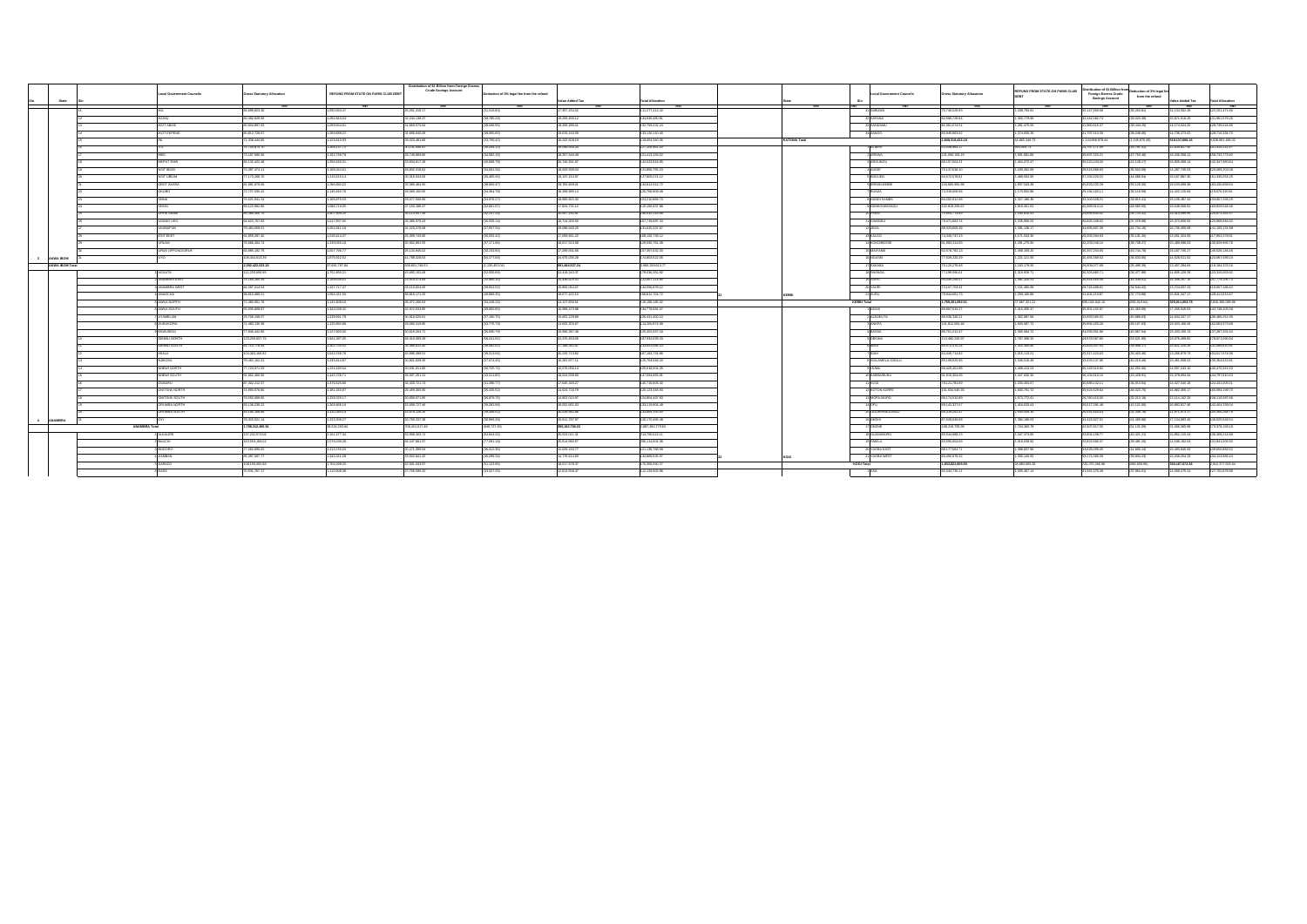|                  |                      |                                  |                            |                                      | <b>Distribution of \$1 Billion from Foreign Exces</b> |                                         |                              |                                 |              |                    |                          |                                   |                                 | stribution of \$1 Billion fr   |                       |                             |                                 |
|------------------|----------------------|----------------------------------|----------------------------|--------------------------------------|-------------------------------------------------------|-----------------------------------------|------------------------------|---------------------------------|--------------|--------------------|--------------------------|-----------------------------------|---------------------------------|--------------------------------|-----------------------|-----------------------------|---------------------------------|
|                  |                      | <b>Local Government Councils</b> | oss Statutory Allocation   | REFUND FROM STATE ON PARIS CLUB DEBT | Crude Savings Account                                 | duction of 3% legal fee from the refund |                              |                                 |              |                    | ocal Government Councils | <b>Iross Statutory Allocation</b> | REFUND FROM STATE ON PARIS CLUB | Foreign Excess Crude           | uction of 3% legal f  |                             |                                 |
| State            |                      |                                  |                            |                                      |                                                       |                                         | also Added Tax               | notazofiA lato                  |              |                    |                          |                                   |                                 | <b>Savings Account</b>         | from the refund       | us Added Tax                | al Allocation                   |
|                  |                      |                                  |                            |                                      |                                                       |                                         |                              |                                 |              |                    |                          |                                   |                                 |                                |                       |                             | <b>STATE</b>                    |
|                  |                      |                                  | 4,810,791.00               | 1,808,449.77                         | 103,623.15                                            |                                         | 0,137,581.93                 | 0,814,193.22                    |              |                    |                          | 1,955,535.11                      | 2,078,361.51                    | 30.435,254.06                  |                       | 242,011.75                  | 048,911.58                      |
|                  |                      | ANJUWA                           | 5,780,952.98               | 323,004.26                           | 1481,583.52                                           | 54,708.13)                              | 7,981,233.22                 | 81,012,665.85                   |              |                    |                          | 0,744,608.81                      | 586,774.79                      | 574,940.63                     | (603.24)              | 0,984,794.99                | 3,543,515.98                    |
|                  |                      | GIADE                            | 0,949,958.54               | 1,274,999.94                         | 1,799,122.95                                          | 38,250.00)                              | 14,971,281.99                | 128,957,123.52                  |              |                    |                          | 750,587.06                        | 1,035,002.55                    | 5,828,434.98                   | (35.530, 10)          | 2,264,786.86                | 04,848,343.38                   |
|                  |                      | <b>TAS/GADAU</b>                 | 3,563,059.17               | 1,473,662.02                         | 36,753,852.69                                         | 44.209.861                              | 17,322,191.72                | 49.068.555.73                   |              |                    | <b>FELOCIAL</b>          | 4,640,976.41                      | 1,648,144.41                    | 41.105.528.89                  | (49.444.33)           | 132,010.54                  | 64,477,215.92                   |
|                  |                      | <b>AMA'ARE</b>                   | 1,005,551.33               | 176,017.42                           | 29,330,450.49                                         | 35,280.52)                              | 3,713,012.34                 | 18,849,751.06                   |              |                    | LORINEAS                 | 945,500.12                        | 1,400,933.30                    | 34, 939, 962.82                | 12,028.00             | 076,253.42                  | 12,320,621.66                   |
|                  |                      | <b>TAGINI</b>                    | 109,907,725.55             | 1,731,098.17                         | 3,174,435.47                                          | (51,932.95)                             | 19,446,048.90                | 174,207,376.14                  |              |                    | COWSOUT                  | 02.000.000                        | 1,349,122.62                    | 0,647,778.92                   | 40.473.68             | 7,217,288.04                | 37,829,746.49                   |
|                  |                      |                                  | 17,818,423.93              | 1,383,181.32                         | 34,497,219.79                                         | (41,425.44)                             | 14,670,251.45                | 138,327,581.06                  |              |                    | LORIN WEST               | 0,998,897.44                      | 1,748,284.64                    | 3,603,075.41                   | (52,448.54)           | 22,238,487.66               | 78,536,296.62                   |
|                  |                      |                                  | 2200.825.09                | 1,609,710.88                         | 0.146.977.91                                          | (48, 201, 33)                           | 8,400,345.24                 | 102.309.567.00                  |              |                    |                          | 521,872.53                        | 1,284,007.69                    | 32,023,780.76                  | 38.520.238            | 283,140.30                  | 10,074,281.05                   |
|                  |                      | INGI                             | 37,864,118.51              | 2,171,424.46                         | 54,156,389.79                                         | (65,142.73)                             | 22,382,698.18                | 16,509,488.20                   |              |                    | CAI AMA                  | 06,818,602.73                     | 1,682,443.04                    | 41,960,953.65                  | 10.473.256            | 4,496,166.45                | 64,907,692.58                   |
|                  |                      | <b>HIRA</b>                      | 1,021,753.67               | 1,543,888.55                         | 38,505,336.68                                         | (33.310.00)                             | 7,451,540.52                 | 155,476,202.77                  |              |                    |                          | 6,882,394.44                      |                                 |                                |                       |                             |                                 |
|                  |                      | AFAWA BALEWA                     | 06.602.134.78              | 1.679.033.57                         | 1,875,919.75                                          | 50.371.011                              |                              | 167,106,727.91                  |              |                    |                          | 198,660.04                        | 1,368,438.42                    | 34,129,524.57<br>28,361,355.39 | 11,053.15             | 35,200,100.<br>1,385,852.78 | 36,340,610.13<br>5,048,956.05   |
|                  |                      |                                  |                            |                                      |                                                       |                                         | 7,000,010.82                 |                                 |              |                    |                          |                                   | 1,137,162.72                    |                                | (34.114.88)           |                             |                                 |
|                  |                      |                                  | 148,157,053.40             | 10.033.543.01                        | 8,199,705.78                                          | 70,006.29)                              | 1,198,406.52                 | 229,818,702.42                  |              |                    | <b>DKE-ERO</b>           | 000,331.21                        | 1,002,680.04                    | 25,007,331.48                  | 0,080.40              | 2,353,927.44                | 01,994,189.78                   |
|                  |                      |                                  | 564,689.51                 | 1221,680.20                          | 30,469,302.73                                         | 36.650.411                              | 13.611.107.90                | 22.830.210.07                   |              |                    |                          | 749,369,34                        | 1.051.333.84                    | 26.220.781.04                  | 1540.025              | 422,143.00                  | 06,412,087.21                   |
|                  |                      |                                  | 36.121,090,                | 1,418,961.79                         | 5,389,602.09                                          | 42,568.85)                              | 6,081,531.27                 | 42,937,658.16                   |              |                    |                          | 367,192.81                        | 1,171,318.13                    | 29,213,247.98                  | 5.139.54              | 533,261.48                  | 8,249,880.85                    |
|                  | <b>BAUCHI Total</b>  |                                  | 2,079,864,161.05           | 32,758,835.06                        | 17,021,393.51                                         | (982,765.05)                            | 347,942,226.59               | 276,603,851.15                  | <b>KWAPA</b> |                    | <b>MTEG</b>              | 093,936.77                        | 1,371,770.31                    | 34,212,623.55                  | 1.153.111             | 4,114,783.84                | 36,751,961.36                   |
|                  |                      |                                  | 0,676,527.64               | 1,412,447.33                         | 1,227,128.26                                          | (42,373,42)                             | 7,311,201.20                 | 43,584,931.00                   |              | <b>KWARA Total</b> |                          | 408,329,225.54                    | 22,181,845.18                   | 53,226,084.63                  | 85,455.36)            | 244,315,489.65              | 227,387,189.63                  |
|                  |                      | <b>ROMINER</b>                   | 25,546,674.30              | 662,409.57                           | 41,461,309.13                                         | (49,872.29)                             | 0,054,245.77                 | 68,674,766.49                   |              |                    |                          | 7,644,528.25                      | 1,052,956.44                    | 8,213,641.36                   | (03.585.05)           | 4,671,001.28                | 10,326,538.64                   |
|                  |                      | KOLOKUMA/OPKUMA                  | 7,024,983.36               | 1,055,674.89                         | 26,329,048.95                                         | (21,670.25)                             | 13,842,251.64                | 108.220.288.58                  |              |                    | AJEROMNIFELODUN          | 1504.776.32                       | 2,417,772.15                    | 00,300,421.83                  | (72,533,16)           | 121,887,428.50              | 38,037,865.63                   |
|                  |                      |                                  | 109,070.23                 | 261,755.39                           | 31,468,797.54                                         | 37,852.66)                              | 509,016.35                   | 28,370,786.86                   |              |                    |                          | 39,382,997.29                     | 3,770,394.37                    | AL035,482.55                   | (3,111.83)            | 40,997,088.93               | 8,072,851.31                    |
|                  |                      | <b>AGOO</b>                      | 34.070.457                 | 1,419,953.10                         | 35,414,325.91                                         | (42,598,59)                             | 7,146,279.86                 | 144,091,030.74                  |              |                    | MUWO-ODOFIN              | 8,564,293.85                      | 1,552,433.81                    | 30,710,459.71                  | 46.573.01             | 0,106,997.22                | 148,895,611.58                  |
|                  |                      | CRAMA                            | 1,013,738.35               | 1,433,509.02                         | 132,417.26                                            | 43.005.271                              | 7,378,708.53                 | 145.535.367.89                  |              |                    |                          | 362 230.19                        | 1,297,243.72                    | 12 353 893 75                  | (38,917.31)           | 12.003.00.00                | 22,836,331.32                   |
|                  |                      | <b>CUTHERN LIAW</b>              | 29,169,244.94              | 2,034,476.13                         | 0,740,831.29                                          | (61,034,23)                             | 21,636,692.24                | 03,520,210.32                   |              |                    | MOACH                    | 646,860.79                        | 1,411,980.05                    | 35.215.474.40                  | 42.359.40             | 07,625,837.30               | 33,857,793.15                   |
| <b>6</b> BAYELSA |                      | 48/2014                          | 2,519,746.91               | 772,238.74                           | 4,200,502.20                                          | 53.167.161                              | 2,729,010.40                 | 00.108.331.00                   |              |                    |                          | 195,895.92                        | 1.373.376.22                    | A252.675.60                    | 41,201.29             | 15,704,469.91               | 28,485,216.36                   |
|                  | <b>BAYELSA Total</b> |                                  | 765,213,056.20             | 12,052,464.18                        | 300,594,360.54                                        | 361.573.931                             | 145,057,405.98               | 223,165,712.97                  |              |                    |                          | 4,963,557.20                      | 1,495,720.52                    | 37,304,002.49                  | (44.871.62)           | 09,128,961.86               | 42.847.370.44                   |
|                  |                      |                                  | (694,112.16                | 1,475,726.17                         | 36,805,333.50                                         | (44,271.79)                             | 5,934,421.54                 | 147,865,321.57                  |              |                    | <b>BEJU-LEKK</b>         | 548,064.43                        | 1,095,414.60                    | 27,320,176.76                  | 32.862.448            | 13,646,478.25               | 01,577,271.61                   |
|                  |                      | GATU                             | 1742,227.05                | 1,271,727.91                         | ,717,516.99                                           | 38,151.84)                              | 13,094,747.32                | 27,588,057.43                   |              |                    | FAKO/LIAYE               | 1,514,524.03                      | 1,787,906.94                    | 44,591,274.92                  | 3.637.211             | 1,638,882.80                | 13,478,951.48                   |
|                  |                      |                                  | 0,289,108.54               | 1,264,591.08                         | 1,539,520.98                                          | (37, 937.73)                            | 13,290,883.48                | 126,346,166.35                  |              |                    |                          | 6,363,611.94                      | 1,517,772.04                    | 37,853,978.15                  | 45,533.16)            | 09.947.001.31               | 45,636,830.29                   |
|                  |                      | <b>DURUKU</b>                    | 1,580,301.23               | 1,473,933.59                         | 36,760,625.79                                         | 44,218.01)                              | 16,734,046.98                | 48,504,689.58                   |              |                    | KORDO                    | 32,303,447.62                     | 2,083,841.29                    | 51,972,022.58                  | 2.515.24              | 7,107,317.28                | 3.404.113.53                    |
|                  |                      |                                  | 3,536,412.78               | 1,945,756.38                         | 1,528,117.37                                          | 58,372.69)                              | 1,730,780.42                 | 95,682,694.26                   |              |                    |                          | 46,799,889.30                     | 2,312,167.04                    | 7,006,578.60                   | 10.355.01             | 1,285,045.50                | 7,994,315.44                    |
|                  |                      | <b>AMA</b>                       | 7,907,740.67               | 1,542,092.79                         | 38,450,549.60                                         | 46.262.701                              | 16,343,011.40                | 54,207,931.75                   |              |                    | AGOS ISLAND              | 320,046.48                        | 1,290,279.12                    | 32,180,193.20                  | 08.708.371            | 6,606,756.71                | 21,958,567.14                   |
|                  |                      | WER EAST                         | (173,631.82                | 1,451,777.89                         | 6,208,051.72                                          | (3,553,34)                              | 5,443,971.30                 | 145,233,879.40                  |              |                    | AGOS MAINLAND            | 545,460.56                        | 1,536,386.71                    | 38,318,237.13                  | (00.199.38            | 0,092,639.44                | 17,446,632.24                   |
|                  |                      | GWER WEST                        | 1,525,509.67               | 1,299,815.44                         | 32,418,033.91                                         | 38,994.46)                              | 14,107,924.97                | 130,312,289.53                  |              |                    |                          | 44,750,173.75                     | 2,279,883.06                    | 56,861,400.32                  | (03.300,03)           | 20,242,528.89               | 04,065,589.53                   |
|                  |                      | ATSINA ALA                       | 0,000,589.14               | 532,702.85                           | 1,720,408.85                                          | 48,981.09)                              | 7,409,989.46                 | 53,374,709.21                   |              |                    |                          | 0,292,462.06                      | 209,672.01                      | 8,110,302.39                   | 35,290.16)            | 117,793.05                  | 0,003,939.35                    |
|                  |                      | <b>ONSHISHA</b>                  | 1705,038.92                | 1,523,149.67                         | 37,988,099.00                                         | 45,034.42)                              | 7,440,700.94                 | 3,611,294.05                    |              |                    |                          | 2,596,204.20                      | 2,245,957.03                    | 56,015,268.52                  | 67,378.71)            | 19,872,317.03               | 20.882,388.06                   |
|                  |                      | WANDE                            | 09,000,963.33              | 1,716,816.24                         | 42,818,238.14                                         | (51,504.42)                             | 18,181,929.48                | 71,666,442.72                   |              |                    | SHOMOLL                  | 12,309,576.26                     | 1,769,873.48                    | 44,141,511.50                  | 53.096.208            | 12,827,474.97               | 71,055,340.00                   |
|                  |                      | OGO.                             | 735,317.48                 | 1,381,872.35                         | 1,464,573.55                                          | 41,456.17)                              | 15,618,324.99                | 139, 158, 632.20                |              |                    |                          | 5,217,335.80                      | 1,972,231.71                    | 0,188,424.95                   | 59,166.95)            | 6,088,623.00                | 92,407,448.50                   |
|                  |                      | MAKUROE                          | 101,434,905.72             | 1,597,647.29                         | 39,846,106.09                                         | 47,929.42)                              | 19,749,728.44                | 102,580,458.13                  | LAGOS        | <b>LAGOS Total</b> |                          | 166.485.936.24                    | 37,273,262.31                   | 222 613 420 70                 | 1,118,197.87)         | 2,287,456,524.20            | 619,710,945.58                  |
|                  |                      |                                  |                            |                                      |                                                       |                                         |                              |                                 |              |                    |                          |                                   |                                 |                                |                       |                             |                                 |
|                  |                      | <b>CRADING</b>                   | 739,922.57<br>1,847,823.04 | 114,186.93<br>1,289,141.55           | 788,367.72<br>32,151,822.07                           | 1.425.611<br>38.674.251                 | 3,358,165.46<br>4,319,171.08 | 12,967,217.07<br>129,509,283.51 |              |                    |                          | 304,372.94<br>037,009.66          | 1,195,529.55                    | 29,817,092.59<br>33,797,436.80 | 15,865.89<br>0553.700 | 79.019.28<br>1,551,462.64   | 10,460,155.47<br>134,700,378.61 |
|                  |                      |                                  |                            |                                      |                                                       |                                         |                              |                                 |              |                    |                          |                                   | 1,355,123.21                    |                                |                       |                             |                                 |
|                  |                      | <b>SMN</b>                       | 540,489.20                 | 1,126,796.23                         | 8,102,849.83                                          | 33,803.89)                              | 2,476,964.64                 | 13,213,236.01                   |              |                    |                          | 037,777.41                        | 1,386,636.24                    | 34,583,387.19                  | 11,500.00)            | 4,421,718.06                | 38,387,919.82                   |
|                  |                      |                                  | 12,051,279.53              | 1,462,608.66                         | 36,478,176.52                                         | (43, 878.26)                            | 03.056.005.00                | 146,414,273.06                  |              |                    |                          | 086,401.52                        | 1,544,906.78                    | 38,530,731.94                  | 46,347.20)            | 6,542,227.24                | 54,057,920.27                   |
|                  |                      | <b>KPOKWU</b>                    | 1877.592.11                | 1,399,863.72                         | 34,913,286.89                                         | 41,925.91)                              | 5,002,471.67                 | 141,011,218.48                  |              |                    |                          | 112,163.35                        | 1,104,299.42                    | 7,541,768.58                   | 33,128.98)            | 2,478,781.81                | 1,203,884.18                    |
|                  |                      | <b>DANLI</b>                     | 0,639,550.09               | 711,123.83                           | 2,676,266.52                                          | 11,333.71)                              | 1,599,431.89                 | 1,575,039.42                    |              |                    |                          | 243,571.34                        | 1,122,119.63                    | 7,986,213.25                   | 13,663.59             | 910,513.23                  | 3,228,753.85                    |
|                  |                      |                                  | 525,473.45                 | 1,110,809.25                         | 1,704,126.87                                          | 13.324.2011                             | 12,734,889.64                | 12,041,974.93                   |              |                    | nerneu                   | 632,571.89                        | 1,222,749.38                    | 30,495,968.56                  | 36,682.48             | 3,460,519.29                | 22,775,126.63                   |
|                  |                      | KUM                              | 0,259,037.38               | 563,376.35                           | 8,991,371.92                                          | 46,901.29)                              | 159,275.54                   | 56,926,159.90                   |              |                    |                          | 2,825,078.61                      | (334,552.54)                    | 8,248,687.95                   | 58,036.58)            | 573,834.45                  | 0,524,116.97                    |
|                  |                      |                                  | (028,255.89                | 1,433,737.68                         | 5,758,120.10                                          | (43,012.13)                             | 16,238,928.85                | 02.020.3914                     |              |                    |                          | 2,158,311.07                      | 1,766,545.95                    | 44,058,521.38                  | 52,996.38)            | 038,674.72                  | 3,969,056.74                    |
|                  |                      | WOEIKYA.                         | (494,361.97                | 512431.41                            | 7,905,339.95                                          | 6524.941                                | 583,092.46                   | 457.830.85                      |              |                    |                          | 889.539.23                        | 1,368,550.96                    | 34.132.331.21                  | H 056.531             | 720,253.40                  | N 077.618.36                    |
|                  | <b>BENUE Total</b>   |                                  | 114,723,644.55             | 33,309,085.29                        | 830,744,903.90                                        | 09,272.56)                              | 369,870,538.61               | 347,724,899.79                  |              |                    |                          | 514,682.51                        | 1,299,644.91                    | 32,413,780.74                  | (20.909.35            | 720, 044.44                 | 30,909,163.25                   |
|                  |                      | <b>BADAN</b>                     | 8,953,237.66               | 1,401,055.17                         | 34,943,002.31                                         | (2,031.66                               | 13,126,028.76                | 138,381,292.25                  |              |                    |                          | 226,448.33                        | 1,310,855.56                    | 32,693,379.72                  | 09.325.67             | 13,760,809.40               | 30,952,167.34                   |
|                  |                      | <b>SKIRA UBA</b>                 | 173,306.18                 | 73,020.42                            | 243,801.80                                            | 1,190.61)                               | 4,346,472.42                 | 7,095,410.20                    |              |                    |                          | 207,531.29                        | 138,719.99                      | 400.234.43                     | 34,161,60)            | 274,070.74                  | 14,076,394.85                   |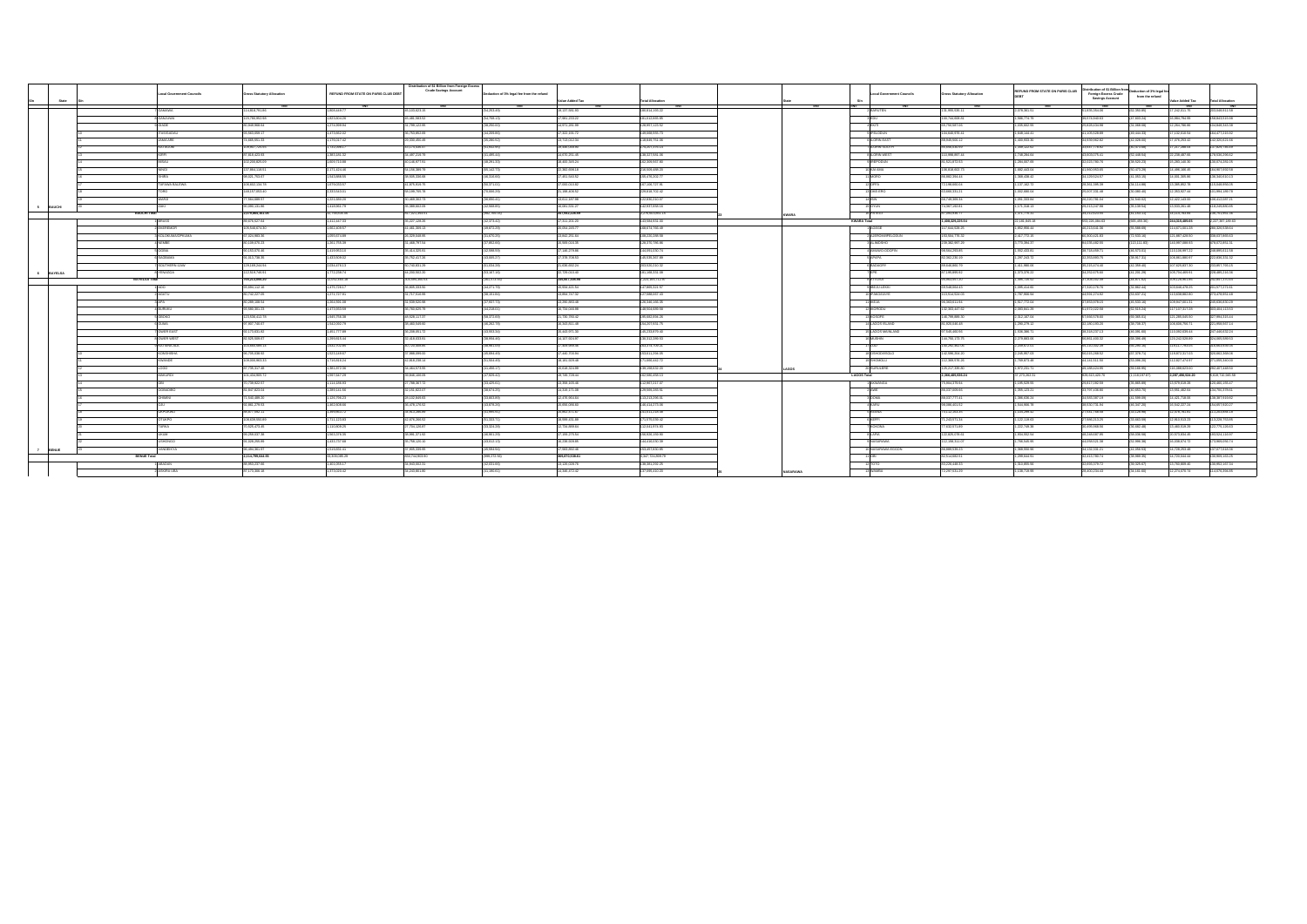|                          |                    |                                  |                                   |                                      | istribution of \$1 Billion from Foreign Exces |                                          |                |                  |              |                               |                               |                           |                                 | stribution of \$1 Billion f   |                                        |                   |                  |
|--------------------------|--------------------|----------------------------------|-----------------------------------|--------------------------------------|-----------------------------------------------|------------------------------------------|----------------|------------------|--------------|-------------------------------|-------------------------------|---------------------------|---------------------------------|-------------------------------|----------------------------------------|-------------------|------------------|
|                          |                    | <b>Local Government Councils</b> | <b>Iross Statutory Allocation</b> | REFUND FROM STATE ON PARIS CLUB DEBT | Crude Savings Account                         | eduction of 3% legal fee from the refund |                |                  |              |                               | ocal Government Councils      | ross Statutory Allocation | REFUND FROM STATE ON PARIS CLUB | Foreign Excess Crude          | duction of 3% legal<br>from the refund |                   |                  |
| State                    |                    |                                  |                                   |                                      |                                               |                                          | alus Added Tax | notas allA lato? |              |                               |                               |                           |                                 | Savings Account               |                                        | ue Added Tax      | nstagellA late   |
|                          |                    |                                  |                                   |                                      |                                               |                                          |                |                  |              | <b>Side Contract Contract</b> |                               |                           |                                 | - 18                          |                                        |                   | <b>STERN</b>     |
|                          |                    |                                  | 7,685,129.15                      | 1,853,595.93                         | 5,229,590.38                                  | 55,007.001                               | 18.592.480.59  | 154.305.188.1    | RAWA Total   |                               |                               | 126.965.466.15            | 7,750,234.13                    | 00.534.34                     |                                        | 189,039,928.75    | 75,922,656.35    |
|                          |                    |                                  | 0,320,887.29                      | 107,586.92                           | 1,623,760.44                                  | 13,227.61)                               | 2,443,486.85   | 11,462,493.89    |              |                               |                               | 44,540.59                 | 30,041.08                       | 171,876.08                    | 39.901.23                              | 420654724         | 33,173,103.75    |
|                          |                    |                                  | 94,758,715.02                     | 1,492,494.16                         | 17,223,535.48                                 | (44, 774.82)                             | 15,509,109.53  | 148,999,139.38   |              |                               |                               | 557,187.09                | 1,142,809.69                    | 502 233 57                    | (34,284.25)                            | 1,836,219.02      | 14,004,165.08    |
|                          |                    | <b>HIBOK</b>                     | 1752,374.84                       | 1,114,383.05                         | 7.793.259.28                                  | (33, 431.42)                             | 12.029.074.91  | 11.055.000.59    |              |                               |                               | 1312.173.02               | 1.312.205.76                    | 1727.054.47                   | 39,365.171                             | 6.045.946.42      | 33.358.013.50    |
|                          |                    | smost                            | 5,672,078.38                      | 1,821,889.43                         | 45,438,814.92                                 | (54,656.68)                              | 17,355,876.38  | 180,234,002.43   |              |                               |                               | 1,777,044.58              | 2,075,550.20                    | 1,765,238.62                  | (02.208.51                             | 5,523,915.50      | 101,079,482.39   |
|                          |                    |                                  | 76,551,933.28                     | 1,205,728.82                         | 0,071,467.35                                  | (36, 171.86)                             | 13,310,458.00  | 21,103,416.23    |              |                               |                               | 265,721.48                | 1,311,521.38                    | 2,709.985.65                  | 09.345.641                             | 14,731,790.88     | 31,982,673.75    |
|                          |                    |                                  | 88,731,958.85                     | 1,397,569.93                         | 34,856,078.60                                 | (41, 227.10)                             | 14,819,281.26  | 139,762,961.55   |              |                               |                               | 399,219.38                | 1,360,828.19                    | 3,939,721.61                  | (40, 824, 85)                          | 15,149,067.94     | 36,808,012.27    |
|                          |                    | <b>AMALA</b>                     | 9,557,105.98                      | 1,253,061.70                         | 31:251:972.51                                 | (37,591.85)                              | 12,980,133.10  | 25.004.681.43    |              |                               |                               | 010.507.59                | 1,275,953.45                    | 1.822.904.13                  | 38.278.60                              | 14.091.388.74     | 28,162,475.31    |
|                          |                    |                                  | 0,589,929.94                      | 1,741,843.21                         | 13,442,423.00                                 | (52, 255, 30)                            | 18,796,129.30  | 74,518,070.16    |              |                               |                               | 463,377.93                | 1,172,833.09                    | (251,031.84)                  | 05.184.99                              | 2.916.626.01      | 1768.683.88      |
|                          |                    |                                  | 9,629,409.65                      | 1,254,200.51                         |                                               |                                          | 13,774,189.26  | 125,900,548.55   |              |                               |                               | 8,706,815.52              | 1,239,669.22                    |                               | 37.190.08                              | 13,921,091.28     | 24,748,343.61    |
|                          |                    |                                  | 0,002,235.00                      |                                      | 31,280,375.16                                 | (37,626.02)                              | 16,700,150.69  | 142,953,755.85   |              |                               |                               |                           |                                 | 10,917,957.67<br>4,790,364.07 |                                        |                   |                  |
|                          |                    |                                  |                                   | 1,412,222.22                         | 5,221,514.00                                  | (42,366.67)                              |                |                  |              |                               |                               | 564,671.55                | (394,935.07                     |                               | (00.05).19                             | 14,879,392.74     | 39,587,515.38    |
|                          |                    | 16.04                            | 11,030,982.05                     | 1,276,275.93                         | 31,830,947.00                                 | (38, 288, 28)                            | 12,798,793.67  | 126,098,710.37   |              |                               |                               | 303,916.19                | 1,327,826.18                    | 116,635.39                    | (39,834.75)                            | 3,533,205.82      | 32,241,748.80    |
|                          |                    | <b>UA BALGE</b>                  | 2139.254.10                       | -136.226.42                          | 8.338.043.58                                  | (34,086.79)                              | 11.858.197.99  | 13.437.595.30    |              |                               |                               | 1,319,584.24              | 580,080.46                      | 9.407.980.60                  | 17.402.411                             | 1745.679.04       | 58,005,921.92    |
|                          |                    |                                  | 05,902,504.44                     | 1,668,014.07                         | 41,001,087.09                                 | (50,040.42)                              | 14,941,161.44  | 164,062,727.42   |              |                               |                               | 1,486,005.04              | 1,598,452.13                    | 9,866,179.15                  | (47,953.56)                            | 5,835,794.85      | 58,738,477.61    |
|                          |                    | <b>IKAMA</b>                     | 06,540,182.09                     | 1,678,057.79                         | 41,851,583.23                                 | (50,341.73)                              | 10.033,034.31  | 105,483,340.31   |              |                               |                               | 0,585,961.69              | 1,741,780.71                    | 1440 884 17                   | 52.253.42                              | 16,408,078.01     | 72,124,431.16    |
|                          |                    | <b>TAYA KUSAR</b>                | 53,276,005.25                     | 206,626.73                           | 24,856,358.87                                 | (29, 096, 00)                            | 11,719,867.52  | 100,818,959.58   |              |                               | WASHEG                        | 18,579,519.69             | 2,025,187.68                    | 509,172.82                    | (00.755.63)                            | 5,910,020.91      | 07,063,145.47    |
|                          |                    |                                  | 6,135,815.14                      | 1,356,679.45                         | 33,836,250.00                                 | (40,700.38)                              | 13,233,486.78  | 134,521,530.98   |              |                               | <b>HANCHAGA</b>               | 1,187,200.95              | 1,310,237.39                    | 1,677,962.39                  | (39,307.12)                            | 6,472,430.49      | 33,608,524.10    |
|                          |                    | AGUMERI                          | 00,811,649.72                     | 1,587,830.72                         | 39,601,275.93                                 | (47,634.92)                              | 14,415,364.02  | 156,368,485.47   |              |                               |                               | 3,773,742.16              | 1,791,989.75                    | 44,693,102.13                 | (53,750.60)                            | 17.873.054.65     | 78,078,128.99    |
|                          |                    | DUGURI METRO                     | 41,000,029.10                     | 2,222,390.00                         | 55,427,495.15                                 | (66, 671.70)                             | 26,689,046.27  | 225,372,188.81   |              |                               |                               | 1,156,530.45              | 1,231,001.97                    | 0,701,792.27                  | 36.930.06                              | 13,324,728.25     | 23,377,122.89    |
|                          |                    | <b>LOTE</b>                      | 1,237,081.21                      | 1,437,026.78                         | 35,840,151.79                                 | (43, 110.80)                             | 14,005,723.05  | 142,536,872.03   |              |                               | NIKORY                        | 573,674.02                | 1,395,076.87                    | 4,793,900.45                  | (41.852.31)                            | 5.077.118.07      | 39,797,917.10    |
|                          |                    | ONNA                             | 83,081,133.88                     | 1,308,566.79                         | 32,636,296.66                                 | (39, 257.00)                             | 13,656,365.31  | 130,643,105.64   |              |                               |                               | 429,427.26                | 1,550,309.60                    | 10,005,400.02                 | (46,509.29)                            | 1041,573.94       | 54,443,388.33    |
|                          |                    | OWGUNO                           | 0,845,665.33                      | 1,273,357.11                         | 11,758,150.07                                 | (38, 200.71)                             | 13,437,360.85  | 127,276,332.64   |              |                               |                               | 136,368.22                | 1,498,442.38                    | 17,371,886.87                 | 44.953.27                              | <b>655 517 77</b> | 49,617,261.97    |
|                          |                    |                                  | 030,553.53                        | 440,524.34                           | 36,151,847.08                                 | (43, 485.73)                             | 532,009.04     | 47,121,309.05    |              |                               |                               | 1,962,955.97              | 20.009,027                      | 3,981,781.13                  | 2.904.071                              | 566.165.11        | 75,221,467.16    |
|                          |                    |                                  |                                   |                                      |                                               |                                          |                | 128,383,597.11   |              |                               | <b>SULE JA</b>                |                           |                                 |                               |                                        |                   |                  |
|                          |                    |                                  | 81,061,828.55<br>4,454,590.44     | 1,289,352.16                         | 32,157,323.78                                 | (38,680.86)                              | 13,113,763.48  |                  |              |                               |                               | 1,839,879.27              | 1,304,705.91                    | 2,541,525.97                  | (39, 143.01)                           | 16,950,112.19     | 33,607,141.33    |
| <b>BORNO</b>             |                    |                                  |                                   | 172,034.03                           | 19,247,579.90                                 | (35, 180.54)                             | 3,194,823.79   | 18,034,507.97    |              |                               |                               | 110,601.18                | 1,072,773.88                    | 755,506.12                    | 32.183.22                              | 2,677,436.95      | 08,584,134.91    |
|                          | <b>BORNO Total</b> |                                  | 2,430,485,436.66                  | 38,281,284.43                        | 054,753,986.13                                | 1,148,438.53)                            | 400,053,614.64 | 823,335,883.32   | <b>NIGER</b> |                               |                               | 799,800.32                | 1,162,381.43                    | 8,990,362.37                  | (34,871.44)                            | 2,620,746.25      | 6,538,418.92     |
|                          |                    |                                  | 79,875,209.15                     | 1,258,071.97                         | 31,376,931.20                                 | (37, 742.16)                             | 14,001,349.51  | 127,133,819.67   |              | <b>NIGER Total</b>            |                               | 2203749.425.38            | 35,970,123.50                   | 127.112.500.37                | (1.079.103.71)                         | 176,866,754.04    | 522 619 622 52   |
|                          |                    | <b>КАМКРА</b>                    | 100,102,911.65                    | 1,576,667.76                         | 39,322,866.32                                 | (47,300.03)                              | 14,864,901.65  | 155,820,047.35   |              |                               | <b>ISEOKUTA NORTH</b>         | 009,432.52                | 1,412,335.58                    | 5,224,341.13                  |                                        | 16,957,098.12     | 1,220,837.28     |
|                          |                    | KPABUYO.                         | 96,468,805.24                     | 1,519,428.88                         | 17,095,300.65                                 | (45,582.87)                              | 18.736.673.91  | 154.574.625.01   |              |                               | <b>BEOKUTA SOUTH</b>          | 0.003.003.00              | 1,433,197.88                    | 744.057.27                    | (42.005.94)                            | 18,532,880.78     | 46,661,723.98    |
|                          |                    |                                  | 715,332.34                        | 272,045.40                           | 4,243,288.47                                  | (29, 161.36)                             | 1,042,383.66   | 7,943,888.51     |              |                               |                               | 5,527,175.10              | 134.655.5                       | 238,381.40                    | 64.038.50                              | 7.427.204.75      | 8,263,339.26     |
|                          |                    | <b>KWAIPA</b>                    | 0.027.556.10                      | 1,102,966.82                         | 7.508.532.79                                  | (33,089.00)                              | 13,406,492.25  | 12.012.458.95    |              |                               | <b>BADO NORTH</b>             | 274,898,65                | 1.406.121.48                    | 5.069.358.60                  | (42.183.64)                            | 16.329.250.99     | 42.037.446.08    |
|                          |                    |                                  | 6,162,357.94                      | 1,357,097.51                         | 3,846,676.66                                  | (40, 712.93)                             | 5,446,230.85   | 136,771,650.04   |              |                               | <b>BADO SOUTH</b>             | 923,117.18                | 1,321,828.42                    | 2,967,048.25                  | 39.654.851                             | 5.911.523.24      | 134,083,862.23   |
|                          |                    |                                  | 00,768,443.61                     | 1,587,150.20                         | 39,584,303.51                                 | (47,614.51)                              | 5,992,148.49   | 157,884,431.30   |              |                               | vencos                        | 050 053 61                | 993225.55                       | 771.531.73                    | (29.796.77                             | 12:251.447.78     | 01,046,471.90    |
|                          |                    | ALABAR MUNICIPAL                 | 9,270,054.05                      | 1,248,540.49                         | 1,139,211.51                                  | (37,456.21)                              | 5,774,882.41   | 27,395,232.25    |              |                               | EMO NORTH                     | 557,062.44                | 1,001,053.51                    | 4,966,764.99                  | 0.031.611                              | 2,404,522.34      | 01,099,371.67    |
|                          |                    | ALABAR SOUTH                     | 81,830,544.83                     | 1,288,869.42                         | 32,145,034.77                                 | (35,555,55)                              | 16,168,852.22  | 131,394,635.16   |              |                               |                               | 12,392,259.67             | 2,085,240.12                    | 2,006,910.12                  | (02,557.20)                            | 27,371,576.39     | 13,793,429.10    |
|                          |                    | LING                             | 7,171,309.27                      | 1,057,979.59                         | 26,386,529.34                                 | (31, 732, 32)                            | 12,581,531.44  | 07,005,010.26    |              |                               | JEBU EAST                     | 020,402.10                | 1,261,588.73                    | 464,641.01                    | 07.847.663                             | 4.023.313.96      | 26,810,185.15    |
|                          |                    |                                  | 7,765,107.17                      | 1,382,341.55                         | 34,476,275.66                                 | (41,470.25)                              | 15,227,322.97  | 138,809,577.12   |              |                               | <b>JEBU NORTH</b>             | 848,659.73                | 1,572,663.17                    | 222,989.96                    | 47.179.90                              | 9,629,287.37      | 0,226,420.34     |
|                          |                    | <b>GANLIKU</b>                   | 7,359,925.59                      | 1,218,455.08                         | 30,388,855.44                                 | (36,553.65)                              | 13,551,422.14  | 122,482,115.00   |              |                               | <b>JEBU COE</b>               | 370,012.47                | 1,155,612.07                    | 20,021,531.21                 | 04.658.352                             | 15,434,497.20     | 18,746,984.59    |
|                          |                    | <b>WAS STRUCK</b>                |                                   |                                      |                                               |                                          |                |                  |              |                               | CENNE                         |                           |                                 |                               |                                        |                   |                  |
|                          |                    |                                  | 05,642,005.58                     | 1,364,665.73                         | 34,035,431.78                                 | (40, 939.97)                             | 15,551,210.06  | 137,553,233.18   |              |                               |                               | 253,608.82                | 1,122,277.72                    | 500,155.21                    | (23,668.33)                            | 14,298,204.32     | 4,630,578.74     |
|                          |                    | a ime                            | 2,738,006.32                      | 1,303,163.31                         | 32,501,531.35                                 | (39,094.90)                              | 15,154,021.02  | 131,657,687.10   |              |                               | JEBU NORTH EAST               | 1,132,817.86              | 094.371.46                      | 800 111 17                    | (29.831.14)                            | 2,653,143.75      | 1,550,613.30     |
|                          |                    | <b>CUICPANI</b>                  | 88,411,038.77                     | 1,392,525.68                         | 34,730,272.62                                 | (41, 775.77)                             | 16,195,056.78  | 140,687,778.09   |              |                               | MEKO-AFON                     | 2,841,861.13              | 1.147.223.44                    | 03.614.060.48                 | 04.418.80                              | 13,122,604.59     | 15,091,400.84    |
|                          |                    |                                  | 3,720,146.63                      | 1,318,631.54                         | 32,887,316.46                                 | (39,558.95)                              | 5,533,729.62   | 133,420,205.31   |              |                               |                               | 414,783.06                | 1,219,319.11                    | (410,415.79                   | 06.579.57                              | 5.318.411.64      | 24,326,350.02    |
|                          |                    | <b>LICE EDG</b>                  | 17,889,086.16                     | 1,384,294.29                         | 34,524,977.64                                 | (41,528.83)                              | 16,324,019.28  | 140,000,848.54   |              |                               | <b>BAFEMIOWODE</b>            | 943,977.86                | 1,448,100.73                    | 05,117,838.04                 | (43.444.82)                            | 7,843,095.00      | 47,309,627.41    |
| 9 CROSS RIVER            |                    |                                  | 2,458,566.19                      | 456,265.74                           | 16,319,980.89                                 | 43,687.97)                               | 16,787,363.58  | 46,978,488.43    |              |                               |                               | 565,825,62                | 1,205,947.63                    | 076,924.6                     | 36,178.43                              | 1,933,266,28      | 21,811,785.71    |
| <b>CROSS RIVER Total</b> |                    |                                  | 1,510,377,986.58                  | 23,789,160.98                        | 593,313,328.07                                | (713, 674.83)                            | 272,999,591.87 | 2,399,705,392.67 |              |                               | ODOGBOLU                      | 300214.80                 | 1,138,762.26                    | 23.401.288.58                 | 34.162.87                              | 14,568,233,63     | 16,374,335.40    |
|                          |                    | <b>CHANORTH</b>                  | 8,931,674.87                      | 87.305,708.18                        | 0218,043.90                                   | (32,571.19)                              | 5,306,482.30   | 12,309,336.06    |              |                               | <b>GUN WATERSDE</b>           | 137,675.61                | 1,057,449.85                    | 373,317.22                    | 1,723.50                               | 2,823,795.32      | 7,360,514.50     |
|                          |                    | XXHA SOUTH                       | 5,034,768.08                      | 1,181,832.75                         | 29.475.487.84                                 | (35.454.98)                              | 16,461,961.82  | 122,118,595.51   |              |                               |                               | 23,628,57                 | 1.506.116.95                    | 563294.63                     | 6.183.51                               |                   | 53,281,628.21    |
|                          |                    |                                  | 4,433,194.37                      | 014,853.00                           | 15,310,930.99                                 | (30,445.59)                              | 14,724,863.36  | 105,453,396.14   |              | OGUN Total                    |                               | 689,929,547.79            | 26,617,182.19                   | 3,845,562.58                  | 798.515.47                             | 29,533,129.63     | 1,709,126,906.73 |
|                          |                    | <b>URUTU</b>                     | 32,089,961.09                     | 1,450,460.04                         | 36,175,183.82                                 | (43,513.80)                              | 18,685,228.93  | 148,357,320.08   |              |                               | AIGNO NORTH EAS               | 124,486.48                | 1,340,750.55                    | 3,438,975.42                  | (40,222.52)                            | 16.095.825.41     | 35,959,815.34    |
|                          |                    | <b>HIOPE EAST</b>                | 315,510.35                        | 312,258.33                           | 2,728,365.46                                  | (39,367.75)                              | 8,399,554.14   | 135,716,320.53   |              |                               | <b><i>UICHIO NORTH WE</i></b> | 706,998.59                | 1,445,688.23                    | 056,172.75                    | 43.370.653                             | 1,331,463.84      | 46,576,952.77    |
|                          |                    |                                  |                                   |                                      |                                               |                                          |                |                  |              |                               |                               |                           |                                 |                               |                                        |                   |                  |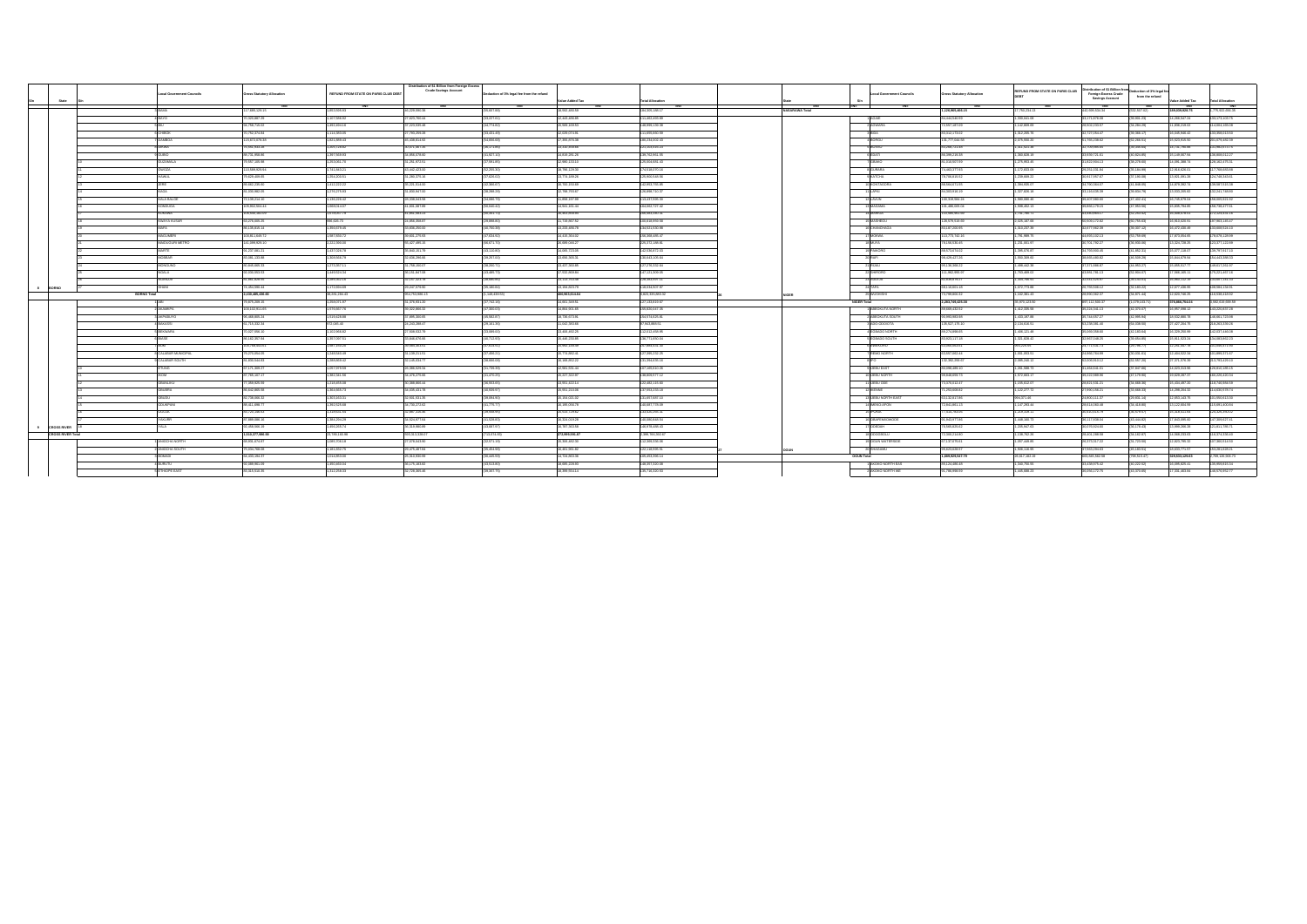|    |      |                     |                                  |                                   |                                      | <b>Distribution of \$1 Billion from Foreign Exces</b> |                                           |                 |                |  |            |                          |                           |                                 | mibution of \$1 Billion f |                      |                 |                   |
|----|------|---------------------|----------------------------------|-----------------------------------|--------------------------------------|-------------------------------------------------------|-------------------------------------------|-----------------|----------------|--|------------|--------------------------|---------------------------|---------------------------------|---------------------------|----------------------|-----------------|-------------------|
|    |      |                     | <b>Local Government Councils</b> | <b>Jross Statutory Allocation</b> | REFUND FROM STATE ON PARIS CLUB DEBT | Crude Savings Account                                 | Jeduction of 3% legal fee from the refund |                 |                |  |            | ocal Government Councils | ross Statutory Allocation | REFUND FROM STATE ON PARIS CLUB | Foreign Excess Crude      | eduction of 3% legal |                 |                   |
|    |      |                     |                                  |                                   |                                      |                                                       |                                           | alus Added Tax  | notazofiA lato |  |            |                          |                           |                                 | Savings Account           | from the refund      | lue Added Tax   | nstagellA late    |
|    |      |                     |                                  |                                   |                                      |                                                       |                                           |                 |                |  | $\sim$     |                          |                           |                                 |                           |                      |                 | <b>CONTRACTOR</b> |
|    |      |                     | THIOPE WEST                      | 85,311,444.12                     | 343,035.22                           | 512,416.95                                            | (20.010.06                                | 15,409,692.69   | 8,616,938.12   |  |            | DKO SOUTH WE             | 112,171.6                 | 1,450,809.86                    | 83,908.64                 |                      | 7,836,690.37    | 1,540,056.17      |
|    |      |                     | A NORTH EAST                     | 83,201,503.84                     | 310,462.67                           | 12,683,580.92                                         | (20,313.00)                               | 17,847,938.47   | 15,004,172.02  |  |            | EAS HTUDE OWON           | 707,510.90                | 050,674.55                      | 204,338.02                | 31,520.24)           | 13,102,485.42   | 23.883.00         |
|    |      |                     | <b>CA SOUTH</b>                  | 79,310,221.72                     | 1,249,173.15                         | 1,154,990.35                                          | 37,475.19)                                | 7,169,871.29    | 128,846,781.32 |  |            | AKURE NORTH              | 016,506.17                | ,134,295.29                     | (289,880.19               | (34,028.86)          | 14,685,092.85   | 15,091,845.65     |
|    |      |                     | SOKO NORTH                       | 80,430,833.02                     | 1,266,823.31                         | 31.595.193.81                                         | (38.004.70)                               | 16,576,276.81   | 129.831.122.24 |  |            | AKURE SOUTH              | 11,993,290.53             | 08.3945.00                      | 1991697.28                | 52.918.40            | 21.819.687.15   | 79.517.703.36     |
|    |      |                     | SOKO SOUTH                       | 90,001,991.01                     | 1,417,573.53                         | 35, 354, 978.22                                       | (42,527.21)                               | 19,266,171.83   | 145,998,187.39 |  |            |                          | 8,648,115.54              | 1,238,744.67                    | 08.003.103.1              | (37, 162.34)         | 14,602,583.90   | 25,347,180.66     |
|    |      |                     | OXWA EAST                        | 76,177,908.80                     | 1,199,837.76                         | 29,924,541.40                                         | (35,935,13)                               | 15,256,906.10   | 122,523,198.92 |  |            |                          | 9,738,355.94              | 1,255,916.47                    | 1,323,171.92              | 07.677.498           | 16.125.377.97   | 28,405,144.81     |
|    |      |                     | DOKWA WEST                       | 76,547,137.72                     | 1,205,053.29                         | 30,009,583.53                                         | (36, 169.60)                              | 16,742,711.18   | 124,528,916.12 |  |            | <b>DISTIPUPA</b>         | 4,158,343.49              | 1,483,038.03                    | 06,087,004.89             | (44, 491.14)         | 17,968,002.90   | 50,552,588.18     |
|    |      |                     |                                  | 72,738,505.55                     | 145,005.54                           | 28,573,459.88                                         | (34.369.97)                               | 16,121,527.87   | 18.544.788.88  |  |            | LAR                      | 13,814,022.08             | 1.635.119.49                    | 30.153.057.0              | (49.053.58)          | 19.804.575.68   | (5,985,344.72     |
|    |      |                     | SHIMLI NORTH                     | 72,241,291.47                     | 1,137,834.19                         | 28,378,142.06                                         | (34, 135.03)                              | 15,647,882.02   | 17.371.014.71  |  |            |                          | 529.860.92                | 1,236,882.10                    | 848,445.59                |                      | 5.438.103.79    | 26,016,185.93     |
|    |      |                     |                                  |                                   |                                      |                                                       |                                           |                 |                |  |            | 58-EDC                   |                           |                                 |                           | (37,106.46)          |                 |                   |
|    |      |                     | SHIMLI SOUTH                     | 74,763,271.59                     | ,177,556.56                          | 29,368,837.39                                         | (35,326.70)                               | 16,751,000.05   | 22,025,920.40  |  |            | D-OLUJI-OKEIGBO          | 498,301.91                | 1,299,386.91                    | 12,407,346.04             | (38, 981.61)         | 16,014,089.07   | 32,180,142.32     |
|    |      |                     | TANI                             | 63,778,932.21                     | 1,004,548.07                         | 15,053,920.85                                         | 30,135.44)                                | 14,115,237.10   | 03,922,501.79  |  |            |                          | 034,798.38                | 1,229,084.54                    | 653,972.94                | 06.872.549           | 5,122,232.59    | 5,003,216.01      |
|    |      |                     | APELE                            | 79,050,112.52                     | 1,245,075.31                         | 31,052,813.11                                         | 37,352.29)                                | 17,409,006.00   | 128,779,716.51 |  |            |                          | 535,906.89                | 1,520,485.77                    | 7,921,659.81              | (45, 614.57)         | 1,064,536.74    | 53,796,974.63     |
|    |      |                     |                                  | 75,007,382.99                     | 1,181,401.43                         | 29,464,730.30                                         | 35,442.04)                                | 6,550,716.09    | 22.168.788.76  |  |            | DNDO E                   | 123,103.28                | 1,009,968.92                    | 5,189,119.65              | (30,259.07           | 280563459       | 03,147,527.37     |
|    |      |                     | GHELLI NORTH                     | 106,556,444.87                    | 1,678,313.93                         | 11,057,971.64                                         | 50,342.42)                                | 22,270,231.87   | 72,312,612.89  |  |            |                          | 5,394,113.40              | 1,000,000.57                    | 1,401,379.48              | (49,800.20)          | 19,581,064.29   | 7,986,763.64      |
|    |      |                     | GHELLI SOUTH                     | 86,552,285.56                     | 1,363,239.05                         | 33,999,849.74                                         | [40, 027.17]                              | 18,811,100.97   | 140,685,578.16 |  |            |                          | 112,229.54                | 1,293,306.09                    | 12,255,687.40             | 08.799.189           | 15,113,701.62   | 30,736,125.46     |
|    |      |                     | KWUANI                           | 69,037,450.51                     | 1,087,372.19                         | 7,119,595.15                                          | 32,621.17)                                | 15,811,225.94   | 023,022.63     |  |            |                          | 505,058.92                | 1,520,944.92                    | 933,111.44                | (45, 628.35)         | 7,495,451.80    | 3,458,938.54      |
|    |      |                     |                                  | 79,959,718.22                     | 1,259,403.03                         | 31,410,128.42                                         | 37,782.09)                                | 18,099,521.57   | 130,090,989.15 |  | ONDO Total |                          | 559,093,274.57            | 24,569,049.96                   | 12.764.141.42             | (737,071.50)         | 298,856,599.77  | 2,495,345,994.23  |
|    |      |                     | ARRI SOUTH                       | 100,879,507.18                    | 1,588,899.51                         | 39,627,932.00                                         | (47,666.92)                               | 21,703,292.64   | 03,751,954.33  |  |            | TAKUMOSA EAST            | 028,672.85                | 1,008,481.00                    | 5,152,025.07              | (30, 254.45)         | 12,803,458.08   | 02,962,383.15     |
|    |      |                     | HTRICKI NARN                     | 84,205,671.25                     | 1,326,278.78                         | 33,078,042.38                                         | (20, 700, 36)                             | NC 802,220,21   | 34,925,802.39  |  |            | <b>AKUMOSA WES</b>       | 1,724,596.91              | 1,019,442.73                    | 5,425,401.02              | (30, 583.28)         | 12,560,277.17   | 03,099,134.54     |
|    |      |                     | ARRI SOUTH-WEST                  | 76,767,958.25                     | 1,209,131.47                         | 30,156,331.15                                         | (36, 273.94)                              | 15,091,024.56   | 23,788,981.49  |  |            | <b>TYEDADE</b>           | 2,216,470.83              | 1,247,036.53                    | 1,118,162.71              | (37,430.90)          | 15, 191, 268.46 | 126,736,867.64    |
|    |      | <b>DELTA Total</b>  |                                  | 1,996,324,691.17                  | 31,443,049.26                        | 154,205,051.28                                        | (943,291.48)                              | (30,326,545.40  | 241,356,045.64 |  |            |                          | 500,383.55                | 1,063,162.67                    | 6,515,797.75              | (31,894.88)          | 12,792,158.57   | 23,539,607.66     |
|    |      |                     | <b>BAKALIKI</b>                  | 11,149,965.35                     | 1,278,149.98                         | 31,877,686.54                                         | (38,344,50)                               | 15,721,270.24   | 20.008.727.00  |  |            | <b>UWADURO</b>           | 224,460.29                | 1,011,555.34                    | 228.935.15                | (30.346.96)          | 2.628.911.23    | 03,063,525.06     |
|    |      |                     | <b>FIKPO NORTH</b>               |                                   | 226,463.97                           |                                                       |                                           |                 |                |  |            |                          |                           |                                 |                           |                      | 483675822       | 19:421.151.24     |
|    |      |                     |                                  | 7,058,411.51                      |                                      | 10,588,612.12                                         | 36,793.92)                                | 15,878,626.38   | 25,525,320.05  |  |            |                          | 273,288.87                | ,169,839.10                     | 9,176,360.22              | 35,095.17)           |                 |                   |
|    |      |                     | FIKPO SOUTH                      | 79,128,557.56                     | 1,246,311.86                         | 11,083,628.24                                         | (37,382,36)                               | 15,023,467.04   | 27,314,575.35  |  |            | DE NORT                  | 572,373.8                 | ,001,294.68                     | 4,972,779.70              | (30,038.84)          | 3,049,214.37    | 02,565,623.78     |
|    |      |                     |                                  | 78,913,454.79                     | 242,923.89                           | 30,999,130.62                                         | 37,287.72)                                | 14,920,131.76   | 26,038,353.35  |  |            | DE SOUT                  | 380,464.21                | 045,523.41                      | 6,075,866.10              | 31,365.70)           | 12,798,242.92   | 06,268,730.94     |
|    |      |                     | <b>ZZA NORTH</b>                 | 77,300,777.25                     | 217,523.46                           | 10,365,631.53                                         | 36,525.70)                                | 15,524,768.22   | 24,372,174.76  |  |            |                          | 910,991.49                | 75,127.12                       | 4,320,148.16              | 29.253.81)           | 2,746,735.18    | 0,023,748.14      |
|    |      |                     | EZZA SOUTH                       | 77,755,207.65                     | 1,224,680.95                         | 30,544,142.88                                         | (36, 740.43)                              | 15,125,132.56   | 124,612,423.61 |  |            | 10 0360                  | 1,217,216.89              | 1,153,205.47                    | 28,761,509.38             | (34,598.16)          | 14,620,522.30   | 17,717,857.87     |
|    |      |                     |                                  | 91,181,360.13                     | 1,436,149.15                         | 35,818,263.19                                         | 43,084.47)                                | 7,745,556.52    | 46,138,244.51  |  |            | <b>E CENTRAL</b>         | 406,902.95                | 203,444.52                      | 014,495.89                | (36,103.34)          | 5,734,795.83    | 3,323,535.65      |
|    |      |                     | MELL                             | 79,765,660.64                     | 1,256,346.53                         | 31,333,897.87                                         | 37,690.40)                                | 15,099,540.41   | 28,017,755.05  |  |            | FF FAS                   | 053,493.64                | 1,292,380.97                    | 232,614.50                | (38,771.43)          | 16,405,458.56   | 31,945,176.25     |
|    |      |                     |                                  | 74,357,334.43                     | 171,162.86                           | 19,209,375.37                                         | 35,134.89)                                | 4,729,617.52    | 19,432,355.29  |  |            |                          | 564,169.30                | 1,221,672.01                    | 469,098.35                | 06.650.16            | 5.298.267.55    | 24,516,557.05     |
|    |      |                     |                                  | 97,875,671.00                     | 1,541,587.68                         | 38,447,951.84                                         | 46,247.63)                                | 18,372,276.92   | 156,191,239.81 |  |            | 14 IFE SOUTH             | 212,243,29                | 1,168,877.00                    | 9,152,380.03              | (05,008.33)          | 14,707,345.03   | 19,205,779.63     |
|    |      |                     | <b>LOZARA</b>                    | 79,870,841.58                     | 1,258,003.18                         | 31.375.215.51                                         | 37.740.101                                | 15,621,570.57   | 128.087.090.75 |  |            |                          | 031,783.7                 | 029.778.25                      | 3,189,125.08              | (27.893.35)          | 1.543.482.24    | 4.666.275.93      |
|    |      |                     | <b>UWORDER</b>                   | 89,429,420.86                     | 1,408,555.28                         | 35, 130,058.09                                        | (42, 256, 66)                             | 7,157,499.12    | 43,083,277.30  |  |            | EL CICK IN               | 220,444.64                | 1,137,505.84                    | 20, 369, 962, 92          | (34,125.18)          | 13,465,042.78   | 15, 158,821.00    |
|    | mown |                     | MCHA                             | 91,445,024.39                     | 1,440,301.98                         | 35,921,836.94                                         | (43,209.06)                               | 18,460,999.00   | 147,224,953.26 |  |            |                          | 329.221.46                | 1,028,965.85                    | 5,662,912.29              | (30,553,00)          | 12,348,000.91   | 04,338,231.53     |
|    |      | <b>EBONYI Total</b> |                                  | 1,076,041,687.14                  | 16,948,160.75                        | 422,605,431.35                                        | 508,444.82)                               | 210,850,456.26  | 726,027,290.68 |  |            | LESNA EAST               | 8,230,538.29              | 1,074,002.95                    | 06,002,020.34             | (32, 230.89)         | 13,781,750.98   | 09,857,332.67     |
|    |      |                     | OCE CACON                        | 03,302,399.58                     | 1,627,061.20                         | 40,579,703.25                                         | (48, 811.84)                              | כמ בכב, כבס, כז | 05.202.683.08  |  |            | <b>ESNAYES</b>           | 619,020.68                | ,112,282.66                     | 1740.874.51               | (33.358.48)          | 13,654.176.01   | 13, 122, 985.38   |
|    |      |                     |                                  | 99,449,962.58                     | 1,566,383.51                         | 39,066,371.99                                         | 46,991.51)                                | 22,306,540.52   | 102,342,207.09 |  |            |                          | 497,908.78                | 1,126,125.56                    | 0,006,123.20              | (33.783.77)          | 14,197,386.23   | 14,873,760.01     |
|    |      |                     |                                  |                                   |                                      |                                                       |                                           |                 |                |  |            |                          |                           |                                 |                           |                      |                 |                   |
|    |      |                     | <b>SAN CENTRAL</b>               | 67,479,682.27                     | 1,062,836.61                         | 26,507,665.78                                         | (31, 685, 10)                             | 14,754,572.59   | 20,772,872.15  |  |            |                          | 647,905.81                | 1,207,240.43                    | 0,109,167.70              | (36, 217, 21)        | 14,973,285.92   | 22,901,382.64     |
|    |      |                     | <b>IAN NORTH EAST</b>            | 70,399,142.80                     | 100,019.48                           | 7,654,501.11                                          | (33,264.58)                               | 15,206,424.22   | 14,335,623.03  |  |            |                          | 007,783.96                | 1,086,904.93                    | 107,941.41                | (32.607.15)          | 13,672,007.31   | 0,842,030.46      |
|    |      |                     | SAN SOUTH EAST                   | 82,596,684.52                     | 1,300,935.48                         | 32,445,993.13                                         | (39,028.09)                               | 16,763,728.48   | 133,068,314.51 |  |            |                          | 542,216.68                | 1,300,078.59                    | 2,424,596.83              | (30,000.36)          | 6,511,371.35    | 132,739,261.09    |
|    |      |                     | SAN WEST                         | 71,918,904.04                     | 1,132,756.44                         | 28,251,500.41                                         | 13.982.691                                | 15,415,545.03   | 16.684.723.83  |  |            | 24 OBDIOR                | 339,213.25                | 1,107,875.57                    | 7,630,959.32              | (33, 236.27)         | 14,101,259.92   | 13,146,071.79     |
|    |      |                     | AKO CENTRAL                      | 09,386,562.95                     | 1,092,870.88                         | 27,256,735.04                                         | (32, 786, 13)                             | 14,408,987.86   | 2,112,370.59   |  |            |                          | 370,469.97                | ,171,309.75                     | 214,535.33                | (35, 141.09)         | 14,057,012.04   | 0,389,046.00      |
|    |      |                     | <b>TSAKO EAS</b>                 | 78,518,630.39                     | 1,236,705.22                         | 30,844,033.95                                         | 37,101.16)                                | 12.054,342.97   | 126,626,618.39 |  |            |                          | 340,151.05                | 975,586.40                      | 24,331,602.74             | (29,267.59)          | 12,816,206.24   | 00,034,278.84     |
|    |      |                     |                                  | 88,470,782.71                     | 1,393,456.28                         | 34,753,482.24                                         | (41, 003, 00)                             | 17,725,893.02   | 42,301,810.55  |  |            |                          | 876,154.30                | 163,584.04                      | (020,356.07               | 34.907.525           | 4.592.193.04    | 18,617,379.93     |
|    |      |                     | <b>LUDGBEN</b>                   | 64,089,283.20                     | 1,009,435.24                         | 25,175,834.29                                         | (30, 283, 00)                             | 13,606,239.77   | 03.850.510.42  |  |            | IRIADI                   | 341,907.76                | 1,202,420.82                    | 02.420.003                | 06.072.625           | 5,134,827.06    | 2,632,047.20      |
|    |      |                     | <b>POBA OKHA</b>                 | 109,521,129.50                    | 1.725.009.11                         | 3.022.572.11                                          | 51,750.27)                                | 23,311,166.75   | 77.528.127.19  |  |            | 29 OROLU                 | E02.842.90                | 1,096,277.39                    | 7.341.695.08              | (22,888,32)          | 13,668,788.07   | 11,676,715.12     |
|    |      |                     |                                  | 10,367,222.70                     | 20,335.4                             | 354,938.2                                             |                                           | 1,425,932.43    |                |  |            |                          |                           | 180,824.78                      | 60,348.4                  |                      |                 | 0,961,364.72      |
|    |      |                     | RHONMANON                        | 89,973,504.22                     | 1,417,124.85                         | 35,343,787.91                                         | (42,513.75)                               | 17,246,484.75   | 143,938,387.98 |  | OSUN Total |                          | 125.854.063.82            | 33,483,197.57                   | 135,087,349.53            | (1.004.495.93)       | 420,726,548.72  | 1,414,146,663.71  |
|    |      |                     | VIA NORTH EAST                   | 85,067,610.30                     | 1,339,854.72                         | 13,416,633.07                                         | (40,195.64)                               | 16,317,156.39   | 136,101,058.84 |  |            |                          | 538,957.36                | ,174,023.50                     | 280,721.29                | 35.220.71            | 4,990,955.94    | 19,949,438.38     |
|    | EDO  |                     | VIA SOUTH WEST                   | 91,494,996.05                     | 1,441,089.05                         | 35.941.467.03                                         | 143.232.671                               | 15,721,823.52   | 44,556,142.99  |  |            | AKINYELE                 | 227,884.23                | 1.373.880.05                    | A26524139                 | (41, 216, 40)        | 17.475.754.80   | 40.301.543.86     |
| 12 |      |                     |                                  |                                   |                                      |                                                       |                                           |                 |                |  |            |                          |                           |                                 |                           |                      |                 |                   |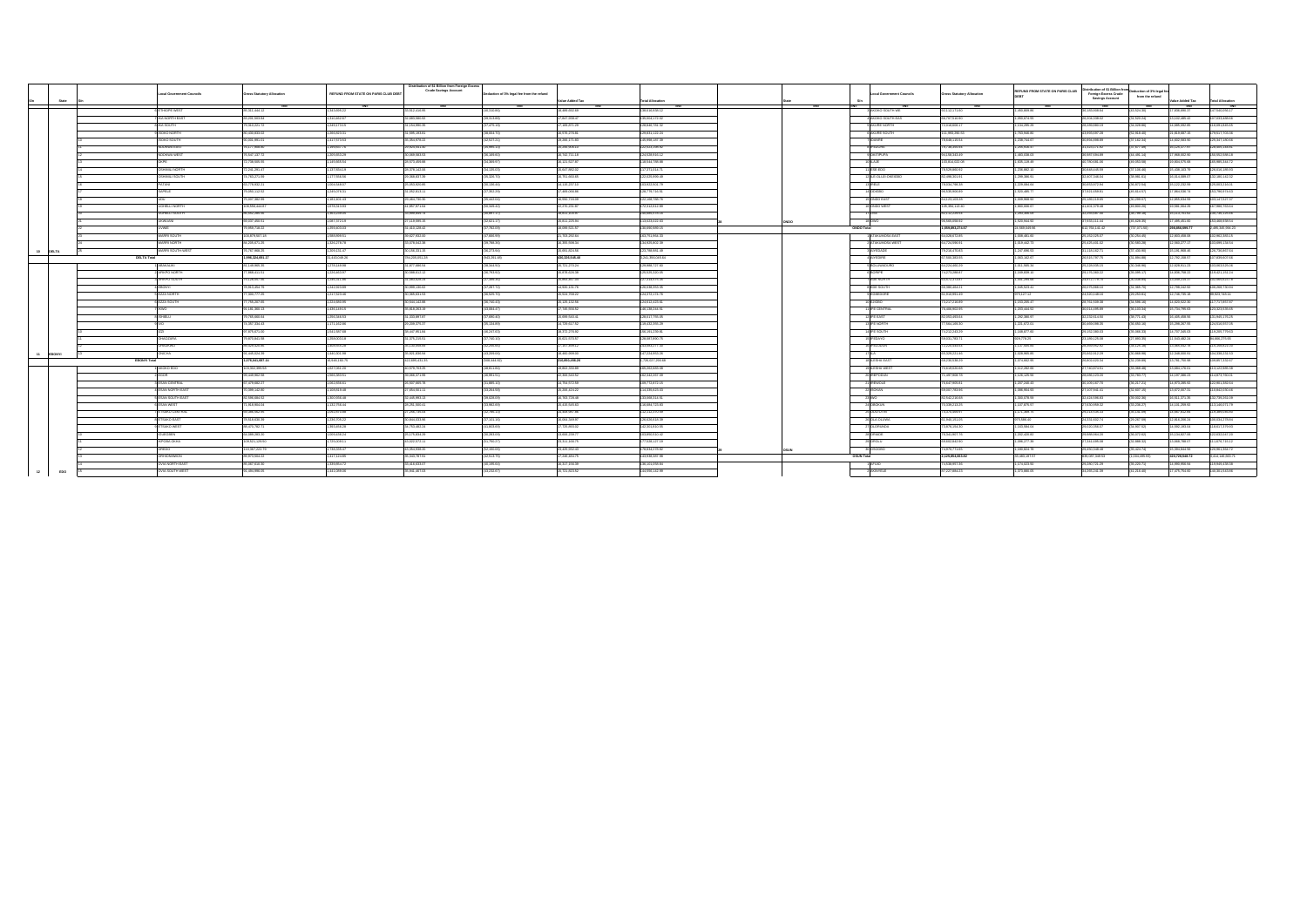|              |                    |                                  |                          |                                      | <b>Distribution of \$1 Billion from Foreign Exces</b> |                                         |                |                |                |           |                          |                                   |                                 | thibution of \$1 Billion f |                        |                |                 |
|--------------|--------------------|----------------------------------|--------------------------|--------------------------------------|-------------------------------------------------------|-----------------------------------------|----------------|----------------|----------------|-----------|--------------------------|-----------------------------------|---------------------------------|----------------------------|------------------------|----------------|-----------------|
|              |                    | <b>Local Government Councils</b> | oss Statutory Allocation | REFUND FROM STATE ON PARIS CLUB DEBT | Crude Savings Account                                 | duction of 3% legal fee from the refund |                |                |                |           | ocal Government Councils | <b>Iross Statutory Allocation</b> | REFUND FROM STATE ON PARIS CLUB | Foreign Excess Crude       | eduction of 3% legal t |                |                 |
| <b>State</b> |                    |                                  |                          |                                      |                                                       |                                         | also Added Tax | noitecoliA let |                |           |                          |                                   | <b>DEB3</b>                     | <b>Savings Account</b>     | from the refund        | ue Added Tax   | nstagellA late  |
|              |                    |                                  |                          |                                      |                                                       |                                         |                |                |                |           |                          |                                   |                                 |                            |                        |                |                 |
|              |                    |                                  | 219,525.34               | 1,294,996.05                         | 297,835.00                                            | 8.042.00                                | 334,411.48     | 2,107,918.79   |                |           |                          | 26,569.28                         | 1,371,181.76                    | 197,944.6                  | 135.45                 | 5,134,718.45   | 8,719,278.73    |
|              |                    | <b>MAN WEST</b>                  | 8,751,539.26             | 1,002,058.95                         | 7,007,282.24                                          | 2,486.07)                               | 4,420,544.90   | 1,308,749.29   |                |           |                          | 490,428.78                        | 1,362,264.78                    | 075,550.89                 | (40, 867.94)           | 14,238,267.93  | 36,025,644.43   |
|              |                    | HUNMINONDE                       | 1,714,087.26             | 1,239,783.76                         | 0,920,854.19                                          | 7,193.51)                               | 5,253,050.37   | 26,091,142.07  |                |           |                          | ,000,078.32                       | 1,462,589.74                    | 477,704.66                 | (43,877.69)            | 19,736,107.28  | 0,492,602.32    |
|              | EDO Total          |                                  | 511,721,649.76           | 23,810,324.30                        | 593.841.151.75                                        | (714,309.73)                            | 308.164.783.54 | 436.823.520.62 |                |           | MOAN NORTH               | 1018 453.81                       | 1,512,335.64                    | 37.718.391.61              | <b>145.370.071</b>     | 20.548.062.38  | 55.751.873.37   |
|              |                    | <b>DO EKITI</b>                  |                          |                                      | 38,580,282.54                                         |                                         | 409,562.78     | 58,762,873.97  |                |           |                          |                                   |                                 |                            | (45.933.87             |                |                 |
|              |                    |                                  | 1,212,541.61             | 1,546,893.55                         |                                                       | 46,406.81)                              |                |                |                |           | <b>WNORTHEA</b>          | 211,645.05                        | 1,531,128.97                    | 33,187,106.48              |                        | 1,307,930.29   | 58,191,877.51   |
|              |                    | ITEKRE                           | (143,871.60              | 1,215,052.12                         | 30,303,995.16                                         | 36,451.56)                              | 5,305,010.09   | 123.931.478.00 |                |           | <b>DAN NORTH WE</b>      | 1,000,390.51                      | 1,223,644.30                    | 0,518,288.30               | 06.709.33              | 15,591,698.13  | 24,986,311.91   |
|              |                    | ron                              | 1,034,582.86             | 1,118,827.96                         | 7.904.117.47                                          | 13.564.841                              | 13,333,165.72  | 113,357,129.18 |                |           | A3 HTUDZ WAO             | 0,937,640.50                      | 1,479,561.85                    | 35, 500, 507, 37           | (38.350.00)            | 19,236,256.88  | 51,510,009.75   |
|              |                    | <b>SCITLEAR</b>                  | 30.009.003               | 1,190,888.06                         | 9,701,331.61                                          | 35,726.64)                              | 14,975,425.55  | 21.441.609.63  |                |           | DAN SOUTH WE             | 639,267.82                        | 537.864.22                      | 35,355,006.91              | (46,135.93)            | 19.768.685.93  | 57,254,768.94   |
|              |                    | KITI SOUTH WEST                  | 508.150.11               | 1,220,789.68                         | 0,447,092.65                                          | 36.623.691                              | 15,854,984.56  | 14,994,393.30  |                |           | <b>RAPA CENTRAL</b>      | 274,870.35                        | 1,075,361.20                    | 820.035.06                 | (32,260.84)            | 13,986,749.21  | 10,124,754.99   |
|              |                    | <b>KITI WEST</b>                 | 8,997,045.91             | 1,244,240.49                         | 31,031,967.25                                         | 37,327.21)                              | 6,325,475.55   | 27,561,401.98  |                |           | <b>RAPA NORTH</b>        | 1,825,450.75                      | 1,131,284.50                    | 20,214,729.68              | (33.938.54)            | 13,926,002.27  | 15,063,588.67   |
|              |                    | <b>AJRE</b>                      | 6,465,918.58             | 1,046,869.36                         | 33.429,007                                            | (80.304.10                              | 1,556,677.11   | 07,147,493.62  |                |           |                          | 054,761.21                        | 1,119,145.78                    | 7,912,044.02               | (33.574.37)            | 13,995,827.45  | 14,048,204.09   |
|              |                    | >051                             | 9,672,466.45             | 1,254,878.68                         | 1,297,288.92                                          | 37,646.36)                              | 15,050,583.19  | 27,843,570.88  |                |           | AKI WEST                 | 13,140,119.76                     | 1,624,505.21                    | 515,955.78                 | (48,735.16)            | 19,621,148.45  | 64,852,994.04   |
|              |                    |                                  | 479,271.93               | 362,089.05                           | 1,971,968.2                                           | 40,862.67                               | 00.376.00      | 10,433,542.52  |                |           |                          | 277,490.25                        | 138,404.34                      | 8,392,361.82               | (34,152.13)            | 4,477,585.76   | 16,251,090.04   |
|              |                    | CERE                             | 725,449.24               | 1,224,212.24                         | 0,532,453.05                                          | [36, 726.37]                            | 5,278,033.51   | 24,723,421.67  |                |           |                          | 23.114.05                         | 1,247,505.07                    | 1,113,387.55               | (37.425.15)            | 14.616.882.00  | 26, 144, 664.31 |
|              |                    | $\overline{\text{out}}$          | 1,176,190.73             | 1,325,814.44                         | 33,066,461.71                                         | 22.774.431                              | 1,956,680.15   | 4,485,372.59   |                |           |                          | 714,159.26                        | 1,554,794.26                    | (777,330.50)               | (46.643.83)            | 8,942,662.78   | 7,942,302.97    |
|              |                    | <b>LIMES</b>                     | 2,146,376.85             | 931,583.15                           | 1,234,140.05                                          | 27.947.491                              | 1,935,664.21   | 219,816.78     |                |           |                          | 177,428.55                        | 1,294,333.00                    | 12,281,299.16              | 08.829.959             | 14,813,223.06  | 30,527,453.78   |
|              |                    |                                  |                          |                                      |                                                       |                                         |                |                |                |           |                          |                                   |                                 |                            |                        |                |                 |
|              |                    | EPODUNIFELODUN                   | 1,964,669.07             | 1,164,978.19                         | 9,055,126.83                                          | 34,949.35)                              | 601,032.84     | 8,841,764.59   |                |           |                          | 739,738.84                        | 1,224,437.31                    | 538,006.35                 | 06.733.12              | 3,986,781.40   | 23,452,290.79   |
|              |                    | <b>ZUORUN</b>                    | 2,038,677.53             | 1,134,642.92                         | 28,298,550.36                                         | (34,039.29)                             | 14,196,338.82  | 5,634,170.35   |                |           | 20 OLORUNSOGO            | 170,444.21                        | 1,136,718.31                    | 28,350,311.53              | (34,101.55)            | 13,303,627.84  | 14,927,000.34   |
|              |                    |                                  | 509,335.82               | 1,189,307.42                         | 9,051,909.62                                          | 15,679.22)                              | 250,300.29     | 575,253.93     |                |           |                          | 671,444.70                        | EE.000,00E,                     | 4,439,482.76               | 41.425.95%             | 142.177.61     | 0,592,545.42    |
|              |                    |                                  | 029,098.74               | 1,197,493.93                         | 29,866,085.18                                         | 35,924.82)                              | 4,854,865.25   | 11,911,618.29  |                |           | AGELL                    | 039,815.27                        | 1,244,914.12                    | 1,048,758.10               | (37,347.42)            | 5,434,636.10   | 26,730,846.18   |
|              | <b>EXITI Total</b> |                                  | 1229.713.338.07          | 12:368.561.26                        | 683,061,405.60                                        | 581,056.84)                             | 245.302.663.19 | 076.064.911.29 |                |           | CROMOSHO NOR             | 000 300.00                        | 1,307,817.58                    | 2.617.611.10               | (39,234.53)            | 7.068.875.66   | 33,988,636.48   |
|              |                    |                                  | 1,501,793.88             | 1,315,192.38                         | 32,801,542.18                                         | 39,455.77)                              | 6,586,431.96   | 34,105,504.03  |                |           | <b>GBOMOSHO SOI</b>      | 715,731.91                        | 1,113,805.91                    | 170,005.04                 | (33,414.18)            | 3,917,085.00   | 3,492,073.68    |
|              |                    | <b>MINITY</b>                    | 099,028.93               | 1,214,345.83                         | 0,286,379.87                                          | 36.430.371                              | 14.512.891.40  | 13.076.215.05  |                |           | <b>GO-OLUWA</b>          | 5,815,063.17                      | 1,035,618.08                    | 25,853,762.78              | 01.098.549             | 2.770.039.87   | 05,444,385.36   |
|              |                    | NUGU EAST                        | 0,573,190.23             | 1,584,074.87                         | 0,507,603.22                                          | 47.522.251                              | 9,192,562.53   | 13,809,908.61  |                |           | LUYOLE                   | 357,258.86                        | 1.328.666.35                    | 137,589.69                 | 02.050.956             | 17.197.805.97  | 35,981,460.88   |
|              |                    | <b><i>LUGU NORTH</i></b>         | 1,030,355.07             | 1,433,770.90                         | 35,758,948.65                                         | 43,013.13)                              | 8,090,393.51   | 146,270,465.01 |                |           | <b>NAMES</b>             | 447,768.53                        | 1,503,347.08                    | 7,494,212.51               | (45.100.41)            | 19,204,483.05  | 3,604,710.75    |
|              |                    | <b>UCU SOUTH</b>                 | 5,392,902.87             | 1,344,978.23                         | 544,415.93                                            | 40,349.35)                              | 16,005,393.24  | 136,647,340.93 |                |           |                          | 000,312.66                        | 1,135,298.70                    | 33.314,905.66              | (34,058.96)            | 4.033.814.41   | 5,530,272.46    |
|              |                    | <b>ZEAGU</b>                     | 12,054,339.13            | 1,301,844.57                         | 32,468,641.27                                         | 39,055.34)                              | 15,671,654.53  | 132,057,424.17 |                |           |                          | 308,515.19                        | 1,384,600.30                    | 532,609.83                 | (41,538.01)            | 15,520,681.83  | 39,304,869.15   |
|              |                    | <b>GBO ETITI</b>                 | 579.057.46               | 1,410,912.13                         | 03 02 03 11                                           | (42,327,36)                             | 1944-217.58    | 3.080.022.40   |                |           | <b>DYO EAS</b>           | 761.110.54                        | 1,161,772.05                    | 8.975.164.08               | (34, 853, 16)          | 4,058,506.09   | 18,521,700.20   |
|              |                    | <b>200 EZE NORTH</b>             | 599.603.55               | 1,552,989.95                         | 38,732,330.22                                         | 46.589.701                              | 8,559,725.58   | 7,398,059.61   |                |           | <b>IYO WES</b>           | 1,314,906.78                      | 1,154,744.13                    | 0,799,884.35               | 04.642.325             | 15.057.369.73  | 18.292.262.67   |
|              |                    | <b>BO EZE SOUT</b>               | 1,817,209.30             | 194,156.5                            | ,782,849.84                                           | 35,824.7                                | 950,003.13     | 1,709,259.15   |                |           |                          | 106,976.08                        | 168,479.63                      | 142,454.4                  | 05.054.31              | 1,219,950.49   | 8,682,806.28    |
|              |                    |                                  |                          |                                      |                                                       |                                         |                |                |                |           |                          |                                   |                                 |                            |                        |                |                 |
|              |                    |                                  | 2,770,916.50             | 1,303,680.72                         | 1,514,435.71                                          | 39,110.42)                              | 4,985,861.20   | 31,535,783.70  |                |           |                          | 1,825,979.94                      | 1,320,298.46                    | 2,928,890.37               | (39.608.95)            | 5,245,179.82   | 3,280,739.64    |
|              |                    | <b>IKANU EAST</b>                | 9,149,636.16             | 1,246,643.86                         | 31,091,908.42                                         | 37,399.32)                              | 4,997,418.25   | 126,448,207.37 |                | OYO Total |                          | 718,407,544.58                    | 42,816,192.54                   | 067,856,815.75             | (1, 284, 485, 78)      | 532,103,595.27 | 359,965,662.35  |
|              |                    | KANU WEST                        | 37.345.76                | 1,197,726.22                         | 9,871,878.56                                          | 15,931.791                              | 4,930,490.38   | 12,008,010.13  |                |           | <b>IKIN LAD</b>          | 917,970.48                        | 1,384,749.23                    | 4,536,324.10               | (41,542,48)            | 6.157.600.01   | 39,955,101.34   |
|              |                    |                                  | 10.404.91                | 1,648,560.67                         | 115,910.05                                            | 49,456.82)                              | 175,845.24     | 1,558,264.05   |                |           |                          | 384,155.18                        | ,502,345.14                     | 469,223.64                 | 45,070.35)             | 6,530,773.57   | 50,841,427.18   |
|              |                    | DJI RIVER                        | 6,654,716.35             | 1,207,347.70                         | 0,111,843.04                                          | 36,220.43)                              | 14,283,166.89  | 22,220,853.55  |                |           |                          | 0,907,851.59                      | 1,431,841.26                    | 5,710,822.36               | (42,955.24)            | 16,200,196.99  | 44,267,756.96   |
|              |                    |                                  | 1,648,964.32             | 1,333,260.85                         | 1,252,178.72                                          | (39,997.83)                             | 1,953,273.09   | 15,147,679.16  |                |           |                          | 011,068.97                        | 149,958.55                      | (680,529.44)               | (34,498.78)            | 13,271,074.20  | 16,078,132.40   |
|              |                    |                                  | 2,057,305.32             | 1,459,553.48                         | 36,401,978.72                                         | (43, 786.60)                            | ,741,105.67    | 48,226,157.58  |                |           | JOS NORTH                | 2,395,562.40                      | 1,927,787.46                    | 023,963.50                 | (57.833.62)            | (335,515.73    | 06,680,995.46   |
| 14 ENUGU     |                    | <b>ZO UWANI</b>                  | 6,126,297.29             | 1,199,024.85                         | 29,904,267.14                                         | 35,970.75                               | 14,215,337.63  | 21.408.955.17  |                |           | <b>6 JOS SOUTH</b>       | 14,552,548.11                     | 1,646,751.62                    | 1,070,792.10               | (49,402.55)            | 20,389,250.40  | 67,609,939.57   |
|              | <b>ENUGU Total</b> |                                  | 456,976,578.05           | 22,948,063.77                        | 72,335,951.74                                         | 88,441.91)                              | 78,396,637.81  | 120,968,789.47 |                |           |                          | 256,297.89                        | 1,453,079.92                    | (240,524.97                | (43,592.40)            | 5,055,990.02   | 45,762,300.40   |
|              |                    |                                  | 125,373,581.08           | 1,974,092.05                         | 49,249,801.91                                         | (59.240.78)                             | 1,664,167.92   | 198,203,002.78 |                |           | MKE                      | 8,456,154.00                      | 1,235,721.20                    | 0,819,491.95               | 07.071.649             | 14,424,268.06  | 24,098,554.17   |
|              |                    | <b>ALANGA</b>                    | 5.053.992.60             | 1,497,302.43                         | 7,343,455.96                                          | (44,919.07                              | 17.630.339.44  | 51,490,171.35  |                |           | WGTANG NORTH             | 9,021,355.39                      | 1244.623.37                     | 11,041,516.61              | (37,338.70)            | 15,042,972.57  | 26,313,129.24   |
|              |                    | 11121                            | 0.038,950.00             | 1,416,580.62                         | 5,330,214.49                                          | (42, 427.42)                            | 7,295,378.18   | 43.938.626.67  |                |           | ANGTANG SOUTH            | 323,358.95                        | 1,178,660.62                    | 396,373.35                 | 05359.82               | 13.937.552.13  | 19,310,595.24   |
|              |                    | <b>UKKU</b>                      | 02,411,680.79            | 1.613.031.96                         | 0,229,807.17                                          | (45,390.96)                             | 457,820.71     | 1,053,949.67   |                |           |                          | 18,702,640.41                     | 1,712,117.52                    | 1701.049.62                | (51,363,53)            | 0,009,863.72   | 73,074,307.74   |
|              |                    | UNAKAYE                          | 152,231.85               | 1,498,692.24                         | 37,378,118.49                                         | 44.950.77                               | 8,388,082.65   | 152,372,164.46 |                |           |                          | 1,190,822.14                      | 1,152,789.74                    | 20,751,140.88              | 04583.69               | 13.651.233.49  | 16,711,402.57   |
|              |                    | <b>SOMOK</b>                     | 106,812,891.12           | 1,682,353.08                         | 02.007,032,19                                         | 50,470.59)                              | 9,415,436.67   | 109,818,920.26 |                |           |                          | 1,195,001.48                      | 1,562,367.75                    | 33,966,217.05              | (46.871.03)            | 6,686,133.79   | 55,352,549.04   |
|              |                    |                                  |                          |                                      |                                                       |                                         |                |                |                |           |                          |                                   |                                 |                            |                        |                |                 |
|              |                    | <b>ALTUNGO</b>                   | 2,435,064.19             | 1,298,390.89                         | 2,382,504.72                                          | 38,951.73)                              | 15,610,463.51  | 31,687,471.58  |                |           | <b>IA'AN-PA</b>          | 304,148.26                        | 1,526,285.74                    | 006,314.01                 | (45,788.57)            | 6,854,950.40   | 3,305,909.83    |
|              |                    |                                  | 164,203.72               | 514,631.27                           | 775,645.74                                            | 45,438.94)                              | 074,989.45     | 2,484,031.24   |                |           |                          | 133,808.46                        | ,199,143.16                     | (907,217.72)               | 35,974.29              | 1,750,473.00   | 21,954,668.06   |
|              |                    | AFADA.                           | 220.001.71               | 1342254.96                           | 0,476,496.14                                          | 40.267.651                              | 5,236,388.56   | 5.234.873.72   |                |           | SHENDAN                  | 425 976 00                        | 550.255.24                      | 8.004.125.00               | (46.507.66)            | 7.211.899.02   | 5.805.747.68    |
|              |                    | 10MGOM                           | 1,479,989.92             | 1,251,847.08                         | 221,679.44                                            | 555.41                                  | 005,673.36     | 001,634.39     | <b>PLATEAU</b> |           |                          | 4,763,583.33                      | 650,075.52                      | 153,691.88                 | 49.502.27              | 5,721,297.28   | 3,239,145.75    |
| 15 GOMBE     |                    | MALTUIDEBA                       | 5,102,189.35             | 655,408.73                           | 286,704.59                                            | 49,662.26)                              | 004,920.00     | 00,999,560.42  | PLATEAU Total  |           |                          | 556,052,313.68                    | 4,508,553.03                    | 1,255,318.26               | (735, 256, 55)         | 281,091,044.35 | 472,171,972.74  |
|              |                    |                                  |                          |                                      |                                                       |                                         |                |                |                |           |                          |                                   |                                 |                            |                        |                |                 |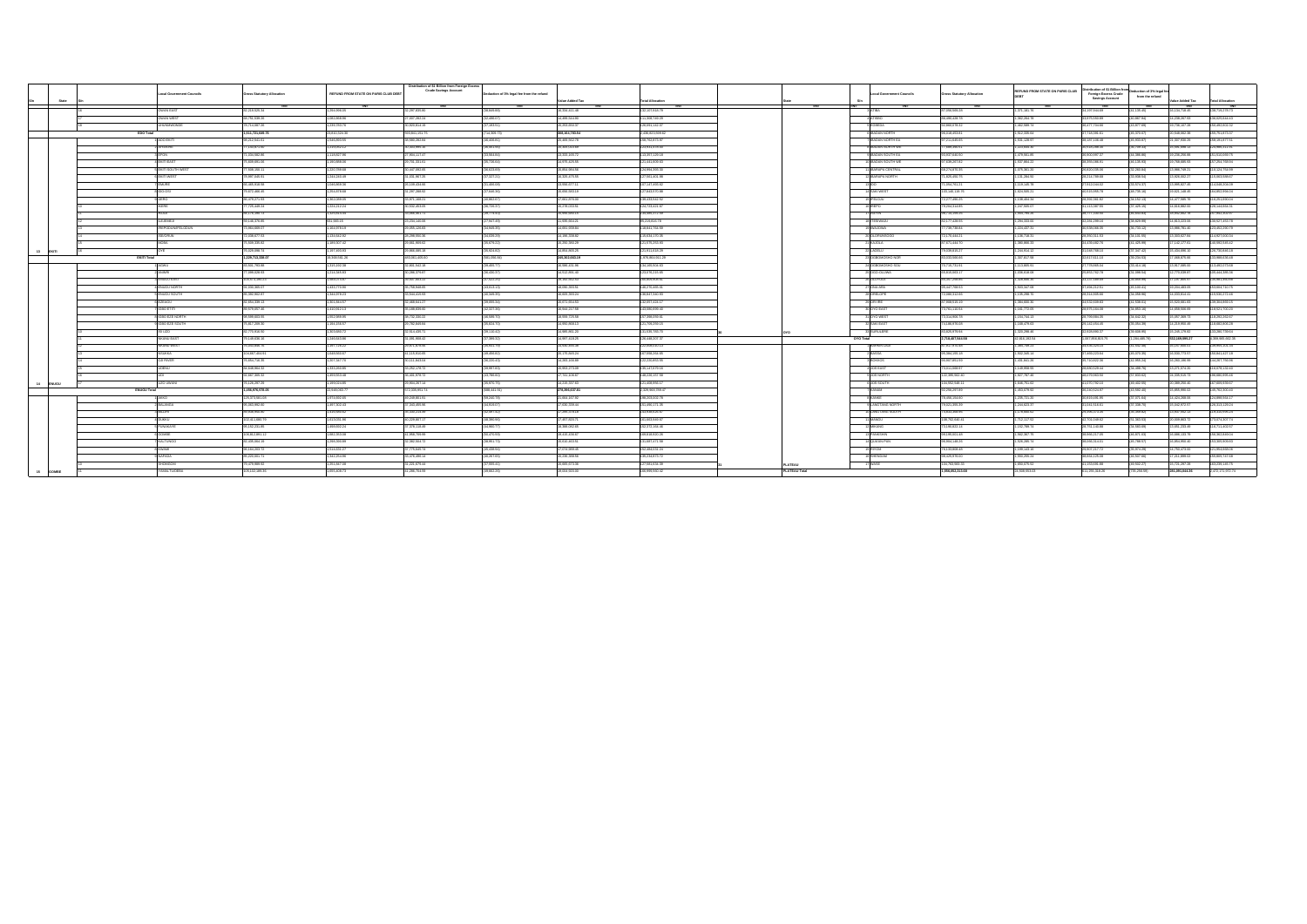|           |            |                    |                           |                                   |                                      | latribution of \$1 Billion from Foreign Exces |                                          |                |                  |        |                     |                          |                                   |                                 | stribution of \$1 Billion 1 |                     |                 |                   |
|-----------|------------|--------------------|---------------------------|-----------------------------------|--------------------------------------|-----------------------------------------------|------------------------------------------|----------------|------------------|--------|---------------------|--------------------------|-----------------------------------|---------------------------------|-----------------------------|---------------------|-----------------|-------------------|
|           |            |                    | ocal Government Councils  | <b>Jross Statutory Allocation</b> | REFUND FROM STATE ON PARIS CLUB DEBT | Crude Savings Account                         | eduction of 3% legal fee from the refund |                |                  |        |                     | ocal Government Councils | <b>Iross Statutory Allocation</b> | REFUND FROM STATE ON PARIS CLUB | Foreign Excess Crude        | duction of 3% legal |                 |                   |
|           |            |                    |                           |                                   |                                      |                                               |                                          | also Added Tax | otal Allocation  |        |                     |                          |                                   |                                 | Savings Account             | from the refund     | ue Added Tax    | otal Allocation   |
|           |            |                    |                           |                                   |                                      |                                               |                                          |                |                  |        | $\mathbf{m}$        |                          |                                   |                                 |                             |                     |                 | <b>CONTRACTOR</b> |
|           |            | <b>GONDE Total</b> |                           | 1,063,154,777.13                  | 6,745,185.88                         | 7,633,138.64                                  | 502,355.58)                              | 14,443,660.46  | 01.474.406.5     |        |                     |                          | 93873583                          | 1,196,070.67                    |                             |                     | 1,680,029.37    | 1,609,542.17      |
|           |            |                    | <b>BOH MBAISE</b>         | 18,937,933.97                     | 400,814.13                           | 4,936,990.65                                  | 42,024.42)                               | 6,389,580.51   | 41,623,294.83    |        |                     | HOADA WES                | 133,247.48                        | 1,451,141.82                    | 192.187.7                   | 3.534.25            | 24,341,627.33   | 54,074,670.14     |
|           |            |                    | <b>IAZU MBAISE</b>        | 80,479,556.63                     | 1,267,590.73                         | 31,614,333.64                                 | (38, 027.72)                             | 15,592,820.19  | 28,916,273.46    |        |                     | AKUKU-TORU               | 246,339.26                        | 1,311,168.85                    | 701,193.37                  | (39,335.07)         | 1,334,251.49    | 38,553,617.90     |
|           |            |                    | OWADVI 3MH2               | 74,093,443.00                     | (179,606.83                          | 29,419,972.15                                 | (35,388,20)                              | 14,306,000.33  | 19,763,694.76    |        |                     | ANDONE                   | 840 220 40                        | 1.399.275.10                    | 8C 803 898 N                | (41.978.25)         | 23.104.926.55   | 48.201.050.18     |
|           |            |                    |                           | 79,707,968.57                     | 1,255,437.85                         | 31,311,235.02                                 | 37,663.14)                               | 15,421,911.08  | 27,058,009.30    |        |                     | <b>SARI-TORI</b>         | 472,232.28                        | 1,314,726.77                    | 2,789,929.66                | 09.441.80           | 23,397,587.08   | 0,935,033.99      |
|           |            |                    | <b>EATO NORTH</b>         | 81,908,976.71                     | 1,290,104.76                         | 175,844.72                                    | 38,703.14)                               | 15,190,544.76  | 30,526,767.81    |        |                     |                          | 828 000.73                        | 1,336,080.76                    | 1,322,508.59                | (40.082.42)         | 23 244 931 02   | 42,091,438.68     |
|           |            |                    |                           |                                   |                                      |                                               |                                          |                | 27,205,425.05    |        |                     |                          |                                   |                                 |                             |                     |                 |                   |
|           |            |                    | <b>EATO SOUTH</b>         | 79,516,564.36                     | 1,252,423.15                         | 1,236,046.77                                  | (37,572.69)                              | 15,237,964.07  |                  |        |                     | <b>DEGEMA</b>            | 024,601.31                        | 1,465,181.06                    | 6,542,333.30                | (43,955.43)         | 24,352,830,27   | 55,340,990.51     |
|           |            |                    | <b>STTE UBOMA</b>         | 13.283.554.19                     | 154,250.32                           | 28,787,558.29                                 | 34,627.51)                               | 13,978,117.00  | 7,168,862.28     |        |                     |                          | 753,387.98                        | 1.350.656.04                    | 1686.023.28                 | 0.519.68            | 2,457,055.79    | 43.206.603.40     |
|           |            |                    | EDURU                     | 9,200,580.16                      | 1,247,446.25                         | 1111.920.47                                   | 37,423.39)                               | 14,037,916.42  | 10.023,023,01    |        |                     |                          | 568 230.64                        | 1,316,238.79                    | 2827.640.16                 | 19.487.167          | 2.811.718.75    | 40.484.341.17     |
|           |            |                    | <b>CIALA MEANO</b>        | 88,614,813.63                     | 1,395,724.84                         | 34,810,061.10                                 | (41, 871.75)                             | 15,455,061.67  | 141,267,589.49   |        |                     |                          | 371,830.77                        | 1,502,151.02                    | 17,464,382.31               | 45,064.53)          | 24,342,560.91   | 58,635,860.48     |
|           |            |                    |                           | 79,308,427.21                     | 1,249,144.89                         | 154,285.42                                    | 37,474.35)                               | 5,385,694.70   | 27,060,077.87    |        |                     |                          | 935,513.69                        | 1,400,776.01                    | 4,936,039.90                | 12.023.28           | 1,678,561.79    | 48,908,868.11     |
|           |            |                    | <b>BAITOLI</b>            | 23,406,270.92                     | 1,471,192.53                         | 36, 692, 262.44                               | (44, 135.78)                             | 7,738,535.97   | 149,264,126.09   |        |                     |                          | 437,727.85                        | 1,298,432.54                    | 2,383,551.07                | 38,952.99)          | 2,419,777.06    | 38,500,535.83     |
|           |            |                    | <b>VGOR OKPALA</b>        | 82,172,721.05                     | 294,258.86                           | 32,279,449.94                                 | 38,827.77)                               | 5,239,670.26   | 30,947,272.34    |        |                     |                          | 1,968,038.91                      | 1.605.044.39                    | 055 533 82                  | (48.181.33)         | 10358645        | 09,365,022.24     |
|           |            |                    |                           | 6,516,163.48                      | 1,205,165.43                         | 0,057,416.10                                  | 36,154.96)                               | ,762,515.46    | 22,505,105.51    |        |                     | <b>BEAVAKPOR</b>         | 0.354,655.36                      | 1,096,115.22                    | 290,042.33                  | (38.083.46          | 1,274,697.60    | 00,788,658.05     |
|           |            |                    | KWANGELE                  | 30.828,438.05                     | 1,100,784.93                         | 28,950,544.80                                 | (34, 823.55)                             | 14,226,899.37  | 18,001,843.61    |        |                     | <b>BUATOUA</b>           | 1302,498.21                       | 1,548,310.41                    | 8,615,619.99                | (46.449.31)         | 5.422.098.71    | 63,842,078.01     |
|           |            |                    | <b><i>OKWERRE</i></b>     | 14,494,529.28                     | 015,819.06                           | 5,335,024.84                                  | 30,474.57)                               | 12,671,365.69  | 02.405,264.30    |        |                     | <b>SBA/DGBEMA/N</b>      | 1,105,000.64                      | 1,592,452.08                    | 716,534.90                  | 773.56              | 25,454,999.28   | 67,821,273.33     |
|           |            |                    | <b>MOVACY</b>             | 1,767,924.02                      | 130,378.43                           | 28,192,191.77                                 | (33,911.35)                              | 13,893,451.15  | 14,950,034.02    |        |                     | CURRICO                  | 675,778.15                        | 1,018,673.81                    | 1406223.82                  | 30.560.21           | 8.716.274.14    | 09,786,389.71     |
|           |            |                    | <b>CGUTA</b>              | 81,353,919.29                     | 1,281,362.35                         | 31,957,804.63                                 | (38, 440.87)                             | 14,094,847.17  | 29,249,492.57    |        |                     | <b>BIOKRIKA</b>          | 213.855.20                        | 1,405,160.02                    | 5.045.379.24                | (42, 154.80)        | 23,459,589.52   | 149,081,829.17    |
|           |            |                    | NAJEGOEMA                 | 85,343,088.63                     | 1,344,193.63                         | 1,524,847.68                                  | (40,325.01)                              | 5,967,410.21   | 36,139,214.34    |        |                     | <b>ME BALL</b>           | 237,559.82                        | 1,090,524.01                    | 7,198,202.97                |                     | 19,543,009.91   | 7,036,640.99      |
|           |            |                    | ociwi                     | 77,086,903.45                     | 1,214,154.85                         | 30,281,616.68                                 | (36, 424.65)                             | 14,348,103.52  | 22,094,353.05    |        |                     | 20 OPOBO/NKDRO           | 003,515.46                        | 1,175,040.32                    | 29,306,081.28               | 05.251.211          | 1,189,546.94    | 26,238,932.80     |
|           |            |                    | NUMC                      | 09.052,409.40                     | 100,209.12                           | 1,439,754.46                                  | 13,006.27)                               | 13,286,078.35  | 1,645,505.06     |        |                     | OYIGBO                   | 876,714.45                        | 1,100,590.99                    | 7,449,278.51                | 33.017.73           | 10,261,635.04   | 18,655,201.26     |
|           |            |                    |                           | 74,996,178.99                     | 1,181,224.95                         | 29,460,329.10                                 | (35, 436.75)                             | 14,685,479.20  | 20,287,775.50    |        |                     | 22 PORT HARCOURT         | 1,980,221.78                      | 2,110,251.27                    | 2.630.700.39                | 63,307.54)          | 1,731,809.85    | 122,389,675.74    |
|           |            |                    |                           | 2,705,734.84                      | 145,149.39                           | 8,560,586.75                                  | 34,354.48)                               | 1,954,262.48   | דפ מלב, ובב, מ   |        |                     |                          | 572,215.42                        | 1,207,733.57                    | 1,121,466.88                | 15.232.011          | 104,214.52      | 28.076.298.37     |
|           |            |                    | RU EAS                    | 74,921,117.76                     | 180,042.71                           | (430,843.22)                                  | 35,401.28)                               | 1,090,095.97   | 19,187,499.38    | RIVERS | <b>RIVERS Total</b> |                          | 037,577,212.63                    | 32,092,795.81                   | 00,410,048.32               | (962,783.87)        | 542,107,379.33  | 411,224,052.22    |
|           |            |                    | RU WEST                   | 74,515,749.24                     | 173,057.96                           | 1,271,004.57                                  | 15,209.74)                               | 3,873,427.52   | 18,799,229.56    |        |                     |                          | 114,512.31                        | 1,151,587.83                    | 1,721,164.51                | <b>M.547.63</b>     | 4,173,354.84    | 7,126,071.85      |
|           |            |                    |                           |                                   |                                      |                                               |                                          |                |                  |        |                     |                          |                                   |                                 |                             | 0.462.93            |                 |                   |
|           |            |                    | VERRI MUNICIPAL           | 4,030,587.50                      | 100,010.44                           | 9,081,021.20                                  | 34,980.49)                               | 14,186,369.22  | 18,429,013.87    |        |                     |                          | 633,277.23                        | 1,348,754.24                    | 638,540.54                  |                     | 439,019.27      | 37,019,438.65     |
|           |            |                    | <b>VERRINORTH</b>         | 80,290,407.52                     | 1,264,611.54                         | 31,540,031.25                                 | (37, 938.35)                             | 15,737,460.36  | 128,794,572.33   |        |                     | DANGE-SHUNI              | 16,708,362.48                     | 1,365,097.34                    | 34,061,160.56               | (40,970.92)         | 17,055,180.58   | 39, 149, 430.04   |
|           | <b>IMO</b> |                    | ERRI WEST                 | 5,591,283.61                      | 206,348.60                           | 0,086,925.12                                  | 36,190.46)                               | 286,657.81     | 1,135,024.68     |        |                     |                          | 581,602.48                        | 1,552,706.43                    | 8,725,258.96                | 46,581.19)          | 8,784,585.07    | 57,597,571.74     |
|           |            | <b>IMO Total</b>   |                           | 2,109,595,306.12                  | 33,227,114.52                        | 828,700,512.77                                | (206, 813.44)                            | 339,132,901.44 | 1,369,659,021.41 |        |                     | GORDNYD                  | 0,661,003.35                      | 1,427,953.28                    | 2013, 204.35                | (42.838.60)         | 16,000,024.46   | 44,320,796.85     |
|           |            |                    |                           | 3,645,913.52                      | 150,957.64                           | 1,929,911.88                                  | 34,798.73)                               | 489,057.13     | 18,190,041.44    |        |                     |                          | 409,133.38                        | 1,297,982.46                    | 2372318.4                   |                     |                 | 29,908,569.76     |
|           |            |                    | <b>BABURA</b>             | 20,281,948.38                     | 1,421,982.99                         | 35,464,952.30                                 | (42,652.42)                              | 16,938,893.90  | 144,005,118.08   |        |                     | <b>WADABAWA</b>          | 106.005.47                        | 1,451,985.38                    | 6,213,226.65                | 43,559.56)          | 8,240,244.85    | 48,048,702.79     |
|           |            |                    | <b>UCLO VISO</b>          | 07,650,360.40                     | 1,005,543.02                         | 42,287,688.36                                 | (10.335.01                               | 20,327,845.51  | 1,910,571.58     |        |                     |                          | 562.009.12                        | 1.306.690.52                    | 2.589.501.55                | (39.200.72)         | 15,636,882.83   | 132-455.883.30    |
|           |            |                    |                           | 79,602,125.55                     | 1,253,770.78                         | 31,269,657.30                                 | (37,613.12)                              | 14,821,539.57  | 126,909,480.08   |        |                     |                          | 5,307,489.50                      | 1,343,632.93                    | 1510.863.4                  | (40.308.99)         | 15,495,587.24   | 135,617,364.15    |
|           |            |                    | AGARAWA                   | 06,937,006.03                     | 1,054,298.65                         | 6,294,725.00                                  | 31,628.96)                               | 12,827,707.24  | 07,082,707.95    |        |                     |                          | 516,851.20                        | 1,332,755.05                    | 1,239,563.90                | (39.982.65)         | 14,805,322.59   | 33,954,510.09     |
|           |            |                    |                           | 71,111,780.68                     | 120,043.87                           | 27,934,442.66                                 | 33,601.32)                               | 13,374,236.53  | 13,506,902.42    |        |                     | <b>KWARI</b>             | D47,164.96                        | 1,182,028.01                    | 29,480,357.63               | 35.460.848          | 15,102,811.97   | 120,776,901.73    |
|           |            |                    | <b>NUTSE</b>              | 6.535.191.63                      | ,504,724.03                          | 1,528,554.44                                  | (45, 141.72)                             | 8,163,554.75   | 2,686,883.13     |        |                     |                          | 548.910.48                        | 1.378.936.36                    | 34,391,348.33               | 41.368.091          | 5.594.260.17    | 38,872,087.26     |
|           |            |                    | ARKI                      | 82,536,175.78                     | 299,983.44                           | 2.422.223.82                                  | 38,999.50)                               | 1,140,372.47   | 31,359,756.01    |        |                     | SABON BIRNI              | 459.074.66                        | 1,550,776.56                    | 18.677.127.04               | 46.523.30           | 7.475.387.14    | 56,115,842.10     |
|           |            |                    |                           | 1,532,493.03                      | 1,126,670.28                         | 28,099,708.74                                 | (33, 800.11)                             | 3,603,399.50   | 14,414,471.44    |        |                     |                          | 1,978,124.37                      | 1,275,443.40                    | 01,810,183.21               | 0826330             | 15,827,590.23   | 29,853,077.91     |
|           |            |                    |                           | 73,975,367.87                     | 105,146.71                           | 0,059,329.58                                  | 34,954.40)                               | 3,942,334.68   | 18,107,224.44    |        |                     | ELAM                     | £41,031.55                        | 1,191,381.09                    | 2,713,642.92                | 35.741.453          | 14, 152, 462.02 | 0,052,776.72      |
|           |            |                    | MARAM                     | 108,948,047.35                    | ,715,982.79                          | 42,797,451.46                                 | (51, 472.48)                             | 19,014,687.93  | 72,424,690.04    |        |                     | DKOTO NORTH              | 048,594.55                        | 1,418,307.56                    | 25, 373, 285, 23            | (42, 540.23)        | 18,208,147.05   | 45,085,785.16     |
|           |            |                    | muz                       | 76,753,371.09                     | 1,208,901.55                         | 30,150,597.03                                 | (36, 267.05)                             | 14,248,129.68  | 22,324,732.31    |        |                     | <b>CKOTO SOUTH</b>       | 4,442,166.43                      | 1,330,003.69                    | 1170.943.46                 | 09.900.11           | 17,067,027.36   | 35,970,240.82     |
|           |            |                    | ADEJ                      | 58,076,402.76                     | 072,235.24                           | 5,742,072.14                                  | 32,167.06)                               | 3,640,048.05   | 09,498,591.73    |        |                     | AMBUWAL                  | 120,447.29                        | 1,524,620.90                    | 1,024,792.09                | 45.738.63           | 8,033,344.71    | 4,335,466.36      |
|           |            |                    | <b>MI IN</b>              | 01,146,732.50                     | 1,435,603.75                         | 35,804,660.65                                 | (11, 055, 11)                            | 17,614,707.61  | 45,958,636.48    |        |                     | <b>ANGAZA</b>            | 725,426.65                        | 1,287,213.76                    | 2,103,741.78                | 08.616.411          | 14,457,484.40   | 29,535,250.19     |
|           |            |                    |                           | 00,237,488.56                     | 578,787.41                           | 0,375,731.42                                  | 47,363.62)                               | 18,965,626.81  | 10,110,270.57    |        |                     | TURE T                   | 044,652.35                        | 1,166,237.97                    | 2086,546.22                 |                     | 2,993,280.38    | 17,255,729.78     |
|           |            |                    | 174554                    | 76,643,442.46                     | 1,207,170.13                         | 30,107,414.38                                 | (36, 215, 10)                            | 14,358,839.13  | 22,280,650.99    |        |                     |                          | 794,356,28                        | 1,319,800.37                    | 2.916.467.83                | 10.504.011          | 574.645.58      | 34,565,676.05     |
|           |            |                    | CAZALIRE                  | 0.700.302.93                      | 1,271,067.58                         | 1,701,048.17                                  | (38, 132.03)                             | 5,438,505.09   | 29,072,792.36    |        |                     | 22 MURNO                 | 447.002.67                        | 1,298,579.98                    | 12.387.220.77               | (38, 957.40)        | 6,017,331.86    | 32,111,244.87     |
|           |            |                    |                           | 2,963,198                         | 306,709.24                           |                                               | 9,201.28                                 | 405,209.36     | 1,225,884.1      | SOKOTO |                     |                          | 006.016.                          | 261,077.2                       |                             |                     | 494,763.13      | ,235,909.         |
|           |            |                    |                           | \$4,454,784.76                    | 1,330,359.94                         | 0,179,828.49                                  | 39,910.80)                               | 15,006,109.98  | 34,741,172.38    |        | SOKOTO Total        |                          | 053,222,002.21                    | 30,764,162.98                   | 767,273,294.73              | 1222 224.89         | 367,237,712.65  | 117,574,327.68    |
|           |            |                    | <b>UGATARI</b>            | 05,192,707.32                     | 1357,575.53                          | 1,058,598.63                                  | 40,727.27                                | 16,025,082.25  | 37,393,236.46    |        |                     | ARDO-KOLA                | 213,492.16                        | 1,247,649.62                    | 1,116,992.62                | 37,429.49)          | 13,097,531.68   | 24,638,536.60     |
|           |            |                    | <b><i>IALAM MADUR</i></b> | 11.776.966.21                     | 288,025.53                           | 2,123,987.78                                  | (38,640.77)                              | 5,435,898.12   | 30,586,236.88    |        |                     |                          | 132,887,988.43                    | 2.093.048.08                    | 2201.644.47                 |                     | 7.025.747.38    | 104.145.636.92    |
| 17 JIGAWA |            |                    |                           |                                   |                                      |                                               |                                          |                |                  |        |                     |                          |                                   |                                 |                             | (62, 791, 44)       |                 |                   |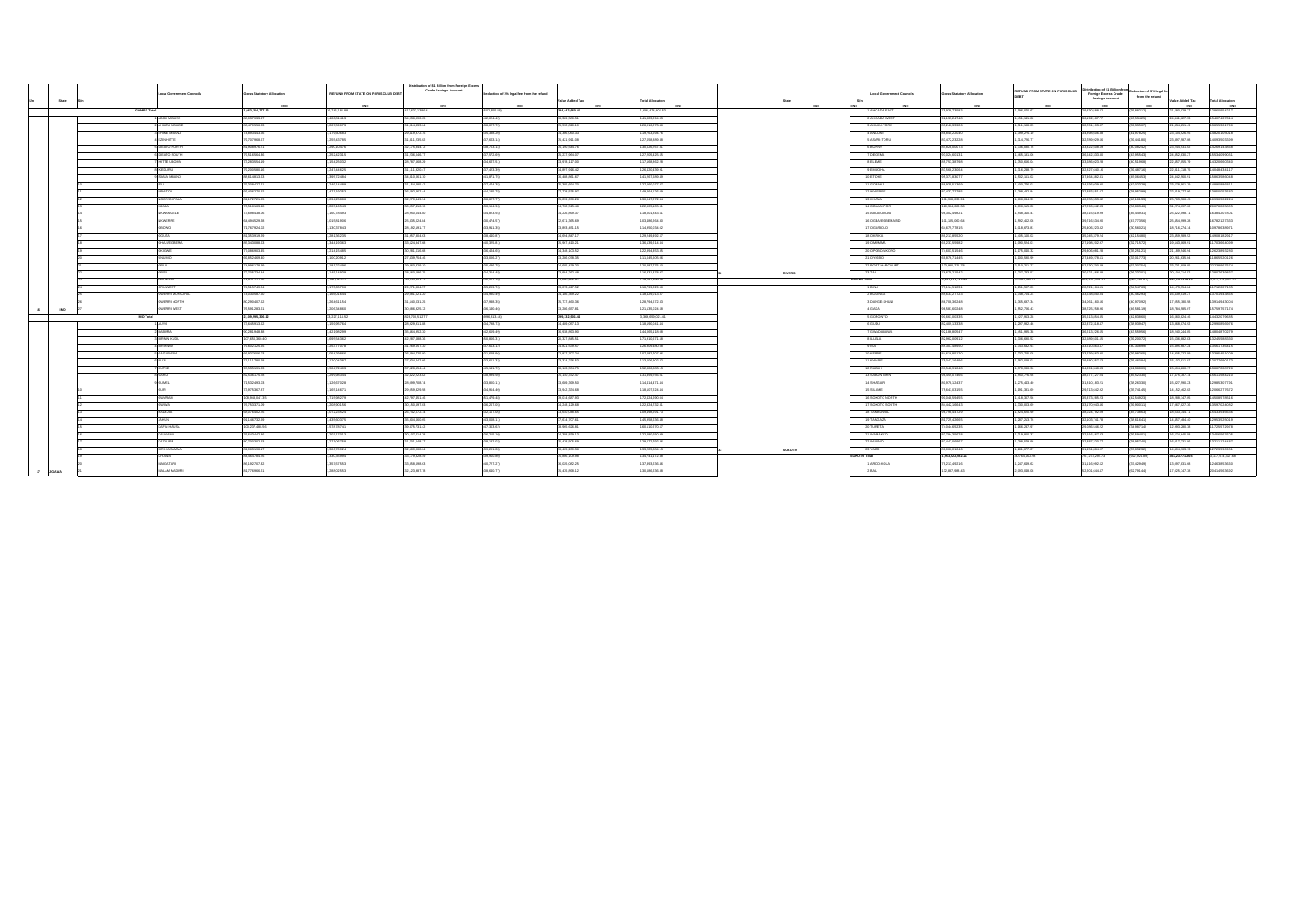|    |              |                     |                                  |                                   |                                      | latribution of \$1 Billion from Foreign Exces |                                          |                                |                  |                |                     |                          |                            |                                                | thibution of \$1 Billion f |                        |                      |                  |
|----|--------------|---------------------|----------------------------------|-----------------------------------|--------------------------------------|-----------------------------------------------|------------------------------------------|--------------------------------|------------------|----------------|---------------------|--------------------------|----------------------------|------------------------------------------------|----------------------------|------------------------|----------------------|------------------|
|    |              |                     | <b>Local Government Councils</b> | <b>Iross Statutory Allocation</b> | REFUND FROM STATE ON PARIS CLUB DEBT | Crude Savings Account                         | eduction of 3% legal fee from the refund |                                |                  |                |                     | scal Government Councils | Gross Statutory Allocation | REFUND FROM STATE ON PARIS CLUB<br><b>DEET</b> | Foreign Excess Crude       | eduction of 3% legal t |                      |                  |
|    |              |                     |                                  |                                   |                                      |                                               |                                          | alus Added Tax                 | notas Allocation |                |                     |                          |                            |                                                | <b>Savings Account</b>     | from the refund        | <b>Jue Added Tax</b> | nstagellA late   |
|    |              |                     |                                  |                                   |                                      |                                               |                                          |                                |                  | <b>STATE</b>   | $\sim$              |                          |                            |                                                |                            |                        | $ -$                 | $-$              |
|    |              |                     |                                  | 03,414.33                         | 190,789.20                           | 038,865.96                                    |                                          | 373,905.14                     | 0,831,250.95     |                |                     |                          | 392,155.60                 | 1,455,219.74                                   |                            |                        | 1,016,988.02         | 1,714,599.97     |
|    |              |                     |                                  | 117,058.03                        | 361,109.15                           | 3,946,729.07                                  | (1, 2, 2, 2)                             | 6,421,337.72                   | 38,105,400.70    |                |                     |                          | 509,978.90                 | ,709,083.01                                    | 625,367.48                 | (51,272.49)            | 1125.517.09          | 02.018,673.99    |
|    |              |                     |                                  | 1,938,690.32                      | 085,816.67                           | 7,080,729.74                                  | 12,574.50)                               | 12,744,811.97                  | 109,817,544.21   |                |                     |                          | 20,784,128.31              | 1,902,406.61                                   | 446,952.87                 | (57,072.20)            | 1,178,683.70         | 88,255,099.30    |
|    |              |                     | <b>ULE TAKARKAR</b>              | 8,245,780.59                      | 1,232,407.71                         | 0,736,851.90                                  | 36,972.23)                               | 4,451,971.56                   | 24,630,039.53    |                |                     |                          | 22094495                   | 1,274,684.55                                   | 1,791,257.16               | 08.240.541             | 100553625            | 26,963,182.38    |
|    |              | <b>URA</b>          |                                  | 0,843,711.76                      | 257,575.87                           | 31,364,558.26                                 | 37,727.28)                               | 4,481,202.20                   | 26,909,320.81    |                |                     |                          | 1,605,128.05               | 1,285,319.00                                   | 2,056,485.56               | (38,559.57)            | 4,801,578.88         | 29,709,951.92    |
|    |              | WKWASH              |                                  | 1,527,654.37                      | 158,095.01                           | 8,883,456.79                                  | 34,742.85)                               | 3,322,342.48                   | 16,856,005.00    |                |                     |                          | 00.009.994.99              | 1,091,158.68                                   | 7,166,423.88               | 56,734.76              | 6.604.317.51         | 85,675,160.29    |
|    |              | <b>JIGAWA Total</b> |                                  | 2,213,288,716.50                  | 34,860,334.32                        | 03.433,814.00                                 | (045,810.03)                             | 416,463,357.54                 | 533,000,412.93   |                |                     |                          | 3,503,950.40               | 1,409,729.16                                   | 5,159,335.72               | (42, 291.87)           | 13,246,238.35        | 139,276,961.75   |
|    |              | <b>INN GWAR</b>     |                                  | 06,045,920.32                     | 385,282.30                           | (513,913.17)                                  | 0.558.471                                | 15,645,318.28                  | 195.133.875.61   |                |                     |                          | 153,718.15                 | 1,278,209.09                                   | 1,879,160.73               | (38,346.27)            | 3,409,099.38         | 27,681,841.08    |
|    |              | <b>SIXOURN</b>      |                                  | 0,682,315.49                      | 2,058,307.70                         | 1,335,202.32                                  | (1,749.23)                               | 22,378,991.54                  | 10.723.057.01    |                |                     |                          | 16,015,611.82              | 1,827,300.25                                   | 5,573,763.23               | (54.819.01)            | 1,524,792.97         | 0,886,649.26     |
|    |              |                     |                                  | 0,000,712.43                      | 1,702,148.61                         | 2,452,420.07                                  | (39.320,13                               | 0,744,918.02                   | 71,918,134.67    |                |                     |                          | 896,417.09                 | 1,478,912.56                                   | 0,004,003.81               | (60.730,88)            | 4,056,042.13         | 46,872,608.23    |
|    |              | <b>AJURU</b>        |                                  | 645,466.06                        | 1,333,205.75                         | 250,804.52                                    | 3,996.171                                | 4,093,263.69                   | 33,282,743.85    |                |                     |                          | E89,252.40                 | 1,255,143.06                                   | 1,303,882.85               | 07.654.258             | 1913.875.21          | 26,124,499.23    |
|    |              | ABI                 |                                  | 38,326,596.79                     | 2,178,708.71                         | 4,338,062.55                                  |                                          | AC0AC374.34                    |                  |                |                     | <b>4 MUKAR</b>           |                            |                                                |                            |                        | 075571.65            |                  |
|    |              |                     |                                  |                                   |                                      |                                               | 05,361.26)                               |                                | 119, 152, 247.13 |                |                     |                          | 6,193,840.40               | 1,830,107.43                                   | 643,775.77                 | (54,903.22)            |                      | 81,688,392.02    |
|    |              |                     |                                  | 712,219.54                        | 350.007.62                           | 1,669,851.31                                  | 10,500.23)                               | 5,767,094.74                   | 137,458,672.98   |                |                     |                          | 7,279,166.45               | 1,217,183.08                                   | 0,357,142.28               | (36,515.49)            | 1,177,958.41         | 21,994,934.73    |
|    |              |                     |                                  | ,966,372.49                       | 291,008.77                           | 2,198,391.19                                  | 38,730.26)                               | 526,112.38                     | 30,943,154.55    | TARABA         |                     |                          | 674,999,70                 | 333,670.92                                     | 1,262,406.05               | (40,010.13)            | 4,399,754.14         | 030,020.09       |
|    |              | A' GALT             |                                  | 04,120,164.94                     | 1,639,941.35                         | 40,900,941.44                                 | 49,198.24)                               | 10,407,204.57                  | 155, 109, 144.10 |                | <b>TARABA Total</b> |                          | 1,554,799,767.82           | 24,488,824.85                                  | 10,763,287.68              | (734,004.75)           | 238,860,332.75       | 2,428,177,548.35 |
|    |              |                     |                                  | 4,871,194.33                      | 1,809,275.13                         | 124,208.12                                    | 54,278.25)                               | 15,357,914.48                  | 180,138,313.81   |                |                     |                          | 138,486.13                 | ,277,909.17                                    | 873,177.22                 | (30.022, 00)           | 4,819,051.41         | 9,070,344.86     |
|    |              |                     | <b><i>LOUNA NORTH</i></b>        | 07,166,956.72                     | 1,687,929.78                         | 2,097,735.60                                  | 50,637.89)                               | 12,039,169.24                  | 72,941,213.44    |                |                     |                          | <b>A.785,462.57</b>        | 1,492,915.45                                   | 234,042.57                 | (44,787.46)            | 1,832,098.77         | 47,299,731.90    |
|    |              | <b>VOUNA SOUTH</b>  |                                  | 1.375.530.07                      | 754,216.78                           | 3,751,025.90                                  | 52.626.501                               | 13,478,037.89                  | 180,306,184.14   |                |                     | MMATUR                   | 0.417.599.66               | 1,266,614.87                                   | 1.589.995.43               | (37.998.45)            | 3.152.518.56         | 26.388.730.08    |
|    |              |                     |                                  | 648,077.94                        | 538,002.98                           | 8,358,547.74                                  | 46,140.09)                               | 18,280,681.81                  | 55,779,170.38    |                |                     |                          | A 983,616.17               | 1,338,531.77                                   | 2,383,638.13               | (40,155.95)            | 4,726,112.14         | 34,391,742.25    |
|    |              | <b>MIDA</b>         |                                  | 0,508,801.29                      | 1,409,805.56                         | 35, 161, 241.26                               | 42294.171                                | 7,689,501.75                   | 43,727,055.03    |                |                     |                          | 23,556,336.78              | 1,946,070.20                                   | 8,535,944.00               | (58,382.11)            | 20,001,309.29        | 93,981,278.17    |
|    |              |                     |                                  | (822,512.14)                      | 1,446,247.59                         | 6,070,123.34                                  | (1,317.43)                               | 5,997,118.45                   | 45,292,614.08    |                |                     |                          | 1,433,247.42               | 1,597,621.17                                   | 0,845,454.67               | (47,928.64)            | 5,382,835.80         | 58,211,230.43    |
|    |              |                     |                                  | 0,025,937.23                      | (701,459.13)                         | 2,435,224.10                                  | 1,043.77)                                | 19,603,851.20                  | 71,715,427.89    |                |                     |                          | 1.891.901.50               | 1,415,839.57                                   | 5,311,732.37               | (42.475.19)            | 14.506,978.91        | 41,083,977.16    |
|    |              |                     |                                  | 163,933.56                        | 1,183,867.17                         | 526,227.19                                    | 35,516.02)                               | 4,998,640.95                   | 20.837.152.85    |                |                     |                          | 2,098,299.36               | 233,086.68                                     | 250,215.28                 | (38, 792.60)           | 1,651,371.00         | 9,254,179.71     |
|    |              |                     |                                  | 5,262,018.82                      | (815,430.80                          | 5,277,733.52                                  | 54,462.92)                               | 11,185,009.98                  | 13,485,730.19    |                |                     |                          | 05,299,176.94              | 1,674,261.84                                   | 756,910.52                 | (50,227.86)            | 023,052.22           | 67,373,980.67    |
|    |              |                     |                                  | 779,455.97                        | 240,813.35                           | 0,945,493.01                                  | (7,224.40)                               | 5,232,582.66                   | 26,162,121.59    |                |                     |                          | 295, E44, S4               | 1,201,692.16                                   | 9,970,791.03               | (36,050.76)            | 13.763.464.7         | 1,195,542.08     |
|    |              | ABON GARI           |                                  | 7,206,322.95                      | 1,531,045.13                         | 8,185,015.00                                  | 45,931.35)                               | 19,759,211.42                  | 55,635,663.75    |                |                     |                          | 400,578.59                 | 1,061,590.69                                   | 6,476,591.92               | (31,847.72)            | 2,302,383.35         | 07,209,296.83    |
|    |              |                     |                                  | 0,735,308.54                      | 1,271,618.94                         | 1,714,799.23                                  | 38,148.57)                               | 5,331,541.90                   | 29,015,120.04    |                |                     | 12 NANGERS               | 1,545,851.70               | 1,174,128.94                                   | 9,283,350.99               | 05.223.87              | 13,146,369.82        | 18,114,277.58    |
|    |              |                     |                                  | 0,519,053.47                      | 709,225.94                           | 2,628,932.19                                  | 51,276.78)                               | 0,965,210.18                   | 2,771,145.00     |                |                     |                          | 319,279.65                 | 1,375,319.57                                   | A301,143.74                | (41,250.50)            | 168,338.26           | 38,122,821.63    |
|    |              | <b>NGON KATAR</b>   |                                  | 8,099,321.65                      | 1,860,119.65                         | 6,392,295.30                                  | 55,003.59)                               | 10,708,853.14                  | 187,004,786.15   |                |                     | OTISKUI                  | 1,670,282.90               | 1,443,850.02                                   | 6,010,326.73               | (43,315.50)            | 6,946,771.68         | 46,027,922.82    |
| 18 | <b>ADUNA</b> |                     |                                  | 20,145,180.13                     | 1,892,342.88                         | 7,195,958.43                                  | 16,770.29)                               | 3,665,010.98                   | 92,641,722.13    |                |                     |                          | 469,543,66                 | 1,377,691.02                                   | 4,360,288.95               | (41,330.73)            | 2804519.4            | 35,971,012.31    |
|    |              | <b>KADUNA Total</b> |                                  | 373,098,373.00                    | 7,390,011.68                         | 32,525,207.08                                 | 1,121,700.35)                            | 137,352,503.56                 | 1700.044.461.84  |                |                     | 16 YUNUSAR               | 1,941,012.04               | 1,416,613.08                                   | 5,331,024.19               | (42,498.39)            | 14,369,614.21        | 41,015,765.13    |
|    |              | <b>AJNGI</b>        |                                  | 2.119.222.77                      | 1,293,416.24                         | 2258.434.51                                   | (38, 002, 40)                            | 6,309,615.70                   | 132,001,886.73   | YOBE           |                     | 17 YUSUFARI              | 8.530.317.91               | 1,394,393.99                                   | 34.776.869.11              | (41.831.82)            | 13,895,260.14        | 38.555.009.33    |
|    |              | LBASU               |                                  | 714,517.29                        | 1,302,792.40                         | 32,492,280.72                                 | 39,083.77)                               | 81.005,208.16                  | 133,355,714.80   |                | YOBE Total          |                          | 1,507,776,744.91           | 23,748,190.20                                  | 22,291,496.87              | (712, 445.71)          | 250,162,856.68       | 373,266,842.95   |
|    |              | <b>GWAI</b>         |                                  | 1,309,075.33                      | 1,233,404.63                         | 0,761,715.62                                  | 17.002.141                               | 6,006,164.23                   | 126,273,357.00   |                |                     |                          | 18,057,999.77              | 1,386,954.76                                   | 34,591,331.02              | (41.608.64)            | 4.517.789.61         | 38,512,466.51    |
|    |              | <b>EDEJ</b>         |                                  | 2,000,491.14                      | 305,091.56                           | 2,549,622.81                                  | 39,152.75)                               | 6,843,551.27                   | 133,519,604.03   |                |                     |                          | 4.947,800.78               | 1,337,967.06                                   | 1,369,568.97               | (40,139.03)            | 5,954,372.60         | 35,569,570.99    |
|    |              |                     |                                  | 9.313.571.61                      | 564,235.29                           | 0,012,794.29                                  | 46.927.061                               | 12/684 203.01                  | 59.527.877.14    |                |                     | BURKUYUN                 | 1,558,517.01               | 1,568,093.29                                   | 109.014.82                 | (47.042.80)            | 1750.424.69          | 56.939.007.01    |
|    |              | UNKURE              |                                  | 1.307.611.03                      | 280,632.97                           | 239,613.61                                    | 35,418.99)                               | 5,265,119.38                   | 130,754,558.00   |                |                     |                          | 22,128,198.91              | 718,820.26                                     | 060,219.39                 | 51.564.61)             | 240,414.78           | 1,904,088.73     |
|    |              |                     |                                  | 3,263,580.50                      | 341,459.15                           | 48,420,942.19                                 | 58,243.77)                               | 14,245,148.00                  | 197,812,886.87   |                |                     |                          | 02.033.204.0               | 1,493,879.26                                   | 7,258,080.42               | (80.315.38)            | 5,522,052.26         | 50,075,850.49    |
|    |              | <b>WEATTA</b>       |                                  | 205,835.51                        | 1,389,283.24                         | (649,404.51                                   | 41,678.50)                               | 7,458,714.62                   | 141,001,559.38   |                |                     |                          | 1,851,756.16               | 2,076,726.94                                   | 794,587.15                 | (62,301.81)            | 2,272,343.91         | 07,933,112.35    |
|    |              |                     | TUCK VOURN                       | 2,185,908.98                      | 1,451,971.26                         | 36,212,874.49                                 | 43,559.14)                               | 18,019,537.31                  | 47,826,732.90    |                |                     | AURA NAMODA              | 205,027.26                 | 1,563,785.70                                   | 9,001,581.38               | (46,913.57)            | 8,995,325.06         | 58,798,805.82    |
|    |              |                     | WAKIN TOFA                       |                                   |                                      |                                               | 43.211.091                               |                                |                  |                |                     | <b>DIAIN MACAT</b>       |                            |                                                |                            |                        | 5.687.626.91         | 43.050.873.65    |
|    |              |                     |                                  | 1,449,314.05                      | 1,440,359.54                         | 5,923,522.03                                  |                                          | 18,743,414.18<br>EA 803,000.43 | 47,513,408.72    |                |                     |                          | 0,450,276.03               | 1,424,634.23                                   | 5,531,075.51               | (42, 739.03)           |                      |                  |
|    |              | iuwa                |                                  | 1,827,403.40                      | 288,819.94                           | 2,143,800.74                                  | (03.853,68                               |                                | 130,851,957.92   |                |                     |                          | 0,477,109.76               | 1,582,561.56                                   | 0,460,860.47               | (47, 476.85)           | 6,725,282.48         | 58,207,337.41    |
|    |              | <b>IGGE</b>         |                                  | 1,797,046.05                      | 288,341.80                           | 2,131,875.63                                  | 38,650.25)                               | 154,476.67                     | 32,343,089.91    |                |                     |                          | 31,315,838.38              | 2,068,285.98                                   | 1,584,005.57               | (02.048.58)            | D2 304,405.93        | 04,240,548.28    |
|    |              | <b>ABASAWA</b>      |                                  | 0,000,483.82                      | 1,412,057.14                         | 5,232,610.59                                  | 42,380.01)                               | 7,558,092.36                   | 143,851,473.90   |                |                     | 1 SHINKAF                | 0,160,273.43               | 1,262,561.87                                   | 1,488,911.41               | (37, 376, 36)          | 14,304,322.23        | 27,178,192.07    |
|    |              |                     |                                  | 1,255,599.00                      | 248,312.83                           | 133,533.47                                    | 17,442.38)                               | 5,994,993.49                   | 27,594,990.06    |                |                     | TALATA MAFARA            | 1,259,157.79               | 1,468,875.43                                   | 634.472.81                 | 44.066.263             | 6.004.546.52         | 48,182,986.28    |
|    |              | ARUN MALLAM         |                                  | 163,371.31                        | 183,858.32                           | 526.006.32                                    | 35,515.75)                               | 14,513,952.87                  | 20.351.673.06    |                |                     | 13 TSAFE                 | 00,476,812.18              | 1,582,556.87                                   | 0,460,743.57               | (47, 476, 71)          | 8,500,882.97         | 59,982,518.89    |
|    |              |                     |                                  | 102,324.3                         | 340,259.73                           | 426,734.10                                    | 1,207.79)                                | 234,913.5                      | ,055,023.98      | <b>ZAMEARA</b> |                     |                          | 718,283.9                  | 759,615.32                                     | 885, 667.9                 |                        |                      | 107,542.28       |
|    |              |                     |                                  | 600.551.11                        | 521,503.94                           | 7,947,053.64                                  | 45,645.12)                               | 19,844,198.92                  | 155,067,052.40   | ZAMFARA Total  |                     |                          | 415,533,706.33             | 22,295,319.12                                  | 56.056,180.48              | 100802257              | 244,008,554.42       | 237,282,900.78   |
|    |              | NALE                |                                  | 4,990,801.85                      | 811.159.01                           | (171,192.88)                                  | <b>A334.77</b>                           | 2,419,263.88                   | 154,338,082.87   |                |                     |                          | 910,475.44                 | 1,164,124.62                                   | 033,838.25                 | (34,923.74)            | 5,517,158.76         | 9,590,673.33     |
|    |              | ARZD                |                                  | 1360.209.40                       | 1,312,962.36                         | 2,745,924.33                                  | 22.388.871                               | 5,686,710.21                   | 34.005.417.43    |                |                     | 2 ABUJA MUNICIPAL        | 77,951,956.33              | 2,002,026.09                                   | 503,870.68                 | 08.004.00              | 45 020 000 40        | 40,274,109.30    |